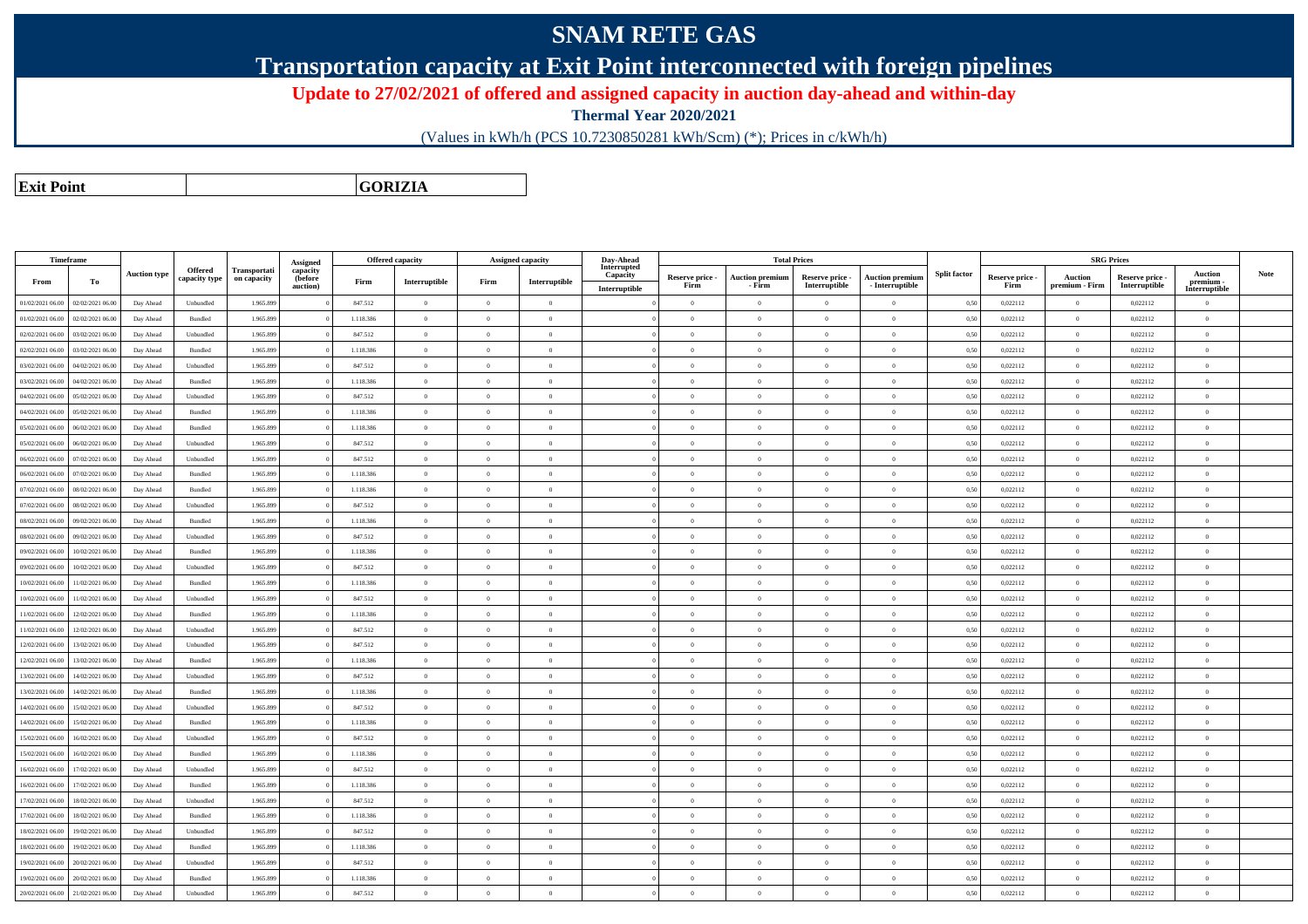|                  | 21/02/2021 06:00 |            | Bundled            | 1.965.899 | 1.118.386 | $\Omega$       | $\Omega$       |                | $\Omega$       | $\Omega$       | $\Omega$       | $\theta$       | 0,50 | 0,022112 | $\theta$       | 0,022112       | $\theta$       |  |
|------------------|------------------|------------|--------------------|-----------|-----------|----------------|----------------|----------------|----------------|----------------|----------------|----------------|------|----------|----------------|----------------|----------------|--|
| 20/02/2021 06:00 |                  | Day Ahead  |                    |           |           |                |                |                |                |                |                |                |      |          |                |                |                |  |
| 21/02/2021 06:00 | 22/02/2021 06:00 | Day Ahead  | Bundled            | 1.965.899 | 1.118.386 | $\overline{0}$ | $\theta$       | $\overline{0}$ | $\overline{0}$ | $\bf{0}$       | $\overline{0}$ | $\bf{0}$       | 0,50 | 0,022112 | $\theta$       | 0,022112       | $\overline{0}$ |  |
| 21/02/2021 06:00 | 22/02/2021 06:00 | Day Ahead  | Unbundled          | 1.965.899 | 847.512   | $\overline{0}$ | $\overline{0}$ | $\overline{0}$ | $\bf{0}$       | $\bf{0}$       | $\bf{0}$       | $\bf{0}$       | 0,50 | 0,022112 | $\overline{0}$ | 0,022112       | $\overline{0}$ |  |
| 22/02/2021 06:00 | 23/02/2021 06:00 | Day Ahead  | Bundled            | 1.965.899 | 1.118.386 | $\overline{0}$ | $\theta$       | $\overline{0}$ | $\overline{0}$ | $\bf{0}$       | $\overline{0}$ | $\overline{0}$ | 0.50 | 0,022112 | $\theta$       | 0,022112       | $\overline{0}$ |  |
|                  |                  |            |                    |           |           |                |                |                |                |                |                |                |      |          |                |                |                |  |
| 22/02/2021 06:00 | 23/02/2021 06:00 | Day Ahead  | Unbundled          | 1.965.899 | 847.512   | $\overline{0}$ | $\theta$       | $\overline{0}$ | $\overline{0}$ | $\bf{0}$       | $\overline{0}$ | $\bf{0}$       | 0,50 | 0,022112 | $\,$ 0 $\,$    | 0,022112       | $\overline{0}$ |  |
| 23/02/2021 06:00 | 24/02/2021 06:00 | Day Ahead  | Unbundled          | 1.965.899 | 847.512   | $\overline{0}$ | $\bf{0}$       | $\overline{0}$ | $\bf{0}$       | $\overline{0}$ | $\overline{0}$ | $\mathbf{0}$   | 0,50 | 0,022112 | $\overline{0}$ | 0,022112       | $\bf{0}$       |  |
| 23/02/2021 06:00 | 24/02/2021 06.00 | Day Ahead  | Bundled            | 1.965.899 | 1.118.386 | $\overline{0}$ | $\overline{0}$ | $\overline{0}$ | $\overline{0}$ | $\overline{0}$ | $\overline{0}$ | $\overline{0}$ | 0.50 | 0,022112 | $\overline{0}$ | 0,022112       | $\overline{0}$ |  |
| 24/02/2021 06:00 | 25/02/2021 06:00 | Day Ahead  | Unbundled          | 1.965.899 | 847.512   | $\overline{0}$ | $\theta$       | $\overline{0}$ | $\overline{0}$ | $\bf{0}$       | $\overline{0}$ | $\bf{0}$       | 0,50 | 0,022112 | $\,$ 0 $\,$    | 0,022112       | $\overline{0}$ |  |
| 24/02/2021 06:00 | 25/02/2021 06:00 | Day Ahead  | Bundled            | 1.965.899 | 1.118.386 | $\overline{0}$ | $\overline{0}$ | $\overline{0}$ | $\bf{0}$       | $\bf{0}$       | $\bf{0}$       | $\bf{0}$       | 0,50 | 0,022112 | $\overline{0}$ | 0,022112       | $\overline{0}$ |  |
|                  |                  |            |                    |           |           |                |                |                |                |                |                |                |      |          |                |                |                |  |
| 25/02/2021 06:00 | 26/02/2021 06:00 | Day Ahead  | Bundled            | 1.965.899 | 1.118.386 | $\overline{0}$ | $\overline{0}$ | $\overline{0}$ | $\overline{0}$ | $\overline{0}$ | $\overline{0}$ | $\overline{0}$ | 0.50 | 0,022112 | $\overline{0}$ | 0,022112       | $\overline{0}$ |  |
| 25/02/2021 06:00 | 26/02/2021 06:00 | Day Ahead  | Unbundled          | 1.965.899 | 847.512   | $\overline{0}$ | $\theta$       | $\overline{0}$ | $\overline{0}$ | $\bf{0}$       | $\overline{0}$ | $\bf{0}$       | 0,50 | 0,022112 | $\,$ 0 $\,$    | 0,022112       | $\overline{0}$ |  |
| 26/02/2021 06:00 | 27/02/2021 06:00 | Day Ahead  | Bundled            | 1.965.899 | 1.118.386 | $\overline{0}$ | $\overline{0}$ | $\overline{0}$ | $\bf{0}$       | $\bf{0}$       | $\bf{0}$       | $\mathbf{0}$   | 0,50 | 0,022112 | $\overline{0}$ | 0,022112       | $\overline{0}$ |  |
| 26/02/2021 06:00 | 27/02/2021 06:00 | Day Ahead  | Unbundled          | 1.965.899 | 847.512   | $\overline{0}$ | $\overline{0}$ | $\overline{0}$ | $\overline{0}$ | $\bf{0}$       | $\overline{0}$ | $\overline{0}$ | 0.50 | 0,022112 | $\theta$       | 0,022112       | $\overline{0}$ |  |
| 27/02/2021 06:00 | 28/02/2021 06:00 | Day Ahead  | Bundled            | 1.965.899 | 1.118.386 | $\overline{0}$ | $\theta$       | $\overline{0}$ | $\overline{0}$ | $\bf{0}$       | $\overline{0}$ | $\bf{0}$       | 0,50 | 0,022112 | $\,$ 0 $\,$    | 0,022112       | $\overline{0}$ |  |
|                  |                  |            |                    |           |           |                |                |                |                |                |                |                |      |          |                |                |                |  |
| 27/02/2021 06:00 | 28/02/2021 06:00 | Day Ahead  | Unbundled          | 1.965.899 | 847.512   | $\overline{0}$ | $\bf{0}$       | $\overline{0}$ | $\bf{0}$       | $\overline{0}$ | $\overline{0}$ | $\mathbf{0}$   | 0,50 | 0,022112 | $\overline{0}$ | 0,022112       | $\bf{0}$       |  |
| 28/02/2021 06:00 | 01/03/2021 06:00 | Day Ahead  | Unbundled          | 1.965.899 | 847.512   | $\overline{0}$ | $\overline{0}$ | $\overline{0}$ | $\overline{0}$ | $\overline{0}$ | $\overline{0}$ | $\overline{0}$ | 0.50 | 0,022112 | $\overline{0}$ | 0,022112       | $\overline{0}$ |  |
| 28/02/2021 06:00 | 01/03/2021 06:00 | Day Ahead  | Bundled            | 1.965.899 | 1.118.386 | $\overline{0}$ | $\theta$       | $\overline{0}$ | $\overline{0}$ | $\bf{0}$       | $\overline{0}$ | $\bf{0}$       | 0,50 | 0,022112 | $\theta$       | 0,022112       | $\overline{0}$ |  |
| 01/02/2021 06:00 | 02/02/2021 06:00 | Within Day | Unbundled          | 1.965.899 | 847.512   | $\overline{0}$ | $\overline{0}$ | $\overline{0}$ | $\bf{0}$       | $\bf{0}$       | $\bf{0}$       | $\mathbf{0}$   | 0,50 | 2,211197 | $\,0\,$        | $\overline{0}$ | $\overline{0}$ |  |
| 01/02/2021 06:00 | 02/02/2021 06:00 | Within Day | Bundled            | 1.965.899 | 1.118.386 | $\overline{0}$ | $\overline{0}$ | $\overline{0}$ | $\overline{0}$ | $\overline{0}$ | $\overline{0}$ | $\overline{0}$ | 0.50 | 2,211197 | $\theta$       | $\overline{0}$ | $\overline{0}$ |  |
|                  |                  |            |                    |           |           |                |                |                |                |                |                |                |      |          |                |                |                |  |
| 01/02/2021 07:00 | 02/02/2021 06:00 | Within Day | Unbundled          | 1.965.899 | 847.512   | $\overline{0}$ | $\theta$       | $\overline{0}$ | $\overline{0}$ | $\bf{0}$       | $\overline{0}$ | $\bf{0}$       | 0,50 | 2,119064 | $\,$ 0 $\,$    | $\theta$       | $\overline{0}$ |  |
| 01/02/2021 07:00 | 02/02/2021 06:00 | Within Day | Bundled            | 1.965.899 | 1.118.386 | $\overline{0}$ | $\overline{0}$ | $\overline{0}$ | $\bf{0}$       | $\bf{0}$       | $\bf{0}$       | $\bf{0}$       | 0,50 | 2,119064 | $\,0\,$        | $\overline{0}$ | $\overline{0}$ |  |
| 01/02/2021 08:00 | 02/02/2021 06:00 | Within Day | Bundled            | 1.965.899 | 1.118.386 | $\overline{0}$ | $\overline{0}$ | $\overline{0}$ | $\overline{0}$ | $\bf{0}$       | $\overline{0}$ | $\overline{0}$ | 0.50 | 2.026931 | $\theta$       | $\overline{0}$ | $\overline{0}$ |  |
| 01/02/2021 08:00 | 02/02/2021 06:00 | Within Day | Unbundled          | 1.965.899 | 847.512   | $\overline{0}$ | $\theta$       | $\overline{0}$ | $\overline{0}$ | $\bf{0}$       | $\overline{0}$ | $\bf{0}$       | 0,50 | 2,026931 | $\theta$       | $\overline{0}$ | $\overline{0}$ |  |
| 01/02/2021 09:00 | 02/02/2021 06:00 | Within Day | Bundled            | 1.965.899 | 1.118.386 | $\overline{0}$ | $\bf{0}$       | $\overline{0}$ | $\bf{0}$       | $\overline{0}$ | $\overline{0}$ | $\mathbf{0}$   | 0,50 | 1,934797 | $\bf{0}$       | $\overline{0}$ | $\bf{0}$       |  |
|                  |                  |            |                    |           |           |                |                |                |                |                |                |                |      |          |                |                |                |  |
| 01/02/2021 09:00 | 02/02/2021 06:00 | Within Dav | Unbundled          | 1.965.899 | 847.512   | $\overline{0}$ | $\overline{0}$ | $\overline{0}$ | $\overline{0}$ | $\overline{0}$ | $\overline{0}$ | $\overline{0}$ | 0.50 | 1,934797 | $\theta$       | $\theta$       | $\overline{0}$ |  |
| 01/02/2021 10:00 | 02/02/2021 06:00 | Within Day | Bundled            | 1.965.899 | 1.118.386 | $\overline{0}$ | $\theta$       | $\overline{0}$ | $\overline{0}$ | $\bf{0}$       | $\overline{0}$ | $\bf{0}$       | 0,50 | 1,842664 | $\theta$       | $\theta$       | $\overline{0}$ |  |
| 01/02/2021 10:00 | 02/02/2021 06:00 | Within Day | Unbundled          | 1.965.899 | 847.512   | $\overline{0}$ | $\overline{0}$ | $\overline{0}$ | $\bf{0}$       | $\bf{0}$       | $\bf{0}$       | $\bf{0}$       | 0,50 | 1,842664 | $\,0\,$        | $\overline{0}$ | $\overline{0}$ |  |
| 01/02/2021 11:00 | 02/02/2021 06:00 | Within Day | Unbundled          | 1.965.899 | 847.512   | $\overline{0}$ | $\overline{0}$ | $\overline{0}$ | $\overline{0}$ | $\overline{0}$ | $\overline{0}$ | $\overline{0}$ | 0.50 | 1,750531 | $\theta$       | $\overline{0}$ | $\overline{0}$ |  |
| 01/02/2021 11:00 | 02/02/2021 06:00 | Within Day | Bundled            | 1.965.899 | 1.118.386 | $\overline{0}$ | $\theta$       | $\overline{0}$ | $\overline{0}$ | $\bf{0}$       | $\overline{0}$ | $\bf{0}$       | 0,50 | 1,750531 | $\,$ 0 $\,$    | $\theta$       | $\overline{0}$ |  |
|                  |                  |            |                    |           |           |                |                |                |                |                |                |                |      |          |                |                |                |  |
| 01/02/2021 12:00 | 02/02/2021 06:00 | Within Day | Bundled            | 1.965.899 | 1.118.386 | $\overline{0}$ | $\overline{0}$ | $\overline{0}$ | $\bf{0}$       | $\bf{0}$       | $\bf{0}$       | $\bf{0}$       | 0,50 | 1,658398 | $\bf{0}$       | $\overline{0}$ | $\overline{0}$ |  |
| 01/02/2021 12:00 | 02/02/2021 06:00 | Within Day | Unbundled          | 1.965.899 | 847.512   | $\overline{0}$ | $\Omega$       | $\overline{0}$ | $\Omega$       | $\Omega$       | $\overline{0}$ | $\overline{0}$ | 0,50 | 1,658398 | $\,0\,$        | $\Omega$       | $\theta$       |  |
| 01/02/2021 13:00 | 02/02/2021 06:00 | Within Day | Unbundled          | 1.965.899 | 847.512   | $\overline{0}$ | $\theta$       | $\overline{0}$ | $\overline{0}$ | $\bf{0}$       | $\overline{0}$ | $\bf{0}$       | 0,50 | 1,566265 | $\theta$       | $\theta$       | $\overline{0}$ |  |
| 01/02/2021 13:00 | 02/02/2021 06:00 | Within Day | Bundled            | 1.965.899 | 1.118.386 | $\overline{0}$ | $\overline{0}$ | $\overline{0}$ | $\bf{0}$       | $\bf{0}$       | $\overline{0}$ | $\mathbf{0}$   | 0,50 | 1,566265 | $\bf{0}$       | $\overline{0}$ | $\bf{0}$       |  |
| 01/02/2021 14:00 | 02/02/2021 06:00 | Within Day | Unbundled          | 1.965.899 | 847.512   | $\overline{0}$ | $\Omega$       | $\Omega$       | $\Omega$       | $\bf{0}$       | $\overline{0}$ | $\overline{0}$ | 0.50 | 1,474131 | $\,0\,$        | $\theta$       | $\theta$       |  |
| 01/02/2021 14:00 | 02/02/2021 06:00 |            |                    | 1.965.899 | 1.118.386 | $\overline{0}$ | $\theta$       | $\overline{0}$ | $\overline{0}$ | $\bf{0}$       | $\overline{0}$ |                |      | 1,474131 | $\,$ 0 $\,$    | $\theta$       | $\overline{0}$ |  |
|                  |                  | Within Day | Bundled            |           |           |                |                |                |                |                |                | $\bf{0}$       | 0,50 |          |                |                |                |  |
| 01/02/2021 15:00 | 02/02/2021 06:00 | Within Day | Bundled            | 1.965.899 | 1.118.386 | $\overline{0}$ | $\overline{0}$ | $\overline{0}$ | $\bf{0}$       | $\bf{0}$       | $\bf{0}$       | $\bf{0}$       | 0,50 | 1,381998 | $\,0\,$        | $\overline{0}$ | $\overline{0}$ |  |
| 01/02/2021 15:00 | 02/02/2021 06:00 | Within Day | Unbundled          | 1.965.899 | 847.512   | $\overline{0}$ | $\Omega$       | $\overline{0}$ | $\Omega$       | $\Omega$       | $\theta$       | $\overline{0}$ | 0.50 | 1,381998 | $\,$ 0 $\,$    | $\theta$       | $\theta$       |  |
| 01/02/2021 16:00 | 02/02/2021 06:00 | Within Day | Bundled            | 1.965.899 | 1.118.386 | $\overline{0}$ | $\theta$       | $\overline{0}$ | $\overline{0}$ | $\bf{0}$       | $\overline{0}$ | $\bf{0}$       | 0,50 | 1,289865 | $\,$ 0 $\,$    | $\theta$       | $\overline{0}$ |  |
| 01/02/2021 16:00 | 02/02/2021 06:00 | Within Day | Unbundled          | 1.965.899 | 847.512   | $\overline{0}$ | $\overline{0}$ | $\overline{0}$ | $\bf{0}$       | $\bf{0}$       | $\bf{0}$       | $\bf{0}$       | 0,50 | 1,289865 | $\overline{0}$ | $\overline{0}$ | $\overline{0}$ |  |
| 01/02/2021 17:00 | 02/02/2021 06:00 | Within Day | Bundled            | 1.965.899 | 1.118.386 | $\overline{0}$ | $\Omega$       | $\overline{0}$ | $\Omega$       | $\overline{0}$ | $\overline{0}$ | $\overline{0}$ | 0,50 | 1,197732 | $\,0\,$        | $\theta$       | $\theta$       |  |
|                  |                  |            |                    |           |           |                |                |                |                |                |                |                |      |          |                |                |                |  |
| 01/02/2021 17:00 | 02/02/2021 06:00 | Within Day | Unbundled          | 1.965.899 | 847.512   | $\overline{0}$ | $\theta$       | $\overline{0}$ | $\overline{0}$ | $\bf{0}$       | $\overline{0}$ | $\bf{0}$       | 0,50 | 1,197732 | $\,$ 0 $\,$    | $\overline{0}$ | $\overline{0}$ |  |
| 01/02/2021 18:00 | 02/02/2021 06:00 | Within Day | Bundled            | 1.965.899 | 1.118.386 | $\overline{0}$ | $\overline{0}$ | $\overline{0}$ | $\bf{0}$       | $\bf{0}$       | $\bf{0}$       | $\mathbf{0}$   | 0,50 | 1,105599 | $\overline{0}$ | $\overline{0}$ | $\bf{0}$       |  |
| 01/02/2021 18:00 | 02/02/2021 06:00 | Within Day | Unbundled          | 1.965.899 | 847.512   | $\overline{0}$ | $\Omega$       | $\Omega$       | $\Omega$       | $\Omega$       | $\Omega$       | $\overline{0}$ | 0.50 | 1,105599 | $\theta$       | $\Omega$       | $\theta$       |  |
| 01/02/2021 19:00 | 02/02/2021 06:00 | Within Day | Unbundled          | 1.965.899 | 847.512   | $\overline{0}$ | $\,$ 0 $\,$    | $\overline{0}$ | $\bf{0}$       | $\,$ 0         | $\bf{0}$       | $\bf{0}$       | 0,50 | 1,013465 | $\,0\,$        | $\overline{0}$ | $\overline{0}$ |  |
| 01/02/2021 19:00 | 02/02/2021 06:00 | Within Day | $\mathbf B$ undled | 1.965.899 | 1.118.386 | $\bf{0}$       | $\bf{0}$       |                |                | $\bf{0}$       |                |                | 0,50 | 1,013465 | $\bf{0}$       | $\overline{0}$ |                |  |
|                  |                  |            |                    |           |           |                |                |                |                |                |                |                |      |          |                |                |                |  |
| 01/02/2021 20:00 | 02/02/2021 06:00 | Within Day | Bundled            | 1.965.899 | 1.118.386 | $\overline{0}$ | $\overline{0}$ | $\overline{0}$ | $\Omega$       | $\overline{0}$ | $\overline{0}$ | $\overline{0}$ | 0,50 | 0,921332 | $\theta$       | $\theta$       | $\theta$       |  |
| 01/02/2021 20:00 | 02/02/2021 06:00 | Within Day | Unbundled          | 1.965.899 | 847.512   | $\overline{0}$ | $\,$ 0         | $\overline{0}$ | $\bf{0}$       | $\,$ 0 $\,$    | $\overline{0}$ | $\mathbf{0}$   | 0,50 | 0,921332 | $\,$ 0 $\,$    | $\,$ 0 $\,$    | $\,$ 0         |  |
| 01/02/2021 21:00 | 02/02/2021 06:00 | Within Day | Unbundled          | 1.965.899 | 847.512   | $\overline{0}$ | $\overline{0}$ | $\overline{0}$ | $\overline{0}$ | $\overline{0}$ | $\overline{0}$ | $\mathbf{0}$   | 0,50 | 0,829199 | $\overline{0}$ | $\bf{0}$       | $\overline{0}$ |  |
| 01/02/2021 21:00 | 02/02/2021 06:00 | Within Day | Bundled            | 1.965.899 | 1.118.386 | $\overline{0}$ | $\overline{0}$ | $\overline{0}$ | $\Omega$       | $\overline{0}$ | $\overline{0}$ | $\overline{0}$ | 0,50 | 0,829199 | $\overline{0}$ | $\overline{0}$ | $\overline{0}$ |  |
| 01/02/2021 22.00 | 02/02/2021 06:00 | Within Day | Bundled            | 1.965.899 | 1.118.386 | $\overline{0}$ | $\,$ 0         | $\overline{0}$ | $\overline{0}$ | $\,$ 0 $\,$    | $\overline{0}$ | $\mathbf{0}$   | 0,50 | 0,737066 | $\,$ 0 $\,$    | $\overline{0}$ | $\overline{0}$ |  |
|                  |                  |            |                    |           |           |                |                |                |                |                |                |                |      |          |                |                |                |  |
| 01/02/2021 22.00 | 02/02/2021 06:00 | Within Day | Unbundled          | 1.965.899 | 847.512   | $\overline{0}$ | $\overline{0}$ | $\overline{0}$ | $\overline{0}$ | $\overline{0}$ | $\overline{0}$ | $\mathbf{0}$   | 0,50 | 0,737066 | $\overline{0}$ | $\overline{0}$ | $\bf{0}$       |  |
| 01/02/2021 23:00 | 02/02/2021 06:00 | Within Day | Unbundled          | 1.965.899 | 847.512   | $\overline{0}$ | $\overline{0}$ | $\overline{0}$ | $\overline{0}$ | $\overline{0}$ | $\overline{0}$ | $\bf{0}$       | 0.50 | 0.644932 | $\overline{0}$ | $\theta$       | $\overline{0}$ |  |
| 01/02/2021 23:00 | 02/02/2021 06:00 | Within Day | Bundled            | 1.965.899 | 1.118.386 | $\overline{0}$ | $\,$ 0         | $\overline{0}$ | $\bf{0}$       | $\bf{0}$       | $\bf{0}$       | $\bf{0}$       | 0,50 | 0,644932 | $\,$ 0 $\,$    | $\overline{0}$ | $\overline{0}$ |  |
| 02/02/2021 00:00 | 02/02/2021 06:00 | Within Day | Unbundled          | 1.965.899 | 847.512   | $\overline{0}$ | $\bf{0}$       | $\overline{0}$ | $\overline{0}$ | $\overline{0}$ | $\overline{0}$ | $\mathbf{0}$   | 0,50 | 0,552799 | $\overline{0}$ | $\overline{0}$ | $\bf{0}$       |  |
| 02/02/2021 00:00 | 02/02/2021 06:00 | Within Day | Bundled            | 1.965.899 | 1.118.386 | $\overline{0}$ | $\overline{0}$ | $\overline{0}$ | $\Omega$       | $\overline{0}$ | $\overline{0}$ | $\overline{0}$ | 0.50 | 0,552799 | $\overline{0}$ | $\overline{0}$ | $\overline{0}$ |  |
|                  |                  |            |                    |           |           |                |                |                |                |                |                |                |      |          |                |                |                |  |
| 02/02/2021 01:00 | 02/02/2021 06:00 | Within Day | Unbundled          | 1.965.899 | 847.512   | $\overline{0}$ | $\bf{0}$       | $\overline{0}$ | $\overline{0}$ | $\bf{0}$       | $\bf{0}$       | $\mathbf{0}$   | 0,50 | 0,460666 | $\,$ 0 $\,$    | $\,$ 0 $\,$    | $\bf{0}$       |  |
| 02/02/2021 01:00 | 02/02/2021 06:00 | Within Day | Bundled            | 1.965.899 | 1.118.386 | $\overline{0}$ | $\overline{0}$ | $\overline{0}$ | $\overline{0}$ | $\overline{0}$ | $\bf{0}$       | $\mathbf{0}$   | 0,50 | 0,460666 | $\overline{0}$ | $\bf{0}$       | $\overline{0}$ |  |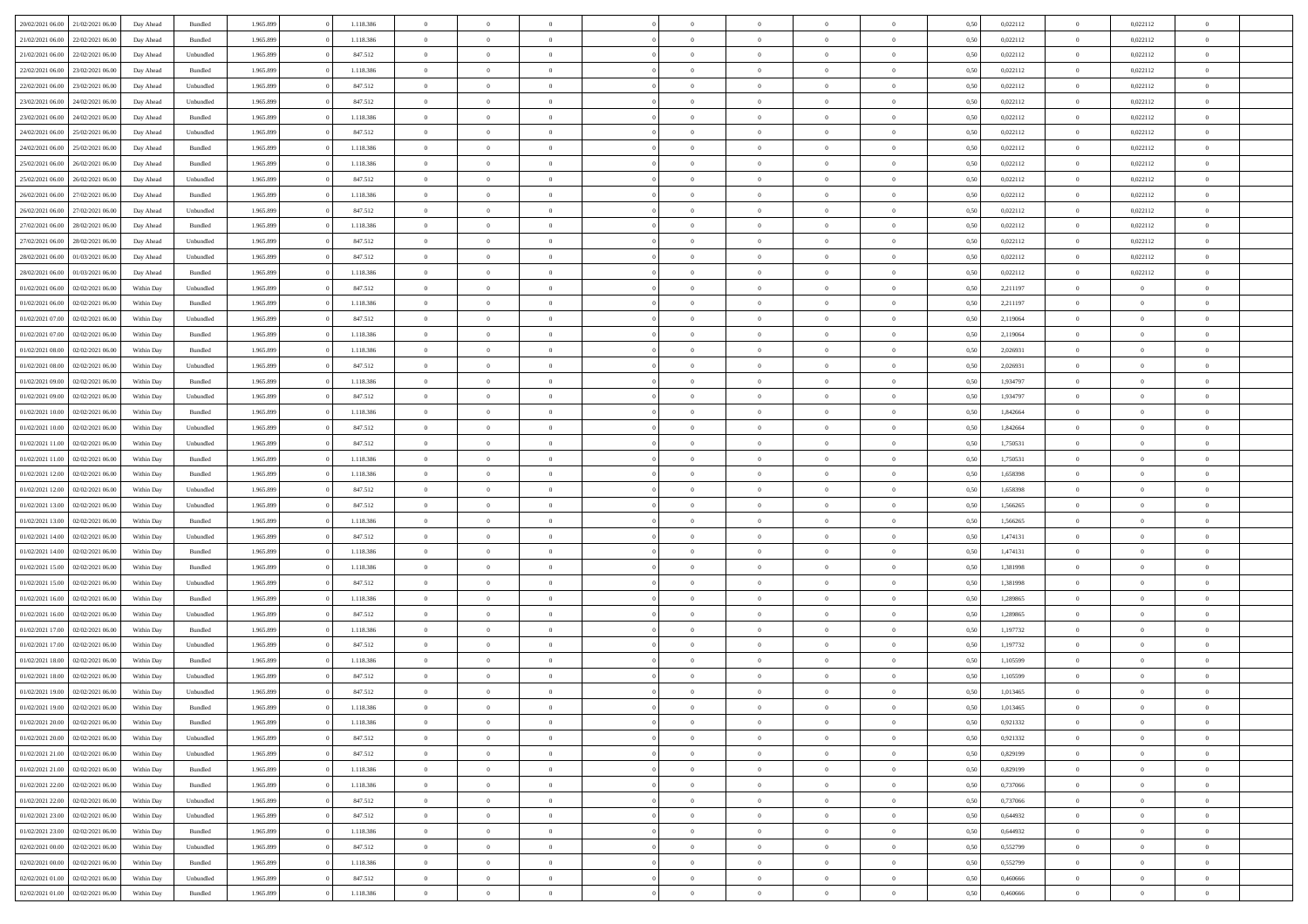| 02/02/2021 02:00 | 02/02/2021 06:00 | Within Day | Unbundled          | 1.965.899 | 847.512   | $\overline{0}$ | $\theta$       |                | $\Omega$       | $\Omega$       | $\theta$       | $\theta$       | 0,50 | 0,368533 | $\theta$       | $\theta$       | $\theta$       |  |
|------------------|------------------|------------|--------------------|-----------|-----------|----------------|----------------|----------------|----------------|----------------|----------------|----------------|------|----------|----------------|----------------|----------------|--|
|                  |                  |            |                    |           |           |                |                |                |                |                |                |                |      |          |                |                |                |  |
| 02/02/2021 02:00 | 02/02/2021 06:00 | Within Day | Bundled            | 1.965.899 | 1.118.386 | $\overline{0}$ | $\theta$       | $\overline{0}$ | $\overline{0}$ | $\bf{0}$       | $\overline{0}$ | $\bf{0}$       | 0,50 | 0,368533 | $\theta$       | $\theta$       | $\overline{0}$ |  |
| 02/02/2021 03:00 | 02/02/2021 06:00 | Within Day | Bundled            | 1.965.899 | 1.118.386 | $\overline{0}$ | $\overline{0}$ | $\overline{0}$ | $\bf{0}$       | $\bf{0}$       | $\bf{0}$       | $\mathbf{0}$   | 0,50 | 0,276400 | $\bf{0}$       | $\overline{0}$ | $\overline{0}$ |  |
| 02/02/2021 03:00 | 02/02/2021 06:00 | Within Dav | Unbundled          | 1.965.899 | 847.512   | $\overline{0}$ | $\overline{0}$ | $\overline{0}$ | $\overline{0}$ | $\bf{0}$       | $\overline{0}$ | $\overline{0}$ | 0.50 | 0.276400 | $\theta$       | $\theta$       | $\overline{0}$ |  |
| 02/02/2021 04:00 | 02/02/2021 06:00 | Within Day | Bundled            | 1.965.899 | 1.118.386 | $\overline{0}$ | $\theta$       | $\overline{0}$ | $\overline{0}$ | $\bf{0}$       | $\overline{0}$ | $\bf{0}$       | 0,50 | 0,184266 | $\theta$       | $\overline{0}$ | $\overline{0}$ |  |
| 02/02/2021 04:00 | 02/02/2021 06:00 | Within Day | Unbundled          | 1.965.899 | 847.512   | $\overline{0}$ | $\bf{0}$       | $\overline{0}$ | $\bf{0}$       | $\overline{0}$ | $\overline{0}$ | $\mathbf{0}$   | 0,50 | 0,184266 | $\bf{0}$       | $\overline{0}$ | $\bf{0}$       |  |
|                  |                  |            |                    |           |           |                |                |                |                | $\overline{0}$ |                |                |      |          | $\theta$       | $\overline{0}$ | $\overline{0}$ |  |
| 02/02/2021 05:00 | 02/02/2021 06:00 | Within Dav | Bundled            | 1.965.899 | 1.118.386 | $\overline{0}$ | $\overline{0}$ | $\overline{0}$ | $\overline{0}$ |                | $\overline{0}$ | $\overline{0}$ | 0.50 | 0,092133 |                |                |                |  |
| 02/02/2021 05:00 | 02/02/2021 06:00 | Within Day | Unbundled          | 1.965.899 | 847.512   | $\overline{0}$ | $\theta$       | $\overline{0}$ | $\overline{0}$ | $\bf{0}$       | $\overline{0}$ | $\bf{0}$       | 0,50 | 0,092133 | $\theta$       | $\theta$       | $\overline{0}$ |  |
| 02/02/2021 06:00 | 03/02/2021 06:00 | Within Day | Bundled            | 1.965.899 | 1.118.386 | $\overline{0}$ | $\overline{0}$ | $\overline{0}$ | $\bf{0}$       | $\bf{0}$       | $\bf{0}$       | $\mathbf{0}$   | 0,50 | 2,211197 | $\,0\,$        | $\overline{0}$ | $\overline{0}$ |  |
| 02/02/2021 06:00 | 03/02/2021 06:00 | Within Dav | Unbundled          | 1.965.899 | 847.512   | $\overline{0}$ | $\overline{0}$ | $\overline{0}$ | $\overline{0}$ | $\overline{0}$ | $\overline{0}$ | $\overline{0}$ | 0.50 | 2,211197 | $\theta$       | $\overline{0}$ | $\overline{0}$ |  |
| 02/02/2021 07:00 | 03/02/2021 06:00 | Within Day | Bundled            | 1.965.899 | 1.118.386 | $\overline{0}$ | $\theta$       | $\overline{0}$ | $\overline{0}$ | $\bf{0}$       | $\overline{0}$ | $\bf{0}$       | 0,50 | 2,119064 | $\,$ 0 $\,$    | $\overline{0}$ | $\overline{0}$ |  |
| 02/02/2021 07:00 | 03/02/2021 06:00 | Within Day | Unbundled          | 1.965.899 | 847.512   | $\overline{0}$ | $\overline{0}$ | $\overline{0}$ | $\bf{0}$       | $\bf{0}$       | $\bf{0}$       | $\mathbf{0}$   | 0,50 | 2,119064 | $\bf{0}$       | $\overline{0}$ | $\bf{0}$       |  |
| 02/02/2021 08:00 | 03/02/2021 06:00 | Within Day | Bundled            | 1.965.899 | 1.118.386 | $\overline{0}$ | $\overline{0}$ | $\overline{0}$ | $\overline{0}$ | $\bf{0}$       | $\overline{0}$ | $\overline{0}$ | 0.50 | 2.026931 | $\theta$       | $\theta$       | $\overline{0}$ |  |
| 02/02/2021 08:00 | 03/02/2021 06.00 |            |                    | 1.965.899 | 847.512   | $\overline{0}$ | $\theta$       | $\overline{0}$ | $\overline{0}$ | $\bf{0}$       | $\overline{0}$ |                |      | 2,026931 | $\theta$       | $\overline{0}$ | $\overline{0}$ |  |
|                  |                  | Within Day | Unbundled          |           |           |                |                |                |                |                |                | $\bf{0}$       | 0,50 |          |                |                |                |  |
| 02/02/2021 09:00 | 03/02/2021 06:00 | Within Day | Unbundled          | 1.965.899 | 847.512   | $\overline{0}$ | $\overline{0}$ | $\overline{0}$ | $\bf{0}$       | $\overline{0}$ | $\overline{0}$ | $\mathbf{0}$   | 0,50 | 1,934797 | $\bf{0}$       | $\overline{0}$ | $\bf{0}$       |  |
| 02/02/2021 09:00 | 03/02/2021 06:00 | Within Dav | Bundled            | 1.965.899 | 1.118.386 | $\overline{0}$ | $\overline{0}$ | $\overline{0}$ | $\overline{0}$ | $\overline{0}$ | $\overline{0}$ | $\overline{0}$ | 0.50 | 1,934797 | $\theta$       | $\overline{0}$ | $\overline{0}$ |  |
| 02/02/2021 10:00 | 03/02/2021 06:00 | Within Day | Bundled            | 1.965.899 | 1.118.386 | $\overline{0}$ | $\theta$       | $\overline{0}$ | $\overline{0}$ | $\bf{0}$       | $\overline{0}$ | $\bf{0}$       | 0,50 | 1,842664 | $\,$ 0 $\,$    | $\theta$       | $\overline{0}$ |  |
| 02/02/2021 10:00 | 03/02/2021 06:00 | Within Day | Unbundled          | 1.965.899 | 847.512   | $\overline{0}$ | $\overline{0}$ | $\overline{0}$ | $\bf{0}$       | $\bf{0}$       | $\bf{0}$       | $\mathbf{0}$   | 0,50 | 1,842664 | $\,0\,$        | $\overline{0}$ | $\overline{0}$ |  |
| 02/02/2021 11:00 | 03/02/2021 06:00 | Within Day | Bundled            | 1.965.899 | 1.118.386 | $\overline{0}$ | $\overline{0}$ | $\overline{0}$ | $\overline{0}$ | $\overline{0}$ | $\overline{0}$ | $\overline{0}$ | 0.50 | 1,750531 | $\theta$       | $\overline{0}$ | $\overline{0}$ |  |
| 02/02/2021 11:00 | 03/02/2021 06:00 | Within Day | Unbundled          | 1.965.899 | 847.512   | $\overline{0}$ | $\theta$       | $\overline{0}$ | $\overline{0}$ | $\bf{0}$       | $\overline{0}$ | $\bf{0}$       | 0,50 | 1,750531 | $\,$ 0 $\,$    | $\overline{0}$ | $\overline{0}$ |  |
| 02/02/2021 12:00 | 03/02/2021 06:00 | Within Day | Bundled            | 1.965.899 | 1.118.386 | $\overline{0}$ | $\overline{0}$ | $\overline{0}$ | $\bf{0}$       | $\bf{0}$       | $\bf{0}$       | $\mathbf{0}$   | 0,50 | 1,658398 | $\bf{0}$       | $\overline{0}$ | $\overline{0}$ |  |
| 02/02/2021 12:00 | 03/02/2021 06:00 | Within Day | Unbundled          | 1.965.899 | 847.512   | $\overline{0}$ | $\overline{0}$ | $\overline{0}$ | $\overline{0}$ | $\overline{0}$ | $\overline{0}$ | $\overline{0}$ | 0.50 | 1,658398 | $\theta$       | $\overline{0}$ | $\overline{0}$ |  |
|                  |                  |            |                    |           |           |                |                |                |                |                |                |                |      |          |                |                |                |  |
| 02/02/2021 13:00 | 03/02/2021 06:00 | Within Day | Unbundled          | 1.965.899 | 847.512   | $\overline{0}$ | $\theta$       | $\overline{0}$ | $\overline{0}$ | $\bf{0}$       | $\overline{0}$ | $\bf{0}$       | 0,50 | 1,566265 | $\,$ 0 $\,$    | $\overline{0}$ | $\overline{0}$ |  |
| 02/02/2021 13:00 | 03/02/2021 06:00 | Within Day | Bundled            | 1.965.899 | 1.118.386 | $\overline{0}$ | $\overline{0}$ | $\overline{0}$ | $\bf{0}$       | $\overline{0}$ | $\overline{0}$ | $\mathbf{0}$   | 0,50 | 1,566265 | $\overline{0}$ | $\overline{0}$ | $\bf{0}$       |  |
| 02/02/2021 14:00 | 03/02/2021 06:00 | Within Dav | Bundled            | 1.965.899 | 1.118.386 | $\overline{0}$ | $\overline{0}$ | $\overline{0}$ | $\overline{0}$ | $\overline{0}$ | $\overline{0}$ | $\overline{0}$ | 0.50 | 1,474131 | $\theta$       | $\overline{0}$ | $\overline{0}$ |  |
| 02/02/2021 14:00 | 03/02/2021 06:00 | Within Day | Unbundled          | 1.965.899 | 847.512   | $\overline{0}$ | $\theta$       | $\overline{0}$ | $\overline{0}$ | $\bf{0}$       | $\overline{0}$ | $\bf{0}$       | 0,50 | 1,474131 | $\theta$       | $\theta$       | $\overline{0}$ |  |
| 02/02/2021 15:00 | 03/02/2021 06:00 | Within Day | Bundled            | 1.965.899 | 1.118.386 | $\overline{0}$ | $\overline{0}$ | $\overline{0}$ | $\bf{0}$       | $\bf{0}$       | $\bf{0}$       | $\bf{0}$       | 0,50 | 1,381998 | $\,0\,$        | $\overline{0}$ | $\overline{0}$ |  |
| 02/02/2021 15:00 | 03/02/2021 06:00 | Within Day | Unbundled          | 1.965.899 | 847.512   | $\overline{0}$ | $\overline{0}$ | $\overline{0}$ | $\overline{0}$ | $\overline{0}$ | $\overline{0}$ | $\overline{0}$ | 0.50 | 1,381998 | $\theta$       | $\overline{0}$ | $\overline{0}$ |  |
| 02/02/2021 16:00 | 03/02/2021 06:00 | Within Day | Unbundled          | 1.965.899 | 847.512   | $\overline{0}$ | $\theta$       | $\overline{0}$ | $\overline{0}$ | $\bf{0}$       | $\overline{0}$ | $\bf{0}$       | 0,50 | 1,289865 | $\,$ 0 $\,$    | $\overline{0}$ | $\overline{0}$ |  |
|                  |                  |            |                    |           |           |                |                |                |                |                |                |                |      |          |                |                |                |  |
| 02/02/2021 16:00 | 03/02/2021 06:00 | Within Day | Bundled            | 1.965.899 | 1.118.386 | $\overline{0}$ | $\overline{0}$ | $\overline{0}$ | $\bf{0}$       | $\bf{0}$       | $\bf{0}$       | $\bf{0}$       | 0,50 | 1,289865 | $\overline{0}$ | $\overline{0}$ | $\overline{0}$ |  |
| 02/02/2021 17:00 | 03/02/2021 06:00 | Within Day | Unbundled          | 1.965.899 | 847.512   | $\overline{0}$ | $\Omega$       | $\overline{0}$ | $\Omega$       | $\Omega$       | $\overline{0}$ | $\overline{0}$ | 0,50 | 1,197732 | $\,0\,$        | $\theta$       | $\theta$       |  |
| 02/02/2021 17:00 | 03/02/2021 06:00 | Within Day | Bundled            | 1.965.899 | 1.118.386 | $\overline{0}$ | $\theta$       | $\overline{0}$ | $\overline{0}$ | $\bf{0}$       | $\overline{0}$ | $\bf{0}$       | 0,50 | 1,197732 | $\,$ 0 $\,$    | $\theta$       | $\overline{0}$ |  |
| 02/02/2021 18:00 | 03/02/2021 06:00 | Within Day | Bundled            | 1.965.899 | 1.118.386 | $\overline{0}$ | $\overline{0}$ | $\overline{0}$ | $\bf{0}$       | $\bf{0}$       | $\overline{0}$ | $\mathbf{0}$   | 0,50 | 1,105599 | $\overline{0}$ | $\overline{0}$ | $\bf{0}$       |  |
| 02/02/2021 18:00 | 03/02/2021 06:00 | Within Day | Unbundled          | 1.965.899 | 847.512   | $\overline{0}$ | $\Omega$       | $\Omega$       | $\Omega$       | $\overline{0}$ | $\overline{0}$ | $\overline{0}$ | 0.50 | 1,105599 | $\,0\,$        | $\theta$       | $\theta$       |  |
| 02/02/2021 19:00 | 03/02/2021 06:00 | Within Day | Unbundled          | 1.965.899 | 847.512   | $\overline{0}$ | $\theta$       | $\overline{0}$ | $\overline{0}$ | $\bf{0}$       | $\overline{0}$ | $\bf{0}$       | 0,50 | 1,013465 | $\,$ 0 $\,$    | $\overline{0}$ | $\overline{0}$ |  |
| 02/02/2021 19:00 | 03/02/2021 06:00 | Within Day | Bundled            | 1.965.899 | 1.118.386 | $\overline{0}$ | $\overline{0}$ | $\overline{0}$ | $\bf{0}$       | $\bf{0}$       | $\bf{0}$       | $\bf{0}$       | 0,50 | 1,013465 | $\bf{0}$       | $\overline{0}$ | $\overline{0}$ |  |
| 02/02/2021 20:00 | 03/02/2021 06:00 | Within Day | Unbundled          | 1.965.899 | 847.512   | $\overline{0}$ | $\Omega$       | $\overline{0}$ | $\Omega$       | $\overline{0}$ | $\overline{0}$ | $\overline{0}$ | 0.50 | 0,921332 | $\,$ 0 $\,$    | $\theta$       | $\theta$       |  |
| 02/02/2021 20:00 | 03/02/2021 06:00 |            |                    | 1.965.899 | 1.118.386 | $\overline{0}$ | $\theta$       | $\overline{0}$ | $\overline{0}$ | $\,$ 0         | $\overline{0}$ |                |      | 0,921332 | $\,$ 0 $\,$    | $\overline{0}$ | $\overline{0}$ |  |
|                  |                  | Within Day | Bundled            |           |           |                |                |                |                |                |                | $\bf{0}$       | 0,50 |          |                |                |                |  |
| 02/02/2021 21.00 | 03/02/2021 06:00 | Within Day | Bundled            | 1.965.899 | 1.118.386 | $\overline{0}$ | $\overline{0}$ | $\overline{0}$ | $\bf{0}$       | $\bf{0}$       | $\bf{0}$       | $\mathbf{0}$   | 0,50 | 0,829199 | $\overline{0}$ | $\overline{0}$ | $\overline{0}$ |  |
| 02/02/2021 21:00 | 03/02/2021 06:00 | Within Day | Unbundled          | 1.965.899 | 847.512   | $\overline{0}$ | $\Omega$       | $\overline{0}$ | $\Omega$       | $\overline{0}$ | $\overline{0}$ | $\overline{0}$ | 0,50 | 0,829199 | $\,0\,$        | $\theta$       | $\theta$       |  |
| 02/02/2021 22:00 | 03/02/2021 06:00 | Within Day | Bundled            | 1.965.899 | 1.118.386 | $\overline{0}$ | $\theta$       | $\overline{0}$ | $\overline{0}$ | $\,$ 0         | $\overline{0}$ | $\bf{0}$       | 0,50 | 0,737066 | $\,$ 0 $\,$    | $\overline{0}$ | $\overline{0}$ |  |
| 02/02/2021 22.00 | 03/02/2021 06:00 | Within Day | Unbundled          | 1.965.899 | 847.512   | $\overline{0}$ | $\overline{0}$ | $\overline{0}$ | $\bf{0}$       | $\bf{0}$       | $\overline{0}$ | $\mathbf{0}$   | 0,50 | 0,737066 | $\overline{0}$ | $\overline{0}$ | $\bf{0}$       |  |
| 02/02/2021 23:00 | 03/02/2021 06:00 | Within Day | Bundled            | 1.965.899 | 1.118.386 | $\overline{0}$ | $\Omega$       | $\Omega$       | $\Omega$       | $\Omega$       | $\Omega$       | $\overline{0}$ | 0.50 | 0.644932 | $\theta$       | $\theta$       | $\theta$       |  |
| 02/02/2021 23:00 | 03/02/2021 06:00 | Within Day | Unbundled          | 1.965.899 | 847.512   | $\overline{0}$ | $\overline{0}$ | $\overline{0}$ | $\bf{0}$       | $\,$ 0         | $\bf{0}$       | $\bf{0}$       | 0,50 | 0,644932 | $\,0\,$        | $\overline{0}$ | $\overline{0}$ |  |
| 03/02/2021 00:00 | 03/02/2021 06:00 | Within Day | $\mathbf B$ undled | 1.965.899 | 1.118.386 | $\bf{0}$       | $\bf{0}$       |                |                | $\bf{0}$       |                |                | 0,50 | 0,552799 | $\bf{0}$       | $\overline{0}$ |                |  |
| 03/02/2021 00:00 | 03/02/2021 06:00 | Within Day | Unbundled          | 1.965.899 | 847.512   | $\overline{0}$ | $\overline{0}$ | $\overline{0}$ | $\Omega$       | $\overline{0}$ | $\overline{0}$ | $\overline{0}$ | 0,50 | 0,552799 | $\theta$       | $\theta$       | $\theta$       |  |
|                  |                  |            |                    |           |           |                |                |                |                |                |                |                |      |          |                |                |                |  |
| 03/02/2021 01:00 | 03/02/2021 06:00 | Within Day | Unbundled          | 1.965.899 | 847.512   | $\overline{0}$ | $\bf{0}$       | $\overline{0}$ | $\bf{0}$       | $\,$ 0 $\,$    | $\overline{0}$ | $\,$ 0 $\,$    | 0,50 | 0,460666 | $\,$ 0 $\,$    | $\,$ 0 $\,$    | $\,$ 0         |  |
| 03/02/2021 01:00 | 03/02/2021 06:00 | Within Day | Bundled            | 1.965.899 | 1.118.386 | $\overline{0}$ | $\overline{0}$ | $\overline{0}$ | $\overline{0}$ | $\overline{0}$ | $\overline{0}$ | $\mathbf{0}$   | 0,50 | 0,460666 | $\overline{0}$ | $\bf{0}$       | $\overline{0}$ |  |
| 03/02/2021 02:00 | 03/02/2021 06:00 | Within Day | $\mathbf B$ undled | 1.965.899 | 1.118.386 | $\overline{0}$ | $\overline{0}$ | $\overline{0}$ | $\Omega$       | $\overline{0}$ | $\overline{0}$ | $\overline{0}$ | 0,50 | 0,368533 | $\overline{0}$ | $\theta$       | $\overline{0}$ |  |
| 03/02/2021 02:00 | 03/02/2021 06:00 | Within Day | Unbundled          | 1.965.899 | 847.512   | $\overline{0}$ | $\,$ 0         | $\overline{0}$ | $\bf{0}$       | $\,$ 0 $\,$    | $\overline{0}$ | $\mathbf{0}$   | 0,50 | 0,368533 | $\,$ 0 $\,$    | $\overline{0}$ | $\overline{0}$ |  |
| 03/02/2021 03:00 | 03/02/2021 06:00 | Within Day | Unbundled          | 1.965.899 | 847.512   | $\overline{0}$ | $\overline{0}$ | $\overline{0}$ | $\overline{0}$ | $\overline{0}$ | $\overline{0}$ | $\mathbf{0}$   | 0,50 | 0,276400 | $\overline{0}$ | $\overline{0}$ | $\overline{0}$ |  |
| 03/02/2021 03:00 | 03/02/2021 06:00 | Within Day | Bundled            | 1.965.899 | 1.118.386 | $\overline{0}$ | $\overline{0}$ | $\overline{0}$ | $\overline{0}$ | $\overline{0}$ | $\overline{0}$ | $\bf{0}$       | 0.50 | 0,276400 | $\overline{0}$ | $\theta$       | $\overline{0}$ |  |
| 03/02/2021 04:00 | 03/02/2021 06:00 | Within Day | Bundled            | 1.965.899 | 1.118.386 | $\overline{0}$ | $\,$ 0         | $\overline{0}$ | $\bf{0}$       | $\bf{0}$       | $\bf{0}$       | $\bf{0}$       | 0,50 | 0,184266 | $\,$ 0 $\,$    | $\overline{0}$ | $\overline{0}$ |  |
| 03/02/2021 04:00 | 03/02/2021 06:00 | Within Day | Unbundled          | 1.965.899 | 847.512   | $\overline{0}$ | $\bf{0}$       | $\overline{0}$ | $\overline{0}$ | $\overline{0}$ | $\overline{0}$ | $\mathbf{0}$   | 0,50 | 0,184266 | $\overline{0}$ | $\overline{0}$ | $\bf{0}$       |  |
|                  |                  |            |                    |           |           |                |                |                |                |                |                |                |      |          |                |                |                |  |
| 03/02/2021 05:00 | 03/02/2021 06:00 | Within Day | Bundled            | 1.965.899 | 1.118.386 | $\overline{0}$ | $\overline{0}$ | $\overline{0}$ | $\Omega$       | $\overline{0}$ | $\overline{0}$ | $\overline{0}$ | 0.50 | 0,092133 | $\overline{0}$ | $\overline{0}$ | $\overline{0}$ |  |
| 03/02/2021 05:00 | 03/02/2021 06:00 | Within Day | Unbundled          | 1.965.899 | 847.512   | $\overline{0}$ | $\bf{0}$       | $\overline{0}$ | $\bf{0}$       | $\bf{0}$       | $\bf{0}$       | $\mathbf{0}$   | 0,50 | 0,092133 | $\,$ 0 $\,$    | $\,$ 0 $\,$    | $\bf{0}$       |  |
| 03/02/2021 06:00 | 04/02/2021 06:00 | Within Day | Unbundled          | 1.965.899 | 847.512   | $\overline{0}$ | $\overline{0}$ | $\overline{0}$ | $\overline{0}$ | $\overline{0}$ | $\bf{0}$       | $\mathbf{0}$   | 0,50 | 2,211197 | $\overline{0}$ | $\bf{0}$       | $\overline{0}$ |  |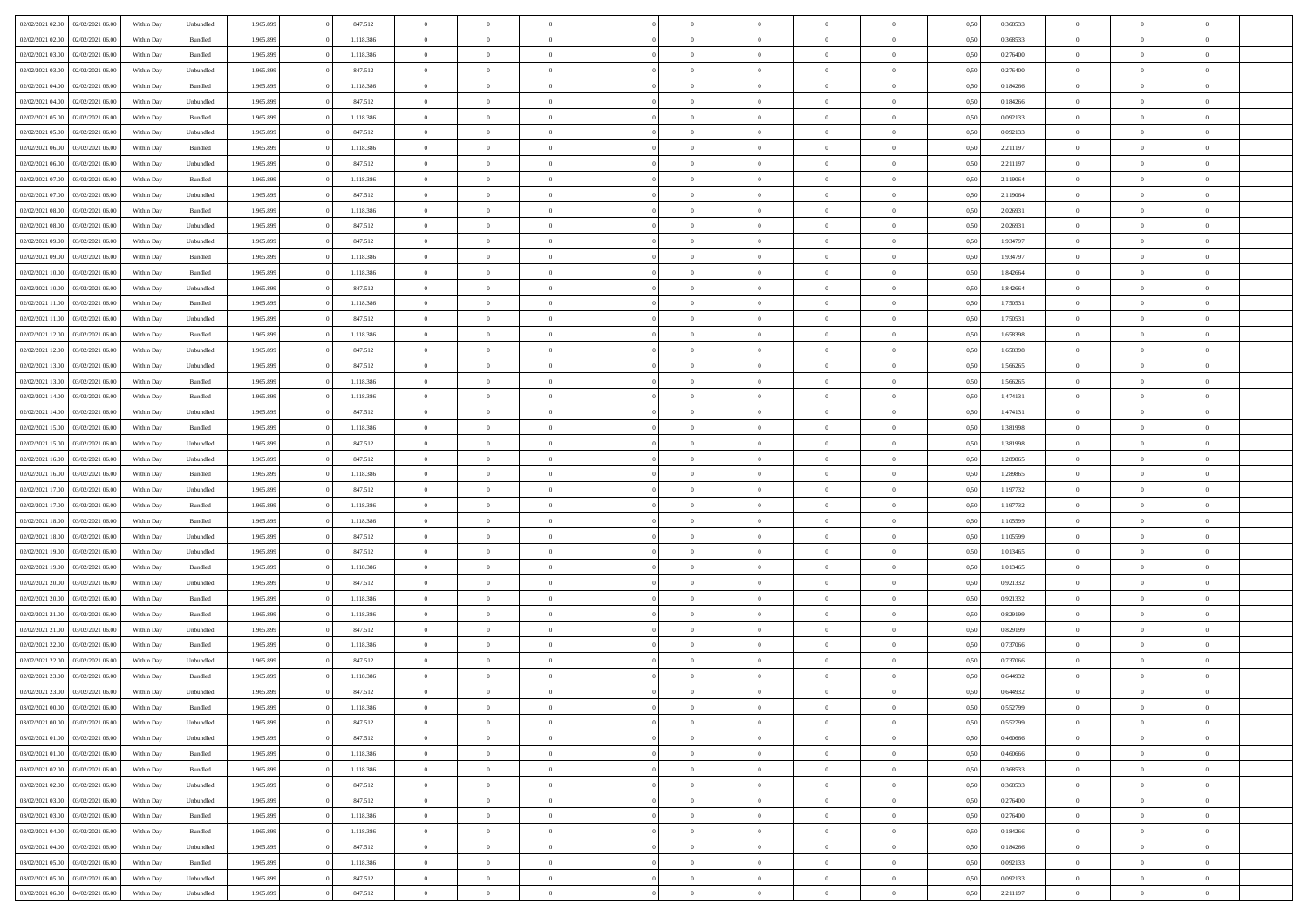| 03/02/2021 06:00                  | 04/02/2021 06:00 | Within Day | Bundled            | 1.965.899 | 1.118.386 | $\overline{0}$ | $\theta$       |                | $\Omega$       | $\Omega$       | $\theta$       | $\theta$       | 0,50 | 2,211197 | $\theta$       | $\theta$       | $\theta$       |  |
|-----------------------------------|------------------|------------|--------------------|-----------|-----------|----------------|----------------|----------------|----------------|----------------|----------------|----------------|------|----------|----------------|----------------|----------------|--|
| 03/02/2021 07:00                  | 04/02/2021 06.00 | Within Day | Unbundled          | 1.965.899 | 847.512   | $\overline{0}$ | $\theta$       | $\overline{0}$ | $\overline{0}$ | $\bf{0}$       | $\overline{0}$ | $\bf{0}$       | 0,50 | 2,119064 | $\theta$       | $\overline{0}$ | $\overline{0}$ |  |
| 03/02/2021 07:00                  | 04/02/2021 06.00 | Within Day | Bundled            | 1.965.899 | 1.118.386 | $\overline{0}$ | $\bf{0}$       | $\overline{0}$ | $\bf{0}$       | $\bf{0}$       | $\bf{0}$       | $\mathbf{0}$   | 0,50 | 2,119064 | $\overline{0}$ | $\overline{0}$ | $\overline{0}$ |  |
| 03/02/2021 08:00                  | 04/02/2021 06:00 | Within Dav | Bundled            | 1.965.899 | 1.118.386 | $\overline{0}$ | $\overline{0}$ | $\overline{0}$ | $\overline{0}$ | $\bf{0}$       | $\overline{0}$ | $\overline{0}$ | 0.50 | 2.026931 | $\theta$       | $\theta$       | $\overline{0}$ |  |
|                                   |                  |            |                    |           |           |                |                |                |                |                |                |                |      |          |                |                |                |  |
| 03/02/2021 08:00                  | 04/02/2021 06.00 | Within Day | Unbundled          | 1.965.899 | 847.512   | $\overline{0}$ | $\theta$       | $\overline{0}$ | $\overline{0}$ | $\bf{0}$       | $\overline{0}$ | $\bf{0}$       | 0,50 | 2,026931 | $\theta$       | $\overline{0}$ | $\overline{0}$ |  |
| 03/02/2021 09:00                  | 04/02/2021 06.00 | Within Day | Unbundled          | 1.965.899 | 847.512   | $\overline{0}$ | $\overline{0}$ | $\overline{0}$ | $\bf{0}$       | $\overline{0}$ | $\overline{0}$ | $\mathbf{0}$   | 0,50 | 1,934797 | $\overline{0}$ | $\overline{0}$ | $\bf{0}$       |  |
| 03/02/2021 09:00                  | 04/02/2021 06:00 | Within Dav | Bundled            | 1.965.899 | 1.118.386 | $\overline{0}$ | $\overline{0}$ | $\overline{0}$ | $\overline{0}$ | $\overline{0}$ | $\overline{0}$ | $\overline{0}$ | 0.50 | 1,934797 | $\theta$       | $\overline{0}$ | $\overline{0}$ |  |
| 03/02/2021 10:00                  | 04/02/2021 06.00 | Within Day | Unbundled          | 1.965.899 | 847.512   | $\overline{0}$ | $\theta$       | $\overline{0}$ | $\overline{0}$ | $\bf{0}$       | $\overline{0}$ | $\bf{0}$       | 0,50 | 1,842664 | $\theta$       | $\theta$       | $\overline{0}$ |  |
| 03/02/2021 10:00                  | 04/02/2021 06.00 | Within Day | Bundled            | 1.965.899 | 1.118.386 | $\overline{0}$ | $\overline{0}$ | $\overline{0}$ | $\bf{0}$       | $\bf{0}$       | $\bf{0}$       | $\mathbf{0}$   | 0,50 | 1,842664 | $\,0\,$        | $\overline{0}$ | $\overline{0}$ |  |
| 03/02/2021 11:00                  | 04/02/2021 06:00 | Within Dav | Bundled            | 1.965.899 | 1.118.386 | $\overline{0}$ | $\overline{0}$ | $\overline{0}$ | $\overline{0}$ | $\overline{0}$ | $\overline{0}$ | $\overline{0}$ | 0.50 | 1,750531 | $\theta$       | $\overline{0}$ | $\overline{0}$ |  |
|                                   |                  |            |                    |           |           |                |                |                |                |                |                |                |      |          |                |                |                |  |
| 03/02/2021 11:00                  | 04/02/2021 06.00 | Within Day | Unbundled          | 1.965.899 | 847.512   | $\overline{0}$ | $\theta$       | $\overline{0}$ | $\overline{0}$ | $\bf{0}$       | $\overline{0}$ | $\bf{0}$       | 0,50 | 1,750531 | $\,$ 0 $\,$    | $\overline{0}$ | $\overline{0}$ |  |
| 03/02/2021 12:00                  | 04/02/2021 06.00 | Within Day | Unbundled          | 1.965.899 | 847.512   | $\overline{0}$ | $\bf{0}$       | $\overline{0}$ | $\bf{0}$       | $\bf{0}$       | $\bf{0}$       | $\mathbf{0}$   | 0,50 | 1,658398 | $\overline{0}$ | $\overline{0}$ | $\bf{0}$       |  |
| 03/02/2021 12:00                  | 04/02/2021 06:00 | Within Day | Bundled            | 1.965.899 | 1.118.386 | $\overline{0}$ | $\overline{0}$ | $\overline{0}$ | $\overline{0}$ | $\bf{0}$       | $\overline{0}$ | $\overline{0}$ | 0.50 | 1,658398 | $\theta$       | $\theta$       | $\overline{0}$ |  |
| 03/02/2021 13:00                  | 04/02/2021 06.00 | Within Day | Unbundled          | 1.965.899 | 847.512   | $\overline{0}$ | $\theta$       | $\overline{0}$ | $\overline{0}$ | $\bf{0}$       | $\overline{0}$ | $\bf{0}$       | 0,50 | 1,566265 | $\theta$       | $\overline{0}$ | $\overline{0}$ |  |
| 03/02/2021 13:00                  | 04/02/2021 06.00 | Within Day | Bundled            | 1.965.899 | 1.118.386 | $\overline{0}$ | $\overline{0}$ | $\overline{0}$ | $\bf{0}$       | $\overline{0}$ | $\overline{0}$ | $\mathbf{0}$   | 0,50 | 1,566265 | $\overline{0}$ | $\overline{0}$ | $\bf{0}$       |  |
| 03/02/2021 14:00                  | 04/02/2021 06:00 | Within Dav | Unbundled          | 1.965.899 | 847.512   | $\overline{0}$ | $\overline{0}$ | $\overline{0}$ | $\overline{0}$ | $\overline{0}$ | $\overline{0}$ | $\overline{0}$ | 0.50 | 1,474131 | $\theta$       | $\overline{0}$ | $\overline{0}$ |  |
| 03/02/2021 14:00                  | 04/02/2021 06.00 | Within Day | Bundled            | 1.965.899 | 1.118.386 | $\overline{0}$ | $\theta$       | $\overline{0}$ | $\overline{0}$ | $\bf{0}$       | $\overline{0}$ | $\bf{0}$       | 0,50 | 1,474131 | $\,$ 0 $\,$    | $\theta$       | $\overline{0}$ |  |
|                                   |                  |            |                    |           |           |                |                |                |                |                |                |                |      |          |                |                |                |  |
| 03/02/2021 15:00                  | 04/02/2021 06.00 | Within Day | Unbundled          | 1.965.899 | 847.512   | $\overline{0}$ | $\overline{0}$ | $\overline{0}$ | $\bf{0}$       | $\bf{0}$       | $\bf{0}$       | $\mathbf{0}$   | 0,50 | 1,381998 | $\bf{0}$       | $\overline{0}$ | $\overline{0}$ |  |
| 03/02/2021 15:00                  | 04/02/2021 06:00 | Within Day | Bundled            | 1.965.899 | 1.118.386 | $\overline{0}$ | $\overline{0}$ | $\overline{0}$ | $\overline{0}$ | $\overline{0}$ | $\overline{0}$ | $\overline{0}$ | 0.50 | 1,381998 | $\theta$       | $\overline{0}$ | $\overline{0}$ |  |
| 03/02/2021 16:00                  | 04/02/2021 06.00 | Within Day | Bundled            | 1.965.899 | 1.118.386 | $\overline{0}$ | $\theta$       | $\overline{0}$ | $\overline{0}$ | $\bf{0}$       | $\overline{0}$ | $\bf{0}$       | 0,50 | 1,289865 | $\,$ 0 $\,$    | $\overline{0}$ | $\overline{0}$ |  |
| 03/02/2021 16:00                  | 04/02/2021 06:00 | Within Day | Unbundled          | 1.965.899 | 847.512   | $\overline{0}$ | $\overline{0}$ | $\overline{0}$ | $\bf{0}$       | $\bf{0}$       | $\bf{0}$       | $\mathbf{0}$   | 0,50 | 1,289865 | $\overline{0}$ | $\overline{0}$ | $\overline{0}$ |  |
| 03/02/2021 17:00                  | 04/02/2021 06:00 | Within Day | Bundled            | 1.965.899 | 1.118.386 | $\overline{0}$ | $\overline{0}$ | $\overline{0}$ | $\overline{0}$ | $\overline{0}$ | $\overline{0}$ | $\overline{0}$ | 0.50 | 1,197732 | $\theta$       | $\overline{0}$ | $\overline{0}$ |  |
| 03/02/2021 17:00                  | 04/02/2021 06.00 | Within Day | Unbundled          | 1.965.899 | 847.512   | $\overline{0}$ | $\theta$       | $\overline{0}$ | $\overline{0}$ | $\bf{0}$       | $\overline{0}$ | $\bf{0}$       | 0,50 | 1,197732 | $\,$ 0 $\,$    | $\overline{0}$ | $\overline{0}$ |  |
|                                   |                  |            |                    |           |           |                |                |                |                |                |                |                |      |          |                |                |                |  |
| 03/02/2021 18:00                  | 04/02/2021 06.00 | Within Day | Unbundled          | 1.965.899 | 847.512   | $\overline{0}$ | $\overline{0}$ | $\overline{0}$ | $\bf{0}$       | $\overline{0}$ | $\overline{0}$ | $\mathbf{0}$   | 0,50 | 1,105599 | $\overline{0}$ | $\overline{0}$ | $\bf{0}$       |  |
| 03/02/2021 18:00                  | 04/02/2021 06:00 | Within Dav | Bundled            | 1.965.899 | 1.118.386 | $\overline{0}$ | $\overline{0}$ | $\overline{0}$ | $\overline{0}$ | $\overline{0}$ | $\overline{0}$ | $\overline{0}$ | 0.50 | 1,105599 | $\overline{0}$ | $\overline{0}$ | $\overline{0}$ |  |
| 03/02/2021 19:00                  | 04/02/2021 06.00 | Within Day | Unbundled          | 1.965.899 | 847.512   | $\overline{0}$ | $\theta$       | $\overline{0}$ | $\overline{0}$ | $\bf{0}$       | $\overline{0}$ | $\bf{0}$       | 0,50 | 1,013465 | $\theta$       | $\theta$       | $\overline{0}$ |  |
| 03/02/2021 19:00                  | 04/02/2021 06:00 | Within Day | Bundled            | 1.965.899 | 1.118.386 | $\overline{0}$ | $\overline{0}$ | $\overline{0}$ | $\bf{0}$       | $\bf{0}$       | $\bf{0}$       | $\bf{0}$       | 0,50 | 1,013465 | $\,0\,$        | $\overline{0}$ | $\overline{0}$ |  |
| 03/02/2021 20:00                  | 04/02/2021 06:00 | Within Day | Unbundled          | 1.965.899 | 847.512   | $\overline{0}$ | $\overline{0}$ | $\overline{0}$ | $\overline{0}$ | $\overline{0}$ | $\overline{0}$ | $\overline{0}$ | 0.50 | 0.921332 | $\theta$       | $\overline{0}$ | $\overline{0}$ |  |
| 03/02/2021 20:00                  | 04/02/2021 06.00 | Within Day | Bundled            | 1.965.899 | 1.118.386 | $\overline{0}$ | $\theta$       | $\overline{0}$ | $\overline{0}$ | $\bf{0}$       | $\overline{0}$ | $\bf{0}$       | 0,50 | 0,921332 | $\,$ 0 $\,$    | $\overline{0}$ | $\overline{0}$ |  |
| 03/02/2021 21.00                  | 04/02/2021 06.00 | Within Day | Unbundled          | 1.965.899 | 847.512   | $\overline{0}$ | $\overline{0}$ | $\overline{0}$ | $\bf{0}$       | $\bf{0}$       | $\bf{0}$       | $\bf{0}$       | 0,50 | 0,829199 | $\overline{0}$ | $\overline{0}$ | $\bf{0}$       |  |
|                                   |                  |            |                    |           |           |                |                |                |                |                |                |                |      |          |                |                |                |  |
| 03/02/2021 21:00                  | 04/02/2021 06.00 | Within Day | Bundled            | 1.965.899 | 1.118.386 | $\overline{0}$ | $\Omega$       | $\overline{0}$ | $\Omega$       | $\Omega$       | $\overline{0}$ | $\overline{0}$ | 0,50 | 0,829199 | $\,0\,$        | $\theta$       | $\theta$       |  |
| 03/02/2021 22:00                  | 04/02/2021 06.00 | Within Day | Bundled            | 1.965.899 | 1.118.386 | $\overline{0}$ | $\theta$       | $\overline{0}$ | $\overline{0}$ | $\bf{0}$       | $\overline{0}$ | $\bf{0}$       | 0,50 | 0,737066 | $\,$ 0 $\,$    | $\overline{0}$ | $\overline{0}$ |  |
| 03/02/2021 22.00                  | 04/02/2021 06:00 | Within Day | Unbundled          | 1.965.899 | 847.512   | $\overline{0}$ | $\overline{0}$ | $\overline{0}$ | $\bf{0}$       | $\bf{0}$       | $\overline{0}$ | $\mathbf{0}$   | 0,50 | 0,737066 | $\overline{0}$ | $\overline{0}$ | $\bf{0}$       |  |
| 03/02/2021 23:00                  | 04/02/2021 06:00 | Within Day | Unbundled          | 1.965.899 | 847.512   | $\overline{0}$ | $\Omega$       | $\overline{0}$ | $\Omega$       | $\overline{0}$ | $\overline{0}$ | $\overline{0}$ | 0.50 | 0.644932 | $\,0\,$        | $\theta$       | $\theta$       |  |
| 03/02/2021 23:00                  | 04/02/2021 06.00 | Within Day | Bundled            | 1.965.899 | 1.118.386 | $\overline{0}$ | $\theta$       | $\overline{0}$ | $\overline{0}$ | $\bf{0}$       | $\overline{0}$ | $\bf{0}$       | 0,50 | 0,644932 | $\,$ 0 $\,$    | $\overline{0}$ | $\overline{0}$ |  |
| 04/02/2021 00:00                  | 04/02/2021 06.00 | Within Day | Bundled            | 1.965.899 | 1.118.386 | $\overline{0}$ | $\overline{0}$ | $\overline{0}$ | $\bf{0}$       | $\bf{0}$       | $\bf{0}$       | $\mathbf{0}$   | 0,50 | 0,552799 | $\bf{0}$       | $\overline{0}$ | $\overline{0}$ |  |
| 04/02/2021 00:00                  | 04/02/2021 06:00 |            |                    |           |           | $\overline{0}$ | $\Omega$       | $\overline{0}$ | $\Omega$       | $\overline{0}$ | $\overline{0}$ | $\overline{0}$ | 0.50 |          | $\,$ 0 $\,$    | $\theta$       | $\theta$       |  |
|                                   |                  | Within Day | Unbundled          | 1.965.899 | 847.512   |                |                |                |                |                |                |                |      | 0,552799 |                |                |                |  |
| 04/02/2021 01:00                  | 04/02/2021 06.00 | Within Day | Unbundled          | 1.965.899 | 847.512   | $\overline{0}$ | $\theta$       | $\overline{0}$ | $\overline{0}$ | $\,$ 0         | $\overline{0}$ | $\bf{0}$       | 0,50 | 0,460666 | $\,$ 0 $\,$    | $\overline{0}$ | $\overline{0}$ |  |
| 04/02/2021 01:00                  | 04/02/2021 06.00 | Within Day | Bundled            | 1.965.899 | 1.118.386 | $\overline{0}$ | $\bf{0}$       | $\overline{0}$ | $\bf{0}$       | $\bf{0}$       | $\bf{0}$       | $\mathbf{0}$   | 0,50 | 0,460666 | $\overline{0}$ | $\overline{0}$ | $\overline{0}$ |  |
| 04/02/2021 02.00                  | 04/02/2021 06.00 | Within Day | Bundled            | 1.965.899 | 1.118.386 | $\overline{0}$ | $\Omega$       | $\overline{0}$ | $\Omega$       | $\overline{0}$ | $\overline{0}$ | $\overline{0}$ | 0.50 | 0,368533 | $\,0\,$        | $\theta$       | $\theta$       |  |
| 04/02/2021 02:00                  | 04/02/2021 06.00 | Within Day | Unbundled          | 1.965.899 | 847.512   | $\overline{0}$ | $\overline{0}$ | $\overline{0}$ | $\overline{0}$ | $\,$ 0         | $\overline{0}$ | $\bf{0}$       | 0,50 | 0,368533 | $\,$ 0 $\,$    | $\overline{0}$ | $\overline{0}$ |  |
| 04/02/2021 03:00                  | 04/02/2021 06.00 | Within Day | Unbundled          | 1.965.899 | 847.512   | $\overline{0}$ | $\overline{0}$ | $\overline{0}$ | $\bf{0}$       | $\bf{0}$       | $\overline{0}$ | $\mathbf{0}$   | 0,50 | 0,276400 | $\overline{0}$ | $\overline{0}$ | $\bf{0}$       |  |
| 04/02/2021 03:00                  | 04/02/2021 06.00 | Within Day | Bundled            | 1.965.899 | 1.118.386 | $\overline{0}$ | $\Omega$       | $\Omega$       | $\Omega$       | $\Omega$       | $\Omega$       | $\overline{0}$ | 0.50 | 0,276400 | $\theta$       | $\theta$       | $\theta$       |  |
| 04/02/2021 04:00                  | 04/02/2021 06:00 | Within Day | Unbundled          | 1.965.899 | 847.512   | $\overline{0}$ | $\overline{0}$ | $\overline{0}$ | $\bf{0}$       | $\,$ 0         | $\bf{0}$       | $\bf{0}$       | 0,50 | 0,184266 | $\,0\,$        | $\,$ 0 $\,$    | $\overline{0}$ |  |
|                                   |                  |            |                    |           |           |                |                |                |                |                |                |                |      |          |                |                |                |  |
| 04/02/2021 04:00 04/02/2021 06:00 |                  | Within Day | $\mathbf B$ undled | 1.965.899 | 1.118.386 | $\bf{0}$       | $\bf{0}$       |                |                | $\bf{0}$       |                |                | 0,50 | 0,184266 | $\bf{0}$       | $\overline{0}$ |                |  |
| 04/02/2021 05:00                  | 04/02/2021 06:00 | Within Day | Bundled            | 1.965.899 | 1.118.386 | $\overline{0}$ | $\overline{0}$ | $\overline{0}$ | $\Omega$       | $\overline{0}$ | $\overline{0}$ | $\overline{0}$ | 0,50 | 0.092133 | $\theta$       | $\theta$       | $\theta$       |  |
| 04/02/2021 05:00                  | 04/02/2021 06:00 | Within Day | Unbundled          | 1.965.899 | 847.512   | $\overline{0}$ | $\bf{0}$       | $\overline{0}$ | $\bf{0}$       | $\,$ 0 $\,$    | $\overline{0}$ | $\,$ 0 $\,$    | 0,50 | 0,092133 | $\,$ 0 $\,$    | $\,$ 0 $\,$    | $\,$ 0         |  |
| 04/02/2021 06:00                  | 05/02/2021 06:00 | Within Day | Unbundled          | 1.965.899 | 847.512   | $\overline{0}$ | $\overline{0}$ | $\overline{0}$ | $\overline{0}$ | $\overline{0}$ | $\overline{0}$ | $\mathbf{0}$   | 0,50 | 2,211197 | $\overline{0}$ | $\bf{0}$       | $\bf{0}$       |  |
| 04/02/2021 06:00                  | 05/02/2021 06:00 | Within Day | Bundled            | 1.965.899 | 1.118.386 | $\overline{0}$ | $\overline{0}$ | $\overline{0}$ | $\Omega$       | $\overline{0}$ | $\overline{0}$ | $\overline{0}$ | 0,50 | 2,211197 | $\overline{0}$ | $\theta$       | $\overline{0}$ |  |
| 04/02/2021 07:00                  | 05/02/2021 06:00 | Within Day | Unbundled          | 1.965.899 | 847.512   | $\overline{0}$ | $\,$ 0         | $\overline{0}$ | $\bf{0}$       | $\,$ 0 $\,$    | $\overline{0}$ | $\mathbf{0}$   | 0,50 | 2,119064 | $\,$ 0 $\,$    | $\overline{0}$ | $\overline{0}$ |  |
|                                   |                  |            |                    |           |           |                |                |                |                |                |                |                |      |          |                |                |                |  |
| 04/02/2021 07:00                  | 05/02/2021 06:00 | Within Day | Bundled            | 1.965.899 | 1.118.386 | $\overline{0}$ | $\overline{0}$ | $\overline{0}$ | $\overline{0}$ | $\overline{0}$ | $\overline{0}$ | $\mathbf{0}$   | 0,50 | 2,119064 | $\overline{0}$ | $\overline{0}$ | $\bf{0}$       |  |
| 04/02/2021 08:00                  | 05/02/2021 06:00 | Within Day | Unbundled          | 1.965.899 | 847.512   | $\overline{0}$ | $\overline{0}$ | $\overline{0}$ | $\overline{0}$ | $\overline{0}$ | $\overline{0}$ | $\bf{0}$       | 0.50 | 2,026931 | $\overline{0}$ | $\theta$       | $\overline{0}$ |  |
| 04/02/2021 08:00                  | 05/02/2021 06:00 | Within Day | Bundled            | 1.965.899 | 1.118.386 | $\overline{0}$ | $\,$ 0         | $\overline{0}$ | $\bf{0}$       | $\bf{0}$       | $\bf{0}$       | $\bf{0}$       | 0,50 | 2,026931 | $\,$ 0 $\,$    | $\overline{0}$ | $\overline{0}$ |  |
| 04/02/2021 09:00                  | 05/02/2021 06:00 | Within Day | Bundled            | 1.965.899 | 1.118.386 | $\overline{0}$ | $\bf{0}$       | $\overline{0}$ | $\overline{0}$ | $\overline{0}$ | $\overline{0}$ | $\mathbf{0}$   | 0,50 | 1,934797 | $\overline{0}$ | $\overline{0}$ | $\bf{0}$       |  |
| 04/02/2021 09:00                  | 05/02/2021 06:00 | Within Day | Unbundled          | 1.965.899 | 847.512   | $\overline{0}$ | $\overline{0}$ | $\overline{0}$ | $\Omega$       | $\overline{0}$ | $\overline{0}$ | $\overline{0}$ | 0.50 | 1,934797 | $\overline{0}$ | $\overline{0}$ | $\overline{0}$ |  |
| 04/02/2021 10:00                  | 05/02/2021 06:00 | Within Day | Bundled            | 1.965.899 | 1.118.386 | $\overline{0}$ | $\bf{0}$       | $\overline{0}$ | $\overline{0}$ | $\bf{0}$       | $\bf{0}$       | $\mathbf{0}$   | 0,50 | 1,842664 | $\,$ 0 $\,$    | $\,$ 0 $\,$    | $\bf{0}$       |  |
| 04/02/2021 10:00                  | 05/02/2021 06:00 | Within Day | Unbundled          | 1.965.899 | 847.512   | $\overline{0}$ | $\bf{0}$       | $\overline{0}$ | $\bf{0}$       | $\bf{0}$       | $\bf{0}$       | $\bf{0}$       | 0,50 | 1,842664 | $\overline{0}$ | $\overline{0}$ | $\bf{0}$       |  |
|                                   |                  |            |                    |           |           |                |                |                |                |                |                |                |      |          |                |                |                |  |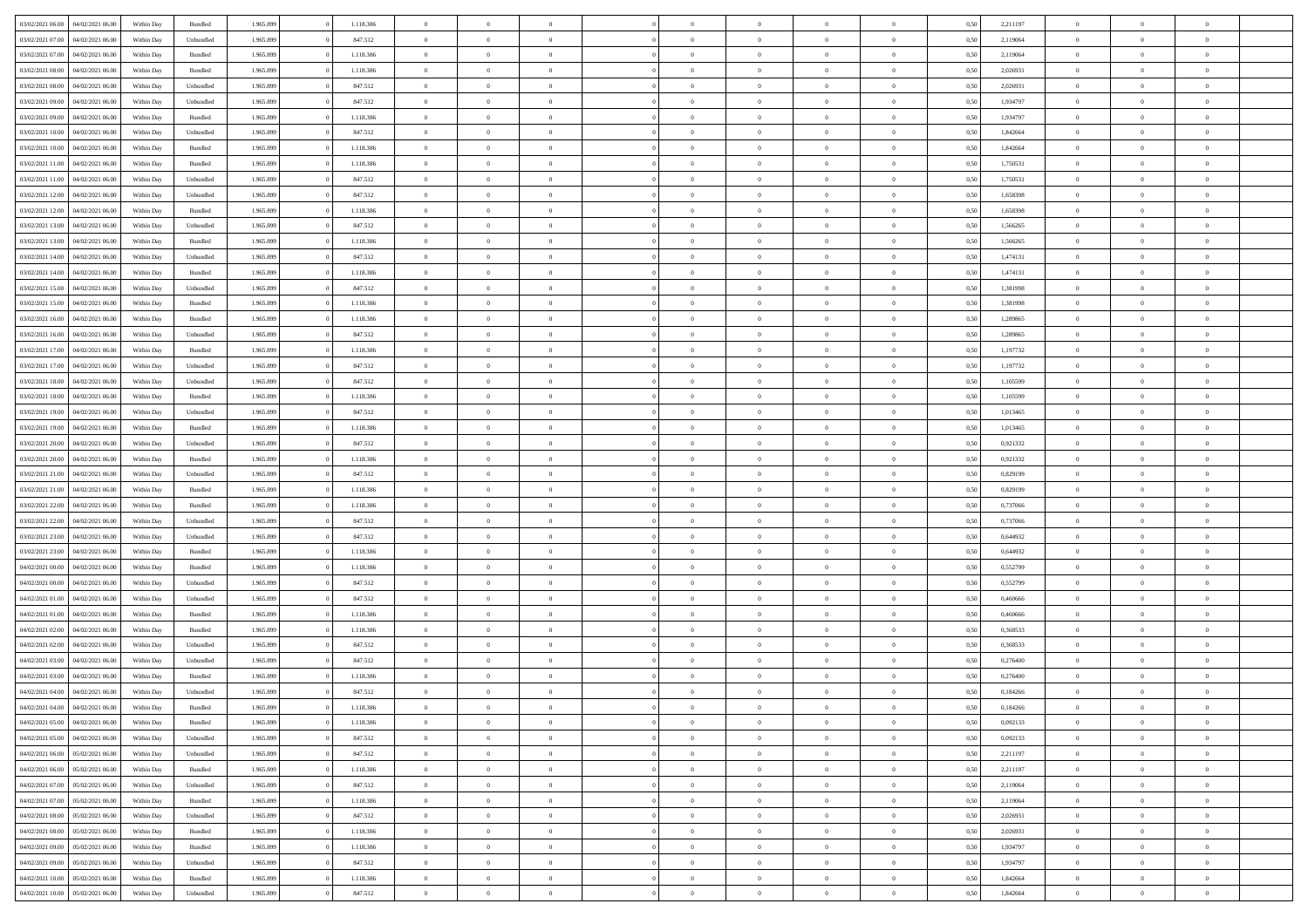| 04/02/2021 11:00                  | 05/02/2021 06:00 | Within Day | Bundled            | 1.965.899 | 1.118.386 | $\overline{0}$ | $\Omega$       |                | $\Omega$       | $\Omega$       | $\theta$       | $\theta$       | 0,50 | 1,750531 | $\theta$       | $\theta$       | $\theta$       |  |
|-----------------------------------|------------------|------------|--------------------|-----------|-----------|----------------|----------------|----------------|----------------|----------------|----------------|----------------|------|----------|----------------|----------------|----------------|--|
| 04/02/2021 11:00                  | 05/02/2021 06:00 | Within Day | Unbundled          | 1.965.899 | 847.512   | $\overline{0}$ | $\theta$       | $\overline{0}$ | $\overline{0}$ | $\bf{0}$       | $\overline{0}$ | $\bf{0}$       | 0,50 | 1,750531 | $\theta$       | $\overline{0}$ | $\overline{0}$ |  |
| 04/02/2021 12:00                  | 05/02/2021 06:00 | Within Day | Unbundled          | 1.965.899 | 847.512   | $\overline{0}$ | $\overline{0}$ | $\overline{0}$ | $\bf{0}$       | $\bf{0}$       | $\bf{0}$       | $\mathbf{0}$   | 0,50 | 1,658398 | $\overline{0}$ | $\overline{0}$ | $\overline{0}$ |  |
| 04/02/2021 12:00                  | 05/02/2021 06:00 | Within Dav | Bundled            | 1.965.899 | 1.118.386 | $\overline{0}$ | $\overline{0}$ | $\overline{0}$ | $\overline{0}$ | $\bf{0}$       | $\overline{0}$ | $\overline{0}$ | 0.50 | 1,658398 | $\theta$       | $\theta$       | $\overline{0}$ |  |
| 04/02/2021 13:00                  | 05/02/2021 06:00 | Within Day | Bundled            | 1.965.899 | 1.118.386 | $\overline{0}$ | $\theta$       | $\overline{0}$ | $\overline{0}$ | $\bf{0}$       | $\overline{0}$ | $\bf{0}$       | 0,50 | 1,566265 | $\,$ 0 $\,$    | $\overline{0}$ | $\overline{0}$ |  |
| 04/02/2021 13:00                  | 05/02/2021 06:00 | Within Day | Unbundled          | 1.965.899 | 847.512   | $\overline{0}$ | $\overline{0}$ | $\overline{0}$ | $\bf{0}$       | $\overline{0}$ | $\overline{0}$ | $\mathbf{0}$   | 0,50 | 1,566265 | $\overline{0}$ | $\overline{0}$ | $\bf{0}$       |  |
|                                   | 05/02/2021 06:00 | Within Dav | Bundled            | 1.965.899 | 1.118.386 | $\overline{0}$ | $\overline{0}$ | $\overline{0}$ |                | $\overline{0}$ | $\overline{0}$ | $\overline{0}$ | 0.50 | 1,474131 | $\theta$       | $\overline{0}$ | $\overline{0}$ |  |
| 04/02/2021 14:00                  |                  |            |                    |           |           |                |                |                | $\overline{0}$ |                |                |                |      |          |                |                |                |  |
| 04/02/2021 14:00                  | 05/02/2021 06:00 | Within Day | Unbundled          | 1.965.899 | 847.512   | $\overline{0}$ | $\theta$       | $\overline{0}$ | $\overline{0}$ | $\bf{0}$       | $\overline{0}$ | $\bf{0}$       | 0,50 | 1,474131 | $\theta$       | $\theta$       | $\overline{0}$ |  |
| 04/02/2021 15:00                  | 05/02/2021 06:00 | Within Day | Unbundled          | 1.965.899 | 847.512   | $\overline{0}$ | $\overline{0}$ | $\overline{0}$ | $\bf{0}$       | $\bf{0}$       | $\bf{0}$       | $\mathbf{0}$   | 0,50 | 1,381998 | $\,0\,$        | $\overline{0}$ | $\overline{0}$ |  |
| 04/02/2021 15:00                  | 05/02/2021 06:00 | Within Dav | Bundled            | 1.965.899 | 1.118.386 | $\overline{0}$ | $\overline{0}$ | $\overline{0}$ | $\overline{0}$ | $\overline{0}$ | $\overline{0}$ | $\overline{0}$ | 0.50 | 1,381998 | $\theta$       | $\overline{0}$ | $\overline{0}$ |  |
| 04/02/2021 16:00                  | 05/02/2021 06:00 | Within Day | Bundled            | 1.965.899 | 1.118.386 | $\overline{0}$ | $\theta$       | $\overline{0}$ | $\overline{0}$ | $\bf{0}$       | $\overline{0}$ | $\bf{0}$       | 0,50 | 1,289865 | $\,$ 0 $\,$    | $\overline{0}$ | $\overline{0}$ |  |
| 04/02/2021 16:00                  | 05/02/2021 06:00 | Within Day | Unbundled          | 1.965.899 | 847.512   | $\overline{0}$ | $\overline{0}$ | $\overline{0}$ | $\bf{0}$       | $\overline{0}$ | $\bf{0}$       | $\mathbf{0}$   | 0,50 | 1,289865 | $\overline{0}$ | $\overline{0}$ | $\bf{0}$       |  |
| 04/02/2021 17:00                  | 05/02/2021 06:00 | Within Day | Bundled            | 1.965.899 | 1.118.386 | $\overline{0}$ | $\overline{0}$ | $\overline{0}$ | $\overline{0}$ | $\overline{0}$ | $\overline{0}$ | $\overline{0}$ | 0.50 | 1,197732 | $\theta$       | $\theta$       | $\overline{0}$ |  |
| 04/02/2021 17:00                  | 05/02/2021 06:00 |            |                    | 1.965.899 | 847.512   | $\overline{0}$ | $\theta$       | $\overline{0}$ | $\overline{0}$ | $\bf{0}$       | $\overline{0}$ |                |      | 1,197732 | $\theta$       | $\overline{0}$ | $\overline{0}$ |  |
|                                   |                  | Within Day | Unbundled          |           |           |                |                |                |                |                |                | $\bf{0}$       | 0,50 |          |                |                |                |  |
| 04/02/2021 18:00                  | 05/02/2021 06:00 | Within Day | Unbundled          | 1.965.899 | 847.512   | $\overline{0}$ | $\overline{0}$ | $\overline{0}$ | $\bf{0}$       | $\overline{0}$ | $\overline{0}$ | $\mathbf{0}$   | 0,50 | 1,105599 | $\overline{0}$ | $\overline{0}$ | $\bf{0}$       |  |
| 04/02/2021 18:00                  | 05/02/2021 06:00 | Within Dav | Bundled            | 1.965.899 | 1.118.386 | $\overline{0}$ | $\overline{0}$ | $\overline{0}$ | $\overline{0}$ | $\overline{0}$ | $\overline{0}$ | $\overline{0}$ | 0.50 | 1,105599 | $\theta$       | $\overline{0}$ | $\overline{0}$ |  |
| 04/02/2021 19:00                  | 05/02/2021 06:00 | Within Day | Bundled            | 1.965.899 | 1.118.386 | $\overline{0}$ | $\theta$       | $\overline{0}$ | $\overline{0}$ | $\bf{0}$       | $\overline{0}$ | $\bf{0}$       | 0,50 | 1,013465 | $\,$ 0 $\,$    | $\overline{0}$ | $\overline{0}$ |  |
| 04/02/2021 19:00                  | 05/02/2021 06:00 | Within Day | Unbundled          | 1.965.899 | 847.512   | $\overline{0}$ | $\overline{0}$ | $\overline{0}$ | $\bf{0}$       | $\bf{0}$       | $\bf{0}$       | $\mathbf{0}$   | 0,50 | 1,013465 | $\bf{0}$       | $\overline{0}$ | $\bf{0}$       |  |
| 04/02/2021 20:00                  | 05/02/2021 06:00 | Within Day | Bundled            | 1.965.899 | 1.118.386 | $\overline{0}$ | $\overline{0}$ | $\overline{0}$ | $\overline{0}$ | $\overline{0}$ | $\overline{0}$ | $\overline{0}$ | 0.50 | 0.921332 | $\theta$       | $\overline{0}$ | $\overline{0}$ |  |
| 04/02/2021 20:00                  | 05/02/2021 06:00 | Within Day | Unbundled          | 1.965.899 | 847.512   | $\overline{0}$ | $\theta$       | $\overline{0}$ | $\overline{0}$ | $\bf{0}$       | $\overline{0}$ | $\bf{0}$       | 0,50 | 0,921332 | $\,$ 0 $\,$    | $\overline{0}$ | $\overline{0}$ |  |
| 04/02/2021 21.00                  | 05/02/2021 06:00 | Within Day | Unbundled          | 1.965.899 | 847.512   | $\overline{0}$ | $\overline{0}$ | $\overline{0}$ | $\bf{0}$       | $\bf{0}$       | $\bf{0}$       | $\mathbf{0}$   | 0,50 | 0,829199 | $\overline{0}$ | $\overline{0}$ | $\bf{0}$       |  |
|                                   |                  |            |                    |           |           |                |                |                |                |                |                |                |      |          | $\theta$       |                |                |  |
| 04/02/2021 21:00                  | 05/02/2021 06:00 | Within Day | Bundled            | 1.965.899 | 1.118.386 | $\overline{0}$ | $\overline{0}$ | $\overline{0}$ | $\overline{0}$ | $\overline{0}$ | $\overline{0}$ | $\overline{0}$ | 0.50 | 0.829199 |                | $\overline{0}$ | $\overline{0}$ |  |
| 04/02/2021 22.00                  | 05/02/2021 06:00 | Within Day | Unbundled          | 1.965.899 | 847.512   | $\overline{0}$ | $\theta$       | $\overline{0}$ | $\overline{0}$ | $\bf{0}$       | $\overline{0}$ | $\,$ 0 $\,$    | 0,50 | 0,737066 | $\,$ 0 $\,$    | $\overline{0}$ | $\overline{0}$ |  |
| 04/02/2021 22.00                  | 05/02/2021 06:00 | Within Day | Bundled            | 1.965.899 | 1.118.386 | $\overline{0}$ | $\overline{0}$ | $\overline{0}$ | $\bf{0}$       | $\overline{0}$ | $\overline{0}$ | $\mathbf{0}$   | 0,50 | 0,737066 | $\overline{0}$ | $\overline{0}$ | $\bf{0}$       |  |
| 04/02/2021 23:00                  | 05/02/2021 06:00 | Within Dav | Bundled            | 1.965.899 | 1.118.386 | $\overline{0}$ | $\overline{0}$ | $\overline{0}$ | $\overline{0}$ | $\overline{0}$ | $\overline{0}$ | $\overline{0}$ | 0.50 | 0,644932 | $\theta$       | $\overline{0}$ | $\overline{0}$ |  |
| 04/02/2021 23:00                  | 05/02/2021 06:00 | Within Day | Unbundled          | 1.965.899 | 847.512   | $\overline{0}$ | $\theta$       | $\overline{0}$ | $\overline{0}$ | $\bf{0}$       | $\overline{0}$ | $\bf{0}$       | 0,50 | 0,644932 | $\theta$       | $\overline{0}$ | $\overline{0}$ |  |
| 05/02/2021 00:00                  | 05/02/2021 06:00 | Within Day | Bundled            | 1.965.899 | 1.118.386 | $\overline{0}$ | $\overline{0}$ | $\overline{0}$ | $\bf{0}$       | $\bf{0}$       | $\bf{0}$       | $\mathbf{0}$   | 0,50 | 0,552799 | $\,0\,$        | $\overline{0}$ | $\overline{0}$ |  |
| 05/02/2021 00:00                  | 05/02/2021 06:00 | Within Day | Unbundled          | 1.965.899 | 847.512   | $\overline{0}$ | $\overline{0}$ | $\overline{0}$ | $\overline{0}$ | $\overline{0}$ | $\overline{0}$ | $\overline{0}$ | 0.50 | 0,552799 | $\theta$       | $\overline{0}$ | $\overline{0}$ |  |
| 05/02/2021 01:00                  | 05/02/2021 06:00 | Within Day | Unbundled          | 1.965.899 | 847.512   | $\overline{0}$ | $\overline{0}$ | $\overline{0}$ | $\overline{0}$ | $\bf{0}$       | $\overline{0}$ | $\bf{0}$       | 0,50 | 0,460666 | $\,$ 0 $\,$    | $\overline{0}$ | $\overline{0}$ |  |
|                                   |                  |            |                    |           |           |                |                |                |                |                |                |                |      |          |                |                |                |  |
| 05/02/2021 01:00                  | 05/02/2021 06:00 | Within Day | Bundled            | 1.965.899 | 1.118.386 | $\overline{0}$ | $\overline{0}$ | $\overline{0}$ | $\bf{0}$       | $\bf{0}$       | $\bf{0}$       | $\mathbf{0}$   | 0,50 | 0,460666 | $\bf{0}$       | $\overline{0}$ | $\bf{0}$       |  |
| 05/02/2021 02:00                  | 05/02/2021 06:00 | Within Day | Unbundled          | 1.965.899 | 847.512   | $\bf{0}$       | $\Omega$       | $\overline{0}$ | $\Omega$       | $\Omega$       | $\overline{0}$ | $\overline{0}$ | 0,50 | 0,368533 | $\,0\,$        | $\theta$       | $\theta$       |  |
| 05/02/2021 02:00                  | 05/02/2021 06:00 | Within Day | Bundled            | 1.965.899 | 1.118.386 | $\overline{0}$ | $\overline{0}$ | $\overline{0}$ | $\overline{0}$ | $\bf{0}$       | $\overline{0}$ | $\bf{0}$       | 0,50 | 0,368533 | $\,$ 0 $\,$    | $\overline{0}$ | $\overline{0}$ |  |
| 05/02/2021 03:00                  | 05/02/2021 06:00 | Within Day | Bundled            | 1.965.899 | 1.118.386 | $\overline{0}$ | $\overline{0}$ | $\overline{0}$ | $\bf{0}$       | $\overline{0}$ | $\overline{0}$ | $\mathbf{0}$   | 0,50 | 0,276400 | $\bf{0}$       | $\overline{0}$ | $\bf{0}$       |  |
| 05/02/2021 03:00                  | 05/02/2021 06:00 | Within Day | Unbundled          | 1.965.899 | 847.512   | $\overline{0}$ | $\Omega$       | $\overline{0}$ | $\Omega$       | $\overline{0}$ | $\overline{0}$ | $\overline{0}$ | 0.50 | 0,276400 | $\,0\,$        | $\theta$       | $\theta$       |  |
| 05/02/2021 04:00                  | 05/02/2021 06:00 | Within Day | Bundled            | 1.965.899 | 1.118.386 | $\overline{0}$ | $\theta$       | $\overline{0}$ | $\overline{0}$ | $\bf{0}$       | $\overline{0}$ | $\bf{0}$       | 0,50 | 0,184266 | $\,$ 0 $\,$    | $\overline{0}$ | $\overline{0}$ |  |
| 05/02/2021 04:00                  | 05/02/2021 06:00 | Within Day | Unbundled          | 1.965.899 | 847.512   | $\overline{0}$ | $\bf{0}$       | $\overline{0}$ | $\bf{0}$       | $\bf{0}$       | $\bf{0}$       | $\mathbf{0}$   | 0,50 | 0,184266 | $\bf{0}$       | $\overline{0}$ | $\bf{0}$       |  |
| 05/02/2021 05:00                  | 05/02/2021 06:00 | Within Day | Unbundled          | 1.965.899 | 847.512   | $\overline{0}$ | $\Omega$       | $\overline{0}$ | $\Omega$       | $\overline{0}$ | $\overline{0}$ | $\overline{0}$ | 0.50 | 0.092133 | $\,$ 0 $\,$    | $\theta$       | $\theta$       |  |
|                                   |                  |            |                    |           |           | $\overline{0}$ |                | $\overline{0}$ |                |                | $\overline{0}$ |                |      |          | $\,$ 0 $\,$    | $\overline{0}$ | $\overline{0}$ |  |
| 05/02/2021 05:00                  | 05/02/2021 06:00 | Within Day | Bundled            | 1.965.899 | 1.118.386 |                | $\overline{0}$ |                | $\overline{0}$ | $\,$ 0         |                | $\bf{0}$       | 0,50 | 0,092133 |                |                |                |  |
| 05/02/2021 06:00                  | 06/02/2021 06:00 | Within Day | Bundled            | 1.965.899 | 1.118.386 | $\overline{0}$ | $\overline{0}$ | $\overline{0}$ | $\bf{0}$       | $\bf{0}$       | $\overline{0}$ | $\mathbf{0}$   | 0,50 | 2,211197 | $\overline{0}$ | $\overline{0}$ | $\bf{0}$       |  |
| 05/02/2021 06:00                  | 06/02/2021 06:00 | Within Day | Unbundled          | 1.965.899 | 847.512   | $\overline{0}$ | $\Omega$       | $\overline{0}$ | $\Omega$       | $\bf{0}$       | $\overline{0}$ | $\overline{0}$ | 0,50 | 2,211197 | $\,0\,$        | $\theta$       | $\overline{0}$ |  |
| 05/02/2021 07:00                  | 06/02/2021 06:00 | Within Day | Bundled            | 1.965.899 | 1.118.386 | $\overline{0}$ | $\overline{0}$ | $\overline{0}$ | $\overline{0}$ | $\,$ 0         | $\overline{0}$ | $\bf{0}$       | 0,50 | 2,119064 | $\,$ 0 $\,$    | $\overline{0}$ | $\overline{0}$ |  |
| 05/02/2021 07:00                  | 06/02/2021 06:00 | Within Day | Unbundled          | 1.965.899 | 847.512   | $\overline{0}$ | $\overline{0}$ | $\overline{0}$ | $\bf{0}$       | $\bf{0}$       | $\overline{0}$ | $\mathbf{0}$   | 0,50 | 2,119064 | $\overline{0}$ | $\overline{0}$ | $\bf{0}$       |  |
| 05/02/2021 08:00                  | 06/02/2021 06:00 | Within Day | Unbundled          | 1.965.899 | 847.512   | $\overline{0}$ | $\Omega$       | $\Omega$       | $\Omega$       | $\Omega$       | $\overline{0}$ | $\overline{0}$ | 0.50 | 2.026931 | $\theta$       | $\theta$       | $\theta$       |  |
| 05/02/2021 08:00                  | 06/02/2021 06:00 | Within Day | Bundled            | 1.965.899 | 1.118.386 | $\overline{0}$ | $\overline{0}$ | $\overline{0}$ | $\bf{0}$       | $\,$ 0         | $\bf{0}$       | $\bf{0}$       | 0,50 | 2,026931 | $\,0\,$        | $\,$ 0 $\,$    | $\overline{0}$ |  |
| 05/02/2021 09:00 06/02/2021 06:00 |                  | Within Day | $\mathbf B$ undled | 1.965.899 | 1.118.386 | $\overline{0}$ | $\bf{0}$       |                |                | $\bf{0}$       |                |                | 0,50 | 1,934797 | $\bf{0}$       | $\overline{0}$ |                |  |
| 05/02/2021 09:00                  | 06/02/2021 06:00 |            | Unbundled          | 1.965.899 | 847.512   | $\overline{0}$ | $\overline{0}$ | $\overline{0}$ | $\Omega$       | $\overline{0}$ | $\overline{0}$ | $\overline{0}$ |      | 1.934797 | $\theta$       | $\theta$       | $\theta$       |  |
|                                   |                  | Within Day |                    |           |           |                |                |                |                |                |                |                | 0,50 |          |                |                |                |  |
| 05/02/2021 10:00                  | 06/02/2021 06:00 | Within Day | Unbundled          | 1.965.899 | 847.512   | $\overline{0}$ | $\bf{0}$       | $\overline{0}$ | $\bf{0}$       | $\,$ 0 $\,$    | $\overline{0}$ | $\,$ 0 $\,$    | 0,50 | 1,842664 | $\,$ 0 $\,$    | $\,$ 0 $\,$    | $\,$ 0         |  |
| 05/02/2021 10:00                  | 06/02/2021 06:00 | Within Day | Bundled            | 1.965.899 | 1.118.386 | $\overline{0}$ | $\overline{0}$ | $\overline{0}$ | $\overline{0}$ | $\overline{0}$ | $\overline{0}$ | $\mathbf{0}$   | 0,50 | 1,842664 | $\overline{0}$ | $\bf{0}$       | $\bf{0}$       |  |
| 05/02/2021 11:00                  | 06/02/2021 06:00 | Within Day | Unbundled          | 1.965.899 | 847.512   | $\overline{0}$ | $\overline{0}$ | $\overline{0}$ | $\Omega$       | $\overline{0}$ | $\overline{0}$ | $\overline{0}$ | 0,50 | 1,750531 | $\overline{0}$ | $\theta$       | $\overline{0}$ |  |
| 05/02/2021 11:00                  | 06/02/2021 06:00 | Within Day | Bundled            | 1.965.899 | 1.118.386 | $\overline{0}$ | $\,$ 0         | $\overline{0}$ | $\overline{0}$ | $\,$ 0 $\,$    | $\overline{0}$ | $\mathbf{0}$   | 0,50 | 1,750531 | $\,$ 0 $\,$    | $\overline{0}$ | $\overline{0}$ |  |
| 05/02/2021 12:00                  | 06/02/2021 06:00 | Within Day | Bundled            | 1.965.899 | 1.118.386 | $\overline{0}$ | $\overline{0}$ | $\overline{0}$ | $\overline{0}$ | $\overline{0}$ | $\overline{0}$ | $\mathbf{0}$   | 0,50 | 1,658398 | $\overline{0}$ | $\overline{0}$ | $\bf{0}$       |  |
| 05/02/2021 12:00                  | 06/02/2021 06:00 | Within Day | Unbundled          | 1.965.899 | 847.512   | $\overline{0}$ | $\overline{0}$ | $\overline{0}$ | $\overline{0}$ | $\overline{0}$ | $\overline{0}$ | $\bf{0}$       | 0.50 | 1,658398 | $\overline{0}$ | $\theta$       | $\overline{0}$ |  |
| 05/02/2021 13:00                  | 06/02/2021 06:00 | Within Day | Bundled            | 1.965.899 | 1.118.386 | $\overline{0}$ | $\,$ 0         | $\overline{0}$ | $\bf{0}$       | $\bf{0}$       | $\bf{0}$       | $\bf{0}$       | 0,50 | 1,566265 | $\,$ 0 $\,$    | $\overline{0}$ | $\overline{0}$ |  |
|                                   |                  |            |                    |           |           |                |                |                |                |                |                |                |      |          |                |                |                |  |
| 05/02/2021 13:00                  | 06/02/2021 06:00 | Within Day | Unbundled          | 1.965.899 | 847.512   | $\overline{0}$ | $\bf{0}$       | $\overline{0}$ | $\overline{0}$ | $\overline{0}$ | $\overline{0}$ | $\mathbf{0}$   | 0,50 | 1,566265 | $\overline{0}$ | $\overline{0}$ | $\bf{0}$       |  |
| 05/02/2021 14:00                  | 06/02/2021 06:00 | Within Day | Unbundled          | 1.965.899 | 847.512   | $\overline{0}$ | $\overline{0}$ | $\overline{0}$ | $\Omega$       | $\overline{0}$ | $\overline{0}$ | $\overline{0}$ | 0.50 | 1,474131 | $\overline{0}$ | $\overline{0}$ | $\overline{0}$ |  |
| 05/02/2021 14:00                  | 06/02/2021 06:00 | Within Day | Bundled            | 1.965.899 | 1.118.386 | $\overline{0}$ | $\bf{0}$       | $\overline{0}$ | $\overline{0}$ | $\bf{0}$       | $\bf{0}$       | $\mathbf{0}$   | 0,50 | 1,474131 | $\,$ 0 $\,$    | $\,$ 0 $\,$    | $\bf{0}$       |  |
| 05/02/2021 15:00                  | 06/02/2021 06:00 | Within Day | Bundled            | 1.965.899 | 1.118.386 | $\overline{0}$ | $\bf{0}$       | $\overline{0}$ | $\bf{0}$       | $\bf{0}$       | $\bf{0}$       | $\bf{0}$       | 0,50 | 1,381998 | $\overline{0}$ | $\overline{0}$ | $\bf{0}$       |  |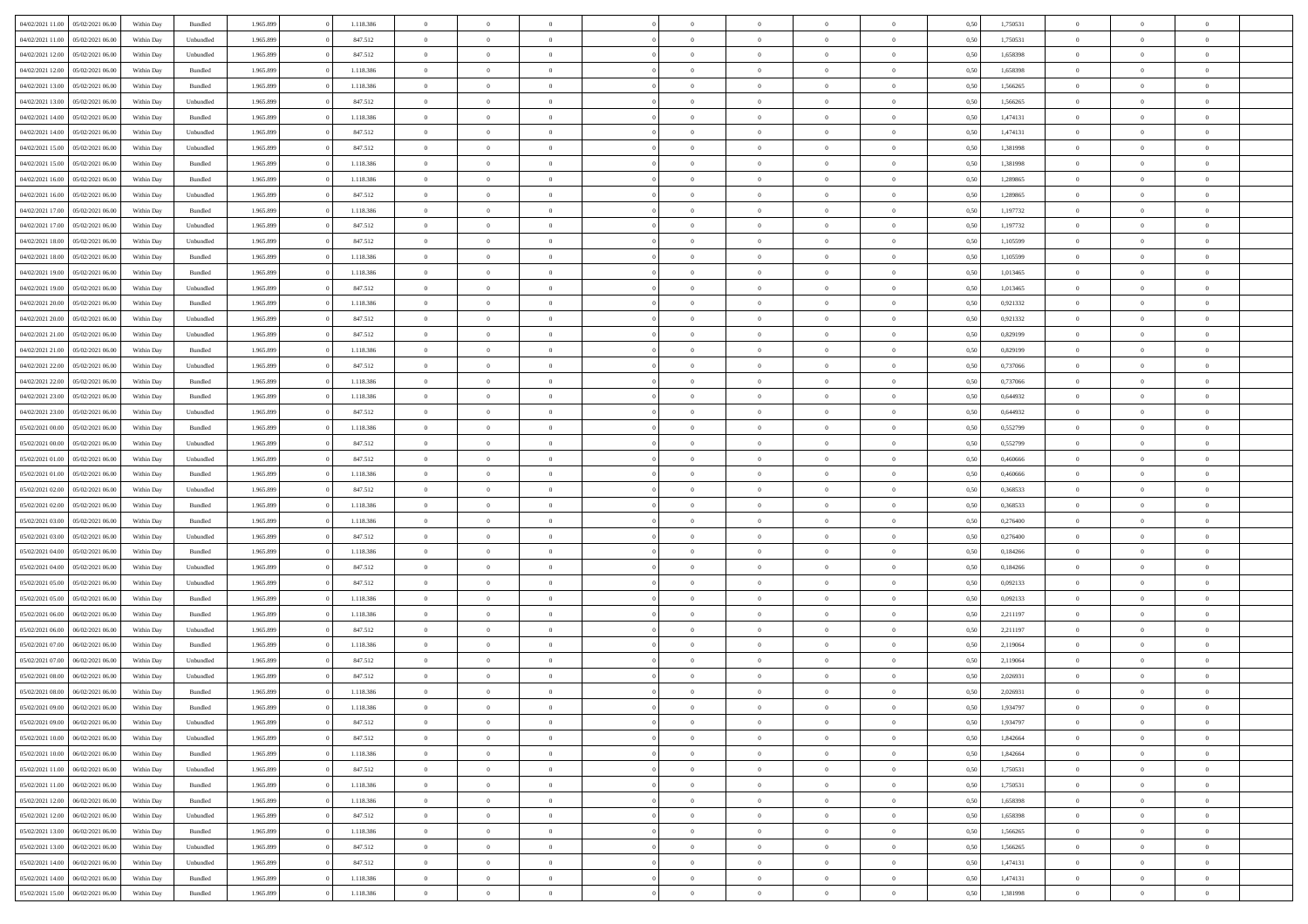|                  | 06/02/2021 06:00 | Within Day | Unbundled | 1.965.899 | 847.512   | $\overline{0}$ | $\Omega$       |                | $\Omega$       | $\Omega$       | $\theta$       | $\theta$       | 0,50 | 1,381998 | $\theta$       | $\theta$       | $\theta$       |  |
|------------------|------------------|------------|-----------|-----------|-----------|----------------|----------------|----------------|----------------|----------------|----------------|----------------|------|----------|----------------|----------------|----------------|--|
| 05/02/2021 15:00 |                  |            |           |           |           |                |                |                |                |                |                |                |      |          |                |                |                |  |
| 05/02/2021 16:00 | 06/02/2021 06:00 | Within Day | Bundled   | 1.965.899 | 1.118.386 | $\overline{0}$ | $\theta$       | $\overline{0}$ | $\overline{0}$ | $\bf{0}$       | $\overline{0}$ | $\bf{0}$       | 0,50 | 1,289865 | $\theta$       | $\theta$       | $\overline{0}$ |  |
| 05/02/2021 16:00 | 06/02/2021 06:00 | Within Day | Unbundled | 1.965.899 | 847.512   | $\overline{0}$ | $\overline{0}$ | $\overline{0}$ | $\bf{0}$       | $\bf{0}$       | $\bf{0}$       | $\mathbf{0}$   | 0,50 | 1,289865 | $\overline{0}$ | $\overline{0}$ | $\overline{0}$ |  |
| 05/02/2021 17:00 | 06/02/2021 06:00 | Within Dav | Bundled   | 1.965.899 | 1.118.386 | $\overline{0}$ | $\overline{0}$ | $\overline{0}$ | $\overline{0}$ | $\bf{0}$       | $\overline{0}$ | $\overline{0}$ | 0.50 | 1,197732 | $\theta$       | $\theta$       | $\overline{0}$ |  |
|                  |                  |            |           |           |           |                |                |                |                |                |                |                |      |          |                |                |                |  |
| 05/02/2021 17:00 | 06/02/2021 06:00 | Within Day | Unbundled | 1.965.899 | 847.512   | $\overline{0}$ | $\theta$       | $\overline{0}$ | $\overline{0}$ | $\bf{0}$       | $\overline{0}$ | $\bf{0}$       | 0,50 | 1,197732 | $\,$ 0 $\,$    | $\overline{0}$ | $\overline{0}$ |  |
| 05/02/2021 18:00 | 06/02/2021 06:00 | Within Day | Bundled   | 1.965.899 | 1.118.386 | $\overline{0}$ | $\overline{0}$ | $\overline{0}$ | $\bf{0}$       | $\overline{0}$ | $\overline{0}$ | $\mathbf{0}$   | 0,50 | 1,105599 | $\overline{0}$ | $\overline{0}$ | $\bf{0}$       |  |
| 05/02/2021 18:00 | 06/02/2021 06:00 | Within Dav | Unbundled | 1.965.899 | 847.512   | $\overline{0}$ | $\overline{0}$ | $\overline{0}$ | $\overline{0}$ | $\overline{0}$ | $\overline{0}$ | $\overline{0}$ | 0.50 | 1,105599 | $\theta$       | $\overline{0}$ | $\overline{0}$ |  |
| 05/02/2021 19:00 | 06/02/2021 06:00 | Within Day | Unbundled | 1.965.899 | 847.512   | $\overline{0}$ | $\theta$       | $\overline{0}$ | $\overline{0}$ | $\bf{0}$       | $\overline{0}$ | $\bf{0}$       | 0,50 | 1,013465 | $\theta$       | $\theta$       | $\overline{0}$ |  |
|                  |                  |            |           |           |           |                | $\overline{0}$ |                |                | $\bf{0}$       |                |                |      |          | $\,0\,$        | $\overline{0}$ | $\overline{0}$ |  |
| 05/02/2021 19:00 | 06/02/2021 06:00 | Within Day | Bundled   | 1.965.899 | 1.118.386 | $\overline{0}$ |                | $\overline{0}$ | $\bf{0}$       |                | $\bf{0}$       | $\mathbf{0}$   | 0,50 | 1,013465 |                |                |                |  |
| 05/02/2021 20:00 | 06/02/2021 06:00 | Within Dav | Bundled   | 1.965.899 | 1.118.386 | $\overline{0}$ | $\overline{0}$ | $\overline{0}$ | $\overline{0}$ | $\overline{0}$ | $\overline{0}$ | $\overline{0}$ | 0.50 | 0.921332 | $\theta$       | $\overline{0}$ | $\overline{0}$ |  |
| 05/02/2021 20:00 | 06/02/2021 06:00 | Within Day | Unbundled | 1.965.899 | 847.512   | $\overline{0}$ | $\theta$       | $\overline{0}$ | $\overline{0}$ | $\bf{0}$       | $\overline{0}$ | $\bf{0}$       | 0,50 | 0,921332 | $\,$ 0 $\,$    | $\overline{0}$ | $\overline{0}$ |  |
| 05/02/2021 21.00 | 06/02/2021 06:00 | Within Day | Bundled   | 1.965.899 | 1.118.386 | $\overline{0}$ | $\overline{0}$ | $\overline{0}$ | $\bf{0}$       | $\bf{0}$       | $\bf{0}$       | $\mathbf{0}$   | 0,50 | 0,829199 | $\overline{0}$ | $\overline{0}$ | $\bf{0}$       |  |
| 05/02/2021 21:00 | 06/02/2021 06:00 | Within Day | Unbundled | 1.965.899 | 847.512   | $\overline{0}$ | $\overline{0}$ | $\overline{0}$ | $\overline{0}$ | $\overline{0}$ | $\overline{0}$ | $\overline{0}$ | 0.50 | 0.829199 | $\theta$       | $\theta$       | $\overline{0}$ |  |
|                  |                  |            |           |           |           | $\overline{0}$ | $\theta$       |                |                | $\bf{0}$       |                |                |      |          | $\theta$       | $\overline{0}$ |                |  |
| 05/02/2021 22.00 | 06/02/2021 06:00 | Within Day | Bundled   | 1.965.899 | 1.118.386 |                |                | $\overline{0}$ | $\overline{0}$ |                | $\overline{0}$ | $\bf{0}$       | 0,50 | 0,737066 |                |                | $\overline{0}$ |  |
| 05/02/2021 22.00 | 06/02/2021 06:00 | Within Day | Unbundled | 1.965.899 | 847.512   | $\overline{0}$ | $\overline{0}$ | $\overline{0}$ | $\bf{0}$       | $\overline{0}$ | $\overline{0}$ | $\mathbf{0}$   | 0,50 | 0,737066 | $\overline{0}$ | $\overline{0}$ | $\bf{0}$       |  |
| 05/02/2021 23:00 | 06/02/2021 06:00 | Within Dav | Bundled   | 1.965.899 | 1.118.386 | $\overline{0}$ | $\overline{0}$ | $\overline{0}$ | $\overline{0}$ | $\overline{0}$ | $\overline{0}$ | $\overline{0}$ | 0.50 | 0,644932 | $\theta$       | $\overline{0}$ | $\overline{0}$ |  |
| 05/02/2021 23:00 | 06/02/2021 06:00 | Within Day | Unbundled | 1.965.899 | 847.512   | $\overline{0}$ | $\theta$       | $\overline{0}$ | $\overline{0}$ | $\bf{0}$       | $\overline{0}$ | $\bf{0}$       | 0,50 | 0,644932 | $\,$ 0 $\,$    | $\theta$       | $\overline{0}$ |  |
| 06/02/2021 00:00 | 06/02/2021 06:00 | Within Day | Bundled   | 1.965.899 | 1.118.386 | $\overline{0}$ | $\overline{0}$ | $\overline{0}$ | $\bf{0}$       | $\bf{0}$       | $\bf{0}$       | $\mathbf{0}$   | 0,50 | 0,552799 | $\bf{0}$       | $\overline{0}$ | $\overline{0}$ |  |
|                  |                  |            |           |           |           |                |                |                |                |                |                |                |      |          |                |                |                |  |
| 06/02/2021 00:00 | 06/02/2021 06:00 | Within Day | Unbundled | 1.965.899 | 847.512   | $\overline{0}$ | $\overline{0}$ | $\overline{0}$ | $\overline{0}$ | $\overline{0}$ | $\overline{0}$ | $\overline{0}$ | 0.50 | 0,552799 | $\theta$       | $\overline{0}$ | $\overline{0}$ |  |
| 06/02/2021 01:00 | 06/02/2021 06:00 | Within Day | Bundled   | 1.965.899 | 1.118.386 | $\overline{0}$ | $\theta$       | $\overline{0}$ | $\overline{0}$ | $\bf{0}$       | $\overline{0}$ | $\bf{0}$       | 0,50 | 0,460666 | $\,$ 0 $\,$    | $\overline{0}$ | $\overline{0}$ |  |
| 06/02/2021 01:00 | 06/02/2021 06:00 | Within Day | Unbundled | 1.965.899 | 847.512   | $\overline{0}$ | $\overline{0}$ | $\overline{0}$ | $\bf{0}$       | $\bf{0}$       | $\bf{0}$       | $\mathbf{0}$   | 0,50 | 0,460666 | $\overline{0}$ | $\overline{0}$ | $\overline{0}$ |  |
| 06/02/2021 02:00 | 06/02/2021 06:00 | Within Day | Bundled   | 1.965.899 | 1.118.386 | $\overline{0}$ | $\overline{0}$ | $\overline{0}$ | $\overline{0}$ | $\overline{0}$ | $\overline{0}$ | $\overline{0}$ | 0.50 | 0,368533 | $\theta$       | $\overline{0}$ | $\overline{0}$ |  |
|                  |                  |            |           |           |           |                | $\theta$       |                |                | $\bf{0}$       |                |                |      |          |                | $\overline{0}$ |                |  |
| 06/02/2021 02:00 | 06/02/2021 06:00 | Within Day | Unbundled | 1.965.899 | 847.512   | $\overline{0}$ |                | $\overline{0}$ | $\overline{0}$ |                | $\overline{0}$ | $\bf{0}$       | 0,50 | 0,368533 | $\,$ 0 $\,$    |                | $\overline{0}$ |  |
| 06/02/2021 03:00 | 06/02/2021 06:00 | Within Day | Unbundled | 1.965.899 | 847.512   | $\overline{0}$ | $\overline{0}$ | $\overline{0}$ | $\bf{0}$       | $\overline{0}$ | $\overline{0}$ | $\mathbf{0}$   | 0,50 | 0,276400 | $\overline{0}$ | $\overline{0}$ | $\bf{0}$       |  |
| 06/02/2021 03:00 | 06/02/2021 06:00 | Within Dav | Bundled   | 1.965.899 | 1.118.386 | $\overline{0}$ | $\overline{0}$ | $\overline{0}$ | $\overline{0}$ | $\overline{0}$ | $\overline{0}$ | $\overline{0}$ | 0.50 | 0,276400 | $\overline{0}$ | $\overline{0}$ | $\overline{0}$ |  |
| 06/02/2021 04:00 | 06/02/2021 06:00 | Within Day | Unbundled | 1.965.899 | 847.512   | $\overline{0}$ | $\theta$       | $\overline{0}$ | $\overline{0}$ | $\bf{0}$       | $\overline{0}$ | $\bf{0}$       | 0,50 | 0,184266 | $\,$ 0 $\,$    | $\theta$       | $\overline{0}$ |  |
| 06/02/2021 04:00 | 06/02/2021 06:00 | Within Day | Bundled   | 1.965.899 | 1.118.386 | $\overline{0}$ | $\overline{0}$ | $\overline{0}$ | $\bf{0}$       | $\bf{0}$       | $\bf{0}$       | $\bf{0}$       | 0,50 | 0,184266 | $\,0\,$        | $\overline{0}$ | $\overline{0}$ |  |
|                  |                  |            |           |           |           |                |                |                |                |                |                |                |      |          |                |                |                |  |
| 06/02/2021 05:00 | 06/02/2021 06:00 | Within Day | Bundled   | 1.965.899 | 1.118.386 | $\overline{0}$ | $\overline{0}$ | $\overline{0}$ | $\overline{0}$ | $\overline{0}$ | $\overline{0}$ | $\overline{0}$ | 0.50 | 0,092133 | $\theta$       | $\overline{0}$ | $\overline{0}$ |  |
| 06/02/2021 05:00 | 06/02/2021 06:00 | Within Day | Unbundled | 1.965.899 | 847.512   | $\overline{0}$ | $\theta$       | $\overline{0}$ | $\overline{0}$ | $\bf{0}$       | $\overline{0}$ | $\bf{0}$       | 0,50 | 0,092133 | $\,$ 0 $\,$    | $\overline{0}$ | $\overline{0}$ |  |
| 06/02/2021 06:00 | 07/02/2021 06:00 | Within Day | Bundled   | 1.965.899 | 1.118.386 | $\overline{0}$ | $\overline{0}$ | $\overline{0}$ | $\bf{0}$       | $\bf{0}$       | $\bf{0}$       | $\bf{0}$       | 0,50 | 2,211197 | $\overline{0}$ | $\overline{0}$ | $\overline{0}$ |  |
| 06/02/2021 06:00 | 07/02/2021 06:00 | Within Day | Unbundled | 1.965.899 | 847.512   | $\overline{0}$ | $\Omega$       | $\overline{0}$ | $\Omega$       | $\Omega$       | $\overline{0}$ | $\overline{0}$ | 0,50 | 2,211197 | $\,0\,$        | $\theta$       | $\theta$       |  |
| 06/02/2021 07:00 | 07/02/2021 06.00 | Within Day | Bundled   | 1.965.899 | 1.118.386 | $\overline{0}$ | $\theta$       | $\overline{0}$ | $\overline{0}$ | $\bf{0}$       | $\overline{0}$ | $\bf{0}$       | 0,50 | 2,119064 | $\,$ 0 $\,$    | $\overline{0}$ | $\overline{0}$ |  |
|                  |                  |            |           |           |           |                |                |                |                |                |                |                |      |          |                |                |                |  |
| 06/02/2021 07:00 | 07/02/2021 06:00 | Within Day | Unbundled | 1.965.899 | 847.512   | $\overline{0}$ | $\overline{0}$ | $\overline{0}$ | $\bf{0}$       | $\bf{0}$       | $\overline{0}$ | $\mathbf{0}$   | 0,50 | 2,119064 | $\overline{0}$ | $\overline{0}$ | $\bf{0}$       |  |
| 06/02/2021 08:00 | 07/02/2021 06:00 | Within Day | Bundled   | 1.965.899 | 1.118.386 | $\overline{0}$ | $\Omega$       | $\overline{0}$ | $\Omega$       | $\overline{0}$ | $\overline{0}$ | $\overline{0}$ | 0.50 | 2.026931 | $\,0\,$        | $\theta$       | $\theta$       |  |
| 06/02/2021 08:00 | 07/02/2021 06:00 | Within Day | Unbundled | 1.965.899 | 847.512   | $\overline{0}$ | $\theta$       | $\overline{0}$ | $\overline{0}$ | $\bf{0}$       | $\overline{0}$ | $\bf{0}$       | 0,50 | 2,026931 | $\,$ 0 $\,$    | $\overline{0}$ | $\overline{0}$ |  |
| 06/02/2021 09:00 | 07/02/2021 06:00 | Within Day | Bundled   | 1.965.899 | 1.118.386 | $\overline{0}$ | $\overline{0}$ | $\overline{0}$ | $\bf{0}$       | $\bf{0}$       | $\bf{0}$       | $\mathbf{0}$   | 0,50 | 1,934797 | $\bf{0}$       | $\overline{0}$ | $\overline{0}$ |  |
|                  |                  |            |           |           |           |                |                |                |                |                |                |                |      |          |                |                |                |  |
| 06/02/2021 09:00 | 07/02/2021 06:00 | Within Day | Unbundled | 1.965.899 | 847.512   | $\overline{0}$ | $\Omega$       | $\overline{0}$ | $\Omega$       | $\overline{0}$ | $\overline{0}$ | $\overline{0}$ | 0.50 | 1,934797 | $\,$ 0 $\,$    | $\theta$       | $\theta$       |  |
| 06/02/2021 10:00 | 07/02/2021 06:00 | Within Day | Unbundled | 1.965.899 | 847.512   | $\overline{0}$ | $\theta$       | $\overline{0}$ | $\overline{0}$ | $\,$ 0         | $\overline{0}$ | $\bf{0}$       | 0,50 | 1,842664 | $\,$ 0 $\,$    | $\overline{0}$ | $\overline{0}$ |  |
| 06/02/2021 10:00 | 07/02/2021 06:00 | Within Day | Bundled   | 1.965.899 | 1.118.386 | $\overline{0}$ | $\overline{0}$ | $\overline{0}$ | $\bf{0}$       | $\bf{0}$       | $\bf{0}$       | $\mathbf{0}$   | 0,50 | 1,842664 | $\overline{0}$ | $\overline{0}$ | $\overline{0}$ |  |
| 06/02/2021 11:00 | 07/02/2021 06:00 | Within Day | Bundled   | 1.965.899 | 1.118.386 | $\overline{0}$ | $\Omega$       | $\overline{0}$ | $\Omega$       | $\overline{0}$ | $\overline{0}$ | $\overline{0}$ | 0,50 | 1,750531 | $\,0\,$        | $\theta$       | $\theta$       |  |
| 06/02/2021 11:00 | 07/02/2021 06:00 | Within Day | Unbundled | 1.965.899 | 847.512   | $\overline{0}$ | $\theta$       | $\overline{0}$ | $\overline{0}$ | $\,$ 0         | $\overline{0}$ | $\bf{0}$       | 0,50 | 1,750531 | $\,$ 0 $\,$    | $\overline{0}$ | $\overline{0}$ |  |
|                  |                  |            |           |           |           |                |                |                |                |                |                |                |      |          |                |                |                |  |
| 06/02/2021 12:00 | 07/02/2021 06:00 | Within Day | Bundled   | 1.965.899 | 1.118.386 | $\overline{0}$ | $\bf{0}$       | $\overline{0}$ | $\bf{0}$       | $\bf{0}$       | $\overline{0}$ | $\mathbf{0}$   | 0,50 | 1,658398 | $\overline{0}$ | $\overline{0}$ | $\bf{0}$       |  |
| 06/02/2021 12:00 | 07/02/2021 06:00 | Within Day | Unbundled | 1.965.899 | 847.512   | $\overline{0}$ | $\Omega$       | $\Omega$       | $\Omega$       | $\Omega$       | $\Omega$       | $\overline{0}$ | 0.50 | 1,658398 | $\theta$       | $\theta$       | $\theta$       |  |
| 06/02/2021 13:00 | 07/02/2021 06:00 | Within Day | Bundled   | 1.965.899 | 1.118.386 | $\overline{0}$ | $\overline{0}$ | $\overline{0}$ | $\bf{0}$       | $\,$ 0         | $\bf{0}$       | $\bf{0}$       | 0,50 | 1,566265 | $\,0\,$        | $\,$ 0 $\,$    | $\overline{0}$ |  |
| 06/02/2021 13:00 | 07/02/2021 06:00 | Within Day | Unbundled | 1.965.899 | 847.512   | $\bf{0}$       | $\bf{0}$       |                |                | $\bf{0}$       |                |                | 0,50 | 1,566265 | $\bf{0}$       | $\overline{0}$ |                |  |
| 06/02/2021 14:00 | 07/02/2021 06:00 | Within Day | Bundled   | 1.965.899 | 1.118.386 | $\overline{0}$ | $\overline{0}$ | $\overline{0}$ | $\Omega$       | $\overline{0}$ | $\overline{0}$ | $\overline{0}$ | 0,50 | 1,474131 | $\theta$       | $\theta$       | $\theta$       |  |
|                  |                  |            |           |           |           |                |                |                |                |                |                |                |      |          |                |                |                |  |
| 06/02/2021 14:00 | 07/02/2021 06:00 | Within Day | Unbundled | 1.965.899 | 847.512   | $\overline{0}$ | $\bf{0}$       | $\overline{0}$ | $\bf{0}$       | $\,$ 0 $\,$    | $\overline{0}$ | $\,$ 0 $\,$    | 0,50 | 1,474131 | $\,$ 0 $\,$    | $\,$ 0 $\,$    | $\,$ 0         |  |
| 06/02/2021 15:00 | 07/02/2021 06:00 | Within Day | Bundled   | 1.965.899 | 1.118.386 | $\overline{0}$ | $\overline{0}$ | $\overline{0}$ | $\overline{0}$ | $\overline{0}$ | $\overline{0}$ | $\mathbf{0}$   | 0,50 | 1,381998 | $\overline{0}$ | $\bf{0}$       | $\overline{0}$ |  |
| 06/02/2021 15:00 | 07/02/2021 06:00 | Within Day | Unbundled | 1.965.899 | 847.512   | $\overline{0}$ | $\overline{0}$ | $\overline{0}$ | $\Omega$       | $\overline{0}$ | $\overline{0}$ | $\overline{0}$ | 0,50 | 1,381998 | $\overline{0}$ | $\overline{0}$ | $\overline{0}$ |  |
| 06/02/2021 16:00 | 07/02/2021 06:00 | Within Day | Bundled   | 1.965.899 | 1.118.386 | $\overline{0}$ | $\,$ 0         | $\overline{0}$ | $\bf{0}$       | $\,$ 0 $\,$    | $\overline{0}$ | $\,$ 0 $\,$    | 0,50 | 1,289865 | $\,$ 0 $\,$    | $\overline{0}$ | $\,$ 0         |  |
|                  |                  |            |           |           |           |                |                |                |                |                |                |                |      |          |                |                |                |  |
| 06/02/2021 16:00 | 07/02/2021 06:00 | Within Day | Unbundled | 1.965.899 | 847.512   | $\overline{0}$ | $\overline{0}$ | $\overline{0}$ | $\overline{0}$ | $\overline{0}$ | $\overline{0}$ | $\mathbf{0}$   | 0,50 | 1,289865 | $\overline{0}$ | $\overline{0}$ | $\overline{0}$ |  |
| 06/02/2021 17:00 | 07/02/2021 06:00 | Within Day | Bundled   | 1.965.899 | 1.118.386 | $\overline{0}$ | $\overline{0}$ | $\overline{0}$ | $\overline{0}$ | $\overline{0}$ | $\overline{0}$ | $\overline{0}$ | 0.50 | 1,197732 | $\overline{0}$ | $\theta$       | $\overline{0}$ |  |
| 06/02/2021 17:00 | 07/02/2021 06:00 | Within Day | Unbundled | 1.965.899 | 847.512   | $\overline{0}$ | $\,$ 0         | $\overline{0}$ | $\bf{0}$       | $\bf{0}$       | $\bf{0}$       | $\bf{0}$       | 0,50 | 1,197732 | $\,$ 0 $\,$    | $\overline{0}$ | $\overline{0}$ |  |
| 06/02/2021 18:00 | 07/02/2021 06:00 | Within Day | Bundled   | 1.965.899 | 1.118.386 | $\overline{0}$ | $\bf{0}$       | $\overline{0}$ | $\overline{0}$ | $\overline{0}$ | $\overline{0}$ | $\mathbf{0}$   | 0,50 | 1,105599 | $\overline{0}$ | $\overline{0}$ | $\bf{0}$       |  |
| 06/02/2021 18:00 | 07/02/2021 06:00 | Within Day | Unbundled | 1.965.899 | 847.512   | $\overline{0}$ | $\overline{0}$ | $\overline{0}$ | $\Omega$       | $\overline{0}$ | $\overline{0}$ | $\overline{0}$ | 0.50 | 1,105599 | $\overline{0}$ | $\overline{0}$ | $\overline{0}$ |  |
|                  |                  |            |           |           |           |                |                |                |                |                |                |                |      |          |                |                |                |  |
| 06/02/2021 19:00 | 07/02/2021 06:00 | Within Day | Bundled   | 1.965.899 | 1.118.386 | $\overline{0}$ | $\bf{0}$       | $\overline{0}$ | $\bf{0}$       | $\bf{0}$       | $\bf{0}$       | $\mathbf{0}$   | 0,50 | 1,013465 | $\,$ 0 $\,$    | $\,$ 0 $\,$    | $\bf{0}$       |  |
| 06/02/2021 19:00 | 07/02/2021 06:00 | Within Day | Unbundled | 1.965.899 | 847.512   | $\overline{0}$ | $\overline{0}$ | $\overline{0}$ | $\overline{0}$ | $\overline{0}$ | $\bf{0}$       | $\mathbf{0}$   | 0,50 | 1,013465 | $\overline{0}$ | $\bf{0}$       | $\overline{0}$ |  |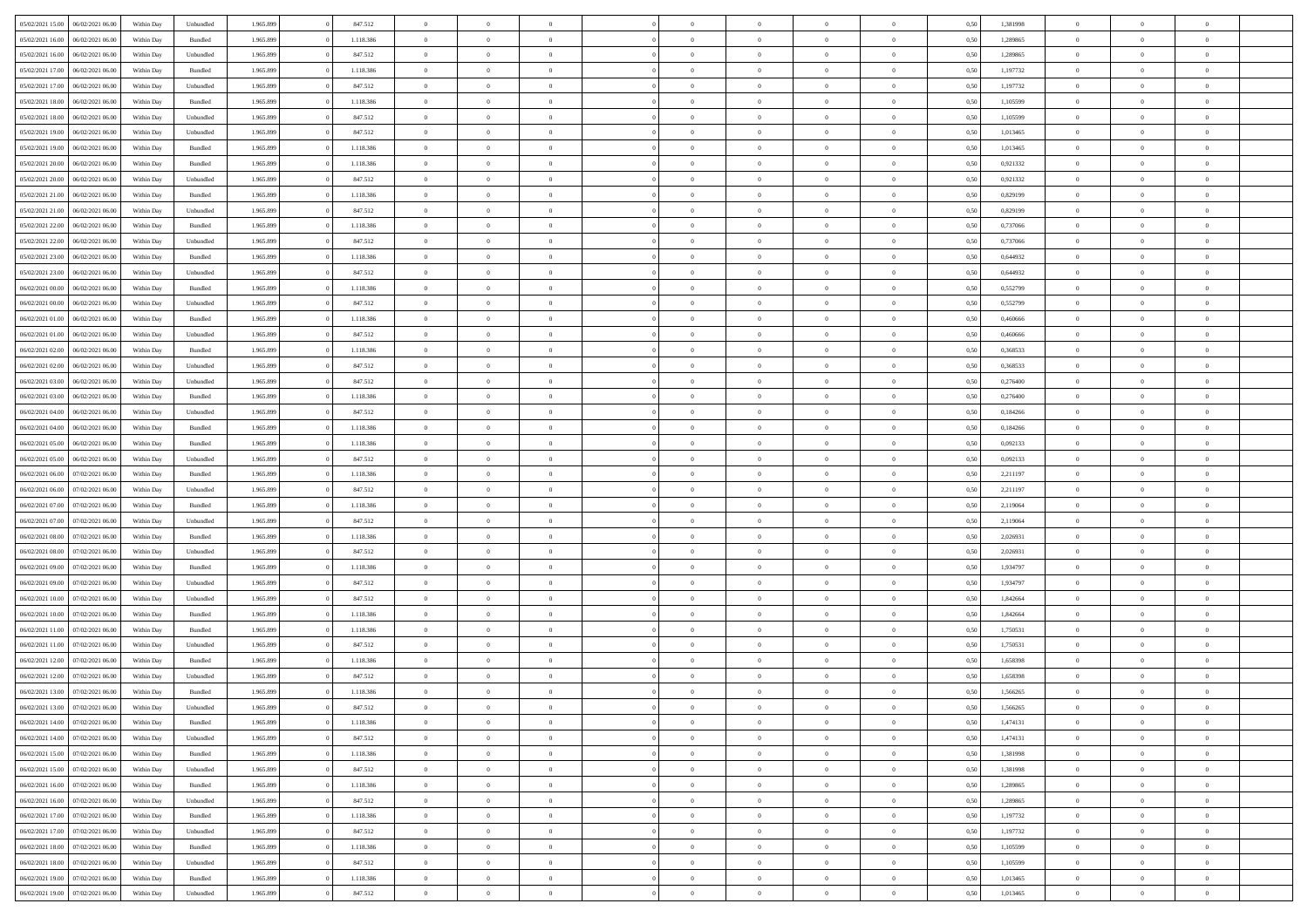|                  |                  |            |           |           |           | $\overline{0}$ |                |                |                | $\Omega$       | $\theta$       | $\theta$       |      |          | $\theta$       | $\overline{0}$ | $\theta$       |  |
|------------------|------------------|------------|-----------|-----------|-----------|----------------|----------------|----------------|----------------|----------------|----------------|----------------|------|----------|----------------|----------------|----------------|--|
| 06/02/2021 20:00 | 07/02/2021 06:00 | Within Day | Bundled   | 1.965.899 | 1.118.386 |                | $\theta$       |                | $\Omega$       |                |                |                | 0.50 | 0.921332 |                |                |                |  |
| 06/02/2021 20:00 | 07/02/2021 06:00 | Within Day | Unbundled | 1.965.899 | 847.512   | $\overline{0}$ | $\theta$       | $\overline{0}$ | $\overline{0}$ | $\bf{0}$       | $\overline{0}$ | $\bf{0}$       | 0,50 | 0,921332 | $\theta$       | $\overline{0}$ | $\overline{0}$ |  |
| 06/02/2021 21.00 | 07/02/2021 06:00 | Within Day | Bundled   | 1.965.899 | 1.118.386 | $\overline{0}$ | $\overline{0}$ | $\overline{0}$ | $\bf{0}$       | $\bf{0}$       | $\bf{0}$       | $\mathbf{0}$   | 0,50 | 0,829199 | $\bf{0}$       | $\overline{0}$ | $\bf{0}$       |  |
| 06/02/2021 21:00 | 07/02/2021 06:00 | Within Day | Unbundled | 1.965.899 | 847.512   | $\overline{0}$ | $\overline{0}$ | $\overline{0}$ | $\overline{0}$ | $\bf{0}$       | $\overline{0}$ | $\overline{0}$ | 0.50 | 0.829199 | $\theta$       | $\theta$       | $\overline{0}$ |  |
|                  |                  |            |           |           |           | $\overline{0}$ | $\theta$       | $\overline{0}$ | $\overline{0}$ | $\bf{0}$       | $\overline{0}$ |                |      |          | $\,$ 0 $\,$    | $\overline{0}$ | $\overline{0}$ |  |
| 06/02/2021 22:00 | 07/02/2021 06.00 | Within Day | Bundled   | 1.965.899 | 1.118.386 |                |                |                |                |                |                | $\bf{0}$       | 0,50 | 0,737066 |                |                |                |  |
| 06/02/2021 22.00 | 07/02/2021 06:00 | Within Day | Unbundled | 1.965.899 | 847.512   | $\overline{0}$ | $\overline{0}$ | $\overline{0}$ | $\bf{0}$       | $\overline{0}$ | $\overline{0}$ | $\mathbf{0}$   | 0,50 | 0,737066 | $\bf{0}$       | $\overline{0}$ | $\bf{0}$       |  |
| 06/02/2021 23:00 | 07/02/2021 06:00 | Within Dav | Unbundled | 1.965.899 | 847.512   | $\overline{0}$ | $\overline{0}$ | $\overline{0}$ | $\overline{0}$ | $\overline{0}$ | $\overline{0}$ | $\overline{0}$ | 0.50 | 0,644932 | $\theta$       | $\overline{0}$ | $\overline{0}$ |  |
| 06/02/2021 23:00 | 07/02/2021 06:00 | Within Day | Bundled   | 1.965.899 | 1.118.386 | $\overline{0}$ | $\theta$       | $\overline{0}$ | $\overline{0}$ | $\bf{0}$       | $\overline{0}$ | $\bf{0}$       | 0,50 | 0,644932 | $\theta$       | $\theta$       | $\overline{0}$ |  |
| 07/02/2021 00:00 | 07/02/2021 06:00 | Within Day | Bundled   | 1.965.899 | 1.118.386 | $\overline{0}$ | $\overline{0}$ | $\overline{0}$ | $\bf{0}$       | $\bf{0}$       | $\bf{0}$       | $\mathbf{0}$   | 0,50 | 0,552799 | $\,0\,$        | $\overline{0}$ | $\overline{0}$ |  |
|                  |                  |            |           |           |           |                | $\overline{0}$ |                |                | $\overline{0}$ |                |                |      |          | $\theta$       | $\overline{0}$ | $\overline{0}$ |  |
| 07/02/2021 00:00 | 07/02/2021 06:00 | Within Dav | Unbundled | 1.965.899 | 847.512   | $\overline{0}$ |                | $\overline{0}$ | $\overline{0}$ |                | $\overline{0}$ | $\overline{0}$ | 0.50 | 0,552799 |                |                |                |  |
| 07/02/2021 01:00 | 07/02/2021 06:00 | Within Day | Unbundled | 1.965.899 | 847.512   | $\overline{0}$ | $\theta$       | $\overline{0}$ | $\overline{0}$ | $\bf{0}$       | $\overline{0}$ | $\bf{0}$       | 0,50 | 0,460666 | $\,$ 0 $\,$    | $\overline{0}$ | $\overline{0}$ |  |
| 07/02/2021 01:00 | 07/02/2021 06:00 | Within Day | Bundled   | 1.965.899 | 1.118.386 | $\overline{0}$ | $\overline{0}$ | $\overline{0}$ | $\bf{0}$       | $\bf{0}$       | $\bf{0}$       | $\mathbf{0}$   | 0,50 | 0,460666 | $\overline{0}$ | $\overline{0}$ | $\bf{0}$       |  |
| 07/02/2021 02:00 | 07/02/2021 06:00 | Within Day | Bundled   | 1.965.899 | 1.118.386 | $\overline{0}$ | $\overline{0}$ | $\overline{0}$ | $\overline{0}$ | $\overline{0}$ | $\overline{0}$ | $\overline{0}$ | 0.50 | 0,368533 | $\theta$       | $\theta$       | $\overline{0}$ |  |
| 07/02/2021 02.00 | 07/02/2021 06.00 | Within Day | Unbundled | 1.965.899 | 847.512   | $\overline{0}$ | $\theta$       | $\overline{0}$ | $\overline{0}$ | $\bf{0}$       | $\overline{0}$ | $\bf{0}$       | 0,50 | 0,368533 | $\theta$       | $\overline{0}$ | $\overline{0}$ |  |
|                  |                  |            |           |           |           |                |                |                |                |                |                |                |      |          |                |                |                |  |
| 07/02/2021 03:00 | 07/02/2021 06:00 | Within Day | Bundled   | 1.965.899 | 1.118.386 | $\overline{0}$ | $\overline{0}$ | $\overline{0}$ | $\bf{0}$       | $\overline{0}$ | $\overline{0}$ | $\mathbf{0}$   | 0,50 | 0,276400 | $\overline{0}$ | $\overline{0}$ | $\bf{0}$       |  |
| 07/02/2021 03:00 | 07/02/2021 06:00 | Within Dav | Unbundled | 1.965.899 | 847.512   | $\overline{0}$ | $\overline{0}$ | $\overline{0}$ | $\overline{0}$ | $\overline{0}$ | $\overline{0}$ | $\overline{0}$ | 0.50 | 0,276400 | $\overline{0}$ | $\overline{0}$ | $\overline{0}$ |  |
| 07/02/2021 04:00 | 07/02/2021 06:00 | Within Day | Bundled   | 1.965.899 | 1.118.386 | $\overline{0}$ | $\theta$       | $\overline{0}$ | $\overline{0}$ | $\bf{0}$       | $\overline{0}$ | $\bf{0}$       | 0,50 | 0,184266 | $\,$ 0 $\,$    | $\overline{0}$ | $\overline{0}$ |  |
| 07/02/2021 04:00 | 07/02/2021 06:00 | Within Day | Unbundled | 1.965.899 | 847.512   | $\overline{0}$ | $\overline{0}$ | $\overline{0}$ | $\bf{0}$       | $\bf{0}$       | $\bf{0}$       | $\mathbf{0}$   | 0,50 | 0,184266 | $\overline{0}$ | $\overline{0}$ | $\bf{0}$       |  |
| 07/02/2021 05:00 | 07/02/2021 06:00 | Within Day | Unbundled | 1.965.899 | 847.512   | $\overline{0}$ | $\overline{0}$ | $\overline{0}$ | $\overline{0}$ | $\overline{0}$ | $\overline{0}$ | $\overline{0}$ | 0.50 | 0,092133 | $\theta$       | $\overline{0}$ | $\overline{0}$ |  |
| 07/02/2021 05:00 | 07/02/2021 06:00 | Within Day | Bundled   | 1.965.899 | 1.118.386 | $\overline{0}$ | $\theta$       | $\overline{0}$ | $\overline{0}$ | $\bf{0}$       | $\overline{0}$ | $\bf{0}$       | 0,50 | 0,092133 | $\,$ 0 $\,$    | $\overline{0}$ | $\overline{0}$ |  |
|                  |                  |            |           |           |           |                |                |                |                |                |                |                |      |          |                |                |                |  |
| 07/02/2021 06:00 | 08/02/2021 06:00 | Within Day | Unbundled | 1.965.899 | 847.512   | $\overline{0}$ | $\overline{0}$ | $\overline{0}$ | $\bf{0}$       | $\bf{0}$       | $\bf{0}$       | $\mathbf{0}$   | 0,50 | 2,211197 | $\overline{0}$ | $\overline{0}$ | $\bf{0}$       |  |
| 07/02/2021 06:00 | 08/02/2021 06:00 | Within Day | Bundled   | 1.965.899 | 1.118.386 | $\overline{0}$ | $\overline{0}$ | $\overline{0}$ | $\overline{0}$ | $\overline{0}$ | $\overline{0}$ | $\overline{0}$ | 0.50 | 2,211197 | $\overline{0}$ | $\overline{0}$ | $\overline{0}$ |  |
| 07/02/2021 07:00 | 08/02/2021 06:00 | Within Day | Bundled   | 1.965.899 | 1.118.386 | $\overline{0}$ | $\theta$       | $\overline{0}$ | $\overline{0}$ | $\bf{0}$       | $\overline{0}$ | $\,$ 0 $\,$    | 0,50 | 2,119064 | $\,$ 0 $\,$    | $\overline{0}$ | $\overline{0}$ |  |
| 07/02/2021 07:00 | 08/02/2021 06:00 | Within Day | Unbundled | 1.965.899 | 847.512   | $\overline{0}$ | $\overline{0}$ | $\overline{0}$ | $\bf{0}$       | $\overline{0}$ | $\overline{0}$ | $\mathbf{0}$   | 0,50 | 2,119064 | $\overline{0}$ | $\overline{0}$ | $\bf{0}$       |  |
| 07/02/2021 08:00 | 08/02/2021 06:00 | Within Dav | Unbundled | 1.965.899 | 847.512   | $\overline{0}$ | $\overline{0}$ | $\overline{0}$ | $\overline{0}$ | $\overline{0}$ | $\overline{0}$ | $\overline{0}$ | 0.50 | 2,026931 | $\theta$       | $\overline{0}$ | $\overline{0}$ |  |
| 07/02/2021 08:00 | 08/02/2021 06:00 | Within Day | Bundled   | 1.965.899 | 1.118.386 | $\overline{0}$ | $\theta$       | $\overline{0}$ | $\overline{0}$ | $\bf{0}$       | $\overline{0}$ | $\bf{0}$       | 0,50 | 2,026931 | $\,$ 0 $\,$    | $\overline{0}$ | $\overline{0}$ |  |
|                  | 08/02/2021 06:00 | Within Day | Bundled   | 1.965.899 | 1.118.386 | $\overline{0}$ | $\overline{0}$ | $\overline{0}$ | $\bf{0}$       | $\bf{0}$       | $\bf{0}$       | $\mathbf{0}$   | 0,50 | 1,934797 | $\,0\,$        | $\overline{0}$ | $\overline{0}$ |  |
| 07/02/2021 09:00 |                  |            |           |           |           |                |                |                |                |                |                |                |      |          |                |                |                |  |
| 07/02/2021 09:00 | 08/02/2021 06:00 | Within Day | Unbundled | 1.965.899 | 847.512   | $\overline{0}$ | $\overline{0}$ | $\overline{0}$ | $\overline{0}$ | $\overline{0}$ | $\overline{0}$ | $\overline{0}$ | 0.50 | 1,934797 | $\theta$       | $\overline{0}$ | $\overline{0}$ |  |
| 07/02/2021 11:00 | 08/02/2021 06:00 | Within Day | Bundled   | 1.965.899 | 1.118.386 | $\overline{0}$ | $\overline{0}$ | $\overline{0}$ | $\overline{0}$ | $\,$ 0         | $\overline{0}$ | $\bf{0}$       | 0,50 | 1,750531 | $\,$ 0 $\,$    | $\overline{0}$ | $\overline{0}$ |  |
| 07/02/2021 11:00 | 08/02/2021 06:00 | Within Day | Unbundled | 1.965.899 | 847.512   | $\overline{0}$ | $\overline{0}$ | $\overline{0}$ | $\bf{0}$       | $\overline{0}$ | $\bf{0}$       | $\mathbf{0}$   | 0,50 | 1,750531 | $\bf{0}$       | $\overline{0}$ | $\bf{0}$       |  |
| 07/02/2021 12:00 | 08/02/2021 06:00 | Within Day | Unbundled | 1.965.899 | 847.512   | $\bf{0}$       | $\theta$       | $\overline{0}$ | $\Omega$       | $\overline{0}$ | $\overline{0}$ | $\overline{0}$ | 0,50 | 1,658398 | $\,0\,$        | $\theta$       | $\theta$       |  |
| 07/02/2021 12:00 | 08/02/2021 06:00 | Within Day | Bundled   | 1.965.899 | 1.118.386 | $\overline{0}$ | $\overline{0}$ | $\overline{0}$ | $\overline{0}$ | $\bf{0}$       | $\overline{0}$ | $\bf{0}$       | 0,50 | 1,658398 | $\,$ 0 $\,$    | $\overline{0}$ | $\overline{0}$ |  |
| 07/02/2021 13:00 | 08/02/2021 06:00 | Within Day | Bundled   | 1.965.899 | 1.118.386 | $\overline{0}$ | $\overline{0}$ | $\overline{0}$ | $\bf{0}$       | $\overline{0}$ | $\overline{0}$ | $\mathbf{0}$   | 0,50 | 1,566265 | $\bf{0}$       | $\overline{0}$ | $\bf{0}$       |  |
|                  |                  |            |           |           |           |                |                |                |                |                |                |                |      |          |                |                |                |  |
| 07/02/2021 13:00 | 08/02/2021 06:00 | Within Day | Unbundled | 1.965.899 | 847.512   | $\overline{0}$ | $\overline{0}$ | $\overline{0}$ | $\Omega$       | $\overline{0}$ | $\overline{0}$ | $\overline{0}$ | 0.50 | 1,566265 | $\,0\,$        | $\theta$       | $\theta$       |  |
| 07/02/2021 14:00 | 08/02/2021 06:00 | Within Day | Bundled   | 1.965.899 | 1.118.386 | $\overline{0}$ | $\theta$       | $\overline{0}$ | $\overline{0}$ | $\bf{0}$       | $\overline{0}$ | $\bf{0}$       | 0,50 | 1,474131 | $\,$ 0 $\,$    | $\overline{0}$ | $\overline{0}$ |  |
| 07/02/2021 14:00 | 08/02/2021 06:00 | Within Day | Unbundled | 1.965.899 | 847.512   | $\overline{0}$ | $\bf{0}$       | $\overline{0}$ | $\bf{0}$       | $\bf{0}$       | $\bf{0}$       | $\mathbf{0}$   | 0,50 | 1,474131 | $\bf{0}$       | $\overline{0}$ | $\bf{0}$       |  |
| 07/02/2021 15:00 | 08/02/2021 06:00 | Within Day | Unbundled | 1.965.899 | 847.512   | $\overline{0}$ | $\overline{0}$ | $\overline{0}$ | $\Omega$       | $\overline{0}$ | $\overline{0}$ | $\overline{0}$ | 0.50 | 1,381998 | $\,$ 0 $\,$    | $\theta$       | $\theta$       |  |
| 07/02/2021 15:00 | 08/02/2021 06:00 | Within Day | Bundled   | 1.965.899 | 1.118.386 | $\overline{0}$ | $\,$ 0         | $\overline{0}$ | $\overline{0}$ | $\,$ 0         | $\overline{0}$ | $\bf{0}$       | 0,50 | 1,381998 | $\,$ 0 $\,$    | $\overline{0}$ | $\overline{0}$ |  |
| 07/02/2021 16:00 | 08/02/2021 06:00 | Within Day | Bundled   | 1.965.899 | 1.118.386 | $\overline{0}$ | $\overline{0}$ | $\overline{0}$ | $\bf{0}$       | $\bf{0}$       | $\overline{0}$ | $\mathbf{0}$   | 0,50 | 1,289865 | $\bf{0}$       | $\overline{0}$ | $\bf{0}$       |  |
|                  |                  |            |           |           |           |                |                |                |                |                |                |                |      |          |                |                |                |  |
| 07/02/2021 16:00 | 08/02/2021 06:00 | Within Day | Unbundled | 1.965.899 | 847.512   | $\overline{0}$ | $\theta$       | $\overline{0}$ | $\Omega$       | $\bf{0}$       | $\overline{0}$ | $\overline{0}$ | 0,50 | 1,289865 | $\,0\,$        | $\theta$       | $\overline{0}$ |  |
| 07/02/2021 17:00 | 08/02/2021 06:00 | Within Day | Bundled   | 1.965.899 | 1.118.386 | $\overline{0}$ | $\overline{0}$ | $\overline{0}$ | $\overline{0}$ | $\,$ 0         | $\overline{0}$ | $\bf{0}$       | 0,50 | 1,197732 | $\,$ 0 $\,$    | $\overline{0}$ | $\overline{0}$ |  |
| 07/02/2021 17:00 | 08/02/2021 06:00 | Within Day | Unbundled | 1.965.899 | 847.512   | $\overline{0}$ | $\overline{0}$ | $\overline{0}$ | $\bf{0}$       | $\bf{0}$       | $\overline{0}$ | $\mathbf{0}$   | 0,50 | 1,197732 | $\bf{0}$       | $\overline{0}$ | $\bf{0}$       |  |
| 07/02/2021 18:00 | 08/02/2021 06:00 | Within Day | Bundled   | 1.965.899 | 1.118.386 | $\overline{0}$ | $\Omega$       | $\Omega$       | $\Omega$       | $\Omega$       | $\overline{0}$ | $\overline{0}$ | 0.50 | 1,105599 | $\theta$       | $\theta$       | $\theta$       |  |
| 07/02/2021 18:00 | 08/02/2021 06:00 | Within Day | Unbundled | 1.965.899 | 847.512   | $\overline{0}$ | $\overline{0}$ | $\overline{0}$ | $\bf{0}$       | $\,$ 0         | $\bf{0}$       | $\bf{0}$       | 0,50 | 1,105599 | $\,0\,$        | $\,$ 0 $\,$    | $\overline{0}$ |  |
| 07/02/2021 19:00 | 08/02/2021 06:00 | Within Day | Unbundled | 1.965.899 | 847.512   | $\bf{0}$       | $\bf{0}$       |                |                | $\bf{0}$       |                |                | 0,50 | 1,013465 | $\bf{0}$       | $\overline{0}$ |                |  |
| 07/02/2021 19:00 | 08/02/2021 06:00 |            | Bundled   | 1.965.899 | 1.118.386 | $\overline{0}$ | $\overline{0}$ | $\overline{0}$ | $\Omega$       | $\overline{0}$ | $\overline{0}$ | $\overline{0}$ |      | 1.013465 | $\theta$       | $\theta$       | $\theta$       |  |
|                  |                  | Within Day |           |           |           |                |                |                |                |                |                |                | 0,50 |          |                |                |                |  |
| 07/02/2021 20:00 | 08/02/2021 06:00 | Within Day | Unbundled | 1.965.899 | 847.512   | $\overline{0}$ | $\bf{0}$       | $\overline{0}$ | $\bf{0}$       | $\,$ 0 $\,$    | $\overline{0}$ | $\mathbf{0}$   | 0,50 | 0,921332 | $\,$ 0 $\,$    | $\,$ 0 $\,$    | $\,$ 0         |  |
| 07/02/2021 20:00 | 08/02/2021 06:00 | Within Day | Bundled   | 1.965.899 | 1.118.386 | $\overline{0}$ | $\overline{0}$ | $\overline{0}$ | $\overline{0}$ | $\overline{0}$ | $\overline{0}$ | $\mathbf{0}$   | 0,50 | 0,921332 | $\overline{0}$ | $\bf{0}$       | $\overline{0}$ |  |
| 07/02/2021 21:00 | 08/02/2021 06:00 | Within Day | Bundled   | 1.965.899 | 1.118.386 | $\overline{0}$ | $\overline{0}$ | $\overline{0}$ | $\Omega$       | $\overline{0}$ | $\overline{0}$ | $\overline{0}$ | 0,50 | 0,829199 | $\overline{0}$ | $\overline{0}$ | $\overline{0}$ |  |
| 07/02/2021 21:00 | 08/02/2021 06:00 | Within Day | Unbundled | 1.965.899 | 847.512   | $\overline{0}$ | $\,$ 0         | $\overline{0}$ | $\bf{0}$       | $\,$ 0 $\,$    | $\overline{0}$ | $\mathbf{0}$   | 0,50 | 0,829199 | $\,$ 0 $\,$    | $\overline{0}$ | $\overline{0}$ |  |
| 07/02/2021 22.00 | 08/02/2021 06:00 | Within Day | Bundled   | 1.965.899 | 1.118.386 | $\overline{0}$ | $\overline{0}$ | $\overline{0}$ | $\overline{0}$ | $\overline{0}$ | $\overline{0}$ | $\mathbf{0}$   | 0,50 | 0,737066 | $\overline{0}$ | $\overline{0}$ | $\bf{0}$       |  |
| 07/02/2021 22:00 | 08/02/2021 06:00 | Within Day | Unbundled | 1.965.899 | 847.512   | $\overline{0}$ | $\overline{0}$ | $\overline{0}$ | $\overline{0}$ | $\overline{0}$ | $\overline{0}$ | $\overline{0}$ | 0.50 | 0,737066 | $\overline{0}$ | $\theta$       | $\overline{0}$ |  |
| 07/02/2021 23:00 | 08/02/2021 06:00 | Within Day | Bundled   | 1.965.899 | 1.118.386 | $\overline{0}$ | $\,$ 0         | $\overline{0}$ | $\bf{0}$       | $\bf{0}$       | $\bf{0}$       | $\bf{0}$       | 0,50 | 0,644932 | $\,$ 0 $\,$    | $\overline{0}$ | $\overline{0}$ |  |
|                  |                  |            |           |           |           |                |                |                |                |                |                |                |      |          |                |                |                |  |
| 07/02/2021 23.00 | 08/02/2021 06:00 | Within Day | Unbundled | 1.965.899 | 847.512   | $\overline{0}$ | $\bf{0}$       | $\overline{0}$ | $\overline{0}$ | $\overline{0}$ | $\overline{0}$ | $\mathbf{0}$   | 0,50 | 0,644932 | $\overline{0}$ | $\overline{0}$ | $\bf{0}$       |  |
| 08/02/2021 00:00 | 08/02/2021 06:00 | Within Day | Unbundled | 1.965.899 | 847.512   | $\overline{0}$ | $\overline{0}$ | $\overline{0}$ | $\Omega$       | $\overline{0}$ | $\overline{0}$ | $\overline{0}$ | 0.50 | 0,552799 | $\overline{0}$ | $\overline{0}$ | $\overline{0}$ |  |
| 08/02/2021 00:00 | 08/02/2021 06:00 | Within Day | Bundled   | 1.965.899 | 1.118.386 | $\overline{0}$ | $\bf{0}$       | $\overline{0}$ | $\bf{0}$       | $\bf{0}$       | $\bf{0}$       | $\mathbf{0}$   | 0,50 | 0,552799 | $\,$ 0 $\,$    | $\,$ 0 $\,$    | $\bf{0}$       |  |
| 08/02/2021 01:00 | 08/02/2021 06:00 | Within Day | Unbundled | 1.965.899 | 847.512   | $\overline{0}$ | $\overline{0}$ | $\overline{0}$ | $\overline{0}$ | $\overline{0}$ | $\bf{0}$       | $\mathbf{0}$   | 0,50 | 0,460666 | $\overline{0}$ | $\bf{0}$       | $\overline{0}$ |  |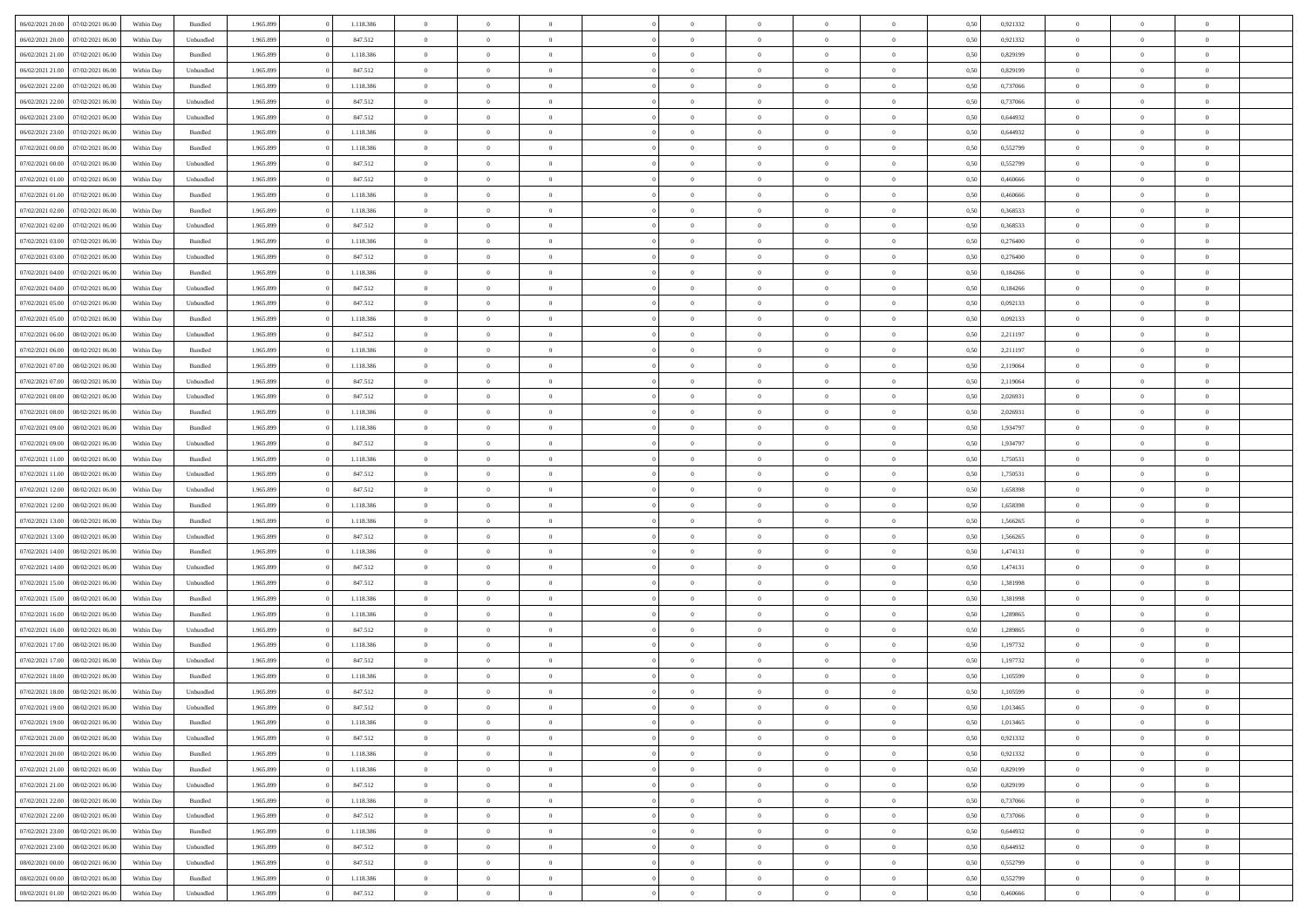| 08/02/2021 01:00 | 08/02/2021 06:00 | Within Day | Bundled   | 1.965.899 | 1.118.386 | $\overline{0}$ | $\Omega$       |                | $\Omega$       | $\Omega$       | $\theta$       | $\theta$       | 0,50 | 0,460666 | $\theta$       | $\theta$       | $\theta$       |  |
|------------------|------------------|------------|-----------|-----------|-----------|----------------|----------------|----------------|----------------|----------------|----------------|----------------|------|----------|----------------|----------------|----------------|--|
|                  |                  |            |           |           |           |                |                |                |                |                |                |                |      |          |                |                |                |  |
| 08/02/2021 02:00 | 08/02/2021 06:00 | Within Day | Bundled   | 1.965.899 | 1.118.386 | $\overline{0}$ | $\theta$       | $\overline{0}$ | $\overline{0}$ | $\bf{0}$       | $\overline{0}$ | $\bf{0}$       | 0,50 | 0,368533 | $\theta$       | $\theta$       | $\overline{0}$ |  |
| 08/02/2021 02:00 | 08/02/2021 06:00 | Within Day | Unbundled | 1.965.899 | 847.512   | $\overline{0}$ | $\overline{0}$ | $\overline{0}$ | $\bf{0}$       | $\bf{0}$       | $\bf{0}$       | $\mathbf{0}$   | 0,50 | 0,368533 | $\bf{0}$       | $\overline{0}$ | $\overline{0}$ |  |
| 08/02/2021 03:00 | 08/02/2021 06:00 | Within Dav | Unbundled | 1.965.899 | 847.512   | $\overline{0}$ | $\overline{0}$ | $\overline{0}$ | $\overline{0}$ | $\bf{0}$       | $\overline{0}$ | $\overline{0}$ | 0.50 | 0.276400 | $\theta$       | $\theta$       | $\overline{0}$ |  |
| 08/02/2021 03:00 | 08/02/2021 06:00 | Within Day | Bundled   | 1.965.899 | 1.118.386 | $\overline{0}$ | $\theta$       | $\overline{0}$ | $\overline{0}$ | $\bf{0}$       | $\overline{0}$ | $\bf{0}$       | 0,50 | 0,276400 | $\theta$       | $\overline{0}$ | $\overline{0}$ |  |
| 08/02/2021 04:00 | 08/02/2021 06:00 | Within Day | Bundled   | 1.965.899 | 1.118.386 | $\overline{0}$ | $\overline{0}$ | $\overline{0}$ | $\bf{0}$       | $\overline{0}$ | $\overline{0}$ | $\mathbf{0}$   | 0,50 | 0,184266 | $\bf{0}$       | $\overline{0}$ | $\bf{0}$       |  |
| 08/02/2021 04:00 | 08/02/2021 06:00 | Within Dav | Unbundled | 1.965.899 | 847.512   | $\overline{0}$ | $\overline{0}$ | $\overline{0}$ | $\overline{0}$ | $\overline{0}$ | $\overline{0}$ | $\overline{0}$ | 0.50 | 0,184266 | $\theta$       | $\overline{0}$ | $\overline{0}$ |  |
|                  |                  |            |           |           |           |                |                |                |                |                |                |                |      |          |                |                |                |  |
| 08/02/2021 05:00 | 08/02/2021 06:00 | Within Day | Bundled   | 1.965.899 | 1.118.386 | $\overline{0}$ | $\theta$       | $\overline{0}$ | $\overline{0}$ | $\bf{0}$       | $\overline{0}$ | $\bf{0}$       | 0,50 | 0,092133 | $\theta$       | $\theta$       | $\overline{0}$ |  |
| 08/02/2021 05:00 | 08/02/2021 06:00 | Within Day | Unbundled | 1.965.899 | 847.512   | $\overline{0}$ | $\overline{0}$ | $\overline{0}$ | $\bf{0}$       | $\bf{0}$       | $\bf{0}$       | $\mathbf{0}$   | 0,50 | 0,092133 | $\,0\,$        | $\overline{0}$ | $\overline{0}$ |  |
| 08/02/2021 06:00 | 09/02/2021 06:00 | Within Dav | Bundled   | 1.965.899 | 1.118.386 | $\overline{0}$ | $\overline{0}$ | $\overline{0}$ | $\overline{0}$ | $\overline{0}$ | $\overline{0}$ | $\overline{0}$ | 0.50 | 2,211197 | $\theta$       | $\overline{0}$ | $\overline{0}$ |  |
| 08/02/2021 06:00 | 09/02/2021 06:00 | Within Day | Unbundled | 1.965.899 | 847.512   | $\overline{0}$ | $\theta$       | $\overline{0}$ | $\overline{0}$ | $\bf{0}$       | $\overline{0}$ | $\bf{0}$       | 0,50 | 2,211197 | $\,$ 0 $\,$    | $\overline{0}$ | $\overline{0}$ |  |
| 08/02/2021 07:00 | 09/02/2021 06:00 | Within Day | Bundled   | 1.965.899 | 1.118.386 | $\overline{0}$ | $\bf{0}$       | $\overline{0}$ | $\bf{0}$       | $\bf{0}$       | $\bf{0}$       | $\mathbf{0}$   | 0,50 | 2,119064 | $\bf{0}$       | $\overline{0}$ | $\bf{0}$       |  |
| 08/02/2021 07:00 | 09/02/2021 06:00 | Within Day | Unbundled | 1.965.899 | 847.512   | $\overline{0}$ | $\overline{0}$ | $\overline{0}$ | $\overline{0}$ | $\bf{0}$       | $\overline{0}$ | $\overline{0}$ | 0.50 | 2.119064 | $\theta$       | $\theta$       | $\overline{0}$ |  |
| 08/02/2021 08:00 | 09/02/2021 06:00 | Within Day | Unbundled | 1.965.899 | 847.512   | $\overline{0}$ | $\theta$       | $\overline{0}$ | $\overline{0}$ | $\bf{0}$       | $\overline{0}$ | $\bf{0}$       | 0,50 | 2,026931 | $\theta$       | $\overline{0}$ | $\overline{0}$ |  |
|                  |                  |            |           |           |           |                |                |                |                |                |                |                |      |          |                |                |                |  |
| 08/02/2021 08:00 | 09/02/2021 06:00 | Within Day | Bundled   | 1.965.899 | 1.118.386 | $\overline{0}$ | $\overline{0}$ | $\overline{0}$ | $\bf{0}$       | $\overline{0}$ | $\overline{0}$ | $\mathbf{0}$   | 0,50 | 2,026931 | $\overline{0}$ | $\overline{0}$ | $\bf{0}$       |  |
| 08/02/2021 09:00 | 09/02/2021 06:00 | Within Dav | Bundled   | 1.965.899 | 1.118.386 | $\overline{0}$ | $\overline{0}$ | $\overline{0}$ | $\overline{0}$ | $\overline{0}$ | $\overline{0}$ | $\overline{0}$ | 0.50 | 1,934797 | $\theta$       | $\overline{0}$ | $\overline{0}$ |  |
| 08/02/2021 09:00 | 09/02/2021 06:00 | Within Day | Unbundled | 1.965.899 | 847.512   | $\overline{0}$ | $\theta$       | $\overline{0}$ | $\overline{0}$ | $\bf{0}$       | $\overline{0}$ | $\bf{0}$       | 0,50 | 1,934797 | $\,$ 0 $\,$    | $\theta$       | $\overline{0}$ |  |
| 08/02/2021 10:00 | 09/02/2021 06:00 | Within Day | Bundled   | 1.965.899 | 1.118.386 | $\overline{0}$ | $\overline{0}$ | $\overline{0}$ | $\bf{0}$       | $\bf{0}$       | $\bf{0}$       | $\mathbf{0}$   | 0,50 | 1,842664 | $\bf{0}$       | $\overline{0}$ | $\overline{0}$ |  |
| 08/02/2021 10:00 | 09/02/2021 06:00 | Within Day | Unbundled | 1.965.899 | 847.512   | $\overline{0}$ | $\overline{0}$ | $\overline{0}$ | $\overline{0}$ | $\overline{0}$ | $\overline{0}$ | $\overline{0}$ | 0.50 | 1,842664 | $\theta$       | $\overline{0}$ | $\overline{0}$ |  |
| 08/02/2021 11:00 | 09/02/2021 06:00 | Within Day | Unbundled | 1.965.899 | 847.512   | $\overline{0}$ | $\theta$       | $\overline{0}$ | $\overline{0}$ | $\bf{0}$       | $\overline{0}$ | $\bf{0}$       | 0,50 | 1,750531 | $\,$ 0 $\,$    | $\overline{0}$ | $\overline{0}$ |  |
| 08/02/2021 11:00 | 09/02/2021 06:00 | Within Day | Bundled   | 1.965.899 | 1.118.386 | $\overline{0}$ | $\overline{0}$ | $\overline{0}$ | $\bf{0}$       | $\bf{0}$       | $\bf{0}$       | $\mathbf{0}$   | 0,50 | 1,750531 | $\overline{0}$ | $\overline{0}$ | $\overline{0}$ |  |
| 08/02/2021 12:00 | 09/02/2021 06:00 | Within Day | Unbundled | 1.965.899 | 847.512   | $\overline{0}$ | $\overline{0}$ | $\overline{0}$ | $\overline{0}$ | $\overline{0}$ | $\overline{0}$ | $\overline{0}$ | 0.50 | 1,658398 | $\theta$       | $\overline{0}$ | $\overline{0}$ |  |
|                  |                  |            |           |           |           |                |                |                |                |                |                |                |      |          |                |                |                |  |
| 08/02/2021 12:00 | 09/02/2021 06:00 | Within Day | Bundled   | 1.965.899 | 1.118.386 | $\overline{0}$ | $\theta$       | $\overline{0}$ | $\overline{0}$ | $\bf{0}$       | $\overline{0}$ | $\bf{0}$       | 0,50 | 1,658398 | $\,$ 0 $\,$    | $\overline{0}$ | $\overline{0}$ |  |
| 08/02/2021 13:00 | 09/02/2021 06:00 | Within Day | Unbundled | 1.965.899 | 847.512   | $\overline{0}$ | $\overline{0}$ | $\overline{0}$ | $\bf{0}$       | $\overline{0}$ | $\overline{0}$ | $\mathbf{0}$   | 0,50 | 1,566265 | $\bf{0}$       | $\overline{0}$ | $\bf{0}$       |  |
| 08/02/2021 13:00 | 09/02/2021 06:00 | Within Dav | Bundled   | 1.965.899 | 1.118.386 | $\overline{0}$ | $\overline{0}$ | $\overline{0}$ | $\overline{0}$ | $\overline{0}$ | $\overline{0}$ | $\overline{0}$ | 0.50 | 1,566265 | $\overline{0}$ | $\overline{0}$ | $\overline{0}$ |  |
| 08/02/2021 14:00 | 09/02/2021 06:00 | Within Day | Bundled   | 1.965.899 | 1.118.386 | $\overline{0}$ | $\theta$       | $\overline{0}$ | $\overline{0}$ | $\bf{0}$       | $\overline{0}$ | $\bf{0}$       | 0,50 | 1,474131 | $\,$ 0 $\,$    | $\theta$       | $\overline{0}$ |  |
| 08/02/2021 14:00 | 09/02/2021 06:00 | Within Day | Unbundled | 1.965.899 | 847.512   | $\overline{0}$ | $\overline{0}$ | $\overline{0}$ | $\bf{0}$       | $\bf{0}$       | $\bf{0}$       | $\mathbf{0}$   | 0,50 | 1,474131 | $\,0\,$        | $\overline{0}$ | $\overline{0}$ |  |
| 08/02/2021 15:00 | 09/02/2021 06:00 | Within Day | Bundled   | 1.965.899 | 1.118.386 | $\overline{0}$ | $\overline{0}$ | $\overline{0}$ | $\overline{0}$ | $\overline{0}$ | $\overline{0}$ | $\overline{0}$ | 0.50 | 1,381998 | $\theta$       | $\overline{0}$ | $\overline{0}$ |  |
| 08/02/2021 15:00 | 09/02/2021 06:00 | Within Day | Unbundled | 1.965.899 | 847.512   | $\overline{0}$ | $\theta$       | $\overline{0}$ | $\overline{0}$ | $\bf{0}$       | $\overline{0}$ | $\bf{0}$       | 0,50 | 1,381998 | $\,$ 0 $\,$    | $\overline{0}$ | $\overline{0}$ |  |
|                  |                  |            |           |           |           |                |                |                |                |                |                |                |      |          |                |                |                |  |
| 08/02/2021 16:00 | 09/02/2021 06:00 | Within Day | Bundled   | 1.965.899 | 1.118.386 | $\overline{0}$ | $\overline{0}$ | $\overline{0}$ | $\bf{0}$       | $\bf{0}$       | $\bf{0}$       | $\bf{0}$       | 0,50 | 1,289865 | $\bf{0}$       | $\overline{0}$ | $\overline{0}$ |  |
| 08/02/2021 16:00 | 09/02/2021 06:00 | Within Day | Unbundled | 1.965.899 | 847.512   | $\bf{0}$       | $\Omega$       | $\overline{0}$ | $\Omega$       | $\Omega$       | $\overline{0}$ | $\overline{0}$ | 0,50 | 1,289865 | $\,0\,$        | $\theta$       | $\theta$       |  |
| 08/02/2021 17:00 | 09/02/2021 06:00 | Within Day | Unbundled | 1.965.899 | 847.512   | $\overline{0}$ | $\theta$       | $\overline{0}$ | $\overline{0}$ | $\bf{0}$       | $\overline{0}$ | $\bf{0}$       | 0,50 | 1,197732 | $\,$ 0 $\,$    | $\theta$       | $\overline{0}$ |  |
| 08/02/2021 17:00 | 09/02/2021 06:00 | Within Day | Bundled   | 1.965.899 | 1.118.386 | $\overline{0}$ | $\overline{0}$ | $\overline{0}$ | $\bf{0}$       | $\bf{0}$       | $\overline{0}$ | $\mathbf{0}$   | 0,50 | 1,197732 | $\bf{0}$       | $\overline{0}$ | $\bf{0}$       |  |
| 08/02/2021 18:00 | 09/02/2021 06:00 | Within Day | Unbundled | 1.965.899 | 847.512   | $\overline{0}$ | $\Omega$       | $\overline{0}$ | $\Omega$       | $\overline{0}$ | $\overline{0}$ | $\overline{0}$ | 0.50 | 1,105599 | $\,0\,$        | $\theta$       | $\theta$       |  |
| 08/02/2021 18:00 | 09/02/2021 06:00 | Within Day | Bundled   | 1.965.899 | 1.118.386 | $\overline{0}$ | $\theta$       | $\overline{0}$ | $\overline{0}$ | $\bf{0}$       | $\overline{0}$ | $\bf{0}$       | 0,50 | 1,105599 | $\,$ 0 $\,$    | $\overline{0}$ | $\overline{0}$ |  |
| 08/02/2021 19:00 | 09/02/2021 06:00 | Within Day | Unbundled | 1.965.899 | 847.512   | $\overline{0}$ | $\overline{0}$ | $\overline{0}$ | $\bf{0}$       | $\bf{0}$       | $\bf{0}$       | $\mathbf{0}$   | 0,50 | 1,013465 | $\bf{0}$       | $\overline{0}$ | $\overline{0}$ |  |
| 08/02/2021 19:00 | 09/02/2021 06:00 | Within Day | Bundled   | 1.965.899 | 1.118.386 | $\overline{0}$ | $\Omega$       | $\overline{0}$ | $\Omega$       | $\overline{0}$ | $\overline{0}$ | $\overline{0}$ | 0.50 | 1,013465 | $\,$ 0 $\,$    | $\theta$       | $\theta$       |  |
| 08/02/2021 20:00 | 09/02/2021 06:00 | Within Day | Unbundled | 1.965.899 | 847.512   | $\overline{0}$ | $\theta$       | $\overline{0}$ | $\overline{0}$ | $\,$ 0         | $\overline{0}$ | $\bf{0}$       | 0,50 | 0,921332 | $\,$ 0 $\,$    | $\overline{0}$ | $\overline{0}$ |  |
|                  |                  |            |           |           |           |                |                |                |                |                |                |                |      |          |                |                |                |  |
| 08/02/2021 20:00 | 09/02/2021 06:00 | Within Day | Bundled   | 1.965.899 | 1.118.386 | $\overline{0}$ | $\overline{0}$ | $\overline{0}$ | $\bf{0}$       | $\bf{0}$       | $\bf{0}$       | $\mathbf{0}$   | 0,50 | 0,921332 | $\overline{0}$ | $\overline{0}$ | $\overline{0}$ |  |
| 08/02/2021 21:00 | 09/02/2021 06:00 | Within Day | Unbundled | 1.965.899 | 847.512   | $\overline{0}$ | $\Omega$       | $\overline{0}$ | $\Omega$       | $\overline{0}$ | $\overline{0}$ | $\overline{0}$ | 0,50 | 0,829199 | $\,0\,$        | $\theta$       | $\theta$       |  |
| 08/02/2021 21:00 | 09/02/2021 06:00 | Within Day | Bundled   | 1.965.899 | 1.118.386 | $\overline{0}$ | $\overline{0}$ | $\overline{0}$ | $\overline{0}$ | $\,$ 0         | $\overline{0}$ | $\bf{0}$       | 0,50 | 0,829199 | $\,$ 0 $\,$    | $\overline{0}$ | $\overline{0}$ |  |
| 08/02/2021 22.00 | 09/02/2021 06:00 | Within Day | Bundled   | 1.965.899 | 1.118.386 | $\overline{0}$ | $\bf{0}$       | $\overline{0}$ | $\bf{0}$       | $\bf{0}$       | $\overline{0}$ | $\mathbf{0}$   | 0,50 | 0,737066 | $\overline{0}$ | $\overline{0}$ | $\bf{0}$       |  |
| 08/02/2021 22:00 | 09/02/2021 06:00 | Within Day | Unbundled | 1.965.899 | 847.512   | $\overline{0}$ | $\Omega$       | $\Omega$       | $\Omega$       | $\Omega$       | $\Omega$       | $\overline{0}$ | 0.50 | 0,737066 | $\theta$       | $\theta$       | $\theta$       |  |
| 08/02/2021 23:00 | 09/02/2021 06:00 | Within Day | Unbundled | 1.965.899 | 847.512   | $\overline{0}$ | $\overline{0}$ | $\overline{0}$ | $\bf{0}$       | $\,$ 0         | $\bf{0}$       | $\bf{0}$       | 0,50 | 0,644932 | $\,0\,$        | $\overline{0}$ | $\overline{0}$ |  |
| 08/02/2021 23:00 | 09/02/2021 06:00 | Within Day | Bundled   | 1.965.899 | 1.118.386 | $\bf{0}$       | $\bf{0}$       |                |                | $\bf{0}$       |                |                | 0,50 | 0,644932 | $\bf{0}$       | $\overline{0}$ |                |  |
| 09/02/2021 00:00 | 09/02/2021 06:00 | Within Day | Unbundled | 1.965.899 | 847.512   | $\overline{0}$ | $\overline{0}$ | $\overline{0}$ | $\Omega$       | $\overline{0}$ | $\overline{0}$ | $\overline{0}$ | 0,50 | 0,552799 | $\theta$       | $\theta$       | $\theta$       |  |
|                  |                  |            |           |           |           |                | $\bf{0}$       |                |                | $\,$ 0 $\,$    |                |                |      |          | $\,$ 0 $\,$    | $\,$ 0 $\,$    | $\,$ 0         |  |
| 09/02/2021 00:00 | 09/02/2021 06:00 | Within Day | Bundled   | 1.965.899 | 1.118.386 | $\overline{0}$ |                | $\overline{0}$ | $\bf{0}$       |                | $\overline{0}$ | $\mathbf{0}$   | 0,50 | 0,552799 |                |                |                |  |
| 09/02/2021 01:00 | 09/02/2021 06:00 | Within Day | Unbundled | 1.965.899 | 847.512   | $\overline{0}$ | $\overline{0}$ | $\overline{0}$ | $\overline{0}$ | $\overline{0}$ | $\overline{0}$ | $\mathbf{0}$   | 0,50 | 0,460666 | $\overline{0}$ | $\bf{0}$       | $\overline{0}$ |  |
| 09/02/2021 01:00 | 09/02/2021 06:00 | Within Day | Bundled   | 1.965.899 | 1.118.386 | $\overline{0}$ | $\overline{0}$ | $\overline{0}$ | $\Omega$       | $\overline{0}$ | $\overline{0}$ | $\overline{0}$ | 0,50 | 0,460666 | $\overline{0}$ | $\theta$       | $\overline{0}$ |  |
| 09/02/2021 02:00 | 09/02/2021 06:00 | Within Day | Bundled   | 1.965.899 | 1.118.386 | $\overline{0}$ | $\,$ 0         | $\overline{0}$ | $\bf{0}$       | $\,$ 0 $\,$    | $\overline{0}$ | $\mathbf{0}$   | 0,50 | 0,368533 | $\,$ 0 $\,$    | $\overline{0}$ | $\overline{0}$ |  |
| 09/02/2021 02:00 | 09/02/2021 06:00 | Within Day | Unbundled | 1.965.899 | 847.512   | $\overline{0}$ | $\overline{0}$ | $\overline{0}$ | $\overline{0}$ | $\overline{0}$ | $\overline{0}$ | $\mathbf{0}$   | 0,50 | 0,368533 | $\overline{0}$ | $\overline{0}$ | $\bf{0}$       |  |
| 09/02/2021 03:00 | 09/02/2021 06:00 | Within Day | Bundled   | 1.965.899 | 1.118.386 | $\overline{0}$ | $\overline{0}$ | $\overline{0}$ | $\overline{0}$ | $\overline{0}$ | $\overline{0}$ | $\bf{0}$       | 0.50 | 0,276400 | $\overline{0}$ | $\theta$       | $\overline{0}$ |  |
| 09/02/2021 03:00 | 09/02/2021 06:00 | Within Day | Unbundled | 1.965.899 | 847.512   | $\overline{0}$ | $\,$ 0         | $\overline{0}$ | $\bf{0}$       | $\bf{0}$       | $\bf{0}$       | $\bf{0}$       | 0,50 | 0,276400 | $\,$ 0 $\,$    | $\overline{0}$ | $\overline{0}$ |  |
| 09/02/2021 04:00 | 09/02/2021 06:00 | Within Day | Bundled   | 1.965.899 | 1.118.386 | $\overline{0}$ | $\bf{0}$       | $\overline{0}$ | $\overline{0}$ | $\overline{0}$ | $\overline{0}$ | $\mathbf{0}$   | 0,50 | 0,184266 | $\overline{0}$ | $\overline{0}$ | $\bf{0}$       |  |
|                  |                  |            |           |           |           |                |                |                |                |                |                |                |      |          |                |                |                |  |
| 09/02/2021 04:00 | 09/02/2021 06:00 | Within Day | Unbundled | 1.965.899 | 847.512   | $\overline{0}$ | $\overline{0}$ | $\overline{0}$ | $\Omega$       | $\overline{0}$ | $\overline{0}$ | $\overline{0}$ | 0.50 | 0,184266 | $\overline{0}$ | $\overline{0}$ | $\overline{0}$ |  |
| 09/02/2021 05:00 | 09/02/2021 06:00 | Within Day | Bundled   | 1.965.899 | 1.118.386 | $\overline{0}$ | $\bf{0}$       | $\overline{0}$ | $\bf{0}$       | $\bf{0}$       | $\bf{0}$       | $\mathbf{0}$   | 0,50 | 0,092133 | $\,$ 0 $\,$    | $\,$ 0 $\,$    | $\bf{0}$       |  |
| 09/02/2021 05:00 | 09/02/2021 06:00 | Within Day | Unbundled | 1.965.899 | 847.512   | $\overline{0}$ | $\overline{0}$ | $\overline{0}$ | $\overline{0}$ | $\overline{0}$ | $\overline{0}$ | $\mathbf{0}$   | 0,50 | 0,092133 | $\overline{0}$ | $\bf{0}$       | $\overline{0}$ |  |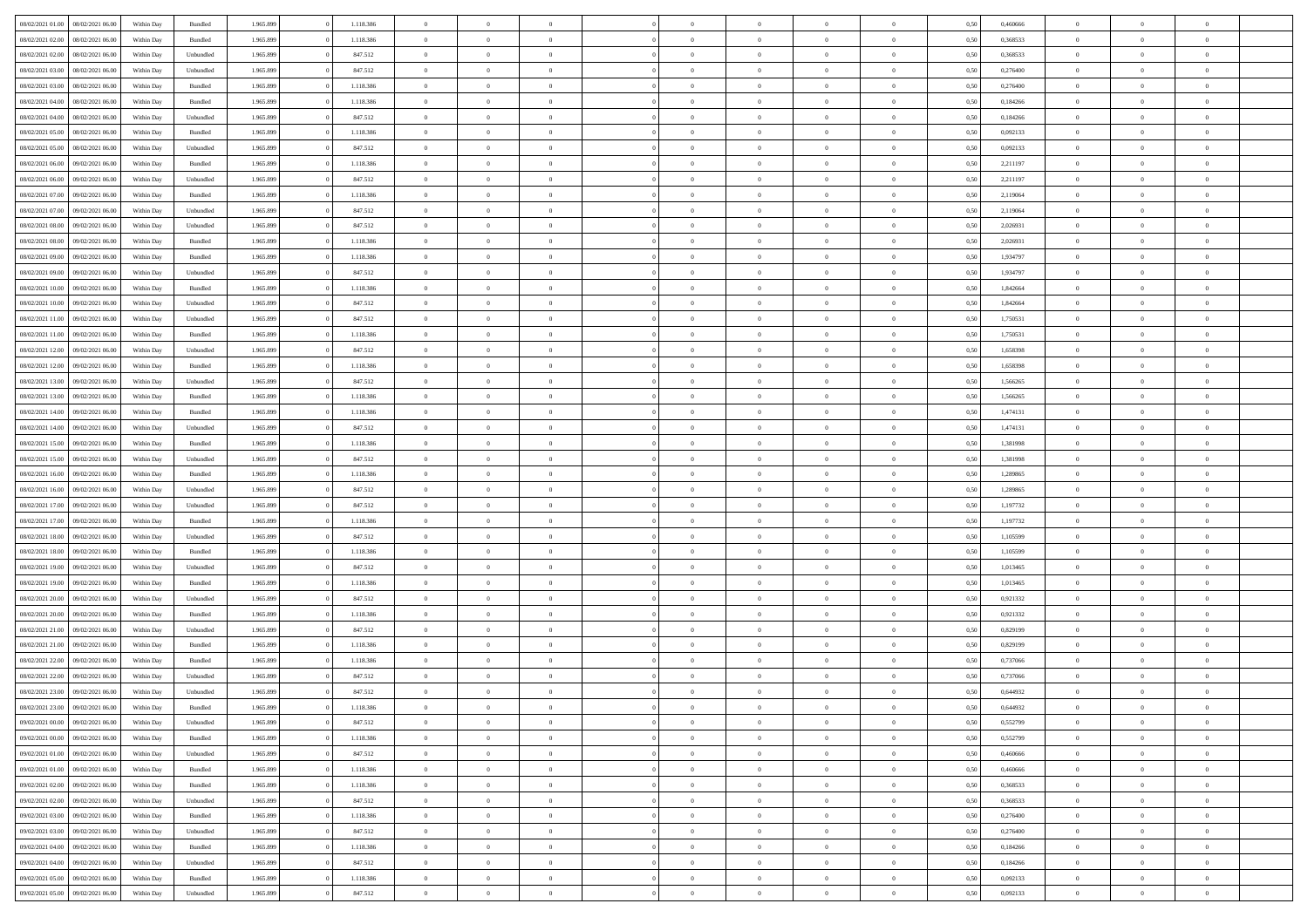| 09/02/2021 06:00 | 10/02/2021 06:00 | Within Day | Bundled            | 1.965.899 | 1.118.386 | $\overline{0}$ | $\Omega$       |                | $\Omega$       | $\Omega$       | $\theta$       | $\theta$       | 0,50 | 2,211197 | $\theta$       | $\theta$       | $\theta$                 |  |
|------------------|------------------|------------|--------------------|-----------|-----------|----------------|----------------|----------------|----------------|----------------|----------------|----------------|------|----------|----------------|----------------|--------------------------|--|
|                  |                  |            |                    |           |           |                |                |                |                |                |                |                |      |          |                |                |                          |  |
| 09/02/2021 06:00 | 10/02/2021 06:00 | Within Day | Unbundled          | 1.965.899 | 847.512   | $\overline{0}$ | $\theta$       | $\overline{0}$ | $\overline{0}$ | $\bf{0}$       | $\overline{0}$ | $\bf{0}$       | 0,50 | 2,211197 | $\theta$       | $\theta$       | $\overline{0}$           |  |
| 09/02/2021 07:00 | 10/02/2021 06:00 | Within Day | Unbundled          | 1.965.899 | 847.512   | $\overline{0}$ | $\overline{0}$ | $\overline{0}$ | $\overline{0}$ | $\bf{0}$       | $\overline{0}$ | $\mathbf{0}$   | 0,50 | 2,119064 | $\bf{0}$       | $\overline{0}$ | $\overline{0}$           |  |
| 09/02/2021 07:00 | 10/02/2021 06:00 | Within Dav | Bundled            | 1.965.899 | 1.118.386 | $\overline{0}$ | $\overline{0}$ | $\overline{0}$ | $\overline{0}$ | $\bf{0}$       | $\overline{0}$ | $\overline{0}$ | 0.50 | 2.119064 | $\theta$       | $\theta$       | $\overline{0}$           |  |
| 09/02/2021 08:00 | 10/02/2021 06:00 | Within Day | Bundled            | 1.965.899 | 1.118.386 | $\overline{0}$ | $\theta$       | $\overline{0}$ | $\overline{0}$ | $\bf{0}$       | $\overline{0}$ | $\bf{0}$       | 0,50 | 2,026931 | $\,$ 0 $\,$    | $\overline{0}$ | $\overline{0}$           |  |
| 09/02/2021 08:00 | 10/02/2021 06:00 | Within Day | Unbundled          | 1.965.899 | 847.512   | $\overline{0}$ | $\overline{0}$ | $\overline{0}$ | $\overline{0}$ | $\overline{0}$ | $\overline{0}$ | $\mathbf{0}$   | 0,50 | 2,026931 | $\overline{0}$ | $\overline{0}$ | $\bf{0}$                 |  |
|                  |                  |            |                    |           |           |                |                |                |                | $\overline{0}$ |                |                |      |          | $\theta$       | $\overline{0}$ | $\overline{0}$           |  |
| 09/02/2021 09:00 | 10/02/2021 06:00 | Within Dav | Bundled            | 1.965.899 | 1.118.386 | $\overline{0}$ | $\overline{0}$ | $\overline{0}$ | $\overline{0}$ |                | $\overline{0}$ | $\overline{0}$ | 0.50 | 1,934797 |                |                |                          |  |
| 09/02/2021 09:00 | 10/02/2021 06:00 | Within Day | Unbundled          | 1.965.899 | 847.512   | $\overline{0}$ | $\theta$       | $\overline{0}$ | $\overline{0}$ | $\bf{0}$       | $\overline{0}$ | $\bf{0}$       | 0,50 | 1,934797 | $\theta$       | $\theta$       | $\overline{0}$           |  |
| 09/02/2021 10:00 | 10/02/2021 06:00 | Within Day | Bundled            | 1.965.899 | 1.118.386 | $\overline{0}$ | $\overline{0}$ | $\overline{0}$ | $\overline{0}$ | $\bf{0}$       | $\overline{0}$ | $\mathbf{0}$   | 0,50 | 1,842664 | $\,0\,$        | $\overline{0}$ | $\overline{0}$           |  |
| 09/02/2021 10:00 | 10/02/2021 06:00 | Within Dav | Unbundled          | 1.965.899 | 847.512   | $\overline{0}$ | $\overline{0}$ | $\overline{0}$ | $\overline{0}$ | $\overline{0}$ | $\overline{0}$ | $\overline{0}$ | 0.50 | 1,842664 | $\theta$       | $\overline{0}$ | $\overline{0}$           |  |
| 09/02/2021 11:00 | 10/02/2021 06:00 | Within Day | Bundled            | 1.965.899 | 1.118.386 | $\overline{0}$ | $\theta$       | $\overline{0}$ | $\overline{0}$ | $\bf{0}$       | $\overline{0}$ | $\bf{0}$       | 0,50 | 1,750531 | $\,$ 0 $\,$    | $\overline{0}$ | $\overline{0}$           |  |
| 09/02/2021 11:00 | 10/02/2021 06:00 | Within Day | Unbundled          | 1.965.899 | 847.512   | $\overline{0}$ | $\overline{0}$ | $\overline{0}$ | $\overline{0}$ | $\bf{0}$       | $\overline{0}$ | $\mathbf{0}$   | 0,50 | 1,750531 | $\overline{0}$ | $\overline{0}$ | $\bf{0}$                 |  |
| 09/02/2021 12:00 | 10/02/2021 06:00 | Within Day | Unbundled          | 1.965.899 | 847.512   | $\overline{0}$ | $\overline{0}$ | $\overline{0}$ | $\overline{0}$ | $\bf{0}$       | $\overline{0}$ | $\overline{0}$ | 0.50 | 1,658398 | $\theta$       | $\theta$       | $\overline{0}$           |  |
| 09/02/2021 12:00 | 10/02/2021 06:00 |            |                    | 1.965.899 | 1.118.386 | $\overline{0}$ | $\theta$       | $\overline{0}$ | $\overline{0}$ | $\bf{0}$       | $\overline{0}$ |                |      | 1,658398 | $\theta$       | $\overline{0}$ | $\overline{0}$           |  |
|                  |                  | Within Day | Bundled            |           |           |                |                |                |                |                |                | $\bf{0}$       | 0,50 |          |                |                |                          |  |
| 09/02/2021 13:00 | 10/02/2021 06:00 | Within Day | Bundled            | 1.965.899 | 1.118.386 | $\overline{0}$ | $\overline{0}$ | $\overline{0}$ | $\overline{0}$ | $\overline{0}$ | $\overline{0}$ | $\mathbf{0}$   | 0,50 | 1,566265 | $\overline{0}$ | $\overline{0}$ | $\bf{0}$                 |  |
| 09/02/2021 13:00 | 10/02/2021 06:00 | Within Dav | Unbundled          | 1.965.899 | 847.512   | $\overline{0}$ | $\overline{0}$ | $\overline{0}$ | $\overline{0}$ | $\overline{0}$ | $\overline{0}$ | $\overline{0}$ | 0.50 | 1,566265 | $\theta$       | $\overline{0}$ | $\overline{0}$           |  |
| 09/02/2021 14:00 | 10/02/2021 06:00 | Within Day | Bundled            | 1.965.899 | 1.118.386 | $\overline{0}$ | $\theta$       | $\overline{0}$ | $\overline{0}$ | $\bf{0}$       | $\overline{0}$ | $\bf{0}$       | 0,50 | 1,474131 | $\,$ 0 $\,$    | $\theta$       | $\overline{0}$           |  |
| 09/02/2021 14:00 | 10/02/2021 06:00 | Within Day | Unbundled          | 1.965.899 | 847.512   | $\overline{0}$ | $\overline{0}$ | $\overline{0}$ | $\bf{0}$       | $\bf{0}$       | $\bf{0}$       | $\mathbf{0}$   | 0,50 | 1,474131 | $\,0\,$        | $\overline{0}$ | $\overline{0}$           |  |
| 09/02/2021 15:00 | 10/02/2021 06:00 | Within Day | Unbundled          | 1.965.899 | 847.512   | $\overline{0}$ | $\overline{0}$ | $\overline{0}$ | $\overline{0}$ | $\overline{0}$ | $\overline{0}$ | $\overline{0}$ | 0.50 | 1,381998 | $\theta$       | $\overline{0}$ | $\overline{0}$           |  |
| 09/02/2021 15:00 | 10/02/2021 06:00 | Within Day | Bundled            | 1.965.899 | 1.118.386 | $\overline{0}$ | $\theta$       | $\overline{0}$ | $\overline{0}$ | $\bf{0}$       | $\overline{0}$ | $\bf{0}$       | 0,50 | 1,381998 | $\,$ 0 $\,$    | $\overline{0}$ | $\overline{0}$           |  |
| 09/02/2021 16:00 | 10/02/2021 06:00 | Within Day | Bundled            | 1.965.899 | 1.118.386 | $\overline{0}$ | $\overline{0}$ | $\overline{0}$ | $\bf{0}$       | $\bf{0}$       | $\bf{0}$       | $\mathbf{0}$   | 0,50 | 1,289865 | $\bf{0}$       | $\overline{0}$ | $\overline{\phantom{a}}$ |  |
| 09/02/2021 16:00 | 10/02/2021 06:00 | Within Day | Unbundled          | 1.965.899 | 847.512   | $\overline{0}$ | $\overline{0}$ | $\overline{0}$ | $\overline{0}$ | $\overline{0}$ | $\overline{0}$ | $\overline{0}$ | 0.50 | 1.289865 | $\theta$       | $\overline{0}$ | $\overline{0}$           |  |
|                  |                  |            |                    |           |           |                |                |                |                |                |                |                |      |          |                |                |                          |  |
| 09/02/2021 17:00 | 10/02/2021 06:00 | Within Day | Bundled            | 1.965.899 | 1.118.386 | $\overline{0}$ | $\theta$       | $\overline{0}$ | $\overline{0}$ | $\bf{0}$       | $\overline{0}$ | $\bf{0}$       | 0,50 | 1,197732 | $\,$ 0 $\,$    | $\overline{0}$ | $\overline{0}$           |  |
| 09/02/2021 17:00 | 10/02/2021 06:00 | Within Day | Unbundled          | 1.965.899 | 847.512   | $\overline{0}$ | $\overline{0}$ | $\overline{0}$ | $\overline{0}$ | $\overline{0}$ | $\overline{0}$ | $\mathbf{0}$   | 0,50 | 1,197732 | $\bf{0}$       | $\overline{0}$ | $\bf{0}$                 |  |
| 09/02/2021 18:00 | 10/02/2021 06:00 | Within Dav | Bundled            | 1.965.899 | 1.118.386 | $\overline{0}$ | $\overline{0}$ | $\overline{0}$ | $\overline{0}$ | $\overline{0}$ | $\overline{0}$ | $\overline{0}$ | 0.50 | 1,105599 | $\theta$       | $\overline{0}$ | $\overline{0}$           |  |
| 09/02/2021 18:00 | 10/02/2021 06:00 | Within Day | Unbundled          | 1.965.899 | 847.512   | $\overline{0}$ | $\theta$       | $\overline{0}$ | $\overline{0}$ | $\bf{0}$       | $\overline{0}$ | $\bf{0}$       | 0,50 | 1,105599 | $\theta$       | $\theta$       | $\overline{0}$           |  |
| 09/02/2021 19:00 | 10/02/2021 06:00 | Within Day | Bundled            | 1.965.899 | 1.118.386 | $\overline{0}$ | $\overline{0}$ | $\overline{0}$ | $\overline{0}$ | $\bf{0}$       | $\overline{0}$ | $\mathbf{0}$   | 0,50 | 1,013465 | $\,0\,$        | $\overline{0}$ | $\overline{0}$           |  |
| 09/02/2021 19:00 | 10/02/2021 06:00 | Within Day | Unbundled          | 1.965.899 | 847.512   | $\overline{0}$ | $\overline{0}$ | $\overline{0}$ | $\overline{0}$ | $\overline{0}$ | $\overline{0}$ | $\overline{0}$ | 0.50 | 1,013465 | $\theta$       | $\overline{0}$ | $\overline{0}$           |  |
| 09/02/2021 20:00 | 10/02/2021 06:00 | Within Day | Bundled            | 1.965.899 | 1.118.386 | $\overline{0}$ | $\theta$       | $\overline{0}$ | $\overline{0}$ | $\bf{0}$       | $\overline{0}$ | $\bf{0}$       | 0,50 | 0,921332 | $\,$ 0 $\,$    | $\overline{0}$ | $\overline{0}$           |  |
|                  |                  |            |                    |           |           |                |                |                |                |                |                |                |      |          |                |                |                          |  |
| 09/02/2021 20.00 | 10/02/2021 06:00 | Within Day | Unbundled          | 1.965.899 | 847.512   | $\overline{0}$ | $\overline{0}$ | $\overline{0}$ | $\overline{0}$ | $\bf{0}$       | $\overline{0}$ | $\bf{0}$       | 0,50 | 0,921332 | $\overline{0}$ | $\overline{0}$ | $\bf{0}$                 |  |
| 09/02/2021 21:00 | 10/02/2021 06:00 | Within Day | Unbundled          | 1.965.899 | 847.512   | $\overline{0}$ | $\Omega$       | $\overline{0}$ | $\Omega$       | $\Omega$       | $\overline{0}$ | $\overline{0}$ | 0,50 | 0,829199 | $\,0\,$        | $\theta$       | $\theta$                 |  |
| 09/02/2021 21:00 | 10/02/2021 06:00 | Within Day | Bundled            | 1.965.899 | 1.118.386 | $\overline{0}$ | $\theta$       | $\overline{0}$ | $\overline{0}$ | $\bf{0}$       | $\overline{0}$ | $\bf{0}$       | 0,50 | 0,829199 | $\,$ 0 $\,$    | $\overline{0}$ | $\overline{0}$           |  |
| 09/02/2021 22.00 | 10/02/2021 06:00 | Within Day | Unbundled          | 1.965.899 | 847.512   | $\overline{0}$ | $\overline{0}$ | $\overline{0}$ | $\bf{0}$       | $\bf{0}$       | $\overline{0}$ | $\mathbf{0}$   | 0,50 | 0,737066 | $\overline{0}$ | $\overline{0}$ | $\bf{0}$                 |  |
| 09/02/2021 22.00 | 10/02/2021 06:00 | Within Day | Bundled            | 1.965.899 | 1.118.386 | $\overline{0}$ | $\Omega$       | $\overline{0}$ | $\Omega$       | $\overline{0}$ | $\overline{0}$ | $\overline{0}$ | 0.50 | 0,737066 | $\,$ 0 $\,$    | $\theta$       | $\theta$                 |  |
| 09/02/2021 23:00 | 10/02/2021 06:00 | Within Day | Bundled            | 1.965.899 | 1.118.386 | $\overline{0}$ | $\theta$       | $\overline{0}$ | $\overline{0}$ | $\bf{0}$       | $\overline{0}$ | $\bf{0}$       | 0,50 | 0,644932 | $\,$ 0 $\,$    | $\overline{0}$ | $\overline{0}$           |  |
| 09/02/2021 23:00 | 10/02/2021 06:00 | Within Day | Unbundled          | 1.965.899 | 847.512   | $\overline{0}$ | $\overline{0}$ | $\overline{0}$ | $\bf{0}$       | $\bf{0}$       | $\bf{0}$       | $\mathbf{0}$   | 0,50 | 0,644932 | $\,0\,$        | $\overline{0}$ | $\overline{0}$           |  |
| 10/02/2021 00:00 | 10/02/2021 06:00 | Within Day | Bundled            | 1.965.899 | 1.118.386 | $\overline{0}$ | $\Omega$       | $\overline{0}$ | $\Omega$       | $\overline{0}$ | $\overline{0}$ | $\overline{0}$ | 0.50 | 0,552799 | $\,$ 0 $\,$    | $\theta$       | $\theta$                 |  |
|                  |                  |            |                    |           |           |                |                |                |                |                |                |                |      |          |                |                |                          |  |
| 10/02/2021 00:00 | 10/02/2021 06:00 | Within Day | Unbundled          | 1.965.899 | 847.512   | $\overline{0}$ | $\theta$       | $\overline{0}$ | $\overline{0}$ | $\,$ 0         | $\overline{0}$ | $\bf{0}$       | 0,50 | 0,552799 | $\,$ 0 $\,$    | $\overline{0}$ | $\overline{0}$           |  |
| 10/02/2021 01:00 | 10/02/2021 06:00 | Within Day | Unbundled          | 1.965.899 | 847.512   | $\overline{0}$ | $\overline{0}$ | $\overline{0}$ | $\bf{0}$       | $\bf{0}$       | $\bf{0}$       | $\mathbf{0}$   | 0,50 | 0,460666 | $\bf{0}$       | $\overline{0}$ | $\overline{0}$           |  |
| 10/02/2021 01:00 | 10/02/2021 06:00 | Within Day | Bundled            | 1.965.899 | 1.118.386 | $\overline{0}$ | $\Omega$       | $\overline{0}$ | $\Omega$       | $\overline{0}$ | $\overline{0}$ | $\overline{0}$ | 0,50 | 0,460666 | $\,0\,$        | $\theta$       | $\theta$                 |  |
| 10/02/2021 02:00 | 10/02/2021 06:00 | Within Day | Bundled            | 1.965.899 | 1.118.386 | $\overline{0}$ | $\theta$       | $\overline{0}$ | $\overline{0}$ | $\,$ 0         | $\overline{0}$ | $\bf{0}$       | 0,50 | 0,368533 | $\,$ 0 $\,$    | $\overline{0}$ | $\overline{0}$           |  |
| 10/02/2021 02:00 | 10/02/2021 06:00 | Within Day | Unbundled          | 1.965.899 | 847.512   | $\overline{0}$ | $\bf{0}$       | $\overline{0}$ | $\bf{0}$       | $\bf{0}$       | $\overline{0}$ | $\mathbf{0}$   | 0,50 | 0,368533 | $\bf{0}$       | $\overline{0}$ | $\bf{0}$                 |  |
| 10/02/2021 03:00 | 10/02/2021 06:00 | Within Day | Unbundled          | 1.965.899 | 847.512   | $\overline{0}$ | $\Omega$       | $\Omega$       | $\Omega$       | $\Omega$       | $\Omega$       | $\overline{0}$ | 0.50 | 0,276400 | $\theta$       | $\theta$       | $\theta$                 |  |
| 10/02/2021 03:00 | 10/02/2021 06:00 | Within Day | Bundled            | 1.965.899 | 1.118.386 | $\overline{0}$ | $\overline{0}$ | $\overline{0}$ | $\bf{0}$       | $\,$ 0         | $\bf{0}$       | $\bf{0}$       | 0,50 | 0,276400 | $\,0\,$        | $\,$ 0 $\,$    | $\overline{0}$           |  |
| 10/02/2021 04:00 | 10/02/2021 06:00 | Within Day | $\mathbf B$ undled | 1.965.899 | 1.118.386 | $\bf{0}$       | $\bf{0}$       |                |                | $\bf{0}$       |                |                | 0,50 | 0,184266 | $\bf{0}$       | $\overline{0}$ |                          |  |
| 10/02/2021 04:00 | 10/02/2021 06:00 |            |                    | 1.965.899 | 847.512   | $\overline{0}$ | $\overline{0}$ | $\overline{0}$ | $\Omega$       | $\overline{0}$ | $\overline{0}$ | $\overline{0}$ |      |          | $\theta$       | $\theta$       | $\Omega$                 |  |
|                  |                  | Within Day | Unbundled          |           |           |                |                |                |                |                |                |                | 0,50 | 0,184266 |                |                |                          |  |
| 10/02/2021 05:00 | 10/02/2021 06:00 | Within Day | Bundled            | 1.965.899 | 1.118.386 | $\overline{0}$ | $\bf{0}$       | $\overline{0}$ | $\bf{0}$       | $\,$ 0 $\,$    | $\overline{0}$ | $\,$ 0 $\,$    | 0,50 | 0,092133 | $\,$ 0 $\,$    | $\,$ 0 $\,$    | $\,$ 0                   |  |
| 10/02/2021 05:00 | 10/02/2021 06:00 | Within Day | Unbundled          | 1.965.899 | 847.512   | $\overline{0}$ | $\overline{0}$ | $\overline{0}$ | $\overline{0}$ | $\overline{0}$ | $\overline{0}$ | $\mathbf{0}$   | 0,50 | 0,092133 | $\overline{0}$ | $\bf{0}$       | $\overline{0}$           |  |
| 10/02/2021 06:00 | 11/02/2021 06:00 | Within Day | Unbundled          | 1.965.899 | 847.512   | $\overline{0}$ | $\overline{0}$ | $\overline{0}$ | $\Omega$       | $\overline{0}$ | $\overline{0}$ | $\overline{0}$ | 0,50 | 2,211197 | $\overline{0}$ | $\overline{0}$ | $\overline{0}$           |  |
| 10/02/2021 06:00 | 11/02/2021 06:00 | Within Day | Bundled            | 1.965.899 | 1.118.386 | $\overline{0}$ | $\,$ 0         | $\overline{0}$ | $\bf{0}$       | $\,$ 0 $\,$    | $\overline{0}$ | $\,$ 0 $\,$    | 0,50 | 2,211197 | $\,$ 0 $\,$    | $\overline{0}$ | $\overline{0}$           |  |
| 10/02/2021 07:00 | 11/02/2021 06:00 | Within Day | Bundled            | 1.965.899 | 1.118.386 | $\overline{0}$ | $\overline{0}$ | $\overline{0}$ | $\overline{0}$ | $\overline{0}$ | $\overline{0}$ | $\mathbf{0}$   | 0,50 | 2,119064 | $\overline{0}$ | $\overline{0}$ | $\bf{0}$                 |  |
| 10/02/2021 07:00 | 11/02/2021 06:00 | Within Day | Unbundled          | 1.965.899 | 847.512   | $\overline{0}$ | $\overline{0}$ | $\overline{0}$ | $\overline{0}$ | $\overline{0}$ | $\overline{0}$ | $\bf{0}$       | 0.50 | 2,119064 | $\overline{0}$ | $\theta$       | $\overline{0}$           |  |
| 10/02/2021 08:00 | 11/02/2021 06:00 | Within Day | Bundled            | 1.965.899 | 1.118.386 | $\overline{0}$ | $\,$ 0         | $\overline{0}$ | $\bf{0}$       | $\bf{0}$       | $\bf{0}$       | $\bf{0}$       | 0,50 | 2,026931 | $\,$ 0 $\,$    | $\overline{0}$ | $\overline{0}$           |  |
|                  |                  |            |                    |           |           |                |                |                |                |                |                |                |      |          |                |                |                          |  |
| 10/02/2021 08:00 | 11/02/2021 06:00 | Within Day | Unbundled          | 1.965.899 | 847.512   | $\overline{0}$ | $\bf{0}$       | $\overline{0}$ | $\overline{0}$ | $\overline{0}$ | $\overline{0}$ | $\mathbf{0}$   | 0,50 | 2,026931 | $\overline{0}$ | $\overline{0}$ | $\bf{0}$                 |  |
| 10/02/2021 09:00 | 11/02/2021 06:00 | Within Day | Bundled            | 1.965.899 | 1.118.386 | $\overline{0}$ | $\overline{0}$ | $\overline{0}$ | $\Omega$       | $\overline{0}$ | $\overline{0}$ | $\overline{0}$ | 0.50 | 1,934797 | $\overline{0}$ | $\overline{0}$ | $\overline{0}$           |  |
| 10/02/2021 09:00 | 11/02/2021 06:00 | Within Day | Unbundled          | 1.965.899 | 847.512   | $\overline{0}$ | $\bf{0}$       | $\overline{0}$ | $\bf{0}$       | $\bf{0}$       | $\bf{0}$       | $\mathbf{0}$   | 0,50 | 1,934797 | $\,$ 0 $\,$    | $\,$ 0 $\,$    | $\bf{0}$                 |  |
| 10/02/2021 10:00 | 11/02/2021 06:00 | Within Day | Unbundled          | 1.965.899 | 847.512   | $\overline{0}$ | $\overline{0}$ | $\overline{0}$ | $\overline{0}$ | $\overline{0}$ | $\bf{0}$       | $\mathbf{0}$   | 0,50 | 1,842664 | $\overline{0}$ | $\bf{0}$       | $\bf{0}$                 |  |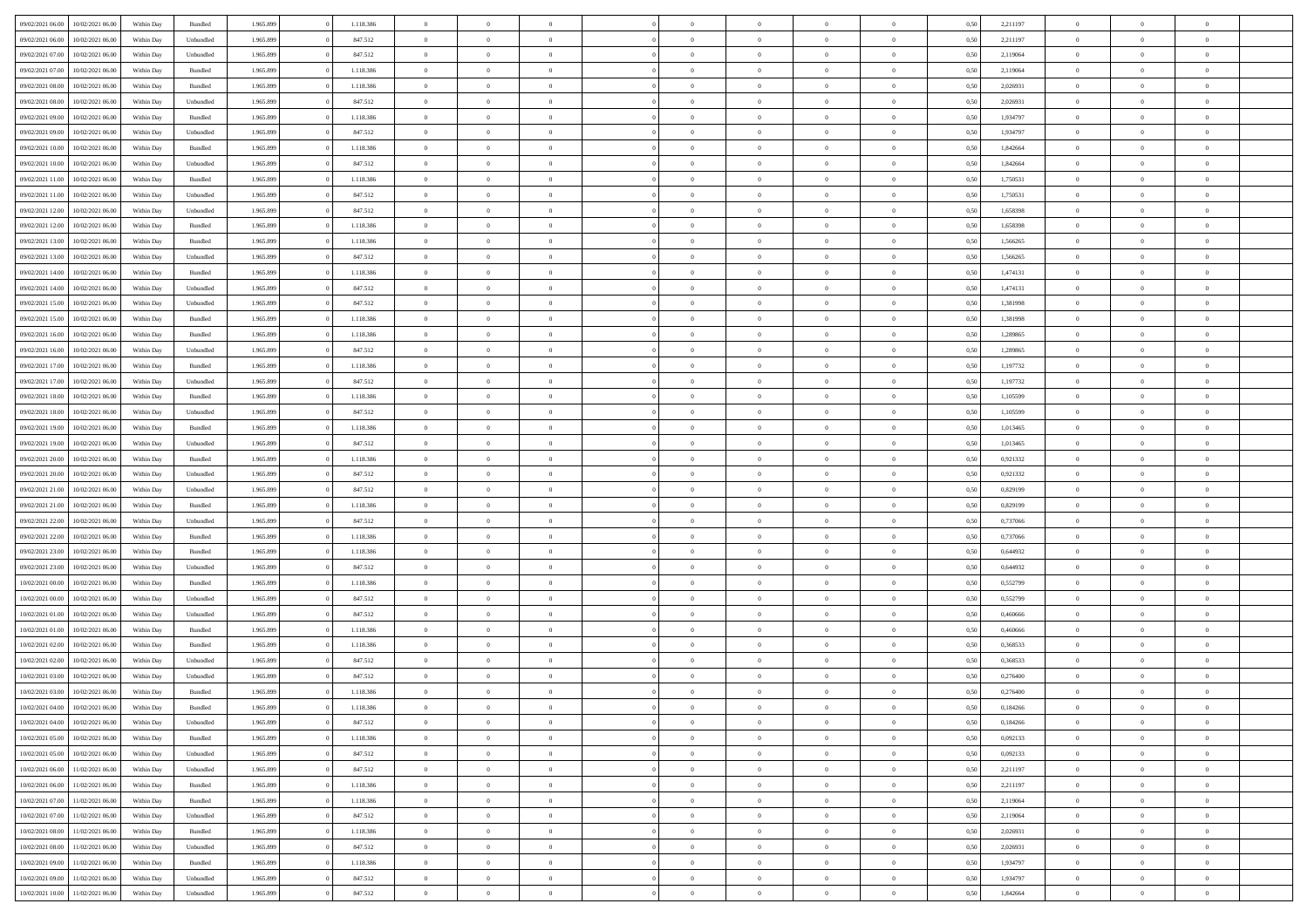| 10/02/2021 10:00 | 11/02/2021 06:00                  | Within Day | Bundled            | 1.965.899 | 1.118.386 | $\overline{0}$ | $\Omega$       |                | $\Omega$       | $\Omega$       | $\theta$       | $\theta$       | 0,50 | 1,842664 | $\theta$       | $\theta$       | $\theta$       |  |
|------------------|-----------------------------------|------------|--------------------|-----------|-----------|----------------|----------------|----------------|----------------|----------------|----------------|----------------|------|----------|----------------|----------------|----------------|--|
|                  |                                   |            |                    |           |           |                |                |                |                |                |                |                |      |          |                |                |                |  |
| 10/02/2021 11:00 | 11/02/2021 06:00                  | Within Day | Unbundled          | 1.965.899 | 847.512   | $\overline{0}$ | $\theta$       | $\overline{0}$ | $\overline{0}$ | $\bf{0}$       | $\overline{0}$ | $\bf{0}$       | 0,50 | 1,750531 | $\theta$       | $\theta$       | $\overline{0}$ |  |
| 10/02/2021 11:00 | 11/02/2021 06:00                  | Within Day | Bundled            | 1.965.899 | 1.118.386 | $\overline{0}$ | $\bf{0}$       | $\overline{0}$ | $\bf{0}$       | $\bf{0}$       | $\bf{0}$       | $\mathbf{0}$   | 0,50 | 1,750531 | $\bf{0}$       | $\overline{0}$ | $\overline{0}$ |  |
| 10/02/2021 12:00 | 11/02/2021 06:00                  | Within Dav | Bundled            | 1.965.899 | 1.118.386 | $\overline{0}$ | $\overline{0}$ | $\overline{0}$ | $\overline{0}$ | $\bf{0}$       | $\overline{0}$ | $\overline{0}$ | 0.50 | 1,658398 | $\theta$       | $\theta$       | $\overline{0}$ |  |
| 10/02/2021 12:00 | 11/02/2021 06:00                  | Within Day | Unbundled          | 1.965.899 | 847.512   | $\overline{0}$ | $\theta$       | $\overline{0}$ | $\overline{0}$ | $\bf{0}$       | $\overline{0}$ | $\bf{0}$       | 0,50 | 1,658398 | $\theta$       | $\overline{0}$ | $\overline{0}$ |  |
| 10/02/2021 13:00 | 11/02/2021 06:00                  | Within Day | Bundled            | 1.965.899 | 1.118.386 | $\overline{0}$ | $\overline{0}$ | $\overline{0}$ | $\bf{0}$       | $\overline{0}$ | $\overline{0}$ | $\mathbf{0}$   | 0,50 | 1,566265 | $\bf{0}$       | $\overline{0}$ | $\bf{0}$       |  |
|                  |                                   |            |                    |           |           |                |                |                |                | $\overline{0}$ |                |                |      |          | $\theta$       | $\overline{0}$ | $\overline{0}$ |  |
| 10/02/2021 13:00 | 11/02/2021 06:00                  | Within Dav | Unbundled          | 1.965.899 | 847.512   | $\overline{0}$ | $\overline{0}$ | $\overline{0}$ | $\overline{0}$ |                | $\overline{0}$ | $\overline{0}$ | 0.50 | 1,566265 |                |                |                |  |
| 10/02/2021 14:00 | 11/02/2021 06:00                  | Within Day | Unbundled          | 1.965.899 | 847.512   | $\overline{0}$ | $\theta$       | $\overline{0}$ | $\overline{0}$ | $\bf{0}$       | $\overline{0}$ | $\bf{0}$       | 0,50 | 1,474131 | $\theta$       | $\theta$       | $\overline{0}$ |  |
| 10/02/2021 14:00 | 11/02/2021 06:00                  | Within Day | Bundled            | 1.965.899 | 1.118.386 | $\overline{0}$ | $\overline{0}$ | $\overline{0}$ | $\overline{0}$ | $\bf{0}$       | $\overline{0}$ | $\mathbf{0}$   | 0,50 | 1,474131 | $\,0\,$        | $\overline{0}$ | $\overline{0}$ |  |
| 10/02/2021 15:00 | 11/02/2021 06:00                  | Within Dav | Bundled            | 1.965.899 | 1.118.386 | $\overline{0}$ | $\overline{0}$ | $\overline{0}$ | $\overline{0}$ | $\overline{0}$ | $\overline{0}$ | $\overline{0}$ | 0.50 | 1,381998 | $\theta$       | $\overline{0}$ | $\overline{0}$ |  |
| 10/02/2021 15:00 | 11/02/2021 06:00                  | Within Day | Unbundled          | 1.965.899 | 847.512   | $\overline{0}$ | $\theta$       | $\overline{0}$ | $\overline{0}$ | $\bf{0}$       | $\overline{0}$ | $\bf{0}$       | 0,50 | 1,381998 | $\,$ 0 $\,$    | $\overline{0}$ | $\overline{0}$ |  |
| 10/02/2021 16:00 | 11/02/2021 06:00                  | Within Day | Bundled            | 1.965.899 | 1.118.386 | $\overline{0}$ | $\overline{0}$ | $\overline{0}$ | $\overline{0}$ | $\bf{0}$       | $\overline{0}$ | $\mathbf{0}$   | 0,50 | 1,289865 | $\bf{0}$       | $\overline{0}$ | $\bf{0}$       |  |
| 10/02/2021 16:00 | 11/02/2021 06:00                  | Within Day | Unbundled          | 1.965.899 | 847.512   | $\overline{0}$ | $\overline{0}$ | $\overline{0}$ | $\overline{0}$ | $\bf{0}$       | $\overline{0}$ | $\overline{0}$ | 0.50 | 1.289865 | $\theta$       | $\theta$       | $\overline{0}$ |  |
|                  |                                   |            |                    |           |           | $\overline{0}$ | $\theta$       | $\overline{0}$ | $\overline{0}$ | $\bf{0}$       | $\overline{0}$ |                |      |          | $\theta$       | $\overline{0}$ | $\overline{0}$ |  |
| 10/02/2021 17:00 | 11/02/2021 06:00                  | Within Day | Unbundled          | 1.965.899 | 847.512   |                |                |                |                |                |                | $\bf{0}$       | 0,50 | 1,197732 |                |                |                |  |
| 10/02/2021 17:00 | 11/02/2021 06:00                  | Within Day | Bundled            | 1.965.899 | 1.118.386 | $\overline{0}$ | $\overline{0}$ | $\overline{0}$ | $\overline{0}$ | $\overline{0}$ | $\overline{0}$ | $\mathbf{0}$   | 0,50 | 1,197732 | $\overline{0}$ | $\overline{0}$ | $\bf{0}$       |  |
| 10/02/2021 18:00 | 11/02/2021 06:00                  | Within Dav | Unbundled          | 1.965.899 | 847.512   | $\overline{0}$ | $\overline{0}$ | $\overline{0}$ | $\overline{0}$ | $\overline{0}$ | $\overline{0}$ | $\overline{0}$ | 0.50 | 1,105599 | $\theta$       | $\overline{0}$ | $\overline{0}$ |  |
| 10/02/2021 18:00 | 11/02/2021 06:00                  | Within Day | Bundled            | 1.965.899 | 1.118.386 | $\overline{0}$ | $\theta$       | $\overline{0}$ | $\overline{0}$ | $\bf{0}$       | $\overline{0}$ | $\bf{0}$       | 0,50 | 1,105599 | $\,$ 0 $\,$    | $\theta$       | $\overline{0}$ |  |
| 10/02/2021 19:00 | 11/02/2021 06:00                  | Within Day | Bundled            | 1.965.899 | 1.118.386 | $\overline{0}$ | $\overline{0}$ | $\overline{0}$ | $\overline{0}$ | $\bf{0}$       | $\overline{0}$ | $\mathbf{0}$   | 0,50 | 1,013465 | $\bf{0}$       | $\overline{0}$ | $\overline{0}$ |  |
| 10/02/2021 19:00 | 11/02/2021 06:00                  | Within Day | Unbundled          | 1.965.899 | 847.512   | $\overline{0}$ | $\overline{0}$ | $\overline{0}$ | $\overline{0}$ | $\overline{0}$ | $\overline{0}$ | $\overline{0}$ | 0.50 | 1,013465 | $\theta$       | $\overline{0}$ | $\overline{0}$ |  |
| 10/02/2021 20:00 | 11/02/2021 06:00                  | Within Day | Unbundled          | 1.965.899 | 847.512   | $\overline{0}$ | $\theta$       | $\overline{0}$ | $\overline{0}$ | $\bf{0}$       | $\overline{0}$ | $\bf{0}$       | 0,50 | 0,921332 | $\,$ 0 $\,$    | $\overline{0}$ | $\overline{0}$ |  |
|                  |                                   |            |                    |           |           |                |                |                |                |                |                |                |      |          |                |                |                |  |
| 10/02/2021 20:00 | 11/02/2021 06:00                  | Within Day | Bundled            | 1.965.899 | 1.118.386 | $\overline{0}$ | $\overline{0}$ | $\overline{0}$ | $\overline{0}$ | $\bf{0}$       | $\overline{0}$ | $\mathbf{0}$   | 0,50 | 0,921332 | $\overline{0}$ | $\overline{0}$ | $\overline{0}$ |  |
| 10/02/2021 21:00 | 11/02/2021 06:00                  | Within Day | Unbundled          | 1.965.899 | 847.512   | $\overline{0}$ | $\overline{0}$ | $\overline{0}$ | $\overline{0}$ | $\overline{0}$ | $\overline{0}$ | $\overline{0}$ | 0.50 | 0.829199 | $\theta$       | $\overline{0}$ | $\overline{0}$ |  |
| 10/02/2021 21:00 | 11/02/2021 06:00                  | Within Day | Bundled            | 1.965.899 | 1.118.386 | $\overline{0}$ | $\theta$       | $\overline{0}$ | $\overline{0}$ | $\bf{0}$       | $\overline{0}$ | $\bf{0}$       | 0,50 | 0,829199 | $\,$ 0 $\,$    | $\overline{0}$ | $\overline{0}$ |  |
| 10/02/2021 22:00 | 11/02/2021 06:00                  | Within Day | Unbundled          | 1.965.899 | 847.512   | $\overline{0}$ | $\overline{0}$ | $\overline{0}$ | $\overline{0}$ | $\overline{0}$ | $\overline{0}$ | $\mathbf{0}$   | 0,50 | 0,737066 | $\overline{0}$ | $\overline{0}$ | $\bf{0}$       |  |
| 10/02/2021 22.00 | 11/02/2021 06:00                  | Within Dav | Bundled            | 1.965.899 | 1.118.386 | $\overline{0}$ | $\overline{0}$ | $\overline{0}$ | $\overline{0}$ | $\overline{0}$ | $\overline{0}$ | $\overline{0}$ | 0.50 | 0,737066 | $\overline{0}$ | $\overline{0}$ | $\overline{0}$ |  |
| 10/02/2021 23:00 | 11/02/2021 06:00                  | Within Day | Bundled            | 1.965.899 | 1.118.386 | $\overline{0}$ | $\theta$       | $\overline{0}$ | $\overline{0}$ | $\bf{0}$       | $\overline{0}$ | $\bf{0}$       | 0,50 | 0,644932 | $\theta$       | $\theta$       | $\overline{0}$ |  |
| 10/02/2021 23:00 | 11/02/2021 06:00                  | Within Day | Unbundled          | 1.965.899 | 847.512   | $\overline{0}$ | $\overline{0}$ | $\overline{0}$ | $\overline{0}$ | $\bf{0}$       | $\overline{0}$ | $\mathbf{0}$   | 0,50 | 0,644932 | $\,0\,$        | $\overline{0}$ | $\overline{0}$ |  |
| 11/02/2021 00:00 | 11/02/2021 06:00                  |            | Bundled            | 1.965.899 | 1.118.386 | $\overline{0}$ | $\overline{0}$ | $\overline{0}$ | $\overline{0}$ | $\overline{0}$ | $\overline{0}$ | $\overline{0}$ | 0.50 | 0,552799 | $\theta$       | $\overline{0}$ | $\overline{0}$ |  |
|                  |                                   | Within Day |                    |           |           |                |                |                |                |                |                |                |      |          |                |                |                |  |
| 11/02/2021 00:00 | 11/02/2021 06:00                  | Within Day | Unbundled          | 1.965.899 | 847.512   | $\overline{0}$ | $\theta$       | $\overline{0}$ | $\overline{0}$ | $\bf{0}$       | $\overline{0}$ | $\bf{0}$       | 0,50 | 0,552799 | $\,$ 0 $\,$    | $\overline{0}$ | $\overline{0}$ |  |
| 11/02/2021 01:00 | 11/02/2021 06:00                  | Within Day | Unbundled          | 1.965.899 | 847.512   | $\overline{0}$ | $\overline{0}$ | $\overline{0}$ | $\bf{0}$       | $\bf{0}$       | $\bf{0}$       | $\bf{0}$       | 0,50 | 0,460666 | $\overline{0}$ | $\overline{0}$ | $\bf{0}$       |  |
| 11/02/2021 01:00 | 11/02/2021 06.00                  | Within Day | Bundled            | 1.965.899 | 1.118.386 | $\overline{0}$ | $\Omega$       | $\overline{0}$ | $\Omega$       | $\Omega$       | $\overline{0}$ | $\overline{0}$ | 0,50 | 0,460666 | $\,0\,$        | $\theta$       | $\theta$       |  |
| 11/02/2021 02:00 | 11/02/2021 06:00                  | Within Day | Unbundled          | 1.965.899 | 847.512   | $\overline{0}$ | $\theta$       | $\overline{0}$ | $\overline{0}$ | $\bf{0}$       | $\overline{0}$ | $\bf{0}$       | 0,50 | 0,368533 | $\,$ 0 $\,$    | $\overline{0}$ | $\overline{0}$ |  |
| 11/02/2021 02:00 | 11/02/2021 06:00                  | Within Day | Bundled            | 1.965.899 | 1.118.386 | $\overline{0}$ | $\overline{0}$ | $\overline{0}$ | $\bf{0}$       | $\bf{0}$       | $\overline{0}$ | $\mathbf{0}$   | 0,50 | 0,368533 | $\overline{0}$ | $\overline{0}$ | $\bf{0}$       |  |
| 11/02/2021 03:00 | 11/02/2021 06:00                  | Within Day | Unbundled          | 1.965.899 | 847.512   | $\overline{0}$ | $\Omega$       | $\Omega$       | $\Omega$       | $\overline{0}$ | $\overline{0}$ | $\overline{0}$ | 0.50 | 0,276400 | $\,0\,$        | $\theta$       | $\theta$       |  |
| 11/02/2021 03:00 | 11/02/2021 06:00                  | Within Day | Bundled            | 1.965.899 | 1.118.386 | $\overline{0}$ | $\theta$       | $\overline{0}$ | $\overline{0}$ | $\bf{0}$       | $\overline{0}$ | $\bf{0}$       | 0,50 | 0,276400 | $\,$ 0 $\,$    | $\overline{0}$ | $\overline{0}$ |  |
|                  |                                   |            |                    |           |           |                |                |                |                |                |                |                |      |          |                |                |                |  |
| 11/02/2021 04:00 | 11/02/2021 06:00                  | Within Day | Bundled            | 1.965.899 | 1.118.386 | $\overline{0}$ | $\overline{0}$ | $\overline{0}$ | $\bf{0}$       | $\bf{0}$       | $\bf{0}$       | $\mathbf{0}$   | 0,50 | 0,184266 | $\bf{0}$       | $\overline{0}$ | $\overline{0}$ |  |
| 11/02/2021 04:00 | 11/02/2021 06.00                  | Within Day | Unbundled          | 1.965.899 | 847.512   | $\overline{0}$ | $\Omega$       | $\overline{0}$ | $\Omega$       | $\overline{0}$ | $\overline{0}$ | $\overline{0}$ | 0.50 | 0,184266 | $\,$ 0 $\,$    | $\theta$       | $\theta$       |  |
| 11/02/2021 05:00 | 11/02/2021 06:00                  | Within Day | Bundled            | 1.965.899 | 1.118.386 | $\overline{0}$ | $\theta$       | $\overline{0}$ | $\overline{0}$ | $\,$ 0         | $\overline{0}$ | $\bf{0}$       | 0,50 | 0,092133 | $\,$ 0 $\,$    | $\overline{0}$ | $\overline{0}$ |  |
| 11/02/2021 05:00 | 11/02/2021 06:00                  | Within Day | Unbundled          | 1.965.899 | 847.512   | $\overline{0}$ | $\overline{0}$ | $\overline{0}$ | $\bf{0}$       | $\bf{0}$       | $\bf{0}$       | $\mathbf{0}$   | 0,50 | 0,092133 | $\overline{0}$ | $\overline{0}$ | $\overline{0}$ |  |
| 11/02/2021 06:00 | 12/02/2021 06:00                  | Within Day | Unbundled          | 1.965.899 | 847.512   | $\overline{0}$ | $\Omega$       | $\overline{0}$ | $\Omega$       | $\overline{0}$ | $\overline{0}$ | $\overline{0}$ | 0,50 | 2,211197 | $\,0\,$        | $\theta$       | $\theta$       |  |
| 11/02/2021 06:00 | 12/02/2021 06:00                  | Within Day | Bundled            | 1.965.899 | 1.118.386 | $\overline{0}$ | $\theta$       | $\overline{0}$ | $\overline{0}$ | $\,$ 0         | $\overline{0}$ | $\bf{0}$       | 0,50 | 2,211197 | $\,$ 0 $\,$    | $\overline{0}$ | $\overline{0}$ |  |
| 11/02/2021 07:00 | 12/02/2021 06:00                  | Within Day | Bundled            | 1.965.899 | 1.118.386 | $\overline{0}$ | $\bf{0}$       | $\overline{0}$ | $\bf{0}$       | $\bf{0}$       | $\overline{0}$ | $\mathbf{0}$   | 0,50 | 2,119064 | $\overline{0}$ | $\overline{0}$ | $\bf{0}$       |  |
| 11/02/2021 07:00 | 12/02/2021 06:00                  |            | Unbundled          | 1.965.899 | 847.512   | $\overline{0}$ | $\Omega$       | $\Omega$       | $\Omega$       | $\Omega$       | $\Omega$       | $\overline{0}$ | 0.50 | 2,119064 | $\theta$       | $\theta$       | $\theta$       |  |
|                  |                                   | Within Day |                    |           |           |                |                |                |                |                |                |                |      |          |                |                |                |  |
| 11/02/2021 08:00 | 12/02/2021 06:00                  | Within Day | Unbundled          | 1.965.899 | 847.512   | $\overline{0}$ | $\overline{0}$ | $\overline{0}$ | $\bf{0}$       | $\,$ 0         | $\bf{0}$       | $\bf{0}$       | 0,50 | 2,026931 | $\,0\,$        | $\overline{0}$ | $\overline{0}$ |  |
| 11/02/2021 08:00 | 12/02/2021 06:00                  | Within Day | $\mathbf B$ undled | 1.965.899 | 1.118.386 | $\bf{0}$       | $\bf{0}$       |                |                | $\bf{0}$       |                |                | 0,50 | 2,026931 | $\bf{0}$       | $\overline{0}$ |                |  |
| 11/02/2021 09:00 | 12/02/2021 06:00                  | Within Day | Unbundled          | 1.965.899 | 847.512   | $\overline{0}$ | $\overline{0}$ | $\overline{0}$ | $\Omega$       | $\overline{0}$ | $\overline{0}$ | $\overline{0}$ | 0,50 | 1,934797 | $\theta$       | $\theta$       | $\theta$       |  |
| 11/02/2021 09:00 | 12/02/2021 06:00                  | Within Day | Bundled            | 1.965.899 | 1.118.386 | $\overline{0}$ | $\bf{0}$       | $\overline{0}$ | $\bf{0}$       | $\,$ 0 $\,$    | $\overline{0}$ | $\,$ 0 $\,$    | 0,50 | 1,934797 | $\,$ 0 $\,$    | $\,$ 0 $\,$    | $\,$ 0         |  |
| 11/02/2021 10:00 | 12/02/2021 06:00                  | Within Day | Unbundled          | 1.965.899 | 847.512   | $\overline{0}$ | $\overline{0}$ | $\overline{0}$ | $\overline{0}$ | $\overline{0}$ | $\overline{0}$ | $\mathbf{0}$   | 0,50 | 1,842664 | $\overline{0}$ | $\bf{0}$       | $\bf{0}$       |  |
| 11/02/2021 10:00 | 12/02/2021 06:00                  | Within Day | Bundled            | 1.965.899 | 1.118.386 | $\overline{0}$ | $\overline{0}$ | $\overline{0}$ | $\Omega$       | $\overline{0}$ | $\overline{0}$ | $\overline{0}$ | 0,50 | 1,842664 | $\overline{0}$ | $\overline{0}$ | $\overline{0}$ |  |
| 11/02/2021 11:00 | 12/02/2021 06:00                  | Within Day | Unbundled          | 1.965.899 | 847.512   | $\overline{0}$ | $\,$ 0         | $\overline{0}$ | $\overline{0}$ | $\,$ 0 $\,$    | $\overline{0}$ | $\,$ 0 $\,$    | 0,50 | 1,750531 | $\,$ 0 $\,$    | $\overline{0}$ | $\overline{0}$ |  |
|                  |                                   |            |                    |           |           |                |                |                |                |                |                |                |      |          |                |                |                |  |
| 11/02/2021 11:00 | 12/02/2021 06:00                  | Within Day | Bundled            | 1.965.899 | 1.118.386 | $\overline{0}$ | $\overline{0}$ | $\overline{0}$ | $\overline{0}$ | $\overline{0}$ | $\overline{0}$ | $\mathbf{0}$   | 0,50 | 1,750531 | $\overline{0}$ | $\overline{0}$ | $\bf{0}$       |  |
| 11/02/2021 12:00 | 12/02/2021 06:00                  | Within Day | Bundled            | 1.965.899 | 1.118.386 | $\overline{0}$ | $\overline{0}$ | $\overline{0}$ | $\overline{0}$ | $\overline{0}$ | $\overline{0}$ | $\bf{0}$       | 0.50 | 1,658398 | $\overline{0}$ | $\theta$       | $\overline{0}$ |  |
| 11/02/2021 12:00 | 12/02/2021 06:00                  | Within Day | Unbundled          | 1.965.899 | 847.512   | $\overline{0}$ | $\,$ 0         | $\overline{0}$ | $\overline{0}$ | $\bf{0}$       | $\overline{0}$ | $\bf{0}$       | 0,50 | 1,658398 | $\,$ 0 $\,$    | $\overline{0}$ | $\overline{0}$ |  |
| 11/02/2021 13:00 | 12/02/2021 06:00                  | Within Day | Bundled            | 1.965.899 | 1.118.386 | $\overline{0}$ | $\bf{0}$       | $\overline{0}$ | $\overline{0}$ | $\overline{0}$ | $\overline{0}$ | $\mathbf{0}$   | 0,50 | 1,566265 | $\overline{0}$ | $\overline{0}$ | $\bf{0}$       |  |
| 11/02/2021 13:00 | 12/02/2021 06:00                  | Within Day | Unbundled          | 1.965.899 | 847.512   | $\overline{0}$ | $\overline{0}$ | $\overline{0}$ | $\Omega$       | $\overline{0}$ | $\overline{0}$ | $\overline{0}$ | 0.50 | 1,566265 | $\overline{0}$ | $\overline{0}$ | $\overline{0}$ |  |
| 11/02/2021 14:00 | 12/02/2021 06:00                  | Within Day | Bundled            | 1.965.899 | 1.118.386 | $\overline{0}$ | $\bf{0}$       | $\overline{0}$ | $\bf{0}$       | $\bf{0}$       | $\overline{0}$ | $\mathbf{0}$   | 0,50 | 1,474131 | $\,$ 0 $\,$    | $\,$ 0 $\,$    | $\bf{0}$       |  |
|                  | 11/02/2021 14:00 12/02/2021 06:00 | Within Day | Unbundled          | 1.965.899 | 847.512   | $\overline{0}$ | $\overline{0}$ | $\overline{0}$ | $\overline{0}$ | $\overline{0}$ | $\overline{0}$ | $\mathbf{0}$   | 0,50 | 1,474131 | $\overline{0}$ | $\bf{0}$       | $\bf{0}$       |  |
|                  |                                   |            |                    |           |           |                |                |                |                |                |                |                |      |          |                |                |                |  |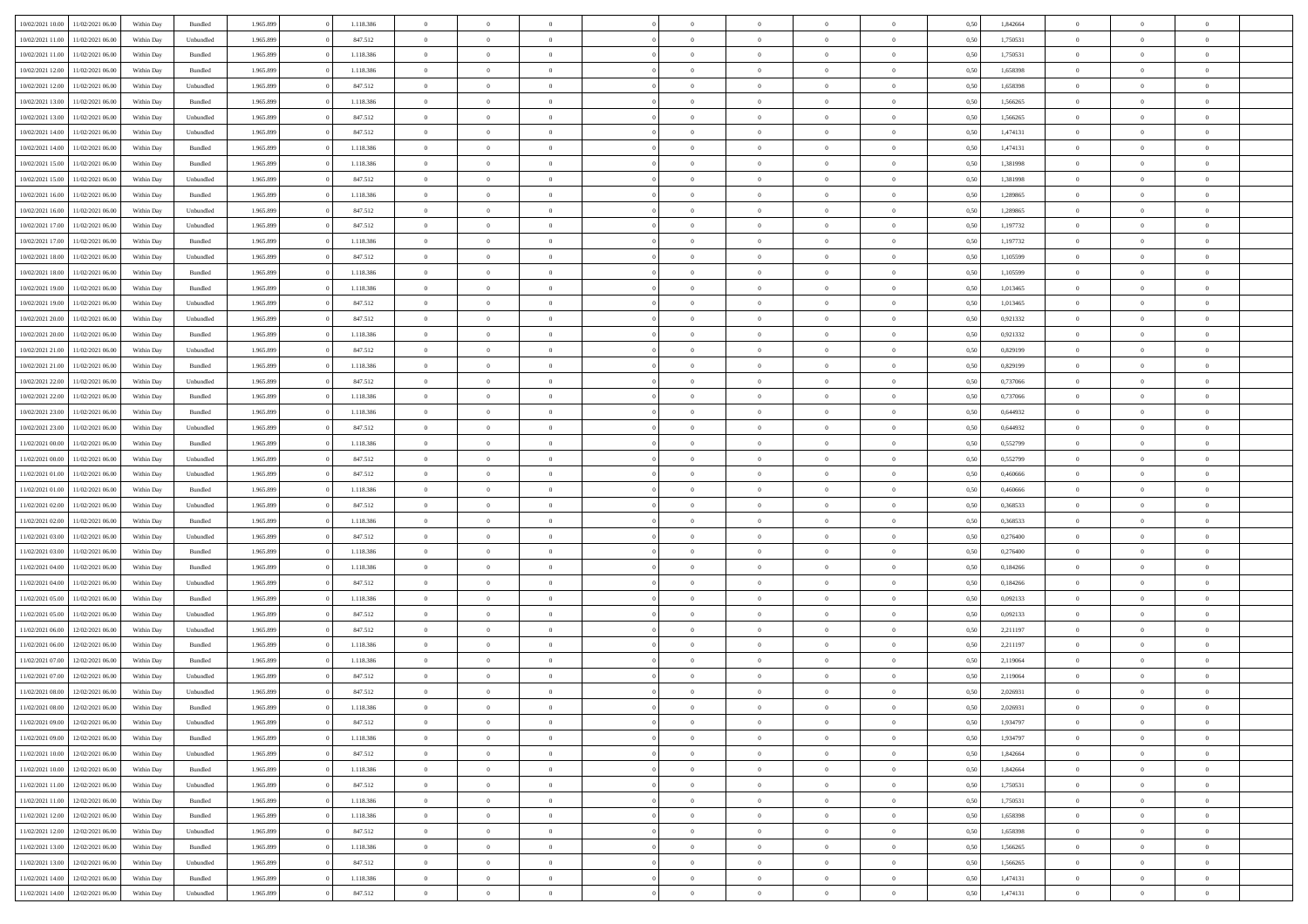| 11/02/2021 15:00 | 12/02/2021 06:00                  | Within Day | Unbundled | 1.965.899 | 847.512   | $\overline{0}$ | $\Omega$       |                | $\Omega$       | $\Omega$       | $\theta$       | $\theta$       | 0,50 | 1,381998 | $\theta$       | $\theta$       | $\theta$       |  |
|------------------|-----------------------------------|------------|-----------|-----------|-----------|----------------|----------------|----------------|----------------|----------------|----------------|----------------|------|----------|----------------|----------------|----------------|--|
|                  |                                   |            |           |           |           |                |                |                |                |                |                |                |      |          |                |                |                |  |
| 11/02/2021 15:00 | 12/02/2021 06:00                  | Within Day | Bundled   | 1.965.899 | 1.118.386 | $\overline{0}$ | $\theta$       | $\overline{0}$ | $\overline{0}$ | $\bf{0}$       | $\overline{0}$ | $\bf{0}$       | 0,50 | 1,381998 | $\theta$       | $\theta$       | $\overline{0}$ |  |
| 11/02/2021 16:00 | 12/02/2021 06:00                  | Within Day | Bundled   | 1.965.899 | 1.118.386 | $\overline{0}$ | $\overline{0}$ | $\overline{0}$ | $\overline{0}$ | $\bf{0}$       | $\overline{0}$ | $\mathbf{0}$   | 0,50 | 1,289865 | $\overline{0}$ | $\overline{0}$ | $\overline{0}$ |  |
| 11/02/2021 16:00 | 12/02/2021 06:00                  | Within Dav | Unbundled | 1.965.899 | 847.512   | $\overline{0}$ | $\overline{0}$ | $\overline{0}$ | $\overline{0}$ | $\bf{0}$       | $\overline{0}$ | $\overline{0}$ | 0.50 | 1.289865 | $\theta$       | $\theta$       | $\overline{0}$ |  |
| 11/02/2021 17:00 | 12/02/2021 06:00                  | Within Day | Bundled   | 1.965.899 | 1.118.386 | $\overline{0}$ | $\theta$       | $\overline{0}$ | $\overline{0}$ | $\bf{0}$       | $\overline{0}$ | $\bf{0}$       | 0,50 | 1,197732 | $\theta$       | $\overline{0}$ | $\overline{0}$ |  |
| 11/02/2021 17:00 | 12/02/2021 06:00                  | Within Day | Unbundled | 1.965.899 | 847.512   | $\overline{0}$ | $\bf{0}$       | $\overline{0}$ | $\overline{0}$ | $\overline{0}$ | $\overline{0}$ | $\mathbf{0}$   | 0,50 | 1,197732 | $\overline{0}$ | $\overline{0}$ | $\bf{0}$       |  |
|                  |                                   |            |           |           |           |                |                |                |                | $\overline{0}$ |                |                |      |          | $\theta$       | $\overline{0}$ | $\overline{0}$ |  |
| 11/02/2021 18:00 | 12/02/2021 06:00                  | Within Dav | Unbundled | 1.965.899 | 847.512   | $\overline{0}$ | $\overline{0}$ | $\overline{0}$ | $\overline{0}$ |                | $\overline{0}$ | $\overline{0}$ | 0.50 | 1,105599 |                |                |                |  |
| 11/02/2021 18:00 | 12/02/2021 06:00                  | Within Day | Bundled   | 1.965.899 | 1.118.386 | $\overline{0}$ | $\theta$       | $\overline{0}$ | $\overline{0}$ | $\bf{0}$       | $\overline{0}$ | $\bf{0}$       | 0,50 | 1,105599 | $\theta$       | $\theta$       | $\overline{0}$ |  |
| 11/02/2021 19:00 | 12/02/2021 06:00                  | Within Day | Unbundled | 1.965.899 | 847.512   | $\overline{0}$ | $\overline{0}$ | $\overline{0}$ | $\overline{0}$ | $\bf{0}$       | $\overline{0}$ | $\mathbf{0}$   | 0,50 | 1,013465 | $\,0\,$        | $\overline{0}$ | $\overline{0}$ |  |
| 11/02/2021 19:00 | 12/02/2021 06:00                  | Within Dav | Bundled   | 1.965.899 | 1.118.386 | $\overline{0}$ | $\overline{0}$ | $\overline{0}$ | $\overline{0}$ | $\overline{0}$ | $\overline{0}$ | $\overline{0}$ | 0.50 | 1,013465 | $\theta$       | $\overline{0}$ | $\overline{0}$ |  |
| 11/02/2021 20:00 | 12/02/2021 06:00                  | Within Day | Unbundled | 1.965.899 | 847.512   | $\overline{0}$ | $\theta$       | $\overline{0}$ | $\overline{0}$ | $\bf{0}$       | $\overline{0}$ | $\bf{0}$       | 0,50 | 0,921332 | $\,$ 0 $\,$    | $\overline{0}$ | $\overline{0}$ |  |
| 11/02/2021 20:00 | 12/02/2021 06:00                  | Within Day | Bundled   | 1.965.899 | 1.118.386 | $\overline{0}$ | $\overline{0}$ | $\overline{0}$ | $\overline{0}$ | $\bf{0}$       | $\overline{0}$ | $\mathbf{0}$   | 0,50 | 0,921332 | $\overline{0}$ | $\overline{0}$ | $\overline{0}$ |  |
| 11/02/2021 21:00 | 12/02/2021 06:00                  | Within Day | Bundled   | 1.965.899 | 1.118.386 | $\overline{0}$ | $\overline{0}$ | $\overline{0}$ | $\overline{0}$ | $\bf{0}$       | $\overline{0}$ | $\overline{0}$ | 0.50 | 0.829199 | $\theta$       | $\theta$       | $\overline{0}$ |  |
| 11/02/2021 21:00 | 12/02/2021 06:00                  |            |           | 1.965.899 | 847.512   | $\overline{0}$ | $\theta$       | $\overline{0}$ | $\overline{0}$ | $\bf{0}$       | $\overline{0}$ |                |      | 0,829199 | $\theta$       | $\overline{0}$ | $\overline{0}$ |  |
|                  |                                   | Within Day | Unbundled |           |           |                |                |                |                |                |                | $\bf{0}$       | 0,50 |          |                |                |                |  |
| 11/02/2021 22:00 | 12/02/2021 06:00                  | Within Day | Bundled   | 1.965.899 | 1.118.386 | $\overline{0}$ | $\overline{0}$ | $\overline{0}$ | $\bf{0}$       | $\overline{0}$ | $\overline{0}$ | $\mathbf{0}$   | 0,50 | 0,737066 | $\overline{0}$ | $\overline{0}$ | $\bf{0}$       |  |
| 11/02/2021 22:00 | 12/02/2021 06:00                  | Within Day | Unbundled | 1.965.899 | 847.512   | $\overline{0}$ | $\overline{0}$ | $\overline{0}$ | $\overline{0}$ | $\overline{0}$ | $\overline{0}$ | $\overline{0}$ | 0.50 | 0,737066 | $\theta$       | $\overline{0}$ | $\overline{0}$ |  |
| 11/02/2021 23:00 | 12/02/2021 06:00                  | Within Day | Unbundled | 1.965.899 | 847.512   | $\overline{0}$ | $\theta$       | $\overline{0}$ | $\overline{0}$ | $\bf{0}$       | $\overline{0}$ | $\bf{0}$       | 0,50 | 0,644932 | $\,$ 0 $\,$    | $\theta$       | $\overline{0}$ |  |
| 11/02/2021 23:00 | 12/02/2021 06:00                  | Within Day | Bundled   | 1.965.899 | 1.118.386 | $\overline{0}$ | $\overline{0}$ | $\overline{0}$ | $\bf{0}$       | $\bf{0}$       | $\bf{0}$       | $\mathbf{0}$   | 0,50 | 0,644932 | $\,0\,$        | $\overline{0}$ | $\overline{0}$ |  |
| 12/02/2021 00:00 | 12/02/2021 06:00                  | Within Day | Unbundled | 1.965.899 | 847.512   | $\overline{0}$ | $\overline{0}$ | $\overline{0}$ | $\overline{0}$ | $\overline{0}$ | $\overline{0}$ | $\overline{0}$ | 0.50 | 0,552799 | $\theta$       | $\overline{0}$ | $\overline{0}$ |  |
| 12/02/2021 00:00 | 12/02/2021 06:00                  | Within Day | Bundled   | 1.965.899 | 1.118.386 | $\overline{0}$ | $\theta$       | $\overline{0}$ | $\overline{0}$ | $\bf{0}$       | $\overline{0}$ | $\bf{0}$       | 0,50 | 0,552799 | $\,$ 0 $\,$    | $\overline{0}$ | $\overline{0}$ |  |
| 12/02/2021 01:00 | 12/02/2021 06:00                  | Within Day | Unbundled | 1.965.899 | 847.512   | $\overline{0}$ | $\overline{0}$ | $\overline{0}$ | $\bf{0}$       | $\bf{0}$       | $\bf{0}$       | $\mathbf{0}$   | 0,50 | 0,460666 | $\bf{0}$       | $\overline{0}$ | $\overline{0}$ |  |
|                  |                                   |            |           |           |           |                |                |                |                |                |                |                |      |          |                |                |                |  |
| 12/02/2021 01:00 | 12/02/2021 06:00                  | Within Day | Bundled   | 1.965.899 | 1.118.386 | $\overline{0}$ | $\overline{0}$ | $\overline{0}$ | $\overline{0}$ | $\overline{0}$ | $\overline{0}$ | $\overline{0}$ | 0.50 | 0.460666 | $\theta$       | $\overline{0}$ | $\overline{0}$ |  |
| 12/02/2021 02:00 | 12/02/2021 06:00                  | Within Day | Unbundled | 1.965.899 | 847.512   | $\overline{0}$ | $\theta$       | $\overline{0}$ | $\overline{0}$ | $\bf{0}$       | $\overline{0}$ | $\bf{0}$       | 0,50 | 0,368533 | $\,$ 0 $\,$    | $\overline{0}$ | $\overline{0}$ |  |
| 12/02/2021 02:00 | 12/02/2021 06:00                  | Within Day | Bundled   | 1.965.899 | 1.118.386 | $\overline{0}$ | $\overline{0}$ | $\overline{0}$ | $\bf{0}$       | $\overline{0}$ | $\overline{0}$ | $\mathbf{0}$   | 0,50 | 0,368533 | $\overline{0}$ | $\overline{0}$ | $\bf{0}$       |  |
| 12/02/2021 03:00 | 12/02/2021 06:00                  | Within Dav | Unbundled | 1.965.899 | 847.512   | $\overline{0}$ | $\overline{0}$ | $\overline{0}$ | $\overline{0}$ | $\overline{0}$ | $\overline{0}$ | $\overline{0}$ | 0.50 | 0,276400 | $\theta$       | $\overline{0}$ | $\overline{0}$ |  |
| 12/02/2021 03:00 | 12/02/2021 06:00                  | Within Day | Bundled   | 1.965.899 | 1.118.386 | $\overline{0}$ | $\theta$       | $\overline{0}$ | $\overline{0}$ | $\bf{0}$       | $\overline{0}$ | $\bf{0}$       | 0,50 | 0,276400 | $\theta$       | $\theta$       | $\overline{0}$ |  |
| 12/02/2021 04:00 | 12/02/2021 06:00                  | Within Day | Unbundled | 1.965.899 | 847.512   | $\overline{0}$ | $\overline{0}$ | $\overline{0}$ | $\bf{0}$       | $\bf{0}$       | $\bf{0}$       | $\mathbf{0}$   | 0,50 | 0,184266 | $\,0\,$        | $\overline{0}$ | $\overline{0}$ |  |
| 12/02/2021 04:00 | 12/02/2021 06:00                  | Within Day | Bundled   | 1.965.899 | 1.118.386 | $\overline{0}$ | $\overline{0}$ | $\overline{0}$ | $\overline{0}$ | $\overline{0}$ | $\overline{0}$ | $\overline{0}$ | 0.50 | 0,184266 | $\theta$       | $\overline{0}$ | $\overline{0}$ |  |
|                  |                                   |            |           |           |           |                |                |                |                |                |                |                |      |          |                |                |                |  |
| 12/02/2021 05:00 | 12/02/2021 06:00                  | Within Day | Unbundled | 1.965.899 | 847.512   | $\overline{0}$ | $\theta$       | $\overline{0}$ | $\overline{0}$ | $\bf{0}$       | $\overline{0}$ | $\bf{0}$       | 0,50 | 0,092133 | $\,$ 0 $\,$    | $\overline{0}$ | $\overline{0}$ |  |
| 12/02/2021 05:00 | 12/02/2021 06:00                  | Within Day | Bundled   | 1.965.899 | 1.118.386 | $\overline{0}$ | $\overline{0}$ | $\overline{0}$ | $\bf{0}$       | $\bf{0}$       | $\bf{0}$       | $\bf{0}$       | 0,50 | 0,092133 | $\overline{0}$ | $\overline{0}$ | $\overline{0}$ |  |
| 12/02/2021 06:00 | 13/02/2021 06:00                  | Within Day | Unbundled | 1.965.899 | 847.512   | $\overline{0}$ | $\Omega$       | $\overline{0}$ | $\Omega$       | $\Omega$       | $\overline{0}$ | $\overline{0}$ | 0,50 | 2,211197 | $\,0\,$        | $\theta$       | $\theta$       |  |
| 12/02/2021 06:00 | 13/02/2021 06:00                  | Within Day | Bundled   | 1.965.899 | 1.118.386 | $\overline{0}$ | $\theta$       | $\overline{0}$ | $\overline{0}$ | $\bf{0}$       | $\overline{0}$ | $\bf{0}$       | 0,50 | 2,211197 | $\,$ 0 $\,$    | $\overline{0}$ | $\overline{0}$ |  |
| 12/02/2021 07:00 | 13/02/2021 06:00                  | Within Day | Unbundled | 1.965.899 | 847.512   | $\overline{0}$ | $\overline{0}$ | $\overline{0}$ | $\bf{0}$       | $\bf{0}$       | $\overline{0}$ | $\mathbf{0}$   | 0,50 | 2,119064 | $\overline{0}$ | $\overline{0}$ | $\bf{0}$       |  |
| 12/02/2021 07:00 | 13/02/2021 06:00                  | Within Day | Bundled   | 1.965.899 | 1.118.386 | $\overline{0}$ | $\Omega$       | $\overline{0}$ | $\Omega$       | $\overline{0}$ | $\overline{0}$ | $\overline{0}$ | 0.50 | 2,119064 | $\,0\,$        | $\theta$       | $\theta$       |  |
| 12/02/2021 08:00 | 13/02/2021 06:00                  | Within Day | Bundled   | 1.965.899 | 1.118.386 | $\overline{0}$ | $\theta$       | $\overline{0}$ | $\overline{0}$ | $\bf{0}$       | $\overline{0}$ | $\bf{0}$       | 0,50 | 2,026931 | $\,$ 0 $\,$    | $\overline{0}$ | $\overline{0}$ |  |
| 12/02/2021 08:00 | 13/02/2021 06:00                  | Within Day | Unbundled | 1.965.899 | 847.512   | $\overline{0}$ | $\overline{0}$ | $\overline{0}$ | $\overline{0}$ | $\bf{0}$       | $\overline{0}$ | $\mathbf{0}$   | 0,50 | 2,026931 | $\bf{0}$       | $\overline{0}$ | $\overline{0}$ |  |
|                  |                                   |            |           |           |           |                | $\Omega$       |                |                |                |                |                |      |          |                |                | $\theta$       |  |
| 12/02/2021 09:00 | 13/02/2021 06:00                  | Within Day | Bundled   | 1.965.899 | 1.118.386 | $\overline{0}$ |                | $\overline{0}$ | $\Omega$       | $\overline{0}$ | $\overline{0}$ | $\overline{0}$ | 0.50 | 1,934797 | $\,$ 0 $\,$    | $\theta$       |                |  |
| 12/02/2021 09:00 | 13/02/2021 06:00                  | Within Day | Unbundled | 1.965.899 | 847.512   | $\overline{0}$ | $\theta$       | $\overline{0}$ | $\overline{0}$ | $\,$ 0         | $\overline{0}$ | $\bf{0}$       | 0,50 | 1,934797 | $\,$ 0 $\,$    | $\overline{0}$ | $\overline{0}$ |  |
| 12/02/2021 10:00 | 13/02/2021 06:00                  | Within Day | Unbundled | 1.965.899 | 847.512   | $\overline{0}$ | $\overline{0}$ | $\overline{0}$ | $\overline{0}$ | $\bf{0}$       | $\overline{0}$ | $\mathbf{0}$   | 0,50 | 1,842664 | $\overline{0}$ | $\overline{0}$ | $\overline{0}$ |  |
| 12/02/2021 10:00 | 13/02/2021 06:00                  | Within Day | Bundled   | 1.965.899 | 1.118.386 | $\overline{0}$ | $\Omega$       | $\overline{0}$ | $\Omega$       | $\overline{0}$ | $\overline{0}$ | $\overline{0}$ | 0,50 | 1,842664 | $\,0\,$        | $\theta$       | $\theta$       |  |
| 12/02/2021 11:00 | 13/02/2021 06:00                  | Within Day | Unbundled | 1.965.899 | 847.512   | $\overline{0}$ | $\theta$       | $\overline{0}$ | $\overline{0}$ | $\,$ 0         | $\overline{0}$ | $\bf{0}$       | 0,50 | 1,750531 | $\,$ 0 $\,$    | $\overline{0}$ | $\overline{0}$ |  |
| 12/02/2021 11:00 | 13/02/2021 06:00                  | Within Day | Bundled   | 1.965.899 | 1.118.386 | $\overline{0}$ | $\overline{0}$ | $\overline{0}$ | $\overline{0}$ | $\bf{0}$       | $\overline{0}$ | $\mathbf{0}$   | 0,50 | 1,750531 | $\overline{0}$ | $\overline{0}$ | $\bf{0}$       |  |
| 12/02/2021 12:00 | 13/02/2021 06:00                  | Within Day | Unbundled | 1.965.899 | 847.512   | $\overline{0}$ | $\Omega$       | $\Omega$       | $\Omega$       | $\Omega$       | $\Omega$       | $\overline{0}$ | 0.50 | 1,658398 | $\theta$       | $\theta$       | $\theta$       |  |
| 12/02/2021 12:00 | 13/02/2021 06:00                  | Within Day | Bundled   | 1.965.899 | 1.118.386 | $\overline{0}$ | $\overline{0}$ | $\overline{0}$ | $\bf{0}$       | $\,$ 0         | $\overline{0}$ | $\bf{0}$       | 0,50 | 1,658398 | $\,0\,$        | $\overline{0}$ | $\overline{0}$ |  |
| 12/02/2021 13:00 | 13/02/2021 06:00                  | Within Day | Unbundled | 1.965.899 | 847.512   | $\bf{0}$       | $\bf{0}$       |                |                | $\bf{0}$       |                |                | 0,50 | 1,566265 | $\bf{0}$       | $\overline{0}$ |                |  |
|                  |                                   |            |           |           |           |                |                |                |                |                |                |                |      |          |                |                | $\Omega$       |  |
| 12/02/2021 13:00 | 13/02/2021 06:00                  | Within Day | Bundled   | 1.965.899 | 1.118.386 | $\overline{0}$ | $\overline{0}$ | $\overline{0}$ | $\Omega$       | $\overline{0}$ | $\overline{0}$ | $\overline{0}$ | 0,50 | 1.566265 | $\theta$       | $\theta$       |                |  |
| 12/02/2021 14:00 | 13/02/2021 06:00                  | Within Day | Bundled   | 1.965.899 | 1.118.386 | $\overline{0}$ | $\bf{0}$       | $\overline{0}$ | $\overline{0}$ | $\,$ 0 $\,$    | $\overline{0}$ | $\,$ 0 $\,$    | 0,50 | 1,474131 | $\,$ 0 $\,$    | $\,$ 0 $\,$    | $\,$ 0         |  |
| 12/02/2021 14:00 | 13/02/2021 06:00                  | Within Day | Unbundled | 1.965.899 | 847.512   | $\overline{0}$ | $\overline{0}$ | $\overline{0}$ | $\overline{0}$ | $\overline{0}$ | $\overline{0}$ | $\mathbf{0}$   | 0,50 | 1,474131 | $\overline{0}$ | $\bf{0}$       | $\overline{0}$ |  |
| 12/02/2021 15:00 | 13/02/2021 06:00                  | Within Day | Bundled   | 1.965.899 | 1.118.386 | $\overline{0}$ | $\overline{0}$ | $\overline{0}$ | $\Omega$       | $\overline{0}$ | $\overline{0}$ | $\overline{0}$ | 0,50 | 1,381998 | $\overline{0}$ | $\overline{0}$ | $\overline{0}$ |  |
| 12/02/2021 15:00 | 13/02/2021 06:00                  | Within Day | Unbundled | 1.965.899 | 847.512   | $\overline{0}$ | $\,$ 0         | $\overline{0}$ | $\overline{0}$ | $\,$ 0 $\,$    | $\overline{0}$ | $\,$ 0 $\,$    | 0,50 | 1,381998 | $\,$ 0 $\,$    | $\overline{0}$ | $\overline{0}$ |  |
| 12/02/2021 16:00 | 13/02/2021 06:00                  | Within Day | Bundled   | 1.965.899 | 1.118.386 | $\overline{0}$ | $\overline{0}$ | $\overline{0}$ | $\overline{0}$ | $\overline{0}$ | $\overline{0}$ | $\mathbf{0}$   | 0,50 | 1,289865 | $\overline{0}$ | $\overline{0}$ | $\overline{0}$ |  |
| 12/02/2021 16:00 | 13/02/2021 06:00                  | Within Day | Unbundled | 1.965.899 | 847.512   | $\overline{0}$ | $\overline{0}$ | $\overline{0}$ | $\overline{0}$ | $\overline{0}$ | $\overline{0}$ | $\bf{0}$       | 0.50 | 1,289865 | $\overline{0}$ | $\theta$       | $\overline{0}$ |  |
| 12/02/2021 17:00 | 13/02/2021 06:00                  | Within Day | Bundled   | 1.965.899 | 1.118.386 | $\overline{0}$ | $\,$ 0         | $\overline{0}$ | $\bf{0}$       | $\bf{0}$       | $\bf{0}$       | $\bf{0}$       | 0,50 | 1,197732 | $\,$ 0 $\,$    | $\overline{0}$ | $\overline{0}$ |  |
|                  |                                   |            |           |           |           |                |                |                |                |                |                |                |      |          |                |                |                |  |
| 12/02/2021 17:00 | 13/02/2021 06:00                  | Within Day | Unbundled | 1.965.899 | 847.512   | $\overline{0}$ | $\bf{0}$       | $\overline{0}$ | $\overline{0}$ | $\overline{0}$ | $\overline{0}$ | $\mathbf{0}$   | 0,50 | 1,197732 | $\overline{0}$ | $\overline{0}$ | $\bf{0}$       |  |
| 12/02/2021 18:00 | 13/02/2021 06:00                  | Within Day | Unbundled | 1.965.899 | 847.512   | $\overline{0}$ | $\overline{0}$ | $\overline{0}$ | $\Omega$       | $\overline{0}$ | $\overline{0}$ | $\overline{0}$ | 0.50 | 1,105599 | $\overline{0}$ | $\overline{0}$ | $\overline{0}$ |  |
| 12/02/2021 18:00 | 13/02/2021 06:00                  | Within Day | Bundled   | 1.965.899 | 1.118.386 | $\overline{0}$ | $\bf{0}$       | $\overline{0}$ | $\bf{0}$       | $\bf{0}$       | $\bf{0}$       | $\mathbf{0}$   | 0,50 | 1,105599 | $\,$ 0 $\,$    | $\,$ 0 $\,$    | $\bf{0}$       |  |
|                  | 12/02/2021 19:00 13/02/2021 06:00 | Within Day | Unbundled | 1.965.899 | 847.512   | $\overline{0}$ | $\overline{0}$ | $\overline{0}$ | $\overline{0}$ | $\overline{0}$ | $\bf{0}$       | $\mathbf{0}$   | 0,50 | 1,013465 | $\overline{0}$ | $\bf{0}$       | $\overline{0}$ |  |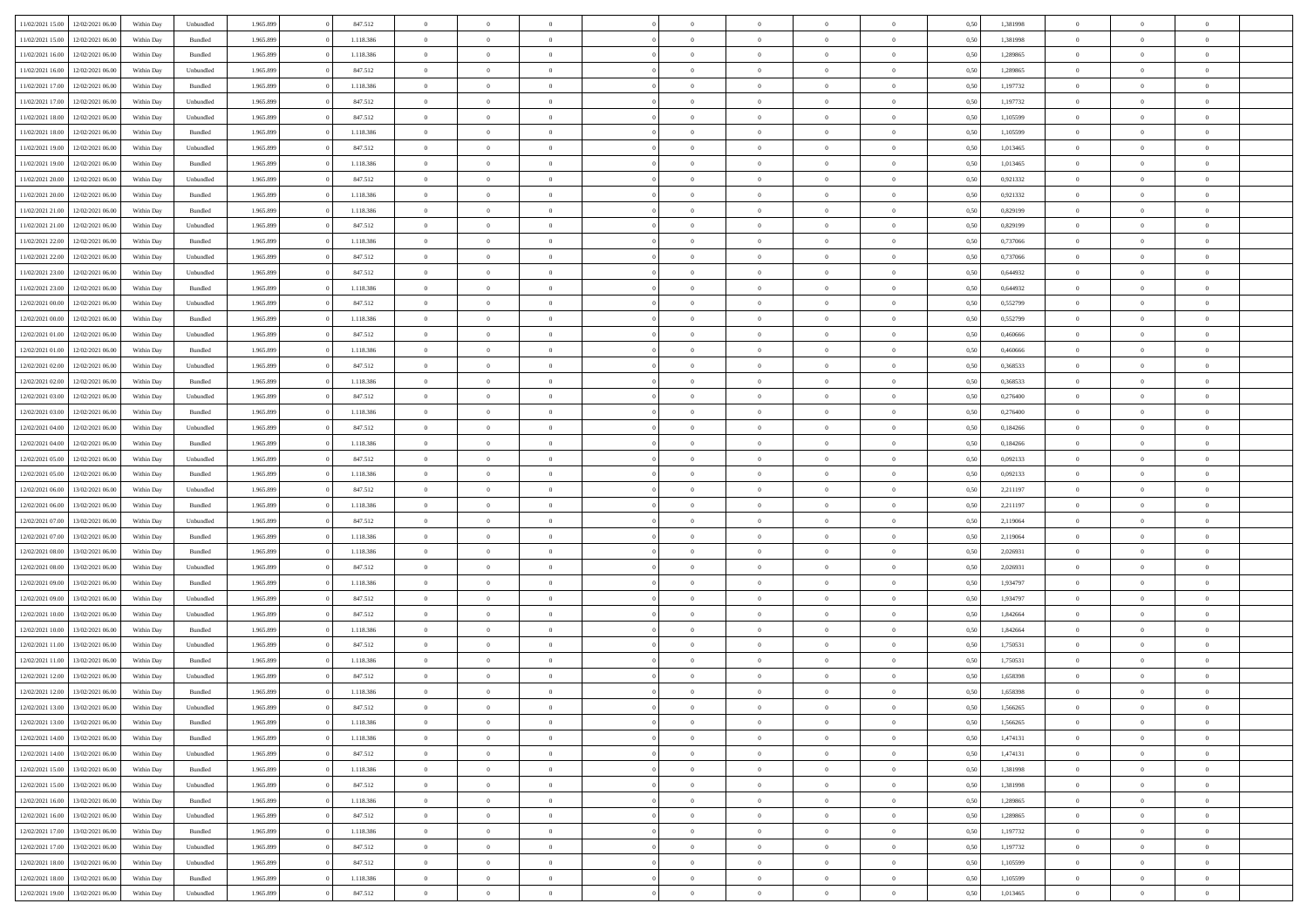|                  | 13/02/2021 06:00 | Within Day | Bundled            | 1.965.899 | 1.118.386 | $\overline{0}$ | $\Omega$       |                | $\Omega$       | $\Omega$       | $\theta$       | $\theta$       | 0,50 | 1,013465 | $\theta$       | $\theta$       | $\theta$       |  |
|------------------|------------------|------------|--------------------|-----------|-----------|----------------|----------------|----------------|----------------|----------------|----------------|----------------|------|----------|----------------|----------------|----------------|--|
| 12/02/2021 19:00 |                  |            |                    |           |           |                |                |                |                |                |                |                |      |          |                |                |                |  |
| 12/02/2021 20:00 | 13/02/2021 06:00 | Within Day | Unbundled          | 1.965.899 | 847.512   | $\overline{0}$ | $\theta$       | $\overline{0}$ | $\overline{0}$ | $\bf{0}$       | $\overline{0}$ | $\bf{0}$       | 0,50 | 0,921332 | $\theta$       | $\overline{0}$ | $\overline{0}$ |  |
| 12/02/2021 20:00 | 13/02/2021 06:00 | Within Day | Bundled            | 1.965.899 | 1.118.386 | $\overline{0}$ | $\bf{0}$       | $\overline{0}$ | $\bf{0}$       | $\bf{0}$       | $\bf{0}$       | $\mathbf{0}$   | 0,50 | 0,921332 | $\bf{0}$       | $\overline{0}$ | $\overline{0}$ |  |
| 12/02/2021 21:00 | 13/02/2021 06:00 | Within Dav | Bundled            | 1.965.899 | 1.118.386 | $\overline{0}$ | $\overline{0}$ | $\overline{0}$ | $\overline{0}$ | $\bf{0}$       | $\overline{0}$ | $\overline{0}$ | 0.50 | 0.829199 | $\theta$       | $\theta$       | $\overline{0}$ |  |
|                  |                  |            |                    |           |           | $\overline{0}$ | $\theta$       | $\overline{0}$ |                | $\bf{0}$       | $\overline{0}$ |                |      |          | $\theta$       | $\overline{0}$ | $\overline{0}$ |  |
| 12/02/2021 21:00 | 13/02/2021 06:00 | Within Day | Unbundled          | 1.965.899 | 847.512   |                |                |                | $\overline{0}$ |                |                | $\bf{0}$       | 0,50 | 0,829199 |                |                |                |  |
| 12/02/2021 22:00 | 13/02/2021 06:00 | Within Day | Unbundled          | 1.965.899 | 847.512   | $\overline{0}$ | $\bf{0}$       | $\overline{0}$ | $\bf{0}$       | $\overline{0}$ | $\overline{0}$ | $\mathbf{0}$   | 0,50 | 0,737066 | $\overline{0}$ | $\overline{0}$ | $\bf{0}$       |  |
| 12/02/2021 22:00 | 13/02/2021 06:00 | Within Dav | Bundled            | 1.965.899 | 1.118.386 | $\overline{0}$ | $\overline{0}$ | $\overline{0}$ | $\overline{0}$ | $\overline{0}$ | $\overline{0}$ | $\overline{0}$ | 0.50 | 0,737066 | $\theta$       | $\overline{0}$ | $\overline{0}$ |  |
| 12/02/2021 23:00 | 13/02/2021 06:00 | Within Day | Bundled            | 1.965.899 | 1.118.386 | $\overline{0}$ | $\theta$       | $\overline{0}$ | $\overline{0}$ | $\bf{0}$       | $\overline{0}$ | $\bf{0}$       | 0,50 | 0,644932 | $\theta$       | $\theta$       | $\overline{0}$ |  |
| 12/02/2021 23:00 | 13/02/2021 06:00 | Within Day | Unbundled          | 1.965.899 | 847.512   | $\overline{0}$ | $\overline{0}$ | $\overline{0}$ | $\bf{0}$       | $\bf{0}$       | $\bf{0}$       | $\mathbf{0}$   | 0,50 | 0,644932 | $\,0\,$        | $\overline{0}$ | $\overline{0}$ |  |
| 13/02/2021 00:00 | 13/02/2021 06:00 | Within Dav | Bundled            | 1.965.899 | 1.118.386 | $\overline{0}$ | $\overline{0}$ | $\overline{0}$ | $\overline{0}$ | $\overline{0}$ | $\overline{0}$ | $\overline{0}$ | 0.50 | 0,552799 | $\theta$       | $\overline{0}$ | $\overline{0}$ |  |
|                  |                  |            |                    |           |           |                |                |                |                |                |                |                |      |          |                |                |                |  |
| 13/02/2021 00:00 | 13/02/2021 06:00 | Within Day | Unbundled          | 1.965.899 | 847.512   | $\overline{0}$ | $\theta$       | $\overline{0}$ | $\overline{0}$ | $\bf{0}$       | $\overline{0}$ | $\bf{0}$       | 0,50 | 0,552799 | $\,$ 0 $\,$    | $\overline{0}$ | $\overline{0}$ |  |
| 13/02/2021 01:00 | 13/02/2021 06:00 | Within Day | Bundled            | 1.965.899 | 1.118.386 | $\overline{0}$ | $\overline{0}$ | $\overline{0}$ | $\bf{0}$       | $\bf{0}$       | $\bf{0}$       | $\mathbf{0}$   | 0,50 | 0,460666 | $\overline{0}$ | $\overline{0}$ | $\bf{0}$       |  |
| 13/02/2021 01:00 | 13/02/2021 06:00 | Within Day | Unbundled          | 1.965.899 | 847.512   | $\overline{0}$ | $\overline{0}$ | $\overline{0}$ | $\overline{0}$ | $\bf{0}$       | $\overline{0}$ | $\overline{0}$ | 0.50 | 0.460666 | $\theta$       | $\theta$       | $\overline{0}$ |  |
| 13/02/2021 02:00 | 13/02/2021 06:00 | Within Day | Bundled            | 1.965.899 | 1.118.386 | $\overline{0}$ | $\theta$       | $\overline{0}$ | $\overline{0}$ | $\bf{0}$       | $\overline{0}$ | $\bf{0}$       | 0,50 | 0,368533 | $\theta$       | $\overline{0}$ | $\overline{0}$ |  |
| 13/02/2021 02:00 | 13/02/2021 06:00 | Within Day | Unbundled          | 1.965.899 | 847.512   | $\overline{0}$ | $\overline{0}$ | $\overline{0}$ | $\bf{0}$       | $\overline{0}$ | $\overline{0}$ | $\mathbf{0}$   | 0,50 | 0,368533 | $\overline{0}$ | $\overline{0}$ | $\bf{0}$       |  |
|                  |                  |            |                    |           |           |                |                |                |                |                |                |                |      |          |                |                |                |  |
| 13/02/2021 03:00 | 13/02/2021 06:00 | Within Day | Unbundled          | 1.965.899 | 847.512   | $\overline{0}$ | $\overline{0}$ | $\overline{0}$ | $\overline{0}$ | $\overline{0}$ | $\overline{0}$ | $\overline{0}$ | 0.50 | 0,276400 | $\theta$       | $\overline{0}$ | $\overline{0}$ |  |
| 13/02/2021 03:00 | 13/02/2021 06:00 | Within Day | Bundled            | 1.965.899 | 1.118.386 | $\overline{0}$ | $\theta$       | $\overline{0}$ | $\overline{0}$ | $\bf{0}$       | $\overline{0}$ | $\bf{0}$       | 0,50 | 0,276400 | $\,$ 0 $\,$    | $\theta$       | $\overline{0}$ |  |
| 13/02/2021 04:00 | 13/02/2021 06:00 | Within Day | Unbundled          | 1.965.899 | 847.512   | $\overline{0}$ | $\overline{0}$ | $\overline{0}$ | $\overline{0}$ | $\bf{0}$       | $\overline{0}$ | $\mathbf{0}$   | 0,50 | 0,184266 | $\bf{0}$       | $\overline{0}$ | $\overline{0}$ |  |
| 13/02/2021 04:00 | 13/02/2021 06:00 | Within Day | Bundled            | 1.965.899 | 1.118.386 | $\overline{0}$ | $\overline{0}$ | $\overline{0}$ | $\overline{0}$ | $\overline{0}$ | $\overline{0}$ | $\overline{0}$ | 0.50 | 0,184266 | $\theta$       | $\overline{0}$ | $\overline{0}$ |  |
| 13/02/2021 05:00 | 13/02/2021 06:00 | Within Day | Unbundled          | 1.965.899 | 847.512   | $\overline{0}$ | $\theta$       | $\overline{0}$ | $\overline{0}$ | $\bf{0}$       | $\overline{0}$ | $\bf{0}$       | 0,50 | 0,092133 | $\,$ 0 $\,$    | $\overline{0}$ | $\overline{0}$ |  |
| 13/02/2021 05:00 | 13/02/2021 06:00 | Within Day | Bundled            | 1.965.899 | 1.118.386 | $\overline{0}$ | $\overline{0}$ | $\overline{0}$ | $\overline{0}$ | $\bf{0}$       | $\overline{0}$ | $\mathbf{0}$   | 0,50 | 0,092133 | $\,0\,$        | $\overline{0}$ | $\overline{0}$ |  |
|                  |                  |            |                    |           |           |                |                |                |                |                |                |                |      |          |                |                |                |  |
| 13/02/2021 06:00 | 14/02/2021 06:00 | Within Day | Bundled            | 1.965.899 | 1.118.386 | $\overline{0}$ | $\overline{0}$ | $\overline{0}$ | $\overline{0}$ | $\overline{0}$ | $\overline{0}$ | $\overline{0}$ | 0.50 | 2,211197 | $\theta$       | $\overline{0}$ | $\overline{0}$ |  |
| 13/02/2021 06:00 | 14/02/2021 06:00 | Within Day | Unbundled          | 1.965.899 | 847.512   | $\overline{0}$ | $\theta$       | $\overline{0}$ | $\overline{0}$ | $\bf{0}$       | $\overline{0}$ | $\bf{0}$       | 0,50 | 2,211197 | $\,$ 0 $\,$    | $\overline{0}$ | $\overline{0}$ |  |
| 13/02/2021 07:00 | 14/02/2021 06:00 | Within Day | Unbundled          | 1.965.899 | 847.512   | $\overline{0}$ | $\overline{0}$ | $\overline{0}$ | $\overline{0}$ | $\overline{0}$ | $\overline{0}$ | $\mathbf{0}$   | 0,50 | 2,119064 | $\overline{0}$ | $\overline{0}$ | $\bf{0}$       |  |
| 13/02/2021 07:00 | 14/02/2021 06:00 | Within Day | Bundled            | 1.965.899 | 1.118.386 | $\overline{0}$ | $\overline{0}$ | $\overline{0}$ | $\overline{0}$ | $\overline{0}$ | $\overline{0}$ | $\overline{0}$ | 0.50 | 2,119064 | $\theta$       | $\overline{0}$ | $\overline{0}$ |  |
| 13/02/2021 08:00 | 14/02/2021 06:00 | Within Day | Unbundled          | 1.965.899 | 847.512   | $\overline{0}$ | $\theta$       | $\overline{0}$ | $\overline{0}$ | $\bf{0}$       | $\overline{0}$ | $\bf{0}$       | 0,50 | 2,026931 | $\theta$       | $\theta$       | $\overline{0}$ |  |
| 13/02/2021 08:00 | 14/02/2021 06:00 | Within Day | Bundled            | 1.965.899 | 1.118.386 | $\overline{0}$ | $\overline{0}$ | $\overline{0}$ | $\overline{0}$ | $\bf{0}$       | $\overline{0}$ | $\mathbf{0}$   | 0,50 | 2,026931 | $\,0\,$        | $\overline{0}$ | $\overline{0}$ |  |
| 13/02/2021 09:00 | 14/02/2021 06:00 |            | Unbundled          | 1.965.899 | 847.512   | $\overline{0}$ | $\overline{0}$ | $\overline{0}$ | $\overline{0}$ | $\overline{0}$ | $\overline{0}$ | $\overline{0}$ | 0.50 | 1,934797 | $\theta$       | $\overline{0}$ | $\overline{0}$ |  |
|                  |                  | Within Day |                    |           |           |                |                |                |                |                |                |                |      |          |                |                |                |  |
| 13/02/2021 09:00 | 14/02/2021 06:00 | Within Day | Bundled            | 1.965.899 | 1.118.386 | $\overline{0}$ | $\theta$       | $\overline{0}$ | $\overline{0}$ | $\,$ 0         | $\overline{0}$ | $\bf{0}$       | 0,50 | 1,934797 | $\,$ 0 $\,$    | $\overline{0}$ | $\overline{0}$ |  |
| 13/02/2021 10:00 | 14/02/2021 06:00 | Within Day | Bundled            | 1.965.899 | 1.118.386 | $\overline{0}$ | $\overline{0}$ | $\overline{0}$ | $\overline{0}$ | $\bf{0}$       | $\overline{0}$ | $\bf{0}$       | 0,50 | 1,842664 | $\overline{0}$ | $\overline{0}$ | $\overline{0}$ |  |
| 13/02/2021 10:00 | 14/02/2021 06:00 | Within Day | Unbundled          | 1.965.899 | 847.512   | $\overline{0}$ | $\Omega$       | $\overline{0}$ | $\Omega$       | $\Omega$       | $\overline{0}$ | $\overline{0}$ | 0,50 | 1,842664 | $\,0\,$        | $\theta$       | $\theta$       |  |
| 13/02/2021 11:00 | 14/02/2021 06:00 | Within Day | Bundled            | 1.965.899 | 1.118.386 | $\overline{0}$ | $\theta$       | $\overline{0}$ | $\overline{0}$ | $\bf{0}$       | $\overline{0}$ | $\bf{0}$       | 0,50 | 1,750531 | $\,$ 0 $\,$    | $\overline{0}$ | $\overline{0}$ |  |
| 13/02/2021 11:00 | 14/02/2021 06:00 | Within Day | Unbundled          | 1.965.899 | 847.512   | $\overline{0}$ | $\overline{0}$ | $\overline{0}$ | $\overline{0}$ | $\bf{0}$       | $\overline{0}$ | $\mathbf{0}$   | 0,50 | 1,750531 | $\overline{0}$ | $\overline{0}$ | $\bf{0}$       |  |
| 13/02/2021 12:00 | 14/02/2021 06:00 | Within Day | Bundled            | 1.965.899 | 1.118.386 | $\overline{0}$ | $\Omega$       | $\overline{0}$ | $\Omega$       | $\overline{0}$ | $\overline{0}$ | $\overline{0}$ | 0.50 | 1,658398 | $\,0\,$        | $\theta$       | $\theta$       |  |
|                  |                  |            |                    |           |           | $\overline{0}$ | $\theta$       | $\overline{0}$ |                | $\bf{0}$       | $\overline{0}$ |                |      |          |                |                | $\overline{0}$ |  |
| 13/02/2021 12:00 | 14/02/2021 06:00 | Within Day | Unbundled          | 1.965.899 | 847.512   |                |                |                | $\overline{0}$ |                |                | $\bf{0}$       | 0,50 | 1,658398 | $\,$ 0 $\,$    | $\overline{0}$ |                |  |
| 13/02/2021 13:00 | 14/02/2021 06:00 | Within Day | Unbundled          | 1.965.899 | 847.512   | $\overline{0}$ | $\overline{0}$ | $\overline{0}$ | $\bf{0}$       | $\bf{0}$       | $\bf{0}$       | $\mathbf{0}$   | 0,50 | 1,566265 | $\bf{0}$       | $\overline{0}$ | $\overline{0}$ |  |
| 13/02/2021 13:00 | 14/02/2021 06:00 | Within Day | Bundled            | 1.965.899 | 1.118.386 | $\overline{0}$ | $\Omega$       | $\overline{0}$ | $\Omega$       | $\overline{0}$ | $\overline{0}$ | $\overline{0}$ | 0.50 | 1.566265 | $\,$ 0 $\,$    | $\theta$       | $\theta$       |  |
| 13/02/2021 14:00 | 14/02/2021 06:00 | Within Day | Bundled            | 1.965.899 | 1.118.386 | $\overline{0}$ | $\theta$       | $\overline{0}$ | $\overline{0}$ | $\,$ 0         | $\overline{0}$ | $\bf{0}$       | 0,50 | 1,474131 | $\,$ 0 $\,$    | $\overline{0}$ | $\overline{0}$ |  |
| 13/02/2021 14:00 | 14/02/2021 06:00 | Within Day | Unbundled          | 1.965.899 | 847.512   | $\overline{0}$ | $\overline{0}$ | $\overline{0}$ | $\bf{0}$       | $\bf{0}$       | $\bf{0}$       | $\mathbf{0}$   | 0,50 | 1,474131 | $\overline{0}$ | $\overline{0}$ | $\overline{0}$ |  |
| 13/02/2021 15:00 | 14/02/2021 06:00 | Within Day | $\mathbf B$ undled | 1.965.899 | 1.118.386 | $\overline{0}$ | $\Omega$       | $\overline{0}$ | $\Omega$       | $\overline{0}$ | $\overline{0}$ | $\overline{0}$ | 0,50 | 1,381998 | $\,0\,$        | $\theta$       | $\theta$       |  |
| 13/02/2021 15:00 | 14/02/2021 06:00 | Within Day | Unbundled          | 1.965.899 | 847.512   | $\overline{0}$ | $\theta$       | $\overline{0}$ | $\overline{0}$ | $\,$ 0         | $\overline{0}$ | $\bf{0}$       | 0,50 | 1,381998 | $\,$ 0 $\,$    | $\overline{0}$ | $\overline{0}$ |  |
|                  |                  |            |                    |           |           |                |                |                |                |                |                |                |      |          |                |                |                |  |
| 13/02/2021 16:00 | 14/02/2021 06:00 | Within Day | Unbundled          | 1.965.899 | 847.512   | $\overline{0}$ | $\bf{0}$       | $\overline{0}$ | $\bf{0}$       | $\bf{0}$       | $\overline{0}$ | $\mathbf{0}$   | 0,50 | 1,289865 | $\overline{0}$ | $\overline{0}$ | $\bf{0}$       |  |
| 13/02/2021 16:00 | 14/02/2021 06:00 | Within Day | Bundled            | 1.965.899 | 1.118.386 | $\overline{0}$ | $\Omega$       | $\Omega$       | $\Omega$       | $\Omega$       | $\overline{0}$ | $\overline{0}$ | 0.50 | 1,289865 | $\theta$       | $\theta$       | $\theta$       |  |
| 13/02/2021 17:00 | 14/02/2021 06:00 | Within Day | Unbundled          | 1.965.899 | 847.512   | $\overline{0}$ | $\overline{0}$ | $\overline{0}$ | $\bf{0}$       | $\,$ 0         | $\bf{0}$       | $\bf{0}$       | 0,50 | 1,197732 | $\,0\,$        | $\overline{0}$ | $\overline{0}$ |  |
| 13/02/2021 17:00 | 14/02/2021 06:00 | Within Day | $\mathbf B$ undled | 1.965.899 | 1.118.386 | $\bf{0}$       | $\bf{0}$       |                |                | $\bf{0}$       |                |                | 0,50 | 1,197732 | $\bf{0}$       | $\overline{0}$ |                |  |
| 13/02/2021 18:00 | 14/02/2021 06:00 | Within Day | Bundled            | 1.965.899 | 1.118.386 | $\overline{0}$ | $\overline{0}$ | $\overline{0}$ | $\Omega$       | $\overline{0}$ | $\overline{0}$ | $\overline{0}$ | 0,50 | 1.105599 | $\theta$       | $\theta$       | $\theta$       |  |
| 13/02/2021 18:00 | 14/02/2021 06:00 | Within Day | Unbundled          | 1.965.899 | 847.512   | $\overline{0}$ | $\,$ 0         | $\overline{0}$ | $\bf{0}$       | $\,$ 0 $\,$    | $\overline{0}$ | $\,$ 0 $\,$    | 0,50 | 1,105599 | $\,$ 0 $\,$    | $\,$ 0 $\,$    | $\,$ 0         |  |
|                  |                  |            |                    |           |           |                |                |                |                |                |                |                |      |          |                |                |                |  |
| 13/02/2021 19:00 | 14/02/2021 06:00 | Within Day | Bundled            | 1.965.899 | 1.118.386 | $\overline{0}$ | $\overline{0}$ | $\overline{0}$ | $\overline{0}$ | $\overline{0}$ | $\overline{0}$ | $\mathbf{0}$   | 0,50 | 1,013465 | $\overline{0}$ | $\bf{0}$       | $\bf{0}$       |  |
| 13/02/2021 19:00 | 14/02/2021 06:00 | Within Day | Unbundled          | 1.965.899 | 847.512   | $\overline{0}$ | $\overline{0}$ | $\overline{0}$ | $\Omega$       | $\overline{0}$ | $\overline{0}$ | $\overline{0}$ | 0,50 | 1,013465 | $\overline{0}$ | $\overline{0}$ | $\overline{0}$ |  |
| 13/02/2021 20:00 | 14/02/2021 06:00 | Within Day | Bundled            | 1.965.899 | 1.118.386 | $\overline{0}$ | $\,$ 0         | $\overline{0}$ | $\overline{0}$ | $\,$ 0 $\,$    | $\overline{0}$ | $\mathbf{0}$   | 0,50 | 0,921332 | $\,$ 0 $\,$    | $\overline{0}$ | $\overline{0}$ |  |
| 13/02/2021 20:00 | 14/02/2021 06:00 | Within Day | Unbundled          | 1.965.899 | 847.512   | $\overline{0}$ | $\overline{0}$ | $\overline{0}$ | $\overline{0}$ | $\overline{0}$ | $\overline{0}$ | $\mathbf{0}$   | 0,50 | 0,921332 | $\overline{0}$ | $\overline{0}$ | $\bf{0}$       |  |
| 13/02/2021 21:00 | 14/02/2021 06:00 | Within Day | Unbundled          | 1.965.899 | 847.512   | $\overline{0}$ | $\overline{0}$ | $\overline{0}$ | $\overline{0}$ | $\overline{0}$ | $\overline{0}$ | $\bf{0}$       | 0.50 | 0,829199 | $\overline{0}$ | $\theta$       | $\overline{0}$ |  |
| 13/02/2021 21:00 | 14/02/2021 06:00 | Within Day | Bundled            | 1.965.899 | 1.118.386 | $\overline{0}$ | $\,$ 0         | $\overline{0}$ | $\bf{0}$       | $\bf{0}$       | $\bf{0}$       | $\bf{0}$       | 0,50 | 0,829199 | $\,$ 0 $\,$    | $\overline{0}$ | $\overline{0}$ |  |
|                  |                  |            |                    |           |           |                |                |                |                |                |                |                |      |          |                |                |                |  |
| 13/02/2021 22:00 | 14/02/2021 06:00 | Within Day | Unbundled          | 1.965.899 | 847.512   | $\overline{0}$ | $\bf{0}$       | $\overline{0}$ | $\overline{0}$ | $\overline{0}$ | $\overline{0}$ | $\mathbf{0}$   | 0,50 | 0,737066 | $\overline{0}$ | $\overline{0}$ | $\bf{0}$       |  |
| 13/02/2021 22:00 | 14/02/2021 06:00 | Within Day | Bundled            | 1.965.899 | 1.118.386 | $\overline{0}$ | $\overline{0}$ | $\overline{0}$ | $\Omega$       | $\overline{0}$ | $\overline{0}$ | $\overline{0}$ | 0.50 | 0,737066 | $\overline{0}$ | $\overline{0}$ | $\overline{0}$ |  |
| 13/02/2021 23:00 | 14/02/2021 06:00 | Within Day | Unbundled          | 1.965.899 | 847.512   | $\overline{0}$ | $\bf{0}$       | $\overline{0}$ | $\bf{0}$       | $\bf{0}$       | $\bf{0}$       | $\mathbf{0}$   | 0,50 | 0,644932 | $\,$ 0 $\,$    | $\,$ 0 $\,$    | $\bf{0}$       |  |
| 13/02/2021 23:00 | 14/02/2021 06:00 | Within Day | Bundled            | 1.965.899 | 1.118.386 | $\overline{0}$ | $\overline{0}$ | $\overline{0}$ | $\overline{0}$ | $\overline{0}$ | $\overline{0}$ | $\mathbf{0}$   | 0,50 | 0,644932 | $\overline{0}$ | $\bf{0}$       | $\bf{0}$       |  |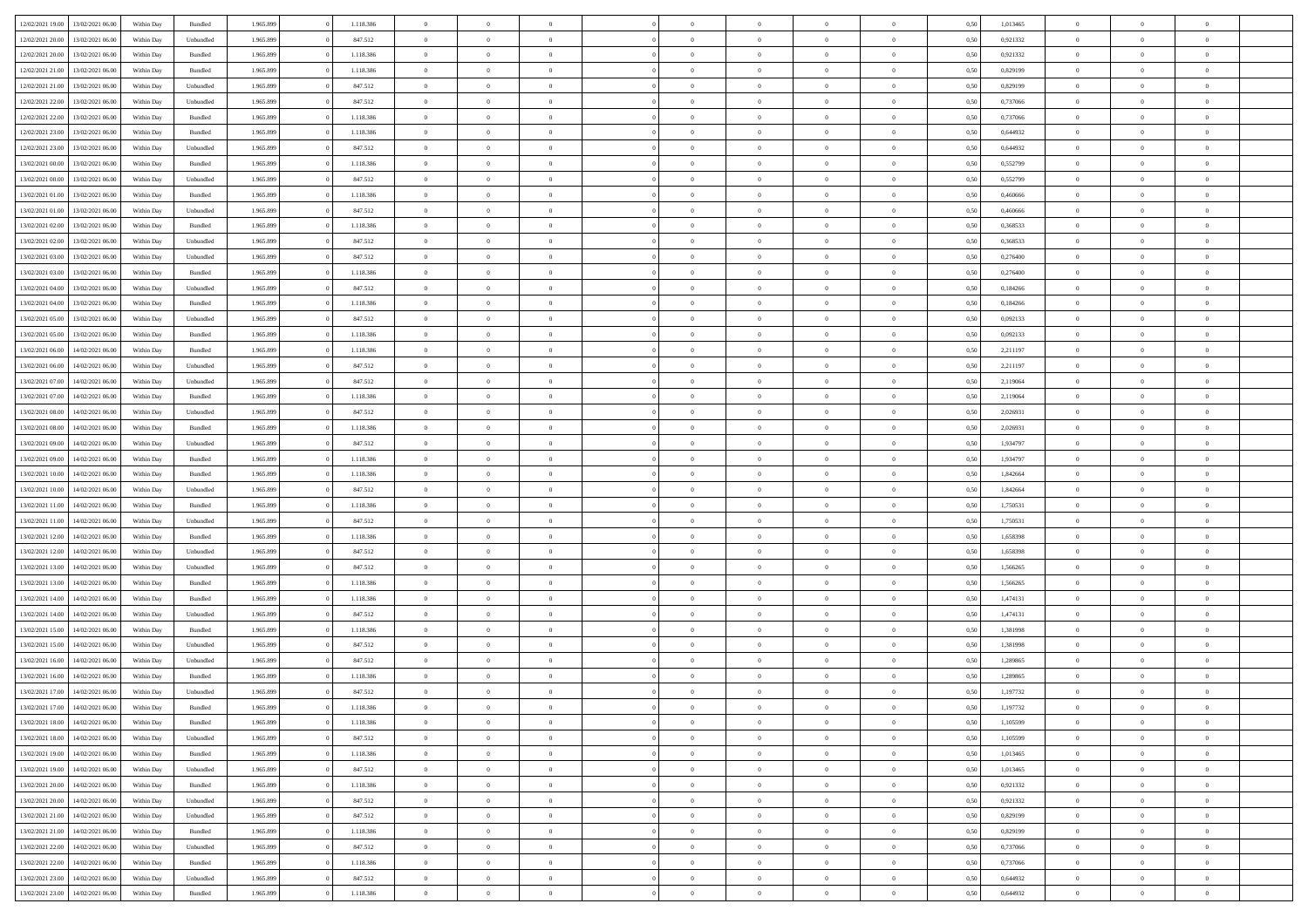|                  |                  |            |                    |           |           |                |                |                |                | $\Omega$       | $\theta$       | $\theta$       |      |          | $\theta$       |                | $\theta$       |  |
|------------------|------------------|------------|--------------------|-----------|-----------|----------------|----------------|----------------|----------------|----------------|----------------|----------------|------|----------|----------------|----------------|----------------|--|
| 14/02/2021 00:00 | 14/02/2021 06:00 | Within Day | Unbundled          | 1.965.899 | 847.512   | $\overline{0}$ | $\theta$       |                | $\Omega$       |                |                |                | 0,50 | 0,552799 |                | $\theta$       |                |  |
| 14/02/2021 00:00 | 14/02/2021 06:00 | Within Day | Bundled            | 1.965.899 | 1.118.386 | $\overline{0}$ | $\theta$       | $\overline{0}$ | $\overline{0}$ | $\bf{0}$       | $\overline{0}$ | $\bf{0}$       | 0,50 | 0,552799 | $\theta$       | $\overline{0}$ | $\overline{0}$ |  |
| 14/02/2021 01:00 | 14/02/2021 06:00 | Within Day | Bundled            | 1.965.899 | 1.118.386 | $\overline{0}$ | $\overline{0}$ | $\overline{0}$ | $\overline{0}$ | $\bf{0}$       | $\overline{0}$ | $\mathbf{0}$   | 0,50 | 0,460666 | $\overline{0}$ | $\overline{0}$ | $\bf{0}$       |  |
| 14/02/2021 01:00 | 14/02/2021 06:00 | Within Day | Unbundled          | 1.965.899 | 847.512   | $\overline{0}$ | $\overline{0}$ | $\overline{0}$ | $\overline{0}$ | $\bf{0}$       | $\overline{0}$ | $\overline{0}$ | 0.50 | 0.460666 | $\theta$       | $\theta$       | $\overline{0}$ |  |
| 14/02/2021 02:00 | 14/02/2021 06:00 | Within Day | Unbundled          | 1.965.899 | 847.512   | $\overline{0}$ | $\theta$       | $\overline{0}$ | $\overline{0}$ | $\bf{0}$       | $\overline{0}$ | $\bf{0}$       | 0,50 | 0,368533 | $\,$ 0 $\,$    | $\overline{0}$ | $\overline{0}$ |  |
|                  |                  |            |                    |           |           |                |                |                |                |                |                |                |      |          |                |                |                |  |
| 14/02/2021 02:00 | 14/02/2021 06:00 | Within Day | Bundled            | 1.965.899 | 1.118.386 | $\overline{0}$ | $\overline{0}$ | $\overline{0}$ | $\overline{0}$ | $\overline{0}$ | $\overline{0}$ | $\mathbf{0}$   | 0,50 | 0,368533 | $\overline{0}$ | $\overline{0}$ | $\bf{0}$       |  |
| 14/02/2021 03:00 | 14/02/2021 06:00 | Within Dav | Unbundled          | 1.965.899 | 847.512   | $\overline{0}$ | $\overline{0}$ | $\overline{0}$ | $\overline{0}$ | $\overline{0}$ | $\overline{0}$ | $\overline{0}$ | 0.50 | 0,276400 | $\theta$       | $\overline{0}$ | $\overline{0}$ |  |
| 14/02/2021 03:00 | 14/02/2021 06:00 | Within Day | Bundled            | 1.965.899 | 1.118.386 | $\overline{0}$ | $\theta$       | $\overline{0}$ | $\overline{0}$ | $\bf{0}$       | $\overline{0}$ | $\bf{0}$       | 0,50 | 0,276400 | $\,$ 0 $\,$    | $\theta$       | $\overline{0}$ |  |
| 14/02/2021 04:00 | 14/02/2021 06:00 | Within Day | Bundled            | 1.965.899 | 1.118.386 | $\overline{0}$ | $\overline{0}$ | $\overline{0}$ | $\overline{0}$ | $\bf{0}$       | $\overline{0}$ | $\mathbf{0}$   | 0,50 | 0,184266 | $\,0\,$        | $\overline{0}$ | $\overline{0}$ |  |
| 14/02/2021 04:00 | 14/02/2021 06:00 | Within Dav | Unbundled          | 1.965.899 | 847.512   | $\overline{0}$ | $\overline{0}$ | $\overline{0}$ | $\overline{0}$ | $\overline{0}$ | $\overline{0}$ | $\overline{0}$ | 0.50 | 0,184266 | $\theta$       | $\overline{0}$ | $\overline{0}$ |  |
| 14/02/2021 05:00 | 14/02/2021 06:00 | Within Day | Unbundled          | 1.965.899 | 847.512   | $\overline{0}$ | $\theta$       | $\overline{0}$ | $\overline{0}$ | $\bf{0}$       | $\overline{0}$ | $\bf{0}$       | 0,50 | 0,092133 | $\,$ 0 $\,$    | $\overline{0}$ | $\overline{0}$ |  |
| 14/02/2021 05:00 | 14/02/2021 06:00 | Within Day | Bundled            | 1.965.899 | 1.118.386 | $\overline{0}$ | $\overline{0}$ | $\overline{0}$ | $\overline{0}$ | $\bf{0}$       | $\overline{0}$ | $\mathbf{0}$   | 0,50 | 0,092133 | $\overline{0}$ | $\overline{0}$ | $\bf{0}$       |  |
| 14/02/2021 06:00 | 15/02/2021 06:00 | Within Day | Unbundled          | 1.965.899 | 847.512   | $\overline{0}$ | $\overline{0}$ | $\overline{0}$ | $\overline{0}$ | $\overline{0}$ | $\overline{0}$ | $\overline{0}$ | 0.50 | 2.211197 | $\theta$       | $\theta$       | $\overline{0}$ |  |
| 14/02/2021 06:00 | 15/02/2021 06:00 |            |                    | 1.965.899 | 1.118.386 | $\overline{0}$ | $\theta$       | $\overline{0}$ | $\overline{0}$ | $\bf{0}$       | $\overline{0}$ |                |      | 2,211197 | $\,$ 0 $\,$    | $\overline{0}$ | $\overline{0}$ |  |
|                  |                  | Within Day | Bundled            |           |           |                |                |                |                |                |                | $\bf{0}$       | 0,50 |          |                |                |                |  |
| 14/02/2021 07:00 | 15/02/2021 06:00 | Within Day | Bundled            | 1.965.899 | 1.118.386 | $\overline{0}$ | $\overline{0}$ | $\overline{0}$ | $\bf{0}$       | $\overline{0}$ | $\overline{0}$ | $\mathbf{0}$   | 0,50 | 2,119064 | $\overline{0}$ | $\overline{0}$ | $\bf{0}$       |  |
| 14/02/2021 07:00 | 15/02/2021 06:00 | Within Dav | Unbundled          | 1.965.899 | 847.512   | $\overline{0}$ | $\overline{0}$ | $\overline{0}$ | $\overline{0}$ | $\overline{0}$ | $\overline{0}$ | $\overline{0}$ | 0.50 | 2,119064 | $\overline{0}$ | $\overline{0}$ | $\overline{0}$ |  |
| 14/02/2021 08:00 | 15/02/2021 06:00 | Within Day | Unbundled          | 1.965.899 | 847.512   | $\overline{0}$ | $\theta$       | $\overline{0}$ | $\overline{0}$ | $\bf{0}$       | $\overline{0}$ | $\bf{0}$       | 0,50 | 2,026931 | $\,$ 0 $\,$    | $\overline{0}$ | $\overline{0}$ |  |
| 14/02/2021 08:00 | 15/02/2021 06:00 | Within Day | Bundled            | 1.965.899 | 1.118.386 | $\overline{0}$ | $\overline{0}$ | $\overline{0}$ | $\bf{0}$       | $\overline{0}$ | $\bf{0}$       | $\mathbf{0}$   | 0,50 | 2,026931 | $\bf{0}$       | $\overline{0}$ | $\bf{0}$       |  |
| 14/02/2021 09:00 | 15/02/2021 06:00 | Within Day | Unbundled          | 1.965.899 | 847.512   | $\overline{0}$ | $\overline{0}$ | $\overline{0}$ | $\overline{0}$ | $\overline{0}$ | $\overline{0}$ | $\overline{0}$ | 0.50 | 1,934797 | $\theta$       | $\overline{0}$ | $\overline{0}$ |  |
| 14/02/2021 09:00 | 15/02/2021 06:00 | Within Day | Bundled            | 1.965.899 | 1.118.386 | $\overline{0}$ | $\theta$       | $\overline{0}$ | $\overline{0}$ | $\bf{0}$       | $\overline{0}$ | $\bf{0}$       | 0,50 | 1,934797 | $\,$ 0 $\,$    | $\overline{0}$ | $\overline{0}$ |  |
| 14/02/2021 11:00 | 15/02/2021 06:00 | Within Day | Bundled            | 1.965.899 | 1.118.386 | $\overline{0}$ | $\overline{0}$ | $\overline{0}$ | $\bf{0}$       | $\bf{0}$       | $\bf{0}$       | $\mathbf{0}$   | 0,50 | 1,750531 | $\overline{0}$ | $\overline{0}$ | $\bf{0}$       |  |
| 14/02/2021 11:00 | 15/02/2021 06:00 | Within Day | Unbundled          | 1.965.899 | 847.512   | $\overline{0}$ | $\overline{0}$ | $\overline{0}$ | $\overline{0}$ | $\overline{0}$ | $\overline{0}$ | $\overline{0}$ | 0.50 | 1,750531 | $\theta$       | $\overline{0}$ | $\overline{0}$ |  |
|                  |                  |            |                    |           |           |                | $\theta$       |                |                | $\bf{0}$       |                |                |      |          |                |                |                |  |
| 14/02/2021 12:00 | 15/02/2021 06:00 | Within Day | Unbundled          | 1.965.899 | 847.512   | $\overline{0}$ |                | $\overline{0}$ | $\overline{0}$ |                | $\overline{0}$ | $\,$ 0 $\,$    | 0,50 | 1,658398 | $\,$ 0 $\,$    | $\overline{0}$ | $\overline{0}$ |  |
| 14/02/2021 12:00 | 15/02/2021 06:00 | Within Day | Bundled            | 1.965.899 | 1.118.386 | $\overline{0}$ | $\overline{0}$ | $\overline{0}$ | $\bf{0}$       | $\overline{0}$ | $\overline{0}$ | $\mathbf{0}$   | 0,50 | 1,658398 | $\overline{0}$ | $\overline{0}$ | $\bf{0}$       |  |
| 14/02/2021 13:00 | 15/02/2021 06:00 | Within Dav | Bundled            | 1.965.899 | 1.118.386 | $\overline{0}$ | $\overline{0}$ | $\overline{0}$ | $\overline{0}$ | $\overline{0}$ | $\overline{0}$ | $\overline{0}$ | 0.50 | 1,566265 | $\theta$       | $\overline{0}$ | $\overline{0}$ |  |
| 14/02/2021 13:00 | 15/02/2021 06:00 | Within Day | Unbundled          | 1.965.899 | 847.512   | $\overline{0}$ | $\theta$       | $\overline{0}$ | $\overline{0}$ | $\bf{0}$       | $\overline{0}$ | $\bf{0}$       | 0,50 | 1,566265 | $\,$ 0 $\,$    | $\overline{0}$ | $\overline{0}$ |  |
| 14/02/2021 14:00 | 15/02/2021 06:00 | Within Day | Unbundled          | 1.965.899 | 847.512   | $\overline{0}$ | $\overline{0}$ | $\overline{0}$ | $\bf{0}$       | $\bf{0}$       | $\bf{0}$       | $\mathbf{0}$   | 0,50 | 1,474131 | $\,0\,$        | $\overline{0}$ | $\overline{0}$ |  |
| 14/02/2021 14:00 | 15/02/2021 06:00 | Within Day | Bundled            | 1.965.899 | 1.118.386 | $\overline{0}$ | $\overline{0}$ | $\overline{0}$ | $\overline{0}$ | $\overline{0}$ | $\overline{0}$ | $\overline{0}$ | 0.50 | 1,474131 | $\theta$       | $\overline{0}$ | $\overline{0}$ |  |
| 14/02/2021 15:00 | 15/02/2021 06:00 | Within Day | Unbundled          | 1.965.899 | 847.512   | $\overline{0}$ | $\overline{0}$ | $\overline{0}$ | $\overline{0}$ | $\,$ 0         | $\overline{0}$ | $\bf{0}$       | 0,50 | 1,381998 | $\,$ 0 $\,$    | $\overline{0}$ | $\overline{0}$ |  |
| 14/02/2021 15:00 | 15/02/2021 06:00 | Within Day | Bundled            | 1.965.899 | 1.118.386 | $\overline{0}$ | $\overline{0}$ | $\overline{0}$ | $\bf{0}$       | $\overline{0}$ | $\bf{0}$       | $\mathbf{0}$   | 0,50 | 1,381998 | $\overline{0}$ | $\overline{0}$ | $\bf{0}$       |  |
| 14/02/2021 16:00 | 15/02/2021 06:00 | Within Day | Unbundled          | 1.965.899 | 847.512   | $\overline{0}$ | $\theta$       | $\overline{0}$ | $\Omega$       | $\bf{0}$       | $\overline{0}$ | $\overline{0}$ | 0,50 | 1,289865 | $\,0\,$        | $\theta$       | $\theta$       |  |
| 14/02/2021 16:00 | 15/02/2021 06:00 | Within Day | Bundled            | 1.965.899 | 1.118.386 | $\overline{0}$ | $\overline{0}$ | $\overline{0}$ | $\overline{0}$ | $\bf{0}$       | $\overline{0}$ | $\bf{0}$       | 0,50 | 1,289865 | $\,$ 0 $\,$    | $\overline{0}$ | $\overline{0}$ |  |
|                  |                  |            |                    |           |           |                |                |                |                |                |                |                |      |          |                |                |                |  |
| 14/02/2021 17:00 | 15/02/2021 06:00 | Within Day | Unbundled          | 1.965.899 | 847.512   | $\overline{0}$ | $\overline{0}$ | $\overline{0}$ | $\overline{0}$ | $\overline{0}$ | $\overline{0}$ | $\mathbf{0}$   | 0,50 | 1,197732 | $\overline{0}$ | $\overline{0}$ | $\bf{0}$       |  |
| 14/02/2021 17:00 | 15/02/2021 06:00 | Within Day | Bundled            | 1.965.899 | 1.118.386 | $\overline{0}$ | $\overline{0}$ | $\overline{0}$ | $\Omega$       | $\overline{0}$ | $\overline{0}$ | $\overline{0}$ | 0.50 | 1,197732 | $\,0\,$        | $\theta$       | $\overline{0}$ |  |
| 14/02/2021 18:00 | 15/02/2021 06:00 | Within Day | Unbundled          | 1.965.899 | 847.512   | $\overline{0}$ | $\theta$       | $\overline{0}$ | $\overline{0}$ | $\,$ 0         | $\overline{0}$ | $\bf{0}$       | 0,50 | 1,105599 | $\,$ 0 $\,$    | $\overline{0}$ | $\overline{0}$ |  |
| 14/02/2021 18:00 | 15/02/2021 06:00 | Within Day | Bundled            | 1.965.899 | 1.118.386 | $\overline{0}$ | $\bf{0}$       | $\overline{0}$ | $\overline{0}$ | $\bf{0}$       | $\overline{0}$ | $\mathbf{0}$   | 0,50 | 1,105599 | $\bf{0}$       | $\overline{0}$ | $\bf{0}$       |  |
| 14/02/2021 19:00 | 15/02/2021 06:00 | Within Day | Bundled            | 1.965.899 | 1.118.386 | $\overline{0}$ | $\overline{0}$ | $\overline{0}$ | $\Omega$       | $\overline{0}$ | $\overline{0}$ | $\overline{0}$ | 0.50 | 1,013465 | $\,$ 0 $\,$    | $\theta$       | $\theta$       |  |
| 14/02/2021 19:00 | 15/02/2021 06:00 | Within Day | Unbundled          | 1.965.899 | 847.512   | $\overline{0}$ | $\overline{0}$ | $\overline{0}$ | $\overline{0}$ | $\,$ 0         | $\overline{0}$ | $\bf{0}$       | 0,50 | 1,013465 | $\,$ 0 $\,$    | $\overline{0}$ | $\overline{0}$ |  |
| 14/02/2021 20:00 | 15/02/2021 06:00 | Within Day | Bundled            | 1.965.899 | 1.118.386 | $\overline{0}$ | $\overline{0}$ | $\overline{0}$ | $\overline{0}$ | $\bf{0}$       | $\overline{0}$ | $\mathbf{0}$   | 0,50 | 0,921332 | $\overline{0}$ | $\overline{0}$ | $\bf{0}$       |  |
| 14/02/2021 20:00 | 15/02/2021 06:00 | Within Day | Unbundled          | 1.965.899 | 847.512   | $\overline{0}$ | $\theta$       | $\overline{0}$ | $\Omega$       | $\bf{0}$       | $\overline{0}$ | $\overline{0}$ | 0,50 | 0,921332 | $\,0\,$        | $\theta$       | $\overline{0}$ |  |
| 14/02/2021 21:00 | 15/02/2021 06:00 | Within Day | Unbundled          | 1.965.899 | 847.512   | $\overline{0}$ | $\overline{0}$ | $\overline{0}$ | $\overline{0}$ | $\,$ 0         | $\overline{0}$ | $\bf{0}$       | 0,50 | 0,829199 | $\,$ 0 $\,$    | $\overline{0}$ | $\overline{0}$ |  |
|                  |                  |            |                    |           |           |                |                |                |                |                |                |                |      |          |                |                |                |  |
| 14/02/2021 21.00 | 15/02/2021 06:00 | Within Day | Bundled            | 1.965.899 | 1.118.386 | $\overline{0}$ | $\overline{0}$ | $\overline{0}$ | $\overline{0}$ | $\overline{0}$ | $\overline{0}$ | $\mathbf{0}$   | 0,50 | 0,829199 | $\overline{0}$ | $\overline{0}$ | $\bf{0}$       |  |
| 14/02/2021 22.00 | 15/02/2021 06:00 | Within Day | Bundled            | 1.965.899 | 1.118.386 | $\overline{0}$ | $\Omega$       | $\Omega$       | $\Omega$       | $\Omega$       | $\overline{0}$ | $\overline{0}$ | 0.50 | 0,737066 | $\theta$       | $\theta$       | $\theta$       |  |
| 14/02/2021 22.00 | 15/02/2021 06:00 | Within Day | Unbundled          | 1.965.899 | 847.512   | $\overline{0}$ | $\overline{0}$ | $\overline{0}$ | $\bf{0}$       | $\,$ 0         | $\overline{0}$ | $\bf{0}$       | 0,50 | 0,737066 | $\,0\,$        | $\,$ 0 $\,$    | $\overline{0}$ |  |
| 14/02/2021 23:00 | 15/02/2021 06:00 | Within Day | $\mathbf B$ undled | 1.965.899 | 1.118.386 | $\overline{0}$ | $\bf{0}$       |                |                | $\bf{0}$       |                |                | 0,50 | 0,644932 | $\bf{0}$       | $\overline{0}$ |                |  |
| 14/02/2021 23:00 | 15/02/2021 06:00 | Within Day | Unbundled          | 1.965.899 | 847.512   | $\overline{0}$ | $\overline{0}$ | $\overline{0}$ | $\Omega$       | $\overline{0}$ | $\overline{0}$ | $\overline{0}$ | 0.50 | 0.644932 | $\theta$       | $\theta$       | $\Omega$       |  |
| 15/02/2021 00:00 | 15/02/2021 06:00 | Within Day | Bundled            | 1.965.899 | 1.118.386 | $\overline{0}$ | $\,$ 0         | $\overline{0}$ | $\overline{0}$ | $\,$ 0 $\,$    | $\overline{0}$ | $\mathbf{0}$   | 0,50 | 0,552799 | $\,$ 0 $\,$    | $\,$ 0 $\,$    | $\,$ 0         |  |
| 15/02/2021 00:00 | 15/02/2021 06:00 | Within Day | Unbundled          | 1.965.899 | 847.512   | $\overline{0}$ | $\overline{0}$ | $\overline{0}$ | $\overline{0}$ | $\overline{0}$ | $\overline{0}$ | $\mathbf{0}$   | 0,50 | 0,552799 | $\overline{0}$ | $\bf{0}$       | $\bf{0}$       |  |
| 15/02/2021 01:00 | 15/02/2021 06:00 | Within Day | Unbundled          | 1.965.899 | 847.512   | $\overline{0}$ | $\overline{0}$ | $\overline{0}$ | $\Omega$       | $\overline{0}$ | $\overline{0}$ | $\overline{0}$ | 0,50 | 0,460666 | $\overline{0}$ | $\overline{0}$ | $\overline{0}$ |  |
| 15/02/2021 01:00 | 15/02/2021 06:00 | Within Day | Bundled            | 1.965.899 | 1.118.386 | $\overline{0}$ | $\,$ 0         | $\overline{0}$ | $\overline{0}$ | $\,$ 0 $\,$    | $\overline{0}$ | $\mathbf{0}$   | 0,50 | 0,460666 | $\,$ 0 $\,$    | $\overline{0}$ | $\overline{0}$ |  |
| 15/02/2021 02:00 | 15/02/2021 06:00 | Within Day | Unbundled          | 1.965.899 | 847.512   | $\overline{0}$ | $\overline{0}$ | $\overline{0}$ | $\overline{0}$ | $\overline{0}$ | $\overline{0}$ | $\mathbf{0}$   | 0,50 | 0,368533 | $\overline{0}$ | $\overline{0}$ | $\bf{0}$       |  |
|                  |                  |            |                    |           |           |                |                |                |                |                |                |                |      |          |                |                |                |  |
| 15/02/2021 02:00 | 15/02/2021 06:00 | Within Day | Bundled            | 1.965.899 | 1.118.386 | $\overline{0}$ | $\overline{0}$ | $\overline{0}$ | $\Omega$       | $\overline{0}$ | $\overline{0}$ | $\bf{0}$       | 0.50 | 0,368533 | $\overline{0}$ | $\theta$       | $\overline{0}$ |  |
| 15/02/2021 03:00 | 15/02/2021 06:00 | Within Day | Unbundled          | 1.965.899 | 847.512   | $\overline{0}$ | $\,$ 0         | $\overline{0}$ | $\bf{0}$       | $\bf{0}$       | $\bf{0}$       | $\bf{0}$       | 0,50 | 0,276400 | $\,$ 0 $\,$    | $\overline{0}$ | $\overline{0}$ |  |
| 15/02/2021 03:00 | 15/02/2021 06:00 | Within Day | Bundled            | 1.965.899 | 1.118.386 | $\overline{0}$ | $\bf{0}$       | $\overline{0}$ | $\overline{0}$ | $\overline{0}$ | $\overline{0}$ | $\mathbf{0}$   | 0,50 | 0,276400 | $\overline{0}$ | $\overline{0}$ | $\bf{0}$       |  |
| 15/02/2021 04:00 | 15/02/2021 06:00 | Within Day | Unbundled          | 1.965.899 | 847.512   | $\overline{0}$ | $\overline{0}$ | $\overline{0}$ | $\Omega$       | $\overline{0}$ | $\overline{0}$ | $\overline{0}$ | 0.50 | 0,184266 | $\overline{0}$ | $\overline{0}$ | $\overline{0}$ |  |
| 15/02/2021 04:00 | 15/02/2021 06:00 | Within Day | Bundled            | 1.965.899 | 1.118.386 | $\overline{0}$ | $\bf{0}$       | $\overline{0}$ | $\overline{0}$ | $\bf{0}$       | $\bf{0}$       | $\mathbf{0}$   | 0,50 | 0,184266 | $\,$ 0 $\,$    | $\,$ 0 $\,$    | $\bf{0}$       |  |
| 15/02/2021 05:00 | 15/02/2021 06:00 | Within Day | Unbundled          | 1.965.899 | 847.512   | $\overline{0}$ | $\overline{0}$ | $\overline{0}$ | $\overline{0}$ | $\overline{0}$ | $\bf{0}$       | $\mathbf{0}$   | 0,50 | 0,092133 | $\overline{0}$ | $\bf{0}$       | $\bf{0}$       |  |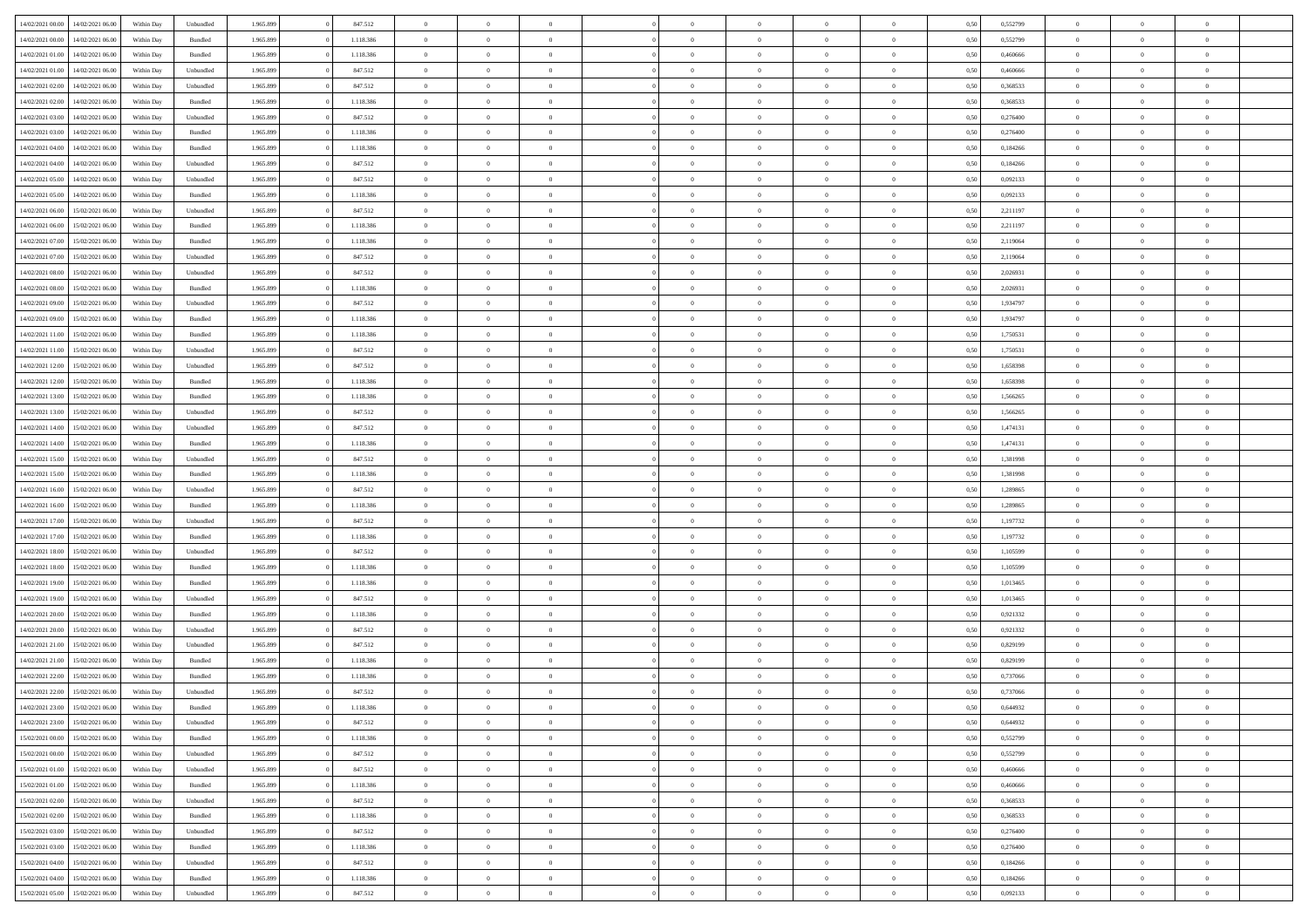| 15/02/2021 05:00 | 15/02/2021 06:00                  | Within Day | Bundled            | 1.965.899 | 1.118.386 | $\overline{0}$ | $\theta$       |                | $\overline{0}$ | $\bf{0}$       | $\overline{0}$ | $\theta$       | 0,50 | 0,092133 | $\theta$       | $\theta$       | $\theta$       |  |
|------------------|-----------------------------------|------------|--------------------|-----------|-----------|----------------|----------------|----------------|----------------|----------------|----------------|----------------|------|----------|----------------|----------------|----------------|--|
| 15/02/2021 06:00 | 16/02/2021 06.00                  | Within Day | Unbundled          | 1.965.899 | 847.512   | $\overline{0}$ | $\overline{0}$ | $\overline{0}$ | $\overline{0}$ | $\bf{0}$       | $\bf{0}$       | $\bf{0}$       | 0,50 | 2,211197 | $\,$ 0 $\,$    | $\overline{0}$ | $\overline{0}$ |  |
|                  |                                   |            |                    |           |           |                |                |                |                |                |                |                |      |          |                |                |                |  |
| 15/02/2021 06:00 | 16/02/2021 06:00                  | Within Day | Bundled            | 1.965.899 | 1.118.386 | $\overline{0}$ | $\overline{0}$ | $\overline{0}$ | $\overline{0}$ | $\bf{0}$       | $\bf{0}$       | $\mathbf{0}$   | 0.50 | 2,211197 | $\mathbf{0}$   | $\,$ 0 $\,$    | $\bf{0}$       |  |
| 15/02/2021 07:00 | 16/02/2021 06:00                  | Within Day | Bundled            | 1.965.899 | 1.118.386 | $\overline{0}$ | $\,$ 0         | $\overline{0}$ | $\overline{0}$ | $\,0\,$        | $\overline{0}$ | $\bf{0}$       | 0,50 | 2,119064 | $\,$ 0 $\,$    | $\overline{0}$ | $\overline{0}$ |  |
| 15/02/2021 07:00 | 16/02/2021 06.00                  | Within Day | Unbundled          | 1.965.899 | 847.512   | $\overline{0}$ | $\overline{0}$ | $\overline{0}$ | $\overline{0}$ | $\,$ 0         | $\overline{0}$ | $\bf{0}$       | 0,50 | 2,119064 | $\,$ 0 $\,$    | $\overline{0}$ | $\overline{0}$ |  |
| 15/02/2021 08:00 | 16/02/2021 06:00                  | Within Day | Bundled            | 1.965.899 | 1.118.386 | $\overline{0}$ | $\overline{0}$ | $\overline{0}$ | $\overline{0}$ | $\bf{0}$       | $\overline{0}$ | $\bf{0}$       | 0.50 | 2.026931 | $\,0\,$        | $\overline{0}$ | $\overline{0}$ |  |
| 15/02/2021 08:00 | 16/02/2021 06:00                  | Within Day | Unbundled          | 1.965.899 | 847.512   | $\overline{0}$ | $\overline{0}$ | $\overline{0}$ | $\overline{0}$ | $\bf{0}$       | $\overline{0}$ | $\bf{0}$       | 0,50 | 2,026931 | $\,$ 0 $\,$    | $\overline{0}$ | $\overline{0}$ |  |
| 15/02/2021 09:00 | 16/02/2021 06.00                  | Within Day | Bundled            | 1.965.899 | 1.118.386 | $\bf{0}$       | $\overline{0}$ | $\overline{0}$ | $\overline{0}$ | $\,$ 0         | $\bf{0}$       | $\bf{0}$       | 0,50 | 1,934797 | $\,$ 0 $\,$    | $\overline{0}$ | $\overline{0}$ |  |
| 15/02/2021 09:00 | 16/02/2021 06:00                  | Within Day | Unbundled          | 1.965.899 | 847.512   | $\overline{0}$ | $\overline{0}$ | $\overline{0}$ | $\overline{0}$ | $\bf{0}$       | $\overline{0}$ | $\mathbf{0}$   | 0.50 | 1.934797 | $\bf{0}$       | $\overline{0}$ | $\bf{0}$       |  |
| 15/02/2021 10:00 | 16/02/2021 06:00                  | Within Day | Bundled            | 1.965.899 | 1.118.386 | $\overline{0}$ | $\,$ 0         | $\overline{0}$ | $\overline{0}$ | $\bf{0}$       | $\bf{0}$       | $\bf{0}$       | 0,50 | 1,842664 | $\,$ 0 $\,$    | $\overline{0}$ | $\overline{0}$ |  |
| 15/02/2021 10:00 | 16/02/2021 06.00                  | Within Day | Unbundled          | 1.965.899 | 847.512   | $\overline{0}$ | $\overline{0}$ | $\overline{0}$ | $\overline{0}$ | $\,$ 0         | $\bf{0}$       | $\bf{0}$       | 0,50 | 1,842664 | $\,$ 0 $\,$    | $\overline{0}$ | $\overline{0}$ |  |
| 15/02/2021 11:00 | 16/02/2021 06:00                  | Within Day | $\mathbf B$ undled | 1.965.899 | 1.118.386 | $\overline{0}$ | $\overline{0}$ | $\overline{0}$ | $\overline{0}$ | $\bf{0}$       | $\overline{0}$ | $\mathbf{0}$   | 0.50 | 1,750531 | $\overline{0}$ | $\,$ 0 $\,$    | $\overline{0}$ |  |
| 15/02/2021 11:00 | 16/02/2021 06:00                  | Within Day | Unbundled          | 1.965.899 | 847.512   | $\overline{0}$ | $\,$ 0         | $\overline{0}$ | $\overline{0}$ | $\bf{0}$       | $\overline{0}$ | $\overline{0}$ | 0,50 | 1,750531 | $\,$ 0 $\,$    | $\overline{0}$ | $\overline{0}$ |  |
|                  |                                   |            |                    |           |           |                |                |                |                |                |                |                |      |          |                |                |                |  |
| 15/02/2021 12:00 | 16/02/2021 06.00                  | Within Day | Bundled            | 1.965.899 | 1.118.386 | $\overline{0}$ | $\theta$       | $\overline{0}$ | $\overline{0}$ | $\,$ 0         | $\overline{0}$ | $\bf{0}$       | 0,50 | 1,658398 | $\,$ 0 $\,$    | $\overline{0}$ | $\overline{0}$ |  |
| 15/02/2021 12:00 | 16/02/2021 06:00                  | Within Day | Unbundled          | 1.965.899 | 847.512   | $\overline{0}$ | $\overline{0}$ | $\overline{0}$ | $\overline{0}$ | $\bf{0}$       | $\overline{0}$ | $\bf{0}$       | 0.50 | 1.658398 | $\,0\,$        | $\overline{0}$ | $\overline{0}$ |  |
| 15/02/2021 13:00 | 16/02/2021 06:00                  | Within Day | Unbundled          | 1.965.899 | 847.512   | $\overline{0}$ | $\overline{0}$ | $\overline{0}$ | $\overline{0}$ | $\bf{0}$       | $\overline{0}$ | $\bf{0}$       | 0,50 | 1,566265 | $\,$ 0 $\,$    | $\overline{0}$ | $\overline{0}$ |  |
| 15/02/2021 13:00 | 16/02/2021 06.00                  | Within Day | Bundled            | 1.965.899 | 1.118.386 | $\overline{0}$ | $\overline{0}$ | $\overline{0}$ | $\overline{0}$ | $\,$ 0         | $\overline{0}$ | $\bf{0}$       | 0,50 | 1,566265 | $\,$ 0 $\,$    | $\overline{0}$ | $\overline{0}$ |  |
| 15/02/2021 14:00 | 16/02/2021 06:00                  | Within Day | Unbundled          | 1.965.899 | 847.512   | $\overline{0}$ | $\overline{0}$ | $\overline{0}$ | $\overline{0}$ | $\overline{0}$ | $\overline{0}$ | $\mathbf{0}$   | 0.50 | 1.474131 | $\bf{0}$       | $\overline{0}$ | $\bf{0}$       |  |
| 15/02/2021 14:00 | 16/02/2021 06:00                  | Within Day | Bundled            | 1.965.899 | 1.118.386 | $\overline{0}$ | $\overline{0}$ | $\overline{0}$ | $\overline{0}$ | $\bf{0}$       | $\overline{0}$ | $\bf{0}$       | 0,50 | 1,474131 | $\,$ 0 $\,$    | $\overline{0}$ | $\overline{0}$ |  |
| 15/02/2021 15:00 | 16/02/2021 06.00                  | Within Day | Bundled            | 1.965.899 | 1.118.386 | $\overline{0}$ | $\overline{0}$ | $\overline{0}$ | $\overline{0}$ | $\bf{0}$       | $\overline{0}$ | $\bf{0}$       | 0,50 | 1,381998 | $\,$ 0 $\,$    | $\overline{0}$ | $\overline{0}$ |  |
| 15/02/2021 15:00 | 16/02/2021 06:00                  | Within Day | Unbundled          | 1.965.899 | 847.512   | $\overline{0}$ | $\overline{0}$ | $\overline{0}$ | $\overline{0}$ | $\bf{0}$       | $\overline{0}$ | $\mathbf{0}$   | 0,50 | 1.381998 | $\overline{0}$ | $\,$ 0 $\,$    | $\overline{0}$ |  |
| 15/02/2021 16:00 | 16/02/2021 06:00                  | Within Day | Unbundled          | 1.965.899 | 847.512   | $\overline{0}$ | $\,$ 0         | $\overline{0}$ | $\overline{0}$ | $\,$ 0 $\,$    | $\overline{0}$ | $\bf{0}$       | 0,50 | 1,289865 | $\,$ 0 $\,$    | $\overline{0}$ | $\overline{0}$ |  |
| 15/02/2021 16:00 | 16/02/2021 06.00                  | Within Day | Bundled            | 1.965.899 | 1.118.386 | $\overline{0}$ | $\overline{0}$ | $\overline{0}$ | $\overline{0}$ | $\bf{0}$       | $\overline{0}$ | $\bf{0}$       | 0,50 | 1,289865 | $\,$ 0 $\,$    | $\overline{0}$ | $\overline{0}$ |  |
| 15/02/2021 17:00 | 16/02/2021 06:00                  | Within Day | Bundled            | 1.965.899 | 1.118.386 | $\overline{0}$ | $\overline{0}$ | $\overline{0}$ | $\overline{0}$ | $\bf{0}$       | $\overline{0}$ | $\bf{0}$       | 0.50 | 1,197732 | $\,0\,$        | $\overline{0}$ | $\overline{0}$ |  |
| 15/02/2021 17:00 | 16/02/2021 06:00                  |            |                    | 1.965.899 | 847.512   | $\overline{0}$ | $\overline{0}$ | $\overline{0}$ | $\overline{0}$ | $\bf{0}$       | $\overline{0}$ |                |      | 1,197732 | $\,$ 0 $\,$    | $\overline{0}$ | $\overline{0}$ |  |
|                  |                                   | Within Day | Unbundled          |           |           |                |                |                |                |                |                | $\bf{0}$       | 0,50 |          |                |                |                |  |
| 15/02/2021 18:00 | 16/02/2021 06.00                  | Within Day | Bundled            | 1.965.899 | 1.118.386 | $\overline{0}$ | $\,$ 0 $\,$    | $\overline{0}$ | $\overline{0}$ | $\,$ 0         | $\overline{0}$ | $\bf{0}$       | 0,50 | 1,105599 | $\,$ 0 $\,$    | $\overline{0}$ | $\overline{0}$ |  |
| 15/02/2021 18:00 | 16/02/2021 06:00                  | Within Day | Unbundled          | 1.965.899 | 847.512   | $\overline{0}$ | $\overline{0}$ | $\overline{0}$ | $\overline{0}$ | $\bf{0}$       | $\overline{0}$ | $\mathbf{0}$   | 0.50 | 1.105599 | $\bf{0}$       | $\overline{0}$ | $\bf{0}$       |  |
| 15/02/2021 19:00 | 16/02/2021 06:00                  | Within Day | Bundled            | 1.965.899 | 1.118.386 | $\overline{0}$ | $\,$ 0         | $\overline{0}$ | $\overline{0}$ | $\bf{0}$       | $\overline{0}$ | $\bf{0}$       | 0,50 | 1,013465 | $\,$ 0 $\,$    | $\overline{0}$ | $\overline{0}$ |  |
| 15/02/2021 19:00 | 16/02/2021 06.00                  | Within Day | Unbundled          | 1.965.899 | 847.512   | $\overline{0}$ | $\overline{0}$ | $\overline{0}$ | $\bf{0}$       | $\bf{0}$       | $\bf{0}$       | $\bf{0}$       | 0,50 | 1,013465 | $\,$ 0 $\,$    | $\overline{0}$ | $\overline{0}$ |  |
| 15/02/2021 20:00 | 16/02/2021 06:00                  | Within Day | $\mathbf B$ undled | 1.965.899 | 1.118.386 | $\bf{0}$       | $\overline{0}$ | $\overline{0}$ | $\overline{0}$ | $\bf{0}$       | $\overline{0}$ | $\mathbf{0}$   | 0.50 | 0,921332 | $\overline{0}$ | $\,$ 0 $\,$    | $\overline{0}$ |  |
| 15/02/2021 20:00 | 16/02/2021 06:00                  | Within Dav | Unbundled          | 1.965.899 | 847.512   | $\overline{0}$ | $\overline{0}$ | $\overline{0}$ | $\overline{0}$ | $\overline{0}$ | $\overline{0}$ | $\mathbf{0}$   | 0.50 | 0.921332 | $\theta$       | $\overline{0}$ | $\overline{0}$ |  |
| 15/02/2021 21:00 | 16/02/2021 06.00                  | Within Day | Bundled            | 1.965.899 | 1.118.386 | $\overline{0}$ | $\overline{0}$ | $\overline{0}$ | $\overline{0}$ | $\bf{0}$       | $\bf{0}$       | $\bf{0}$       | 0,50 | 0,829199 | $\,$ 0 $\,$    | $\overline{0}$ | $\overline{0}$ |  |
| 15/02/2021 21:00 | 16/02/2021 06:00                  | Within Day | Unbundled          | 1.965.899 | 847.512   | $\overline{0}$ | $\bf{0}$       | $\overline{0}$ | $\overline{0}$ | $\bf{0}$       | $\overline{0}$ | $\bf{0}$       | 0.50 | 0,829199 | $\,0\,$        | $\overline{0}$ | $\overline{0}$ |  |
| 15/02/2021 22:00 | 16/02/2021 06:00                  | Within Dav | Bundled            | 1.965.899 | 1.118.386 | $\overline{0}$ | $\overline{0}$ | $\overline{0}$ | $\overline{0}$ | $\overline{0}$ | $\overline{0}$ | $\overline{0}$ | 0,50 | 0,737066 | $\theta$       | $\overline{0}$ | $\overline{0}$ |  |
| 15/02/2021 22:00 | 16/02/2021 06.00                  | Within Day | Unbundled          | 1.965.899 | 847.512   | $\overline{0}$ | $\overline{0}$ | $\overline{0}$ | $\overline{0}$ | $\,$ 0         | $\bf{0}$       | $\bf{0}$       | 0,50 | 0,737066 | $\,$ 0 $\,$    | $\overline{0}$ | $\overline{0}$ |  |
| 15/02/2021 23:00 | 16/02/2021 06:00                  | Within Day | Bundled            | 1.965.899 | 1.118.386 | $\overline{0}$ | $\overline{0}$ | $\overline{0}$ | $\overline{0}$ | $\bf{0}$       | $\overline{0}$ | $\mathbf{0}$   | 0.50 | 0.644932 | $\bf{0}$       | $\overline{0}$ | $\bf{0}$       |  |
| 15/02/2021 23:00 | 16/02/2021 06:00                  | Within Dav | Unbundled          | 1.965.899 | 847.512   | $\overline{0}$ | $\overline{0}$ | $\overline{0}$ | $\overline{0}$ | $\overline{0}$ | $\overline{0}$ | $\overline{0}$ | 0,50 | 0,644932 | $\theta$       | $\overline{0}$ | $\overline{0}$ |  |
|                  |                                   |            |                    |           |           |                |                |                |                |                |                |                |      |          |                |                |                |  |
| 16/02/2021 00:00 | 16/02/2021 06.00                  | Within Day | Unbundled          | 1.965.899 | 847.512   | $\overline{0}$ | $\overline{0}$ | $\overline{0}$ | $\bf{0}$       | $\bf{0}$       | $\bf{0}$       | $\bf{0}$       | 0,50 | 0,552799 | $\,$ 0 $\,$    | $\overline{0}$ | $\overline{0}$ |  |
| 16/02/2021 00:00 | 16/02/2021 06:00                  | Within Day | $\mathbf B$ undled | 1.965.899 | 1.118.386 | $\bf{0}$       | $\overline{0}$ | $\overline{0}$ | $\overline{0}$ | $\bf{0}$       | $\overline{0}$ | $\mathbf{0}$   | 0.50 | 0,552799 | $\overline{0}$ | $\,$ 0 $\,$    | $\overline{0}$ |  |
| 16/02/2021 01:00 | 16/02/2021 06:00                  | Within Dav | Bundled            | 1.965.899 | 1.118.386 | $\overline{0}$ | $\overline{0}$ | $\overline{0}$ | $\overline{0}$ | $\overline{0}$ | $\overline{0}$ | $\mathbf{0}$   | 0.50 | 0,460666 | $\theta$       | $\overline{0}$ | $\overline{0}$ |  |
| 16/02/2021 01:00 | 16/02/2021 06.00                  | Within Day | Unbundled          | 1.965.899 | 847.512   | $\overline{0}$ | $\overline{0}$ | $\overline{0}$ | $\overline{0}$ | $\bf{0}$       | $\bf{0}$       | $\bf{0}$       | 0,50 | 0,460666 | $\,$ 0 $\,$    | $\overline{0}$ | $\overline{0}$ |  |
| 16/02/2021 02:00 | 16/02/2021 06:00                  | Within Day | Bundled            | 1.965.899 | 1.118.386 | $\overline{0}$ | $\overline{0}$ | $\overline{0}$ | $\overline{0}$ | $\bf{0}$       | $\overline{0}$ | $\bf{0}$       | 0.50 | 0.368533 | $\bf{0}$       | $\overline{0}$ | $\overline{0}$ |  |
| 16/02/2021 02:00 | 16/02/2021 06:00                  | Within Dav | Unbundled          | 1.965.899 | 847.512   | $\overline{0}$ | $\theta$       | $\Omega$       | $\overline{0}$ | $\bf{0}$       | $\overline{0}$ | $\overline{0}$ | 0.50 | 0,368533 | $\theta$       | $\overline{0}$ | $\overline{0}$ |  |
| 16/02/2021 03:00 | 16/02/2021 06:00                  | Within Day | Bundled            | 1.965.899 | 1.118.386 | $\overline{0}$ | $\overline{0}$ | $\overline{0}$ | $\bf{0}$       | $\,$ 0         | $\overline{0}$ | $\bf{0}$       | 0,50 | 0,276400 | $\,$ 0 $\,$    | $\overline{0}$ | $\overline{0}$ |  |
| 16/02/2021 03:00 | 16/02/2021 06:00                  | Within Day | Unbundled          | 1.965.899 | 847.512   | $\bf{0}$       | $\bf{0}$       |                | $^{\circ}$     | $\bf{0}$       |                |                | 0,50 | 0,276400 | $\bf{0}$       | $\theta$       |                |  |
| 16/02/2021 04:00 | 16/02/2021 06:00                  | Within Day | Unbundled          | 1.965.899 | 847.512   | $\overline{0}$ | $\overline{0}$ | $\overline{0}$ | $\overline{0}$ | $\overline{0}$ | $\overline{0}$ | $\overline{0}$ | 0,50 | 0,184266 | $\theta$       | $\overline{0}$ | $\overline{0}$ |  |
| 16/02/2021 04:00 | 16/02/2021 06:00                  | Within Day | Bundled            | 1.965.899 | 1.118.386 | $\overline{0}$ | $\bf{0}$       | $\overline{0}$ | $\overline{0}$ | $\overline{0}$ | $\overline{0}$ | $\bf{0}$       | 0,50 | 0,184266 | $\overline{0}$ | $\overline{0}$ | $\bf{0}$       |  |
| 16/02/2021 05:00 | 16/02/2021 06:00                  | Within Day | Unbundled          | 1.965.899 | 847.512   | $\overline{0}$ | $\overline{0}$ | $\overline{0}$ | $\overline{0}$ | $\overline{0}$ | $\overline{0}$ | $\mathbf{0}$   | 0.50 | 0,092133 | $\overline{0}$ | $\bf{0}$       | $\bf{0}$       |  |
| 16/02/2021 05:00 | 16/02/2021 06:00                  | Within Day | Bundled            | 1.965.899 | 1.118.386 | $\overline{0}$ | $\overline{0}$ | $\overline{0}$ | $\overline{0}$ | $\overline{0}$ | $\overline{0}$ | $\overline{0}$ | 0,50 | 0,092133 | $\overline{0}$ | $\theta$       | $\overline{0}$ |  |
|                  |                                   |            |                    |           |           |                |                |                | $\overline{0}$ |                |                |                |      |          | $\,$ 0 $\,$    |                |                |  |
| 16/02/2021 06:00 | 17/02/2021 06:00                  | Within Day | Bundled            | 1.965.899 | 1.118.386 | $\overline{0}$ | $\overline{0}$ | $\overline{0}$ |                | $\bf{0}$       | $\overline{0}$ | $\bf{0}$       | 0,50 | 2,211197 |                | $\overline{0}$ | $\overline{0}$ |  |
| 16/02/2021 06:00 | 17/02/2021 06:00                  | Within Day | Unbundled          | 1.965.899 | 847.512   | $\overline{0}$ | $\overline{0}$ | $\overline{0}$ | $\overline{0}$ | $\bf{0}$       | $\overline{0}$ | $\mathbf{0}$   | 0.50 | 2,211197 | $\,$ 0 $\,$    | $\overline{0}$ | $\overline{0}$ |  |
| 16/02/2021 07:00 | 17/02/2021 06:00                  | Within Day | Unbundled          | 1.965.899 | 847.512   | $\overline{0}$ | $\overline{0}$ | $\overline{0}$ | $\overline{0}$ | $\overline{0}$ | $\overline{0}$ | $\overline{0}$ | 0,50 | 2,119064 | $\overline{0}$ | $\theta$       | $\overline{0}$ |  |
| 16/02/2021 07:00 | 17/02/2021 06:00                  | Within Day | Bundled            | 1.965.899 | 1.118.386 | $\overline{0}$ | $\,$ 0         | $\overline{0}$ | $\bf{0}$       | $\,$ 0 $\,$    | $\overline{0}$ | $\bf{0}$       | 0,50 | 2,119064 | $\,$ 0 $\,$    | $\overline{0}$ | $\overline{0}$ |  |
| 16/02/2021 08:00 | 17/02/2021 06:00                  | Within Day | Bundled            | 1.965.899 | 1.118.386 | $\overline{0}$ | $\overline{0}$ | $\overline{0}$ | $\overline{0}$ | $\bf{0}$       | $\overline{0}$ | $\mathbf{0}$   | 0.50 | 2.026931 | $\mathbf{0}$   | $\bf{0}$       | $\overline{0}$ |  |
| 16/02/2021 08:00 | 17/02/2021 06:00                  | Within Day | Unbundled          | 1.965.899 | 847.512   | $\overline{0}$ | $\overline{0}$ | $\overline{0}$ | $\overline{0}$ | $\overline{0}$ | $\overline{0}$ | $\overline{0}$ | 0,50 | 2,026931 | $\overline{0}$ | $\overline{0}$ | $\overline{0}$ |  |
| 16/02/2021 09:00 | 17/02/2021 06:00                  | Within Day | Unbundled          | 1.965.899 | 847.512   | $\overline{0}$ | $\overline{0}$ | $\overline{0}$ | $\bf{0}$       | $\bf{0}$       | $\overline{0}$ | $\bf{0}$       | 0,50 | 1,934797 | $\bf{0}$       | $\overline{0}$ | $\bf{0}$       |  |
|                  | 16/02/2021 09:00 17/02/2021 06:00 | Within Day | Bundled            | 1.965.899 | 1.118.386 | $\,$ 0 $\,$    | $\,$ 0 $\,$    | $\overline{0}$ | $\overline{0}$ | $\,$ 0 $\,$    | $\overline{0}$ | $\,$ 0 $\,$    | 0,50 | 1,934797 | $\overline{0}$ | $\,$ 0 $\,$    | $\,$ 0 $\,$    |  |
|                  |                                   |            |                    |           |           |                |                |                |                |                |                |                |      |          |                |                |                |  |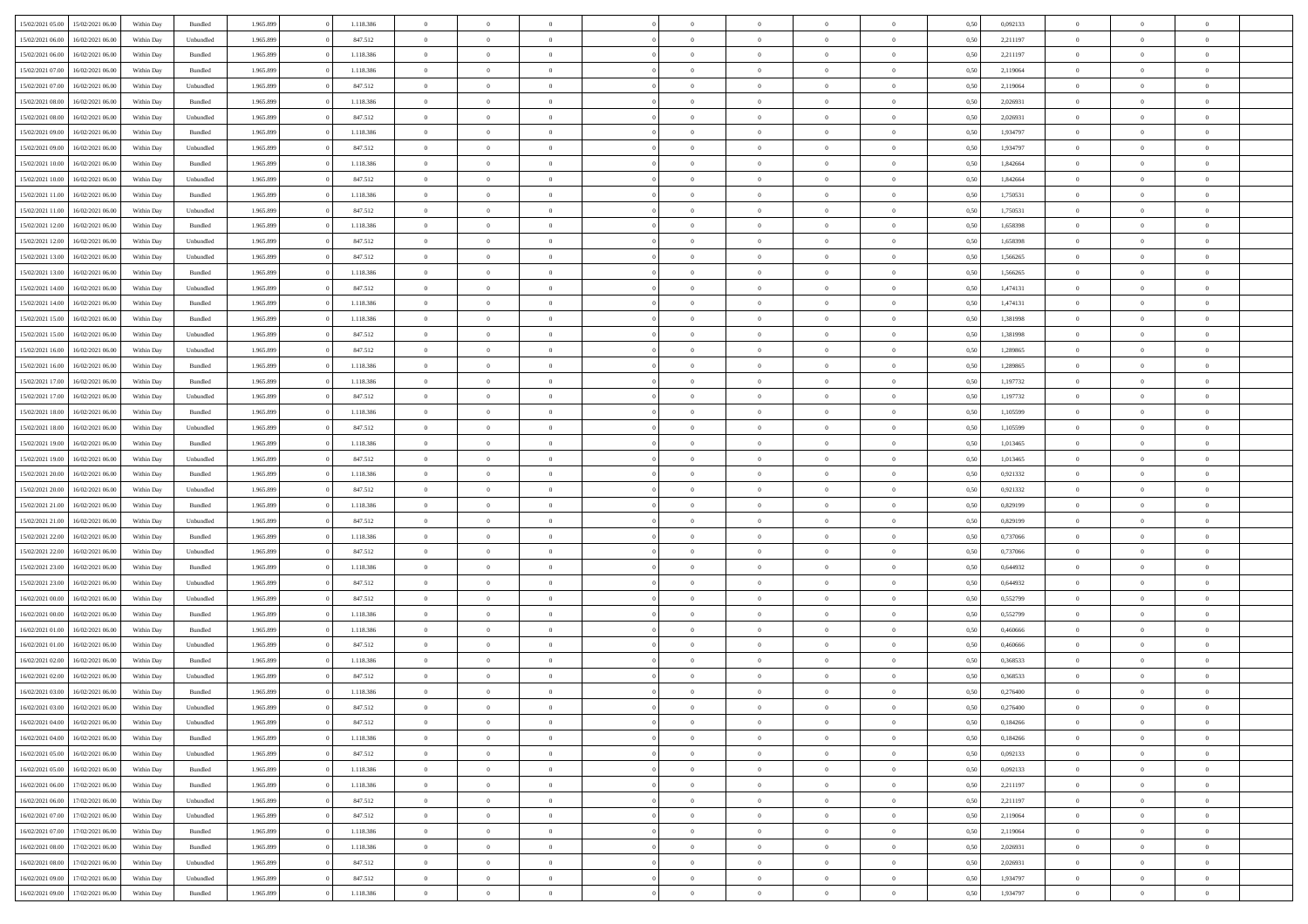|                  |                  |            |                    |           |           | $\overline{0}$ | $\Omega$       |                |                | $\Omega$       | $\Omega$       | $\theta$       |      |          | $\theta$       |                | $\theta$       |  |
|------------------|------------------|------------|--------------------|-----------|-----------|----------------|----------------|----------------|----------------|----------------|----------------|----------------|------|----------|----------------|----------------|----------------|--|
| 16/02/2021 10:00 | 17/02/2021 06:00 | Within Day | Unbundled          | 1.965.899 | 847.512   |                |                |                | $\Omega$       |                |                |                | 0,50 | 1,842664 |                | $\theta$       |                |  |
| 16/02/2021 10:00 | 17/02/2021 06:00 | Within Day | Bundled            | 1.965.899 | 1.118.386 | $\overline{0}$ | $\theta$       | $\overline{0}$ | $\overline{0}$ | $\bf{0}$       | $\overline{0}$ | $\bf{0}$       | 0,50 | 1,842664 | $\theta$       | $\theta$       | $\overline{0}$ |  |
| 16/02/2021 11:00 | 17/02/2021 06:00 | Within Day | Unbundled          | 1.965.899 | 847.512   | $\overline{0}$ | $\overline{0}$ | $\overline{0}$ | $\bf{0}$       | $\bf{0}$       | $\bf{0}$       | $\mathbf{0}$   | 0,50 | 1,750531 | $\overline{0}$ | $\overline{0}$ | $\overline{0}$ |  |
| 16/02/2021 11:00 | 17/02/2021 06:00 | Within Dav | Bundled            | 1.965.899 | 1.118.386 | $\overline{0}$ | $\overline{0}$ | $\overline{0}$ | $\overline{0}$ | $\bf{0}$       | $\overline{0}$ | $\overline{0}$ | 0.50 | 1,750531 | $\theta$       | $\theta$       | $\overline{0}$ |  |
|                  |                  |            |                    |           |           |                |                |                |                |                |                |                |      |          |                |                |                |  |
| 16/02/2021 12:00 | 17/02/2021 06:00 | Within Day | Bundled            | 1.965.899 | 1.118.386 | $\overline{0}$ | $\theta$       | $\overline{0}$ | $\overline{0}$ | $\bf{0}$       | $\overline{0}$ | $\bf{0}$       | 0,50 | 1,658398 | $\theta$       | $\overline{0}$ | $\overline{0}$ |  |
| 16/02/2021 12:00 | 17/02/2021 06:00 | Within Day | Unbundled          | 1.965.899 | 847.512   | $\overline{0}$ | $\bf{0}$       | $\overline{0}$ | $\bf{0}$       | $\overline{0}$ | $\overline{0}$ | $\mathbf{0}$   | 0,50 | 1,658398 | $\overline{0}$ | $\overline{0}$ | $\bf{0}$       |  |
| 16/02/2021 13:00 | 17/02/2021 06:00 | Within Dav | Unbundled          | 1.965.899 | 847.512   | $\overline{0}$ | $\overline{0}$ | $\overline{0}$ | $\overline{0}$ | $\overline{0}$ | $\overline{0}$ | $\overline{0}$ | 0.50 | 1,566265 | $\theta$       | $\overline{0}$ | $\overline{0}$ |  |
| 16/02/2021 13:00 | 17/02/2021 06:00 | Within Day | Bundled            | 1.965.899 | 1.118.386 | $\overline{0}$ | $\theta$       | $\overline{0}$ | $\overline{0}$ | $\bf{0}$       | $\overline{0}$ | $\bf{0}$       | 0,50 | 1,566265 | $\theta$       | $\theta$       | $\overline{0}$ |  |
|                  |                  |            |                    |           |           |                | $\overline{0}$ |                |                | $\bf{0}$       |                |                |      |          | $\,0\,$        | $\overline{0}$ | $\overline{0}$ |  |
| 16/02/2021 14:00 | 17/02/2021 06:00 | Within Day | Unbundled          | 1.965.899 | 847.512   | $\overline{0}$ |                | $\overline{0}$ | $\bf{0}$       |                | $\bf{0}$       | $\mathbf{0}$   | 0,50 | 1,474131 |                |                |                |  |
| 16/02/2021 14:00 | 17/02/2021 06:00 | Within Dav | Bundled            | 1.965.899 | 1.118.386 | $\overline{0}$ | $\overline{0}$ | $\overline{0}$ | $\overline{0}$ | $\overline{0}$ | $\overline{0}$ | $\overline{0}$ | 0.50 | 1,474131 | $\theta$       | $\overline{0}$ | $\overline{0}$ |  |
| 16/02/2021 15:00 | 17/02/2021 06:00 | Within Day | Bundled            | 1.965.899 | 1.118.386 | $\overline{0}$ | $\theta$       | $\overline{0}$ | $\overline{0}$ | $\bf{0}$       | $\overline{0}$ | $\bf{0}$       | 0,50 | 1,381998 | $\,$ 0 $\,$    | $\overline{0}$ | $\overline{0}$ |  |
| 16/02/2021 15:00 | 17/02/2021 06:00 | Within Day | Unbundled          | 1.965.899 | 847.512   | $\overline{0}$ | $\overline{0}$ | $\overline{0}$ | $\bf{0}$       | $\bf{0}$       | $\bf{0}$       | $\mathbf{0}$   | 0,50 | 1,381998 | $\overline{0}$ | $\overline{0}$ | $\bf{0}$       |  |
| 16/02/2021 16:00 | 17/02/2021 06:00 | Within Day | Unbundled          | 1.965.899 | 847.512   | $\overline{0}$ | $\overline{0}$ | $\overline{0}$ | $\overline{0}$ | $\bf{0}$       | $\overline{0}$ | $\overline{0}$ | 0.50 | 1.289865 | $\theta$       | $\theta$       | $\overline{0}$ |  |
|                  |                  |            |                    |           |           | $\overline{0}$ | $\theta$       |                |                | $\bf{0}$       |                |                |      |          | $\theta$       | $\overline{0}$ |                |  |
| 16/02/2021 16:00 | 17/02/2021 06:00 | Within Day | Bundled            | 1.965.899 | 1.118.386 |                |                | $\overline{0}$ | $\overline{0}$ |                | $\overline{0}$ | $\bf{0}$       | 0,50 | 1,289865 |                |                | $\overline{0}$ |  |
| 16/02/2021 17:00 | 17/02/2021 06:00 | Within Day | Unbundled          | 1.965.899 | 847.512   | $\overline{0}$ | $\overline{0}$ | $\overline{0}$ | $\bf{0}$       | $\overline{0}$ | $\overline{0}$ | $\mathbf{0}$   | 0,50 | 1,197732 | $\overline{0}$ | $\overline{0}$ | $\bf{0}$       |  |
| 16/02/2021 17:00 | 17/02/2021 06:00 | Within Dav | Bundled            | 1.965.899 | 1.118.386 | $\overline{0}$ | $\overline{0}$ | $\overline{0}$ | $\overline{0}$ | $\overline{0}$ | $\overline{0}$ | $\overline{0}$ | 0.50 | 1,197732 | $\theta$       | $\overline{0}$ | $\overline{0}$ |  |
| 16/02/2021 18:00 | 17/02/2021 06:00 | Within Day | Unbundled          | 1.965.899 | 847.512   | $\overline{0}$ | $\theta$       | $\overline{0}$ | $\overline{0}$ | $\bf{0}$       | $\overline{0}$ | $\bf{0}$       | 0,50 | 1,105599 | $\theta$       | $\theta$       | $\overline{0}$ |  |
| 16/02/2021 18:00 | 17/02/2021 06:00 | Within Day | Bundled            | 1.965.899 | 1.118.386 | $\overline{0}$ | $\overline{0}$ | $\overline{0}$ | $\bf{0}$       | $\bf{0}$       | $\bf{0}$       | $\mathbf{0}$   | 0,50 | 1,105599 | $\,0\,$        | $\overline{0}$ | $\overline{0}$ |  |
|                  |                  |            |                    |           |           |                |                |                |                |                |                |                |      |          |                |                |                |  |
| 16/02/2021 19:00 | 17/02/2021 06:00 | Within Day | Unbundled          | 1.965.899 | 847.512   | $\overline{0}$ | $\overline{0}$ | $\overline{0}$ | $\overline{0}$ | $\overline{0}$ | $\overline{0}$ | $\overline{0}$ | 0.50 | 1,013465 | $\theta$       | $\overline{0}$ | $\overline{0}$ |  |
| 16/02/2021 19:00 | 17/02/2021 06:00 | Within Day | Bundled            | 1.965.899 | 1.118.386 | $\overline{0}$ | $\theta$       | $\overline{0}$ | $\overline{0}$ | $\bf{0}$       | $\overline{0}$ | $\bf{0}$       | 0,50 | 1,013465 | $\,$ 0 $\,$    | $\overline{0}$ | $\overline{0}$ |  |
| 16/02/2021 20:00 | 17/02/2021 06:00 | Within Day | Bundled            | 1.965.899 | 1.118.386 | $\overline{0}$ | $\overline{0}$ | $\overline{0}$ | $\bf{0}$       | $\bf{0}$       | $\overline{0}$ | $\mathbf{0}$   | 0,50 | 0,921332 | $\bf{0}$       | $\overline{0}$ | $\overline{0}$ |  |
| 16/02/2021 20:00 | 17/02/2021 06:00 | Within Day | Unbundled          | 1.965.899 | 847.512   | $\overline{0}$ | $\overline{0}$ | $\overline{0}$ | $\overline{0}$ | $\overline{0}$ | $\overline{0}$ | $\overline{0}$ | 0.50 | 0.921332 | $\theta$       | $\overline{0}$ | $\overline{0}$ |  |
| 16/02/2021 21:00 | 17/02/2021 06:00 |            |                    | 1.965.899 | 1.118.386 | $\overline{0}$ | $\theta$       | $\overline{0}$ | $\overline{0}$ | $\bf{0}$       | $\overline{0}$ |                |      | 0,829199 | $\,$ 0 $\,$    | $\overline{0}$ | $\overline{0}$ |  |
|                  |                  | Within Day | Bundled            |           |           |                |                |                |                |                |                | $\bf{0}$       | 0,50 |          |                |                |                |  |
| 16/02/2021 21:00 | 17/02/2021 06:00 | Within Day | Unbundled          | 1.965.899 | 847.512   | $\overline{0}$ | $\overline{0}$ | $\overline{0}$ | $\overline{0}$ | $\overline{0}$ | $\overline{0}$ | $\mathbf{0}$   | 0,50 | 0,829199 | $\overline{0}$ | $\overline{0}$ | $\bf{0}$       |  |
| 16/02/2021 22:00 | 17/02/2021 06:00 | Within Dav | Bundled            | 1.965.899 | 1.118.386 | $\overline{0}$ | $\overline{0}$ | $\overline{0}$ | $\overline{0}$ | $\overline{0}$ | $\overline{0}$ | $\overline{0}$ | 0.50 | 0,737066 | $\theta$       | $\overline{0}$ | $\overline{0}$ |  |
| 16/02/2021 22:00 | 17/02/2021 06:00 | Within Day | Unbundled          | 1.965.899 | 847.512   | $\overline{0}$ | $\theta$       | $\overline{0}$ | $\overline{0}$ | $\bf{0}$       | $\overline{0}$ | $\bf{0}$       | 0,50 | 0,737066 | $\theta$       | $\theta$       | $\overline{0}$ |  |
| 16/02/2021 23:00 | 17/02/2021 06:00 | Within Day | Unbundled          | 1.965.899 | 847.512   | $\overline{0}$ | $\overline{0}$ | $\overline{0}$ | $\overline{0}$ | $\bf{0}$       | $\overline{0}$ | $\mathbf{0}$   | 0,50 | 0,644932 | $\,0\,$        | $\overline{0}$ | $\overline{0}$ |  |
|                  |                  |            |                    |           |           |                | $\overline{0}$ |                |                | $\overline{0}$ |                |                |      |          | $\theta$       | $\overline{0}$ | $\overline{0}$ |  |
| 16/02/2021 23:00 | 17/02/2021 06:00 | Within Day | Bundled            | 1.965.899 | 1.118.386 | $\overline{0}$ |                | $\overline{0}$ | $\overline{0}$ |                | $\overline{0}$ | $\overline{0}$ | 0.50 | 0,644932 |                |                |                |  |
| 17/02/2021 00:00 | 17/02/2021 06:00 | Within Day | Bundled            | 1.965.899 | 1.118.386 | $\overline{0}$ | $\theta$       | $\overline{0}$ | $\overline{0}$ | $\bf{0}$       | $\overline{0}$ | $\bf{0}$       | 0,50 | 0,552799 | $\,$ 0 $\,$    | $\overline{0}$ | $\overline{0}$ |  |
| 17/02/2021 00:00 | 17/02/2021 06:00 | Within Day | Unbundled          | 1.965.899 | 847.512   | $\overline{0}$ | $\overline{0}$ | $\overline{0}$ | $\overline{0}$ | $\bf{0}$       | $\overline{0}$ | $\bf{0}$       | 0,50 | 0,552799 | $\overline{0}$ | $\overline{0}$ | $\bf{0}$       |  |
| 17/02/2021 01:00 | 17/02/2021 06:00 | Within Day | Bundled            | 1.965.899 | 1.118.386 | $\overline{0}$ | $\Omega$       | $\overline{0}$ | $\Omega$       | $\Omega$       | $\overline{0}$ | $\overline{0}$ | 0,50 | 0,460666 | $\,0\,$        | $\theta$       | $\theta$       |  |
| 17/02/2021 01:00 | 17/02/2021 06:00 | Within Day | Unbundled          | 1.965.899 | 847.512   | $\overline{0}$ | $\theta$       | $\overline{0}$ | $\overline{0}$ | $\bf{0}$       | $\overline{0}$ | $\bf{0}$       | 0,50 | 0,460666 | $\theta$       | $\theta$       | $\overline{0}$ |  |
|                  |                  |            |                    |           |           |                |                |                |                |                |                |                |      |          |                |                |                |  |
| 17/02/2021 02:00 | 17/02/2021 06:00 | Within Day | Bundled            | 1.965.899 | 1.118.386 | $\overline{0}$ | $\overline{0}$ | $\overline{0}$ | $\overline{0}$ | $\bf{0}$       | $\overline{0}$ | $\mathbf{0}$   | 0,50 | 0,368533 | $\overline{0}$ | $\overline{0}$ | $\bf{0}$       |  |
| 17/02/2021 02:00 | 17/02/2021 06:00 | Within Day | Unbundled          | 1.965.899 | 847.512   | $\overline{0}$ | $\Omega$       | $\Omega$       | $\Omega$       | $\bf{0}$       | $\overline{0}$ | $\overline{0}$ | 0.50 | 0,368533 | $\,0\,$        | $\theta$       | $\theta$       |  |
| 17/02/2021 03:00 | 17/02/2021 06:00 | Within Day | Bundled            | 1.965.899 | 1.118.386 | $\overline{0}$ | $\theta$       | $\overline{0}$ | $\overline{0}$ | $\bf{0}$       | $\overline{0}$ | $\bf{0}$       | 0,50 | 0,276400 | $\,$ 0 $\,$    | $\overline{0}$ | $\overline{0}$ |  |
| 17/02/2021 03:00 | 17/02/2021 06:00 | Within Day | Unbundled          | 1.965.899 | 847.512   | $\overline{0}$ | $\overline{0}$ | $\overline{0}$ | $\overline{0}$ | $\bf{0}$       | $\overline{0}$ | $\mathbf{0}$   | 0,50 | 0,276400 | $\bf{0}$       | $\overline{0}$ | $\overline{0}$ |  |
| 17/02/2021 04:00 | 17/02/2021 06:00 | Within Day | Unbundled          | 1.965.899 | 847.512   | $\overline{0}$ | $\Omega$       | $\overline{0}$ | $\Omega$       | $\overline{0}$ | $\overline{0}$ | $\overline{0}$ | 0.50 | 0,184266 | $\,$ 0 $\,$    | $\theta$       | $\theta$       |  |
|                  |                  |            |                    |           |           |                |                |                |                |                |                |                |      |          |                |                |                |  |
| 17/02/2021 04:00 | 17/02/2021 06:00 | Within Day | Bundled            | 1.965.899 | 1.118.386 | $\overline{0}$ | $\theta$       | $\overline{0}$ | $\overline{0}$ | $\,$ 0         | $\overline{0}$ | $\bf{0}$       | 0,50 | 0,184266 | $\,$ 0 $\,$    | $\overline{0}$ | $\overline{0}$ |  |
| 17/02/2021 05:00 | 17/02/2021 06:00 | Within Day | Unbundled          | 1.965.899 | 847.512   | $\overline{0}$ | $\overline{0}$ | $\overline{0}$ | $\bf{0}$       | $\bf{0}$       | $\bf{0}$       | $\mathbf{0}$   | 0,50 | 0,092133 | $\overline{0}$ | $\overline{0}$ | $\overline{0}$ |  |
| 17/02/2021 05:00 | 17/02/2021 06:00 | Within Day | Bundled            | 1.965.899 | 1.118.386 | $\overline{0}$ | $\Omega$       | $\overline{0}$ | $\Omega$       | $\overline{0}$ | $\overline{0}$ | $\overline{0}$ | 0,50 | 0,092133 | $\,0\,$        | $\theta$       | $\theta$       |  |
| 17/02/2021 06:00 | 18/02/2021 06:00 | Within Day | Unbundled          | 1.965.899 | 847.512   | $\overline{0}$ | $\theta$       | $\overline{0}$ | $\overline{0}$ | $\,$ 0         | $\overline{0}$ | $\bf{0}$       | 0,50 | 2,211197 | $\,$ 0 $\,$    | $\overline{0}$ | $\overline{0}$ |  |
| 17/02/2021 06:00 | 18/02/2021 06:00 | Within Day | Bundled            | 1.965.899 | 1.118.386 | $\overline{0}$ | $\bf{0}$       | $\overline{0}$ | $\bf{0}$       | $\bf{0}$       | $\bf{0}$       | $\mathbf{0}$   | 0,50 | 2,211197 | $\overline{0}$ | $\overline{0}$ | $\bf{0}$       |  |
|                  |                  |            |                    |           |           |                |                |                |                |                |                |                |      |          |                |                |                |  |
| 17/02/2021 07:00 | 18/02/2021 06:00 | Within Day | Bundled            | 1.965.899 | 1.118.386 | $\overline{0}$ | $\Omega$       | $\Omega$       | $\Omega$       | $\Omega$       | $\Omega$       | $\overline{0}$ | 0.50 | 2,119064 | $\theta$       | $\theta$       | $\theta$       |  |
| 17/02/2021 07:00 | 18/02/2021 06:00 | Within Day | Unbundled          | 1.965.899 | 847.512   | $\overline{0}$ | $\overline{0}$ | $\overline{0}$ | $\bf{0}$       | $\,$ 0         | $\bf{0}$       | $\bf{0}$       | 0,50 | 2,119064 | $\,0\,$        | $\overline{0}$ | $\overline{0}$ |  |
| 17/02/2021 08:00 | 18/02/2021 06:00 | Within Day | $\mathbf B$ undled | 1.965.899 | 1.118.386 | $\bf{0}$       | $\bf{0}$       |                |                | $\bf{0}$       |                |                | 0,50 | 2,026931 | $\bf{0}$       | $\overline{0}$ |                |  |
| 17/02/2021 08:00 | 18/02/2021 06:00 | Within Day | Unbundled          | 1.965.899 | 847.512   | $\overline{0}$ | $\overline{0}$ | $\overline{0}$ | $\Omega$       | $\overline{0}$ | $\overline{0}$ | $\overline{0}$ | 0,50 | 2,026931 | $\theta$       | $\theta$       | $\theta$       |  |
| 17/02/2021 09:00 | 18/02/2021 06:00 | Within Day | Unbundled          | 1.965.899 | 847.512   | $\overline{0}$ | $\bf{0}$       | $\overline{0}$ | $\bf{0}$       | $\,$ 0 $\,$    | $\overline{0}$ | $\,$ 0 $\,$    | 0,50 | 1,934797 | $\,$ 0 $\,$    | $\,$ 0 $\,$    | $\,$ 0         |  |
|                  |                  |            |                    |           |           |                |                |                |                |                |                |                |      |          |                |                |                |  |
| 17/02/2021 09:00 | 18/02/2021 06:00 | Within Day | Bundled            | 1.965.899 | 1.118.386 | $\overline{0}$ | $\overline{0}$ | $\overline{0}$ | $\overline{0}$ | $\overline{0}$ | $\overline{0}$ | $\mathbf{0}$   | 0,50 | 1,934797 | $\overline{0}$ | $\bf{0}$       | $\overline{0}$ |  |
| 17/02/2021 10:00 | 18/02/2021 06:00 | Within Day | $\mathbf B$ undled | 1.965.899 | 1.118.386 | $\overline{0}$ | $\overline{0}$ | $\overline{0}$ | $\Omega$       | $\overline{0}$ | $\overline{0}$ | $\overline{0}$ | 0,50 | 1,842664 | $\overline{0}$ | $\overline{0}$ | $\overline{0}$ |  |
| 17/02/2021 10:00 | 18/02/2021 06:00 | Within Day | Unbundled          | 1.965.899 | 847.512   | $\overline{0}$ | $\,$ 0         | $\overline{0}$ | $\overline{0}$ | $\,$ 0 $\,$    | $\overline{0}$ | $\,$ 0 $\,$    | 0,50 | 1,842664 | $\,$ 0 $\,$    | $\overline{0}$ | $\overline{0}$ |  |
| 17/02/2021 11:00 | 18/02/2021 06:00 | Within Day | Unbundled          | 1.965.899 | 847.512   | $\overline{0}$ | $\overline{0}$ | $\overline{0}$ | $\overline{0}$ | $\overline{0}$ | $\overline{0}$ | $\mathbf{0}$   | 0,50 | 1,750531 | $\overline{0}$ | $\overline{0}$ | $\bf{0}$       |  |
|                  |                  |            |                    |           |           |                | $\overline{0}$ | $\overline{0}$ |                | $\overline{0}$ | $\overline{0}$ |                | 0.50 |          |                | $\theta$       | $\overline{0}$ |  |
| 17/02/2021 11:00 | 18/02/2021 06:00 | Within Day | Bundled            | 1.965.899 | 1.118.386 | $\overline{0}$ |                |                | $\overline{0}$ |                |                | $\bf{0}$       |      | 1,750531 | $\overline{0}$ |                |                |  |
| 17/02/2021 12:00 | 18/02/2021 06:00 | Within Day | Bundled            | 1.965.899 | 1.118.386 | $\overline{0}$ | $\,$ 0         | $\overline{0}$ | $\bf{0}$       | $\bf{0}$       | $\bf{0}$       | $\bf{0}$       | 0,50 | 1,658398 | $\,$ 0 $\,$    | $\overline{0}$ | $\overline{0}$ |  |
| 17/02/2021 12:00 | 18/02/2021 06:00 | Within Day | Unbundled          | 1.965.899 | 847.512   | $\overline{0}$ | $\bf{0}$       | $\overline{0}$ | $\overline{0}$ | $\overline{0}$ | $\overline{0}$ | $\mathbf{0}$   | 0,50 | 1,658398 | $\overline{0}$ | $\overline{0}$ | $\bf{0}$       |  |
| 17/02/2021 13:00 | 18/02/2021 06:00 | Within Day | Unbundled          | 1.965.899 | 847.512   | $\overline{0}$ | $\overline{0}$ | $\overline{0}$ | $\Omega$       | $\overline{0}$ | $\overline{0}$ | $\overline{0}$ | 0.50 | 1,566265 | $\overline{0}$ | $\overline{0}$ | $\overline{0}$ |  |
| 17/02/2021 13:00 | 18/02/2021 06:00 | Within Day | Bundled            | 1.965.899 | 1.118.386 | $\overline{0}$ | $\bf{0}$       | $\overline{0}$ | $\bf{0}$       | $\bf{0}$       | $\bf{0}$       | $\mathbf{0}$   | 0,50 | 1,566265 | $\,$ 0 $\,$    | $\,$ 0 $\,$    | $\bf{0}$       |  |
|                  |                  |            |                    |           |           |                |                |                |                |                |                |                |      |          |                |                |                |  |
| 17/02/2021 14:00 | 18/02/2021 06:00 | Within Day | Unbundled          | 1.965.899 | 847.512   | $\overline{0}$ | $\overline{0}$ | $\overline{0}$ | $\overline{0}$ | $\overline{0}$ | $\bf{0}$       | $\mathbf{0}$   | 0,50 | 1,474131 | $\overline{0}$ | $\bf{0}$       | $\overline{0}$ |  |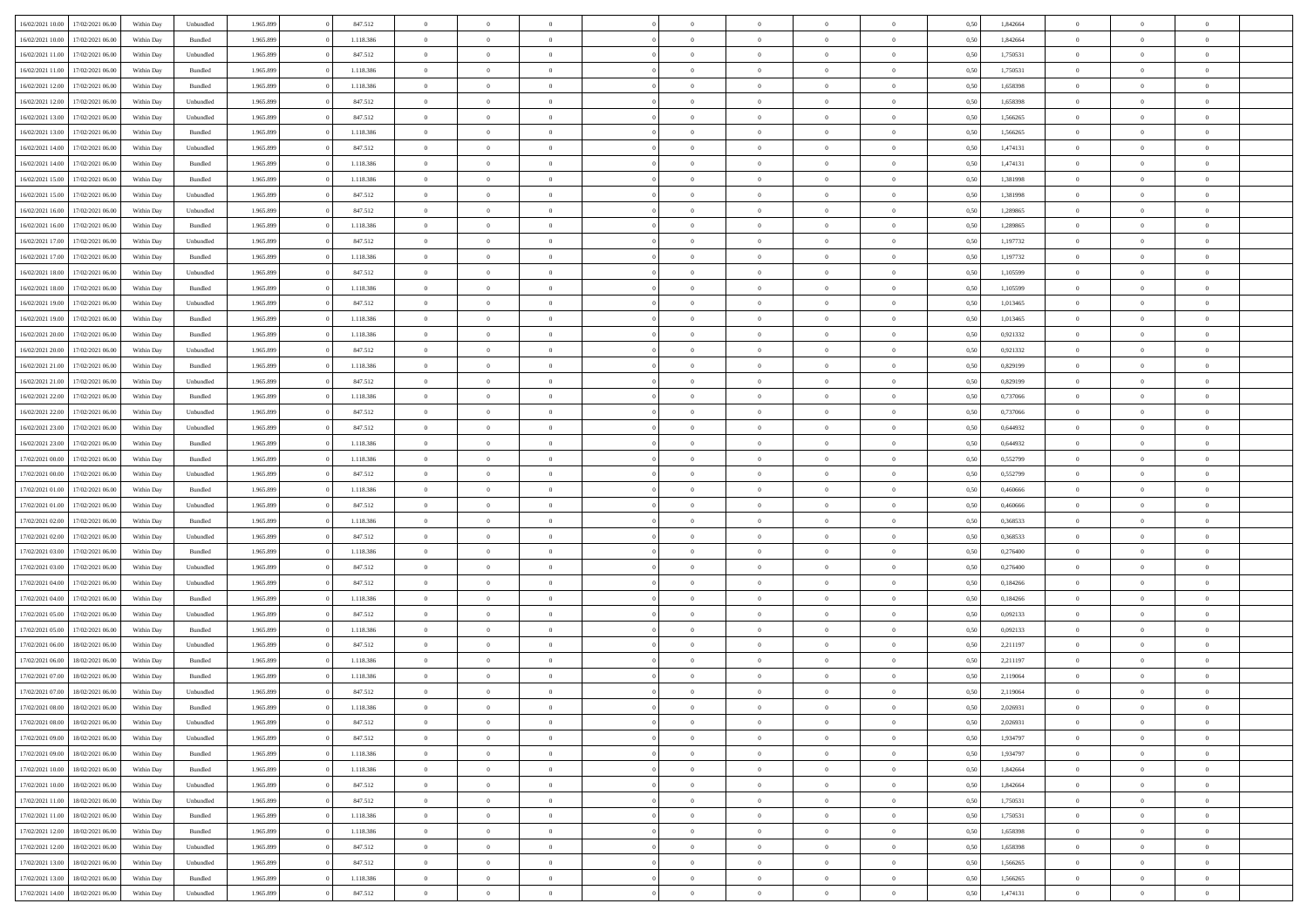| 17/02/2021 14:00 | 18/02/2021 06:00 | Within Day | Bundled            | 1.965.899 | 1.118.386 | $\overline{0}$ | $\theta$       |                | $\Omega$       | $\Omega$       | $\overline{0}$ | $\theta$       | 0,50 | 1,474131 | $\theta$       | $\overline{0}$ | $\overline{0}$ |  |
|------------------|------------------|------------|--------------------|-----------|-----------|----------------|----------------|----------------|----------------|----------------|----------------|----------------|------|----------|----------------|----------------|----------------|--|
|                  |                  |            |                    |           |           |                |                |                |                |                |                |                |      |          |                |                |                |  |
| 17/02/2021 15:00 | 18/02/2021 06:00 | Within Day | Bundled            | 1.965.899 | 1.118.386 | $\overline{0}$ | $\overline{0}$ | $\overline{0}$ | $\overline{0}$ | $\bf{0}$       | $\overline{0}$ | $\,$ 0 $\,$    | 0,50 | 1,381998 | $\theta$       | $\overline{0}$ | $\overline{0}$ |  |
| 17/02/2021 15:00 | 18/02/2021 06:00 | Within Day | Unbundled          | 1.965.899 | 847.512   | $\overline{0}$ | $\overline{0}$ | $\overline{0}$ | $\overline{0}$ | $\bf{0}$       | $\overline{0}$ | $\mathbf{0}$   | 0,50 | 1,381998 | $\overline{0}$ | $\overline{0}$ | $\bf{0}$       |  |
| 17/02/2021 16:00 | 18/02/2021 06:00 | Within Dav | Bundled            | 1.965.899 | 1.118.386 | $\overline{0}$ | $\overline{0}$ | $\overline{0}$ | $\overline{0}$ | $\bf{0}$       | $\overline{0}$ | $\overline{0}$ | 0.50 | 1.289865 | $\theta$       | $\overline{0}$ | $\overline{0}$ |  |
|                  |                  |            |                    |           |           | $\overline{0}$ | $\theta$       | $\overline{0}$ | $\overline{0}$ | $\bf{0}$       | $\overline{0}$ |                |      |          | $\,$ 0 $\,$    | $\overline{0}$ | $\overline{0}$ |  |
| 17/02/2021 16:00 | 18/02/2021 06:00 | Within Day | Unbundled          | 1.965.899 | 847.512   |                |                |                |                |                |                | $\bf{0}$       | 0,50 | 1,289865 |                |                |                |  |
| 17/02/2021 17:00 | 18/02/2021 06:00 | Within Day | Unbundled          | 1.965.899 | 847.512   | $\overline{0}$ | $\overline{0}$ | $\overline{0}$ | $\overline{0}$ | $\overline{0}$ | $\overline{0}$ | $\mathbf{0}$   | 0,50 | 1,197732 | $\overline{0}$ | $\overline{0}$ | $\bf{0}$       |  |
| 17/02/2021 17:00 | 18/02/2021 06:00 | Within Dav | Bundled            | 1.965.899 | 1.118.386 | $\overline{0}$ | $\overline{0}$ | $\overline{0}$ | $\overline{0}$ | $\overline{0}$ | $\overline{0}$ | $\overline{0}$ | 0.50 | 1,197732 | $\overline{0}$ | $\overline{0}$ | $\overline{0}$ |  |
| 17/02/2021 18:00 | 18/02/2021 06:00 | Within Day | Bundled            | 1.965.899 | 1.118.386 | $\overline{0}$ | $\theta$       | $\overline{0}$ | $\overline{0}$ | $\bf{0}$       | $\overline{0}$ | $\bf{0}$       | 0,50 | 1,105599 | $\,$ 0 $\,$    | $\theta$       | $\overline{0}$ |  |
| 17/02/2021 18:00 | 18/02/2021 06:00 | Within Day | Unbundled          | 1.965.899 | 847.512   | $\overline{0}$ | $\overline{0}$ | $\overline{0}$ | $\overline{0}$ | $\bf{0}$       | $\overline{0}$ | $\mathbf{0}$   | 0,50 | 1,105599 | $\,0\,$        | $\overline{0}$ | $\overline{0}$ |  |
|                  |                  |            |                    |           |           |                | $\overline{0}$ |                |                | $\overline{0}$ |                |                |      |          | $\theta$       | $\overline{0}$ | $\overline{0}$ |  |
| 17/02/2021 19:00 | 18/02/2021 06:00 | Within Dav | Unbundled          | 1.965.899 | 847.512   | $\overline{0}$ |                | $\overline{0}$ | $\overline{0}$ |                | $\overline{0}$ | $\overline{0}$ | 0.50 | 1,013465 |                |                |                |  |
| 17/02/2021 19:00 | 18/02/2021 06:00 | Within Day | Bundled            | 1.965.899 | 1.118.386 | $\overline{0}$ | $\theta$       | $\overline{0}$ | $\overline{0}$ | $\bf{0}$       | $\overline{0}$ | $\bf{0}$       | 0,50 | 1,013465 | $\,$ 0 $\,$    | $\overline{0}$ | $\overline{0}$ |  |
| 17/02/2021 20.00 | 18/02/2021 06:00 | Within Day | Unbundled          | 1.965.899 | 847.512   | $\overline{0}$ | $\overline{0}$ | $\overline{0}$ | $\overline{0}$ | $\bf{0}$       | $\overline{0}$ | $\mathbf{0}$   | 0,50 | 0,921332 | $\overline{0}$ | $\overline{0}$ | $\bf{0}$       |  |
| 17/02/2021 20:00 | 18/02/2021 06:00 | Within Day | Bundled            | 1.965.899 | 1.118.386 | $\overline{0}$ | $\overline{0}$ | $\overline{0}$ | $\overline{0}$ | $\overline{0}$ | $\overline{0}$ | $\overline{0}$ | 0.50 | 0.921332 | $\theta$       | $\theta$       | $\overline{0}$ |  |
| 17/02/2021 21:00 | 18/02/2021 06:00 | Within Day | Unbundled          | 1.965.899 | 847.512   | $\overline{0}$ | $\theta$       | $\overline{0}$ | $\overline{0}$ | $\bf{0}$       | $\overline{0}$ | $\bf{0}$       | 0,50 | 0,829199 | $\,$ 0 $\,$    | $\overline{0}$ | $\overline{0}$ |  |
|                  |                  |            |                    |           |           |                |                |                |                |                |                |                |      |          |                |                |                |  |
| 17/02/2021 21:00 | 18/02/2021 06:00 | Within Day | Bundled            | 1.965.899 | 1.118.386 | $\overline{0}$ | $\overline{0}$ | $\overline{0}$ | $\overline{0}$ | $\overline{0}$ | $\overline{0}$ | $\mathbf{0}$   | 0,50 | 0,829199 | $\overline{0}$ | $\overline{0}$ | $\bf{0}$       |  |
| 17/02/2021 22:00 | 18/02/2021 06:00 | Within Dav | Unbundled          | 1.965.899 | 847.512   | $\overline{0}$ | $\overline{0}$ | $\overline{0}$ | $\overline{0}$ | $\overline{0}$ | $\overline{0}$ | $\overline{0}$ | 0.50 | 0,737066 | $\theta$       | $\overline{0}$ | $\overline{0}$ |  |
| 17/02/2021 22:00 | 18/02/2021 06:00 | Within Day | Bundled            | 1.965.899 | 1.118.386 | $\overline{0}$ | $\theta$       | $\overline{0}$ | $\overline{0}$ | $\bf{0}$       | $\overline{0}$ | $\bf{0}$       | 0,50 | 0,737066 | $\,$ 0 $\,$    | $\overline{0}$ | $\overline{0}$ |  |
| 17/02/2021 23:00 | 18/02/2021 06:00 | Within Day | Bundled            | 1.965.899 | 1.118.386 | $\overline{0}$ | $\overline{0}$ | $\overline{0}$ | $\bf{0}$       | $\overline{0}$ | $\bf{0}$       | $\mathbf{0}$   | 0,50 | 0,644932 | $\bf{0}$       | $\overline{0}$ | $\bf{0}$       |  |
| 17/02/2021 23:00 | 18/02/2021 06:00 | Within Day | Unbundled          | 1.965.899 | 847.512   | $\overline{0}$ | $\overline{0}$ | $\overline{0}$ | $\overline{0}$ | $\overline{0}$ | $\overline{0}$ | $\overline{0}$ | 0.50 | 0,644932 | $\theta$       | $\overline{0}$ | $\overline{0}$ |  |
| 18/02/2021 00:00 | 18/02/2021 06:00 | Within Day | Bundled            | 1.965.899 | 1.118.386 | $\overline{0}$ | $\theta$       | $\overline{0}$ | $\overline{0}$ | $\bf{0}$       | $\overline{0}$ | $\bf{0}$       | 0,50 | 0,552799 | $\,$ 0 $\,$    | $\overline{0}$ | $\overline{0}$ |  |
|                  |                  |            |                    |           |           |                |                |                |                |                |                |                |      |          |                |                |                |  |
| 18/02/2021 00:00 | 18/02/2021 06:00 | Within Day | Unbundled          | 1.965.899 | 847.512   | $\overline{0}$ | $\overline{0}$ | $\overline{0}$ | $\bf{0}$       | $\bf{0}$       | $\bf{0}$       | $\mathbf{0}$   | 0,50 | 0,552799 | $\overline{0}$ | $\overline{0}$ | $\bf{0}$       |  |
| 18/02/2021 01:00 | 18/02/2021 06:00 | Within Day | Unbundled          | 1.965.899 | 847.512   | $\overline{0}$ | $\overline{0}$ | $\overline{0}$ | $\overline{0}$ | $\overline{0}$ | $\overline{0}$ | $\overline{0}$ | 0.50 | 0.460666 | $\theta$       | $\overline{0}$ | $\overline{0}$ |  |
| 18/02/2021 01:00 | 18/02/2021 06:00 | Within Day | Bundled            | 1.965.899 | 1.118.386 | $\overline{0}$ | $\theta$       | $\overline{0}$ | $\overline{0}$ | $\bf{0}$       | $\overline{0}$ | $\,$ 0 $\,$    | 0,50 | 0,460666 | $\,$ 0 $\,$    | $\overline{0}$ | $\overline{0}$ |  |
| 18/02/2021 02:00 | 18/02/2021 06:00 | Within Day | Unbundled          | 1.965.899 | 847.512   | $\overline{0}$ | $\overline{0}$ | $\overline{0}$ | $\bf{0}$       | $\overline{0}$ | $\overline{0}$ | $\mathbf{0}$   | 0,50 | 0,368533 | $\overline{0}$ | $\overline{0}$ | $\bf{0}$       |  |
| 18/02/2021 02:00 | 18/02/2021 06:00 | Within Dav | Bundled            | 1.965.899 | 1.118.386 | $\overline{0}$ | $\overline{0}$ | $\overline{0}$ | $\overline{0}$ | $\overline{0}$ | $\overline{0}$ | $\overline{0}$ | 0.50 | 0,368533 | $\overline{0}$ | $\overline{0}$ | $\overline{0}$ |  |
| 18/02/2021 03:00 | 18/02/2021 06:00 | Within Day | Bundled            | 1.965.899 | 1.118.386 | $\overline{0}$ | $\theta$       | $\overline{0}$ | $\overline{0}$ | $\bf{0}$       | $\overline{0}$ | $\bf{0}$       | 0,50 | 0,276400 | $\,$ 0 $\,$    | $\overline{0}$ | $\overline{0}$ |  |
| 18/02/2021 03:00 | 18/02/2021 06:00 | Within Day | Unbundled          | 1.965.899 | 847.512   | $\overline{0}$ | $\overline{0}$ | $\overline{0}$ | $\bf{0}$       | $\bf{0}$       | $\bf{0}$       | $\mathbf{0}$   | 0,50 | 0,276400 | $\,0\,$        | $\overline{0}$ | $\overline{0}$ |  |
|                  |                  |            |                    |           |           |                |                |                |                |                |                |                |      |          |                |                |                |  |
| 18/02/2021 04:00 | 18/02/2021 06:00 | Within Day | Bundled            | 1.965.899 | 1.118.386 | $\overline{0}$ | $\overline{0}$ | $\overline{0}$ | $\overline{0}$ | $\overline{0}$ | $\overline{0}$ | $\overline{0}$ | 0.50 | 0,184266 | $\theta$       | $\overline{0}$ | $\overline{0}$ |  |
| 18/02/2021 04:00 | 18/02/2021 06:00 | Within Day | Unbundled          | 1.965.899 | 847.512   | $\overline{0}$ | $\overline{0}$ | $\overline{0}$ | $\overline{0}$ | $\,$ 0         | $\overline{0}$ | $\bf{0}$       | 0,50 | 0,184266 | $\,$ 0 $\,$    | $\overline{0}$ | $\overline{0}$ |  |
| 18/02/2021 05:00 | 18/02/2021 06:00 | Within Day | Unbundled          | 1.965.899 | 847.512   | $\overline{0}$ | $\overline{0}$ | $\overline{0}$ | $\bf{0}$       | $\overline{0}$ | $\bf{0}$       | $\mathbf{0}$   | 0,50 | 0,092133 | $\overline{0}$ | $\overline{0}$ | $\bf{0}$       |  |
| 18/02/2021 05:00 | 18/02/2021 06:00 | Within Day | Bundled            | 1.965.899 | 1.118.386 | $\overline{0}$ | $\theta$       | $\overline{0}$ | $\Omega$       | $\Omega$       | $\overline{0}$ | $\overline{0}$ | 0,50 | 0,092133 | $\,0\,$        | $\theta$       | $\theta$       |  |
| 18/02/2021 06:00 | 19/02/2021 06:00 | Within Day | Bundled            | 1.965.899 | 1.118.386 | $\overline{0}$ | $\overline{0}$ | $\overline{0}$ | $\overline{0}$ | $\bf{0}$       | $\overline{0}$ | $\bf{0}$       | 0,50 | 2,211197 | $\,$ 0 $\,$    | $\overline{0}$ | $\overline{0}$ |  |
| 18/02/2021 06:00 | 19/02/2021 06:00 | Within Day | Unbundled          | 1.965.899 | 847.512   | $\overline{0}$ | $\overline{0}$ | $\overline{0}$ | $\overline{0}$ | $\overline{0}$ | $\overline{0}$ | $\mathbf{0}$   | 0,50 | 2,211197 | $\overline{0}$ | $\overline{0}$ | $\bf{0}$       |  |
| 18/02/2021 07:00 | 19/02/2021 06:00 |            | Bundled            | 1.965.899 | 1.118.386 | $\overline{0}$ | $\overline{0}$ | $\overline{0}$ | $\Omega$       | $\overline{0}$ | $\overline{0}$ | $\overline{0}$ | 0.50 | 2,119064 | $\,$ 0 $\,$    | $\theta$       | $\theta$       |  |
|                  |                  | Within Day |                    |           |           |                |                |                |                |                |                |                |      |          |                |                |                |  |
| 18/02/2021 07:00 | 19/02/2021 06:00 | Within Day | Unbundled          | 1.965.899 | 847.512   | $\overline{0}$ | $\theta$       | $\overline{0}$ | $\overline{0}$ | $\,$ 0         | $\overline{0}$ | $\bf{0}$       | 0,50 | 2,119064 | $\,$ 0 $\,$    | $\overline{0}$ | $\overline{0}$ |  |
| 18/02/2021 08:00 | 19/02/2021 06:00 | Within Day | Unbundled          | 1.965.899 | 847.512   | $\overline{0}$ | $\bf{0}$       | $\overline{0}$ | $\overline{0}$ | $\bf{0}$       | $\overline{0}$ | $\mathbf{0}$   | 0,50 | 2,026931 | $\bf{0}$       | $\overline{0}$ | $\bf{0}$       |  |
| 18/02/2021 08:00 | 19/02/2021 06:00 | Within Day | Bundled            | 1.965.899 | 1.118.386 | $\overline{0}$ | $\overline{0}$ | $\overline{0}$ | $\Omega$       | $\overline{0}$ | $\overline{0}$ | $\overline{0}$ | 0.50 | 2.026931 | $\,$ 0 $\,$    | $\theta$       | $\theta$       |  |
| 18/02/2021 09:00 | 19/02/2021 06:00 | Within Day | Bundled            | 1.965.899 | 1.118.386 | $\overline{0}$ | $\,$ 0         | $\overline{0}$ | $\overline{0}$ | $\,$ 0         | $\overline{0}$ | $\bf{0}$       | 0,50 | 1,934797 | $\,$ 0 $\,$    | $\overline{0}$ | $\overline{0}$ |  |
| 18/02/2021 09:00 | 19/02/2021 06:00 | Within Day | Unbundled          | 1.965.899 | 847.512   | $\overline{0}$ | $\overline{0}$ | $\overline{0}$ | $\overline{0}$ | $\bf{0}$       | $\overline{0}$ | $\mathbf{0}$   | 0,50 | 1,934797 | $\overline{0}$ | $\overline{0}$ | $\bf{0}$       |  |
| 18/02/2021 10:00 | 19/02/2021 06:00 | Within Day | Unbundled          | 1.965.899 | 847.512   | $\overline{0}$ | $\theta$       | $\overline{0}$ | $\Omega$       | $\bf{0}$       | $\overline{0}$ | $\overline{0}$ | 0,50 | 1,842664 | $\,0\,$        | $\theta$       | $\overline{0}$ |  |
|                  |                  |            |                    |           |           |                | $\overline{0}$ | $\overline{0}$ | $\overline{0}$ |                | $\overline{0}$ |                |      |          | $\,$ 0 $\,$    | $\overline{0}$ | $\overline{0}$ |  |
| 18/02/2021 10:00 | 19/02/2021 06:00 | Within Day | Bundled            | 1.965.899 | 1.118.386 | $\overline{0}$ |                |                |                | $\,$ 0         |                | $\bf{0}$       | 0,50 | 1,842664 |                |                |                |  |
| 18/02/2021 11:00 | 19/02/2021 06:00 | Within Day | Unbundled          | 1.965.899 | 847.512   | $\overline{0}$ | $\overline{0}$ | $\overline{0}$ | $\overline{0}$ | $\bf{0}$       | $\overline{0}$ | $\mathbf{0}$   | 0,50 | 1,750531 | $\overline{0}$ | $\overline{0}$ | $\bf{0}$       |  |
| 18/02/2021 11:00 | 19/02/2021 06:00 | Within Day | Bundled            | 1.965.899 | 1.118.386 | $\overline{0}$ | $\Omega$       | $\overline{0}$ | $\Omega$       | $\Omega$       | $\overline{0}$ | $\overline{0}$ | 0.50 | 1,750531 | $\theta$       | $\theta$       | $\theta$       |  |
| 18/02/2021 12:00 | 19/02/2021 06:00 | Within Day | Unbundled          | 1.965.899 | 847.512   | $\overline{0}$ | $\overline{0}$ | $\bf{0}$       | $\bf{0}$       | $\,$ 0         | $\overline{0}$ | $\bf{0}$       | 0,50 | 1,658398 | $\,0\,$        | $\,$ 0 $\,$    | $\overline{0}$ |  |
| 18/02/2021 12:00 | 19/02/2021 06:00 | Within Day | $\mathbf B$ undled | 1.965.899 | 1.118.386 | $\bf{0}$       | $\bf{0}$       |                |                | $\bf{0}$       |                |                | 0,50 | 1,658398 | $\bf{0}$       | $\overline{0}$ |                |  |
| 18/02/2021 13:00 | 19/02/2021 06:00 | Within Day | Unbundled          | 1.965.899 | 847.512   | $\overline{0}$ | $\overline{0}$ | $\overline{0}$ | $\Omega$       | $\overline{0}$ | $\overline{0}$ | $\overline{0}$ | 0,50 | 1.566265 | $\theta$       | $\theta$       | $\Omega$       |  |
| 18/02/2021 13:00 | 19/02/2021 06:00 | Within Day | Bundled            | 1.965.899 | 1.118.386 | $\overline{0}$ | $\bf{0}$       | $\overline{0}$ | $\overline{0}$ | $\,$ 0 $\,$    | $\overline{0}$ | $\,$ 0 $\,$    | 0,50 | 1,566265 | $\,$ 0 $\,$    | $\,$ 0 $\,$    | $\,$ 0         |  |
|                  |                  |            |                    |           |           |                |                |                |                |                |                |                |      |          |                |                |                |  |
| 18/02/2021 14:00 | 19/02/2021 06:00 | Within Day | Bundled            | 1.965.899 | 1.118.386 | $\overline{0}$ | $\overline{0}$ | $\overline{0}$ | $\overline{0}$ | $\overline{0}$ | $\overline{0}$ | $\mathbf{0}$   | 0,50 | 1,474131 | $\overline{0}$ | $\bf{0}$       | $\overline{0}$ |  |
| 18/02/2021 14:00 | 19/02/2021 06:00 | Within Day | Unbundled          | 1.965.899 | 847.512   | $\overline{0}$ | $\overline{0}$ | $\overline{0}$ | $\Omega$       | $\overline{0}$ | $\overline{0}$ | $\overline{0}$ | 0,50 | 1,474131 | $\overline{0}$ | $\overline{0}$ | $\overline{0}$ |  |
| 18/02/2021 15:00 | 19/02/2021 06:00 | Within Day | Bundled            | 1.965.899 | 1.118.386 | $\overline{0}$ | $\,$ 0         | $\overline{0}$ | $\overline{0}$ | $\,$ 0 $\,$    | $\overline{0}$ | $\,$ 0 $\,$    | 0,50 | 1,381998 | $\,$ 0 $\,$    | $\overline{0}$ | $\overline{0}$ |  |
| 18/02/2021 15:00 | 19/02/2021 06:00 | Within Day | Unbundled          | 1.965.899 | 847.512   | $\overline{0}$ | $\overline{0}$ | $\overline{0}$ | $\overline{0}$ | $\overline{0}$ | $\overline{0}$ | $\mathbf{0}$   | 0,50 | 1,381998 | $\overline{0}$ | $\overline{0}$ | $\overline{0}$ |  |
| 18/02/2021 16:00 | 19/02/2021 06:00 | Within Day | Unbundled          | 1.965.899 | 847.512   | $\overline{0}$ | $\overline{0}$ | $\overline{0}$ | $\overline{0}$ | $\overline{0}$ | $\overline{0}$ | $\bf{0}$       | 0.50 | 1,289865 | $\overline{0}$ | $\theta$       | $\overline{0}$ |  |
| 18/02/2021 16:00 | 19/02/2021 06:00 | Within Day | Bundled            | 1.965.899 | 1.118.386 | $\overline{0}$ | $\,$ 0         | $\overline{0}$ | $\bf{0}$       | $\bf{0}$       | $\bf{0}$       | $\bf{0}$       | 0,50 | 1,289865 | $\,$ 0 $\,$    | $\overline{0}$ | $\overline{0}$ |  |
|                  |                  |            |                    |           |           |                |                |                |                |                |                |                |      |          |                |                |                |  |
| 18/02/2021 17:00 | 19/02/2021 06:00 | Within Day | Bundled            | 1.965.899 | 1.118.386 | $\overline{0}$ | $\bf{0}$       | $\overline{0}$ | $\overline{0}$ | $\overline{0}$ | $\overline{0}$ | $\mathbf{0}$   | 0,50 | 1,197732 | $\overline{0}$ | $\overline{0}$ | $\bf{0}$       |  |
| 18/02/2021 17:00 | 19/02/2021 06:00 | Within Day | Unbundled          | 1.965.899 | 847.512   | $\overline{0}$ | $\overline{0}$ | $\overline{0}$ | $\Omega$       | $\overline{0}$ | $\overline{0}$ | $\overline{0}$ | 0.50 | 1,197732 | $\overline{0}$ | $\overline{0}$ | $\overline{0}$ |  |
| 18/02/2021 18:00 | 19/02/2021 06:00 | Within Day | Bundled            | 1.965.899 | 1.118.386 | $\overline{0}$ | $\bf{0}$       | $\overline{0}$ | $\bf{0}$       | $\bf{0}$       | $\bf{0}$       | $\mathbf{0}$   | 0,50 | 1,105599 | $\,$ 0 $\,$    | $\,$ 0 $\,$    | $\bf{0}$       |  |
| 18/02/2021 18:00 | 19/02/2021 06:00 | Within Day | Unbundled          | 1.965.899 | 847.512   | $\overline{0}$ | $\overline{0}$ | $\overline{0}$ | $\overline{0}$ | $\overline{0}$ | $\bf{0}$       | $\mathbf{0}$   | 0,50 | 1,105599 | $\overline{0}$ | $\bf{0}$       | $\overline{0}$ |  |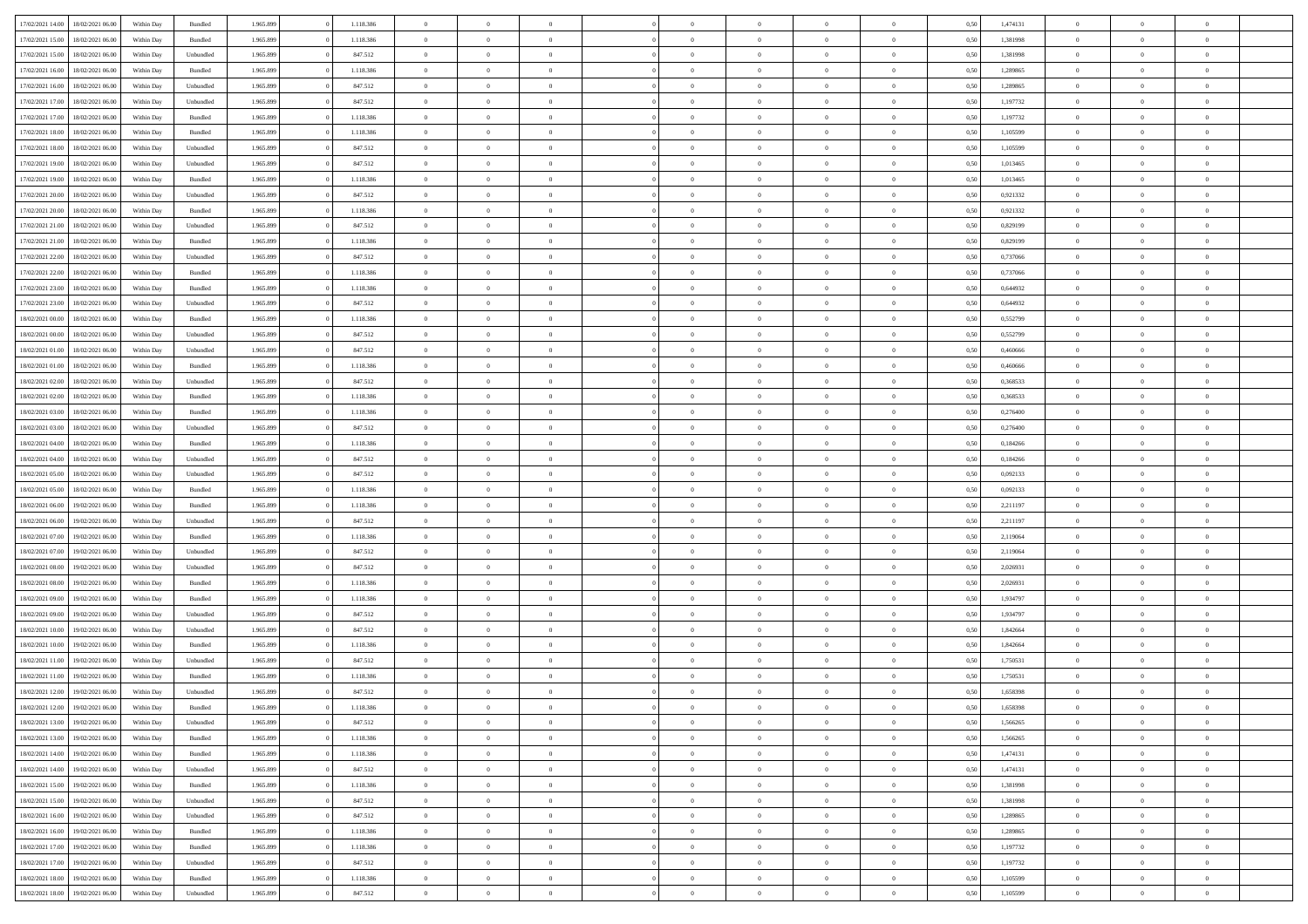| 18/02/2021 19:00                  | 19/02/2021 06:00 | Within Day | Unbundled          | 1.965.899 | 847.512   | $\overline{0}$ | $\theta$       |                | $\overline{0}$ | $\bf{0}$       | $\overline{0}$ | $\theta$       | 0,50 | 1,013465 | $\theta$       | $\theta$       | $\theta$       |  |
|-----------------------------------|------------------|------------|--------------------|-----------|-----------|----------------|----------------|----------------|----------------|----------------|----------------|----------------|------|----------|----------------|----------------|----------------|--|
|                                   |                  |            |                    |           |           |                |                | $\overline{0}$ |                |                |                |                |      |          |                |                |                |  |
| 18/02/2021 19:00                  | 19/02/2021 06.00 | Within Day | Bundled            | 1.965.899 | 1.118.386 | $\overline{0}$ | $\overline{0}$ |                | $\overline{0}$ | $\bf{0}$       | $\bf{0}$       | $\bf{0}$       | 0,50 | 1,013465 | $\,$ 0 $\,$    | $\overline{0}$ | $\overline{0}$ |  |
| 18/02/2021 20:00                  | 19/02/2021 06:00 | Within Day | Bundled            | 1.965.899 | 1.118.386 | $\overline{0}$ | $\overline{0}$ | $\overline{0}$ | $\overline{0}$ | $\overline{0}$ | $\overline{0}$ | $\mathbf{0}$   | 0.50 | 0,921332 | $\mathbf{0}$   | $\,$ 0 $\,$    | $\bf{0}$       |  |
| 18/02/2021 20:00                  | 19/02/2021 06:00 | Within Day | Unbundled          | 1.965.899 | 847.512   | $\overline{0}$ | $\,$ 0         | $\overline{0}$ | $\overline{0}$ | $\,0\,$        | $\overline{0}$ | $\bf{0}$       | 0,50 | 0,921332 | $\,$ 0 $\,$    | $\overline{0}$ | $\overline{0}$ |  |
| 18/02/2021 21:00                  | 19/02/2021 06.00 | Within Day | Unbundled          | 1.965.899 | 847.512   | $\overline{0}$ | $\overline{0}$ | $\overline{0}$ | $\overline{0}$ | $\,$ 0         | $\overline{0}$ | $\bf{0}$       | 0,50 | 0,829199 | $\,$ 0 $\,$    | $\overline{0}$ | $\overline{0}$ |  |
| 18/02/2021 21:00                  | 19/02/2021 06:00 | Within Day | Bundled            | 1.965.899 | 1.118.386 | $\overline{0}$ | $\overline{0}$ | $\overline{0}$ | $\overline{0}$ | $\bf{0}$       | $\overline{0}$ | $\bf{0}$       | 0.50 | 0,829199 | $\,0\,$        | $\overline{0}$ | $\overline{0}$ |  |
| 18/02/2021 22:00                  | 19/02/2021 06:00 | Within Day | Bundled            | 1.965.899 | 1.118.386 | $\overline{0}$ | $\overline{0}$ | $\overline{0}$ | $\overline{0}$ | $\bf{0}$       | $\overline{0}$ | $\bf{0}$       | 0,50 | 0,737066 | $\,$ 0 $\,$    | $\overline{0}$ | $\overline{0}$ |  |
| 18/02/2021 22:00                  | 19/02/2021 06.00 | Within Day | Unbundled          | 1.965.899 | 847.512   | $\overline{0}$ | $\overline{0}$ | $\overline{0}$ | $\overline{0}$ | $\,$ 0         | $\bf{0}$       | $\bf{0}$       | 0,50 | 0,737066 | $\,$ 0 $\,$    | $\overline{0}$ | $\overline{0}$ |  |
| 18/02/2021 23:00                  | 19/02/2021 06:00 | Within Day | Unbundled          | 1.965.899 | 847.512   | $\overline{0}$ | $\overline{0}$ | $\overline{0}$ | $\overline{0}$ | $\bf{0}$       | $\overline{0}$ | $\mathbf{0}$   | 0.50 | 0.644932 | $\bf{0}$       | $\overline{0}$ | $\bf{0}$       |  |
| 18/02/2021 23:00                  | 19/02/2021 06:00 | Within Day | Bundled            | 1.965.899 | 1.118.386 | $\overline{0}$ | $\,$ 0         | $\overline{0}$ | $\overline{0}$ | $\bf{0}$       | $\bf{0}$       | $\bf{0}$       | 0,50 | 0,644932 | $\,$ 0 $\,$    | $\overline{0}$ | $\overline{0}$ |  |
|                                   |                  |            |                    |           |           |                |                |                |                |                |                |                |      |          |                |                |                |  |
| 19/02/2021 00:00                  | 19/02/2021 06.00 | Within Day | Bundled            | 1.965.899 | 1.118.386 | $\overline{0}$ | $\overline{0}$ | $\overline{0}$ | $\overline{0}$ | $\,$ 0         | $\bf{0}$       | $\bf{0}$       | 0,50 | 0,552799 | $\,$ 0 $\,$    | $\overline{0}$ | $\overline{0}$ |  |
| 19/02/2021 00:00                  | 19/02/2021 06:00 | Within Day | Unbundled          | 1.965.899 | 847.512   | $\overline{0}$ | $\overline{0}$ | $\overline{0}$ | $\overline{0}$ | $\bf{0}$       | $\overline{0}$ | $\mathbf{0}$   | 0.50 | 0,552799 | $\overline{0}$ | $\,$ 0 $\,$    | $\overline{0}$ |  |
| 19/02/2021 01:00                  | 19/02/2021 06:00 | Within Day | Bundled            | 1.965.899 | 1.118.386 | $\overline{0}$ | $\,$ 0         | $\overline{0}$ | $\overline{0}$ | $\bf{0}$       | $\overline{0}$ | $\overline{0}$ | 0,50 | 0,460666 | $\,$ 0 $\,$    | $\overline{0}$ | $\overline{0}$ |  |
| 19/02/2021 01:00                  | 19/02/2021 06.00 | Within Day | Unbundled          | 1.965.899 | 847.512   | $\overline{0}$ | $\theta$       | $\overline{0}$ | $\overline{0}$ | $\,$ 0         | $\overline{0}$ | $\bf{0}$       | 0,50 | 0,460666 | $\,$ 0 $\,$    | $\overline{0}$ | $\overline{0}$ |  |
| 19/02/2021 02:00                  | 19/02/2021 06:00 | Within Day | Bundled            | 1.965.899 | 1.118.386 | $\overline{0}$ | $\overline{0}$ | $\overline{0}$ | $\overline{0}$ | $\bf{0}$       | $\overline{0}$ | $\bf{0}$       | 0.50 | 0.368533 | $\,0\,$        | $\overline{0}$ | $\overline{0}$ |  |
| 19/02/2021 02:00                  | 19/02/2021 06:00 | Within Day | Unbundled          | 1.965.899 | 847.512   | $\overline{0}$ | $\overline{0}$ | $\overline{0}$ | $\overline{0}$ | $\bf{0}$       | $\overline{0}$ | $\bf{0}$       | 0,50 | 0,368533 | $\,$ 0 $\,$    | $\overline{0}$ | $\overline{0}$ |  |
| 19/02/2021 03:00                  | 19/02/2021 06.00 | Within Day | Unbundled          | 1.965.899 | 847.512   | $\overline{0}$ | $\overline{0}$ | $\overline{0}$ | $\overline{0}$ | $\,$ 0         | $\overline{0}$ | $\bf{0}$       | 0,50 | 0,276400 | $\,$ 0 $\,$    | $\overline{0}$ | $\overline{0}$ |  |
| 19/02/2021 03:00                  | 19/02/2021 06:00 | Within Day | Bundled            | 1.965.899 | 1.118.386 | $\overline{0}$ | $\overline{0}$ | $\overline{0}$ | $\overline{0}$ | $\overline{0}$ | $\overline{0}$ | $\mathbf{0}$   | 0.50 | 0.276400 | $\bf{0}$       | $\overline{0}$ | $\bf{0}$       |  |
| 19/02/2021 04:00                  | 19/02/2021 06:00 | Within Day | Bundled            | 1.965.899 | 1.118.386 | $\overline{0}$ | $\overline{0}$ | $\overline{0}$ | $\overline{0}$ | $\bf{0}$       | $\overline{0}$ | $\bf{0}$       | 0,50 | 0,184266 | $\,$ 0 $\,$    | $\overline{0}$ | $\overline{0}$ |  |
|                                   |                  |            |                    |           |           |                | $\overline{0}$ | $\overline{0}$ | $\overline{0}$ | $\bf{0}$       |                |                |      |          | $\,$ 0 $\,$    | $\overline{0}$ | $\overline{0}$ |  |
| 19/02/2021 04:00                  | 19/02/2021 06.00 | Within Day | Unbundled          | 1.965.899 | 847.512   | $\overline{0}$ |                |                |                |                | $\overline{0}$ | $\bf{0}$       | 0,50 | 0,184266 |                |                |                |  |
| 19/02/2021 05:00                  | 19/02/2021 06:00 | Within Day | $\mathbf B$ undled | 1.965.899 | 1.118.386 | $\overline{0}$ | $\overline{0}$ | $\overline{0}$ | $\overline{0}$ | $\bf{0}$       | $\overline{0}$ | $\mathbf{0}$   | 0.50 | 0,092133 | $\overline{0}$ | $\,$ 0 $\,$    | $\overline{0}$ |  |
| 19/02/2021 05:00                  | 19/02/2021 06:00 | Within Day | Unbundled          | 1.965.899 | 847.512   | $\overline{0}$ | $\overline{0}$ | $\overline{0}$ | $\overline{0}$ | $\,$ 0 $\,$    | $\overline{0}$ | $\bf{0}$       | 0,50 | 0,092133 | $\,$ 0 $\,$    | $\overline{0}$ | $\overline{0}$ |  |
| 19/02/2021 06:00                  | 20/02/2021 06:00 | Within Day | Unbundled          | 1.965.899 | 847.512   | $\overline{0}$ | $\overline{0}$ | $\overline{0}$ | $\overline{0}$ | $\bf{0}$       | $\overline{0}$ | $\bf{0}$       | 0,50 | 2,211197 | $\,$ 0 $\,$    | $\overline{0}$ | $\overline{0}$ |  |
| 19/02/2021 06:00                  | 20/02/2021 06:00 | Within Day | Bundled            | 1.965.899 | 1.118.386 | $\overline{0}$ | $\overline{0}$ | $\overline{0}$ | $\overline{0}$ | $\bf{0}$       | $\overline{0}$ | $\bf{0}$       | 0.50 | 2,211197 | $\,0\,$        | $\overline{0}$ | $\overline{0}$ |  |
| 19/02/2021 07:00                  | 20/02/2021 06:00 | Within Day | Unbundled          | 1.965.899 | 847.512   | $\overline{0}$ | $\overline{0}$ | $\overline{0}$ | $\overline{0}$ | $\bf{0}$       | $\overline{0}$ | $\bf{0}$       | 0,50 | 2,119064 | $\,$ 0 $\,$    | $\overline{0}$ | $\overline{0}$ |  |
| 19/02/2021 07:00                  | 20/02/2021 06:00 | Within Day | Bundled            | 1.965.899 | 1.118.386 | $\overline{0}$ | $\,$ 0 $\,$    | $\overline{0}$ | $\overline{0}$ | $\,$ 0         | $\overline{0}$ | $\bf{0}$       | 0,50 | 2,119064 | $\,$ 0 $\,$    | $\overline{0}$ | $\overline{0}$ |  |
| 19/02/2021 08:00                  | 20/02/2021 06:00 | Within Day | Bundled            | 1.965.899 | 1.118.386 | $\overline{0}$ | $\overline{0}$ | $\overline{0}$ | $\overline{0}$ | $\bf{0}$       | $\overline{0}$ | $\mathbf{0}$   | 0.50 | 2.026931 | $\bf{0}$       | $\overline{0}$ | $\bf{0}$       |  |
| 19/02/2021 08:00                  | 20/02/2021 06:00 | Within Day | Unbundled          | 1.965.899 | 847.512   | $\overline{0}$ | $\overline{0}$ | $\overline{0}$ | $\overline{0}$ | $\bf{0}$       | $\overline{0}$ | $\bf{0}$       | 0,50 | 2,026931 | $\,$ 0 $\,$    | $\overline{0}$ | $\overline{0}$ |  |
| 19/02/2021 09:00                  | 20/02/2021 06:00 | Within Day | Bundled            | 1.965.899 | 1.118.386 | $\overline{0}$ | $\overline{0}$ | $\overline{0}$ | $\overline{0}$ | $\bf{0}$       | $\bf{0}$       | $\bf{0}$       | 0,50 | 1,934797 | $\,$ 0 $\,$    | $\overline{0}$ | $\overline{0}$ |  |
| 19/02/2021 09:00                  | 20/02/2021 06:00 | Within Day | Unbundled          | 1.965.899 | 847.512   | $\bf{0}$       | $\overline{0}$ | $\overline{0}$ | $\overline{0}$ | $\bf{0}$       | $\overline{0}$ | $\mathbf{0}$   | 0.50 | 1.934797 | $\overline{0}$ | $\,$ 0 $\,$    | $\overline{0}$ |  |
| 19/02/2021 10:00                  | 20/02/2021 06:00 | Within Dav | Unbundled          | 1.965.899 | 847.512   | $\overline{0}$ | $\overline{0}$ | $\overline{0}$ | $\overline{0}$ | $\overline{0}$ | $\overline{0}$ | $\mathbf{0}$   | 0.50 | 1,842664 | $\theta$       | $\overline{0}$ | $\overline{0}$ |  |
|                                   |                  |            |                    |           |           |                |                |                |                |                |                |                |      |          |                |                |                |  |
| 19/02/2021 10:00                  | 20/02/2021 06:00 | Within Day | Bundled            | 1.965.899 | 1.118.386 | $\overline{0}$ | $\overline{0}$ | $\overline{0}$ | $\overline{0}$ | $\bf{0}$       | $\bf{0}$       | $\bf{0}$       | 0,50 | 1,842664 | $\,$ 0 $\,$    | $\overline{0}$ | $\overline{0}$ |  |
| 19/02/2021 11:00                  | 20/02/2021 06:00 | Within Day | Bundled            | 1.965.899 | 1.118.386 | $\overline{0}$ | $\overline{0}$ | $\overline{0}$ | $\overline{0}$ | $\bf{0}$       | $\overline{0}$ | $\bf{0}$       | 0.50 | 1,750531 | $\,0\,$        | $\overline{0}$ | $\overline{0}$ |  |
| 19/02/2021 11:00                  | 20/02/2021 06:00 | Within Dav | Unbundled          | 1.965.899 | 847.512   | $\overline{0}$ | $\overline{0}$ | $\overline{0}$ | $\overline{0}$ | $\overline{0}$ | $\overline{0}$ | $\overline{0}$ | 0,50 | 1,750531 | $\theta$       | $\overline{0}$ | $\overline{0}$ |  |
| 19/02/2021 12:00                  | 20/02/2021 06:00 | Within Day | Bundled            | 1.965.899 | 1.118.386 | $\overline{0}$ | $\overline{0}$ | $\overline{0}$ | $\overline{0}$ | $\,$ 0         | $\bf{0}$       | $\bf{0}$       | 0,50 | 1,658398 | $\,$ 0 $\,$    | $\overline{0}$ | $\overline{0}$ |  |
| 19/02/2021 12:00                  | 20/02/2021 06:00 | Within Day | Unbundled          | 1.965.899 | 847.512   | $\overline{0}$ | $\overline{0}$ | $\overline{0}$ | $\overline{0}$ | $\bf{0}$       | $\overline{0}$ | $\mathbf{0}$   | 0.50 | 1.658398 | $\overline{0}$ | $\overline{0}$ | $\bf{0}$       |  |
| 19/02/2021 13:00                  | 20/02/2021 06:00 | Within Dav | Unbundled          | 1.965.899 | 847.512   | $\overline{0}$ | $\overline{0}$ | $\overline{0}$ | $\overline{0}$ | $\overline{0}$ | $\overline{0}$ | $\overline{0}$ | 0,50 | 1,566265 | $\theta$       | $\overline{0}$ | $\overline{0}$ |  |
| 19/02/2021 13:00                  | 20/02/2021 06:00 | Within Day | Bundled            | 1.965.899 | 1.118.386 | $\overline{0}$ | $\overline{0}$ | $\overline{0}$ | $\bf{0}$       | $\bf{0}$       | $\bf{0}$       | $\bf{0}$       | 0,50 | 1,566265 | $\,$ 0 $\,$    | $\overline{0}$ | $\overline{0}$ |  |
| 19/02/2021 14:00                  | 20/02/2021 06:00 | Within Day | Bundled            | 1.965.899 | 1.118.386 | $\overline{0}$ | $\overline{0}$ | $\overline{0}$ | $\overline{0}$ | $\bf{0}$       | $\overline{0}$ | $\mathbf{0}$   | 0.50 | 1,474131 | $\overline{0}$ | $\,$ 0 $\,$    | $\overline{0}$ |  |
| 19/02/2021 14:00                  | 20/02/2021 06:00 | Within Dav | Unbundled          | 1.965.899 | 847.512   | $\overline{0}$ | $\overline{0}$ | $\overline{0}$ | $\overline{0}$ | $\overline{0}$ | $\overline{0}$ | $\mathbf{0}$   | 0.50 | 1,474131 | $\theta$       | $\overline{0}$ | $\overline{0}$ |  |
| 19/02/2021 15:00                  | 20/02/2021 06:00 | Within Day | Unbundled          | 1.965.899 | 847.512   | $\overline{0}$ | $\overline{0}$ | $\overline{0}$ | $\overline{0}$ | $\bf{0}$       | $\overline{0}$ | $\bf{0}$       | 0,50 | 1,381998 | $\,$ 0 $\,$    | $\overline{0}$ | $\overline{0}$ |  |
| 19/02/2021 15:00                  | 20/02/2021 06:00 |            | Bundled            | 1.965.899 | 1.118.386 | $\overline{0}$ | $\overline{0}$ | $\overline{0}$ | $\overline{0}$ | $\bf{0}$       | $\overline{0}$ | $\bf{0}$       | 0.50 | 1.381998 | $\bf{0}$       | $\overline{0}$ | $\overline{0}$ |  |
|                                   |                  | Within Day |                    |           |           |                |                | $\Omega$       |                |                |                |                |      |          | $\theta$       | $\overline{0}$ |                |  |
| 19/02/2021 16:00                  | 20/02/2021 06:00 | Within Dav | Bundled            | 1.965.899 | 1.118.386 | $\overline{0}$ | $\theta$       |                | $\overline{0}$ | $\bf{0}$       | $\overline{0}$ | $\overline{0}$ | 0.50 | 1,289865 |                |                | $\overline{0}$ |  |
| 19/02/2021 16:00                  | 20/02/2021 06:00 | Within Day | Unbundled          | 1.965.899 | 847.512   | $\overline{0}$ | $\overline{0}$ | $\overline{0}$ | $\bf{0}$       | $\,$ 0         | $\overline{0}$ | $\bf{0}$       | 0,50 | 1,289865 | $\,$ 0 $\,$    | $\overline{0}$ | $\overline{0}$ |  |
| 19/02/2021 17:00                  | 20/02/2021 06:00 | Within Day | Unbundled          | 1.965.899 | 847.512   | $\bf{0}$       | $\bf{0}$       |                | $^{\circ}$     | $\Omega$       |                |                | 0,50 | 1,197732 | $\bf{0}$       | $\theta$       |                |  |
| 19/02/2021 17:00                  | 20/02/2021 06:00 | Within Day | Bundled            | 1.965.899 | 1.118.386 | $\overline{0}$ | $\overline{0}$ | $\overline{0}$ | $\overline{0}$ | $\overline{0}$ | $\overline{0}$ | $\overline{0}$ | 0,50 | 1,197732 | $\theta$       | $\overline{0}$ | $\overline{0}$ |  |
| 19/02/2021 18:00                  | 20/02/2021 06:00 | Within Day | Unbundled          | 1.965.899 | 847.512   | $\overline{0}$ | $\bf{0}$       | $\overline{0}$ | $\overline{0}$ | $\overline{0}$ | $\overline{0}$ | $\bf{0}$       | 0,50 | 1,105599 | $\overline{0}$ | $\overline{0}$ | $\bf{0}$       |  |
| 19/02/2021 18:00                  | 20/02/2021 06:00 | Within Day | Bundled            | 1.965.899 | 1.118.386 | $\overline{0}$ | $\overline{0}$ | $\overline{0}$ | $\overline{0}$ | $\overline{0}$ | $\overline{0}$ | $\mathbf{0}$   | 0.50 | 1.105599 | $\overline{0}$ | $\bf{0}$       | $\bf{0}$       |  |
| 19/02/2021 19:00                  | 20/02/2021 06:00 | Within Day | Unbundled          | 1.965.899 | 847.512   | $\overline{0}$ | $\overline{0}$ | $\overline{0}$ | $\overline{0}$ | $\overline{0}$ | $\overline{0}$ | $\overline{0}$ | 0,50 | 1,013465 | $\overline{0}$ | $\theta$       | $\overline{0}$ |  |
| 19/02/2021 19:00                  | 20/02/2021 06:00 | Within Day | Bundled            | 1.965.899 | 1.118.386 | $\overline{0}$ | $\overline{0}$ | $\overline{0}$ | $\overline{0}$ | $\bf{0}$       | $\overline{0}$ | $\bf{0}$       | 0,50 | 1,013465 | $\,$ 0 $\,$    | $\overline{0}$ | $\overline{0}$ |  |
| 19/02/2021 20:00                  | 20/02/2021 06:00 | Within Day | Bundled            | 1.965.899 | 1.118.386 | $\overline{0}$ | $\overline{0}$ | $\overline{0}$ | $\overline{0}$ | $\bf{0}$       | $\overline{0}$ | $\mathbf{0}$   | 0.50 | 0,921332 | $\,$ 0 $\,$    | $\overline{0}$ | $\overline{0}$ |  |
| 19/02/2021 20:00                  | 20/02/2021 06:00 | Within Day | Unbundled          | 1.965.899 | 847.512   | $\overline{0}$ | $\overline{0}$ | $\overline{0}$ | $\overline{0}$ | $\overline{0}$ | $\overline{0}$ | $\overline{0}$ | 0,50 | 0.921332 | $\overline{0}$ | $\theta$       | $\overline{0}$ |  |
| 19/02/2021 21:00                  | 20/02/2021 06:00 | Within Day | Unbundled          | 1.965.899 | 847.512   | $\overline{0}$ | $\,$ 0         | $\overline{0}$ | $\bf{0}$       | $\,$ 0 $\,$    | $\overline{0}$ | $\bf{0}$       | 0,50 | 0,829199 | $\,$ 0 $\,$    | $\overline{0}$ | $\overline{0}$ |  |
| 19/02/2021 21:00                  | 20/02/2021 06:00 | Within Day | Bundled            | 1.965.899 | 1.118.386 | $\overline{0}$ | $\overline{0}$ | $\overline{0}$ | $\overline{0}$ | $\bf{0}$       | $\overline{0}$ | $\mathbf{0}$   | 0.50 | 0.829199 | $\mathbf{0}$   | $\bf{0}$       | $\bf{0}$       |  |
|                                   |                  |            |                    |           |           |                |                |                |                |                |                |                |      |          |                |                |                |  |
| 19/02/2021 22.00                  | 20/02/2021 06:00 | Within Day | Bundled            | 1.965.899 | 1.118.386 | $\overline{0}$ | $\overline{0}$ | $\overline{0}$ | $\overline{0}$ | $\overline{0}$ | $\overline{0}$ | $\overline{0}$ | 0,50 | 0,737066 | $\overline{0}$ | $\overline{0}$ | $\overline{0}$ |  |
| 19/02/2021 22:00                  | 20/02/2021 06:00 | Within Day | Unbundled          | 1.965.899 | 847.512   | $\overline{0}$ | $\bf{0}$       | $\overline{0}$ | $\bf{0}$       | $\bf{0}$       | $\overline{0}$ | $\bf{0}$       | 0,50 | 0,737066 | $\overline{0}$ | $\overline{0}$ | $\bf{0}$       |  |
| 19/02/2021 23:00 20/02/2021 06:00 |                  | Within Day | Unbundled          | 1.965.899 | 847.512   | $\,$ 0 $\,$    | $\,$ 0 $\,$    | $\overline{0}$ | $\overline{0}$ | $\,$ 0 $\,$    | $\,$ 0 $\,$    | $\,$ 0 $\,$    | 0,50 | 0,644932 | $\mathbf{0}^-$ | $\,$ 0 $\,$    | $\,$ 0 $\,$    |  |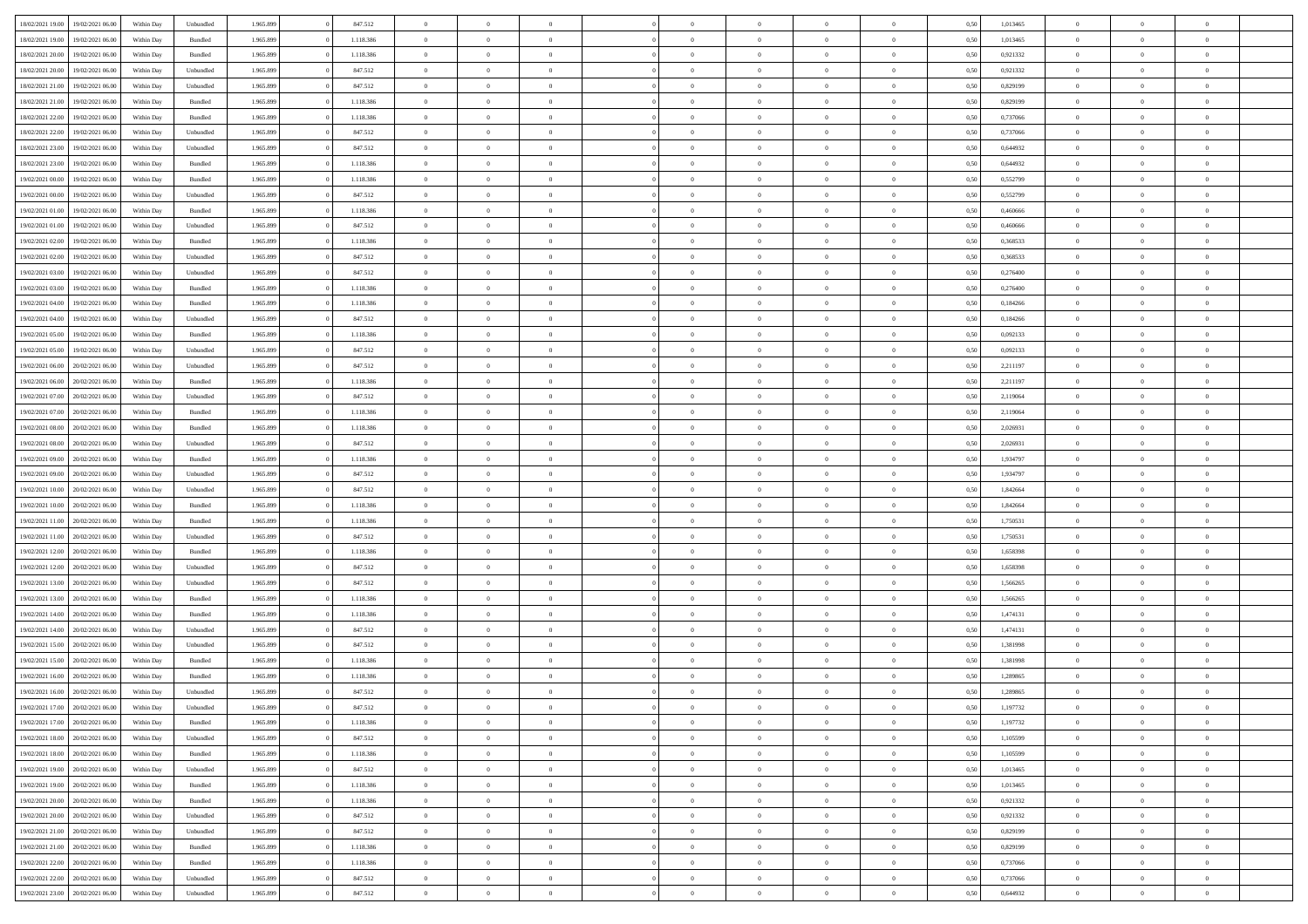| 19/02/2021 23:00 | 20/02/2021 06:00                  | Within Day | Bundled            | 1.965.899 | 1.118.386 | $\overline{0}$ | $\theta$       |                | $\Omega$       | $\Omega$       | $\theta$       | $\theta$       | 0,50 | 0,644932 | $\theta$       | $\overline{0}$ | $\theta$       |  |
|------------------|-----------------------------------|------------|--------------------|-----------|-----------|----------------|----------------|----------------|----------------|----------------|----------------|----------------|------|----------|----------------|----------------|----------------|--|
|                  |                                   |            |                    |           |           |                |                |                |                |                |                |                |      |          |                |                |                |  |
| 20/02/2021 00:00 | 20/02/2021 06:00                  | Within Day | Unbundled          | 1.965.899 | 847.512   | $\overline{0}$ | $\theta$       | $\overline{0}$ | $\overline{0}$ | $\bf{0}$       | $\overline{0}$ | $\bf{0}$       | 0,50 | 0,552799 | $\theta$       | $\overline{0}$ | $\overline{0}$ |  |
| 20/02/2021 00:00 | 20/02/2021 06:00                  | Within Day | Bundled            | 1.965.899 | 1.118.386 | $\overline{0}$ | $\overline{0}$ | $\overline{0}$ | $\bf{0}$       | $\bf{0}$       | $\bf{0}$       | $\mathbf{0}$   | 0,50 | 0,552799 | $\overline{0}$ | $\overline{0}$ | $\bf{0}$       |  |
| 20/02/2021 01:00 | 20/02/2021 06:00                  | Within Day | Bundled            | 1.965.899 | 1.118.386 | $\overline{0}$ | $\overline{0}$ | $\overline{0}$ | $\overline{0}$ | $\bf{0}$       | $\overline{0}$ | $\overline{0}$ | 0.50 | 0.460666 | $\theta$       | $\theta$       | $\overline{0}$ |  |
| 20/02/2021 01:00 | 20/02/2021 06:00                  | Within Day | Unbundled          | 1.965.899 | 847.512   | $\overline{0}$ | $\theta$       | $\overline{0}$ | $\overline{0}$ | $\bf{0}$       | $\overline{0}$ | $\bf{0}$       | 0,50 | 0,460666 | $\,$ 0 $\,$    | $\overline{0}$ | $\overline{0}$ |  |
| 20/02/2021 02:00 | 20/02/2021 06:00                  | Within Day | Bundled            | 1.965.899 | 1.118.386 | $\overline{0}$ | $\overline{0}$ | $\overline{0}$ | $\bf{0}$       | $\overline{0}$ | $\overline{0}$ | $\mathbf{0}$   | 0,50 | 0,368533 | $\overline{0}$ | $\overline{0}$ | $\bf{0}$       |  |
|                  |                                   |            |                    |           |           |                | $\overline{0}$ |                |                | $\overline{0}$ |                |                |      |          | $\theta$       | $\overline{0}$ | $\overline{0}$ |  |
| 20/02/2021 02:00 | 20/02/2021 06:00                  | Within Dav | Unbundled          | 1.965.899 | 847.512   | $\overline{0}$ |                | $\overline{0}$ | $\overline{0}$ |                | $\overline{0}$ | $\overline{0}$ | 0.50 | 0,368533 |                |                |                |  |
| 20/02/2021 03:00 | 20/02/2021 06:00                  | Within Day | Unbundled          | 1.965.899 | 847.512   | $\overline{0}$ | $\theta$       | $\overline{0}$ | $\overline{0}$ | $\bf{0}$       | $\overline{0}$ | $\bf{0}$       | 0,50 | 0,276400 | $\theta$       | $\theta$       | $\overline{0}$ |  |
| 20/02/2021 03:00 | 20/02/2021 06:00                  | Within Day | Bundled            | 1.965.899 | 1.118.386 | $\overline{0}$ | $\overline{0}$ | $\overline{0}$ | $\bf{0}$       | $\bf{0}$       | $\bf{0}$       | $\mathbf{0}$   | 0,50 | 0,276400 | $\,0\,$        | $\overline{0}$ | $\overline{0}$ |  |
| 20/02/2021 04:00 | 20/02/2021 06:00                  | Within Dav | Unbundled          | 1.965.899 | 847.512   | $\overline{0}$ | $\overline{0}$ | $\overline{0}$ | $\overline{0}$ | $\overline{0}$ | $\overline{0}$ | $\overline{0}$ | 0.50 | 0,184266 | $\theta$       | $\overline{0}$ | $\overline{0}$ |  |
| 20/02/2021 04:00 | 20/02/2021 06:00                  | Within Day | Bundled            | 1.965.899 | 1.118.386 | $\overline{0}$ | $\theta$       | $\overline{0}$ | $\overline{0}$ | $\bf{0}$       | $\overline{0}$ | $\bf{0}$       | 0,50 | 0,184266 | $\,$ 0 $\,$    | $\overline{0}$ | $\overline{0}$ |  |
| 20/02/2021 05:00 | 20/02/2021 06:00                  | Within Day | Unbundled          | 1.965.899 | 847.512   | $\overline{0}$ | $\overline{0}$ | $\overline{0}$ | $\bf{0}$       | $\bf{0}$       | $\bf{0}$       | $\mathbf{0}$   | 0,50 | 0,092133 | $\overline{0}$ | $\overline{0}$ | $\bf{0}$       |  |
| 20/02/2021 05:00 | 20/02/2021 06:00                  | Within Day | Bundled            | 1.965.899 | 1.118.386 | $\overline{0}$ | $\overline{0}$ | $\overline{0}$ | $\overline{0}$ | $\bf{0}$       | $\overline{0}$ | $\overline{0}$ | 0.50 | 0,092133 | $\theta$       | $\theta$       | $\overline{0}$ |  |
| 20/02/2021 06:00 | 21/02/2021 06:00                  |            |                    | 1.965.899 | 847.512   | $\overline{0}$ | $\theta$       | $\overline{0}$ | $\overline{0}$ | $\bf{0}$       | $\overline{0}$ |                |      | 2,211197 | $\,$ 0 $\,$    | $\overline{0}$ | $\overline{0}$ |  |
|                  |                                   | Within Day | Unbundled          |           |           |                |                |                |                |                |                | $\bf{0}$       | 0,50 |          |                |                |                |  |
| 20/02/2021 06:00 | 21/02/2021 06:00                  | Within Day | Bundled            | 1.965.899 | 1.118.386 | $\overline{0}$ | $\overline{0}$ | $\overline{0}$ | $\bf{0}$       | $\overline{0}$ | $\overline{0}$ | $\mathbf{0}$   | 0,50 | 2,211197 | $\overline{0}$ | $\overline{0}$ | $\bf{0}$       |  |
| 20/02/2021 07:00 | 21/02/2021 06:00                  | Within Day | Unbundled          | 1.965.899 | 847.512   | $\overline{0}$ | $\overline{0}$ | $\overline{0}$ | $\overline{0}$ | $\overline{0}$ | $\overline{0}$ | $\overline{0}$ | 0.50 | 2,119064 | $\overline{0}$ | $\overline{0}$ | $\overline{0}$ |  |
| 20/02/2021 07:00 | 21/02/2021 06:00                  | Within Day | Bundled            | 1.965.899 | 1.118.386 | $\overline{0}$ | $\theta$       | $\overline{0}$ | $\overline{0}$ | $\bf{0}$       | $\overline{0}$ | $\bf{0}$       | 0,50 | 2,119064 | $\,$ 0 $\,$    | $\overline{0}$ | $\overline{0}$ |  |
| 20/02/2021 08:00 | 21/02/2021 06:00                  | Within Day | Bundled            | 1.965.899 | 1.118.386 | $\overline{0}$ | $\overline{0}$ | $\overline{0}$ | $\bf{0}$       | $\bf{0}$       | $\bf{0}$       | $\mathbf{0}$   | 0,50 | 2,026931 | $\bf{0}$       | $\overline{0}$ | $\bf{0}$       |  |
| 20/02/2021 08:00 | 21/02/2021 06:00                  | Within Day | Unbundled          | 1.965.899 | 847.512   | $\overline{0}$ | $\overline{0}$ | $\overline{0}$ | $\overline{0}$ | $\overline{0}$ | $\overline{0}$ | $\overline{0}$ | 0.50 | 2,026931 | $\theta$       | $\overline{0}$ | $\overline{0}$ |  |
| 20/02/2021 09:00 | 21/02/2021 06:00                  | Within Day | Bundled            | 1.965.899 | 1.118.386 | $\overline{0}$ | $\theta$       | $\overline{0}$ | $\overline{0}$ | $\bf{0}$       | $\overline{0}$ | $\bf{0}$       | 0,50 | 1,934797 | $\,$ 0 $\,$    | $\overline{0}$ | $\overline{0}$ |  |
|                  |                                   |            |                    |           |           |                | $\overline{0}$ |                |                | $\bf{0}$       |                |                |      |          |                | $\overline{0}$ | $\bf{0}$       |  |
| 20/02/2021 09:00 | 21/02/2021 06:00                  | Within Day | Unbundled          | 1.965.899 | 847.512   | $\overline{0}$ |                | $\overline{0}$ | $\overline{0}$ |                | $\overline{0}$ | $\mathbf{0}$   | 0,50 | 1,934797 | $\overline{0}$ |                |                |  |
| 20/02/2021 10:00 | 21/02/2021 06:00                  | Within Day | Bundled            | 1.965.899 | 1.118.386 | $\overline{0}$ | $\overline{0}$ | $\overline{0}$ | $\overline{0}$ | $\overline{0}$ | $\overline{0}$ | $\overline{0}$ | 0.50 | 1,842664 | $\theta$       | $\overline{0}$ | $\overline{0}$ |  |
| 20/02/2021 10:00 | 21/02/2021 06:00                  | Within Day | Unbundled          | 1.965.899 | 847.512   | $\overline{0}$ | $\theta$       | $\overline{0}$ | $\overline{0}$ | $\bf{0}$       | $\overline{0}$ | $\,$ 0 $\,$    | 0,50 | 1,842664 | $\,$ 0 $\,$    | $\overline{0}$ | $\overline{0}$ |  |
| 20/02/2021 11:00 | 21/02/2021 06:00                  | Within Day | Unbundled          | 1.965.899 | 847.512   | $\overline{0}$ | $\overline{0}$ | $\overline{0}$ | $\overline{0}$ | $\overline{0}$ | $\overline{0}$ | $\mathbf{0}$   | 0,50 | 1,750531 | $\overline{0}$ | $\overline{0}$ | $\bf{0}$       |  |
| 20/02/2021 11:00 | 21/02/2021 06:00                  | Within Dav | Bundled            | 1.965.899 | 1.118.386 | $\overline{0}$ | $\overline{0}$ | $\overline{0}$ | $\overline{0}$ | $\overline{0}$ | $\overline{0}$ | $\overline{0}$ | 0.50 | 1,750531 | $\theta$       | $\overline{0}$ | $\overline{0}$ |  |
| 20/02/2021 12:00 | 21/02/2021 06:00                  | Within Day | Bundled            | 1.965.899 | 1.118.386 | $\overline{0}$ | $\theta$       | $\overline{0}$ | $\overline{0}$ | $\bf{0}$       | $\overline{0}$ | $\bf{0}$       | 0,50 | 1,658398 | $\,$ 0 $\,$    | $\theta$       | $\overline{0}$ |  |
| 20/02/2021 12:00 | 21/02/2021 06:00                  | Within Day | Unbundled          | 1.965.899 | 847.512   | $\overline{0}$ | $\overline{0}$ | $\overline{0}$ | $\overline{0}$ | $\bf{0}$       | $\overline{0}$ | $\mathbf{0}$   | 0,50 | 1,658398 | $\,0\,$        | $\overline{0}$ | $\overline{0}$ |  |
| 20/02/2021 13:00 | 21/02/2021 06:00                  | Within Day | Bundled            | 1.965.899 | 1.118.386 | $\overline{0}$ | $\overline{0}$ | $\overline{0}$ | $\overline{0}$ | $\overline{0}$ | $\overline{0}$ | $\overline{0}$ | 0.50 | 1,566265 | $\theta$       | $\overline{0}$ | $\overline{0}$ |  |
|                  |                                   |            |                    |           |           |                |                |                |                |                |                |                |      |          |                |                |                |  |
| 20/02/2021 13:00 | 21/02/2021 06:00                  | Within Day | Unbundled          | 1.965.899 | 847.512   | $\overline{0}$ | $\overline{0}$ | $\overline{0}$ | $\overline{0}$ | $\bf{0}$       | $\overline{0}$ | $\bf{0}$       | 0,50 | 1,566265 | $\,$ 0 $\,$    | $\overline{0}$ | $\overline{0}$ |  |
| 20/02/2021 14:00 | 21/02/2021 06:00                  | Within Day | Unbundled          | 1.965.899 | 847.512   | $\overline{0}$ | $\overline{0}$ | $\overline{0}$ | $\overline{0}$ | $\bf{0}$       | $\overline{0}$ | $\mathbf{0}$   | 0,50 | 1,474131 | $\overline{0}$ | $\overline{0}$ | $\bf{0}$       |  |
| 20/02/2021 14:00 | 21/02/2021 06:00                  | Within Day | Bundled            | 1.965.899 | 1.118.386 | $\overline{0}$ | $\Omega$       | $\overline{0}$ | $\Omega$       | $\Omega$       | $\overline{0}$ | $\overline{0}$ | 0,50 | 1,474131 | $\,0\,$        | $\theta$       | $\theta$       |  |
| 20/02/2021 15:00 | 21/02/2021 06:00                  | Within Day | Bundled            | 1.965.899 | 1.118.386 | $\overline{0}$ | $\theta$       | $\overline{0}$ | $\overline{0}$ | $\bf{0}$       | $\overline{0}$ | $\bf{0}$       | 0,50 | 1,381998 | $\,$ 0 $\,$    | $\overline{0}$ | $\overline{0}$ |  |
| 20/02/2021 15:00 | 21/02/2021 06:00                  | Within Day | Unbundled          | 1.965.899 | 847.512   | $\overline{0}$ | $\overline{0}$ | $\overline{0}$ | $\overline{0}$ | $\overline{0}$ | $\overline{0}$ | $\mathbf{0}$   | 0,50 | 1,381998 | $\overline{0}$ | $\overline{0}$ | $\bf{0}$       |  |
| 20/02/2021 16:00 | 21/02/2021 06:00                  | Within Day | Unbundled          | 1.965.899 | 847.512   | $\overline{0}$ | $\Omega$       | $\overline{0}$ | $\Omega$       | $\overline{0}$ | $\overline{0}$ | $\overline{0}$ | 0.50 | 1,289865 | $\,$ 0 $\,$    | $\theta$       | $\theta$       |  |
| 20/02/2021 16:00 | 21/02/2021 06:00                  | Within Day | Bundled            | 1.965.899 | 1.118.386 | $\overline{0}$ | $\theta$       | $\overline{0}$ | $\overline{0}$ | $\bf{0}$       | $\overline{0}$ | $\bf{0}$       | 0,50 | 1,289865 | $\,$ 0 $\,$    | $\overline{0}$ | $\overline{0}$ |  |
| 20/02/2021 17:00 | 21/02/2021 06:00                  | Within Day | Bundled            | 1.965.899 | 1.118.386 | $\overline{0}$ | $\bf{0}$       | $\overline{0}$ | $\overline{0}$ | $\bf{0}$       | $\bf{0}$       | $\mathbf{0}$   | 0,50 | 1,197732 | $\bf{0}$       | $\overline{0}$ | $\bf{0}$       |  |
|                  |                                   |            |                    |           |           |                |                |                |                |                |                |                |      |          |                |                |                |  |
| 20/02/2021 17:00 | 21/02/2021 06:00                  | Within Day | Unbundled          | 1.965.899 | 847.512   | $\overline{0}$ | $\Omega$       | $\overline{0}$ | $\Omega$       | $\overline{0}$ | $\overline{0}$ | $\overline{0}$ | 0.50 | 1,197732 | $\,$ 0 $\,$    | $\theta$       | $\theta$       |  |
| 20/02/2021 18:00 | 21/02/2021 06:00                  | Within Day | Bundled            | 1.965.899 | 1.118.386 | $\overline{0}$ | $\overline{0}$ | $\overline{0}$ | $\overline{0}$ | $\,$ 0         | $\overline{0}$ | $\bf{0}$       | 0,50 | 1,105599 | $\,$ 0 $\,$    | $\overline{0}$ | $\overline{0}$ |  |
| 20/02/2021 18:00 | 21/02/2021 06:00                  | Within Day | Unbundled          | 1.965.899 | 847.512   | $\overline{0}$ | $\overline{0}$ | $\overline{0}$ | $\bf{0}$       | $\bf{0}$       | $\overline{0}$ | $\mathbf{0}$   | 0,50 | 1,105599 | $\bf{0}$       | $\overline{0}$ | $\bf{0}$       |  |
| 20/02/2021 19:00 | 21/02/2021 06:00                  | Within Day | Unbundled          | 1.965.899 | 847.512   | $\overline{0}$ | $\Omega$       | $\overline{0}$ | $\Omega$       | $\overline{0}$ | $\overline{0}$ | $\overline{0}$ | 0,50 | 1,013465 | $\,0\,$        | $\theta$       | $\theta$       |  |
| 20/02/2021 19:00 | 21/02/2021 06:00                  | Within Day | Bundled            | 1.965.899 | 1.118.386 | $\overline{0}$ | $\overline{0}$ | $\overline{0}$ | $\overline{0}$ | $\,$ 0         | $\overline{0}$ | $\bf{0}$       | 0,50 | 1,013465 | $\,$ 0 $\,$    | $\overline{0}$ | $\overline{0}$ |  |
| 20/02/2021 20:00 | 21/02/2021 06:00                  | Within Day | Bundled            | 1.965.899 | 1.118.386 | $\overline{0}$ | $\overline{0}$ | $\overline{0}$ | $\bf{0}$       | $\bf{0}$       | $\overline{0}$ | $\mathbf{0}$   | 0,50 | 0,921332 | $\bf{0}$       | $\overline{0}$ | $\bf{0}$       |  |
| 20/02/2021 20:00 | 21/02/2021 06:00                  | Within Day | Unbundled          | 1.965.899 | 847.512   | $\overline{0}$ | $\Omega$       | $\Omega$       | $\Omega$       | $\Omega$       | $\Omega$       | $\overline{0}$ | 0.50 | 0,921332 | $\theta$       | $\theta$       | $\theta$       |  |
| 20/02/2021 21:00 | 21/02/2021 06:00                  | Within Day | Unbundled          | 1.965.899 | 847.512   | $\overline{0}$ | $\overline{0}$ | $\overline{0}$ | $\bf{0}$       | $\,$ 0         | $\bf{0}$       | $\bf{0}$       | 0,50 | 0,829199 | $\,0\,$        | $\,$ 0 $\,$    | $\overline{0}$ |  |
| 20/02/2021 21:00 | 21/02/2021 06:00                  | Within Day | $\mathbf B$ undled | 1.965.899 |           |                |                |                |                |                |                |                |      |          |                |                |                |  |
|                  |                                   |            |                    |           | 1.118.386 | $\overline{0}$ | $\bf{0}$       |                |                | $\bf{0}$       |                |                | 0,50 | 0,829199 | $\bf{0}$       | $\overline{0}$ |                |  |
| 20/02/2021 22:00 | 21/02/2021 06:00                  | Within Day | Unbundled          | 1.965.899 | 847.512   | $\overline{0}$ | $\overline{0}$ | $\overline{0}$ | $\Omega$       | $\overline{0}$ | $\overline{0}$ | $\overline{0}$ | 0,50 | 0,737066 | $\theta$       | $\theta$       | $\theta$       |  |
| 20/02/2021 22:00 | 21/02/2021 06:00                  | Within Day | Bundled            | 1.965.899 | 1.118.386 | $\overline{0}$ | $\,$ 0         | $\overline{0}$ | $\bf{0}$       | $\,$ 0 $\,$    | $\overline{0}$ | $\mathbf{0}$   | 0,50 | 0,737066 | $\,$ 0 $\,$    | $\,$ 0 $\,$    | $\,$ 0         |  |
| 20/02/2021 23:00 | 21/02/2021 06:00                  | Within Day | Unbundled          | 1.965.899 | 847.512   | $\overline{0}$ | $\overline{0}$ | $\overline{0}$ | $\overline{0}$ | $\overline{0}$ | $\overline{0}$ | $\mathbf{0}$   | 0,50 | 0,644932 | $\overline{0}$ | $\bf{0}$       | $\bf{0}$       |  |
| 20/02/2021 23:00 | 21/02/2021 06:00                  | Within Day | Bundled            | 1.965.899 | 1.118.386 | $\overline{0}$ | $\overline{0}$ | $\overline{0}$ | $\Omega$       | $\overline{0}$ | $\overline{0}$ | $\overline{0}$ | 0,50 | 0.644932 | $\overline{0}$ | $\overline{0}$ | $\overline{0}$ |  |
| 21/02/2021 00:00 | 21/02/2021 06:00                  | Within Day | Unbundled          | 1.965.899 | 847.512   | $\overline{0}$ | $\,$ 0         | $\overline{0}$ | $\overline{0}$ | $\,$ 0 $\,$    | $\overline{0}$ | $\mathbf{0}$   | 0,50 | 0,552799 | $\,$ 0 $\,$    | $\overline{0}$ | $\overline{0}$ |  |
| 21/02/2021 00:00 | 21/02/2021 06:00                  | Within Day | Bundled            | 1.965.899 | 1.118.386 | $\overline{0}$ | $\overline{0}$ | $\overline{0}$ | $\overline{0}$ | $\overline{0}$ | $\overline{0}$ | $\mathbf{0}$   | 0,50 | 0,552799 | $\overline{0}$ | $\overline{0}$ | $\bf{0}$       |  |
| 21/02/2021 01:00 | 21/02/2021 06:00                  | Within Day | Bundled            | 1.965.899 | 1.118.386 | $\overline{0}$ | $\overline{0}$ | $\overline{0}$ | $\Omega$       | $\overline{0}$ | $\overline{0}$ | $\bf{0}$       | 0.50 | 0.460666 | $\overline{0}$ | $\theta$       | $\overline{0}$ |  |
|                  |                                   |            |                    |           |           |                |                |                |                |                |                |                |      |          |                |                |                |  |
| 21/02/2021 01:00 | 21/02/2021 06:00                  | Within Day | Unbundled          | 1.965.899 | 847.512   | $\overline{0}$ | $\,$ 0         | $\overline{0}$ | $\bf{0}$       | $\bf{0}$       | $\bf{0}$       | $\bf{0}$       | 0,50 | 0,460666 | $\,$ 0 $\,$    | $\overline{0}$ | $\overline{0}$ |  |
| 21/02/2021 02:00 | 21/02/2021 06:00                  | Within Day | Unbundled          | 1.965.899 | 847.512   | $\overline{0}$ | $\bf{0}$       | $\overline{0}$ | $\overline{0}$ | $\overline{0}$ | $\overline{0}$ | $\mathbf{0}$   | 0,50 | 0,368533 | $\overline{0}$ | $\overline{0}$ | $\bf{0}$       |  |
| 21/02/2021 02:00 | 21/02/2021 06:00                  | Within Day | Bundled            | 1.965.899 | 1.118.386 | $\overline{0}$ | $\overline{0}$ | $\overline{0}$ | $\Omega$       | $\overline{0}$ | $\overline{0}$ | $\overline{0}$ | 0.50 | 0,368533 | $\overline{0}$ | $\overline{0}$ | $\overline{0}$ |  |
| 21/02/2021 03:00 | 21/02/2021 06:00                  | Within Day | Unbundled          | 1.965.899 | 847.512   | $\overline{0}$ | $\bf{0}$       | $\overline{0}$ | $\overline{0}$ | $\bf{0}$       | $\bf{0}$       | $\mathbf{0}$   | 0,50 | 0,276400 | $\,$ 0 $\,$    | $\,$ 0 $\,$    | $\bf{0}$       |  |
|                  | 21/02/2021 03:00 21/02/2021 06:00 | Within Day | Bundled            | 1.965.899 | 1.118.386 | $\overline{0}$ | $\overline{0}$ | $\overline{0}$ | $\overline{0}$ | $\overline{0}$ | $\bf{0}$       | $\mathbf{0}$   | 0,50 | 0,276400 | $\overline{0}$ | $\bf{0}$       | $\bf{0}$       |  |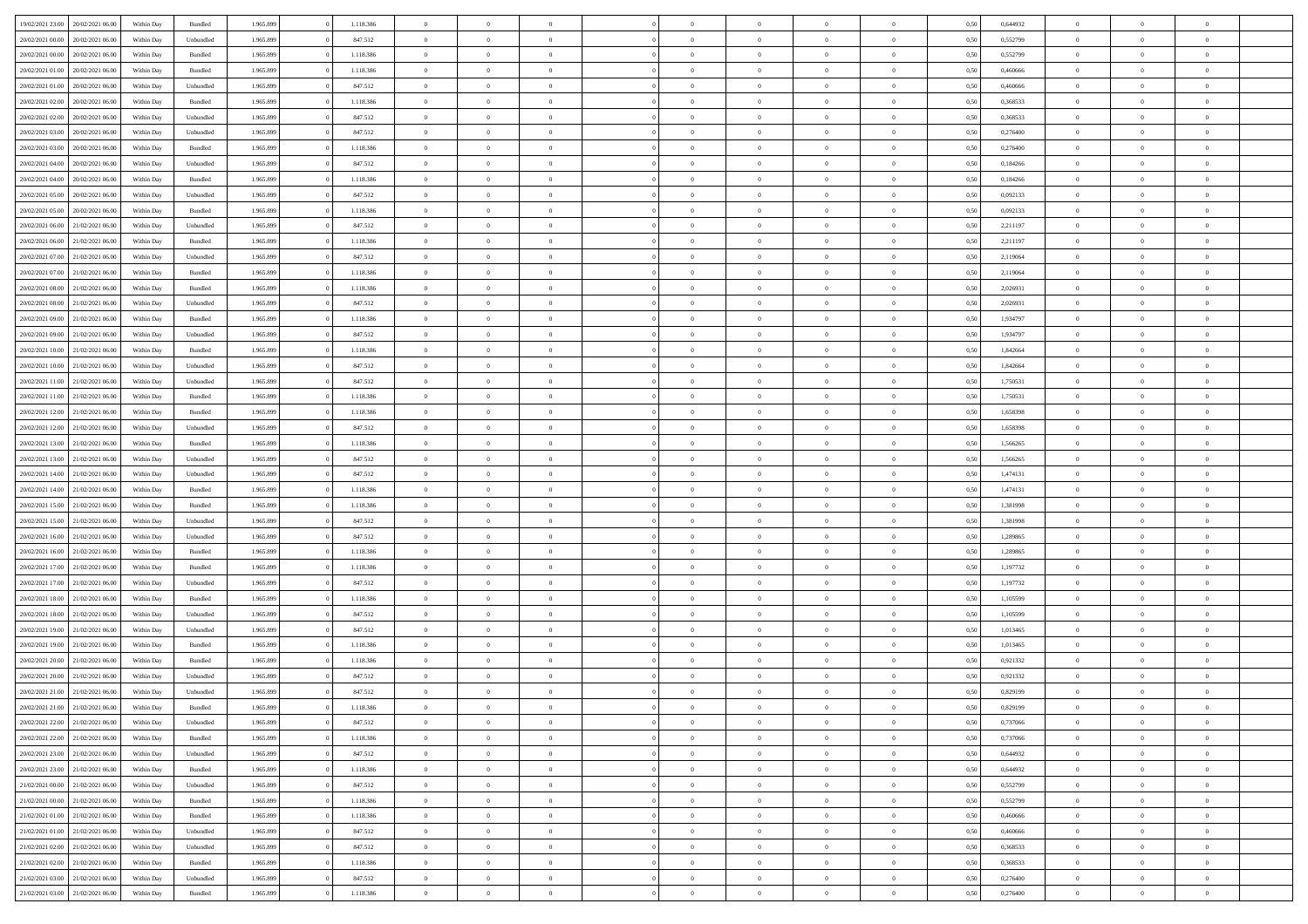| 21/02/2021 04:00                  | 21/02/2021 06:00 | Within Day | Bundled            | 1.965.899 | 1.118.386 | $\overline{0}$ | $\Omega$       |                | $\Omega$       | $\Omega$       | $\Omega$       | $\theta$       | 0,50 | 0,184266 | $\theta$       | $\theta$       | $\theta$       |  |
|-----------------------------------|------------------|------------|--------------------|-----------|-----------|----------------|----------------|----------------|----------------|----------------|----------------|----------------|------|----------|----------------|----------------|----------------|--|
|                                   |                  |            |                    |           |           |                |                |                |                |                |                |                |      |          |                |                |                |  |
| 21/02/2021 04:00                  | 21/02/2021 06:00 | Within Day | Unbundled          | 1.965.899 | 847.512   | $\overline{0}$ | $\theta$       | $\overline{0}$ | $\overline{0}$ | $\bf{0}$       | $\overline{0}$ | $\bf{0}$       | 0,50 | 0,184266 | $\theta$       | $\theta$       | $\overline{0}$ |  |
| 21/02/2021 05:00                  | 21/02/2021 06:00 | Within Day | Bundled            | 1.965.899 | 1.118.386 | $\overline{0}$ | $\bf{0}$       | $\overline{0}$ | $\bf{0}$       | $\bf{0}$       | $\bf{0}$       | $\mathbf{0}$   | 0,50 | 0,092133 | $\bf{0}$       | $\overline{0}$ | $\overline{0}$ |  |
| 21/02/2021 05:00                  | 21/02/2021 06:00 | Within Day | Unbundled          | 1.965.899 | 847.512   | $\overline{0}$ | $\overline{0}$ | $\overline{0}$ | $\overline{0}$ | $\bf{0}$       | $\overline{0}$ | $\overline{0}$ | 0.50 | 0,092133 | $\theta$       | $\theta$       | $\overline{0}$ |  |
| 21/02/2021 06:00                  | 22/02/2021 06:00 | Within Day | Unbundled          | 1.965.899 | 847.512   | $\overline{0}$ | $\theta$       | $\overline{0}$ | $\overline{0}$ | $\bf{0}$       | $\overline{0}$ | $\bf{0}$       | 0,50 | 2,211197 | $\theta$       | $\overline{0}$ | $\overline{0}$ |  |
|                                   |                  |            |                    |           |           |                |                |                |                |                |                |                |      |          |                |                |                |  |
| 21/02/2021 06:00                  | 22/02/2021 06:00 | Within Day | Bundled            | 1.965.899 | 1.118.386 | $\overline{0}$ | $\overline{0}$ | $\overline{0}$ | $\bf{0}$       | $\overline{0}$ | $\overline{0}$ | $\mathbf{0}$   | 0,50 | 2,211197 | $\bf{0}$       | $\overline{0}$ | $\bf{0}$       |  |
| 21/02/2021 07:00                  | 22/02/2021 06:00 | Within Dav | Unbundled          | 1.965.899 | 847.512   | $\overline{0}$ | $\overline{0}$ | $\overline{0}$ | $\overline{0}$ | $\overline{0}$ | $\overline{0}$ | $\overline{0}$ | 0.50 | 2,119064 | $\theta$       | $\overline{0}$ | $\overline{0}$ |  |
| 21/02/2021 07:00                  | 22/02/2021 06:00 | Within Day | Bundled            | 1.965.899 | 1.118.386 | $\overline{0}$ | $\theta$       | $\overline{0}$ | $\overline{0}$ | $\bf{0}$       | $\overline{0}$ | $\bf{0}$       | 0,50 | 2,119064 | $\theta$       | $\theta$       | $\overline{0}$ |  |
| 21/02/2021 08:00                  | 22/02/2021 06:00 | Within Day | Unbundled          | 1.965.899 | 847.512   | $\overline{0}$ | $\overline{0}$ | $\overline{0}$ | $\bf{0}$       | $\bf{0}$       | $\bf{0}$       | $\mathbf{0}$   | 0,50 | 2,026931 | $\,0\,$        | $\overline{0}$ | $\overline{0}$ |  |
| 21/02/2021 08:00                  | 22/02/2021 06:00 | Within Dav | Bundled            | 1.965.899 | 1.118.386 | $\overline{0}$ | $\overline{0}$ | $\overline{0}$ | $\overline{0}$ | $\overline{0}$ | $\overline{0}$ | $\overline{0}$ | 0.50 | 2,026931 | $\theta$       | $\overline{0}$ | $\overline{0}$ |  |
| 21/02/2021 09:00                  | 22/02/2021 06:00 | Within Day | Unbundled          | 1.965.899 | 847.512   | $\overline{0}$ | $\theta$       | $\overline{0}$ | $\overline{0}$ | $\bf{0}$       | $\overline{0}$ | $\bf{0}$       | 0,50 | 1,934797 | $\,$ 0 $\,$    | $\overline{0}$ | $\overline{0}$ |  |
| 21/02/2021 09:00                  | 22/02/2021 06:00 | Within Day | Bundled            | 1.965.899 | 1.118.386 | $\overline{0}$ | $\overline{0}$ | $\overline{0}$ | $\bf{0}$       | $\bf{0}$       | $\bf{0}$       | $\mathbf{0}$   | 0,50 | 1,934797 | $\bf{0}$       | $\overline{0}$ | $\overline{0}$ |  |
|                                   |                  |            |                    |           |           |                |                |                |                |                |                |                |      |          | $\theta$       |                |                |  |
| 21/02/2021 11:00                  | 22/02/2021 06:00 | Within Day | Bundled            | 1.965.899 | 1.118.386 | $\overline{0}$ | $\overline{0}$ | $\overline{0}$ | $\overline{0}$ | $\bf{0}$       | $\overline{0}$ | $\overline{0}$ | 0.50 | 1,750531 |                | $\theta$       | $\overline{0}$ |  |
| 21/02/2021 11:00                  | 22/02/2021 06:00 | Within Day | Unbundled          | 1.965.899 | 847.512   | $\overline{0}$ | $\theta$       | $\overline{0}$ | $\overline{0}$ | $\bf{0}$       | $\overline{0}$ | $\bf{0}$       | 0,50 | 1,750531 | $\theta$       | $\theta$       | $\overline{0}$ |  |
| 21/02/2021 12:00                  | 22/02/2021 06:00 | Within Day | Unbundled          | 1.965.899 | 847.512   | $\overline{0}$ | $\overline{0}$ | $\overline{0}$ | $\bf{0}$       | $\overline{0}$ | $\overline{0}$ | $\mathbf{0}$   | 0,50 | 1,658398 | $\bf{0}$       | $\overline{0}$ | $\bf{0}$       |  |
| 21/02/2021 12:00                  | 22/02/2021 06:00 | Within Dav | Bundled            | 1.965.899 | 1.118.386 | $\overline{0}$ | $\overline{0}$ | $\overline{0}$ | $\overline{0}$ | $\overline{0}$ | $\overline{0}$ | $\overline{0}$ | 0.50 | 1,658398 | $\theta$       | $\overline{0}$ | $\overline{0}$ |  |
| 21/02/2021 13:00                  | 22/02/2021 06:00 | Within Day | Unbundled          | 1.965.899 | 847.512   | $\overline{0}$ | $\theta$       | $\overline{0}$ | $\overline{0}$ | $\bf{0}$       | $\overline{0}$ | $\bf{0}$       | 0,50 | 1,566265 | $\,$ 0 $\,$    | $\theta$       | $\overline{0}$ |  |
| 21/02/2021 13:00                  | 22/02/2021 06:00 | Within Day | Bundled            | 1.965.899 | 1.118.386 | $\overline{0}$ | $\overline{0}$ | $\overline{0}$ | $\bf{0}$       | $\bf{0}$       | $\bf{0}$       | $\mathbf{0}$   | 0,50 | 1,566265 | $\bf{0}$       | $\overline{0}$ | $\overline{0}$ |  |
| 21/02/2021 14:00                  | 22/02/2021 06:00 | Within Day | Bundled            | 1.965.899 | 1.118.386 | $\overline{0}$ | $\overline{0}$ | $\overline{0}$ | $\overline{0}$ | $\overline{0}$ | $\overline{0}$ | $\overline{0}$ | 0.50 | 1,474131 | $\theta$       | $\overline{0}$ | $\overline{0}$ |  |
|                                   |                  |            |                    |           |           |                |                |                |                |                |                |                |      |          |                |                |                |  |
| 21/02/2021 14:00                  | 22/02/2021 06:00 | Within Day | Unbundled          | 1.965.899 | 847.512   | $\overline{0}$ | $\theta$       | $\overline{0}$ | $\overline{0}$ | $\bf{0}$       | $\overline{0}$ | $\bf{0}$       | 0,50 | 1,474131 | $\,$ 0 $\,$    | $\theta$       | $\overline{0}$ |  |
| 21/02/2021 15:00                  | 22/02/2021 06:00 | Within Day | Bundled            | 1.965.899 | 1.118.386 | $\overline{0}$ | $\overline{0}$ | $\overline{0}$ | $\bf{0}$       | $\bf{0}$       | $\bf{0}$       | $\mathbf{0}$   | 0,50 | 1,381998 | $\bf{0}$       | $\overline{0}$ | $\overline{0}$ |  |
| 21/02/2021 15:00                  | 22/02/2021 06:00 | Within Day | Unbundled          | 1.965.899 | 847.512   | $\overline{0}$ | $\overline{0}$ | $\overline{0}$ | $\overline{0}$ | $\bf{0}$       | $\overline{0}$ | $\overline{0}$ | 0.50 | 1.381998 | $\theta$       | $\overline{0}$ | $\overline{0}$ |  |
| 21/02/2021 16:00                  | 22/02/2021 06:00 | Within Day | Unbundled          | 1.965.899 | 847.512   | $\overline{0}$ | $\theta$       | $\overline{0}$ | $\overline{0}$ | $\bf{0}$       | $\overline{0}$ | $\bf{0}$       | 0,50 | 1,289865 | $\,$ 0 $\,$    | $\overline{0}$ | $\overline{0}$ |  |
| 21/02/2021 16:00                  | 22/02/2021 06:00 | Within Day | Bundled            | 1.965.899 | 1.118.386 | $\overline{0}$ | $\overline{0}$ | $\overline{0}$ | $\bf{0}$       | $\overline{0}$ | $\overline{0}$ | $\mathbf{0}$   | 0,50 | 1,289865 | $\bf{0}$       | $\overline{0}$ | $\bf{0}$       |  |
| 21/02/2021 17:00                  | 22/02/2021 06:00 | Within Dav | Bundled            | 1.965.899 | 1.118.386 | $\overline{0}$ | $\overline{0}$ | $\overline{0}$ | $\overline{0}$ | $\overline{0}$ | $\overline{0}$ | $\overline{0}$ | 0.50 | 1,197732 | $\theta$       | $\overline{0}$ | $\overline{0}$ |  |
| 21/02/2021 17:00                  | 22/02/2021 06:00 | Within Day | Unbundled          | 1.965.899 | 847.512   | $\overline{0}$ | $\theta$       | $\overline{0}$ | $\overline{0}$ | $\bf{0}$       | $\overline{0}$ | $\bf{0}$       | 0,50 | 1,197732 | $\theta$       | $\theta$       | $\overline{0}$ |  |
|                                   |                  |            |                    |           |           |                |                |                |                |                |                |                |      |          |                |                |                |  |
| 21/02/2021 18:00                  | 22/02/2021 06:00 | Within Day | Bundled            | 1.965.899 | 1.118.386 | $\overline{0}$ | $\overline{0}$ | $\overline{0}$ | $\bf{0}$       | $\bf{0}$       | $\bf{0}$       | $\mathbf{0}$   | 0,50 | 1,105599 | $\,0\,$        | $\overline{0}$ | $\overline{0}$ |  |
| 21/02/2021 18:00                  | 22/02/2021 06:00 | Within Day | Unbundled          | 1.965.899 | 847.512   | $\overline{0}$ | $\overline{0}$ | $\overline{0}$ | $\overline{0}$ | $\overline{0}$ | $\overline{0}$ | $\overline{0}$ | 0.50 | 1,105599 | $\theta$       | $\overline{0}$ | $\overline{0}$ |  |
| 21/02/2021 19:00                  | 22/02/2021 06:00 | Within Day | Bundled            | 1.965.899 | 1.118.386 | $\overline{0}$ | $\theta$       | $\overline{0}$ | $\overline{0}$ | $\bf{0}$       | $\overline{0}$ | $\bf{0}$       | 0,50 | 1,013465 | $\,$ 0 $\,$    | $\overline{0}$ | $\overline{0}$ |  |
| 21/02/2021 19:00                  | 22/02/2021 06:00 | Within Day | Unbundled          | 1.965.899 | 847.512   | $\overline{0}$ | $\overline{0}$ | $\overline{0}$ | $\bf{0}$       | $\bf{0}$       | $\bf{0}$       | $\bf{0}$       | 0,50 | 1,013465 | $\bf{0}$       | $\overline{0}$ | $\overline{0}$ |  |
| 21/02/2021 20:00                  | 22/02/2021 06:00 | Within Day | Unbundled          | 1.965.899 | 847.512   | $\overline{0}$ | $\Omega$       | $\overline{0}$ | $\Omega$       | $\Omega$       | $\overline{0}$ | $\overline{0}$ | 0,50 | 0,921332 | $\,0\,$        | $\theta$       | $\theta$       |  |
| 21/02/2021 20:00                  | 22/02/2021 06:00 | Within Day | Bundled            | 1.965.899 | 1.118.386 | $\overline{0}$ | $\theta$       | $\overline{0}$ | $\overline{0}$ | $\bf{0}$       | $\overline{0}$ | $\bf{0}$       | 0,50 | 0,921332 | $\,$ 0 $\,$    | $\theta$       | $\overline{0}$ |  |
|                                   |                  |            |                    |           |           |                |                |                |                | $\bf{0}$       |                |                |      |          |                | $\overline{0}$ | $\bf{0}$       |  |
| 21/02/2021 21:00                  | 22/02/2021 06:00 | Within Day | Bundled            | 1.965.899 | 1.118.386 | $\overline{0}$ | $\overline{0}$ | $\overline{0}$ | $\bf{0}$       |                | $\overline{0}$ | $\mathbf{0}$   | 0,50 | 0,829199 | $\bf{0}$       |                |                |  |
| 21/02/2021 21:00                  | 22/02/2021 06:00 | Within Day | Unbundled          | 1.965.899 | 847.512   | $\overline{0}$ | $\Omega$       | $\Omega$       | $\Omega$       | $\bf{0}$       | $\overline{0}$ | $\overline{0}$ | 0.50 | 0,829199 | $\,0\,$        | $\theta$       | $\theta$       |  |
| 21/02/2021 22:00                  | 22/02/2021 06:00 | Within Day | Unbundled          | 1.965.899 | 847.512   | $\overline{0}$ | $\theta$       | $\overline{0}$ | $\overline{0}$ | $\bf{0}$       | $\overline{0}$ | $\bf{0}$       | 0,50 | 0,737066 | $\,$ 0 $\,$    | $\theta$       | $\overline{0}$ |  |
| 21/02/2021 22:00                  | 22/02/2021 06:00 | Within Day | Bundled            | 1.965.899 | 1.118.386 | $\overline{0}$ | $\overline{0}$ | $\overline{0}$ | $\overline{0}$ | $\bf{0}$       | $\overline{0}$ | $\mathbf{0}$   | 0,50 | 0,737066 | $\bf{0}$       | $\overline{0}$ | $\overline{0}$ |  |
| 21/02/2021 23:00                  | 22/02/2021 06:00 | Within Day | Unbundled          | 1.965.899 | 847.512   | $\overline{0}$ | $\Omega$       | $\overline{0}$ | $\Omega$       | $\overline{0}$ | $\overline{0}$ | $\overline{0}$ | 0.50 | 0.644932 | $\,$ 0 $\,$    | $\theta$       | $\theta$       |  |
| 21/02/2021 23:00                  | 22/02/2021 06:00 | Within Day | Bundled            | 1.965.899 | 1.118.386 | $\overline{0}$ | $\theta$       | $\overline{0}$ | $\overline{0}$ | $\,$ 0         | $\overline{0}$ | $\bf{0}$       | 0,50 | 0,644932 | $\,$ 0 $\,$    | $\overline{0}$ | $\overline{0}$ |  |
| 22/02/2021 00:00                  | 22/02/2021 06:00 | Within Day | Unbundled          | 1.965.899 | 847.512   | $\overline{0}$ | $\overline{0}$ | $\overline{0}$ | $\overline{0}$ | $\bf{0}$       | $\overline{0}$ | $\mathbf{0}$   | 0,50 | 0,552799 | $\bf{0}$       | $\overline{0}$ | $\overline{0}$ |  |
| 22/02/2021 00:00                  | 22/02/2021 06:00 | Within Day | Bundled            | 1.965.899 | 1.118.386 | $\overline{0}$ | $\Omega$       | $\overline{0}$ | $\Omega$       | $\overline{0}$ | $\overline{0}$ | $\overline{0}$ | 0,50 | 0,552799 | $\,0\,$        | $\theta$       | $\theta$       |  |
|                                   |                  |            |                    |           |           |                | $\theta$       |                |                |                |                |                |      |          |                |                |                |  |
| 22/02/2021 01:00                  | 22/02/2021 06:00 | Within Day | Bundled            | 1.965.899 | 1.118.386 | $\overline{0}$ |                | $\overline{0}$ | $\overline{0}$ | $\,$ 0         | $\overline{0}$ | $\bf{0}$       | 0,50 | 0,460666 | $\,$ 0 $\,$    | $\overline{0}$ | $\overline{0}$ |  |
| 22/02/2021 01:00                  | 22/02/2021 06:00 | Within Day | Unbundled          | 1.965.899 | 847.512   | $\overline{0}$ | $\overline{0}$ | $\overline{0}$ | $\overline{0}$ | $\bf{0}$       | $\overline{0}$ | $\mathbf{0}$   | 0,50 | 0,460666 | $\bf{0}$       | $\overline{0}$ | $\bf{0}$       |  |
| 22/02/2021 02:00                  | 22/02/2021 06:00 | Within Day | Bundled            | 1.965.899 | 1.118.386 | $\overline{0}$ | $\Omega$       | $\Omega$       | $\Omega$       | $\Omega$       | $\Omega$       | $\overline{0}$ | 0.50 | 0.368533 | $\theta$       | $\theta$       | $\theta$       |  |
| 22/02/2021 02:00                  | 22/02/2021 06:00 | Within Day | Unbundled          | 1.965.899 | 847.512   | $\overline{0}$ | $\,$ 0 $\,$    | $\overline{0}$ | $\bf{0}$       | $\,$ 0         | $\overline{0}$ | $\bf{0}$       | 0,50 | 0,368533 | $\,0\,$        | $\overline{0}$ | $\overline{0}$ |  |
| 22/02/2021 03:00                  | 22/02/2021 06:00 | Within Day | $\mathbf B$ undled | 1.965.899 | 1.118.386 | $\bf{0}$       | $\bf{0}$       |                |                | $\bf{0}$       |                |                | 0,50 | 0,276400 | $\bf{0}$       | $\overline{0}$ |                |  |
| 22/02/2021 03:00                  | 22/02/2021 06:00 | Within Day | Unbundled          | 1.965.899 | 847.512   | $\overline{0}$ | $\overline{0}$ | $\overline{0}$ | $\Omega$       | $\overline{0}$ | $\overline{0}$ | $\overline{0}$ | 0.50 | 0,276400 | $\theta$       | $\theta$       | $\theta$       |  |
| 22/02/2021 04:00                  | 22/02/2021 06:00 | Within Day | Bundled            | 1.965.899 | 1.118.386 | $\overline{0}$ | $\bf{0}$       | $\overline{0}$ | $\overline{0}$ | $\,$ 0 $\,$    | $\overline{0}$ | $\,$ 0 $\,$    | 0,50 | 0,184266 | $\,$ 0 $\,$    | $\,$ 0 $\,$    | $\,$ 0         |  |
| 22/02/2021 04:00                  | 22/02/2021 06:00 | Within Day | Unbundled          | 1.965.899 | 847.512   | $\overline{0}$ | $\overline{0}$ | $\overline{0}$ | $\overline{0}$ | $\overline{0}$ | $\overline{0}$ | $\mathbf{0}$   | 0,50 | 0,184266 | $\overline{0}$ | $\bf{0}$       | $\bf{0}$       |  |
|                                   |                  |            |                    |           |           |                |                |                |                |                |                |                |      |          |                |                |                |  |
| 22/02/2021 05:00                  | 22/02/2021 06:00 | Within Day | $\mathbf B$ undled | 1.965.899 | 1.118.386 | $\overline{0}$ | $\overline{0}$ | $\overline{0}$ | $\Omega$       | $\overline{0}$ | $\overline{0}$ | $\overline{0}$ | 0,50 | 0,092133 | $\overline{0}$ | $\overline{0}$ | $\overline{0}$ |  |
| 22/02/2021 05:00                  | 22/02/2021 06:00 | Within Day | Unbundled          | 1.965.899 | 847.512   | $\overline{0}$ | $\,$ 0         | $\overline{0}$ | $\overline{0}$ | $\,$ 0 $\,$    | $\overline{0}$ | $\mathbf{0}$   | 0,50 | 0,092133 | $\,$ 0 $\,$    | $\overline{0}$ | $\,$ 0         |  |
| 22/02/2021 06:00                  | 23/02/2021 06:00 | Within Day | Unbundled          | 1.965.899 | 847.512   | $\overline{0}$ | $\overline{0}$ | $\overline{0}$ | $\overline{0}$ | $\overline{0}$ | $\overline{0}$ | $\mathbf{0}$   | 0,50 | 2,211197 | $\overline{0}$ | $\overline{0}$ | $\bf{0}$       |  |
| 22/02/2021 06:00                  | 23/02/2021 06:00 | Within Day | Bundled            | 1.965.899 | 1.118.386 | $\overline{0}$ | $\overline{0}$ | $\overline{0}$ | $\overline{0}$ | $\overline{0}$ | $\overline{0}$ | $\overline{0}$ | 0.50 | 2,211197 | $\overline{0}$ | $\theta$       | $\overline{0}$ |  |
| 22/02/2021 07:00                  | 23/02/2021 06:00 | Within Day | Unbundled          | 1.965.899 | 847.512   | $\overline{0}$ | $\,$ 0         | $\overline{0}$ | $\overline{0}$ | $\bf{0}$       | $\overline{0}$ | $\bf{0}$       | 0,50 | 2,119064 | $\,$ 0 $\,$    | $\overline{0}$ | $\overline{0}$ |  |
| 22/02/2021 07:00                  | 23/02/2021 06:00 | Within Day | Bundled            | 1.965.899 | 1.118.386 | $\overline{0}$ | $\bf{0}$       | $\overline{0}$ | $\overline{0}$ | $\overline{0}$ | $\overline{0}$ | $\mathbf{0}$   | 0,50 | 2,119064 | $\overline{0}$ | $\overline{0}$ | $\bf{0}$       |  |
| 22/02/2021 08:00                  |                  |            |                    | 1.965.899 |           | $\overline{0}$ | $\overline{0}$ | $\overline{0}$ | $\Omega$       | $\overline{0}$ | $\overline{0}$ |                | 0.50 |          | $\overline{0}$ | $\overline{0}$ | $\overline{0}$ |  |
|                                   | 23/02/2021 06:00 | Within Day | Unbundled          |           | 847.512   |                |                |                |                |                |                | $\overline{0}$ |      | 2,026931 |                |                |                |  |
| 22/02/2021 08:00                  | 23/02/2021 06:00 | Within Day | Bundled            | 1.965.899 | 1.118.386 | $\overline{0}$ | $\bf{0}$       | $\overline{0}$ | $\overline{0}$ | $\bf{0}$       | $\bf{0}$       | $\mathbf{0}$   | 0,50 | 2,026931 | $\,$ 0 $\,$    | $\,$ 0 $\,$    | $\bf{0}$       |  |
| 22/02/2021 09:00 23/02/2021 06:00 |                  | Within Day | Bundled            | 1.965.899 | 1.118.386 | $\overline{0}$ | $\overline{0}$ | $\overline{0}$ | $\overline{0}$ | $\overline{0}$ | $\bf{0}$       | $\mathbf{0}$   | 0,50 | 1,934797 | $\overline{0}$ | $\bf{0}$       | $\bf{0}$       |  |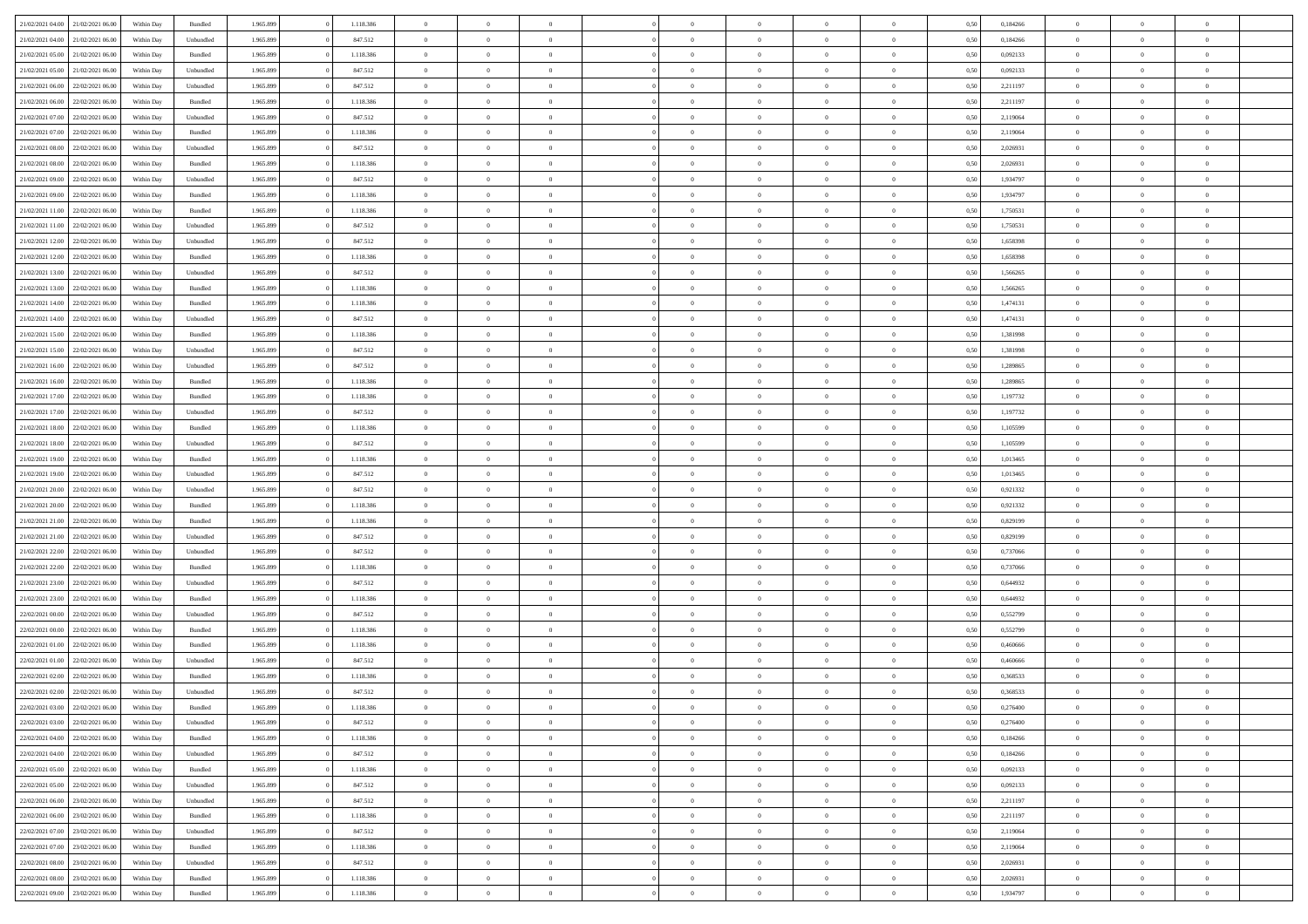|                                   | 23/02/2021 06:00 | Within Day | Unbundled          | 1.965.899 | 847.512   | $\overline{0}$ | $\Omega$       |                | $\Omega$       | $\Omega$       | $\theta$       | $\theta$       | 0,50 | 1,934797 | $\theta$       | $\theta$       | $\theta$       |  |
|-----------------------------------|------------------|------------|--------------------|-----------|-----------|----------------|----------------|----------------|----------------|----------------|----------------|----------------|------|----------|----------------|----------------|----------------|--|
| 22/02/2021 09:00                  |                  |            |                    |           |           |                |                |                |                |                |                |                |      |          |                |                |                |  |
| 22/02/2021 10:00                  | 23/02/2021 06:00 | Within Day | Unbundled          | 1.965.899 | 847.512   | $\overline{0}$ | $\theta$       | $\overline{0}$ | $\overline{0}$ | $\bf{0}$       | $\overline{0}$ | $\bf{0}$       | 0,50 | 1,842664 | $\theta$       | $\overline{0}$ | $\overline{0}$ |  |
| 22/02/2021 10:00                  | 23/02/2021 06:00 | Within Day | Bundled            | 1.965.899 | 1.118.386 | $\overline{0}$ | $\overline{0}$ | $\overline{0}$ | $\bf{0}$       | $\bf{0}$       | $\bf{0}$       | $\mathbf{0}$   | 0,50 | 1,842664 | $\bf{0}$       | $\overline{0}$ | $\bf{0}$       |  |
| 22/02/2021 11:00                  | 23/02/2021 06:00 | Within Dav | Bundled            | 1.965.899 | 1.118.386 | $\overline{0}$ | $\overline{0}$ | $\overline{0}$ | $\overline{0}$ | $\bf{0}$       | $\overline{0}$ | $\overline{0}$ | 0.50 | 1,750531 | $\theta$       | $\theta$       | $\overline{0}$ |  |
|                                   |                  |            |                    |           |           | $\overline{0}$ | $\theta$       | $\overline{0}$ | $\overline{0}$ | $\bf{0}$       | $\overline{0}$ |                |      |          | $\,$ 0 $\,$    | $\overline{0}$ | $\overline{0}$ |  |
| 22/02/2021 11:00                  | 23/02/2021 06:00 | Within Day | Unbundled          | 1.965.899 | 847.512   |                |                |                |                |                |                | $\bf{0}$       | 0,50 | 1,750531 |                |                |                |  |
| 22/02/2021 12:00                  | 23/02/2021 06:00 | Within Day | Unbundled          | 1.965.899 | 847.512   | $\overline{0}$ | $\overline{0}$ | $\overline{0}$ | $\bf{0}$       | $\overline{0}$ | $\overline{0}$ | $\mathbf{0}$   | 0,50 | 1,658398 | $\bf{0}$       | $\overline{0}$ | $\bf{0}$       |  |
| 22/02/2021 12:00                  | 23/02/2021 06:00 | Within Dav | Bundled            | 1.965.899 | 1.118.386 | $\overline{0}$ | $\overline{0}$ | $\overline{0}$ | $\overline{0}$ | $\overline{0}$ | $\overline{0}$ | $\overline{0}$ | 0.50 | 1,658398 | $\theta$       | $\overline{0}$ | $\overline{0}$ |  |
| 22/02/2021 13:00                  | 23/02/2021 06:00 | Within Day | Bundled            | 1.965.899 | 1.118.386 | $\overline{0}$ | $\theta$       | $\overline{0}$ | $\overline{0}$ | $\bf{0}$       | $\overline{0}$ | $\bf{0}$       | 0,50 | 1,566265 | $\theta$       | $\theta$       | $\overline{0}$ |  |
| 22/02/2021 13:00                  | 23/02/2021 06:00 | Within Day | Unbundled          | 1.965.899 | 847.512   | $\overline{0}$ | $\overline{0}$ | $\overline{0}$ | $\bf{0}$       | $\bf{0}$       | $\bf{0}$       | $\mathbf{0}$   | 0,50 | 1,566265 | $\,0\,$        | $\overline{0}$ | $\overline{0}$ |  |
|                                   |                  |            |                    |           |           |                | $\overline{0}$ |                |                | $\overline{0}$ |                |                |      |          | $\theta$       | $\overline{0}$ | $\overline{0}$ |  |
| 22/02/2021 14:00                  | 23/02/2021 06:00 | Within Dav | Unbundled          | 1.965.899 | 847.512   | $\overline{0}$ |                | $\overline{0}$ | $\overline{0}$ |                | $\overline{0}$ | $\overline{0}$ | 0.50 | 1,474131 |                |                |                |  |
| 22/02/2021 14:00                  | 23/02/2021 06:00 | Within Day | Bundled            | 1.965.899 | 1.118.386 | $\overline{0}$ | $\theta$       | $\overline{0}$ | $\overline{0}$ | $\bf{0}$       | $\overline{0}$ | $\bf{0}$       | 0,50 | 1,474131 | $\,$ 0 $\,$    | $\overline{0}$ | $\overline{0}$ |  |
| 22/02/2021 15:00                  | 23/02/2021 06:00 | Within Day | Bundled            | 1.965.899 | 1.118.386 | $\overline{0}$ | $\overline{0}$ | $\overline{0}$ | $\bf{0}$       | $\bf{0}$       | $\bf{0}$       | $\mathbf{0}$   | 0,50 | 1,381998 | $\overline{0}$ | $\overline{0}$ | $\bf{0}$       |  |
| 22/02/2021 15:00                  | 23/02/2021 06:00 | Within Day | Unbundled          | 1.965.899 | 847.512   | $\overline{0}$ | $\overline{0}$ | $\overline{0}$ | $\overline{0}$ | $\overline{0}$ | $\overline{0}$ | $\overline{0}$ | 0.50 | 1.381998 | $\theta$       | $\theta$       | $\overline{0}$ |  |
| 22/02/2021 16:00                  | 23/02/2021 06:00 | Within Day | Unbundled          | 1.965.899 | 847.512   | $\overline{0}$ | $\theta$       | $\overline{0}$ | $\overline{0}$ | $\bf{0}$       | $\overline{0}$ | $\bf{0}$       | 0,50 | 1,289865 | $\,$ 0 $\,$    | $\overline{0}$ | $\overline{0}$ |  |
|                                   |                  |            |                    |           |           |                |                |                |                |                |                |                |      |          |                |                |                |  |
| 22/02/2021 16:00                  | 23/02/2021 06:00 | Within Day | Bundled            | 1.965.899 | 1.118.386 | $\overline{0}$ | $\overline{0}$ | $\overline{0}$ | $\bf{0}$       | $\overline{0}$ | $\overline{0}$ | $\mathbf{0}$   | 0,50 | 1,289865 | $\overline{0}$ | $\overline{0}$ | $\bf{0}$       |  |
| 22/02/2021 17:00                  | 23/02/2021 06:00 | Within Dav | Unbundled          | 1.965.899 | 847.512   | $\overline{0}$ | $\overline{0}$ | $\overline{0}$ | $\overline{0}$ | $\overline{0}$ | $\overline{0}$ | $\overline{0}$ | 0.50 | 1,197732 | $\theta$       | $\overline{0}$ | $\overline{0}$ |  |
| 22/02/2021 17:00                  | 23/02/2021 06:00 | Within Day | Bundled            | 1.965.899 | 1.118.386 | $\overline{0}$ | $\theta$       | $\overline{0}$ | $\overline{0}$ | $\bf{0}$       | $\overline{0}$ | $\bf{0}$       | 0,50 | 1,197732 | $\,$ 0 $\,$    | $\overline{0}$ | $\overline{0}$ |  |
| 22/02/2021 18:00                  | 23/02/2021 06:00 | Within Day | Bundled            | 1.965.899 | 1.118.386 | $\overline{0}$ | $\overline{0}$ | $\overline{0}$ | $\bf{0}$       | $\bf{0}$       | $\bf{0}$       | $\mathbf{0}$   | 0,50 | 1,105599 | $\bf{0}$       | $\overline{0}$ | $\bf{0}$       |  |
| 22/02/2021 18:00                  | 23/02/2021 06:00 | Within Day | Unbundled          | 1.965.899 | 847.512   | $\overline{0}$ | $\overline{0}$ | $\overline{0}$ | $\overline{0}$ | $\overline{0}$ | $\overline{0}$ | $\overline{0}$ | 0.50 | 1,105599 | $\theta$       | $\overline{0}$ | $\overline{0}$ |  |
| 22/02/2021 19:00                  | 23/02/2021 06:00 | Within Day | Unbundled          | 1.965.899 | 847.512   | $\overline{0}$ | $\theta$       | $\overline{0}$ | $\overline{0}$ | $\bf{0}$       | $\overline{0}$ | $\bf{0}$       | 0,50 | 1,013465 | $\,$ 0 $\,$    | $\overline{0}$ | $\overline{0}$ |  |
|                                   |                  |            |                    |           |           |                |                |                |                |                |                |                |      |          |                |                |                |  |
| 22/02/2021 19:00                  | 23/02/2021 06:00 | Within Day | Bundled            | 1.965.899 | 1.118.386 | $\overline{0}$ | $\overline{0}$ | $\overline{0}$ | $\bf{0}$       | $\bf{0}$       | $\bf{0}$       | $\mathbf{0}$   | 0,50 | 1,013465 | $\bf{0}$       | $\overline{0}$ | $\bf{0}$       |  |
| 22/02/2021 20:00                  | 23/02/2021 06:00 | Within Day | Bundled            | 1.965.899 | 1.118.386 | $\overline{0}$ | $\overline{0}$ | $\overline{0}$ | $\overline{0}$ | $\overline{0}$ | $\overline{0}$ | $\overline{0}$ | 0.50 | 0.921332 | $\theta$       | $\overline{0}$ | $\overline{0}$ |  |
| 22/02/2021 20:00                  | 23/02/2021 06:00 | Within Day | Unbundled          | 1.965.899 | 847.512   | $\overline{0}$ | $\theta$       | $\overline{0}$ | $\overline{0}$ | $\bf{0}$       | $\overline{0}$ | $\bf{0}$       | 0,50 | 0,921332 | $\,$ 0 $\,$    | $\overline{0}$ | $\overline{0}$ |  |
| 22/02/2021 21:00                  | 23/02/2021 06:00 | Within Day | Bundled            | 1.965.899 | 1.118.386 | $\overline{0}$ | $\overline{0}$ | $\overline{0}$ | $\bf{0}$       | $\overline{0}$ | $\overline{0}$ | $\mathbf{0}$   | 0,50 | 0,829199 | $\bf{0}$       | $\overline{0}$ | $\bf{0}$       |  |
| 22/02/2021 21:00                  | 23/02/2021 06:00 | Within Day | Unbundled          | 1.965.899 | 847.512   | $\overline{0}$ | $\overline{0}$ | $\overline{0}$ | $\overline{0}$ | $\overline{0}$ | $\overline{0}$ | $\overline{0}$ | 0.50 | 0.829199 | $\overline{0}$ | $\overline{0}$ | $\overline{0}$ |  |
| 22/02/2021 22:00                  | 23/02/2021 06:00 | Within Day | Bundled            | 1.965.899 | 1.118.386 | $\overline{0}$ | $\theta$       | $\overline{0}$ | $\overline{0}$ | $\bf{0}$       | $\overline{0}$ | $\bf{0}$       | 0,50 | 0,737066 | $\,$ 0 $\,$    | $\overline{0}$ | $\overline{0}$ |  |
| 22/02/2021 22:00                  | 23/02/2021 06:00 | Within Day | Unbundled          | 1.965.899 | 847.512   | $\overline{0}$ | $\overline{0}$ | $\overline{0}$ | $\bf{0}$       | $\bf{0}$       | $\bf{0}$       | $\mathbf{0}$   | 0,50 | 0,737066 | $\,0\,$        | $\overline{0}$ | $\overline{0}$ |  |
|                                   |                  |            |                    |           |           |                | $\overline{0}$ |                |                | $\overline{0}$ |                |                |      |          | $\theta$       | $\overline{0}$ | $\overline{0}$ |  |
| 22/02/2021 23:00                  | 23/02/2021 06:00 | Within Day | Unbundled          | 1.965.899 | 847.512   | $\overline{0}$ |                | $\overline{0}$ | $\overline{0}$ |                | $\overline{0}$ | $\overline{0}$ | 0.50 | 0,644932 |                |                |                |  |
| 22/02/2021 23:00                  | 23/02/2021 06:00 | Within Day | Bundled            | 1.965.899 | 1.118.386 | $\overline{0}$ | $\overline{0}$ | $\overline{0}$ | $\overline{0}$ | $\bf{0}$       | $\overline{0}$ | $\bf{0}$       | 0,50 | 0,644932 | $\,$ 0 $\,$    | $\overline{0}$ | $\overline{0}$ |  |
| 23/02/2021 00:00                  | 23/02/2021 06:00 | Within Day | Unbundled          | 1.965.899 | 847.512   | $\overline{0}$ | $\overline{0}$ | $\overline{0}$ | $\bf{0}$       | $\overline{0}$ | $\bf{0}$       | $\mathbf{0}$   | 0,50 | 0,552799 | $\bf{0}$       | $\overline{0}$ | $\bf{0}$       |  |
| 23/02/2021 00:00                  | 23/02/2021 06:00 | Within Day | Bundled            | 1.965.899 | 1.118.386 | $\bf{0}$       | $\Omega$       | $\overline{0}$ | $\Omega$       | $\overline{0}$ | $\overline{0}$ | $\overline{0}$ | 0,50 | 0,552799 | $\,0\,$        | $\theta$       | $\theta$       |  |
| 23/02/2021 01:00                  | 23/02/2021 06:00 | Within Day | Bundled            | 1.965.899 | 1.118.386 | $\overline{0}$ | $\theta$       | $\overline{0}$ | $\overline{0}$ | $\bf{0}$       | $\overline{0}$ | $\bf{0}$       | 0,50 | 0,460666 | $\,$ 0 $\,$    | $\overline{0}$ | $\overline{0}$ |  |
| 23/02/2021 01:00                  | 23/02/2021 06:00 | Within Day | Unbundled          | 1.965.899 | 847.512   | $\overline{0}$ | $\overline{0}$ | $\overline{0}$ | $\bf{0}$       | $\overline{0}$ | $\overline{0}$ | $\mathbf{0}$   | 0,50 | 0,460666 | $\overline{0}$ | $\overline{0}$ | $\bf{0}$       |  |
| 23/02/2021 02:00                  | 23/02/2021 06:00 |            | Unbundled          | 1.965.899 | 847.512   | $\overline{0}$ | $\overline{0}$ | $\overline{0}$ | $\Omega$       | $\overline{0}$ | $\overline{0}$ | $\overline{0}$ | 0.50 | 0.368533 | $\,0\,$        | $\theta$       | $\theta$       |  |
|                                   |                  | Within Day |                    |           |           |                |                |                |                |                |                |                |      |          |                |                |                |  |
| 23/02/2021 02:00                  | 23/02/2021 06:00 | Within Day | Bundled            | 1.965.899 | 1.118.386 | $\overline{0}$ | $\theta$       | $\overline{0}$ | $\overline{0}$ | $\bf{0}$       | $\overline{0}$ | $\bf{0}$       | 0,50 | 0,368533 | $\,$ 0 $\,$    | $\overline{0}$ | $\overline{0}$ |  |
| 23/02/2021 03:00                  | 23/02/2021 06:00 | Within Day | Unbundled          | 1.965.899 | 847.512   | $\overline{0}$ | $\overline{0}$ | $\overline{0}$ | $\bf{0}$       | $\bf{0}$       | $\bf{0}$       | $\mathbf{0}$   | 0,50 | 0,276400 | $\bf{0}$       | $\overline{0}$ | $\bf{0}$       |  |
| 23/02/2021 03:00                  | 23/02/2021 06:00 | Within Day | Bundled            | 1.965.899 | 1.118.386 | $\overline{0}$ | $\Omega$       | $\overline{0}$ | $\Omega$       | $\overline{0}$ | $\overline{0}$ | $\overline{0}$ | 0.50 | 0,276400 | $\,$ 0 $\,$    | $\theta$       | $\theta$       |  |
| 23/02/2021 04:00                  | 23/02/2021 06:00 | Within Day | Unbundled          | 1.965.899 | 847.512   | $\overline{0}$ | $\overline{0}$ | $\overline{0}$ | $\overline{0}$ | $\,$ 0         | $\overline{0}$ | $\bf{0}$       | 0,50 | 0,184266 | $\,$ 0 $\,$    | $\overline{0}$ | $\overline{0}$ |  |
| 23/02/2021 04:00                  | 23/02/2021 06:00 | Within Day | Bundled            | 1.965.899 | 1.118.386 | $\overline{0}$ | $\overline{0}$ | $\overline{0}$ | $\bf{0}$       | $\bf{0}$       | $\overline{0}$ | $\mathbf{0}$   | 0,50 | 0,184266 | $\overline{0}$ | $\overline{0}$ | $\bf{0}$       |  |
| 23/02/2021 05:00                  | 23/02/2021 06:00 |            |                    | 1.965.899 | 1.118.386 | $\overline{0}$ | $\Omega$       | $\overline{0}$ | $\Omega$       | $\overline{0}$ | $\overline{0}$ | $\overline{0}$ | 0,50 | 0,092133 | $\,0\,$        | $\theta$       | $\overline{0}$ |  |
|                                   |                  | Within Day | Bundled            |           |           |                | $\overline{0}$ |                |                |                |                |                |      |          |                |                |                |  |
| 23/02/2021 05:00                  | 23/02/2021 06:00 | Within Day | Unbundled          | 1.965.899 | 847.512   | $\overline{0}$ |                | $\overline{0}$ | $\overline{0}$ | $\,$ 0         | $\overline{0}$ | $\bf{0}$       | 0,50 | 0,092133 | $\,$ 0 $\,$    | $\overline{0}$ | $\overline{0}$ |  |
| 23/02/2021 06:00                  | 24/02/2021 06:00 | Within Day | Bundled            | 1.965.899 | 1.118.386 | $\overline{0}$ | $\overline{0}$ | $\overline{0}$ | $\bf{0}$       | $\overline{0}$ | $\overline{0}$ | $\mathbf{0}$   | 0,50 | 2,211197 | $\overline{0}$ | $\overline{0}$ | $\bf{0}$       |  |
| 23/02/2021 06:00                  | 24/02/2021 06:00 | Within Day | Unbundled          | 1.965.899 | 847.512   | $\overline{0}$ | $\Omega$       | $\Omega$       | $\Omega$       | $\Omega$       | $\overline{0}$ | $\overline{0}$ | 0.50 | 2,211197 | $\theta$       | $\theta$       | $\theta$       |  |
| 23/02/2021 07:00                  | 24/02/2021 06:00 | Within Day | Unbundled          | 1.965.899 | 847.512   | $\overline{0}$ | $\overline{0}$ | $\overline{0}$ | $\bf{0}$       | $\,$ 0         | $\bf{0}$       | $\bf{0}$       | 0,50 | 2,119064 | $\,0\,$        | $\,0\,$        | $\overline{0}$ |  |
| 23/02/2021 07:00                  | 24/02/2021 06:00 | Within Day | $\mathbf B$ undled | 1.965.899 | 1.118.386 | $\overline{0}$ | $\bf{0}$       |                |                | $\bf{0}$       |                |                | 0,50 | 2,119064 | $\bf{0}$       | $\overline{0}$ |                |  |
| 23/02/2021 08:00                  | 24/02/2021 06:00 | Within Day | Unbundled          | 1.965.899 | 847.512   | $\overline{0}$ | $\overline{0}$ | $\overline{0}$ | $\Omega$       | $\overline{0}$ | $\overline{0}$ | $\overline{0}$ | 0,50 | 2,026931 | $\theta$       | $\theta$       | $\theta$       |  |
| 23/02/2021 08:00                  | 24/02/2021 06.00 | Within Day | Bundled            | 1.965.899 | 1.118.386 | $\overline{0}$ | $\bf{0}$       | $\overline{0}$ | $\bf{0}$       | $\,$ 0 $\,$    | $\overline{0}$ | $\mathbf{0}$   | 0,50 | 2,026931 | $\,$ 0 $\,$    | $\,$ 0 $\,$    | $\,$ 0         |  |
|                                   |                  |            |                    |           |           |                |                |                |                |                |                |                |      |          |                |                |                |  |
| 23/02/2021 09:00                  | 24/02/2021 06:00 | Within Day | Unbundled          | 1.965.899 | 847.512   | $\overline{0}$ | $\overline{0}$ | $\overline{0}$ | $\overline{0}$ | $\overline{0}$ | $\overline{0}$ | $\mathbf{0}$   | 0,50 | 1,934797 | $\overline{0}$ | $\bf{0}$       | $\overline{0}$ |  |
| 23/02/2021 09:00                  | 24/02/2021 06:00 | Within Day | $\mathbf B$ undled | 1.965.899 | 1.118.386 | $\overline{0}$ | $\overline{0}$ | $\overline{0}$ | $\Omega$       | $\overline{0}$ | $\overline{0}$ | $\overline{0}$ | 0,50 | 1,934797 | $\overline{0}$ | $\overline{0}$ | $\overline{0}$ |  |
| 23/02/2021 10:00                  | 24/02/2021 06.00 | Within Day | Unbundled          | 1.965.899 | 847.512   | $\overline{0}$ | $\,$ 0         | $\overline{0}$ | $\overline{0}$ | $\,$ 0 $\,$    | $\overline{0}$ | $\mathbf{0}$   | 0,50 | 1,842664 | $\,$ 0 $\,$    | $\overline{0}$ | $\overline{0}$ |  |
| 23/02/2021 10:00                  | 24/02/2021 06:00 | Within Day | Bundled            | 1.965.899 | 1.118.386 | $\overline{0}$ | $\overline{0}$ | $\overline{0}$ | $\overline{0}$ | $\overline{0}$ | $\overline{0}$ | $\mathbf{0}$   | 0,50 | 1,842664 | $\overline{0}$ | $\overline{0}$ | $\overline{0}$ |  |
| 23/02/2021 11:00                  | 24/02/2021 06:00 | Within Day | Bundled            | 1.965.899 | 1.118.386 | $\overline{0}$ | $\overline{0}$ | $\overline{0}$ | $\overline{0}$ | $\overline{0}$ | $\overline{0}$ | $\bf{0}$       | 0.50 | 1,750531 | $\overline{0}$ | $\theta$       | $\overline{0}$ |  |
| 23/02/2021 11:00                  | 24/02/2021 06:00 | Within Day | Unbundled          | 1.965.899 | 847.512   | $\overline{0}$ | $\,$ 0         | $\overline{0}$ | $\bf{0}$       | $\bf{0}$       | $\bf{0}$       | $\bf{0}$       | 0,50 | 1,750531 | $\,$ 0 $\,$    | $\overline{0}$ | $\overline{0}$ |  |
|                                   |                  |            |                    |           |           |                |                |                |                |                |                |                |      |          |                |                |                |  |
| 23/02/2021 12:00                  | 24/02/2021 06:00 | Within Day | Unbundled          | 1.965.899 | 847.512   | $\overline{0}$ | $\bf{0}$       | $\overline{0}$ | $\overline{0}$ | $\overline{0}$ | $\overline{0}$ | $\mathbf{0}$   | 0,50 | 1,658398 | $\overline{0}$ | $\overline{0}$ | $\bf{0}$       |  |
| 23/02/2021 12:00                  | 24/02/2021 06:00 | Within Day | Bundled            | 1.965.899 | 1.118.386 | $\overline{0}$ | $\overline{0}$ | $\overline{0}$ | $\Omega$       | $\overline{0}$ | $\overline{0}$ | $\overline{0}$ | 0,50 | 1,658398 | $\overline{0}$ | $\overline{0}$ | $\overline{0}$ |  |
| 23/02/2021 13:00                  | 24/02/2021 06.00 | Within Day | Bundled            | 1.965.899 | 1.118.386 | $\overline{0}$ | $\bf{0}$       | $\overline{0}$ | $\bf{0}$       | $\bf{0}$       | $\bf{0}$       | $\mathbf{0}$   | 0,50 | 1,566265 | $\,$ 0 $\,$    | $\,$ 0 $\,$    | $\bf{0}$       |  |
| 23/02/2021 13:00 24/02/2021 06:00 |                  | Within Day | Unbundled          | 1.965.899 | 847.512   | $\overline{0}$ | $\overline{0}$ | $\overline{0}$ | $\overline{0}$ | $\overline{0}$ | $\bf{0}$       | $\mathbf{0}$   | 0,50 | 1,566265 | $\overline{0}$ | $\bf{0}$       | $\overline{0}$ |  |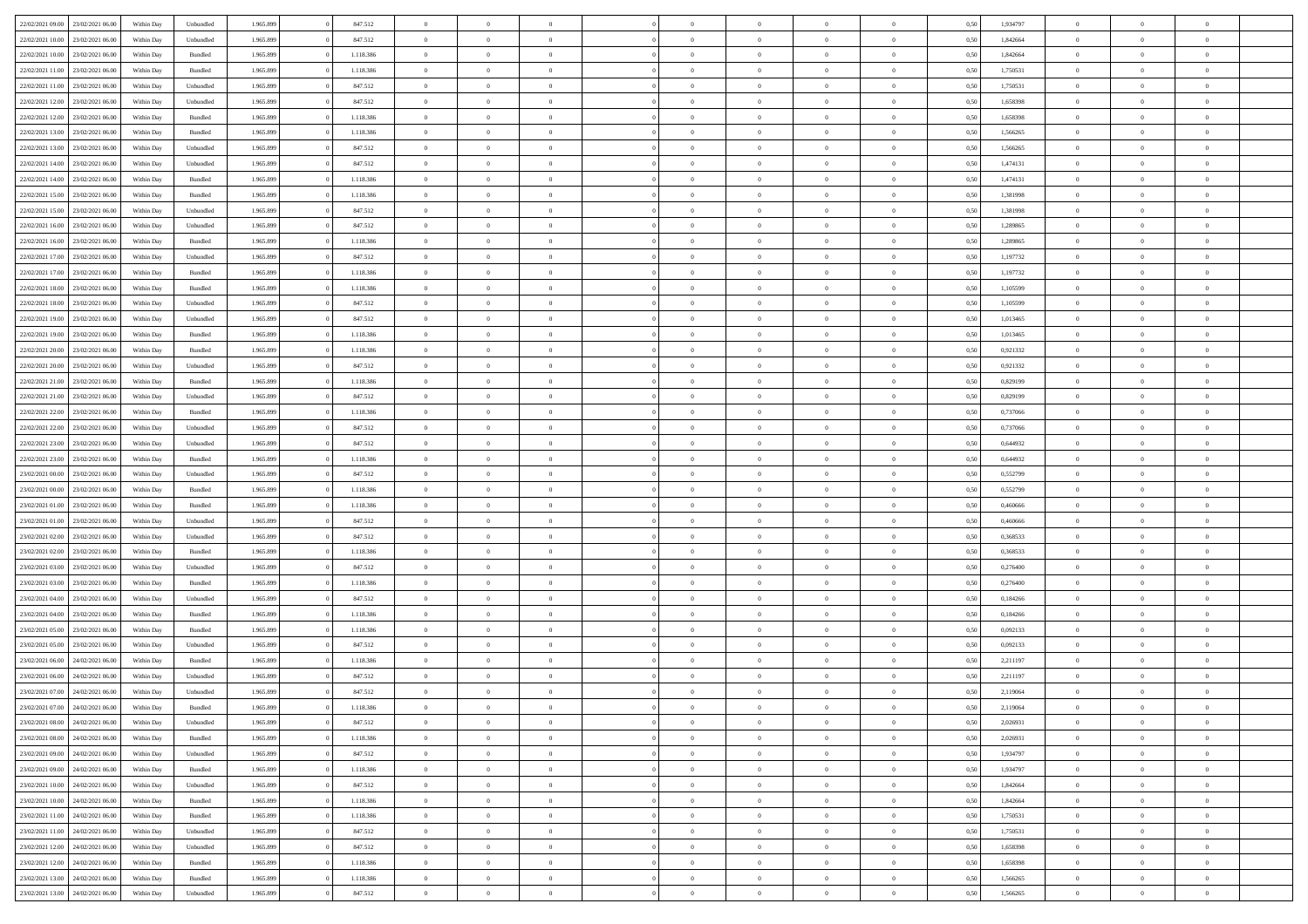| 23/02/2021 14:00                  | 24/02/2021 06:00 | Within Day | Bundled            | 1.965.899 | 1.118.386 | $\overline{0}$ | $\theta$       |                | $\Omega$       | $\Omega$       | $\theta$       | $\theta$       | 0,50 | 1,474131 | $\theta$       | $\overline{0}$ | $\theta$       |  |
|-----------------------------------|------------------|------------|--------------------|-----------|-----------|----------------|----------------|----------------|----------------|----------------|----------------|----------------|------|----------|----------------|----------------|----------------|--|
|                                   |                  |            |                    |           |           |                |                |                |                |                |                |                |      |          |                |                |                |  |
| 23/02/2021 14:00                  | 24/02/2021 06.00 | Within Day | Unbundled          | 1.965.899 | 847.512   | $\overline{0}$ | $\theta$       | $\overline{0}$ | $\overline{0}$ | $\bf{0}$       | $\overline{0}$ | $\bf{0}$       | 0,50 | 1,474131 | $\theta$       | $\overline{0}$ | $\overline{0}$ |  |
| 23/02/2021 15:00                  | 24/02/2021 06:00 | Within Day | Bundled            | 1.965.899 | 1.118.386 | $\overline{0}$ | $\overline{0}$ | $\overline{0}$ | $\bf{0}$       | $\bf{0}$       | $\bf{0}$       | $\mathbf{0}$   | 0,50 | 1,381998 | $\bf{0}$       | $\overline{0}$ | $\bf{0}$       |  |
| 23/02/2021 15:00                  | 24/02/2021 06:00 | Within Day | Unbundled          | 1.965.899 | 847.512   | $\overline{0}$ | $\overline{0}$ | $\overline{0}$ | $\overline{0}$ | $\bf{0}$       | $\overline{0}$ | $\overline{0}$ | 0.50 | 1,381998 | $\theta$       | $\theta$       | $\overline{0}$ |  |
|                                   |                  |            |                    |           |           |                |                |                |                |                |                |                |      |          |                |                |                |  |
| 23/02/2021 16:00                  | 24/02/2021 06.00 | Within Day | Unbundled          | 1.965.899 | 847.512   | $\overline{0}$ | $\theta$       | $\overline{0}$ | $\overline{0}$ | $\bf{0}$       | $\overline{0}$ | $\bf{0}$       | 0,50 | 1,289865 | $\,$ 0 $\,$    | $\overline{0}$ | $\overline{0}$ |  |
| 23/02/2021 16:00                  | 24/02/2021 06:00 | Within Day | Bundled            | 1.965.899 | 1.118.386 | $\overline{0}$ | $\overline{0}$ | $\overline{0}$ | $\bf{0}$       | $\overline{0}$ | $\overline{0}$ | $\mathbf{0}$   | 0,50 | 1,289865 | $\bf{0}$       | $\overline{0}$ | $\bf{0}$       |  |
| 23/02/2021 17:00                  | 24/02/2021 06.00 | Within Dav | Bundled            | 1.965.899 | 1.118.386 | $\overline{0}$ | $\overline{0}$ | $\overline{0}$ | $\overline{0}$ | $\overline{0}$ | $\overline{0}$ | $\overline{0}$ | 0.50 | 1,197732 | $\overline{0}$ | $\overline{0}$ | $\overline{0}$ |  |
| 23/02/2021 17:00                  | 24/02/2021 06.00 | Within Day | Unbundled          | 1.965.899 | 847.512   | $\overline{0}$ | $\theta$       | $\overline{0}$ | $\overline{0}$ | $\bf{0}$       | $\overline{0}$ | $\bf{0}$       | 0,50 | 1,197732 | $\,$ 0 $\,$    | $\theta$       | $\overline{0}$ |  |
|                                   |                  |            |                    |           |           |                | $\overline{0}$ |                |                | $\bf{0}$       |                |                |      |          | $\,0\,$        | $\overline{0}$ | $\overline{0}$ |  |
| 23/02/2021 18:00                  | 24/02/2021 06:00 | Within Day | Bundled            | 1.965.899 | 1.118.386 | $\overline{0}$ |                | $\overline{0}$ | $\bf{0}$       |                | $\bf{0}$       | $\mathbf{0}$   | 0,50 | 1,105599 |                |                |                |  |
| 23/02/2021 18:00                  | 24/02/2021 06:00 | Within Dav | Unbundled          | 1.965.899 | 847.512   | $\overline{0}$ | $\overline{0}$ | $\overline{0}$ | $\overline{0}$ | $\overline{0}$ | $\overline{0}$ | $\overline{0}$ | 0.50 | 1,105599 | $\theta$       | $\overline{0}$ | $\overline{0}$ |  |
| 23/02/2021 19:00                  | 24/02/2021 06.00 | Within Day | Unbundled          | 1.965.899 | 847.512   | $\overline{0}$ | $\theta$       | $\overline{0}$ | $\overline{0}$ | $\bf{0}$       | $\overline{0}$ | $\bf{0}$       | 0,50 | 1,013465 | $\,$ 0 $\,$    | $\overline{0}$ | $\overline{0}$ |  |
| 23/02/2021 19:00                  | 24/02/2021 06:00 | Within Day | Bundled            | 1.965.899 | 1.118.386 | $\overline{0}$ | $\overline{0}$ | $\overline{0}$ | $\bf{0}$       | $\bf{0}$       | $\bf{0}$       | $\mathbf{0}$   | 0,50 | 1,013465 | $\overline{0}$ | $\overline{0}$ | $\bf{0}$       |  |
| 23/02/2021 20:00                  | 24/02/2021 06:00 | Within Day | Unbundled          | 1.965.899 | 847.512   | $\overline{0}$ | $\overline{0}$ | $\overline{0}$ | $\overline{0}$ | $\overline{0}$ | $\overline{0}$ | $\overline{0}$ | 0.50 | 0.921332 | $\theta$       | $\theta$       | $\overline{0}$ |  |
|                                   |                  |            |                    |           |           | $\overline{0}$ | $\theta$       |                |                | $\bf{0}$       |                |                |      |          | $\theta$       |                |                |  |
| 23/02/2021 20:00                  | 24/02/2021 06.00 | Within Day | Bundled            | 1.965.899 | 1.118.386 |                |                | $\overline{0}$ | $\overline{0}$ |                | $\overline{0}$ | $\bf{0}$       | 0,50 | 0,921332 |                | $\overline{0}$ | $\overline{0}$ |  |
| 23/02/2021 21:00                  | 24/02/2021 06:00 | Within Day | Unbundled          | 1.965.899 | 847.512   | $\overline{0}$ | $\overline{0}$ | $\overline{0}$ | $\bf{0}$       | $\overline{0}$ | $\overline{0}$ | $\mathbf{0}$   | 0,50 | 0,829199 | $\overline{0}$ | $\overline{0}$ | $\bf{0}$       |  |
| 23/02/2021 21:00                  | 24/02/2021 06:00 | Within Dav | Bundled            | 1.965.899 | 1.118.386 | $\overline{0}$ | $\overline{0}$ | $\overline{0}$ | $\overline{0}$ | $\overline{0}$ | $\overline{0}$ | $\overline{0}$ | 0.50 | 0.829199 | $\overline{0}$ | $\overline{0}$ | $\overline{0}$ |  |
| 23/02/2021 22:00                  | 24/02/2021 06.00 | Within Day | Unbundled          | 1.965.899 | 847.512   | $\overline{0}$ | $\theta$       | $\overline{0}$ | $\overline{0}$ | $\bf{0}$       | $\overline{0}$ | $\bf{0}$       | 0,50 | 0,737066 | $\,$ 0 $\,$    | $\overline{0}$ | $\overline{0}$ |  |
| 23/02/2021 22:00                  | 24/02/2021 06:00 | Within Day | Bundled            | 1.965.899 | 1.118.386 | $\overline{0}$ | $\overline{0}$ | $\overline{0}$ | $\bf{0}$       | $\bf{0}$       | $\bf{0}$       | $\mathbf{0}$   | 0,50 | 0,737066 | $\bf{0}$       | $\overline{0}$ | $\bf{0}$       |  |
|                                   |                  |            |                    |           |           |                |                |                |                |                |                |                |      |          |                |                |                |  |
| 23/02/2021 23:00                  | 24/02/2021 06.00 | Within Day | Unbundled          | 1.965.899 | 847.512   | $\overline{0}$ | $\overline{0}$ | $\overline{0}$ | $\overline{0}$ | $\overline{0}$ | $\overline{0}$ | $\overline{0}$ | 0.50 | 0,644932 | $\theta$       | $\overline{0}$ | $\overline{0}$ |  |
| 23/02/2021 23:00                  | 24/02/2021 06.00 | Within Day | Bundled            | 1.965.899 | 1.118.386 | $\overline{0}$ | $\theta$       | $\overline{0}$ | $\overline{0}$ | $\bf{0}$       | $\overline{0}$ | $\bf{0}$       | 0,50 | 0,644932 | $\,$ 0 $\,$    | $\overline{0}$ | $\overline{0}$ |  |
| 24/02/2021 00:00                  | 24/02/2021 06:00 | Within Day | Bundled            | 1.965.899 | 1.118.386 | $\overline{0}$ | $\overline{0}$ | $\overline{0}$ | $\overline{0}$ | $\bf{0}$       | $\overline{0}$ | $\mathbf{0}$   | 0,50 | 0,552799 | $\bf{0}$       | $\overline{0}$ | $\bf{0}$       |  |
| 24/02/2021 00:00                  | 24/02/2021 06:00 | Within Day | Unbundled          | 1.965.899 | 847.512   | $\overline{0}$ | $\overline{0}$ | $\overline{0}$ | $\overline{0}$ | $\overline{0}$ | $\overline{0}$ | $\overline{0}$ | 0.50 | 0,552799 | $\theta$       | $\overline{0}$ | $\overline{0}$ |  |
|                                   |                  |            |                    |           |           |                | $\theta$       |                |                | $\bf{0}$       |                |                |      |          |                |                |                |  |
| 24/02/2021 01:00                  | 24/02/2021 06.00 | Within Day | Bundled            | 1.965.899 | 1.118.386 | $\overline{0}$ |                | $\overline{0}$ | $\overline{0}$ |                | $\overline{0}$ | $\,$ 0 $\,$    | 0,50 | 0,460666 | $\,$ 0 $\,$    | $\overline{0}$ | $\overline{0}$ |  |
| 24/02/2021 01:00                  | 24/02/2021 06:00 | Within Day | Unbundled          | 1.965.899 | 847.512   | $\overline{0}$ | $\overline{0}$ | $\overline{0}$ | $\overline{0}$ | $\overline{0}$ | $\overline{0}$ | $\mathbf{0}$   | 0,50 | 0,460666 | $\bf{0}$       | $\overline{0}$ | $\bf{0}$       |  |
| 24/02/2021 02:00                  | 24/02/2021 06:00 | Within Dav | Bundled            | 1.965.899 | 1.118.386 | $\overline{0}$ | $\overline{0}$ | $\overline{0}$ | $\overline{0}$ | $\overline{0}$ | $\overline{0}$ | $\overline{0}$ | 0.50 | 0,368533 | $\theta$       | $\overline{0}$ | $\overline{0}$ |  |
| 24/02/2021 02:00                  | 24/02/2021 06.00 | Within Day | Unbundled          | 1.965.899 | 847.512   | $\overline{0}$ | $\theta$       | $\overline{0}$ | $\overline{0}$ | $\bf{0}$       | $\overline{0}$ | $\bf{0}$       | 0,50 | 0,368533 | $\,$ 0 $\,$    | $\overline{0}$ | $\overline{0}$ |  |
| 24/02/2021 03:00                  | 24/02/2021 06:00 | Within Day | Bundled            | 1.965.899 | 1.118.386 | $\overline{0}$ | $\overline{0}$ | $\overline{0}$ | $\bf{0}$       | $\bf{0}$       | $\bf{0}$       | $\mathbf{0}$   | 0,50 | 0,276400 | $\bf{0}$       | $\overline{0}$ | $\overline{0}$ |  |
|                                   |                  |            |                    |           |           |                |                |                |                |                |                |                |      |          |                |                |                |  |
| 24/02/2021 03:00                  | 24/02/2021 06:00 | Within Day | Unbundled          | 1.965.899 | 847.512   | $\overline{0}$ | $\overline{0}$ | $\overline{0}$ | $\overline{0}$ | $\overline{0}$ | $\overline{0}$ | $\overline{0}$ | 0.50 | 0.276400 | $\theta$       | $\overline{0}$ | $\overline{0}$ |  |
| 24/02/2021 04:00                  | 24/02/2021 06.00 | Within Day | Bundled            | 1.965.899 | 1.118.386 | $\overline{0}$ | $\overline{0}$ | $\overline{0}$ | $\overline{0}$ | $\,$ 0         | $\overline{0}$ | $\bf{0}$       | 0,50 | 0,184266 | $\,$ 0 $\,$    | $\overline{0}$ | $\overline{0}$ |  |
| 24/02/2021 04:00                  | 24/02/2021 06:00 | Within Day | Unbundled          | 1.965.899 | 847.512   | $\overline{0}$ | $\overline{0}$ | $\overline{0}$ | $\bf{0}$       | $\overline{0}$ | $\bf{0}$       | $\mathbf{0}$   | 0,50 | 0,184266 | $\bf{0}$       | $\overline{0}$ | $\bf{0}$       |  |
| 24/02/2021 05:00                  | 24/02/2021 06.00 | Within Day | Bundled            | 1.965.899 | 1.118.386 | $\bf{0}$       | $\theta$       | $\overline{0}$ | $\Omega$       | $\bf{0}$       | $\overline{0}$ | $\overline{0}$ | 0,50 | 0,092133 | $\,0\,$        | $\theta$       | $\theta$       |  |
| 24/02/2021 05:00                  | 24/02/2021 06.00 | Within Day | Unbundled          | 1.965.899 | 847.512   | $\overline{0}$ | $\overline{0}$ | $\overline{0}$ | $\overline{0}$ | $\bf{0}$       | $\overline{0}$ | $\bf{0}$       | 0,50 | 0,092133 | $\,$ 0 $\,$    | $\overline{0}$ | $\overline{0}$ |  |
|                                   |                  |            |                    |           |           |                |                |                |                |                |                |                |      |          |                |                |                |  |
| 24/02/2021 06.00                  | 25/02/2021 06:00 | Within Day | Bundled            | 1.965.899 | 1.118.386 | $\overline{0}$ | $\overline{0}$ | $\overline{0}$ | $\bf{0}$       | $\overline{0}$ | $\overline{0}$ | $\mathbf{0}$   | 0,50 | 2,211197 | $\bf{0}$       | $\overline{0}$ | $\bf{0}$       |  |
| 24/02/2021 06:00                  | 25/02/2021 06:00 | Within Day | Unbundled          | 1.965.899 | 847.512   | $\overline{0}$ | $\overline{0}$ | $\overline{0}$ | $\Omega$       | $\overline{0}$ | $\overline{0}$ | $\overline{0}$ | 0.50 | 2,211197 | $\,$ 0 $\,$    | $\theta$       | $\overline{0}$ |  |
| 24/02/2021 07:00                  | 25/02/2021 06:00 | Within Day | Bundled            | 1.965.899 | 1.118.386 | $\overline{0}$ | $\theta$       | $\overline{0}$ | $\overline{0}$ | $\,$ 0         | $\overline{0}$ | $\bf{0}$       | 0,50 | 2,119064 | $\,$ 0 $\,$    | $\overline{0}$ | $\overline{0}$ |  |
| 24/02/2021 07:00                  | 25/02/2021 06:00 | Within Day | Unbundled          | 1.965.899 | 847.512   | $\overline{0}$ | $\bf{0}$       | $\overline{0}$ | $\bf{0}$       | $\bf{0}$       | $\bf{0}$       | $\mathbf{0}$   | 0,50 | 2,119064 | $\bf{0}$       | $\overline{0}$ | $\bf{0}$       |  |
|                                   |                  |            |                    |           |           |                |                |                |                |                |                |                |      |          |                |                |                |  |
| 24/02/2021 08:00                  | 25/02/2021 06:00 | Within Day | Bundled            | 1.965.899 | 1.118.386 | $\overline{0}$ | $\overline{0}$ | $\overline{0}$ | $\Omega$       | $\overline{0}$ | $\overline{0}$ | $\overline{0}$ | 0.50 | 2.026931 | $\,$ 0 $\,$    | $\theta$       | $\theta$       |  |
| 24/02/2021 08:00                  | 25/02/2021 06:00 | Within Day | Unbundled          | 1.965.899 | 847.512   | $\overline{0}$ | $\overline{0}$ | $\overline{0}$ | $\overline{0}$ | $\,$ 0         | $\overline{0}$ | $\bf{0}$       | 0,50 | 2,026931 | $\,$ 0 $\,$    | $\overline{0}$ | $\overline{0}$ |  |
| 24/02/2021 09:00                  | 25/02/2021 06:00 | Within Day | Bundled            | 1.965.899 | 1.118.386 | $\overline{0}$ | $\overline{0}$ | $\overline{0}$ | $\bf{0}$       | $\bf{0}$       | $\overline{0}$ | $\mathbf{0}$   | 0,50 | 1,934797 | $\overline{0}$ | $\overline{0}$ | $\bf{0}$       |  |
| 24/02/2021 09:00                  | 25/02/2021 06:00 | Within Day | Unbundled          | 1.965.899 | 847.512   | $\overline{0}$ | $\theta$       | $\overline{0}$ | $\Omega$       | $\overline{0}$ | $\overline{0}$ | $\overline{0}$ | 0,50 | 1,934797 | $\,0\,$        | $\theta$       | $\overline{0}$ |  |
| 24/02/2021 10:00                  | 25/02/2021 06:00 | Within Day | Bundled            | 1.965.899 | 1.118.386 | $\overline{0}$ | $\overline{0}$ | $\overline{0}$ | $\overline{0}$ | $\,$ 0         | $\overline{0}$ | $\bf{0}$       | 0,50 | 1,842664 | $\,$ 0 $\,$    | $\overline{0}$ | $\overline{0}$ |  |
|                                   |                  |            |                    |           |           |                |                |                |                |                |                |                |      |          |                |                |                |  |
| 24/02/2021 10:00                  | 25/02/2021 06:00 | Within Day | Unbundled          | 1.965.899 | 847.512   | $\overline{0}$ | $\overline{0}$ | $\overline{0}$ | $\bf{0}$       | $\overline{0}$ | $\overline{0}$ | $\mathbf{0}$   | 0,50 | 1,842664 | $\overline{0}$ | $\overline{0}$ | $\bf{0}$       |  |
| 24/02/2021 11:00                  | 25/02/2021 06:00 | Within Day | Bundled            | 1.965.899 | 1.118.386 | $\overline{0}$ | $\Omega$       | $\Omega$       | $\Omega$       | $\Omega$       | $\overline{0}$ | $\overline{0}$ | 0.50 | 1,750531 | $\theta$       | $\theta$       | $\theta$       |  |
| 24/02/2021 11:00                  | 25/02/2021 06:00 | Within Day | Unbundled          | 1.965.899 | 847.512   | $\overline{0}$ | $\overline{0}$ | $\overline{0}$ | $\bf{0}$       | $\,$ 0         | $\bf{0}$       | $\bf{0}$       | 0,50 | 1,750531 | $\,0\,$        | $\,0\,$        | $\overline{0}$ |  |
| 24/02/2021 12:00                  | 25/02/2021 06:00 | Within Day | Unbundled          | 1.965.899 | 847.512   | $\bf{0}$       | $\bf{0}$       |                |                | $\bf{0}$       |                |                | 0,50 | 1,658398 | $\bf{0}$       | $\overline{0}$ |                |  |
| 24/02/2021 12:00                  | 25/02/2021 06:00 | Within Day | Bundled            | 1.965.899 | 1.118.386 | $\overline{0}$ | $\overline{0}$ | $\overline{0}$ | $\Omega$       | $\overline{0}$ | $\overline{0}$ | $\overline{0}$ | 0,50 | 1.658398 | $\theta$       | $\theta$       | $\theta$       |  |
|                                   |                  |            |                    |           |           |                |                |                |                |                |                |                |      |          |                |                |                |  |
| 24/02/2021 13:00                  | 25/02/2021 06:00 | Within Day | Unbundled          | 1.965.899 | 847.512   | $\overline{0}$ | $\bf{0}$       | $\overline{0}$ | $\bf{0}$       | $\,$ 0 $\,$    | $\overline{0}$ | $\mathbf{0}$   | 0,50 | 1,566265 | $\,$ 0 $\,$    | $\,$ 0 $\,$    | $\,$ 0         |  |
| 24/02/2021 13:00                  | 25/02/2021 06:00 | Within Day | Bundled            | 1.965.899 | 1.118.386 | $\overline{0}$ | $\overline{0}$ | $\overline{0}$ | $\overline{0}$ | $\overline{0}$ | $\overline{0}$ | $\mathbf{0}$   | 0,50 | 1,566265 | $\overline{0}$ | $\bf{0}$       | $\overline{0}$ |  |
| 24/02/2021 14:00                  | 25/02/2021 06:00 | Within Day | $\mathbf B$ undled | 1.965.899 | 1.118.386 | $\overline{0}$ | $\overline{0}$ | $\overline{0}$ | $\Omega$       | $\overline{0}$ | $\overline{0}$ | $\overline{0}$ | 0,50 | 1,474131 | $\overline{0}$ | $\overline{0}$ | $\overline{0}$ |  |
| 24/02/2021 14:00                  | 25/02/2021 06:00 | Within Day | Unbundled          | 1.965.899 | 847.512   | $\overline{0}$ | $\,$ 0         | $\overline{0}$ | $\overline{0}$ | $\,$ 0 $\,$    | $\overline{0}$ | $\,$ 0 $\,$    | 0,50 | 1,474131 | $\,$ 0 $\,$    | $\overline{0}$ | $\overline{0}$ |  |
|                                   |                  |            |                    |           |           |                |                |                |                |                |                |                |      |          |                |                |                |  |
| 24/02/2021 15:00                  | 25/02/2021 06:00 | Within Day | Bundled            | 1.965.899 | 1.118.386 | $\overline{0}$ | $\overline{0}$ | $\overline{0}$ | $\overline{0}$ | $\overline{0}$ | $\overline{0}$ | $\mathbf{0}$   | 0,50 | 1,381998 | $\overline{0}$ | $\overline{0}$ | $\overline{0}$ |  |
| 24/02/2021 15:00                  | 25/02/2021 06:00 | Within Day | Unbundled          | 1.965.899 | 847.512   | $\overline{0}$ | $\overline{0}$ | $\overline{0}$ | $\overline{0}$ | $\overline{0}$ | $\overline{0}$ | $\bf{0}$       | 0.50 | 1,381998 | $\overline{0}$ | $\theta$       | $\overline{0}$ |  |
| 24/02/2021 16:00                  | 25/02/2021 06:00 | Within Day | Bundled            | 1.965.899 | 1.118.386 | $\overline{0}$ | $\,$ 0         | $\overline{0}$ | $\bf{0}$       | $\bf{0}$       | $\bf{0}$       | $\bf{0}$       | 0,50 | 1,289865 | $\,$ 0 $\,$    | $\overline{0}$ | $\overline{0}$ |  |
| 24/02/2021 16:00                  | 25/02/2021 06:00 | Within Day | Unbundled          | 1.965.899 | 847.512   | $\overline{0}$ | $\bf{0}$       | $\overline{0}$ | $\overline{0}$ | $\overline{0}$ | $\overline{0}$ | $\mathbf{0}$   | 0,50 | 1,289865 | $\overline{0}$ | $\overline{0}$ | $\bf{0}$       |  |
| 24/02/2021 17:00                  | 25/02/2021 06:00 | Within Day | Unbundled          | 1.965.899 | 847.512   | $\overline{0}$ | $\overline{0}$ | $\overline{0}$ | $\Omega$       | $\overline{0}$ | $\overline{0}$ | $\overline{0}$ | 0.50 | 1,197732 | $\overline{0}$ | $\overline{0}$ | $\overline{0}$ |  |
|                                   |                  |            |                    |           |           |                |                |                |                |                |                |                |      |          |                |                |                |  |
| 24/02/2021 17:00                  | 25/02/2021 06:00 | Within Day | Bundled            | 1.965.899 | 1.118.386 | $\overline{0}$ | $\bf{0}$       | $\overline{0}$ | $\bf{0}$       | $\bf{0}$       | $\bf{0}$       | $\mathbf{0}$   | 0,50 | 1,197732 | $\,$ 0 $\,$    | $\,$ 0 $\,$    | $\bf{0}$       |  |
| 24/02/2021 18:00 25/02/2021 06:00 |                  | Within Day | Bundled            | 1.965.899 | 1.118.386 | $\overline{0}$ | $\overline{0}$ | $\overline{0}$ | $\overline{0}$ | $\overline{0}$ | $\bf{0}$       | $\mathbf{0}$   | 0,50 | 1,105599 | $\overline{0}$ | $\bf{0}$       | $\overline{0}$ |  |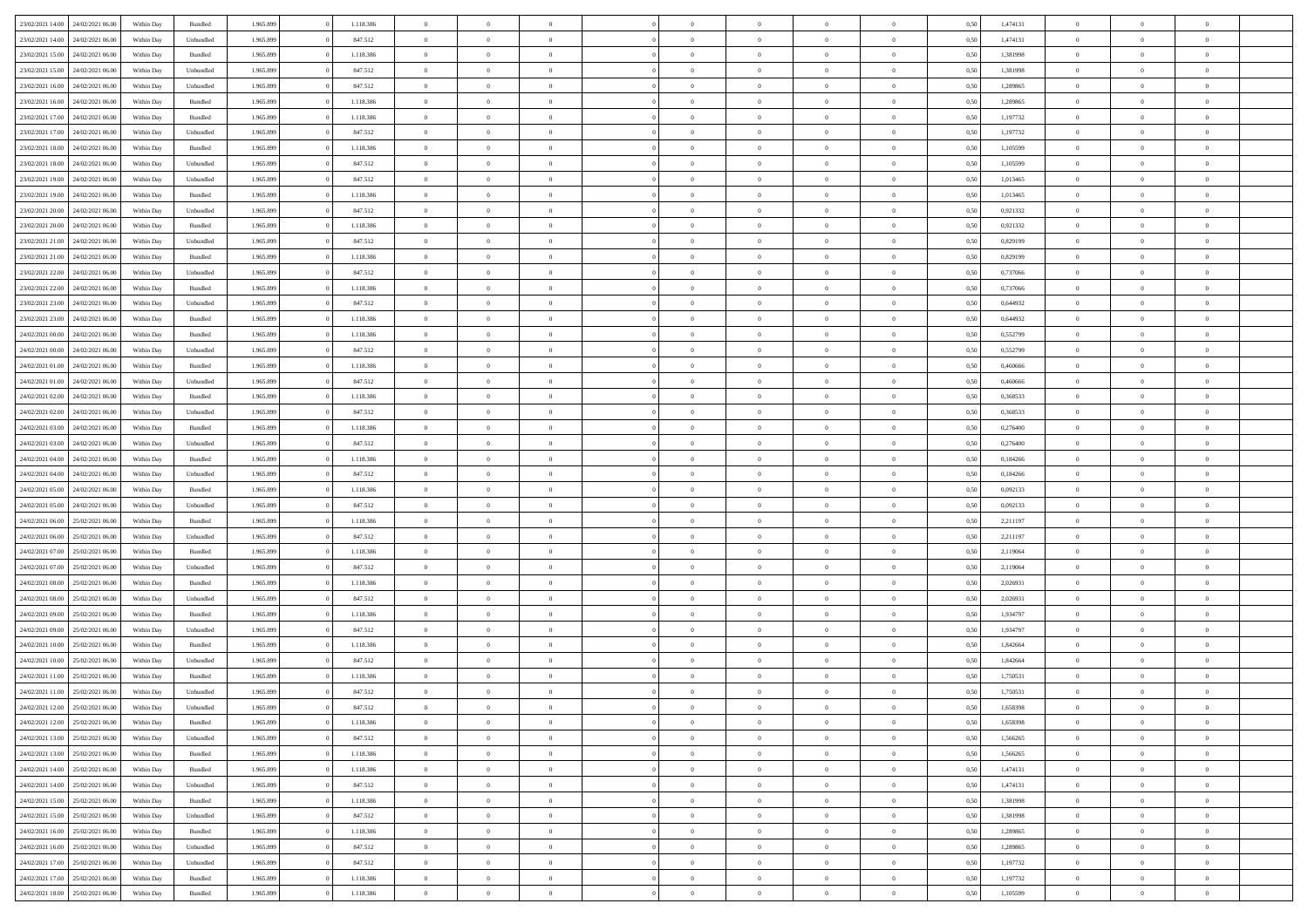|                  |                  |            |           |           |           | $\overline{0}$ | $\Omega$       |                |                | $\Omega$       | $\Omega$       | $\theta$       |      |          | $\theta$       |                | $\theta$       |  |
|------------------|------------------|------------|-----------|-----------|-----------|----------------|----------------|----------------|----------------|----------------|----------------|----------------|------|----------|----------------|----------------|----------------|--|
| 24/02/2021 18:00 | 25/02/2021 06:00 | Within Day | Unbundled | 1.965.899 | 847.512   |                |                |                | $\Omega$       |                |                |                | 0,50 | 1,105599 |                | $\theta$       |                |  |
| 24/02/2021 19:00 | 25/02/2021 06:00 | Within Day | Unbundled | 1.965.899 | 847.512   | $\overline{0}$ | $\theta$       | $\overline{0}$ | $\overline{0}$ | $\bf{0}$       | $\overline{0}$ | $\bf{0}$       | 0,50 | 1,013465 | $\theta$       | $\theta$       | $\overline{0}$ |  |
| 24/02/2021 19:00 | 25/02/2021 06:00 | Within Day | Bundled   | 1.965.899 | 1.118.386 | $\overline{0}$ | $\bf{0}$       | $\overline{0}$ | $\bf{0}$       | $\bf{0}$       | $\bf{0}$       | $\mathbf{0}$   | 0,50 | 1,013465 | $\bf{0}$       | $\overline{0}$ | $\overline{0}$ |  |
| 24/02/2021 20:00 | 25/02/2021 06:00 | Within Dav | Bundled   | 1.965.899 | 1.118.386 | $\overline{0}$ | $\overline{0}$ | $\overline{0}$ | $\overline{0}$ | $\bf{0}$       | $\overline{0}$ | $\overline{0}$ | 0.50 | 0.921332 | $\theta$       | $\theta$       | $\overline{0}$ |  |
|                  |                  |            |           |           |           | $\overline{0}$ | $\theta$       | $\overline{0}$ |                | $\bf{0}$       | $\overline{0}$ |                |      |          | $\theta$       | $\overline{0}$ | $\overline{0}$ |  |
| 24/02/2021 20:00 | 25/02/2021 06:00 | Within Day | Unbundled | 1.965.899 | 847.512   |                |                |                | $\overline{0}$ |                |                | $\bf{0}$       | 0,50 | 0,921332 |                |                |                |  |
| 24/02/2021 21:00 | 25/02/2021 06:00 | Within Day | Bundled   | 1.965.899 | 1.118.386 | $\overline{0}$ | $\overline{0}$ | $\overline{0}$ | $\bf{0}$       | $\overline{0}$ | $\overline{0}$ | $\mathbf{0}$   | 0,50 | 0,829199 | $\bf{0}$       | $\overline{0}$ | $\bf{0}$       |  |
| 24/02/2021 21:00 | 25/02/2021 06:00 | Within Dav | Unbundled | 1.965.899 | 847.512   | $\overline{0}$ | $\overline{0}$ | $\overline{0}$ | $\overline{0}$ | $\overline{0}$ | $\overline{0}$ | $\overline{0}$ | 0.50 | 0.829199 | $\theta$       | $\overline{0}$ | $\overline{0}$ |  |
| 24/02/2021 22.00 | 25/02/2021 06:00 | Within Day | Bundled   | 1.965.899 | 1.118.386 | $\overline{0}$ | $\theta$       | $\overline{0}$ | $\overline{0}$ | $\bf{0}$       | $\overline{0}$ | $\bf{0}$       | 0,50 | 0,737066 | $\theta$       | $\theta$       | $\overline{0}$ |  |
| 24/02/2021 22:00 | 25/02/2021 06:00 | Within Day | Unbundled | 1.965.899 | 847.512   | $\overline{0}$ | $\overline{0}$ | $\overline{0}$ | $\bf{0}$       | $\bf{0}$       | $\bf{0}$       | $\mathbf{0}$   | 0,50 | 0,737066 | $\,0\,$        | $\overline{0}$ | $\overline{0}$ |  |
|                  |                  |            |           |           |           |                | $\overline{0}$ |                |                | $\overline{0}$ |                |                |      |          | $\theta$       | $\overline{0}$ | $\overline{0}$ |  |
| 24/02/2021 23:00 | 25/02/2021 06:00 | Within Dav | Bundled   | 1.965.899 | 1.118.386 | $\overline{0}$ |                | $\overline{0}$ | $\overline{0}$ |                | $\overline{0}$ | $\overline{0}$ | 0.50 | 0,644932 |                |                |                |  |
| 24/02/2021 23:00 | 25/02/2021 06:00 | Within Day | Unbundled | 1.965.899 | 847.512   | $\overline{0}$ | $\theta$       | $\overline{0}$ | $\overline{0}$ | $\bf{0}$       | $\overline{0}$ | $\bf{0}$       | 0,50 | 0,644932 | $\,$ 0 $\,$    | $\overline{0}$ | $\overline{0}$ |  |
| 25/02/2021 00:00 | 25/02/2021 06:00 | Within Day | Bundled   | 1.965.899 | 1.118.386 | $\overline{0}$ | $\overline{0}$ | $\overline{0}$ | $\bf{0}$       | $\bf{0}$       | $\bf{0}$       | $\mathbf{0}$   | 0,50 | 0,552799 | $\bf{0}$       | $\overline{0}$ | $\bf{0}$       |  |
| 25/02/2021 00:00 | 25/02/2021 06:00 | Within Day | Unbundled | 1.965.899 | 847.512   | $\overline{0}$ | $\overline{0}$ | $\overline{0}$ | $\overline{0}$ | $\bf{0}$       | $\overline{0}$ | $\overline{0}$ | 0.50 | 0,552799 | $\theta$       | $\theta$       | $\overline{0}$ |  |
| 25/02/2021 01:00 | 25/02/2021 06:00 | Within Day | Bundled   | 1.965.899 | 1.118.386 | $\overline{0}$ | $\theta$       | $\overline{0}$ | $\overline{0}$ | $\bf{0}$       | $\overline{0}$ | $\bf{0}$       | 0,50 | 0,460666 | $\theta$       | $\theta$       | $\overline{0}$ |  |
|                  |                  |            |           |           |           |                |                |                |                |                |                |                |      |          |                |                |                |  |
| 25/02/2021 01:00 | 25/02/2021 06:00 | Within Day | Unbundled | 1.965.899 | 847.512   | $\overline{0}$ | $\overline{0}$ | $\overline{0}$ | $\bf{0}$       | $\overline{0}$ | $\overline{0}$ | $\mathbf{0}$   | 0,50 | 0,460666 | $\overline{0}$ | $\overline{0}$ | $\bf{0}$       |  |
| 25/02/2021 02:00 | 25/02/2021 06:00 | Within Dav | Bundled   | 1.965.899 | 1.118.386 | $\overline{0}$ | $\overline{0}$ | $\overline{0}$ | $\overline{0}$ | $\overline{0}$ | $\overline{0}$ | $\overline{0}$ | 0.50 | 0,368533 | $\theta$       | $\overline{0}$ | $\overline{0}$ |  |
| 25/02/2021 02:00 | 25/02/2021 06:00 | Within Day | Unbundled | 1.965.899 | 847.512   | $\overline{0}$ | $\theta$       | $\overline{0}$ | $\overline{0}$ | $\bf{0}$       | $\overline{0}$ | $\bf{0}$       | 0,50 | 0,368533 | $\theta$       | $\theta$       | $\overline{0}$ |  |
| 25/02/2021 03:00 | 25/02/2021 06:00 | Within Day | Bundled   | 1.965.899 | 1.118.386 | $\overline{0}$ | $\overline{0}$ | $\overline{0}$ | $\bf{0}$       | $\bf{0}$       | $\bf{0}$       | $\mathbf{0}$   | 0,50 | 0,276400 | $\bf{0}$       | $\overline{0}$ | $\overline{0}$ |  |
| 25/02/2021 03:00 | 25/02/2021 06:00 | Within Day | Unbundled | 1.965.899 | 847.512   | $\overline{0}$ | $\overline{0}$ | $\overline{0}$ | $\overline{0}$ | $\overline{0}$ | $\overline{0}$ | $\overline{0}$ | 0.50 | 0,276400 | $\theta$       | $\overline{0}$ | $\overline{0}$ |  |
| 25/02/2021 04:00 | 25/02/2021 06:00 | Within Day | Unbundled | 1.965.899 | 847.512   | $\overline{0}$ | $\theta$       | $\overline{0}$ | $\overline{0}$ | $\bf{0}$       | $\overline{0}$ | $\bf{0}$       | 0,50 | 0,184266 | $\,$ 0 $\,$    | $\theta$       | $\overline{0}$ |  |
|                  |                  |            |           |           |           |                |                |                |                |                |                |                |      |          |                |                |                |  |
| 25/02/2021 04:00 | 25/02/2021 06:00 | Within Day | Bundled   | 1.965.899 | 1.118.386 | $\overline{0}$ | $\overline{0}$ | $\overline{0}$ | $\bf{0}$       | $\bf{0}$       | $\bf{0}$       | $\mathbf{0}$   | 0,50 | 0,184266 | $\bf{0}$       | $\overline{0}$ | $\overline{0}$ |  |
| 25/02/2021 05:00 | 25/02/2021 06:00 | Within Day | Bundled   | 1.965.899 | 1.118.386 | $\overline{0}$ | $\overline{0}$ | $\overline{0}$ | $\overline{0}$ | $\bf{0}$       | $\overline{0}$ | $\overline{0}$ | 0.50 | 0,092133 | $\theta$       | $\overline{0}$ | $\overline{0}$ |  |
| 25/02/2021 05:00 | 25/02/2021 06:00 | Within Day | Unbundled | 1.965.899 | 847.512   | $\overline{0}$ | $\theta$       | $\overline{0}$ | $\overline{0}$ | $\bf{0}$       | $\overline{0}$ | $\bf{0}$       | 0,50 | 0,092133 | $\,$ 0 $\,$    | $\overline{0}$ | $\overline{0}$ |  |
| 25/02/2021 06:00 | 26/02/2021 06:00 | Within Day | Bundled   | 1.965.899 | 1.118.386 | $\overline{0}$ | $\overline{0}$ | $\overline{0}$ | $\bf{0}$       | $\overline{0}$ | $\overline{0}$ | $\mathbf{0}$   | 0,50 | 2,211197 | $\overline{0}$ | $\overline{0}$ | $\bf{0}$       |  |
| 25/02/2021 06:00 | 26/02/2021 06:00 | Within Day | Unbundled | 1.965.899 | 847.512   | $\overline{0}$ | $\overline{0}$ | $\overline{0}$ | $\overline{0}$ | $\overline{0}$ | $\overline{0}$ | $\overline{0}$ | 0.50 | 2,211197 | $\overline{0}$ | $\overline{0}$ | $\overline{0}$ |  |
| 25/02/2021 07:00 | 26/02/2021 06:00 | Within Day | Bundled   | 1.965.899 | 1.118.386 | $\overline{0}$ | $\theta$       | $\overline{0}$ | $\overline{0}$ | $\bf{0}$       | $\overline{0}$ | $\bf{0}$       | 0,50 | 2,119064 | $\,$ 0 $\,$    | $\theta$       | $\overline{0}$ |  |
|                  | 26/02/2021 06:00 | Within Day | Unbundled | 1.965.899 | 847.512   | $\overline{0}$ | $\overline{0}$ | $\overline{0}$ | $\bf{0}$       | $\bf{0}$       | $\bf{0}$       | $\mathbf{0}$   | 0,50 | 2,119064 | $\,0\,$        | $\overline{0}$ | $\overline{0}$ |  |
| 25/02/2021 07:00 |                  |            |           |           |           |                |                |                |                |                |                |                |      |          |                |                |                |  |
| 25/02/2021 08:00 | 26/02/2021 06:00 | Within Day | Bundled   | 1.965.899 | 1.118.386 | $\overline{0}$ | $\overline{0}$ | $\overline{0}$ | $\overline{0}$ | $\overline{0}$ | $\overline{0}$ | $\overline{0}$ | 0.50 | 2.026931 | $\theta$       | $\overline{0}$ | $\overline{0}$ |  |
| 25/02/2021 08:00 | 26/02/2021 06:00 | Within Day | Unbundled | 1.965.899 | 847.512   | $\overline{0}$ | $\theta$       | $\overline{0}$ | $\overline{0}$ | $\bf{0}$       | $\overline{0}$ | $\bf{0}$       | 0,50 | 2,026931 | $\,$ 0 $\,$    | $\overline{0}$ | $\overline{0}$ |  |
| 25/02/2021 09:00 | 26/02/2021 06:00 | Within Day | Bundled   | 1.965.899 | 1.118.386 | $\overline{0}$ | $\overline{0}$ | $\overline{0}$ | $\bf{0}$       | $\bf{0}$       | $\bf{0}$       | $\mathbf{0}$   | 0,50 | 1,934797 | $\overline{0}$ | $\overline{0}$ | $\overline{0}$ |  |
| 25/02/2021 09:00 | 26/02/2021 06:00 | Within Day | Unbundled | 1.965.899 | 847.512   | $\overline{0}$ | $\Omega$       | $\overline{0}$ | $\Omega$       | $\Omega$       | $\overline{0}$ | $\overline{0}$ | 0,50 | 1,934797 | $\,0\,$        | $\theta$       | $\theta$       |  |
| 25/02/2021 10:00 | 26/02/2021 06:00 | Within Day | Unbundled | 1.965.899 | 847.512   | $\overline{0}$ | $\theta$       | $\overline{0}$ | $\overline{0}$ | $\bf{0}$       | $\overline{0}$ | $\bf{0}$       | 0,50 | 1,842664 | $\,$ 0 $\,$    | $\theta$       | $\overline{0}$ |  |
| 25/02/2021 10:00 | 26/02/2021 06:00 | Within Day | Bundled   | 1.965.899 | 1.118.386 | $\overline{0}$ | $\overline{0}$ | $\overline{0}$ | $\bf{0}$       | $\bf{0}$       | $\overline{0}$ | $\mathbf{0}$   | 0,50 | 1,842664 | $\overline{0}$ | $\overline{0}$ | $\bf{0}$       |  |
|                  |                  |            |           |           |           |                |                |                |                |                |                |                |      |          |                |                |                |  |
| 25/02/2021 11:00 | 26/02/2021 06:00 | Within Day | Bundled   | 1.965.899 | 1.118.386 | $\overline{0}$ | $\Omega$       | $\overline{0}$ | $\Omega$       | $\bf{0}$       | $\overline{0}$ | $\overline{0}$ | 0.50 | 1,750531 | $\,0\,$        | $\theta$       | $\theta$       |  |
| 25/02/2021 11:00 | 26/02/2021 06:00 | Within Day | Unbundled | 1.965.899 | 847.512   | $\overline{0}$ | $\theta$       | $\overline{0}$ | $\overline{0}$ | $\bf{0}$       | $\overline{0}$ | $\bf{0}$       | 0,50 | 1,750531 | $\,$ 0 $\,$    | $\overline{0}$ | $\overline{0}$ |  |
| 25/02/2021 12:00 | 26/02/2021 06:00 | Within Day | Unbundled | 1.965.899 | 847.512   | $\overline{0}$ | $\overline{0}$ | $\overline{0}$ | $\bf{0}$       | $\bf{0}$       | $\bf{0}$       | $\mathbf{0}$   | 0,50 | 1,658398 | $\bf{0}$       | $\overline{0}$ | $\overline{0}$ |  |
| 25/02/2021 12:00 | 26/02/2021 06:00 | Within Day | Bundled   | 1.965.899 | 1.118.386 | $\overline{0}$ | $\Omega$       | $\overline{0}$ | $\Omega$       | $\overline{0}$ | $\overline{0}$ | $\overline{0}$ | 0.50 | 1,658398 | $\,0\,$        | $\theta$       | $\theta$       |  |
| 25/02/2021 13:00 | 26/02/2021 06:00 | Within Day | Unbundled | 1.965.899 | 847.512   | $\overline{0}$ | $\theta$       | $\overline{0}$ | $\overline{0}$ | $\,$ 0         | $\overline{0}$ | $\bf{0}$       | 0,50 | 1,566265 | $\,$ 0 $\,$    | $\overline{0}$ | $\overline{0}$ |  |
|                  |                  |            |           |           |           |                | $\overline{0}$ |                |                | $\bf{0}$       |                |                |      |          |                | $\overline{0}$ | $\overline{0}$ |  |
| 25/02/2021 13:00 | 26/02/2021 06:00 | Within Day | Bundled   | 1.965.899 | 1.118.386 | $\overline{0}$ |                | $\overline{0}$ | $\bf{0}$       |                | $\bf{0}$       | $\mathbf{0}$   | 0,50 | 1,566265 | $\overline{0}$ |                |                |  |
| 25/02/2021 14:00 | 26/02/2021 06:00 | Within Day | Unbundled | 1.965.899 | 847.512   | $\overline{0}$ | $\Omega$       | $\overline{0}$ | $\Omega$       | $\overline{0}$ | $\overline{0}$ | $\overline{0}$ | 0,50 | 1,474131 | $\,0\,$        | $\theta$       | $\theta$       |  |
| 25/02/2021 14:00 | 26/02/2021 06:00 | Within Day | Bundled   | 1.965.899 | 1.118.386 | $\overline{0}$ | $\theta$       | $\overline{0}$ | $\overline{0}$ | $\,$ 0         | $\overline{0}$ | $\bf{0}$       | 0,50 | 1,474131 | $\,$ 0 $\,$    | $\overline{0}$ | $\overline{0}$ |  |
| 25/02/2021 15:00 | 26/02/2021 06:00 | Within Day | Unbundled | 1.965.899 | 847.512   | $\overline{0}$ | $\bf{0}$       | $\overline{0}$ | $\bf{0}$       | $\bf{0}$       | $\bf{0}$       | $\mathbf{0}$   | 0,50 | 1,381998 | $\overline{0}$ | $\overline{0}$ | $\bf{0}$       |  |
| 25/02/2021 15:00 | 26/02/2021 06:00 | Within Day | Bundled   | 1.965.899 | 1.118.386 | $\overline{0}$ | $\Omega$       | $\Omega$       | $\Omega$       | $\Omega$       | $\Omega$       | $\overline{0}$ | 0.50 | 1,381998 | $\theta$       | $\theta$       | $\theta$       |  |
| 25/02/2021 16:00 | 26/02/2021 06:00 | Within Day | Bundled   | 1.965.899 | 1.118.386 | $\overline{0}$ | $\overline{0}$ | $\overline{0}$ | $\bf{0}$       | $\,$ 0         | $\bf{0}$       | $\bf{0}$       | 0,50 | 1,289865 | $\,0\,$        | $\overline{0}$ | $\overline{0}$ |  |
| 25/02/2021 16:00 | 26/02/2021 06:00 | Within Day | Unbundled | 1.965.899 | 847.512   | $\bf{0}$       | $\bf{0}$       |                |                | $\bf{0}$       |                |                | 0,50 | 1,289865 | $\bf{0}$       | $\overline{0}$ |                |  |
|                  |                  |            |           |           |           |                |                |                |                |                |                |                |      |          |                |                |                |  |
| 25/02/2021 17:00 | 26/02/2021 06:00 | Within Day | Unbundled | 1.965.899 | 847.512   | $\overline{0}$ | $\overline{0}$ | $\overline{0}$ | $\Omega$       | $\overline{0}$ | $\overline{0}$ | $\overline{0}$ | 0,50 | 1,197732 | $\theta$       | $\theta$       | $\theta$       |  |
| 25/02/2021 17:00 | 26/02/2021 06:00 | Within Day | Bundled   | 1.965.899 | 1.118.386 | $\overline{0}$ | $\bf{0}$       | $\overline{0}$ | $\bf{0}$       | $\,$ 0 $\,$    | $\overline{0}$ | $\,$ 0 $\,$    | 0,50 | 1,197732 | $\,$ 0 $\,$    | $\,$ 0 $\,$    | $\,$ 0         |  |
| 25/02/2021 18:00 | 26/02/2021 06:00 | Within Day | Unbundled | 1.965.899 | 847.512   | $\overline{0}$ | $\overline{0}$ | $\overline{0}$ | $\overline{0}$ | $\overline{0}$ | $\overline{0}$ | $\mathbf{0}$   | 0,50 | 1,105599 | $\overline{0}$ | $\bf{0}$       | $\bf{0}$       |  |
| 25/02/2021 18:00 | 26/02/2021 06:00 | Within Day | Bundled   | 1.965.899 | 1.118.386 | $\overline{0}$ | $\overline{0}$ | $\overline{0}$ | $\Omega$       | $\overline{0}$ | $\overline{0}$ | $\overline{0}$ | 0,50 | 1,105599 | $\overline{0}$ | $\overline{0}$ | $\overline{0}$ |  |
| 25/02/2021 19:00 | 26/02/2021 06:00 | Within Day | Bundled   | 1.965.899 | 1.118.386 | $\overline{0}$ | $\,$ 0         | $\overline{0}$ | $\overline{0}$ | $\,$ 0 $\,$    | $\overline{0}$ | $\mathbf{0}$   | 0,50 | 1,013465 | $\,$ 0 $\,$    | $\overline{0}$ | $\overline{0}$ |  |
| 25/02/2021 19:00 | 26/02/2021 06:00 | Within Day | Unbundled | 1.965.899 | 847.512   | $\overline{0}$ | $\overline{0}$ | $\overline{0}$ | $\overline{0}$ | $\overline{0}$ | $\overline{0}$ | $\mathbf{0}$   | 0,50 | 1,013465 | $\overline{0}$ | $\overline{0}$ | $\bf{0}$       |  |
|                  |                  |            |           |           |           |                |                |                |                |                |                |                |      |          |                |                |                |  |
| 25/02/2021 20:00 | 26/02/2021 06:00 | Within Day | Bundled   | 1.965.899 | 1.118.386 | $\overline{0}$ | $\overline{0}$ | $\overline{0}$ | $\overline{0}$ | $\overline{0}$ | $\overline{0}$ | $\bf{0}$       | 0.50 | 0,921332 | $\overline{0}$ | $\theta$       | $\overline{0}$ |  |
| 25/02/2021 20:00 | 26/02/2021 06:00 | Within Day | Unbundled | 1.965.899 | 847.512   | $\overline{0}$ | $\,$ 0         | $\overline{0}$ | $\bf{0}$       | $\bf{0}$       | $\bf{0}$       | $\bf{0}$       | 0,50 | 0,921332 | $\,$ 0 $\,$    | $\overline{0}$ | $\overline{0}$ |  |
| 25/02/2021 21:00 | 26/02/2021 06:00 | Within Day | Bundled   | 1.965.899 | 1.118.386 | $\overline{0}$ | $\bf{0}$       | $\overline{0}$ | $\overline{0}$ | $\overline{0}$ | $\overline{0}$ | $\mathbf{0}$   | 0,50 | 0,829199 | $\overline{0}$ | $\overline{0}$ | $\bf{0}$       |  |
| 25/02/2021 21:00 | 26/02/2021 06:00 | Within Day | Unbundled | 1.965.899 | 847.512   | $\overline{0}$ | $\overline{0}$ | $\overline{0}$ | $\Omega$       | $\overline{0}$ | $\overline{0}$ | $\overline{0}$ | 0.50 | 0,829199 | $\overline{0}$ | $\overline{0}$ | $\overline{0}$ |  |
| 25/02/2021 22:00 | 26/02/2021 06:00 | Within Day | Bundled   | 1.965.899 | 1.118.386 | $\overline{0}$ | $\bf{0}$       | $\overline{0}$ | $\overline{0}$ | $\bf{0}$       | $\bf{0}$       | $\mathbf{0}$   | 0,50 | 0,737066 | $\,$ 0 $\,$    | $\,$ 0 $\,$    | $\bf{0}$       |  |
| 25/02/2021 22:00 | 26/02/2021 06:00 | Within Day | Unbundled | 1.965.899 | 847.512   | $\overline{0}$ | $\overline{0}$ | $\overline{0}$ | $\overline{0}$ | $\overline{0}$ | $\bf{0}$       | $\mathbf{0}$   | 0,50 | 0,737066 | $\overline{0}$ | $\bf{0}$       | $\overline{0}$ |  |
|                  |                  |            |           |           |           |                |                |                |                |                |                |                |      |          |                |                |                |  |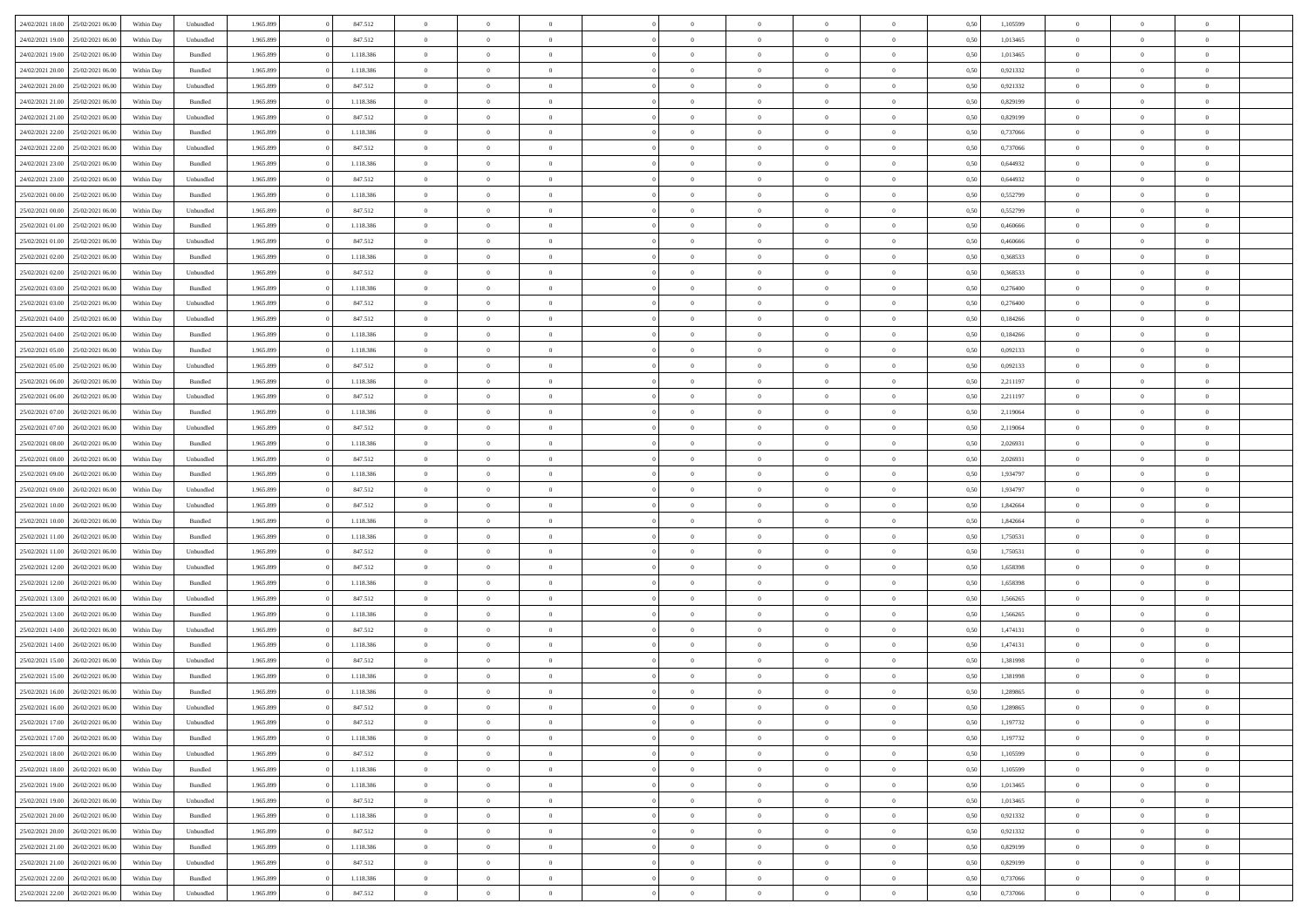| 25/02/2021 23:00                  | 26/02/2021 06:00 | Within Day | Bundled   | 1.965.899 | 1.118.386 | $\overline{0}$ | $\Omega$       |                | $\Omega$       | $\Omega$       | $\theta$       | $\theta$       | 0,50 | 0,644932 | $\theta$       | $\theta$       | $\theta$       |  |
|-----------------------------------|------------------|------------|-----------|-----------|-----------|----------------|----------------|----------------|----------------|----------------|----------------|----------------|------|----------|----------------|----------------|----------------|--|
|                                   |                  |            |           |           |           |                |                |                |                |                |                |                |      |          |                |                |                |  |
| 25/02/2021 23:00                  | 26/02/2021 06:00 | Within Day | Unbundled | 1.965.899 | 847.512   | $\overline{0}$ | $\theta$       | $\overline{0}$ | $\overline{0}$ | $\bf{0}$       | $\overline{0}$ | $\bf{0}$       | 0,50 | 0,644932 | $\theta$       | $\overline{0}$ | $\overline{0}$ |  |
| 26/02/2021 00:00                  | 26/02/2021 06:00 | Within Day | Unbundled | 1.965.899 | 847.512   | $\overline{0}$ | $\bf{0}$       | $\overline{0}$ | $\overline{0}$ | $\bf{0}$       | $\overline{0}$ | $\mathbf{0}$   | 0,50 | 0,552799 | $\bf{0}$       | $\overline{0}$ | $\bf{0}$       |  |
| 26/02/2021 00:00                  | 26/02/2021 06:00 | Within Dav | Bundled   | 1.965.899 | 1.118.386 | $\overline{0}$ | $\overline{0}$ | $\overline{0}$ | $\overline{0}$ | $\bf{0}$       | $\overline{0}$ | $\overline{0}$ | 0.50 | 0,552799 | $\theta$       | $\theta$       | $\overline{0}$ |  |
| 26/02/2021 01:00                  | 26/02/2021 06:00 | Within Day | Unbundled | 1.965.899 | 847.512   | $\overline{0}$ | $\theta$       | $\overline{0}$ | $\overline{0}$ | $\bf{0}$       | $\overline{0}$ | $\bf{0}$       | 0,50 | 0,460666 | $\,$ 0 $\,$    | $\overline{0}$ | $\overline{0}$ |  |
|                                   |                  |            |           |           |           |                |                |                |                |                |                |                |      |          |                |                |                |  |
| 26/02/2021 01:00                  | 26/02/2021 06:00 | Within Day | Bundled   | 1.965.899 | 1.118.386 | $\overline{0}$ | $\overline{0}$ | $\overline{0}$ | $\overline{0}$ | $\overline{0}$ | $\overline{0}$ | $\mathbf{0}$   | 0,50 | 0,460666 | $\bf{0}$       | $\overline{0}$ | $\bf{0}$       |  |
| 26/02/2021 02:00                  | 26/02/2021 06:00 | Within Dav | Unbundled | 1.965.899 | 847.512   | $\overline{0}$ | $\overline{0}$ | $\overline{0}$ | $\overline{0}$ | $\overline{0}$ | $\overline{0}$ | $\overline{0}$ | 0.50 | 0,368533 | $\theta$       | $\overline{0}$ | $\overline{0}$ |  |
| 26/02/2021 02:00                  | 26/02/2021 06:00 | Within Day | Bundled   | 1.965.899 | 1.118.386 | $\overline{0}$ | $\theta$       | $\overline{0}$ | $\overline{0}$ | $\bf{0}$       | $\overline{0}$ | $\bf{0}$       | 0,50 | 0,368533 | $\theta$       | $\theta$       | $\overline{0}$ |  |
| 26/02/2021 03:00                  | 26/02/2021 06:00 | Within Day | Bundled   | 1.965.899 | 1.118.386 | $\overline{0}$ | $\overline{0}$ | $\overline{0}$ | $\overline{0}$ | $\bf{0}$       | $\overline{0}$ | $\mathbf{0}$   | 0,50 | 0,276400 | $\,0\,$        | $\overline{0}$ | $\overline{0}$ |  |
| 26/02/2021 03:00                  | 26/02/2021 06:00 | Within Dav | Unbundled | 1.965.899 | 847.512   | $\overline{0}$ | $\overline{0}$ | $\overline{0}$ | $\overline{0}$ | $\overline{0}$ | $\overline{0}$ | $\overline{0}$ | 0.50 | 0,276400 | $\theta$       | $\overline{0}$ | $\overline{0}$ |  |
| 26/02/2021 04:00                  | 26/02/2021 06:00 | Within Day | Bundled   | 1.965.899 | 1.118.386 | $\overline{0}$ | $\theta$       | $\overline{0}$ | $\overline{0}$ | $\bf{0}$       | $\overline{0}$ | $\bf{0}$       | 0,50 | 0,184266 | $\,$ 0 $\,$    | $\overline{0}$ | $\overline{0}$ |  |
| 26/02/2021 04:00                  | 26/02/2021 06:00 | Within Day | Unbundled | 1.965.899 | 847.512   | $\overline{0}$ | $\overline{0}$ | $\overline{0}$ | $\overline{0}$ | $\bf{0}$       | $\overline{0}$ | $\mathbf{0}$   | 0,50 | 0,184266 | $\bf{0}$       | $\overline{0}$ | $\bf{0}$       |  |
|                                   |                  |            |           |           |           |                |                |                |                |                |                |                |      |          | $\theta$       |                |                |  |
| 26/02/2021 05:00                  | 26/02/2021 06:00 | Within Day | Unbundled | 1.965.899 | 847.512   | $\overline{0}$ | $\overline{0}$ | $\overline{0}$ | $\overline{0}$ | $\bf{0}$       | $\overline{0}$ | $\overline{0}$ | 0.50 | 0,092133 |                | $\theta$       | $\overline{0}$ |  |
| 26/02/2021 05:00                  | 26/02/2021 06:00 | Within Day | Bundled   | 1.965.899 | 1.118.386 | $\overline{0}$ | $\theta$       | $\overline{0}$ | $\overline{0}$ | $\bf{0}$       | $\overline{0}$ | $\bf{0}$       | 0,50 | 0,092133 | $\theta$       | $\overline{0}$ | $\overline{0}$ |  |
| 26/02/2021 06:00                  | 27/02/2021 06:00 | Within Day | Bundled   | 1.965.899 | 1.118.386 | $\overline{0}$ | $\overline{0}$ | $\overline{0}$ | $\overline{0}$ | $\overline{0}$ | $\overline{0}$ | $\mathbf{0}$   | 0,50 | 2,211197 | $\bf{0}$       | $\overline{0}$ | $\bf{0}$       |  |
| 26/02/2021 06:00                  | 27/02/2021 06:00 | Within Dav | Unbundled | 1.965.899 | 847.512   | $\overline{0}$ | $\overline{0}$ | $\overline{0}$ | $\overline{0}$ | $\overline{0}$ | $\overline{0}$ | $\overline{0}$ | 0.50 | 2,211197 | $\overline{0}$ | $\overline{0}$ | $\overline{0}$ |  |
| 26/02/2021 07:00                  | 27/02/2021 06:00 | Within Day | Bundled   | 1.965.899 | 1.118.386 | $\overline{0}$ | $\theta$       | $\overline{0}$ | $\overline{0}$ | $\bf{0}$       | $\overline{0}$ | $\bf{0}$       | 0,50 | 2,119064 | $\,$ 0 $\,$    | $\overline{0}$ | $\overline{0}$ |  |
| 26/02/2021 07:00                  | 27/02/2021 06:00 | Within Day | Unbundled | 1.965.899 | 847.512   | $\overline{0}$ | $\overline{0}$ | $\overline{0}$ | $\overline{0}$ | $\bf{0}$       | $\overline{0}$ | $\mathbf{0}$   | 0,50 | 2,119064 | $\bf{0}$       | $\overline{0}$ | $\bf{0}$       |  |
| 26/02/2021 08:00                  | 27/02/2021 06:00 | Within Day | Bundled   | 1.965.899 | 1.118.386 | $\overline{0}$ | $\overline{0}$ | $\overline{0}$ | $\overline{0}$ | $\overline{0}$ | $\overline{0}$ | $\overline{0}$ | 0.50 | 2,026931 | $\theta$       | $\overline{0}$ | $\overline{0}$ |  |
|                                   |                  |            |           |           |           | $\overline{0}$ |                |                |                |                |                |                |      |          |                |                |                |  |
| 26/02/2021 08:00                  | 27/02/2021 06:00 | Within Day | Unbundled | 1.965.899 | 847.512   |                | $\theta$       | $\overline{0}$ | $\overline{0}$ | $\bf{0}$       | $\overline{0}$ | $\bf{0}$       | 0,50 | 2,026931 | $\,$ 0 $\,$    | $\overline{0}$ | $\overline{0}$ |  |
| 26/02/2021 09:00                  | 27/02/2021 06:00 | Within Day | Unbundled | 1.965.899 | 847.512   | $\overline{0}$ | $\overline{0}$ | $\overline{0}$ | $\bf{0}$       | $\bf{0}$       | $\bf{0}$       | $\mathbf{0}$   | 0,50 | 1,934797 | $\overline{0}$ | $\overline{0}$ | $\bf{0}$       |  |
| 26/02/2021 09:00                  | 27/02/2021 06:00 | Within Day | Bundled   | 1.965.899 | 1.118.386 | $\overline{0}$ | $\overline{0}$ | $\overline{0}$ | $\overline{0}$ | $\overline{0}$ | $\overline{0}$ | $\overline{0}$ | 0.50 | 1,934797 | $\theta$       | $\overline{0}$ | $\overline{0}$ |  |
| 26/02/2021 10:00                  | 27/02/2021 06:00 | Within Day | Bundled   | 1.965.899 | 1.118.386 | $\overline{0}$ | $\theta$       | $\overline{0}$ | $\overline{0}$ | $\bf{0}$       | $\overline{0}$ | $\,$ 0 $\,$    | 0,50 | 1,842664 | $\,$ 0 $\,$    | $\overline{0}$ | $\overline{0}$ |  |
| 26/02/2021 10:00                  | 27/02/2021 06:00 | Within Day | Unbundled | 1.965.899 | 847.512   | $\overline{0}$ | $\overline{0}$ | $\overline{0}$ | $\bf{0}$       | $\overline{0}$ | $\overline{0}$ | $\mathbf{0}$   | 0,50 | 1,842664 | $\overline{0}$ | $\overline{0}$ | $\bf{0}$       |  |
| 26/02/2021 11:00                  | 27/02/2021 06:00 | Within Dav | Unbundled | 1.965.899 | 847.512   | $\overline{0}$ | $\overline{0}$ | $\overline{0}$ | $\overline{0}$ | $\overline{0}$ | $\overline{0}$ | $\overline{0}$ | 0.50 | 1,750531 | $\theta$       | $\overline{0}$ | $\overline{0}$ |  |
| 26/02/2021 11:00                  | 27/02/2021 06:00 | Within Day | Bundled   | 1.965.899 | 1.118.386 | $\overline{0}$ | $\theta$       | $\overline{0}$ | $\overline{0}$ | $\bf{0}$       | $\overline{0}$ | $\bf{0}$       | 0,50 | 1,750531 | $\theta$       | $\theta$       | $\overline{0}$ |  |
|                                   |                  |            |           |           |           |                |                |                |                |                |                |                |      |          |                |                |                |  |
| 26/02/2021 12:00                  | 27/02/2021 06:00 | Within Day | Bundled   | 1.965.899 | 1.118.386 | $\overline{0}$ | $\overline{0}$ | $\overline{0}$ | $\bf{0}$       | $\bf{0}$       | $\bf{0}$       | $\mathbf{0}$   | 0,50 | 1,658398 | $\,0\,$        | $\overline{0}$ | $\overline{0}$ |  |
| 26/02/2021 12:00                  | 27/02/2021 06:00 | Within Day | Unbundled | 1.965.899 | 847.512   | $\overline{0}$ | $\overline{0}$ | $\overline{0}$ | $\overline{0}$ | $\overline{0}$ | $\overline{0}$ | $\overline{0}$ | 0.50 | 1,658398 | $\theta$       | $\overline{0}$ | $\overline{0}$ |  |
| 26/02/2021 13:00                  | 27/02/2021 06.00 | Within Day | Bundled   | 1.965.899 | 1.118.386 | $\overline{0}$ | $\overline{0}$ | $\overline{0}$ | $\overline{0}$ | $\bf{0}$       | $\overline{0}$ | $\bf{0}$       | 0,50 | 1,566265 | $\,$ 0 $\,$    | $\overline{0}$ | $\overline{0}$ |  |
| 26/02/2021 13:00                  | 27/02/2021 06:00 | Within Day | Unbundled | 1.965.899 | 847.512   | $\overline{0}$ | $\overline{0}$ | $\overline{0}$ | $\bf{0}$       | $\bf{0}$       | $\bf{0}$       | $\mathbf{0}$   | 0,50 | 1,566265 | $\overline{0}$ | $\overline{0}$ | $\bf{0}$       |  |
| 26/02/2021 14:00                  | 27/02/2021 06:00 | Within Day | Unbundled | 1.965.899 | 847.512   | $\overline{0}$ | $\Omega$       | $\overline{0}$ | $\Omega$       | $\Omega$       | $\overline{0}$ | $\overline{0}$ | 0,50 | 1,474131 | $\,0\,$        | $\theta$       | $\theta$       |  |
| 26/02/2021 14:00                  | 27/02/2021 06:00 | Within Day | Bundled   | 1.965.899 | 1.118.386 | $\overline{0}$ | $\theta$       | $\overline{0}$ | $\overline{0}$ | $\bf{0}$       | $\overline{0}$ | $\bf{0}$       | 0,50 | 1,474131 | $\,$ 0 $\,$    | $\overline{0}$ | $\overline{0}$ |  |
|                                   |                  |            |           |           |           |                |                |                |                |                |                |                |      |          |                | $\overline{0}$ | $\bf{0}$       |  |
| 26/02/2021 15:00                  | 27/02/2021 06:00 | Within Day | Bundled   | 1.965.899 | 1.118.386 | $\overline{0}$ | $\overline{0}$ | $\overline{0}$ | $\bf{0}$       | $\overline{0}$ | $\overline{0}$ | $\mathbf{0}$   | 0,50 | 1,381998 | $\overline{0}$ |                |                |  |
| 26/02/2021 15:00                  | 27/02/2021 06:00 | Within Day | Unbundled | 1.965.899 | 847.512   | $\overline{0}$ | $\overline{0}$ | $\overline{0}$ | $\Omega$       | $\overline{0}$ | $\overline{0}$ | $\overline{0}$ | 0.50 | 1,381998 | $\,$ 0 $\,$    | $\theta$       | $\theta$       |  |
| 26/02/2021 16:00                  | 27/02/2021 06.00 | Within Day | Unbundled | 1.965.899 | 847.512   | $\overline{0}$ | $\theta$       | $\overline{0}$ | $\overline{0}$ | $\bf{0}$       | $\overline{0}$ | $\bf{0}$       | 0,50 | 1,289865 | $\,$ 0 $\,$    | $\overline{0}$ | $\overline{0}$ |  |
| 26/02/2021 16:00                  | 27/02/2021 06:00 | Within Day | Bundled   | 1.965.899 | 1.118.386 | $\overline{0}$ | $\bf{0}$       | $\overline{0}$ | $\bf{0}$       | $\bf{0}$       | $\bf{0}$       | $\mathbf{0}$   | 0,50 | 1,289865 | $\bf{0}$       | $\overline{0}$ | $\bf{0}$       |  |
| 26/02/2021 17:00                  | 27/02/2021 06:00 | Within Day | Bundled   | 1.965.899 | 1.118.386 | $\overline{0}$ | $\Omega$       | $\overline{0}$ | $\Omega$       | $\overline{0}$ | $\overline{0}$ | $\overline{0}$ | 0.50 | 1,197732 | $\,$ 0 $\,$    | $\theta$       | $\theta$       |  |
| 26/02/2021 17:00                  | 27/02/2021 06:00 | Within Day | Unbundled | 1.965.899 | 847.512   | $\overline{0}$ | $\overline{0}$ | $\overline{0}$ | $\overline{0}$ | $\,$ 0         | $\overline{0}$ | $\bf{0}$       | 0,50 | 1,197732 | $\,$ 0 $\,$    | $\overline{0}$ | $\overline{0}$ |  |
| 26/02/2021 18:00                  | 27/02/2021 06:00 | Within Day | Unbundled | 1.965.899 | 847.512   | $\overline{0}$ | $\overline{0}$ | $\overline{0}$ | $\bf{0}$       | $\bf{0}$       | $\bf{0}$       | $\mathbf{0}$   | 0,50 | 1,105599 | $\overline{0}$ | $\overline{0}$ | $\bf{0}$       |  |
| 26/02/2021 18:00                  | 27/02/2021 06:00 | Within Day | Bundled   | 1.965.899 | 1.118.386 | $\overline{0}$ | $\Omega$       | $\overline{0}$ | $\Omega$       | $\overline{0}$ | $\overline{0}$ | $\overline{0}$ | 0,50 | 1,105599 | $\,0\,$        | $\theta$       | $\overline{0}$ |  |
|                                   |                  |            |           |           |           |                |                |                |                |                |                |                |      |          |                |                |                |  |
| 26/02/2021 19:00                  | 27/02/2021 06:00 | Within Day | Bundled   | 1.965.899 | 1.118.386 | $\overline{0}$ | $\overline{0}$ | $\overline{0}$ | $\overline{0}$ | $\,$ 0         | $\overline{0}$ | $\bf{0}$       | 0,50 | 1,013465 | $\,$ 0 $\,$    | $\overline{0}$ | $\overline{0}$ |  |
| 26/02/2021 19:00                  | 27/02/2021 06:00 | Within Day | Unbundled | 1.965.899 | 847.512   | $\overline{0}$ | $\overline{0}$ | $\overline{0}$ | $\bf{0}$       | $\bf{0}$       | $\overline{0}$ | $\mathbf{0}$   | 0,50 | 1,013465 | $\overline{0}$ | $\overline{0}$ | $\bf{0}$       |  |
| 26/02/2021 20:00                  | 27/02/2021 06:00 | Within Day | Unbundled | 1.965.899 | 847.512   | $\overline{0}$ | $\Omega$       | $\Omega$       | $\Omega$       | $\Omega$       | $\Omega$       | $\overline{0}$ | 0.50 | 0,921332 | $\theta$       | $\theta$       | $\theta$       |  |
| 26/02/2021 20:00                  | 27/02/2021 06:00 | Within Day | Bundled   | 1.965.899 | 1.118.386 | $\overline{0}$ | $\overline{0}$ | $\overline{0}$ | $\bf{0}$       | $\,$ 0         | $\bf{0}$       | $\bf{0}$       | 0,50 | 0,921332 | $\,0\,$        | $\,$ 0 $\,$    | $\overline{0}$ |  |
| 26/02/2021 21:00                  | 27/02/2021 06:00 | Within Day | Unbundled | 1.965.899 | 847.512   | $\overline{0}$ | $\bf{0}$       |                |                | $\bf{0}$       |                |                | 0,50 | 0,829199 | $\bf{0}$       | $\overline{0}$ |                |  |
| 26/02/2021 21:00                  | 27/02/2021 06:00 | Within Day | Bundled   | 1.965.899 | 1.118.386 | $\overline{0}$ | $\overline{0}$ | $\overline{0}$ | $\Omega$       | $\overline{0}$ | $\overline{0}$ | $\overline{0}$ | 0.50 | 0,829199 | $\theta$       | $\theta$       | $\theta$       |  |
| 26/02/2021 22.00                  | 27/02/2021 06.00 | Within Day | Unbundled | 1.965.899 | 847.512   | $\overline{0}$ | $\bf{0}$       | $\overline{0}$ | $\bf{0}$       | $\,$ 0 $\,$    | $\overline{0}$ | $\mathbf{0}$   | 0,50 | 0,737066 | $\,$ 0 $\,$    | $\,$ 0 $\,$    | $\,$ 0         |  |
|                                   |                  |            |           |           |           |                |                |                |                |                |                |                |      |          |                |                |                |  |
| 26/02/2021 22.00                  | 27/02/2021 06:00 | Within Day | Bundled   | 1.965.899 | 1.118.386 | $\overline{0}$ | $\overline{0}$ | $\overline{0}$ | $\overline{0}$ | $\overline{0}$ | $\overline{0}$ | $\mathbf{0}$   | 0,50 | 0,737066 | $\overline{0}$ | $\bf{0}$       | $\overline{0}$ |  |
| 26/02/2021 23:00                  | 27/02/2021 06:00 | Within Day | Bundled   | 1.965.899 | 1.118.386 | $\overline{0}$ | $\overline{0}$ | $\overline{0}$ | $\Omega$       | $\overline{0}$ | $\overline{0}$ | $\overline{0}$ | 0,50 | 0.644932 | $\overline{0}$ | $\theta$       | $\overline{0}$ |  |
| 26/02/2021 23:00                  | 27/02/2021 06.00 | Within Day | Unbundled | 1.965.899 | 847.512   | $\overline{0}$ | $\,$ 0         | $\overline{0}$ | $\overline{0}$ | $\,$ 0 $\,$    | $\overline{0}$ | $\mathbf{0}$   | 0,50 | 0,644932 | $\,$ 0 $\,$    | $\overline{0}$ | $\overline{0}$ |  |
| 27/02/2021 00:00                  | 27/02/2021 06:00 | Within Day | Bundled   | 1.965.899 | 1.118.386 | $\overline{0}$ | $\overline{0}$ | $\overline{0}$ | $\overline{0}$ | $\overline{0}$ | $\overline{0}$ | $\mathbf{0}$   | 0,50 | 0,552799 | $\overline{0}$ | $\overline{0}$ | $\bf{0}$       |  |
| 27/02/2021 00:00                  | 27/02/2021 06:00 | Within Day | Unbundled | 1.965.899 | 847.512   | $\overline{0}$ | $\overline{0}$ | $\overline{0}$ | $\Omega$       | $\overline{0}$ | $\overline{0}$ | $\bf{0}$       | 0.50 | 0,552799 | $\overline{0}$ | $\theta$       | $\overline{0}$ |  |
| 27/02/2021 01:00                  | 27/02/2021 06.00 | Within Day | Bundled   | 1.965.899 | 1.118.386 | $\overline{0}$ | $\,$ 0         | $\overline{0}$ | $\bf{0}$       | $\bf{0}$       | $\bf{0}$       | $\bf{0}$       | 0,50 | 0,460666 | $\,$ 0 $\,$    | $\overline{0}$ | $\overline{0}$ |  |
| 27/02/2021 01:00                  | 27/02/2021 06:00 | Within Day | Unbundled | 1.965.899 | 847.512   | $\overline{0}$ | $\bf{0}$       | $\overline{0}$ | $\overline{0}$ | $\overline{0}$ | $\overline{0}$ | $\mathbf{0}$   | 0,50 | 0,460666 | $\overline{0}$ | $\overline{0}$ | $\bf{0}$       |  |
|                                   |                  |            |           |           |           |                | $\overline{0}$ | $\overline{0}$ | $\Omega$       | $\overline{0}$ | $\overline{0}$ |                |      |          |                | $\overline{0}$ | $\overline{0}$ |  |
| 27/02/2021 02:00                  | 27/02/2021 06:00 | Within Day | Bundled   | 1.965.899 | 1.118.386 | $\overline{0}$ |                |                |                |                |                | $\overline{0}$ | 0.50 | 0,368533 | $\overline{0}$ |                |                |  |
| 27/02/2021 02:00                  | 27/02/2021 06.00 | Within Day | Unbundled | 1.965.899 | 847.512   | $\overline{0}$ | $\bf{0}$       | $\overline{0}$ | $\overline{0}$ | $\bf{0}$       | $\bf{0}$       | $\mathbf{0}$   | 0,50 | 0,368533 | $\,$ 0 $\,$    | $\,$ 0 $\,$    | $\bf{0}$       |  |
| 27/02/2021 03:00 27/02/2021 06:00 |                  | Within Day | Unbundled | 1.965.899 | 847.512   | $\overline{0}$ | $\overline{0}$ | $\overline{0}$ | $\overline{0}$ | $\overline{0}$ | $\bf{0}$       | $\mathbf{0}$   | 0,50 | 0,276400 | $\overline{0}$ | $\bf{0}$       | $\overline{0}$ |  |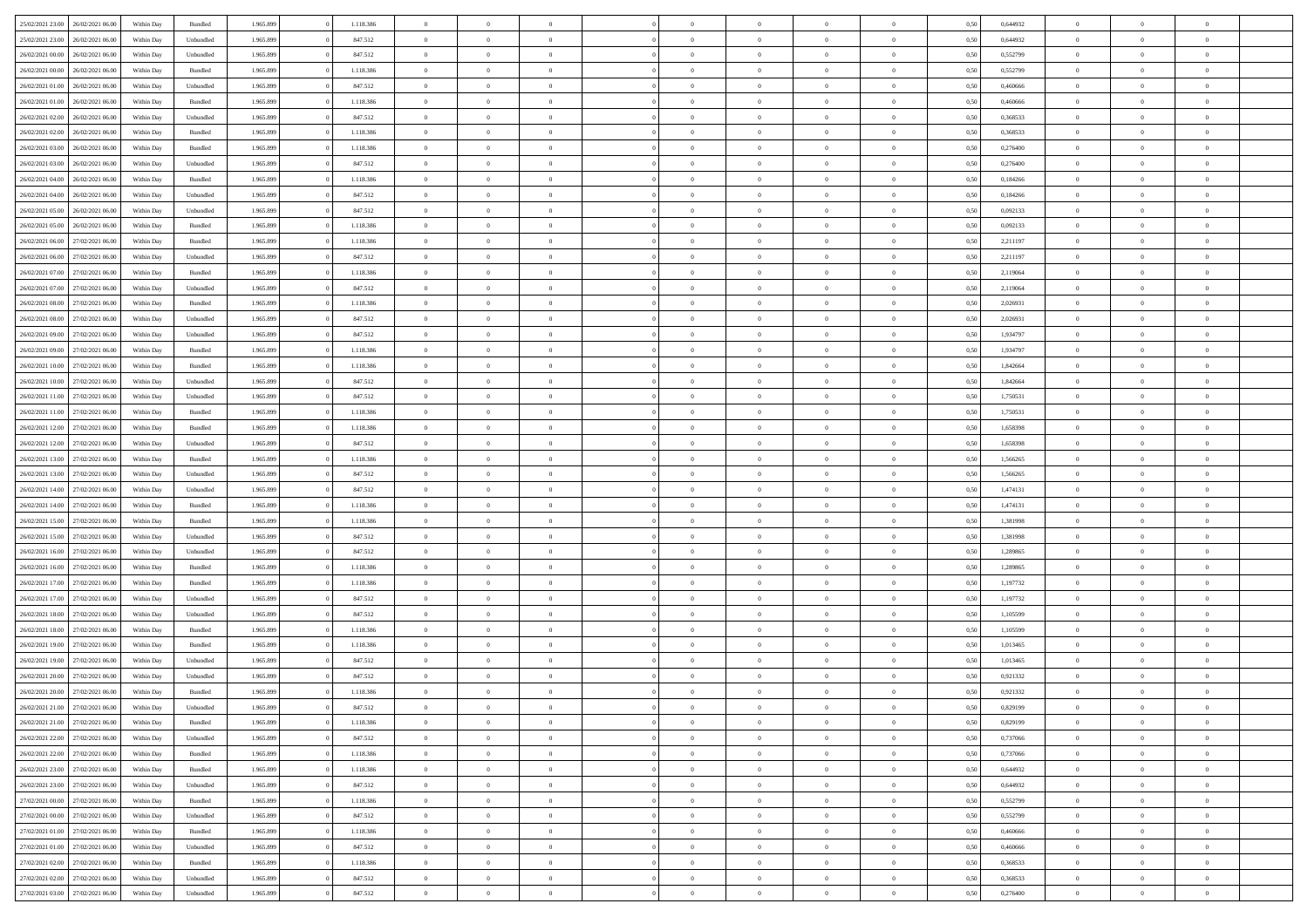| 27/02/2021 03:00 | 27/02/2021 06:00                     | Within Day               | Bundled   | 1.965.899              | 1.118.386            | $\Omega$                         |                |                                  |                |                |                |                | 0.50         | 0,276400             | $\overline{0}$ |                |                |
|------------------|--------------------------------------|--------------------------|-----------|------------------------|----------------------|----------------------------------|----------------|----------------------------------|----------------|----------------|----------------|----------------|--------------|----------------------|----------------|----------------|----------------|
| 27/02/2021 04:00 | 27/02/2021 06:00                     | Within Day               | Unbundled | 1.965.899              | 847.512              | $\overline{0}$                   | $\,$ 0         | $\overline{0}$                   | $\overline{0}$ | $\,$ 0 $\,$    | $\overline{0}$ | $\overline{0}$ | 0,50         | 0,184266             | $\overline{0}$ | $\overline{0}$ | $\overline{0}$ |
| 27/02/2021 04:00 | 27/02/2021 06.00                     | Within Day               | Bundled   | 1.965.899              | 1.118.386            | $\overline{0}$                   | $\overline{0}$ | $\overline{0}$                   | $\overline{0}$ | $\overline{0}$ | $\bf{0}$       | $\overline{0}$ | 0,50         | 0,184266             | $\overline{0}$ | $\overline{0}$ |                |
| 27/02/2021 05:00 | 27/02/2021 06:00                     | Within Day               | Bundled   | 1.965.899              | 1.118.386            | $\overline{0}$                   | $\overline{0}$ | $\overline{0}$                   | $\Omega$       | $\Omega$       | $\overline{0}$ | $\theta$       | 0.50         | 0,092133             | $\overline{0}$ |                |                |
| 27/02/2021 05:00 | 27/02/2021 06:00                     | Within Day               | Unbundled | 1.965.899              | 847.512              | $\overline{0}$                   | $\,$ 0         | $\overline{0}$                   | $\overline{0}$ | $\,$ 0 $\,$    | $\,$ 0 $\,$    | $\bf{0}$       | 0,50         | 0,092133             | $\overline{0}$ | $\overline{0}$ | $\overline{0}$ |
| 27/02/2021 06.00 | 28/02/2021 06:00                     | Within Day               | Unbundled | 1.965.899              | 847.512              | $\overline{0}$                   | $\overline{0}$ | $\overline{0}$                   | $\overline{0}$ | $\overline{0}$ | $\bf{0}$       | $\overline{0}$ | 0,50         | 2,211197             | $\overline{0}$ | $\overline{0}$ | $\Omega$       |
| 27/02/2021 06:00 | 28/02/2021 06:00                     | Within Day               | Bundled   | 1.965.899              | 1.118.386            | $\overline{0}$                   | $\overline{0}$ | $\overline{0}$                   | $\Omega$       | $\bf{0}$       | $\overline{0}$ | $\theta$       | 0.50         | 2,211197             | $\overline{0}$ |                |                |
| 27/02/2021 07:00 | 28/02/2021 06:00                     | Within Day               | Bundled   | 1.965.899              | 1.118.386            | $\overline{0}$                   | $\,$ 0         | $\overline{0}$                   | $\overline{0}$ | $\,$ 0 $\,$    | $\,$ 0 $\,$    | $\overline{0}$ | 0,50         | 2,119064             | $\overline{0}$ | $\overline{0}$ | $\overline{0}$ |
| 27/02/2021 07:00 | 28/02/2021 06:00                     | Within Day               | Unbundled | 1.965.899              | 847.512              | $\overline{0}$                   | $\overline{0}$ | $\overline{0}$                   | $\overline{0}$ | $\bf{0}$       | $\bf{0}$       | $\overline{0}$ | 0,50         | 2,119064             | $\overline{0}$ | $\overline{0}$ | $\Omega$       |
| 27/02/2021 08:00 | 28/02/2021 06:00                     | Within Day               | Bundled   | 1.965.899              | 1.118.386            | $\overline{0}$                   | $\overline{0}$ | $\overline{0}$                   | $\Omega$       | $\Omega$       | $\overline{0}$ | $\theta$       | 0.50         | 2,026931             | $\overline{0}$ |                |                |
| 27/02/2021 08:00 | 28/02/2021 06:00                     | Within Day               | Unbundled | 1.965.899              | 847.512              | $\overline{0}$                   | $\,$ 0         | $\overline{0}$                   | $\overline{0}$ | $\,$ 0 $\,$    | $\,$ 0 $\,$    | $\overline{0}$ | 0,50         | 2,026931             | $\overline{0}$ | $\overline{0}$ | $\overline{0}$ |
|                  |                                      |                          |           |                        |                      |                                  |                |                                  | $\Omega$       |                |                | $\overline{0}$ |              |                      | $\overline{0}$ |                |                |
| 27/02/2021 09:00 | 28/02/2021 06:00<br>28/02/2021 06:00 | Within Day<br>Within Day | Bundled   | 1.965.899<br>1.965.899 | 1.118.386<br>847.512 | $\overline{0}$<br>$\overline{0}$ | $\overline{0}$ | $\overline{0}$<br>$\overline{0}$ |                | $\overline{0}$ | $\overline{0}$ | $\theta$       | 0,50<br>0.50 | 1,934797<br>1,934797 |                | $\overline{0}$ |                |
| 27/02/2021 09:00 |                                      |                          | Unbundled |                        |                      |                                  | $\overline{0}$ |                                  | $\Omega$       | $\bf{0}$       | $\overline{0}$ |                |              |                      | $\overline{0}$ |                |                |
| 27/02/2021 10:00 | 28/02/2021 06:00                     | Within Day               | Unbundled | 1.965.899              | 847.512              | $\overline{0}$                   | $\,$ 0         | $\overline{0}$                   | $\overline{0}$ | $\,$ 0 $\,$    | $\,$ 0 $\,$    | $\bf{0}$       | 0,50         | 1,842664             | $\overline{0}$ | $\overline{0}$ | $\overline{0}$ |
| 27/02/2021 10:00 | 28/02/2021 06:00                     | Within Day               | Bundled   | 1.965.899              | 1.118.386            | $\overline{0}$                   | $\overline{0}$ | $\overline{0}$                   | $\overline{0}$ | $\overline{0}$ | $\bf{0}$       | $\overline{0}$ | 0,50         | 1,842664             | $\overline{0}$ | $\overline{0}$ | $\mathbf{a}$   |
| 27/02/2021 11:00 | 28/02/2021 06:00                     | Within Day               | Unbundled | 1.965.899              | 847.512              | $\overline{0}$                   | $\theta$       | $\Omega$                         | $\Omega$       | $\Omega$       | $\overline{0}$ | $\theta$       | 0.50         | 1,750531             | $\overline{0}$ |                |                |
| 27/02/2021 11:00 | 28/02/2021 06:00                     | Within Day               | Bundled   | 1.965.899              | 1.118.386            | $\overline{0}$                   | $\overline{0}$ | $\overline{0}$                   | $\overline{0}$ | $\bf{0}$       | $\overline{0}$ | $\overline{0}$ | 0,50         | 1,750531             | $\overline{0}$ | $\overline{0}$ | $\overline{0}$ |
| 27/02/2021 12:00 | 28/02/2021 06:00                     | Within Day               | Bundled   | 1.965.899              | 1.118.386            | $\overline{0}$                   | $\overline{0}$ | $\overline{0}$                   | $\overline{0}$ | $\bf{0}$       | $\bf{0}$       | $\bf{0}$       | 0,50         | 1,658398             | $\overline{0}$ | $\overline{0}$ |                |
| 27/02/2021 12:00 | 28/02/2021 06:00                     | Within Day               | Unbundled | 1.965.899              | 847.512              | $\overline{0}$                   | $\overline{0}$ | $\overline{0}$                   | $\Omega$       | $\bf{0}$       | $\overline{0}$ | $\theta$       | 0.50         | 1,658398             | $\overline{0}$ |                |                |
| 27/02/2021 13:00 | 28/02/2021 06:00                     | Within Day               | Bundled   | 1.965.899              | 1.118.386            | $\overline{0}$                   | $\,$ 0         | $\overline{0}$                   | $\overline{0}$ | $\,$ 0 $\,$    | $\,$ 0 $\,$    | $\overline{0}$ | 0,50         | 1,566265             | $\overline{0}$ | $\overline{0}$ | $\overline{0}$ |
| 27/02/2021 13:00 | 28/02/2021 06:00                     | Within Day               | Unbundled | 1.965.899              | 847.512              | $\overline{0}$                   | $\overline{0}$ | $\overline{0}$                   | $\Omega$       | $\overline{0}$ | $\bf{0}$       | $\overline{0}$ | 0,50         | 1,566265             | $\overline{0}$ | $\overline{0}$ |                |
| 27/02/2021 14:00 | 28/02/2021 06:00                     | Within Day               | Bundled   | 1.965.899              | 1.118.386            | $\overline{0}$                   | $\overline{0}$ | $\overline{0}$                   | $\Omega$       | $\Omega$       | $\overline{0}$ | $\theta$       | 0.50         | 1,474131             | $\overline{0}$ |                |                |
| 27/02/2021 14:00 | 28/02/2021 06:00                     | Within Day               | Unbundled | 1.965.899              | 847.512              | $\overline{0}$                   | $\overline{0}$ | $\overline{0}$                   | $\overline{0}$ | $\bf{0}$       | $\,$ 0 $\,$    | $\overline{0}$ | 0,50         | 1,474131             | $\overline{0}$ | $\overline{0}$ | $\overline{0}$ |
| 27/02/2021 15:00 | 28/02/2021 06:00                     | Within Day               | Unbundled | 1.965.899              | 847.512              | $\overline{0}$                   | $\overline{0}$ | $\overline{0}$                   | $\overline{0}$ | $\bf{0}$       | $\bf{0}$       | $\overline{0}$ | 0,50         | 1,381998             | $\overline{0}$ | $\overline{0}$ |                |
| 27/02/2021 15:00 | 28/02/2021 06:00                     | Within Day               | Bundled   | 1.965.899              | 1.118.386            | $\overline{0}$                   | $\overline{0}$ | $\overline{0}$                   | $\Omega$       | $\Omega$       | $\overline{0}$ | $\Omega$       | 0.50         | 1,381998             | $\overline{0}$ |                |                |
| 27/02/2021 16:00 | 28/02/2021 06:00                     | Within Day               | Bundled   | 1.965.899              | 1.118.386            | $\overline{0}$                   | $\bf{0}$       | $\overline{0}$                   | $\overline{0}$ | $\,$ 0 $\,$    | $\overline{0}$ | $\overline{0}$ | 0,50         | 1,289865             | $\overline{0}$ | $\overline{0}$ | $\overline{0}$ |
| 27/02/2021 16:00 | 28/02/2021 06:00                     | Within Day               | Unbundled | 1.965.899              | 847.512              | $\overline{0}$                   | $\overline{0}$ | $\overline{0}$                   | $\Omega$       | $\overline{0}$ | $\overline{0}$ | $\overline{0}$ | 0,50         | 1,289865             | $\overline{0}$ | $\overline{0}$ |                |
| 27/02/2021 17:00 | 28/02/2021 06:00                     | Within Day               | Unbundled | 1.965.899              | 847.512              | $\overline{0}$                   | $\overline{0}$ | $\overline{0}$                   | $\Omega$       | $\bf{0}$       | $\overline{0}$ | $\theta$       | 0.50         | 1,197732             | $\overline{0}$ |                |                |
| 27/02/2021 17:00 | 28/02/2021 06:00                     | Within Day               | Bundled   | 1.965.899              | 1.118.386            | $\overline{0}$                   | $\,$ 0         | $\overline{0}$                   | $\overline{0}$ | $\,$ 0 $\,$    | $\,$ 0 $\,$    | $\overline{0}$ | 0,50         | 1,197732             | $\overline{0}$ | $\overline{0}$ | $\overline{0}$ |
| 27/02/2021 18:00 | 28/02/2021 06:00                     | Within Day               | Bundled   | 1.965.899              | 1.118.386            | $\overline{0}$                   | $\overline{0}$ | $\overline{0}$                   | $\overline{0}$ | $\,$ 0 $\,$    | $\bf{0}$       | $\overline{0}$ | 0,50         | 1,105599             | $\overline{0}$ | $\overline{0}$ | $\mathbf{a}$   |
| 27/02/2021 18:00 | 28/02/2021 06:00                     | Within Day               | Unbundled | 1.965.899              | 847.512              | $\overline{0}$                   | $\theta$       | $\Omega$                         | $\Omega$       | $\Omega$       | $\Omega$       | $\Omega$       | 0.50         | 1.105599             | $\Omega$       |                |                |
| 27/02/2021 19:00 | 28/02/2021 06:00                     | Within Day               | Bundled   | 1.965.899              | 1.118.386            | $\overline{0}$                   | $\bf{0}$       | $\overline{0}$                   | $\overline{0}$ | $\bf{0}$       | $\overline{0}$ | $\overline{0}$ | 0,50         | 1,013465             | $\overline{0}$ | $\overline{0}$ | $\overline{0}$ |
| 27/02/2021 19:00 | 28/02/2021 06:00                     | Within Day               | Unbundled | 1.965.899              | 847.512              | $\overline{0}$                   | $\overline{0}$ | $\overline{0}$                   | $\overline{0}$ | $\overline{0}$ | $\bf{0}$       | $\overline{0}$ | 0,50         | 1,013465             | $\overline{0}$ | $\overline{0}$ |                |
| 27/02/2021 20:00 | 28/02/2021 06:00                     | Within Day               | Unbundled | 1.965.899              | 847.512              | $\overline{0}$                   | $\theta$       | $\Omega$                         | $\Omega$       | $\Omega$       | $\Omega$       | $\theta$       | 0.50         | 0,921332             | $\overline{0}$ |                |                |
| 27/02/2021 20:00 | 28/02/2021 06:00                     | Within Day               | Bundled   | 1.965.899              | 1.118.386            | $\overline{0}$                   | $\,$ 0         | $\overline{0}$                   | $\overline{0}$ | $\,$ 0 $\,$    | $\,$ 0 $\,$    | $\overline{0}$ | 0,50         | 0,921332             | $\overline{0}$ | $\overline{0}$ | $\overline{0}$ |
| 27/02/2021 21:00 | 28/02/2021 06:00                     | Within Day               | Bundled   | 1.965.899              | 1.118.386            | $\overline{0}$                   | $\overline{0}$ | $\overline{0}$                   | $\overline{0}$ | $\overline{0}$ | $\bf{0}$       | $\bf{0}$       | 0,50         | 0,829199             | $\overline{0}$ | $\overline{0}$ | $\Omega$       |
| 27/02/2021 21:00 | 28/02/2021 06:00                     | Within Day               | Unbundled | 1.965.899              | 847.512              | $\overline{0}$                   | $\theta$       | $\Omega$                         | $\Omega$       | $\Omega$       | $\Omega$       | $\Omega$       | 0.50         | 0.829199             | $\Omega$       |                |                |
| 27/02/2021 22:00 | 28/02/2021 06:00                     | Within Day               | Bundled   | 1.965.899              | 1.118.386            | $\overline{0}$                   | $\bf{0}$       | $\overline{0}$                   | $\overline{0}$ | $\bf{0}$       | $\overline{0}$ | $\overline{0}$ | 0,50         | 0,737066             | $\overline{0}$ | $\overline{0}$ | $\overline{0}$ |
| 27/02/2021 22:00 | 28/02/2021 06:00                     | Within Day               | Unbundled | 1.965.899              | 847.512              | $\overline{0}$                   | $\overline{0}$ | $\overline{0}$                   | $\overline{0}$ | $\bf{0}$       | $\bf{0}$       | $\overline{0}$ | 0,50         | 0,737066             | $\overline{0}$ | $\overline{0}$ |                |
| 27/02/2021 23:00 | 28/02/2021 06:00                     | Within Day               | Unbundled | 1.965.899              | 847.512              | $\overline{0}$                   | $\theta$       | $\Omega$                         | $\Omega$       | $\Omega$       | $\Omega$       | $\theta$       | 0.50         | 0.644932             | $\mathbf{0}$   | $\Omega$       |                |
| 27/02/2021 23:00 | 28/02/2021 06:00                     | Within Day               | Bundled   | 1.965.899              | 1.118.386            | $\overline{0}$                   | $\bf{0}$       | $\overline{0}$                   | $\overline{0}$ | $\,$ 0 $\,$    | $\,$ 0 $\,$    | $\overline{0}$ | 0,50         | 0,644932             | $\overline{0}$ | $\overline{0}$ | $\overline{0}$ |
| 28/02/2021 00:00 | 28/02/2021 06.0                      | Within Day               | Bundled   | 1.965.899              | 1.118.386            | $\overline{0}$                   | $\overline{0}$ | $\overline{0}$                   | $\Omega$       | $\overline{0}$ | $\overline{0}$ | $\overline{0}$ | 0,50         | 0,552799             | $\overline{0}$ | $\overline{0}$ |                |
| 28/02/2021 00:00 | 28/02/2021 06:00                     | Within Day               | Unbundled | 1.965.899              | 847.512              | $\overline{0}$                   | $\theta$       | $\Omega$                         | $\Omega$       | $\Omega$       | $\Omega$       | $\Omega$       | 0.50         | 0.552799             | $\overline{0}$ |                |                |
| 28/02/2021 01:00 | 28/02/2021 06:00                     | Within Day               | Unbundled | 1.965.899              | 847.512              | $\overline{0}$                   | $\overline{0}$ | $\overline{0}$                   | $\overline{0}$ | $\bf{0}$       | $\,$ 0 $\,$    | $\overline{0}$ | 0,50         | 0,460666             | $\overline{0}$ | $\overline{0}$ | $\overline{0}$ |
| 28/02/2021 01:00 | 28/02/2021 06:00                     | Within Day               | Bundled   | 1.965.899              | 1.118.386            | $\overline{0}$                   | $\overline{0}$ | $\overline{0}$                   | $\Omega$       | $\Omega$       | $\Omega$       | $\Omega$       | 0,50         | 0,460666             | $\Omega$       | $\sqrt{2}$     | $\Omega$       |
|                  | 28/02/2021 02:00 28/02/2021 06:00    | Within Day               | Bundled   | 1.965.899              | 1.118.386            | $\overline{0}$                   | $\overline{0}$ | $\overline{0}$                   | $\Omega$       | $\overline{0}$ | $\overline{0}$ | $\mathbf{0}$   | 0.50         | 0.368533             | $\mathbf{0}$   | $\Omega$       | $\theta$       |
| 28/02/2021 02:00 | 28/02/2021 06:00                     | Within Day               | Unbundled | 1.965.899              | 847.512              | $\overline{0}$                   | $\overline{0}$ | $\overline{0}$                   | $\overline{0}$ | $\,$ 0 $\,$    | $\overline{0}$ | $\sim$         | 0,50         | 0,368533             | $\overline{0}$ | $\overline{0}$ | $\bf{0}$       |
| 28/02/2021 03:00 | 28/02/2021 06:00                     | Within Day               | Unbundled | 1.965.899              | 847.512              | $\overline{0}$                   | $\bf{0}$       | $\overline{0}$                   | $\bf{0}$       | $\bf{0}$       | $\overline{0}$ | $\overline{0}$ | 0,50         | 0,276400             | $\overline{0}$ | $\bf{0}$       | $\bf{0}$       |
| 28/02/2021 03:00 | 28/02/2021 06:00                     | Within Day               | Bundled   | 1.965.899              | 1.118.386            | $\overline{0}$                   | $\overline{0}$ | $\overline{0}$                   | $\overline{0}$ | $\overline{0}$ | $\overline{0}$ | $\bf{0}$       | 0.50         | 0,276400             | $\overline{0}$ | $\Omega$       | $\mathbf{0}$   |
| 28/02/2021 04:00 | 28/02/2021 06:00                     | Within Day               | Unbundled | 1.965.899              | 847.512              | $\overline{0}$                   | $\overline{0}$ | $\overline{0}$                   | $\overline{0}$ | $\,$ 0 $\,$    | $\overline{0}$ | $\overline{0}$ | 0,50         | 0,184266             | $\overline{0}$ | $\overline{0}$ | $\bf{0}$       |
| 28/02/2021 04:00 | 28/02/2021 06:00                     | Within Day               | Bundled   | 1.965.899              | 1.118.386            | $\overline{0}$                   | $\bf{0}$       | $\overline{0}$                   | $\bf{0}$       | $\bf{0}$       | $\overline{0}$ | $\overline{0}$ | 0,50         | 0,184266             | $\overline{0}$ | $\bf{0}$       | $\bf{0}$       |
| 28/02/2021 06:00 | 01/03/2021 06:00                     | Within Day               | Bundled   | 1.965.899              | 1.118.386            | $\overline{0}$                   | $\Omega$       | $\overline{0}$                   | $\Omega$       | $\overline{0}$ | $\theta$       | $\mathbf{0}$   | 0.50         | 2.211197             | $\overline{0}$ | $\Omega$       | $\mathbf{0}$   |
| 28/02/2021 06:00 | 01/03/2021 06:00                     | Within Day               | Unbundled | 1.965.899              | 847.512              | $\overline{0}$                   | $\overline{0}$ | $\overline{0}$                   | $\overline{0}$ | $\mathbf{0}$   | $\overline{0}$ | $\overline{0}$ | 0,50         | 2,211197             | $\overline{0}$ | $\overline{0}$ | $\overline{0}$ |

(\*) GCV used for the purpose of the conversion does not corresponding to the actual GCV of the Gas Day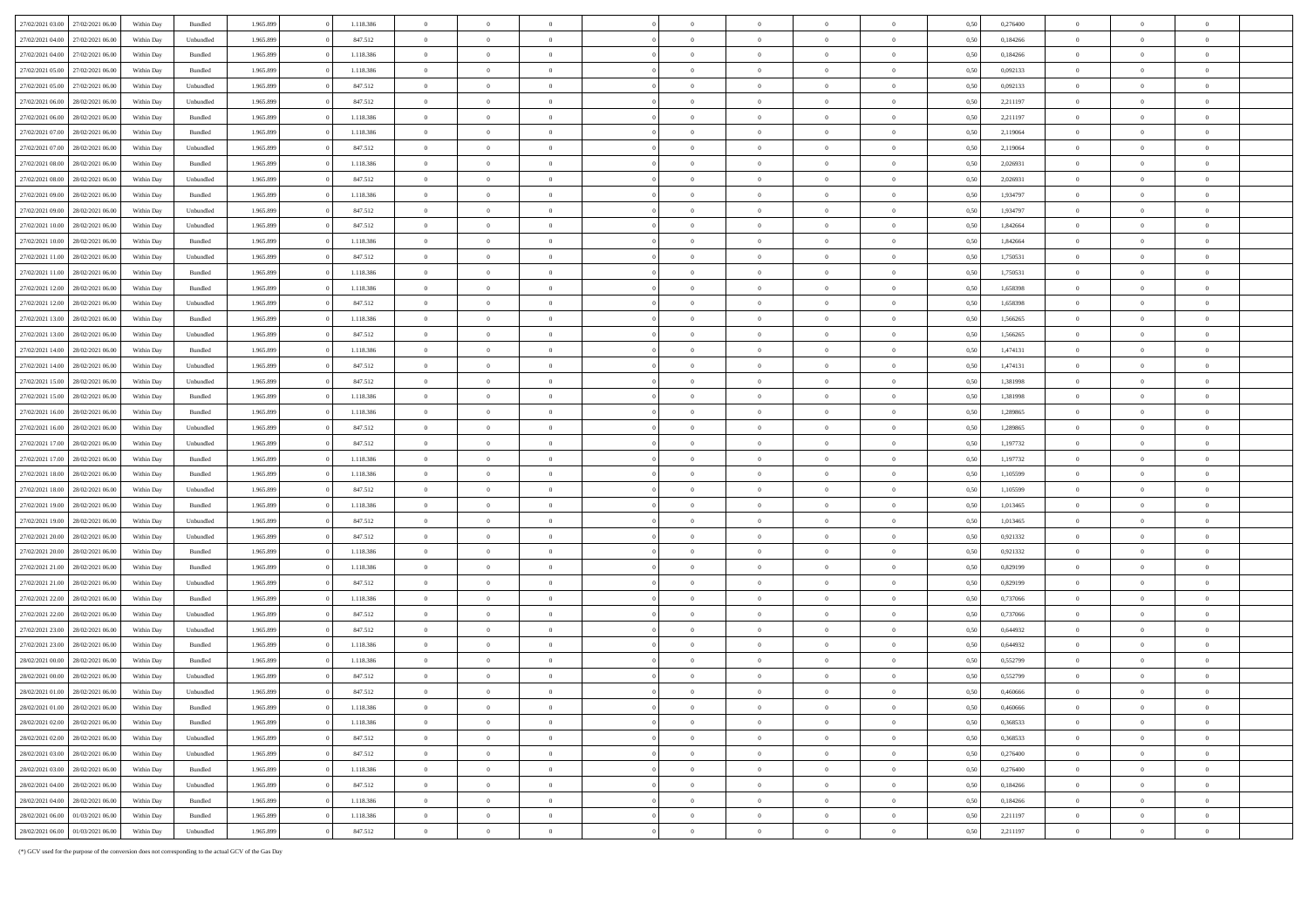## **SNAM RETE GAS**

**Transportation capacity at Exit Point interconnected with foreign pipelines**

**Update to 27/02/2021 of offered and assigned capacity in auction day-ahead and within-day**

**Thermal Year 2020/2021**

(Values in Scm/day (15° C; 1,01325 bar); Prices in c/Scm)

**Exit Point**

**GORIZIA**

|                  | Timeframe        |                     |                          |                                    |                                 |           | <b>Offered capacity</b> |                | <b>Assigned capacity</b> | Day-Ahead               |                 |                        | <b>Total Prices</b> |                        |                     |                 |                | <b>SRG Prices</b> |                            |      |
|------------------|------------------|---------------------|--------------------------|------------------------------------|---------------------------------|-----------|-------------------------|----------------|--------------------------|-------------------------|-----------------|------------------------|---------------------|------------------------|---------------------|-----------------|----------------|-------------------|----------------------------|------|
|                  |                  | <b>Auction type</b> | Offered<br>capacity type | <b>Transportati</b><br>on capacity | Assigned<br>capacity<br>(before |           |                         |                |                          | Interrupted<br>Capacity | Reserve price - | <b>Auction premiun</b> | Reserve price -     | <b>Auction premium</b> | <b>Split factor</b> | Reserve price - | Auction        | Reserve price -   | <b>Auction</b>             | Note |
| From             | To               |                     |                          |                                    | auction)                        | Firm      | Interruptible           | Firm           | Interruptible            | Interruptible           | Firm            | - Firm                 | Interruptible       | - Interruptible        |                     | Firm            | premium - Firm | Interruptible     | premium -<br>Interruptible |      |
| 01/02/2021 06:00 | 02/02/2021 06:00 | Day Ahead           | Unbundled                | 4.400.000                          |                                 | 1.896.869 | $\overline{0}$          | $\overline{0}$ | $\overline{0}$           |                         | $\overline{0}$  | $\overline{0}$         | $\overline{0}$      | $\overline{0}$         | 0,50                | 0,009879        | $\overline{0}$ | 0,009879          | $\overline{0}$             |      |
| 01/02/2021 06:00 | 02/02/2021 06:00 | Day Ahead           | Bundled                  | 4.400,000                          |                                 | 2.503.129 | $\overline{0}$          | $\Omega$       | $\Omega$                 |                         | $\theta$        | $\theta$               | $\Omega$            | $\Omega$               | 0,50                | 0.009879        | $\Omega$       | 0.009879          | $\theta$                   |      |
| 02/02/2021 06:00 | 03/02/2021 06:00 | Day Ahead           | Unbundled                | 4.400.000                          |                                 | 1.896.869 | $\overline{0}$          | $\overline{0}$ | $\theta$                 |                         | $\theta$        | $\theta$               | $\overline{0}$      | $\bf{0}$               | 0,50                | 0,009879        | $\overline{0}$ | 0,009879          | $\overline{0}$             |      |
| 02/02/2021 06:00 | 03/02/2021 06:00 | Day Ahead           | Bundled                  | 4.400.000                          |                                 | 2.503.129 | $\overline{0}$          | $\overline{0}$ | $\overline{0}$           |                         | $\theta$        | $\theta$               | $\overline{0}$      | $\bf{0}$               | 0,50                | 0,009879        | $\mathbf{0}$   | 0,009879          | $\overline{0}$             |      |
| 03/02/2021 06:00 | 04/02/2021 06:00 | Day Ahead           | Unbundled                | 4.400.000                          |                                 | 1.896.869 | $\,$ 0 $\,$             | $\overline{0}$ | $\overline{0}$           |                         | $\overline{0}$  | $\theta$               | $\overline{0}$      | $\overline{0}$         | 0,50                | 0.009879        | $\,$ 0 $\,$    | 0.009879          | $\theta$                   |      |
| 03/02/2021 06:00 | 04/02/2021 06:00 | Day Ahead           | Bundled                  | 4.400.000                          |                                 | 2.503.129 | $\overline{0}$          | $\Omega$       | $\Omega$                 |                         | $\Omega$        | $\Omega$               | $\Omega$            | $\bf{0}$               | 0,50                | 0,009879        | $\mathbf{0}$   | 0,009879          | $\theta$                   |      |
| 04/02/2021 06:00 | 05/02/2021 06:00 | Day Ahead           | Unbundled                | 4,400,000                          |                                 | 1.896.869 | $\overline{0}$          | $\overline{0}$ | $\Omega$                 |                         | $\Omega$        | $\theta$               | $\overline{0}$      | $\theta$               | 0,50                | 0.009879        | $\overline{0}$ | 0.009879          | $\theta$                   |      |
| 04/02/2021 06:00 | 05/02/2021 06:00 | Day Ahead           | Bundled                  | 4.400.000                          |                                 | 2.503.129 | $\overline{0}$          | $\Omega$       | $\Omega$                 |                         | $\theta$        | $\theta$               | $\overline{0}$      | $\bf{0}$               | 0,50                | 0,009879        | $\mathbf{0}$   | 0,009879          | $\theta$                   |      |
| 05/02/2021 06:00 | 06/02/2021 06:00 | Day Ahead           | Bundled                  | 4.400,000                          |                                 | 2.503.129 | $\overline{0}$          | $\Omega$       | $\Omega$                 |                         | $\theta$        | $\theta$               | $\theta$            | $\theta$               | 0.50                | 0.009879        | $\Omega$       | 0.009879          | $\theta$                   |      |
| 05/02/2021 06:00 | 06/02/2021 06:00 | Day Ahead           | Unbundled                | 4.400.000                          |                                 | 1.896.869 | $\overline{0}$          | $\overline{0}$ | $\Omega$                 |                         | $\theta$        | $\theta$               | $\theta$            | $\bf{0}$               | 0,50                | 0,009879        | $\mathbf{0}$   | 0,009879          | $\overline{0}$             |      |
| 06/02/2021 06:00 | 07/02/2021 06.00 | Day Ahead           | Unbundled                | 4.400.000                          |                                 | 1.896.869 | $\overline{0}$          | $\overline{0}$ | $\theta$                 |                         | $\theta$        | $\overline{0}$         | $\overline{0}$      | $\bf{0}$               | 0,50                | 0.009879        | $\overline{0}$ | 0.009879          | $\overline{0}$             |      |
| 06/02/2021 06:00 | 07/02/2021 06:00 | Day Ahead           | Bundled                  | 4.400,000                          |                                 | 2.503.129 | $\overline{0}$          | $\Omega$       | $\Omega$                 |                         | $\overline{0}$  | $\theta$               | $\overline{0}$      | $\overline{0}$         | 0,50                | 0.009879        | $\,0\,$        | 0.009879          | $\theta$                   |      |
| 07/02/2021 06:00 | 08/02/2021 06:00 | Day Ahead           | Bundled                  | 4.400.000                          |                                 | 2.503.129 | $\overline{0}$          | $\overline{0}$ | $\overline{0}$           |                         | $\theta$        | $\theta$               | $\overline{0}$      | $\bf{0}$               | 0,50                | 0,009879        | $\theta$       | 0,009879          | $\overline{0}$             |      |
| 07/02/2021 06:00 | 08/02/2021 06:00 | Day Ahead           | Unbundled                | 4.400.000                          |                                 | 1.896.869 | $\overline{0}$          | $\overline{0}$ | $\overline{0}$           |                         | $\theta$        | $\theta$               | $\overline{0}$      | $\bf{0}$               | 0,50                | 0,009879        | $\mathbf{0}$   | 0,009879          | $\overline{0}$             |      |
| 08/02/2021 06:00 | 09/02/2021 06:00 | Day Ahead           | Bundled                  | 4.400.000                          |                                 | 2.503.129 | $\overline{0}$          | $\Omega$       | $\Omega$                 |                         | $\theta$        | $\theta$               | $\overline{0}$      | $\bf{0}$               | 0,50                | 0,009879        | $\mathbf{0}$   | 0,009879          | $\theta$                   |      |
| 08/02/2021 06:00 | 09/02/2021 06:00 | Day Ahead           | Unbundled                | 4.400.000                          |                                 | 1.896.869 | $\overline{0}$          | $\Omega$       | $\Omega$                 |                         | $\Omega$        | $\theta$               | $\Omega$            | $\Omega$               | 0,50                | 0,009879        | $\mathbf{0}$   | 0,009879          | $\theta$                   |      |
| 09/02/2021 06:00 | 10/02/2021 06:00 | Day Ahead           | $\mathbf B$ undled       | 4,400,000                          |                                 | 2.503.129 | $\overline{0}$          | $\overline{0}$ | $\Omega$                 |                         | $\Omega$        | $\theta$               | $\overline{0}$      | $\theta$               | 0,50                | 0.009879        | $\overline{0}$ | 0.009879          | $\theta$                   |      |
| 09/02/2021 06:00 | 10/02/2021 06:00 | Day Ahead           | Unbundled                | 4.400.000                          |                                 | 1.896.869 | $\overline{0}$          | $\overline{0}$ | $\overline{0}$           |                         | $\theta$        | $\theta$               | $\overline{0}$      | $\bf{0}$               | 0,50                | 0,009879        | $\mathbf{0}$   | 0,009879          | $\overline{0}$             |      |
| 10/02/2021 06:00 | 11/02/2021 06:00 | Day Ahead           | Bundled                  | 4,400,000                          |                                 | 2.503.129 | $\overline{0}$          | $\Omega$       | $\Omega$                 |                         | $\theta$        | $\theta$               | $\theta$            | $\theta$               | 0.50                | 0.009879        | $\Omega$       | 0.009879          | $\theta$                   |      |
| 10/02/2021 06:00 | 11/02/2021 06:00 | Day Ahead           | Unbundled                | 4,400,000                          |                                 | 1.896.869 | $\overline{0}$          | $\overline{0}$ | $\Omega$                 |                         | $\Omega$        | $\theta$               | $\Omega$            | $\theta$               | 0.50                | 0.009879        | $\overline{0}$ | 0.009879          | $\theta$                   |      |
| 11/02/2021 06:00 | 12/02/2021 06:00 | Day Ahead           | Bundled                  | 4.400.000                          |                                 | 2.503.129 | $\overline{0}$          | $\Omega$       | $\theta$                 |                         | $\theta$        | $\theta$               | $\Omega$            | $\theta$               | 0,50                | 0,009879        | $\Omega$       | 0.009879          | $\theta$                   |      |
| 11/02/2021 06:00 | 12/02/2021 06:00 | Day Ahead           | Unbundled                | 4,400,000                          |                                 | 1.896.869 | $\overline{0}$          | $\Omega$       | $\Omega$                 |                         | $\theta$        | $\theta$               | $\theta$            | $\Omega$               | 0,50                | 0.009879        | $\mathbf{0}$   | 0.009879          | $\theta$                   |      |
| 12/02/2021 06:00 | 13/02/2021 06:00 | Day Ahead           | Unbundled                | 4.400.000                          |                                 | 1.896.869 | $\overline{0}$          | $\overline{0}$ | $\Omega$                 |                         | $\theta$        | $\mathbf{a}$           | $\overline{0}$      | $\bf{0}$               | 0,50                | 0,009879        | $\mathbf{0}$   | 0,009879          | $\overline{0}$             |      |
| 12/02/2021 06:00 | 13/02/2021 06:00 | Day Ahead           | Bundled                  | 4.400.000                          |                                 | 2.503.129 | $\overline{0}$          | $\overline{0}$ | $\overline{0}$           |                         | $\theta$        | $\theta$               | $\overline{0}$      | $\overline{0}$         | 0,50                | 0,009879        | $\mathbf{0}$   | 0,009879          | $\overline{0}$             |      |
| 13/02/2021 06:00 | 14/02/2021 06:00 | Day Ahead           | Unbundled                | 4.400.000                          |                                 | 1.896.869 | $\,$ 0 $\,$             | $\overline{0}$ | $\overline{0}$           |                         | $\overline{0}$  | $\theta$               | $\overline{0}$      | $\overline{0}$         | 0,50                | 0,009879        | $\bf{0}$       | 0,009879          | $\overline{0}$             |      |
| 13/02/2021 06:00 | 14/02/2021 06.00 | Day Ahead           | Bundled                  | 4.400.000                          |                                 | 2.503.129 | $\overline{0}$          | $\overline{0}$ | $\overline{0}$           |                         | $\theta$        | $\theta$               | $\theta$            | $\bf{0}$               | 0,50                | 0,009879        | $\overline{0}$ | 0,009879          | $\overline{0}$             |      |
| 14/02/2021 06:00 | 15/02/2021 06:00 | Day Ahead           | Unbundled                | 4,400,000                          |                                 | 1.896.869 | $\overline{0}$          | $\Omega$       | $\Omega$                 |                         | $\theta$        | $\theta$               | $\Omega$            | $\theta$               | 0,50                | 0.009879        | $\mathbf{0}$   | 0.009879          | $\theta$                   |      |
| 14/02/2021 06:00 | 15/02/2021 06:00 | Day Ahead           | Bundled                  | 4.400.000                          |                                 | 2.503.129 | $\overline{0}$          | $\Omega$       | $\Omega$                 |                         | $\theta$        | $\theta$               | $\overline{0}$      | $\bf{0}$               | 0,50                | 0,009879        | $\mathbf{0}$   | 0,009879          | $\overline{0}$             |      |
| 15/02/2021 06:00 | 16/02/2021 06:00 | Day Ahead           | Unbundled                | 4.400.000                          |                                 | 1.896.869 | $\overline{0}$          | $\Omega$       | $\Omega$                 |                         | $\Omega$        | $\Omega$               | $\Omega$            | $\Omega$               | 0,50                | 0,009879        | $\theta$       | 0,009879          | $\theta$                   |      |
| 15/02/2021 06:00 | 16/02/2021 06:00 | Day Ahead           | Bundled                  | 4.400,000                          |                                 | 2.503.129 | $\overline{0}$          | $\overline{0}$ | $\Omega$                 |                         | $\Omega$        | $\theta$               | $\overline{0}$      | $\theta$               | 0,50                | 0.009879        | $\overline{0}$ | 0.009879          | $\theta$                   |      |
| 16/02/2021 06:00 | 17/02/2021 06:00 | Day Ahead           | Unbundled                | 4.400.000                          |                                 | 1.896.869 | $\overline{0}$          | $\overline{0}$ | $\theta$                 |                         | $\theta$        | $\theta$               | $\overline{0}$      | $\bf{0}$               | 0,50                | 0,009879        | $\mathbf{0}$   | 0.009879          | $\theta$                   |      |
| 16/02/2021 06:00 | 17/02/2021 06:00 | Day Ahead           | Bundled                  | 4,400,000                          |                                 | 2.503.129 | $\overline{0}$          | $\overline{0}$ | $\overline{0}$           |                         | $\theta$        | $\overline{0}$         | $\overline{0}$      | $\overline{0}$         | 0.50                | 0.009879        | $\mathbf{0}$   | 0.009879          | $\overline{0}$             |      |
| 17/02/2021 06:00 | 18/02/2021 06:00 | Day Ahead           | Bundled                  | 4.400.000                          |                                 | 2.503.129 | $\overline{0}$          | $\overline{0}$ | $\overline{0}$           |                         | $\theta$        | $\theta$               | $\overline{0}$      | $\bf{0}$               | 0,50                | 0,009879        | $\mathbf{0}$   | 0,009879          | $\overline{0}$             |      |
| 17/02/2021 06:00 | 18/02/2021 06:00 | Day Ahead           | Unbundled                | 4.400.000                          |                                 | 1.896.869 | $\overline{0}$          | $\overline{0}$ | $\overline{0}$           |                         | $\theta$        | $\theta$               | $\overline{0}$      | $\bf{0}$               | 0,50                | 0,009879        | $\mathbf{0}$   | 0,009879          | $\overline{0}$             |      |
| 18/02/2021 06:00 | 19/02/2021 06:00 | Day Ahead           | Unbundled                | 4.400.000                          |                                 | 1.896.869 | $\overline{0}$          | $\Omega$       | $\Omega$                 |                         | $\theta$        | $\theta$               | $\Omega$            | $\Omega$               | 0,50                | 0.009879        | $\mathbf{0}$   | 0.009879          | $\theta$                   |      |
| 18/02/2021 06:00 | 19/02/2021 06.0  | Day Ahead           | Bundled                  | 4.400.000                          |                                 | 2.503.129 | $\overline{0}$          | $\overline{0}$ | $\theta$                 |                         | $\theta$        | $\theta$               | $\overline{0}$      | $\bf{0}$               | 0,50                | 0,009879        | $\theta$       | 0,009879          | $\overline{0}$             |      |
| 19/02/2021 06:00 | 20/02/2021 06:00 | Day Ahead           | Bundled                  | 4,400,000                          |                                 | 2.503.129 | $\Omega$                | $\Omega$       | $\theta$                 |                         | $\theta$        | $\theta$               | $\Omega$            | $\theta$               | 0,50                | 0.009879        | $\mathbf{0}$   | 0.009879          | $\theta$                   |      |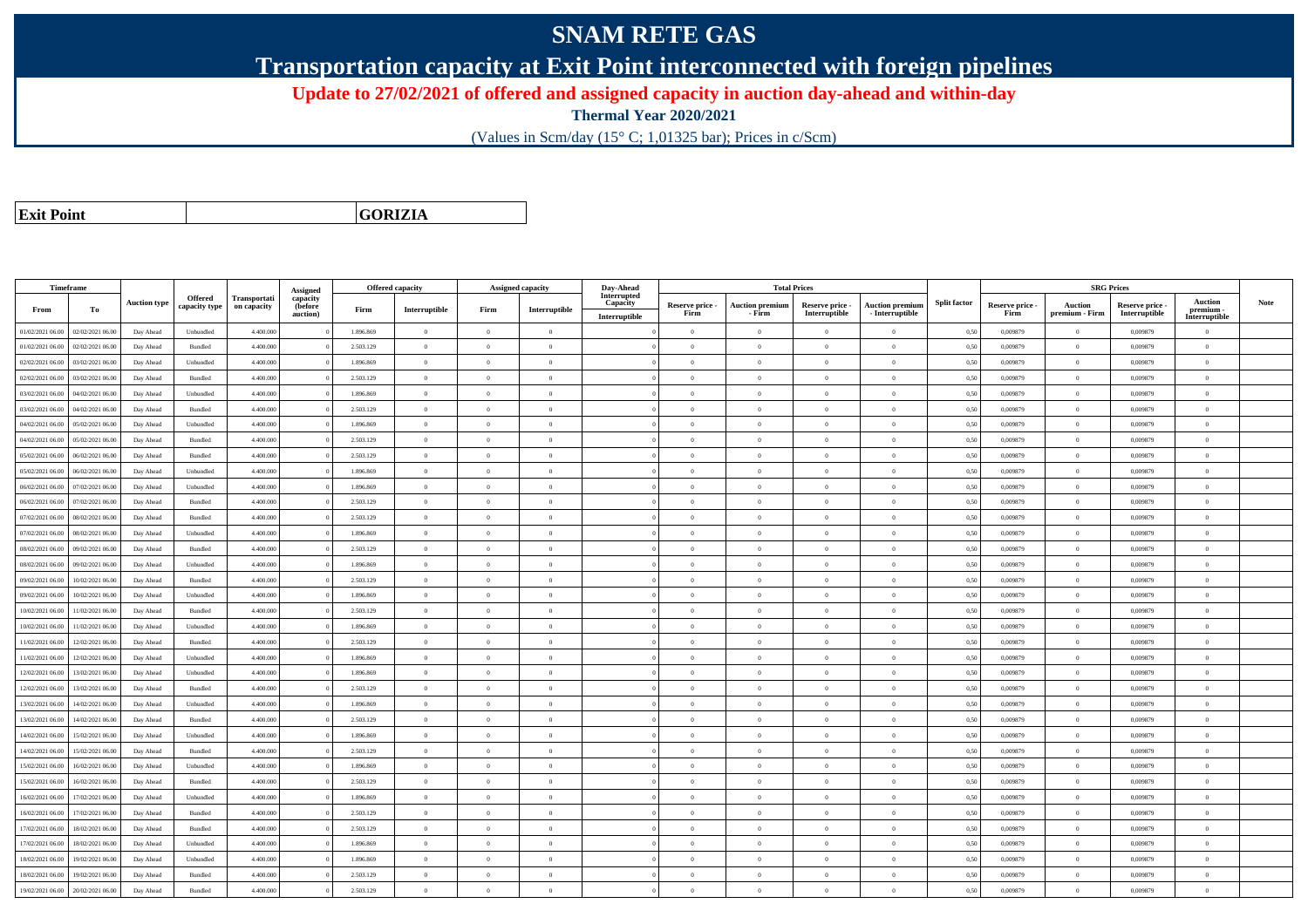| 19/02/2021 06:00 | 20/02/2021 06:00 | Day Ahead  | Unbundled | 4.400.000 | 1.896.869 | $\overline{0}$ | $\Omega$       |                |                | $\theta$       | $\Omega$       | $\Omega$       | 0,50 | 0,009879 | $\mathbf{0}$   | 0,009879       | $\Omega$       |  |
|------------------|------------------|------------|-----------|-----------|-----------|----------------|----------------|----------------|----------------|----------------|----------------|----------------|------|----------|----------------|----------------|----------------|--|
| 20/02/2021 06:00 | 21/02/2021 06:00 | Day Ahead  | Bundled   | 4.400.000 | 2.503.129 | $\overline{0}$ | $\overline{0}$ | $\overline{0}$ |                | $\overline{0}$ | $\overline{0}$ | $\theta$       | 0,50 | 0,009879 | $\bf{0}$       | 0,009879       | $\bf{0}$       |  |
| 20/02/2021 06:00 | 21/02/2021 06:00 | Day Ahead  | Unbundled | 4.400.000 | 1.896.869 | $\overline{0}$ | $\bf{0}$       | $\overline{0}$ | $\overline{0}$ | $\bf{0}$       | $\overline{0}$ | $\bf{0}$       | 0,50 | 0,009879 | $\bf{0}$       | 0,009879       | $\bf{0}$       |  |
| 21/02/2021 06:00 | 22/02/2021 06:00 | Day Ahead  | Bundled   | 4.400.000 | 2.503.129 | $\overline{0}$ | $\overline{0}$ | $\overline{0}$ | $^{\circ}$     | $\overline{0}$ | $\overline{0}$ | $\bf{0}$       | 0.50 | 0,009879 | $\mathbf{0}$   | 0.009879       | $\overline{0}$ |  |
| 21/02/2021 06:00 | 22/02/2021 06:00 |            |           | 4.400.000 | 1.896.869 | $\overline{0}$ | $\overline{0}$ | $\overline{0}$ |                | $\overline{0}$ | $\overline{0}$ | $\theta$       |      | 0,009879 | $\bf{0}$       | 0,009879       | $\overline{0}$ |  |
|                  |                  | Day Ahead  | Unbundled |           |           |                |                |                |                |                |                |                | 0,50 |          |                |                |                |  |
| 22/02/2021 06:00 | 23/02/2021 06:00 | Day Ahead  | Bundled   | 4.400.000 | 2.503.129 | $\overline{0}$ | $\bf{0}$       | $\overline{0}$ | $\overline{0}$ | $\bf{0}$       | $\overline{0}$ | $\bf{0}$       | 0,50 | 0,009879 | $\overline{0}$ | 0,009879       | $\bf{0}$       |  |
| 22/02/2021 06:00 | 23/02/2021 06:00 | Day Ahead  | Unbundled | 4.400.000 | 1.896.869 | $\overline{0}$ | $\overline{0}$ | $\overline{0}$ | $\Omega$       | $\overline{0}$ | $\overline{0}$ | $\overline{0}$ | 0,50 | 0,009879 | $\overline{0}$ | 0,009879       | $\overline{0}$ |  |
| 23/02/2021 06:00 | 24/02/2021 06.00 | Day Ahead  | Unbundled | 4.400.000 | 1.896.869 | $\overline{0}$ | $\overline{0}$ | $\overline{0}$ |                | $\overline{0}$ | $\overline{0}$ | $\theta$       | 0,50 | 0,009879 | $\bf{0}$       | 0,009879       | $\overline{0}$ |  |
| 23/02/2021 06:00 | 24/02/2021 06:00 | Day Ahead  | Bundled   | 4.400.000 | 2.503.129 | $\overline{0}$ | $\overline{0}$ | $\overline{0}$ | $\overline{0}$ | $\bf{0}$       | $\overline{0}$ | $\bf{0}$       | 0,50 | 0,009879 | $\bf{0}$       | 0,009879       | $\bf{0}$       |  |
|                  |                  |            |           |           |           |                |                |                |                |                |                |                |      |          |                |                |                |  |
| 24/02/2021 06:00 | 25/02/2021 06:00 | Day Ahead  | Unbundled | 4.400.000 | 1.896.869 | $\overline{0}$ | $\overline{0}$ | $\overline{0}$ | $\Omega$       | $\overline{0}$ | $\overline{0}$ | $\overline{0}$ | 0.50 | 0,009879 | $\overline{0}$ | 0,009879       | $\overline{0}$ |  |
| 24/02/2021 06:00 | 25/02/2021 06:00 | Day Ahead  | Bundled   | 4.400.000 | 2.503.129 | $\overline{0}$ | $\overline{0}$ | $\overline{0}$ | $\overline{0}$ | $\overline{0}$ | $\overline{0}$ | $\theta$       | 0,50 | 0,009879 | $\,0\,$        | 0,009879       | $\bf{0}$       |  |
| 25/02/2021 06:00 | 26/02/2021 06:00 | Day Ahead  | Bundled   | 4.400.000 | 2.503.129 | $\overline{0}$ | $\bf{0}$       | $\overline{0}$ | $\overline{0}$ | $\bf{0}$       | $\overline{0}$ | $\bf{0}$       | 0,50 | 0,009879 | $\bf{0}$       | 0,009879       | $\bf{0}$       |  |
| 25/02/2021 06:00 | 26/02/2021 06:00 | Day Ahead  | Unbundled | 4.400.000 | 1.896.869 | $\overline{0}$ | $\overline{0}$ | $\overline{0}$ | $^{\circ}$     | $\overline{0}$ | $\overline{0}$ | $\bf{0}$       | 0.50 | 0,009879 | $\mathbf{0}$   | 0.009879       | $\overline{0}$ |  |
| 26/02/2021 06:00 | 27/02/2021 06:00 | Day Ahead  | Bundled   | 4.400.000 | 2.503.129 | $\overline{0}$ | $\overline{0}$ | $\overline{0}$ |                | $\overline{0}$ | $\overline{0}$ | $\theta$       | 0,50 | 0,009879 | $\bf{0}$       | 0,009879       | $\overline{0}$ |  |
|                  |                  |            |           |           |           |                |                |                |                |                |                |                |      |          |                |                |                |  |
| 26/02/2021 06:00 | 27/02/2021 06:00 | Day Ahead  | Unbundled | 4.400.000 | 1.896.869 | $\overline{0}$ | $\bf{0}$       | $\overline{0}$ | $\overline{0}$ | $\bf{0}$       | $\overline{0}$ | $\bf{0}$       | 0,50 | 0,009879 | $\overline{0}$ | 0,009879       | $\bf{0}$       |  |
| 27/02/2021 06:00 | 28/02/2021 06:00 | Day Ahead  | Bundled   | 4.400.000 | 2.503.129 | $\overline{0}$ | $\overline{0}$ | $\overline{0}$ | $\Omega$       | $\overline{0}$ | $\overline{0}$ | $\overline{0}$ | 0,50 | 0,009879 | $\overline{0}$ | 0,009879       | $\overline{0}$ |  |
| 27/02/2021 06:00 | 28/02/2021 06:00 | Day Ahead  | Unbundled | 4.400.000 | 1.896.869 | $\overline{0}$ | $\overline{0}$ | $\overline{0}$ | $\overline{0}$ | $\overline{0}$ | $\overline{0}$ | $\theta$       | 0,50 | 0,009879 | $\bf{0}$       | 0,009879       | $\overline{0}$ |  |
| 28/02/2021 06:00 | 01/03/2021 06:00 | Day Ahead  | Unbundled | 4.400.000 | 1.896.869 | $\overline{0}$ | $\overline{0}$ | $\overline{0}$ | $\overline{0}$ | $\bf{0}$       | $\overline{0}$ | $\bf{0}$       | 0,50 | 0,009879 | $\bf{0}$       | 0,009879       | $\bf{0}$       |  |
| 28/02/2021 06:00 | 01/03/2021 06:00 |            | Bundled   | 4.400.000 | 2.503.129 | $\overline{0}$ | $\overline{0}$ | $\overline{0}$ | $\Omega$       | $\overline{0}$ | $\overline{0}$ | $\overline{0}$ | 0.50 | 0,009879 | $\mathbf{0}$   | 0,009879       | $\overline{0}$ |  |
|                  |                  | Day Ahead  |           |           |           |                |                |                |                |                |                |                |      |          |                |                |                |  |
| 01/02/2021 06:00 | 02/02/2021 06:00 | Within Day | Unbundled | 4.400.000 | 1.896.869 | $\overline{0}$ | $\overline{0}$ | $\overline{0}$ | $\overline{0}$ | $\overline{0}$ | $\overline{0}$ | $\theta$       | 0,50 | 0,987952 | $\bf{0}$       | $\overline{0}$ | $\overline{0}$ |  |
| 01/02/2021 06:00 | 02/02/2021 06:00 | Within Day | Bundled   | 4.400.000 | 2.503.128 | $\overline{0}$ | $\bf{0}$       | $\overline{0}$ | $\overline{0}$ | $\bf{0}$       | $\overline{0}$ | $\bf{0}$       | 0,50 | 0,987952 | $\bf{0}$       | $\bf{0}$       | $\bf{0}$       |  |
| 01/02/2021 07:00 | 02/02/2021 06:00 | Within Day | Unbundled | 4.400.000 | 1.817.832 | $\overline{0}$ | $\overline{0}$ | $\overline{0}$ | $^{\circ}$     | $\overline{0}$ | $\overline{0}$ | $\bf{0}$       | 0.50 | 0,987952 | $\mathbf{0}$   | $\overline{0}$ | $\overline{0}$ |  |
| 01/02/2021 07:00 | 02/02/2021 06:00 | Within Day | Bundled   | 4.400.000 | 2.398.831 | $\overline{0}$ | $\overline{0}$ | $\overline{0}$ |                | $\overline{0}$ | $\overline{0}$ | $\theta$       | 0,50 | 0,987952 | $\bf{0}$       | $\overline{0}$ | $\overline{0}$ |  |
|                  |                  |            |           |           |           |                |                |                |                |                |                |                |      |          |                |                |                |  |
| 01/02/2021 08:00 | 02/02/2021 06:00 | Within Day | Bundled   | 4.400.000 | 2.294.534 | $\overline{0}$ | $\overline{0}$ | $\overline{0}$ | $\overline{0}$ | $\bf{0}$       | $\overline{0}$ | $\bf{0}$       | 0,50 | 0,987952 | $\bf{0}$       | $\bf{0}$       | $\bf{0}$       |  |
| 01/02/2021 08:00 | 02/02/2021 06:00 | Within Dav | Unbundled | 4.400.000 | 1.738.796 | $\overline{0}$ | $\overline{0}$ | $\overline{0}$ | $\Omega$       | $\overline{0}$ | $\overline{0}$ | $\overline{0}$ | 0.50 | 0,987952 | $\mathbf{0}$   | $\overline{0}$ | $\overline{0}$ |  |
| 01/02/2021 09:00 | 02/02/2021 06:00 | Within Day | Bundled   | 4.400.000 | 2.190.237 | $\overline{0}$ | $\overline{0}$ | $\overline{0}$ | $\overline{0}$ | $\overline{0}$ | $\overline{0}$ | $\theta$       | 0,50 | 0,987952 | $\bf{0}$       | $\overline{0}$ | $\bf{0}$       |  |
| 01/02/2021 09:00 | 02/02/2021 06:00 | Within Day | Unbundled | 4.400.000 | 1.659.760 | $\overline{0}$ | $\overline{0}$ | $\overline{0}$ | $\overline{0}$ | $\,$ 0 $\,$    | $\overline{0}$ | $\bf{0}$       | 0,50 | 0,987952 | $\bf{0}$       | $\overline{0}$ | $\bf{0}$       |  |
| 01/02/2021 10:00 | 02/02/2021 06:00 | Within Day | Bundled   | 4.400.000 | 2.085.940 | $\overline{0}$ | $\overline{0}$ | $\overline{0}$ | $\Omega$       | $\overline{0}$ | $\overline{0}$ | $\overline{0}$ | 0.50 | 0,987952 | $\mathbf{0}$   | $\overline{0}$ | $\overline{0}$ |  |
|                  |                  |            |           |           |           |                |                |                |                |                |                |                |      |          |                |                |                |  |
| 01/02/2021 10:00 | 02/02/2021 06:00 | Within Day | Unbundled | 4.400.000 | 1.580.724 | $\overline{0}$ | $\overline{0}$ | $\overline{0}$ | $\overline{0}$ | $\overline{0}$ | $\overline{0}$ | $\theta$       | 0,50 | 0,987952 | $\bf{0}$       | $\overline{0}$ | $\overline{0}$ |  |
| 01/02/2021 11:00 | 02/02/2021 06:00 | Within Day | Unbundled | 4.400.000 | 1.501.687 | $\overline{0}$ | $\bf{0}$       | $\overline{0}$ | $\overline{0}$ | $\bf{0}$       | $\overline{0}$ | $\bf{0}$       | 0,50 | 0,987952 | $\bf{0}$       | $\bf{0}$       | $\bf{0}$       |  |
| 01/02/2021 11:00 | 02/02/2021 06:00 | Within Day | Bundled   | 4,400,000 | 1.981.643 | $\overline{0}$ | $\Omega$       | $\Omega$       | $\Omega$       | $\theta$       | $\overline{0}$ | $\mathbf{0}$   | 0.50 | 0,987952 | $\,$ 0 $\,$    | $\overline{0}$ | $\Omega$       |  |
| 01/02/2021 12:00 | 02/02/2021 06:00 | Within Day | Bundled   | 4.400.000 | 1.877.346 | $\overline{0}$ | $\overline{0}$ | $\overline{0}$ |                | $\overline{0}$ | $\overline{0}$ | $\theta$       | 0,50 | 0,987952 | $\bf{0}$       | $\overline{0}$ | $\overline{0}$ |  |
| 01/02/2021 12:00 | 02/02/2021 06:00 | Within Day | Unbundled | 4.400.000 | 1.422.651 | $\overline{0}$ | $\bf{0}$       | $\overline{0}$ | $\overline{0}$ | $\bf{0}$       | $\overline{0}$ | $\bf{0}$       | 0,50 | 0,987952 | $\bf{0}$       | $\bf{0}$       | $\bf{0}$       |  |
|                  |                  |            |           |           |           |                |                |                |                |                |                |                |      |          |                |                |                |  |
| 01/02/2021 13:00 | 02/02/2021 06:00 | Within Day | Unbundled | 4.400,000 | 1.343.615 | $\overline{0}$ | $\Omega$       | $\Omega$       | $\Omega$       | $\overline{0}$ | $\overline{0}$ | $\mathbf{0}$   | 0.50 | 0,987953 | $\mathbf{0}$   | $\overline{0}$ | $\theta$       |  |
| 01/02/2021 13:00 | 02/02/2021 06:00 | Within Day | Bundled   | 4.400.000 | 1.773.049 | $\overline{0}$ | $\overline{0}$ | $\overline{0}$ | $\overline{0}$ | $\overline{0}$ | $\overline{0}$ | $\theta$       | 0,50 | 0,987953 | $\bf{0}$       | $\overline{0}$ | $\bf{0}$       |  |
| 01/02/2021 14:00 | 02/02/2021 06:00 | Within Day | Unbundled | 4.400.000 | 1.264.579 | $\overline{0}$ | $\bf{0}$       | $\overline{0}$ | $\overline{0}$ | $\bf{0}$       | $\overline{0}$ | $\bf{0}$       | 0,50 | 0,987952 | $\bf{0}$       | $\overline{0}$ | $\bf{0}$       |  |
| 01/02/2021 14:00 | 02/02/2021 06:00 | Within Day | Bundled   | 4,400,000 | 1.668.752 | $\overline{0}$ | $\Omega$       | $\Omega$       | $\Omega$       | $\theta$       | $\overline{0}$ | $\mathbf{0}$   | 0.50 | 0.987952 | $\mathbf{0}$   | $\Omega$       | $\theta$       |  |
| 01/02/2021 15:00 | 02/02/2021 06:00 | Within Day | Bundled   | 4.400.000 | 1.564.455 | $\overline{0}$ | $\overline{0}$ | $\overline{0}$ | $\overline{0}$ | $\overline{0}$ | $\overline{0}$ | $\theta$       | 0,50 | 0,987952 | $\,$ 0 $\,$    | $\overline{0}$ | $\bf{0}$       |  |
|                  |                  |            |           |           |           |                |                |                |                |                |                |                |      |          |                |                |                |  |
| 01/02/2021 15:00 | 02/02/2021 06:00 | Within Day | Unbundled | 4.400.000 | 1.185.543 | $\overline{0}$ | $\bf{0}$       | $\overline{0}$ | $\overline{0}$ | $\bf{0}$       | $\overline{0}$ | $\bf{0}$       | 0,50 | 0,987952 | $\bf{0}$       | $\bf{0}$       | $\bf{0}$       |  |
| 01/02/2021 16:00 | 02/02/2021 06:00 | Within Day | Bundled   | 4,400,000 | 1.460.158 | $\overline{0}$ | $\Omega$       | $\Omega$       | $^{\circ}$     | $\theta$       | $\overline{0}$ | $\theta$       | 0.50 | 0,987952 | $\bf{0}$       | $\overline{0}$ | $\Omega$       |  |
| 01/02/2021 16:00 | 02/02/2021 06:00 | Within Day | Unbundled | 4.400.000 | 1.106.506 | $\overline{0}$ | $\overline{0}$ | $\overline{0}$ | $\overline{0}$ | $\bf{0}$       | $\overline{0}$ | $\overline{0}$ | 0,50 | 0,987952 | $\,$ 0 $\,$    | $\overline{0}$ | $\overline{0}$ |  |
| 01/02/2021 17:00 | 02/02/2021 06:00 | Within Day | Bundled   | 4.400.000 | 1.355.861 | $\overline{0}$ | $\bf{0}$       | $\overline{0}$ | $\overline{0}$ | $\bf{0}$       | $\overline{0}$ | $\bf{0}$       | 0,50 | 0,987952 | $\bf{0}$       | $\bf{0}$       | $\bf{0}$       |  |
| 01/02/2021 17:00 | 02/02/2021 06:00 | Within Day | Unbundled | 4,400,000 | 1.027.470 | $\overline{0}$ | $\Omega$       | $\Omega$       | $\Omega$       | $\Omega$       | $\overline{0}$ | $\theta$       | 0.50 | 0.987952 | $\overline{0}$ | $\overline{0}$ | $\theta$       |  |
| 01/02/2021 18:00 | 02/02/2021 06:00 | Within Day | Bundled   | 4.400.000 | 1.251.564 | $\overline{0}$ | $\bf{0}$       | $\overline{0}$ | $\overline{0}$ | $\bf{0}$       | $\overline{0}$ | $\bf{0}$       | 0,50 | 0,987953 | $\bf{0}$       | $\bf{0}$       | $\bf{0}$       |  |
|                  |                  |            |           |           |           |                |                |                |                |                |                |                |      |          |                |                |                |  |
| 01/02/2021 18:00 | 02/02/2021 06:00 | Within Day | Unbundled | 4.400.000 | 948.434   | $\bf{0}$       | $\bf{0}$       |                |                |                |                |                | 0,50 | 0,987953 | $\bf{0}$       |                |                |  |
| 01/02/2021 19:00 | 02/02/2021 06:00 | Within Day | Unbundled | 4.400.000 | 869,398   | $\overline{0}$ | $\overline{0}$ | $\overline{0}$ | $\Omega$       | $\overline{0}$ | $\overline{0}$ | $\theta$       | 0.50 | 0,987952 | $\overline{0}$ | $\overline{0}$ | $\overline{0}$ |  |
| 01/02/2021 19:00 | 02/02/2021 06:00 | Within Day | Bundled   | 4.400.000 | 1.147.267 | $\overline{0}$ | $\,$ 0 $\,$    | $\overline{0}$ | $\overline{0}$ | $\,$ 0         | $\overline{0}$ | $\mathbf{0}$   | 0,50 | 0,987952 | $\bf{0}$       | $\,$ 0 $\,$    | $\bf{0}$       |  |
| 01/02/2021 20:00 | 02/02/2021 06:00 | Within Day | Bundled   | 4.400.000 | 1.042.970 | $\overline{0}$ | $\overline{0}$ | $\overline{0}$ | $\overline{0}$ | $\overline{0}$ | $\overline{0}$ | $\bf{0}$       | 0,50 | 0,987952 | $\overline{0}$ | $\overline{0}$ | $\bf{0}$       |  |
| 01/02/2021 20:00 | 02/02/2021 06:00 | Within Day | Unbundled | 4.400,000 | 790.362   | $\overline{0}$ | $\overline{0}$ | $\overline{0}$ | $\Omega$       | $\overline{0}$ | $\overline{0}$ | $\mathbf{0}$   | 0.50 | 0,987952 | $\,$ 0 $\,$    | $\bf{0}$       | $\bf{0}$       |  |
|                  |                  |            |           |           |           |                |                |                |                |                |                |                |      |          |                |                |                |  |
| 01/02/2021 21:00 | 02/02/2021 06:00 | Within Day | Unbundled | 4.400.000 | 711.325   | $\overline{0}$ | $\,$ 0 $\,$    | $\overline{0}$ | $\overline{0}$ | $\,$ 0         | $\overline{0}$ | $\bf{0}$       | 0,50 | 0,987952 | $\bf{0}$       | $\overline{0}$ | $\bf{0}$       |  |
| 01/02/2021 21:00 | 02/02/2021 06:00 | Within Day | Bundled   | 4.400.000 | 938.673   | $\overline{0}$ | $\overline{0}$ | $\overline{0}$ | $\overline{0}$ | $\overline{0}$ | $\overline{0}$ | $\bf{0}$       | 0,50 | 0,987952 | $\overline{0}$ | $\overline{0}$ | $\bf{0}$       |  |
| 01/02/2021 22:00 | 02/02/2021 06:00 | Within Day | Bundled   | 4.400,000 | 834.376   | $\overline{0}$ | $\overline{0}$ | $\overline{0}$ | $\Omega$       | $\overline{0}$ | $\overline{0}$ | $\overline{0}$ | 0.50 | 0,987953 | $\overline{0}$ | $\bf{0}$       | $\overline{0}$ |  |
| 01/02/2021 22.00 | 02/02/2021 06:00 | Within Day | Unbundled | 4.400.000 | 632.289   | $\overline{0}$ | $\,$ 0 $\,$    | $\overline{0}$ | $\overline{0}$ | $\bf{0}$       | $\overline{0}$ | $\bf{0}$       | 0,50 | 0,987953 | $\,0\,$        | $\bf{0}$       | $\bf{0}$       |  |
| 01/02/2021 23.00 | 02/02/2021 06:00 | Within Day | Unbundled | 4.400.000 | 553.253   | $\overline{0}$ | $\overline{0}$ | $\overline{0}$ | $\overline{0}$ | $\overline{0}$ | $\overline{0}$ | $\bf{0}$       | 0,50 | 0,987952 | $\overline{0}$ | $\bf{0}$       | $\bf{0}$       |  |
|                  |                  |            |           |           |           |                |                |                |                |                |                |                |      |          |                |                |                |  |
| 01/02/2021 23:00 | 02/02/2021 06:00 | Within Day | Bundled   | 4.400,000 | 730,079   | $\overline{0}$ | $\overline{0}$ | $\overline{0}$ | $\Omega$       | $\overline{0}$ | $\overline{0}$ | $\mathbf{0}$   | 0.50 | 0,987952 | $\bf{0}$       | $\overline{0}$ | $\overline{0}$ |  |
| 02/02/2021 00:00 | 02/02/2021 06:00 | Within Day | Unbundled | 4.400.000 | 474.217   | $\overline{0}$ | $\,$ 0 $\,$    | $\overline{0}$ | $\overline{0}$ | $\,$ 0 $\,$    | $\overline{0}$ | $\bf{0}$       | 0,50 | 0,987952 | $\,0\,$        | $\,$ 0 $\,$    | $\bf{0}$       |  |
| 02/02/2021 00:00 | 02/02/2021 06:00 | Within Day | Bundled   | 4.400.000 | 625.782   | $\overline{0}$ | $\overline{0}$ | $\overline{0}$ | $\overline{0}$ | $\bf{0}$       | $\overline{0}$ | $\bf{0}$       | 0,50 | 0,987952 | $\overline{0}$ | $\overline{0}$ | $\bf{0}$       |  |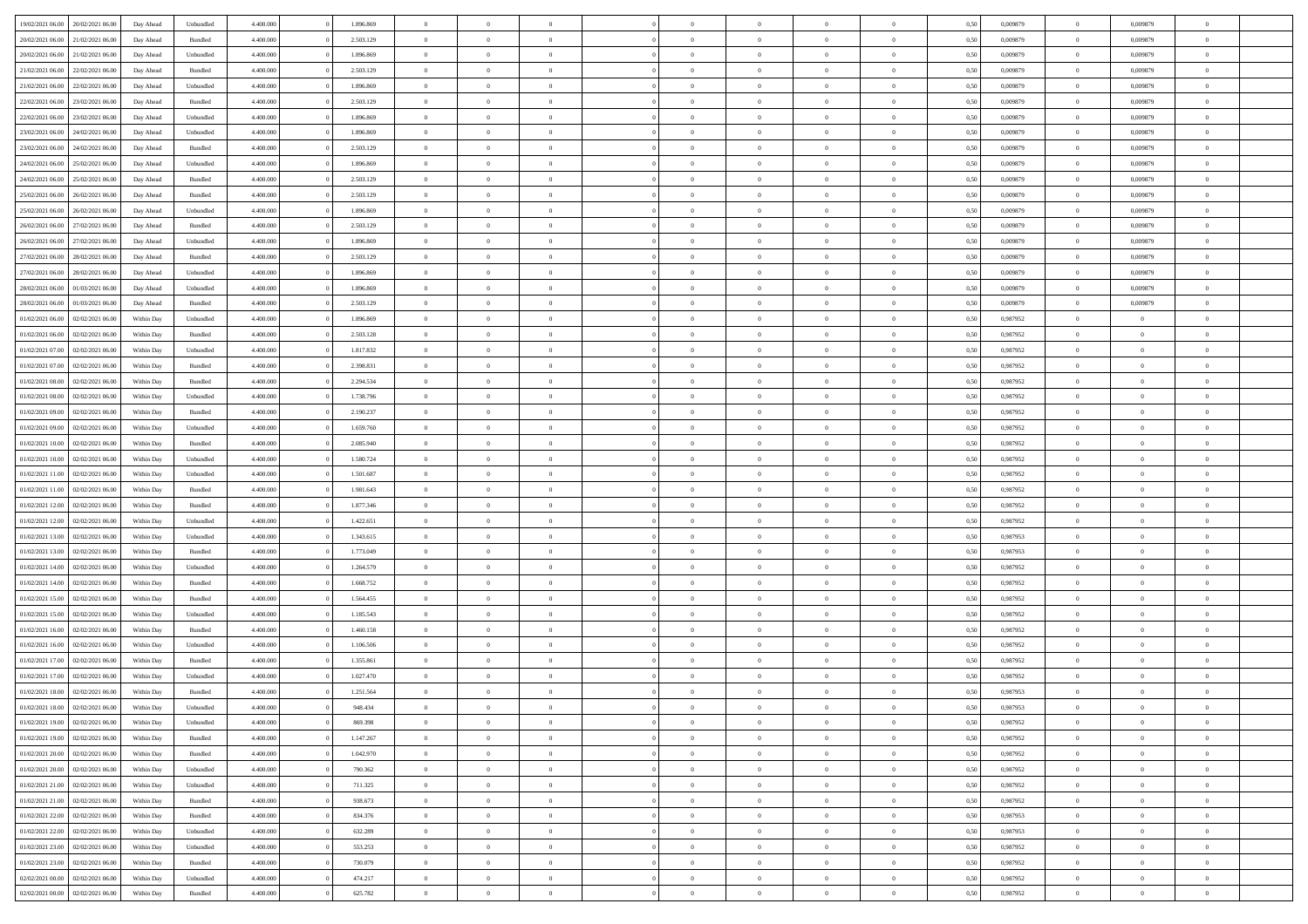| 02/02/2021 01:00 | 02/02/2021 06:00 | Within Day | Unbundled          | 4.400.000 | 395.181   | $\overline{0}$ | $\theta$       |                | $\Omega$       | $\Omega$       | $\theta$       | $\theta$       | 0,50 | 0,987952 | $\theta$       | $\overline{0}$ | $\theta$       |  |
|------------------|------------------|------------|--------------------|-----------|-----------|----------------|----------------|----------------|----------------|----------------|----------------|----------------|------|----------|----------------|----------------|----------------|--|
| 02/02/2021 01:00 | 02/02/2021 06:00 | Within Day | Bundled            | 4.400.000 | 521.485   | $\overline{0}$ | $\theta$       | $\overline{0}$ | $\overline{0}$ | $\bf{0}$       | $\overline{0}$ | $\bf{0}$       | 0,50 | 0,987952 | $\theta$       | $\overline{0}$ | $\overline{0}$ |  |
| 02/02/2021 02:00 | 02/02/2021 06:00 | Within Day | Unbundled          | 4.400.000 | 316.144   | $\overline{0}$ | $\overline{0}$ | $\overline{0}$ | $\overline{0}$ | $\bf{0}$       | $\overline{0}$ | $\mathbf{0}$   | 0,50 | 0,987953 | $\bf{0}$       | $\overline{0}$ | $\bf{0}$       |  |
| 02/02/2021 02:00 | 02/02/2021 06:00 | Within Dav | Bundled            | 4.400.000 | 417.188   | $\overline{0}$ | $\overline{0}$ | $\overline{0}$ | $\overline{0}$ | $\bf{0}$       | $\overline{0}$ | $\overline{0}$ | 0.50 | 0,987953 | $\theta$       | $\theta$       | $\overline{0}$ |  |
| 02/02/2021 03:00 | 02/02/2021 06:00 | Within Day | Bundled            | 4.400.000 | 312.891   | $\overline{0}$ | $\theta$       | $\overline{0}$ | $\overline{0}$ | $\bf{0}$       | $\overline{0}$ | $\bf{0}$       | 0,50 | 0,987954 | $\theta$       | $\overline{0}$ | $\overline{0}$ |  |
|                  |                  |            |                    |           |           |                |                |                |                |                |                |                |      |          |                |                |                |  |
| 02/02/2021 03:00 | 02/02/2021 06:00 | Within Day | Unbundled          | 4.400.000 | 237.108   | $\overline{0}$ | $\overline{0}$ | $\overline{0}$ | $\overline{0}$ | $\overline{0}$ | $\overline{0}$ | $\mathbf{0}$   | 0,50 | 0,987954 | $\bf{0}$       | $\overline{0}$ | $\bf{0}$       |  |
| 02/02/2021 04:00 | 02/02/2021 06:00 | Within Dav | Bundled            | 4.400.000 | 208.594   | $\overline{0}$ | $\overline{0}$ | $\overline{0}$ | $\overline{0}$ | $\overline{0}$ | $\overline{0}$ | $\overline{0}$ | 0.50 | 0,987950 | $\theta$       | $\overline{0}$ | $\overline{0}$ |  |
| 02/02/2021 04:00 | 02/02/2021 06:00 | Within Day | Unbundled          | 4.400.000 | 158.072   | $\overline{0}$ | $\theta$       | $\overline{0}$ | $\overline{0}$ | $\bf{0}$       | $\overline{0}$ | $\bf{0}$       | 0,50 | 0,987950 | $\theta$       | $\theta$       | $\overline{0}$ |  |
| 02/02/2021 05:00 | 02/02/2021 06:00 | Within Day | Bundled            | 4.400.000 | 104.297   | $\overline{0}$ | $\overline{0}$ | $\overline{0}$ | $\overline{0}$ | $\bf{0}$       | $\overline{0}$ | $\bf{0}$       | 0,50 | 0,987950 | $\,0\,$        | $\overline{0}$ | $\overline{0}$ |  |
| 02/02/2021 05:00 | 02/02/2021 06:00 | Within Dav | Unbundled          | 4.400.000 | 79.036    | $\overline{0}$ | $\overline{0}$ | $\overline{0}$ | $\overline{0}$ | $\overline{0}$ | $\overline{0}$ | $\overline{0}$ | 0.50 | 0,987950 | $\theta$       | $\overline{0}$ | $\overline{0}$ |  |
| 02/02/2021 06:00 | 03/02/2021 06:00 | Within Day | Bundled            | 4.400.000 | 2.503.128 | $\overline{0}$ | $\theta$       | $\overline{0}$ | $\overline{0}$ | $\bf{0}$       | $\overline{0}$ | $\bf{0}$       | 0,50 | 0,987952 | $\,$ 0 $\,$    | $\overline{0}$ | $\overline{0}$ |  |
|                  |                  |            |                    |           |           |                |                |                |                |                |                |                |      |          |                |                |                |  |
| 02/02/2021 06:00 | 03/02/2021 06:00 | Within Day | Unbundled          | 4.400.000 | 1.896.869 | $\overline{0}$ | $\bf{0}$       | $\overline{0}$ | $\overline{0}$ | $\bf{0}$       | $\overline{0}$ | $\mathbf{0}$   | 0,50 | 0,987952 | $\bf{0}$       | $\overline{0}$ | $\bf{0}$       |  |
| 02/02/2021 07:00 | 03/02/2021 06:00 | Within Dav | Bundled            | 4.400.000 | 2.398.831 | $\overline{0}$ | $\overline{0}$ | $\overline{0}$ | $\overline{0}$ | $\bf{0}$       | $\overline{0}$ | $\overline{0}$ | 0.50 | 0,987952 | $\theta$       | $\theta$       | $\overline{0}$ |  |
| 02/02/2021 07:00 | 03/02/2021 06.00 | Within Day | Unbundled          | 4.400.000 | 1.817.832 | $\overline{0}$ | $\theta$       | $\overline{0}$ | $\overline{0}$ | $\bf{0}$       | $\overline{0}$ | $\bf{0}$       | 0,50 | 0,987952 | $\theta$       | $\overline{0}$ | $\overline{0}$ |  |
| 02/02/2021 08:00 | 03/02/2021 06:00 | Within Day | Bundled            | 4.400.000 | 2.294.534 | $\overline{0}$ | $\overline{0}$ | $\overline{0}$ | $\bf{0}$       | $\overline{0}$ | $\overline{0}$ | $\mathbf{0}$   | 0,50 | 0,987952 | $\bf{0}$       | $\overline{0}$ | $\bf{0}$       |  |
| 02/02/2021 08:00 | 03/02/2021 06:00 | Within Day | Unbundled          | 4.400.000 | 1.738.796 | $\overline{0}$ | $\overline{0}$ | $\overline{0}$ | $\overline{0}$ | $\overline{0}$ | $\overline{0}$ | $\overline{0}$ | 0.50 | 0,987952 | $\theta$       | $\overline{0}$ | $\overline{0}$ |  |
| 02/02/2021 09:00 | 03/02/2021 06:00 | Within Day | Unbundled          | 4.400.000 | 1.659.760 | $\overline{0}$ | $\theta$       | $\overline{0}$ | $\overline{0}$ | $\bf{0}$       | $\overline{0}$ | $\bf{0}$       | 0,50 | 0,987952 | $\theta$       | $\theta$       | $\overline{0}$ |  |
| 02/02/2021 09:00 | 03/02/2021 06:00 | Within Day | Bundled            | 4.400.000 | 2.190.237 | $\overline{0}$ | $\overline{0}$ | $\overline{0}$ | $\bf{0}$       | $\bf{0}$       | $\bf{0}$       | $\mathbf{0}$   | 0,50 | 0,987952 | $\,0\,$        | $\overline{0}$ | $\bf{0}$       |  |
| 02/02/2021 10:00 | 03/02/2021 06:00 | Within Dav | Bundled            | 4.400.000 | 2.085.940 | $\overline{0}$ | $\overline{0}$ | $\overline{0}$ | $\overline{0}$ | $\overline{0}$ | $\overline{0}$ | $\overline{0}$ | 0.50 | 0,987952 | $\theta$       | $\overline{0}$ | $\overline{0}$ |  |
|                  |                  |            |                    |           |           |                |                |                |                |                |                |                |      |          |                |                |                |  |
| 02/02/2021 10:00 | 03/02/2021 06:00 | Within Day | Unbundled          | 4.400.000 | 1.580.724 | $\overline{0}$ | $\theta$       | $\overline{0}$ | $\overline{0}$ | $\bf{0}$       | $\overline{0}$ | $\bf{0}$       | 0,50 | 0,987952 | $\,$ 0 $\,$    | $\overline{0}$ | $\overline{0}$ |  |
| 02/02/2021 11:00 | 03/02/2021 06:00 | Within Day | Bundled            | 4.400.000 | 1.981.643 | $\overline{0}$ | $\overline{0}$ | $\overline{0}$ | $\bf{0}$       | $\bf{0}$       | $\bf{0}$       | $\mathbf{0}$   | 0,50 | 0,987952 | $\overline{0}$ | $\overline{0}$ | $\bf{0}$       |  |
| 02/02/2021 11:00 | 03/02/2021 06:00 | Within Day | Unbundled          | 4.400.000 | 1.501.687 | $\overline{0}$ | $\overline{0}$ | $\overline{0}$ | $\overline{0}$ | $\overline{0}$ | $\overline{0}$ | $\overline{0}$ | 0.50 | 0,987952 | $\theta$       | $\overline{0}$ | $\overline{0}$ |  |
| 02/02/2021 12:00 | 03/02/2021 06:00 | Within Day | Bundled            | 4.400.000 | 1.877.346 | $\overline{0}$ | $\theta$       | $\overline{0}$ | $\overline{0}$ | $\bf{0}$       | $\overline{0}$ | $\bf{0}$       | 0,50 | 0,987952 | $\,$ 0 $\,$    | $\overline{0}$ | $\overline{0}$ |  |
| 02/02/2021 12:00 | 03/02/2021 06:00 | Within Day | Unbundled          | 4.400.000 | 1.422.651 | $\overline{0}$ | $\overline{0}$ | $\overline{0}$ | $\bf{0}$       | $\overline{0}$ | $\overline{0}$ | $\mathbf{0}$   | 0,50 | 0,987952 | $\overline{0}$ | $\overline{0}$ | $\bf{0}$       |  |
| 02/02/2021 13:00 | 03/02/2021 06:00 | Within Dav | Unbundled          | 4.400.000 | 1.343.615 | $\overline{0}$ | $\overline{0}$ | $\overline{0}$ | $\overline{0}$ | $\overline{0}$ | $\overline{0}$ | $\overline{0}$ | 0.50 | 0,987953 | $\theta$       | $\overline{0}$ | $\overline{0}$ |  |
| 02/02/2021 13:00 | 03/02/2021 06:00 | Within Day | Bundled            | 4.400.000 | 1.773.049 | $\overline{0}$ | $\theta$       | $\overline{0}$ | $\overline{0}$ | $\bf{0}$       | $\overline{0}$ | $\bf{0}$       | 0,50 | 0,987953 | $\theta$       | $\theta$       | $\overline{0}$ |  |
|                  |                  |            |                    |           |           |                |                |                |                |                |                |                |      |          |                |                |                |  |
| 02/02/2021 14:00 | 03/02/2021 06:00 | Within Day | Bundled            | 4.400.000 | 1.668.752 | $\overline{0}$ | $\overline{0}$ | $\overline{0}$ | $\bf{0}$       | $\bf{0}$       | $\bf{0}$       | $\bf{0}$       | 0,50 | 0,987952 | $\,0\,$        | $\overline{0}$ | $\overline{0}$ |  |
| 02/02/2021 14:00 | 03/02/2021 06:00 | Within Day | Unbundled          | 4.400.000 | 1.264.579 | $\overline{0}$ | $\overline{0}$ | $\overline{0}$ | $\overline{0}$ | $\overline{0}$ | $\overline{0}$ | $\overline{0}$ | 0.50 | 0,987952 | $\theta$       | $\overline{0}$ | $\overline{0}$ |  |
| 02/02/2021 15:00 | 03/02/2021 06:00 | Within Day | Bundled            | 4.400.000 | 1.564.455 | $\overline{0}$ | $\theta$       | $\overline{0}$ | $\overline{0}$ | $\bf{0}$       | $\overline{0}$ | $\bf{0}$       | 0,50 | 0,987952 | $\,$ 0 $\,$    | $\overline{0}$ | $\overline{0}$ |  |
| 02/02/2021 15:00 | 03/02/2021 06:00 | Within Day | Unbundled          | 4.400.000 | 1.185.543 | $\overline{0}$ | $\overline{0}$ | $\overline{0}$ | $\bf{0}$       | $\bf{0}$       | $\bf{0}$       | $\bf{0}$       | 0,50 | 0,987952 | $\bf{0}$       | $\overline{0}$ | $\bf{0}$       |  |
| 02/02/2021 16:00 | 03/02/2021 06:00 | Within Day | Unbundled          | 4.400,000 | 1.106.506 | $\overline{0}$ | $\Omega$       | $\Omega$       | $\Omega$       | $\Omega$       | $\overline{0}$ | $\overline{0}$ | 0,50 | 0,987952 | $\,0\,$        | $\theta$       | $\theta$       |  |
| 02/02/2021 16:00 | 03/02/2021 06:00 | Within Day | Bundled            | 4.400.000 | 1.460.158 | $\overline{0}$ | $\theta$       | $\overline{0}$ | $\overline{0}$ | $\bf{0}$       | $\overline{0}$ | $\bf{0}$       | 0,50 | 0,987952 | $\theta$       | $\overline{0}$ | $\overline{0}$ |  |
|                  |                  |            |                    |           |           |                |                |                |                |                |                |                |      |          |                | $\overline{0}$ | $\bf{0}$       |  |
| 02/02/2021 17:00 | 03/02/2021 06:00 | Within Day | Unbundled          | 4.400.000 | 1.027.470 | $\overline{0}$ | $\overline{0}$ | $\overline{0}$ | $\overline{0}$ | $\overline{0}$ | $\overline{0}$ | $\mathbf{0}$   | 0,50 | 0,987952 | $\bf{0}$       |                |                |  |
| 02/02/2021 17:00 | 03/02/2021 06:00 | Within Day | Bundled            | 4.400,000 | 1.355.861 | $\overline{0}$ | $\Omega$       | $\Omega$       | $\Omega$       | $\overline{0}$ | $\overline{0}$ | $\overline{0}$ | 0.50 | 0,987952 | $\,0\,$        | $\theta$       | $\theta$       |  |
| 02/02/2021 18:00 | 03/02/2021 06:00 | Within Day | Bundled            | 4.400.000 | 1.251.564 | $\overline{0}$ | $\theta$       | $\overline{0}$ | $\overline{0}$ | $\bf{0}$       | $\overline{0}$ | $\bf{0}$       | 0,50 | 0,987953 | $\theta$       | $\overline{0}$ | $\overline{0}$ |  |
| 02/02/2021 18:00 | 03/02/2021 06:00 | Within Day | Unbundled          | 4.400.000 | 948.434   | $\overline{0}$ | $\overline{0}$ | $\overline{0}$ | $\overline{0}$ | $\bf{0}$       | $\overline{0}$ | $\bf{0}$       | 0,50 | 0,987953 | $\,0\,$        | $\overline{0}$ | $\bf{0}$       |  |
| 02/02/2021 19:00 | 03/02/2021 06:00 | Within Day | Unbundled          | 4.400,000 | 869,398   | $\overline{0}$ | $\Omega$       | $\Omega$       | $\Omega$       | $\overline{0}$ | $\overline{0}$ | $\overline{0}$ | 0.50 | 0.987952 | $\,$ 0 $\,$    | $\theta$       | $\theta$       |  |
| 02/02/2021 19:00 | 03/02/2021 06:00 | Within Day | Bundled            | 4.400.000 | 1.147.267 | $\overline{0}$ | $\overline{0}$ | $\overline{0}$ | $\overline{0}$ | $\bf{0}$       | $\overline{0}$ | $\bf{0}$       | 0,50 | 0,987952 | $\,$ 0 $\,$    | $\overline{0}$ | $\overline{0}$ |  |
| 02/02/2021 20.00 | 03/02/2021 06:00 | Within Day | Unbundled          | 4.400.000 | 790.362   | $\overline{0}$ | $\bf{0}$       | $\overline{0}$ | $\overline{0}$ | $\bf{0}$       | $\overline{0}$ | $\mathbf{0}$   | 0,50 | 0,987952 | $\bf{0}$       | $\overline{0}$ | $\bf{0}$       |  |
| 02/02/2021 20:00 | 03/02/2021 06:00 | Within Day | Bundled            | 4.400,000 | 1.042.970 | $\overline{0}$ | $\Omega$       | $\overline{0}$ | $\Omega$       | $\overline{0}$ | $\overline{0}$ | $\overline{0}$ | 0,50 | 0,987952 | $\,0\,$        | $\theta$       | $\theta$       |  |
| 02/02/2021 21:00 | 03/02/2021 06:00 | Within Day | Bundled            | 4.400.000 | 938.673   | $\overline{0}$ | $\overline{0}$ | $\overline{0}$ | $\overline{0}$ | $\bf{0}$       | $\overline{0}$ | $\bf{0}$       | 0,50 | 0,987952 | $\,$ 0 $\,$    | $\overline{0}$ | $\overline{0}$ |  |
|                  |                  |            |                    |           |           |                |                |                |                |                |                |                |      |          |                |                |                |  |
| 02/02/2021 21.00 | 03/02/2021 06:00 | Within Day | Unbundled          | 4.400.000 | 711.325   | $\overline{0}$ | $\overline{0}$ | $\overline{0}$ | $\overline{0}$ | $\bf{0}$       | $\overline{0}$ | $\mathbf{0}$   | 0,50 | 0,987952 | $\bf{0}$       | $\overline{0}$ | $\bf{0}$       |  |
| 02/02/2021 22.00 | 03/02/2021 06:00 | Within Day | Bundled            | 4.400,000 | 834,376   | $\overline{0}$ | $\Omega$       | $\Omega$       | $\Omega$       | $\Omega$       | $\Omega$       | $\overline{0}$ | 0.50 | 0.987953 | $\theta$       | $\theta$       | $\theta$       |  |
| 02/02/2021 22.00 | 03/02/2021 06:00 | Within Day | Unbundled          | 4.400.000 | 632.289   | $\overline{0}$ | $\overline{0}$ | $\overline{0}$ | $\bf{0}$       | $\,$ 0         | $\overline{0}$ | $\bf{0}$       | 0,50 | 0,987953 | $\,0\,$        | $\,$ 0 $\,$    | $\overline{0}$ |  |
| 02/02/2021 23:00 | 03/02/2021 06:00 | Within Day | $\mathbf B$ undled | 4.400.000 | 730.079   | $\bf{0}$       | $\bf{0}$       |                |                | $\bf{0}$       |                |                | 0,50 | 0,987952 | $\bf{0}$       | $\overline{0}$ |                |  |
| 02/02/2021 23:00 | 03/02/2021 06:00 | Within Day | Unbundled          | 4.400.000 | 553.253   | $\overline{0}$ | $\overline{0}$ | $\overline{0}$ | $\Omega$       | $\overline{0}$ | $\overline{0}$ | $\overline{0}$ | 0.50 | 0.987952 | $\theta$       | $\theta$       | $\theta$       |  |
| 03/02/2021 00:00 | 03/02/2021 06:00 | Within Day | Bundled            | 4.400.000 | 625.782   | $\overline{0}$ | $\bf{0}$       | $\overline{0}$ | $\overline{0}$ | $\,$ 0 $\,$    | $\overline{0}$ | $\,$ 0 $\,$    | 0,50 | 0,987952 | $\,$ 0 $\,$    | $\,$ 0 $\,$    | $\,$ 0         |  |
| 03/02/2021 00:00 | 03/02/2021 06:00 | Within Day | Unbundled          | 4.400.000 | 474.217   | $\overline{0}$ | $\overline{0}$ | $\overline{0}$ | $\overline{0}$ | $\overline{0}$ | $\overline{0}$ | $\mathbf{0}$   | 0,50 | 0,987952 | $\overline{0}$ | $\overline{0}$ | $\overline{0}$ |  |
|                  |                  |            |                    |           |           |                |                |                |                |                |                |                |      |          |                |                |                |  |
| 03/02/2021 01:00 | 03/02/2021 06:00 | Within Day | Unbundled          | 4.400.000 | 395.181   | $\overline{0}$ | $\overline{0}$ | $\overline{0}$ | $\Omega$       | $\overline{0}$ | $\overline{0}$ | $\overline{0}$ | 0,50 | 0,987952 | $\overline{0}$ | $\theta$       | $\overline{0}$ |  |
| 03/02/2021 01:00 | 03/02/2021 06:00 | Within Day | Bundled            | 4.400.000 | 521.485   | $\overline{0}$ | $\,$ 0         | $\overline{0}$ | $\overline{0}$ | $\,$ 0 $\,$    | $\overline{0}$ | $\,$ 0 $\,$    | 0,50 | 0,987952 | $\,$ 0 $\,$    | $\overline{0}$ | $\,$ 0         |  |
| 03/02/2021 02:00 | 03/02/2021 06:00 | Within Day | Bundled            | 4.400.000 | 417.188   | $\overline{0}$ | $\overline{0}$ | $\overline{0}$ | $\overline{0}$ | $\overline{0}$ | $\overline{0}$ | $\mathbf{0}$   | 0,50 | 0,987953 | $\overline{0}$ | $\overline{0}$ | $\overline{0}$ |  |
| 03/02/2021 02:00 | 03/02/2021 06:00 | Within Day | Unbundled          | 4.400.000 | 316.144   | $\overline{0}$ | $\overline{0}$ | $\overline{0}$ | $\overline{0}$ | $\overline{0}$ | $\overline{0}$ | $\overline{0}$ | 0.50 | 0,987953 | $\overline{0}$ | $\theta$       | $\overline{0}$ |  |
| 03/02/2021 03:00 | 03/02/2021 06:00 | Within Day | Unbundled          | 4.400.000 | 237.108   | $\overline{0}$ | $\,$ 0         | $\overline{0}$ | $\overline{0}$ | $\bf{0}$       | $\overline{0}$ | $\bf{0}$       | 0,50 | 0,987954 | $\,$ 0 $\,$    | $\overline{0}$ | $\overline{0}$ |  |
| 03/02/2021 03:00 | 03/02/2021 06:00 | Within Day | Bundled            | 4.400.000 | 312.891   | $\overline{0}$ | $\overline{0}$ | $\overline{0}$ | $\overline{0}$ | $\overline{0}$ | $\overline{0}$ | $\mathbf{0}$   | 0,50 | 0,987954 | $\overline{0}$ | $\overline{0}$ | $\bf{0}$       |  |
| 03/02/2021 04:00 | 03/02/2021 06:00 | Within Day | Bundled            | 4.400,000 | 208,594   | $\overline{0}$ | $\overline{0}$ | $\overline{0}$ | $\Omega$       | $\overline{0}$ | $\overline{0}$ | $\overline{0}$ | 0.50 | 0,987950 | $\overline{0}$ | $\overline{0}$ | $\overline{0}$ |  |
|                  |                  |            |                    |           |           |                |                |                |                |                |                |                |      |          |                |                |                |  |
| 03/02/2021 04:00 | 03/02/2021 06:00 | Within Day | Unbundled          | 4.400.000 | 158.072   | $\overline{0}$ | $\bf{0}$       | $\overline{0}$ | $\overline{0}$ | $\bf{0}$       | $\overline{0}$ | $\mathbf{0}$   | 0,50 | 0,987950 | $\,$ 0 $\,$    | $\,$ 0 $\,$    | $\bf{0}$       |  |
| 03/02/2021 05:00 | 03/02/2021 06:00 | Within Day | Bundled            | 4.400.000 | 104.297   | $\overline{0}$ | $\bf{0}$       | $\overline{0}$ | $\overline{0}$ | $\bf{0}$       | $\overline{0}$ | $\bf{0}$       | 0,50 | 0,987950 | $\overline{0}$ | $\overline{0}$ | $\bf{0}$       |  |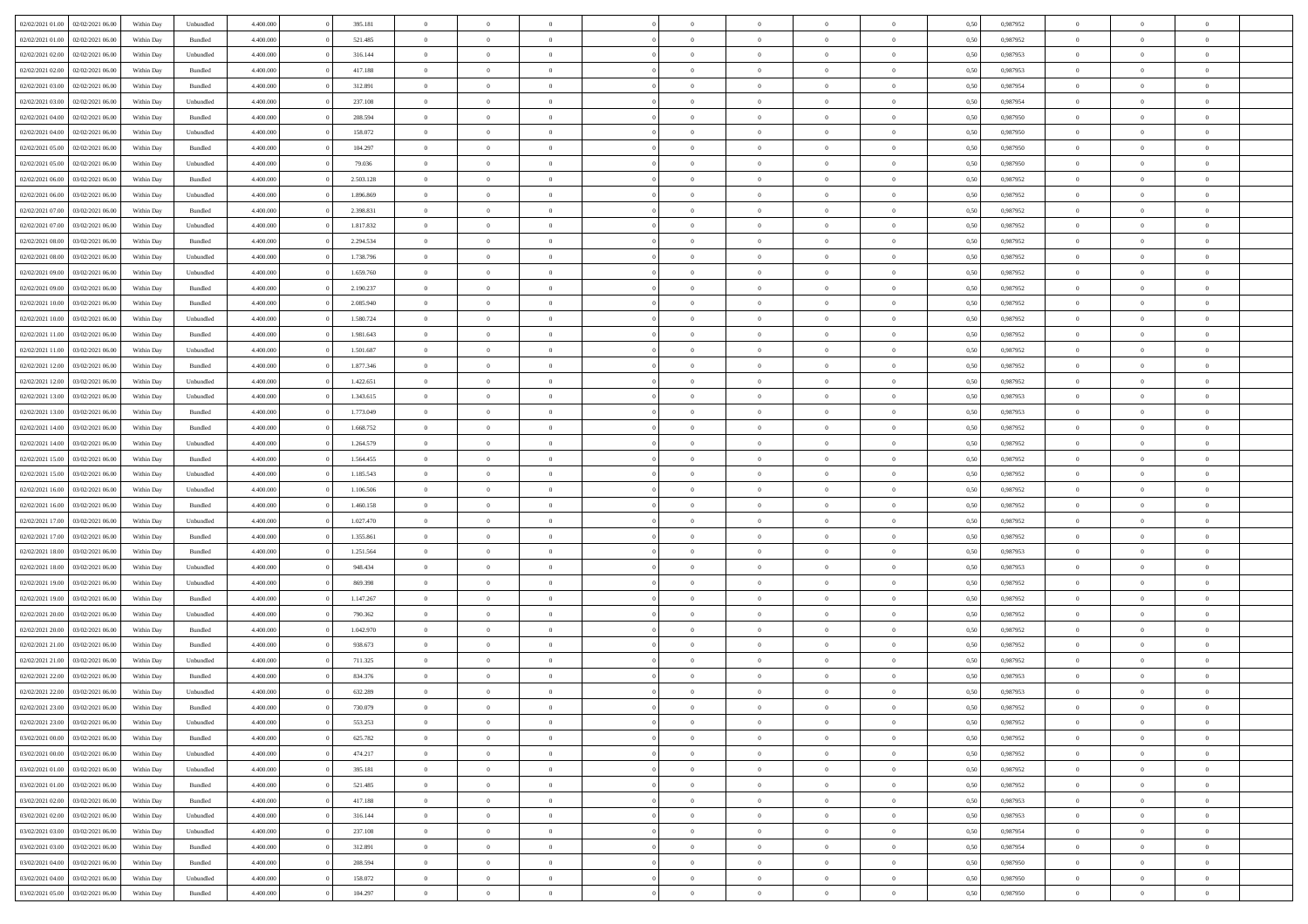| 03/02/2021 05:00 | 03/02/2021 06:00 | Within Day | Unbundled          | 4.400.000 | 79.036    | $\overline{0}$ | $\theta$       |                | $\Omega$       | $\Omega$       | $\theta$       | $\theta$       | 0,50 | 0,987950 | $\theta$       | $\theta$       | $\theta$       |  |
|------------------|------------------|------------|--------------------|-----------|-----------|----------------|----------------|----------------|----------------|----------------|----------------|----------------|------|----------|----------------|----------------|----------------|--|
|                  |                  |            |                    |           |           |                |                |                |                |                |                |                |      |          |                |                |                |  |
| 03/02/2021 06:00 | 04/02/2021 06.00 | Within Day | Unbundled          | 4.400.000 | 1.896.869 | $\overline{0}$ | $\theta$       | $\overline{0}$ | $\overline{0}$ | $\bf{0}$       | $\overline{0}$ | $\bf{0}$       | 0,50 | 0,987952 | $\theta$       | $\overline{0}$ | $\overline{0}$ |  |
| 03/02/2021 06:00 | 04/02/2021 06.00 | Within Day | Bundled            | 4.400.000 | 2.503.128 | $\overline{0}$ | $\bf{0}$       | $\overline{0}$ | $\bf{0}$       | $\bf{0}$       | $\bf{0}$       | $\mathbf{0}$   | 0,50 | 0,987952 | $\bf{0}$       | $\overline{0}$ | $\bf{0}$       |  |
| 03/02/2021 07:00 | 04/02/2021 06:00 | Within Day | Unbundled          | 4.400.000 | 1.817.832 | $\overline{0}$ | $\overline{0}$ | $\overline{0}$ | $\overline{0}$ | $\bf{0}$       | $\overline{0}$ | $\overline{0}$ | 0.50 | 0,987952 | $\theta$       | $\theta$       | $\overline{0}$ |  |
| 03/02/2021 07:00 | 04/02/2021 06.00 | Within Day | Bundled            | 4.400.000 | 2.398.831 | $\overline{0}$ | $\theta$       | $\overline{0}$ | $\overline{0}$ | $\bf{0}$       | $\overline{0}$ | $\bf{0}$       | 0,50 | 0,987952 | $\theta$       | $\overline{0}$ | $\overline{0}$ |  |
|                  |                  |            |                    |           |           |                |                |                |                |                |                |                |      |          |                |                |                |  |
| 03/02/2021 08:00 | 04/02/2021 06.00 | Within Day | Bundled            | 4.400.000 | 2.294.534 | $\overline{0}$ | $\overline{0}$ | $\overline{0}$ | $\bf{0}$       | $\overline{0}$ | $\overline{0}$ | $\mathbf{0}$   | 0,50 | 0,987952 | $\bf{0}$       | $\overline{0}$ | $\bf{0}$       |  |
| 03/02/2021 08:00 | 04/02/2021 06:00 | Within Dav | Unbundled          | 4.400.000 | 1.738.796 | $\overline{0}$ | $\overline{0}$ | $\overline{0}$ | $\overline{0}$ | $\overline{0}$ | $\overline{0}$ | $\overline{0}$ | 0.50 | 0,987952 | $\theta$       | $\overline{0}$ | $\overline{0}$ |  |
| 03/02/2021 09:00 | 04/02/2021 06.00 | Within Day | Unbundled          | 4.400.000 | 1.659.760 | $\overline{0}$ | $\theta$       | $\overline{0}$ | $\overline{0}$ | $\bf{0}$       | $\overline{0}$ | $\bf{0}$       | 0,50 | 0,987952 | $\theta$       | $\theta$       | $\overline{0}$ |  |
| 03/02/2021 09:00 | 04/02/2021 06.00 | Within Day | Bundled            | 4.400.000 | 2.190.237 | $\overline{0}$ | $\overline{0}$ | $\overline{0}$ | $\bf{0}$       | $\bf{0}$       | $\bf{0}$       | $\bf{0}$       | 0,50 | 0,987952 | $\,0\,$        | $\overline{0}$ | $\overline{0}$ |  |
| 03/02/2021 10:00 | 04/02/2021 06:00 | Within Dav | Unbundled          | 4.400.000 | 1.580.724 | $\overline{0}$ | $\overline{0}$ | $\overline{0}$ | $\overline{0}$ | $\overline{0}$ | $\overline{0}$ | $\overline{0}$ | 0.50 | 0,987952 | $\theta$       | $\overline{0}$ | $\overline{0}$ |  |
| 03/02/2021 10:00 | 04/02/2021 06.00 | Within Day | Bundled            | 4.400.000 | 2.085.940 | $\overline{0}$ | $\theta$       | $\overline{0}$ | $\overline{0}$ | $\bf{0}$       | $\overline{0}$ | $\bf{0}$       | 0,50 | 0,987952 | $\,$ 0 $\,$    | $\overline{0}$ | $\overline{0}$ |  |
|                  |                  |            |                    |           |           |                |                |                |                |                |                |                |      |          |                |                |                |  |
| 03/02/2021 11:00 | 04/02/2021 06.00 | Within Day | Bundled            | 4.400.000 | 1.981.643 | $\overline{0}$ | $\bf{0}$       | $\overline{0}$ | $\bf{0}$       | $\bf{0}$       | $\bf{0}$       | $\mathbf{0}$   | 0,50 | 0,987952 | $\overline{0}$ | $\overline{0}$ | $\bf{0}$       |  |
| 03/02/2021 11:00 | 04/02/2021 06:00 | Within Day | Unbundled          | 4.400.000 | 1.501.687 | $\overline{0}$ | $\overline{0}$ | $\overline{0}$ | $\overline{0}$ | $\bf{0}$       | $\overline{0}$ | $\overline{0}$ | 0.50 | 0,987952 | $\theta$       | $\theta$       | $\overline{0}$ |  |
| 03/02/2021 12:00 | 04/02/2021 06.00 | Within Day | Unbundled          | 4.400.000 | 1.422.651 | $\overline{0}$ | $\theta$       | $\overline{0}$ | $\overline{0}$ | $\bf{0}$       | $\overline{0}$ | $\bf{0}$       | 0,50 | 0,987952 | $\theta$       | $\overline{0}$ | $\overline{0}$ |  |
| 03/02/2021 12:00 | 04/02/2021 06.00 | Within Day | Bundled            | 4.400.000 | 1.877.346 | $\overline{0}$ | $\overline{0}$ | $\overline{0}$ | $\bf{0}$       | $\overline{0}$ | $\overline{0}$ | $\mathbf{0}$   | 0,50 | 0,987952 | $\overline{0}$ | $\overline{0}$ | $\bf{0}$       |  |
| 03/02/2021 13:00 | 04/02/2021 06:00 | Within Dav | Unbundled          | 4.400.000 | 1.343.615 | $\overline{0}$ | $\overline{0}$ | $\overline{0}$ | $\overline{0}$ | $\overline{0}$ | $\overline{0}$ | $\overline{0}$ | 0.50 | 0,987953 | $\theta$       | $\overline{0}$ | $\overline{0}$ |  |
| 03/02/2021 13:00 | 04/02/2021 06.00 | Within Day | Bundled            | 4.400.000 | 1.773.049 | $\overline{0}$ | $\theta$       | $\overline{0}$ | $\overline{0}$ | $\bf{0}$       | $\overline{0}$ | $\bf{0}$       | 0,50 | 0,987953 | $\theta$       | $\theta$       | $\overline{0}$ |  |
| 03/02/2021 14:00 | 04/02/2021 06.00 | Within Day | Unbundled          | 4.400.000 | 1.264.579 | $\overline{0}$ | $\overline{0}$ | $\overline{0}$ | $\bf{0}$       | $\bf{0}$       | $\bf{0}$       | $\mathbf{0}$   | 0,50 | 0,987952 | $\,0\,$        | $\overline{0}$ | $\bf{0}$       |  |
| 03/02/2021 14:00 | 04/02/2021 06:00 | Within Dav | Bundled            | 4.400.000 | 1.668.752 | $\overline{0}$ | $\overline{0}$ | $\overline{0}$ | $\overline{0}$ | $\overline{0}$ | $\overline{0}$ | $\overline{0}$ | 0.50 | 0,987952 | $\theta$       | $\overline{0}$ | $\overline{0}$ |  |
|                  |                  |            |                    |           |           | $\overline{0}$ |                |                |                |                |                |                |      |          |                |                |                |  |
| 03/02/2021 15:00 | 04/02/2021 06.00 | Within Day | Unbundled          | 4.400.000 | 1.185.543 |                | $\theta$       | $\overline{0}$ | $\overline{0}$ | $\bf{0}$       | $\overline{0}$ | $\bf{0}$       | 0,50 | 0,987952 | $\,$ 0 $\,$    | $\overline{0}$ | $\overline{0}$ |  |
| 03/02/2021 15:00 | 04/02/2021 06.00 | Within Day | Bundled            | 4.400.000 | 1.564.455 | $\overline{0}$ | $\overline{0}$ | $\overline{0}$ | $\bf{0}$       | $\bf{0}$       | $\bf{0}$       | $\mathbf{0}$   | 0,50 | 0,987952 | $\bf{0}$       | $\overline{0}$ | $\bf{0}$       |  |
| 03/02/2021 16:00 | 04/02/2021 06:00 | Within Day | Bundled            | 4.400.000 | 1.460.158 | $\overline{0}$ | $\overline{0}$ | $\overline{0}$ | $\overline{0}$ | $\overline{0}$ | $\overline{0}$ | $\overline{0}$ | 0.50 | 0,987952 | $\theta$       | $\overline{0}$ | $\overline{0}$ |  |
| 03/02/2021 16:00 | 04/02/2021 06.00 | Within Day | Unbundled          | 4.400.000 | 1.106.506 | $\overline{0}$ | $\theta$       | $\overline{0}$ | $\overline{0}$ | $\bf{0}$       | $\overline{0}$ | $\bf{0}$       | 0,50 | 0,987952 | $\,$ 0 $\,$    | $\overline{0}$ | $\overline{0}$ |  |
| 03/02/2021 17:00 | 04/02/2021 06.00 | Within Day | Bundled            | 4.400.000 | 1.355.861 | $\overline{0}$ | $\overline{0}$ | $\overline{0}$ | $\overline{0}$ | $\overline{0}$ | $\overline{0}$ | $\mathbf{0}$   | 0,50 | 0,987952 | $\bf{0}$       | $\overline{0}$ | $\bf{0}$       |  |
| 03/02/2021 17:00 | 04/02/2021 06:00 | Within Day | Unbundled          | 4.400.000 | 1.027.470 | $\overline{0}$ | $\overline{0}$ | $\overline{0}$ | $\overline{0}$ | $\overline{0}$ | $\overline{0}$ | $\overline{0}$ | 0.50 | 0,987952 | $\theta$       | $\overline{0}$ | $\overline{0}$ |  |
| 03/02/2021 18:00 | 04/02/2021 06.00 | Within Day | Unbundled          | 4.400.000 | 948.434   | $\overline{0}$ | $\theta$       | $\overline{0}$ | $\overline{0}$ | $\bf{0}$       | $\overline{0}$ | $\bf{0}$       | 0,50 | 0,987953 | $\theta$       | $\theta$       | $\overline{0}$ |  |
|                  |                  |            |                    |           |           |                |                |                |                |                |                |                |      |          |                |                |                |  |
| 03/02/2021 18:00 | 04/02/2021 06.00 | Within Day | Bundled            | 4.400.000 | 1.251.564 | $\overline{0}$ | $\overline{0}$ | $\overline{0}$ | $\overline{0}$ | $\bf{0}$       | $\overline{0}$ | $\bf{0}$       | 0,50 | 0,987953 | $\,0\,$        | $\overline{0}$ | $\overline{0}$ |  |
| 03/02/2021 19:00 | 04/02/2021 06:00 | Within Day | Unbundled          | 4.400.000 | 869.398   | $\overline{0}$ | $\overline{0}$ | $\overline{0}$ | $\overline{0}$ | $\overline{0}$ | $\overline{0}$ | $\overline{0}$ | 0.50 | 0,987952 | $\theta$       | $\overline{0}$ | $\overline{0}$ |  |
| 03/02/2021 19:00 | 04/02/2021 06.00 | Within Day | Bundled            | 4.400.000 | 1.147.267 | $\overline{0}$ | $\theta$       | $\overline{0}$ | $\overline{0}$ | $\bf{0}$       | $\overline{0}$ | $\bf{0}$       | 0,50 | 0,987952 | $\,$ 0 $\,$    | $\overline{0}$ | $\overline{0}$ |  |
| 03/02/2021 20.00 | 04/02/2021 06.00 | Within Day | Unbundled          | 4.400.000 | 790.362   | $\overline{0}$ | $\bf{0}$       | $\overline{0}$ | $\overline{0}$ | $\bf{0}$       | $\overline{0}$ | $\bf{0}$       | 0,50 | 0,987952 | $\bf{0}$       | $\overline{0}$ | $\bf{0}$       |  |
| 03/02/2021 20:00 | 04/02/2021 06.00 | Within Day | Bundled            | 4.400,000 | 1.042.970 | $\overline{0}$ | $\Omega$       | $\Omega$       | $\Omega$       | $\Omega$       | $\overline{0}$ | $\overline{0}$ | 0,50 | 0,987952 | $\,0\,$        | $\theta$       | $\theta$       |  |
| 03/02/2021 21:00 | 04/02/2021 06.00 | Within Day | Unbundled          | 4.400.000 | 711.325   | $\overline{0}$ | $\theta$       | $\overline{0}$ | $\overline{0}$ | $\bf{0}$       | $\overline{0}$ | $\bf{0}$       | 0,50 | 0,987952 | $\theta$       | $\overline{0}$ | $\overline{0}$ |  |
| 03/02/2021 21.00 | 04/02/2021 06.00 | Within Day | Bundled            | 4.400.000 | 938.673   | $\overline{0}$ | $\overline{0}$ | $\overline{0}$ | $\overline{0}$ | $\bf{0}$       | $\overline{0}$ | $\mathbf{0}$   | 0,50 | 0,987952 | $\bf{0}$       | $\overline{0}$ | $\bf{0}$       |  |
|                  |                  |            |                    |           |           |                |                |                |                |                |                |                |      |          |                |                |                |  |
| 03/02/2021 22.00 | 04/02/2021 06:00 | Within Day | Bundled            | 4.400,000 | 834,376   | $\overline{0}$ | $\Omega$       | $\Omega$       | $\Omega$       | $\bf{0}$       | $\overline{0}$ | $\overline{0}$ | 0.50 | 0,987953 | $\,0\,$        | $\theta$       | $\theta$       |  |
| 03/02/2021 22:00 | 04/02/2021 06.00 | Within Day | Unbundled          | 4.400.000 | 632.289   | $\overline{0}$ | $\theta$       | $\overline{0}$ | $\overline{0}$ | $\bf{0}$       | $\overline{0}$ | $\bf{0}$       | 0,50 | 0,987953 | $\theta$       | $\overline{0}$ | $\overline{0}$ |  |
| 03/02/2021 23.00 | 04/02/2021 06.00 | Within Day | Unbundled          | 4.400.000 | 553.253   | $\overline{0}$ | $\overline{0}$ | $\overline{0}$ | $\overline{0}$ | $\bf{0}$       | $\overline{0}$ | $\bf{0}$       | 0,50 | 0,987952 | $\,0\,$        | $\overline{0}$ | $\bf{0}$       |  |
| 03/02/2021 23:00 | 04/02/2021 06:00 | Within Day | Bundled            | 4.400,000 | 730,079   | $\overline{0}$ | $\Omega$       | $\Omega$       | $\Omega$       | $\overline{0}$ | $\overline{0}$ | $\overline{0}$ | 0.50 | 0.987952 | $\theta$       | $\theta$       | $\theta$       |  |
| 04/02/2021 00:00 | 04/02/2021 06.00 | Within Day | Bundled            | 4.400.000 | 625.782   | $\overline{0}$ | $\overline{0}$ | $\overline{0}$ | $\overline{0}$ | $\bf{0}$       | $\overline{0}$ | $\bf{0}$       | 0,50 | 0,987952 | $\,$ 0 $\,$    | $\overline{0}$ | $\overline{0}$ |  |
| 04/02/2021 00:00 | 04/02/2021 06.00 | Within Day | Unbundled          | 4.400.000 | 474.217   | $\overline{0}$ | $\overline{0}$ | $\overline{0}$ | $\overline{0}$ | $\bf{0}$       | $\overline{0}$ | $\mathbf{0}$   | 0,50 | 0,987952 | $\bf{0}$       | $\overline{0}$ | $\bf{0}$       |  |
|                  |                  |            |                    |           |           |                |                |                |                |                |                |                |      |          |                |                | $\theta$       |  |
| 04/02/2021 01:00 | 04/02/2021 06.00 | Within Day | Unbundled          | 4.400,000 | 395.181   | $\overline{0}$ | $\Omega$       | $\overline{0}$ | $\Omega$       | $\overline{0}$ | $\overline{0}$ | $\overline{0}$ | 0,50 | 0,987952 | $\,0\,$        | $\theta$       |                |  |
| 04/02/2021 01:00 | 04/02/2021 06.00 | Within Day | Bundled            | 4.400.000 | 521.485   | $\overline{0}$ | $\overline{0}$ | $\overline{0}$ | $\overline{0}$ | $\bf{0}$       | $\overline{0}$ | $\bf{0}$       | 0,50 | 0,987952 | $\,$ 0 $\,$    | $\overline{0}$ | $\overline{0}$ |  |
| 04/02/2021 02.00 | 04/02/2021 06.00 | Within Day | Bundled            | 4.400.000 | 417.188   | $\overline{0}$ | $\overline{0}$ | $\overline{0}$ | $\bf{0}$       | $\bf{0}$       | $\overline{0}$ | $\mathbf{0}$   | 0,50 | 0,987953 | $\bf{0}$       | $\overline{0}$ | $\bf{0}$       |  |
| 04/02/2021 02:00 | 04/02/2021 06:00 | Within Day | Unbundled          | 4.400,000 | 316.144   | $\overline{0}$ | $\Omega$       | $\Omega$       | $\Omega$       | $\Omega$       | $\Omega$       | $\overline{0}$ | 0.50 | 0.987953 | $\theta$       | $\theta$       | $\theta$       |  |
| 04/02/2021 03:00 | 04/02/2021 06:00 | Within Day | Unbundled          | 4.400.000 | 237.108   | $\overline{0}$ | $\overline{0}$ | $\overline{0}$ | $\bf{0}$       | $\,$ 0         | $\bf{0}$       | $\bf{0}$       | 0,50 | 0,987954 | $\,0\,$        | $\,$ 0 $\,$    | $\overline{0}$ |  |
| 04/02/2021 03:00 | 04/02/2021 06:00 | Within Day | $\mathbf B$ undled | 4.400.000 | 312.891   | $\bf{0}$       | $\bf{0}$       |                |                | $\bf{0}$       |                |                | 0,50 | 0,987954 | $\bf{0}$       | $\overline{0}$ |                |  |
| 04/02/2021 04:00 | 04/02/2021 06:00 | Within Day | Unbundled          | 4.400.000 | 158,072   | $\overline{0}$ | $\overline{0}$ | $\overline{0}$ | $\Omega$       | $\overline{0}$ | $\overline{0}$ | $\overline{0}$ | 0.50 | 0.987950 | $\theta$       | $\theta$       | $\theta$       |  |
| 04/02/2021 04:00 | 04/02/2021 06.00 | Within Day | Bundled            | 4.400.000 | 208.594   | $\overline{0}$ | $\,$ 0         | $\overline{0}$ | $\bf{0}$       | $\,$ 0 $\,$    | $\overline{0}$ | $\mathbf{0}$   | 0,50 | 0,987950 | $\,$ 0 $\,$    | $\,$ 0 $\,$    | $\,$ 0         |  |
| 04/02/2021 05:00 | 04/02/2021 06:00 | Within Day | Bundled            | 4.400.000 | 104.297   | $\overline{0}$ | $\overline{0}$ | $\overline{0}$ | $\overline{0}$ | $\overline{0}$ | $\overline{0}$ | $\mathbf{0}$   | 0,50 | 0,987950 | $\overline{0}$ | $\bf{0}$       | $\overline{0}$ |  |
|                  |                  |            |                    |           |           |                |                |                |                |                |                |                |      |          |                |                |                |  |
| 04/02/2021 05:00 | 04/02/2021 06:00 | Within Day | Unbundled          | 4.400,000 | 79.036    | $\overline{0}$ | $\overline{0}$ | $\overline{0}$ | $\Omega$       | $\overline{0}$ | $\overline{0}$ | $\overline{0}$ | 0,50 | 0,987950 | $\overline{0}$ | $\theta$       | $\overline{0}$ |  |
| 04/02/2021 06:00 | 05/02/2021 06:00 | Within Day | Unbundled          | 4.400.000 | 1.896.869 | $\overline{0}$ | $\,$ 0         | $\overline{0}$ | $\overline{0}$ | $\,$ 0 $\,$    | $\overline{0}$ | $\mathbf{0}$   | 0,50 | 0,987952 | $\,$ 0 $\,$    | $\overline{0}$ | $\overline{0}$ |  |
| 04/02/2021 06:00 | 05/02/2021 06:00 | Within Day | Bundled            | 4.400.000 | 2.503.128 | $\overline{0}$ | $\overline{0}$ | $\overline{0}$ | $\overline{0}$ | $\overline{0}$ | $\overline{0}$ | $\mathbf{0}$   | 0,50 | 0,987952 | $\overline{0}$ | $\overline{0}$ | $\bf{0}$       |  |
| 04/02/2021 07:00 | 05/02/2021 06:00 | Within Day | Unbundled          | 4.400.000 | 1.817.832 | $\overline{0}$ | $\overline{0}$ | $\overline{0}$ | $\overline{0}$ | $\overline{0}$ | $\overline{0}$ | $\bf{0}$       | 0.50 | 0,987952 | $\overline{0}$ | $\theta$       | $\overline{0}$ |  |
| 04/02/2021 07:00 | 05/02/2021 06:00 | Within Day | Bundled            | 4.400.000 | 2.398.831 | $\overline{0}$ | $\,$ 0         | $\overline{0}$ | $\overline{0}$ | $\bf{0}$       | $\overline{0}$ | $\bf{0}$       | 0,50 | 0,987952 | $\,$ 0 $\,$    | $\overline{0}$ | $\overline{0}$ |  |
| 04/02/2021 08:00 | 05/02/2021 06:00 | Within Day | Unbundled          | 4.400.000 | 1.738.796 | $\overline{0}$ | $\bf{0}$       | $\overline{0}$ | $\overline{0}$ | $\overline{0}$ | $\overline{0}$ | $\mathbf{0}$   | 0,50 | 0,987952 | $\overline{0}$ | $\overline{0}$ | $\bf{0}$       |  |
| 04/02/2021 08:00 | 05/02/2021 06:00 | Within Day | Bundled            | 4.400,000 | 2.294.534 | $\overline{0}$ | $\overline{0}$ | $\overline{0}$ | $\Omega$       | $\overline{0}$ | $\overline{0}$ | $\overline{0}$ | 0.50 | 0,987952 | $\overline{0}$ | $\overline{0}$ | $\overline{0}$ |  |
|                  |                  |            |                    |           |           |                |                |                |                |                |                |                |      |          |                |                |                |  |
| 04/02/2021 09:00 | 05/02/2021 06:00 | Within Day | Bundled            | 4.400.000 | 2.190.237 | $\overline{0}$ | $\bf{0}$       | $\overline{0}$ | $\bf{0}$       | $\bf{0}$       | $\overline{0}$ | $\mathbf{0}$   | 0,50 | 0,987952 | $\,$ 0 $\,$    | $\,$ 0 $\,$    | $\bf{0}$       |  |
| 04/02/2021 09:00 | 05/02/2021 06:00 | Within Day | Unbundled          | 4.400.000 | 1.659.760 | $\overline{0}$ | $\overline{0}$ | $\overline{0}$ | $\overline{0}$ | $\overline{0}$ | $\overline{0}$ | $\mathbf{0}$   | 0,50 | 0,987952 | $\overline{0}$ | $\bf{0}$       | $\overline{0}$ |  |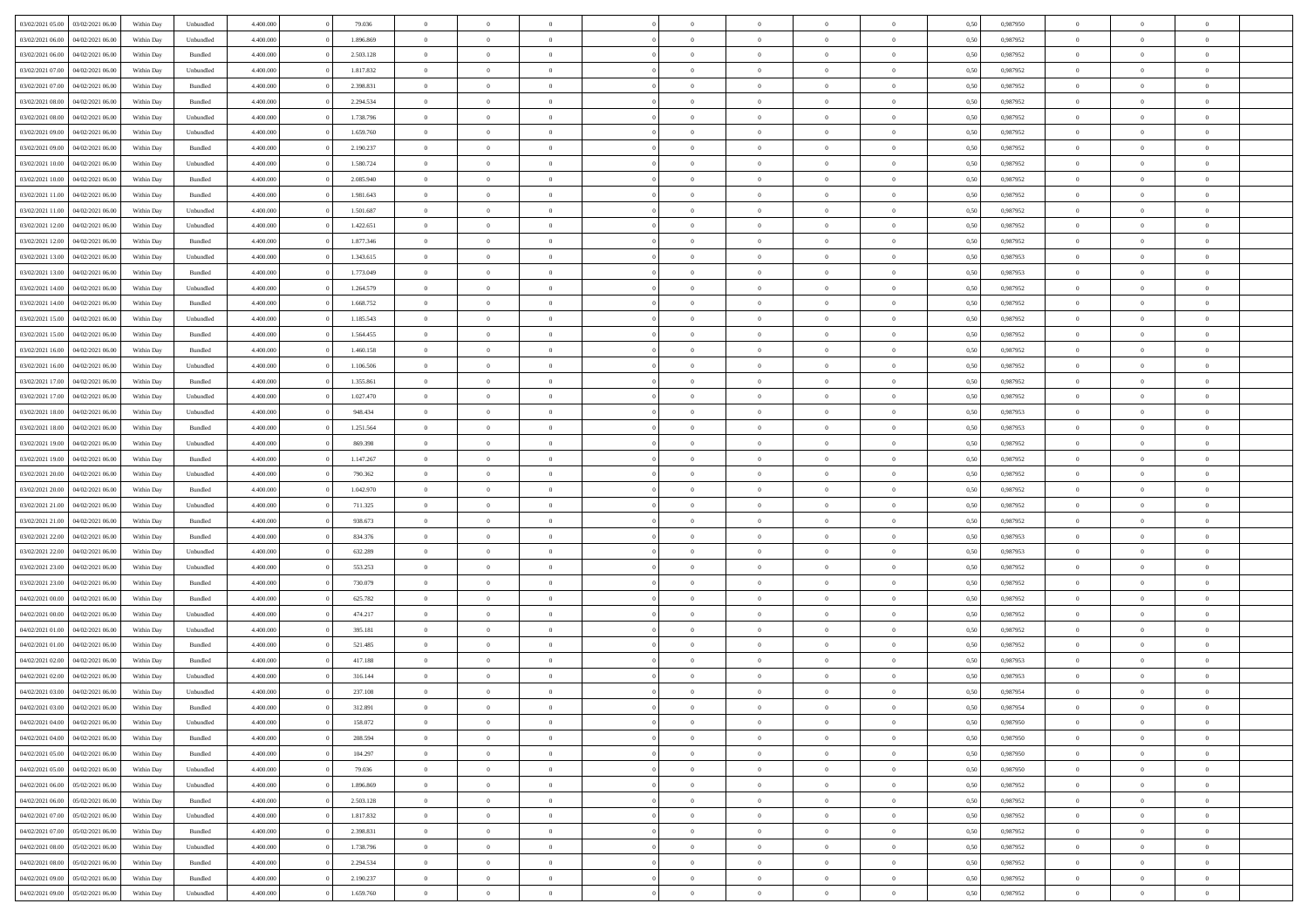|                                   |                  |            |           |           |           |                | $\Omega$       |                |                | $\Omega$       | $\theta$       | $\theta$       |      |          | $\theta$       |                | $\theta$       |  |
|-----------------------------------|------------------|------------|-----------|-----------|-----------|----------------|----------------|----------------|----------------|----------------|----------------|----------------|------|----------|----------------|----------------|----------------|--|
| 04/02/2021 10:00                  | 05/02/2021 06:00 | Within Day | Bundled   | 4.400.000 | 2.085.940 | $\overline{0}$ |                |                | $\Omega$       |                |                |                | 0,50 | 0,987952 |                | $\theta$       |                |  |
| 04/02/2021 10:00                  | 05/02/2021 06:00 | Within Day | Unbundled | 4.400.000 | 1.580.724 | $\overline{0}$ | $\theta$       | $\overline{0}$ | $\overline{0}$ | $\bf{0}$       | $\overline{0}$ | $\bf{0}$       | 0,50 | 0,987952 | $\theta$       | $\overline{0}$ | $\overline{0}$ |  |
| 04/02/2021 11:00                  | 05/02/2021 06:00 | Within Day | Bundled   | 4.400.000 | 1.981.643 | $\overline{0}$ | $\bf{0}$       | $\overline{0}$ | $\overline{0}$ | $\bf{0}$       | $\overline{0}$ | $\mathbf{0}$   | 0,50 | 0,987952 | $\bf{0}$       | $\overline{0}$ | $\bf{0}$       |  |
| 04/02/2021 11:00                  | 05/02/2021 06:00 | Within Day | Unbundled | 4.400.000 | 1.501.687 | $\overline{0}$ | $\overline{0}$ | $\overline{0}$ | $\overline{0}$ | $\bf{0}$       | $\overline{0}$ | $\overline{0}$ | 0.50 | 0,987952 | $\theta$       | $\theta$       | $\overline{0}$ |  |
|                                   |                  |            |           |           |           |                |                |                |                |                |                |                |      |          |                |                |                |  |
| 04/02/2021 12:00                  | 05/02/2021 06:00 | Within Day | Unbundled | 4.400.000 | 1.422.651 | $\overline{0}$ | $\theta$       | $\overline{0}$ | $\overline{0}$ | $\bf{0}$       | $\overline{0}$ | $\bf{0}$       | 0,50 | 0,987952 | $\theta$       | $\overline{0}$ | $\overline{0}$ |  |
| 04/02/2021 12:00                  | 05/02/2021 06:00 | Within Day | Bundled   | 4.400.000 | 1.877.346 | $\overline{0}$ | $\overline{0}$ | $\overline{0}$ | $\overline{0}$ | $\overline{0}$ | $\overline{0}$ | $\mathbf{0}$   | 0,50 | 0,987952 | $\bf{0}$       | $\overline{0}$ | $\bf{0}$       |  |
| 04/02/2021 13:00                  | 05/02/2021 06:00 | Within Dav | Bundled   | 4.400.000 | 1.773.049 | $\overline{0}$ | $\overline{0}$ | $\overline{0}$ | $\overline{0}$ | $\overline{0}$ | $\overline{0}$ | $\overline{0}$ | 0.50 | 0,987953 | $\theta$       | $\overline{0}$ | $\overline{0}$ |  |
| 04/02/2021 13:00                  | 05/02/2021 06:00 | Within Day | Unbundled | 4.400.000 | 1.343.615 | $\overline{0}$ | $\theta$       | $\overline{0}$ | $\overline{0}$ | $\bf{0}$       | $\overline{0}$ | $\bf{0}$       | 0,50 | 0,987953 | $\theta$       | $\theta$       | $\overline{0}$ |  |
|                                   |                  |            |           |           |           |                | $\overline{0}$ |                |                | $\bf{0}$       |                |                |      |          | $\,0\,$        | $\overline{0}$ | $\overline{0}$ |  |
| 04/02/2021 14:00                  | 05/02/2021 06:00 | Within Day | Bundled   | 4.400.000 | 1.668.752 | $\overline{0}$ |                | $\overline{0}$ | $\overline{0}$ |                | $\overline{0}$ | $\bf{0}$       | 0,50 | 0,987952 |                |                |                |  |
| 04/02/2021 14:00                  | 05/02/2021 06:00 | Within Dav | Unbundled | 4.400.000 | 1.264.579 | $\overline{0}$ | $\overline{0}$ | $\overline{0}$ | $\overline{0}$ | $\overline{0}$ | $\overline{0}$ | $\overline{0}$ | 0.50 | 0,987952 | $\theta$       | $\overline{0}$ | $\overline{0}$ |  |
| 04/02/2021 15:00                  | 05/02/2021 06:00 | Within Day | Unbundled | 4.400.000 | 1.185.543 | $\overline{0}$ | $\theta$       | $\overline{0}$ | $\overline{0}$ | $\bf{0}$       | $\overline{0}$ | $\bf{0}$       | 0,50 | 0,987952 | $\,$ 0 $\,$    | $\overline{0}$ | $\overline{0}$ |  |
| 04/02/2021 15:00                  | 05/02/2021 06:00 | Within Day | Bundled   | 4.400.000 | 1.564.455 | $\overline{0}$ | $\bf{0}$       | $\overline{0}$ | $\overline{0}$ | $\bf{0}$       | $\bf{0}$       | $\mathbf{0}$   | 0,50 | 0,987952 | $\overline{0}$ | $\overline{0}$ | $\bf{0}$       |  |
| 04/02/2021 16:00                  | 05/02/2021 06:00 | Within Dav | Bundled   | 4.400.000 | 1.460.158 | $\overline{0}$ | $\overline{0}$ | $\overline{0}$ | $\overline{0}$ | $\bf{0}$       | $\overline{0}$ | $\overline{0}$ | 0.50 | 0,987952 | $\theta$       | $\theta$       | $\overline{0}$ |  |
|                                   |                  |            |           |           |           |                |                |                |                |                |                |                |      |          |                |                |                |  |
| 04/02/2021 16:00                  | 05/02/2021 06:00 | Within Day | Unbundled | 4.400.000 | 1.106.506 | $\overline{0}$ | $\theta$       | $\overline{0}$ | $\overline{0}$ | $\bf{0}$       | $\overline{0}$ | $\bf{0}$       | 0,50 | 0,987952 | $\theta$       | $\overline{0}$ | $\overline{0}$ |  |
| 04/02/2021 17.00                  | 05/02/2021 06:00 | Within Day | Bundled   | 4.400.000 | 1.355.861 | $\overline{0}$ | $\overline{0}$ | $\overline{0}$ | $\bf{0}$       | $\overline{0}$ | $\overline{0}$ | $\mathbf{0}$   | 0,50 | 0,987952 | $\overline{0}$ | $\overline{0}$ | $\bf{0}$       |  |
| 04/02/2021 17:00                  | 05/02/2021 06:00 | Within Day | Unbundled | 4.400.000 | 1.027.470 | $\overline{0}$ | $\overline{0}$ | $\overline{0}$ | $\overline{0}$ | $\overline{0}$ | $\overline{0}$ | $\overline{0}$ | 0.50 | 0,987952 | $\theta$       | $\overline{0}$ | $\overline{0}$ |  |
| 04/02/2021 18:00                  | 05/02/2021 06:00 | Within Day | Unbundled | 4.400.000 | 948.434   | $\overline{0}$ | $\theta$       | $\overline{0}$ | $\overline{0}$ | $\bf{0}$       | $\overline{0}$ | $\bf{0}$       | 0,50 | 0,987953 | $\theta$       | $\theta$       | $\overline{0}$ |  |
| 04/02/2021 18:00                  | 05/02/2021 06:00 | Within Day | Bundled   | 4.400.000 | 1.251.564 | $\overline{0}$ | $\overline{0}$ | $\overline{0}$ | $\bf{0}$       | $\bf{0}$       | $\bf{0}$       | $\mathbf{0}$   | 0,50 | 0,987953 | $\,0\,$        | $\overline{0}$ | $\bf{0}$       |  |
|                                   |                  |            |           |           |           |                |                |                |                |                |                |                |      |          |                |                |                |  |
| 04/02/2021 19:00                  | 05/02/2021 06:00 | Within Dav | Bundled   | 4.400.000 | 1.147.267 | $\overline{0}$ | $\overline{0}$ | $\overline{0}$ | $\overline{0}$ | $\overline{0}$ | $\overline{0}$ | $\overline{0}$ | 0.50 | 0,987952 | $\theta$       | $\overline{0}$ | $\overline{0}$ |  |
| 04/02/2021 19:00                  | 05/02/2021 06:00 | Within Day | Unbundled | 4.400.000 | 869.398   | $\overline{0}$ | $\theta$       | $\overline{0}$ | $\overline{0}$ | $\bf{0}$       | $\overline{0}$ | $\bf{0}$       | 0,50 | 0,987952 | $\,$ 0 $\,$    | $\overline{0}$ | $\overline{0}$ |  |
| 04/02/2021 20.00                  | 05/02/2021 06:00 | Within Day | Bundled   | 4.400.000 | 1.042.970 | $\overline{0}$ | $\overline{0}$ | $\overline{0}$ | $\bf{0}$       | $\bf{0}$       | $\bf{0}$       | $\mathbf{0}$   | 0,50 | 0,987952 | $\bf{0}$       | $\overline{0}$ | $\bf{0}$       |  |
| 04/02/2021 20:00                  | 05/02/2021 06:00 | Within Day | Unbundled | 4.400.000 | 790,362   | $\overline{0}$ | $\overline{0}$ | $\overline{0}$ | $\overline{0}$ | $\overline{0}$ | $\overline{0}$ | $\overline{0}$ | 0.50 | 0,987952 | $\theta$       | $\overline{0}$ | $\overline{0}$ |  |
|                                   |                  |            |           |           |           |                |                |                |                |                |                |                |      |          |                |                |                |  |
| 04/02/2021 21.00                  | 05/02/2021 06:00 | Within Day | Unbundled | 4.400.000 | 711.325   | $\overline{0}$ | $\theta$       | $\overline{0}$ | $\overline{0}$ | $\bf{0}$       | $\overline{0}$ | $\bf{0}$       | 0,50 | 0,987952 | $\,$ 0 $\,$    | $\overline{0}$ | $\overline{0}$ |  |
| 04/02/2021 21.00                  | 05/02/2021 06:00 | Within Day | Bundled   | 4.400.000 | 938.673   | $\overline{0}$ | $\overline{0}$ | $\overline{0}$ | $\bf{0}$       | $\overline{0}$ | $\overline{0}$ | $\mathbf{0}$   | 0,50 | 0,987952 | $\bf{0}$       | $\overline{0}$ | $\bf{0}$       |  |
| 04/02/2021 22.00                  | 05/02/2021 06:00 | Within Day | Unbundled | 4.400.000 | 632.289   | $\overline{0}$ | $\overline{0}$ | $\overline{0}$ | $\overline{0}$ | $\overline{0}$ | $\overline{0}$ | $\overline{0}$ | 0.50 | 0,987953 | $\theta$       | $\overline{0}$ | $\overline{0}$ |  |
| 04/02/2021 22.00                  | 05/02/2021 06:00 | Within Day | Bundled   | 4.400.000 | 834.376   | $\overline{0}$ | $\theta$       | $\overline{0}$ | $\overline{0}$ | $\bf{0}$       | $\overline{0}$ | $\bf{0}$       | 0,50 | 0,987953 | $\theta$       | $\theta$       | $\overline{0}$ |  |
| 04/02/2021 23:00                  | 05/02/2021 06:00 | Within Day | Bundled   | 4.400.000 | 730.079   | $\overline{0}$ | $\overline{0}$ | $\overline{0}$ | $\bf{0}$       | $\bf{0}$       | $\bf{0}$       | $\bf{0}$       | 0,50 | 0,987952 | $\,0\,$        | $\overline{0}$ | $\bf{0}$       |  |
|                                   |                  |            |           |           |           |                |                |                |                |                |                |                |      |          |                |                |                |  |
| 04/02/2021 23:00                  | 05/02/2021 06:00 | Within Day | Unbundled | 4.400.000 | 553.253   | $\overline{0}$ | $\overline{0}$ | $\overline{0}$ | $\overline{0}$ | $\overline{0}$ | $\overline{0}$ | $\overline{0}$ | 0.50 | 0,987952 | $\theta$       | $\overline{0}$ | $\overline{0}$ |  |
| 05/02/2021 00:00                  | 05/02/2021 06:00 | Within Day | Bundled   | 4.400.000 | 625.782   | $\overline{0}$ | $\overline{0}$ | $\overline{0}$ | $\overline{0}$ | $\bf{0}$       | $\overline{0}$ | $\bf{0}$       | 0,50 | 0,987952 | $\,$ 0 $\,$    | $\overline{0}$ | $\overline{0}$ |  |
| 05/02/2021 00:00                  | 05/02/2021 06:00 | Within Day | Unbundled | 4.400.000 | 474.217   | $\overline{0}$ | $\overline{0}$ | $\overline{0}$ | $\bf{0}$       | $\bf{0}$       | $\bf{0}$       | $\bf{0}$       | 0,50 | 0,987952 | $\bf{0}$       | $\overline{0}$ | $\bf{0}$       |  |
| 05/02/2021 01:00                  | 05/02/2021 06:00 | Within Day | Unbundled | 4.400,000 | 395.181   | $\overline{0}$ | $\Omega$       | $\Omega$       | $\Omega$       | $\Omega$       | $\overline{0}$ | $\overline{0}$ | 0,50 | 0,987952 | $\,0\,$        | $\theta$       | $\theta$       |  |
| 05/02/2021 01:00                  | 05/02/2021 06:00 | Within Day | Bundled   | 4.400.000 | 521.485   | $\overline{0}$ | $\theta$       | $\overline{0}$ | $\overline{0}$ | $\bf{0}$       | $\overline{0}$ | $\bf{0}$       | 0,50 | 0,987952 | $\theta$       | $\overline{0}$ | $\overline{0}$ |  |
|                                   |                  |            |           |           |           |                |                |                |                |                |                |                |      |          |                |                |                |  |
| 05/02/2021 02:00                  | 05/02/2021 06:00 | Within Day | Unbundled | 4.400.000 | 316.144   | $\overline{0}$ | $\overline{0}$ | $\overline{0}$ | $\overline{0}$ | $\overline{0}$ | $\overline{0}$ | $\mathbf{0}$   | 0,50 | 0,987953 | $\bf{0}$       | $\overline{0}$ | $\bf{0}$       |  |
| 05/02/2021 02:00                  | 05/02/2021 06:00 | Within Day | Bundled   | 4.400,000 | 417.188   | $\overline{0}$ | $\Omega$       | $\Omega$       | $\Omega$       | $\bf{0}$       | $\overline{0}$ | $\overline{0}$ | 0.50 | 0,987953 | $\,0\,$        | $\theta$       | $\theta$       |  |
| 05/02/2021 03:00                  | 05/02/2021 06:00 | Within Day | Bundled   | 4.400.000 | 312.891   | $\overline{0}$ | $\theta$       | $\overline{0}$ | $\overline{0}$ | $\bf{0}$       | $\overline{0}$ | $\bf{0}$       | 0,50 | 0,987954 | $\,$ 0 $\,$    | $\overline{0}$ | $\overline{0}$ |  |
| 05/02/2021 03:00                  | 05/02/2021 06:00 | Within Day | Unbundled | 4.400.000 | 237.108   | $\overline{0}$ | $\overline{0}$ | $\overline{0}$ | $\overline{0}$ | $\bf{0}$       | $\overline{0}$ | $\bf{0}$       | 0,50 | 0,987954 | $\,0\,$        | $\overline{0}$ | $\bf{0}$       |  |
|                                   |                  |            |           |           |           |                |                |                |                |                |                |                |      |          |                |                |                |  |
| 05/02/2021 04:00                  | 05/02/2021 06:00 | Within Day | Bundled   | 4.400,000 | 208,594   | $\overline{0}$ | $\Omega$       | $\Omega$       | $\Omega$       | $\theta$       | $\overline{0}$ | $\overline{0}$ | 0.50 | 0.987950 | $\,$ 0 $\,$    | $\theta$       | $\theta$       |  |
| 05/02/2021 04:00                  | 05/02/2021 06:00 | Within Day | Unbundled | 4.400.000 | 158.072   | $\overline{0}$ | $\overline{0}$ | $\overline{0}$ | $\overline{0}$ | $\bf{0}$       | $\overline{0}$ | $\bf{0}$       | 0,50 | 0,987950 | $\,$ 0 $\,$    | $\overline{0}$ | $\overline{0}$ |  |
| 05/02/2021 05:00                  | 05/02/2021 06:00 | Within Day | Unbundled | 4.400.000 | 79.036    | $\overline{0}$ | $\overline{0}$ | $\overline{0}$ | $\overline{0}$ | $\bf{0}$       | $\overline{0}$ | $\mathbf{0}$   | 0,50 | 0,987950 | $\bf{0}$       | $\overline{0}$ | $\bf{0}$       |  |
| 05/02/2021 05:00                  | 05/02/2021 06:00 | Within Day | Bundled   | 4.400,000 | 104.297   | $\overline{0}$ | $\Omega$       | $\overline{0}$ | $\Omega$       | $\overline{0}$ | $\overline{0}$ | $\overline{0}$ | 0.50 | 0,987950 | $\,0\,$        | $\theta$       | $\theta$       |  |
| 05/02/2021 06:00                  | 06/02/2021 06:00 | Within Day | Bundled   | 4.400.000 | 2.503.128 | $\overline{0}$ | $\overline{0}$ | $\overline{0}$ | $\overline{0}$ | $\bf{0}$       | $\overline{0}$ | $\bf{0}$       | 0,50 | 0,987952 | $\,$ 0 $\,$    | $\overline{0}$ | $\overline{0}$ |  |
|                                   |                  |            |           |           |           |                |                |                |                |                |                |                |      |          |                |                |                |  |
| 05/02/2021 06:00                  | 06/02/2021 06:00 | Within Day | Unbundled | 4.400.000 | 1.896.869 | $\overline{0}$ | $\overline{0}$ | $\overline{0}$ | $\overline{0}$ | $\bf{0}$       | $\overline{0}$ | $\mathbf{0}$   | 0,50 | 0,987952 | $\bf{0}$       | $\overline{0}$ | $\bf{0}$       |  |
| 05/02/2021 07:00                  | 06/02/2021 06:00 | Within Day | Bundled   | 4.400,000 | 2.398.831 | $\overline{0}$ | $\Omega$       | $\Omega$       | $\Omega$       | $\Omega$       | $\Omega$       | $\overline{0}$ | 0.50 | 0.987952 | $\theta$       | $\theta$       | $\theta$       |  |
| 05/02/2021 07:00                  | 06/02/2021 06:00 | Within Day | Unbundled | 4.400.000 | 1.817.832 | $\overline{0}$ | $\overline{0}$ | $\overline{0}$ | $\bf{0}$       | $\,$ 0         | $\overline{0}$ | $\bf{0}$       | 0,50 | 0,987952 | $\,0\,$        | $\,$ 0 $\,$    | $\overline{0}$ |  |
| 05/02/2021 08:00 06/02/2021 06:00 |                  | Within Day | Unbundled | 4.400.000 | 1.738.796 | $\overline{0}$ | $\bf{0}$       |                |                | $\bf{0}$       |                |                | 0,50 | 0,987952 | $\bf{0}$       | $\overline{0}$ |                |  |
| 05/02/2021 08:00                  | 06/02/2021 06:00 | Within Day | Bundled   | 4.400.000 | 2.294.534 | $\overline{0}$ | $\overline{0}$ | $\overline{0}$ | $\Omega$       | $\overline{0}$ | $\overline{0}$ | $\overline{0}$ | 0.50 | 0.987952 | $\theta$       | $\theta$       | $\theta$       |  |
|                                   |                  |            |           |           |           |                |                |                |                |                |                |                |      |          |                |                |                |  |
| 05/02/2021 09:00                  | 06/02/2021 06:00 | Within Day | Bundled   | 4.400.000 | 2.190.237 | $\overline{0}$ | $\,$ 0         | $\overline{0}$ | $\overline{0}$ | $\,$ 0 $\,$    | $\overline{0}$ | $\mathbf{0}$   | 0,50 | 0,987952 | $\,$ 0 $\,$    | $\,$ 0 $\,$    | $\,$ 0         |  |
| 05/02/2021 09:00                  | 06/02/2021 06:00 | Within Day | Unbundled | 4.400.000 | 1.659.760 | $\overline{0}$ | $\overline{0}$ | $\overline{0}$ | $\overline{0}$ | $\overline{0}$ | $\overline{0}$ | $\mathbf{0}$   | 0,50 | 0,987952 | $\overline{0}$ | $\bf{0}$       | $\bf{0}$       |  |
| 05/02/2021 10:00                  | 06/02/2021 06:00 | Within Day | Unbundled | 4.400,000 | 1.580.724 | $\overline{0}$ | $\overline{0}$ | $\overline{0}$ | $\Omega$       | $\overline{0}$ | $\overline{0}$ | $\overline{0}$ | 0,50 | 0,987952 | $\overline{0}$ | $\theta$       | $\overline{0}$ |  |
| 05/02/2021 10:00                  | 06/02/2021 06:00 | Within Day | Bundled   | 4.400.000 | 2.085.940 | $\overline{0}$ | $\,$ 0         | $\overline{0}$ | $\overline{0}$ | $\,$ 0 $\,$    | $\overline{0}$ | $\mathbf{0}$   | 0,50 | 0,987952 | $\,$ 0 $\,$    | $\overline{0}$ | $\overline{0}$ |  |
|                                   |                  |            |           |           |           |                |                |                |                |                |                |                |      |          |                |                |                |  |
| 05/02/2021 11:00                  | 06/02/2021 06:00 | Within Day | Unbundled | 4.400.000 | 1.501.687 | $\overline{0}$ | $\overline{0}$ | $\overline{0}$ | $\overline{0}$ | $\overline{0}$ | $\overline{0}$ | $\mathbf{0}$   | 0,50 | 0,987952 | $\overline{0}$ | $\overline{0}$ | $\bf{0}$       |  |
| 05/02/2021 11:00                  | 06/02/2021 06:00 | Within Day | Bundled   | 4.400,000 | 1.981.643 | $\overline{0}$ | $\overline{0}$ | $\overline{0}$ | $\Omega$       | $\overline{0}$ | $\overline{0}$ | $\bf{0}$       | 0.50 | 0,987952 | $\overline{0}$ | $\theta$       | $\overline{0}$ |  |
| 05/02/2021 12:00                  | 06/02/2021 06:00 | Within Day | Bundled   | 4.400.000 | 1.877.346 | $\overline{0}$ | $\,$ 0         | $\overline{0}$ | $\overline{0}$ | $\bf{0}$       | $\overline{0}$ | $\bf{0}$       | 0,50 | 0,987952 | $\,$ 0 $\,$    | $\overline{0}$ | $\overline{0}$ |  |
| 05/02/2021 12:00                  | 06/02/2021 06:00 | Within Day | Unbundled | 4.400.000 | 1.422.651 | $\overline{0}$ | $\bf{0}$       | $\overline{0}$ | $\overline{0}$ | $\overline{0}$ | $\overline{0}$ | $\mathbf{0}$   | 0,50 | 0,987952 | $\overline{0}$ | $\overline{0}$ | $\bf{0}$       |  |
| 05/02/2021 13:00                  | 06/02/2021 06:00 | Within Day | Bundled   | 4.400,000 | 1.773.049 | $\overline{0}$ | $\overline{0}$ | $\overline{0}$ | $\Omega$       | $\overline{0}$ | $\overline{0}$ | $\overline{0}$ | 0.50 | 0,987953 | $\overline{0}$ | $\overline{0}$ | $\overline{0}$ |  |
|                                   |                  |            |           |           |           |                |                |                |                |                |                |                |      |          |                |                |                |  |
| 05/02/2021 13:00                  | 06/02/2021 06:00 | Within Day | Unbundled | 4.400.000 | 1.343.615 | $\overline{0}$ | $\bf{0}$       | $\overline{0}$ | $\overline{0}$ | $\bf{0}$       | $\overline{0}$ | $\mathbf{0}$   | 0,50 | 0,987953 | $\,$ 0 $\,$    | $\,$ 0 $\,$    | $\bf{0}$       |  |
| 05/02/2021 14:00                  | 06/02/2021 06:00 | Within Day | Unbundled | 4.400.000 | 1.264.579 | $\overline{0}$ | $\overline{0}$ | $\overline{0}$ | $\overline{0}$ | $\overline{0}$ | $\overline{0}$ | $\mathbf{0}$   | 0,50 | 0,987952 | $\overline{0}$ | $\bf{0}$       | $\bf{0}$       |  |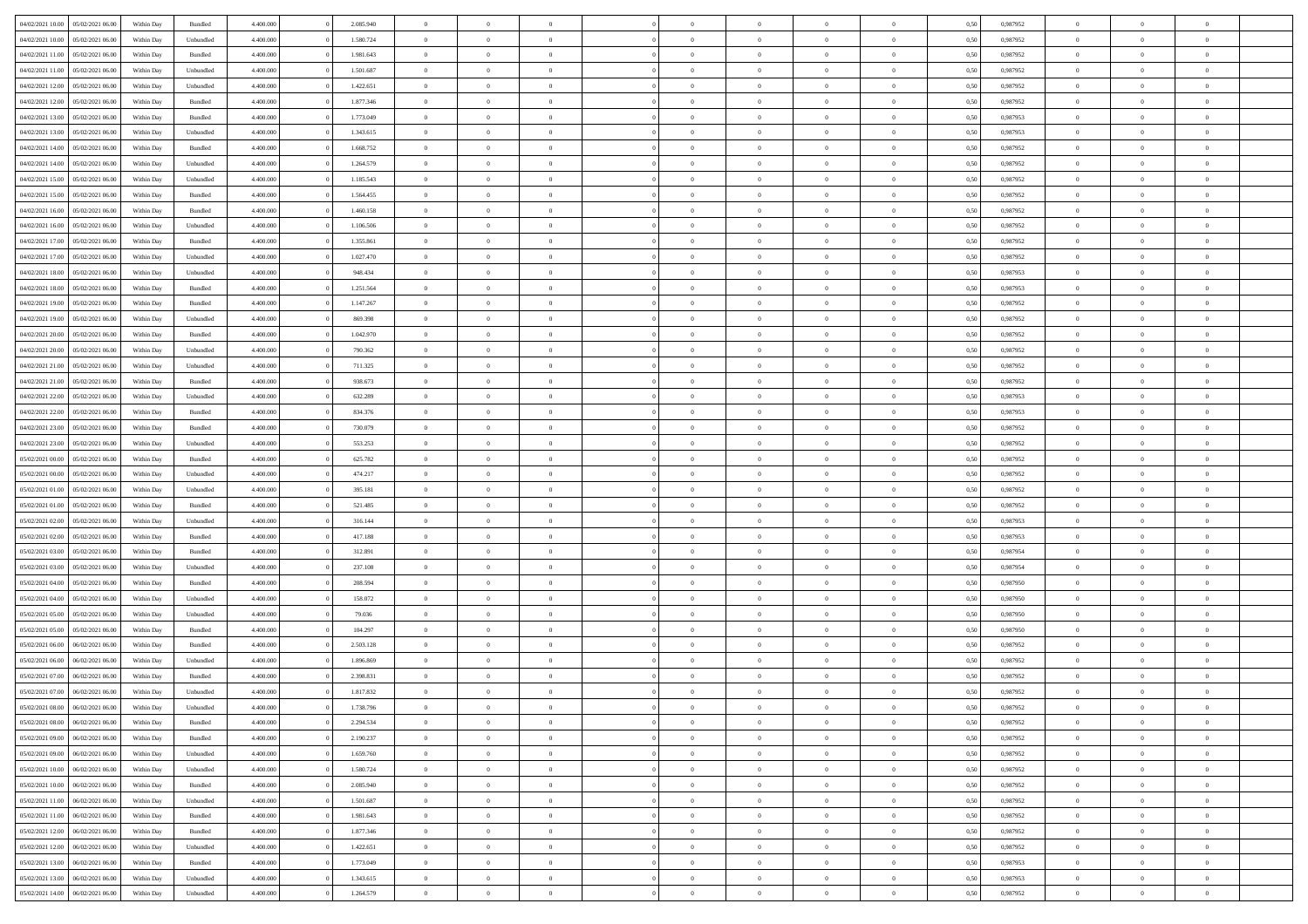| 05/02/2021 14:00                  | 06/02/2021 06:00 | Within Day | Bundled   | 4.400.000 | 1.668.752 | $\overline{0}$ | $\theta$       |                | $\Omega$       | $\Omega$       | $\theta$       | $\theta$       | 0,50 | 0,987952 | $\theta$       | $\overline{0}$ | $\theta$       |  |
|-----------------------------------|------------------|------------|-----------|-----------|-----------|----------------|----------------|----------------|----------------|----------------|----------------|----------------|------|----------|----------------|----------------|----------------|--|
|                                   |                  |            |           |           |           |                |                |                |                |                |                |                |      |          |                |                |                |  |
| 05/02/2021 15:00                  | 06/02/2021 06:00 | Within Day | Bundled   | 4.400.000 | 1.564.455 | $\overline{0}$ | $\theta$       | $\overline{0}$ | $\overline{0}$ | $\bf{0}$       | $\overline{0}$ | $\bf{0}$       | 0,50 | 0,987952 | $\theta$       | $\overline{0}$ | $\overline{0}$ |  |
| 05/02/2021 15:00                  | 06/02/2021 06:00 | Within Day | Unbundled | 4.400.000 | 1.185.543 | $\overline{0}$ | $\overline{0}$ | $\overline{0}$ | $\bf{0}$       | $\bf{0}$       | $\bf{0}$       | $\mathbf{0}$   | 0,50 | 0,987952 | $\overline{0}$ | $\overline{0}$ | $\bf{0}$       |  |
| 05/02/2021 16:00                  | 06/02/2021 06:00 | Within Dav | Bundled   | 4.400.000 | 1.460.158 | $\overline{0}$ | $\overline{0}$ | $\overline{0}$ | $\overline{0}$ | $\bf{0}$       | $\overline{0}$ | $\overline{0}$ | 0.50 | 0,987952 | $\theta$       | $\theta$       | $\overline{0}$ |  |
| 05/02/2021 16:00                  | 06/02/2021 06:00 | Within Day | Unbundled | 4.400.000 | 1.106.506 | $\overline{0}$ | $\theta$       | $\overline{0}$ | $\overline{0}$ | $\bf{0}$       | $\overline{0}$ | $\bf{0}$       | 0,50 | 0,987952 | $\theta$       | $\overline{0}$ | $\overline{0}$ |  |
|                                   |                  |            |           |           |           |                |                |                |                |                |                |                |      |          |                |                |                |  |
| 05/02/2021 17:00                  | 06/02/2021 06:00 | Within Day | Bundled   | 4.400.000 | 1.355.861 | $\overline{0}$ | $\overline{0}$ | $\overline{0}$ | $\bf{0}$       | $\overline{0}$ | $\overline{0}$ | $\mathbf{0}$   | 0,50 | 0,987952 | $\overline{0}$ | $\overline{0}$ | $\bf{0}$       |  |
| 05/02/2021 17:00                  | 06/02/2021 06:00 | Within Dav | Unbundled | 4.400.000 | 1.027.470 | $\overline{0}$ | $\overline{0}$ | $\overline{0}$ | $\overline{0}$ | $\overline{0}$ | $\overline{0}$ | $\overline{0}$ | 0.50 | 0,987952 | $\theta$       | $\overline{0}$ | $\overline{0}$ |  |
| 05/02/2021 18:00                  | 06/02/2021 06:00 | Within Day | Bundled   | 4.400.000 | 1.251.564 | $\overline{0}$ | $\theta$       | $\overline{0}$ | $\overline{0}$ | $\bf{0}$       | $\overline{0}$ | $\bf{0}$       | 0,50 | 0,987953 | $\theta$       | $\theta$       | $\overline{0}$ |  |
| 05/02/2021 18:00                  | 06/02/2021 06:00 | Within Day | Unbundled | 4.400.000 | 948.434   | $\overline{0}$ | $\overline{0}$ | $\overline{0}$ | $\bf{0}$       | $\bf{0}$       | $\bf{0}$       | $\mathbf{0}$   | 0,50 | 0,987953 | $\,0\,$        | $\overline{0}$ | $\overline{0}$ |  |
| 05/02/2021 19:00                  | 06/02/2021 06:00 | Within Dav | Unbundled | 4.400.000 | 869.398   | $\overline{0}$ | $\overline{0}$ | $\overline{0}$ | $\overline{0}$ | $\overline{0}$ | $\overline{0}$ | $\overline{0}$ | 0.50 | 0,987952 | $\theta$       | $\overline{0}$ | $\overline{0}$ |  |
| 05/02/2021 19:00                  | 06/02/2021 06:00 | Within Day | Bundled   | 4.400.000 | 1.147.267 | $\overline{0}$ | $\theta$       | $\overline{0}$ | $\overline{0}$ | $\bf{0}$       | $\overline{0}$ | $\bf{0}$       | 0,50 | 0,987952 | $\,$ 0 $\,$    | $\overline{0}$ | $\overline{0}$ |  |
|                                   |                  |            |           |           |           |                |                |                |                |                |                |                |      |          |                |                |                |  |
| 05/02/2021 20.00                  | 06/02/2021 06:00 | Within Day | Bundled   | 4.400.000 | 1.042.970 | $\overline{0}$ | $\overline{0}$ | $\overline{0}$ | $\bf{0}$       | $\bf{0}$       | $\bf{0}$       | $\mathbf{0}$   | 0,50 | 0,987952 | $\overline{0}$ | $\overline{0}$ | $\bf{0}$       |  |
| 05/02/2021 20:00                  | 06/02/2021 06:00 | Within Day | Unbundled | 4.400.000 | 790,362   | $\overline{0}$ | $\overline{0}$ | $\overline{0}$ | $\overline{0}$ | $\bf{0}$       | $\overline{0}$ | $\overline{0}$ | 0.50 | 0,987952 | $\theta$       | $\theta$       | $\overline{0}$ |  |
| 05/02/2021 21:00                  | 06/02/2021 06:00 | Within Day | Bundled   | 4.400.000 | 938.673   | $\overline{0}$ | $\theta$       | $\overline{0}$ | $\overline{0}$ | $\bf{0}$       | $\overline{0}$ | $\bf{0}$       | 0,50 | 0,987952 | $\theta$       | $\overline{0}$ | $\overline{0}$ |  |
| 05/02/2021 21.00                  | 06/02/2021 06:00 | Within Day | Unbundled | 4.400.000 | 711.325   | $\overline{0}$ | $\overline{0}$ | $\overline{0}$ | $\bf{0}$       | $\overline{0}$ | $\overline{0}$ | $\mathbf{0}$   | 0,50 | 0,987952 | $\overline{0}$ | $\overline{0}$ | $\bf{0}$       |  |
| 05/02/2021 22.00                  | 06/02/2021 06:00 | Within Dav | Bundled   | 4.400.000 | 834.376   | $\overline{0}$ | $\overline{0}$ | $\overline{0}$ | $\overline{0}$ | $\overline{0}$ | $\overline{0}$ | $\overline{0}$ | 0.50 | 0,987953 | $\theta$       | $\overline{0}$ | $\overline{0}$ |  |
| 05/02/2021 22:00                  | 06/02/2021 06:00 | Within Day | Unbundled | 4.400.000 | 632.289   | $\overline{0}$ | $\theta$       | $\overline{0}$ | $\overline{0}$ | $\bf{0}$       | $\overline{0}$ | $\bf{0}$       | 0,50 | 0,987953 | $\theta$       | $\overline{0}$ | $\overline{0}$ |  |
| 05/02/2021 23.00                  | 06/02/2021 06:00 | Within Day | Bundled   | 4.400.000 | 730.079   | $\overline{0}$ | $\overline{0}$ | $\overline{0}$ | $\bf{0}$       | $\bf{0}$       | $\bf{0}$       | $\mathbf{0}$   | 0,50 | 0,987952 | $\bf{0}$       | $\overline{0}$ | $\bf{0}$       |  |
|                                   |                  |            |           |           |           |                | $\overline{0}$ |                |                | $\overline{0}$ |                |                |      |          | $\theta$       | $\overline{0}$ | $\overline{0}$ |  |
| 05/02/2021 23:00                  | 06/02/2021 06:00 | Within Day | Unbundled | 4.400.000 | 553.253   | $\overline{0}$ |                | $\overline{0}$ | $\overline{0}$ |                | $\overline{0}$ | $\overline{0}$ | 0.50 | 0,987952 |                |                |                |  |
| 06/02/2021 00:00                  | 06/02/2021 06:00 | Within Day | Bundled   | 4.400.000 | 625.782   | $\overline{0}$ | $\theta$       | $\overline{0}$ | $\overline{0}$ | $\bf{0}$       | $\overline{0}$ | $\bf{0}$       | 0,50 | 0,987952 | $\,$ 0 $\,$    | $\overline{0}$ | $\overline{0}$ |  |
| 06/02/2021 00:00                  | 06/02/2021 06:00 | Within Day | Unbundled | 4.400.000 | 474.217   | $\overline{0}$ | $\overline{0}$ | $\overline{0}$ | $\bf{0}$       | $\bf{0}$       | $\overline{0}$ | $\mathbf{0}$   | 0,50 | 0,987952 | $\overline{0}$ | $\overline{0}$ | $\bf{0}$       |  |
| 06/02/2021 01:00                  | 06/02/2021 06:00 | Within Day | Bundled   | 4.400.000 | 521.485   | $\overline{0}$ | $\overline{0}$ | $\overline{0}$ | $\overline{0}$ | $\overline{0}$ | $\overline{0}$ | $\overline{0}$ | 0.50 | 0,987952 | $\theta$       | $\overline{0}$ | $\overline{0}$ |  |
| 06/02/2021 01:00                  | 06/02/2021 06:00 | Within Day | Unbundled | 4.400.000 | 395.181   | $\overline{0}$ | $\theta$       | $\overline{0}$ | $\overline{0}$ | $\bf{0}$       | $\overline{0}$ | $\bf{0}$       | 0,50 | 0,987952 | $\,$ 0 $\,$    | $\overline{0}$ | $\overline{0}$ |  |
| 06/02/2021 02:00                  | 06/02/2021 06:00 | Within Day | Bundled   | 4.400.000 | 417.188   | $\overline{0}$ | $\overline{0}$ | $\overline{0}$ | $\overline{0}$ | $\overline{0}$ | $\overline{0}$ | $\mathbf{0}$   | 0,50 | 0,987953 | $\overline{0}$ | $\overline{0}$ | $\bf{0}$       |  |
| 06/02/2021 02:00                  | 06/02/2021 06:00 | Within Day | Unbundled | 4.400.000 | 316.144   | $\overline{0}$ | $\overline{0}$ | $\overline{0}$ | $\overline{0}$ | $\overline{0}$ | $\overline{0}$ | $\overline{0}$ | 0.50 | 0,987953 | $\overline{0}$ | $\overline{0}$ | $\overline{0}$ |  |
|                                   |                  |            |           |           |           |                |                |                |                |                |                |                |      |          |                |                |                |  |
| 06/02/2021 03:00                  | 06/02/2021 06:00 | Within Day | Unbundled | 4.400.000 | 237.108   | $\overline{0}$ | $\theta$       | $\overline{0}$ | $\overline{0}$ | $\bf{0}$       | $\overline{0}$ | $\bf{0}$       | 0,50 | 0,987954 | $\theta$       | $\overline{0}$ | $\overline{0}$ |  |
| 06/02/2021 03:00                  | 06/02/2021 06:00 | Within Day | Bundled   | 4.400.000 | 312.891   | $\overline{0}$ | $\overline{0}$ | $\overline{0}$ | $\overline{0}$ | $\bf{0}$       | $\overline{0}$ | $\mathbf{0}$   | 0,50 | 0,987954 | $\,0\,$        | $\overline{0}$ | $\bf{0}$       |  |
| 06/02/2021 04:00                  | 06/02/2021 06:00 | Within Day | Unbundled | 4.400.000 | 158.072   | $\overline{0}$ | $\overline{0}$ | $\overline{0}$ | $\overline{0}$ | $\overline{0}$ | $\overline{0}$ | $\overline{0}$ | 0.50 | 0,987950 | $\theta$       | $\overline{0}$ | $\overline{0}$ |  |
| 06/02/2021 04:00                  | 06/02/2021 06:00 | Within Day | Bundled   | 4.400.000 | 208.594   | $\overline{0}$ | $\overline{0}$ | $\overline{0}$ | $\overline{0}$ | $\bf{0}$       | $\overline{0}$ | $\bf{0}$       | 0,50 | 0,987950 | $\,$ 0 $\,$    | $\overline{0}$ | $\overline{0}$ |  |
| 06/02/2021 05:00                  | 06/02/2021 06:00 | Within Day | Bundled   | 4.400.000 | 104.297   | $\overline{0}$ | $\overline{0}$ | $\overline{0}$ | $\overline{0}$ | $\bf{0}$       | $\overline{0}$ | $\mathbf{0}$   | 0,50 | 0,987950 | $\overline{0}$ | $\overline{0}$ | $\bf{0}$       |  |
| 06/02/2021 05:00                  | 06/02/2021 06:00 | Within Day | Unbundled | 4.400,000 | 79.036    | $\overline{0}$ | $\Omega$       | $\overline{0}$ | $\Omega$       | $\Omega$       | $\overline{0}$ | $\overline{0}$ | 0,50 | 0,987950 | $\,0\,$        | $\theta$       | $\theta$       |  |
| 06/02/2021 06:00                  | 07/02/2021 06.00 | Within Day | Bundled   | 4.400.000 | 2.503.128 | $\overline{0}$ | $\overline{0}$ | $\overline{0}$ | $\overline{0}$ | $\bf{0}$       | $\overline{0}$ | $\bf{0}$       | 0,50 | 0,987952 | $\,$ 0 $\,$    | $\overline{0}$ | $\overline{0}$ |  |
|                                   |                  |            |           |           |           |                |                |                |                |                |                |                |      |          |                |                |                |  |
| 06/02/2021 06:00                  | 07/02/2021 06:00 | Within Day | Unbundled | 4.400.000 | 1.896.869 | $\overline{0}$ | $\overline{0}$ | $\overline{0}$ | $\overline{0}$ | $\overline{0}$ | $\overline{0}$ | $\mathbf{0}$   | 0,50 | 0,987952 | $\overline{0}$ | $\overline{0}$ | $\bf{0}$       |  |
| 06/02/2021 07:00                  | 07/02/2021 06:00 | Within Day | Bundled   | 4.400,000 | 2.398.831 | $\overline{0}$ | $\Omega$       | $\Omega$       | $\Omega$       | $\overline{0}$ | $\overline{0}$ | $\overline{0}$ | 0.50 | 0,987952 | $\,0\,$        | $\theta$       | $\theta$       |  |
| 06/02/2021 07:00                  | 07/02/2021 06:00 | Within Day | Unbundled | 4.400.000 | 1.817.832 | $\overline{0}$ | $\theta$       | $\overline{0}$ | $\overline{0}$ | $\bf{0}$       | $\overline{0}$ | $\bf{0}$       | 0,50 | 0,987952 | $\,$ 0 $\,$    | $\overline{0}$ | $\overline{0}$ |  |
| 06/02/2021 08:00                  | 07/02/2021 06:00 | Within Day | Bundled   | 4.400.000 | 2.294.534 | $\overline{0}$ | $\overline{0}$ | $\overline{0}$ | $\overline{0}$ | $\bf{0}$       | $\overline{0}$ | $\mathbf{0}$   | 0,50 | 0,987952 | $\bf{0}$       | $\overline{0}$ | $\bf{0}$       |  |
| 06/02/2021 08:00                  | 07/02/2021 06:00 | Within Day | Unbundled | 4.400,000 | 1.738.796 | $\overline{0}$ | $\Omega$       | $\overline{0}$ | $\Omega$       | $\overline{0}$ | $\overline{0}$ | $\overline{0}$ | 0.50 | 0.987952 | $\,$ 0 $\,$    | $\theta$       | $\theta$       |  |
| 06/02/2021 09:00                  | 07/02/2021 06:00 | Within Day | Bundled   | 4.400.000 | 2.190.237 | $\overline{0}$ | $\overline{0}$ | $\overline{0}$ | $\overline{0}$ | $\,$ 0         | $\overline{0}$ | $\bf{0}$       | 0,50 | 0,987952 | $\,$ 0 $\,$    | $\overline{0}$ | $\overline{0}$ |  |
| 06/02/2021 09:00                  | 07/02/2021 06:00 | Within Day | Unbundled | 4.400.000 | 1.659.760 | $\overline{0}$ | $\overline{0}$ | $\overline{0}$ | $\bf{0}$       | $\bf{0}$       | $\overline{0}$ | $\mathbf{0}$   | 0,50 | 0,987952 | $\overline{0}$ | $\overline{0}$ | $\bf{0}$       |  |
|                                   |                  |            |           |           |           |                |                |                |                |                |                |                |      |          |                |                |                |  |
| 06/02/2021 10:00                  | 07/02/2021 06:00 | Within Day | Unbundled | 4.400,000 | 1.580.724 | $\overline{0}$ | $\Omega$       | $\overline{0}$ | $\Omega$       | $\overline{0}$ | $\overline{0}$ | $\overline{0}$ | 0,50 | 0,987952 | $\,0\,$        | $\theta$       | $\theta$       |  |
| 06/02/2021 10:00                  | 07/02/2021 06:00 | Within Day | Bundled   | 4.400.000 | 2.085.940 | $\overline{0}$ | $\overline{0}$ | $\overline{0}$ | $\overline{0}$ | $\,$ 0         | $\overline{0}$ | $\bf{0}$       | 0,50 | 0,987952 | $\,$ 0 $\,$    | $\overline{0}$ | $\overline{0}$ |  |
| 06/02/2021 11:00                  | 07/02/2021 06:00 | Within Day | Bundled   | 4.400.000 | 1.981.643 | $\overline{0}$ | $\overline{0}$ | $\overline{0}$ | $\bf{0}$       | $\bf{0}$       | $\overline{0}$ | $\mathbf{0}$   | 0,50 | 0,987952 | $\overline{0}$ | $\overline{0}$ | $\bf{0}$       |  |
| 06/02/2021 11:00                  | 07/02/2021 06:00 | Within Day | Unbundled | 4.400,000 | 1.501.687 | $\overline{0}$ | $\Omega$       | $\Omega$       | $\Omega$       | $\Omega$       | $\Omega$       | $\overline{0}$ | 0.50 | 0.987952 | $\theta$       | $\theta$       | $\theta$       |  |
| 06/02/2021 12:00                  | 07/02/2021 06:00 | Within Day | Bundled   | 4.400.000 | 1.877.346 | $\overline{0}$ | $\overline{0}$ | $\overline{0}$ | $\bf{0}$       | $\,$ 0         | $\bf{0}$       | $\bf{0}$       | 0,50 | 0,987952 | $\,0\,$        | $\,$ 0 $\,$    | $\overline{0}$ |  |
| 06/02/2021 12:00 07/02/2021 06:00 |                  | Within Day | Unbundled | 4.400.000 | 1.422.651 | $\bf{0}$       | $\bf{0}$       |                |                | $\bf{0}$       |                |                | 0,50 | 0,987952 | $\bf{0}$       | $\overline{0}$ |                |  |
| 06/02/2021 13:00                  | 07/02/2021 06:00 | Within Day | Bundled   | 4.400.000 | 1.773.049 | $\overline{0}$ | $\overline{0}$ | $\overline{0}$ | $\Omega$       | $\overline{0}$ | $\overline{0}$ | $\overline{0}$ | 0.50 | 0.987953 | $\theta$       | $\theta$       | $\theta$       |  |
| 06/02/2021 13:00                  | 07/02/2021 06:00 |            | Unbundled | 4.400.000 | 1.343.615 | $\overline{0}$ | $\,$ 0         | $\overline{0}$ |                | $\,$ 0 $\,$    | $\overline{0}$ |                |      | 0,987953 | $\,$ 0 $\,$    | $\,$ 0 $\,$    | $\,$ 0         |  |
|                                   |                  | Within Day |           |           |           |                |                |                | $\bf{0}$       |                |                | $\mathbf{0}$   | 0,50 |          |                |                |                |  |
| 06/02/2021 14:00                  | 07/02/2021 06:00 | Within Day | Bundled   | 4.400.000 | 1.668.752 | $\overline{0}$ | $\overline{0}$ | $\overline{0}$ | $\overline{0}$ | $\overline{0}$ | $\overline{0}$ | $\mathbf{0}$   | 0,50 | 0,987952 | $\overline{0}$ | $\bf{0}$       | $\bf{0}$       |  |
| 06/02/2021 14:00                  | 07/02/2021 06:00 | Within Day | Unbundled | 4.400,000 | 1.264.579 | $\overline{0}$ | $\overline{0}$ | $\overline{0}$ | $\Omega$       | $\overline{0}$ | $\overline{0}$ | $\overline{0}$ | 0,50 | 0,987952 | $\overline{0}$ | $\theta$       | $\overline{0}$ |  |
| 06/02/2021 15:00                  | 07/02/2021 06:00 | Within Day | Bundled   | 4.400.000 | 1.564.455 | $\overline{0}$ | $\,$ 0         | $\overline{0}$ | $\overline{0}$ | $\,$ 0 $\,$    | $\overline{0}$ | $\mathbf{0}$   | 0,50 | 0,987952 | $\,$ 0 $\,$    | $\overline{0}$ | $\overline{0}$ |  |
| 06/02/2021 15:00                  | 07/02/2021 06:00 | Within Day | Unbundled | 4.400.000 | 1.185.543 | $\overline{0}$ | $\overline{0}$ | $\overline{0}$ | $\overline{0}$ | $\overline{0}$ | $\overline{0}$ | $\mathbf{0}$   | 0,50 | 0,987952 | $\overline{0}$ | $\overline{0}$ | $\bf{0}$       |  |
| 06/02/2021 16:00                  | 07/02/2021 06:00 | Within Day | Bundled   | 4.400.000 | 1.460.158 | $\overline{0}$ | $\overline{0}$ | $\overline{0}$ | $\overline{0}$ | $\overline{0}$ | $\overline{0}$ | $\bf{0}$       | 0.50 | 0,987952 | $\overline{0}$ | $\theta$       | $\overline{0}$ |  |
| 06/02/2021 16:00                  | 07/02/2021 06:00 | Within Day | Unbundled | 4.400.000 | 1.106.506 | $\overline{0}$ | $\,$ 0         | $\overline{0}$ | $\bf{0}$       | $\bf{0}$       | $\bf{0}$       | $\bf{0}$       | 0,50 | 0,987952 | $\,$ 0 $\,$    | $\overline{0}$ | $\overline{0}$ |  |
| 06/02/2021 17:00                  | 07/02/2021 06:00 | Within Day | Bundled   | 4.400.000 | 1.355.861 | $\overline{0}$ | $\bf{0}$       | $\overline{0}$ | $\overline{0}$ | $\overline{0}$ | $\overline{0}$ | $\mathbf{0}$   | 0,50 | 0,987952 | $\overline{0}$ | $\overline{0}$ | $\bf{0}$       |  |
|                                   |                  |            |           |           |           |                |                |                |                |                |                |                |      |          |                |                |                |  |
| 06/02/2021 17:00                  | 07/02/2021 06:00 | Within Day | Unbundled | 4.400,000 | 1.027.470 | $\overline{0}$ | $\overline{0}$ | $\overline{0}$ | $\Omega$       | $\overline{0}$ | $\overline{0}$ | $\overline{0}$ | 0.50 | 0,987952 | $\overline{0}$ | $\overline{0}$ | $\overline{0}$ |  |
| 06/02/2021 18:00                  | 07/02/2021 06:00 | Within Day | Bundled   | 4.400.000 | 1.251.564 | $\overline{0}$ | $\bf{0}$       | $\overline{0}$ | $\bf{0}$       | $\bf{0}$       | $\bf{0}$       | $\mathbf{0}$   | 0,50 | 0,987953 | $\,$ 0 $\,$    | $\,$ 0 $\,$    | $\bf{0}$       |  |
| 06/02/2021 18:00                  | 07/02/2021 06:00 | Within Day | Unbundled | 4.400.000 | 948.434   | $\overline{0}$ | $\overline{0}$ | $\overline{0}$ | $\overline{0}$ | $\overline{0}$ | $\bf{0}$       | $\mathbf{0}$   | 0,50 | 0,987953 | $\overline{0}$ | $\bf{0}$       | $\overline{0}$ |  |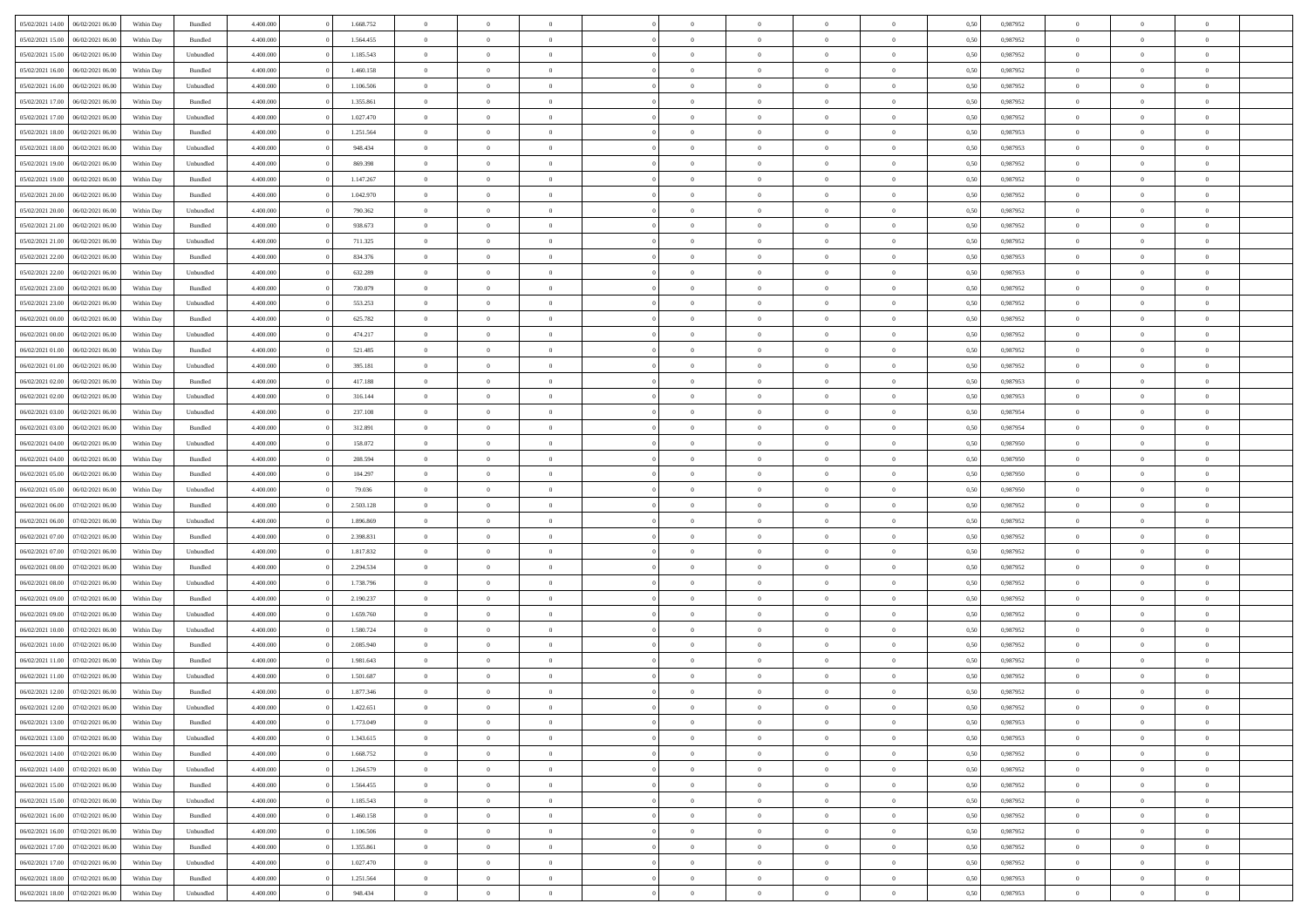| 06/02/2021 19:00 07/02/2021 06:00                                            | Within Day               | Bundled              | 4.400.000 | 1.147.267            | $\overline{0}$ | $\overline{0}$             | $\Omega$                         | $\Omega$                         | $\theta$       | $\Omega$       | $\overline{0}$          | 0,50         | 0,987952             | $\theta$                      | $\theta$       | $\theta$       |  |
|------------------------------------------------------------------------------|--------------------------|----------------------|-----------|----------------------|----------------|----------------------------|----------------------------------|----------------------------------|----------------|----------------|-------------------------|--------------|----------------------|-------------------------------|----------------|----------------|--|
| 06/02/2021 19:00<br>07/02/2021 06:00                                         | Within Day               | Unbundled            | 4.400.000 | 869.398              | $\overline{0}$ | $\overline{0}$             | $\overline{0}$                   | $\overline{0}$                   | $\theta$       | $\overline{0}$ | $\bf{0}$                | 0,50         | 0,987952             | $\theta$                      | $\theta$       | $\overline{0}$ |  |
| 06/02/2021 20:00<br>07/02/2021 06:00                                         | Within Day               | Bundled              | 4.400.000 | 1.042.970            | $\overline{0}$ | $\bf{0}$                   | $\overline{0}$                   | $\overline{0}$                   | $\bf{0}$       | $\overline{0}$ | $\bf{0}$                | 0,50         | 0,987952             | $\bf{0}$                      | $\overline{0}$ | $\overline{0}$ |  |
| 06/02/2021 20:00<br>07/02/2021 06:00                                         | Within Day               | Unbundled            | 4.400.000 | 790.362              | $\overline{0}$ | $\overline{0}$             | $\overline{0}$                   | $\overline{0}$                   | $\theta$       | $\overline{0}$ | $\overline{0}$          | 0.50         | 0,987952             | $\theta$                      | $\theta$       | $\overline{0}$ |  |
| 06/02/2021 21:00<br>07/02/2021 06:00                                         | Within Day               | Bundled              | 4.400.000 | 938.673              | $\overline{0}$ | $\overline{0}$             | $\overline{0}$                   | $\overline{0}$                   | $\theta$       | $\overline{0}$ | $\bf{0}$                | 0,50         | 0,987952             | $\theta$                      | $\theta$       | $\overline{0}$ |  |
| 06/02/2021 21:00<br>07/02/2021 06:00                                         | Within Day               | Unbundled            | 4.400.000 | 711.325              | $\overline{0}$ | $\bf{0}$                   | $\overline{0}$                   | $\overline{0}$                   | $\overline{0}$ | $\overline{0}$ | $\bf{0}$                | 0,50         | 0,987952             | $\bf{0}$                      | $\overline{0}$ | $\bf{0}$       |  |
| 06/02/2021 22:00<br>07/02/2021 06:00                                         | Within Day               | Bundled              | 4.400.000 | 834.376              | $\overline{0}$ | $\overline{0}$             | $\overline{0}$                   | $\overline{0}$                   | $\overline{0}$ | $\overline{0}$ | $\overline{0}$          | 0.5(         | 0,987953             | $\theta$                      | $\theta$       | $\overline{0}$ |  |
|                                                                              |                          |                      |           |                      |                |                            |                                  |                                  |                |                |                         |              |                      |                               |                |                |  |
| 06/02/2021 22:00<br>07/02/2021 06:00                                         | Within Day               | Unbundled            | 4.400.000 | 632.289              | $\overline{0}$ | $\theta$                   | $\overline{0}$                   | $\overline{0}$                   | $\theta$       | $\overline{0}$ | $\bf{0}$                | 0,50         | 0,987953             | $\theta$                      | $\theta$       | $\overline{0}$ |  |
| 06/02/2021 23:00<br>07/02/2021 06:00                                         | Within Day               | Unbundled            | 4.400.000 | 553.253              | $\overline{0}$ | $\bf{0}$                   | $\overline{0}$                   | $\overline{0}$                   | $\overline{0}$ | $\overline{0}$ | $\bf{0}$                | 0,50         | 0,987952             | $\bf{0}$                      | $\bf{0}$       | $\overline{0}$ |  |
| 06/02/2021 23:00<br>07/02/2021 06:00                                         | Within Day               | Bundled              | 4.400.000 | 730.079              | $\overline{0}$ | $\overline{0}$             | $\overline{0}$                   | $\overline{0}$                   | $\overline{0}$ | $\overline{0}$ | $\bf{0}$                | 0.5(         | 0,987952             | $\theta$                      | $\theta$       | $\overline{0}$ |  |
| 07/02/2021 00:00<br>07/02/2021 06:00                                         | Within Day               | Bundled              | 4.400.000 | 625.782              | $\bf{0}$       | $\overline{0}$             | $\overline{0}$                   | $\overline{0}$                   | $\theta$       | $\overline{0}$ | $\bf{0}$                | 0,50         | 0,987952             | $\theta$                      | $\theta$       | $\overline{0}$ |  |
| 07/02/2021 00:00<br>07/02/2021 06:00                                         | Within Day               | Unbundled            | 4.400.000 | 474.217              | $\overline{0}$ | $\bf{0}$                   | $\overline{0}$                   | $\overline{0}$                   | $\bf{0}$       | $\overline{0}$ | $\bf{0}$                | 0,50         | 0,987952             | $\bf{0}$                      | $\overline{0}$ | $\overline{0}$ |  |
| 07/02/2021 01:00<br>07/02/2021 06:00                                         | Within Day               | Unbundled            | 4.400.000 | 395.181              | $\overline{0}$ | $\overline{0}$             | $\overline{0}$                   | $\overline{0}$                   | $\overline{0}$ | $\overline{0}$ | $\overline{0}$          | 0.5(         | 0,987952             | $\theta$                      | $\theta$       | $\overline{0}$ |  |
| 07/02/2021 01:00<br>07/02/2021 06:00                                         | Within Day               | Bundled              | 4.400.000 | 521.485              | $\overline{0}$ | $\overline{0}$             | $\overline{0}$                   | $\overline{0}$                   | $\theta$       | $\overline{0}$ | $\,$ 0 $\,$             | 0,50         | 0,987952             | $\theta$                      | $\theta$       | $\overline{0}$ |  |
| 07/02/2021 02:00<br>07/02/2021 06:00                                         | Within Day               | Bundled              | 4.400.000 | 417.188              | $\overline{0}$ | $\bf{0}$                   | $\overline{0}$                   | $\overline{0}$                   | $\overline{0}$ | $\overline{0}$ | $\bf{0}$                | 0,50         | 0,987953             | $\bf{0}$                      | $\overline{0}$ | $\bf{0}$       |  |
| 07/02/2021 02:00<br>07/02/2021 06:00                                         | Within Day               | Unbundled            | 4.400.000 | 316.144              | $\overline{0}$ | $\overline{0}$             | $\overline{0}$                   | $\overline{0}$                   | $\overline{0}$ | $\overline{0}$ | $\overline{0}$          | 0.5(         | 0,987953             | $\theta$                      | $\overline{0}$ | $\overline{0}$ |  |
| 07/02/2021 03:00<br>07/02/2021 06:00                                         | Within Day               | Bundled              | 4.400.000 | 312.891              | $\overline{0}$ | $\overline{0}$             | $\overline{0}$                   | $\overline{0}$                   | $\theta$       | $\overline{0}$ | $\bf{0}$                | 0,50         | 0,987954             | $\theta$                      | $\theta$       | $\overline{0}$ |  |
| 07/02/2021 03:00<br>07/02/2021 06:00                                         | Within Day               | Unbundled            | 4.400.000 | 237.108              | $\overline{0}$ | $\bf{0}$                   | $\overline{0}$                   | $\overline{0}$                   | $\overline{0}$ | $\overline{0}$ | $\bf{0}$                | 0,50         | 0,987954             | $\bf{0}$                      | $\overline{0}$ | $\overline{0}$ |  |
| 07/02/2021 04:00<br>07/02/2021 06:00                                         | Within Day               | Bundled              | 4.400.000 | 208.594              | $\overline{0}$ | $\overline{0}$             | $\overline{0}$                   | $\overline{0}$                   | $\overline{0}$ | $\overline{0}$ | $\overline{0}$          | 0.50         | 0,987950             | $\theta$                      | $\theta$       | $\overline{0}$ |  |
| 07/02/2021 04:00<br>07/02/2021 06:00                                         | Within Day               | Unbundled            | 4.400.000 | 158.072              | $\bf{0}$       | $\overline{0}$             | $\overline{0}$                   | $\overline{0}$                   | $\theta$       | $\overline{0}$ | $\bf{0}$                | 0,50         | 0,987950             | $\theta$                      | $\theta$       | $\overline{0}$ |  |
| 07/02/2021 05:00<br>07/02/2021 06:00                                         | Within Day               | Unbundled            | 4.400.000 | 79.036               | $\overline{0}$ | $\bf{0}$                   | $\overline{0}$                   | $\overline{0}$                   | $\bf{0}$       | $\overline{0}$ | $\bf{0}$                | 0,50         | 0,987950             | $\bf{0}$                      | $\overline{0}$ | $\overline{0}$ |  |
| 07/02/2021 05:00<br>07/02/2021 06:00                                         | Within Day               | Bundled              | 4.400.000 | 104.297              | $\overline{0}$ | $\overline{0}$             | $\overline{0}$                   | $\overline{0}$                   | $\overline{0}$ | $\overline{0}$ | $\overline{0}$          | 0.50         | 0.987950             | $\theta$                      | $\theta$       | $\overline{0}$ |  |
| 07/02/2021 06:00<br>08/02/2021 06:00                                         | Within Day               | Unbundled            | 4.400.000 | 1.896.869            | $\overline{0}$ | $\theta$                   | $\overline{0}$                   | $\overline{0}$                   | $\theta$       | $\overline{0}$ | $\bf{0}$                | 0,50         | 0,987952             | $\theta$                      | $\theta$       | $\overline{0}$ |  |
| 07/02/2021 06:00<br>08/02/2021 06:00                                         | Within Day               | Bundled              | 4.400.000 | 2.503.128            | $\overline{0}$ | $\bf{0}$                   | $\overline{0}$                   | $\overline{0}$                   | $\overline{0}$ | $\overline{0}$ | $\bf{0}$                | 0,50         | 0,987952             | $\bf{0}$                      | $\overline{0}$ | $\bf{0}$       |  |
| 07/02/2021 07:00<br>08/02/2021 06:00                                         | Within Day               | Bundled              | 4.400.000 | 2.398.831            | $\overline{0}$ | $\overline{0}$             | $\overline{0}$                   | $\overline{0}$                   | $\overline{0}$ | $\overline{0}$ | $\overline{0}$          | 0.5(         | 0,987952             | $\overline{0}$                | $\theta$       | $\overline{0}$ |  |
| 07/02/2021 07:00<br>08/02/2021 06:00                                         | Within Day               | Unbundled            | 4.400.000 | 1.817.832            | $\overline{0}$ | $\overline{0}$             | $\overline{0}$                   | $\overline{0}$                   | $\theta$       | $\overline{0}$ | $\bf{0}$                | 0,50         | 0,987952             | $\theta$                      | $\theta$       | $\overline{0}$ |  |
| 07/02/2021 08:00<br>08/02/2021 06:00                                         | Within Day               | Unbundled            | 4.400.000 | 1.738.796            | $\overline{0}$ | $\bf{0}$                   | $\overline{0}$                   | $\overline{0}$                   | $\overline{0}$ | $\overline{0}$ | $\bf{0}$                | 0,50         | 0,987952             | $\bf{0}$                      | $\bf{0}$       | $\overline{0}$ |  |
| 07/02/2021 08:00<br>08/02/2021 06:00                                         | Within Day               | Bundled              | 4.400.000 | 2.294.534            | $\overline{0}$ | $\overline{0}$             | $\overline{0}$                   | $\overline{0}$                   | $\overline{0}$ | $\overline{0}$ | $\overline{0}$          | 0.5(         | 0,987952             | $\theta$                      | $\theta$       | $\overline{0}$ |  |
| 07/02/2021 09:00<br>08/02/2021 06:00                                         | Within Day               | Bundled              | 4.400.000 | 2.190.237            | $\bf{0}$       | $\overline{0}$             | $\overline{0}$                   | $\overline{0}$                   | $\theta$       | $\overline{0}$ | $\bf{0}$                | 0,50         | 0,987952             | $\theta$                      | $\theta$       | $\overline{0}$ |  |
| 07/02/2021 09:00<br>08/02/2021 06:00                                         | Within Day               | Unbundled            | 4.400.000 | 1.659.760            | $\overline{0}$ | $\bf{0}$                   | $\overline{0}$                   | $\overline{0}$                   | $\bf{0}$       | $\overline{0}$ | $\bf{0}$                | 0,50         | 0,987952             | $\bf{0}$                      | $\overline{0}$ | $\overline{0}$ |  |
| 07/02/2021 11:00<br>08/02/2021 06:00                                         | Within Day               | Bundled              | 4,400,000 | 1.981.643            | $\overline{0}$ | $\overline{0}$             | $\Omega$                         | $\Omega$                         | $\Omega$       | $\Omega$       | $\overline{0}$          | 0.50         | 0,987952             | $\,$ 0 $\,$                   | $\Omega$       | $\theta$       |  |
| 07/02/2021 11:00<br>08/02/2021 06:00                                         | Within Day               | Unbundled            | 4.400.000 | 1.501.687            | $\bf{0}$       | $\overline{0}$             | $\overline{0}$                   | $\overline{0}$                   | $\theta$       | $\overline{0}$ | $\bf{0}$                | 0,50         | 0,987952             | $\theta$                      | $\theta$       | $\overline{0}$ |  |
| 07/02/2021 12:00<br>08/02/2021 06:00                                         | Within Day               | Unbundled            | 4.400.000 | 1.422.651            | $\overline{0}$ | $\bf{0}$                   | $\overline{0}$                   | $\overline{0}$                   | $\overline{0}$ | $\overline{0}$ | $\bf{0}$                | 0,50         | 0,987952             | $\bf{0}$                      | $\overline{0}$ | $\bf{0}$       |  |
| 07/02/2021 12:00<br>08/02/2021 06:00                                         | Within Day               | Bundled              | 4,400,000 | 1.877.346            | $\overline{0}$ | $\overline{0}$             | $\Omega$                         | $\Omega$                         | $\overline{0}$ | $\Omega$       | $\overline{0}$          | 0.50         | 0,987952             | $\bf{0}$                      | $\theta$       | $\theta$       |  |
| 07/02/2021 13:00<br>08/02/2021 06:00                                         | Within Day               | Bundled              | 4.400.000 | 1.773.049            | $\bf{0}$       | $\overline{0}$             | $\overline{0}$                   | $\overline{0}$                   | $\theta$       | $\overline{0}$ | $\bf{0}$                | 0,50         | 0,987953             | $\theta$                      | $\theta$       | $\overline{0}$ |  |
| 07/02/2021 13:00<br>08/02/2021 06:00                                         | Within Day               | Unbundled            | 4.400.000 | 1.343.615            | $\overline{0}$ | $\bf{0}$                   | $\overline{0}$                   | $\overline{0}$                   | $\overline{0}$ | $\bf{0}$       | $\bf{0}$                | 0,50         | 0,987953             | $\bf{0}$                      | $\overline{0}$ | $\overline{0}$ |  |
| 07/02/2021 14:00<br>08/02/2021 06:00                                         | Within Day               | Bundled              | 4,400,000 | 1.668.752            | $\overline{0}$ | $\overline{0}$             | $\Omega$                         | $\Omega$                         | $\Omega$       | $\Omega$       | $\overline{0}$          | 0.50         | 0.987952             | $\theta$                      | $\Omega$       | $\theta$       |  |
| 07/02/2021 14:00<br>08/02/2021 06:00                                         | Within Day               | Unbundled            | 4.400.000 | 1.264.579            | $\bf{0}$       | $\overline{0}$             | $\overline{0}$                   | $\overline{0}$                   | $\theta$       | $\overline{0}$ | $\bf{0}$                | 0,50         | 0,987952             | $\theta$                      | $\theta$       | $\overline{0}$ |  |
| 07/02/2021 15:00<br>08/02/2021 06:00                                         | Within Day               | Unbundled            | 4.400.000 | 1.185.543            | $\overline{0}$ | $\bf{0}$                   | $\overline{0}$                   | $\overline{0}$                   | $\overline{0}$ | $\overline{0}$ | $\bf{0}$                | 0,50         | 0,987952             | $\bf{0}$                      | $\overline{0}$ | $\overline{0}$ |  |
| 07/02/2021 15:00<br>08/02/2021 06:00                                         | Within Day               | Bundled              | 4,400,000 | 1.564.455            | $\overline{0}$ | $\overline{0}$             | $\Omega$                         | $\Omega$                         | $\theta$       | $\Omega$       | $\overline{0}$          | 0.50         | 0,987952             | $\bf{0}$                      | $\overline{0}$ | $\theta$       |  |
| 07/02/2021 16:00<br>08/02/2021 06:00                                         | Within Day               | Bundled              | 4.400.000 | 1.460.158            | $\bf{0}$       | $\overline{0}$             | $\overline{0}$                   | $\overline{0}$                   | $\theta$       | $\overline{0}$ | $\bf{0}$                | 0,50         | 0,987952             | $\theta$                      | $\theta$       | $\overline{0}$ |  |
| 07/02/2021 16:00<br>08/02/2021 06:00                                         | Within Day               | Unbundled            | 4.400.000 | 1.106.506            | $\overline{0}$ | $\bf{0}$                   | $\overline{0}$                   | $\overline{0}$                   | $\overline{0}$ | $\overline{0}$ | $\bf{0}$                | 0,50         | 0,987952             | $\bf{0}$                      | $\overline{0}$ | $\bf{0}$       |  |
| 07/02/2021 17:00<br>08/02/2021 06:00                                         | Within Day               | Bundled              | 4,400,000 | 1.355.861            | $\overline{0}$ | $\Omega$                   | $\Omega$                         | $\Omega$                         | $\Omega$       | $\theta$       | $\overline{0}$          | 0.50         | 0.987952             | $\theta$                      | $\overline{0}$ | $\theta$       |  |
| 07/02/2021 17:00  08/02/2021 06:00                                           | Within Day               | Unbundled            | 4.400.000 | 1.027.470            | $\bf{0}$       | $\bf{0}$                   | $\overline{0}$                   | $\overline{0}$                   | $\bf{0}$       | $\bf{0}$       | $\bf{0}$                | 0,50         | 0,987952             | $\bf{0}$                      | $\,$ 0 $\,$    | $\overline{0}$ |  |
| 07/02/2021 18:00 08/02/2021 06:00                                            | Within Day               | Bundled              | 4.400.000 | 1.251.564            | $\bf{0}$       |                            |                                  |                                  |                |                |                         | 0,50         | 0,987953             | $\bf{0}$                      | $\bf{0}$       |                |  |
| 07/02/2021 18:00 08/02/2021 06:00                                            | Within Day               | Unbundled            | 4.400.000 | 948.434              | $\Omega$       | $\overline{0}$             | $\Omega$                         | $\theta$                         | $\overline{0}$ | $\theta$       | $\overline{0}$          | 0.50         | 0.987953             | $\theta$                      | $\theta$       | $\theta$       |  |
| 07/02/2021 19:00<br>08/02/2021 06:00                                         | Within Day               | Unbundled            | 4.400.000 | 869.398              | $\overline{0}$ | $\overline{0}$             | $\overline{0}$                   | $\overline{0}$                   | $\,$ 0 $\,$    | $\overline{0}$ | $\,$ 0 $\,$             | 0,50         | 0,987952             | $\,$ 0 $\,$                   | $\,$ 0 $\,$    | $\,$ 0         |  |
| 08/02/2021 06:00<br>07/02/2021 19:00                                         | Within Day               | Bundled              | 4.400.000 | 1.147.267            | $\overline{0}$ | $\overline{0}$             | $\overline{0}$                   | $\overline{0}$                   | $\mathbf{0}$   | $\overline{0}$ | $\bf{0}$                | 0,50         | 0,987952             | $\overline{0}$                | $\overline{0}$ | $\overline{0}$ |  |
|                                                                              |                          |                      | 4.400.000 |                      | $\overline{0}$ |                            |                                  |                                  | $\overline{0}$ | $\overline{0}$ |                         |              |                      |                               | $\theta$       | $\overline{0}$ |  |
| 07/02/2021 20:00<br>08/02/2021 06:00<br>07/02/2021 20:00<br>08/02/2021 06:00 | Within Day<br>Within Day | Unbundled<br>Bundled | 4.400.000 | 790.362<br>1.042.970 | $\overline{0}$ | $\bf{0}$<br>$\overline{0}$ | $\overline{0}$<br>$\overline{0}$ | $\overline{0}$<br>$\overline{0}$ | $\overline{0}$ | $\overline{0}$ | $\bf{0}$<br>$\,$ 0 $\,$ | 0,50<br>0,50 | 0,987952<br>0,987952 | $\overline{0}$<br>$\,$ 0 $\,$ | $\,$ 0 $\,$    | $\overline{0}$ |  |
| 07/02/2021 21:00                                                             |                          |                      |           |                      |                |                            |                                  |                                  |                |                |                         |              |                      |                               |                |                |  |
| 08/02/2021 06:00                                                             | Within Day               | Bundled              | 4.400.000 | 938.673              | $\overline{0}$ | $\overline{0}$             | $\overline{0}$                   | $\overline{0}$                   | $\overline{0}$ | $\overline{0}$ | $\mathbf{0}$            | 0,50         | 0,987952             | $\overline{0}$                | $\overline{0}$ | $\overline{0}$ |  |
| 08/02/2021 06:00<br>07/02/2021 21:00                                         | Within Day               | Unbundled            | 4.400.000 | 711.325              | $\overline{0}$ | $\bf{0}$                   | $\overline{0}$                   | $\overline{0}$                   | $\overline{0}$ | $\overline{0}$ | $\bf{0}$                | 0.50         | 0,987952             | $\overline{0}$                | $\theta$       | $\overline{0}$ |  |
| 07/02/2021 22.00<br>08/02/2021 06:00                                         | Within Day               | Bundled              | 4.400.000 | 834.376              | $\overline{0}$ | $\overline{0}$             | $\overline{0}$                   | $\overline{0}$                   | $\overline{0}$ | $\bf{0}$       | $\bf{0}$                | 0,50         | 0,987953             | $\,$ 0 $\,$                   | $\,$ 0 $\,$    | $\overline{0}$ |  |
| 08/02/2021 06:00<br>07/02/2021 22:00                                         | Within Day               | Unbundled            | 4.400.000 | 632.289              | $\overline{0}$ | $\bf{0}$                   | $\overline{0}$                   | $\overline{0}$                   | $\overline{0}$ | $\overline{0}$ | $\bf{0}$                | 0,50         | 0,987953             | $\overline{0}$                | $\overline{0}$ | $\bf{0}$       |  |
| 07/02/2021 23:00<br>08/02/2021 06:00                                         | Within Day               | Bundled              | 4.400.000 | 730.079              | $\overline{0}$ | $\overline{0}$             | $\overline{0}$                   | $\overline{0}$                   | $\overline{0}$ | $\overline{0}$ | $\bf{0}$                | 0.50         | 0,987952             | $\overline{0}$                | $\overline{0}$ | $\overline{0}$ |  |
| 07/02/2021 23:00<br>08/02/2021 06:00                                         | Within Day               | Unbundled            | 4.400.000 | 553.253              | $\overline{0}$ | $\,$ 0                     | $\overline{0}$                   | $\overline{0}$                   | $\bf{0}$       | $\bf{0}$       | $\,$ 0 $\,$             | 0,50         | 0,987952             | $\,$ 0 $\,$                   | $\,$ 0 $\,$    | $\bf{0}$       |  |
| 08/02/2021 00:00 08/02/2021 06:00                                            | Within Day               | Unbundled            | 4.400.000 | 474.217              | $\overline{0}$ | $\bf{0}$                   | $\overline{0}$                   | $\overline{0}$                   | $\overline{0}$ | $\overline{0}$ | $\bf{0}$                | 0,50         | 0,987952             | $\overline{0}$                | $\bf{0}$       | $\overline{0}$ |  |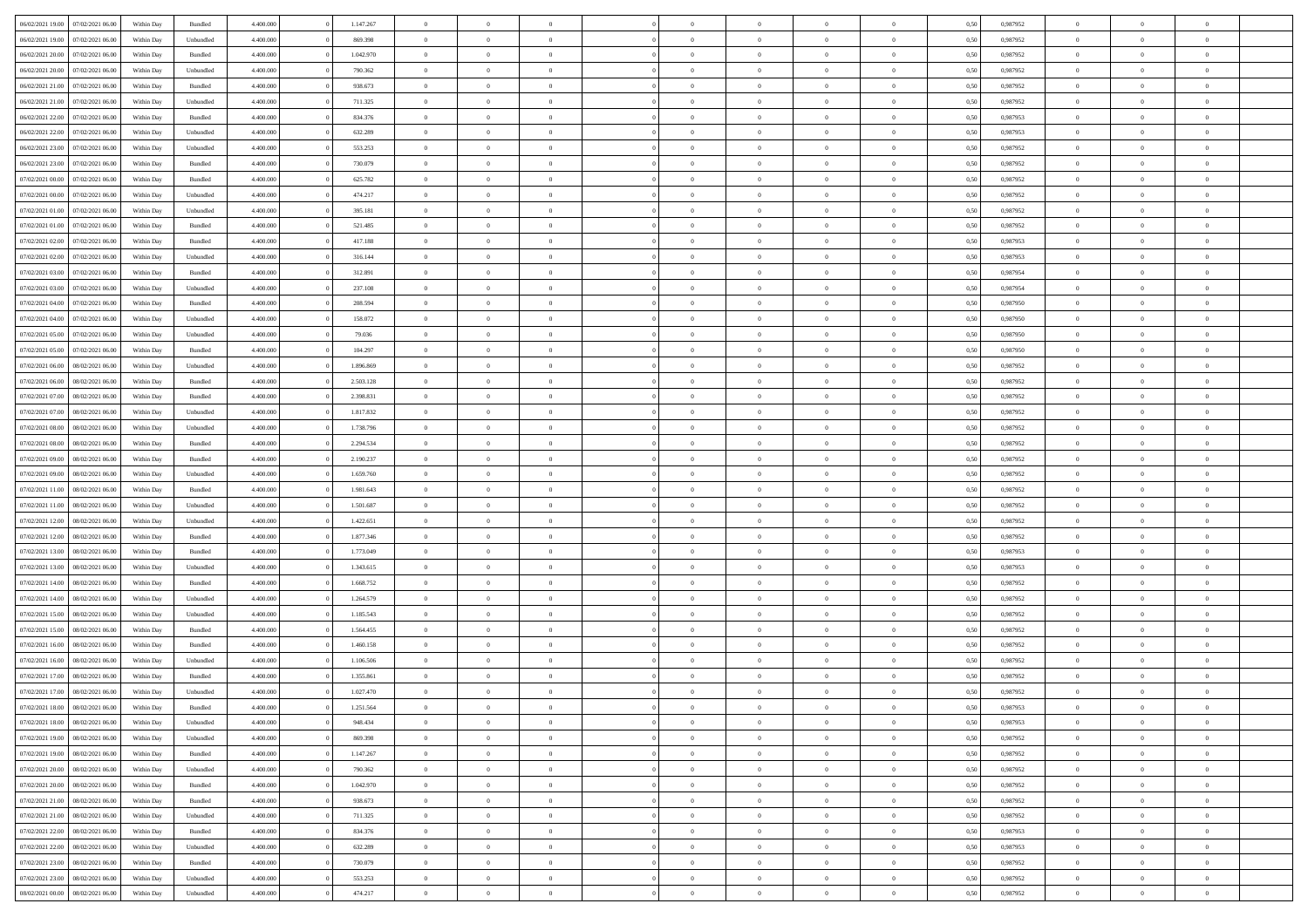| 08/02/2021 00:00 08/02/2021 06:00    | Within Day | Bundled            | 4.400.000              | 625.782                | $\overline{0}$                   | $\overline{0}$             | $\Omega$                         | $\overline{0}$                   | $\theta$                         | $\Omega$                         | $\overline{0}$             | 0,50         | 0,987952             | $\theta$                | $\theta$                   | $\overline{0}$                   |  |
|--------------------------------------|------------|--------------------|------------------------|------------------------|----------------------------------|----------------------------|----------------------------------|----------------------------------|----------------------------------|----------------------------------|----------------------------|--------------|----------------------|-------------------------|----------------------------|----------------------------------|--|
| 08/02/2021 01:00<br>08/02/2021 06:00 | Within Day | Unbundled          | 4.400.000              | 395.181                | $\overline{0}$                   | $\overline{0}$             | $\overline{0}$                   | $\overline{0}$                   | $\theta$                         | $\overline{0}$                   | $\bf{0}$                   | 0,50         | 0,987952             | $\theta$                | $\theta$                   | $\overline{0}$                   |  |
| 08/02/2021 01:00<br>08/02/2021 06:00 | Within Day | Bundled            | 4.400.000              | 521.485                | $\overline{0}$                   | $\bf{0}$                   | $\overline{0}$                   | $\overline{0}$                   | $\bf{0}$                         | $\overline{0}$                   | $\bf{0}$                   | 0,50         | 0,987952             | $\bf{0}$                | $\overline{0}$             | $\bf{0}$                         |  |
| 08/02/2021 02:00<br>08/02/2021 06:00 | Within Day | Bundled            | 4.400.000              | 417.188                | $\overline{0}$                   | $\overline{0}$             | $\overline{0}$                   | $\overline{0}$                   | $\theta$                         | $\overline{0}$                   | $\overline{0}$             | 0.50         | 0,987953             | $\theta$                | $\theta$                   | $\overline{0}$                   |  |
| 08/02/2021 02:00<br>08/02/2021 06:00 | Within Day | Unbundled          | 4.400.000              | 316.144                | $\overline{0}$                   | $\theta$                   | $\overline{0}$                   | $\overline{0}$                   | $\theta$                         | $\overline{0}$                   | $\bf{0}$                   | 0,50         | 0,987953             | $\theta$                | $\theta$                   | $\overline{0}$                   |  |
| 08/02/2021 03:00<br>08/02/2021 06:00 | Within Day | Unbundled          | 4.400.000              | 237.108                | $\overline{0}$                   | $\bf{0}$                   | $\overline{0}$                   | $\overline{0}$                   | $\overline{0}$                   | $\overline{0}$                   | $\bf{0}$                   | 0,50         | 0,987954             | $\overline{0}$          | $\overline{0}$             | $\bf{0}$                         |  |
| 08/02/2021 03:00<br>08/02/2021 06:00 | Within Day | Bundled            | 4.400.000              | 312.891                | $\overline{0}$                   | $\overline{0}$             | $\overline{0}$                   | $\overline{0}$                   | $\overline{0}$                   | $\overline{0}$                   | $\bf{0}$                   | 0.5(         | 0,987954             | $\theta$                | $\theta$                   | $\overline{0}$                   |  |
| 08/02/2021 04:00<br>08/02/2021 06:00 | Within Day | Bundled            | 4.400.000              | 208.594                | $\bf{0}$                         | $\overline{0}$             | $\overline{0}$                   | $\overline{0}$                   | $\theta$                         | $\overline{0}$                   | $\bf{0}$                   | 0,50         | 0,987950             | $\theta$                | $\theta$                   | $\overline{0}$                   |  |
| 08/02/2021 04:00<br>08/02/2021 06:00 | Within Day | Unbundled          | 4.400.000              | 158.072                | $\overline{0}$                   | $\bf{0}$                   | $\overline{0}$                   | $\overline{0}$                   | $\overline{0}$                   | $\overline{0}$                   | $\bf{0}$                   | 0,50         | 0,987950             | $\bf{0}$                | $\overline{0}$             | $\overline{0}$                   |  |
| 08/02/2021 05:00<br>08/02/2021 06:00 | Within Day | Bundled            | 4.400.000              | 104.297                | $\overline{0}$                   | $\overline{0}$             | $\overline{0}$                   | $\overline{0}$                   | $\overline{0}$                   | $\overline{0}$                   | $\bf{0}$                   | 0.50         | 0,987950             | $\theta$                | $\theta$                   | $\overline{0}$                   |  |
| 08/02/2021 05:00<br>08/02/2021 06:00 | Within Day | Unbundled          | 4.400.000              | 79.036                 | $\bf{0}$                         | $\overline{0}$             | $\overline{0}$                   | $\overline{0}$                   | $\theta$                         | $\overline{0}$                   | $\bf{0}$                   | 0,50         | 0,987950             | $\theta$                | $\theta$                   | $\overline{0}$                   |  |
| 08/02/2021 06:00<br>09/02/2021 06:00 | Within Day | Bundled            | 4.400.000              | 2.503.128              | $\overline{0}$                   | $\bf{0}$                   | $\overline{0}$                   | $\overline{0}$                   | $\bf{0}$                         | $\overline{0}$                   | $\bf{0}$                   | 0,50         | 0,987952             | $\bf{0}$                | $\overline{0}$             | $\bf{0}$                         |  |
| 08/02/2021 06:00<br>09/02/2021 06:00 | Within Day | Unbundled          | 4.400.000              | 1.896.869              | $\overline{0}$                   | $\overline{0}$             | $\overline{0}$                   | $\overline{0}$                   | $\overline{0}$                   | $\overline{0}$                   | $\overline{0}$             | 0.5(         | 0,987952             | $\theta$                | $\theta$                   | $\overline{0}$                   |  |
| 08/02/2021 07:00<br>09/02/2021 06:00 | Within Day | Bundled            | 4.400.000              | 2.398.831              | $\overline{0}$                   | $\theta$                   | $\overline{0}$                   | $\overline{0}$                   | $\theta$                         | $\overline{0}$                   | $\,$ 0 $\,$                | 0,50         | 0,987952             | $\theta$                | $\theta$                   | $\overline{0}$                   |  |
| 08/02/2021 07:00<br>09/02/2021 06:00 | Within Day | Unbundled          | 4.400.000              | 1.817.832              | $\overline{0}$                   | $\bf{0}$                   | $\overline{0}$                   | $\overline{0}$                   | $\overline{0}$                   | $\overline{0}$                   | $\bf{0}$                   | 0,50         | 0,987952             | $\overline{0}$          | $\overline{0}$             | $\overline{0}$                   |  |
| 08/02/2021 08:00<br>09/02/2021 06:00 | Within Day | Unbundled          | 4.400.000              | 1.738.796              | $\overline{0}$                   | $\overline{0}$             | $\overline{0}$                   | $\overline{0}$                   | $\overline{0}$                   | $\overline{0}$                   | $\overline{0}$             | 0.5(         | 0,987952             | $\theta$                | $\overline{0}$             | $\overline{0}$                   |  |
| 08/02/2021 08:00<br>09/02/2021 06:00 | Within Day | Bundled            | 4.400.000              | 2.294.534              | $\bf{0}$                         | $\overline{0}$             | $\overline{0}$                   | $\overline{0}$                   | $\theta$                         | $\overline{0}$                   | $\bf{0}$                   | 0,50         | 0,987952             | $\theta$                | $\theta$                   | $\overline{0}$                   |  |
| 08/02/2021 09:00<br>09/02/2021 06:00 | Within Day | Bundled            | 4.400.000              | 2.190.237              | $\overline{0}$                   | $\bf{0}$                   | $\overline{0}$                   | $\overline{0}$                   | $\overline{0}$                   | $\overline{0}$                   | $\bf{0}$                   | 0,50         | 0,987952             | $\bf{0}$                | $\overline{0}$             | $\overline{0}$                   |  |
| 08/02/2021 09:00<br>09/02/2021 06:00 | Within Day | Unbundled          | 4.400.000              | 1.659.760              | $\overline{0}$                   | $\overline{0}$             | $\overline{0}$                   | $\overline{0}$                   | $\overline{0}$                   | $\overline{0}$                   | $\overline{0}$             | 0.50         | 0,987952             | $\theta$                | $\theta$                   | $\overline{0}$                   |  |
| 08/02/2021 10:00<br>09/02/2021 06:00 | Within Day | Bundled            | 4.400.000              | 2.085.940              | $\bf{0}$                         | $\overline{0}$             | $\overline{0}$                   | $\overline{0}$                   | $\theta$                         | $\overline{0}$                   | $\bf{0}$                   | 0,50         | 0,987952             | $\theta$                | $\theta$                   | $\overline{0}$                   |  |
| 08/02/2021 10:00<br>09/02/2021 06:00 | Within Day | Unbundled          | 4.400.000              | 1.580.724              | $\overline{0}$                   | $\bf{0}$                   | $\overline{0}$                   | $\overline{0}$                   | $\bf{0}$                         | $\overline{0}$                   | $\bf{0}$                   | 0,50         | 0,987952             | $\bf{0}$                | $\overline{0}$             | $\bf{0}$                         |  |
| 08/02/2021 11:00<br>09/02/2021 06:00 | Within Day | Unbundled          | 4.400.000              | 1.501.687              | $\overline{0}$                   | $\overline{0}$             | $\overline{0}$                   | $\overline{0}$                   | $\overline{0}$                   | $\overline{0}$                   | $\overline{0}$             | 0.5(         | 0,987952             | $\theta$                | $\overline{0}$             | $\overline{0}$                   |  |
| 08/02/2021 11:00<br>09/02/2021 06:00 | Within Day | Bundled            | 4.400.000              | 1.981.643              | $\bf{0}$                         | $\theta$                   | $\overline{0}$                   | $\overline{0}$                   | $\theta$                         | $\overline{0}$                   | $\bf{0}$                   | 0,50         | 0,987952             | $\theta$                | $\theta$                   | $\overline{0}$                   |  |
| 08/02/2021 12:00<br>09/02/2021 06:00 | Within Day | Unbundled          | 4.400.000              | 1.422.651              | $\overline{0}$                   | $\bf{0}$                   | $\overline{0}$                   | $\overline{0}$                   | $\overline{0}$                   | $\overline{0}$                   | $\bf{0}$                   | 0,50         | 0,987952             | $\overline{0}$          | $\overline{0}$             | $\bf{0}$                         |  |
| 08/02/2021 12:00<br>09/02/2021 06:00 | Within Day | Bundled            | 4.400.000              | 1.877.346              | $\overline{0}$                   | $\overline{0}$             | $\overline{0}$                   | $\overline{0}$                   | $\overline{0}$                   | $\overline{0}$                   | $\overline{0}$             | 0.5(         | 0,987952             | $\overline{0}$          | $\theta$                   | $\overline{0}$                   |  |
| 08/02/2021 13:00<br>09/02/2021 06:00 | Within Day | Unbundled          | 4.400.000              | 1.343.615              | $\bf{0}$                         | $\overline{0}$             | $\overline{0}$                   | $\overline{0}$                   | $\theta$                         | $\overline{0}$                   | $\bf{0}$                   | 0,50         | 0,987953             | $\theta$                | $\theta$                   | $\overline{0}$                   |  |
|                                      |            |                    |                        |                        |                                  |                            |                                  |                                  |                                  |                                  |                            |              |                      |                         |                            |                                  |  |
| 08/02/2021 13:00<br>09/02/2021 06:00 | Within Day | Bundled<br>Bundled | 4.400.000<br>4.400.000 | 1.773.049<br>1.668.752 | $\overline{0}$<br>$\overline{0}$ | $\bf{0}$<br>$\overline{0}$ | $\overline{0}$<br>$\overline{0}$ | $\overline{0}$<br>$\overline{0}$ | $\overline{0}$<br>$\overline{0}$ | $\overline{0}$<br>$\overline{0}$ | $\bf{0}$<br>$\overline{0}$ | 0,50<br>0.5( | 0,987953<br>0,987952 | $\bf{0}$<br>$\theta$    | $\overline{0}$<br>$\theta$ | $\overline{0}$<br>$\overline{0}$ |  |
| 08/02/2021 14:00<br>09/02/2021 06:00 | Within Day |                    |                        |                        |                                  |                            |                                  |                                  |                                  |                                  |                            |              |                      |                         | $\theta$                   |                                  |  |
| 08/02/2021 14:00<br>09/02/2021 06:00 | Within Day | Unbundled          | 4.400.000              | 1.264.579              | $\bf{0}$                         | $\overline{0}$             | $\overline{0}$                   | $\overline{0}$                   | $\theta$                         | $\overline{0}$                   | $\bf{0}$                   | 0,50         | 0,987952             | $\theta$                |                            | $\overline{0}$                   |  |
| 08/02/2021 15:00<br>09/02/2021 06:00 | Within Day | Bundled            | 4.400.000              | 1.564.455              | $\overline{0}$                   | $\bf{0}$                   | $\overline{0}$                   | $\overline{0}$                   | $\bf{0}$                         | $\overline{0}$                   | $\bf{0}$                   | 0,50         | 0,987952             | $\bf{0}$                | $\overline{0}$             | $\bf{0}$                         |  |
| 08/02/2021 15:00<br>09/02/2021 06:00 | Within Day | Unbundled          | 4,400,000              | 1.185.543              | $\overline{0}$                   | $\overline{0}$             | $\Omega$                         | $\Omega$                         | $\Omega$                         | $\Omega$                         | $\overline{0}$             | 0,50         | 0,987952             | $\,$ 0 $\,$<br>$\theta$ | $\overline{0}$<br>$\theta$ | $\theta$                         |  |
| 08/02/2021 16:00<br>09/02/2021 06:00 | Within Day | Bundled            | 4.400.000              | 1.460.158              | $\bf{0}$                         | $\overline{0}$             | $\overline{0}$                   | $\overline{0}$                   | $\theta$                         | $\overline{0}$                   | $\bf{0}$                   | 0,50         | 0,987952             |                         |                            | $\overline{0}$                   |  |
| 08/02/2021 16:00<br>09/02/2021 06:00 | Within Day | Unbundled          | 4.400.000              | 1.106.506              | $\overline{0}$                   | $\bf{0}$                   | $\overline{0}$                   | $\overline{0}$                   | $\overline{0}$                   | $\overline{0}$                   | $\bf{0}$                   | 0,50         | 0,987952             | $\bf{0}$                | $\overline{0}$             | $\bf{0}$                         |  |
| 08/02/2021 17:00<br>09/02/2021 06.00 | Within Day | Unbundled          | 4,400,000              | 1.027.470              | $\overline{0}$                   | $\overline{0}$             | $\Omega$                         | $\Omega$                         | $\overline{0}$                   | $\Omega$                         | $\overline{0}$             | 0.50         | 0,987952             | $\bf{0}$                | $\theta$                   | $\theta$                         |  |
| 08/02/2021 17:00<br>09/02/2021 06:00 | Within Day | Bundled            | 4.400.000              | 1.355.861              | $\bf{0}$                         | $\overline{0}$             | $\overline{0}$                   | $\overline{0}$                   | $\theta$                         | $\overline{0}$                   | $\bf{0}$                   | 0,50         | 0,987952             | $\theta$                | $\theta$                   | $\overline{0}$                   |  |
| 08/02/2021 18:00<br>09/02/2021 06:00 | Within Day | Unbundled          | 4.400.000              | 948.434                | $\overline{0}$                   | $\bf{0}$                   | $\overline{0}$                   | $\overline{0}$                   | $\overline{0}$                   | $\overline{0}$                   | $\bf{0}$                   | 0,50         | 0,987953             | $\bf{0}$                | $\overline{0}$             | $\bf{0}$                         |  |
| 08/02/2021 18:00<br>09/02/2021 06.00 | Within Day | Bundled            | 4,400,000              | 1.251.564              | $\overline{0}$                   | $\overline{0}$             | $\Omega$                         | $\theta$                         | $\overline{0}$                   | $\theta$                         | $\overline{0}$             | 0.50         | 0.987953             | $\theta$                | $\theta$                   | $\theta$                         |  |
| 08/02/2021 19:00<br>09/02/2021 06:00 | Within Day | Unbundled          | 4.400.000              | 869.398                | $\bf{0}$                         | $\bf{0}$                   | $\overline{0}$                   | $\overline{0}$                   | $\theta$                         | $\overline{0}$                   | $\bf{0}$                   | 0,50         | 0,987952             | $\theta$                | $\,$ 0 $\,$                | $\overline{0}$                   |  |
| 08/02/2021 19:00<br>09/02/2021 06:00 | Within Day | Bundled            | 4.400.000              | 1.147.267              | $\overline{0}$                   | $\bf{0}$                   | $\overline{0}$                   | $\overline{0}$                   | $\bf{0}$                         | $\overline{0}$                   | $\bf{0}$                   | 0,50         | 0,987952             | $\bf{0}$                | $\overline{0}$             | $\bf{0}$                         |  |
| 08/02/2021 20:00<br>09/02/2021 06:00 | Within Day | Unbundled          | 4,400,000              | 790.362                | $\overline{0}$                   | $\overline{0}$             | $\Omega$                         | $\Omega$                         | $\overline{0}$                   | $\Omega$                         | $\bf{0}$                   | 0.50         | 0,987952             | $\bf{0}$                | $\overline{0}$             | $\theta$                         |  |
| 08/02/2021 20:00<br>09/02/2021 06:00 | Within Day | Bundled            | 4.400.000              | 1.042.970              | $\bf{0}$                         | $\theta$                   | $\overline{0}$                   | $\overline{0}$                   | $\theta$                         | $\overline{0}$                   | $\bf{0}$                   | 0,50         | 0,987952             | $\theta$                | $\theta$                   | $\overline{0}$                   |  |
| 08/02/2021 21:00<br>09/02/2021 06.00 | Within Day | Unbundled          | 4.400.000              | 711.325                | $\overline{0}$                   | $\bf{0}$                   | $\overline{0}$                   | $\overline{0}$                   | $\overline{0}$                   | $\overline{0}$                   | $\bf{0}$                   | 0,50         | 0,987952             | $\bf{0}$                | $\overline{0}$             | $\bf{0}$                         |  |
| 08/02/2021 21:00<br>09/02/2021 06.00 | Within Day | Bundled            | 4,400,000              | 938.673                | $\overline{0}$                   | $\overline{0}$             | $\Omega$                         | $\Omega$                         | $\Omega$                         | $\theta$                         | $\overline{0}$             | 0.50         | 0.987952             | $\theta$                | $\theta$                   | $\theta$                         |  |
| 08/02/2021 22:00<br>09/02/2021 06:00 | Within Day | Bundled            | 4.400.000              | 834.376                | $\bf{0}$                         | $\bf{0}$                   | $\overline{0}$                   | $\overline{0}$                   | $\overline{0}$                   | $\overline{0}$                   | $\bf{0}$                   | 0,50         | 0,987953             | $\bf{0}$                | $\,$ 0 $\,$                | $\overline{0}$                   |  |
| 08/02/2021 22:00 09/02/2021 06:00    | Within Day | Unbundled          | 4.400.000              | 632.289                | $\bf{0}$                         | $\bf{0}$                   |                                  |                                  |                                  |                                  |                            | 0,50         | 0,987953             | $\bf{0}$                | $\bf{0}$                   |                                  |  |
| 08/02/2021 23:00 09/02/2021 06:00    | Within Day | Unbundled          | 4.400.000              | 553.253                | $\theta$                         | $\overline{0}$             | $\Omega$                         | $\theta$                         | $\overline{0}$                   | $\theta$                         | $\overline{0}$             | 0.50         | 0.987952             | $\theta$                | $\theta$                   | $\theta$                         |  |
| 08/02/2021 23:00<br>09/02/2021 06:00 | Within Day | Bundled            | 4.400.000              | 730.079                | $\overline{0}$                   | $\overline{0}$             | $\overline{0}$                   | $\overline{0}$                   | $\,$ 0 $\,$                      | $\overline{0}$                   | $\,$ 0 $\,$                | 0,50         | 0,987952             | $\,$ 0 $\,$             | $\,$ 0 $\,$                | $\,$ 0                           |  |
| 09/02/2021 00:00<br>09/02/2021 06:00 | Within Day | Unbundled          | 4.400.000              | 474.217                | $\overline{0}$                   | $\overline{0}$             | $\overline{0}$                   | $\overline{0}$                   | $\mathbf{0}$                     | $\overline{0}$                   | $\bf{0}$                   | 0,50         | 0,987952             | $\overline{0}$          | $\overline{0}$             | $\overline{0}$                   |  |
| 09/02/2021 06:00<br>09/02/2021 00:00 | Within Day | Bundled            | 4.400.000              | 625.782                | $\overline{0}$                   | $\bf{0}$                   | $\overline{0}$                   | $\overline{0}$                   | $\overline{0}$                   | $\overline{0}$                   | $\bf{0}$                   | 0,50         | 0,987952             | $\overline{0}$          | $\theta$                   | $\overline{0}$                   |  |
| 09/02/2021 01:00<br>09/02/2021 06:00 | Within Day | Unbundled          | 4.400.000              | 395.181                | $\overline{0}$                   | $\overline{0}$             | $\overline{0}$                   | $\overline{0}$                   | $\overline{0}$                   | $\overline{0}$                   | $\,$ 0 $\,$                | 0,50         | 0,987952             | $\,$ 0 $\,$             | $\,$ 0 $\,$                | $\overline{0}$                   |  |
| 09/02/2021 01:00<br>09/02/2021 06:00 | Within Day | Bundled            | 4.400.000              | 521.485                | $\overline{0}$                   | $\overline{0}$             | $\overline{0}$                   | $\overline{0}$                   | $\overline{0}$                   | $\overline{0}$                   | $\mathbf{0}$               | 0,50         | 0,987952             | $\overline{0}$          | $\overline{0}$             | $\overline{0}$                   |  |
| 09/02/2021 02:00<br>09/02/2021 06:00 | Within Day | Bundled            | 4.400.000              | 417.188                | $\overline{0}$                   | $\bf{0}$                   | $\overline{0}$                   | $\overline{0}$                   | $\overline{0}$                   | $\overline{0}$                   | $\bf{0}$                   | 0.50         | 0,987953             | $\overline{0}$          | $\theta$                   | $\overline{0}$                   |  |
| 09/02/2021 02:00<br>09/02/2021 06:00 | Within Day | Unbundled          | 4.400.000              | 316.144                | $\overline{0}$                   | $\overline{0}$             | $\overline{0}$                   | $\overline{0}$                   | $\overline{0}$                   | $\overline{0}$                   | $\bf{0}$                   | 0,50         | 0,987953             | $\,$ 0 $\,$             | $\,$ 0 $\,$                | $\overline{0}$                   |  |
| 09/02/2021 03:00<br>09/02/2021 06:00 | Within Day | Bundled            | 4.400.000              | 312.891                | $\overline{0}$                   | $\bf{0}$                   | $\overline{0}$                   | $\overline{0}$                   | $\overline{0}$                   | $\overline{0}$                   | $\bf{0}$                   | 0,50         | 0,987954             | $\bf{0}$                | $\overline{0}$             | $\bf{0}$                         |  |
| 09/02/2021 03:00<br>09/02/2021 06:00 | Within Day | Unbundled          | 4.400.000              | 237.108                | $\overline{0}$                   | $\overline{0}$             | $\overline{0}$                   | $\overline{0}$                   | $\overline{0}$                   | $\overline{0}$                   | $\bf{0}$                   | 0.50         | 0,987954             | $\overline{0}$          | $\overline{0}$             | $\overline{0}$                   |  |
| 09/02/2021 04:00<br>09/02/2021 06:00 | Within Day | Bundled            | 4.400.000              | 208.594                | $\overline{0}$                   | $\,$ 0                     | $\overline{0}$                   | $\overline{0}$                   | $\bf{0}$                         | $\overline{0}$                   | $\bf{0}$                   | 0,50         | 0,987950             | $\,$ 0 $\,$             | $\,$ 0 $\,$                | $\bf{0}$                         |  |
| 09/02/2021 04:00 09/02/2021 06:00    | Within Day | Unbundled          | 4.400.000              | 158.072                | $\overline{0}$                   | $\bf{0}$                   | $\overline{0}$                   | $\overline{0}$                   | $\overline{0}$                   | $\overline{0}$                   | $\bf{0}$                   | 0,50         | 0,987950             | $\bf{0}$                | $\overline{0}$             | $\bf{0}$                         |  |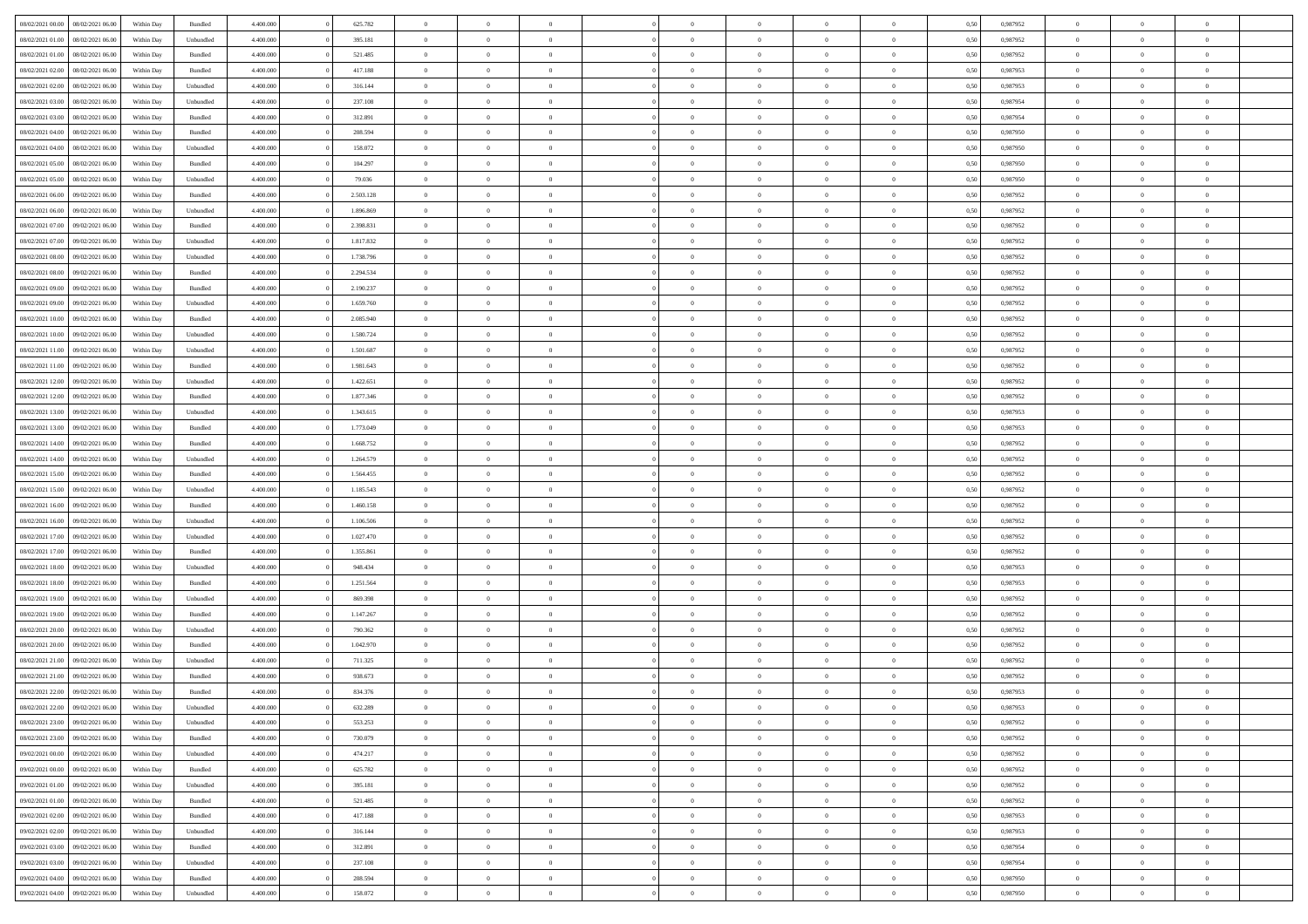| 09/02/2021 05:00                  | 09/02/2021 06:00 | Within Day                     | Bundled                     | 4.400.000 | 104.297   | $\overline{0}$ | $\theta$       |                | $\overline{0}$ | $\bf{0}$       | $\overline{0}$ | $\theta$       | 0,50 | 0,987950 | $\theta$       | $\theta$       | $\theta$       |  |
|-----------------------------------|------------------|--------------------------------|-----------------------------|-----------|-----------|----------------|----------------|----------------|----------------|----------------|----------------|----------------|------|----------|----------------|----------------|----------------|--|
| 09/02/2021 05:00                  | 09/02/2021 06.00 | Within Day                     | Unbundled                   | 4.400.000 | 79.036    | $\overline{0}$ | $\overline{0}$ | $\overline{0}$ | $\overline{0}$ | $\bf{0}$       | $\overline{0}$ | $\bf{0}$       | 0,50 | 0,987950 | $\,$ 0 $\,$    | $\overline{0}$ | $\overline{0}$ |  |
|                                   |                  |                                |                             |           |           |                |                |                |                |                |                |                |      |          |                |                |                |  |
| 09/02/2021 06:00                  | 10/02/2021 06:00 | Within Day                     | Bundled                     | 4.400,000 | 2.503.128 | $\overline{0}$ | $\overline{0}$ | $\overline{0}$ | $\overline{0}$ | $\bf{0}$       | $\overline{0}$ | $\mathbf{0}$   | 0.50 | 0.987952 | $\mathbf{0}$   | $\overline{0}$ | $\bf{0}$       |  |
| 09/02/2021 06:00                  | 10/02/2021 06:00 | Within Day                     | Unbundled                   | 4.400.000 | 1.896.869 | $\overline{0}$ | $\overline{0}$ | $\overline{0}$ | $\overline{0}$ | $\,0\,$        | $\overline{0}$ | $\overline{0}$ | 0,50 | 0,987952 | $\,$ 0 $\,$    | $\overline{0}$ | $\overline{0}$ |  |
| 09/02/2021 07:00                  | 10/02/2021 06:00 | Within Day                     | Unbundled                   | 4.400.000 | 1.817.832 | $\overline{0}$ | $\overline{0}$ | $\overline{0}$ | $\overline{0}$ | $\,$ 0         | $\overline{0}$ | $\bf{0}$       | 0,50 | 0,987952 | $\,$ 0 $\,$    | $\overline{0}$ | $\overline{0}$ |  |
| 09/02/2021 07:00                  | 10/02/2021 06:00 | Within Day                     | Bundled                     | 4.400,000 | 2.398.831 | $\overline{0}$ | $\overline{0}$ | $\overline{0}$ | $\overline{0}$ | $\bf{0}$       | $\overline{0}$ | $\bf{0}$       | 0.50 | 0.987952 | $\,0\,$        | $\overline{0}$ | $\overline{0}$ |  |
| 09/02/2021 08:00                  | 10/02/2021 06:00 | Within Day                     | Bundled                     | 4.400.000 | 2.294.534 | $\overline{0}$ | $\overline{0}$ | $\overline{0}$ | $\overline{0}$ | $\bf{0}$       | $\overline{0}$ | $\bf{0}$       | 0,50 | 0,987952 | $\,$ 0 $\,$    | $\overline{0}$ | $\overline{0}$ |  |
| 09/02/2021 08:00                  | 10/02/2021 06:00 | Within Day                     | Unbundled                   | 4.400.000 | 1.738.796 | $\overline{0}$ | $\overline{0}$ | $\overline{0}$ | $\overline{0}$ | $\,$ 0         | $\bf{0}$       | $\bf{0}$       | 0,50 | 0,987952 | $\,$ 0 $\,$    | $\overline{0}$ | $\overline{0}$ |  |
| 09/02/2021 09:00                  | 10/02/2021 06:00 | Within Day                     | Bundled                     | 4.400,000 | 2.190.237 | $\overline{0}$ | $\overline{0}$ | $\overline{0}$ | $\overline{0}$ | $\bf{0}$       | $\overline{0}$ | $\bf{0}$       | 0.50 | 0.987952 | $\bf{0}$       | $\overline{0}$ | $\bf{0}$       |  |
| 09/02/2021 09:00                  | 10/02/2021 06:00 | Within Day                     | Unbundled                   | 4.400.000 | 1.659.760 | $\overline{0}$ | $\overline{0}$ | $\overline{0}$ | $\overline{0}$ | $\bf{0}$       | $\overline{0}$ | $\bf{0}$       | 0,50 | 0,987952 | $\,$ 0 $\,$    | $\overline{0}$ | $\overline{0}$ |  |
| 09/02/2021 10:00                  | 10/02/2021 06:00 | Within Day                     | Bundled                     | 4.400.000 | 2.085.940 | $\overline{0}$ | $\overline{0}$ | $\overline{0}$ | $\overline{0}$ | $\,$ 0         | $\bf{0}$       | $\bf{0}$       | 0,50 | 0,987952 | $\,$ 0 $\,$    | $\overline{0}$ | $\overline{0}$ |  |
|                                   | 10/02/2021 06:00 |                                |                             | 4.400,000 | 1.580.724 |                | $\overline{0}$ | $\overline{0}$ |                |                | $\overline{0}$ |                | 0.50 | 0.987952 |                | $\,$ 0 $\,$    |                |  |
| 09/02/2021 10:00                  |                  | Within Day                     | Unbundled                   |           |           | $\overline{0}$ |                |                | $\overline{0}$ | $\bf{0}$       |                | $\mathbf{0}$   |      |          | $\overline{0}$ |                | $\bf{0}$       |  |
| 09/02/2021 11:00                  | 10/02/2021 06:00 | Within Day                     | Bundled                     | 4.400.000 | 1.981.643 | $\overline{0}$ | $\overline{0}$ | $\overline{0}$ | $\overline{0}$ | $\bf{0}$       | $\overline{0}$ | $\overline{0}$ | 0,50 | 0,987952 | $\,$ 0 $\,$    | $\overline{0}$ | $\overline{0}$ |  |
| 09/02/2021 11:00                  | 10/02/2021 06:00 | Within Day                     | Unbundled                   | 4.400.000 | 1.501.687 | $\overline{0}$ | $\theta$       | $\overline{0}$ | $\overline{0}$ | $\,$ 0         | $\bf{0}$       | $\bf{0}$       | 0,50 | 0,987952 | $\,$ 0 $\,$    | $\overline{0}$ | $\overline{0}$ |  |
| 09/02/2021 12:00                  | 10/02/2021 06:00 | Within Day                     | Unbundled                   | 4.400,000 | 1.422.651 | $\overline{0}$ | $\overline{0}$ | $\overline{0}$ | $\overline{0}$ | $\bf{0}$       | $\overline{0}$ | $\bf{0}$       | 0.50 | 0.987952 | $\theta$       | $\overline{0}$ | $\overline{0}$ |  |
| 09/02/2021 12:00                  | 10/02/2021 06:00 | Within Day                     | Bundled                     | 4.400.000 | 1.877.346 | $\overline{0}$ | $\overline{0}$ | $\overline{0}$ | $\overline{0}$ | $\bf{0}$       | $\overline{0}$ | $\bf{0}$       | 0,50 | 0,987952 | $\,$ 0 $\,$    | $\theta$       | $\overline{0}$ |  |
| 09/02/2021 13:00                  | 10/02/2021 06:00 | Within Day                     | Bundled                     | 4.400.000 | 1.773.049 | $\overline{0}$ | $\overline{0}$ | $\overline{0}$ | $\overline{0}$ | $\,$ 0         | $\bf{0}$       | $\bf{0}$       | 0,50 | 0,987953 | $\,$ 0 $\,$    | $\overline{0}$ | $\overline{0}$ |  |
| 09/02/2021 13:00                  | 10/02/2021 06:00 | Within Day                     | Unbundled                   | 4.400,000 | 1.343.615 | $\overline{0}$ | $\overline{0}$ | $\overline{0}$ | $\overline{0}$ | $\bf{0}$       | $\overline{0}$ | $\mathbf{0}$   | 0.50 | 0.987953 | $\bf{0}$       | $\overline{0}$ | $\bf{0}$       |  |
| 09/02/2021 14:00                  | 10/02/2021 06:00 | Within Day                     | Bundled                     | 4.400.000 | 1.668.752 | $\overline{0}$ | $\overline{0}$ | $\overline{0}$ | $\overline{0}$ | $\bf{0}$       | $\overline{0}$ | $\bf{0}$       | 0,50 | 0,987952 | $\,$ 0 $\,$    | $\overline{0}$ | $\overline{0}$ |  |
| 09/02/2021 14:00                  | 10/02/2021 06:00 | Within Day                     | Unbundled                   | 4.400.000 | 1.264.579 | $\overline{0}$ | $\overline{0}$ | $\overline{0}$ | $\overline{0}$ | $\bf{0}$       | $\bf{0}$       | $\bf{0}$       | 0,50 | 0,987952 | $\,$ 0 $\,$    | $\overline{0}$ | $\overline{0}$ |  |
| 09/02/2021 15:00                  | 10/02/2021 06:00 | Within Day                     | Unbundled                   | 4.400,000 | 1.185.543 | $\overline{0}$ | $\overline{0}$ | $\overline{0}$ | $\overline{0}$ | $\bf{0}$       | $\overline{0}$ | $\mathbf{0}$   | 0.50 | 0.987952 | $\overline{0}$ | $\,$ 0 $\,$    | $\overline{0}$ |  |
| 09/02/2021 15:00                  | 10/02/2021 06:00 | Within Day                     | Bundled                     | 4.400.000 | 1.564.455 | $\overline{0}$ | $\overline{0}$ | $\overline{0}$ | $\overline{0}$ | $\bf{0}$       | $\overline{0}$ | $\overline{0}$ | 0,50 | 0,987952 | $\,$ 0 $\,$    | $\overline{0}$ | $\overline{0}$ |  |
|                                   |                  |                                |                             |           |           | $\overline{0}$ | $\overline{0}$ | $\overline{0}$ | $\overline{0}$ | $\bf{0}$       | $\overline{0}$ |                |      |          | $\,$ 0 $\,$    | $\overline{0}$ | $\overline{0}$ |  |
| 09/02/2021 16:00                  | 10/02/2021 06:00 | Within Day                     | Bundled                     | 4.400.000 | 1.460.158 |                |                |                |                |                |                | $\bf{0}$       | 0,50 | 0,987952 |                |                |                |  |
| 09/02/2021 16:00                  | 10/02/2021 06:00 | Within Day                     | Unbundled                   | 4.400,000 | 1.106.506 | $\overline{0}$ | $\overline{0}$ | $\overline{0}$ | $\overline{0}$ | $\bf{0}$       | $\overline{0}$ | $\bf{0}$       | 0.50 | 0.987952 | $\,0\,$        | $\overline{0}$ | $\overline{0}$ |  |
| 09/02/2021 17:00                  | 10/02/2021 06:00 | Within Day                     | Bundled                     | 4.400.000 | 1.355.861 | $\overline{0}$ | $\overline{0}$ | $\overline{0}$ | $\overline{0}$ | $\bf{0}$       | $\overline{0}$ | $\bf{0}$       | 0,50 | 0,987952 | $\,$ 0 $\,$    | $\theta$       | $\overline{0}$ |  |
| 09/02/2021 17:00                  | 10/02/2021 06:00 | Within Day                     | Unbundled                   | 4.400.000 | 1.027.470 | $\overline{0}$ | $\overline{0}$ | $\overline{0}$ | $\overline{0}$ | $\,$ 0         | $\overline{0}$ | $\bf{0}$       | 0,50 | 0,987952 | $\,$ 0 $\,$    | $\overline{0}$ | $\overline{0}$ |  |
| 09/02/2021 18:00                  | 10/02/2021 06:00 | Within Day                     | Bundled                     | 4.400,000 | 1.251.564 | $\overline{0}$ | $\overline{0}$ | $\overline{0}$ | $\overline{0}$ | $\bf{0}$       | $\overline{0}$ | $\mathbf{0}$   | 0.50 | 0.987953 | $\bf{0}$       | $\overline{0}$ | $\bf{0}$       |  |
| 09/02/2021 18:00                  | 10/02/2021 06:00 | Within Day                     | Unbundled                   | 4.400.000 | 948.434   | $\overline{0}$ | $\overline{0}$ | $\overline{0}$ | $\overline{0}$ | $\bf{0}$       | $\overline{0}$ | $\bf{0}$       | 0,50 | 0,987953 | $\,$ 0 $\,$    | $\overline{0}$ | $\overline{0}$ |  |
| 09/02/2021 19:00                  | 10/02/2021 06:00 | Within Day                     | Bundled                     | 4.400.000 | 1.147.267 | $\bf{0}$       | $\overline{0}$ | $\overline{0}$ | $\bf{0}$       | $\bf{0}$       | $\overline{0}$ | $\bf{0}$       | 0,50 | 0,987952 | $\,$ 0 $\,$    | $\overline{0}$ | $\overline{0}$ |  |
| 09/02/2021 19:00                  | 10/02/2021 06:00 | Within Day                     | Unbundled                   | 4.400,000 | 869.398   | $\overline{0}$ | $\overline{0}$ | $\overline{0}$ | $\overline{0}$ | $\bf{0}$       | $\overline{0}$ | $\mathbf{0}$   | 0.50 | 0.987952 | $\overline{0}$ | $\,$ 0 $\,$    | $\bf{0}$       |  |
| 09/02/2021 20:00                  | 10/02/2021 06:00 | Within Dav                     | Bundled                     | 4.400.000 | 1.042.970 | $\overline{0}$ | $\overline{0}$ | $\overline{0}$ | $\overline{0}$ | $\overline{0}$ | $\overline{0}$ | $\overline{0}$ | 0.50 | 0,987952 | $\theta$       | $\overline{0}$ | $\overline{0}$ |  |
| 09/02/2021 20:00                  | 10/02/2021 06:00 | Within Day                     | Unbundled                   | 4.400.000 | 790.362   | $\overline{0}$ | $\overline{0}$ | $\overline{0}$ | $\overline{0}$ | $\bf{0}$       | $\overline{0}$ | $\bf{0}$       | 0,50 | 0,987952 | $\,$ 0 $\,$    | $\overline{0}$ | $\overline{0}$ |  |
| 09/02/2021 21:00                  | 10/02/2021 06:00 | Within Day                     | Unbundled                   | 4.400,000 | 711.325   | $\overline{0}$ | $\overline{0}$ | $\overline{0}$ | $\overline{0}$ | $\bf{0}$       | $\overline{0}$ | $\bf{0}$       | 0.50 | 0.987952 | $\,0\,$        | $\overline{0}$ | $\overline{0}$ |  |
| 09/02/2021 21:00                  | 10/02/2021 06:00 | Within Dav                     | Bundled                     | 4.400.000 | 938.673   | $\overline{0}$ | $\overline{0}$ | $\Omega$       | $\overline{0}$ | $\mathbf{0}$   | $\overline{0}$ | $\overline{0}$ | 0,50 | 0,987952 | $\theta$       | $\overline{0}$ | $\overline{0}$ |  |
|                                   |                  |                                |                             |           |           |                |                |                |                |                |                |                |      |          |                |                |                |  |
| 09/02/2021 22:00                  | 10/02/2021 06:00 | Within Day                     | Unbundled                   | 4.400.000 | 632.289   | $\bf{0}$       | $\overline{0}$ | $\overline{0}$ | $\overline{0}$ | $\,$ 0         | $\overline{0}$ | $\bf{0}$       | 0,50 | 0,987953 | $\,$ 0 $\,$    | $\overline{0}$ | $\overline{0}$ |  |
| 09/02/2021 22.00                  | 10/02/2021 06:00 | Within Day                     | Bundled                     | 4.400,000 | 834.376   | $\overline{0}$ | $\overline{0}$ | $\overline{0}$ | $\overline{0}$ | $\bf{0}$       | $\overline{0}$ | $\mathbf{0}$   | 0.50 | 0.987953 | $\bf{0}$       | $\overline{0}$ | $\bf{0}$       |  |
| 09/02/2021 23:00                  | 10/02/2021 06:00 | Within Dav                     | Bundled                     | 4.400.000 | 730.079   | $\overline{0}$ | $\overline{0}$ | $\overline{0}$ | $\overline{0}$ | $\overline{0}$ | $\overline{0}$ | $\overline{0}$ | 0,50 | 0,987952 | $\theta$       | $\overline{0}$ | $\overline{0}$ |  |
| 09/02/2021 23:00                  | 10/02/2021 06:00 | Within Day                     | Unbundled                   | 4.400.000 | 553.253   | $\bf{0}$       | $\overline{0}$ | $\overline{0}$ | $\bf{0}$       | $\bf{0}$       | $\overline{0}$ | $\bf{0}$       | 0,50 | 0,987952 | $\,$ 0 $\,$    | $\overline{0}$ | $\overline{0}$ |  |
| 10/02/2021 00:00                  | 10/02/2021 06:00 | Within Day                     | Bundled                     | 4.400,000 | 625.782   | $\overline{0}$ | $\overline{0}$ | $\overline{0}$ | $\overline{0}$ | $\bf{0}$       | $\overline{0}$ | $\mathbf{0}$   | 0.50 | 0.987952 | $\overline{0}$ | $\,$ 0 $\,$    | $\bf{0}$       |  |
| 10/02/2021 00:00                  | 10/02/2021 06:00 | Within Dav                     | Unbundled                   | 4.400.000 | 474.217   | $\overline{0}$ | $\overline{0}$ | $\Omega$       | $\overline{0}$ | $\overline{0}$ | $\overline{0}$ | $\overline{0}$ | 0.50 | 0,987952 | $\theta$       | $\overline{0}$ | $\overline{0}$ |  |
| 10/02/2021 01:00                  | 10/02/2021 06:00 | Within Day                     | Unbundled                   | 4.400.000 | 395.181   | $\bf{0}$       | $\overline{0}$ | $\overline{0}$ | $\overline{0}$ | $\bf{0}$       | $\overline{0}$ | $\bf{0}$       | 0,50 | 0,987952 | $\,$ 0 $\,$    | $\overline{0}$ | $\overline{0}$ |  |
| 10/02/2021 01:00                  | 10/02/2021 06:00 | Within Day                     | Bundled                     | 4.400,000 | 521.485   | $\overline{0}$ | $\overline{0}$ | $\overline{0}$ | $\overline{0}$ | $\bf{0}$       | $\Omega$       | $\overline{0}$ | 0.50 | 0,987952 | $\,0\,$        | $\theta$       | $\overline{0}$ |  |
| 10/02/2021 02:00                  | 10/02/2021 06:00 | Within Dav                     | Bundled                     | 4.400.000 | 417.188   | $\overline{0}$ | $\theta$       | $\Omega$       | $\overline{0}$ | $\bf{0}$       | $\overline{0}$ | $\overline{0}$ | 0.50 | 0,987953 | $\theta$       | $\overline{0}$ | $\overline{0}$ |  |
| 10/02/2021 02:00                  | 10/02/2021 06:00 | Within Day                     | Unbundled                   | 4.400.000 | 316.144   | $\bf{0}$       | $\overline{0}$ | $\overline{0}$ | $\bf{0}$       | $\,$ 0         | $\overline{0}$ | $\bf{0}$       | 0,50 | 0,987953 | $\,$ 0 $\,$    | $\overline{0}$ | $\overline{0}$ |  |
| 10/02/2021 03:00                  | 10/02/2021 06:00 | Within $\mathop{\mathrm{Day}}$ | $\ensuremath{\mathsf{Unb}}$ | 4.400.000 | 237.108   | $\bf{0}$       | $\bf{0}$       |                | $^{\circ}$     | $\Omega$       |                |                | 0,50 | 0.987954 | $\bf{0}$       | $\bf{0}$       |                |  |
|                                   |                  |                                |                             |           |           |                | $\overline{0}$ |                |                | $\overline{0}$ |                |                |      |          | $\theta$       | $\overline{0}$ | $\overline{0}$ |  |
| 10/02/2021 03:00                  | 10/02/2021 06:00 | Within Day                     | Bundled                     | 4.400.000 | 312.891   | $\overline{0}$ |                | $\overline{0}$ | $\overline{0}$ |                | $\overline{0}$ | $\mathbf{0}$   | 0,50 | 0,987954 |                |                |                |  |
| 10/02/2021 04:00                  | 10/02/2021 06:00 | Within Day                     | Bundled                     | 4.400.000 | 208.594   | $\overline{0}$ | $\overline{0}$ | $\overline{0}$ | $\bf{0}$       | $\overline{0}$ | $\overline{0}$ | $\bf{0}$       | 0,50 | 0,987950 | $\bf{0}$       | $\overline{0}$ | $\bf{0}$       |  |
| 10/02/2021 04:00                  | 10/02/2021 06:00 | Within Day                     | Unbundled                   | 4.400.000 | 158.072   | $\overline{0}$ | $\overline{0}$ | $\overline{0}$ | $\overline{0}$ | $\overline{0}$ | $\overline{0}$ | $\mathbf{0}$   | 0.50 | 0.987950 | $\overline{0}$ | $\bf{0}$       | $\bf{0}$       |  |
| 10/02/2021 05:00                  | 10/02/2021 06:00 | Within Day                     | Bundled                     | 4.400.000 | 104.297   | $\overline{0}$ | $\overline{0}$ | $\overline{0}$ | $\overline{0}$ | $\overline{0}$ | $\overline{0}$ | $\mathbf{0}$   | 0,50 | 0,987950 | $\overline{0}$ | $\theta$       | $\overline{0}$ |  |
| 10/02/2021 05:00                  | 10/02/2021 06:00 | Within Day                     | Unbundled                   | 4.400.000 | 79.036    | $\overline{0}$ | $\overline{0}$ | $\overline{0}$ | $\overline{0}$ | $\bf{0}$       | $\bf{0}$       | $\bf{0}$       | 0,50 | 0,987950 | $\,$ 0 $\,$    | $\overline{0}$ | $\overline{0}$ |  |
| 10/02/2021 06:00                  | 11/02/2021 06:00 | Within Day                     | Unbundled                   | 4.400,000 | 1.896.869 | $\overline{0}$ | $\overline{0}$ | $\overline{0}$ | $\overline{0}$ | $\bf{0}$       | $\overline{0}$ | $\mathbf{0}$   | 0.50 | 0.987952 | $\,$ 0 $\,$    | $\overline{0}$ | $\overline{0}$ |  |
| 10/02/2021 06:00                  | 11/02/2021 06:00 | Within Day                     | Bundled                     | 4.400.000 | 2.503.128 | $\overline{0}$ | $\overline{0}$ | $\overline{0}$ | $\overline{0}$ | $\overline{0}$ | $\overline{0}$ | $\overline{0}$ | 0,50 | 0,987952 | $\overline{0}$ | $\overline{0}$ | $\overline{0}$ |  |
| 10/02/2021 07:00                  | 11/02/2021 06:00 | Within Day                     | Bundled                     | 4.400.000 | 2.398.831 | $\overline{0}$ | $\,$ 0         | $\overline{0}$ | $\bf{0}$       | $\overline{0}$ | $\overline{0}$ | $\bf{0}$       | 0,50 | 0,987952 | $\,$ 0 $\,$    | $\overline{0}$ | $\overline{0}$ |  |
| 10/02/2021 07:00                  | 11/02/2021 06:00 | Within Day                     | Unbundled                   | 4.400.000 | 1.817.832 | $\overline{0}$ | $\overline{0}$ | $\overline{0}$ | $\overline{0}$ | $\bf{0}$       | $\overline{0}$ | $\mathbf{0}$   | 0.50 | 0.987952 | $\mathbf{0}$   | $\bf{0}$       | $\bf{0}$       |  |
| 10/02/2021 08:00                  | 11/02/2021 06:00 | Within Day                     | Bundled                     | 4.400.000 | 2.294.534 | $\overline{0}$ | $\overline{0}$ | $\overline{0}$ | $\overline{0}$ | $\overline{0}$ | $\overline{0}$ | $\overline{0}$ | 0,50 | 0,987952 | $\overline{0}$ | $\overline{0}$ | $\overline{0}$ |  |
|                                   |                  |                                |                             |           |           |                | $\bf{0}$       |                | $\bf{0}$       | $\bf{0}$       |                |                |      |          |                | $\overline{0}$ | $\bf{0}$       |  |
| 10/02/2021 08:00                  | 11/02/2021 06:00 | Within Day                     | Unbundled                   | 4.400.000 | 1.738.796 | $\overline{0}$ |                | $\overline{0}$ |                |                | $\overline{0}$ | $\bf{0}$       | 0,50 | 0,987952 | $\overline{0}$ |                |                |  |
| 10/02/2021 09:00 11/02/2021 06:00 |                  | Within Day                     | Bundled                     | 4.400.000 | 2.190.237 | $\,$ 0 $\,$    | $\,$ 0 $\,$    | $\overline{0}$ | $\overline{0}$ | $\,$ 0 $\,$    | $\,$ 0 $\,$    | $\,$ 0 $\,$    | 0,50 | 0,987952 | $\overline{0}$ | $\,$ 0 $\,$    | $\,$ 0 $\,$    |  |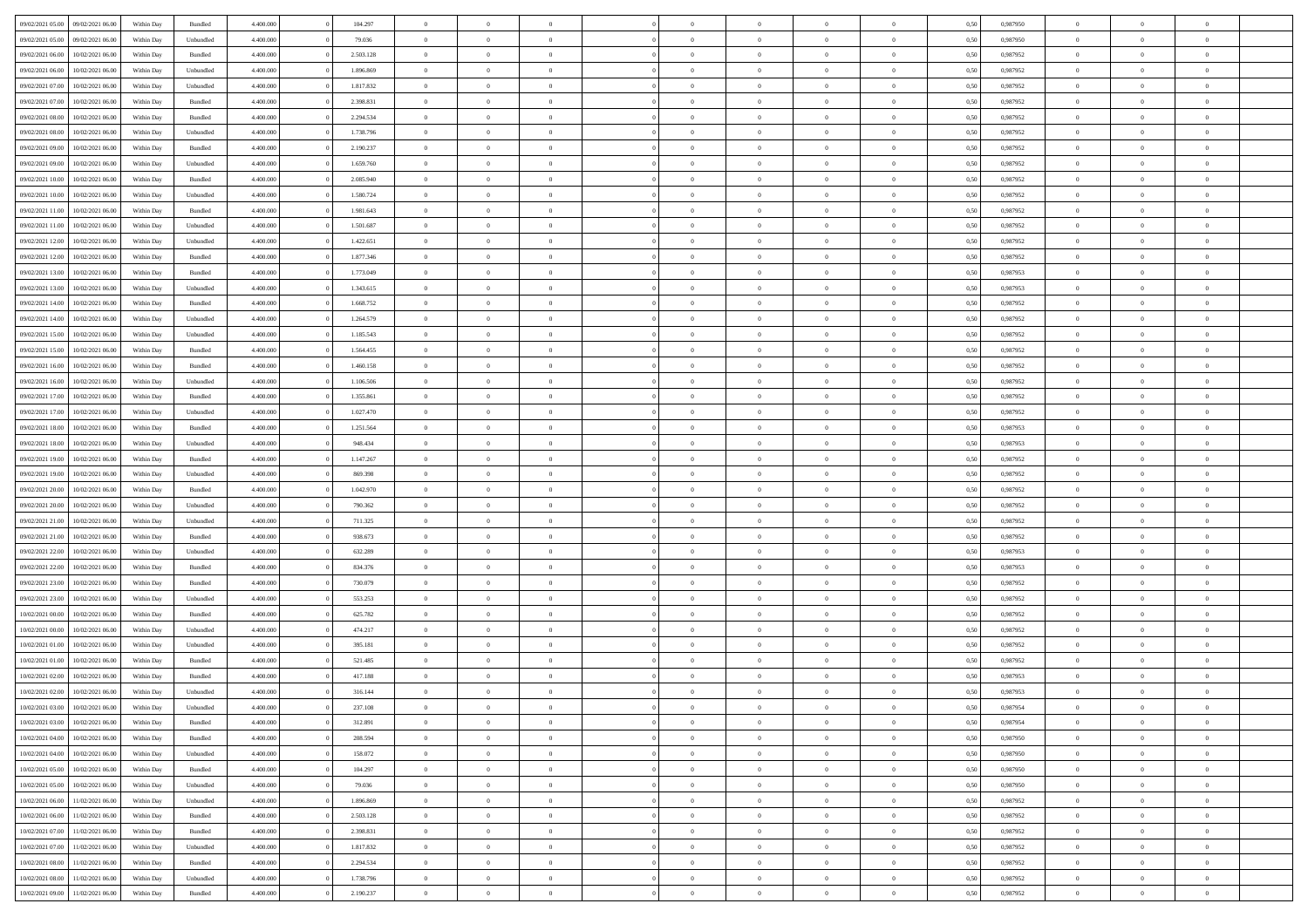| 10/02/2021 09:00 | 11/02/2021 06:00 | Within Day | Unbundled          | 4.400.000 | 1.659.760 | $\overline{0}$ | $\theta$       |                | $\Omega$       | $\Omega$       | $\theta$       | $\theta$       | 0,50 | 0,987952 | $\theta$       | $\overline{0}$ | $\theta$       |  |
|------------------|------------------|------------|--------------------|-----------|-----------|----------------|----------------|----------------|----------------|----------------|----------------|----------------|------|----------|----------------|----------------|----------------|--|
|                  |                  |            |                    |           |           |                |                |                |                |                |                |                |      |          |                |                |                |  |
| 10/02/2021 10:00 | 11/02/2021 06:00 | Within Day | Unbundled          | 4.400.000 | 1.580.724 | $\overline{0}$ | $\theta$       | $\overline{0}$ | $\overline{0}$ | $\bf{0}$       | $\overline{0}$ | $\bf{0}$       | 0,50 | 0,987952 | $\theta$       | $\overline{0}$ | $\overline{0}$ |  |
| 10/02/2021 10:00 | 11/02/2021 06:00 | Within Day | Bundled            | 4.400.000 | 2.085.940 | $\overline{0}$ | $\bf{0}$       | $\overline{0}$ | $\overline{0}$ | $\bf{0}$       | $\overline{0}$ | $\mathbf{0}$   | 0,50 | 0,987952 | $\overline{0}$ | $\overline{0}$ | $\bf{0}$       |  |
| 10/02/2021 11:00 | 11/02/2021 06:00 | Within Day | Unbundled          | 4.400.000 | 1.501.687 | $\overline{0}$ | $\overline{0}$ | $\overline{0}$ | $\overline{0}$ | $\bf{0}$       | $\overline{0}$ | $\overline{0}$ | 0.50 | 0,987952 | $\theta$       | $\theta$       | $\overline{0}$ |  |
| 10/02/2021 11:00 | 11/02/2021 06:00 | Within Day | Bundled            | 4.400.000 | 1.981.643 | $\overline{0}$ | $\theta$       | $\overline{0}$ | $\overline{0}$ | $\bf{0}$       | $\overline{0}$ | $\bf{0}$       | 0,50 | 0,987952 | $\theta$       | $\overline{0}$ | $\overline{0}$ |  |
| 10/02/2021 12:00 | 11/02/2021 06:00 | Within Day | Bundled            | 4.400.000 | 1.877.346 | $\overline{0}$ | $\overline{0}$ | $\overline{0}$ | $\overline{0}$ | $\overline{0}$ | $\overline{0}$ | $\mathbf{0}$   | 0,50 | 0,987952 | $\overline{0}$ | $\overline{0}$ | $\bf{0}$       |  |
|                  | 11/02/2021 06:00 | Within Dav | Unbundled          | 4.400.000 | 1.422.651 | $\overline{0}$ | $\overline{0}$ | $\overline{0}$ |                | $\overline{0}$ | $\overline{0}$ | $\overline{0}$ | 0.50 | 0,987952 | $\theta$       | $\overline{0}$ | $\overline{0}$ |  |
| 10/02/2021 12:00 |                  |            |                    |           |           |                |                |                | $\overline{0}$ |                |                |                |      |          |                |                |                |  |
| 10/02/2021 13:00 | 11/02/2021 06:00 | Within Day | Bundled            | 4.400.000 | 1.773.049 | $\overline{0}$ | $\theta$       | $\overline{0}$ | $\overline{0}$ | $\bf{0}$       | $\overline{0}$ | $\bf{0}$       | 0,50 | 0,987953 | $\theta$       | $\theta$       | $\overline{0}$ |  |
| 10/02/2021 13:00 | 11/02/2021 06:00 | Within Day | Unbundled          | 4.400.000 | 1.343.615 | $\overline{0}$ | $\overline{0}$ | $\overline{0}$ | $\overline{0}$ | $\bf{0}$       | $\overline{0}$ | $\mathbf{0}$   | 0,50 | 0,987953 | $\,0\,$        | $\overline{0}$ | $\overline{0}$ |  |
| 10/02/2021 14:00 | 11/02/2021 06:00 | Within Dav | Unbundled          | 4.400.000 | 1.264.579 | $\overline{0}$ | $\overline{0}$ | $\overline{0}$ | $\overline{0}$ | $\overline{0}$ | $\overline{0}$ | $\overline{0}$ | 0.50 | 0,987952 | $\theta$       | $\overline{0}$ | $\overline{0}$ |  |
| 10/02/2021 14:00 | 11/02/2021 06:00 | Within Day | Bundled            | 4.400.000 | 1.668.752 | $\overline{0}$ | $\theta$       | $\overline{0}$ | $\overline{0}$ | $\bf{0}$       | $\overline{0}$ | $\bf{0}$       | 0,50 | 0,987952 | $\,$ 0 $\,$    | $\overline{0}$ | $\overline{0}$ |  |
| 10/02/2021 15:00 | 11/02/2021 06:00 | Within Day | Bundled            | 4.400.000 | 1.564.455 | $\overline{0}$ | $\bf{0}$       | $\overline{0}$ | $\bf{0}$       | $\bf{0}$       | $\bf{0}$       | $\mathbf{0}$   | 0,50 | 0,987952 | $\bf{0}$       | $\overline{0}$ | $\bf{0}$       |  |
| 10/02/2021 15:00 | 11/02/2021 06:00 | Within Day | Unbundled          | 4.400.000 | 1.185.543 | $\overline{0}$ | $\overline{0}$ | $\overline{0}$ | $\overline{0}$ | $\bf{0}$       | $\overline{0}$ | $\overline{0}$ | 0.50 | 0,987952 | $\theta$       | $\theta$       | $\overline{0}$ |  |
|                  |                  |            |                    |           |           | $\overline{0}$ | $\theta$       |                |                | $\bf{0}$       |                |                |      |          | $\theta$       | $\overline{0}$ |                |  |
| 10/02/2021 16:00 | 11/02/2021 06:00 | Within Day | Bundled            | 4.400.000 | 1.460.158 |                |                | $\overline{0}$ | $\overline{0}$ |                | $\overline{0}$ | $\bf{0}$       | 0,50 | 0,987952 |                |                | $\overline{0}$ |  |
| 10/02/2021 16:00 | 11/02/2021 06:00 | Within Day | Unbundled          | 4.400.000 | 1.106.506 | $\overline{0}$ | $\overline{0}$ | $\overline{0}$ | $\bf{0}$       | $\overline{0}$ | $\overline{0}$ | $\mathbf{0}$   | 0,50 | 0,987952 | $\bf{0}$       | $\overline{0}$ | $\bf{0}$       |  |
| 10/02/2021 17:00 | 11/02/2021 06:00 | Within Dav | Unbundled          | 4.400.000 | 1.027.470 | $\overline{0}$ | $\overline{0}$ | $\overline{0}$ | $\overline{0}$ | $\overline{0}$ | $\overline{0}$ | $\overline{0}$ | 0.50 | 0,987952 | $\theta$       | $\overline{0}$ | $\overline{0}$ |  |
| 10/02/2021 17:00 | 11/02/2021 06:00 | Within Day | Bundled            | 4.400.000 | 1.355.861 | $\overline{0}$ | $\theta$       | $\overline{0}$ | $\overline{0}$ | $\bf{0}$       | $\overline{0}$ | $\bf{0}$       | 0,50 | 0,987952 | $\theta$       | $\overline{0}$ | $\overline{0}$ |  |
| 10/02/2021 18:00 | 11/02/2021 06:00 | Within Day | Unbundled          | 4.400.000 | 948.434   | $\overline{0}$ | $\overline{0}$ | $\overline{0}$ | $\bf{0}$       | $\bf{0}$       | $\bf{0}$       | $\mathbf{0}$   | 0,50 | 0,987953 | $\,0\,$        | $\overline{0}$ | $\bf{0}$       |  |
| 10/02/2021 18:00 | 11/02/2021 06:00 | Within Day | Bundled            | 4.400.000 | 1.251.564 | $\overline{0}$ | $\overline{0}$ | $\overline{0}$ | $\overline{0}$ | $\overline{0}$ | $\overline{0}$ | $\overline{0}$ | 0.50 | 0,987953 | $\theta$       | $\overline{0}$ | $\overline{0}$ |  |
| 10/02/2021 19:00 | 11/02/2021 06:00 | Within Day | Bundled            | 4.400.000 | 1.147.267 | $\overline{0}$ | $\theta$       | $\overline{0}$ | $\overline{0}$ | $\bf{0}$       | $\overline{0}$ | $\bf{0}$       | 0,50 | 0,987952 | $\,$ 0 $\,$    | $\overline{0}$ | $\overline{0}$ |  |
|                  |                  |            |                    |           |           |                |                |                |                |                |                |                |      |          |                |                |                |  |
| 10/02/2021 19:00 | 11/02/2021 06:00 | Within Day | Unbundled          | 4.400.000 | 869.398   | $\overline{0}$ | $\overline{0}$ | $\overline{0}$ | $\bf{0}$       | $\bf{0}$       | $\bf{0}$       | $\mathbf{0}$   | 0,50 | 0,987952 | $\bf{0}$       | $\overline{0}$ | $\bf{0}$       |  |
| 10/02/2021 20:00 | 11/02/2021 06:00 | Within Day | Unbundled          | 4.400.000 | 790,362   | $\overline{0}$ | $\overline{0}$ | $\overline{0}$ | $\overline{0}$ | $\overline{0}$ | $\overline{0}$ | $\overline{0}$ | 0.50 | 0,987952 | $\theta$       | $\overline{0}$ | $\overline{0}$ |  |
| 10/02/2021 20:00 | 11/02/2021 06:00 | Within Day | Bundled            | 4.400.000 | 1.042.970 | $\overline{0}$ | $\theta$       | $\overline{0}$ | $\overline{0}$ | $\bf{0}$       | $\overline{0}$ | $\bf{0}$       | 0,50 | 0,987952 | $\,$ 0 $\,$    | $\overline{0}$ | $\overline{0}$ |  |
| 10/02/2021 21:00 | 11/02/2021 06:00 | Within Day | Unbundled          | 4.400.000 | 711.325   | $\overline{0}$ | $\overline{0}$ | $\overline{0}$ | $\bf{0}$       | $\overline{0}$ | $\overline{0}$ | $\mathbf{0}$   | 0,50 | 0,987952 | $\bf{0}$       | $\overline{0}$ | $\bf{0}$       |  |
| 10/02/2021 21:00 | 11/02/2021 06:00 | Within Dav | Bundled            | 4.400.000 | 938.673   | $\overline{0}$ | $\overline{0}$ | $\overline{0}$ | $\overline{0}$ | $\overline{0}$ | $\overline{0}$ | $\overline{0}$ | 0.50 | 0,987952 | $\theta$       | $\overline{0}$ | $\overline{0}$ |  |
| 10/02/2021 22:00 | 11/02/2021 06:00 | Within Day | Unbundled          | 4.400.000 | 632.289   | $\overline{0}$ | $\theta$       | $\overline{0}$ | $\overline{0}$ | $\bf{0}$       | $\overline{0}$ | $\bf{0}$       | 0,50 | 0,987953 | $\theta$       | $\theta$       | $\overline{0}$ |  |
| 10/02/2021 22:00 | 11/02/2021 06:00 | Within Day | Bundled            | 4.400.000 | 834.376   | $\overline{0}$ | $\overline{0}$ | $\overline{0}$ | $\bf{0}$       | $\bf{0}$       | $\bf{0}$       | $\mathbf{0}$   | 0,50 | 0,987953 | $\,0\,$        | $\overline{0}$ | $\overline{0}$ |  |
|                  |                  |            |                    |           |           |                | $\overline{0}$ |                |                | $\overline{0}$ |                |                |      |          | $\theta$       | $\overline{0}$ | $\overline{0}$ |  |
| 10/02/2021 23:00 | 11/02/2021 06:00 | Within Day | Bundled            | 4.400.000 | 730.079   | $\overline{0}$ |                | $\overline{0}$ | $\overline{0}$ |                | $\overline{0}$ | $\overline{0}$ | 0.50 | 0,987952 |                |                |                |  |
| 10/02/2021 23:00 | 11/02/2021 06:00 | Within Day | Unbundled          | 4.400.000 | 553.253   | $\overline{0}$ | $\theta$       | $\overline{0}$ | $\overline{0}$ | $\bf{0}$       | $\overline{0}$ | $\bf{0}$       | 0,50 | 0,987952 | $\,$ 0 $\,$    | $\overline{0}$ | $\overline{0}$ |  |
| 11/02/2021 00:00 | 11/02/2021 06:00 | Within Day | Bundled            | 4.400.000 | 625.782   | $\overline{0}$ | $\overline{0}$ | $\overline{0}$ | $\bf{0}$       | $\bf{0}$       | $\bf{0}$       | $\bf{0}$       | 0,50 | 0,987952 | $\bf{0}$       | $\overline{0}$ | $\bf{0}$       |  |
| 11/02/2021 00:00 | 11/02/2021 06.00 | Within Day | Unbundled          | 4.400,000 | 474.217   | $\overline{0}$ | $\Omega$       | $\overline{0}$ | $\Omega$       | $\bf{0}$       | $\overline{0}$ | $\overline{0}$ | 0,50 | 0,987952 | $\,0\,$        | $\theta$       | $\theta$       |  |
| 11/02/2021 01:00 | 11/02/2021 06:00 | Within Day | Unbundled          | 4.400.000 | 395.181   | $\overline{0}$ | $\theta$       | $\overline{0}$ | $\overline{0}$ | $\bf{0}$       | $\overline{0}$ | $\bf{0}$       | 0,50 | 0,987952 | $\,$ 0 $\,$    | $\overline{0}$ | $\overline{0}$ |  |
| 11/02/2021 01:00 | 11/02/2021 06:00 | Within Day | Bundled            | 4.400.000 | 521.485   | $\overline{0}$ | $\overline{0}$ | $\overline{0}$ | $\bf{0}$       | $\overline{0}$ | $\overline{0}$ | $\mathbf{0}$   | 0,50 | 0,987952 | $\overline{0}$ | $\overline{0}$ | $\bf{0}$       |  |
| 11/02/2021 02:00 | 11/02/2021 06:00 | Within Day | Unbundled          | 4.400,000 | 316.144   | $\overline{0}$ | $\Omega$       | $\Omega$       | $\Omega$       | $\overline{0}$ | $\overline{0}$ | $\overline{0}$ | 0.50 | 0,987953 | $\,0\,$        | $\theta$       | $\theta$       |  |
|                  |                  |            |                    |           |           | $\overline{0}$ | $\theta$       | $\overline{0}$ |                | $\bf{0}$       | $\overline{0}$ |                |      |          |                |                | $\overline{0}$ |  |
| 11/02/2021 02:00 | 11/02/2021 06:00 | Within Day | Bundled            | 4.400.000 | 417.188   |                |                |                | $\overline{0}$ |                |                | $\bf{0}$       | 0,50 | 0,987953 | $\,$ 0 $\,$    | $\overline{0}$ |                |  |
| 11/02/2021 03:00 | 11/02/2021 06:00 | Within Day | Unbundled          | 4.400.000 | 237.108   | $\overline{0}$ | $\overline{0}$ | $\overline{0}$ | $\bf{0}$       | $\bf{0}$       | $\bf{0}$       | $\mathbf{0}$   | 0,50 | 0,987954 | $\bf{0}$       | $\overline{0}$ | $\bf{0}$       |  |
| 11/02/2021 03:00 | 11/02/2021 06.00 | Within Day | Bundled            | 4.400,000 | 312.891   | $\overline{0}$ | $\Omega$       | $\Omega$       | $\Omega$       | $\overline{0}$ | $\overline{0}$ | $\overline{0}$ | 0.50 | 0.987954 | $\,$ 0 $\,$    | $\theta$       | $\theta$       |  |
| 11/02/2021 04:00 | 11/02/2021 06:00 | Within Day | Bundled            | 4.400.000 | 208.594   | $\overline{0}$ | $\overline{0}$ | $\overline{0}$ | $\overline{0}$ | $\,$ 0         | $\overline{0}$ | $\bf{0}$       | 0,50 | 0,987950 | $\,$ 0 $\,$    | $\overline{0}$ | $\overline{0}$ |  |
| 11/02/2021 04:00 | 11/02/2021 06:00 | Within Day | Unbundled          | 4.400.000 | 158.072   | $\overline{0}$ | $\overline{0}$ | $\overline{0}$ | $\bf{0}$       | $\bf{0}$       | $\bf{0}$       | $\mathbf{0}$   | 0,50 | 0,987950 | $\overline{0}$ | $\overline{0}$ | $\bf{0}$       |  |
| 11/02/2021 05:00 | 11/02/2021 06.00 | Within Day | $\mathbf B$ undled | 4.400,000 | 104.297   | $\overline{0}$ | $\Omega$       | $\overline{0}$ | $\Omega$       | $\overline{0}$ | $\overline{0}$ | $\overline{0}$ | 0.50 | 0,987950 | $\,0\,$        | $\theta$       | $\theta$       |  |
| 11/02/2021 05:00 | 11/02/2021 06:00 | Within Day | Unbundled          | 4.400.000 | 79.036    | $\overline{0}$ | $\overline{0}$ | $\overline{0}$ | $\overline{0}$ | $\,$ 0         | $\overline{0}$ | $\bf{0}$       | 0,50 | 0,987950 | $\,$ 0 $\,$    | $\overline{0}$ | $\overline{0}$ |  |
| 11/02/2021 06:00 | 12/02/2021 06:00 | Within Day | Unbundled          | 4.400.000 | 1.896.869 | $\overline{0}$ | $\overline{0}$ | $\overline{0}$ | $\bf{0}$       | $\bf{0}$       | $\overline{0}$ | $\mathbf{0}$   | 0,50 | 0,987952 | $\overline{0}$ | $\overline{0}$ | $\bf{0}$       |  |
|                  |                  |            |                    |           |           |                |                |                |                |                |                |                |      |          |                |                |                |  |
| 11/02/2021 06:00 | 12/02/2021 06:00 | Within Day | Bundled            | 4.400,000 | 2.503.128 | $\overline{0}$ | $\Omega$       | $\Omega$       | $\Omega$       | $\Omega$       | $\Omega$       | $\overline{0}$ | 0.50 | 0.987952 | $\theta$       | $\theta$       | $\theta$       |  |
| 11/02/2021 07:00 | 12/02/2021 06:00 | Within Day | Bundled            | 4.400.000 | 2.398.831 | $\overline{0}$ | $\overline{0}$ | $\overline{0}$ | $\bf{0}$       | $\,$ 0         | $\bf{0}$       | $\bf{0}$       | 0,50 | 0,987952 | $\,0\,$        | $\,$ 0 $\,$    | $\overline{0}$ |  |
| 11/02/2021 07:00 | 12/02/2021 06:00 | Within Day | Unbundled          | 4.400.000 | 1.817.832 | $\overline{0}$ | $\bf{0}$       |                |                | $\bf{0}$       |                |                | 0,50 | 0,987952 | $\bf{0}$       | $\overline{0}$ |                |  |
| 11/02/2021 08:00 | 12/02/2021 06:00 | Within Day | Unbundled          | 4.400.000 | 1.738.796 | $\overline{0}$ | $\overline{0}$ | $\overline{0}$ | $\Omega$       | $\overline{0}$ | $\overline{0}$ | $\overline{0}$ | 0.50 | 0.987952 | $\theta$       | $\theta$       | $\theta$       |  |
| 11/02/2021 08:00 | 12/02/2021 06:00 | Within Day | Bundled            | 4.400.000 | 2.294.534 | $\overline{0}$ | $\,$ 0         | $\overline{0}$ | $\bf{0}$       | $\,$ 0 $\,$    | $\overline{0}$ | $\mathbf{0}$   | 0,50 | 0,987952 | $\,$ 0 $\,$    | $\,$ 0 $\,$    | $\,$ 0         |  |
| 11/02/2021 09:00 | 12/02/2021 06:00 | Within Day | Unbundled          | 4.400.000 | 1.659.760 | $\overline{0}$ | $\overline{0}$ | $\overline{0}$ | $\overline{0}$ | $\overline{0}$ | $\overline{0}$ | $\mathbf{0}$   | 0,50 | 0,987952 | $\overline{0}$ | $\bf{0}$       | $\bf{0}$       |  |
| 11/02/2021 09:00 | 12/02/2021 06:00 | Within Day | Bundled            | 4.400.000 | 2.190.237 | $\overline{0}$ | $\overline{0}$ | $\overline{0}$ | $\Omega$       | $\overline{0}$ | $\overline{0}$ | $\overline{0}$ | 0,50 | 0,987952 | $\overline{0}$ | $\theta$       | $\overline{0}$ |  |
| 11/02/2021 10:00 | 12/02/2021 06:00 | Within Day |                    | 4.400.000 | 1.580.724 | $\overline{0}$ | $\,$ 0         | $\overline{0}$ | $\overline{0}$ | $\,$ 0 $\,$    | $\overline{0}$ |                |      | 0,987952 | $\,$ 0 $\,$    | $\overline{0}$ | $\overline{0}$ |  |
|                  |                  |            | Unbundled          |           |           |                |                |                |                |                |                | $\mathbf{0}$   | 0,50 |          |                |                |                |  |
| 11/02/2021 10:00 | 12/02/2021 06:00 | Within Day | Bundled            | 4.400.000 | 2.085.940 | $\overline{0}$ | $\overline{0}$ | $\overline{0}$ | $\overline{0}$ | $\overline{0}$ | $\overline{0}$ | $\mathbf{0}$   | 0,50 | 0,987952 | $\overline{0}$ | $\overline{0}$ | $\bf{0}$       |  |
| 11/02/2021 11:00 | 12/02/2021 06:00 | Within Day | Unbundled          | 4.400.000 | 1.501.687 | $\overline{0}$ | $\overline{0}$ | $\overline{0}$ | $\Omega$       | $\overline{0}$ | $\overline{0}$ | $\bf{0}$       | 0.50 | 0,987952 | $\overline{0}$ | $\theta$       | $\overline{0}$ |  |
| 11/02/2021 11:00 | 12/02/2021 06:00 | Within Day | Bundled            | 4.400.000 | 1.981.643 | $\overline{0}$ | $\,$ 0         | $\overline{0}$ | $\bf{0}$       | $\bf{0}$       | $\bf{0}$       | $\bf{0}$       | 0,50 | 0,987952 | $\,$ 0 $\,$    | $\overline{0}$ | $\overline{0}$ |  |
| 11/02/2021 12:00 | 12/02/2021 06:00 | Within Day | Bundled            | 4.400.000 | 1.877.346 | $\overline{0}$ | $\bf{0}$       | $\overline{0}$ | $\overline{0}$ | $\overline{0}$ | $\overline{0}$ | $\mathbf{0}$   | 0,50 | 0,987952 | $\overline{0}$ | $\overline{0}$ | $\bf{0}$       |  |
| 11/02/2021 12:00 | 12/02/2021 06:00 | Within Day | Unbundled          | 4.400.000 | 1.422.651 | $\overline{0}$ | $\overline{0}$ | $\overline{0}$ | $\Omega$       | $\overline{0}$ | $\overline{0}$ | $\overline{0}$ | 0.50 | 0,987952 | $\overline{0}$ | $\overline{0}$ | $\overline{0}$ |  |
| 11/02/2021 13:00 | 12/02/2021 06:00 | Within Day | Bundled            | 4.400.000 | 1.773.049 | $\overline{0}$ | $\bf{0}$       | $\overline{0}$ | $\overline{0}$ | $\bf{0}$       | $\bf{0}$       | $\mathbf{0}$   | 0,50 | 0,987953 | $\,$ 0 $\,$    | $\,$ 0 $\,$    | $\bf{0}$       |  |
|                  |                  |            |                    |           |           |                |                |                |                |                |                |                |      |          |                |                |                |  |
| 11/02/2021 13:00 | 12/02/2021 06:00 | Within Day | Unbundled          | 4.400.000 | 1.343.615 | $\overline{0}$ | $\overline{0}$ | $\overline{0}$ | $\overline{0}$ | $\overline{0}$ | $\bf{0}$       | $\mathbf{0}$   | 0,50 | 0,987953 | $\overline{0}$ | $\bf{0}$       | $\bf{0}$       |  |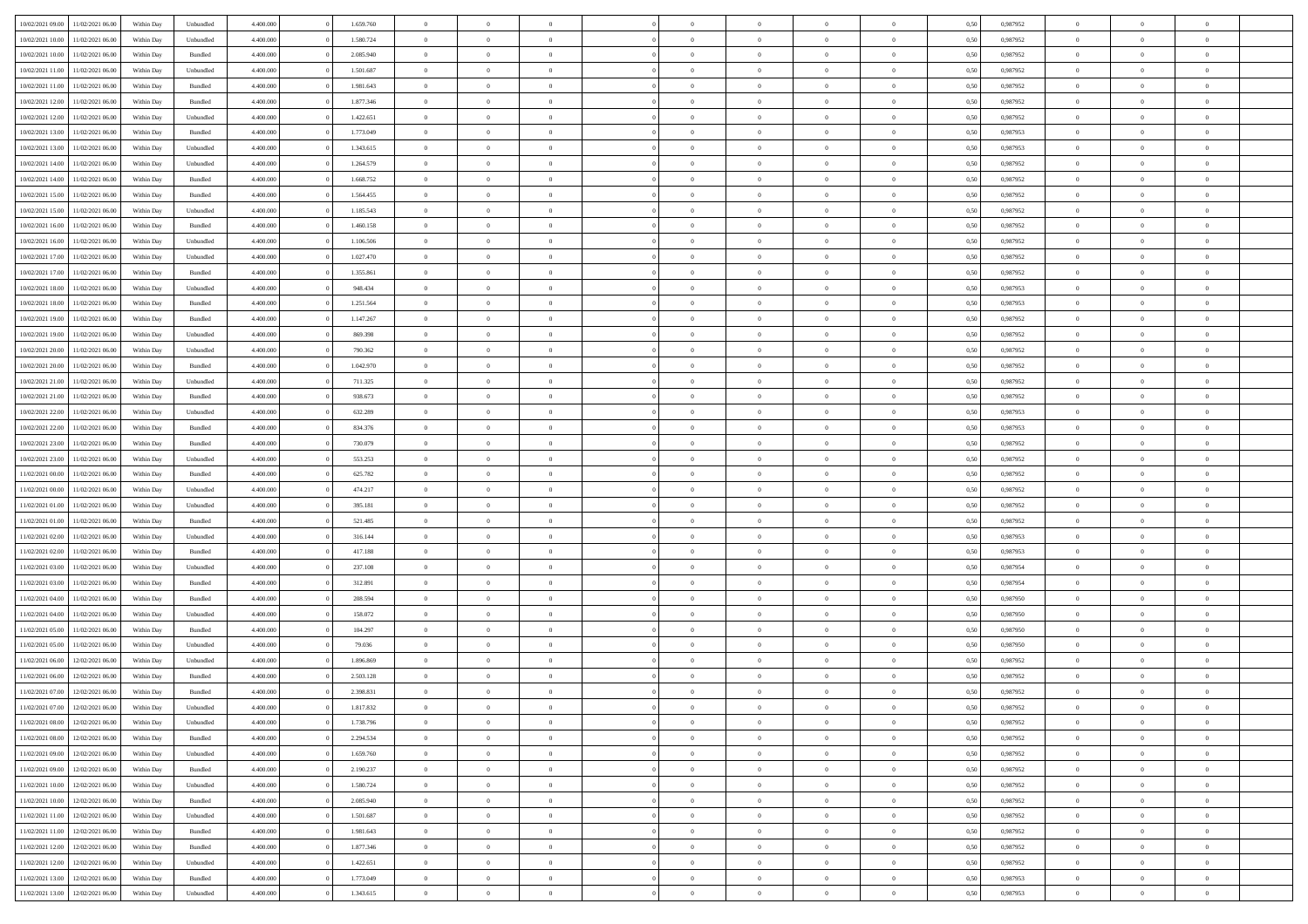|                                   | 12/02/2021 06:00 | Within Day | Bundled   | 4.400.000 | 1.668.752 | $\overline{0}$ | $\Omega$       |                | $\Omega$       | $\Omega$       | $\theta$       | $\theta$       | 0,50 | 0,987952 | $\theta$       | $\theta$       | $\theta$       |  |
|-----------------------------------|------------------|------------|-----------|-----------|-----------|----------------|----------------|----------------|----------------|----------------|----------------|----------------|------|----------|----------------|----------------|----------------|--|
| 11/02/2021 14:00                  |                  |            |           |           |           |                |                |                |                |                |                |                |      |          |                |                |                |  |
| 11/02/2021 14:00                  | 12/02/2021 06:00 | Within Day | Unbundled | 4.400.000 | 1.264.579 | $\overline{0}$ | $\theta$       | $\overline{0}$ | $\overline{0}$ | $\bf{0}$       | $\overline{0}$ | $\bf{0}$       | 0,50 | 0,987952 | $\theta$       | $\overline{0}$ | $\overline{0}$ |  |
| 11/02/2021 15:00                  | 12/02/2021 06:00 | Within Day | Unbundled | 4.400.000 | 1.185.543 | $\overline{0}$ | $\bf{0}$       | $\overline{0}$ | $\bf{0}$       | $\bf{0}$       | $\bf{0}$       | $\mathbf{0}$   | 0,50 | 0,987952 | $\overline{0}$ | $\overline{0}$ | $\bf{0}$       |  |
|                                   |                  |            |           |           |           |                |                |                |                |                |                |                |      |          | $\theta$       |                |                |  |
| 11/02/2021 15:00                  | 12/02/2021 06:00 | Within Dav | Bundled   | 4.400.000 | 1.564.455 | $\overline{0}$ | $\overline{0}$ | $\overline{0}$ | $\overline{0}$ | $\bf{0}$       | $\overline{0}$ | $\overline{0}$ | 0.50 | 0,987952 |                | $\theta$       | $\overline{0}$ |  |
| 11/02/2021 16:00                  | 12/02/2021 06:00 | Within Day | Bundled   | 4.400.000 | 1.460.158 | $\overline{0}$ | $\theta$       | $\overline{0}$ | $\overline{0}$ | $\bf{0}$       | $\overline{0}$ | $\bf{0}$       | 0,50 | 0,987952 | $\theta$       | $\overline{0}$ | $\overline{0}$ |  |
| 11/02/2021 16:00                  | 12/02/2021 06:00 | Within Day | Unbundled | 4.400.000 | 1.106.506 | $\overline{0}$ | $\overline{0}$ | $\overline{0}$ | $\bf{0}$       | $\overline{0}$ | $\overline{0}$ | $\mathbf{0}$   | 0,50 | 0,987952 | $\overline{0}$ | $\overline{0}$ | $\bf{0}$       |  |
| 11/02/2021 17:00                  | 12/02/2021 06:00 | Within Dav | Bundled   | 4.400.000 | 1.355.861 | $\overline{0}$ | $\overline{0}$ | $\overline{0}$ | $\overline{0}$ | $\overline{0}$ | $\overline{0}$ | $\overline{0}$ | 0.50 | 0,987952 | $\theta$       | $\overline{0}$ | $\overline{0}$ |  |
|                                   |                  |            |           |           |           |                |                |                |                |                |                |                |      |          |                |                |                |  |
| 11/02/2021 17:00                  | 12/02/2021 06:00 | Within Day | Unbundled | 4.400.000 | 1.027.470 | $\overline{0}$ | $\theta$       | $\overline{0}$ | $\overline{0}$ | $\bf{0}$       | $\overline{0}$ | $\bf{0}$       | 0,50 | 0,987952 | $\theta$       | $\theta$       | $\overline{0}$ |  |
| 11/02/2021 18:00                  | 12/02/2021 06:00 | Within Day | Unbundled | 4.400.000 | 948.434   | $\overline{0}$ | $\overline{0}$ | $\overline{0}$ | $\bf{0}$       | $\bf{0}$       | $\bf{0}$       | $\mathbf{0}$   | 0,50 | 0,987953 | $\,0\,$        | $\overline{0}$ | $\overline{0}$ |  |
| 11/02/2021 18:00                  | 12/02/2021 06:00 | Within Dav | Bundled   | 4.400.000 | 1.251.564 | $\overline{0}$ | $\overline{0}$ | $\overline{0}$ | $\overline{0}$ | $\overline{0}$ | $\overline{0}$ | $\overline{0}$ | 0.50 | 0,987953 | $\theta$       | $\overline{0}$ | $\overline{0}$ |  |
|                                   |                  |            |           |           |           |                |                |                |                |                |                |                |      |          |                |                |                |  |
| 11/02/2021 19:00                  | 12/02/2021 06:00 | Within Day | Unbundled | 4.400.000 | 869.398   | $\overline{0}$ | $\theta$       | $\overline{0}$ | $\overline{0}$ | $\bf{0}$       | $\overline{0}$ | $\bf{0}$       | 0,50 | 0,987952 | $\,$ 0 $\,$    | $\overline{0}$ | $\overline{0}$ |  |
| 11/02/2021 19:00                  | 12/02/2021 06:00 | Within Day | Bundled   | 4.400.000 | 1.147.267 | $\overline{0}$ | $\overline{0}$ | $\overline{0}$ | $\bf{0}$       | $\bf{0}$       | $\bf{0}$       | $\mathbf{0}$   | 0,50 | 0,987952 | $\bf{0}$       | $\overline{0}$ | $\bf{0}$       |  |
| 11/02/2021 20:00                  | 12/02/2021 06:00 | Within Day | Unbundled | 4.400.000 | 790,362   | $\overline{0}$ | $\overline{0}$ | $\overline{0}$ | $\overline{0}$ | $\bf{0}$       | $\overline{0}$ | $\overline{0}$ | 0.50 | 0,987952 | $\theta$       | $\theta$       | $\overline{0}$ |  |
|                                   |                  |            |           |           |           |                |                |                |                |                |                |                |      |          |                |                |                |  |
| 11/02/2021 20:00                  | 12/02/2021 06:00 | Within Day | Bundled   | 4.400.000 | 1.042.970 | $\overline{0}$ | $\theta$       | $\overline{0}$ | $\overline{0}$ | $\bf{0}$       | $\overline{0}$ | $\bf{0}$       | 0,50 | 0,987952 | $\theta$       | $\overline{0}$ | $\overline{0}$ |  |
| 11/02/2021 21:00                  | 12/02/2021 06:00 | Within Day | Bundled   | 4.400.000 | 938.673   | $\overline{0}$ | $\overline{0}$ | $\overline{0}$ | $\bf{0}$       | $\overline{0}$ | $\overline{0}$ | $\mathbf{0}$   | 0,50 | 0,987952 | $\bf{0}$       | $\overline{0}$ | $\bf{0}$       |  |
| 11/02/2021 21:00                  | 12/02/2021 06:00 | Within Dav | Unbundled | 4.400.000 | 711.325   | $\overline{0}$ | $\overline{0}$ | $\overline{0}$ | $\overline{0}$ | $\overline{0}$ | $\overline{0}$ | $\overline{0}$ | 0.50 | 0,987952 | $\theta$       | $\overline{0}$ | $\overline{0}$ |  |
| 11/02/2021 22:00                  | 12/02/2021 06:00 |            |           | 4.400.000 | 834.376   | $\overline{0}$ | $\theta$       | $\overline{0}$ | $\overline{0}$ | $\bf{0}$       | $\overline{0}$ |                |      | 0,987953 | $\theta$       | $\overline{0}$ | $\overline{0}$ |  |
|                                   |                  | Within Day | Bundled   |           |           |                |                |                |                |                |                | $\bf{0}$       | 0,50 |          |                |                |                |  |
| 11/02/2021 22:00                  | 12/02/2021 06:00 | Within Day | Unbundled | 4.400.000 | 632.289   | $\overline{0}$ | $\overline{0}$ | $\overline{0}$ | $\bf{0}$       | $\bf{0}$       | $\bf{0}$       | $\mathbf{0}$   | 0,50 | 0,987953 | $\bf{0}$       | $\overline{0}$ | $\bf{0}$       |  |
| 11/02/2021 23:00                  | 12/02/2021 06:00 | Within Day | Unbundled | 4.400.000 | 553.253   | $\overline{0}$ | $\overline{0}$ | $\overline{0}$ | $\overline{0}$ | $\overline{0}$ | $\overline{0}$ | $\overline{0}$ | 0.50 | 0,987952 | $\theta$       | $\overline{0}$ | $\overline{0}$ |  |
| 11/02/2021 23:00                  | 12/02/2021 06:00 | Within Day | Bundled   | 4.400.000 | 730.079   | $\overline{0}$ | $\theta$       | $\overline{0}$ | $\overline{0}$ | $\bf{0}$       | $\overline{0}$ | $\bf{0}$       | 0,50 | 0,987952 | $\,$ 0 $\,$    | $\overline{0}$ | $\overline{0}$ |  |
|                                   |                  |            |           |           |           |                |                |                |                |                |                |                |      |          |                |                |                |  |
| 12/02/2021 00:00                  | 12/02/2021 06:00 | Within Day | Unbundled | 4.400.000 | 474.217   | $\overline{0}$ | $\overline{0}$ | $\overline{0}$ | $\bf{0}$       | $\bf{0}$       | $\bf{0}$       | $\mathbf{0}$   | 0,50 | 0,987952 | $\bf{0}$       | $\overline{0}$ | $\bf{0}$       |  |
| 12/02/2021 00:00                  | 12/02/2021 06:00 | Within Day | Bundled   | 4.400.000 | 625.782   | $\overline{0}$ | $\overline{0}$ | $\overline{0}$ | $\overline{0}$ | $\overline{0}$ | $\overline{0}$ | $\overline{0}$ | 0.50 | 0,987952 | $\theta$       | $\overline{0}$ | $\overline{0}$ |  |
| 12/02/2021 01:00                  | 12/02/2021 06:00 | Within Day | Unbundled | 4.400.000 | 395.181   | $\overline{0}$ | $\theta$       | $\overline{0}$ | $\overline{0}$ | $\bf{0}$       | $\overline{0}$ | $\bf{0}$       | 0,50 | 0,987952 | $\,$ 0 $\,$    | $\overline{0}$ | $\overline{0}$ |  |
|                                   |                  |            |           |           |           |                |                |                |                |                |                |                |      |          |                | $\overline{0}$ | $\bf{0}$       |  |
| 12/02/2021 01:00                  | 12/02/2021 06:00 | Within Day | Bundled   | 4.400.000 | 521.485   | $\overline{0}$ | $\overline{0}$ | $\overline{0}$ | $\bf{0}$       | $\overline{0}$ | $\overline{0}$ | $\mathbf{0}$   | 0,50 | 0,987952 | $\bf{0}$       |                |                |  |
| 12/02/2021 02:00                  | 12/02/2021 06:00 | Within Day | Unbundled | 4.400.000 | 316.144   | $\overline{0}$ | $\overline{0}$ | $\overline{0}$ | $\overline{0}$ | $\overline{0}$ | $\overline{0}$ | $\overline{0}$ | 0.50 | 0,987953 | $\theta$       | $\overline{0}$ | $\overline{0}$ |  |
| 12/02/2021 02:00                  | 12/02/2021 06:00 | Within Day | Bundled   | 4.400.000 | 417.188   | $\overline{0}$ | $\theta$       | $\overline{0}$ | $\overline{0}$ | $\bf{0}$       | $\overline{0}$ | $\bf{0}$       | 0,50 | 0,987953 | $\theta$       | $\theta$       | $\overline{0}$ |  |
| 12/02/2021 03:00                  | 12/02/2021 06:00 | Within Day | Unbundled | 4.400.000 | 237.108   | $\overline{0}$ | $\overline{0}$ | $\overline{0}$ | $\bf{0}$       | $\bf{0}$       | $\bf{0}$       | $\mathbf{0}$   | 0,50 | 0,987954 | $\,0\,$        | $\overline{0}$ | $\overline{0}$ |  |
|                                   |                  |            |           |           |           |                |                |                |                |                |                |                |      |          |                |                |                |  |
| 12/02/2021 03:00                  | 12/02/2021 06:00 | Within Day | Bundled   | 4.400.000 | 312.891   | $\overline{0}$ | $\overline{0}$ | $\overline{0}$ | $\overline{0}$ | $\overline{0}$ | $\overline{0}$ | $\overline{0}$ | 0.50 | 0,987954 | $\theta$       | $\overline{0}$ | $\overline{0}$ |  |
| 12/02/2021 04:00                  | 12/02/2021 06:00 | Within Day | Unbundled | 4.400.000 | 158.072   | $\overline{0}$ | $\theta$       | $\overline{0}$ | $\overline{0}$ | $\bf{0}$       | $\overline{0}$ | $\bf{0}$       | 0,50 | 0,987950 | $\,$ 0 $\,$    | $\overline{0}$ | $\overline{0}$ |  |
| 12/02/2021 04:00                  | 12/02/2021 06:00 | Within Day | Bundled   | 4.400.000 | 208.594   | $\overline{0}$ | $\overline{0}$ | $\overline{0}$ | $\bf{0}$       | $\bf{0}$       | $\bf{0}$       | $\mathbf{0}$   | 0,50 | 0,987950 | $\bf{0}$       | $\overline{0}$ | $\bf{0}$       |  |
|                                   |                  |            |           |           |           |                |                |                |                |                |                |                |      |          |                |                | $\theta$       |  |
| 12/02/2021 05:00                  | 12/02/2021 06:00 | Within Day | Unbundled | 4.400,000 | 79.036    | $\overline{0}$ | $\Omega$       | $\overline{0}$ | $\Omega$       | $\Omega$       | $\overline{0}$ | $\overline{0}$ | 0,50 | 0,987950 | $\,0\,$        | $\theta$       |                |  |
| 12/02/2021 05:00                  | 12/02/2021 06:00 | Within Day | Bundled   | 4.400.000 | 104.297   | $\overline{0}$ | $\theta$       | $\overline{0}$ | $\overline{0}$ | $\bf{0}$       | $\overline{0}$ | $\bf{0}$       | 0,50 | 0,987950 | $\,$ 0 $\,$    | $\overline{0}$ | $\overline{0}$ |  |
| 12/02/2021 06:00                  | 13/02/2021 06:00 | Within Day | Unbundled | 4.400.000 | 1.896.869 | $\overline{0}$ | $\overline{0}$ | $\overline{0}$ | $\bf{0}$       | $\overline{0}$ | $\overline{0}$ | $\mathbf{0}$   | 0,50 | 0,987952 | $\bf{0}$       | $\overline{0}$ | $\bf{0}$       |  |
| 12/02/2021 06:00                  | 13/02/2021 06:00 | Within Day | Bundled   | 4.400,000 | 2.503.128 | $\overline{0}$ | $\Omega$       | $\Omega$       | $\Omega$       | $\overline{0}$ | $\overline{0}$ | $\overline{0}$ | 0.50 | 0,987952 | $\,0\,$        | $\theta$       | $\theta$       |  |
|                                   |                  |            |           |           |           |                |                |                |                |                |                |                |      |          |                |                |                |  |
| 12/02/2021 07:00                  | 13/02/2021 06:00 | Within Day | Unbundled | 4.400.000 | 1.817.832 | $\overline{0}$ | $\theta$       | $\overline{0}$ | $\overline{0}$ | $\bf{0}$       | $\overline{0}$ | $\bf{0}$       | 0,50 | 0,987952 | $\,$ 0 $\,$    | $\overline{0}$ | $\overline{0}$ |  |
| 12/02/2021 07:00                  | 13/02/2021 06:00 | Within Day | Bundled   | 4.400.000 | 2.398.831 | $\overline{0}$ | $\overline{0}$ | $\overline{0}$ | $\bf{0}$       | $\bf{0}$       | $\bf{0}$       | $\mathbf{0}$   | 0,50 | 0,987952 | $\bf{0}$       | $\overline{0}$ | $\bf{0}$       |  |
| 12/02/2021 08:00                  | 13/02/2021 06:00 | Within Day | Bundled   | 4.400,000 | 2.294.534 | $\overline{0}$ | $\Omega$       | $\overline{0}$ | $\Omega$       | $\overline{0}$ | $\overline{0}$ | $\overline{0}$ | 0.50 | 0.987952 | $\,$ 0 $\,$    | $\theta$       | $\theta$       |  |
| 12/02/2021 08:00                  | 13/02/2021 06:00 |            |           | 4.400.000 | 1.738.796 | $\overline{0}$ | $\overline{0}$ | $\overline{0}$ | $\overline{0}$ | $\,$ 0         | $\overline{0}$ |                |      | 0,987952 | $\,$ 0 $\,$    | $\overline{0}$ | $\overline{0}$ |  |
|                                   |                  | Within Day | Unbundled |           |           |                |                |                |                |                |                | $\bf{0}$       | 0,50 |          |                |                |                |  |
| 12/02/2021 09:00                  | 13/02/2021 06:00 | Within Day | Bundled   | 4.400.000 | 2.190.237 | $\overline{0}$ | $\bf{0}$       | $\overline{0}$ | $\bf{0}$       | $\bf{0}$       | $\bf{0}$       | $\mathbf{0}$   | 0,50 | 0,987952 | $\overline{0}$ | $\overline{0}$ | $\bf{0}$       |  |
| 12/02/2021 09:00                  | 13/02/2021 06:00 | Within Day | Unbundled | 4.400,000 | 1.659.760 | $\overline{0}$ | $\Omega$       | $\overline{0}$ | $\Omega$       | $\overline{0}$ | $\overline{0}$ | $\overline{0}$ | 0,50 | 0,987952 | $\,0\,$        | $\theta$       | $\theta$       |  |
| 12/02/2021 10:00                  | 13/02/2021 06:00 | Within Day | Unbundled | 4.400.000 | 1.580.724 | $\overline{0}$ | $\overline{0}$ | $\overline{0}$ | $\overline{0}$ | $\,$ 0         | $\overline{0}$ | $\bf{0}$       | 0,50 | 0,987952 | $\,$ 0 $\,$    | $\overline{0}$ | $\overline{0}$ |  |
|                                   |                  |            |           |           |           |                |                |                |                |                |                |                |      |          |                |                |                |  |
| 12/02/2021 10:00                  | 13/02/2021 06:00 | Within Day | Bundled   | 4.400.000 | 2.085.940 | $\overline{0}$ | $\overline{0}$ | $\overline{0}$ | $\bf{0}$       | $\bf{0}$       | $\overline{0}$ | $\mathbf{0}$   | 0,50 | 0,987952 | $\overline{0}$ | $\overline{0}$ | $\bf{0}$       |  |
| 12/02/2021 11:00                  | 13/02/2021 06:00 | Within Day | Unbundled | 4.400,000 | 1.501.687 | $\overline{0}$ | $\Omega$       | $\Omega$       | $\Omega$       | $\Omega$       | $\Omega$       | $\overline{0}$ | 0.50 | 0.987952 | $\theta$       | $\theta$       | $\theta$       |  |
| 12/02/2021 11:00                  | 13/02/2021 06:00 | Within Day | Bundled   | 4.400.000 | 1.981.643 | $\overline{0}$ | $\overline{0}$ | $\overline{0}$ | $\bf{0}$       | $\,$ 0         | $\bf{0}$       | $\bf{0}$       | 0,50 | 0,987952 | $\,0\,$        | $\,$ 0 $\,$    | $\overline{0}$ |  |
| 12/02/2021 12:00                  | 13/02/2021 06:00 | Within Day | Unbundled | 4.400.000 | 1.422.651 | $\bf{0}$       | $\bf{0}$       |                |                | $\bf{0}$       |                |                | 0,50 | 0,987952 | $\bf{0}$       | $\overline{0}$ |                |  |
|                                   |                  |            |           |           |           |                |                |                |                |                |                |                |      |          |                |                |                |  |
| 12/02/2021 12:00                  | 13/02/2021 06:00 | Within Day | Bundled   | 4.400.000 | 1.877.346 | $\overline{0}$ | $\overline{0}$ | $\overline{0}$ | $\Omega$       | $\overline{0}$ | $\overline{0}$ | $\overline{0}$ | 0.50 | 0.987952 | $\theta$       | $\theta$       | $\theta$       |  |
| 12/02/2021 13:00                  | 13/02/2021 06:00 | Within Day | Unbundled | 4.400.000 | 1.343.615 | $\overline{0}$ | $\,$ 0         | $\overline{0}$ | $\bf{0}$       | $\,$ 0 $\,$    | $\overline{0}$ | $\mathbf{0}$   | 0,50 | 0,987953 | $\,$ 0 $\,$    | $\,$ 0 $\,$    | $\,$ 0         |  |
| 12/02/2021 13:00                  | 13/02/2021 06:00 | Within Day | Bundled   | 4.400.000 | 1.773.049 | $\overline{0}$ | $\overline{0}$ | $\overline{0}$ | $\overline{0}$ | $\overline{0}$ | $\overline{0}$ | $\mathbf{0}$   | 0,50 | 0,987953 | $\overline{0}$ | $\bf{0}$       | $\bf{0}$       |  |
|                                   |                  |            |           |           |           |                |                |                |                |                |                |                |      |          |                |                |                |  |
| 12/02/2021 14:00                  | 13/02/2021 06:00 | Within Day | Bundled   | 4.400,000 | 1.668.752 | $\overline{0}$ | $\overline{0}$ | $\overline{0}$ | $\Omega$       | $\overline{0}$ | $\overline{0}$ | $\overline{0}$ | 0,50 | 0,987952 | $\overline{0}$ | $\theta$       | $\overline{0}$ |  |
| 12/02/2021 14:00                  | 13/02/2021 06:00 | Within Day | Unbundled | 4.400.000 | 1.264.579 | $\overline{0}$ | $\,$ 0         | $\overline{0}$ | $\overline{0}$ | $\,$ 0 $\,$    | $\overline{0}$ | $\mathbf{0}$   | 0,50 | 0,987952 | $\,$ 0 $\,$    | $\overline{0}$ | $\overline{0}$ |  |
| 12/02/2021 15:00                  | 13/02/2021 06:00 | Within Day | Bundled   | 4.400.000 | 1.564.455 | $\overline{0}$ | $\overline{0}$ | $\overline{0}$ | $\overline{0}$ | $\overline{0}$ | $\overline{0}$ | $\mathbf{0}$   | 0,50 | 0,987952 | $\overline{0}$ | $\overline{0}$ | $\bf{0}$       |  |
| 12/02/2021 15:00                  | 13/02/2021 06:00 | Within Day | Unbundled | 4.400.000 | 1.185.543 | $\overline{0}$ | $\overline{0}$ | $\overline{0}$ | $\Omega$       | $\overline{0}$ | $\overline{0}$ | $\bf{0}$       | 0.50 | 0,987952 | $\overline{0}$ | $\theta$       | $\overline{0}$ |  |
|                                   |                  |            |           |           |           |                |                |                |                |                |                |                |      |          |                |                |                |  |
| 12/02/2021 16:00                  | 13/02/2021 06:00 | Within Day | Bundled   | 4.400.000 | 1.460.158 | $\overline{0}$ | $\,$ 0         | $\overline{0}$ | $\bf{0}$       | $\bf{0}$       | $\bf{0}$       | $\bf{0}$       | 0,50 | 0,987952 | $\,$ 0 $\,$    | $\overline{0}$ | $\overline{0}$ |  |
| 12/02/2021 16:00                  | 13/02/2021 06:00 | Within Day | Unbundled | 4.400.000 | 1.106.506 | $\overline{0}$ | $\bf{0}$       | $\overline{0}$ | $\overline{0}$ | $\overline{0}$ | $\overline{0}$ | $\mathbf{0}$   | 0,50 | 0,987952 | $\overline{0}$ | $\overline{0}$ | $\bf{0}$       |  |
| 12/02/2021 17:00                  | 13/02/2021 06:00 | Within Day | Bundled   | 4.400,000 | 1.355.861 | $\overline{0}$ | $\overline{0}$ | $\overline{0}$ | $\Omega$       | $\overline{0}$ | $\overline{0}$ | $\bf{0}$       | 0.50 | 0,987952 | $\overline{0}$ | $\overline{0}$ | $\overline{0}$ |  |
|                                   |                  |            |           |           |           |                | $\bf{0}$       |                | $\overline{0}$ |                |                |                |      |          | $\,$ 0 $\,$    | $\,$ 0 $\,$    |                |  |
| 12/02/2021 17:00                  | 13/02/2021 06:00 | Within Day | Unbundled | 4.400.000 | 1.027.470 | $\overline{0}$ |                | $\overline{0}$ |                | $\bf{0}$       | $\bf{0}$       | $\mathbf{0}$   | 0,50 | 0,987952 |                |                | $\bf{0}$       |  |
| 12/02/2021 18:00 13/02/2021 06:00 |                  | Within Day | Unbundled | 4.400.000 | 948.434   | $\overline{0}$ | $\overline{0}$ | $\overline{0}$ | $\overline{0}$ | $\overline{0}$ | $\bf{0}$       | $\mathbf{0}$   | 0,50 | 0,987953 | $\overline{0}$ | $\bf{0}$       | $\bf{0}$       |  |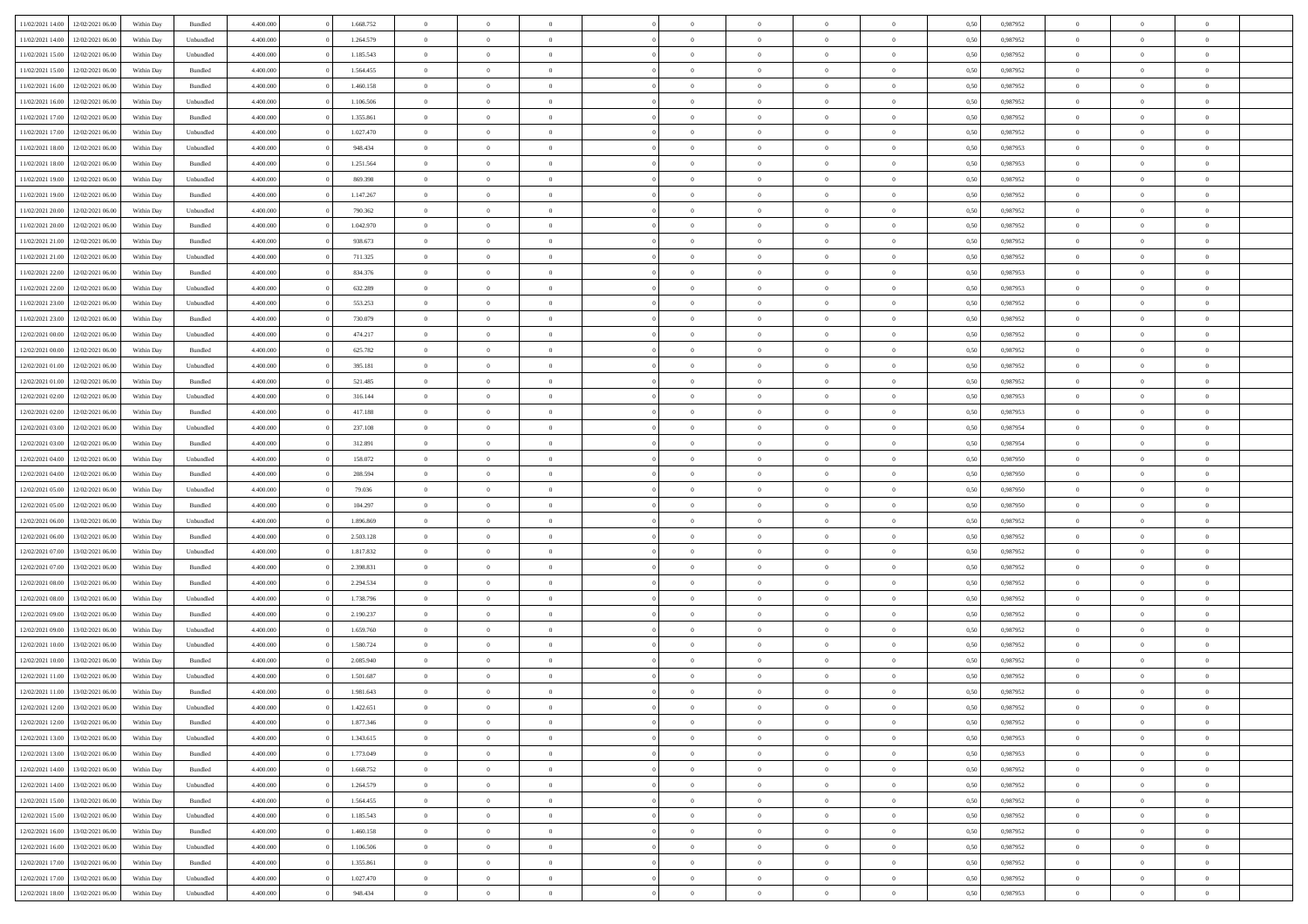| 12/02/2021 18:00 | 13/02/2021 06:00 | Within Day | Bundled            | 4.400.000 | 1.251.564 | $\overline{0}$ | $\Omega$       |                | $\Omega$       | $\Omega$       | $\theta$       | $\theta$       | 0,50 | 0.987953 | $\theta$       | $\theta$       | $\overline{0}$ |  |
|------------------|------------------|------------|--------------------|-----------|-----------|----------------|----------------|----------------|----------------|----------------|----------------|----------------|------|----------|----------------|----------------|----------------|--|
|                  |                  |            |                    |           |           |                |                |                |                |                |                |                |      |          |                |                |                |  |
| 12/02/2021 19:00 | 13/02/2021 06:00 | Within Day | Unbundled          | 4.400.000 | 869.398   | $\overline{0}$ | $\theta$       | $\overline{0}$ | $\overline{0}$ | $\bf{0}$       | $\overline{0}$ | $\bf{0}$       | 0,50 | 0,987952 | $\theta$       | $\overline{0}$ | $\overline{0}$ |  |
| 12/02/2021 19:00 | 13/02/2021 06:00 | Within Day | Bundled            | 4.400.000 | 1.147.267 | $\overline{0}$ | $\overline{0}$ | $\overline{0}$ | $\bf{0}$       | $\bf{0}$       | $\bf{0}$       | $\mathbf{0}$   | 0,50 | 0,987952 | $\overline{0}$ | $\overline{0}$ | $\bf{0}$       |  |
| 12/02/2021 20:00 | 13/02/2021 06:00 | Within Day | Unbundled          | 4.400.000 | 790,362   | $\overline{0}$ | $\overline{0}$ | $\overline{0}$ | $\overline{0}$ | $\bf{0}$       | $\overline{0}$ | $\overline{0}$ | 0.50 | 0,987952 | $\theta$       | $\theta$       | $\overline{0}$ |  |
| 12/02/2021 20:00 | 13/02/2021 06:00 | Within Day | Bundled            | 4.400.000 | 1.042.970 | $\overline{0}$ | $\theta$       | $\overline{0}$ | $\overline{0}$ | $\bf{0}$       | $\overline{0}$ | $\bf{0}$       | 0,50 | 0,987952 | $\theta$       | $\overline{0}$ | $\overline{0}$ |  |
| 12/02/2021 21:00 | 13/02/2021 06:00 | Within Day | Bundled            | 4.400.000 | 938.673   | $\overline{0}$ | $\overline{0}$ | $\overline{0}$ | $\bf{0}$       | $\overline{0}$ | $\overline{0}$ | $\mathbf{0}$   | 0,50 | 0,987952 | $\bf{0}$       | $\overline{0}$ | $\bf{0}$       |  |
| 12/02/2021 21:00 | 13/02/2021 06:00 | Within Dav | Unbundled          | 4.400.000 | 711.325   | $\overline{0}$ | $\overline{0}$ | $\overline{0}$ | $\overline{0}$ | $\overline{0}$ | $\overline{0}$ | $\overline{0}$ | 0.50 | 0,987952 | $\theta$       | $\overline{0}$ | $\overline{0}$ |  |
|                  |                  |            |                    |           |           |                |                |                |                |                |                |                |      |          |                |                |                |  |
| 12/02/2021 22:00 | 13/02/2021 06:00 | Within Day | Unbundled          | 4.400.000 | 632.289   | $\overline{0}$ | $\theta$       | $\overline{0}$ | $\overline{0}$ | $\bf{0}$       | $\overline{0}$ | $\bf{0}$       | 0,50 | 0,987953 | $\theta$       | $\theta$       | $\overline{0}$ |  |
| 12/02/2021 22:00 | 13/02/2021 06:00 | Within Day | Bundled            | 4.400.000 | 834.376   | $\overline{0}$ | $\overline{0}$ | $\overline{0}$ | $\bf{0}$       | $\bf{0}$       | $\bf{0}$       | $\mathbf{0}$   | 0,50 | 0,987953 | $\,0\,$        | $\overline{0}$ | $\overline{0}$ |  |
| 12/02/2021 23:00 | 13/02/2021 06:00 | Within Dav | Bundled            | 4.400.000 | 730.079   | $\overline{0}$ | $\overline{0}$ | $\overline{0}$ | $\overline{0}$ | $\overline{0}$ | $\overline{0}$ | $\overline{0}$ | 0.50 | 0,987952 | $\theta$       | $\overline{0}$ | $\overline{0}$ |  |
| 12/02/2021 23:00 | 13/02/2021 06:00 | Within Day | Unbundled          | 4.400.000 | 553.253   | $\overline{0}$ | $\theta$       | $\overline{0}$ | $\overline{0}$ | $\bf{0}$       | $\overline{0}$ | $\bf{0}$       | 0,50 | 0,987952 | $\,$ 0 $\,$    | $\overline{0}$ | $\overline{0}$ |  |
| 13/02/2021 00:00 | 13/02/2021 06:00 | Within Day | Bundled            | 4.400.000 | 625.782   | $\overline{0}$ | $\overline{0}$ | $\overline{0}$ | $\bf{0}$       | $\bf{0}$       | $\bf{0}$       | $\mathbf{0}$   | 0,50 | 0,987952 | $\bf{0}$       | $\overline{0}$ | $\bf{0}$       |  |
| 13/02/2021 00:00 | 13/02/2021 06:00 | Within Day | Unbundled          | 4.400.000 | 474.217   | $\overline{0}$ | $\overline{0}$ | $\overline{0}$ | $\overline{0}$ | $\bf{0}$       | $\overline{0}$ | $\overline{0}$ | 0.50 | 0,987952 | $\theta$       | $\theta$       | $\overline{0}$ |  |
| 13/02/2021 01:00 | 13/02/2021 06:00 |            |                    | 4.400.000 | 521.485   | $\overline{0}$ | $\theta$       | $\overline{0}$ | $\overline{0}$ | $\bf{0}$       | $\overline{0}$ |                |      | 0,987952 | $\theta$       | $\overline{0}$ | $\overline{0}$ |  |
|                  |                  | Within Day | Bundled            |           |           |                |                |                |                |                |                | $\bf{0}$       | 0,50 |          |                |                |                |  |
| 13/02/2021 01:00 | 13/02/2021 06:00 | Within Day | Unbundled          | 4.400.000 | 395.181   | $\overline{0}$ | $\overline{0}$ | $\overline{0}$ | $\bf{0}$       | $\overline{0}$ | $\overline{0}$ | $\mathbf{0}$   | 0,50 | 0,987952 | $\bf{0}$       | $\overline{0}$ | $\bf{0}$       |  |
| 13/02/2021 02:00 | 13/02/2021 06:00 | Within Dav | Bundled            | 4.400.000 | 417.188   | $\overline{0}$ | $\overline{0}$ | $\overline{0}$ | $\overline{0}$ | $\overline{0}$ | $\overline{0}$ | $\overline{0}$ | 0.50 | 0,987953 | $\theta$       | $\overline{0}$ | $\overline{0}$ |  |
| 13/02/2021 02:00 | 13/02/2021 06:00 | Within Day | Unbundled          | 4.400.000 | 316.144   | $\overline{0}$ | $\theta$       | $\overline{0}$ | $\overline{0}$ | $\bf{0}$       | $\overline{0}$ | $\bf{0}$       | 0,50 | 0,987953 | $\theta$       | $\overline{0}$ | $\overline{0}$ |  |
| 13/02/2021 03:00 | 13/02/2021 06:00 | Within Day | Unbundled          | 4.400.000 | 237.108   | $\overline{0}$ | $\overline{0}$ | $\overline{0}$ | $\bf{0}$       | $\bf{0}$       | $\bf{0}$       | $\mathbf{0}$   | 0,50 | 0,987954 | $\,0\,$        | $\overline{0}$ | $\bf{0}$       |  |
| 13/02/2021 03:00 | 13/02/2021 06:00 | Within Day | Bundled            | 4.400.000 | 312.891   | $\overline{0}$ | $\overline{0}$ | $\overline{0}$ | $\overline{0}$ | $\overline{0}$ | $\overline{0}$ | $\overline{0}$ | 0.50 | 0,987954 | $\theta$       | $\overline{0}$ | $\overline{0}$ |  |
| 13/02/2021 04:00 | 13/02/2021 06:00 | Within Day | Unbundled          | 4.400.000 | 158.072   | $\overline{0}$ | $\theta$       | $\overline{0}$ | $\overline{0}$ | $\bf{0}$       | $\overline{0}$ | $\bf{0}$       | 0,50 | 0,987950 | $\,$ 0 $\,$    | $\overline{0}$ | $\overline{0}$ |  |
|                  |                  |            |                    |           |           |                |                |                |                |                |                |                |      |          |                |                |                |  |
| 13/02/2021 04:00 | 13/02/2021 06:00 | Within Day | Bundled            | 4.400.000 | 208.594   | $\overline{0}$ | $\overline{0}$ | $\overline{0}$ | $\bf{0}$       | $\bf{0}$       | $\bf{0}$       | $\mathbf{0}$   | 0,50 | 0,987950 | $\bf{0}$       | $\overline{0}$ | $\bf{0}$       |  |
| 13/02/2021 05:00 | 13/02/2021 06:00 | Within Day | Unbundled          | 4.400.000 | 79.036    | $\overline{0}$ | $\overline{0}$ | $\overline{0}$ | $\overline{0}$ | $\overline{0}$ | $\overline{0}$ | $\overline{0}$ | 0.50 | 0,987950 | $\theta$       | $\overline{0}$ | $\overline{0}$ |  |
| 13/02/2021 05:00 | 13/02/2021 06:00 | Within Day | Bundled            | 4.400.000 | 104.297   | $\overline{0}$ | $\theta$       | $\overline{0}$ | $\overline{0}$ | $\bf{0}$       | $\overline{0}$ | $\bf{0}$       | 0,50 | 0,987950 | $\,$ 0 $\,$    | $\overline{0}$ | $\overline{0}$ |  |
| 13/02/2021 06:00 | 14/02/2021 06:00 | Within Day | Bundled            | 4.400.000 | 2.503.128 | $\overline{0}$ | $\overline{0}$ | $\overline{0}$ | $\bf{0}$       | $\overline{0}$ | $\overline{0}$ | $\mathbf{0}$   | 0,50 | 0,987952 | $\bf{0}$       | $\overline{0}$ | $\bf{0}$       |  |
| 13/02/2021 06:00 | 14/02/2021 06:00 | Within Day | Unbundled          | 4.400.000 | 1.896.869 | $\overline{0}$ | $\overline{0}$ | $\overline{0}$ | $\overline{0}$ | $\overline{0}$ | $\overline{0}$ | $\overline{0}$ | 0.50 | 0,987952 | $\theta$       | $\overline{0}$ | $\overline{0}$ |  |
| 13/02/2021 07:00 | 14/02/2021 06:00 | Within Day | Unbundled          | 4.400.000 | 1.817.832 | $\overline{0}$ | $\theta$       | $\overline{0}$ | $\overline{0}$ | $\bf{0}$       | $\overline{0}$ | $\bf{0}$       | 0,50 | 0,987952 | $\theta$       | $\overline{0}$ | $\overline{0}$ |  |
| 13/02/2021 07:00 | 14/02/2021 06:00 | Within Day | Bundled            | 4.400.000 | 2.398.831 | $\overline{0}$ | $\overline{0}$ | $\overline{0}$ | $\bf{0}$       | $\bf{0}$       | $\bf{0}$       | $\mathbf{0}$   | 0,50 | 0,987952 | $\,0\,$        | $\overline{0}$ | $\overline{0}$ |  |
|                  |                  |            |                    |           |           |                |                |                |                |                |                |                |      |          |                |                |                |  |
| 13/02/2021 08:00 | 14/02/2021 06:00 | Within Day | Unbundled          | 4.400.000 | 1.738.796 | $\overline{0}$ | $\overline{0}$ | $\overline{0}$ | $\overline{0}$ | $\overline{0}$ | $\overline{0}$ | $\overline{0}$ | 0.50 | 0,987952 | $\theta$       | $\overline{0}$ | $\overline{0}$ |  |
| 13/02/2021 08:00 | 14/02/2021 06:00 | Within Day | Bundled            | 4.400.000 | 2.294.534 | $\overline{0}$ | $\theta$       | $\overline{0}$ | $\overline{0}$ | $\,$ 0         | $\overline{0}$ | $\bf{0}$       | 0,50 | 0,987952 | $\,$ 0 $\,$    | $\overline{0}$ | $\overline{0}$ |  |
| 13/02/2021 09:00 | 14/02/2021 06:00 | Within Day | Unbundled          | 4.400.000 | 1.659.760 | $\overline{0}$ | $\overline{0}$ | $\overline{0}$ | $\bf{0}$       | $\bf{0}$       | $\bf{0}$       | $\mathbf{0}$   | 0,50 | 0,987952 | $\bf{0}$       | $\overline{0}$ | $\bf{0}$       |  |
| 13/02/2021 09:00 | 14/02/2021 06:00 | Within Day | Bundled            | 4.400,000 | 2.190.237 | $\bf{0}$       | $\Omega$       | $\overline{0}$ | $\Omega$       | $\Omega$       | $\overline{0}$ | $\overline{0}$ | 0,50 | 0,987952 | $\,0\,$        | $\theta$       | $\theta$       |  |
| 13/02/2021 10:00 | 14/02/2021 06:00 | Within Day | Bundled            | 4.400.000 | 2.085.940 | $\overline{0}$ | $\theta$       | $\overline{0}$ | $\overline{0}$ | $\bf{0}$       | $\overline{0}$ | $\bf{0}$       | 0,50 | 0,987952 | $\,$ 0 $\,$    | $\overline{0}$ | $\overline{0}$ |  |
| 13/02/2021 10:00 | 14/02/2021 06:00 | Within Day | Unbundled          | 4.400.000 | 1.580.724 | $\overline{0}$ | $\overline{0}$ | $\overline{0}$ | $\bf{0}$       | $\overline{0}$ | $\overline{0}$ | $\mathbf{0}$   | 0,50 | 0,987952 | $\bf{0}$       | $\overline{0}$ | $\bf{0}$       |  |
| 13/02/2021 11:00 | 14/02/2021 06:00 | Within Day | Bundled            | 4.400,000 | 1.981.643 | $\overline{0}$ | $\Omega$       | $\Omega$       | $\Omega$       | $\overline{0}$ | $\overline{0}$ | $\overline{0}$ | 0.50 | 0,987952 | $\,0\,$        | $\theta$       | $\theta$       |  |
|                  |                  |            |                    |           |           |                |                |                |                |                |                |                |      |          |                |                |                |  |
| 13/02/2021 11:00 | 14/02/2021 06:00 | Within Day | Unbundled          | 4.400.000 | 1.501.687 | $\overline{0}$ | $\theta$       | $\overline{0}$ | $\overline{0}$ | $\bf{0}$       | $\overline{0}$ | $\bf{0}$       | 0,50 | 0,987952 | $\,$ 0 $\,$    | $\overline{0}$ | $\overline{0}$ |  |
| 13/02/2021 12:00 | 14/02/2021 06:00 | Within Day | Bundled            | 4.400.000 | 1.877.346 | $\overline{0}$ | $\overline{0}$ | $\overline{0}$ | $\overline{0}$ | $\bf{0}$       | $\overline{0}$ | $\mathbf{0}$   | 0,50 | 0,987952 | $\bf{0}$       | $\overline{0}$ | $\bf{0}$       |  |
| 13/02/2021 12:00 | 14/02/2021 06:00 | Within Day | Unbundled          | 4.400,000 | 1.422.651 | $\overline{0}$ | $\Omega$       | $\overline{0}$ | $\Omega$       | $\overline{0}$ | $\overline{0}$ | $\overline{0}$ | 0.50 | 0.987952 | $\,$ 0 $\,$    | $\theta$       | $\theta$       |  |
| 13/02/2021 13:00 | 14/02/2021 06:00 | Within Day | Unbundled          | 4.400.000 | 1.343.615 | $\overline{0}$ | $\overline{0}$ | $\overline{0}$ | $\overline{0}$ | $\,$ 0         | $\overline{0}$ | $\bf{0}$       | 0,50 | 0,987953 | $\,$ 0 $\,$    | $\overline{0}$ | $\overline{0}$ |  |
| 13/02/2021 13:00 | 14/02/2021 06:00 | Within Day | Bundled            | 4.400.000 | 1.773.049 | $\overline{0}$ | $\bf{0}$       | $\overline{0}$ | $\overline{0}$ | $\bf{0}$       | $\overline{0}$ | $\mathbf{0}$   | 0,50 | 0,987953 | $\bf{0}$       | $\overline{0}$ | $\bf{0}$       |  |
| 13/02/2021 14:00 | 14/02/2021 06:00 | Within Day | Bundled            | 4.400,000 | 1.668.752 | $\overline{0}$ | $\Omega$       | $\overline{0}$ | $\Omega$       | $\overline{0}$ | $\overline{0}$ | $\overline{0}$ | 0,50 | 0,987952 | $\,0\,$        | $\theta$       | $\theta$       |  |
| 13/02/2021 14:00 | 14/02/2021 06:00 | Within Day | Unbundled          | 4.400.000 | 1.264.579 | $\overline{0}$ | $\overline{0}$ | $\overline{0}$ | $\overline{0}$ | $\,$ 0         | $\overline{0}$ | $\bf{0}$       | 0,50 | 0,987952 | $\,$ 0 $\,$    | $\overline{0}$ | $\overline{0}$ |  |
| 13/02/2021 15:00 | 14/02/2021 06:00 | Within Day | Bundled            | 4.400.000 | 1.564.455 | $\overline{0}$ | $\overline{0}$ | $\overline{0}$ | $\overline{0}$ | $\bf{0}$       | $\overline{0}$ | $\mathbf{0}$   | 0,50 | 0,987952 | $\bf{0}$       | $\overline{0}$ | $\bf{0}$       |  |
|                  |                  |            |                    |           |           |                |                |                |                |                |                |                |      |          |                |                |                |  |
| 13/02/2021 15:00 | 14/02/2021 06.00 | Within Day | Unbundled          | 4.400,000 | 1.185.543 | $\overline{0}$ | $\Omega$       | $\Omega$       | $\Omega$       | $\Omega$       | $\overline{0}$ | $\overline{0}$ | 0.50 | 0.987952 | $\theta$       | $\theta$       | $\theta$       |  |
| 13/02/2021 16:00 | 14/02/2021 06:00 | Within Day | Unbundled          | 4.400.000 | 1.106.506 | $\overline{0}$ | $\overline{0}$ | $\overline{0}$ | $\bf{0}$       | $\,$ 0         | $\overline{0}$ | $\bf{0}$       | 0,50 | 0,987952 | $\,0\,$        | $\,0\,$        | $\overline{0}$ |  |
| 13/02/2021 16:00 | 14/02/2021 06:00 | Within Day | $\mathbf B$ undled | 4.400.000 | 1.460.158 | $\overline{0}$ | $\bf{0}$       |                |                | $\bf{0}$       |                |                | 0,50 | 0,987952 | $\bf{0}$       | $\overline{0}$ |                |  |
| 13/02/2021 17:00 | 14/02/2021 06:00 | Within Day | Unbundled          | 4.400.000 | 1.027.470 | $\overline{0}$ | $\overline{0}$ | $\overline{0}$ | $\Omega$       | $\overline{0}$ | $\overline{0}$ | $\overline{0}$ | 0,50 | 0.987952 | $\theta$       | $\theta$       | $\theta$       |  |
| 13/02/2021 17:00 | 14/02/2021 06:00 | Within Day | Bundled            | 4.400.000 | 1.355.861 | $\overline{0}$ | $\bf{0}$       | $\overline{0}$ | $\overline{0}$ | $\,$ 0 $\,$    | $\overline{0}$ | $\,$ 0 $\,$    | 0,50 | 0,987952 | $\,$ 0 $\,$    | $\,$ 0 $\,$    | $\,$ 0         |  |
| 13/02/2021 18:00 | 14/02/2021 06:00 | Within Day | Bundled            | 4.400.000 | 1.251.564 | $\overline{0}$ | $\overline{0}$ | $\overline{0}$ | $\overline{0}$ | $\overline{0}$ | $\overline{0}$ | $\mathbf{0}$   | 0,50 | 0,987953 | $\overline{0}$ | $\bf{0}$       | $\overline{0}$ |  |
| 13/02/2021 18:00 | 14/02/2021 06:00 | Within Day | Unbundled          | 4.400,000 | 948.434   | $\overline{0}$ | $\overline{0}$ | $\overline{0}$ | $\Omega$       | $\overline{0}$ | $\overline{0}$ | $\overline{0}$ | 0,50 | 0,987953 | $\overline{0}$ | $\,0\,$        | $\overline{0}$ |  |
|                  |                  |            |                    |           |           |                |                |                |                |                |                |                |      |          |                |                |                |  |
| 13/02/2021 19:00 | 14/02/2021 06:00 | Within Day | Bundled            | 4.400.000 | 1.147.267 | $\overline{0}$ | $\,$ 0         | $\overline{0}$ | $\overline{0}$ | $\,$ 0 $\,$    | $\overline{0}$ | $\mathbf{0}$   | 0,50 | 0,987952 | $\,$ 0 $\,$    | $\overline{0}$ | $\overline{0}$ |  |
| 13/02/2021 19:00 | 14/02/2021 06:00 | Within Day | Unbundled          | 4.400.000 | 869.398   | $\overline{0}$ | $\overline{0}$ | $\overline{0}$ | $\overline{0}$ | $\overline{0}$ | $\overline{0}$ | $\mathbf{0}$   | 0,50 | 0,987952 | $\overline{0}$ | $\overline{0}$ | $\bf{0}$       |  |
| 13/02/2021 20:00 | 14/02/2021 06:00 | Within Day | Bundled            | 4.400.000 | 1.042.970 | $\overline{0}$ | $\overline{0}$ | $\overline{0}$ | $\overline{0}$ | $\overline{0}$ | $\overline{0}$ | $\bf{0}$       | 0.50 | 0,987952 | $\overline{0}$ | $\theta$       | $\overline{0}$ |  |
| 13/02/2021 20:00 | 14/02/2021 06:00 | Within Day | Unbundled          | 4.400.000 | 790.362   | $\overline{0}$ | $\,$ 0         | $\overline{0}$ | $\overline{0}$ | $\bf{0}$       | $\overline{0}$ | $\bf{0}$       | 0,50 | 0,987952 | $\,$ 0 $\,$    | $\overline{0}$ | $\overline{0}$ |  |
| 13/02/2021 21:00 | 14/02/2021 06:00 | Within Day | Unbundled          | 4.400.000 | 711.325   | $\overline{0}$ | $\bf{0}$       | $\overline{0}$ | $\overline{0}$ | $\overline{0}$ | $\overline{0}$ | $\mathbf{0}$   | 0,50 | 0,987952 | $\overline{0}$ | $\overline{0}$ | $\bf{0}$       |  |
| 13/02/2021 21:00 | 14/02/2021 06:00 | Within Day | Bundled            | 4.400,000 | 938.673   | $\overline{0}$ | $\overline{0}$ | $\overline{0}$ | $\Omega$       | $\overline{0}$ | $\overline{0}$ | $\overline{0}$ | 0.50 | 0,987952 | $\overline{0}$ | $\overline{0}$ | $\overline{0}$ |  |
| 13/02/2021 22:00 | 14/02/2021 06:00 | Within Day | Unbundled          | 4.400.000 | 632.289   | $\overline{0}$ | $\bf{0}$       | $\overline{0}$ | $\bf{0}$       | $\bf{0}$       | $\overline{0}$ | $\mathbf{0}$   | 0,50 | 0,987953 | $\,$ 0 $\,$    | $\,$ 0 $\,$    | $\bf{0}$       |  |
|                  |                  |            |                    |           |           |                |                |                |                |                |                |                |      |          |                |                |                |  |
| 13/02/2021 22.00 | 14/02/2021 06:00 | Within Day | Bundled            | 4.400.000 | 834.376   | $\overline{0}$ | $\overline{0}$ | $\overline{0}$ | $\overline{0}$ | $\overline{0}$ | $\overline{0}$ | $\mathbf{0}$   | 0,50 | 0,987953 | $\overline{0}$ | $\bf{0}$       | $\overline{0}$ |  |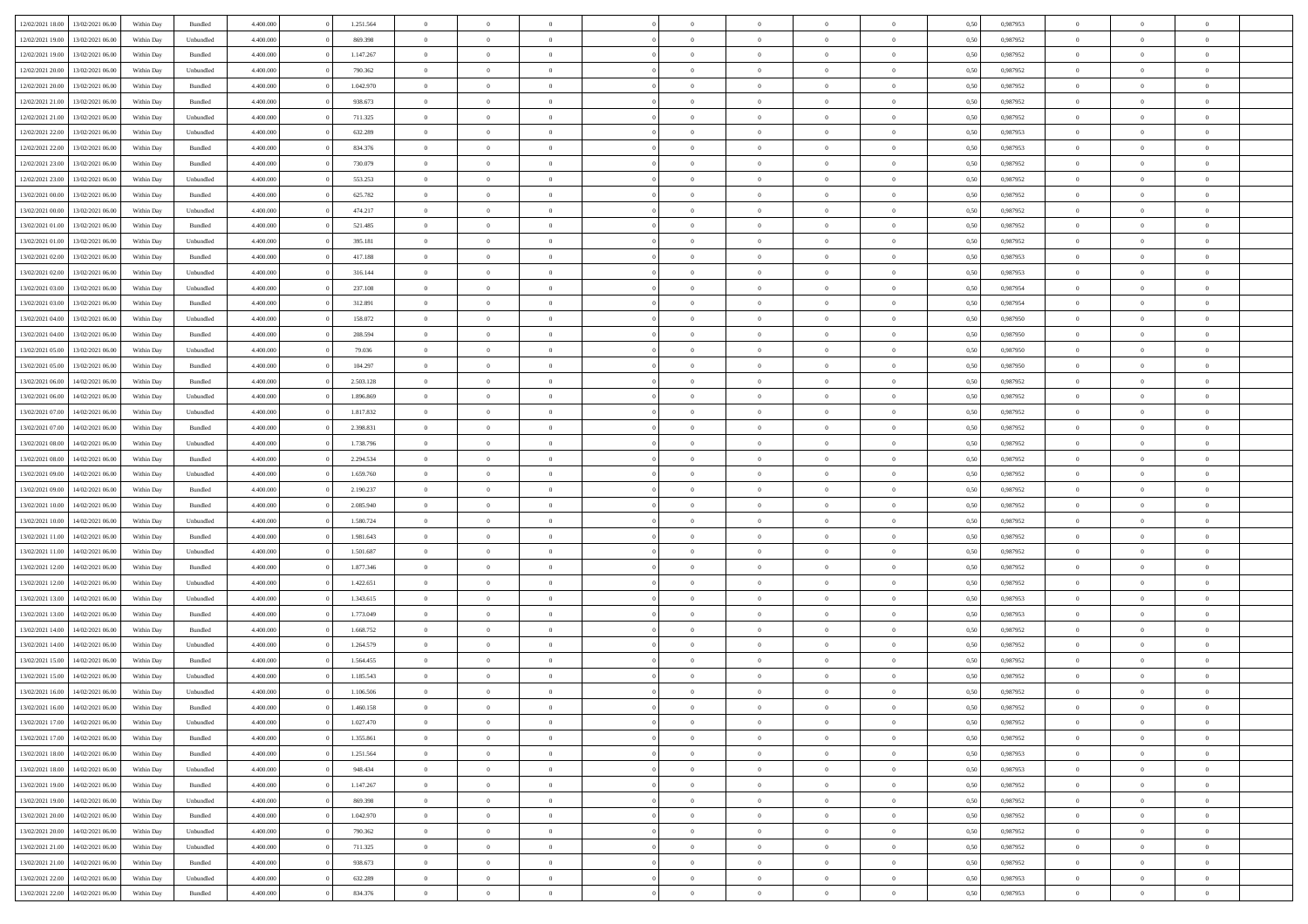| 13/02/2021 23:00 | 14/02/2021 06:00 | Within Day | Unbundled          | 4.400.000 | 553.253   | $\overline{0}$ | $\theta$       |                | $\Omega$       | $\Omega$       | $\theta$       | $\theta$       | 0,50 | 0,987952 | $\theta$       | $\overline{0}$ | $\theta$       |  |
|------------------|------------------|------------|--------------------|-----------|-----------|----------------|----------------|----------------|----------------|----------------|----------------|----------------|------|----------|----------------|----------------|----------------|--|
| 13/02/2021 23:00 | 14/02/2021 06:00 | Within Day | Bundled            | 4.400.000 | 730.079   | $\overline{0}$ | $\theta$       | $\overline{0}$ | $\overline{0}$ | $\bf{0}$       | $\overline{0}$ | $\bf{0}$       | 0,50 | 0,987952 | $\theta$       | $\overline{0}$ | $\overline{0}$ |  |
| 14/02/2021 00:00 | 14/02/2021 06:00 | Within Day | Unbundled          | 4.400.000 | 474.217   | $\overline{0}$ | $\overline{0}$ | $\overline{0}$ | $\bf{0}$       | $\bf{0}$       | $\bf{0}$       | $\mathbf{0}$   | 0,50 | 0,987952 | $\overline{0}$ | $\overline{0}$ | $\bf{0}$       |  |
| 14/02/2021 00:00 | 14/02/2021 06:00 | Within Dav | Bundled            | 4.400.000 | 625.782   | $\overline{0}$ | $\overline{0}$ | $\overline{0}$ | $\overline{0}$ | $\bf{0}$       | $\overline{0}$ | $\overline{0}$ | 0.50 | 0,987952 | $\theta$       | $\theta$       | $\overline{0}$ |  |
| 14/02/2021 01:00 | 14/02/2021 06:00 | Within Day | Bundled            | 4.400.000 | 521.485   | $\overline{0}$ | $\theta$       | $\overline{0}$ | $\overline{0}$ | $\bf{0}$       | $\overline{0}$ | $\bf{0}$       | 0,50 | 0,987952 | $\theta$       | $\overline{0}$ | $\overline{0}$ |  |
|                  |                  |            |                    |           |           |                |                |                |                |                |                |                |      |          |                |                |                |  |
| 14/02/2021 01:00 | 14/02/2021 06:00 | Within Day | Unbundled          | 4.400.000 | 395.181   | $\overline{0}$ | $\overline{0}$ | $\overline{0}$ | $\bf{0}$       | $\overline{0}$ | $\overline{0}$ | $\mathbf{0}$   | 0,50 | 0,987952 | $\overline{0}$ | $\overline{0}$ | $\bf{0}$       |  |
| 14/02/2021 02:00 | 14/02/2021 06:00 | Within Dav | Unbundled          | 4.400.000 | 316.144   | $\overline{0}$ | $\overline{0}$ | $\overline{0}$ | $\overline{0}$ | $\overline{0}$ | $\overline{0}$ | $\overline{0}$ | 0.50 | 0,987953 | $\theta$       | $\overline{0}$ | $\overline{0}$ |  |
| 14/02/2021 02:00 | 14/02/2021 06:00 | Within Day | Bundled            | 4.400.000 | 417.188   | $\overline{0}$ | $\theta$       | $\overline{0}$ | $\overline{0}$ | $\bf{0}$       | $\overline{0}$ | $\bf{0}$       | 0,50 | 0,987953 | $\theta$       | $\theta$       | $\overline{0}$ |  |
| 14/02/2021 03:00 | 14/02/2021 06:00 | Within Day | Unbundled          | 4.400.000 | 237.108   | $\overline{0}$ | $\overline{0}$ | $\overline{0}$ | $\bf{0}$       | $\bf{0}$       | $\bf{0}$       | $\mathbf{0}$   | 0,50 | 0,987954 | $\,0\,$        | $\overline{0}$ | $\overline{0}$ |  |
| 14/02/2021 03:00 | 14/02/2021 06:00 | Within Dav | Bundled            | 4.400.000 | 312.891   | $\overline{0}$ | $\overline{0}$ | $\overline{0}$ | $\overline{0}$ | $\overline{0}$ | $\overline{0}$ | $\overline{0}$ | 0.50 | 0,987954 | $\theta$       | $\overline{0}$ | $\overline{0}$ |  |
| 14/02/2021 04:00 | 14/02/2021 06:00 | Within Day | Bundled            | 4.400.000 | 208.594   | $\overline{0}$ | $\theta$       | $\overline{0}$ | $\overline{0}$ | $\bf{0}$       | $\overline{0}$ | $\bf{0}$       | 0,50 | 0,987950 | $\,$ 0 $\,$    | $\overline{0}$ | $\overline{0}$ |  |
|                  |                  |            |                    |           |           |                |                |                |                |                |                |                |      |          |                |                |                |  |
| 14/02/2021 04:00 | 14/02/2021 06:00 | Within Day | Unbundled          | 4.400.000 | 158.072   | $\overline{0}$ | $\overline{0}$ | $\overline{0}$ | $\bf{0}$       | $\bf{0}$       | $\bf{0}$       | $\mathbf{0}$   | 0,50 | 0,987950 | $\overline{0}$ | $\overline{0}$ | $\bf{0}$       |  |
| 14/02/2021 05:00 | 14/02/2021 06:00 | Within Day | Unbundled          | 4.400.000 | 79.036    | $\overline{0}$ | $\overline{0}$ | $\overline{0}$ | $\overline{0}$ | $\bf{0}$       | $\overline{0}$ | $\overline{0}$ | 0.50 | 0,987950 | $\theta$       | $\theta$       | $\overline{0}$ |  |
| 14/02/2021 05:00 | 14/02/2021 06:00 | Within Day | Bundled            | 4.400.000 | 104.297   | $\overline{0}$ | $\theta$       | $\overline{0}$ | $\overline{0}$ | $\bf{0}$       | $\overline{0}$ | $\bf{0}$       | 0,50 | 0,987950 | $\theta$       | $\overline{0}$ | $\overline{0}$ |  |
| 14/02/2021 06:00 | 15/02/2021 06:00 | Within Day | Unbundled          | 4.400.000 | 1.896.869 | $\overline{0}$ | $\overline{0}$ | $\overline{0}$ | $\bf{0}$       | $\overline{0}$ | $\overline{0}$ | $\mathbf{0}$   | 0,50 | 0,987952 | $\overline{0}$ | $\overline{0}$ | $\bf{0}$       |  |
| 14/02/2021 06:00 | 15/02/2021 06:00 | Within Dav | Bundled            | 4.400.000 | 2.503.128 | $\overline{0}$ | $\overline{0}$ | $\overline{0}$ | $\overline{0}$ | $\overline{0}$ | $\overline{0}$ | $\overline{0}$ | 0.50 | 0,987952 | $\theta$       | $\overline{0}$ | $\overline{0}$ |  |
| 14/02/2021 07:00 | 15/02/2021 06:00 | Within Day | Bundled            | 4.400.000 | 2.398.831 | $\overline{0}$ | $\theta$       | $\overline{0}$ | $\overline{0}$ | $\bf{0}$       | $\overline{0}$ | $\bf{0}$       | 0,50 | 0,987952 | $\theta$       | $\overline{0}$ | $\overline{0}$ |  |
| 14/02/2021 07:00 | 15/02/2021 06:00 | Within Day | Unbundled          | 4.400.000 | 1.817.832 | $\overline{0}$ | $\overline{0}$ | $\overline{0}$ | $\bf{0}$       | $\bf{0}$       | $\bf{0}$       | $\mathbf{0}$   | 0,50 | 0,987952 | $\,0\,$        | $\overline{0}$ | $\bf{0}$       |  |
| 14/02/2021 08:00 | 15/02/2021 06:00 |            | Unbundled          | 4.400.000 | 1.738.796 | $\overline{0}$ | $\overline{0}$ | $\overline{0}$ | $\overline{0}$ | $\overline{0}$ | $\overline{0}$ | $\overline{0}$ | 0.50 | 0,987952 | $\theta$       | $\overline{0}$ | $\overline{0}$ |  |
|                  |                  | Within Day |                    |           |           |                |                |                |                |                |                |                |      |          |                |                |                |  |
| 14/02/2021 08:00 | 15/02/2021 06:00 | Within Day | Bundled            | 4.400.000 | 2.294.534 | $\overline{0}$ | $\theta$       | $\overline{0}$ | $\overline{0}$ | $\bf{0}$       | $\overline{0}$ | $\bf{0}$       | 0,50 | 0,987952 | $\,$ 0 $\,$    | $\overline{0}$ | $\overline{0}$ |  |
| 14/02/2021 09:00 | 15/02/2021 06:00 | Within Day | Unbundled          | 4.400.000 | 1.659.760 | $\overline{0}$ | $\overline{0}$ | $\overline{0}$ | $\bf{0}$       | $\bf{0}$       | $\bf{0}$       | $\mathbf{0}$   | 0,50 | 0,987952 | $\overline{0}$ | $\overline{0}$ | $\bf{0}$       |  |
| 14/02/2021 09:00 | 15/02/2021 06:00 | Within Day | Bundled            | 4.400.000 | 2.190.237 | $\overline{0}$ | $\overline{0}$ | $\overline{0}$ | $\overline{0}$ | $\overline{0}$ | $\overline{0}$ | $\overline{0}$ | 0.50 | 0,987952 | $\theta$       | $\overline{0}$ | $\overline{0}$ |  |
| 14/02/2021 11:00 | 15/02/2021 06:00 | Within Day | Bundled            | 4.400.000 | 1.981.643 | $\overline{0}$ | $\theta$       | $\overline{0}$ | $\overline{0}$ | $\bf{0}$       | $\overline{0}$ | $\bf{0}$       | 0,50 | 0,987952 | $\,$ 0 $\,$    | $\overline{0}$ | $\overline{0}$ |  |
| 14/02/2021 11:00 | 15/02/2021 06:00 | Within Day | Unbundled          | 4.400.000 | 1.501.687 | $\overline{0}$ | $\overline{0}$ | $\overline{0}$ | $\bf{0}$       | $\overline{0}$ | $\overline{0}$ | $\mathbf{0}$   | 0,50 | 0,987952 | $\bf{0}$       | $\overline{0}$ | $\bf{0}$       |  |
| 14/02/2021 12:00 | 15/02/2021 06:00 | Within Dav | Unbundled          | 4.400.000 | 1.422.651 | $\overline{0}$ | $\overline{0}$ | $\overline{0}$ | $\overline{0}$ | $\overline{0}$ | $\overline{0}$ | $\overline{0}$ | 0.50 | 0,987952 | $\theta$       | $\overline{0}$ | $\overline{0}$ |  |
|                  |                  |            |                    |           |           | $\overline{0}$ | $\theta$       | $\overline{0}$ |                | $\bf{0}$       | $\overline{0}$ |                |      |          | $\theta$       |                | $\overline{0}$ |  |
| 14/02/2021 12:00 | 15/02/2021 06:00 | Within Day | Bundled            | 4.400.000 | 1.877.346 |                |                |                | $\overline{0}$ |                |                | $\bf{0}$       | 0,50 | 0,987952 |                | $\overline{0}$ |                |  |
| 14/02/2021 13:00 | 15/02/2021 06:00 | Within Day | Bundled            | 4.400.000 | 1.773.049 | $\overline{0}$ | $\overline{0}$ | $\overline{0}$ | $\overline{0}$ | $\bf{0}$       | $\overline{0}$ | $\mathbf{0}$   | 0,50 | 0,987953 | $\,0\,$        | $\overline{0}$ | $\overline{0}$ |  |
| 14/02/2021 13:00 | 15/02/2021 06:00 | Within Day | Unbundled          | 4.400.000 | 1.343.615 | $\overline{0}$ | $\overline{0}$ | $\overline{0}$ | $\overline{0}$ | $\overline{0}$ | $\overline{0}$ | $\overline{0}$ | 0.50 | 0,987953 | $\theta$       | $\overline{0}$ | $\overline{0}$ |  |
| 14/02/2021 14:00 | 15/02/2021 06:00 | Within Day | Unbundled          | 4.400.000 | 1.264.579 | $\overline{0}$ | $\theta$       | $\overline{0}$ | $\overline{0}$ | $\bf{0}$       | $\overline{0}$ | $\bf{0}$       | 0,50 | 0,987952 | $\,$ 0 $\,$    | $\overline{0}$ | $\overline{0}$ |  |
| 14/02/2021 14:00 | 15/02/2021 06:00 | Within Day | Bundled            | 4.400.000 | 1.668.752 | $\overline{0}$ | $\overline{0}$ | $\overline{0}$ | $\overline{0}$ | $\bf{0}$       | $\overline{0}$ | $\mathbf{0}$   | 0,50 | 0,987952 | $\bf{0}$       | $\overline{0}$ | $\bf{0}$       |  |
| 14/02/2021 15:00 | 15/02/2021 06:00 | Within Day | Unbundled          | 4.400,000 | 1.185.543 | $\overline{0}$ | $\Omega$       | $\overline{0}$ | $\Omega$       | $\Omega$       | $\overline{0}$ | $\overline{0}$ | 0,50 | 0,987952 | $\,0\,$        | $\theta$       | $\theta$       |  |
| 14/02/2021 15:00 | 15/02/2021 06:00 | Within Day | Bundled            | 4.400.000 | 1.564.455 | $\overline{0}$ | $\theta$       | $\overline{0}$ | $\overline{0}$ | $\bf{0}$       | $\overline{0}$ | $\bf{0}$       | 0,50 | 0,987952 | $\,$ 0 $\,$    | $\overline{0}$ | $\overline{0}$ |  |
|                  |                  |            |                    |           |           |                |                |                |                |                |                |                |      |          |                |                |                |  |
| 14/02/2021 16:00 | 15/02/2021 06:00 | Within Day | Unbundled          | 4.400.000 | 1.106.506 | $\overline{0}$ | $\overline{0}$ | $\overline{0}$ | $\overline{0}$ | $\overline{0}$ | $\overline{0}$ | $\mathbf{0}$   | 0,50 | 0,987952 | $\bf{0}$       | $\overline{0}$ | $\bf{0}$       |  |
| 14/02/2021 16:00 | 15/02/2021 06:00 | Within Day | Bundled            | 4.400,000 | 1.460.158 | $\overline{0}$ | $\Omega$       | $\Omega$       | $\Omega$       | $\overline{0}$ | $\overline{0}$ | $\overline{0}$ | 0.50 | 0,987952 | $\,0\,$        | $\theta$       | $\theta$       |  |
| 14/02/2021 17:00 | 15/02/2021 06:00 | Within Day | Unbundled          | 4.400.000 | 1.027.470 | $\overline{0}$ | $\theta$       | $\overline{0}$ | $\overline{0}$ | $\bf{0}$       | $\overline{0}$ | $\bf{0}$       | 0,50 | 0,987952 | $\,$ 0 $\,$    | $\overline{0}$ | $\overline{0}$ |  |
| 14/02/2021 17:00 | 15/02/2021 06:00 | Within Day | Bundled            | 4.400.000 | 1.355.861 | $\overline{0}$ | $\overline{0}$ | $\overline{0}$ | $\overline{0}$ | $\bf{0}$       | $\overline{0}$ | $\mathbf{0}$   | 0,50 | 0,987952 | $\bf{0}$       | $\overline{0}$ | $\bf{0}$       |  |
| 14/02/2021 18:00 | 15/02/2021 06:00 | Within Day | Unbundled          | 4.400,000 | 948,434   | $\overline{0}$ | $\Omega$       | $\Omega$       | $\Omega$       | $\overline{0}$ | $\overline{0}$ | $\overline{0}$ | 0.50 | 0.987953 | $\,$ 0 $\,$    | $\theta$       | $\theta$       |  |
| 14/02/2021 18:00 | 15/02/2021 06:00 | Within Day | Bundled            | 4.400.000 | 1.251.564 | $\overline{0}$ | $\overline{0}$ | $\overline{0}$ | $\overline{0}$ | $\,$ 0         | $\overline{0}$ | $\bf{0}$       | 0,50 | 0,987953 | $\,$ 0 $\,$    | $\overline{0}$ | $\overline{0}$ |  |
| 14/02/2021 19:00 | 15/02/2021 06:00 | Within Day | Bundled            | 4.400.000 | 1.147.267 | $\overline{0}$ | $\bf{0}$       | $\overline{0}$ | $\overline{0}$ | $\bf{0}$       | $\overline{0}$ | $\mathbf{0}$   | 0,50 | 0,987952 | $\bf{0}$       | $\overline{0}$ | $\bf{0}$       |  |
|                  |                  |            |                    | 4.400,000 | 869,398   | $\overline{0}$ | $\Omega$       | $\overline{0}$ | $\Omega$       | $\overline{0}$ | $\overline{0}$ | $\overline{0}$ |      |          | $\,0\,$        | $\theta$       | $\theta$       |  |
| 14/02/2021 19:00 | 15/02/2021 06:00 | Within Day | Unbundled          |           |           |                |                |                |                |                |                |                | 0,50 | 0,987952 |                |                |                |  |
| 14/02/2021 20:00 | 15/02/2021 06:00 | Within Day | Bundled            | 4.400.000 | 1.042.970 | $\overline{0}$ | $\overline{0}$ | $\overline{0}$ | $\overline{0}$ | $\,$ 0         | $\overline{0}$ | $\bf{0}$       | 0,50 | 0,987952 | $\,$ 0 $\,$    | $\overline{0}$ | $\overline{0}$ |  |
| 14/02/2021 20:00 | 15/02/2021 06:00 | Within Day | Unbundled          | 4.400.000 | 790.362   | $\overline{0}$ | $\overline{0}$ | $\overline{0}$ | $\bf{0}$       | $\bf{0}$       | $\overline{0}$ | $\mathbf{0}$   | 0,50 | 0,987952 | $\overline{0}$ | $\overline{0}$ | $\bf{0}$       |  |
| 14/02/2021 21:00 | 15/02/2021 06:00 | Within Day | Unbundled          | 4.400,000 | 711.325   | $\overline{0}$ | $\Omega$       | $\Omega$       | $\Omega$       | $\Omega$       | $\Omega$       | $\overline{0}$ | 0.50 | 0.987952 | $\theta$       | $\theta$       | $\theta$       |  |
| 14/02/2021 21:00 | 15/02/2021 06:00 | Within Day | Bundled            | 4.400.000 | 938.673   | $\overline{0}$ | $\overline{0}$ | $\overline{0}$ | $\bf{0}$       | $\,$ 0         | $\bf{0}$       | $\bf{0}$       | 0,50 | 0,987952 | $\,0\,$        | $\,$ 0 $\,$    | $\overline{0}$ |  |
| 14/02/2021 22:00 | 15/02/2021 06:00 | Within Day | $\mathbf B$ undled | 4.400.000 | 834.376   | $\bf{0}$       | $\bf{0}$       |                |                | $\bf{0}$       |                |                | 0,50 | 0,987953 | $\bf{0}$       | $\overline{0}$ |                |  |
| 14/02/2021 22.00 | 15/02/2021 06:00 | Within Day | Unbundled          | 4.400.000 | 632.289   | $\overline{0}$ | $\overline{0}$ | $\overline{0}$ | $\Omega$       | $\overline{0}$ | $\overline{0}$ | $\overline{0}$ | 0.50 | 0.987953 | $\theta$       | $\theta$       | $\Omega$       |  |
| 14/02/2021 23:00 | 15/02/2021 06:00 | Within Day | Bundled            | 4.400.000 | 730.079   | $\overline{0}$ | $\bf{0}$       | $\overline{0}$ | $\bf{0}$       | $\,$ 0 $\,$    | $\overline{0}$ | $\,$ 0 $\,$    | 0,50 | 0,987952 | $\,$ 0 $\,$    | $\,$ 0 $\,$    | $\,$ 0         |  |
|                  |                  |            |                    |           |           |                |                |                |                |                |                |                |      |          |                |                |                |  |
| 14/02/2021 23:00 | 15/02/2021 06:00 | Within Day | Unbundled          | 4.400.000 | 553.253   | $\overline{0}$ | $\overline{0}$ | $\overline{0}$ | $\overline{0}$ | $\overline{0}$ | $\overline{0}$ | $\mathbf{0}$   | 0,50 | 0,987952 | $\overline{0}$ | $\bf{0}$       | $\overline{0}$ |  |
| 15/02/2021 00:00 | 15/02/2021 06:00 | Within Day | Bundled            | 4.400,000 | 625.782   | $\overline{0}$ | $\overline{0}$ | $\overline{0}$ | $\Omega$       | $\overline{0}$ | $\overline{0}$ | $\overline{0}$ | 0,50 | 0,987952 | $\overline{0}$ | $\theta$       | $\overline{0}$ |  |
| 15/02/2021 00:00 | 15/02/2021 06:00 | Within Day | Unbundled          | 4.400.000 | 474.217   | $\overline{0}$ | $\,$ 0         | $\overline{0}$ | $\bf{0}$       | $\,$ 0 $\,$    | $\overline{0}$ | $\mathbf{0}$   | 0,50 | 0,987952 | $\,$ 0 $\,$    | $\overline{0}$ | $\overline{0}$ |  |
| 15/02/2021 01:00 | 15/02/2021 06:00 | Within Day | Unbundled          | 4.400.000 | 395.181   | $\overline{0}$ | $\overline{0}$ | $\overline{0}$ | $\overline{0}$ | $\overline{0}$ | $\overline{0}$ | $\mathbf{0}$   | 0,50 | 0,987952 | $\overline{0}$ | $\overline{0}$ | $\overline{0}$ |  |
| 15/02/2021 01:00 | 15/02/2021 06:00 | Within Day | Bundled            | 4.400,000 | 521.485   | $\overline{0}$ | $\overline{0}$ | $\overline{0}$ | $\overline{0}$ | $\overline{0}$ | $\overline{0}$ | $\overline{0}$ | 0.50 | 0,987952 | $\overline{0}$ | $\theta$       | $\overline{0}$ |  |
| 15/02/2021 02:00 | 15/02/2021 06:00 | Within Day | Unbundled          | 4.400.000 | 316.144   | $\overline{0}$ | $\,$ 0         | $\overline{0}$ | $\bf{0}$       | $\bf{0}$       | $\bf{0}$       | $\bf{0}$       | 0,50 | 0,987953 | $\,$ 0 $\,$    | $\overline{0}$ | $\overline{0}$ |  |
| 15/02/2021 02:00 | 15/02/2021 06:00 | Within Day | Bundled            | 4.400.000 | 417.188   | $\overline{0}$ | $\bf{0}$       | $\overline{0}$ | $\overline{0}$ | $\overline{0}$ | $\overline{0}$ | $\mathbf{0}$   | 0,50 | 0,987953 | $\overline{0}$ | $\overline{0}$ | $\bf{0}$       |  |
|                  |                  |            |                    |           |           |                |                |                |                |                |                |                |      |          |                |                |                |  |
| 15/02/2021 03:00 | 15/02/2021 06:00 | Within Day | Unbundled          | 4.400,000 | 237.108   | $\overline{0}$ | $\overline{0}$ | $\overline{0}$ | $\Omega$       | $\overline{0}$ | $\overline{0}$ | $\overline{0}$ | 0.50 | 0,987954 | $\overline{0}$ | $\overline{0}$ | $\overline{0}$ |  |
| 15/02/2021 03:00 | 15/02/2021 06:00 | Within Day | Bundled            | 4.400.000 | 312.891   | $\overline{0}$ | $\bf{0}$       | $\overline{0}$ | $\overline{0}$ | $\bf{0}$       | $\bf{0}$       | $\mathbf{0}$   | 0,50 | 0,987954 | $\,$ 0 $\,$    | $\,$ 0 $\,$    | $\bf{0}$       |  |
| 15/02/2021 04:00 | 15/02/2021 06:00 | Within Day | Unbundled          | 4.400.000 | 158.072   | $\overline{0}$ | $\bf{0}$       | $\overline{0}$ | $\overline{0}$ | $\bf{0}$       | $\bf{0}$       | $\bf{0}$       | 0,50 | 0,987950 | $\overline{0}$ | $\overline{0}$ | $\bf{0}$       |  |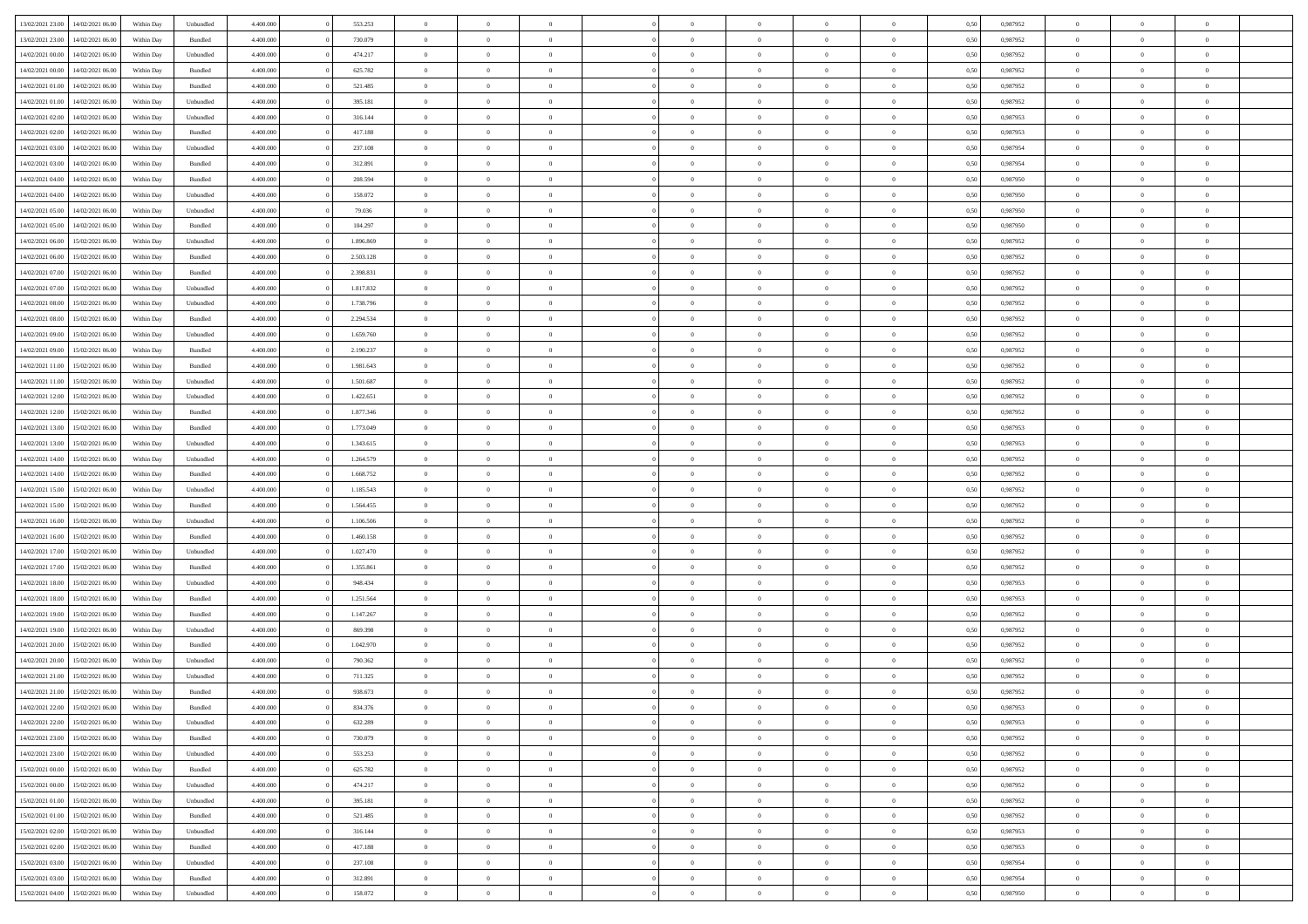| 15/02/2021 04:00 | 15/02/2021 06:00                  | Within Day | Bundled   | 4.400.000 | 208.594   | $\overline{0}$ | $\Omega$       |                | $\Omega$       | $\Omega$       | $\Omega$       | $\theta$       | 0.50 | 0,987950 | $\theta$       | $\theta$       | $\theta$       |  |
|------------------|-----------------------------------|------------|-----------|-----------|-----------|----------------|----------------|----------------|----------------|----------------|----------------|----------------|------|----------|----------------|----------------|----------------|--|
|                  |                                   |            |           |           |           |                |                |                |                |                |                |                |      |          |                |                |                |  |
| 15/02/2021 05:00 | 15/02/2021 06:00                  | Within Day | Unbundled | 4.400.000 | 79.036    | $\overline{0}$ | $\theta$       | $\overline{0}$ | $\overline{0}$ | $\bf{0}$       | $\overline{0}$ | $\bf{0}$       | 0,50 | 0,987950 | $\theta$       | $\theta$       | $\overline{0}$ |  |
| 15/02/2021 05:00 | 15/02/2021 06:00                  | Within Day | Bundled   | 4.400.000 | 104.297   | $\overline{0}$ | $\overline{0}$ | $\overline{0}$ | $\bf{0}$       | $\bf{0}$       | $\bf{0}$       | $\bf{0}$       | 0,50 | 0,987950 | $\overline{0}$ | $\overline{0}$ | $\overline{0}$ |  |
| 15/02/2021 06:00 | 16/02/2021 06:00                  | Within Day | Unbundled | 4.400.000 | 1.896.869 | $\overline{0}$ | $\overline{0}$ | $\overline{0}$ | $\overline{0}$ | $\bf{0}$       | $\overline{0}$ | $\overline{0}$ | 0.50 | 0,987952 | $\theta$       | $\theta$       | $\overline{0}$ |  |
| 15/02/2021 06:00 | 16/02/2021 06:00                  | Within Day | Bundled   | 4.400.000 | 2.503.128 | $\overline{0}$ | $\theta$       | $\overline{0}$ | $\overline{0}$ | $\bf{0}$       | $\overline{0}$ | $\bf{0}$       | 0,50 | 0,987952 | $\theta$       | $\theta$       | $\overline{0}$ |  |
| 15/02/2021 07:00 | 16/02/2021 06:00                  | Within Day | Bundled   | 4.400.000 | 2.398.831 | $\overline{0}$ | $\bf{0}$       | $\overline{0}$ | $\bf{0}$       | $\overline{0}$ | $\overline{0}$ | $\mathbf{0}$   | 0,50 | 0,987952 | $\overline{0}$ | $\overline{0}$ | $\bf{0}$       |  |
|                  |                                   |            |           |           |           |                |                |                |                | $\overline{0}$ |                |                |      |          | $\theta$       | $\overline{0}$ | $\overline{0}$ |  |
| 15/02/2021 07:00 | 16/02/2021 06:00                  | Within Dav | Unbundled | 4.400.000 | 1.817.832 | $\overline{0}$ | $\overline{0}$ | $\overline{0}$ | $\overline{0}$ |                | $\overline{0}$ | $\overline{0}$ | 0.50 | 0,987952 |                |                |                |  |
| 15/02/2021 08:00 | 16/02/2021 06:00                  | Within Day | Bundled   | 4.400.000 | 2.294.534 | $\overline{0}$ | $\theta$       | $\overline{0}$ | $\overline{0}$ | $\bf{0}$       | $\overline{0}$ | $\bf{0}$       | 0,50 | 0,987952 | $\theta$       | $\theta$       | $\overline{0}$ |  |
| 15/02/2021 08:00 | 16/02/2021 06:00                  | Within Day | Unbundled | 4.400.000 | 1.738.796 | $\overline{0}$ | $\overline{0}$ | $\overline{0}$ | $\overline{0}$ | $\bf{0}$       | $\overline{0}$ | $\bf{0}$       | 0,50 | 0,987952 | $\,0\,$        | $\overline{0}$ | $\overline{0}$ |  |
| 15/02/2021 09:00 | 16/02/2021 06:00                  | Within Dav | Bundled   | 4.400.000 | 2.190.237 | $\overline{0}$ | $\overline{0}$ | $\overline{0}$ | $\overline{0}$ | $\overline{0}$ | $\overline{0}$ | $\overline{0}$ | 0.50 | 0,987952 | $\theta$       | $\overline{0}$ | $\overline{0}$ |  |
| 15/02/2021 09:00 | 16/02/2021 06:00                  | Within Day | Unbundled | 4.400.000 | 1.659.760 | $\overline{0}$ | $\theta$       | $\overline{0}$ | $\overline{0}$ | $\bf{0}$       | $\overline{0}$ | $\bf{0}$       | 0,50 | 0,987952 | $\,$ 0 $\,$    | $\theta$       | $\overline{0}$ |  |
| 15/02/2021 10:00 | 16/02/2021 06:00                  | Within Day | Bundled   | 4.400.000 | 2.085.940 | $\overline{0}$ | $\overline{0}$ | $\overline{0}$ | $\overline{0}$ | $\bf{0}$       | $\overline{0}$ | $\bf{0}$       | 0,50 | 0,987952 | $\bf{0}$       | $\overline{0}$ | $\overline{0}$ |  |
| 15/02/2021 10:00 | 16/02/2021 06:00                  | Within Day | Unbundled | 4.400.000 | 1.580.724 | $\overline{0}$ | $\overline{0}$ | $\overline{0}$ | $\overline{0}$ | $\bf{0}$       | $\overline{0}$ | $\overline{0}$ | 0.50 | 0,987952 | $\theta$       | $\theta$       | $\overline{0}$ |  |
| 15/02/2021 11:00 | 16/02/2021 06:00                  |            |           | 4.400.000 | 1.981.643 | $\overline{0}$ | $\theta$       | $\overline{0}$ | $\overline{0}$ | $\bf{0}$       | $\overline{0}$ |                |      | 0,987952 | $\theta$       | $\theta$       | $\overline{0}$ |  |
|                  |                                   | Within Day | Bundled   |           |           |                |                |                |                |                |                | $\bf{0}$       | 0,50 |          |                |                |                |  |
| 15/02/2021 11:00 | 16/02/2021 06:00                  | Within Day | Unbundled | 4.400.000 | 1.501.687 | $\overline{0}$ | $\bf{0}$       | $\overline{0}$ | $\overline{0}$ | $\overline{0}$ | $\overline{0}$ | $\mathbf{0}$   | 0,50 | 0,987952 | $\bf{0}$       | $\overline{0}$ | $\bf{0}$       |  |
| 15/02/2021 12:00 | 16/02/2021 06:00                  | Within Dav | Bundled   | 4.400.000 | 1.877.346 | $\overline{0}$ | $\overline{0}$ | $\overline{0}$ | $\overline{0}$ | $\overline{0}$ | $\overline{0}$ | $\overline{0}$ | 0.50 | 0,987952 | $\theta$       | $\overline{0}$ | $\overline{0}$ |  |
| 15/02/2021 12:00 | 16/02/2021 06:00                  | Within Day | Unbundled | 4.400.000 | 1.422.651 | $\overline{0}$ | $\theta$       | $\overline{0}$ | $\overline{0}$ | $\bf{0}$       | $\overline{0}$ | $\bf{0}$       | 0,50 | 0,987952 | $\theta$       | $\theta$       | $\overline{0}$ |  |
| 15/02/2021 13:00 | 16/02/2021 06:00                  | Within Day | Unbundled | 4.400.000 | 1.343.615 | $\overline{0}$ | $\overline{0}$ | $\overline{0}$ | $\overline{0}$ | $\bf{0}$       | $\overline{0}$ | $\bf{0}$       | 0,50 | 0,987953 | $\,0\,$        | $\overline{0}$ | $\overline{0}$ |  |
| 15/02/2021 13:00 | 16/02/2021 06:00                  | Within Day | Bundled   | 4.400.000 | 1.773.049 | $\overline{0}$ | $\overline{0}$ | $\overline{0}$ | $\overline{0}$ | $\overline{0}$ | $\overline{0}$ | $\overline{0}$ | 0.50 | 0,987953 | $\theta$       | $\overline{0}$ | $\overline{0}$ |  |
| 15/02/2021 14:00 | 16/02/2021 06:00                  | Within Day | Unbundled | 4.400.000 | 1.264.579 | $\overline{0}$ | $\theta$       | $\overline{0}$ | $\overline{0}$ | $\bf{0}$       | $\overline{0}$ | $\bf{0}$       | 0,50 | 0,987952 | $\theta$       | $\theta$       | $\overline{0}$ |  |
|                  |                                   |            |           |           |           |                | $\overline{0}$ |                |                | $\bf{0}$       |                |                |      |          | $\,0\,$        | $\overline{0}$ | $\overline{0}$ |  |
| 15/02/2021 14:00 | 16/02/2021 06:00                  | Within Day | Bundled   | 4.400.000 | 1.668.752 | $\overline{0}$ |                | $\overline{0}$ | $\overline{0}$ |                | $\overline{0}$ | $\bf{0}$       | 0,50 | 0,987952 |                |                |                |  |
| 15/02/2021 15:00 | 16/02/2021 06:00                  | Within Day | Bundled   | 4.400.000 | 1.564.455 | $\overline{0}$ | $\overline{0}$ | $\overline{0}$ | $\overline{0}$ | $\bf{0}$       | $\overline{0}$ | $\overline{0}$ | 0.50 | 0,987952 | $\theta$       | $\theta$       | $\overline{0}$ |  |
| 15/02/2021 15:00 | 16/02/2021 06:00                  | Within Day | Unbundled | 4.400.000 | 1.185.543 | $\overline{0}$ | $\theta$       | $\overline{0}$ | $\overline{0}$ | $\bf{0}$       | $\overline{0}$ | $\bf{0}$       | 0,50 | 0,987952 | $\,$ 0 $\,$    | $\overline{0}$ | $\overline{0}$ |  |
| 15/02/2021 16:00 | 16/02/2021 06:00                  | Within Day | Unbundled | 4.400.000 | 1.106.506 | $\overline{0}$ | $\bf{0}$       | $\overline{0}$ | $\overline{0}$ | $\overline{0}$ | $\overline{0}$ | $\mathbf{0}$   | 0,50 | 0,987952 | $\bf{0}$       | $\overline{0}$ | $\bf{0}$       |  |
| 15/02/2021 16:00 | 16/02/2021 06:00                  | Within Dav | Bundled   | 4.400.000 | 1.460.158 | $\overline{0}$ | $\overline{0}$ | $\overline{0}$ | $\overline{0}$ | $\overline{0}$ | $\overline{0}$ | $\overline{0}$ | 0.50 | 0,987952 | $\theta$       | $\overline{0}$ | $\overline{0}$ |  |
| 15/02/2021 17:00 | 16/02/2021 06:00                  | Within Day | Bundled   | 4.400.000 | 1.355.861 | $\overline{0}$ | $\theta$       | $\overline{0}$ | $\overline{0}$ | $\bf{0}$       | $\overline{0}$ | $\bf{0}$       | 0,50 | 0,987952 | $\theta$       | $\theta$       | $\overline{0}$ |  |
| 15/02/2021 17:00 | 16/02/2021 06:00                  | Within Day | Unbundled | 4.400.000 | 1.027.470 | $\overline{0}$ | $\overline{0}$ | $\overline{0}$ | $\bf{0}$       | $\bf{0}$       | $\bf{0}$       | $\bf{0}$       | 0,50 | 0,987952 | $\,0\,$        | $\overline{0}$ | $\overline{0}$ |  |
| 15/02/2021 18:00 | 16/02/2021 06:00                  | Within Day | Bundled   | 4.400.000 | 1.251.564 | $\overline{0}$ | $\overline{0}$ | $\overline{0}$ | $\overline{0}$ | $\overline{0}$ | $\overline{0}$ | $\overline{0}$ | 0.50 | 0,987953 | $\theta$       | $\overline{0}$ | $\overline{0}$ |  |
|                  |                                   |            |           |           |           |                |                |                |                |                |                |                |      |          |                |                |                |  |
| 15/02/2021 18:00 | 16/02/2021 06:00                  | Within Day | Unbundled | 4.400.000 | 948.434   | $\overline{0}$ | $\theta$       | $\overline{0}$ | $\overline{0}$ | $\bf{0}$       | $\overline{0}$ | $\bf{0}$       | 0,50 | 0,987953 | $\,$ 0 $\,$    | $\overline{0}$ | $\overline{0}$ |  |
| 15/02/2021 19:00 | 16/02/2021 06:00                  | Within Day | Bundled   | 4.400.000 | 1.147.267 | $\overline{0}$ | $\overline{0}$ | $\overline{0}$ | $\bf{0}$       | $\bf{0}$       | $\bf{0}$       | $\bf{0}$       | 0,50 | 0,987952 | $\bf{0}$       | $\overline{0}$ | $\overline{0}$ |  |
| 15/02/2021 19:00 | 16/02/2021 06:00                  | Within Day | Unbundled | 4.400.000 | 869,398   | $\overline{0}$ | $\Omega$       | $\Omega$       | $\Omega$       | $\Omega$       | $\Omega$       | $\overline{0}$ | 0.50 | 0,987952 | $\,0\,$        | $\theta$       | $\theta$       |  |
| 15/02/2021 20:00 | 16/02/2021 06:00                  | Within Day | Bundled   | 4.400.000 | 1.042.970 | $\overline{0}$ | $\theta$       | $\overline{0}$ | $\overline{0}$ | $\bf{0}$       | $\overline{0}$ | $\bf{0}$       | 0,50 | 0,987952 | $\theta$       | $\theta$       | $\overline{0}$ |  |
| 15/02/2021 20:00 | 16/02/2021 06:00                  | Within Day | Unbundled | 4.400.000 | 790.362   | $\overline{0}$ | $\overline{0}$ | $\overline{0}$ | $\bf{0}$       | $\bf{0}$       | $\overline{0}$ | $\mathbf{0}$   | 0,50 | 0,987952 | $\overline{0}$ | $\overline{0}$ | $\bf{0}$       |  |
| 15/02/2021 21:00 | 16/02/2021 06:00                  | Within Day | Bundled   | 4.400,000 | 938.673   | $\overline{0}$ | $\Omega$       | $\Omega$       | $\Omega$       | $\bf{0}$       | $\overline{0}$ | $\overline{0}$ | 0.50 | 0,987952 | $\theta$       | $\theta$       | $\theta$       |  |
| 15/02/2021 21:00 | 16/02/2021 06:00                  | Within Day | Unbundled | 4.400.000 | 711.325   | $\overline{0}$ | $\theta$       | $\overline{0}$ | $\overline{0}$ | $\bf{0}$       | $\overline{0}$ | $\bf{0}$       | 0,50 | 0,987952 | $\theta$       | $\theta$       | $\overline{0}$ |  |
| 15/02/2021 22:00 | 16/02/2021 06:00                  | Within Day | Bundled   | 4.400.000 | 834.376   | $\overline{0}$ | $\overline{0}$ | $\overline{0}$ | $\bf{0}$       | $\bf{0}$       | $\bf{0}$       | $\bf{0}$       | 0,50 | 0,987953 | $\,0\,$        | $\overline{0}$ | $\overline{0}$ |  |
|                  |                                   |            |           |           |           |                |                |                |                |                |                |                |      |          |                |                |                |  |
| 15/02/2021 22.00 | 16/02/2021 06:00                  | Within Day | Unbundled | 4.400,000 | 632.289   | $\overline{0}$ | $\Omega$       | $\Omega$       | $\Omega$       | $\theta$       | $\theta$       | $\overline{0}$ | 0.50 | 0.987953 | $\theta$       | $\theta$       | $\theta$       |  |
| 15/02/2021 23:00 | 16/02/2021 06:00                  | Within Day | Bundled   | 4.400.000 | 730.079   | $\overline{0}$ | $\theta$       | $\overline{0}$ | $\overline{0}$ | $\bf{0}$       | $\overline{0}$ | $\bf{0}$       | 0,50 | 0,987952 | $\,$ 0 $\,$    | $\overline{0}$ | $\overline{0}$ |  |
| 15/02/2021 23:00 | 16/02/2021 06:00                  | Within Day | Unbundled | 4.400.000 | 553.253   | $\overline{0}$ | $\overline{0}$ | $\overline{0}$ | $\bf{0}$       | $\bf{0}$       | $\bf{0}$       | $\bf{0}$       | 0,50 | 0,987952 | $\overline{0}$ | $\overline{0}$ | $\overline{0}$ |  |
| 16/02/2021 00:00 | 16/02/2021 06:00                  | Within Day | Unbundled | 4.400,000 | 474.217   | $\overline{0}$ | $\Omega$       | $\Omega$       | $\Omega$       | $\Omega$       | $\overline{0}$ | $\overline{0}$ | 0.50 | 0,987952 | $\,0\,$        | $\theta$       | $\theta$       |  |
| 16/02/2021 00:00 | 16/02/2021 06:00                  | Within Day | Bundled   | 4.400.000 | 625.782   | $\overline{0}$ | $\theta$       | $\overline{0}$ | $\overline{0}$ | $\bf{0}$       | $\overline{0}$ | $\bf{0}$       | 0,50 | 0,987952 | $\,$ 0 $\,$    | $\overline{0}$ | $\overline{0}$ |  |
| 16/02/2021 01:00 | 16/02/2021 06:00                  | Within Day | Bundled   | 4.400.000 | 521.485   | $\overline{0}$ | $\overline{0}$ | $\overline{0}$ | $\bf{0}$       | $\bf{0}$       | $\bf{0}$       | $\mathbf{0}$   | 0,50 | 0,987952 | $\overline{0}$ | $\overline{0}$ | $\bf{0}$       |  |
| 16/02/2021 01:00 | 16/02/2021 06:00                  | Within Day | Unbundled | 4.400,000 | 395.181   | $\overline{0}$ | $\Omega$       | $\Omega$       | $\Omega$       | $\Omega$       | $\Omega$       | $\overline{0}$ | 0.50 | 0.987952 | $\theta$       | $\theta$       | $\theta$       |  |
| 16/02/2021 02:00 | 16/02/2021 06:00                  | Within Day | Bundled   | 4.400.000 | 417.188   | $\overline{0}$ | $\overline{0}$ | $\overline{0}$ | $\bf{0}$       | $\,$ 0         | $\bf{0}$       | $\bf{0}$       | 0,50 | 0,987953 | $\,0\,$        | $\overline{0}$ | $\overline{0}$ |  |
| 16/02/2021 02:00 | 16/02/2021 06:00                  | Within Day | Unbundled | 4.400.000 | 316.144   | $\bf{0}$       | $\bf{0}$       |                |                | $\bf{0}$       |                |                | 0,50 | 0,987953 | $\bf{0}$       | $\overline{0}$ |                |  |
|                  |                                   |            |           |           |           |                |                |                |                |                |                |                |      |          |                |                |                |  |
| 16/02/2021 03:00 | 16/02/2021 06:00                  | Within Day | Bundled   | 4.400.000 | 312.891   | $\overline{0}$ | $\overline{0}$ | $\overline{0}$ | $\Omega$       | $\overline{0}$ | $\overline{0}$ | $\overline{0}$ | 0.50 | 0.987954 | $\theta$       | $\theta$       | $\theta$       |  |
| 16/02/2021 03:00 | 16/02/2021 06:00                  | Within Day | Unbundled | 4.400.000 | 237.108   | $\overline{0}$ | $\bf{0}$       | $\overline{0}$ | $\bf{0}$       | $\,$ 0 $\,$    | $\overline{0}$ | $\,$ 0 $\,$    | 0,50 | 0,987954 | $\,$ 0 $\,$    | $\,$ 0 $\,$    | $\,$ 0         |  |
| 16/02/2021 04:00 | 16/02/2021 06:00                  | Within Day | Unbundled | 4.400.000 | 158.072   | $\overline{0}$ | $\overline{0}$ | $\overline{0}$ | $\overline{0}$ | $\overline{0}$ | $\overline{0}$ | $\mathbf{0}$   | 0,50 | 0,987950 | $\overline{0}$ | $\bf{0}$       | $\bf{0}$       |  |
| 16/02/2021 04:00 | 16/02/2021 06:00                  | Within Day | Bundled   | 4.400,000 | 208.594   | $\overline{0}$ | $\overline{0}$ | $\overline{0}$ | $\Omega$       | $\overline{0}$ | $\overline{0}$ | $\overline{0}$ | 0,50 | 0,987950 | $\overline{0}$ | $\overline{0}$ | $\overline{0}$ |  |
| 16/02/2021 05:00 | 16/02/2021 06:00                  | Within Day | Unbundled | 4.400.000 | 79.036    | $\overline{0}$ | $\,$ 0         | $\overline{0}$ | $\overline{0}$ | $\,$ 0 $\,$    | $\overline{0}$ | $\mathbf{0}$   | 0,50 | 0,987950 | $\,$ 0 $\,$    | $\overline{0}$ | $\overline{0}$ |  |
| 16/02/2021 05:00 | 16/02/2021 06:00                  | Within Day | Bundled   | 4.400.000 | 104.297   | $\overline{0}$ | $\overline{0}$ | $\overline{0}$ | $\overline{0}$ | $\overline{0}$ | $\overline{0}$ | $\mathbf{0}$   | 0,50 | 0,987950 | $\overline{0}$ | $\overline{0}$ | $\bf{0}$       |  |
| 16/02/2021 06:00 | 17/02/2021 06:00                  | Within Day | Bundled   | 4.400.000 | 2.503.128 | $\overline{0}$ | $\overline{0}$ | $\overline{0}$ | $\overline{0}$ | $\overline{0}$ | $\overline{0}$ | $\bf{0}$       | 0.50 | 0,987952 | $\overline{0}$ | $\theta$       | $\overline{0}$ |  |
|                  |                                   |            |           |           |           |                |                |                |                |                |                |                |      |          |                |                |                |  |
| 16/02/2021 06:00 | 17/02/2021 06:00                  | Within Day | Unbundled | 4.400.000 | 1.896.869 | $\overline{0}$ | $\,$ 0         | $\overline{0}$ | $\overline{0}$ | $\bf{0}$       | $\overline{0}$ | $\bf{0}$       | 0,50 | 0,987952 | $\,$ 0 $\,$    | $\overline{0}$ | $\overline{0}$ |  |
| 16/02/2021 07:00 | 17/02/2021 06:00                  | Within Day | Unbundled | 4.400.000 | 1.817.832 | $\overline{0}$ | $\bf{0}$       | $\overline{0}$ | $\overline{0}$ | $\overline{0}$ | $\overline{0}$ | $\mathbf{0}$   | 0,50 | 0,987952 | $\overline{0}$ | $\overline{0}$ | $\bf{0}$       |  |
| 16/02/2021 07:00 | 17/02/2021 06:00                  | Within Day | Bundled   | 4.400,000 | 2.398.831 | $\overline{0}$ | $\overline{0}$ | $\overline{0}$ | $\Omega$       | $\overline{0}$ | $\overline{0}$ | $\overline{0}$ | 0.50 | 0,987952 | $\overline{0}$ | $\overline{0}$ | $\overline{0}$ |  |
| 16/02/2021 08:00 | 17/02/2021 06:00                  | Within Day | Bundled   | 4.400.000 | 2.294.534 | $\overline{0}$ | $\bf{0}$       | $\overline{0}$ | $\bf{0}$       | $\bf{0}$       | $\overline{0}$ | $\mathbf{0}$   | 0,50 | 0,987952 | $\,$ 0 $\,$    | $\,$ 0 $\,$    | $\bf{0}$       |  |
|                  | 16/02/2021 08:00 17/02/2021 06:00 | Within Day | Unbundled | 4.400.000 | 1.738.796 | $\overline{0}$ | $\overline{0}$ | $\overline{0}$ | $\overline{0}$ | $\overline{0}$ | $\overline{0}$ | $\mathbf{0}$   | 0,50 | 0,987952 | $\overline{0}$ | $\bf{0}$       | $\bf{0}$       |  |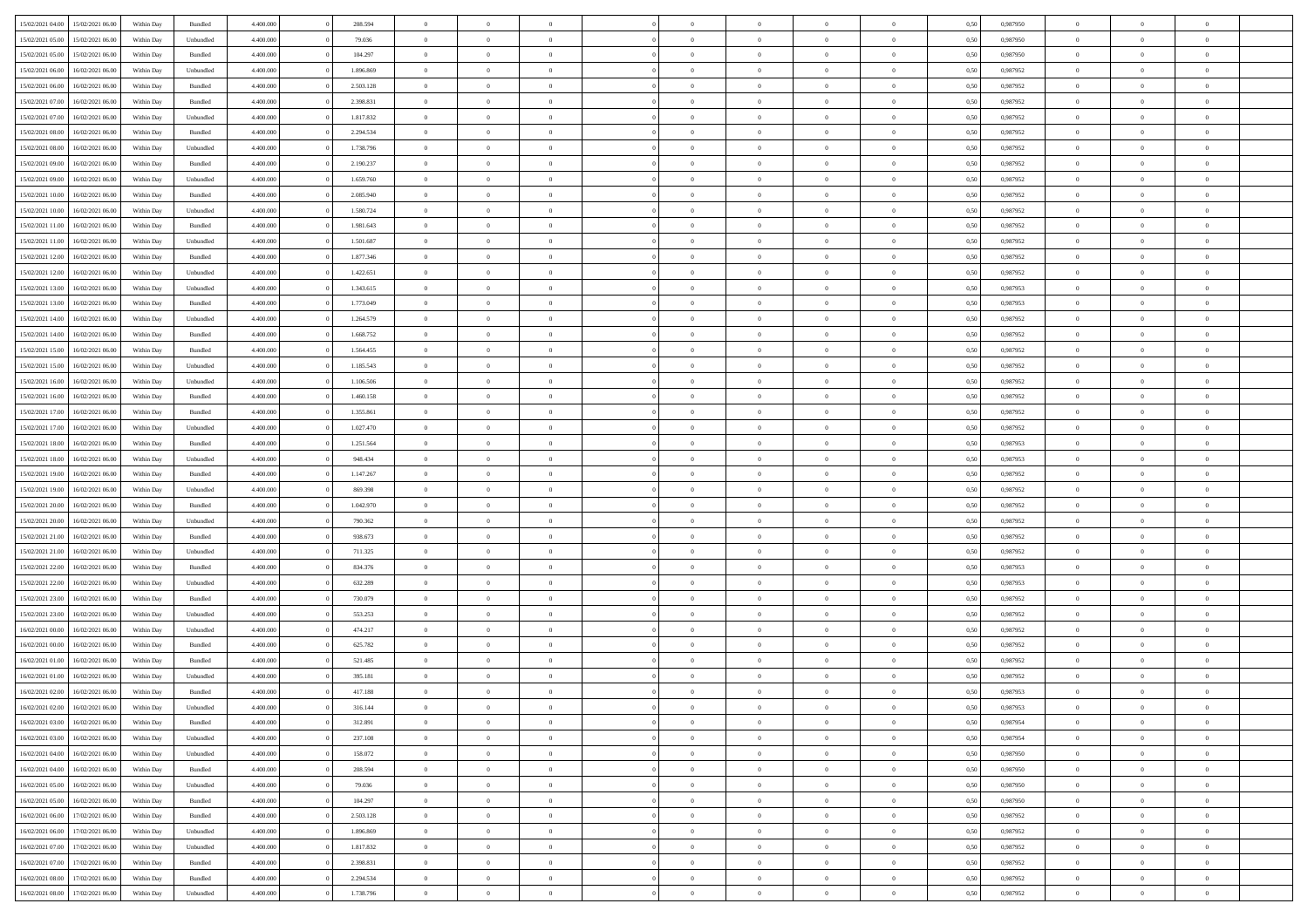| 16/02/2021 09:00 | 17/02/2021 06:00 | Within Day | Unbundled          | 4.400.000 | 1.659.760 | $\overline{0}$ | $\theta$       |                | $\Omega$       | $\Omega$       | $\theta$       | $\theta$       | 0,50 | 0,987952 | $\theta$       | $\overline{0}$ | $\theta$       |  |
|------------------|------------------|------------|--------------------|-----------|-----------|----------------|----------------|----------------|----------------|----------------|----------------|----------------|------|----------|----------------|----------------|----------------|--|
|                  |                  |            |                    |           |           |                |                |                |                |                |                |                |      |          |                |                |                |  |
| 16/02/2021 09:00 | 17/02/2021 06:00 | Within Day | Bundled            | 4.400.000 | 2.190.237 | $\overline{0}$ | $\theta$       | $\overline{0}$ | $\overline{0}$ | $\bf{0}$       | $\overline{0}$ | $\bf{0}$       | 0,50 | 0,987952 | $\theta$       | $\overline{0}$ | $\overline{0}$ |  |
| 16/02/2021 10:00 | 17/02/2021 06:00 | Within Day | Unbundled          | 4.400.000 | 1.580.724 | $\overline{0}$ | $\bf{0}$       | $\overline{0}$ | $\overline{0}$ | $\bf{0}$       | $\overline{0}$ | $\mathbf{0}$   | 0,50 | 0,987952 | $\bf{0}$       | $\overline{0}$ | $\bf{0}$       |  |
| 16/02/2021 10:00 | 17/02/2021 06:00 | Within Dav | Bundled            | 4.400.000 | 2.085.940 | $\overline{0}$ | $\overline{0}$ | $\overline{0}$ | $\overline{0}$ | $\bf{0}$       | $\overline{0}$ | $\overline{0}$ | 0.50 | 0,987952 | $\theta$       | $\theta$       | $\overline{0}$ |  |
| 16/02/2021 11:00 | 17/02/2021 06:00 | Within Day | Unbundled          | 4.400.000 | 1.501.687 | $\overline{0}$ | $\theta$       | $\overline{0}$ | $\overline{0}$ | $\bf{0}$       | $\overline{0}$ | $\bf{0}$       | 0,50 | 0,987952 | $\theta$       | $\overline{0}$ | $\overline{0}$ |  |
| 16/02/2021 11:00 | 17/02/2021 06:00 | Within Day | Bundled            | 4.400.000 | 1.981.643 | $\overline{0}$ | $\overline{0}$ | $\overline{0}$ | $\overline{0}$ | $\overline{0}$ | $\overline{0}$ | $\mathbf{0}$   | 0,50 | 0,987952 | $\bf{0}$       | $\overline{0}$ | $\bf{0}$       |  |
| 16/02/2021 12:00 | 17/02/2021 06:00 | Within Dav | Bundled            | 4.400.000 | 1.877.346 | $\overline{0}$ | $\overline{0}$ | $\overline{0}$ | $\overline{0}$ | $\overline{0}$ | $\overline{0}$ | $\overline{0}$ | 0.50 | 0,987952 | $\theta$       | $\overline{0}$ | $\overline{0}$ |  |
|                  |                  |            |                    |           |           |                |                |                |                |                |                |                |      |          |                |                |                |  |
| 16/02/2021 12:00 | 17/02/2021 06:00 | Within Day | Unbundled          | 4.400.000 | 1.422.651 | $\overline{0}$ | $\theta$       | $\overline{0}$ | $\overline{0}$ | $\bf{0}$       | $\overline{0}$ | $\bf{0}$       | 0,50 | 0,987952 | $\theta$       | $\theta$       | $\overline{0}$ |  |
| 16/02/2021 13:00 | 17/02/2021 06:00 | Within Day | Unbundled          | 4.400.000 | 1.343.615 | $\overline{0}$ | $\overline{0}$ | $\overline{0}$ | $\overline{0}$ | $\bf{0}$       | $\overline{0}$ | $\mathbf{0}$   | 0,50 | 0,987953 | $\,0\,$        | $\overline{0}$ | $\overline{0}$ |  |
| 16/02/2021 13:00 | 17/02/2021 06:00 | Within Dav | Bundled            | 4.400.000 | 1.773.049 | $\overline{0}$ | $\overline{0}$ | $\overline{0}$ | $\overline{0}$ | $\overline{0}$ | $\overline{0}$ | $\overline{0}$ | 0.50 | 0,987953 | $\theta$       | $\overline{0}$ | $\overline{0}$ |  |
| 16/02/2021 14:00 | 17/02/2021 06:00 | Within Day | Unbundled          | 4.400.000 | 1.264.579 | $\overline{0}$ | $\theta$       | $\overline{0}$ | $\overline{0}$ | $\bf{0}$       | $\overline{0}$ | $\bf{0}$       | 0,50 | 0,987952 | $\,$ 0 $\,$    | $\overline{0}$ | $\overline{0}$ |  |
| 16/02/2021 14:00 | 17/02/2021 06:00 | Within Day | Bundled            | 4.400.000 | 1.668.752 | $\overline{0}$ | $\overline{0}$ | $\overline{0}$ | $\bf{0}$       | $\bf{0}$       | $\bf{0}$       | $\mathbf{0}$   | 0,50 | 0,987952 | $\overline{0}$ | $\overline{0}$ | $\bf{0}$       |  |
| 16/02/2021 15:00 | 17/02/2021 06:00 | Within Day | Bundled            | 4.400.000 | 1.564.455 | $\overline{0}$ | $\overline{0}$ | $\overline{0}$ | $\overline{0}$ | $\bf{0}$       | $\overline{0}$ | $\overline{0}$ | 0.50 | 0,987952 | $\theta$       | $\theta$       | $\overline{0}$ |  |
| 16/02/2021 15:00 | 17/02/2021 06:00 | Within Day | Unbundled          | 4.400.000 | 1.185.543 | $\overline{0}$ | $\theta$       | $\overline{0}$ | $\overline{0}$ | $\bf{0}$       | $\overline{0}$ | $\bf{0}$       | 0,50 | 0,987952 | $\theta$       | $\overline{0}$ | $\overline{0}$ |  |
|                  |                  |            |                    |           |           |                |                |                |                |                |                |                |      |          |                |                |                |  |
| 16/02/2021 16:00 | 17/02/2021 06:00 | Within Day | Unbundled          | 4.400.000 | 1.106.506 | $\overline{0}$ | $\overline{0}$ | $\overline{0}$ | $\bf{0}$       | $\overline{0}$ | $\overline{0}$ | $\mathbf{0}$   | 0,50 | 0,987952 | $\overline{0}$ | $\overline{0}$ | $\bf{0}$       |  |
| 16/02/2021 16:00 | 17/02/2021 06:00 | Within Dav | Bundled            | 4.400.000 | 1.460.158 | $\overline{0}$ | $\overline{0}$ | $\overline{0}$ | $\overline{0}$ | $\overline{0}$ | $\overline{0}$ | $\overline{0}$ | 0.50 | 0,987952 | $\theta$       | $\overline{0}$ | $\overline{0}$ |  |
| 16/02/2021 17:00 | 17/02/2021 06:00 | Within Day | Unbundled          | 4.400.000 | 1.027.470 | $\overline{0}$ | $\theta$       | $\overline{0}$ | $\overline{0}$ | $\bf{0}$       | $\overline{0}$ | $\bf{0}$       | 0,50 | 0,987952 | $\theta$       | $\theta$       | $\overline{0}$ |  |
| 16/02/2021 17:00 | 17/02/2021 06:00 | Within Day | Bundled            | 4.400.000 | 1.355.861 | $\overline{0}$ | $\overline{0}$ | $\overline{0}$ | $\bf{0}$       | $\bf{0}$       | $\bf{0}$       | $\mathbf{0}$   | 0,50 | 0,987952 | $\,0\,$        | $\overline{0}$ | $\bf{0}$       |  |
| 16/02/2021 18:00 | 17/02/2021 06:00 | Within Day | Unbundled          | 4.400.000 | 948.434   | $\overline{0}$ | $\overline{0}$ | $\overline{0}$ | $\overline{0}$ | $\overline{0}$ | $\overline{0}$ | $\overline{0}$ | 0.50 | 0,987953 | $\theta$       | $\overline{0}$ | $\overline{0}$ |  |
| 16/02/2021 18:00 | 17/02/2021 06:00 | Within Day | Bundled            | 4.400.000 | 1.251.564 | $\overline{0}$ | $\theta$       | $\overline{0}$ | $\overline{0}$ | $\bf{0}$       | $\overline{0}$ | $\bf{0}$       | 0,50 | 0,987953 | $\,$ 0 $\,$    | $\overline{0}$ | $\overline{0}$ |  |
| 16/02/2021 19:00 | 17/02/2021 06:00 | Within Day | Unbundled          | 4.400.000 | 869.398   | $\overline{0}$ | $\overline{0}$ | $\overline{0}$ | $\overline{0}$ | $\bf{0}$       | $\overline{0}$ | $\mathbf{0}$   | 0,50 | 0,987952 | $\bf{0}$       | $\overline{0}$ | $\bf{0}$       |  |
|                  |                  |            |                    |           |           |                |                |                |                |                |                |                |      |          | $\theta$       |                |                |  |
| 16/02/2021 19:00 | 17/02/2021 06:00 | Within Day | Bundled            | 4.400.000 | 1.147.267 | $\overline{0}$ | $\overline{0}$ | $\overline{0}$ | $\overline{0}$ | $\overline{0}$ | $\overline{0}$ | $\overline{0}$ | 0.50 | 0,987952 |                | $\overline{0}$ | $\overline{0}$ |  |
| 16/02/2021 20:00 | 17/02/2021 06:00 | Within Day | Bundled            | 4.400.000 | 1.042.970 | $\overline{0}$ | $\theta$       | $\overline{0}$ | $\overline{0}$ | $\bf{0}$       | $\overline{0}$ | $\bf{0}$       | 0,50 | 0,987952 | $\,$ 0 $\,$    | $\overline{0}$ | $\overline{0}$ |  |
| 16/02/2021 20:00 | 17/02/2021 06:00 | Within Day | Unbundled          | 4.400.000 | 790.362   | $\overline{0}$ | $\overline{0}$ | $\overline{0}$ | $\overline{0}$ | $\overline{0}$ | $\overline{0}$ | $\mathbf{0}$   | 0,50 | 0,987952 | $\bf{0}$       | $\overline{0}$ | $\bf{0}$       |  |
| 16/02/2021 21:00 | 17/02/2021 06:00 | Within Dav | Bundled            | 4.400.000 | 938.673   | $\overline{0}$ | $\overline{0}$ | $\overline{0}$ | $\overline{0}$ | $\overline{0}$ | $\overline{0}$ | $\overline{0}$ | 0.50 | 0,987952 | $\theta$       | $\overline{0}$ | $\overline{0}$ |  |
| 16/02/2021 21:00 | 17/02/2021 06:00 | Within Day | Unbundled          | 4.400.000 | 711.325   | $\overline{0}$ | $\theta$       | $\overline{0}$ | $\overline{0}$ | $\bf{0}$       | $\overline{0}$ | $\bf{0}$       | 0,50 | 0,987952 | $\theta$       | $\overline{0}$ | $\overline{0}$ |  |
| 16/02/2021 22:00 | 17/02/2021 06:00 | Within Day | Bundled            | 4.400.000 | 834.376   | $\overline{0}$ | $\overline{0}$ | $\overline{0}$ | $\overline{0}$ | $\bf{0}$       | $\bf{0}$       | $\mathbf{0}$   | 0,50 | 0,987953 | $\,0\,$        | $\overline{0}$ | $\overline{0}$ |  |
| 16/02/2021 22:00 | 17/02/2021 06:00 | Within Day | Unbundled          | 4.400.000 | 632.289   | $\overline{0}$ | $\overline{0}$ | $\overline{0}$ | $\overline{0}$ | $\overline{0}$ | $\overline{0}$ | $\overline{0}$ | 0.50 | 0,987953 | $\theta$       | $\overline{0}$ | $\overline{0}$ |  |
|                  |                  |            |                    |           |           | $\overline{0}$ |                |                |                |                |                |                |      |          |                |                |                |  |
| 16/02/2021 23:00 | 17/02/2021 06:00 | Within Day | Unbundled          | 4.400.000 | 553.253   |                | $\theta$       | $\overline{0}$ | $\overline{0}$ | $\bf{0}$       | $\overline{0}$ | $\bf{0}$       | 0,50 | 0,987952 | $\,$ 0 $\,$    | $\overline{0}$ | $\overline{0}$ |  |
| 16/02/2021 23:00 | 17/02/2021 06:00 | Within Day | Bundled            | 4.400.000 | 730.079   | $\overline{0}$ | $\overline{0}$ | $\overline{0}$ | $\bf{0}$       | $\bf{0}$       | $\bf{0}$       | $\mathbf{0}$   | 0,50 | 0,987952 | $\bf{0}$       | $\overline{0}$ | $\bf{0}$       |  |
| 17/02/2021 00:00 | 17/02/2021 06:00 | Within Day | Bundled            | 4.400,000 | 625.782   | $\overline{0}$ | $\Omega$       | $\overline{0}$ | $\Omega$       | $\Omega$       | $\overline{0}$ | $\overline{0}$ | 0,50 | 0,987952 | $\,0\,$        | $\theta$       | $\theta$       |  |
| 17/02/2021 00:00 | 17/02/2021 06:00 | Within Day | Unbundled          | 4.400.000 | 474.217   | $\overline{0}$ | $\theta$       | $\overline{0}$ | $\overline{0}$ | $\bf{0}$       | $\overline{0}$ | $\bf{0}$       | 0,50 | 0,987952 | $\,$ 0 $\,$    | $\overline{0}$ | $\overline{0}$ |  |
| 17/02/2021 01:00 | 17/02/2021 06:00 | Within Day | Bundled            | 4.400.000 | 521.485   | $\overline{0}$ | $\overline{0}$ | $\overline{0}$ | $\bf{0}$       | $\overline{0}$ | $\overline{0}$ | $\mathbf{0}$   | 0,50 | 0,987952 | $\bf{0}$       | $\overline{0}$ | $\bf{0}$       |  |
| 17/02/2021 01:00 | 17/02/2021 06:00 | Within Day | Unbundled          | 4.400,000 | 395.181   | $\overline{0}$ | $\Omega$       | $\Omega$       | $\Omega$       | $\overline{0}$ | $\overline{0}$ | $\overline{0}$ | 0.50 | 0,987952 | $\,0\,$        | $\theta$       | $\theta$       |  |
| 17/02/2021 02:00 | 17/02/2021 06:00 | Within Day | Bundled            | 4.400.000 | 417.188   | $\overline{0}$ | $\theta$       | $\overline{0}$ | $\overline{0}$ | $\bf{0}$       | $\overline{0}$ | $\bf{0}$       | 0,50 | 0,987953 | $\,$ 0 $\,$    | $\overline{0}$ | $\overline{0}$ |  |
| 17/02/2021 02:00 | 17/02/2021 06:00 | Within Day | Unbundled          | 4.400.000 | 316.144   | $\overline{0}$ | $\overline{0}$ | $\overline{0}$ | $\bf{0}$       | $\bf{0}$       | $\bf{0}$       | $\mathbf{0}$   | 0,50 | 0,987953 | $\,0\,$        | $\overline{0}$ | $\bf{0}$       |  |
|                  |                  |            |                    |           |           |                |                |                |                |                |                |                |      |          |                |                |                |  |
| 17/02/2021 03:00 | 17/02/2021 06:00 | Within Day | Bundled            | 4.400,000 | 312.891   | $\overline{0}$ | $\Omega$       | $\Omega$       | $\Omega$       | $\overline{0}$ | $\overline{0}$ | $\overline{0}$ | 0.50 | 0.987954 | $\,$ 0 $\,$    | $\theta$       | $\theta$       |  |
| 17/02/2021 03:00 | 17/02/2021 06:00 | Within Day | Unbundled          | 4.400.000 | 237.108   | $\overline{0}$ | $\overline{0}$ | $\overline{0}$ | $\overline{0}$ | $\,$ 0         | $\overline{0}$ | $\bf{0}$       | 0,50 | 0,987954 | $\,$ 0 $\,$    | $\overline{0}$ | $\overline{0}$ |  |
| 17/02/2021 04:00 | 17/02/2021 06:00 | Within Day | Unbundled          | 4.400.000 | 158.072   | $\overline{0}$ | $\overline{0}$ | $\overline{0}$ | $\bf{0}$       | $\bf{0}$       | $\bf{0}$       | $\mathbf{0}$   | 0,50 | 0,987950 | $\bf{0}$       | $\overline{0}$ | $\bf{0}$       |  |
| 17/02/2021 04:00 | 17/02/2021 06:00 | Within Day | Bundled            | 4.400,000 | 208.594   | $\overline{0}$ | $\Omega$       | $\overline{0}$ | $\Omega$       | $\overline{0}$ | $\overline{0}$ | $\overline{0}$ | 0.50 | 0,987950 | $\,0\,$        | $\theta$       | $\theta$       |  |
| 17/02/2021 05:00 | 17/02/2021 06:00 | Within Day | Unbundled          | 4.400.000 | 79.036    | $\overline{0}$ | $\overline{0}$ | $\overline{0}$ | $\overline{0}$ | $\,$ 0         | $\overline{0}$ | $\bf{0}$       | 0,50 | 0,987950 | $\,$ 0 $\,$    | $\overline{0}$ | $\overline{0}$ |  |
| 17/02/2021 05:00 | 17/02/2021 06:00 | Within Day | Bundled            | 4.400.000 | 104.297   | $\overline{0}$ | $\overline{0}$ | $\overline{0}$ | $\overline{0}$ | $\bf{0}$       | $\overline{0}$ | $\mathbf{0}$   | 0,50 | 0,987950 | $\bf{0}$       | $\overline{0}$ | $\bf{0}$       |  |
| 17/02/2021 06:00 | 18/02/2021 06:00 | Within Day | Unbundled          | 4.400,000 | 1.896.869 | $\overline{0}$ | $\Omega$       | $\Omega$       | $\Omega$       | $\Omega$       | $\Omega$       | $\overline{0}$ | 0.50 | 0.987952 | $\theta$       | $\theta$       | $\theta$       |  |
| 17/02/2021 06:00 | 18/02/2021 06:00 | Within Day | Bundled            | 4.400.000 | 2.503.128 | $\overline{0}$ | $\overline{0}$ | $\overline{0}$ | $\bf{0}$       | $\,$ 0         | $\overline{0}$ | $\bf{0}$       | 0,50 | 0,987952 | $\,0\,$        | $\,$ 0 $\,$    | $\overline{0}$ |  |
|                  |                  |            |                    |           |           |                |                |                |                |                |                |                |      |          |                |                |                |  |
| 17/02/2021 07:00 | 18/02/2021 06:00 | Within Day | $\mathbf B$ undled | 4.400.000 | 2.398.831 | $\overline{0}$ | $\bf{0}$       |                |                | $\bf{0}$       |                |                | 0,50 | 0,987952 | $\bf{0}$       | $\overline{0}$ |                |  |
| 17/02/2021 07:00 | 18/02/2021 06:00 | Within Day | Unbundled          | 4.400.000 | 1.817.832 | $\overline{0}$ | $\overline{0}$ | $\overline{0}$ | $\Omega$       | $\overline{0}$ | $\overline{0}$ | $\overline{0}$ | 0.50 | 0.987952 | $\theta$       | $\theta$       | $\theta$       |  |
| 17/02/2021 08:00 | 18/02/2021 06:00 | Within Day | Bundled            | 4.400.000 | 2.294.534 | $\overline{0}$ | $\,$ 0         | $\overline{0}$ | $\overline{0}$ | $\,$ 0 $\,$    | $\overline{0}$ | $\mathbf{0}$   | 0,50 | 0,987952 | $\,$ 0 $\,$    | $\,$ 0 $\,$    | $\,$ 0         |  |
| 17/02/2021 08:00 | 18/02/2021 06:00 | Within Day | Unbundled          | 4.400.000 | 1.738.796 | $\overline{0}$ | $\overline{0}$ | $\overline{0}$ | $\overline{0}$ | $\overline{0}$ | $\overline{0}$ | $\mathbf{0}$   | 0,50 | 0,987952 | $\overline{0}$ | $\bf{0}$       | $\bf{0}$       |  |
| 17/02/2021 09:00 | 18/02/2021 06:00 | Within Day | Unbundled          | 4.400.000 | 1.659.760 | $\overline{0}$ | $\overline{0}$ | $\overline{0}$ | $\Omega$       | $\overline{0}$ | $\overline{0}$ | $\overline{0}$ | 0,50 | 0,987952 | $\overline{0}$ | $\theta$       | $\overline{0}$ |  |
| 17/02/2021 09:00 | 18/02/2021 06:00 | Within Day | Bundled            | 4.400.000 | 2.190.237 | $\overline{0}$ | $\,$ 0         | $\overline{0}$ | $\overline{0}$ | $\,$ 0 $\,$    | $\overline{0}$ | $\mathbf{0}$   | 0,50 | 0,987952 | $\,$ 0 $\,$    | $\overline{0}$ | $\overline{0}$ |  |
| 17/02/2021 10:00 | 18/02/2021 06:00 | Within Day | Bundled            | 4.400.000 | 2.085.940 | $\overline{0}$ | $\overline{0}$ | $\overline{0}$ | $\overline{0}$ | $\overline{0}$ | $\overline{0}$ | $\mathbf{0}$   | 0,50 | 0,987952 | $\overline{0}$ | $\overline{0}$ | $\bf{0}$       |  |
|                  |                  |            |                    |           |           |                |                |                |                |                |                |                |      |          |                |                |                |  |
| 17/02/2021 10:00 | 18/02/2021 06:00 | Within Day | Unbundled          | 4.400.000 | 1.580.724 | $\overline{0}$ | $\overline{0}$ | $\overline{0}$ | $\Omega$       | $\overline{0}$ | $\overline{0}$ | $\bf{0}$       | 0.50 | 0,987952 | $\overline{0}$ | $\theta$       | $\overline{0}$ |  |
| 17/02/2021 11:00 | 18/02/2021 06:00 | Within Day | Unbundled          | 4.400.000 | 1.501.687 | $\overline{0}$ | $\,$ 0         | $\overline{0}$ | $\bf{0}$       | $\bf{0}$       | $\bf{0}$       | $\bf{0}$       | 0,50 | 0,987952 | $\,$ 0 $\,$    | $\overline{0}$ | $\overline{0}$ |  |
| 17/02/2021 11:00 | 18/02/2021 06:00 | Within Day | Bundled            | 4.400.000 | 1.981.643 | $\overline{0}$ | $\bf{0}$       | $\overline{0}$ | $\overline{0}$ | $\overline{0}$ | $\overline{0}$ | $\mathbf{0}$   | 0,50 | 0,987952 | $\overline{0}$ | $\overline{0}$ | $\bf{0}$       |  |
| 17/02/2021 12:00 | 18/02/2021 06:00 | Within Day | Bundled            | 4.400.000 | 1.877.346 | $\overline{0}$ | $\overline{0}$ | $\overline{0}$ | $\Omega$       | $\overline{0}$ | $\overline{0}$ | $\overline{0}$ | 0.50 | 0,987952 | $\overline{0}$ | $\overline{0}$ | $\overline{0}$ |  |
| 17/02/2021 12:00 | 18/02/2021 06:00 | Within Day | Unbundled          | 4.400.000 | 1.422.651 | $\overline{0}$ | $\bf{0}$       | $\overline{0}$ | $\overline{0}$ | $\bf{0}$       | $\bf{0}$       | $\mathbf{0}$   | 0,50 | 0,987952 | $\,$ 0 $\,$    | $\,$ 0 $\,$    | $\bf{0}$       |  |
| 17/02/2021 13:00 | 18/02/2021 06:00 | Within Day | Unbundled          | 4.400.000 | 1.343.615 | $\overline{0}$ | $\overline{0}$ | $\overline{0}$ | $\overline{0}$ | $\overline{0}$ | $\bf{0}$       | $\mathbf{0}$   | 0,50 | 0,987953 | $\overline{0}$ | $\bf{0}$       | $\bf{0}$       |  |
|                  |                  |            |                    |           |           |                |                |                |                |                |                |                |      |          |                |                |                |  |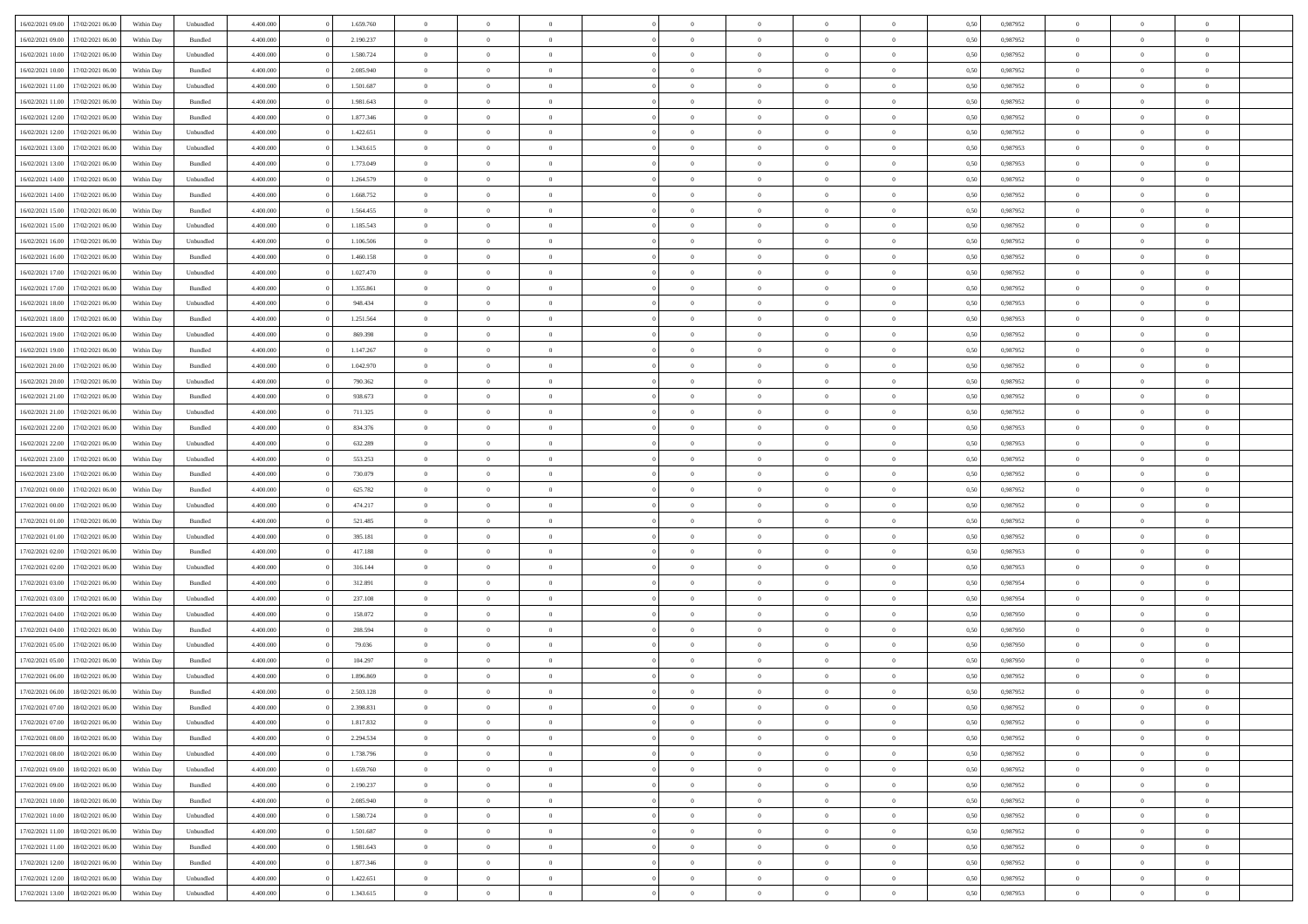| 17/02/2021 13:00 | 18/02/2021 06:00 | Within Day | Bundled            | 4.400.000 | 1.773.049 | $\overline{0}$ | $\Omega$       |                | $\Omega$       | $\Omega$       | $\overline{0}$ | $\theta$       | 0,50 | 0.987953 | $\theta$       | $\theta$       | $\overline{0}$ |  |
|------------------|------------------|------------|--------------------|-----------|-----------|----------------|----------------|----------------|----------------|----------------|----------------|----------------|------|----------|----------------|----------------|----------------|--|
|                  |                  |            |                    |           |           |                |                |                |                |                |                |                |      |          |                |                |                |  |
| 17/02/2021 14:00 | 18/02/2021 06:00 | Within Day | Unbundled          | 4.400.000 | 1.264.579 | $\overline{0}$ | $\theta$       | $\overline{0}$ | $\overline{0}$ | $\bf{0}$       | $\overline{0}$ | $\bf{0}$       | 0,50 | 0,987952 | $\theta$       | $\overline{0}$ | $\overline{0}$ |  |
| 17/02/2021 14:00 | 18/02/2021 06:00 | Within Day | Bundled            | 4.400.000 | 1.668.752 | $\overline{0}$ | $\bf{0}$       | $\overline{0}$ | $\overline{0}$ | $\bf{0}$       | $\overline{0}$ | $\mathbf{0}$   | 0,50 | 0,987952 | $\bf{0}$       | $\overline{0}$ | $\bf{0}$       |  |
| 17/02/2021 15:00 | 18/02/2021 06:00 | Within Dav | Bundled            | 4.400.000 | 1.564.455 | $\overline{0}$ | $\overline{0}$ | $\overline{0}$ | $\overline{0}$ | $\bf{0}$       | $\overline{0}$ | $\overline{0}$ | 0.50 | 0,987952 | $\theta$       | $\overline{0}$ | $\overline{0}$ |  |
| 17/02/2021 15:00 | 18/02/2021 06:00 | Within Day | Unbundled          | 4.400.000 | 1.185.543 | $\overline{0}$ | $\theta$       | $\overline{0}$ | $\overline{0}$ | $\bf{0}$       | $\overline{0}$ | $\bf{0}$       | 0,50 | 0,987952 | $\,$ 0 $\,$    | $\overline{0}$ | $\overline{0}$ |  |
|                  |                  |            |                    |           |           |                |                |                |                |                |                |                |      |          |                |                |                |  |
| 17/02/2021 16:00 | 18/02/2021 06:00 | Within Day | Bundled            | 4.400.000 | 1.460.158 | $\overline{0}$ | $\overline{0}$ | $\overline{0}$ | $\overline{0}$ | $\overline{0}$ | $\overline{0}$ | $\mathbf{0}$   | 0,50 | 0,987952 | $\bf{0}$       | $\overline{0}$ | $\bf{0}$       |  |
| 17/02/2021 16:00 | 18/02/2021 06:00 | Within Dav | Unbundled          | 4.400.000 | 1.106.506 | $\overline{0}$ | $\overline{0}$ | $\overline{0}$ | $\overline{0}$ | $\overline{0}$ | $\overline{0}$ | $\overline{0}$ | 0.50 | 0,987952 | $\theta$       | $\overline{0}$ | $\overline{0}$ |  |
| 17/02/2021 17:00 | 18/02/2021 06:00 | Within Day | Unbundled          | 4.400.000 | 1.027.470 | $\overline{0}$ | $\theta$       | $\overline{0}$ | $\overline{0}$ | $\bf{0}$       | $\overline{0}$ | $\bf{0}$       | 0,50 | 0,987952 | $\theta$       | $\theta$       | $\overline{0}$ |  |
| 17/02/2021 17:00 | 18/02/2021 06:00 | Within Day | Bundled            | 4.400.000 | 1.355.861 | $\overline{0}$ | $\overline{0}$ | $\overline{0}$ | $\overline{0}$ | $\bf{0}$       | $\bf{0}$       | $\mathbf{0}$   | 0,50 | 0,987952 | $\,0\,$        | $\overline{0}$ | $\overline{0}$ |  |
| 17/02/2021 18:00 | 18/02/2021 06:00 | Within Dav | Bundled            | 4.400.000 | 1.251.564 | $\overline{0}$ | $\overline{0}$ | $\overline{0}$ | $\overline{0}$ | $\overline{0}$ | $\overline{0}$ | $\overline{0}$ | 0.50 | 0,987953 | $\theta$       | $\overline{0}$ | $\overline{0}$ |  |
| 17/02/2021 18:00 | 18/02/2021 06:00 | Within Day | Unbundled          | 4.400.000 | 948.434   | $\overline{0}$ | $\theta$       | $\overline{0}$ | $\overline{0}$ | $\bf{0}$       | $\overline{0}$ | $\bf{0}$       | 0,50 | 0,987953 | $\,$ 0 $\,$    | $\overline{0}$ | $\overline{0}$ |  |
|                  |                  |            |                    |           |           |                |                |                |                |                |                |                |      |          |                |                |                |  |
| 17/02/2021 19:00 | 18/02/2021 06:00 | Within Day | Unbundled          | 4.400.000 | 869.398   | $\overline{0}$ | $\overline{0}$ | $\overline{0}$ | $\bf{0}$       | $\bf{0}$       | $\bf{0}$       | $\mathbf{0}$   | 0,50 | 0,987952 | $\overline{0}$ | $\overline{0}$ | $\bf{0}$       |  |
| 17/02/2021 19:00 | 18/02/2021 06:00 | Within Day | Bundled            | 4.400.000 | 1.147.267 | $\overline{0}$ | $\overline{0}$ | $\overline{0}$ | $\overline{0}$ | $\overline{0}$ | $\overline{0}$ | $\overline{0}$ | 0.50 | 0,987952 | $\theta$       | $\theta$       | $\overline{0}$ |  |
| 17/02/2021 20:00 | 18/02/2021 06:00 | Within Day | Unbundled          | 4.400.000 | 790.362   | $\overline{0}$ | $\theta$       | $\overline{0}$ | $\overline{0}$ | $\bf{0}$       | $\overline{0}$ | $\bf{0}$       | 0,50 | 0,987952 | $\theta$       | $\overline{0}$ | $\overline{0}$ |  |
| 17/02/2021 20:00 | 18/02/2021 06:00 | Within Day | Bundled            | 4.400.000 | 1.042.970 | $\overline{0}$ | $\overline{0}$ | $\overline{0}$ | $\bf{0}$       | $\overline{0}$ | $\overline{0}$ | $\mathbf{0}$   | 0,50 | 0,987952 | $\overline{0}$ | $\overline{0}$ | $\bf{0}$       |  |
| 17/02/2021 21:00 | 18/02/2021 06:00 | Within Dav | Unbundled          | 4.400.000 | 711.325   | $\overline{0}$ | $\overline{0}$ | $\overline{0}$ | $\overline{0}$ | $\overline{0}$ | $\overline{0}$ | $\overline{0}$ | 0.50 | 0,987952 | $\theta$       | $\overline{0}$ | $\overline{0}$ |  |
| 17/02/2021 21:00 | 18/02/2021 06:00 | Within Day | Bundled            | 4.400.000 | 938.673   | $\overline{0}$ | $\theta$       | $\overline{0}$ | $\overline{0}$ | $\bf{0}$       | $\overline{0}$ | $\bf{0}$       | 0,50 | 0,987952 | $\,$ 0 $\,$    | $\overline{0}$ | $\overline{0}$ |  |
| 17/02/2021 22:00 | 18/02/2021 06:00 | Within Day | Unbundled          | 4.400.000 | 632.289   | $\overline{0}$ | $\overline{0}$ | $\overline{0}$ | $\bf{0}$       | $\bf{0}$       | $\bf{0}$       | $\mathbf{0}$   | 0,50 | 0,987953 | $\bf{0}$       | $\overline{0}$ | $\bf{0}$       |  |
| 17/02/2021 22:00 | 18/02/2021 06:00 | Within Dav | Bundled            | 4.400.000 | 834.376   | $\overline{0}$ | $\overline{0}$ | $\overline{0}$ | $\overline{0}$ | $\overline{0}$ | $\overline{0}$ | $\overline{0}$ | 0.50 | 0,987953 | $\theta$       | $\overline{0}$ | $\overline{0}$ |  |
|                  |                  |            |                    |           |           |                |                |                |                |                |                |                |      |          |                |                |                |  |
| 17/02/2021 23:00 | 18/02/2021 06:00 | Within Day | Bundled            | 4.400.000 | 730.079   | $\overline{0}$ | $\theta$       | $\overline{0}$ | $\overline{0}$ | $\bf{0}$       | $\overline{0}$ | $\bf{0}$       | 0,50 | 0,987952 | $\,$ 0 $\,$    | $\overline{0}$ | $\overline{0}$ |  |
| 17/02/2021 23.00 | 18/02/2021 06:00 | Within Day | Unbundled          | 4.400.000 | 553.253   | $\overline{0}$ | $\overline{0}$ | $\overline{0}$ | $\bf{0}$       | $\bf{0}$       | $\bf{0}$       | $\mathbf{0}$   | 0,50 | 0,987952 | $\overline{0}$ | $\overline{0}$ | $\bf{0}$       |  |
| 18/02/2021 00:00 | 18/02/2021 06:00 | Within Day | Bundled            | 4.400.000 | 625.782   | $\overline{0}$ | $\overline{0}$ | $\overline{0}$ | $\overline{0}$ | $\overline{0}$ | $\overline{0}$ | $\overline{0}$ | 0.50 | 0,987952 | $\theta$       | $\overline{0}$ | $\overline{0}$ |  |
| 18/02/2021 00:00 | 18/02/2021 06:00 | Within Day | Unbundled          | 4.400.000 | 474.217   | $\overline{0}$ | $\theta$       | $\overline{0}$ | $\overline{0}$ | $\bf{0}$       | $\overline{0}$ | $\bf{0}$       | 0,50 | 0,987952 | $\,$ 0 $\,$    | $\overline{0}$ | $\overline{0}$ |  |
| 18/02/2021 01:00 | 18/02/2021 06:00 | Within Day | Unbundled          | 4.400.000 | 395.181   | $\overline{0}$ | $\overline{0}$ | $\overline{0}$ | $\bf{0}$       | $\overline{0}$ | $\overline{0}$ | $\mathbf{0}$   | 0,50 | 0,987952 | $\overline{0}$ | $\overline{0}$ | $\bf{0}$       |  |
| 18/02/2021 01:00 | 18/02/2021 06:00 | Within Dav | Bundled            | 4.400.000 | 521.485   | $\overline{0}$ | $\overline{0}$ | $\overline{0}$ | $\overline{0}$ | $\overline{0}$ | $\overline{0}$ | $\overline{0}$ | 0.50 | 0,987952 | $\overline{0}$ | $\overline{0}$ | $\overline{0}$ |  |
| 18/02/2021 02:00 | 18/02/2021 06:00 | Within Day | Unbundled          | 4.400.000 | 316.144   | $\overline{0}$ | $\theta$       | $\overline{0}$ | $\overline{0}$ | $\bf{0}$       | $\overline{0}$ | $\bf{0}$       | 0,50 | 0,987953 | $\theta$       | $\overline{0}$ | $\overline{0}$ |  |
|                  |                  |            |                    |           |           |                |                |                |                |                |                |                |      |          |                |                |                |  |
| 18/02/2021 02:00 | 18/02/2021 06:00 | Within Day | Bundled            | 4.400.000 | 417.188   | $\overline{0}$ | $\overline{0}$ | $\overline{0}$ | $\bf{0}$       | $\bf{0}$       | $\bf{0}$       | $\mathbf{0}$   | 0,50 | 0,987953 | $\,0\,$        | $\overline{0}$ | $\overline{0}$ |  |
| 18/02/2021 03:00 | 18/02/2021 06:00 | Within Day | Bundled            | 4.400.000 | 312.891   | $\overline{0}$ | $\overline{0}$ | $\overline{0}$ | $\overline{0}$ | $\overline{0}$ | $\overline{0}$ | $\overline{0}$ | 0.50 | 0,987954 | $\theta$       | $\overline{0}$ | $\overline{0}$ |  |
| 18/02/2021 03:00 | 18/02/2021 06:00 | Within Day | Unbundled          | 4.400.000 | 237.108   | $\overline{0}$ | $\overline{0}$ | $\overline{0}$ | $\overline{0}$ | $\bf{0}$       | $\overline{0}$ | $\bf{0}$       | 0,50 | 0,987954 | $\,$ 0 $\,$    | $\overline{0}$ | $\overline{0}$ |  |
| 18/02/2021 04:00 | 18/02/2021 06:00 | Within Day | Bundled            | 4.400.000 | 208.594   | $\overline{0}$ | $\overline{0}$ | $\overline{0}$ | $\bf{0}$       | $\bf{0}$       | $\bf{0}$       | $\mathbf{0}$   | 0,50 | 0,987950 | $\overline{0}$ | $\overline{0}$ | $\bf{0}$       |  |
| 18/02/2021 04:00 | 18/02/2021 06:00 | Within Day | Unbundled          | 4.400,000 | 158.072   | $\overline{0}$ | $\Omega$       | $\overline{0}$ | $\Omega$       | $\Omega$       | $\overline{0}$ | $\overline{0}$ | 0,50 | 0,987950 | $\,0\,$        | $\theta$       | $\theta$       |  |
| 18/02/2021 05:00 | 18/02/2021 06:00 | Within Day | Unbundled          | 4.400.000 | 79.036    | $\overline{0}$ | $\overline{0}$ | $\overline{0}$ | $\overline{0}$ | $\bf{0}$       | $\overline{0}$ | $\bf{0}$       | 0,50 | 0,987950 | $\,$ 0 $\,$    | $\overline{0}$ | $\overline{0}$ |  |
|                  |                  |            |                    |           |           |                |                |                |                |                |                |                |      |          |                | $\overline{0}$ | $\bf{0}$       |  |
| 18/02/2021 05:00 | 18/02/2021 06:00 | Within Day | Bundled            | 4.400.000 | 104.297   | $\overline{0}$ | $\overline{0}$ | $\overline{0}$ | $\bf{0}$       | $\overline{0}$ | $\overline{0}$ | $\mathbf{0}$   | 0,50 | 0,987950 | $\overline{0}$ |                |                |  |
| 18/02/2021 06:00 | 19/02/2021 06:00 | Within Day | Bundled            | 4.400,000 | 2.503.128 | $\overline{0}$ | $\Omega$       | $\Omega$       | $\Omega$       | $\overline{0}$ | $\overline{0}$ | $\overline{0}$ | 0.50 | 0,987952 | $\,0\,$        | $\theta$       | $\theta$       |  |
| 18/02/2021 06:00 | 19/02/2021 06:00 | Within Day | Unbundled          | 4.400.000 | 1.896.869 | $\overline{0}$ | $\theta$       | $\overline{0}$ | $\overline{0}$ | $\bf{0}$       | $\overline{0}$ | $\bf{0}$       | 0,50 | 0,987952 | $\,$ 0 $\,$    | $\overline{0}$ | $\overline{0}$ |  |
| 18/02/2021 07:00 | 19/02/2021 06:00 | Within Day | Bundled            | 4.400.000 | 2.398.831 | $\overline{0}$ | $\overline{0}$ | $\overline{0}$ | $\bf{0}$       | $\bf{0}$       | $\bf{0}$       | $\mathbf{0}$   | 0,50 | 0,987952 | $\bf{0}$       | $\overline{0}$ | $\bf{0}$       |  |
| 18/02/2021 07:00 | 19/02/2021 06:00 | Within Day | Unbundled          | 4.400,000 | 1.817.832 | $\overline{0}$ | $\Omega$       | $\overline{0}$ | $\Omega$       | $\overline{0}$ | $\overline{0}$ | $\overline{0}$ | 0.50 | 0.987952 | $\,$ 0 $\,$    | $\theta$       | $\theta$       |  |
| 18/02/2021 08:00 | 19/02/2021 06:00 | Within Day | Unbundled          | 4.400.000 | 1.738.796 | $\overline{0}$ | $\overline{0}$ | $\overline{0}$ | $\overline{0}$ | $\,$ 0         | $\overline{0}$ | $\bf{0}$       | 0,50 | 0,987952 | $\,$ 0 $\,$    | $\overline{0}$ | $\overline{0}$ |  |
| 18/02/2021 08:00 | 19/02/2021 06:00 | Within Day | Bundled            | 4.400.000 | 2.294.534 | $\overline{0}$ | $\overline{0}$ | $\overline{0}$ | $\overline{0}$ | $\bf{0}$       | $\overline{0}$ | $\mathbf{0}$   | 0,50 | 0,987952 | $\bf{0}$       | $\overline{0}$ | $\bf{0}$       |  |
|                  |                  |            |                    |           |           |                |                |                |                |                |                |                |      |          |                |                | $\theta$       |  |
| 18/02/2021 09:00 | 19/02/2021 06:00 | Within Day | Bundled            | 4.400,000 | 2.190.237 | $\overline{0}$ | $\Omega$       | $\overline{0}$ | $\Omega$       | $\overline{0}$ | $\overline{0}$ | $\overline{0}$ | 0,50 | 0,987952 | $\,0\,$        | $\theta$       |                |  |
| 18/02/2021 09:00 | 19/02/2021 06:00 | Within Day | Unbundled          | 4.400.000 | 1.659.760 | $\overline{0}$ | $\overline{0}$ | $\overline{0}$ | $\overline{0}$ | $\,$ 0         | $\overline{0}$ | $\bf{0}$       | 0,50 | 0,987952 | $\,$ 0 $\,$    | $\overline{0}$ | $\overline{0}$ |  |
| 18/02/2021 10:00 | 19/02/2021 06:00 | Within Day | Unbundled          | 4.400.000 | 1.580.724 | $\overline{0}$ | $\overline{0}$ | $\overline{0}$ | $\overline{0}$ | $\bf{0}$       | $\overline{0}$ | $\mathbf{0}$   | 0,50 | 0,987952 | $\bf{0}$       | $\overline{0}$ | $\bf{0}$       |  |
| 18/02/2021 10:00 | 19/02/2021 06:00 | Within Day | Bundled            | 4.400,000 | 2.085.940 | $\overline{0}$ | $\Omega$       | $\Omega$       | $\Omega$       | $\Omega$       | $\Omega$       | $\overline{0}$ | 0.50 | 0.987952 | $\theta$       | $\theta$       | $\theta$       |  |
| 18/02/2021 11:00 | 19/02/2021 06:00 | Within Day | Unbundled          | 4.400.000 | 1.501.687 | $\overline{0}$ | $\overline{0}$ | $\bf{0}$       | $\bf{0}$       | $\,$ 0         | $\overline{0}$ | $\bf{0}$       | 0,50 | 0,987952 | $\,0\,$        | $\,$ 0 $\,$    | $\overline{0}$ |  |
| 18/02/2021 11:00 | 19/02/2021 06:00 | Within Day | $\mathbf B$ undled | 4.400.000 | 1.981.643 | $\bf{0}$       | $\bf{0}$       |                |                | $\bf{0}$       |                |                | 0,50 | 0,987952 | $\bf{0}$       | $\overline{0}$ |                |  |
| 18/02/2021 12:00 | 19/02/2021 06:00 | Within Day | Unbundled          | 4.400.000 | 1.422.651 | $\overline{0}$ | $\overline{0}$ | $\overline{0}$ | $\Omega$       | $\overline{0}$ | $\overline{0}$ | $\overline{0}$ | 0.50 | 0.987952 | $\theta$       | $\theta$       | $\theta$       |  |
| 18/02/2021 12:00 | 19/02/2021 06:00 | Within Day | Bundled            | 4.400.000 | 1.877.346 | $\overline{0}$ | $\,$ 0         | $\overline{0}$ | $\bf{0}$       | $\,$ 0 $\,$    | $\overline{0}$ | $\mathbf{0}$   | 0,50 | 0,987952 | $\,$ 0 $\,$    | $\,$ 0 $\,$    | $\,$ 0         |  |
|                  |                  |            |                    |           |           |                |                |                |                |                |                |                |      |          |                |                |                |  |
| 18/02/2021 13:00 | 19/02/2021 06:00 | Within Day | Unbundled          | 4.400.000 | 1.343.615 | $\overline{0}$ | $\overline{0}$ | $\overline{0}$ | $\overline{0}$ | $\overline{0}$ | $\overline{0}$ | $\mathbf{0}$   | 0,50 | 0,987953 | $\overline{0}$ | $\bf{0}$       | $\bf{0}$       |  |
| 18/02/2021 13:00 | 19/02/2021 06:00 | Within Day | Bundled            | 4.400,000 | 1.773.049 | $\overline{0}$ | $\overline{0}$ | $\overline{0}$ | $\Omega$       | $\overline{0}$ | $\overline{0}$ | $\overline{0}$ | 0,50 | 0,987953 | $\overline{0}$ | $\theta$       | $\overline{0}$ |  |
| 18/02/2021 14:00 | 19/02/2021 06:00 | Within Day | Bundled            | 4.400.000 | 1.668.752 | $\overline{0}$ | $\,$ 0         | $\overline{0}$ | $\overline{0}$ | $\,$ 0 $\,$    | $\overline{0}$ | $\mathbf{0}$   | 0,50 | 0,987952 | $\,$ 0 $\,$    | $\overline{0}$ | $\overline{0}$ |  |
| 18/02/2021 14:00 | 19/02/2021 06:00 | Within Day | Unbundled          | 4.400.000 | 1.264.579 | $\overline{0}$ | $\overline{0}$ | $\overline{0}$ | $\overline{0}$ | $\overline{0}$ | $\overline{0}$ | $\mathbf{0}$   | 0,50 | 0,987952 | $\overline{0}$ | $\overline{0}$ | $\bf{0}$       |  |
| 18/02/2021 15:00 | 19/02/2021 06:00 | Within Day | Bundled            | 4.400,000 | 1.564.455 | $\overline{0}$ | $\overline{0}$ | $\overline{0}$ | $\Omega$       | $\overline{0}$ | $\overline{0}$ | $\bf{0}$       | 0.50 | 0,987952 | $\overline{0}$ | $\theta$       | $\overline{0}$ |  |
| 18/02/2021 15:00 | 19/02/2021 06:00 | Within Day | Unbundled          | 4.400.000 | 1.185.543 | $\overline{0}$ | $\,$ 0         | $\overline{0}$ | $\bf{0}$       | $\bf{0}$       | $\bf{0}$       | $\bf{0}$       | 0,50 | 0,987952 | $\,$ 0 $\,$    | $\overline{0}$ | $\overline{0}$ |  |
| 18/02/2021 16:00 | 19/02/2021 06:00 | Within Day | Unbundled          | 4.400.000 | 1.106.506 | $\overline{0}$ | $\bf{0}$       | $\overline{0}$ | $\overline{0}$ | $\overline{0}$ | $\overline{0}$ | $\mathbf{0}$   | 0,50 | 0,987952 | $\overline{0}$ | $\overline{0}$ | $\bf{0}$       |  |
| 18/02/2021 16:00 | 19/02/2021 06:00 | Within Day | Bundled            | 4.400,000 | 1.460.158 | $\overline{0}$ | $\overline{0}$ | $\overline{0}$ | $\Omega$       | $\overline{0}$ | $\overline{0}$ | $\bf{0}$       | 0.50 | 0,987952 | $\overline{0}$ | $\overline{0}$ | $\overline{0}$ |  |
|                  |                  |            |                    |           |           |                |                |                |                |                |                |                |      |          |                |                |                |  |
| 18/02/2021 17:00 | 19/02/2021 06:00 | Within Day | Bundled            | 4.400.000 | 1.355.861 | $\overline{0}$ | $\bf{0}$       | $\overline{0}$ | $\overline{0}$ | $\bf{0}$       | $\bf{0}$       | $\mathbf{0}$   | 0,50 | 0,987952 | $\,$ 0 $\,$    | $\,$ 0 $\,$    | $\bf{0}$       |  |
| 18/02/2021 17:00 | 19/02/2021 06:00 | Within Day | Unbundled          | 4.400.000 | 1.027.470 | $\overline{0}$ | $\overline{0}$ | $\overline{0}$ | $\overline{0}$ | $\bf{0}$       | $\bf{0}$       | $\mathbf{0}$   | 0,50 | 0,987952 | $\overline{0}$ | $\bf{0}$       | $\bf{0}$       |  |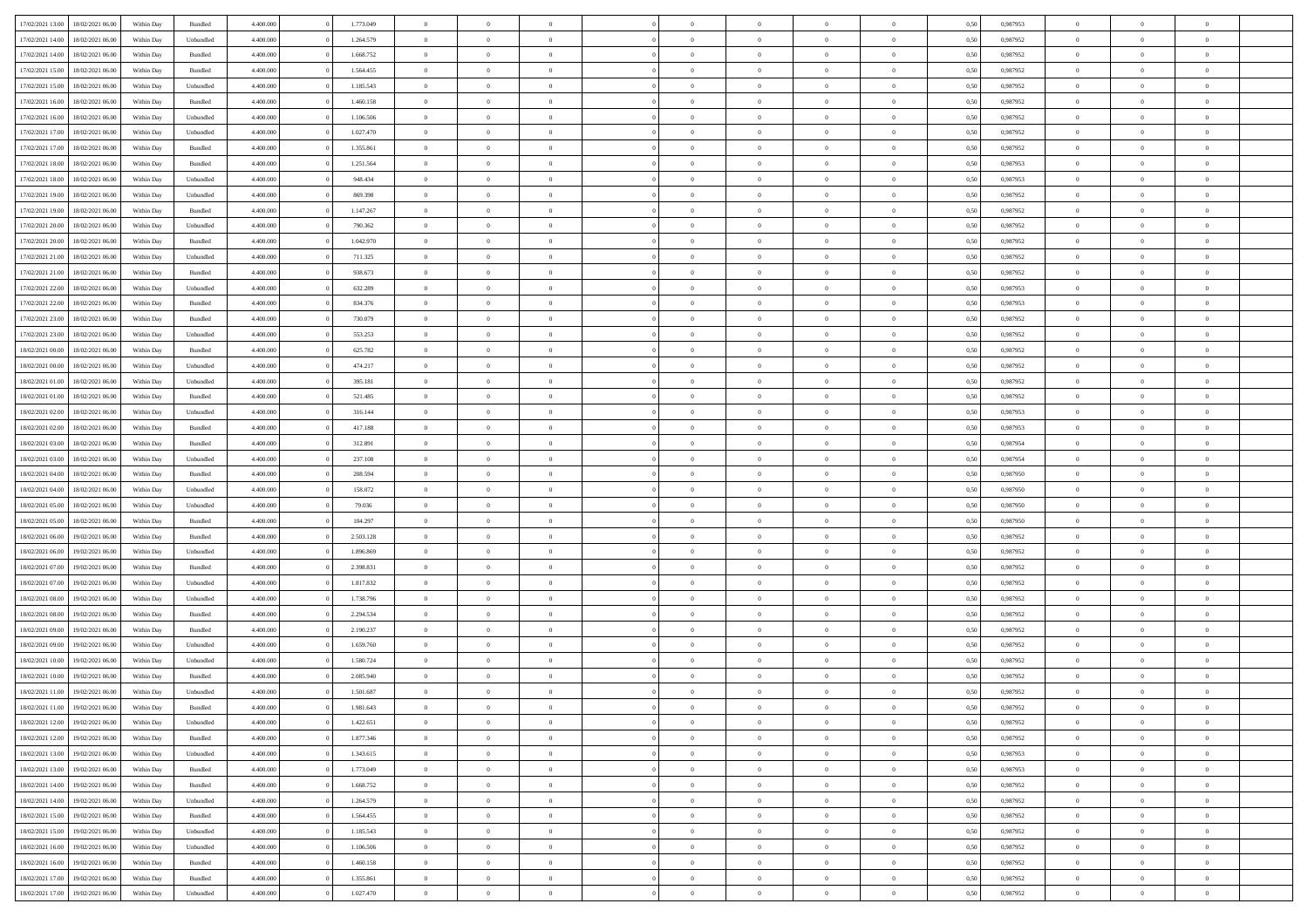| 18/02/2021 18:00 | 19/02/2021 06:00 | Within Day | Bundled            | 4.400.000 | 1.251.564 | $\overline{0}$ | $\Omega$       |                | $\Omega$       | $\Omega$       | $\theta$       | $\theta$       | 0,50 | 0.987953 | $\theta$       | $\theta$       | $\theta$       |  |
|------------------|------------------|------------|--------------------|-----------|-----------|----------------|----------------|----------------|----------------|----------------|----------------|----------------|------|----------|----------------|----------------|----------------|--|
|                  |                  |            |                    |           |           |                |                |                |                |                |                |                |      |          |                |                |                |  |
| 18/02/2021 18:00 | 19/02/2021 06:00 | Within Day | Unbundled          | 4.400.000 | 948.434   | $\overline{0}$ | $\theta$       | $\overline{0}$ | $\overline{0}$ | $\bf{0}$       | $\overline{0}$ | $\bf{0}$       | 0,50 | 0,987953 | $\theta$       | $\overline{0}$ | $\overline{0}$ |  |
| 18/02/2021 19:00 | 19/02/2021 06:00 | Within Day | Unbundled          | 4.400.000 | 869.398   | $\overline{0}$ | $\overline{0}$ | $\overline{0}$ | $\bf{0}$       | $\bf{0}$       | $\bf{0}$       | $\mathbf{0}$   | 0,50 | 0,987952 | $\overline{0}$ | $\overline{0}$ | $\bf{0}$       |  |
| 18/02/2021 19:00 | 19/02/2021 06:00 | Within Dav | Bundled            | 4.400.000 | 1.147.267 | $\overline{0}$ | $\overline{0}$ | $\overline{0}$ | $\overline{0}$ | $\bf{0}$       | $\overline{0}$ | $\overline{0}$ | 0.50 | 0,987952 | $\theta$       | $\theta$       | $\overline{0}$ |  |
| 18/02/2021 20:00 | 19/02/2021 06:00 | Within Day | Bundled            | 4.400.000 | 1.042.970 | $\overline{0}$ | $\theta$       | $\overline{0}$ | $\overline{0}$ | $\bf{0}$       | $\overline{0}$ | $\bf{0}$       | 0,50 | 0,987952 | $\theta$       | $\overline{0}$ | $\overline{0}$ |  |
| 18/02/2021 20:00 | 19/02/2021 06:00 | Within Day | Unbundled          | 4.400.000 | 790.362   | $\overline{0}$ | $\overline{0}$ | $\overline{0}$ | $\bf{0}$       | $\overline{0}$ | $\overline{0}$ | $\mathbf{0}$   | 0,50 | 0,987952 | $\overline{0}$ | $\overline{0}$ | $\bf{0}$       |  |
| 18/02/2021 21:00 | 19/02/2021 06:00 | Within Dav | Unbundled          | 4.400.000 | 711.325   | $\overline{0}$ | $\overline{0}$ | $\overline{0}$ | $\overline{0}$ | $\overline{0}$ | $\overline{0}$ | $\overline{0}$ | 0.50 | 0,987952 | $\theta$       | $\overline{0}$ | $\overline{0}$ |  |
|                  |                  |            |                    |           |           |                |                |                |                |                |                |                |      |          |                |                |                |  |
| 18/02/2021 21:00 | 19/02/2021 06:00 | Within Day | Bundled            | 4.400.000 | 938.673   | $\overline{0}$ | $\theta$       | $\overline{0}$ | $\overline{0}$ | $\bf{0}$       | $\overline{0}$ | $\bf{0}$       | 0,50 | 0,987952 | $\theta$       | $\theta$       | $\overline{0}$ |  |
| 18/02/2021 22:00 | 19/02/2021 06:00 | Within Day | Bundled            | 4.400.000 | 834.376   | $\overline{0}$ | $\overline{0}$ | $\overline{0}$ | $\bf{0}$       | $\bf{0}$       | $\bf{0}$       | $\mathbf{0}$   | 0,50 | 0,987953 | $\,0\,$        | $\overline{0}$ | $\overline{0}$ |  |
| 18/02/2021 22:00 | 19/02/2021 06:00 | Within Dav | Unbundled          | 4.400.000 | 632.289   | $\overline{0}$ | $\overline{0}$ | $\overline{0}$ | $\overline{0}$ | $\overline{0}$ | $\overline{0}$ | $\overline{0}$ | 0.50 | 0,987953 | $\theta$       | $\overline{0}$ | $\overline{0}$ |  |
| 18/02/2021 23:00 | 19/02/2021 06:00 | Within Day | Unbundled          | 4.400.000 | 553.253   | $\overline{0}$ | $\theta$       | $\overline{0}$ | $\overline{0}$ | $\bf{0}$       | $\overline{0}$ | $\bf{0}$       | 0,50 | 0,987952 | $\,$ 0 $\,$    | $\overline{0}$ | $\overline{0}$ |  |
| 18/02/2021 23:00 | 19/02/2021 06:00 | Within Day | Bundled            | 4.400.000 | 730.079   | $\overline{0}$ | $\overline{0}$ | $\overline{0}$ | $\bf{0}$       | $\bf{0}$       | $\bf{0}$       | $\mathbf{0}$   | 0,50 | 0,987952 | $\overline{0}$ | $\overline{0}$ | $\bf{0}$       |  |
| 19/02/2021 00:00 | 19/02/2021 06:00 | Within Day | Bundled            | 4.400.000 | 625.782   | $\overline{0}$ | $\overline{0}$ | $\overline{0}$ | $\overline{0}$ | $\bf{0}$       | $\overline{0}$ | $\overline{0}$ | 0.50 | 0,987952 | $\theta$       | $\theta$       | $\overline{0}$ |  |
| 19/02/2021 00:00 | 19/02/2021 06:00 | Within Day | Unbundled          | 4.400.000 | 474.217   | $\overline{0}$ | $\theta$       | $\overline{0}$ | $\overline{0}$ | $\bf{0}$       | $\overline{0}$ | $\bf{0}$       | 0,50 | 0,987952 | $\theta$       | $\overline{0}$ | $\overline{0}$ |  |
|                  |                  |            |                    |           |           |                |                |                |                |                |                |                |      |          |                |                |                |  |
| 19/02/2021 01:00 | 19/02/2021 06:00 | Within Day | Bundled            | 4.400.000 | 521.485   | $\overline{0}$ | $\overline{0}$ | $\overline{0}$ | $\bf{0}$       | $\overline{0}$ | $\overline{0}$ | $\mathbf{0}$   | 0,50 | 0,987952 | $\overline{0}$ | $\overline{0}$ | $\bf{0}$       |  |
| 19/02/2021 01:00 | 19/02/2021 06:00 | Within Day | Unbundled          | 4.400.000 | 395.181   | $\overline{0}$ | $\overline{0}$ | $\overline{0}$ | $\overline{0}$ | $\overline{0}$ | $\overline{0}$ | $\overline{0}$ | 0.50 | 0,987952 | $\theta$       | $\overline{0}$ | $\overline{0}$ |  |
| 19/02/2021 02:00 | 19/02/2021 06:00 | Within Day | Bundled            | 4.400.000 | 417.188   | $\overline{0}$ | $\theta$       | $\overline{0}$ | $\overline{0}$ | $\bf{0}$       | $\overline{0}$ | $\bf{0}$       | 0,50 | 0,987953 | $\theta$       | $\overline{0}$ | $\overline{0}$ |  |
| 19/02/2021 02:00 | 19/02/2021 06:00 | Within Day | Unbundled          | 4.400.000 | 316.144   | $\overline{0}$ | $\overline{0}$ | $\overline{0}$ | $\bf{0}$       | $\bf{0}$       | $\bf{0}$       | $\mathbf{0}$   | 0,50 | 0,987953 | $\,0\,$        | $\overline{0}$ | $\bf{0}$       |  |
| 19/02/2021 03:00 | 19/02/2021 06:00 | Within Day | Unbundled          | 4.400.000 | 237.108   | $\overline{0}$ | $\overline{0}$ | $\overline{0}$ | $\overline{0}$ | $\overline{0}$ | $\overline{0}$ | $\overline{0}$ | 0.50 | 0,987954 | $\theta$       | $\overline{0}$ | $\overline{0}$ |  |
| 19/02/2021 03:00 | 19/02/2021 06:00 | Within Day | Bundled            | 4.400.000 | 312.891   | $\overline{0}$ | $\theta$       | $\overline{0}$ | $\overline{0}$ | $\bf{0}$       | $\overline{0}$ | $\bf{0}$       | 0,50 | 0,987954 | $\,$ 0 $\,$    | $\overline{0}$ | $\overline{0}$ |  |
| 19/02/2021 04:00 | 19/02/2021 06:00 | Within Day | Bundled            | 4.400.000 | 208.594   | $\overline{0}$ | $\overline{0}$ | $\overline{0}$ | $\overline{0}$ | $\bf{0}$       | $\overline{0}$ | $\mathbf{0}$   | 0,50 | 0,987950 | $\bf{0}$       | $\overline{0}$ | $\bf{0}$       |  |
| 19/02/2021 04:00 | 19/02/2021 06:00 | Within Day | Unbundled          | 4.400.000 | 158.072   | $\overline{0}$ | $\overline{0}$ | $\overline{0}$ | $\overline{0}$ | $\overline{0}$ | $\overline{0}$ | $\overline{0}$ | 0.50 | 0,987950 | $\theta$       | $\overline{0}$ | $\overline{0}$ |  |
|                  |                  |            |                    |           |           |                |                |                |                |                |                |                |      |          |                |                |                |  |
| 19/02/2021 05:00 | 19/02/2021 06:00 | Within Day | Bundled            | 4.400.000 | 104.297   | $\overline{0}$ | $\theta$       | $\overline{0}$ | $\overline{0}$ | $\bf{0}$       | $\overline{0}$ | $\bf{0}$       | 0,50 | 0,987950 | $\,$ 0 $\,$    | $\overline{0}$ | $\overline{0}$ |  |
| 19/02/2021 05:00 | 19/02/2021 06:00 | Within Day | Unbundled          | 4.400.000 | 79.036    | $\overline{0}$ | $\overline{0}$ | $\overline{0}$ | $\overline{0}$ | $\overline{0}$ | $\overline{0}$ | $\mathbf{0}$   | 0,50 | 0,987950 | $\bf{0}$       | $\overline{0}$ | $\bf{0}$       |  |
| 19/02/2021 06:00 | 20/02/2021 06:00 | Within Day | Unbundled          | 4.400.000 | 1.896.869 | $\overline{0}$ | $\overline{0}$ | $\overline{0}$ | $\overline{0}$ | $\overline{0}$ | $\overline{0}$ | $\overline{0}$ | 0.50 | 0,987952 | $\theta$       | $\overline{0}$ | $\overline{0}$ |  |
| 19/02/2021 06:00 | 20/02/2021 06:00 | Within Day | Bundled            | 4.400.000 | 2.503.128 | $\overline{0}$ | $\theta$       | $\overline{0}$ | $\overline{0}$ | $\bf{0}$       | $\overline{0}$ | $\bf{0}$       | 0,50 | 0,987952 | $\theta$       | $\overline{0}$ | $\overline{0}$ |  |
| 19/02/2021 07:00 | 20/02/2021 06:00 | Within Day | Unbundled          | 4.400.000 | 1.817.832 | $\overline{0}$ | $\overline{0}$ | $\overline{0}$ | $\overline{0}$ | $\bf{0}$       | $\overline{0}$ | $\mathbf{0}$   | 0,50 | 0,987952 | $\,0\,$        | $\overline{0}$ | $\overline{0}$ |  |
| 19/02/2021 07:00 | 20/02/2021 06:00 | Within Day | Bundled            | 4.400.000 | 2.398.831 | $\overline{0}$ | $\overline{0}$ | $\overline{0}$ | $\overline{0}$ | $\overline{0}$ | $\overline{0}$ | $\overline{0}$ | 0.50 | 0,987952 | $\theta$       | $\overline{0}$ | $\overline{0}$ |  |
| 19/02/2021 08:00 | 20/02/2021 06:00 | Within Day | Bundled            | 4.400.000 | 2.294.534 | $\overline{0}$ | $\theta$       | $\overline{0}$ | $\overline{0}$ | $\bf{0}$       | $\overline{0}$ | $\bf{0}$       | 0,50 | 0,987952 | $\,$ 0 $\,$    | $\overline{0}$ | $\overline{0}$ |  |
|                  |                  |            |                    |           |           |                |                |                |                |                |                |                |      |          |                |                |                |  |
| 19/02/2021 08:00 | 20/02/2021 06:00 | Within Day | Unbundled          | 4.400.000 | 1.738.796 | $\overline{0}$ | $\overline{0}$ | $\overline{0}$ | $\bf{0}$       | $\bf{0}$       | $\bf{0}$       | $\mathbf{0}$   | 0,50 | 0,987952 | $\overline{0}$ | $\overline{0}$ | $\bf{0}$       |  |
| 19/02/2021 09:00 | 20/02/2021 06:00 | Within Day | Bundled            | 4.400,000 | 2.190.237 | $\overline{0}$ | $\Omega$       | $\overline{0}$ | $\Omega$       | $\overline{0}$ | $\overline{0}$ | $\overline{0}$ | 0,50 | 0,987952 | $\,0\,$        | $\theta$       | $\theta$       |  |
| 19/02/2021 09:00 | 20/02/2021 06:00 | Within Day | Unbundled          | 4.400.000 | 1.659.760 | $\overline{0}$ | $\theta$       | $\overline{0}$ | $\overline{0}$ | $\bf{0}$       | $\overline{0}$ | $\bf{0}$       | 0,50 | 0,987952 | $\,$ 0 $\,$    | $\overline{0}$ | $\overline{0}$ |  |
| 19/02/2021 10:00 | 20/02/2021 06:00 | Within Day | Unbundled          | 4.400.000 | 1.580.724 | $\overline{0}$ | $\overline{0}$ | $\overline{0}$ | $\bf{0}$       | $\overline{0}$ | $\overline{0}$ | $\mathbf{0}$   | 0,50 | 0,987952 | $\overline{0}$ | $\overline{0}$ | $\bf{0}$       |  |
| 19/02/2021 10:00 | 20/02/2021 06:00 | Within Day | Bundled            | 4.400,000 | 2.085.940 | $\overline{0}$ | $\Omega$       | $\Omega$       | $\Omega$       | $\overline{0}$ | $\overline{0}$ | $\overline{0}$ | 0.50 | 0,987952 | $\,0\,$        | $\theta$       | $\theta$       |  |
| 19/02/2021 11:00 | 20/02/2021 06:00 | Within Day | Bundled            | 4.400.000 | 1.981.643 | $\overline{0}$ | $\theta$       | $\overline{0}$ | $\overline{0}$ | $\bf{0}$       | $\overline{0}$ | $\bf{0}$       | 0,50 | 0,987952 | $\,$ 0 $\,$    | $\overline{0}$ | $\overline{0}$ |  |
| 19/02/2021 11:00 | 20/02/2021 06:00 | Within Day | Unbundled          | 4.400.000 | 1.501.687 | $\overline{0}$ | $\overline{0}$ | $\overline{0}$ | $\bf{0}$       | $\bf{0}$       | $\bf{0}$       | $\mathbf{0}$   | 0,50 | 0,987952 | $\bf{0}$       | $\overline{0}$ | $\bf{0}$       |  |
| 19/02/2021 12:00 | 20/02/2021 06:00 | Within Day | Bundled            | 4.400,000 | 1.877.346 | $\overline{0}$ | $\Omega$       | $\overline{0}$ | $\Omega$       | $\overline{0}$ | $\overline{0}$ | $\overline{0}$ | 0.50 | 0.987952 | $\,$ 0 $\,$    | $\theta$       | $\theta$       |  |
| 19/02/2021 12:00 | 20/02/2021 06:00 |            |                    | 4.400.000 | 1.422.651 | $\overline{0}$ | $\overline{0}$ | $\overline{0}$ | $\overline{0}$ | $\,$ 0         | $\overline{0}$ |                |      | 0,987952 | $\,$ 0 $\,$    | $\overline{0}$ | $\overline{0}$ |  |
|                  |                  | Within Day | Unbundled          |           |           |                |                |                |                |                |                | $\bf{0}$       | 0,50 |          |                |                |                |  |
| 19/02/2021 13:00 | 20/02/2021 06:00 | Within Day | Unbundled          | 4.400.000 | 1.343.615 | $\overline{0}$ | $\bf{0}$       | $\overline{0}$ | $\bf{0}$       | $\bf{0}$       | $\bf{0}$       | $\mathbf{0}$   | 0,50 | 0,987953 | $\overline{0}$ | $\overline{0}$ | $\bf{0}$       |  |
| 19/02/2021 13:00 | 20/02/2021 06:00 | Within Day | Bundled            | 4.400,000 | 1.773.049 | $\overline{0}$ | $\Omega$       | $\overline{0}$ | $\Omega$       | $\overline{0}$ | $\overline{0}$ | $\overline{0}$ | 0,50 | 0,987953 | $\,0\,$        | $\theta$       | $\theta$       |  |
| 19/02/2021 14:00 | 20/02/2021 06:00 | Within Day | Bundled            | 4.400.000 | 1.668.752 | $\overline{0}$ | $\overline{0}$ | $\overline{0}$ | $\overline{0}$ | $\,$ 0         | $\overline{0}$ | $\bf{0}$       | 0,50 | 0,987952 | $\,$ 0 $\,$    | $\overline{0}$ | $\overline{0}$ |  |
| 19/02/2021 14:00 | 20/02/2021 06:00 | Within Day | Unbundled          | 4.400.000 | 1.264.579 | $\overline{0}$ | $\overline{0}$ | $\overline{0}$ | $\bf{0}$       | $\bf{0}$       | $\overline{0}$ | $\mathbf{0}$   | 0,50 | 0,987952 | $\overline{0}$ | $\overline{0}$ | $\bf{0}$       |  |
| 19/02/2021 15:00 | 20/02/2021 06:00 | Within Day | Unbundled          | 4.400,000 | 1.185.543 | $\overline{0}$ | $\Omega$       | $\Omega$       | $\Omega$       | $\Omega$       | $\Omega$       | $\overline{0}$ | 0.50 | 0.987952 | $\theta$       | $\theta$       | $\theta$       |  |
| 19/02/2021 15:00 | 20/02/2021 06:00 | Within Day | Bundled            | 4.400.000 | 1.564.455 | $\overline{0}$ | $\overline{0}$ | $\overline{0}$ | $\bf{0}$       | $\,$ 0         | $\bf{0}$       | $\bf{0}$       | 0,50 | 0,987952 | $\,0\,$        | $\,$ 0 $\,$    | $\overline{0}$ |  |
| 19/02/2021 16:00 | 20/02/2021 06:00 | Within Day | $\mathbf B$ undled | 4.400.000 | 1.460.158 | $\overline{0}$ | $\bf{0}$       |                |                | $\bf{0}$       |                |                | 0,50 | 0,987952 | $\bf{0}$       | $\overline{0}$ |                |  |
| 19/02/2021 16:00 | 20/02/2021 06:00 | Within Day | Unbundled          | 4.400.000 | 1.106.506 | $\overline{0}$ | $\overline{0}$ | $\overline{0}$ | $\Omega$       | $\overline{0}$ | $\overline{0}$ | $\overline{0}$ | 0.50 | 0.987952 | $\theta$       | $\theta$       | $\theta$       |  |
|                  |                  |            |                    |           |           |                |                |                |                |                |                |                |      |          |                |                |                |  |
| 19/02/2021 17:00 | 20/02/2021 06:00 | Within Day | Unbundled          | 4.400.000 | 1.027.470 | $\overline{0}$ | $\bf{0}$       | $\overline{0}$ | $\bf{0}$       | $\,$ 0 $\,$    | $\overline{0}$ | $\mathbf{0}$   | 0,50 | 0,987952 | $\,$ 0 $\,$    | $\,$ 0 $\,$    | $\,$ 0         |  |
| 19/02/2021 17:00 | 20/02/2021 06:00 | Within Day | Bundled            | 4.400.000 | 1.355.861 | $\overline{0}$ | $\overline{0}$ | $\overline{0}$ | $\overline{0}$ | $\overline{0}$ | $\overline{0}$ | $\mathbf{0}$   | 0,50 | 0,987952 | $\overline{0}$ | $\bf{0}$       | $\bf{0}$       |  |
| 19/02/2021 18:00 | 20/02/2021 06:00 | Within Day | Unbundled          | 4.400,000 | 948.434   | $\overline{0}$ | $\overline{0}$ | $\overline{0}$ | $\Omega$       | $\overline{0}$ | $\overline{0}$ | $\overline{0}$ | 0,50 | 0,987953 | $\overline{0}$ | $\overline{0}$ | $\overline{0}$ |  |
| 19/02/2021 18:00 | 20/02/2021 06:00 | Within Day | Bundled            | 4.400.000 | 1.251.564 | $\overline{0}$ | $\,$ 0         | $\overline{0}$ | $\bf{0}$       | $\,$ 0 $\,$    | $\overline{0}$ | $\mathbf{0}$   | 0,50 | 0,987953 | $\,$ 0 $\,$    | $\overline{0}$ | $\overline{0}$ |  |
| 19/02/2021 19:00 | 20/02/2021 06:00 | Within Day | Unbundled          | 4.400.000 | 869.398   | $\overline{0}$ | $\overline{0}$ | $\overline{0}$ | $\overline{0}$ | $\overline{0}$ | $\overline{0}$ | $\mathbf{0}$   | 0,50 | 0,987952 | $\overline{0}$ | $\overline{0}$ | $\bf{0}$       |  |
| 19/02/2021 19:00 | 20/02/2021 06:00 | Within Day | Bundled            | 4.400,000 | 1.147.267 | $\overline{0}$ | $\overline{0}$ | $\overline{0}$ | $\overline{0}$ | $\overline{0}$ | $\overline{0}$ | $\bf{0}$       | 0.50 | 0,987952 | $\overline{0}$ | $\theta$       | $\overline{0}$ |  |
| 19/02/2021 20:00 | 20/02/2021 06:00 | Within Day | Bundled            | 4.400.000 | 1.042.970 | $\overline{0}$ | $\,$ 0         | $\overline{0}$ | $\bf{0}$       | $\bf{0}$       | $\bf{0}$       | $\bf{0}$       | 0,50 | 0,987952 | $\,$ 0 $\,$    | $\overline{0}$ | $\overline{0}$ |  |
| 19/02/2021 20:00 | 20/02/2021 06:00 | Within Day | Unbundled          | 4.400.000 | 790.362   | $\overline{0}$ | $\bf{0}$       | $\overline{0}$ | $\overline{0}$ | $\overline{0}$ | $\overline{0}$ | $\mathbf{0}$   | 0,50 | 0,987952 | $\overline{0}$ | $\overline{0}$ | $\bf{0}$       |  |
|                  |                  |            |                    |           |           |                |                |                |                |                |                |                |      |          |                |                |                |  |
| 19/02/2021 21:00 | 20/02/2021 06:00 | Within Day | Unbundled          | 4.400,000 | 711.325   | $\overline{0}$ | $\overline{0}$ | $\overline{0}$ | $\Omega$       | $\overline{0}$ | $\overline{0}$ | $\overline{0}$ | 0.50 | 0,987952 | $\overline{0}$ | $\overline{0}$ | $\overline{0}$ |  |
| 19/02/2021 21:00 | 20/02/2021 06:00 | Within Day | Bundled            | 4.400.000 | 938.673   | $\overline{0}$ | $\bf{0}$       | $\overline{0}$ | $\bf{0}$       | $\bf{0}$       | $\bf{0}$       | $\mathbf{0}$   | 0,50 | 0,987952 | $\,$ 0 $\,$    | $\,$ 0 $\,$    | $\bf{0}$       |  |
| 19/02/2021 22.00 | 20/02/2021 06:00 | Within Day | Bundled            | 4.400.000 | 834.376   | $\overline{0}$ | $\overline{0}$ | $\overline{0}$ | $\overline{0}$ | $\overline{0}$ | $\bf{0}$       | $\mathbf{0}$   | 0,50 | 0,987953 | $\overline{0}$ | $\bf{0}$       | $\overline{0}$ |  |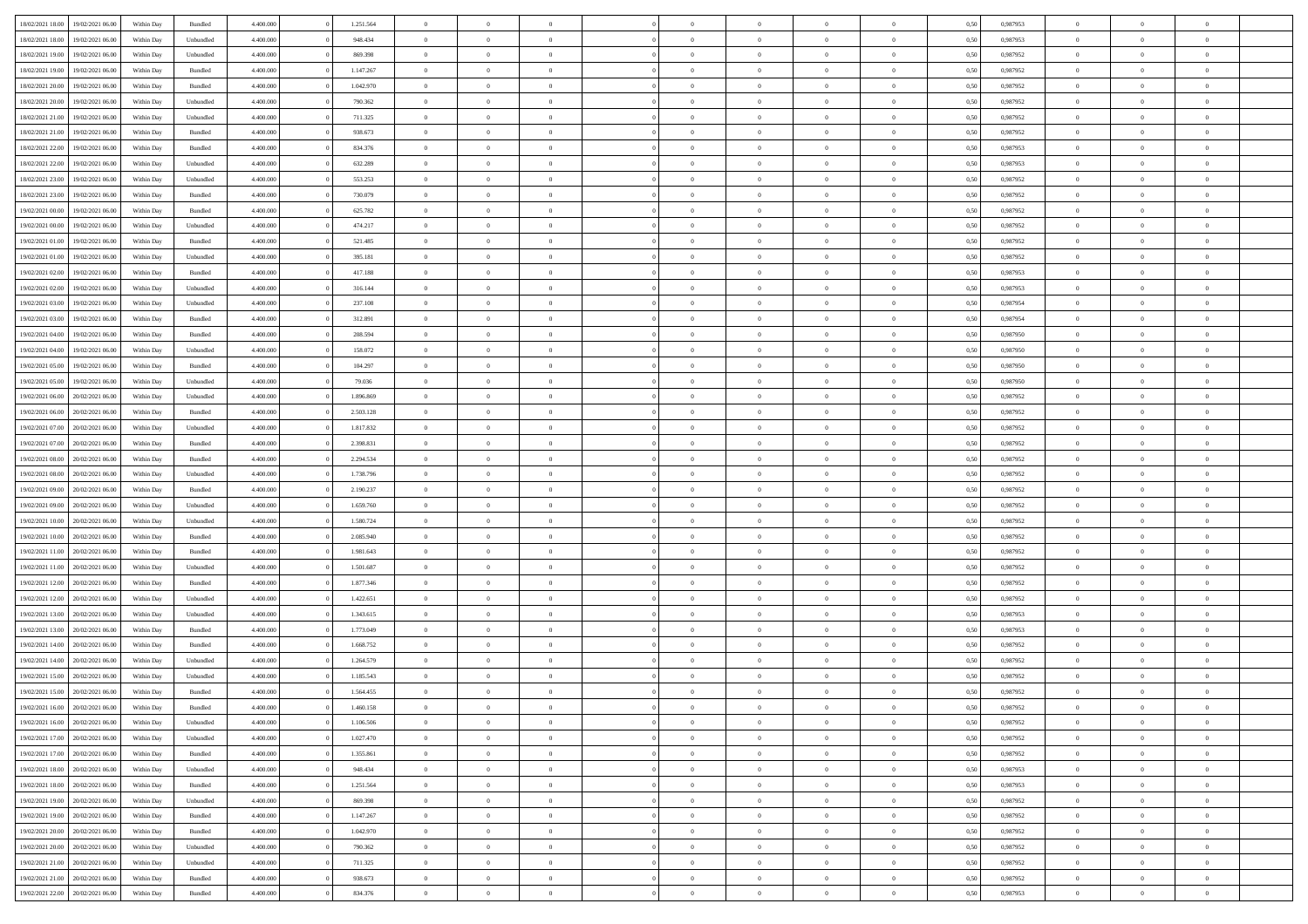| 19/02/2021 22:00 20/02/2021 06:00                                            | Within Day               | Unbundled          | 4.400.000 | 632.289   | $\overline{0}$ | $\overline{0}$ | $\Omega$       | $\Omega$       | $\theta$       | $\Omega$       | $\overline{0}$ | 0,50 | 0,987953 | $\theta$       | $\theta$       | $\theta$       |  |
|------------------------------------------------------------------------------|--------------------------|--------------------|-----------|-----------|----------------|----------------|----------------|----------------|----------------|----------------|----------------|------|----------|----------------|----------------|----------------|--|
| 19/02/2021 23:00<br>20/02/2021 06:00                                         | Within Day               | Unbundled          | 4.400.000 | 553.253   | $\overline{0}$ | $\overline{0}$ | $\overline{0}$ | $\overline{0}$ | $\theta$       | $\overline{0}$ | $\bf{0}$       | 0,50 | 0,987952 | $\theta$       | $\theta$       | $\overline{0}$ |  |
| 19/02/2021 23:00<br>20/02/2021 06:00                                         | Within Day               | Bundled            | 4.400.000 | 730.079   | $\overline{0}$ | $\bf{0}$       | $\overline{0}$ | $\overline{0}$ | $\overline{0}$ | $\overline{0}$ | $\bf{0}$       | 0,50 | 0,987952 | $\bf{0}$       | $\overline{0}$ | $\overline{0}$ |  |
| 20/02/2021 00:00<br>20/02/2021 06:00                                         | Within Day               | Unbundled          | 4.400.000 | 474.217   | $\overline{0}$ | $\overline{0}$ | $\overline{0}$ | $\overline{0}$ | $\theta$       | $\overline{0}$ | $\overline{0}$ | 0.50 | 0,987952 | $\theta$       | $\theta$       | $\overline{0}$ |  |
| 20/02/2021 00:00<br>20/02/2021 06:00                                         | Within Day               | Bundled            | 4.400.000 | 625.782   | $\overline{0}$ | $\overline{0}$ | $\overline{0}$ | $\overline{0}$ | $\theta$       | $\overline{0}$ | $\bf{0}$       | 0,50 | 0,987952 | $\theta$       | $\theta$       | $\overline{0}$ |  |
| 20/02/2021 01:00<br>20/02/2021 06:00                                         | Within Day               | Bundled            | 4.400.000 | 521.485   | $\overline{0}$ | $\bf{0}$       | $\overline{0}$ | $\overline{0}$ | $\overline{0}$ | $\overline{0}$ | $\bf{0}$       | 0,50 | 0,987952 | $\bf{0}$       | $\overline{0}$ | $\bf{0}$       |  |
| 20/02/2021 01:00<br>20/02/2021 06:00                                         | Within Day               | Unbundled          | 4.400.000 | 395.181   | $\overline{0}$ | $\overline{0}$ | $\overline{0}$ | $\overline{0}$ | $\overline{0}$ | $\overline{0}$ | $\overline{0}$ | 0.5( | 0,987952 | $\theta$       | $\theta$       | $\overline{0}$ |  |
| 20/02/2021 02:00<br>20/02/2021 06:00                                         | Within Day               | Bundled            | 4.400.000 | 417.188   | $\overline{0}$ | $\theta$       | $\overline{0}$ | $\overline{0}$ | $\theta$       | $\overline{0}$ | $\bf{0}$       | 0,50 | 0,987953 | $\theta$       | $\theta$       | $\overline{0}$ |  |
|                                                                              |                          |                    |           |           |                |                |                |                |                |                |                |      |          |                |                |                |  |
| 20/02/2021 02:00<br>20/02/2021 06:00                                         | Within Day               | Unbundled          | 4.400.000 | 316.144   | $\overline{0}$ | $\bf{0}$       | $\overline{0}$ | $\overline{0}$ | $\overline{0}$ | $\overline{0}$ | $\bf{0}$       | 0,50 | 0,987953 | $\bf{0}$       | $\bf{0}$       | $\overline{0}$ |  |
| 20/02/2021 03:00<br>20/02/2021 06:00                                         | Within Day               | Unbundled          | 4.400.000 | 237.108   | $\overline{0}$ | $\overline{0}$ | $\overline{0}$ | $\overline{0}$ | $\overline{0}$ | $\overline{0}$ | $\bf{0}$       | 0.5( | 0,987954 | $\theta$       | $\theta$       | $\overline{0}$ |  |
| 20/02/2021 03:00<br>20/02/2021 06:00                                         | Within Day               | Bundled            | 4.400.000 | 312.891   | $\overline{0}$ | $\overline{0}$ | $\overline{0}$ | $\overline{0}$ | $\theta$       | $\overline{0}$ | $\bf{0}$       | 0,50 | 0,987954 | $\theta$       | $\theta$       | $\overline{0}$ |  |
| 20/02/2021 04:00<br>20/02/2021 06:00                                         | Within Day               | Unbundled          | 4.400.000 | 158.072   | $\overline{0}$ | $\bf{0}$       | $\overline{0}$ | $\overline{0}$ | $\bf{0}$       | $\overline{0}$ | $\bf{0}$       | 0,50 | 0,987950 | $\bf{0}$       | $\overline{0}$ | $\overline{0}$ |  |
| 20/02/2021 04:00<br>20/02/2021 06:00                                         | Within Day               | Bundled            | 4.400.000 | 208.594   | $\overline{0}$ | $\overline{0}$ | $\overline{0}$ | $\overline{0}$ | $\overline{0}$ | $\overline{0}$ | $\overline{0}$ | 0.5( | 0.987950 | $\theta$       | $\theta$       | $\overline{0}$ |  |
| 20/02/2021 05:00<br>20/02/2021 06:00                                         | Within Day               | Unbundled          | 4.400.000 | 79.036    | $\overline{0}$ | $\overline{0}$ | $\overline{0}$ | $\overline{0}$ | $\theta$       | $\overline{0}$ | $\,$ 0 $\,$    | 0,50 | 0,987950 | $\theta$       | $\theta$       | $\overline{0}$ |  |
| 20/02/2021 05:00<br>20/02/2021 06:00                                         | Within Day               | Bundled            | 4.400.000 | 104.297   | $\overline{0}$ | $\bf{0}$       | $\overline{0}$ | $\overline{0}$ | $\overline{0}$ | $\overline{0}$ | $\bf{0}$       | 0,50 | 0,987950 | $\bf{0}$       | $\overline{0}$ | $\bf{0}$       |  |
| 20/02/2021 06:00<br>21/02/2021 06:00                                         | Within Day               | Unbundled          | 4.400.000 | 1.896.869 | $\overline{0}$ | $\overline{0}$ | $\overline{0}$ | $\overline{0}$ | $\overline{0}$ | $\overline{0}$ | $\overline{0}$ | 0.5( | 0,987952 | $\theta$       | $\theta$       | $\overline{0}$ |  |
| 20/02/2021 06:00<br>21/02/2021 06:00                                         | Within Day               | Bundled            | 4.400.000 | 2.503.128 | $\overline{0}$ | $\overline{0}$ | $\overline{0}$ | $\overline{0}$ | $\theta$       | $\overline{0}$ | $\bf{0}$       | 0,50 | 0,987952 | $\theta$       | $\theta$       | $\overline{0}$ |  |
| 20/02/2021 07:00<br>21/02/2021 06:00                                         | Within Day               | Unbundled          | 4.400.000 | 1.817.832 | $\overline{0}$ | $\bf{0}$       | $\overline{0}$ | $\overline{0}$ | $\overline{0}$ | $\overline{0}$ | $\bf{0}$       | 0,50 | 0,987952 | $\bf{0}$       | $\overline{0}$ | $\overline{0}$ |  |
| 20/02/2021 07:00<br>21/02/2021 06:00                                         | Within Day               | Bundled            | 4.400.000 | 2.398.831 | $\overline{0}$ | $\overline{0}$ | $\overline{0}$ | $\overline{0}$ | $\overline{0}$ | $\overline{0}$ | $\overline{0}$ | 0.5( | 0,987952 | $\theta$       | $\theta$       | $\overline{0}$ |  |
| 20/02/2021 08:00<br>21/02/2021 06:00                                         | Within Day               | Bundled            | 4.400.000 | 2.294.534 | $\bf{0}$       | $\overline{0}$ | $\overline{0}$ | $\overline{0}$ | $\theta$       | $\overline{0}$ | $\bf{0}$       | 0,50 | 0,987952 | $\theta$       | $\theta$       | $\overline{0}$ |  |
| 20/02/2021 08:00<br>21/02/2021 06:00                                         | Within Day               | Unbundled          | 4.400.000 | 1.738.796 | $\overline{0}$ | $\bf{0}$       | $\overline{0}$ | $\overline{0}$ | $\overline{0}$ | $\overline{0}$ | $\bf{0}$       | 0,50 | 0,987952 | $\bf{0}$       | $\overline{0}$ | $\overline{0}$ |  |
| 20/02/2021 09:00<br>21/02/2021 06:00                                         | Within Day               | Bundled            | 4.400.000 | 2.190.237 | $\overline{0}$ | $\overline{0}$ | $\overline{0}$ | $\overline{0}$ | $\overline{0}$ | $\overline{0}$ | $\overline{0}$ | 0.5( | 0,987952 | $\theta$       | $\theta$       | $\overline{0}$ |  |
| 20/02/2021 09:00<br>21/02/2021 06:00                                         | Within Day               | Unbundled          | 4.400.000 | 1.659.760 | $\overline{0}$ | $\overline{0}$ | $\overline{0}$ | $\overline{0}$ | $\theta$       | $\overline{0}$ | $\bf{0}$       | 0,50 | 0,987952 | $\theta$       | $\theta$       | $\overline{0}$ |  |
| 20/02/2021 10:00<br>21/02/2021 06:00                                         | Within Day               | Bundled            | 4.400.000 | 2.085.940 | $\overline{0}$ | $\bf{0}$       | $\overline{0}$ | $\overline{0}$ | $\overline{0}$ | $\overline{0}$ | $\bf{0}$       | 0,50 | 0,987952 | $\bf{0}$       | $\overline{0}$ | $\bf{0}$       |  |
| 20/02/2021 10:00<br>21/02/2021 06:00                                         | Within Day               | Unbundled          | 4.400.000 | 1.580.724 | $\overline{0}$ | $\overline{0}$ | $\overline{0}$ | $\overline{0}$ | $\overline{0}$ | $\overline{0}$ | $\overline{0}$ | 0.5( | 0,987952 | $\theta$       | $\theta$       | $\overline{0}$ |  |
| 20/02/2021 11:00<br>21/02/2021 06:00                                         | Within Day               | Unbundled          | 4.400.000 | 1.501.687 | $\overline{0}$ | $\overline{0}$ | $\overline{0}$ | $\overline{0}$ | $\theta$       | $\overline{0}$ | $\bf{0}$       | 0,50 | 0,987952 | $\theta$       | $\theta$       | $\overline{0}$ |  |
| 20/02/2021 11:00<br>21/02/2021 06:00                                         | Within Day               | Bundled            | 4.400.000 | 1.981.643 | $\overline{0}$ | $\bf{0}$       | $\overline{0}$ | $\overline{0}$ | $\overline{0}$ | $\overline{0}$ | $\bf{0}$       | 0,50 | 0,987952 | $\bf{0}$       | $\bf{0}$       | $\overline{0}$ |  |
| 20/02/2021 12:00<br>21/02/2021 06:00                                         | Within Day               | Bundled            | 4.400.000 | 1.877.346 | $\overline{0}$ | $\overline{0}$ | $\overline{0}$ | $\overline{0}$ | $\overline{0}$ | $\overline{0}$ | $\overline{0}$ | 0.5( | 0,987952 | $\theta$       | $\theta$       | $\overline{0}$ |  |
| 20/02/2021 12:00<br>21/02/2021 06:00                                         | Within Day               | Unbundled          | 4.400.000 | 1.422.651 | $\bf{0}$       | $\overline{0}$ | $\overline{0}$ | $\overline{0}$ | $\theta$       | $\overline{0}$ | $\bf{0}$       | 0,50 | 0,987952 | $\theta$       | $\theta$       | $\overline{0}$ |  |
| 20/02/2021 13:00<br>21/02/2021 06:00                                         | Within Day               | Bundled            | 4.400.000 | 1.773.049 | $\overline{0}$ | $\bf{0}$       | $\overline{0}$ | $\overline{0}$ | $\bf{0}$       | $\overline{0}$ | $\bf{0}$       | 0,50 | 0,987953 | $\bf{0}$       | $\overline{0}$ | $\overline{0}$ |  |
| 20/02/2021 13:00<br>21/02/2021 06:00                                         | Within Day               | Unbundled          | 4,400,000 | 1.343.615 | $\overline{0}$ | $\overline{0}$ | $\Omega$       | $\Omega$       | $\Omega$       | $\Omega$       | $\overline{0}$ | 0.50 | 0,987953 | $\,$ 0 $\,$    | $\Omega$       | $\theta$       |  |
| 20/02/2021 14:00<br>21/02/2021 06:00                                         | Within Day               | Unbundled          | 4.400.000 | 1.264.579 | $\bf{0}$       | $\overline{0}$ | $\overline{0}$ | $\overline{0}$ | $\theta$       | $\overline{0}$ | $\bf{0}$       | 0,50 | 0,987952 | $\theta$       | $\theta$       | $\overline{0}$ |  |
| 20/02/2021 14:00<br>21/02/2021 06:00                                         | Within Day               | Bundled            | 4.400.000 | 1.668.752 | $\overline{0}$ | $\bf{0}$       | $\overline{0}$ | $\overline{0}$ | $\overline{0}$ | $\overline{0}$ | $\bf{0}$       | 0,50 | 0,987952 | $\bf{0}$       | $\overline{0}$ | $\bf{0}$       |  |
| 20/02/2021 15:00<br>21/02/2021 06:00                                         | Within Day               | Bundled            | 4,400,000 | 1.564.455 | $\overline{0}$ | $\overline{0}$ | $\Omega$       | $\Omega$       | $\overline{0}$ | $\Omega$       | $\overline{0}$ | 0.50 | 0,987952 | $\theta$       | $\theta$       | $\theta$       |  |
| 20/02/2021 15:00<br>21/02/2021 06:00                                         | Within Day               | Unbundled          | 4.400.000 | 1.185.543 | $\bf{0}$       | $\overline{0}$ | $\overline{0}$ | $\overline{0}$ | $\theta$       | $\overline{0}$ | $\bf{0}$       | 0,50 | 0,987952 | $\theta$       | $\theta$       | $\overline{0}$ |  |
| 20/02/2021 16:00<br>21/02/2021 06:00                                         | Within Day               | Unbundled          | 4.400.000 | 1.106.506 | $\overline{0}$ | $\bf{0}$       | $\overline{0}$ | $\overline{0}$ | $\overline{0}$ | $\bf{0}$       | $\bf{0}$       | 0,50 | 0,987952 | $\bf{0}$       | $\overline{0}$ | $\overline{0}$ |  |
|                                                                              |                          |                    | 4,400,000 | 1.460.158 | $\overline{0}$ | $\theta$       | $\Omega$       | $\Omega$       | $\Omega$       | $\Omega$       | $\overline{0}$ | 0.50 | 0.987952 | $\theta$       | $\Omega$       | $\theta$       |  |
| 20/02/2021 16:00<br>21/02/2021 06:00<br>20/02/2021 17:00<br>21/02/2021 06:00 | Within Day<br>Within Day | Bundled<br>Bundled | 4.400.000 | 1.355.861 | $\bf{0}$       | $\overline{0}$ | $\overline{0}$ | $\overline{0}$ | $\theta$       | $\overline{0}$ | $\bf{0}$       | 0,50 | 0,987952 | $\theta$       | $\theta$       | $\overline{0}$ |  |
|                                                                              |                          |                    |           |           |                |                |                |                |                |                |                |      |          |                |                |                |  |
| 20/02/2021 17:00<br>21/02/2021 06:00                                         | Within Day               | Unbundled          | 4.400.000 | 1.027.470 | $\overline{0}$ | $\bf{0}$       | $\overline{0}$ | $\overline{0}$ | $\overline{0}$ | $\overline{0}$ | $\bf{0}$       | 0,50 | 0,987952 | $\bf{0}$       | $\overline{0}$ | $\overline{0}$ |  |
| 20/02/2021 18:00<br>21/02/2021 06:00                                         | Within Day               | Bundled            | 4,400,000 | 1.251.564 | $\overline{0}$ | $\overline{0}$ | $\Omega$       | $\Omega$       | $\theta$       | $\Omega$       | $\overline{0}$ | 0.50 | 0,987953 | $\,$ 0 $\,$    | $\overline{0}$ | $\theta$       |  |
| 20/02/2021 18:00<br>21/02/2021 06:00                                         | Within Day               | Unbundled          | 4.400.000 | 948.434   | $\bf{0}$       | $\overline{0}$ | $\overline{0}$ | $\overline{0}$ | $\theta$       | $\overline{0}$ | $\bf{0}$       | 0,50 | 0,987953 | $\theta$       | $\theta$       | $\overline{0}$ |  |
| 20/02/2021 19:00<br>21/02/2021 06:00                                         | Within Day               | Unbundled          | 4.400.000 | 869.398   | $\overline{0}$ | $\bf{0}$       | $\overline{0}$ | $\overline{0}$ | $\bf{0}$       | $\overline{0}$ | $\bf{0}$       | 0,50 | 0,987952 | $\overline{0}$ | $\overline{0}$ | $\bf{0}$       |  |
| 20/02/2021 19:00<br>21/02/2021 06:00                                         | Within Day               | Bundled            | 4,400,000 | 1.147.267 | $\overline{0}$ | $\Omega$       | $\Omega$       | $\Omega$       | $\Omega$       | $\theta$       | $\overline{0}$ | 0.50 | 0.987952 | $\theta$       | $\Omega$       | $\theta$       |  |
| 20/02/2021 20:00<br>21/02/2021 06:00                                         | Within Day               | Bundled            | 4.400.000 | 1.042.970 | $\bf{0}$       | $\bf{0}$       | $\overline{0}$ | $\overline{0}$ | $\bf{0}$       | $\bf{0}$       | $\bf{0}$       | 0,50 | 0,987952 | $\bf{0}$       | $\,$ 0 $\,$    | $\overline{0}$ |  |
| 20/02/2021 20:00 21/02/2021 06:00                                            | Within Day               | Unbundled          | 4.400.000 | 790.362   | $\bf{0}$       | $\bf{0}$       |                |                |                |                |                | 0,50 | 0,987952 | $\bf{0}$       | $\bf{0}$       |                |  |
| 20/02/2021 21:00 21/02/2021 06:00                                            | Within Day               | Unbundled          | 4.400.000 | 711.325   | $\Omega$       | $\overline{0}$ | $\Omega$       | $\theta$       | $\overline{0}$ | $\overline{0}$ | $\overline{0}$ | 0.50 | 0.987952 | $\theta$       | $\theta$       | $\theta$       |  |
| 20/02/2021 21:00 21/02/2021 06:00                                            | Within Day               | Bundled            | 4.400.000 | 938.673   | $\overline{0}$ | $\overline{0}$ | $\overline{0}$ | $\overline{0}$ | $\,$ 0 $\,$    | $\overline{0}$ | $\,$ 0 $\,$    | 0,50 | 0,987952 | $\,$ 0 $\,$    | $\,$ 0 $\,$    | $\,$ 0         |  |
| 20/02/2021 22:00 21/02/2021 06:00                                            | Within Day               | Unbundled          | 4.400.000 | 632.289   | $\overline{0}$ | $\overline{0}$ | $\overline{0}$ | $\overline{0}$ | $\mathbf{0}$   | $\overline{0}$ | $\bf{0}$       | 0,50 | 0,987953 | $\overline{0}$ | $\overline{0}$ | $\overline{0}$ |  |
| 20/02/2021 22:00 21/02/2021 06:00                                            | Within Day               | Bundled            | 4.400.000 | 834.376   | $\overline{0}$ | $\bf{0}$       | $\overline{0}$ | $\overline{0}$ | $\overline{0}$ | $\overline{0}$ | $\bf{0}$       | 0,50 | 0,987953 | $\bf{0}$       | $\theta$       | $\overline{0}$ |  |
| 20/02/2021 23:00 21/02/2021 06:00                                            | Within Day               | Unbundled          | 4.400.000 | 553.253   | $\overline{0}$ | $\overline{0}$ | $\overline{0}$ | $\overline{0}$ | $\overline{0}$ | $\overline{0}$ | $\,$ 0 $\,$    | 0,50 | 0,987952 | $\,$ 0 $\,$    | $\,$ 0 $\,$    | $\overline{0}$ |  |
| 20/02/2021 23:00 21/02/2021 06:00                                            | Within Day               | Bundled            | 4.400.000 | 730.079   | $\overline{0}$ | $\overline{0}$ | $\overline{0}$ | $\overline{0}$ | $\overline{0}$ | $\overline{0}$ | $\bf{0}$       | 0,50 | 0,987952 | $\overline{0}$ | $\overline{0}$ | $\overline{0}$ |  |
| 21/02/2021 00:00 21/02/2021 06:00                                            | Within Day               | Unbundled          | 4.400.000 | 474.217   | $\overline{0}$ | $\bf{0}$       | $\overline{0}$ | $\overline{0}$ | $\overline{0}$ | $\overline{0}$ | $\bf{0}$       | 0.50 | 0,987952 | $\overline{0}$ | $\theta$       | $\overline{0}$ |  |
| 21/02/2021 00:00<br>21/02/2021 06:00                                         | Within Day               | Bundled            | 4.400.000 | 625.782   | $\overline{0}$ | $\overline{0}$ | $\overline{0}$ | $\overline{0}$ | $\overline{0}$ | $\overline{0}$ | $\bf{0}$       | 0,50 | 0,987952 | $\,$ 0 $\,$    | $\,$ 0 $\,$    | $\overline{0}$ |  |
| 21/02/2021 01:00 21/02/2021 06:00                                            | Within Day               | Bundled            | 4.400.000 | 521.485   | $\overline{0}$ | $\bf{0}$       | $\overline{0}$ | $\overline{0}$ | $\overline{0}$ | $\overline{0}$ | $\bf{0}$       | 0,50 | 0,987952 | $\overline{0}$ | $\overline{0}$ | $\bf{0}$       |  |
| 21/02/2021 01:00 21/02/2021 06:00                                            | Within Day               | Unbundled          | 4.400.000 | 395.181   | $\overline{0}$ | $\overline{0}$ | $\overline{0}$ | $\overline{0}$ | $\overline{0}$ | $\overline{0}$ | $\bf{0}$       | 0.50 | 0,987952 | $\overline{0}$ | $\overline{0}$ | $\overline{0}$ |  |
| 21/02/2021 02:00<br>21/02/2021 06:00                                         | Within Day               | Unbundled          | 4.400.000 | 316.144   | $\overline{0}$ | $\,$ 0         | $\overline{0}$ | $\overline{0}$ | $\bf{0}$       | $\bf{0}$       | $\bf{0}$       | 0,50 | 0,987953 | $\,$ 0 $\,$    | $\,$ 0 $\,$    | $\bf{0}$       |  |
| 21/02/2021 02:00 21/02/2021 06:00                                            | Within Day               | Bundled            | 4.400.000 | 417.188   | $\overline{0}$ | $\bf{0}$       | $\overline{0}$ | $\overline{0}$ | $\overline{0}$ | $\overline{0}$ | $\bf{0}$       | 0,50 | 0,987953 | $\overline{0}$ | $\overline{0}$ | $\bf{0}$       |  |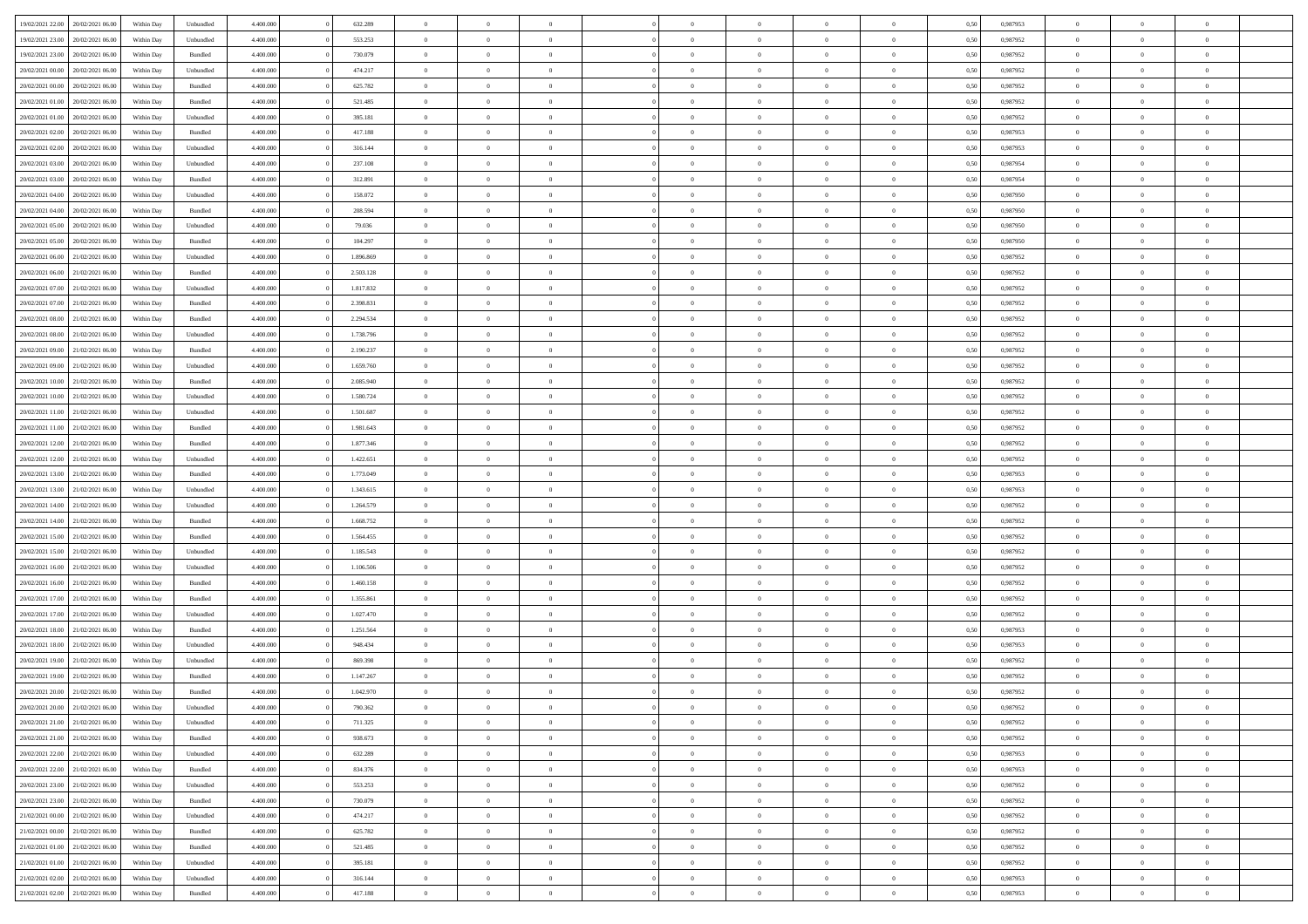| 21/02/2021 03:00                  | 21/02/2021 06:00 | Within Day | Unbundled          | 4.400.000 | 237.108   | $\overline{0}$ | $\Omega$       |                | $\Omega$       | $\Omega$       | $\Omega$       | $\theta$       | 0,50 | 0.987954 | $\theta$       | $\theta$       | $\theta$       |  |
|-----------------------------------|------------------|------------|--------------------|-----------|-----------|----------------|----------------|----------------|----------------|----------------|----------------|----------------|------|----------|----------------|----------------|----------------|--|
|                                   |                  |            |                    |           |           |                |                |                |                |                |                |                |      |          |                |                |                |  |
| 21/02/2021 03:00                  | 21/02/2021 06:00 | Within Day | Bundled            | 4.400.000 | 312.891   | $\overline{0}$ | $\theta$       | $\overline{0}$ | $\overline{0}$ | $\bf{0}$       | $\overline{0}$ | $\bf{0}$       | 0,50 | 0,987954 | $\theta$       | $\theta$       | $\overline{0}$ |  |
| 21/02/2021 04:00                  | 21/02/2021 06:00 | Within Day | Bundled            | 4.400.000 | 208.594   | $\overline{0}$ | $\bf{0}$       | $\overline{0}$ | $\bf{0}$       | $\bf{0}$       | $\bf{0}$       | $\bf{0}$       | 0,50 | 0,987950 | $\overline{0}$ | $\overline{0}$ | $\overline{0}$ |  |
| 21/02/2021 04:00                  | 21/02/2021 06:00 | Within Day | Unbundled          | 4.400.000 | 158.072   | $\overline{0}$ | $\overline{0}$ | $\overline{0}$ | $\overline{0}$ | $\bf{0}$       | $\overline{0}$ | $\overline{0}$ | 0.50 | 0,987950 | $\theta$       | $\theta$       | $\overline{0}$ |  |
| 21/02/2021 05:00                  | 21/02/2021 06:00 | Within Day | Bundled            | 4.400.000 | 104.297   | $\overline{0}$ | $\theta$       | $\overline{0}$ | $\overline{0}$ | $\bf{0}$       | $\overline{0}$ | $\bf{0}$       | 0,50 | 0,987950 | $\theta$       | $\theta$       | $\overline{0}$ |  |
| 21/02/2021 05:00                  | 21/02/2021 06:00 | Within Day | Unbundled          | 4.400.000 | 79.036    | $\overline{0}$ | $\bf{0}$       | $\overline{0}$ | $\bf{0}$       | $\overline{0}$ | $\overline{0}$ | $\mathbf{0}$   | 0,50 | 0,987950 | $\overline{0}$ | $\overline{0}$ | $\bf{0}$       |  |
| 21/02/2021 06:00                  | 22/02/2021 06:00 | Within Dav | Unbundled          | 4.400.000 | 1.896.869 | $\overline{0}$ | $\overline{0}$ | $\overline{0}$ | $\overline{0}$ | $\overline{0}$ | $\overline{0}$ | $\overline{0}$ | 0.50 | 0,987952 | $\theta$       | $\overline{0}$ | $\overline{0}$ |  |
|                                   |                  |            |                    |           |           |                |                |                |                |                |                |                |      |          |                |                |                |  |
| 21/02/2021 06:00                  | 22/02/2021 06:00 | Within Day | Bundled            | 4.400.000 | 2.503.128 | $\overline{0}$ | $\theta$       | $\overline{0}$ | $\overline{0}$ | $\bf{0}$       | $\overline{0}$ | $\bf{0}$       | 0,50 | 0,987952 | $\theta$       | $\theta$       | $\overline{0}$ |  |
| 21/02/2021 07:00                  | 22/02/2021 06:00 | Within Day | Unbundled          | 4.400.000 | 1.817.832 | $\overline{0}$ | $\overline{0}$ | $\overline{0}$ | $\bf{0}$       | $\bf{0}$       | $\bf{0}$       | $\bf{0}$       | 0,50 | 0,987952 | $\,0\,$        | $\overline{0}$ | $\overline{0}$ |  |
| 21/02/2021 07:00                  | 22/02/2021 06:00 | Within Dav | Bundled            | 4.400.000 | 2.398.831 | $\overline{0}$ | $\overline{0}$ | $\overline{0}$ | $\overline{0}$ | $\overline{0}$ | $\overline{0}$ | $\overline{0}$ | 0.50 | 0,987952 | $\theta$       | $\overline{0}$ | $\overline{0}$ |  |
| 21/02/2021 08:00                  | 22/02/2021 06:00 | Within Day | Unbundled          | 4.400.000 | 1.738.796 | $\overline{0}$ | $\theta$       | $\overline{0}$ | $\overline{0}$ | $\bf{0}$       | $\overline{0}$ | $\bf{0}$       | 0,50 | 0,987952 | $\,$ 0 $\,$    | $\theta$       | $\overline{0}$ |  |
| 21/02/2021 08:00                  | 22/02/2021 06:00 | Within Day | Bundled            | 4.400.000 | 2.294.534 | $\overline{0}$ | $\overline{0}$ | $\overline{0}$ | $\bf{0}$       | $\bf{0}$       | $\bf{0}$       | $\mathbf{0}$   | 0,50 | 0,987952 | $\overline{0}$ | $\overline{0}$ | $\overline{0}$ |  |
| 21/02/2021 09:00                  | 22/02/2021 06:00 | Within Day | Unbundled          | 4.400.000 | 1.659.760 | $\overline{0}$ | $\overline{0}$ | $\overline{0}$ | $\overline{0}$ | $\bf{0}$       | $\overline{0}$ | $\overline{0}$ | 0.50 | 0,987952 | $\theta$       | $\theta$       | $\overline{0}$ |  |
| 21/02/2021 09:00                  | 22/02/2021 06:00 | Within Day | Bundled            | 4.400.000 | 2.190.237 | $\overline{0}$ | $\theta$       | $\overline{0}$ | $\overline{0}$ | $\bf{0}$       | $\overline{0}$ | $\bf{0}$       | 0,50 | 0,987952 | $\theta$       | $\theta$       | $\overline{0}$ |  |
|                                   |                  |            |                    |           |           |                |                |                |                |                |                |                |      |          |                |                |                |  |
| 21/02/2021 11:00                  | 22/02/2021 06:00 | Within Day | Bundled            | 4.400.000 | 1.981.643 | $\overline{0}$ | $\overline{0}$ | $\overline{0}$ | $\bf{0}$       | $\overline{0}$ | $\overline{0}$ | $\mathbf{0}$   | 0,50 | 0,987952 | $\overline{0}$ | $\overline{0}$ | $\bf{0}$       |  |
| 21/02/2021 11:00                  | 22/02/2021 06:00 | Within Day | Unbundled          | 4.400.000 | 1.501.687 | $\overline{0}$ | $\overline{0}$ | $\overline{0}$ | $\overline{0}$ | $\overline{0}$ | $\overline{0}$ | $\overline{0}$ | 0.50 | 0,987952 | $\theta$       | $\overline{0}$ | $\overline{0}$ |  |
| 21/02/2021 12:00                  | 22/02/2021 06:00 | Within Day | Unbundled          | 4.400.000 | 1.422.651 | $\overline{0}$ | $\theta$       | $\overline{0}$ | $\overline{0}$ | $\bf{0}$       | $\overline{0}$ | $\bf{0}$       | 0,50 | 0,987952 | $\theta$       | $\theta$       | $\overline{0}$ |  |
| 21/02/2021 12:00                  | 22/02/2021 06:00 | Within Day | Bundled            | 4.400.000 | 1.877.346 | $\overline{0}$ | $\overline{0}$ | $\overline{0}$ | $\bf{0}$       | $\bf{0}$       | $\bf{0}$       | $\bf{0}$       | 0,50 | 0,987952 | $\,0\,$        | $\overline{0}$ | $\overline{0}$ |  |
| 21/02/2021 13:00                  | 22/02/2021 06:00 | Within Day | Unbundled          | 4.400.000 | 1.343.615 | $\overline{0}$ | $\overline{0}$ | $\overline{0}$ | $\overline{0}$ | $\overline{0}$ | $\overline{0}$ | $\overline{0}$ | 0.50 | 0,987953 | $\theta$       | $\overline{0}$ | $\overline{0}$ |  |
| 21/02/2021 13:00                  | 22/02/2021 06:00 | Within Day | Bundled            | 4.400.000 | 1.773.049 | $\overline{0}$ | $\theta$       | $\overline{0}$ | $\overline{0}$ | $\bf{0}$       | $\overline{0}$ | $\bf{0}$       | 0,50 | 0,987953 | $\theta$       | $\theta$       | $\overline{0}$ |  |
| 21/02/2021 14:00                  | 22/02/2021 06:00 | Within Day | Bundled            | 4.400.000 | 1.668.752 | $\overline{0}$ | $\overline{0}$ | $\overline{0}$ | $\bf{0}$       | $\bf{0}$       | $\bf{0}$       | $\bf{0}$       | 0,50 | 0,987952 | $\bf{0}$       | $\overline{0}$ | $\overline{0}$ |  |
| 21/02/2021 14:00                  | 22/02/2021 06:00 | Within Day | Unbundled          | 4.400.000 | 1.264.579 | $\overline{0}$ | $\overline{0}$ | $\overline{0}$ | $\overline{0}$ | $\bf{0}$       | $\overline{0}$ | $\overline{0}$ | 0.50 | 0,987952 | $\theta$       | $\theta$       | $\overline{0}$ |  |
|                                   |                  |            |                    |           |           |                |                |                |                |                |                |                |      |          |                |                |                |  |
| 21/02/2021 15:00                  | 22/02/2021 06:00 | Within Day | Bundled            | 4.400.000 | 1.564.455 | $\overline{0}$ | $\theta$       | $\overline{0}$ | $\overline{0}$ | $\bf{0}$       | $\overline{0}$ | $\bf{0}$       | 0,50 | 0,987952 | $\theta$       | $\overline{0}$ | $\overline{0}$ |  |
| 21/02/2021 15:00                  | 22/02/2021 06:00 | Within Day | Unbundled          | 4.400.000 | 1.185.543 | $\overline{0}$ | $\bf{0}$       | $\overline{0}$ | $\overline{0}$ | $\overline{0}$ | $\overline{0}$ | $\mathbf{0}$   | 0,50 | 0,987952 | $\bf{0}$       | $\overline{0}$ | $\bf{0}$       |  |
| 21/02/2021 16:00                  | 22/02/2021 06:00 | Within Dav | Unbundled          | 4.400.000 | 1.106.506 | $\overline{0}$ | $\overline{0}$ | $\overline{0}$ | $\overline{0}$ | $\overline{0}$ | $\overline{0}$ | $\overline{0}$ | 0.50 | 0,987952 | $\theta$       | $\overline{0}$ | $\overline{0}$ |  |
| 21/02/2021 16:00                  | 22/02/2021 06:00 | Within Day | Bundled            | 4.400.000 | 1.460.158 | $\overline{0}$ | $\theta$       | $\overline{0}$ | $\overline{0}$ | $\bf{0}$       | $\overline{0}$ | $\bf{0}$       | 0,50 | 0,987952 | $\theta$       | $\theta$       | $\overline{0}$ |  |
| 21/02/2021 17:00                  | 22/02/2021 06:00 | Within Day | Bundled            | 4.400.000 | 1.355.861 | $\overline{0}$ | $\overline{0}$ | $\overline{0}$ | $\overline{0}$ | $\bf{0}$       | $\overline{0}$ | $\bf{0}$       | 0,50 | 0,987952 | $\,0\,$        | $\overline{0}$ | $\overline{0}$ |  |
| 21/02/2021 17:00                  | 22/02/2021 06:00 | Within Day | Unbundled          | 4.400.000 | 1.027.470 | $\overline{0}$ | $\overline{0}$ | $\overline{0}$ | $\overline{0}$ | $\overline{0}$ | $\overline{0}$ | $\overline{0}$ | 0.50 | 0,987952 | $\theta$       | $\overline{0}$ | $\overline{0}$ |  |
| 21/02/2021 18:00                  | 22/02/2021 06:00 | Within Day | Bundled            | 4.400.000 | 1.251.564 | $\overline{0}$ | $\theta$       | $\overline{0}$ | $\overline{0}$ | $\bf{0}$       | $\overline{0}$ | $\bf{0}$       | 0,50 | 0,987953 | $\,$ 0 $\,$    | $\overline{0}$ | $\overline{0}$ |  |
|                                   |                  |            |                    |           |           |                |                |                |                |                |                |                |      |          |                |                |                |  |
| 21/02/2021 18:00                  | 22/02/2021 06:00 | Within Day | Unbundled          | 4.400.000 | 948.434   | $\overline{0}$ | $\overline{0}$ | $\overline{0}$ | $\overline{0}$ | $\bf{0}$       | $\overline{0}$ | $\bf{0}$       | 0,50 | 0,987953 | $\overline{0}$ | $\overline{0}$ | $\overline{0}$ |  |
| 21/02/2021 19:00                  | 22/02/2021 06:00 | Within Day | Bundled            | 4.400,000 | 1.147.267 | $\overline{0}$ | $\Omega$       | $\Omega$       | $\Omega$       | $\Omega$       | $\Omega$       | $\overline{0}$ | 0.50 | 0,987952 | $\,0\,$        | $\theta$       | $\theta$       |  |
| 21/02/2021 19:00                  | 22/02/2021 06:00 | Within Day | Unbundled          | 4.400.000 | 869.398   | $\overline{0}$ | $\theta$       | $\overline{0}$ | $\overline{0}$ | $\bf{0}$       | $\overline{0}$ | $\bf{0}$       | 0,50 | 0,987952 | $\theta$       | $\theta$       | $\overline{0}$ |  |
| 21/02/2021 20:00                  | 22/02/2021 06:00 | Within Day | Unbundled          | 4.400.000 | 790.362   | $\overline{0}$ | $\overline{0}$ | $\overline{0}$ | $\bf{0}$       | $\bf{0}$       | $\overline{0}$ | $\mathbf{0}$   | 0,50 | 0,987952 | $\overline{0}$ | $\overline{0}$ | $\bf{0}$       |  |
| 21/02/2021 20:00                  | 22/02/2021 06:00 | Within Day | Bundled            | 4.400,000 | 1.042.970 | $\overline{0}$ | $\Omega$       | $\Omega$       | $\Omega$       | $\bf{0}$       | $\overline{0}$ | $\overline{0}$ | 0.50 | 0,987952 | $\theta$       | $\theta$       | $\theta$       |  |
| 21/02/2021 21:00                  | 22/02/2021 06:00 | Within Day | Bundled            | 4.400.000 | 938.673   | $\overline{0}$ | $\theta$       | $\overline{0}$ | $\overline{0}$ | $\bf{0}$       | $\overline{0}$ | $\bf{0}$       | 0,50 | 0,987952 | $\theta$       | $\theta$       | $\overline{0}$ |  |
| 21/02/2021 21:00                  | 22/02/2021 06:00 | Within Day | Unbundled          | 4.400.000 | 711.325   | $\overline{0}$ | $\overline{0}$ | $\overline{0}$ | $\bf{0}$       | $\bf{0}$       | $\bf{0}$       | $\bf{0}$       | 0,50 | 0,987952 | $\bf{0}$       | $\overline{0}$ | $\overline{0}$ |  |
| 21/02/2021 22:00                  | 22/02/2021 06:00 | Within Day | Unbundled          | 4.400,000 | 632.289   | $\overline{0}$ | $\Omega$       | $\Omega$       | $\Omega$       | $\theta$       | $\theta$       | $\overline{0}$ | 0.50 | 0.987953 | $\theta$       | $\theta$       | $\theta$       |  |
| 21/02/2021 22:00                  | 22/02/2021 06:00 |            |                    | 4.400.000 | 834.376   | $\overline{0}$ | $\theta$       | $\overline{0}$ | $\overline{0}$ | $\bf{0}$       | $\overline{0}$ |                |      | 0,987953 | $\,$ 0 $\,$    | $\overline{0}$ | $\overline{0}$ |  |
|                                   |                  | Within Day | Bundled            |           |           |                |                |                |                |                |                | $\bf{0}$       | 0,50 |          |                |                |                |  |
| 21/02/2021 23:00                  | 22/02/2021 06:00 | Within Day | Unbundled          | 4.400.000 | 553.253   | $\overline{0}$ | $\overline{0}$ | $\overline{0}$ | $\bf{0}$       | $\bf{0}$       | $\bf{0}$       | $\bf{0}$       | 0,50 | 0,987952 | $\overline{0}$ | $\overline{0}$ | $\overline{0}$ |  |
| 21/02/2021 23:00                  | 22/02/2021 06:00 | Within Day | Bundled            | 4.400,000 | 730.079   | $\overline{0}$ | $\Omega$       | $\Omega$       | $\Omega$       | $\Omega$       | $\overline{0}$ | $\overline{0}$ | 0.50 | 0,987952 | $\,0\,$        | $\theta$       | $\theta$       |  |
| 22/02/2021 00:00                  | 22/02/2021 06:00 | Within Day | Unbundled          | 4.400.000 | 474.217   | $\overline{0}$ | $\theta$       | $\overline{0}$ | $\overline{0}$ | $\bf{0}$       | $\overline{0}$ | $\bf{0}$       | 0,50 | 0,987952 | $\,$ 0 $\,$    | $\overline{0}$ | $\overline{0}$ |  |
| 22/02/2021 00:00                  | 22/02/2021 06:00 | Within Day | Bundled            | 4.400.000 | 625.782   | $\overline{0}$ | $\overline{0}$ | $\overline{0}$ | $\bf{0}$       | $\bf{0}$       | $\bf{0}$       | $\mathbf{0}$   | 0,50 | 0,987952 | $\overline{0}$ | $\overline{0}$ | $\bf{0}$       |  |
| 22/02/2021 01:00                  | 22/02/2021 06:00 | Within Day | Bundled            | 4.400,000 | 521.485   | $\overline{0}$ | $\Omega$       | $\Omega$       | $\Omega$       | $\Omega$       | $\Omega$       | $\overline{0}$ | 0.50 | 0.987952 | $\theta$       | $\theta$       | $\theta$       |  |
| 22/02/2021 01:00                  | 22/02/2021 06:00 | Within Day | Unbundled          | 4.400.000 | 395.181   | $\overline{0}$ | $\overline{0}$ | $\overline{0}$ | $\bf{0}$       | $\,$ 0         | $\bf{0}$       | $\bf{0}$       | 0,50 | 0,987952 | $\,0\,$        | $\overline{0}$ | $\overline{0}$ |  |
| 22/02/2021 02:00                  | 22/02/2021 06:00 | Within Day | $\mathbf B$ undled | 4.400.000 | 417.188   | $\bf{0}$       | $\bf{0}$       |                |                | $\bf{0}$       |                |                | 0,50 | 0,987953 | $\bf{0}$       | $\overline{0}$ |                |  |
| 22/02/2021 02:00                  | 22/02/2021 06:00 | Within Day | Unbundled          | 4.400.000 | 316,144   | $\overline{0}$ | $\overline{0}$ | $\overline{0}$ | $\Omega$       | $\overline{0}$ | $\overline{0}$ | $\overline{0}$ | 0.50 | 0.987953 | $\theta$       | $\theta$       | $\theta$       |  |
|                                   |                  |            |                    |           |           |                |                |                |                |                |                |                |      |          |                |                |                |  |
| 22/02/2021 03:00                  | 22/02/2021 06:00 | Within Day | Bundled            | 4.400.000 | 312.891   | $\overline{0}$ | $\bf{0}$       | $\overline{0}$ | $\bf{0}$       | $\,$ 0 $\,$    | $\overline{0}$ | $\mathbf{0}$   | 0,50 | 0,987954 | $\,$ 0 $\,$    | $\,$ 0 $\,$    | $\,$ 0         |  |
| 22/02/2021 03:00                  | 22/02/2021 06:00 | Within Day | Unbundled          | 4.400.000 | 237.108   | $\overline{0}$ | $\overline{0}$ | $\overline{0}$ | $\overline{0}$ | $\overline{0}$ | $\overline{0}$ | $\mathbf{0}$   | 0,50 | 0,987954 | $\overline{0}$ | $\bf{0}$       | $\overline{0}$ |  |
| 22/02/2021 04:00                  | 22/02/2021 06:00 | Within Day | Bundled            | 4.400,000 | 208.594   | $\overline{0}$ | $\overline{0}$ | $\overline{0}$ | $\Omega$       | $\overline{0}$ | $\overline{0}$ | $\overline{0}$ | 0,50 | 0,987950 | $\overline{0}$ | $\theta$       | $\overline{0}$ |  |
| 22/02/2021 04:00                  | 22/02/2021 06:00 | Within Day | Unbundled          | 4.400.000 | 158.072   | $\overline{0}$ | $\,$ 0         | $\overline{0}$ | $\bf{0}$       | $\,$ 0 $\,$    | $\overline{0}$ | $\mathbf{0}$   | 0,50 | 0,987950 | $\,$ 0 $\,$    | $\overline{0}$ | $\,$ 0         |  |
| 22/02/2021 05:00                  | 22/02/2021 06:00 | Within Day | Bundled            | 4.400.000 | 104.297   | $\overline{0}$ | $\overline{0}$ | $\overline{0}$ | $\overline{0}$ | $\overline{0}$ | $\overline{0}$ | $\mathbf{0}$   | 0,50 | 0,987950 | $\overline{0}$ | $\overline{0}$ | $\overline{0}$ |  |
| 22/02/2021 05:00                  | 22/02/2021 06:00 | Within Day | Unbundled          | 4.400.000 | 79.036    | $\overline{0}$ | $\overline{0}$ | $\overline{0}$ | $\overline{0}$ | $\overline{0}$ | $\overline{0}$ | $\overline{0}$ | 0.50 | 0,987950 | $\overline{0}$ | $\theta$       | $\overline{0}$ |  |
| 22/02/2021 06:00                  | 23/02/2021 06:00 | Within Day | Unbundled          | 4.400.000 | 1.896.869 | $\overline{0}$ | $\,$ 0         | $\overline{0}$ | $\bf{0}$       | $\bf{0}$       | $\bf{0}$       | $\bf{0}$       | 0,50 | 0,987952 | $\,$ 0 $\,$    | $\overline{0}$ | $\overline{0}$ |  |
|                                   |                  |            |                    |           |           |                | $\bf{0}$       |                |                |                |                |                |      |          |                | $\overline{0}$ |                |  |
| 22/02/2021 06:00                  | 23/02/2021 06:00 | Within Day | Bundled            | 4.400.000 | 2.503.128 | $\overline{0}$ |                | $\overline{0}$ | $\overline{0}$ | $\overline{0}$ | $\overline{0}$ | $\mathbf{0}$   | 0,50 | 0,987952 | $\overline{0}$ |                | $\bf{0}$       |  |
| 22/02/2021 07:00                  | 23/02/2021 06:00 | Within Day | Unbundled          | 4.400,000 | 1.817.832 | $\overline{0}$ | $\overline{0}$ | $\overline{0}$ | $\Omega$       | $\overline{0}$ | $\overline{0}$ | $\overline{0}$ | 0.50 | 0,987952 | $\overline{0}$ | $\overline{0}$ | $\overline{0}$ |  |
| 22/02/2021 07:00                  | 23/02/2021 06:00 | Within Day | Bundled            | 4.400.000 | 2.398.831 | $\overline{0}$ | $\bf{0}$       | $\overline{0}$ | $\bf{0}$       | $\bf{0}$       | $\bf{0}$       | $\mathbf{0}$   | 0,50 | 0,987952 | $\,$ 0 $\,$    | $\,$ 0 $\,$    | $\bf{0}$       |  |
| 22/02/2021 08:00 23/02/2021 06:00 |                  | Within Day | Unbundled          | 4.400.000 | 1.738.796 | $\overline{0}$ | $\overline{0}$ | $\overline{0}$ | $\overline{0}$ | $\overline{0}$ | $\bf{0}$       | $\mathbf{0}$   | 0,50 | 0,987952 | $\overline{0}$ | $\bf{0}$       | $\overline{0}$ |  |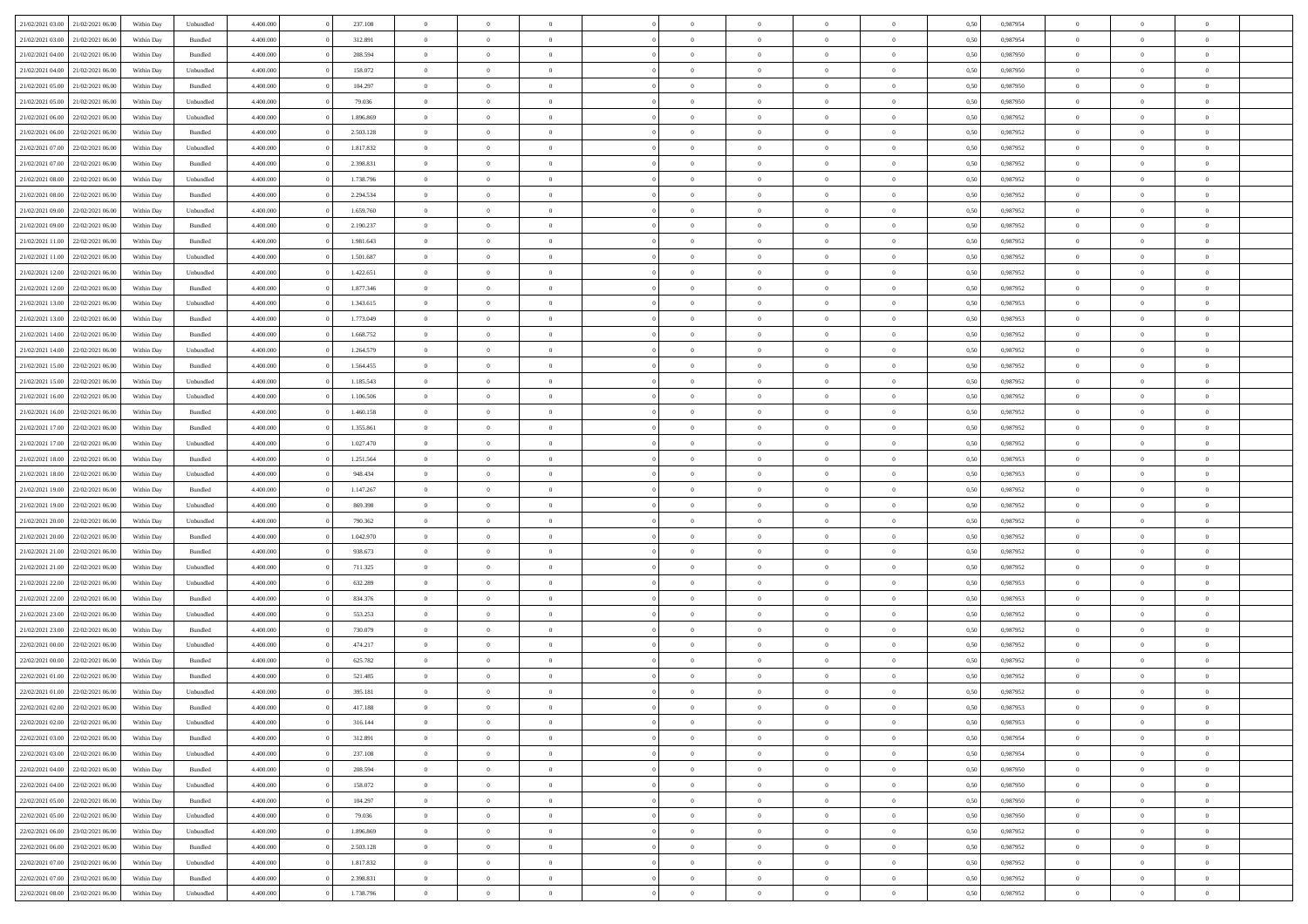| 22/02/2021 08:00 23/02/2021 06:00    | Within Day | Bundled   | 4.400.000 | 2.294.534 | $\overline{0}$ | $\overline{0}$ | $\Omega$       | $\Omega$       | $\theta$       | $\Omega$       | $\overline{0}$ | 0,50 | 0,987952 | $\theta$                   | $\theta$                   | $\theta$                   |  |
|--------------------------------------|------------|-----------|-----------|-----------|----------------|----------------|----------------|----------------|----------------|----------------|----------------|------|----------|----------------------------|----------------------------|----------------------------|--|
| 22/02/2021 09:00<br>23/02/2021 06:00 | Within Day | Bundled   | 4.400.000 | 2.190.237 | $\overline{0}$ | $\overline{0}$ | $\overline{0}$ | $\overline{0}$ | $\theta$       | $\overline{0}$ | $\bf{0}$       | 0,50 | 0,987952 | $\theta$                   | $\theta$                   | $\overline{0}$             |  |
| 22/02/2021 09:00<br>23/02/2021 06:00 | Within Day | Unbundled | 4.400.000 | 1.659.760 | $\overline{0}$ | $\bf{0}$       | $\overline{0}$ | $\overline{0}$ | $\overline{0}$ | $\overline{0}$ | $\bf{0}$       | 0,50 | 0,987952 | $\bf{0}$                   | $\overline{0}$             | $\overline{0}$             |  |
| 22/02/2021 10:00<br>23/02/2021 06:00 | Within Day | Unbundled | 4.400.000 | 1.580.724 | $\overline{0}$ | $\overline{0}$ | $\overline{0}$ | $\overline{0}$ | $\theta$       | $\overline{0}$ | $\overline{0}$ | 0.50 | 0,987952 | $\theta$                   | $\theta$                   | $\overline{0}$             |  |
| 22/02/2021 10:00<br>23/02/2021 06:00 | Within Day | Bundled   | 4.400.000 | 2.085.940 | $\overline{0}$ | $\overline{0}$ | $\overline{0}$ | $\overline{0}$ | $\theta$       | $\overline{0}$ | $\bf{0}$       | 0,50 | 0,987952 | $\theta$                   | $\theta$                   | $\overline{0}$             |  |
| 22/02/2021 11:00<br>23/02/2021 06:00 | Within Day | Bundled   | 4.400.000 | 1.981.643 | $\overline{0}$ | $\bf{0}$       | $\overline{0}$ | $\overline{0}$ | $\overline{0}$ | $\overline{0}$ | $\bf{0}$       | 0,50 | 0,987952 | $\overline{0}$             | $\overline{0}$             | $\bf{0}$                   |  |
| 23/02/2021 06:00                     |            | Unbundled | 4.400.000 | 1.501.687 | $\overline{0}$ | $\overline{0}$ | $\overline{0}$ | $\overline{0}$ | $\overline{0}$ | $\overline{0}$ | $\overline{0}$ | 0.5( | 0,987952 | $\theta$                   | $\theta$                   | $\overline{0}$             |  |
| 22/02/2021 11:00                     | Within Day |           |           |           |                |                |                |                |                |                |                |      |          |                            |                            |                            |  |
| 22/02/2021 12:00<br>23/02/2021 06:00 | Within Day | Unbundled | 4.400.000 | 1.422.651 | $\overline{0}$ | $\overline{0}$ | $\overline{0}$ | $\overline{0}$ | $\theta$       | $\overline{0}$ | $\bf{0}$       | 0,50 | 0,987952 | $\theta$                   | $\theta$                   | $\overline{0}$             |  |
| 22/02/2021 12:00<br>23/02/2021 06:00 | Within Day | Bundled   | 4.400.000 | 1.877.346 | $\overline{0}$ | $\bf{0}$       | $\overline{0}$ | $\overline{0}$ | $\overline{0}$ | $\overline{0}$ | $\bf{0}$       | 0,50 | 0,987952 | $\bf{0}$                   | $\bf{0}$                   | $\overline{0}$             |  |
| 22/02/2021 13:00<br>23/02/2021 06:00 | Within Day | Bundled   | 4.400.000 | 1.773.049 | $\overline{0}$ | $\overline{0}$ | $\overline{0}$ | $\overline{0}$ | $\overline{0}$ | $\overline{0}$ | $\bf{0}$       | 0.5( | 0,987953 | $\theta$                   | $\theta$                   | $\overline{0}$             |  |
| 22/02/2021 13:00<br>23/02/2021 06:00 | Within Day | Unbundled | 4.400.000 | 1.343.615 | $\bf{0}$       | $\overline{0}$ | $\overline{0}$ | $\overline{0}$ | $\theta$       | $\overline{0}$ | $\bf{0}$       | 0,50 | 0,987953 | $\theta$                   | $\theta$                   | $\overline{0}$             |  |
| 22/02/2021 14:00<br>23/02/2021 06:00 | Within Day | Unbundled | 4.400.000 | 1.264.579 | $\overline{0}$ | $\bf{0}$       | $\overline{0}$ | $\overline{0}$ | $\bf{0}$       | $\overline{0}$ | $\bf{0}$       | 0,50 | 0,987952 | $\bf{0}$                   | $\overline{0}$             | $\overline{0}$             |  |
| 22/02/2021 14:00<br>23/02/2021 06:00 | Within Day | Bundled   | 4.400.000 | 1.668.752 | $\overline{0}$ | $\overline{0}$ | $\overline{0}$ | $\overline{0}$ | $\overline{0}$ | $\overline{0}$ | $\overline{0}$ | 0.5( | 0,987952 | $\theta$                   | $\theta$                   | $\overline{0}$             |  |
| 22/02/2021 15:00<br>23/02/2021 06:00 | Within Day | Bundled   | 4.400.000 | 1.564.455 | $\overline{0}$ | $\overline{0}$ | $\overline{0}$ | $\overline{0}$ | $\theta$       | $\overline{0}$ | $\,$ 0 $\,$    | 0,50 | 0,987952 | $\theta$                   | $\theta$                   | $\overline{0}$             |  |
| 22/02/2021 15:00<br>23/02/2021 06:00 | Within Day | Unbundled | 4.400.000 | 1.185.543 | $\overline{0}$ | $\bf{0}$       | $\overline{0}$ | $\overline{0}$ | $\overline{0}$ | $\overline{0}$ | $\bf{0}$       | 0,50 | 0,987952 | $\overline{0}$             | $\overline{0}$             | $\bf{0}$                   |  |
| 22/02/2021 16:00<br>23/02/2021 06:00 | Within Day | Unbundled | 4.400.000 | 1.106.506 | $\overline{0}$ | $\overline{0}$ | $\overline{0}$ | $\overline{0}$ | $\overline{0}$ | $\overline{0}$ | $\overline{0}$ | 0.5( | 0,987952 | $\theta$                   | $\theta$                   | $\overline{0}$             |  |
| 22/02/2021 16:00<br>23/02/2021 06:00 | Within Day | Bundled   | 4.400.000 | 1.460.158 | $\overline{0}$ | $\overline{0}$ | $\overline{0}$ | $\overline{0}$ | $\theta$       | $\overline{0}$ | $\bf{0}$       | 0,50 | 0,987952 | $\theta$                   | $\theta$                   | $\overline{0}$             |  |
| 22/02/2021 17:00<br>23/02/2021 06:00 | Within Day | Unbundled | 4.400.000 | 1.027.470 | $\overline{0}$ | $\bf{0}$       | $\overline{0}$ | $\overline{0}$ | $\overline{0}$ | $\overline{0}$ | $\bf{0}$       | 0,50 | 0,987952 | $\bf{0}$                   | $\overline{0}$             | $\overline{0}$             |  |
| 22/02/2021 17:00<br>23/02/2021 06:00 | Within Day | Bundled   | 4.400.000 | 1.355.861 | $\overline{0}$ | $\overline{0}$ | $\overline{0}$ | $\overline{0}$ | $\overline{0}$ | $\overline{0}$ | $\overline{0}$ | 0.5( | 0,987952 | $\theta$                   | $\theta$                   | $\overline{0}$             |  |
| 22/02/2021 18:00<br>23/02/2021 06:00 | Within Day | Bundled   | 4.400.000 | 1.251.564 | $\bf{0}$       | $\overline{0}$ | $\overline{0}$ | $\overline{0}$ | $\theta$       | $\overline{0}$ | $\bf{0}$       | 0,50 | 0,987953 | $\theta$                   | $\theta$                   | $\overline{0}$             |  |
| 22/02/2021 18:00<br>23/02/2021 06:00 | Within Day | Unbundled | 4.400.000 | 948.434   | $\overline{0}$ | $\bf{0}$       | $\overline{0}$ | $\overline{0}$ | $\overline{0}$ | $\overline{0}$ | $\bf{0}$       | 0,50 | 0,987953 | $\bf{0}$                   | $\overline{0}$             | $\overline{0}$             |  |
| 22/02/2021 19:00<br>23/02/2021 06:00 | Within Day | Unbundled | 4.400.000 | 869.398   | $\overline{0}$ | $\overline{0}$ | $\overline{0}$ | $\overline{0}$ | $\overline{0}$ | $\overline{0}$ | $\overline{0}$ | 0.5( | 0.987952 | $\theta$                   | $\theta$                   | $\overline{0}$             |  |
| 22/02/2021 19:00<br>23/02/2021 06:00 | Within Day | Bundled   | 4.400.000 | 1.147.267 | $\bf{0}$       | $\theta$       | $\overline{0}$ | $\overline{0}$ | $\theta$       | $\overline{0}$ | $\bf{0}$       | 0,50 | 0,987952 | $\theta$                   | $\theta$                   | $\overline{0}$             |  |
|                                      |            |           |           |           |                |                |                |                |                |                |                |      |          |                            |                            |                            |  |
| 22/02/2021 20:00<br>23/02/2021 06:00 | Within Day | Bundled   | 4.400.000 | 1.042.970 | $\overline{0}$ | $\bf{0}$       | $\overline{0}$ | $\overline{0}$ | $\overline{0}$ | $\overline{0}$ | $\bf{0}$       | 0,50 | 0,987952 | $\bf{0}$<br>$\overline{0}$ | $\overline{0}$<br>$\theta$ | $\bf{0}$<br>$\overline{0}$ |  |
| 22/02/2021 20:00<br>23/02/2021 06:00 | Within Day | Unbundled | 4.400.000 | 790.362   | $\overline{0}$ | $\overline{0}$ | $\overline{0}$ | $\overline{0}$ | $\overline{0}$ | $\overline{0}$ | $\overline{0}$ | 0.5( | 0,987952 |                            |                            |                            |  |
| 22/02/2021 21:00<br>23/02/2021 06:00 | Within Day | Bundled   | 4.400.000 | 938.673   | $\overline{0}$ | $\overline{0}$ | $\overline{0}$ | $\overline{0}$ | $\theta$       | $\overline{0}$ | $\bf{0}$       | 0,50 | 0,987952 | $\theta$                   | $\theta$                   | $\overline{0}$             |  |
| 22/02/2021 21:00<br>23/02/2021 06:00 | Within Day | Unbundled | 4.400.000 | 711.325   | $\overline{0}$ | $\bf{0}$       | $\overline{0}$ | $\overline{0}$ | $\overline{0}$ | $\overline{0}$ | $\bf{0}$       | 0,50 | 0,987952 | $\bf{0}$                   | $\bf{0}$                   | $\overline{0}$             |  |
| 22/02/2021 22:00<br>23/02/2021 06:00 | Within Day | Bundled   | 4.400.000 | 834.376   | $\overline{0}$ | $\overline{0}$ | $\overline{0}$ | $\overline{0}$ | $\overline{0}$ | $\overline{0}$ | $\overline{0}$ | 0.5( | 0,987953 | $\theta$                   | $\theta$                   | $\overline{0}$             |  |
| 22/02/2021 22:00<br>23/02/2021 06:00 | Within Day | Unbundled | 4.400.000 | 632.289   | $\bf{0}$       | $\overline{0}$ | $\overline{0}$ | $\overline{0}$ | $\theta$       | $\overline{0}$ | $\bf{0}$       | 0,50 | 0,987953 | $\theta$                   | $\theta$                   | $\overline{0}$             |  |
| 22/02/2021 23:00<br>23/02/2021 06:00 | Within Day | Unbundled | 4.400.000 | 553.253   | $\overline{0}$ | $\bf{0}$       | $\overline{0}$ | $\overline{0}$ | $\bf{0}$       | $\overline{0}$ | $\bf{0}$       | 0,50 | 0,987952 | $\bf{0}$                   | $\overline{0}$             | $\overline{0}$             |  |
| 22/02/2021 23:00<br>23/02/2021 06:00 | Within Day | Bundled   | 4,400,000 | 730.079   | $\overline{0}$ | $\overline{0}$ | $\Omega$       | $\Omega$       | $\Omega$       | $\Omega$       | $\overline{0}$ | 0,50 | 0,987952 | $\,$ 0 $\,$                | $\Omega$                   | $\theta$                   |  |
| 23/02/2021 00:00<br>23/02/2021 06:00 | Within Day | Unbundled | 4.400.000 | 474.217   | $\overline{0}$ | $\overline{0}$ | $\overline{0}$ | $\overline{0}$ | $\theta$       | $\overline{0}$ | $\bf{0}$       | 0,50 | 0,987952 | $\theta$                   | $\theta$                   | $\overline{0}$             |  |
| 23/02/2021 00:00<br>23/02/2021 06:00 | Within Day | Bundled   | 4.400.000 | 625.782   | $\overline{0}$ | $\bf{0}$       | $\overline{0}$ | $\overline{0}$ | $\overline{0}$ | $\overline{0}$ | $\bf{0}$       | 0,50 | 0,987952 | $\bf{0}$                   | $\overline{0}$             | $\bf{0}$                   |  |
| 23/02/2021 01:00<br>23/02/2021 06:00 | Within Day | Bundled   | 4,400,000 | 521.485   | $\overline{0}$ | $\overline{0}$ | $\Omega$       | $\Omega$       | $\overline{0}$ | $\Omega$       | $\overline{0}$ | 0.50 | 0,987952 | $\bf{0}$                   | $\theta$                   | $\theta$                   |  |
| 23/02/2021 01:00<br>23/02/2021 06:00 | Within Day | Unbundled | 4.400.000 | 395.181   | $\bf{0}$       | $\overline{0}$ | $\overline{0}$ | $\overline{0}$ | $\theta$       | $\overline{0}$ | $\bf{0}$       | 0,50 | 0,987952 | $\theta$                   | $\theta$                   | $\overline{0}$             |  |
| 23/02/2021 02:00<br>23/02/2021 06:00 | Within Day | Unbundled | 4.400.000 | 316.144   | $\overline{0}$ | $\bf{0}$       | $\overline{0}$ | $\overline{0}$ | $\overline{0}$ | $\overline{0}$ | $\bf{0}$       | 0,50 | 0,987953 | $\bf{0}$                   | $\overline{0}$             | $\overline{0}$             |  |
| 23/02/2021 02:00<br>23/02/2021 06:00 | Within Day | Bundled   | 4,400,000 | 417.188   | $\overline{0}$ | $\overline{0}$ | $\Omega$       | $\Omega$       | $\Omega$       | $\Omega$       | $\overline{0}$ | 0.50 | 0.987953 | $\theta$                   | $\Omega$                   | $\theta$                   |  |
| 23/02/2021 03:00<br>23/02/2021 06:00 | Within Day | Unbundled | 4.400.000 | 237.108   | $\bf{0}$       | $\overline{0}$ | $\overline{0}$ | $\overline{0}$ | $\theta$       | $\overline{0}$ | $\bf{0}$       | 0,50 | 0,987954 | $\theta$                   | $\theta$                   | $\overline{0}$             |  |
| 23/02/2021 03:00<br>23/02/2021 06:00 | Within Day | Bundled   | 4.400.000 | 312.891   | $\overline{0}$ | $\bf{0}$       | $\overline{0}$ | $\overline{0}$ | $\overline{0}$ | $\overline{0}$ | $\bf{0}$       | 0,50 | 0,987954 | $\bf{0}$                   | $\overline{0}$             | $\overline{0}$             |  |
| 23/02/2021 04:00<br>23/02/2021 06:00 | Within Day | Unbundled | 4,400,000 | 158.072   | $\overline{0}$ | $\overline{0}$ | $\Omega$       | $\Omega$       | $\theta$       | $\Omega$       | $\overline{0}$ | 0.50 | 0,987950 | $\bf{0}$                   | $\overline{0}$             | $\theta$                   |  |
| 23/02/2021 04:00<br>23/02/2021 06:00 | Within Day | Bundled   | 4.400.000 | 208.594   | $\bf{0}$       | $\overline{0}$ | $\overline{0}$ | $\overline{0}$ | $\theta$       | $\overline{0}$ | $\bf{0}$       | 0,50 | 0,987950 | $\theta$                   | $\theta$                   | $\overline{0}$             |  |
| 23/02/2021 05:00<br>23/02/2021 06:00 | Within Day | Bundled   | 4.400.000 | 104.297   | $\overline{0}$ | $\bf{0}$       | $\overline{0}$ | $\overline{0}$ | $\overline{0}$ | $\overline{0}$ | $\bf{0}$       | 0,50 | 0,987950 | $\overline{0}$             | $\overline{0}$             | $\bf{0}$                   |  |
| 23/02/2021 05:00<br>23/02/2021 06:00 | Within Day | Unbundled | 4,400,000 | 79.036    | $\overline{0}$ | $\Omega$       | $\Omega$       | $\Omega$       | $\Omega$       | $\theta$       | $\overline{0}$ | 0.50 | 0.987950 | $\theta$                   | $\overline{0}$             | $\theta$                   |  |
| 23/02/2021 06:00<br>24/02/2021 06:00 | Within Day | Bundled   | 4.400.000 | 2.503.128 | $\bf{0}$       | $\bf{0}$       | $\overline{0}$ | $\overline{0}$ | $\bf{0}$       | $\bf{0}$       | $\bf{0}$       | 0,50 | 0,987952 | $\bf{0}$                   | $\,$ 0 $\,$                | $\overline{0}$             |  |
| 23/02/2021 06:00 24/02/2021 06:00    | Within Day | Unbundled | 4.400.000 | 1.896.869 | $\bf{0}$       |                |                |                |                |                |                | 0,50 | 0,987952 | $\bf{0}$                   | $\bf{0}$                   |                            |  |
| 23/02/2021 07:00 24/02/2021 06:00    | Within Day | Unbundled | 4.400.000 | 1.817.832 | $\Omega$       | $\overline{0}$ | $\Omega$       | $\theta$       | $\Omega$       | $\theta$       | $\overline{0}$ | 0.50 | 0.987952 | $\theta$                   | $\theta$                   | $\Omega$                   |  |
| 23/02/2021 07:00<br>24/02/2021 06:00 | Within Day | Bundled   | 4.400.000 | 2.398.831 | $\overline{0}$ | $\overline{0}$ | $\overline{0}$ | $\overline{0}$ | $\overline{0}$ | $\overline{0}$ | $\,$ 0 $\,$    | 0,50 | 0,987952 | $\,$ 0 $\,$                | $\,$ 0 $\,$                | $\,$ 0                     |  |
| 24/02/2021 06:00<br>23/02/2021 08:00 | Within Day | Unbundled | 4.400.000 | 1.738.796 | $\overline{0}$ | $\overline{0}$ | $\overline{0}$ | $\overline{0}$ | $\overline{0}$ | $\overline{0}$ | $\bf{0}$       | 0,50 | 0,987952 | $\overline{0}$             | $\bf{0}$                   | $\overline{0}$             |  |
| 23/02/2021 08:00<br>24/02/2021 06:00 | Within Day | Bundled   | 4.400.000 | 2.294.534 | $\overline{0}$ | $\bf{0}$       | $\overline{0}$ | $\overline{0}$ | $\overline{0}$ | $\overline{0}$ | $\bf{0}$       | 0,50 | 0,987952 | $\bf{0}$                   | $\theta$                   | $\overline{0}$             |  |
| 23/02/2021 09:00<br>24/02/2021 06:00 | Within Day | Unbundled | 4.400.000 | 1.659.760 | $\overline{0}$ | $\overline{0}$ | $\overline{0}$ | $\overline{0}$ | $\overline{0}$ | $\overline{0}$ | $\bf{0}$       | 0,50 | 0,987952 | $\,$ 0 $\,$                | $\,$ 0 $\,$                | $\overline{0}$             |  |
| 24/02/2021 06:00<br>23/02/2021 09:00 | Within Day | Bundled   | 4.400.000 | 2.190.237 | $\overline{0}$ | $\overline{0}$ | $\overline{0}$ | $\overline{0}$ | $\mathbf{0}$   | $\overline{0}$ | $\bf{0}$       | 0,50 | 0,987952 | $\overline{0}$             | $\overline{0}$             | $\overline{0}$             |  |
| 23/02/2021 10:00<br>24/02/2021 06:00 | Within Day | Unbundled | 4.400.000 | 1.580.724 | $\overline{0}$ | $\bf{0}$       | $\overline{0}$ | $\overline{0}$ | $\overline{0}$ | $\overline{0}$ | $\bf{0}$       | 0.50 | 0,987952 | $\overline{0}$             | $\theta$                   | $\overline{0}$             |  |
| 23/02/2021 10:00<br>24/02/2021 06:00 | Within Day | Bundled   | 4.400.000 | 2.085.940 | $\overline{0}$ | $\,$ 0         | $\overline{0}$ | $\overline{0}$ | $\overline{0}$ | $\overline{0}$ | $\bf{0}$       | 0,50 | 0,987952 | $\,$ 0 $\,$                | $\bf{0}$                   | $\overline{0}$             |  |
| 23/02/2021 11:00 24/02/2021 06:00    | Within Day | Bundled   | 4.400.000 | 1.981.643 | $\overline{0}$ | $\bf{0}$       | $\overline{0}$ | $\overline{0}$ | $\overline{0}$ | $\overline{0}$ | $\bf{0}$       | 0,50 | 0,987952 | $\overline{0}$             | $\overline{0}$             | $\bf{0}$                   |  |
| 24/02/2021 06:00<br>23/02/2021 11:00 | Within Day | Unbundled | 4.400.000 | 1.501.687 | $\overline{0}$ | $\overline{0}$ | $\overline{0}$ | $\overline{0}$ | $\overline{0}$ | $\overline{0}$ | $\bf{0}$       | 0.50 | 0,987952 | $\overline{0}$             | $\overline{0}$             | $\overline{0}$             |  |
| 23/02/2021 12:00<br>24/02/2021 06:00 | Within Day | Unbundled | 4.400.000 | 1.422.651 | $\overline{0}$ | $\,$ 0         | $\overline{0}$ | $\overline{0}$ | $\overline{0}$ | $\bf{0}$       | $\bf{0}$       | 0,50 | 0,987952 | $\,$ 0 $\,$                | $\,$ 0 $\,$                | $\overline{0}$             |  |
| 23/02/2021 12:00 24/02/2021 06:00    | Within Day | Bundled   | 4.400.000 | 1.877.346 | $\overline{0}$ | $\bf{0}$       | $\overline{0}$ | $\overline{0}$ | $\overline{0}$ | $\overline{0}$ | $\bf{0}$       | 0,50 | 0,987952 | $\overline{0}$             | $\bf{0}$                   | $\overline{0}$             |  |
|                                      |            |           |           |           |                |                |                |                |                |                |                |      |          |                            |                            |                            |  |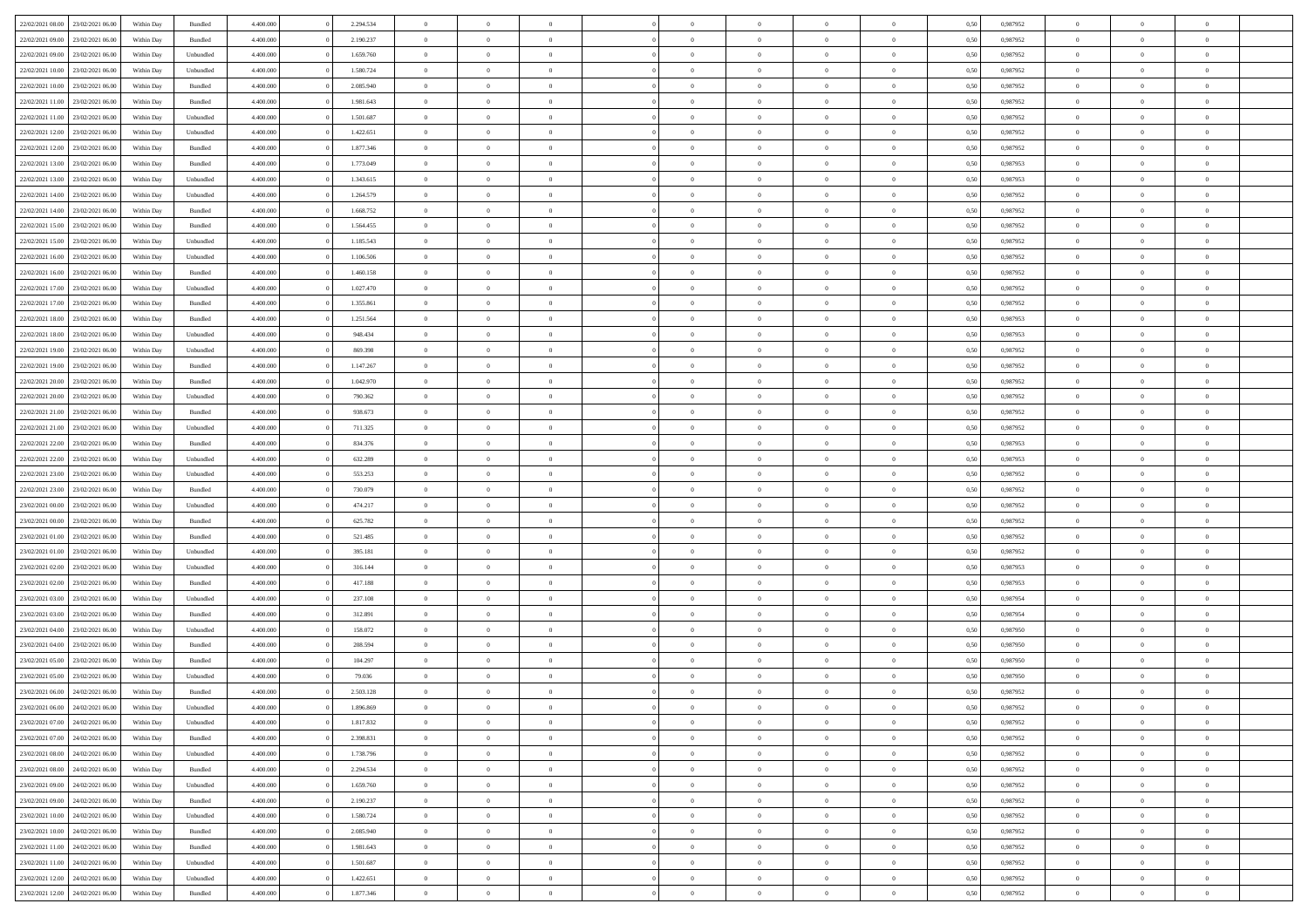| 23/02/2021 13:00 24/02/2021 06:00 |                  | Within Day | Bundled            | 4.400.000 | 1.773.049 | $\overline{0}$ | $\theta$       |                | $\overline{0}$ | $\bf{0}$       | $\overline{0}$ | $\theta$       | 0,50 | 0,987953 | $\theta$       | $\theta$       | $\sqrt{a}$               |  |
|-----------------------------------|------------------|------------|--------------------|-----------|-----------|----------------|----------------|----------------|----------------|----------------|----------------|----------------|------|----------|----------------|----------------|--------------------------|--|
|                                   |                  |            |                    |           |           | $\overline{0}$ | $\overline{0}$ |                |                |                |                |                |      |          |                |                | $\overline{0}$           |  |
| 23/02/2021 13:00                  | 24/02/2021 06.00 | Within Day | Unbundled          | 4.400.000 | 1.343.615 |                |                | $\overline{0}$ | $\overline{0}$ | $\,$ 0         | $\bf{0}$       | $\bf{0}$       | 0,50 | 0,987953 | $\,$ 0 $\,$    | $\overline{0}$ |                          |  |
| 23/02/2021 14:00                  | 24/02/2021 06:00 | Within Day | Bundled            | 4.400,000 | 1.668.752 | $\overline{0}$ | $\overline{0}$ | $\overline{0}$ | $\overline{0}$ | $\bf{0}$       | $\overline{0}$ | $\mathbf{0}$   | 0.50 | 0.987952 | $\bf{0}$       | $\overline{0}$ | $\overline{0}$           |  |
| 23/02/2021 14:00                  | 24/02/2021 06.00 | Within Day | Unbundled          | 4.400.000 | 1.264.579 | $\overline{0}$ | $\overline{0}$ | $\overline{0}$ | $\overline{0}$ | $\,$ 0         | $\overline{0}$ | $\overline{0}$ | 0,50 | 0,987952 | $\,$ 0 $\,$    | $\overline{0}$ | $\overline{0}$           |  |
| 23/02/2021 15:00                  | 24/02/2021 06.00 | Within Day | Bundled            | 4.400.000 | 1.564.455 | $\overline{0}$ | $\theta$       | $\overline{0}$ |                | $\overline{0}$ | $\overline{0}$ | $\bf{0}$       | 0,50 | 0,987952 | $\,$ 0 $\,$    | $\overline{0}$ | $\overline{0}$           |  |
| 23/02/2021 15:00                  | 24/02/2021 06:00 | Within Day | Unbundled          | 4.400,000 | 1.185.543 | $\overline{0}$ | $\overline{0}$ | $\overline{0}$ | $\overline{0}$ | $\bf{0}$       | $\overline{0}$ | $\bf{0}$       | 0.50 | 0.987952 | $\,0\,$        | $\theta$       | $\overline{0}$           |  |
| 23/02/2021 16:00                  | 24/02/2021 06.00 | Within Day | Unbundled          | 4.400.000 | 1.106.506 | $\overline{0}$ | $\overline{0}$ | $\overline{0}$ | $\overline{0}$ | $\bf{0}$       | $\overline{0}$ | $\overline{0}$ | 0,50 | 0,987952 | $\,$ 0 $\,$    | $\theta$       | $\overline{0}$           |  |
| 23/02/2021 16:00                  | 24/02/2021 06.00 | Within Day | Bundled            | 4.400.000 | 1.460.158 | $\overline{0}$ | $\theta$       | $\overline{0}$ | $\overline{0}$ | $\,$ 0         | $\overline{0}$ | $\bf{0}$       | 0,50 | 0,987952 | $\,$ 0 $\,$    | $\overline{0}$ | $\overline{0}$           |  |
| 23/02/2021 17:00                  | 24/02/2021 06:00 | Within Day | Bundled            | 4.400,000 | 1.355.861 | $\overline{0}$ | $\overline{0}$ | $\overline{0}$ | $\overline{0}$ | $\bf{0}$       | $\overline{0}$ | $\bf{0}$       | 0.50 | 0.987952 | $\,0\,$        | $\overline{0}$ | $\overline{0}$           |  |
| 23/02/2021 17:00                  | 24/02/2021 06:00 | Within Day | Unbundled          | 4.400.000 | 1.027.470 | $\overline{0}$ | $\overline{0}$ | $\overline{0}$ | $\overline{0}$ | $\,$ 0         | $\overline{0}$ | $\bf{0}$       | 0,50 | 0,987952 | $\,$ 0 $\,$    | $\overline{0}$ | $\overline{0}$           |  |
|                                   |                  |            |                    |           |           |                |                |                |                |                |                |                |      |          |                |                |                          |  |
| 23/02/2021 18:00                  | 24/02/2021 06.00 | Within Day | Bundled            | 4.400.000 | 1.251.564 | $\overline{0}$ | $\theta$       | $\overline{0}$ | $\overline{0}$ | $\,$ 0         | $\overline{0}$ | $\bf{0}$       | 0,50 | 0,987953 | $\,$ 0 $\,$    | $\overline{0}$ | $\overline{0}$           |  |
| 23/02/2021 18:00                  | 24/02/2021 06:00 | Within Day | Unbundled          | 4.400,000 | 948.434   | $\overline{0}$ | $\overline{0}$ | $\overline{0}$ | $\overline{0}$ | $\bf{0}$       | $\overline{0}$ | $\mathbf{0}$   | 0.50 | 0.987953 | $\bf{0}$       | $\overline{0}$ | $\overline{\phantom{a}}$ |  |
| 23/02/2021 19:00                  | 24/02/2021 06.00 | Within Day | Unbundled          | 4.400.000 | 869.398   | $\overline{0}$ | $\overline{0}$ | $\overline{0}$ | $\overline{0}$ | $\,$ 0         | $\overline{0}$ | $\overline{0}$ | 0,50 | 0,987952 | $\,$ 0 $\,$    | $\theta$       | $\overline{0}$           |  |
| 23/02/2021 19:00                  | 24/02/2021 06.00 | Within Day | Bundled            | 4.400.000 | 1.147.267 | $\overline{0}$ | $\theta$       | $\overline{0}$ | $\overline{0}$ | $\overline{0}$ | $\overline{0}$ | $\bf{0}$       | 0,50 | 0,987952 | $\,$ 0 $\,$    | $\overline{0}$ | $\overline{0}$           |  |
| 23/02/2021 20:00                  | 24/02/2021 06:00 | Within Day | Unbundled          | 4.400,000 | 790,362   | $\overline{0}$ | $\overline{0}$ | $\overline{0}$ | $\overline{0}$ | $\,$ 0         | $\overline{0}$ | $\bf{0}$       | 0.50 | 0.987952 | $\,0\,$        | $\theta$       | $\overline{0}$           |  |
| 23/02/2021 20:00                  | 24/02/2021 06:00 | Within Day | Bundled            | 4.400.000 | 1.042.970 | $\overline{0}$ | $\overline{0}$ | $\overline{0}$ | $\overline{0}$ | $\,$ 0         | $\overline{0}$ | $\bf{0}$       | 0,50 | 0,987952 | $\,$ 0 $\,$    | $\theta$       | $\overline{0}$           |  |
| 23/02/2021 21:00                  | 24/02/2021 06.00 | Within Day | Unbundled          | 4.400.000 | 711.325   | $\overline{0}$ | $\theta$       | $\overline{0}$ |                | $\bf{0}$       | $\overline{0}$ | $\bf{0}$       | 0,50 | 0,987952 | $\,$ 0 $\,$    | $\overline{0}$ | $\overline{0}$           |  |
| 23/02/2021 21:00                  | 24/02/2021 06:00 | Within Day | Bundled            | 4.400,000 | 938.673   | $\overline{0}$ | $\overline{0}$ | $\overline{0}$ | $\overline{0}$ | $\bf{0}$       | $\overline{0}$ | $\bf{0}$       | 0.50 | 0.987952 | $\,0\,$        | $\overline{0}$ | $\overline{0}$           |  |
| 23/02/2021 22:00                  | 24/02/2021 06.00 | Within Day | Unbundled          | 4.400.000 | 632.289   | $\overline{0}$ | $\overline{0}$ | $\overline{0}$ | $\overline{0}$ | $\bf{0}$       | $\overline{0}$ | $\bf{0}$       | 0,50 | 0,987953 | $\,$ 0 $\,$    | $\overline{0}$ | $\overline{0}$           |  |
|                                   |                  |            |                    |           |           |                | $\theta$       | $\overline{0}$ | $\overline{0}$ | $\,$ 0         |                |                |      |          | $\,$ 0 $\,$    | $\overline{0}$ | $\overline{0}$           |  |
| 23/02/2021 22:00                  | 24/02/2021 06.00 | Within Day | Bundled            | 4.400.000 | 834.376   | $\overline{0}$ |                |                |                |                | $\bf{0}$       | $\bf{0}$       | 0,50 | 0,987953 |                |                |                          |  |
| 23/02/2021 23:00                  | 24/02/2021 06:00 | Within Day | Unbundled          | 4.400,000 | 553.253   | $\overline{0}$ | $\overline{0}$ | $\overline{0}$ | $\overline{0}$ | $\bf{0}$       | $\overline{0}$ | $\mathbf{0}$   | 0.50 | 0.987952 | $\bf{0}$       | $\overline{0}$ | $\overline{\phantom{a}}$ |  |
| 23/02/2021 23:00                  | 24/02/2021 06.00 | Within Day | Bundled            | 4.400.000 | 730.079   | $\overline{0}$ | $\overline{0}$ | $\overline{0}$ | $\overline{0}$ | $\bf{0}$       | $\overline{0}$ | $\overline{0}$ | 0,50 | 0,987952 | $\,$ 0 $\,$    | $\overline{0}$ | $\overline{0}$           |  |
| 24/02/2021 00:00                  | 24/02/2021 06.00 | Within Day | Bundled            | 4.400.000 | 625.782   | $\overline{0}$ | $\theta$       | $\overline{0}$ | $\overline{0}$ | $\,$ 0         | $\overline{0}$ | $\bf{0}$       | 0,50 | 0,987952 | $\,$ 0 $\,$    | $\overline{0}$ | $\overline{0}$           |  |
| 24/02/2021 00:00                  | 24/02/2021 06:00 | Within Day | Unbundled          | 4.400,000 | 474.217   | $\overline{0}$ | $\overline{0}$ | $\overline{0}$ | $\overline{0}$ | $\bf{0}$       | $\overline{0}$ | $\bf{0}$       | 0.50 | 0.987952 | $\,0\,$        | $\theta$       | $\overline{0}$           |  |
| 24/02/2021 01:00                  | 24/02/2021 06:00 | Within Day | Bundled            | 4.400.000 | 521.485   | $\overline{0}$ | $\overline{0}$ | $\overline{0}$ | $\overline{0}$ | $\,$ 0         | $\overline{0}$ | $\overline{0}$ | 0,50 | 0,987952 | $\,0\,$        | $\theta$       | $\overline{0}$           |  |
| 24/02/2021 01:00                  | 24/02/2021 06.00 | Within Day | Unbundled          | 4.400.000 | 395.181   | $\overline{0}$ | $\theta$       | $\overline{0}$ |                | $\bf{0}$       | $\overline{0}$ | $\bf{0}$       | 0,50 | 0,987952 | $\,$ 0 $\,$    | $\overline{0}$ | $\overline{0}$           |  |
| 24/02/2021 02:00                  | 24/02/2021 06:00 | Within Day | Bundled            | 4.400,000 | 417.188   | $\overline{0}$ | $\overline{0}$ | $\overline{0}$ | $\overline{0}$ | $\bf{0}$       | $\overline{0}$ | $\bf{0}$       | 0.50 | 0.987953 | $\,0\,$        | $\overline{0}$ | $\overline{0}$           |  |
| 24/02/2021 02:00                  | 24/02/2021 06:00 | Within Day | Unbundled          | 4.400.000 | 316.144   | $\overline{0}$ | $\overline{0}$ | $\overline{0}$ | $\overline{0}$ | $\bf{0}$       | $\overline{0}$ | $\bf{0}$       | 0,50 | 0,987953 | $\,$ 0 $\,$    | $\overline{0}$ | $\overline{0}$           |  |
| 24/02/2021 03:00                  | 24/02/2021 06.00 | Within Day | Bundled            | 4.400.000 | 312.891   | $\bf{0}$       | $\overline{0}$ | $\overline{0}$ | $\overline{0}$ | $\bf{0}$       | $\overline{0}$ | $\bf{0}$       | 0,50 | 0,987954 | $\,$ 0 $\,$    | $\overline{0}$ | $\overline{0}$           |  |
| 24/02/2021 03:00                  | 24/02/2021 06:00 | Within Day | Unbundled          | 4.400,000 | 237.108   | $\overline{0}$ | $\overline{0}$ | $\overline{0}$ | $\overline{0}$ | $\bf{0}$       | $\overline{0}$ | $\mathbf{0}$   | 0.50 | 0.987954 | $\bf{0}$       | $\overline{0}$ | $\overline{\phantom{a}}$ |  |
|                                   |                  |            |                    |           |           |                |                |                |                |                |                |                |      |          |                |                |                          |  |
| 24/02/2021 04:00                  | 24/02/2021 06:00 | Within Dav | Bundled            | 4.400.000 | 208.594   | $\overline{0}$ | $\overline{0}$ | $\overline{0}$ | $\overline{0}$ | $\mathbf{0}$   | $\overline{0}$ | $\overline{0}$ | 0.50 | 0,987950 | $\theta$       | $\overline{0}$ | $\overline{0}$           |  |
| 24/02/2021 04:00                  | 24/02/2021 06.00 | Within Day | Unbundled          | 4.400.000 | 158.072   | $\overline{0}$ | $\theta$       | $\overline{0}$ | $\overline{0}$ | $\bf{0}$       | $\overline{0}$ | $\bf{0}$       | 0,50 | 0,987950 | $\,$ 0 $\,$    | $\overline{0}$ | $\overline{0}$           |  |
| 24/02/2021 05:00                  | 24/02/2021 06:00 | Within Day | Bundled            | 4.400,000 | 104.297   | $\overline{0}$ | $\overline{0}$ | $\overline{0}$ | $\overline{0}$ | $\,$ 0         | $\overline{0}$ | $\bf{0}$       | 0.50 | 0.987950 | $\,0\,$        | $\theta$       | $\overline{0}$           |  |
| 24/02/2021 05:00                  | 24/02/2021 06:00 | Within Dav | Unbundled          | 4.400.000 | 79.036    | $\overline{0}$ | $\theta$       | $\Omega$       | $\overline{0}$ | $\bf{0}$       | $\overline{0}$ | $\overline{0}$ | 0.50 | 0,987950 | $\theta$       | $\overline{0}$ | $\overline{0}$           |  |
| 24/02/2021 06:00                  | 25/02/2021 06.00 | Within Day | Bundled            | 4.400.000 | 2.503.128 | $\overline{0}$ | $\theta$       | $\overline{0}$ | $\overline{0}$ | $\,$ 0         | $\overline{0}$ | $\bf{0}$       | 0,50 | 0,987952 | $\,$ 0 $\,$    | $\overline{0}$ | $\overline{0}$           |  |
| 24/02/2021 06:00                  | 25/02/2021 06:00 | Within Day | Unbundled          | 4.400,000 | 1.896.869 | $\overline{0}$ | $\overline{0}$ | $\overline{0}$ | $\overline{0}$ | $\bf{0}$       | $\overline{0}$ | $\bf{0}$       | 0.50 | 0.987952 | $\,0\,$        | $\overline{0}$ | $\overline{0}$           |  |
| 24/02/2021 07:00                  | 25/02/2021 06:00 | Within Dav | Bundled            | 4.400.000 | 2.398.831 | $\overline{0}$ | $\overline{0}$ | $\overline{0}$ | $\overline{0}$ | $\overline{0}$ | $\overline{0}$ | $\overline{0}$ | 0.50 | 0,987952 | $\theta$       | $\overline{0}$ | $\overline{0}$           |  |
| 24/02/2021 07:00                  | 25/02/2021 06.00 | Within Day | Unbundled          | 4.400.000 | 1.817.832 | $\overline{0}$ | $\overline{0}$ | $\overline{0}$ | $\overline{0}$ | $\bf{0}$       | $\bf{0}$       | $\bf{0}$       | 0,50 | 0,987952 | $\,$ 0 $\,$    | $\overline{0}$ | $\overline{0}$           |  |
| 24/02/2021 08:00                  | 25/02/2021 06:00 | Within Day | Bundled            | 4.400,000 | 2.294.534 | $\overline{0}$ | $\overline{0}$ | $\overline{0}$ | $\overline{0}$ | $\bf{0}$       | $\overline{0}$ | $\mathbf{0}$   | 0.50 | 0.987952 | $\,$ 0 $\,$    | $\overline{0}$ | $\overline{0}$           |  |
| 24/02/2021 08:00                  | 25/02/2021 06:00 | Within Dav | Unbundled          | 4.400.000 | 1.738.796 | $\overline{0}$ | $\overline{0}$ | $\Omega$       | $\overline{0}$ | $\mathbf{0}$   | $\overline{0}$ | $\overline{0}$ | 0.50 | 0,987952 | $\theta$       | $\overline{0}$ | $\overline{0}$           |  |
|                                   | 25/02/2021 06.00 | Within Day | Bundled            | 4.400.000 | 2.190.237 | $\overline{0}$ | $\theta$       | $\overline{0}$ | $\overline{0}$ | $\,$ 0         | $\overline{0}$ | $\bf{0}$       | 0,50 | 0,987952 | $\,$ 0 $\,$    | $\overline{0}$ | $\overline{0}$           |  |
| 24/02/2021 09:00                  |                  |            |                    |           |           |                |                |                |                |                |                |                |      |          |                |                |                          |  |
| 24/02/2021 09:00                  | 25/02/2021 06:00 | Within Day | Unbundled          | 4.400,000 | 1.659.760 | $\overline{0}$ | $\theta$       | $\overline{0}$ | $\overline{0}$ | $\bf{0}$       | $\Omega$       | $\overline{0}$ | 0.50 | 0,987952 | $\,0\,$        | $\theta$       | $\overline{0}$           |  |
| 24/02/2021 10:00                  | 25/02/2021 06:00 | Within Dav | Bundled            | 4.400.000 | 2.085.940 | $\overline{0}$ | $\Omega$       | $\Omega$       | $\Omega$       | $\bf{0}$       | $\overline{0}$ | $\bf{0}$       | 0.50 | 0,987952 | $\theta$       | $\theta$       | $\overline{0}$           |  |
| 24/02/2021 10:00                  | 25/02/2021 06:00 | Within Day | Unbundled          | 4.400.000 | 1.580.724 | $\overline{0}$ | $\,$ 0 $\,$    | $\overline{0}$ | $\overline{0}$ | $\,$ 0         | $\bf{0}$       | $\bf{0}$       | 0,50 | 0,987952 | $\,$ 0 $\,$    | $\overline{0}$ | $\overline{0}$           |  |
| 24/02/2021 11:00                  | 25/02/2021 06:00 | Within Day | $\mathbf B$ undled | 4.400.000 | 1.981.643 | $\bf{0}$       | $\theta$       |                | $^{\circ}$     | $\Omega$       |                |                | 0,50 | 0,987952 | $\bf{0}$       | $\bf{0}$       |                          |  |
| 24/02/2021 11:00                  | 25/02/2021 06:00 | Within Day | Unbundled          | 4.400.000 | 1.501.687 | $\overline{0}$ | $\overline{0}$ | $\overline{0}$ | $\overline{0}$ | $\overline{0}$ | $\overline{0}$ | $\mathbf{0}$   | 0,50 | 0,987952 | $\theta$       | $\overline{0}$ | $\overline{0}$           |  |
| 24/02/2021 12:00                  | 25/02/2021 06:00 | Within Day | Unbundled          | 4.400.000 | 1.422.651 | $\overline{0}$ | $\overline{0}$ | $\overline{0}$ | $\bf{0}$       | $\overline{0}$ | $\overline{0}$ | $\bf{0}$       | 0,50 | 0,987952 | $\overline{0}$ | $\overline{0}$ | $\bf{0}$                 |  |
| 24/02/2021 12:00                  | 25/02/2021 06:00 | Within Day | Bundled            | 4.400.000 | 1.877.346 | $\overline{0}$ | $\overline{0}$ | $\overline{0}$ | $\overline{0}$ | $\overline{0}$ | $\overline{0}$ | $\mathbf{0}$   | 0.50 | 0.987952 | $\overline{0}$ | $\bf{0}$       | $\bf{0}$                 |  |
| 24/02/2021 13:00                  | 25/02/2021 06:00 | Within Day | Unbundled          | 4.400.000 | 1.343.615 | $\overline{0}$ | $\overline{0}$ | $\overline{0}$ | $\overline{0}$ | $\overline{0}$ | $\overline{0}$ | $\mathbf{0}$   | 0,50 | 0,987953 | $\overline{0}$ | $\theta$       | $\overline{0}$           |  |
| 24/02/2021 13:00                  | 25/02/2021 06:00 | Within Day | Bundled            | 4.400.000 | 1.773.049 | $\overline{0}$ | $\overline{0}$ | $\overline{0}$ | $\overline{0}$ | $\bf{0}$       | $\bf{0}$       | $\bf{0}$       | 0,50 | 0,987953 | $\,$ 0 $\,$    | $\overline{0}$ | $\overline{0}$           |  |
| 24/02/2021 14:00                  | 25/02/2021 06:00 | Within Day | Bundled            | 4.400.000 | 1.668.752 | $\overline{0}$ | $\overline{0}$ | $\overline{0}$ | $\overline{0}$ | $\bf{0}$       | $\overline{0}$ | $\mathbf{0}$   | 0.50 | 0,987952 | $\,$ 0 $\,$    | $\overline{0}$ | $\overline{0}$           |  |
| 24/02/2021 14:00                  | 25/02/2021 06:00 | Within Day | Unbundled          | 4.400.000 | 1.264.579 | $\overline{0}$ | $\overline{0}$ | $\overline{0}$ | $\overline{0}$ | $\overline{0}$ | $\overline{0}$ | $\overline{0}$ | 0,50 | 0,987952 | $\overline{0}$ | $\theta$       | $\overline{0}$           |  |
|                                   |                  |            |                    |           |           |                |                |                |                |                |                |                |      |          |                |                |                          |  |
| 24/02/2021 15:00                  | 25/02/2021 06:00 | Within Day | Bundled            | 4.400.000 | 1.564.455 | $\overline{0}$ | $\,$ 0         | $\overline{0}$ | $\bf{0}$       | $\,$ 0 $\,$    | $\overline{0}$ | $\bf{0}$       | 0,50 | 0,987952 | $\,$ 0 $\,$    | $\overline{0}$ | $\overline{0}$           |  |
| 24/02/2021 15:00                  | 25/02/2021 06:00 | Within Day | Unbundled          | 4.400.000 | 1.185.543 | $\overline{0}$ | $\overline{0}$ | $\overline{0}$ | $\overline{0}$ | $\bf{0}$       | $\overline{0}$ | $\mathbf{0}$   | 0.50 | 0.987952 | $\mathbf{0}$   | $\bf{0}$       | $\bf{0}$                 |  |
| 24/02/2021 16:00                  | 25/02/2021 06:00 | Within Day | Bundled            | 4.400.000 | 1.460.158 | $\overline{0}$ | $\overline{0}$ | $\overline{0}$ | $\overline{0}$ | $\overline{0}$ | $\overline{0}$ | $\overline{0}$ | 0,50 | 0,987952 | $\overline{0}$ | $\overline{0}$ | $\overline{0}$           |  |
| 24/02/2021 16:00                  | 25/02/2021 06:00 | Within Day | Unbundled          | 4.400.000 | 1.106.506 | $\overline{0}$ | $\bf{0}$       | $\overline{0}$ | $\bf{0}$       | $\bf{0}$       | $\bf{0}$       | $\bf{0}$       | 0,50 | 0,987952 | $\overline{0}$ | $\overline{0}$ | $\bf{0}$                 |  |
| 24/02/2021 17:00 25/02/2021 06:00 |                  | Within Day | Unbundled          | 4.400.000 | 1.027.470 | $\,$ 0 $\,$    | $\,$ 0 $\,$    | $\overline{0}$ | $\overline{0}$ | $\,$ 0 $\,$    | $\,$ 0 $\,$    | $\,$ 0 $\,$    | 0,50 | 0,987952 | $\mathbf{0}^-$ | $\,$ 0 $\,$    | $\,$ 0 $\,$              |  |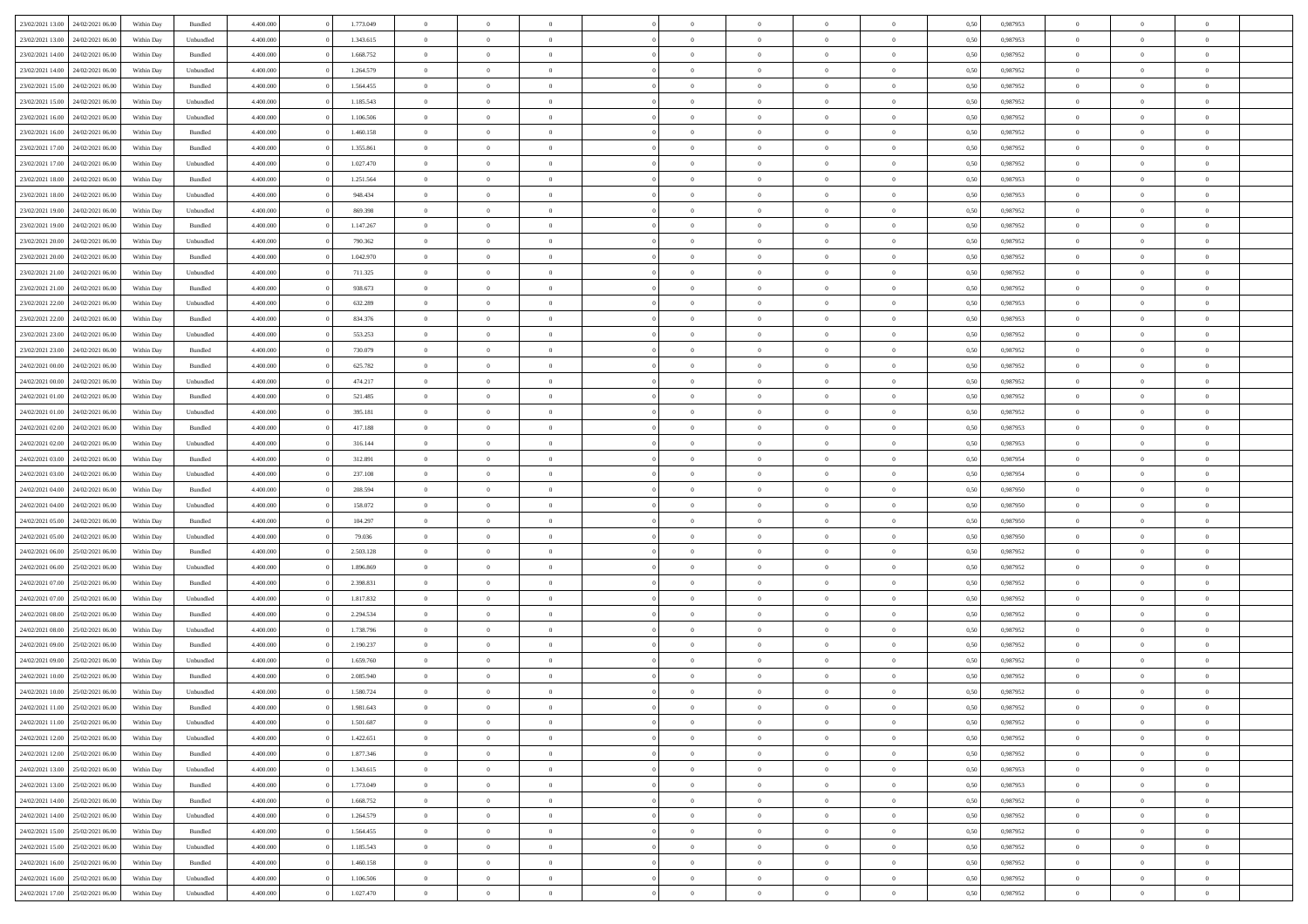| 24/02/2021 17:00 | 25/02/2021 06:00 | Within Day | Bundled            | 4.400.000 | 1.355.861 | $\overline{0}$ | $\theta$       |                | $\Omega$       | $\Omega$       | $\theta$       | $\theta$       | 0,50 | 0,987952 | $\theta$       | $\overline{0}$ | $\theta$       |  |
|------------------|------------------|------------|--------------------|-----------|-----------|----------------|----------------|----------------|----------------|----------------|----------------|----------------|------|----------|----------------|----------------|----------------|--|
|                  |                  |            |                    |           |           |                |                |                |                |                |                |                |      |          |                |                |                |  |
| 24/02/2021 18:00 | 25/02/2021 06:00 | Within Day | Bundled            | 4.400.000 | 1.251.564 | $\overline{0}$ | $\overline{0}$ | $\overline{0}$ | $\overline{0}$ | $\bf{0}$       | $\overline{0}$ | $\bf{0}$       | 0,50 | 0,987953 | $\theta$       | $\overline{0}$ | $\overline{0}$ |  |
| 24/02/2021 18:00 | 25/02/2021 06:00 | Within Day | Unbundled          | 4.400.000 | 948.434   | $\overline{0}$ | $\overline{0}$ | $\overline{0}$ | $\bf{0}$       | $\bf{0}$       | $\bf{0}$       | $\mathbf{0}$   | 0,50 | 0,987953 | $\overline{0}$ | $\overline{0}$ | $\bf{0}$       |  |
| 24/02/2021 19:00 | 25/02/2021 06:00 | Within Day | Unbundled          | 4.400.000 | 869.398   | $\overline{0}$ | $\overline{0}$ | $\overline{0}$ | $\overline{0}$ | $\bf{0}$       | $\overline{0}$ | $\overline{0}$ | 0.50 | 0,987952 | $\theta$       | $\theta$       | $\overline{0}$ |  |
| 24/02/2021 19:00 | 25/02/2021 06:00 | Within Day | Bundled            | 4.400.000 | 1.147.267 | $\overline{0}$ | $\theta$       | $\overline{0}$ | $\overline{0}$ | $\bf{0}$       | $\overline{0}$ | $\bf{0}$       | 0,50 | 0,987952 | $\,$ 0 $\,$    | $\overline{0}$ | $\overline{0}$ |  |
| 24/02/2021 20:00 | 25/02/2021 06:00 | Within Day | Bundled            | 4.400.000 | 1.042.970 | $\overline{0}$ | $\overline{0}$ | $\overline{0}$ | $\bf{0}$       | $\overline{0}$ | $\overline{0}$ | $\mathbf{0}$   | 0,50 | 0,987952 | $\bf{0}$       | $\overline{0}$ | $\bf{0}$       |  |
| 24/02/2021 20:00 | 25/02/2021 06:00 | Within Dav | Unbundled          | 4.400.000 | 790.362   | $\overline{0}$ | $\overline{0}$ | $\overline{0}$ | $\overline{0}$ | $\overline{0}$ | $\overline{0}$ | $\overline{0}$ | 0.50 | 0,987952 | $\theta$       | $\overline{0}$ | $\overline{0}$ |  |
|                  |                  |            |                    |           |           |                |                |                |                |                |                |                |      |          |                |                |                |  |
| 24/02/2021 21:00 | 25/02/2021 06:00 | Within Day | Bundled            | 4.400.000 | 938.673   | $\overline{0}$ | $\theta$       | $\overline{0}$ | $\overline{0}$ | $\bf{0}$       | $\overline{0}$ | $\bf{0}$       | 0,50 | 0,987952 | $\theta$       | $\theta$       | $\overline{0}$ |  |
| 24/02/2021 21:00 | 25/02/2021 06:00 | Within Day | Unbundled          | 4.400.000 | 711.325   | $\overline{0}$ | $\overline{0}$ | $\overline{0}$ | $\overline{0}$ | $\bf{0}$       | $\overline{0}$ | $\mathbf{0}$   | 0,50 | 0,987952 | $\,0\,$        | $\overline{0}$ | $\overline{0}$ |  |
| 24/02/2021 22:00 | 25/02/2021 06:00 | Within Dav | Bundled            | 4.400.000 | 834.376   | $\overline{0}$ | $\overline{0}$ | $\overline{0}$ | $\overline{0}$ | $\overline{0}$ | $\overline{0}$ | $\overline{0}$ | 0.50 | 0,987953 | $\theta$       | $\overline{0}$ | $\overline{0}$ |  |
| 24/02/2021 22.00 | 25/02/2021 06:00 | Within Day | Unbundled          | 4.400.000 | 632.289   | $\overline{0}$ | $\theta$       | $\overline{0}$ | $\overline{0}$ | $\bf{0}$       | $\overline{0}$ | $\bf{0}$       | 0,50 | 0,987953 | $\,$ 0 $\,$    | $\overline{0}$ | $\overline{0}$ |  |
| 24/02/2021 23.00 | 25/02/2021 06:00 | Within Day | Bundled            | 4.400.000 | 730.079   | $\overline{0}$ | $\overline{0}$ | $\overline{0}$ | $\overline{0}$ | $\bf{0}$       | $\overline{0}$ | $\mathbf{0}$   | 0,50 | 0,987952 | $\overline{0}$ | $\overline{0}$ | $\bf{0}$       |  |
| 24/02/2021 23:00 | 25/02/2021 06:00 | Within Day | Unbundled          | 4.400.000 | 553.253   | $\overline{0}$ | $\overline{0}$ | $\overline{0}$ | $\overline{0}$ | $\bf{0}$       | $\overline{0}$ | $\overline{0}$ | 0.50 | 0,987952 | $\theta$       | $\theta$       | $\overline{0}$ |  |
|                  |                  |            |                    |           |           | $\overline{0}$ | $\theta$       | $\overline{0}$ | $\overline{0}$ | $\bf{0}$       | $\overline{0}$ |                |      |          | $\theta$       | $\overline{0}$ | $\overline{0}$ |  |
| 25/02/2021 00:00 | 25/02/2021 06:00 | Within Day | Bundled            | 4.400.000 | 625.782   |                |                |                |                |                |                | $\bf{0}$       | 0,50 | 0,987952 |                |                |                |  |
| 25/02/2021 00:00 | 25/02/2021 06:00 | Within Day | Unbundled          | 4.400.000 | 474.217   | $\overline{0}$ | $\overline{0}$ | $\overline{0}$ | $\bf{0}$       | $\overline{0}$ | $\overline{0}$ | $\mathbf{0}$   | 0,50 | 0,987952 | $\overline{0}$ | $\overline{0}$ | $\bf{0}$       |  |
| 25/02/2021 01:00 | 25/02/2021 06:00 | Within Dav | Bundled            | 4.400.000 | 521.485   | $\overline{0}$ | $\overline{0}$ | $\overline{0}$ | $\overline{0}$ | $\overline{0}$ | $\overline{0}$ | $\overline{0}$ | 0.50 | 0,987952 | $\theta$       | $\overline{0}$ | $\overline{0}$ |  |
| 25/02/2021 01:00 | 25/02/2021 06:00 | Within Day | Unbundled          | 4.400.000 | 395.181   | $\overline{0}$ | $\theta$       | $\overline{0}$ | $\overline{0}$ | $\bf{0}$       | $\overline{0}$ | $\bf{0}$       | 0,50 | 0,987952 | $\,$ 0 $\,$    | $\overline{0}$ | $\overline{0}$ |  |
| 25/02/2021 02:00 | 25/02/2021 06:00 | Within Day | Bundled            | 4.400.000 | 417.188   | $\overline{0}$ | $\overline{0}$ | $\overline{0}$ | $\bf{0}$       | $\bf{0}$       | $\bf{0}$       | $\mathbf{0}$   | 0,50 | 0,987953 | $\bf{0}$       | $\overline{0}$ | $\bf{0}$       |  |
| 25/02/2021 02:00 | 25/02/2021 06:00 | Within Day | Unbundled          | 4.400.000 | 316.144   | $\overline{0}$ | $\overline{0}$ | $\overline{0}$ | $\overline{0}$ | $\overline{0}$ | $\overline{0}$ | $\overline{0}$ | 0.50 | 0,987953 | $\theta$       | $\overline{0}$ | $\overline{0}$ |  |
| 25/02/2021 03:00 | 25/02/2021 06:00 | Within Day | Bundled            | 4.400.000 | 312.891   | $\overline{0}$ | $\theta$       | $\overline{0}$ | $\overline{0}$ | $\bf{0}$       | $\overline{0}$ | $\bf{0}$       | 0,50 | 0,987954 | $\,$ 0 $\,$    | $\overline{0}$ | $\overline{0}$ |  |
|                  |                  |            |                    |           |           |                |                |                |                |                |                |                |      |          |                |                |                |  |
| 25/02/2021 03:00 | 25/02/2021 06:00 | Within Day | Unbundled          | 4.400.000 | 237.108   | $\overline{0}$ | $\overline{0}$ | $\overline{0}$ | $\bf{0}$       | $\bf{0}$       | $\bf{0}$       | $\mathbf{0}$   | 0,50 | 0,987954 | $\overline{0}$ | $\overline{0}$ | $\bf{0}$       |  |
| 25/02/2021 04:00 | 25/02/2021 06:00 | Within Day | Unbundled          | 4.400.000 | 158.072   | $\overline{0}$ | $\overline{0}$ | $\overline{0}$ | $\overline{0}$ | $\overline{0}$ | $\overline{0}$ | $\overline{0}$ | 0.50 | 0,987950 | $\theta$       | $\overline{0}$ | $\overline{0}$ |  |
| 25/02/2021 04:00 | 25/02/2021 06:00 | Within Day | Bundled            | 4.400.000 | 208.594   | $\overline{0}$ | $\theta$       | $\overline{0}$ | $\overline{0}$ | $\bf{0}$       | $\overline{0}$ | $\,$ 0 $\,$    | 0,50 | 0,987950 | $\,$ 0 $\,$    | $\overline{0}$ | $\overline{0}$ |  |
| 25/02/2021 05:00 | 25/02/2021 06:00 | Within Day | Bundled            | 4.400.000 | 104.297   | $\overline{0}$ | $\overline{0}$ | $\overline{0}$ | $\bf{0}$       | $\overline{0}$ | $\overline{0}$ | $\mathbf{0}$   | 0,50 | 0,987950 | $\overline{0}$ | $\overline{0}$ | $\bf{0}$       |  |
| 25/02/2021 05:00 | 25/02/2021 06:00 | Within Day | Unbundled          | 4.400.000 | 79.036    | $\overline{0}$ | $\overline{0}$ | $\overline{0}$ | $\overline{0}$ | $\overline{0}$ | $\overline{0}$ | $\overline{0}$ | 0.50 | 0,987950 | $\overline{0}$ | $\overline{0}$ | $\overline{0}$ |  |
| 25/02/2021 06:00 | 26/02/2021 06:00 | Within Day | Bundled            | 4.400.000 | 2.503.128 | $\overline{0}$ | $\theta$       | $\overline{0}$ | $\overline{0}$ | $\bf{0}$       | $\overline{0}$ | $\bf{0}$       | 0,50 | 0,987952 | $\theta$       | $\overline{0}$ | $\overline{0}$ |  |
| 25/02/2021 06:00 | 26/02/2021 06:00 | Within Day | Unbundled          | 4.400.000 | 1.896.869 | $\overline{0}$ | $\overline{0}$ | $\overline{0}$ | $\bf{0}$       | $\bf{0}$       | $\bf{0}$       | $\mathbf{0}$   | 0,50 | 0,987952 | $\,0\,$        | $\overline{0}$ | $\overline{0}$ |  |
|                  | 26/02/2021 06:00 |            | Bundled            | 4.400.000 | 2.398.831 | $\overline{0}$ | $\overline{0}$ | $\overline{0}$ | $\overline{0}$ | $\overline{0}$ | $\overline{0}$ | $\overline{0}$ | 0.50 | 0,987952 | $\theta$       | $\overline{0}$ | $\overline{0}$ |  |
| 25/02/2021 07:00 |                  | Within Day |                    |           |           |                |                |                |                |                |                |                |      |          |                |                |                |  |
| 25/02/2021 07:00 | 26/02/2021 06:00 | Within Day | Unbundled          | 4.400.000 | 1.817.832 | $\overline{0}$ | $\overline{0}$ | $\overline{0}$ | $\overline{0}$ | $\,$ 0         | $\overline{0}$ | $\bf{0}$       | 0,50 | 0,987952 | $\,$ 0 $\,$    | $\overline{0}$ | $\overline{0}$ |  |
| 25/02/2021 08:00 | 26/02/2021 06:00 | Within Day | Bundled            | 4.400.000 | 2.294.534 | $\overline{0}$ | $\overline{0}$ | $\overline{0}$ | $\bf{0}$       | $\bf{0}$       | $\bf{0}$       | $\mathbf{0}$   | 0,50 | 0,987952 | $\overline{0}$ | $\overline{0}$ | $\bf{0}$       |  |
| 25/02/2021 08:00 | 26/02/2021 06:00 | Within Day | Unbundled          | 4.400.000 | 1.738.796 | $\overline{0}$ | $\Omega$       | $\overline{0}$ | $\Omega$       | $\Omega$       | $\overline{0}$ | $\overline{0}$ | 0,50 | 0,987952 | $\,0\,$        | $\theta$       | $\theta$       |  |
| 25/02/2021 09:00 | 26/02/2021 06:00 | Within Day | Bundled            | 4.400.000 | 2.190.237 | $\overline{0}$ | $\overline{0}$ | $\overline{0}$ | $\overline{0}$ | $\bf{0}$       | $\overline{0}$ | $\bf{0}$       | 0,50 | 0,987952 | $\,$ 0 $\,$    | $\overline{0}$ | $\overline{0}$ |  |
| 25/02/2021 09:00 | 26/02/2021 06:00 | Within Day | Unbundled          | 4.400.000 | 1.659.760 | $\overline{0}$ | $\overline{0}$ | $\overline{0}$ | $\overline{0}$ | $\overline{0}$ | $\overline{0}$ | $\mathbf{0}$   | 0,50 | 0,987952 | $\bf{0}$       | $\overline{0}$ | $\bf{0}$       |  |
| 25/02/2021 10:00 | 26/02/2021 06:00 | Within Day | Unbundled          | 4.400,000 | 1.580.724 | $\overline{0}$ | $\Omega$       | $\overline{0}$ | $\Omega$       | $\overline{0}$ | $\overline{0}$ | $\overline{0}$ | 0.50 | 0,987952 | $\,0\,$        | $\theta$       | $\theta$       |  |
| 25/02/2021 10:00 | 26/02/2021 06:00 | Within Day | Bundled            | 4.400.000 | 2.085.940 | $\overline{0}$ | $\theta$       | $\overline{0}$ | $\overline{0}$ | $\bf{0}$       | $\overline{0}$ | $\bf{0}$       | 0,50 | 0,987952 | $\,$ 0 $\,$    | $\overline{0}$ | $\overline{0}$ |  |
|                  |                  |            |                    |           |           |                |                |                |                |                |                |                |      |          |                |                |                |  |
| 25/02/2021 11:00 | 26/02/2021 06:00 | Within Day | Bundled            | 4.400.000 | 1.981.643 | $\overline{0}$ | $\bf{0}$       | $\overline{0}$ | $\overline{0}$ | $\bf{0}$       | $\overline{0}$ | $\mathbf{0}$   | 0,50 | 0,987952 | $\bf{0}$       | $\overline{0}$ | $\bf{0}$       |  |
| 25/02/2021 11:00 | 26/02/2021 06:00 | Within Day | Unbundled          | 4.400,000 | 1.501.687 | $\overline{0}$ | $\Omega$       | $\overline{0}$ | $\Omega$       | $\overline{0}$ | $\overline{0}$ | $\overline{0}$ | 0.50 | 0.987952 | $\,$ 0 $\,$    | $\theta$       | $\theta$       |  |
| 25/02/2021 12:00 | 26/02/2021 06:00 | Within Day | Unbundled          | 4.400.000 | 1.422.651 | $\overline{0}$ | $\overline{0}$ | $\overline{0}$ | $\overline{0}$ | $\,$ 0         | $\overline{0}$ | $\bf{0}$       | 0,50 | 0,987952 | $\,$ 0 $\,$    | $\overline{0}$ | $\overline{0}$ |  |
| 25/02/2021 12:00 | 26/02/2021 06:00 | Within Day | Bundled            | 4.400.000 | 1.877.346 | $\overline{0}$ | $\overline{0}$ | $\overline{0}$ | $\overline{0}$ | $\bf{0}$       | $\overline{0}$ | $\mathbf{0}$   | 0,50 | 0,987952 | $\bf{0}$       | $\overline{0}$ | $\bf{0}$       |  |
| 25/02/2021 13:00 | 26/02/2021 06:00 | Within Day | Unbundled          | 4.400,000 | 1.343.615 | $\overline{0}$ | $\Omega$       | $\overline{0}$ | $\Omega$       | $\overline{0}$ | $\overline{0}$ | $\overline{0}$ | 0,50 | 0,987953 | $\,0\,$        | $\theta$       | $\theta$       |  |
| 25/02/2021 13:00 | 26/02/2021 06:00 | Within Day | Bundled            | 4.400.000 | 1.773.049 | $\overline{0}$ | $\overline{0}$ | $\overline{0}$ | $\overline{0}$ | $\,$ 0         | $\overline{0}$ | $\bf{0}$       | 0,50 | 0,987953 | $\,$ 0 $\,$    | $\overline{0}$ | $\overline{0}$ |  |
| 25/02/2021 14:00 | 26/02/2021 06:00 | Within Day | Unbundled          | 4.400.000 | 1.264.579 | $\overline{0}$ | $\overline{0}$ | $\overline{0}$ | $\bf{0}$       | $\bf{0}$       | $\overline{0}$ | $\mathbf{0}$   | 0,50 | 0,987952 | $\overline{0}$ | $\overline{0}$ | $\bf{0}$       |  |
| 25/02/2021 14:00 | 26/02/2021 06:00 | Within Day | Bundled            | 4.400,000 | 1.668.752 | $\overline{0}$ | $\Omega$       | $\Omega$       | $\Omega$       | $\Omega$       | $\overline{0}$ | $\overline{0}$ | 0.50 | 0.987952 | $\theta$       | $\theta$       | $\theta$       |  |
| 25/02/2021 15:00 | 26/02/2021 06:00 |            |                    | 4.400.000 | 1.185.543 | $\overline{0}$ | $\overline{0}$ | $\overline{0}$ | $\bf{0}$       | $\,$ 0         |                |                |      | 0,987952 | $\,0\,$        | $\,$ 0 $\,$    | $\overline{0}$ |  |
|                  |                  | Within Day | Unbundled          |           |           |                |                |                |                |                | $\bf{0}$       | $\bf{0}$       | 0,50 |          |                |                |                |  |
| 25/02/2021 15:00 | 26/02/2021 06:00 | Within Day | $\mathbf B$ undled | 4.400.000 | 1.564.455 | $\overline{0}$ | $\bf{0}$       |                |                | $\bf{0}$       |                |                | 0,50 | 0,987952 | $\bf{0}$       | $\overline{0}$ |                |  |
| 25/02/2021 16:00 | 26/02/2021 06:00 | Within Day | Bundled            | 4.400.000 | 1.460.158 | $\overline{0}$ | $\overline{0}$ | $\overline{0}$ | $\Omega$       | $\overline{0}$ | $\overline{0}$ | $\overline{0}$ | 0.50 | 0.987952 | $\theta$       | $\theta$       | $\theta$       |  |
| 25/02/2021 16:00 | 26/02/2021 06:00 | Within Day | Unbundled          | 4.400.000 | 1.106.506 | $\overline{0}$ | $\bf{0}$       | $\overline{0}$ | $\bf{0}$       | $\,$ 0 $\,$    | $\overline{0}$ | $\mathbf{0}$   | 0,50 | 0,987952 | $\,$ 0 $\,$    | $\,$ 0 $\,$    | $\,$ 0         |  |
| 25/02/2021 17:00 | 26/02/2021 06:00 | Within Day | Unbundled          | 4.400.000 | 1.027.470 | $\overline{0}$ | $\overline{0}$ | $\overline{0}$ | $\overline{0}$ | $\overline{0}$ | $\overline{0}$ | $\mathbf{0}$   | 0,50 | 0,987952 | $\overline{0}$ | $\bf{0}$       | $\bf{0}$       |  |
| 25/02/2021 17:00 | 26/02/2021 06:00 | Within Day | Bundled            | 4.400,000 | 1.355.861 | $\overline{0}$ | $\overline{0}$ | $\overline{0}$ | $\Omega$       | $\overline{0}$ | $\overline{0}$ | $\overline{0}$ | 0,50 | 0,987952 | $\overline{0}$ | $\overline{0}$ | $\overline{0}$ |  |
| 25/02/2021 18:00 | 26/02/2021 06:00 | Within Day | Unbundled          | 4.400.000 | 948.434   | $\overline{0}$ | $\,$ 0         | $\overline{0}$ | $\overline{0}$ | $\,$ 0 $\,$    | $\overline{0}$ | $\mathbf{0}$   | 0,50 | 0,987953 | $\,$ 0 $\,$    | $\overline{0}$ | $\overline{0}$ |  |
| 25/02/2021 18:00 | 26/02/2021 06:00 | Within Day | Bundled            | 4.400.000 | 1.251.564 | $\overline{0}$ | $\overline{0}$ | $\overline{0}$ | $\overline{0}$ | $\overline{0}$ | $\overline{0}$ | $\mathbf{0}$   | 0,50 | 0,987953 | $\overline{0}$ | $\overline{0}$ | $\bf{0}$       |  |
|                  |                  |            |                    |           |           |                |                |                |                |                |                |                |      |          |                |                |                |  |
| 25/02/2021 19:00 | 26/02/2021 06:00 | Within Day | Bundled            | 4.400.000 | 1.147.267 | $\overline{0}$ | $\overline{0}$ | $\overline{0}$ | $\overline{0}$ | $\overline{0}$ | $\overline{0}$ | $\bf{0}$       | 0.50 | 0,987952 | $\overline{0}$ | $\theta$       | $\overline{0}$ |  |
| 25/02/2021 19:00 | 26/02/2021 06:00 | Within Day | Unbundled          | 4.400.000 | 869.398   | $\overline{0}$ | $\,$ 0         | $\overline{0}$ | $\bf{0}$       | $\bf{0}$       | $\bf{0}$       | $\bf{0}$       | 0,50 | 0,987952 | $\,$ 0 $\,$    | $\overline{0}$ | $\overline{0}$ |  |
| 25/02/2021 20:00 | 26/02/2021 06:00 | Within Day | Bundled            | 4.400.000 | 1.042.970 | $\overline{0}$ | $\bf{0}$       | $\overline{0}$ | $\overline{0}$ | $\overline{0}$ | $\overline{0}$ | $\mathbf{0}$   | 0,50 | 0,987952 | $\overline{0}$ | $\overline{0}$ | $\bf{0}$       |  |
| 25/02/2021 20:00 | 26/02/2021 06:00 | Within Day | Unbundled          | 4.400,000 | 790.362   | $\overline{0}$ | $\overline{0}$ | $\overline{0}$ | $\Omega$       | $\overline{0}$ | $\overline{0}$ | $\overline{0}$ | 0.50 | 0,987952 | $\overline{0}$ | $\overline{0}$ | $\overline{0}$ |  |
| 25/02/2021 21:00 | 26/02/2021 06:00 | Within Day | Bundled            | 4.400.000 | 938.673   | $\overline{0}$ | $\bf{0}$       | $\overline{0}$ | $\overline{0}$ | $\bf{0}$       | $\bf{0}$       | $\mathbf{0}$   | 0,50 | 0,987952 | $\,$ 0 $\,$    | $\,$ 0 $\,$    | $\bf{0}$       |  |
| 25/02/2021 21:00 | 26/02/2021 06:00 | Within Day | Unbundled          | 4.400.000 | 711.325   | $\overline{0}$ | $\overline{0}$ | $\overline{0}$ | $\overline{0}$ | $\overline{0}$ | $\bf{0}$       | $\mathbf{0}$   | 0,50 | 0,987952 | $\overline{0}$ | $\bf{0}$       | $\bf{0}$       |  |
|                  |                  |            |                    |           |           |                |                |                |                |                |                |                |      |          |                |                |                |  |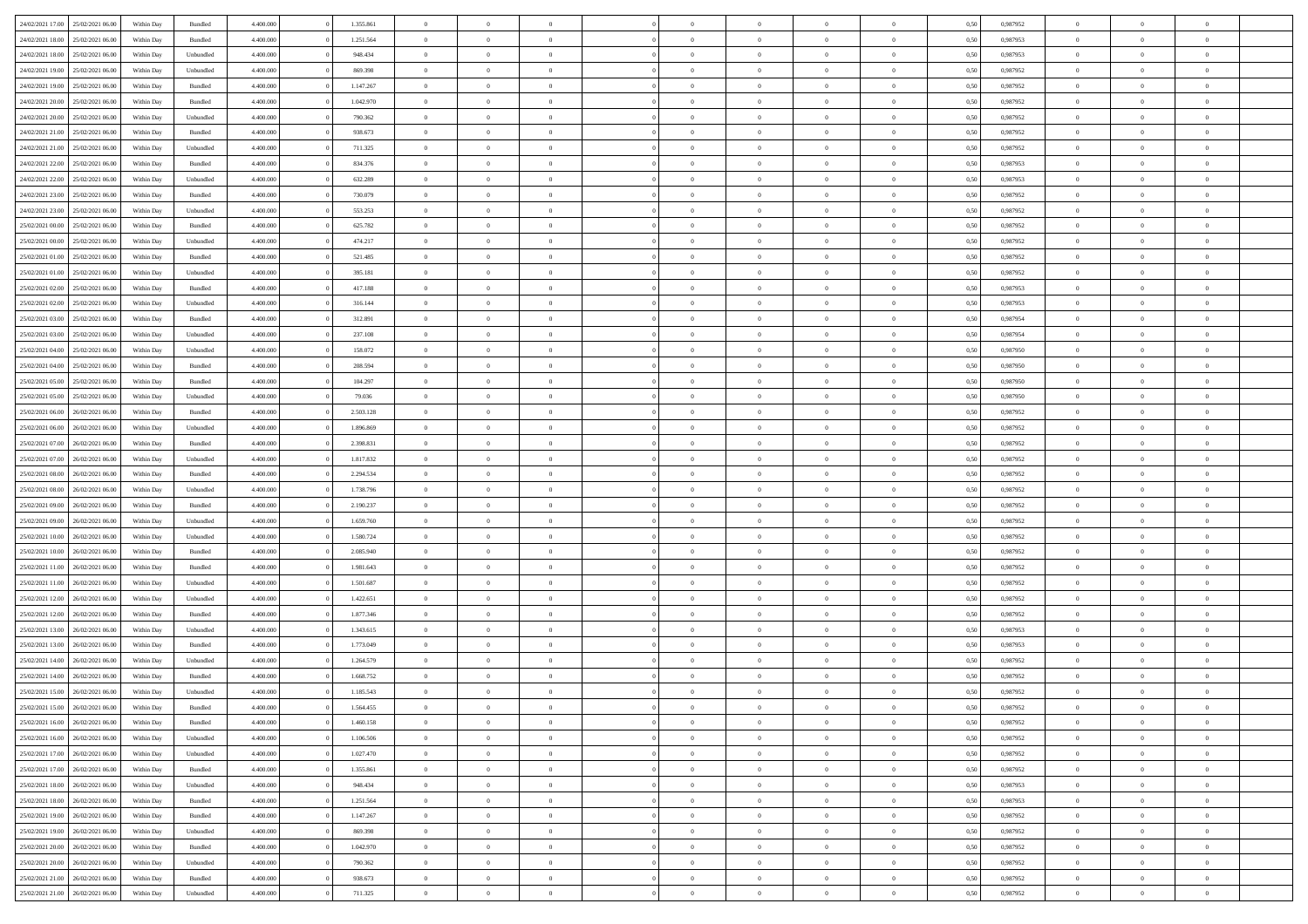| 25/02/2021 22.00 26/02/2021 06:00                                         | Within Day               | Bundled              | 4.400.000              | 834.376            | $\overline{0}$                   | $\overline{0}$             | $\Omega$                         | $\Omega$       | $\theta$                         | $\Omega$                         | $\overline{0}$          | 0,50 | 0,987953             | $\theta$                      | $\Omega$                | $\theta$                         |  |
|---------------------------------------------------------------------------|--------------------------|----------------------|------------------------|--------------------|----------------------------------|----------------------------|----------------------------------|----------------|----------------------------------|----------------------------------|-------------------------|------|----------------------|-------------------------------|-------------------------|----------------------------------|--|
| 25/02/2021 22.00<br>26/02/2021 06:00                                      | Within Day               | Unbundled            | 4.400.000              | 632.289            | $\overline{0}$                   | $\overline{0}$             | $\overline{0}$                   | $\overline{0}$ | $\theta$                         | $\overline{0}$                   | $\bf{0}$                | 0,50 | 0,987953             | $\theta$                      | $\theta$                | $\overline{0}$                   |  |
| 25/02/2021 23:00<br>26/02/2021 06:00                                      | Within Day               | Bundled              | 4.400.000              | 730.079            | $\overline{0}$                   | $\bf{0}$                   | $\overline{0}$                   | $\overline{0}$ | $\overline{0}$                   | $\overline{0}$                   | $\bf{0}$                | 0,50 | 0,987952             | $\bf{0}$                      | $\overline{0}$          | $\overline{0}$                   |  |
| 25/02/2021 23:00<br>26/02/2021 06:00                                      | Within Day               | Unbundled            | 4.400.000              | 553.253            | $\overline{0}$                   | $\overline{0}$             | $\overline{0}$                   | $\overline{0}$ | $\theta$                         | $\overline{0}$                   | $\overline{0}$          | 0.50 | 0,987952             | $\theta$                      | $\theta$                | $\overline{0}$                   |  |
| 26/02/2021 00:00<br>26/02/2021 06:00                                      | Within Day               | Unbundled            | 4.400.000              | 474.217            | $\overline{0}$                   | $\overline{0}$             | $\overline{0}$                   | $\overline{0}$ | $\theta$                         | $\overline{0}$                   | $\bf{0}$                | 0,50 | 0,987952             | $\theta$                      | $\theta$                | $\overline{0}$                   |  |
| 26/02/2021 00:00<br>26/02/2021 06.00                                      | Within Day               | Bundled              | 4.400.000              | 625.782            | $\overline{0}$                   | $\bf{0}$                   | $\overline{0}$                   | $\overline{0}$ | $\overline{0}$                   | $\overline{0}$                   | $\bf{0}$                | 0,50 | 0,987952             | $\overline{0}$                | $\overline{0}$          | $\bf{0}$                         |  |
| 26/02/2021 01:00<br>26/02/2021 06:00                                      | Within Day               | Unbundled            | 4.400.000              | 395.181            | $\overline{0}$                   | $\overline{0}$             | $\overline{0}$                   | $\overline{0}$ | $\overline{0}$                   | $\overline{0}$                   | $\overline{0}$          | 0.5( | 0,987952             | $\theta$                      | $\theta$                | $\overline{0}$                   |  |
|                                                                           |                          |                      |                        |                    |                                  |                            |                                  |                |                                  |                                  |                         |      |                      |                               |                         |                                  |  |
| 26/02/2021 01:00<br>26/02/2021 06:00                                      | Within Day               | Bundled              | 4.400.000              | 521.485            | $\overline{0}$                   | $\overline{0}$             | $\overline{0}$                   | $\overline{0}$ | $\theta$                         | $\overline{0}$                   | $\bf{0}$                | 0,50 | 0,987952             | $\theta$                      | $\theta$                | $\overline{0}$                   |  |
| 26/02/2021 02:00<br>26/02/2021 06.00                                      | Within Day               | Unbundled            | 4.400.000              | 316.144            | $\overline{0}$                   | $\bf{0}$                   | $\overline{0}$                   | $\overline{0}$ | $\overline{0}$                   | $\overline{0}$                   | $\bf{0}$                | 0,50 | 0,987953             | $\bf{0}$                      | $\bf{0}$                | $\overline{0}$                   |  |
| 26/02/2021 02:00<br>26/02/2021 06:00                                      | Within Day               | Bundled              | 4.400.000              | 417.188            | $\overline{0}$                   | $\overline{0}$             | $\overline{0}$                   | $\overline{0}$ | $\overline{0}$                   | $\overline{0}$                   | $\bf{0}$                | 0.5( | 0,987953             | $\theta$                      | $\theta$                | $\overline{0}$                   |  |
| 26/02/2021 03:00<br>26/02/2021 06:00                                      | Within Day               | Bundled              | 4.400.000              | 312.891            | $\overline{0}$                   | $\overline{0}$             | $\overline{0}$                   | $\overline{0}$ | $\theta$                         | $\overline{0}$                   | $\bf{0}$                | 0,50 | 0,987954             | $\theta$                      | $\theta$                | $\overline{0}$                   |  |
| 26/02/2021 03:00<br>26/02/2021 06:00                                      | Within Day               | Unbundled            | 4.400.000              | 237.108            | $\overline{0}$                   | $\bf{0}$                   | $\overline{0}$                   | $\overline{0}$ | $\bf{0}$                         | $\overline{0}$                   | $\bf{0}$                | 0,50 | 0,987954             | $\bf{0}$                      | $\overline{0}$          | $\overline{0}$                   |  |
| 26/02/2021 04:00<br>26/02/2021 06:00                                      | Within Day               | Bundled              | 4.400.000              | 208.594            | $\overline{0}$                   | $\overline{0}$             | $\overline{0}$                   | $\overline{0}$ | $\overline{0}$                   | $\overline{0}$                   | $\overline{0}$          | 0.5( | 0.987950             | $\theta$                      | $\theta$                | $\overline{0}$                   |  |
| 26/02/2021 04:00<br>26/02/2021 06:00                                      | Within Day               | Unbundled            | 4.400.000              | 158.072            | $\overline{0}$                   | $\overline{0}$             | $\overline{0}$                   | $\overline{0}$ | $\theta$                         | $\overline{0}$                   | $\,$ 0 $\,$             | 0,50 | 0,987950             | $\theta$                      | $\theta$                | $\overline{0}$                   |  |
| 26/02/2021 05:00<br>26/02/2021 06.00                                      | Within Day               | Unbundled            | 4.400.000              | 79.036             | $\overline{0}$                   | $\bf{0}$                   | $\overline{0}$                   | $\overline{0}$ | $\overline{0}$                   | $\overline{0}$                   | $\bf{0}$                | 0,50 | 0,987950             | $\bf{0}$                      | $\overline{0}$          | $\bf{0}$                         |  |
| 26/02/2021 05:00<br>26/02/2021 06:00                                      | Within Day               | Bundled              | 4.400.000              | 104.297            | $\overline{0}$                   | $\overline{0}$             | $\overline{0}$                   | $\overline{0}$ | $\overline{0}$                   | $\overline{0}$                   | $\overline{0}$          | 0.5( | 0,987950             | $\theta$                      | $\theta$                | $\overline{0}$                   |  |
| 26/02/2021 06:00<br>27/02/2021 06:00                                      | Within Day               | Bundled              | 4.400.000              | 2.503.128          | $\overline{0}$                   | $\overline{0}$             | $\overline{0}$                   | $\overline{0}$ | $\theta$                         | $\overline{0}$                   | $\bf{0}$                | 0,50 | 0,987952             | $\theta$                      | $\theta$                | $\overline{0}$                   |  |
| 26/02/2021 06:00<br>27/02/2021 06.00                                      | Within Day               | Unbundled            | 4.400.000              | 1.896.869          | $\overline{0}$                   | $\bf{0}$                   | $\overline{0}$                   | $\overline{0}$ | $\overline{0}$                   | $\overline{0}$                   | $\bf{0}$                | 0,50 | 0,987952             | $\bf{0}$                      | $\overline{0}$          | $\overline{0}$                   |  |
| 26/02/2021 07:00<br>27/02/2021 06:00                                      | Within Day               | Bundled              | 4.400.000              | 2.398.831          | $\overline{0}$                   | $\overline{0}$             | $\overline{0}$                   | $\overline{0}$ | $\overline{0}$                   | $\overline{0}$                   | $\overline{0}$          | 0.5( | 0,987952             | $\theta$                      | $\theta$                | $\overline{0}$                   |  |
| 26/02/2021 07:00<br>27/02/2021 06:00                                      | Within Day               | Unbundled            | 4.400.000              | 1.817.832          | $\bf{0}$                         | $\overline{0}$             | $\overline{0}$                   | $\overline{0}$ | $\theta$                         | $\overline{0}$                   | $\bf{0}$                | 0,50 | 0,987952             | $\theta$                      | $\theta$                | $\overline{0}$                   |  |
| 26/02/2021 08:00<br>27/02/2021 06.00                                      | Within Day               | Bundled              | 4.400.000              | 2.294.534          | $\overline{0}$                   | $\bf{0}$                   | $\overline{0}$                   | $\overline{0}$ | $\overline{0}$                   | $\overline{0}$                   | $\bf{0}$                | 0,50 | 0,987952             | $\bf{0}$                      | $\overline{0}$          | $\overline{0}$                   |  |
| 26/02/2021 08:00<br>27/02/2021 06:00                                      | Within Day               | Unbundled            | 4.400.000              | 1.738.796          | $\overline{0}$                   | $\overline{0}$             | $\overline{0}$                   | $\overline{0}$ | $\overline{0}$                   | $\overline{0}$                   | $\overline{0}$          | 0.5( | 0,987952             | $\theta$                      | $\theta$                | $\overline{0}$                   |  |
| 26/02/2021 09:00<br>27/02/2021 06:00                                      | Within Day               | Unbundled            | 4.400.000              | 1.659.760          | $\overline{0}$                   | $\overline{0}$             | $\overline{0}$                   | $\overline{0}$ | $\theta$                         | $\overline{0}$                   | $\bf{0}$                | 0,50 | 0,987952             | $\theta$                      | $\theta$                | $\overline{0}$                   |  |
| 26/02/2021 09:00<br>27/02/2021 06.00                                      | Within Day               | Bundled              | 4.400.000              | 2.190.237          | $\overline{0}$                   | $\bf{0}$                   | $\overline{0}$                   | $\overline{0}$ | $\overline{0}$                   | $\overline{0}$                   | $\bf{0}$                | 0,50 | 0,987952             | $\overline{0}$                | $\overline{0}$          | $\bf{0}$                         |  |
| 26/02/2021 10:00<br>27/02/2021 06:00                                      | Within Day               | Bundled              | 4.400.000              | 2.085.940          | $\overline{0}$                   | $\overline{0}$             | $\overline{0}$                   | $\overline{0}$ | $\overline{0}$                   | $\overline{0}$                   | $\overline{0}$          | 0.5( | 0,987952             | $\theta$                      | $\theta$                | $\overline{0}$                   |  |
| 26/02/2021 10:00<br>27/02/2021 06:00                                      | Within Day               | Unbundled            | 4.400.000              | 1.580.724          | $\overline{0}$                   | $\overline{0}$             | $\overline{0}$                   | $\overline{0}$ | $\theta$                         | $\overline{0}$                   | $\bf{0}$                | 0,50 | 0,987952             | $\theta$                      | $\theta$                | $\overline{0}$                   |  |
| 26/02/2021 11:00<br>27/02/2021 06:00                                      | Within Day               | Unbundled            | 4.400.000              | 1.501.687          | $\overline{0}$                   | $\bf{0}$                   | $\overline{0}$                   | $\overline{0}$ | $\overline{0}$                   | $\overline{0}$                   | $\bf{0}$                | 0,50 | 0,987952             | $\bf{0}$                      | $\bf{0}$                | $\overline{0}$                   |  |
| 26/02/2021 11:00<br>27/02/2021 06:00                                      | Within Day               | Bundled              | 4.400.000              | 1.981.643          | $\overline{0}$                   | $\overline{0}$             | $\overline{0}$                   | $\overline{0}$ | $\overline{0}$                   | $\overline{0}$                   | $\overline{0}$          | 0.5( | 0,987952             | $\theta$                      | $\theta$                | $\overline{0}$                   |  |
| 26/02/2021 12:00<br>27/02/2021 06:00                                      | Within Day               | Bundled              | 4.400.000              | 1.877.346          | $\bf{0}$                         | $\overline{0}$             | $\overline{0}$                   | $\overline{0}$ | $\theta$                         | $\overline{0}$                   | $\bf{0}$                | 0,50 | 0,987952             | $\theta$                      | $\theta$                | $\overline{0}$                   |  |
| 26/02/2021 12:00<br>27/02/2021 06:00                                      | Within Day               | Unbundled            | 4.400.000              | 1.422.651          | $\overline{0}$                   | $\bf{0}$                   | $\overline{0}$                   | $\overline{0}$ | $\bf{0}$                         | $\overline{0}$                   | $\bf{0}$                | 0,50 | 0,987952             | $\bf{0}$                      | $\overline{0}$          | $\overline{0}$                   |  |
| 26/02/2021 13:00<br>27/02/2021 06:00                                      | Within Day               | Bundled              | 4,400,000              | 1.773.049          | $\overline{0}$                   | $\overline{0}$             | $\Omega$                         | $\Omega$       | $\Omega$                         | $\theta$                         | $\overline{0}$          | 0.50 | 0,987953             | $\,$ 0 $\,$                   | $\Omega$                | $\theta$                         |  |
| 26/02/2021 13:00<br>27/02/2021 06:00                                      | Within Day               | Unbundled            | 4.400.000              | 1.343.615          | $\overline{0}$                   | $\overline{0}$             | $\overline{0}$                   | $\overline{0}$ | $\theta$                         | $\overline{0}$                   | $\bf{0}$                | 0,50 | 0,987953             | $\theta$                      | $\theta$                | $\overline{0}$                   |  |
| 26/02/2021 14:00<br>27/02/2021 06:00                                      | Within Day               | Unbundled            | 4.400.000              | 1.264.579          | $\overline{0}$                   | $\bf{0}$                   | $\overline{0}$                   | $\overline{0}$ | $\bf{0}$                         | $\overline{0}$                   | $\bf{0}$                | 0,50 | 0,987952             | $\overline{0}$                | $\overline{0}$          | $\bf{0}$                         |  |
| 26/02/2021 14:00<br>27/02/2021 06.00                                      | Within Day               | Bundled              | 4,400,000              | 1.668.752          | $\overline{0}$                   | $\overline{0}$             | $\Omega$                         | $\Omega$       | $\overline{0}$                   | $\Omega$                         | $\overline{0}$          | 0.50 | 0,987952             | $\theta$                      | $\theta$                | $\theta$                         |  |
| 26/02/2021 15:00<br>27/02/2021 06:00                                      | Within Day               | Bundled              | 4.400.000              | 1.564.455          | $\bf{0}$                         | $\overline{0}$             | $\overline{0}$                   | $\overline{0}$ | $\theta$                         | $\overline{0}$                   | $\bf{0}$                | 0,50 | 0,987952             | $\theta$                      | $\theta$                | $\overline{0}$                   |  |
| 26/02/2021 15:00<br>27/02/2021 06.00                                      | Within Day               | Unbundled            | 4.400.000              | 1.185.543          | $\overline{0}$                   | $\bf{0}$                   | $\overline{0}$                   | $\overline{0}$ | $\overline{0}$                   | $\bf{0}$                         | $\bf{0}$                | 0,50 | 0,987952             | $\bf{0}$                      | $\overline{0}$          | $\overline{0}$                   |  |
| 26/02/2021 16:00<br>27/02/2021 06:00                                      | Within Day               | Unbundled            | 4,400,000              | 1.106.506          | $\overline{0}$                   | $\theta$                   | $\Omega$                         | $\Omega$       | $\Omega$                         | $\Omega$                         | $\overline{0}$          | 0.50 | 0.987952             | $\theta$                      | $\Omega$                | $\theta$                         |  |
| 26/02/2021 16:00<br>27/02/2021 06:00                                      | Within Day               | Bundled              | 4.400.000              | 1.460.158          | $\bf{0}$                         | $\overline{0}$             | $\overline{0}$                   | $\overline{0}$ | $\theta$                         | $\overline{0}$                   | $\bf{0}$                | 0,50 | 0,987952             | $\theta$                      | $\theta$                | $\overline{0}$                   |  |
| 26/02/2021 17:00<br>27/02/2021 06:00                                      | Within Day               | Bundled              | 4.400.000              | 1.355.861          | $\overline{0}$                   | $\bf{0}$                   | $\overline{0}$                   | $\overline{0}$ | $\overline{0}$                   | $\overline{0}$                   | $\bf{0}$                | 0,50 | 0,987952             | $\bf{0}$                      | $\overline{0}$          | $\overline{0}$                   |  |
| 26/02/2021 17:00<br>27/02/2021 06:00                                      | Within Day               | Unbundled            | 4,400,000              | 1.027.470          | $\overline{0}$                   | $\overline{0}$             | $\Omega$                         | $\Omega$       | $\theta$                         | $\Omega$                         | $\overline{0}$          | 0.50 | 0,987952             | $\bf{0}$                      | $\overline{0}$          | $\theta$                         |  |
| 26/02/2021 18:00<br>27/02/2021 06:00                                      | Within Day               | Unbundled            | 4.400.000              | 948.434            | $\bf{0}$                         | $\overline{0}$             | $\overline{0}$                   | $\overline{0}$ | $\theta$                         | $\overline{0}$                   | $\bf{0}$                | 0,50 | 0,987953             | $\theta$                      | $\theta$                | $\overline{0}$                   |  |
| 26/02/2021 18:00<br>27/02/2021 06.00                                      | Within Day               | Bundled              | 4.400.000              | 1.251.564          | $\overline{0}$                   | $\bf{0}$                   | $\overline{0}$                   | $\overline{0}$ | $\bf{0}$                         | $\overline{0}$                   | $\bf{0}$                | 0,50 | 0,987953             | $\overline{0}$                | $\overline{0}$          | $\bf{0}$                         |  |
| 26/02/2021 19:00<br>27/02/2021 06.00                                      | Within Day               | Bundled              | 4,400,000              | 1.147.267          | $\overline{0}$                   | $\Omega$                   | $\Omega$                         | $\Omega$       | $\Omega$                         | $\theta$                         | $\overline{0}$          | 0.50 | 0.987952             | $\theta$                      | $\Omega$                | $\theta$                         |  |
| 26/02/2021 19:00<br>27/02/2021 06:00                                      | Within Day               | Unbundled            | 4.400.000              | 869.398            | $\bf{0}$                         | $\bf{0}$                   | $\overline{0}$                   | $\overline{0}$ | $\overline{0}$                   | $\bf{0}$                         | $\bf{0}$                | 0,50 | 0,987952             | $\bf{0}$                      | $\,0\,$                 | $\overline{0}$                   |  |
| 26/02/2021 20:00 27/02/2021 06:00                                         | Within Day               | Unbundled            | 4.400.000              | 790.362            | $\bf{0}$                         | $\bf{0}$                   |                                  |                |                                  |                                  |                         | 0,50 | 0,987952             | $\bf{0}$                      | $\bf{0}$                |                                  |  |
| 26/02/2021 20:00 27/02/2021 06:00                                         | Within Day               | Bundled              | 4.400.000              | 1.042.970          | $\Omega$                         | $\overline{0}$             | $\Omega$                         | $\theta$       | $\overline{0}$                   | $\overline{0}$                   | $\overline{0}$          | 0.50 | 0.987952             | $\theta$                      | $\theta$                | $\theta$                         |  |
| 26/02/2021 21:00 27/02/2021 06:00                                         | Within Day               | Unbundled            | 4.400.000              | 711.325            | $\overline{0}$                   | $\overline{0}$             | $\overline{0}$                   | $\overline{0}$ | $\,$ 0 $\,$                      | $\overline{0}$                   | $\,$ 0 $\,$             | 0,50 | 0,987952             | $\,$ 0 $\,$                   | $\,$ 0 $\,$             | $\,$ 0                           |  |
| 26/02/2021 21:00 27/02/2021 06:00                                         | Within Day               | Bundled              | 4.400.000              | 938.673            | $\overline{0}$                   | $\overline{0}$             | $\overline{0}$                   | $\overline{0}$ | $\bf{0}$                         | $\overline{0}$                   |                         | 0,50 | 0,987952             | $\overline{0}$                | $\overline{0}$          | $\overline{0}$                   |  |
|                                                                           |                          |                      |                        |                    |                                  |                            |                                  |                |                                  |                                  | $\bf{0}$                |      |                      |                               |                         |                                  |  |
| 26/02/2021 22:00 27/02/2021 06:00<br>26/02/2021 22:00<br>27/02/2021 06:00 | Within Day<br>Within Day | Unbundled<br>Bundled | 4.400.000<br>4.400.000 | 632.289<br>834.376 | $\overline{0}$<br>$\overline{0}$ | $\bf{0}$<br>$\overline{0}$ | $\overline{0}$<br>$\overline{0}$ | $\overline{0}$ | $\overline{0}$<br>$\overline{0}$ | $\overline{0}$<br>$\overline{0}$ | $\bf{0}$<br>$\,$ 0 $\,$ | 0,50 | 0,987953<br>0,987953 | $\overline{0}$<br>$\,$ 0 $\,$ | $\theta$<br>$\,$ 0 $\,$ | $\overline{0}$<br>$\overline{0}$ |  |
| 26/02/2021 23:00 27/02/2021 06:00                                         |                          |                      |                        |                    |                                  |                            |                                  | $\overline{0}$ |                                  |                                  |                         | 0,50 |                      |                               |                         |                                  |  |
|                                                                           | Within Day               | Bundled              | 4.400.000              | 730.079            | $\overline{0}$                   | $\overline{0}$             | $\overline{0}$                   | $\overline{0}$ | $\overline{0}$                   | $\overline{0}$                   | $\bf{0}$                | 0,50 | 0,987952             | $\overline{0}$                | $\overline{0}$          | $\overline{0}$                   |  |
| 27/02/2021 06:00<br>26/02/2021 23:00                                      | Within Day               | Unbundled            | 4.400.000              | 553.253            | $\overline{0}$                   | $\bf{0}$                   | $\overline{0}$                   | $\overline{0}$ | $\overline{0}$                   | $\overline{0}$                   | $\bf{0}$                | 0.50 | 0,987952             | $\overline{0}$                | $\theta$                | $\overline{0}$                   |  |
| 27/02/2021 00:00<br>27/02/2021 06:00                                      | Within Day               | Bundled              | 4.400.000              | 625.782            | $\overline{0}$                   | $\overline{0}$             | $\overline{0}$                   | $\overline{0}$ | $\overline{0}$                   | $\overline{0}$                   | $\bf{0}$                | 0,50 | 0,987952             | $\,$ 0 $\,$                   | $\,$ 0 $\,$             | $\overline{0}$                   |  |
| 27/02/2021 06:00<br>27/02/2021 00:00                                      | Within Day               | Unbundled            | 4.400.000              | 474.217            | $\overline{0}$                   | $\bf{0}$                   | $\overline{0}$                   | $\overline{0}$ | $\overline{0}$                   | $\overline{0}$                   | $\bf{0}$                | 0,50 | 0,987952             | $\overline{0}$                | $\overline{0}$          | $\bf{0}$                         |  |
| 27/02/2021 06:00<br>27/02/2021 01:00                                      | Within Day               | Bundled              | 4.400.000              | 521.485            | $\overline{0}$                   | $\overline{0}$             | $\overline{0}$                   | $\overline{0}$ | $\overline{0}$                   | $\overline{0}$                   | $\bf{0}$                | 0.50 | 0,987952             | $\overline{0}$                | $\overline{0}$          | $\overline{0}$                   |  |
| 27/02/2021 01:00<br>27/02/2021 06:00                                      | Within Day               | Unbundled            | 4.400.000              | 395.181            | $\overline{0}$                   | $\overline{0}$             | $\overline{0}$                   | $\overline{0}$ | $\bf{0}$                         | $\bf{0}$                         | $\,$ 0 $\,$             | 0,50 | 0,987952             | $\,$ 0 $\,$                   | $\,$ 0 $\,$             | $\bf{0}$                         |  |
| 27/02/2021 02:00 27/02/2021 06:00                                         | Within Day               | Bundled              | 4.400.000              | 417.188            | $\overline{0}$                   | $\bf{0}$                   | $\overline{0}$                   | $\overline{0}$ | $\overline{0}$                   | $\overline{0}$                   | $\bf{0}$                | 0,50 | 0,987953             | $\overline{0}$                | $\bf{0}$                | $\overline{0}$                   |  |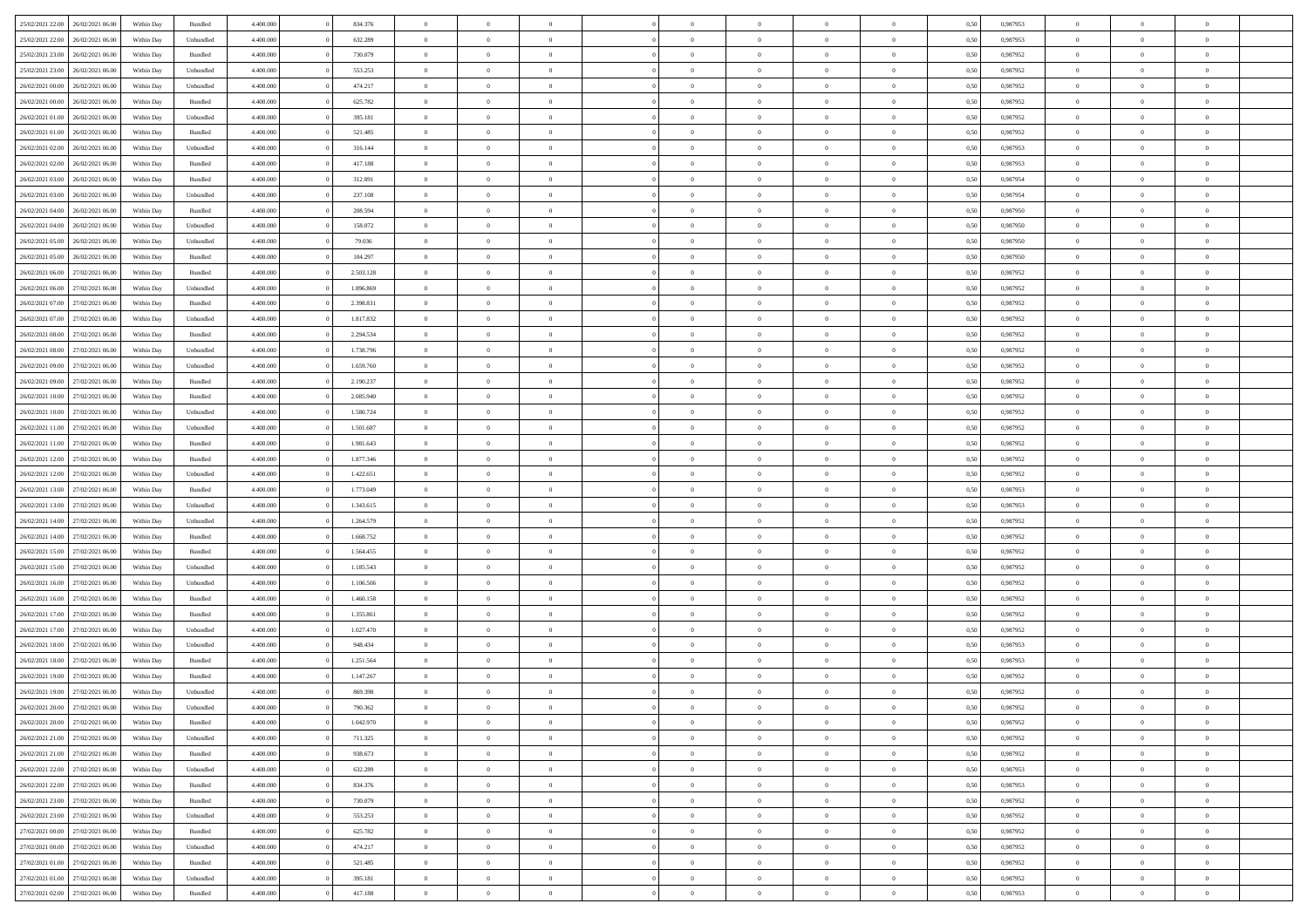| 27/02/2021 02:00 27/02/2021 06:00 |                  | Within Day | Unbundled | 4.400,000 | 316,144   | $\overline{0}$ | $\Omega$       |                |                | $\Omega$       | $\Omega$       |                | 0,50 | 0,987953 | $\overline{0}$ | $\Omega$       |                |  |
|-----------------------------------|------------------|------------|-----------|-----------|-----------|----------------|----------------|----------------|----------------|----------------|----------------|----------------|------|----------|----------------|----------------|----------------|--|
| 27/02/2021 03:00                  | 27/02/2021 06:00 | Within Dav | Unbundled | 4.400.000 | 237.108   | $\overline{0}$ | $\overline{0}$ | $\overline{0}$ | $\overline{0}$ | $\overline{0}$ | $\overline{0}$ | $\overline{0}$ | 0,50 | 0,987954 | $\overline{0}$ | $\overline{0}$ | $\bf{0}$       |  |
| 27/02/2021 03:00                  | 27/02/2021 06:00 | Within Day | Bundled   | 4.400.000 | 312.891   | $\overline{0}$ | $\overline{0}$ | $\overline{0}$ | $\overline{0}$ | $\bf{0}$       | $\overline{0}$ | $\theta$       | 0,50 | 0,987954 | $\bf{0}$       | $\overline{0}$ | $\overline{0}$ |  |
| 27/02/2021 04:00                  | 27/02/2021 06:00 | Within Day | Unbundled | 4.400,000 | 158,072   | $\overline{0}$ | $\Omega$       | $\Omega$       | $^{\circ}$     | $\overline{0}$ | $\overline{0}$ | $\theta$       | 0.50 | 0.987950 | $\bf{0}$       | $\overline{0}$ | $\theta$       |  |
| 27/02/2021 04:00                  | 27/02/2021 06:00 | Within Dav | Bundled   | 4.400.000 | 208.594   | $\overline{0}$ | $\overline{0}$ | $\overline{0}$ | $\overline{0}$ | $\overline{0}$ | $\overline{0}$ | $\bf{0}$       | 0.50 | 0,987950 | $\overline{0}$ | $\theta$       | $\bf{0}$       |  |
|                                   |                  |            |           |           |           |                |                |                |                |                |                |                |      |          |                |                |                |  |
| 27/02/2021 05:00                  | 27/02/2021 06.00 | Within Day | Bundled   | 4.400.000 | 104.297   | $\overline{0}$ | $\bf{0}$       | $\overline{0}$ | $\overline{0}$ | $\bf{0}$       | $\overline{0}$ | $\bf{0}$       | 0,50 | 0,987950 | $\bf{0}$       | $\overline{0}$ | $\bf{0}$       |  |
| 27/02/2021 05:00                  | 27/02/2021 06:00 | Within Day | Unbundled | 4.400,000 | 79.036    | $\overline{0}$ | $\overline{0}$ | $\Omega$       | $\Omega$       | $\overline{0}$ | $\overline{0}$ | $\bf{0}$       | 0.50 | 0,987950 | $\bf{0}$       | $\overline{0}$ | $\bf{0}$       |  |
| 27/02/2021 06:00                  | 28/02/2021 06:00 | Within Dav | Unbundled | 4.400.000 | 1.896.869 | $\overline{0}$ | $\overline{0}$ | $\overline{0}$ | $\Omega$       | $\overline{0}$ | $\overline{0}$ | $\bf{0}$       | 0.50 | 0,987952 | $\mathbf{0}$   | $\overline{0}$ | $\overline{0}$ |  |
| 27/02/2021 06:00                  | 28/02/2021 06:00 | Within Day | Bundled   | 4.400.000 | 2.503.128 | $\overline{0}$ | $\bf{0}$       | $\overline{0}$ | $\overline{0}$ | $\bf{0}$       | $\overline{0}$ | $\bf{0}$       | 0,50 | 0,987952 | $\bf{0}$       | $\overline{0}$ | $\overline{0}$ |  |
| 27/02/2021 07:00                  | 28/02/2021 06:00 | Within Day | Bundled   | 4.400,000 | 2.398.831 | $\overline{0}$ | $\overline{0}$ | $\Omega$       | $\Omega$       | $\overline{0}$ | $\overline{0}$ | $\mathbf{0}$   | 0.50 | 0.987952 | $\bf{0}$       | $\overline{0}$ | $\bf{0}$       |  |
| 27/02/2021 07:00                  | 28/02/2021 06:00 | Within Dav | Unbundled | 4.400.000 | 1.817.832 | $\overline{0}$ | $\overline{0}$ | $\overline{0}$ | $\Omega$       | $\overline{0}$ | $\overline{0}$ | $\bf{0}$       | 0.50 | 0,987952 | $\mathbf{0}$   | $\overline{0}$ | $\bf{0}$       |  |
| 27/02/2021 08:00                  | 28/02/2021 06:00 | Within Day | Bundled   | 4.400.000 | 2.294.534 | $\overline{0}$ | $\overline{0}$ | $\overline{0}$ | $\overline{0}$ | $\bf{0}$       | $\overline{0}$ | $\bf{0}$       | 0,50 | 0,987952 | $\bf{0}$       | $\overline{0}$ | $\bf{0}$       |  |
| 27/02/2021 08:00                  | 28/02/2021 06:00 | Within Day | Unbundled | 4.400,000 | 1.738.796 | $\overline{0}$ | $\Omega$       | $\Omega$       | $\Omega$       | $\overline{0}$ | $\overline{0}$ | $\theta$       | 0.50 | 0.987952 | $\bf{0}$       | $\overline{0}$ | $\theta$       |  |
| 27/02/2021 09:00                  | 28/02/2021 06:00 | Within Dav | Bundled   | 4.400.000 | 2.190.237 | $\overline{0}$ | $\overline{0}$ | $\overline{0}$ | $\Omega$       | $\overline{0}$ | $\overline{0}$ | $\bf{0}$       | 0.50 | 0,987952 | $\overline{0}$ | $\overline{0}$ | $\bf{0}$       |  |
| 27/02/2021 09:00                  | 28/02/2021 06:00 | Within Day | Unbundled | 4.400.000 | 1.659.760 | $\overline{0}$ | $\bf{0}$       | $\overline{0}$ | $\overline{0}$ | $\bf{0}$       | $\overline{0}$ | $\bf{0}$       | 0,50 | 0,987952 | $\bf{0}$       | $\overline{0}$ | $\overline{0}$ |  |
| 27/02/2021 10:00                  | 28/02/2021 06:00 | Within Day | Unbundled | 4.400,000 | 1.580.724 | $\overline{0}$ | $\overline{0}$ | $\Omega$       | $\Omega$       | $\overline{0}$ | $\overline{0}$ | $\bf{0}$       | 0.50 | 0,987952 | $\bf{0}$       | $\overline{0}$ | $\bf{0}$       |  |
| 27/02/2021 10:00                  | 28/02/2021 06:00 | Within Dav | Bundled   | 4.400.000 | 2.085.940 | $\overline{0}$ | $\overline{0}$ | $\overline{0}$ | $\Omega$       | $\overline{0}$ | $\overline{0}$ | $\bf{0}$       | 0.50 | 0,987952 | $\mathbf{0}$   | $\overline{0}$ | $\overline{0}$ |  |
| 27/02/2021 11:00                  | 28/02/2021 06:00 | Within Day | Unbundled | 4.400.000 | 1.501.687 | $\overline{0}$ | $\overline{0}$ | $\overline{0}$ | $\overline{0}$ | $\bf{0}$       | $\overline{0}$ | $\bf{0}$       | 0,50 | 0,987952 | $\bf{0}$       | $\overline{0}$ | $\bf{0}$       |  |
| 27/02/2021 11:00                  | 28/02/2021 06:00 | Within Day | Bundled   | 4.400,000 | 1.981.643 | $\overline{0}$ | $\overline{0}$ | $\Omega$       | $\Omega$       | $\overline{0}$ | $\overline{0}$ | $\mathbf{0}$   | 0.50 | 0.987952 | $\bf{0}$       | $\overline{0}$ | $\bf{0}$       |  |
| 27/02/2021 12:00                  | 28/02/2021 06:00 | Within Dav | Bundled   | 4.400.000 | 1.877.346 | $\overline{0}$ | $\overline{0}$ | $\overline{0}$ | $\Omega$       | $\overline{0}$ | $\overline{0}$ | $\bf{0}$       | 0.50 | 0,987952 | $\mathbf{0}$   | $\overline{0}$ | $\bf{0}$       |  |
| 27/02/2021 12:00                  | 28/02/2021 06:00 | Within Day | Unbundled | 4.400.000 | 1.422.651 | $\overline{0}$ | $\overline{0}$ | $\overline{0}$ | $\overline{0}$ | $\bf{0}$       | $\overline{0}$ | $\theta$       | 0,50 | 0,987952 | $\bf{0}$       | $\overline{0}$ | $\overline{0}$ |  |
| 27/02/2021 13:00                  | 28/02/2021 06:00 | Within Day | Bundled   | 4.400,000 | 1.773.049 | $\overline{0}$ | $\Omega$       | $\Omega$       | $^{\circ}$     | $\overline{0}$ | $\overline{0}$ | $\theta$       | 0.50 | 0.987953 | $\overline{0}$ | $\overline{0}$ | $\theta$       |  |
| 27/02/2021 13:00                  | 28/02/2021 06:00 | Within Day | Unbundled | 4.400.000 | 1.343.615 | $\overline{0}$ | $\overline{0}$ | $\overline{0}$ | $\Omega$       | $\overline{0}$ | $\overline{0}$ | $\bf{0}$       | 0.50 | 0,987953 | $\overline{0}$ | $\overline{0}$ | $\bf{0}$       |  |
|                                   |                  |            |           |           |           | $\overline{0}$ | $\overline{0}$ | $\overline{0}$ |                |                |                |                |      |          | $\bf{0}$       |                |                |  |
| 27/02/2021 14:00                  | 28/02/2021 06:00 | Within Day | Bundled   | 4.400.000 | 1.668.752 |                |                |                | $\overline{0}$ | $\bf{0}$       | $\overline{0}$ | $\bf{0}$       | 0,50 | 0,987952 |                | $\overline{0}$ | $\bf{0}$       |  |
| 27/02/2021 14:00                  | 28/02/2021 06:00 | Within Day | Unbundled | 4.400,000 | 1.264.579 | $\overline{0}$ | $\overline{0}$ | $\Omega$       | $\Omega$       | $\overline{0}$ | $\overline{0}$ | $\bf{0}$       | 0,50 | 0,987952 | $\bf{0}$       | $\overline{0}$ | $\bf{0}$       |  |
| 27/02/2021 15:00                  | 28/02/2021 06:00 | Within Dav | Unbundled | 4.400.000 | 1.185.543 | $\overline{0}$ | $\overline{0}$ | $\overline{0}$ | $\Omega$       | $\overline{0}$ | $\overline{0}$ | $\overline{0}$ | 0.50 | 0,987952 | $\mathbf{0}$   | $\overline{0}$ | $\overline{0}$ |  |
| 27/02/2021 15:00                  | 28/02/2021 06:00 | Within Day | Bundled   | 4.400.000 | 1.564.455 | $\overline{0}$ | $\overline{0}$ | $\overline{0}$ | $\overline{0}$ | $\bf{0}$       | $\overline{0}$ | $\bf{0}$       | 0,50 | 0,987952 | $\bf{0}$       | $\overline{0}$ | $\overline{0}$ |  |
| 27/02/2021 16:00                  | 28/02/2021 06:00 | Within Day | Bundled   | 4.400,000 | 1.460.158 | $\overline{0}$ | $\overline{0}$ | $\Omega$       | $\Omega$       | $\overline{0}$ | $\overline{0}$ | $\mathbf{0}$   | 0.50 | 0.987952 | $\bf{0}$       | $\overline{0}$ | $\theta$       |  |
| 27/02/2021 16:00                  | 28/02/2021 06:00 | Within Dav | Unbundled | 4.400.000 | 1.106.506 | $\overline{0}$ | $\overline{0}$ | $\overline{0}$ | $\overline{0}$ | $\overline{0}$ | $\overline{0}$ | $\overline{0}$ | 0.50 | 0,987952 | $\overline{0}$ | $\overline{0}$ | $\bf{0}$       |  |
| 27/02/2021 17:00                  | 28/02/2021 06:00 | Within Day | Unbundled | 4.400.000 | 1.027.470 | $\overline{0}$ | $\overline{0}$ | $\overline{0}$ | $\overline{0}$ | $\bf{0}$       | $\overline{0}$ | $\bf{0}$       | 0,50 | 0,987952 | $\bf{0}$       | $\overline{0}$ | $\bf{0}$       |  |
| 27/02/2021 17:00                  | 28/02/2021 06:00 | Within Day | Bundled   | 4.400.000 | 1.355.861 | $\overline{0}$ | $\overline{0}$ | $\Omega$       | $\overline{0}$ | $\bf{0}$       | $\overline{0}$ | $\bf{0}$       | 0,50 | 0,987952 | $\bf{0}$       | $\overline{0}$ | $\overline{0}$ |  |
| 27/02/2021 18:00                  | 28/02/2021 06:00 | Within Dav | Bundled   | 4.400.000 | 1.251.564 | $\overline{0}$ | $\overline{0}$ | $\overline{0}$ | $\Omega$       | $\overline{0}$ | $\overline{0}$ | $\overline{0}$ | 0.50 | 0,987953 | $\mathbf{0}$   | $\overline{0}$ | $\overline{0}$ |  |
| 27/02/2021 18:00                  | 28/02/2021 06:00 | Within Day | Unbundled | 4.400.000 | 948.434   | $\overline{0}$ | $\bf{0}$       | $\overline{0}$ | $\overline{0}$ | $\bf{0}$       | $\overline{0}$ | $\bf{0}$       | 0,50 | 0,987953 | $\bf{0}$       | $\overline{0}$ | $\overline{0}$ |  |
| 27/02/2021 19:00                  | 28/02/2021 06:00 | Within Day | Bundled   | 4.400.000 | 1.147.267 | $\overline{0}$ | $\overline{0}$ | $\Omega$       | $\overline{0}$ | $\bf{0}$       | $\overline{0}$ | $\bf{0}$       | 0,50 | 0,987952 | $\bf{0}$       | $\overline{0}$ | $\bf{0}$       |  |
| 27/02/2021 19:00                  | 28/02/2021 06:00 | Within Dav | Unbundled | 4.400.000 | 869.398   | $\overline{0}$ | $\overline{0}$ | $\overline{0}$ | $\Omega$       | $\theta$       | $\overline{0}$ | $\overline{0}$ | 0.50 | 0,987952 | $\mathbf{0}$   | $\overline{0}$ | $\overline{0}$ |  |
| 27/02/2021 20:00                  | 28/02/2021 06:00 | Within Day | Unbundled | 4.400.000 | 790.362   | $\overline{0}$ | $\overline{0}$ | $\overline{0}$ | $\overline{0}$ | $\bf{0}$       | $\overline{0}$ | $\bf{0}$       | 0,50 | 0,987952 | $\bf{0}$       | $\overline{0}$ | $\bf{0}$       |  |
| 27/02/2021 20:00                  | 28/02/2021 06:00 | Within Day | Bundled   | 4.400.000 | 1.042.970 | $\overline{0}$ | $\overline{0}$ | $\Omega$       | $\overline{0}$ | $\overline{0}$ | $\overline{0}$ | $\bf{0}$       | 0,50 | 0,987952 | $\bf{0}$       | $\overline{0}$ | $\overline{0}$ |  |
| 27/02/2021 21:00                  | 28/02/2021 06:00 | Within Dav | Bundled   | 4.400.000 | 938.673   | $\overline{0}$ | $\overline{0}$ | $\overline{0}$ | $\overline{0}$ | $\overline{0}$ | $\overline{0}$ | $\overline{0}$ | 0.50 | 0,987952 | $\overline{0}$ | $\overline{0}$ | $\bf{0}$       |  |
| 27/02/2021 21:00                  | 28/02/2021 06:00 | Within Day | Unbundled | 4.400.000 | 711.325   | $\overline{0}$ | $\overline{0}$ | $\overline{0}$ | $\overline{0}$ | $\bf{0}$       | $\overline{0}$ | $\bf{0}$       | 0,50 | 0,987952 | $\bf{0}$       | $\overline{0}$ | $\overline{0}$ |  |
| 27/02/2021 22:00                  | 28/02/2021 06:00 | Within Day | Bundled   | 4.400.000 | 834.376   | $\overline{0}$ | $\overline{0}$ | $\Omega$       | $\overline{0}$ | $\bf{0}$       | $\overline{0}$ | $\bf{0}$       | 0,50 | 0,987953 | $\bf{0}$       | $\overline{0}$ | $\overline{0}$ |  |
| 27/02/2021 22:00                  | 28/02/2021 06:00 | Within Dav | Unbundled | 4.400.000 | 632.289   | $\overline{0}$ | $\overline{0}$ | $\overline{0}$ | $\Omega$       | $\overline{0}$ | $\overline{0}$ | $\overline{0}$ | 0.50 | 0,987953 | $\mathbf{0}$   | $\overline{0}$ | $\overline{0}$ |  |
| 27/02/2021 23:00                  | 28/02/2021 06:00 | Within Day | Unbundled | 4.400.000 | 553.253   | $\overline{0}$ | $\overline{0}$ | $\overline{0}$ | $\overline{0}$ | $\bf{0}$       | $\overline{0}$ | $\bf{0}$       | 0,50 | 0,987952 | $\bf{0}$       | $\overline{0}$ | $\overline{0}$ |  |
| 27/02/2021 23:00                  | 28/02/2021 06:00 | Within Day | Bundled   | 4.400.000 | 730.079   | $\overline{0}$ | $\overline{0}$ | $\Omega$       | $\overline{0}$ | $\bf{0}$       | $\overline{0}$ | $\bf{0}$       | 0,50 | 0,987952 | $\bf{0}$       | $\overline{0}$ | $\bf{0}$       |  |
| 28/02/2021 00:00                  | 28/02/2021 06:00 | Within Dav | Bundled   | 4.400.000 | 625.782   | $\overline{0}$ | $\overline{0}$ | $\overline{0}$ | $\Omega$       | $\overline{0}$ | $\overline{0}$ | $\theta$       | 0.50 | 0,987952 | $\overline{0}$ | $\theta$       | $\bf{0}$       |  |
| 28/02/2021 00:00                  | 28/02/2021 06:00 | Within Day | Unbundled | 4.400.000 | 474.217   | $\overline{0}$ | $\overline{0}$ |                |                | $\theta$       | $\theta$       |                | 0,50 | 0,987952 | $\overline{0}$ | $\theta$       | $\overline{0}$ |  |
| 28/02/2021 01:00 28/02/2021 06:00 |                  | Within Day | Unbundled | 4.400.000 | 395.181   | $\overline{0}$ | $\bf{0}$       | $\overline{0}$ | $\overline{0}$ | $\,$ 0 $\,$    | $\overline{0}$ | $\overline{0}$ | 0,50 | 0,987952 | $\bf{0}$       | $\bf{0}$       | $\bf{0}$       |  |
| 28/02/2021 01:00                  | 28/02/2021 06:00 | Within Day | Bundled   | 4.400.000 | 521.485   | $\overline{0}$ | $\overline{0}$ | $\overline{0}$ | $\overline{0}$ | $\overline{0}$ | $\overline{0}$ | $\mathbf{0}$   | 0,50 | 0,987952 | $\overline{0}$ | $\overline{0}$ | $\bf{0}$       |  |
|                                   |                  |            |           |           |           |                |                |                |                |                |                |                |      |          |                |                |                |  |
| 28/02/2021 02:00                  | 28/02/2021 06:00 | Within Day | Bundled   | 4.400.000 | 417.188   | $\overline{0}$ | $\,$ 0 $\,$    | $\overline{0}$ | $\overline{0}$ | $\,$ 0         | $\overline{0}$ | $\overline{0}$ | 0,50 | 0,987953 | $\,$ 0 $\,$    | $\,$ 0 $\,$    | $\bf{0}$       |  |
| 28/02/2021 02:00                  | 28/02/2021 06:00 | Within Day | Unbundled | 4.400.000 | 316.144   | $\overline{0}$ | $\bf{0}$       | $\overline{0}$ | $\overline{0}$ | $\bf{0}$       | $\overline{0}$ | $\bf{0}$       | 0,50 | 0,987953 | $\bf{0}$       | $\bf{0}$       | $\bf{0}$       |  |
| 28/02/2021 03:00                  | 28/02/2021 06:00 | Within Day | Unbundled | 4.400.000 | 237.108   | $\overline{0}$ | $\overline{0}$ | $\overline{0}$ | $\overline{0}$ | $\mathbf{0}$   | $\overline{0}$ | $\mathbf{0}$   | 0,50 | 0,987954 | $\mathbf{0}$   | $\overline{0}$ | $\bf{0}$       |  |
| 28/02/2021 03:00                  | 28/02/2021 06:00 | Within Day | Bundled   | 4.400.000 | 312.891   | $\overline{0}$ | $\,$ 0 $\,$    | $\overline{0}$ | $\overline{0}$ | $\,$ 0 $\,$    | $\overline{0}$ | $\overline{0}$ | 0,50 | 0,987954 | $\,$ 0 $\,$    | $\overline{0}$ | $\bf{0}$       |  |
| 28/02/2021 04:00                  | 28/02/2021 06:00 | Within Day | Unbundled | 4.400.000 | 158.072   | $\overline{0}$ | $\overline{0}$ | $\overline{0}$ | $\overline{0}$ | $\bf{0}$       | $\overline{0}$ | $\bf{0}$       | 0,50 | 0,987950 | $\bf{0}$       | $\bf{0}$       | $\bf{0}$       |  |
| 28/02/2021 04:00                  | 28/02/2021 06:00 | Within Day | Bundled   | 4.400.000 | 208.594   | $\overline{0}$ | $\theta$       | $\overline{0}$ | $\overline{0}$ | $\bf{0}$       | $\overline{0}$ | $\mathbf{0}$   | 0,50 | 0,987950 | $\overline{0}$ | $\overline{0}$ | $\bf{0}$       |  |
| 28/02/2021 06:00                  | 01/03/2021 06:00 | Within Day | Bundled   | 4.400.000 | 2.503.128 | $\overline{0}$ | $\,$ 0 $\,$    | $\overline{0}$ | $\overline{0}$ | $\,$ 0 $\,$    | $\overline{0}$ | $\bf{0}$       | 0,50 | 0,987952 | $\,0\,$        | $\overline{0}$ | $\bf{0}$       |  |
| 28/02/2021 06:00                  | 01/03/2021 06:00 | Within Day | Unbundled | 4.400.000 | 1.896.869 | $\overline{0}$ | $\overline{0}$ | $\overline{0}$ | $\overline{0}$ | $\bf{0}$       | $\overline{0}$ | $\bf{0}$       | 0,50 | 0,987952 | $\mathbf{0}$   | $\bf{0}$       | $\bf{0}$       |  |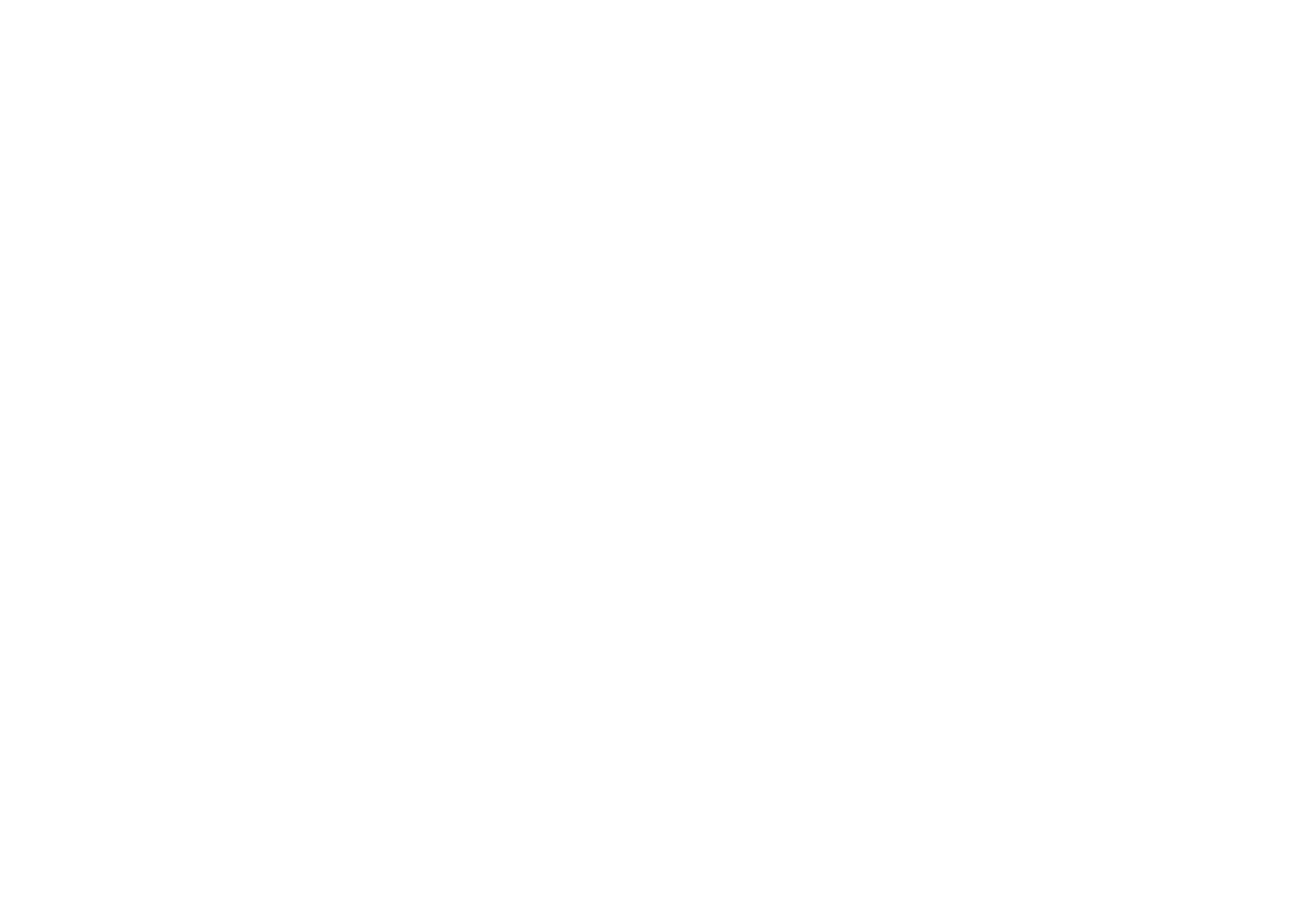## **SNAM RETE GAS**

**Transportation capacity at Exit Point interconnected with foreign pipelines**

**Update to 27/02/2021 of offered and assigned capacity in auction day-ahead and within-day**

**Thermal Year 2020/2021**

(Values in Ncm/day (0° C; 1,01325 bar) - 1 Scm=0,94794378 Ncm; Prices in c/Ncm)

**Exit Point**

**GORIZIA**

|                  | Timeframe        |                     |                          |                             |                                             |           | Offered capacity | Assigned capacity |                | Day-Ahead                                |                         |                                  | <b>Total Prices</b>              |                                             |                     |                         | <b>SRG Prices</b>         |                                  |                                            |      |
|------------------|------------------|---------------------|--------------------------|-----------------------------|---------------------------------------------|-----------|------------------|-------------------|----------------|------------------------------------------|-------------------------|----------------------------------|----------------------------------|---------------------------------------------|---------------------|-------------------------|---------------------------|----------------------------------|--------------------------------------------|------|
| From             | Тo               | <b>Auction type</b> | Offered<br>capacity type | Transportati<br>on capacity | Assigned<br>capacity<br>(before<br>auction) | Firm      | Interruptible    | Firm              | Interruptible  | Interrupted<br>Capacity<br>Interruptible | Reserve price -<br>Firm | <b>Auction premium</b><br>- Firm | Reserve price -<br>Interruptible | <b>Auction premium</b><br>$-$ Interruptible | <b>Split factor</b> | Reserve price -<br>Firm | Auction<br>premium - Firm | Reserve price -<br>Interruptible | <b>Auction</b><br>premium<br>Interruptible | Note |
| 01/02/2021 06:00 | 02/02/2021 06:00 | Day Ahead           | Unbundled                | 4.641.625                   |                                             | 2.001.035 | $\theta$         | $\overline{0}$    | $\theta$       |                                          | $\overline{0}$          | $\overline{0}$                   | $\Omega$                         | $\overline{0}$                              | 0,50                | 0,009365                | $\theta$                  | 0,009365                         | $\bf{0}$                                   |      |
| 01/02/2021 06:00 | 02/02/2021 06:00 | Day Ahead           | Bundled                  | 4.641.625                   |                                             | 2.640.588 | $\overline{0}$   | $\Omega$          | $\overline{0}$ |                                          | $\theta$                | $\overline{0}$                   | $\Omega$                         | $\overline{0}$                              | 0,50                | 0,009365                | $\,0\,$                   | 0,009365                         | $\overline{0}$                             |      |
| 02/02/2021 06:00 | 03/02/2021 06:00 | Day Ahead           | Unbundled                | 4.641.625                   |                                             | 2.001.035 | $\theta$         |                   | $\Omega$       |                                          | $\theta$                | $\Omega$                         |                                  | $\theta$                                    | 0,50                | 0,009365                | $\theta$                  | 0,009365                         | $\theta$                                   |      |
| 02/02/2021 06:00 | 03/02/2021 06:00 | Day Ahead           | Bundled                  | 4.641.625                   |                                             | 2.640.588 | $\overline{0}$   | $\overline{0}$    | $\Omega$       |                                          | $\theta$                | $\overline{0}$                   | $\Omega$                         | $\theta$                                    | 0,50                | 0.009365                | $\overline{0}$            | 0.009365                         | $\mathbf{0}$                               |      |
| 03/02/2021 06:00 | 04/02/2021 06.00 | Day Ahead           | Unbundled                | 4.641.625                   |                                             | 2.001.035 | $\theta$         | $\Omega$          | $\theta$       |                                          | $\theta$                | $\overline{0}$                   | $\Omega$                         | $\overline{0}$                              | 0,50                | 0,009365                | $\overline{0}$            | 0,009365                         | $\overline{0}$                             |      |
| 03/02/2021 06:00 | 04/02/2021 06:00 | Day Ahead           | <b>Bundled</b>           | 4.641.625                   |                                             | 2.640.588 | $\theta$         | $\Omega$          | $\theta$       |                                          | $\theta$                | $\overline{0}$                   | $\Omega$                         | $\theta$                                    | 0.50                | 0.009365                | $\overline{0}$            | 0.009365                         | $\theta$                                   |      |
| 04/02/2021 06:00 | 05/02/2021 06:00 | Day Ahead           | Unbundled                | 4.641.625                   |                                             | 2.001.035 | $\theta$         | $\Omega$          | $\theta$       |                                          | $\theta$                | $\theta$                         | $\Omega$                         | $\theta$                                    | 0.50                | 0.009365                | $\theta$                  | 0.009365                         | $\theta$                                   |      |
| 04/02/2021 06:00 | 05/02/2021 06:00 | Day Ahead           | Bundled                  | 4.641.625                   |                                             | 2.640.588 | $\theta$         | $\Omega$          | $\theta$       |                                          | $\overline{0}$          | $\overline{0}$                   | $\overline{0}$                   | $\overline{0}$                              | 0,50                | 0,009365                | $\theta$                  | 0.009365                         | $\overline{0}$                             |      |
| 05/02/2021 06:00 | 06/02/2021 06:00 | Day Ahead           | Bundled                  | 4.641.625                   |                                             | 2.640.588 | $\theta$         | $\Omega$          | $\Omega$       |                                          | $\theta$                | $\theta$                         | $\Omega$                         | $\theta$                                    | 0.50                | 0.009365                | $\theta$                  | 0.009365                         | $\theta$                                   |      |
| 05/02/2021 06.00 | 06/02/2021 06.00 | Day Ahead           | Unbundled                | 4.641.625                   |                                             | 2.001.035 | $\theta$         |                   | $\theta$       |                                          | $\theta$                | $\bf{0}$                         |                                  | $\overline{0}$                              | 0,50                | 0,009365                | $\theta$                  | 0,009365                         | $\overline{0}$                             |      |
| 06/02/2021 06:00 | 07/02/2021 06.00 | Day Ahead           | Unbundled                | 4.641.625                   |                                             | 2.001.035 | $\theta$         | $\Omega$          | $\theta$       |                                          | $\theta$                | $\overline{0}$                   | $\Omega$                         | $\overline{0}$                              | 0,50                | 0,009365                | $\theta$                  | 0,009365                         | $\overline{0}$                             |      |
| 06/02/2021 06:00 | 07/02/2021 06:00 | Day Ahead           | Bundled                  | 4.641.625                   |                                             | 2.640.588 | $\overline{0}$   | $\Omega$          | $\overline{0}$ |                                          | $\overline{0}$          | $\overline{0}$                   | $\Omega$                         | $\overline{0}$                              | 0,50                | 0,009365                | $\,$ 0 $\,$               | 0.009365                         | $\bf{0}$                                   |      |
| 07/02/2021 06:00 | 08/02/2021 06:00 | Day Ahead           | Bundled                  | 4.641.625                   |                                             | 2.640.588 | $\theta$         | $\Omega$          | $\Omega$       |                                          | $\theta$                | $\theta$                         | $\Omega$                         | $\overline{0}$                              | 0,50                | 0,009365                | $\theta$                  | 0,009365                         | $\overline{0}$                             |      |
| 07/02/2021 06:00 | 08/02/2021 06:00 | Day Ahead           | Unbundled                | 4.641.625                   |                                             | 2.001.035 | $\theta$         | $\overline{0}$    | $\theta$       |                                          | $\theta$                | $\overline{0}$                   | $\Omega$                         | $\theta$                                    | 0.50                | 0.009365                | $\Omega$                  | 0.009365                         | $\theta$                                   |      |
| 08/02/2021 06:00 | 09/02/2021 06.00 | Day Ahead           | Bundled                  | 4.641.625                   |                                             | 2.640.588 | $\theta$         | $\Omega$          | $\theta$       |                                          | $\theta$                | $\overline{0}$                   | $\Omega$                         | $\overline{0}$                              | 0,50                | 0,009365                | $\theta$                  | 0,009365                         | $\theta$                                   |      |
| 08/02/2021 06:00 | 09/02/2021 06:00 | Day Ahead           | Unbundled                | 4.641.625                   |                                             | 2.001.035 | $\theta$         |                   | $\theta$       |                                          | $\theta$                | $\theta$                         |                                  | $\theta$                                    | 0.50                | 0.009365                | $\theta$                  | 0.009365                         | $\Omega$                                   |      |
| 09/02/2021 06:00 | 10/02/2021 06:00 | Day Ahead           | Bundled                  | 4.641.625                   |                                             | 2.640.588 | $\overline{0}$   | $\overline{0}$    | $\overline{0}$ |                                          | $\overline{0}$          | $\overline{0}$                   | $\Omega$                         | $\overline{0}$                              | 0,50                | 0.009365                | $\overline{0}$            | 0.009365                         | $\bf{0}$                                   |      |
| 09/02/2021 06:00 | 10/02/2021 06:00 | Day Ahead           | Unbundled                | 4.641.625                   |                                             | 2.001.035 | $\overline{0}$   | $\overline{0}$    | $\theta$       |                                          | $\theta$                | $\overline{0}$                   | $\overline{0}$                   | $\overline{0}$                              | 0,50                | 0,009365                | $\theta$                  | 0,009365                         | $\overline{0}$                             |      |
| 10/02/2021 06:00 | 11/02/2021 06:00 | Day Ahead           | Bundled                  | 4.641.625                   |                                             | 2.640.588 | $\theta$         | $\Omega$          | $\Omega$       |                                          | $\theta$                | $\theta$                         | $\Omega$                         | $\theta$                                    | 0.50                | 0.009365                | $\overline{0}$            | 0.009365                         | $\theta$                                   |      |
| 10/02/2021 06:00 | 1/02/2021 06.00  | Day Ahead           | Unbundled                | 4.641.625                   |                                             | 2.001.035 | $\theta$         | $\Omega$          | $\Omega$       |                                          | $\theta$                | $\theta$                         | $\Omega$                         | $\theta$                                    | 0,50                | 0,009365                | $\,$ 0 $\,$               | 0.009365                         | $\theta$                                   |      |
| 11/02/2021 06:00 | 12/02/2021 06:00 | Day Ahead           | Bundled                  | 4.641.625                   |                                             | 2.640.588 | $\theta$         |                   | $\Omega$       |                                          | $\theta$                | $\Omega$                         | $\Omega$                         | $\overline{0}$                              | 0,50                | 0,009365                | $\theta$                  | 0,009365                         | $\Omega$                                   |      |
| 11/02/2021 06.00 | 12/02/2021 06:00 | Day Ahead           | Unbundled                | 4.641.625                   |                                             | 2.001.035 | $\theta$         | $\Omega$          | $\Omega$       |                                          | $\Omega$                | $\sqrt{2}$                       | $\Omega$                         | $\Omega$                                    | 0,50                | 0.009365                | $\theta$                  | 0.009365                         | $\sqrt{2}$                                 |      |
| 12/02/2021 06:00 | 13/02/2021 06.0  | Day Ahead           | Unbundled                | 4.641.625                   |                                             | 2.001.035 | $\theta$         | $\Omega$          | $\theta$       |                                          | $\overline{0}$          | $\theta$                         | $\Omega$                         | $\overline{0}$                              | 0,50                | 0,009365                | $\theta$                  | 0,009365                         | $\overline{0}$                             |      |
| 12/02/2021 06:00 | 13/02/2021 06:00 | Day Ahead           | <b>Bundled</b>           | 4.641.625                   |                                             | 2.640.588 | $\theta$         | $\overline{0}$    | $\Omega$       |                                          | $\theta$                | $\overline{0}$                   | $\Omega$                         | $\theta$                                    | 0,50                | 0.009365                | $\theta$                  | 0.009365                         | $\theta$                                   |      |
| 13/02/2021 06:00 | 14/02/2021 06.00 | Day Ahead           | Unbundled                | 4.641.625                   |                                             | 2.001.035 | $\overline{0}$   | $\Omega$          | $\overline{0}$ |                                          | $\overline{0}$          | $\overline{0}$                   | $\Omega$                         | $\overline{0}$                              | 0,50                | 0,009365                | $\overline{0}$            | 0.009365                         | $\overline{0}$                             |      |
| 13/02/2021 06.00 | 14/02/2021 06.0  | Day Ahead           | Bundled                  | 4.641.625                   |                                             | 2.640.588 | $\overline{0}$   | $\overline{0}$    | $\theta$       |                                          | $\theta$                | $\overline{0}$                   | $\Omega$                         | $\overline{0}$                              | 0,50                | 0,009365                | $\theta$                  | 0,009365                         | $\bf{0}$                                   |      |
| 14/02/2021 06:00 | 15/02/2021 06:00 | Day Ahead           | Unbundled                | 4.641.625                   |                                             | 2.001.035 | $\overline{0}$   | $\overline{0}$    | $\theta$       |                                          | $\overline{0}$          | $\theta$                         | $\Omega$                         | $\overline{0}$                              | 0,50                | 0,009365                | $\,$ 0 $\,$               | 0,009365                         | $\bf{0}$                                   |      |
| 14/02/2021 06:00 | 15/02/2021 06.00 | Day Ahead           | Bundled                  | 4.641.625                   |                                             | 2.640.588 | $\theta$         | $\Omega$          | $\theta$       |                                          | $\theta$                | $\overline{0}$                   | $\Omega$                         | $\overline{0}$                              | 0,50                | 0,009365                | $\theta$                  | 0,009365                         | $\overline{0}$                             |      |
| 15/02/2021 06:00 | 16/02/2021 06:00 | Day Ahead           | Unbundled                | 4.641.625                   |                                             | 2.001.035 | $\theta$         |                   | $\Omega$       |                                          | $\theta$                | $\Omega$                         |                                  | $\theta$                                    | 0,50                | 0,009365                | $\theta$                  | 0,009365                         | $\Omega$                                   |      |
| 15/02/2021 06:00 | 16/02/2021 06:00 | Day Ahead           | Bundled                  | 4.641.625                   |                                             | 2.640.588 | $\theta$         | $\alpha$          | $\theta$       |                                          | $\theta$                | $\overline{0}$                   | $\Omega$                         | $\theta$                                    | 0,50                | 0,009365                | $\theta$                  | 0.009365                         | $\theta$                                   |      |
| 16/02/2021 06:00 | 17/02/2021 06.00 | Day Ahead           | Unbundled                | 4.641.625                   |                                             | 2.001.035 | $\theta$         | $\Omega$          | $\theta$       |                                          | $\overline{0}$          | $\theta$                         | $\Omega$                         | $\overline{0}$                              | 0,50                | 0,009365                | $\theta$                  | 0,009365                         | $\theta$                                   |      |
| 16/02/2021 06:00 | 17/02/2021 06:00 | Day Ahead           | Bundled                  | 4.641.625                   |                                             | 2.640.588 | $\theta$         | $\Omega$          | $\Omega$       |                                          | $\theta$                | $\overline{0}$                   | $\Omega$                         | $\theta$                                    | 0.50                | 0.009365                | $^{\circ}$                | 0.009365                         | $\theta$                                   |      |
| 17/02/2021 06:00 | 18/02/2021 06.0  | Day Ahead           | Bundled                  | 4.641.625                   |                                             | 2.640.588 | $\theta$         | $\Omega$          | $\theta$       |                                          | $\overline{0}$          | $\theta$                         | $\Omega$                         | $\overline{0}$                              | 0,50                | 0,009365                | $\theta$                  | 0,009365                         | $\theta$                                   |      |
| 17/02/2021 06:00 | 18/02/2021 06:00 | Day Ahead           | Unbundled                | 4.641.625                   |                                             | 2.001.035 | $\theta$         | $\Omega$          | $\theta$       |                                          | $\theta$                | $\overline{0}$                   | $\Omega$                         | $\overline{0}$                              | 0.50                | 0.009365                | $\theta$                  | 0.009365                         | $\overline{0}$                             |      |
| 18/02/2021 06:00 | 19/02/2021 06:00 | Day Ahead           | Unbundled                | 4.641.625                   |                                             | 2.001.035 | $\theta$         | $\Omega$          | $\Omega$       |                                          | $\theta$                | $\overline{0}$                   | $\Omega$                         | $\theta$                                    | 0,50                | 0.009365                | $\theta$                  | 0.009365                         | $\theta$                                   |      |
| 18/02/2021 06:00 | 9/02/2021 06.0   | Day Ahead           | Bundled                  | 4.641.625                   |                                             | 2.640.588 | $\theta$         |                   | $\theta$       |                                          | $\theta$                | $\bf{0}$                         |                                  | $\overline{0}$                              | 0,50                | 0,009365                | $\theta$                  | 0,009365                         | $\overline{0}$                             |      |
| 19/02/2021 06:00 | 20/02/2021 06:00 | Day Ahead           | Bundled                  | 4.641.625                   |                                             | 2.640.588 | $\theta$         | $\Omega$          | $\theta$       |                                          | $\theta$                | $\theta$                         | $\Omega$                         | $\theta$                                    | 0,50                | 0.009365                | $\theta$                  | 0.009365                         | $\theta$                                   |      |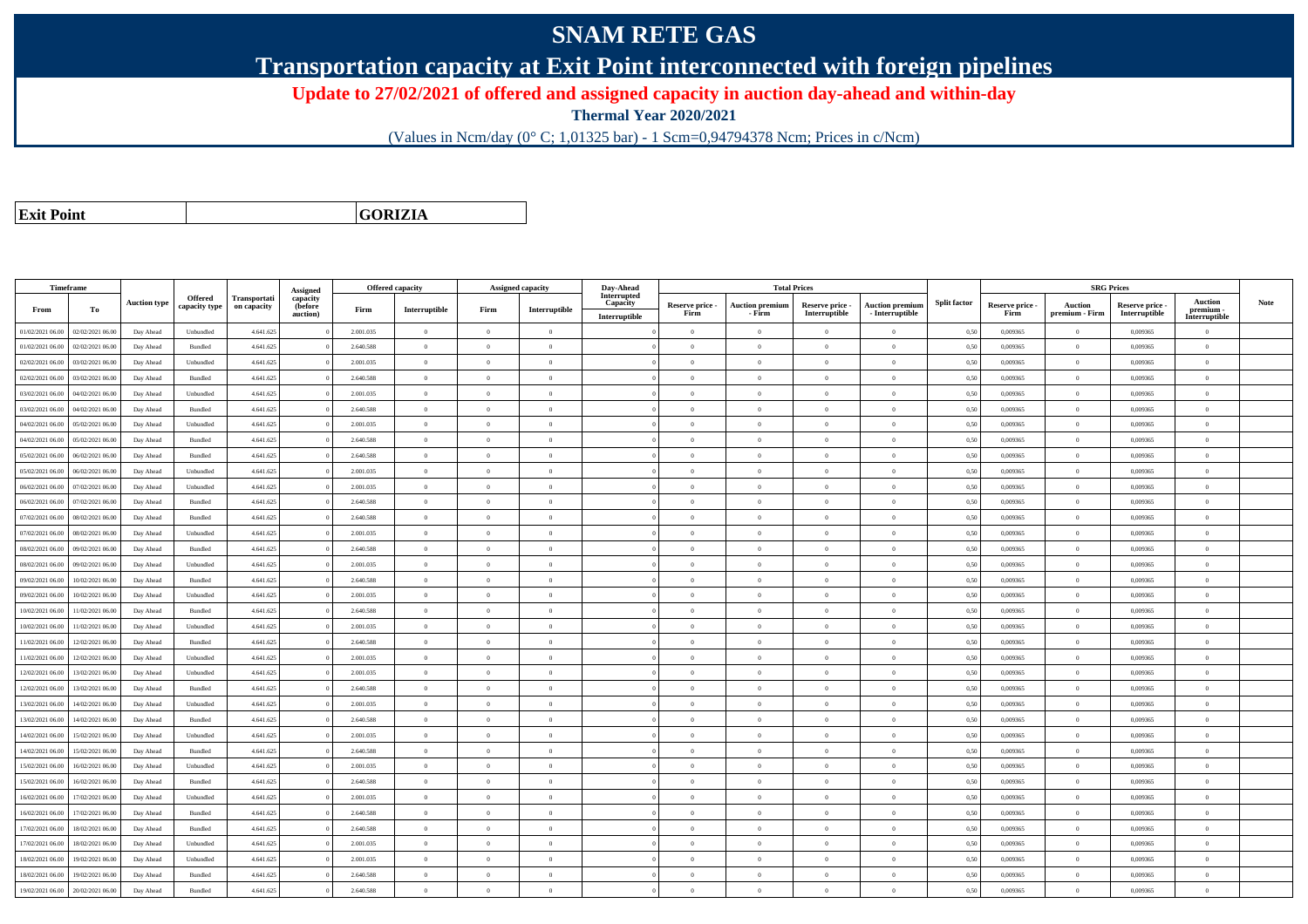| 19/02/2021 06:00 20/02/2021 06:00    | Day Ahead                | Unbundled | 4.641.625 | 2.001.035 | $\overline{0}$ | $\overline{0}$             | $\Omega$       | $\Omega$       | $\theta$                         | $\Omega$                         | $\theta$       | 0,50 | 0,009365 | $\theta$                | 0,009365                | $\theta$                         |  |
|--------------------------------------|--------------------------|-----------|-----------|-----------|----------------|----------------------------|----------------|----------------|----------------------------------|----------------------------------|----------------|------|----------|-------------------------|-------------------------|----------------------------------|--|
| 20/02/2021 06:00<br>21/02/2021 06:00 | Day Ahead                | Bundled   | 4.641.625 | 2.640.588 | $\overline{0}$ | $\overline{0}$             | $\overline{0}$ | $\overline{0}$ | $\theta$                         | $\overline{0}$                   | $\,$ 0 $\,$    | 0,50 | 0,009365 | $\theta$                | 0,009365                | $\overline{0}$                   |  |
| 20/02/2021 06:00<br>21/02/2021 06:00 | Day Ahead                | Unbundled | 4.641.625 | 2.001.035 | $\overline{0}$ | $\bf{0}$                   | $\overline{0}$ | $\overline{0}$ | $\overline{0}$                   | $\bf{0}$                         | $\bf{0}$       | 0,50 | 0,009365 | $\overline{0}$          | 0,009365                | $\overline{0}$                   |  |
| 21/02/2021 06:00<br>22/02/2021 06:00 | Day Ahead                | Bundled   | 4.641.625 | 2.640.588 | $\overline{0}$ | $\overline{0}$             | $\overline{0}$ | $\overline{0}$ | $\theta$                         | $\overline{0}$                   | $\overline{0}$ | 0.50 | 0.009365 | $\theta$                | 0.009365                | $\overline{0}$                   |  |
| 21/02/2021 06:00<br>22/02/2021 06:00 | Day Ahead                | Unbundled | 4.641.625 | 2.001.035 | $\overline{0}$ | $\theta$                   | $\overline{0}$ | $\overline{0}$ | $\theta$                         | $\overline{0}$                   | $\bf{0}$       | 0,50 | 0,009365 | $\theta$                | 0,009365                | $\overline{0}$                   |  |
| 22/02/2021 06:00<br>23/02/2021 06:00 | Day Ahead                | Bundled   | 4.641.625 | 2.640.588 | $\overline{0}$ | $\bf{0}$                   | $\overline{0}$ | $\overline{0}$ | $\bf{0}$                         | $\overline{0}$                   | $\bf{0}$       | 0,50 | 0,009365 | $\overline{0}$          | 0,009365                | $\bf{0}$                         |  |
| 22/02/2021 06:00<br>23/02/2021 06:00 | Day Ahead                | Unbundled | 4.641.625 | 2.001.035 | $\overline{0}$ | $\overline{0}$             | $\overline{0}$ | $\overline{0}$ | $\overline{0}$                   | $\overline{0}$                   | $\overline{0}$ | 0.5( | 0,009365 | $\theta$                | 0,009365                | $\overline{0}$                   |  |
|                                      |                          |           |           |           |                |                            |                |                |                                  |                                  |                |      |          |                         |                         |                                  |  |
| 23/02/2021 06:00<br>24/02/2021 06:00 | Day Ahead                | Unbundled | 4.641.625 | 2.001.035 | $\overline{0}$ | $\overline{0}$             | $\overline{0}$ | $\overline{0}$ | $\theta$                         | $\overline{0}$                   | $\bf{0}$       | 0,50 | 0,009365 | $\theta$                | 0,009365                | $\overline{0}$                   |  |
| 23/02/2021 06:00<br>24/02/2021 06.00 | Day Ahead                | Bundled   | 4.641.625 | 2.640.588 | $\overline{0}$ | $\bf{0}$                   | $\overline{0}$ | $\overline{0}$ | $\overline{0}$                   | $\bf{0}$                         | $\bf{0}$       | 0,50 | 0,009365 | $\bf{0}$                | 0,009365                | $\overline{0}$                   |  |
| 24/02/2021 06:00<br>25/02/2021 06:00 | Day Ahead                | Unbundled | 4.641.625 | 2.001.035 | $\overline{0}$ | $\overline{0}$             | $\overline{0}$ | $\overline{0}$ | $\overline{0}$                   | $\overline{0}$                   | $\overline{0}$ | 0.5( | 0,009365 | $\theta$                | 0,009365                | $\overline{0}$                   |  |
| 24/02/2021 06:00<br>25/02/2021 06:00 | Day Ahead                | Bundled   | 4.641.625 | 2.640.588 | $\overline{0}$ | $\overline{0}$             | $\overline{0}$ | $\overline{0}$ | $\theta$                         | $\overline{0}$                   | $\bf{0}$       | 0,50 | 0,009365 | $\theta$                | 0,009365                | $\overline{0}$                   |  |
| 25/02/2021 06:00<br>26/02/2021 06.00 | Day Ahead                | Bundled   | 4.641.625 | 2.640.588 | $\overline{0}$ | $\bf{0}$                   | $\overline{0}$ | $\overline{0}$ | $\overline{0}$                   | $\overline{0}$                   | $\bf{0}$       | 0,50 | 0,009365 | $\overline{0}$          | 0,009365                | $\overline{0}$                   |  |
| 25/02/2021 06:00<br>26/02/2021 06:00 | Day Ahead                | Unbundled | 4.641.625 | 2.001.035 | $\overline{0}$ | $\overline{0}$             | $\overline{0}$ | $\overline{0}$ | $\overline{0}$                   | $\overline{0}$                   | $\overline{0}$ | 0.5( | 0.009365 | $\theta$                | 0.009365                | $\overline{0}$                   |  |
| 26/02/2021 06:00<br>27/02/2021 06:00 | Day Ahead                | Bundled   | 4.641.625 | 2.640.588 | $\overline{0}$ | $\overline{0}$             | $\overline{0}$ | $\overline{0}$ | $\theta$                         | $\overline{0}$                   | $\bf{0}$       | 0,50 | 0,009365 | $\theta$                | 0,009365                | $\overline{0}$                   |  |
| 26/02/2021 06:00<br>27/02/2021 06.00 | Day Ahead                | Unbundled | 4.641.625 | 2.001.035 | $\overline{0}$ | $\bf{0}$                   | $\overline{0}$ | $\overline{0}$ | $\bf{0}$                         | $\overline{0}$                   | $\bf{0}$       | 0,50 | 0,009365 | $\overline{0}$          | 0,009365                | $\bf{0}$                         |  |
| 27/02/2021 06:00<br>28/02/2021 06:00 | Day Ahead                | Bundled   | 4.641.625 | 2.640.588 | $\overline{0}$ | $\overline{0}$             | $\overline{0}$ | $\overline{0}$ | $\overline{0}$                   | $\overline{0}$                   | $\overline{0}$ | 0.5( | 0,009365 | $\overline{0}$          | 0,009365                | $\overline{0}$                   |  |
| 27/02/2021 06:00<br>28/02/2021 06:00 | Day Ahead                | Unbundled | 4.641.625 | 2.001.035 | $\overline{0}$ | $\theta$                   | $\overline{0}$ | $\overline{0}$ | $\theta$                         | $\overline{0}$                   | $\bf{0}$       | 0,50 | 0,009365 | $\theta$                | 0,009365                | $\overline{0}$                   |  |
| 28/02/2021 06:00<br>01/03/2021 06:00 | Day Ahead                | Unbundled | 4.641.625 | 2.001.035 | $\overline{0}$ | $\bf{0}$                   | $\overline{0}$ | $\overline{0}$ | $\overline{0}$                   | $\overline{0}$                   | $\bf{0}$       | 0,50 | 0,009365 | $\bf{0}$                | 0,009365                | $\overline{0}$                   |  |
| 28/02/2021 06:00<br>01/03/2021 06:00 | Day Ahead                | Bundled   | 4.641.625 | 2.640.588 | $\overline{0}$ | $\overline{0}$             | $\overline{0}$ | $\overline{0}$ | $\overline{0}$                   | $\overline{0}$                   | $\overline{0}$ | 0.5( | 0,009365 | $\theta$                | 0,009365                | $\overline{0}$                   |  |
| 01/02/2021 06:00<br>02/02/2021 06:00 | Within Day               | Unbundled | 4.641.625 | 2.001.035 | $\overline{0}$ | $\overline{0}$             | $\overline{0}$ | $\overline{0}$ | $\theta$                         | $\overline{0}$                   | $\bf{0}$       | 0,50 | 0,936523 | $\theta$                | $\theta$                | $\overline{0}$                   |  |
| 01/02/2021 06:00<br>02/02/2021 06:00 | Within Day               | Bundled   | 4.641.625 | 2.640.587 | $\overline{0}$ | $\bf{0}$                   | $\overline{0}$ | $\overline{0}$ | $\overline{0}$                   | $\overline{0}$                   | $\bf{0}$       | 0,50 | 0,936523 | $\bf{0}$                | $\overline{0}$          | $\overline{0}$                   |  |
| 01/02/2021 07:00<br>02/02/2021 06:00 | Within Day               | Unbundled | 4.641.625 | 1.917.658 | $\overline{0}$ | $\overline{0}$             | $\overline{0}$ | $\overline{0}$ | $\overline{0}$                   | $\overline{0}$                   | $\overline{0}$ | 0.5( | 0.936523 | $\theta$                | $\theta$                | $\overline{0}$                   |  |
| 01/02/2021 07:00<br>02/02/2021 06:00 | Within Day               | Bundled   | 4.641.625 | 2.530.563 | $\overline{0}$ | $\overline{0}$             | $\overline{0}$ | $\overline{0}$ | $\theta$                         | $\overline{0}$                   | $\bf{0}$       | 0,50 | 0,936523 | $\theta$                | $\theta$                | $\overline{0}$                   |  |
| 01/02/2021 08:00<br>02/02/2021 06:00 | Within Day               | Bundled   | 4.641.625 | 2.420.538 | $\overline{0}$ | $\bf{0}$                   | $\overline{0}$ | $\overline{0}$ | $\bf{0}$                         | $\overline{0}$                   | $\bf{0}$       | 0,50 | 0,936523 | $\bf{0}$                | $\overline{0}$          | $\bf{0}$                         |  |
| 01/02/2021 08:00<br>02/02/2021 06:00 | Within Day               | Unbundled | 4.641.625 | 1.834.282 | $\overline{0}$ | $\overline{0}$             | $\overline{0}$ | $\overline{0}$ | $\overline{0}$                   | $\overline{0}$                   | $\overline{0}$ | 0.5( | 0.936523 | $\theta$                | $\theta$                | $\overline{0}$                   |  |
| 01/02/2021 09:00<br>02/02/2021 06:00 | Within Day               | Bundled   | 4.641.625 | 2.310.514 | $\overline{0}$ | $\overline{0}$             | $\overline{0}$ | $\overline{0}$ | $\theta$                         | $\overline{0}$                   | $\bf{0}$       | 0,50 | 0,936523 | $\theta$                | $\theta$                | $\overline{0}$                   |  |
| 01/02/2021 09:00<br>02/02/2021 06:00 | Within Day               | Unbundled | 4.641.625 | 1.750.906 | $\overline{0}$ | $\bf{0}$                   | $\overline{0}$ | $\overline{0}$ | $\overline{0}$                   | $\overline{0}$                   | $\bf{0}$       | 0,50 | 0,936523 | $\bf{0}$                | $\bf{0}$                | $\overline{0}$                   |  |
| 01/02/2021 10:00<br>02/02/2021 06:00 | Within Day               | Bundled   | 4.641.625 | 2.200.489 | $\overline{0}$ | $\overline{0}$             | $\overline{0}$ | $\overline{0}$ | $\overline{0}$                   | $\overline{0}$                   | $\overline{0}$ | 0.5( | 0.936523 | $\theta$                | $\theta$                | $\overline{0}$                   |  |
| 01/02/2021 10:00<br>02/02/2021 06:00 | Within Day               | Unbundled | 4.641.625 | 1.667.529 | $\bf{0}$       | $\overline{0}$             | $\overline{0}$ | $\overline{0}$ | $\theta$                         | $\overline{0}$                   | $\bf{0}$       | 0,50 | 0,936523 | $\theta$                | $\theta$                | $\overline{0}$                   |  |
| 01/02/2021 11:00<br>02/02/2021 06:00 | Within Day               | Unbundled | 4.641.625 | 1.584.152 | $\overline{0}$ | $\bf{0}$                   | $\overline{0}$ | $\overline{0}$ | $\overline{0}$                   | $\overline{0}$                   | $\bf{0}$       | 0,50 | 0,936523 | $\bf{0}$                | $\overline{0}$          | $\overline{0}$                   |  |
| 01/02/2021 11:00<br>02/02/2021 06:00 | Within Day               | Bundled   | 4.641.625 | 2.090.465 | $\overline{0}$ | $\Omega$                   | $\Omega$       | $\Omega$       | $\Omega$                         | $\theta$                         | $\overline{0}$ | 0.50 | 0,936523 | $\theta$                | $\Omega$                | $\theta$                         |  |
| 01/02/2021 12:00<br>02/02/2021 06:00 | Within Day               | Bundled   | 4.641.625 | 1.980.440 | $\overline{0}$ | $\overline{0}$             | $\overline{0}$ | $\overline{0}$ | $\theta$                         | $\overline{0}$                   | $\bf{0}$       | 0,50 | 0,936523 | $\theta$                | $\theta$                | $\overline{0}$                   |  |
| 01/02/2021 12:00<br>02/02/2021 06:00 | Within Day               | Unbundled | 4.641.625 | 1.500.776 | $\overline{0}$ | $\bf{0}$                   | $\overline{0}$ | $\overline{0}$ | $\bf{0}$                         | $\overline{0}$                   | $\bf{0}$       | 0,50 | 0,936523 | $\bf{0}$                | $\overline{0}$          | $\bf{0}$                         |  |
| 01/02/2021 13:00<br>02/02/2021 06.00 | Within Day               | Unbundled | 4.641.625 | 1.417.399 | $\overline{0}$ | $\Omega$                   | $\Omega$       | $\Omega$       | $\Omega$                         | $\theta$                         | $\overline{0}$ | 0.50 | 0.936523 | $\theta$                | $\Omega$                | $\theta$                         |  |
| 01/02/2021 13:00<br>02/02/2021 06:00 | Within Day               | Bundled   | 4.641.625 | 1.870.416 | $\overline{0}$ | $\overline{0}$             | $\overline{0}$ | $\overline{0}$ | $\theta$                         | $\overline{0}$                   | $\bf{0}$       | 0,50 | 0,936523 | $\theta$                | $\theta$                | $\overline{0}$                   |  |
| 01/02/2021 14:00<br>02/02/2021 06:00 | Within Day               | Unbundled | 4.641.625 | 1.334.023 | $\overline{0}$ | $\bf{0}$                   | $\overline{0}$ | $\overline{0}$ | $\overline{0}$                   | $\overline{0}$                   | $\bf{0}$       | 0,50 | 0,936523 | $\bf{0}$                | $\bf{0}$                | $\overline{0}$                   |  |
| 01/02/2021 14:00<br>02/02/2021 06.00 | Within Day               | Bundled   | 4.641.625 | 1.760.391 | $\overline{0}$ | $\theta$                   | $\Omega$       | $\Omega$       | $\Omega$                         | $\Omega$                         | $\overline{0}$ | 0.50 | 0.936523 | $\theta$                | $\Omega$                | $\theta$                         |  |
| 01/02/2021 15:00<br>02/02/2021 06:00 | Within Day               | Bundled   | 4.641.625 | 1.650.367 | $\bf{0}$       | $\overline{0}$             | $\overline{0}$ | $\overline{0}$ | $\theta$                         | $\overline{0}$                   | $\bf{0}$       | 0,50 | 0,936523 | $\theta$                | $\theta$                | $\overline{0}$                   |  |
| 01/02/2021 15:00<br>02/02/2021 06:00 | Within Day               | Unbundled | 4.641.625 | 1.250.647 | $\overline{0}$ | $\bf{0}$                   | $\overline{0}$ | $\overline{0}$ | $\overline{0}$                   | $\overline{0}$                   | $\bf{0}$       | 0,50 | 0,936523 | $\bf{0}$                | $\overline{0}$          | $\overline{0}$                   |  |
| 01/02/2021 16:00<br>02/02/2021 06:00 |                          | Bundled   | 4.641.625 | 1.540.342 | $\overline{0}$ | $\overline{0}$             | $\Omega$       | $\Omega$       | $\Omega$                         | $\theta$                         | $\overline{0}$ | 0.50 | 0,936523 | $\theta$                | $\Omega$                | $\theta$                         |  |
| 01/02/2021 16:00<br>02/02/2021 06:00 | Within Day<br>Within Day | Unbundled | 4.641.625 | 1.167.270 | $\bf{0}$       | $\overline{0}$             | $\overline{0}$ | $\overline{0}$ | $\theta$                         | $\overline{0}$                   | $\bf{0}$       | 0,50 | 0,936523 | $\theta$                | $\theta$                | $\overline{0}$                   |  |
| 01/02/2021 17:00<br>02/02/2021 06:00 | Within Day               | Bundled   | 4.641.625 | 1.430.318 | $\overline{0}$ | $\bf{0}$                   | $\overline{0}$ | $\overline{0}$ | $\overline{0}$                   | $\overline{0}$                   | $\bf{0}$       | 0,50 | 0,936523 | $\overline{0}$          | $\overline{0}$          | $\bf{0}$                         |  |
| 01/02/2021 17:00<br>02/02/2021 06.00 | Within Day               | Unbundled | 4.641.625 | 1.083.893 | $\Omega$       | $\Omega$                   | $\Omega$       | $\Omega$       | $\Omega$                         | $\theta$                         | $\overline{0}$ | 0.50 | 0.936523 | $\theta$                | $\Omega$                | $\theta$                         |  |
| 01/02/2021 18:00<br>02/02/2021 06:00 | Within Day               | Bundled   | 4.641.625 | 1.320.293 | $\overline{0}$ | $\bf{0}$                   | $\overline{0}$ | $\overline{0}$ | $\bf{0}$                         | $\overline{0}$                   | $\bf{0}$       | 0,50 | 0,936524 | $\bf{0}$                | $\bf{0}$                | $\overline{0}$                   |  |
| 01/02/2021 18:00 02/02/2021 06:00    | Within Day               | Unbundled | 4.641.625 | 1.000.517 |                |                            |                |                |                                  |                                  |                | 0,50 | 0,936524 | $\bf{0}$                | $\bf{0}$                |                                  |  |
| 01/02/2021 19:00 02/02/2021 06:00    | Within Day               | Unbundled | 4.641.625 | 917.141   | $\Omega$       | $\overline{0}$             | $\Omega$       | $\theta$       | $\overline{0}$                   | $\theta$                         | $\overline{0}$ | 0.50 | 0.936523 | $\theta$                | $\theta$                | $\theta$                         |  |
| 01/02/2021 19:00<br>02/02/2021 06:00 | Within Day               | Bundled   | 4.641.625 | 1.210.269 | $\overline{0}$ | $\overline{0}$             | $\overline{0}$ | $\overline{0}$ | $\,$ 0 $\,$                      | $\overline{0}$                   | $\,$ 0 $\,$    | 0,50 | 0,936523 | $\,$ 0 $\,$             | $\,$ 0 $\,$             | $\,$ 0                           |  |
| 01/02/2021 20:00 02/02/2021 06:00    | Within Day               | Bundled   | 4.641.625 | 1.100.245 | $\overline{0}$ | $\overline{0}$             | $\overline{0}$ | $\overline{0}$ | $\overline{0}$                   | $\overline{0}$                   | $\bf{0}$       | 0,50 | 0,936523 | $\overline{0}$          | $\bf{0}$                | $\overline{0}$                   |  |
|                                      |                          |           |           |           |                |                            |                |                |                                  |                                  |                |      |          |                         |                         |                                  |  |
| 02/02/2021 06:00<br>01/02/2021 20:00 | Within Day               | Unbundled | 4.641.625 | 833.765   | $\overline{0}$ | $\bf{0}$<br>$\overline{0}$ | $\overline{0}$ | $\overline{0}$ | $\overline{0}$<br>$\overline{0}$ | $\overline{0}$<br>$\overline{0}$ | $\bf{0}$       | 0,50 | 0,936523 | $\bf{0}$<br>$\,$ 0 $\,$ | $\theta$<br>$\,$ 0 $\,$ | $\overline{0}$<br>$\overline{0}$ |  |
| 01/02/2021 21:00<br>02/02/2021 06:00 | Within Day               | Unbundled | 4.641.625 | 750.387   | $\overline{0}$ |                            | $\overline{0}$ | $\overline{0}$ |                                  |                                  | $\bf{0}$       | 0,50 | 0,936523 |                         |                         |                                  |  |
| 01/02/2021 21:00 02/02/2021 06:00    | Within Day               | Bundled   | 4.641.625 | 990.220   | $\overline{0}$ | $\overline{0}$             | $\overline{0}$ | $\overline{0}$ | $\mathbf{0}$                     | $\overline{0}$                   | $\mathbf{0}$   | 0,50 | 0,936523 | $\overline{0}$          | $\overline{0}$          | $\overline{0}$                   |  |
| 02/02/2021 06:00<br>01/02/2021 22:00 | Within Day               | Bundled   | 4.641.625 | 880.196   | $\overline{0}$ | $\bf{0}$                   | $\overline{0}$ | $\overline{0}$ | $\overline{0}$                   | $\overline{0}$                   | $\bf{0}$       | 0.50 | 0.936524 | $\overline{0}$          | $\theta$                | $\overline{0}$                   |  |
| 01/02/2021 22:00<br>02/02/2021 06:00 | Within Day               | Unbundled | 4.641.625 | 667.011   | $\overline{0}$ | $\overline{0}$             | $\overline{0}$ | $\overline{0}$ | $\overline{0}$                   | $\bf{0}$                         | $\bf{0}$       | 0,50 | 0,936524 | $\,$ 0 $\,$             | $\bf{0}$                | $\overline{0}$                   |  |
| 02/02/2021 06:00<br>01/02/2021 23:00 | Within Day               | Unbundled | 4.641.625 | 583.635   | $\overline{0}$ | $\bf{0}$                   | $\overline{0}$ | $\overline{0}$ | $\overline{0}$                   | $\overline{0}$                   | $\bf{0}$       | 0,50 | 0,936523 | $\overline{0}$          | $\overline{0}$          | $\bf{0}$                         |  |
| 02/02/2021 06:00<br>01/02/2021 23:00 | Within Day               | Bundled   | 4.641.625 | 770.171   | $\overline{0}$ | $\overline{0}$             | $\overline{0}$ | $\overline{0}$ | $\overline{0}$                   | $\overline{0}$                   | $\bf{0}$       | 0.50 | 0.936523 | $\overline{0}$          | $\theta$                | $\overline{0}$                   |  |
| 02/02/2021 00:00<br>02/02/2021 06:00 | Within Day               | Unbundled | 4.641.625 | 500.259   | $\overline{0}$ | $\,$ 0                     | $\overline{0}$ | $\overline{0}$ | $\bf{0}$                         | $\bf{0}$                         | $\bf{0}$       | 0,50 | 0,936523 | $\,$ 0 $\,$             | $\,$ 0 $\,$             | $\bf{0}$                         |  |
| 02/02/2021 00:00 02/02/2021 06:00    | Within Day               | Bundled   | 4.641.625 | 660.147   | $\overline{0}$ | $\bf{0}$                   | $\overline{0}$ | $\overline{0}$ | $\overline{0}$                   | $\overline{0}$                   | $\bf{0}$       | 0,50 | 0,936523 | $\overline{0}$          | $\bf{0}$                | $\overline{0}$                   |  |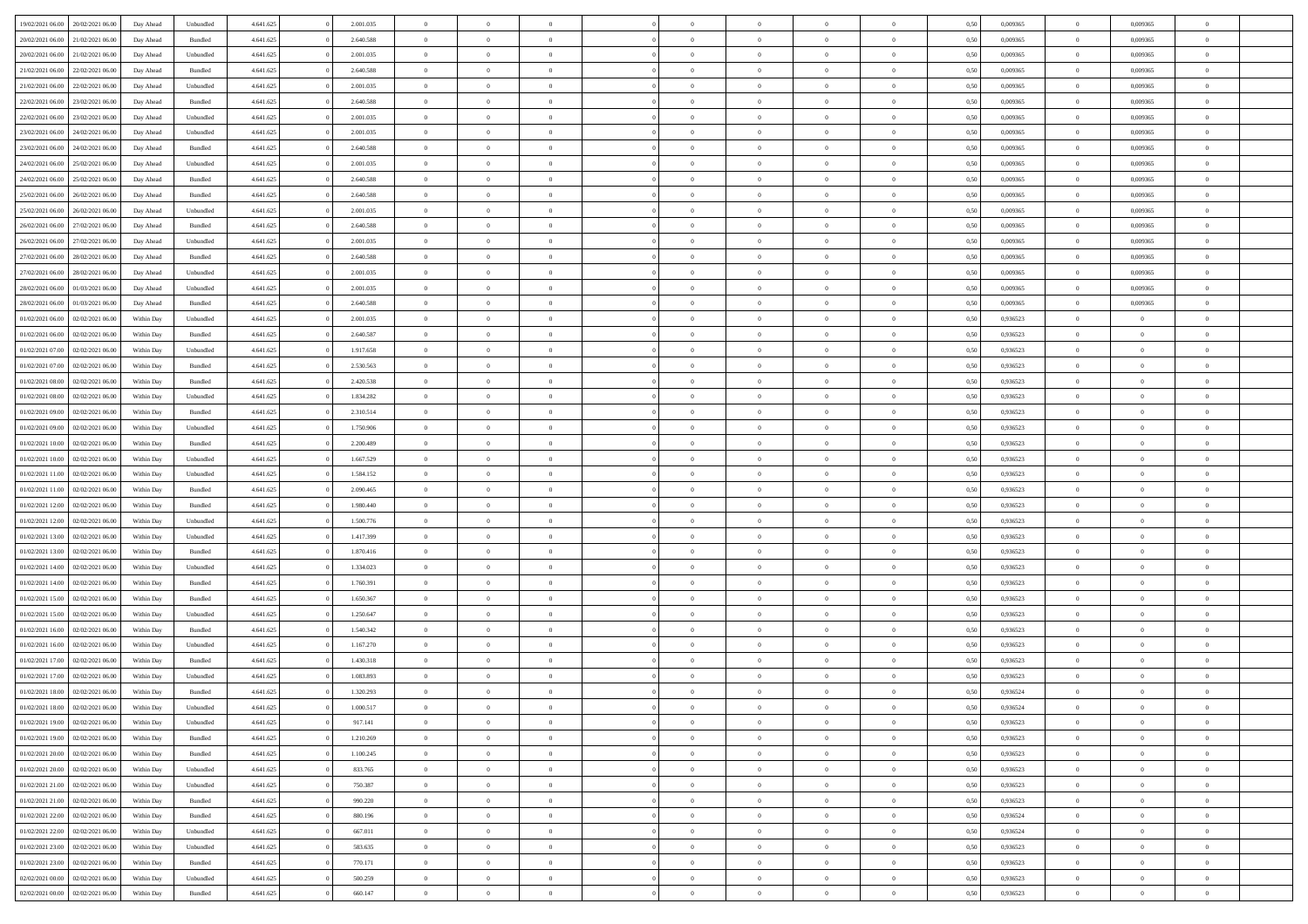|                  |                  |            |                    |           |           | $\overline{0}$ |                |                |                | $\Omega$       |                | $\theta$       |      |          | $\theta$       | $\overline{0}$ |                |  |
|------------------|------------------|------------|--------------------|-----------|-----------|----------------|----------------|----------------|----------------|----------------|----------------|----------------|------|----------|----------------|----------------|----------------|--|
| 02/02/2021 01:00 | 02/02/2021 06:00 | Within Day | Unbundled          | 4.641.625 | 416.882   |                | $\theta$       |                | $\Omega$       |                | $\overline{0}$ |                | 0.50 | 0.936523 |                |                | $\overline{0}$ |  |
| 02/02/2021 01:00 | 02/02/2021 06:00 | Within Day | Bundled            | 4.641.625 | 550.122   | $\overline{0}$ | $\overline{0}$ | $\overline{0}$ | $\overline{0}$ | $\bf{0}$       | $\overline{0}$ | $\bf{0}$       | 0,50 | 0,936523 | $\theta$       | $\overline{0}$ | $\overline{0}$ |  |
| 02/02/2021 02:00 | 02/02/2021 06:00 | Within Day | Unbundled          | 4.641.625 | 333.505   | $\overline{0}$ | $\bf{0}$       | $\overline{0}$ | $\bf{0}$       | $\bf{0}$       | $\bf{0}$       | $\mathbf{0}$   | 0,50 | 0,936524 | $\overline{0}$ | $\overline{0}$ | $\bf{0}$       |  |
| 02/02/2021 02:00 | 02/02/2021 06:00 | Within Dav | Bundled            | 4.641.625 | 440.098   | $\overline{0}$ | $\overline{0}$ | $\overline{0}$ | $\overline{0}$ | $\bf{0}$       | $\overline{0}$ | $\overline{0}$ | 0.50 | 0.936524 | $\theta$       | $\theta$       | $\overline{0}$ |  |
|                  |                  |            |                    |           |           |                |                |                |                |                |                |                |      |          |                |                |                |  |
| 02/02/2021 03:00 | 02/02/2021 06:00 | Within Day | Bundled            | 4.641.625 | 330.073   | $\overline{0}$ | $\theta$       | $\overline{0}$ | $\overline{0}$ | $\bf{0}$       | $\overline{0}$ | $\bf{0}$       | 0,50 | 0,936524 | $\theta$       | $\overline{0}$ | $\overline{0}$ |  |
| 02/02/2021 03:00 | 02/02/2021 06:00 | Within Day | Unbundled          | 4.641.625 | 250.129   | $\overline{0}$ | $\overline{0}$ | $\overline{0}$ | $\bf{0}$       | $\overline{0}$ | $\overline{0}$ | $\mathbf{0}$   | 0,50 | 0,936524 | $\overline{0}$ | $\overline{0}$ | $\bf{0}$       |  |
| 02/02/2021 04:00 | 02/02/2021 06:00 | Within Dav | Bundled            | 4.641.625 | 220.049   | $\overline{0}$ | $\overline{0}$ | $\overline{0}$ | $\overline{0}$ | $\overline{0}$ | $\overline{0}$ | $\overline{0}$ | 0.50 | 0,936521 | $\theta$       | $\overline{0}$ | $\overline{0}$ |  |
| 02/02/2021 04:00 | 02/02/2021 06:00 | Within Day | Unbundled          | 4.641.625 | 166.753   | $\overline{0}$ | $\theta$       | $\overline{0}$ | $\overline{0}$ | $\bf{0}$       | $\overline{0}$ | $\bf{0}$       | 0,50 | 0,936521 | $\theta$       | $\theta$       | $\overline{0}$ |  |
|                  |                  |            |                    |           |           |                | $\overline{0}$ |                |                | $\bf{0}$       |                |                |      |          | $\,0\,$        | $\overline{0}$ | $\overline{0}$ |  |
| 02/02/2021 05:00 | 02/02/2021 06:00 | Within Day | Bundled            | 4.641.625 | 110.024   | $\overline{0}$ |                | $\overline{0}$ | $\bf{0}$       |                | $\bf{0}$       | $\bf{0}$       | 0,50 | 0,936521 |                |                |                |  |
| 02/02/2021 05:00 | 02/02/2021 06:00 | Within Dav | Unbundled          | 4.641.625 | 83.376    | $\overline{0}$ | $\overline{0}$ | $\overline{0}$ | $\overline{0}$ | $\overline{0}$ | $\overline{0}$ | $\overline{0}$ | 0.50 | 0,936521 | $\theta$       | $\overline{0}$ | $\overline{0}$ |  |
| 02/02/2021 06:00 | 03/02/2021 06:00 | Within Day | Bundled            | 4.641.625 | 2.640.587 | $\overline{0}$ | $\theta$       | $\overline{0}$ | $\overline{0}$ | $\bf{0}$       | $\overline{0}$ | $\bf{0}$       | 0,50 | 0,936523 | $\,$ 0 $\,$    | $\overline{0}$ | $\overline{0}$ |  |
| 02/02/2021 06:00 | 03/02/2021 06:00 | Within Day | Unbundled          | 4.641.625 | 2.001.035 | $\overline{0}$ | $\bf{0}$       | $\overline{0}$ | $\bf{0}$       | $\bf{0}$       | $\bf{0}$       | $\mathbf{0}$   | 0,50 | 0,936523 | $\bf{0}$       | $\overline{0}$ | $\bf{0}$       |  |
| 02/02/2021 07:00 | 03/02/2021 06:00 | Within Day | Bundled            | 4.641.625 | 2.530.563 | $\overline{0}$ | $\overline{0}$ | $\overline{0}$ | $\overline{0}$ | $\bf{0}$       | $\overline{0}$ | $\overline{0}$ | 0.50 | 0.936523 | $\theta$       | $\theta$       | $\overline{0}$ |  |
|                  |                  |            |                    |           |           | $\overline{0}$ | $\theta$       |                |                | $\bf{0}$       |                |                |      |          | $\theta$       | $\overline{0}$ |                |  |
| 02/02/2021 07:00 | 03/02/2021 06.00 | Within Day | Unbundled          | 4.641.625 | 1.917.658 |                |                | $\overline{0}$ | $\overline{0}$ |                | $\overline{0}$ | $\bf{0}$       | 0,50 | 0,936523 |                |                | $\overline{0}$ |  |
| 02/02/2021 08:00 | 03/02/2021 06:00 | Within Day | Bundled            | 4.641.625 | 2.420.538 | $\overline{0}$ | $\overline{0}$ | $\overline{0}$ | $\bf{0}$       | $\overline{0}$ | $\overline{0}$ | $\mathbf{0}$   | 0,50 | 0,936523 | $\bf{0}$       | $\overline{0}$ | $\bf{0}$       |  |
| 02/02/2021 08:00 | 03/02/2021 06:00 | Within Dav | Unbundled          | 4.641.625 | 1.834.282 | $\overline{0}$ | $\overline{0}$ | $\overline{0}$ | $\overline{0}$ | $\overline{0}$ | $\overline{0}$ | $\overline{0}$ | 0.50 | 0.936523 | $\theta$       | $\overline{0}$ | $\overline{0}$ |  |
| 02/02/2021 09:00 | 03/02/2021 06:00 | Within Day | Unbundled          | 4.641.625 | 1.750.906 | $\overline{0}$ | $\theta$       | $\overline{0}$ | $\overline{0}$ | $\bf{0}$       | $\overline{0}$ | $\bf{0}$       | 0,50 | 0,936523 | $\theta$       | $\theta$       | $\overline{0}$ |  |
| 02/02/2021 09:00 | 03/02/2021 06:00 | Within Day | Bundled            | 4.641.625 | 2.310.514 | $\overline{0}$ | $\overline{0}$ | $\overline{0}$ | $\bf{0}$       | $\bf{0}$       | $\bf{0}$       | $\mathbf{0}$   | 0,50 | 0,936523 | $\,0\,$        | $\overline{0}$ | $\bf{0}$       |  |
|                  |                  |            |                    |           |           |                |                |                |                |                |                |                |      |          |                |                |                |  |
| 02/02/2021 10:00 | 03/02/2021 06:00 | Within Day | Bundled            | 4.641.625 | 2.200.489 | $\overline{0}$ | $\overline{0}$ | $\overline{0}$ | $\overline{0}$ | $\overline{0}$ | $\overline{0}$ | $\overline{0}$ | 0.50 | 0.936523 | $\theta$       | $\overline{0}$ | $\overline{0}$ |  |
| 02/02/2021 10:00 | 03/02/2021 06:00 | Within Day | Unbundled          | 4.641.625 | 1.667.529 | $\overline{0}$ | $\theta$       | $\overline{0}$ | $\overline{0}$ | $\bf{0}$       | $\overline{0}$ | $\bf{0}$       | 0,50 | 0,936523 | $\,$ 0 $\,$    | $\overline{0}$ | $\overline{0}$ |  |
| 02/02/2021 11:00 | 03/02/2021 06:00 | Within Day | Bundled            | 4.641.625 | 2.090.465 | $\overline{0}$ | $\overline{0}$ | $\overline{0}$ | $\bf{0}$       | $\bf{0}$       | $\bf{0}$       | $\mathbf{0}$   | 0,50 | 0,936523 | $\overline{0}$ | $\overline{0}$ | $\bf{0}$       |  |
| 02/02/2021 11:00 | 03/02/2021 06:00 | Within Day | Unbundled          | 4.641.625 | 1.584.152 | $\overline{0}$ | $\overline{0}$ | $\overline{0}$ | $\overline{0}$ | $\overline{0}$ | $\overline{0}$ | $\overline{0}$ | 0.50 | 0.936523 | $\theta$       | $\overline{0}$ | $\overline{0}$ |  |
| 02/02/2021 12:00 | 03/02/2021 06:00 | Within Day | Bundled            | 4.641.625 | 1.980.440 | $\overline{0}$ | $\theta$       | $\overline{0}$ | $\overline{0}$ | $\bf{0}$       | $\overline{0}$ |                |      | 0,936523 | $\theta$       | $\overline{0}$ | $\overline{0}$ |  |
|                  |                  |            |                    |           |           |                |                |                |                |                |                | $\bf{0}$       | 0,50 |          |                |                |                |  |
| 02/02/2021 12:00 | 03/02/2021 06:00 | Within Day | Unbundled          | 4.641.625 | 1.500.776 | $\overline{0}$ | $\overline{0}$ | $\overline{0}$ | $\bf{0}$       | $\overline{0}$ | $\overline{0}$ | $\mathbf{0}$   | 0,50 | 0,936523 | $\overline{0}$ | $\overline{0}$ | $\bf{0}$       |  |
| 02/02/2021 13:00 | 03/02/2021 06:00 | Within Dav | Unbundled          | 4.641.625 | 1.417.399 | $\overline{0}$ | $\overline{0}$ | $\overline{0}$ | $\overline{0}$ | $\overline{0}$ | $\overline{0}$ | $\overline{0}$ | 0.50 | 0.936523 | $\theta$       | $\overline{0}$ | $\overline{0}$ |  |
| 02/02/2021 13:00 | 03/02/2021 06:00 | Within Day | Bundled            | 4.641.625 | 1.870.416 | $\overline{0}$ | $\theta$       | $\overline{0}$ | $\overline{0}$ | $\bf{0}$       | $\overline{0}$ | $\bf{0}$       | 0,50 | 0,936523 | $\theta$       | $\theta$       | $\overline{0}$ |  |
| 02/02/2021 14:00 | 03/02/2021 06:00 | Within Day | Bundled            | 4.641.625 | 1.760.391 | $\overline{0}$ | $\overline{0}$ | $\overline{0}$ | $\bf{0}$       | $\bf{0}$       | $\bf{0}$       | $\bf{0}$       | 0,50 | 0,936523 | $\,0\,$        | $\overline{0}$ | $\overline{0}$ |  |
|                  |                  |            |                    |           |           |                | $\overline{0}$ |                |                | $\overline{0}$ |                |                |      |          | $\theta$       | $\overline{0}$ | $\overline{0}$ |  |
| 02/02/2021 14:00 | 03/02/2021 06:00 | Within Day | Unbundled          | 4.641.625 | 1.334.023 | $\overline{0}$ |                | $\overline{0}$ | $\overline{0}$ |                | $\overline{0}$ | $\overline{0}$ | 0.50 | 0.936523 |                |                |                |  |
| 02/02/2021 15:00 | 03/02/2021 06:00 | Within Day | Bundled            | 4.641.625 | 1.650.367 | $\overline{0}$ | $\theta$       | $\overline{0}$ | $\overline{0}$ | $\bf{0}$       | $\overline{0}$ | $\bf{0}$       | 0,50 | 0,936523 | $\,$ 0 $\,$    | $\overline{0}$ | $\overline{0}$ |  |
| 02/02/2021 15:00 | 03/02/2021 06:00 | Within Day | Unbundled          | 4.641.625 | 1.250.647 | $\overline{0}$ | $\overline{0}$ | $\overline{0}$ | $\bf{0}$       | $\bf{0}$       | $\bf{0}$       | $\bf{0}$       | 0,50 | 0,936523 | $\overline{0}$ | $\overline{0}$ | $\bf{0}$       |  |
| 02/02/2021 16:00 | 03/02/2021 06:00 | Within Day | Unbundled          | 4.641.625 | 1.167.270 | $\overline{0}$ | $\Omega$       | $\Omega$       | $\Omega$       | $\Omega$       | $\overline{0}$ | $\overline{0}$ | 0,50 | 0,936523 | $\,0\,$        | $\theta$       | $\theta$       |  |
| 02/02/2021 16:00 | 03/02/2021 06:00 | Within Day | Bundled            | 4.641.625 | 1.540.342 | $\overline{0}$ | $\theta$       | $\overline{0}$ | $\overline{0}$ | $\bf{0}$       | $\overline{0}$ | $\bf{0}$       | 0,50 | 0,936523 | $\theta$       | $\overline{0}$ | $\overline{0}$ |  |
|                  |                  |            |                    |           |           |                |                |                |                |                |                |                |      |          |                |                |                |  |
| 02/02/2021 17:00 | 03/02/2021 06:00 | Within Day | Unbundled          | 4.641.625 | 1.083.893 | $\overline{0}$ | $\overline{0}$ | $\overline{0}$ | $\bf{0}$       | $\overline{0}$ | $\overline{0}$ | $\mathbf{0}$   | 0,50 | 0,936523 | $\overline{0}$ | $\overline{0}$ | $\bf{0}$       |  |
| 02/02/2021 17:00 | 03/02/2021 06:00 | Within Day | Bundled            | 4.641.625 | 1.430.318 | $\overline{0}$ | $\Omega$       | $\Omega$       | $\Omega$       | $\overline{0}$ | $\overline{0}$ | $\overline{0}$ | 0.50 | 0.936523 | $\,0\,$        | $\theta$       | $\theta$       |  |
| 02/02/2021 18:00 | 03/02/2021 06:00 | Within Day | Bundled            | 4.641.625 | 1.320.293 | $\overline{0}$ | $\theta$       | $\overline{0}$ | $\overline{0}$ | $\bf{0}$       | $\overline{0}$ | $\bf{0}$       | 0,50 | 0,936524 | $\theta$       | $\overline{0}$ | $\overline{0}$ |  |
| 02/02/2021 18:00 | 03/02/2021 06:00 | Within Day | Unbundled          | 4.641.625 | 1.000.517 | $\overline{0}$ | $\overline{0}$ | $\overline{0}$ | $\bf{0}$       | $\bf{0}$       | $\bf{0}$       | $\mathbf{0}$   | 0,50 | 0,936524 | $\bf{0}$       | $\overline{0}$ | $\bf{0}$       |  |
| 02/02/2021 19:00 | 03/02/2021 06:00 |            |                    |           |           | $\overline{0}$ | $\Omega$       | $\Omega$       | $\Omega$       | $\overline{0}$ | $\overline{0}$ | $\overline{0}$ | 0.50 | 0.936523 | $\theta$       | $\theta$       | $\theta$       |  |
|                  |                  | Within Day | Unbundled          | 4.641.625 | 917.141   |                |                |                |                |                |                |                |      |          |                |                |                |  |
| 02/02/2021 19:00 | 03/02/2021 06:00 | Within Day | Bundled            | 4.641.625 | 1.210.269 | $\overline{0}$ | $\theta$       | $\overline{0}$ | $\overline{0}$ | $\,$ 0         | $\overline{0}$ | $\bf{0}$       | 0,50 | 0,936523 | $\,$ 0 $\,$    | $\overline{0}$ | $\overline{0}$ |  |
| 02/02/2021 20.00 | 03/02/2021 06:00 | Within Day | Unbundled          | 4.641.625 | 833.765   | $\overline{0}$ | $\bf{0}$       | $\overline{0}$ | $\bf{0}$       | $\bf{0}$       | $\bf{0}$       | $\mathbf{0}$   | 0,50 | 0,936523 | $\overline{0}$ | $\overline{0}$ | $\bf{0}$       |  |
| 02/02/2021 20:00 | 03/02/2021 06:00 | Within Day | Bundled            | 4.641.625 | 1.100.245 | $\overline{0}$ | $\Omega$       | $\overline{0}$ | $\Omega$       | $\overline{0}$ | $\overline{0}$ | $\overline{0}$ | 0,50 | 0,936523 | $\,0\,$        | $\theta$       | $\theta$       |  |
| 02/02/2021 21:00 | 03/02/2021 06:00 | Within Day | Bundled            | 4.641.625 | 990.220   | $\overline{0}$ | $\overline{0}$ | $\overline{0}$ | $\overline{0}$ | $\,$ 0         | $\overline{0}$ | $\bf{0}$       | 0,50 | 0,936523 | $\,$ 0 $\,$    | $\overline{0}$ | $\overline{0}$ |  |
|                  |                  |            |                    |           |           |                |                |                |                |                |                |                |      |          |                |                |                |  |
| 02/02/2021 21.00 | 03/02/2021 06:00 | Within Day | Unbundled          | 4.641.625 | 750.387   | $\overline{0}$ | $\overline{0}$ | $\overline{0}$ | $\bf{0}$       | $\bf{0}$       | $\overline{0}$ | $\mathbf{0}$   | 0,50 | 0,936523 | $\overline{0}$ | $\overline{0}$ | $\bf{0}$       |  |
| 02/02/2021 22.00 | 03/02/2021 06:00 | Within Day | Bundled            | 4.641.625 | 880,196   | $\overline{0}$ | $\Omega$       | $\Omega$       | $\Omega$       | $\Omega$       | $\Omega$       | $\overline{0}$ | 0.50 | 0.936524 | $\theta$       | $\theta$       | $\theta$       |  |
| 02/02/2021 22.00 | 03/02/2021 06:00 | Within Day | Unbundled          | 4.641.625 | 667.011   | $\overline{0}$ | $\overline{0}$ | $\overline{0}$ | $\bf{0}$       | $\,$ 0         | $\bf{0}$       | $\bf{0}$       | 0,50 | 0,936524 | $\,0\,$        | $\,$ 0 $\,$    | $\overline{0}$ |  |
| 02/02/2021 23:00 | 03/02/2021 06:00 | Within Day | $\mathbf B$ undled | 4.641.625 | 770.171   | $\bf{0}$       | $\bf{0}$       |                |                | $\bf{0}$       |                |                | 0,50 | 0,936523 | $\bf{0}$       | $\overline{0}$ |                |  |
| 02/02/2021 23:00 | 03/02/2021 06:00 | Within Day | Unbundled          | 4.641.625 | 583.635   | $\overline{0}$ | $\overline{0}$ | $\overline{0}$ | $\Omega$       | $\overline{0}$ | $\overline{0}$ | $\overline{0}$ | 0,50 | 0.936523 | $\theta$       | $\theta$       | $\theta$       |  |
|                  |                  |            |                    |           |           |                |                |                |                |                |                |                |      |          |                |                |                |  |
| 03/02/2021 00:00 | 03/02/2021 06:00 | Within Day | Bundled            | 4.641.625 | 660.147   | $\overline{0}$ | $\bf{0}$       | $\overline{0}$ | $\bf{0}$       | $\,$ 0 $\,$    | $\overline{0}$ | $\,$ 0 $\,$    | 0,50 | 0,936523 | $\,$ 0 $\,$    | $\,$ 0 $\,$    | $\,$ 0         |  |
| 03/02/2021 00:00 | 03/02/2021 06:00 | Within Day | Unbundled          | 4.641.625 | 500.259   | $\overline{0}$ | $\overline{0}$ | $\overline{0}$ | $\overline{0}$ | $\overline{0}$ | $\overline{0}$ | $\mathbf{0}$   | 0,50 | 0,936523 | $\overline{0}$ | $\bf{0}$       | $\overline{0}$ |  |
| 03/02/2021 01:00 | 03/02/2021 06:00 | Within Day | Unbundled          | 4.641.625 | 416.882   | $\overline{0}$ | $\overline{0}$ | $\overline{0}$ | $\Omega$       | $\overline{0}$ | $\overline{0}$ | $\overline{0}$ | 0,50 | 0,936523 | $\overline{0}$ | $\theta$       | $\overline{0}$ |  |
| 03/02/2021 01:00 | 03/02/2021 06:00 | Within Day | Bundled            | 4.641.625 | 550.122   | $\overline{0}$ | $\,$ 0         | $\overline{0}$ | $\bf{0}$       | $\,$ 0 $\,$    | $\overline{0}$ | $\,$ 0 $\,$    | 0,50 | 0,936523 | $\,$ 0 $\,$    | $\overline{0}$ | $\overline{0}$ |  |
| 03/02/2021 02:00 | 03/02/2021 06:00 | Within Day | Bundled            | 4.641.625 | 440,098   | $\overline{0}$ | $\overline{0}$ | $\overline{0}$ | $\overline{0}$ | $\overline{0}$ | $\overline{0}$ | $\mathbf{0}$   | 0,50 | 0,936524 | $\overline{0}$ | $\overline{0}$ | $\overline{0}$ |  |
|                  |                  |            |                    |           |           |                |                |                |                |                |                |                |      |          |                |                |                |  |
| 03/02/2021 02:00 | 03/02/2021 06:00 | Within Day | Unbundled          | 4.641.625 | 333,505   | $\overline{0}$ | $\overline{0}$ | $\overline{0}$ | $\overline{0}$ | $\overline{0}$ | $\overline{0}$ | $\bf{0}$       | 0.50 | 0.936524 | $\overline{0}$ | $\theta$       | $\overline{0}$ |  |
| 03/02/2021 03:00 | 03/02/2021 06:00 | Within Day | Unbundled          | 4.641.625 | 250.129   | $\overline{0}$ | $\,$ 0         | $\overline{0}$ | $\bf{0}$       | $\bf{0}$       | $\bf{0}$       | $\bf{0}$       | 0,50 | 0,936524 | $\,$ 0 $\,$    | $\overline{0}$ | $\overline{0}$ |  |
| 03/02/2021 03:00 | 03/02/2021 06:00 | Within Day | Bundled            | 4.641.625 | 330.073   | $\overline{0}$ | $\bf{0}$       | $\overline{0}$ | $\overline{0}$ | $\overline{0}$ | $\overline{0}$ | $\mathbf{0}$   | 0,50 | 0,936524 | $\overline{0}$ | $\overline{0}$ | $\bf{0}$       |  |
| 03/02/2021 04:00 | 03/02/2021 06:00 | Within Day | Bundled            | 4.641.625 | 220.049   | $\overline{0}$ | $\overline{0}$ | $\overline{0}$ | $\Omega$       | $\overline{0}$ | $\overline{0}$ | $\overline{0}$ | 0.50 | 0.936521 | $\overline{0}$ | $\overline{0}$ | $\overline{0}$ |  |
|                  |                  |            |                    |           |           |                |                |                |                |                |                |                |      |          |                |                |                |  |
| 03/02/2021 04:00 | 03/02/2021 06:00 | Within Day | Unbundled          | 4.641.625 | 166.753   | $\overline{0}$ | $\bf{0}$       | $\overline{0}$ | $\bf{0}$       | $\bf{0}$       | $\bf{0}$       | $\mathbf{0}$   | 0,50 | 0,936521 | $\,$ 0 $\,$    | $\,$ 0 $\,$    | $\bf{0}$       |  |
| 03/02/2021 05:00 | 03/02/2021 06:00 | Within Day | Bundled            | 4.641.625 | 110.024   | $\overline{0}$ | $\overline{0}$ | $\overline{0}$ | $\overline{0}$ | $\overline{0}$ | $\bf{0}$       | $\mathbf{0}$   | 0,50 | 0,936521 | $\overline{0}$ | $\bf{0}$       | $\overline{0}$ |  |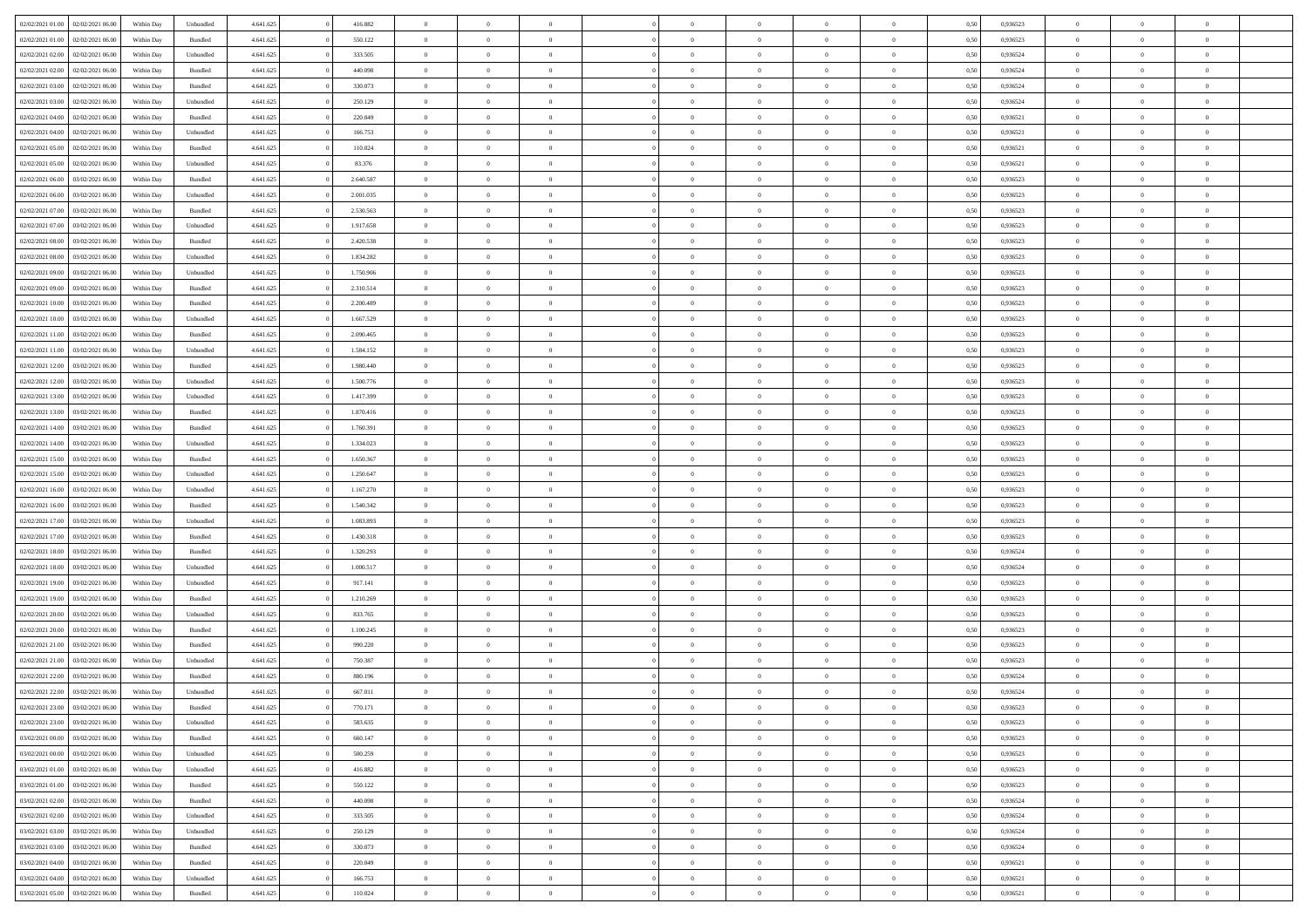| 03/02/2021 05:00 | 03/02/2021 06:00 | Within Day | Unbundled          | 4.641.625 | 83.376    | $\overline{0}$ | $\theta$       |                | $\Omega$       | $\Omega$       | $\Omega$       | $\theta$       | 0.50 | 0,936521 | $\theta$       | $\theta$       | $\theta$       |  |
|------------------|------------------|------------|--------------------|-----------|-----------|----------------|----------------|----------------|----------------|----------------|----------------|----------------|------|----------|----------------|----------------|----------------|--|
|                  |                  |            |                    |           |           |                |                |                |                |                |                |                |      |          |                |                |                |  |
| 03/02/2021 06:00 | 04/02/2021 06.00 | Within Day | Unbundled          | 4.641.625 | 2.001.035 | $\overline{0}$ | $\theta$       | $\overline{0}$ | $\overline{0}$ | $\bf{0}$       | $\overline{0}$ | $\bf{0}$       | 0,50 | 0,936523 | $\theta$       | $\overline{0}$ | $\overline{0}$ |  |
| 03/02/2021 06:00 | 04/02/2021 06.00 | Within Day | Bundled            | 4.641.625 | 2.640.587 | $\overline{0}$ | $\overline{0}$ | $\overline{0}$ | $\bf{0}$       | $\bf{0}$       | $\bf{0}$       | $\bf{0}$       | 0,50 | 0,936523 | $\bf{0}$       | $\overline{0}$ | $\overline{0}$ |  |
| 03/02/2021 07:00 | 04/02/2021 06:00 | Within Day | Unbundled          | 4.641.625 | 1.917.658 | $\overline{0}$ | $\overline{0}$ | $\overline{0}$ | $\overline{0}$ | $\bf{0}$       | $\overline{0}$ | $\overline{0}$ | 0.50 | 0.936523 | $\theta$       | $\theta$       | $\overline{0}$ |  |
| 03/02/2021 07:00 | 04/02/2021 06.00 | Within Day | Bundled            | 4.641.625 | 2.530.563 | $\overline{0}$ | $\theta$       | $\overline{0}$ | $\overline{0}$ | $\bf{0}$       | $\overline{0}$ | $\bf{0}$       | 0,50 | 0,936523 | $\theta$       | $\overline{0}$ | $\overline{0}$ |  |
| 03/02/2021 08:00 | 04/02/2021 06.00 | Within Day | Bundled            | 4.641.625 | 2.420.538 | $\overline{0}$ | $\bf{0}$       | $\overline{0}$ | $\bf{0}$       | $\overline{0}$ | $\overline{0}$ | $\mathbf{0}$   | 0,50 | 0,936523 | $\overline{0}$ | $\overline{0}$ | $\bf{0}$       |  |
|                  |                  |            |                    |           |           |                |                |                |                | $\overline{0}$ |                |                |      |          | $\theta$       | $\overline{0}$ | $\overline{0}$ |  |
| 03/02/2021 08:00 | 04/02/2021 06:00 | Within Dav | Unbundled          | 4.641.625 | 1.834.282 | $\overline{0}$ | $\overline{0}$ | $\overline{0}$ | $\overline{0}$ |                | $\overline{0}$ | $\overline{0}$ | 0.50 | 0.936523 |                |                |                |  |
| 03/02/2021 09:00 | 04/02/2021 06.00 | Within Day | Unbundled          | 4.641.625 | 1.750.906 | $\overline{0}$ | $\theta$       | $\overline{0}$ | $\overline{0}$ | $\bf{0}$       | $\overline{0}$ | $\bf{0}$       | 0,50 | 0,936523 | $\theta$       | $\theta$       | $\overline{0}$ |  |
| 03/02/2021 09:00 | 04/02/2021 06.00 | Within Day | Bundled            | 4.641.625 | 2.310.514 | $\overline{0}$ | $\overline{0}$ | $\overline{0}$ | $\bf{0}$       | $\bf{0}$       | $\bf{0}$       | $\bf{0}$       | 0,50 | 0,936523 | $\,0\,$        | $\overline{0}$ | $\overline{0}$ |  |
| 03/02/2021 10:00 | 04/02/2021 06:00 | Within Dav | Unbundled          | 4.641.625 | 1.667.529 | $\overline{0}$ | $\overline{0}$ | $\overline{0}$ | $\overline{0}$ | $\overline{0}$ | $\overline{0}$ | $\overline{0}$ | 0.50 | 0.936523 | $\theta$       | $\overline{0}$ | $\overline{0}$ |  |
| 03/02/2021 10:00 | 04/02/2021 06.00 | Within Day | Bundled            | 4.641.625 | 2.200.489 | $\overline{0}$ | $\theta$       | $\overline{0}$ | $\overline{0}$ | $\bf{0}$       | $\overline{0}$ | $\bf{0}$       | 0,50 | 0,936523 | $\theta$       | $\overline{0}$ | $\overline{0}$ |  |
| 03/02/2021 11:00 | 04/02/2021 06.00 | Within Day | Bundled            | 4.641.625 | 2.090.465 | $\overline{0}$ | $\overline{0}$ | $\overline{0}$ | $\bf{0}$       | $\bf{0}$       | $\bf{0}$       | $\bf{0}$       | 0,50 | 0,936523 | $\bf{0}$       | $\overline{0}$ | $\overline{0}$ |  |
| 03/02/2021 11:00 | 04/02/2021 06:00 | Within Day | Unbundled          | 4.641.625 | 1.584.152 | $\overline{0}$ | $\overline{0}$ | $\overline{0}$ | $\overline{0}$ | $\bf{0}$       | $\overline{0}$ | $\overline{0}$ | 0.50 | 0.936523 | $\theta$       | $\theta$       | $\overline{0}$ |  |
| 03/02/2021 12:00 | 04/02/2021 06.00 |            |                    | 4.641.625 | 1.500.776 | $\overline{0}$ | $\theta$       | $\overline{0}$ | $\overline{0}$ | $\bf{0}$       | $\overline{0}$ |                |      | 0,936523 | $\theta$       | $\theta$       | $\overline{0}$ |  |
|                  |                  | Within Day | Unbundled          |           |           |                |                |                |                |                |                | $\bf{0}$       | 0,50 |          |                |                |                |  |
| 03/02/2021 12:00 | 04/02/2021 06.00 | Within Day | Bundled            | 4.641.625 | 1.980.440 | $\overline{0}$ | $\bf{0}$       | $\overline{0}$ | $\bf{0}$       | $\overline{0}$ | $\overline{0}$ | $\mathbf{0}$   | 0,50 | 0,936523 | $\overline{0}$ | $\overline{0}$ | $\bf{0}$       |  |
| 03/02/2021 13:00 | 04/02/2021 06:00 | Within Dav | Unbundled          | 4.641.625 | 1.417.399 | $\overline{0}$ | $\overline{0}$ | $\overline{0}$ | $\overline{0}$ | $\overline{0}$ | $\overline{0}$ | $\overline{0}$ | 0.50 | 0.936523 | $\theta$       | $\overline{0}$ | $\overline{0}$ |  |
| 03/02/2021 13:00 | 04/02/2021 06.00 | Within Day | Bundled            | 4.641.625 | 1.870.416 | $\overline{0}$ | $\theta$       | $\overline{0}$ | $\overline{0}$ | $\bf{0}$       | $\overline{0}$ | $\bf{0}$       | 0,50 | 0,936523 | $\theta$       | $\theta$       | $\overline{0}$ |  |
| 03/02/2021 14:00 | 04/02/2021 06.00 | Within Day | Unbundled          | 4.641.625 | 1.334.023 | $\overline{0}$ | $\overline{0}$ | $\overline{0}$ | $\bf{0}$       | $\bf{0}$       | $\bf{0}$       | $\bf{0}$       | 0,50 | 0,936523 | $\,0\,$        | $\overline{0}$ | $\overline{0}$ |  |
| 03/02/2021 14:00 | 04/02/2021 06:00 | Within Day | Bundled            | 4.641.625 | 1.760.391 | $\overline{0}$ | $\overline{0}$ | $\overline{0}$ | $\overline{0}$ | $\overline{0}$ | $\overline{0}$ | $\overline{0}$ | 0.50 | 0.936523 | $\theta$       | $\overline{0}$ | $\overline{0}$ |  |
| 03/02/2021 15:00 | 04/02/2021 06.00 | Within Day | Unbundled          | 4.641.625 | 1.250.647 | $\overline{0}$ | $\theta$       | $\overline{0}$ | $\overline{0}$ | $\bf{0}$       | $\overline{0}$ | $\bf{0}$       | 0,50 | 0,936523 | $\theta$       | $\theta$       | $\overline{0}$ |  |
| 03/02/2021 15:00 | 04/02/2021 06.00 | Within Day | Bundled            | 4.641.625 | 1.650.367 | $\overline{0}$ | $\overline{0}$ | $\overline{0}$ | $\bf{0}$       | $\bf{0}$       | $\bf{0}$       | $\bf{0}$       | 0,50 | 0,936523 | $\,0\,$        | $\overline{0}$ | $\overline{0}$ |  |
| 03/02/2021 16:00 | 04/02/2021 06:00 | Within Day | Bundled            | 4.641.625 | 1.540.342 | $\overline{0}$ | $\overline{0}$ | $\overline{0}$ | $\overline{0}$ | $\bf{0}$       | $\overline{0}$ | $\overline{0}$ | 0.50 | 0.936523 | $\theta$       | $\theta$       | $\overline{0}$ |  |
|                  |                  |            |                    |           |           |                |                |                |                |                |                |                |      |          |                |                |                |  |
| 03/02/2021 16:00 | 04/02/2021 06.00 | Within Day | Unbundled          | 4.641.625 | 1.167.270 | $\overline{0}$ | $\theta$       | $\overline{0}$ | $\overline{0}$ | $\bf{0}$       | $\overline{0}$ | $\bf{0}$       | 0,50 | 0,936523 | $\theta$       | $\overline{0}$ | $\overline{0}$ |  |
| 03/02/2021 17:00 | 04/02/2021 06.00 | Within Day | Bundled            | 4.641.625 | 1.430.318 | $\overline{0}$ | $\bf{0}$       | $\overline{0}$ | $\bf{0}$       | $\overline{0}$ | $\overline{0}$ | $\mathbf{0}$   | 0,50 | 0,936523 | $\overline{0}$ | $\overline{0}$ | $\bf{0}$       |  |
| 03/02/2021 17:00 | 04/02/2021 06:00 | Within Dav | Unbundled          | 4.641.625 | 1.083.893 | $\overline{0}$ | $\overline{0}$ | $\overline{0}$ | $\overline{0}$ | $\overline{0}$ | $\overline{0}$ | $\overline{0}$ | 0.50 | 0.936523 | $\theta$       | $\overline{0}$ | $\overline{0}$ |  |
| 03/02/2021 18:00 | 04/02/2021 06.00 | Within Day | Unbundled          | 4.641.625 | 1.000.517 | $\overline{0}$ | $\theta$       | $\overline{0}$ | $\overline{0}$ | $\bf{0}$       | $\overline{0}$ | $\bf{0}$       | 0,50 | 0,936524 | $\theta$       | $\theta$       | $\overline{0}$ |  |
| 03/02/2021 18:00 | 04/02/2021 06.00 | Within Day | Bundled            | 4.641.625 | 1.320.293 | $\overline{0}$ | $\overline{0}$ | $\overline{0}$ | $\bf{0}$       | $\bf{0}$       | $\bf{0}$       | $\bf{0}$       | 0,50 | 0,936524 | $\,0\,$        | $\overline{0}$ | $\overline{0}$ |  |
| 03/02/2021 19:00 | 04/02/2021 06:00 | Within Day | Unbundled          | 4.641.625 | 917.141   | $\overline{0}$ | $\overline{0}$ | $\overline{0}$ | $\overline{0}$ | $\overline{0}$ | $\overline{0}$ | $\overline{0}$ | 0.50 | 0.936523 | $\theta$       | $\overline{0}$ | $\overline{0}$ |  |
| 03/02/2021 19:00 | 04/02/2021 06.00 | Within Day | Bundled            | 4.641.625 | 1.210.269 | $\overline{0}$ | $\theta$       | $\overline{0}$ | $\overline{0}$ | $\bf{0}$       | $\overline{0}$ | $\bf{0}$       | 0,50 | 0,936523 | $\,$ 0 $\,$    | $\overline{0}$ | $\overline{0}$ |  |
|                  |                  |            |                    |           |           |                |                |                |                |                |                |                |      |          |                |                |                |  |
| 03/02/2021 20.00 | 04/02/2021 06.00 | Within Day | Unbundled          | 4.641.625 | 833.765   | $\overline{0}$ | $\overline{0}$ | $\overline{0}$ | $\bf{0}$       | $\bf{0}$       | $\bf{0}$       | $\bf{0}$       | 0,50 | 0,936523 | $\bf{0}$       | $\overline{0}$ | $\overline{0}$ |  |
| 03/02/2021 20:00 | 04/02/2021 06.00 | Within Day | Bundled            | 4.641.625 | 1.100.245 | $\overline{0}$ | $\Omega$       | $\Omega$       | $\Omega$       | $\Omega$       | $\overline{0}$ | $\overline{0}$ | 0,50 | 0,936523 | $\,0\,$        | $\theta$       | $\theta$       |  |
| 03/02/2021 21:00 | 04/02/2021 06.00 | Within Day | Unbundled          | 4.641.625 | 750.387   | $\overline{0}$ | $\theta$       | $\overline{0}$ | $\overline{0}$ | $\bf{0}$       | $\overline{0}$ | $\bf{0}$       | 0,50 | 0,936523 | $\theta$       | $\theta$       | $\overline{0}$ |  |
| 03/02/2021 21.00 | 04/02/2021 06.00 | Within Day | Bundled            | 4.641.625 | 990.220   | $\overline{0}$ | $\overline{0}$ | $\overline{0}$ | $\bf{0}$       | $\bf{0}$       | $\overline{0}$ | $\mathbf{0}$   | 0,50 | 0,936523 | $\overline{0}$ | $\overline{0}$ | $\bf{0}$       |  |
| 03/02/2021 22.00 | 04/02/2021 06:00 | Within Day | Bundled            | 4.641.625 | 880,196   | $\overline{0}$ | $\Omega$       | $\Omega$       | $\Omega$       | $\bf{0}$       | $\overline{0}$ | $\overline{0}$ | 0.50 | 0.936524 | $\theta$       | $\theta$       | $\theta$       |  |
| 03/02/2021 22:00 | 04/02/2021 06.00 | Within Day | Unbundled          | 4.641.625 | 667.011   | $\overline{0}$ | $\theta$       | $\overline{0}$ | $\overline{0}$ | $\bf{0}$       | $\overline{0}$ | $\bf{0}$       | 0,50 | 0,936524 | $\theta$       | $\theta$       | $\overline{0}$ |  |
| 03/02/2021 23:00 | 04/02/2021 06.00 | Within Day | Unbundled          | 4.641.625 | 583.635   | $\overline{0}$ | $\overline{0}$ | $\overline{0}$ | $\bf{0}$       | $\bf{0}$       | $\bf{0}$       | $\bf{0}$       | 0,50 | 0,936523 | $\,0\,$        | $\overline{0}$ | $\overline{0}$ |  |
| 03/02/2021 23:00 | 04/02/2021 06:00 | Within Day | Bundled            | 4.641.625 | 770.171   | $\overline{0}$ | $\Omega$       | $\Omega$       | $\Omega$       | $\theta$       | $\overline{0}$ | $\overline{0}$ | 0.50 | 0.936523 | $\theta$       | $\theta$       | $\theta$       |  |
| 04/02/2021 00:00 | 04/02/2021 06.00 |            |                    | 4.641.625 | 660.147   | $\overline{0}$ | $\theta$       | $\overline{0}$ | $\overline{0}$ | $\bf{0}$       | $\overline{0}$ |                |      | 0,936523 | $\,$ 0 $\,$    | $\overline{0}$ | $\overline{0}$ |  |
|                  |                  | Within Day | Bundled            |           |           |                |                |                |                |                |                | $\bf{0}$       | 0,50 |          |                |                |                |  |
| 04/02/2021 00:00 | 04/02/2021 06.00 | Within Day | Unbundled          | 4.641.625 | 500.259   | $\overline{0}$ | $\overline{0}$ | $\overline{0}$ | $\bf{0}$       | $\bf{0}$       | $\bf{0}$       | $\bf{0}$       | 0,50 | 0,936523 | $\bf{0}$       | $\overline{0}$ | $\overline{0}$ |  |
| 04/02/2021 01:00 | 04/02/2021 06.00 | Within Day | Unbundled          | 4.641.625 | 416.882   | $\overline{0}$ | $\Omega$       | $\overline{0}$ | $\Omega$       | $\Omega$       | $\overline{0}$ | $\overline{0}$ | 0,50 | 0,936523 | $\,0\,$        | $\theta$       | $\theta$       |  |
| 04/02/2021 01:00 | 04/02/2021 06.00 | Within Day | Bundled            | 4.641.625 | 550.122   | $\overline{0}$ | $\theta$       | $\overline{0}$ | $\overline{0}$ | $\bf{0}$       | $\overline{0}$ | $\bf{0}$       | 0,50 | 0,936523 | $\,$ 0 $\,$    | $\overline{0}$ | $\overline{0}$ |  |
| 04/02/2021 02.00 | 04/02/2021 06.00 | Within Day | Bundled            | 4.641.625 | 440.098   | $\overline{0}$ | $\overline{0}$ | $\overline{0}$ | $\bf{0}$       | $\bf{0}$       | $\bf{0}$       | $\mathbf{0}$   | 0,50 | 0,936524 | $\bf{0}$       | $\overline{0}$ | $\bf{0}$       |  |
| 04/02/2021 02.00 | 04/02/2021 06:00 | Within Day | Unbundled          | 4.641.625 | 333,505   | $\overline{0}$ | $\Omega$       | $\Omega$       | $\Omega$       | $\Omega$       | $\Omega$       | $\overline{0}$ | 0.50 | 0.936524 | $\theta$       | $\theta$       | $\theta$       |  |
| 04/02/2021 03:00 | 04/02/2021 06:00 | Within Day | Unbundled          | 4.641.625 | 250.129   | $\overline{0}$ | $\overline{0}$ | $\overline{0}$ | $\bf{0}$       | $\,$ 0         | $\bf{0}$       | $\bf{0}$       | 0,50 | 0,936524 | $\,0\,$        | $\overline{0}$ | $\overline{0}$ |  |
| 04/02/2021 03:00 | 04/02/2021 06:00 | Within Day | $\mathbf B$ undled | 4.641.625 | 330.073   | $\bf{0}$       | $\bf{0}$       |                |                |                |                |                | 0,50 | 0,936524 | $\bf{0}$       | $\overline{0}$ |                |  |
| 04/02/2021 04:00 | 04/02/2021 06:00 |            |                    | 4.641.625 | 166,753   | $\overline{0}$ | $\overline{0}$ | $\overline{0}$ | $\Omega$       | $\overline{0}$ | $\overline{0}$ | $\overline{0}$ | 0.50 | 0.936521 | $\theta$       | $\theta$       | $\theta$       |  |
|                  |                  | Within Day | Unbundled          |           |           |                |                |                |                |                |                |                |      |          |                |                |                |  |
| 04/02/2021 04:00 | 04/02/2021 06.00 | Within Day | Bundled            | 4.641.625 | 220.049   | $\overline{0}$ | $\,$ 0         | $\overline{0}$ | $\bf{0}$       | $\,$ 0 $\,$    | $\overline{0}$ | $\mathbf{0}$   | 0,50 | 0,936521 | $\,$ 0 $\,$    | $\,$ 0 $\,$    | $\,$ 0         |  |
| 04/02/2021 05:00 | 04/02/2021 06:00 | Within Day | Bundled            | 4.641.625 | 110.024   | $\overline{0}$ | $\overline{0}$ | $\overline{0}$ | $\overline{0}$ | $\overline{0}$ | $\overline{0}$ | $\mathbf{0}$   | 0,50 | 0,936521 | $\overline{0}$ | $\bf{0}$       | $\bf{0}$       |  |
| 04/02/2021 05:00 | 04/02/2021 06:00 | Within Day | Unbundled          | 4.641.625 | 83.376    | $\overline{0}$ | $\overline{0}$ | $\overline{0}$ | $\Omega$       | $\overline{0}$ | $\overline{0}$ | $\overline{0}$ | 0,50 | 0,936521 | $\overline{0}$ | $\theta$       | $\overline{0}$ |  |
| 04/02/2021 06:00 | 05/02/2021 06:00 | Within Day | Unbundled          | 4.641.625 | 2.001.035 | $\overline{0}$ | $\,$ 0         | $\overline{0}$ | $\overline{0}$ | $\,$ 0 $\,$    | $\overline{0}$ | $\mathbf{0}$   | 0,50 | 0,936523 | $\,$ 0 $\,$    | $\overline{0}$ | $\overline{0}$ |  |
| 04/02/2021 06:00 | 05/02/2021 06:00 | Within Day | Bundled            | 4.641.625 | 2.640.587 | $\overline{0}$ | $\overline{0}$ | $\overline{0}$ | $\overline{0}$ | $\overline{0}$ | $\overline{0}$ | $\mathbf{0}$   | 0,50 | 0,936523 | $\overline{0}$ | $\overline{0}$ | $\bf{0}$       |  |
| 04/02/2021 07:00 | 05/02/2021 06:00 | Within Day | Unbundled          | 4.641.625 | 1.917.658 | $\overline{0}$ | $\overline{0}$ | $\overline{0}$ | $\Omega$       | $\overline{0}$ | $\overline{0}$ | $\bf{0}$       | 0.50 | 0,936523 | $\overline{0}$ | $\theta$       | $\overline{0}$ |  |
| 04/02/2021 07:00 | 05/02/2021 06:00 | Within Day | Bundled            | 4.641.625 | 2.530.563 | $\overline{0}$ | $\,$ 0         | $\overline{0}$ | $\bf{0}$       | $\bf{0}$       | $\bf{0}$       | $\bf{0}$       | 0,50 | 0,936523 | $\,$ 0 $\,$    | $\overline{0}$ | $\overline{0}$ |  |
| 04/02/2021 08:00 | 05/02/2021 06:00 | Within Day | Unbundled          | 4.641.625 | 1.834.282 | $\overline{0}$ | $\bf{0}$       | $\overline{0}$ | $\overline{0}$ | $\overline{0}$ | $\overline{0}$ | $\mathbf{0}$   | 0,50 | 0,936523 | $\overline{0}$ | $\overline{0}$ | $\bf{0}$       |  |
|                  |                  |            |                    |           |           |                |                |                |                |                |                |                |      |          |                |                |                |  |
| 04/02/2021 08:00 | 05/02/2021 06:00 | Within Day | Bundled            | 4.641.625 | 2.420.538 | $\overline{0}$ | $\overline{0}$ | $\overline{0}$ | $\Omega$       | $\overline{0}$ | $\overline{0}$ | $\overline{0}$ | 0.50 | 0.936523 | $\overline{0}$ | $\theta$       | $\overline{0}$ |  |
| 04/02/2021 09:00 | 05/02/2021 06:00 | Within Day | Bundled            | 4.641.625 | 2.310.514 | $\overline{0}$ | $\bf{0}$       | $\overline{0}$ | $\overline{0}$ | $\bf{0}$       | $\bf{0}$       | $\mathbf{0}$   | 0,50 | 0,936523 | $\,$ 0 $\,$    | $\,$ 0 $\,$    | $\bf{0}$       |  |
| 04/02/2021 09:00 | 05/02/2021 06:00 | Within Day | Unbundled          | 4.641.625 | 1.750.906 | $\overline{0}$ | $\overline{0}$ | $\overline{0}$ | $\overline{0}$ | $\bf{0}$       | $\bf{0}$       | $\mathbf{0}$   | 0,50 | 0,936523 | $\overline{0}$ | $\bf{0}$       | $\bf{0}$       |  |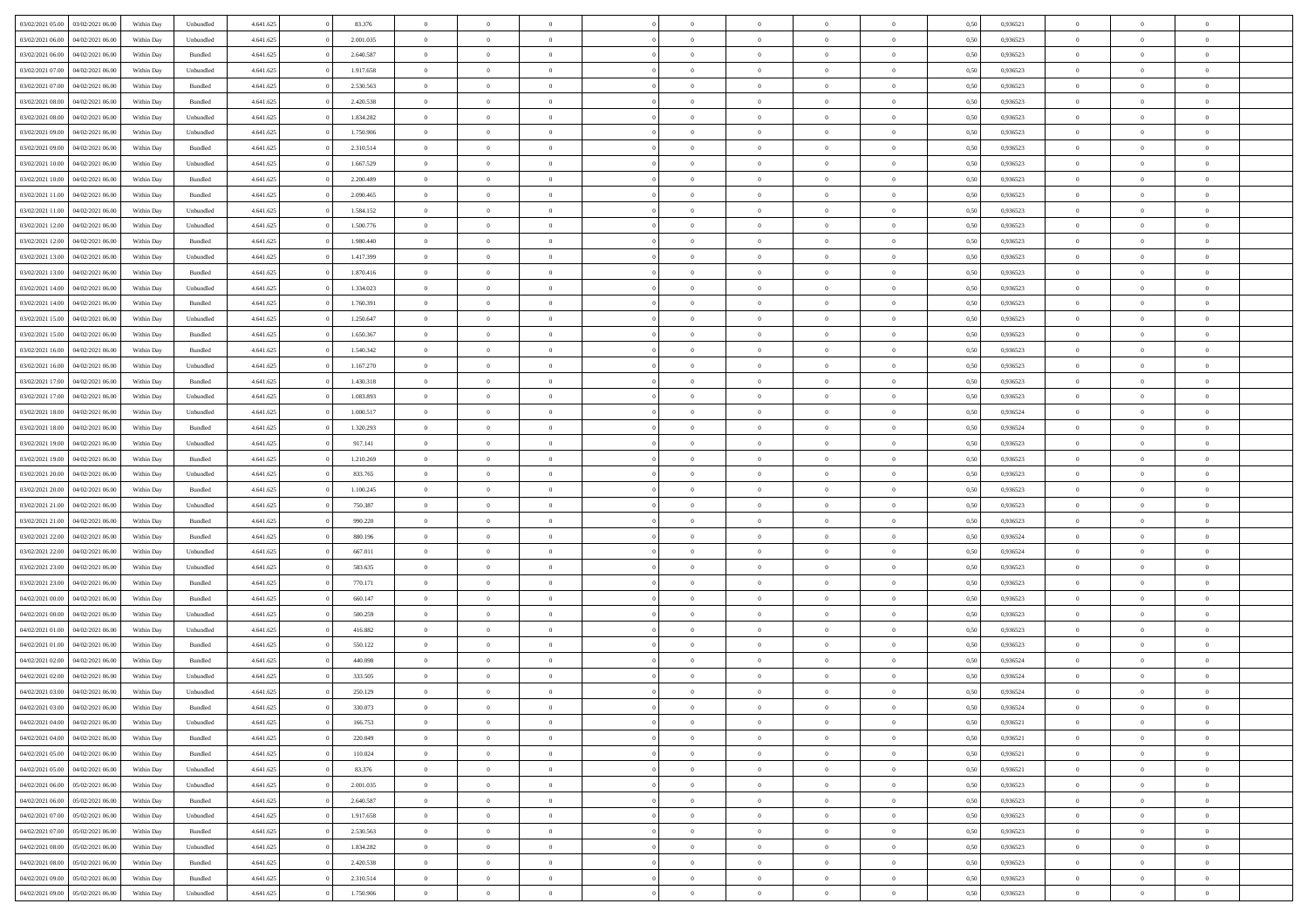| 04/02/2021 10:00                  | 05/02/2021 06:00 | Within Day | Bundled   | 4.641.625 | 2.200.489 | $\overline{0}$ | $\Omega$       |                | $\Omega$       | $\Omega$       | $\theta$       | $\theta$       | 0,50 | 0,936523 | $\theta$       | $\theta$       | $\theta$       |  |
|-----------------------------------|------------------|------------|-----------|-----------|-----------|----------------|----------------|----------------|----------------|----------------|----------------|----------------|------|----------|----------------|----------------|----------------|--|
| 04/02/2021 10:00                  | 05/02/2021 06:00 | Within Day | Unbundled | 4.641.625 | 1.667.529 | $\overline{0}$ | $\theta$       | $\overline{0}$ | $\overline{0}$ | $\bf{0}$       | $\overline{0}$ | $\bf{0}$       | 0,50 | 0,936523 | $\theta$       | $\overline{0}$ | $\overline{0}$ |  |
| 04/02/2021 11:00                  | 05/02/2021 06:00 | Within Day | Bundled   | 4.641.625 | 2.090.465 | $\overline{0}$ | $\bf{0}$       | $\overline{0}$ | $\bf{0}$       | $\bf{0}$       | $\bf{0}$       | $\mathbf{0}$   | 0,50 | 0,936523 | $\overline{0}$ | $\overline{0}$ | $\bf{0}$       |  |
| 04/02/2021 11:00                  | 05/02/2021 06:00 | Within Day | Unbundled | 4.641.625 | 1.584.152 | $\overline{0}$ | $\overline{0}$ | $\overline{0}$ | $\overline{0}$ | $\bf{0}$       | $\overline{0}$ | $\overline{0}$ | 0.50 | 0.936523 | $\theta$       | $\theta$       | $\overline{0}$ |  |
|                                   |                  |            |           |           |           |                |                |                |                |                |                |                |      |          |                |                |                |  |
| 04/02/2021 12:00                  | 05/02/2021 06:00 | Within Day | Unbundled | 4.641.625 | 1.500.776 | $\overline{0}$ | $\theta$       | $\overline{0}$ | $\overline{0}$ | $\bf{0}$       | $\overline{0}$ | $\bf{0}$       | 0,50 | 0,936523 | $\theta$       | $\overline{0}$ | $\overline{0}$ |  |
| 04/02/2021 12:00                  | 05/02/2021 06:00 | Within Day | Bundled   | 4.641.625 | 1.980.440 | $\overline{0}$ | $\overline{0}$ | $\overline{0}$ | $\bf{0}$       | $\overline{0}$ | $\overline{0}$ | $\mathbf{0}$   | 0,50 | 0,936523 | $\overline{0}$ | $\overline{0}$ | $\bf{0}$       |  |
| 04/02/2021 13:00                  | 05/02/2021 06:00 | Within Dav | Bundled   | 4.641.625 | 1.870.416 | $\overline{0}$ | $\overline{0}$ | $\overline{0}$ | $\overline{0}$ | $\overline{0}$ | $\overline{0}$ | $\overline{0}$ | 0.50 | 0.936523 | $\theta$       | $\overline{0}$ | $\overline{0}$ |  |
| 04/02/2021 13:00                  | 05/02/2021 06:00 | Within Day | Unbundled | 4.641.625 | 1.417.399 | $\overline{0}$ | $\theta$       | $\overline{0}$ | $\overline{0}$ | $\bf{0}$       | $\overline{0}$ | $\bf{0}$       | 0,50 | 0,936523 | $\theta$       | $\theta$       | $\overline{0}$ |  |
| 04/02/2021 14:00                  | 05/02/2021 06:00 | Within Day | Bundled   | 4.641.625 | 1.760.391 | $\overline{0}$ | $\overline{0}$ | $\overline{0}$ | $\bf{0}$       | $\bf{0}$       | $\bf{0}$       | $\mathbf{0}$   | 0,50 | 0,936523 | $\,0\,$        | $\overline{0}$ | $\overline{0}$ |  |
| 04/02/2021 14:00                  | 05/02/2021 06:00 | Within Dav | Unbundled | 4.641.625 | 1.334.023 | $\overline{0}$ | $\overline{0}$ | $\overline{0}$ | $\overline{0}$ | $\overline{0}$ | $\overline{0}$ | $\overline{0}$ | 0.50 | 0.936523 | $\theta$       | $\overline{0}$ | $\overline{0}$ |  |
|                                   |                  |            |           |           |           |                |                |                |                |                |                |                |      |          |                |                |                |  |
| 04/02/2021 15:00                  | 05/02/2021 06:00 | Within Day | Unbundled | 4.641.625 | 1.250.647 | $\overline{0}$ | $\theta$       | $\overline{0}$ | $\overline{0}$ | $\bf{0}$       | $\overline{0}$ | $\bf{0}$       | 0,50 | 0,936523 | $\,$ 0 $\,$    | $\overline{0}$ | $\overline{0}$ |  |
| 04/02/2021 15:00                  | 05/02/2021 06:00 | Within Day | Bundled   | 4.641.625 | 1.650.367 | $\overline{0}$ | $\bf{0}$       | $\overline{0}$ | $\bf{0}$       | $\bf{0}$       | $\bf{0}$       | $\mathbf{0}$   | 0,50 | 0,936523 | $\overline{0}$ | $\overline{0}$ | $\bf{0}$       |  |
| 04/02/2021 16:00                  | 05/02/2021 06:00 | Within Day | Bundled   | 4.641.625 | 1.540.342 | $\overline{0}$ | $\overline{0}$ | $\overline{0}$ | $\overline{0}$ | $\bf{0}$       | $\overline{0}$ | $\overline{0}$ | 0.50 | 0.936523 | $\theta$       | $\theta$       | $\overline{0}$ |  |
| 04/02/2021 16:00                  | 05/02/2021 06:00 | Within Day | Unbundled | 4.641.625 | 1.167.270 | $\overline{0}$ | $\theta$       | $\overline{0}$ | $\overline{0}$ | $\bf{0}$       | $\overline{0}$ | $\bf{0}$       | 0,50 | 0,936523 | $\theta$       | $\overline{0}$ | $\overline{0}$ |  |
| 04/02/2021 17.00                  | 05/02/2021 06:00 | Within Day | Bundled   | 4.641.625 | 1.430.318 | $\overline{0}$ | $\overline{0}$ | $\overline{0}$ | $\bf{0}$       | $\overline{0}$ | $\overline{0}$ | $\mathbf{0}$   | 0,50 | 0,936523 | $\overline{0}$ | $\overline{0}$ | $\bf{0}$       |  |
| 04/02/2021 17:00                  | 05/02/2021 06:00 | Within Dav | Unbundled | 4.641.625 | 1.083.893 | $\overline{0}$ | $\overline{0}$ | $\overline{0}$ | $\overline{0}$ | $\overline{0}$ | $\overline{0}$ | $\overline{0}$ | 0.50 | 0.936523 | $\theta$       | $\overline{0}$ | $\overline{0}$ |  |
|                                   |                  |            |           |           |           |                |                |                |                |                |                |                |      |          |                |                |                |  |
| 04/02/2021 18:00                  | 05/02/2021 06:00 | Within Day | Unbundled | 4.641.625 | 1.000.517 | $\overline{0}$ | $\theta$       | $\overline{0}$ | $\overline{0}$ | $\bf{0}$       | $\overline{0}$ | $\bf{0}$       | 0,50 | 0,936524 | $\theta$       | $\theta$       | $\overline{0}$ |  |
| 04/02/2021 18:00                  | 05/02/2021 06:00 | Within Day | Bundled   | 4.641.625 | 1.320.293 | $\overline{0}$ | $\overline{0}$ | $\overline{0}$ | $\bf{0}$       | $\bf{0}$       | $\bf{0}$       | $\mathbf{0}$   | 0,50 | 0,936524 | $\,0\,$        | $\overline{0}$ | $\bf{0}$       |  |
| 04/02/2021 19:00                  | 05/02/2021 06:00 | Within Day | Bundled   | 4.641.625 | 1.210.269 | $\overline{0}$ | $\overline{0}$ | $\overline{0}$ | $\overline{0}$ | $\overline{0}$ | $\overline{0}$ | $\overline{0}$ | 0.50 | 0.936523 | $\theta$       | $\overline{0}$ | $\overline{0}$ |  |
| 04/02/2021 19:00                  | 05/02/2021 06:00 | Within Day | Unbundled | 4.641.625 | 917.141   | $\overline{0}$ | $\theta$       | $\overline{0}$ | $\overline{0}$ | $\bf{0}$       | $\overline{0}$ | $\bf{0}$       | 0,50 | 0,936523 | $\,$ 0 $\,$    | $\overline{0}$ | $\overline{0}$ |  |
| 04/02/2021 20.00                  | 05/02/2021 06:00 | Within Day | Bundled   | 4.641.625 | 1.100.245 | $\overline{0}$ | $\overline{0}$ | $\overline{0}$ | $\bf{0}$       | $\bf{0}$       | $\bf{0}$       | $\mathbf{0}$   | 0,50 | 0,936523 | $\bf{0}$       | $\overline{0}$ | $\bf{0}$       |  |
| 04/02/2021 20:00                  | 05/02/2021 06:00 | Within Day | Unbundled | 4.641.625 | 833.765   | $\overline{0}$ | $\overline{0}$ | $\overline{0}$ | $\overline{0}$ | $\overline{0}$ | $\overline{0}$ | $\overline{0}$ | 0.50 | 0.936523 | $\theta$       | $\overline{0}$ | $\overline{0}$ |  |
|                                   |                  |            |           |           |           |                |                |                |                |                |                |                |      |          |                |                |                |  |
| 04/02/2021 21.00                  | 05/02/2021 06:00 | Within Day | Unbundled | 4.641.625 | 750.387   | $\overline{0}$ | $\theta$       | $\overline{0}$ | $\overline{0}$ | $\bf{0}$       | $\overline{0}$ | $\,$ 0 $\,$    | 0,50 | 0,936523 | $\theta$       | $\overline{0}$ | $\overline{0}$ |  |
| 04/02/2021 21.00                  | 05/02/2021 06:00 | Within Day | Bundled   | 4.641.625 | 990.220   | $\overline{0}$ | $\overline{0}$ | $\overline{0}$ | $\bf{0}$       | $\overline{0}$ | $\overline{0}$ | $\mathbf{0}$   | 0,50 | 0,936523 | $\bf{0}$       | $\overline{0}$ | $\bf{0}$       |  |
| 04/02/2021 22.00                  | 05/02/2021 06:00 | Within Dav | Unbundled | 4.641.625 | 667.011   | $\overline{0}$ | $\overline{0}$ | $\overline{0}$ | $\overline{0}$ | $\overline{0}$ | $\overline{0}$ | $\overline{0}$ | 0.50 | 0,936524 | $\theta$       | $\overline{0}$ | $\overline{0}$ |  |
| 04/02/2021 22.00                  | 05/02/2021 06:00 | Within Day | Bundled   | 4.641.625 | 880.196   | $\overline{0}$ | $\theta$       | $\overline{0}$ | $\overline{0}$ | $\bf{0}$       | $\overline{0}$ | $\bf{0}$       | 0,50 | 0,936524 | $\theta$       | $\theta$       | $\overline{0}$ |  |
| 04/02/2021 23:00                  | 05/02/2021 06:00 | Within Day | Bundled   | 4.641.625 | 770.171   | $\overline{0}$ | $\overline{0}$ | $\overline{0}$ | $\bf{0}$       | $\bf{0}$       | $\bf{0}$       | $\bf{0}$       | 0,50 | 0,936523 | $\,0\,$        | $\overline{0}$ | $\bf{0}$       |  |
| 04/02/2021 23:00                  | 05/02/2021 06:00 | Within Day | Unbundled | 4.641.625 | 583.635   | $\overline{0}$ | $\overline{0}$ | $\overline{0}$ | $\overline{0}$ | $\overline{0}$ | $\overline{0}$ | $\overline{0}$ | 0.50 | 0.936523 | $\theta$       | $\overline{0}$ | $\overline{0}$ |  |
|                                   |                  |            |           |           |           | $\overline{0}$ | $\theta$       |                |                |                |                |                |      |          |                |                |                |  |
| 05/02/2021 00:00                  | 05/02/2021 06:00 | Within Day | Bundled   | 4.641.625 | 660.147   |                |                | $\overline{0}$ | $\overline{0}$ | $\bf{0}$       | $\overline{0}$ | $\bf{0}$       | 0,50 | 0,936523 | $\,$ 0 $\,$    | $\overline{0}$ | $\overline{0}$ |  |
| 05/02/2021 00:00                  | 05/02/2021 06:00 | Within Day | Unbundled | 4.641.625 | 500.259   | $\overline{0}$ | $\overline{0}$ | $\overline{0}$ | $\bf{0}$       | $\bf{0}$       | $\bf{0}$       | $\mathbf{0}$   | 0,50 | 0,936523 | $\overline{0}$ | $\overline{0}$ | $\bf{0}$       |  |
| 05/02/2021 01:00                  | 05/02/2021 06:00 | Within Day | Unbundled | 4.641.625 | 416.882   | $\overline{0}$ | $\Omega$       | $\Omega$       | $\Omega$       | $\Omega$       | $\overline{0}$ | $\overline{0}$ | 0,50 | 0,936523 | $\,0\,$        | $\theta$       | $\theta$       |  |
| 05/02/2021 01:00                  | 05/02/2021 06:00 | Within Day | Bundled   | 4.641.625 | 550.122   | $\overline{0}$ | $\theta$       | $\overline{0}$ | $\overline{0}$ | $\bf{0}$       | $\overline{0}$ | $\bf{0}$       | 0,50 | 0,936523 | $\theta$       | $\overline{0}$ | $\overline{0}$ |  |
| 05/02/2021 02:00                  | 05/02/2021 06:00 | Within Day | Unbundled | 4.641.625 | 333.505   | $\overline{0}$ | $\overline{0}$ | $\overline{0}$ | $\bf{0}$       | $\overline{0}$ | $\overline{0}$ | $\mathbf{0}$   | 0,50 | 0,936524 | $\overline{0}$ | $\overline{0}$ | $\bf{0}$       |  |
| 05/02/2021 02:00                  | 05/02/2021 06:00 | Within Day | Bundled   | 4.641.625 | 440,098   | $\overline{0}$ | $\Omega$       | $\Omega$       | $\Omega$       | $\overline{0}$ | $\overline{0}$ | $\overline{0}$ | 0.50 | 0.936524 | $\,0\,$        | $\theta$       | $\theta$       |  |
| 05/02/2021 03:00                  | 05/02/2021 06:00 | Within Day | Bundled   | 4.641.625 | 330.073   | $\overline{0}$ | $\theta$       | $\overline{0}$ | $\overline{0}$ | $\bf{0}$       | $\overline{0}$ | $\bf{0}$       | 0,50 | 0,936524 | $\theta$       | $\overline{0}$ | $\overline{0}$ |  |
|                                   |                  |            |           |           |           |                |                |                |                |                |                |                |      |          |                |                |                |  |
| 05/02/2021 03:00                  | 05/02/2021 06:00 | Within Day | Unbundled | 4.641.625 | 250.129   | $\overline{0}$ | $\overline{0}$ | $\overline{0}$ | $\bf{0}$       | $\bf{0}$       | $\bf{0}$       | $\mathbf{0}$   | 0,50 | 0,936524 | $\,0\,$        | $\overline{0}$ | $\bf{0}$       |  |
| 05/02/2021 04:00                  | 05/02/2021 06:00 | Within Day | Bundled   | 4.641.625 | 220,049   | $\overline{0}$ | $\Omega$       | $\Omega$       | $\Omega$       | $\overline{0}$ | $\overline{0}$ | $\overline{0}$ | 0.50 | 0.936521 | $\,$ 0 $\,$    | $\theta$       | $\theta$       |  |
| 05/02/2021 04:00                  | 05/02/2021 06:00 | Within Day | Unbundled | 4.641.625 | 166.753   | $\overline{0}$ | $\theta$       | $\overline{0}$ | $\overline{0}$ | $\,$ 0         | $\overline{0}$ | $\bf{0}$       | 0,50 | 0,936521 | $\,$ 0 $\,$    | $\overline{0}$ | $\overline{0}$ |  |
| 05/02/2021 05:00                  | 05/02/2021 06:00 | Within Day | Unbundled | 4.641.625 | 83.376    | $\overline{0}$ | $\overline{0}$ | $\overline{0}$ | $\bf{0}$       | $\bf{0}$       | $\bf{0}$       | $\mathbf{0}$   | 0,50 | 0,936521 | $\overline{0}$ | $\overline{0}$ | $\bf{0}$       |  |
| 05/02/2021 05:00                  | 05/02/2021 06:00 | Within Day | Bundled   | 4.641.625 | 110.024   | $\overline{0}$ | $\Omega$       | $\overline{0}$ | $\Omega$       | $\bf{0}$       | $\overline{0}$ | $\overline{0}$ | 0,50 | 0,936521 | $\,0\,$        | $\theta$       | $\theta$       |  |
| 05/02/2021 06:00                  | 06/02/2021 06:00 | Within Day | Bundled   | 4.641.625 | 2.640.587 | $\overline{0}$ | $\overline{0}$ | $\overline{0}$ | $\overline{0}$ | $\,$ 0         | $\overline{0}$ | $\bf{0}$       | 0,50 | 0,936523 | $\,$ 0 $\,$    | $\overline{0}$ | $\overline{0}$ |  |
| 05/02/2021 06:00                  | 06/02/2021 06:00 | Within Day | Unbundled | 4.641.625 | 2.001.035 | $\overline{0}$ | $\overline{0}$ | $\overline{0}$ | $\bf{0}$       | $\bf{0}$       | $\overline{0}$ | $\mathbf{0}$   | 0,50 | 0,936523 | $\overline{0}$ | $\overline{0}$ | $\bf{0}$       |  |
|                                   |                  |            |           |           |           |                |                |                |                |                |                |                |      |          |                |                |                |  |
| 05/02/2021 07:00                  | 06/02/2021 06:00 | Within Day | Bundled   | 4.641.625 | 2.530.563 | $\overline{0}$ | $\Omega$       | $\Omega$       | $\Omega$       | $\Omega$       | $\Omega$       | $\overline{0}$ | 0.50 | 0.936523 | $\theta$       | $\theta$       | $\theta$       |  |
| 05/02/2021 07:00                  | 06/02/2021 06:00 | Within Day | Unbundled | 4.641.625 | 1.917.658 | $\overline{0}$ | $\overline{0}$ | $\overline{0}$ | $\bf{0}$       | $\,$ 0         | $\bf{0}$       | $\bf{0}$       | 0,50 | 0,936523 | $\,0\,$        | $\,$ 0 $\,$    | $\overline{0}$ |  |
| 05/02/2021 08:00 06/02/2021 06:00 |                  | Within Day | Unbundled | 4.641.625 | 1.834.282 | $\overline{0}$ | $\bf{0}$       |                |                | $\bf{0}$       |                |                | 0,50 | 0,936523 | $\bf{0}$       | $\overline{0}$ |                |  |
| 05/02/2021 08:00                  | 06/02/2021 06:00 | Within Day | Bundled   | 4.641.625 | 2.420.538 | $\overline{0}$ | $\overline{0}$ | $\overline{0}$ | $\Omega$       | $\overline{0}$ | $\overline{0}$ | $\overline{0}$ | 0.50 | 0.936523 | $\theta$       | $\theta$       | $\theta$       |  |
| 05/02/2021 09:00                  | 06/02/2021 06:00 | Within Day | Bundled   | 4.641.625 | 2.310.514 | $\overline{0}$ | $\,$ 0         | $\overline{0}$ | $\bf{0}$       | $\,$ 0 $\,$    | $\overline{0}$ | $\mathbf{0}$   | 0,50 | 0,936523 | $\,$ 0 $\,$    | $\,$ 0 $\,$    | $\,$ 0         |  |
| 05/02/2021 09:00                  | 06/02/2021 06:00 | Within Day | Unbundled | 4.641.625 | 1.750.906 | $\overline{0}$ | $\overline{0}$ | $\overline{0}$ | $\overline{0}$ | $\overline{0}$ | $\overline{0}$ | $\mathbf{0}$   | 0,50 | 0,936523 | $\overline{0}$ | $\bf{0}$       | $\bf{0}$       |  |
|                                   |                  |            |           |           |           |                |                |                |                |                |                |                |      |          |                |                |                |  |
| 05/02/2021 10:00                  | 06/02/2021 06:00 | Within Day | Unbundled | 4.641.625 | 1.667.529 | $\overline{0}$ | $\theta$       | $\overline{0}$ | $\Omega$       | $\overline{0}$ | $\overline{0}$ | $\bf{0}$       | 0,50 | 0,936523 | $\overline{0}$ | $\theta$       | $\overline{0}$ |  |
| 05/02/2021 10:00                  | 06/02/2021 06:00 | Within Day | Bundled   | 4.641.625 | 2.200.489 | $\overline{0}$ | $\,$ 0         | $\overline{0}$ | $\overline{0}$ | $\overline{0}$ | $\overline{0}$ | $\bf{0}$       | 0,50 | 0,936523 | $\,$ 0 $\,$    | $\overline{0}$ | $\overline{0}$ |  |
| 05/02/2021 11:00                  | 06/02/2021 06:00 | Within Day | Unbundled | 4.641.625 | 1.584.152 | $\overline{0}$ | $\overline{0}$ | $\overline{0}$ | $\overline{0}$ | $\overline{0}$ | $\overline{0}$ | $\mathbf{0}$   | 0,50 | 0,936523 | $\overline{0}$ | $\bf{0}$       | $\bf{0}$       |  |
| 05/02/2021 11:00                  | 06/02/2021 06:00 | Within Day | Bundled   | 4.641.625 | 2.090.465 | $\overline{0}$ | $\overline{0}$ | $\overline{0}$ | $\Omega$       | $\overline{0}$ | $\overline{0}$ | $\bf{0}$       | 0.50 | 0,936523 | $\overline{0}$ | $\theta$       | $\overline{0}$ |  |
| 05/02/2021 12:00                  | 06/02/2021 06:00 | Within Day | Bundled   | 4.641.625 | 1.980.440 | $\overline{0}$ | $\,$ 0         | $\overline{0}$ | $\bf{0}$       | $\bf{0}$       | $\bf{0}$       | $\bf{0}$       | 0,50 | 0,936523 | $\,$ 0 $\,$    | $\overline{0}$ | $\overline{0}$ |  |
| 05/02/2021 12:00                  | 06/02/2021 06:00 | Within Day | Unbundled | 4.641.625 | 1.500.776 | $\overline{0}$ | $\bf{0}$       | $\overline{0}$ | $\overline{0}$ | $\overline{0}$ | $\overline{0}$ | $\mathbf{0}$   | 0,50 | 0,936523 | $\overline{0}$ | $\overline{0}$ | $\bf{0}$       |  |
|                                   |                  |            |           |           |           |                |                |                |                |                |                |                |      |          |                |                |                |  |
| 05/02/2021 13:00                  | 06/02/2021 06:00 | Within Day | Bundled   | 4.641.625 | 1.870.416 | $\overline{0}$ | $\overline{0}$ | $\overline{0}$ | $\Omega$       | $\overline{0}$ | $\overline{0}$ | $\bf{0}$       | 0.50 | 0.936523 | $\overline{0}$ | $\theta$       | $\overline{0}$ |  |
| 05/02/2021 13:00                  | 06/02/2021 06:00 | Within Day | Unbundled | 4.641.625 | 1.417.399 | $\overline{0}$ | $\,$ 0 $\,$    | $\overline{0}$ | $\overline{0}$ | $\bf{0}$       | $\bf{0}$       | $\bf{0}$       | 0,50 | 0,936523 | $\,$ 0 $\,$    | $\,$ 0 $\,$    | $\bf{0}$       |  |
| 05/02/2021 14:00                  | 06/02/2021 06:00 | Within Day | Unbundled | 4.641.625 | 1.334.023 | $\overline{0}$ | $\bf{0}$       | $\overline{0}$ | $\bf{0}$       | $\bf{0}$       | $\bf{0}$       | $\bf{0}$       | 0,50 | 0,936523 | $\overline{0}$ | $\overline{0}$ | $\bf{0}$       |  |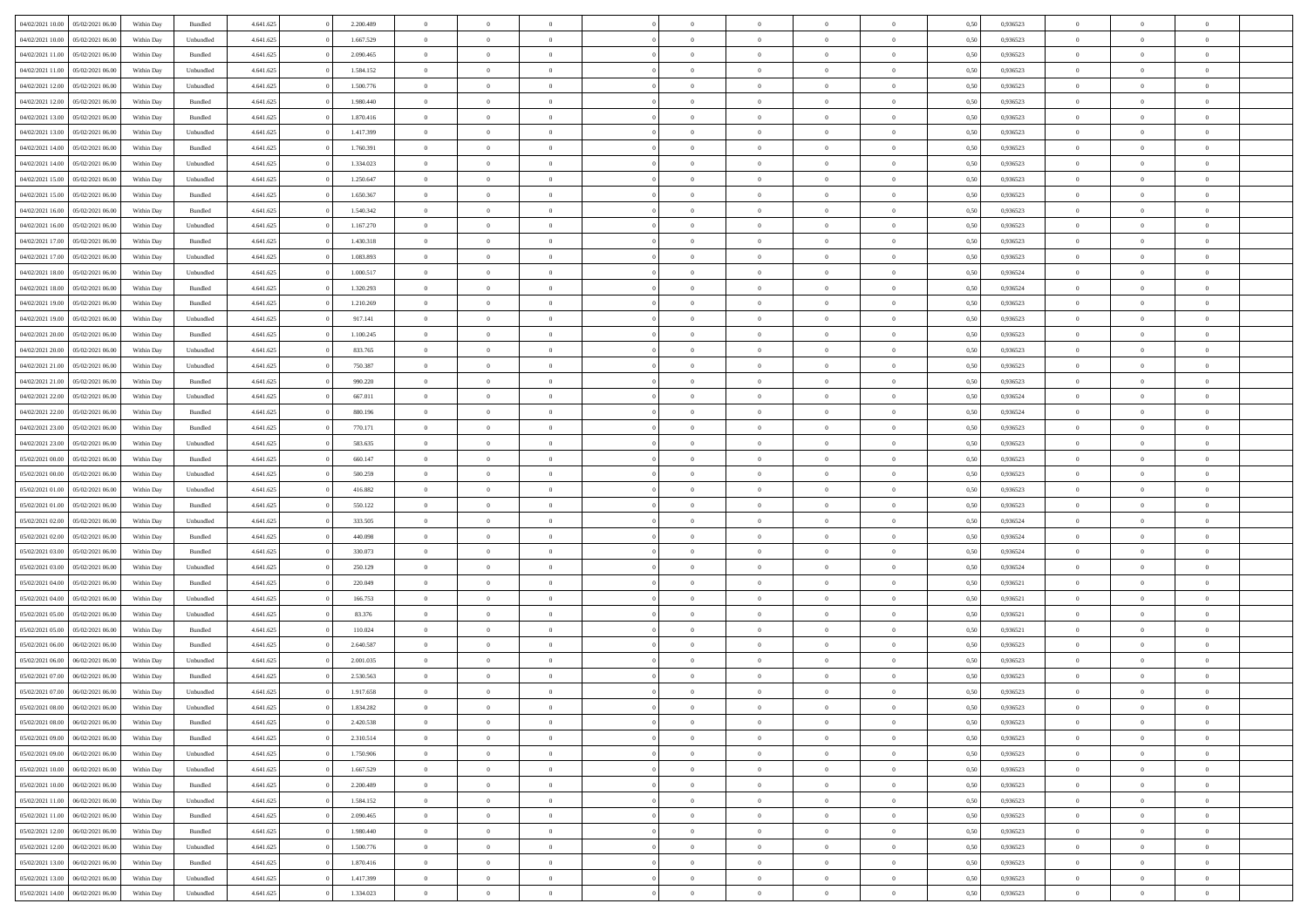| 05/02/2021 14:00<br>06/02/2021 06:00 | Within Day | Bundled   | 4.641.625 | 1.760.391 | $\overline{0}$ | $\theta$       |                | $\overline{0}$ | $\bf{0}$       | $\overline{0}$ | $\theta$       | 0,50 | 0,936523 | $\theta$       | $\theta$       | $\overline{0}$           |  |
|--------------------------------------|------------|-----------|-----------|-----------|----------------|----------------|----------------|----------------|----------------|----------------|----------------|------|----------|----------------|----------------|--------------------------|--|
|                                      |            |           |           |           | $\overline{0}$ | $\overline{0}$ |                |                |                |                |                |      |          |                |                | $\overline{0}$           |  |
| 05/02/2021 15:00<br>06/02/2021 06.00 | Within Day | Bundled   | 4.641.625 | 1.650.367 |                |                | $\overline{0}$ | $\overline{0}$ | $\,$ 0         | $\overline{0}$ | $\bf{0}$       | 0,50 | 0,936523 | $\,$ 0 $\,$    | $\overline{0}$ |                          |  |
| 05/02/2021 15:00<br>06/02/2021 06:00 | Within Day | Unbundled | 4.641.625 | 1.250.647 | $\overline{0}$ | $\overline{0}$ | $\overline{0}$ | $\overline{0}$ | $\bf{0}$       | $\overline{0}$ | $\mathbf{0}$   | 0.50 | 0.936523 | $\bf{0}$       | $\overline{0}$ | $\overline{0}$           |  |
| 05/02/2021 16:00<br>06/02/2021 06:00 | Within Day | Bundled   | 4.641.625 | 1.540.342 | $\overline{0}$ | $\overline{0}$ | $\overline{0}$ | $\overline{0}$ | $\,$ 0         | $\overline{0}$ | $\overline{0}$ | 0,50 | 0,936523 | $\,$ 0 $\,$    | $\overline{0}$ | $\overline{0}$           |  |
| 05/02/2021 16:00<br>06/02/2021 06.00 | Within Day | Unbundled | 4.641.625 | 1.167.270 | $\overline{0}$ | $\theta$       | $\overline{0}$ |                | $\overline{0}$ | $\overline{0}$ | $\bf{0}$       | 0,50 | 0,936523 | $\,$ 0 $\,$    | $\overline{0}$ | $\overline{0}$           |  |
| 05/02/2021 17:00<br>06/02/2021 06:00 | Within Day | Bundled   | 4.641.625 | 1.430.318 | $\overline{0}$ | $\overline{0}$ | $\overline{0}$ | $\overline{0}$ | $\bf{0}$       | $\overline{0}$ | $\bf{0}$       | 0.50 | 0.936523 | $\,0\,$        | $\theta$       | $\overline{0}$           |  |
| 05/02/2021 17:00<br>06/02/2021 06:00 | Within Day | Unbundled | 4.641.625 | 1.083.893 | $\overline{0}$ | $\overline{0}$ | $\overline{0}$ | $\overline{0}$ | $\bf{0}$       | $\overline{0}$ | $\overline{0}$ | 0,50 | 0,936523 | $\,$ 0 $\,$    | $\theta$       | $\overline{0}$           |  |
|                                      |            |           |           |           | $\overline{0}$ | $\theta$       |                |                |                |                |                |      |          |                |                | $\overline{0}$           |  |
| 05/02/2021 18:00<br>06/02/2021 06.00 | Within Day | Bundled   | 4.641.625 | 1.320.293 |                |                | $\overline{0}$ | $\overline{0}$ | $\,$ 0         | $\overline{0}$ | $\bf{0}$       | 0,50 | 0,936524 | $\,$ 0 $\,$    | $\overline{0}$ |                          |  |
| 05/02/2021 18:00<br>06/02/2021 06:00 | Within Day | Unbundled | 4.641.625 | 1.000.517 | $\overline{0}$ | $\overline{0}$ | $\overline{0}$ | $\overline{0}$ | $\bf{0}$       | $\overline{0}$ | $\bf{0}$       | 0.50 | 0.936524 | $\,0\,$        | $\overline{0}$ | $\overline{0}$           |  |
| 05/02/2021 19:00<br>06/02/2021 06:00 | Within Day | Unbundled | 4.641.625 | 917.141   | $\overline{0}$ | $\overline{0}$ | $\overline{0}$ | $\overline{0}$ | $\,$ 0         | $\overline{0}$ | $\bf{0}$       | 0,50 | 0,936523 | $\,$ 0 $\,$    | $\overline{0}$ | $\overline{0}$           |  |
| 05/02/2021 19:00<br>06/02/2021 06.00 | Within Day | Bundled   | 4.641.625 | 1.210.269 | $\overline{0}$ | $\theta$       | $\overline{0}$ | $\overline{0}$ | $\,$ 0         | $\overline{0}$ | $\bf{0}$       | 0,50 | 0,936523 | $\,$ 0 $\,$    | $\overline{0}$ | $\overline{0}$           |  |
| 05/02/2021 20:00<br>06/02/2021 06:00 | Within Day | Bundled   | 4.641.625 | 1.100.245 | $\overline{0}$ | $\overline{0}$ | $\overline{0}$ | $\overline{0}$ | $\bf{0}$       | $\overline{0}$ | $\mathbf{0}$   | 0.50 | 0.936523 | $\bf{0}$       | $\overline{0}$ | $\overline{\phantom{a}}$ |  |
| 05/02/2021 20:00<br>06/02/2021 06:00 | Within Day | Unbundled | 4.641.625 | 833.765   | $\overline{0}$ | $\overline{0}$ | $\overline{0}$ | $\overline{0}$ | $\,$ 0         | $\overline{0}$ | $\overline{0}$ | 0,50 | 0,936523 | $\,$ 0 $\,$    | $\overline{0}$ | $\overline{0}$           |  |
|                                      |            |           |           |           | $\overline{0}$ | $\theta$       |                |                |                |                |                |      |          |                |                |                          |  |
| 05/02/2021 21:00<br>06/02/2021 06.00 | Within Day | Bundled   | 4.641.625 | 990.220   |                |                | $\overline{0}$ | $\overline{0}$ | $\overline{0}$ | $\overline{0}$ | $\bf{0}$       | 0,50 | 0,936523 | $\,$ 0 $\,$    | $\overline{0}$ | $\overline{0}$           |  |
| 05/02/2021 21:00<br>06/02/2021 06:00 | Within Day | Unbundled | 4.641.625 | 750.387   | $\overline{0}$ | $\overline{0}$ | $\overline{0}$ | $\overline{0}$ | $\,$ 0         | $\overline{0}$ | $\bf{0}$       | 0.50 | 0.936523 | $\,0\,$        | $\theta$       | $\overline{0}$           |  |
| 05/02/2021 22.00<br>06/02/2021 06:00 | Within Day | Bundled   | 4.641.625 | 880.196   | $\overline{0}$ | $\overline{0}$ | $\overline{0}$ | $\overline{0}$ | $\,$ 0         | $\overline{0}$ | $\bf{0}$       | 0,50 | 0,936524 | $\,$ 0 $\,$    | $\theta$       | $\overline{0}$           |  |
| 05/02/2021 22:00<br>06/02/2021 06.00 | Within Day | Unbundled | 4.641.625 | 667.011   | $\overline{0}$ | $\theta$       | $\overline{0}$ | $\overline{0}$ | $\bf{0}$       | $\overline{0}$ | $\bf{0}$       | 0,50 | 0,936524 | $\,$ 0 $\,$    | $\overline{0}$ | $\overline{0}$           |  |
| 05/02/2021 23:00<br>06/02/2021 06:00 | Within Day | Bundled   | 4.641.625 | 770.171   | $\overline{0}$ | $\overline{0}$ | $\overline{0}$ | $\overline{0}$ | $\bf{0}$       | $\overline{0}$ | $\bf{0}$       | 0.50 | 0.936523 | $\,0\,$        | $\overline{0}$ | $\overline{0}$           |  |
| 05/02/2021 23:00<br>06/02/2021 06:00 | Within Day | Unbundled | 4.641.625 | 583.635   | $\overline{0}$ | $\overline{0}$ | $\overline{0}$ | $\overline{0}$ | $\bf{0}$       | $\overline{0}$ | $\bf{0}$       | 0,50 | 0,936523 | $\,$ 0 $\,$    | $\overline{0}$ | $\overline{0}$           |  |
|                                      |            |           |           |           |                |                |                |                |                |                |                |      |          |                |                |                          |  |
| 06/02/2021 00:00<br>06/02/2021 06.00 | Within Day | Bundled   | 4.641.625 | 660.147   | $\overline{0}$ | $\theta$       | $\overline{0}$ | $\overline{0}$ | $\,$ 0         | $\bf{0}$       | $\bf{0}$       | 0,50 | 0,936523 | $\,$ 0 $\,$    | $\overline{0}$ | $\overline{0}$           |  |
| 06/02/2021 00:00<br>06/02/2021 06:00 | Within Day | Unbundled | 4.641.625 | 500.259   | $\overline{0}$ | $\overline{0}$ | $\overline{0}$ | $\overline{0}$ | $\bf{0}$       | $\overline{0}$ | $\mathbf{0}$   | 0.50 | 0.936523 | $\bf{0}$       | $\overline{0}$ | $\bf{0}$                 |  |
| 06/02/2021 01:00<br>06/02/2021 06:00 | Within Day | Bundled   | 4.641.625 | 550.122   | $\overline{0}$ | $\overline{0}$ | $\overline{0}$ | $\overline{0}$ | $\bf{0}$       | $\overline{0}$ | $\overline{0}$ | 0,50 | 0,936523 | $\,$ 0 $\,$    | $\overline{0}$ | $\overline{0}$           |  |
| 06/02/2021 01:00<br>06/02/2021 06.00 | Within Day | Unbundled | 4.641.625 | 416.882   | $\overline{0}$ | $\theta$       | $\overline{0}$ | $\overline{0}$ | $\,$ 0         | $\overline{0}$ | $\bf{0}$       | 0,50 | 0,936523 | $\,$ 0 $\,$    | $\overline{0}$ | $\overline{0}$           |  |
| 06/02/2021 02:00<br>06/02/2021 06:00 | Within Day | Bundled   | 4.641.625 | 440.098   | $\overline{0}$ | $\overline{0}$ | $\overline{0}$ | $\overline{0}$ | $\bf{0}$       | $\overline{0}$ | $\bf{0}$       | 0.50 | 0.936524 | $\,0\,$        | $\theta$       | $\overline{0}$           |  |
| 06/02/2021 02:00<br>06/02/2021 06:00 | Within Day | Unbundled | 4.641.625 | 333.505   | $\overline{0}$ | $\overline{0}$ | $\overline{0}$ | $\overline{0}$ | $\,$ 0         | $\overline{0}$ | $\overline{0}$ | 0,50 | 0,936524 | $\,$ 0 $\,$    | $\theta$       | $\overline{0}$           |  |
|                                      |            |           |           |           | $\overline{0}$ | $\theta$       | $\overline{0}$ |                | $\bf{0}$       | $\overline{0}$ |                |      |          | $\,$ 0 $\,$    | $\overline{0}$ | $\overline{0}$           |  |
| 06/02/2021 03:00<br>06/02/2021 06.00 | Within Day | Unbundled | 4.641.625 | 250.129   |                |                |                |                |                |                | $\bf{0}$       | 0,50 | 0,936524 |                |                |                          |  |
| 06/02/2021 03:00<br>06/02/2021 06:00 | Within Day | Bundled   | 4.641.625 | 330,073   | $\overline{0}$ | $\overline{0}$ | $\overline{0}$ | $\overline{0}$ | $\bf{0}$       | $\overline{0}$ | $\bf{0}$       | 0.50 | 0.936524 | $\,0\,$        | $\overline{0}$ | $\overline{0}$           |  |
| 06/02/2021 04:00<br>06/02/2021 06:00 | Within Day | Unbundled | 4.641.625 | 166.753   | $\overline{0}$ | $\overline{0}$ | $\overline{0}$ | $\overline{0}$ | $\bf{0}$       | $\overline{0}$ | $\bf{0}$       | 0,50 | 0,936521 | $\,$ 0 $\,$    | $\overline{0}$ | $\overline{0}$           |  |
| 06/02/2021 04:00<br>06/02/2021 06.00 | Within Day | Bundled   | 4.641.625 | 220.049   | $\overline{0}$ | $\overline{0}$ | $\overline{0}$ | $\overline{0}$ | $\bf{0}$       | $\bf{0}$       | $\bf{0}$       | 0,50 | 0,936521 | $\,$ 0 $\,$    | $\overline{0}$ | $\overline{0}$           |  |
| 06/02/2021 05:00<br>06/02/2021 06:00 | Within Day | Bundled   | 4.641.625 | 110.024   | $\overline{0}$ | $\overline{0}$ | $\overline{0}$ | $\overline{0}$ | $\bf{0}$       | $\overline{0}$ | $\mathbf{0}$   | 0.50 | 0.936521 | $\bf{0}$       | $\overline{0}$ | $\overline{\phantom{a}}$ |  |
| 06/02/2021 05:00<br>06/02/2021 06:00 | Within Dav | Unbundled | 4.641.625 | 83.376    | $\overline{0}$ | $\overline{0}$ | $\overline{0}$ | $\overline{0}$ | $\mathbf{0}$   | $\overline{0}$ | $\overline{0}$ | 0.50 | 0,936521 | $\theta$       | $\overline{0}$ | $\overline{0}$           |  |
| 06/02/2021 06:00<br>07/02/2021 06.00 | Within Day | Bundled   | 4.641.625 | 2.640.587 | $\overline{0}$ | $\theta$       | $\overline{0}$ | $\overline{0}$ | $\bf{0}$       | $\overline{0}$ | $\bf{0}$       | 0,50 | 0,936523 | $\,$ 0 $\,$    | $\overline{0}$ | $\overline{0}$           |  |
|                                      |            |           |           |           |                |                |                |                |                |                |                |      |          |                |                |                          |  |
| 06/02/2021 06:00<br>07/02/2021 06:00 | Within Day | Unbundled | 4.641.625 | 2.001.035 | $\overline{0}$ | $\overline{0}$ | $\overline{0}$ | $\overline{0}$ | $\,$ 0         | $\overline{0}$ | $\bf{0}$       | 0.50 | 0.936523 | $\,0\,$        | $\theta$       | $\overline{0}$           |  |
| 06/02/2021 07:00<br>07/02/2021 06:00 | Within Dav | Bundled   | 4.641.625 | 2.530.563 | $\overline{0}$ | $\theta$       | $\Omega$       | $\overline{0}$ | $\bf{0}$       | $\overline{0}$ | $\overline{0}$ | 0.50 | 0.936523 | $\theta$       | $\overline{0}$ | $\overline{0}$           |  |
| 06/02/2021 07:00<br>07/02/2021 06.00 | Within Day | Unbundled | 4.641.625 | 1.917.658 | $\overline{0}$ | $\theta$       | $\overline{0}$ | $\overline{0}$ | $\,$ 0         | $\overline{0}$ | $\bf{0}$       | 0,50 | 0,936523 | $\,$ 0 $\,$    | $\overline{0}$ | $\overline{0}$           |  |
| 06/02/2021 08:00<br>07/02/2021 06:00 | Within Day | Bundled   | 4.641.625 | 2.420.538 | $\overline{0}$ | $\overline{0}$ | $\overline{0}$ | $\overline{0}$ | $\bf{0}$       | $\overline{0}$ | $\bf{0}$       | 0.50 | 0.936523 | $\,0\,$        | $\overline{0}$ | $\overline{0}$           |  |
| 06/02/2021 08:00<br>07/02/2021 06:00 | Within Dav | Unbundled | 4.641.625 | 1.834.282 | $\overline{0}$ | $\overline{0}$ | $\overline{0}$ | $\overline{0}$ | $\overline{0}$ | $\overline{0}$ | $\overline{0}$ | 0.50 | 0.936523 | $\theta$       | $\overline{0}$ | $\overline{0}$           |  |
| 06/02/2021 09:00<br>07/02/2021 06.00 | Within Day | Bundled   | 4.641.625 | 2.310.514 | $\overline{0}$ | $\overline{0}$ | $\overline{0}$ | $\overline{0}$ | $\bf{0}$       | $\bf{0}$       | $\bf{0}$       | 0,50 | 0,936523 | $\,$ 0 $\,$    | $\overline{0}$ | $\overline{0}$           |  |
|                                      |            |           |           |           |                |                |                |                |                |                |                |      |          |                |                |                          |  |
| 06/02/2021 09:00<br>07/02/2021 06:00 | Within Day | Unbundled | 4.641.625 | 1.750.906 | $\overline{0}$ | $\overline{0}$ | $\overline{0}$ | $\overline{0}$ | $\bf{0}$       | $\overline{0}$ | $\mathbf{0}$   | 0.50 | 0.936523 | $\,$ 0 $\,$    | $\overline{0}$ | $\overline{0}$           |  |
| 06/02/2021 10:00<br>07/02/2021 06:00 | Within Dav | Unbundled | 4.641.625 | 1.667.529 | $\overline{0}$ | $\overline{0}$ | $\Omega$       | $\overline{0}$ | $\mathbf{0}$   | $\overline{0}$ | $\overline{0}$ | 0.50 | 0.936523 | $\theta$       | $\overline{0}$ | $\overline{0}$           |  |
| 06/02/2021 10:00<br>07/02/2021 06.00 | Within Day | Bundled   | 4.641.625 | 2.200.489 | $\overline{0}$ | $\theta$       | $\overline{0}$ | $\overline{0}$ | $\,$ 0         | $\overline{0}$ | $\bf{0}$       | 0,50 | 0,936523 | $\,$ 0 $\,$    | $\overline{0}$ | $\overline{0}$           |  |
| 06/02/2021 11:00<br>07/02/2021 06:00 | Within Day | Bundled   | 4.641.625 | 2.090.465 | $\overline{0}$ | $\theta$       | $\overline{0}$ | $\overline{0}$ | $\overline{0}$ | $\Omega$       | $\overline{0}$ | 0.50 | 0.936523 | $\,0\,$        | $\theta$       | $\overline{0}$           |  |
| 06/02/2021 11:00<br>07/02/2021 06:00 | Within Dav | Unbundled | 4.641.625 | 1.584.152 | $\overline{0}$ | $\Omega$       | $\Omega$       | $\Omega$       | $\bf{0}$       | $\overline{0}$ | $\bf{0}$       | 0.50 | 0.936523 | $\theta$       | $\theta$       | $\overline{0}$           |  |
| 06/02/2021 12:00<br>07/02/2021 06:00 | Within Day | Bundled   | 4.641.625 | 1.980.440 | $\overline{0}$ | $\,$ 0 $\,$    | $\overline{0}$ | $\overline{0}$ | $\,$ 0         | $\bf{0}$       | $\bf{0}$       | 0,50 | 0,936523 | $\,$ 0 $\,$    | $\overline{0}$ | $\overline{0}$           |  |
| 06/02/2021 12:00 07/02/2021 06:00    | Within Day | Unbundled | 4.641.625 | 1.500.776 | $\bf{0}$       | $\theta$       |                |                |                |                |                | 0,50 | 0.936523 | $\bf{0}$       | $\theta$       |                          |  |
|                                      |            |           |           |           |                |                |                |                |                |                |                |      |          |                |                |                          |  |
| 06/02/2021 13:00<br>07/02/2021 06:00 | Within Day | Bundled   | 4.641.625 | 1.870.416 | $\overline{0}$ | $\overline{0}$ | $\overline{0}$ | $\overline{0}$ | $\overline{0}$ | $\overline{0}$ | $\overline{0}$ | 0,50 | 0.936523 | $\theta$       | $\overline{0}$ | $\overline{0}$           |  |
| 06/02/2021 13:00<br>07/02/2021 06:00 | Within Day | Unbundled | 4.641.625 | 1.417.399 | $\overline{0}$ | $\overline{0}$ | $\overline{0}$ | $\overline{0}$ | $\overline{0}$ | $\overline{0}$ | $\bf{0}$       | 0,50 | 0,936523 | $\bf{0}$       | $\overline{0}$ | $\bf{0}$                 |  |
| 06/02/2021 14:00<br>07/02/2021 06:00 | Within Day | Bundled   | 4.641.625 | 1.760.391 | $\overline{0}$ | $\overline{0}$ | $\overline{0}$ | $\overline{0}$ | $\overline{0}$ | $\overline{0}$ | $\mathbf{0}$   | 0.50 | 0.936523 | $\overline{0}$ | $\bf{0}$       | $\bf{0}$                 |  |
| 06/02/2021 14:00<br>07/02/2021 06:00 | Within Day | Unbundled | 4.641.625 | 1.334.023 | $\overline{0}$ | $\overline{0}$ | $\overline{0}$ | $\overline{0}$ | $\overline{0}$ | $\overline{0}$ | $\overline{0}$ | 0,50 | 0.936523 | $\overline{0}$ | $\theta$       | $\overline{0}$           |  |
| 06/02/2021 15:00<br>07/02/2021 06:00 | Within Day | Bundled   | 4.641.625 | 1.650.367 | $\overline{0}$ | $\overline{0}$ | $\overline{0}$ | $\overline{0}$ | $\bf{0}$       | $\overline{0}$ | $\bf{0}$       | 0,50 | 0,936523 | $\,$ 0 $\,$    | $\overline{0}$ | $\overline{0}$           |  |
| 06/02/2021 15:00<br>07/02/2021 06:00 | Within Day | Unbundled | 4.641.625 | 1.250.647 | $\overline{0}$ | $\overline{0}$ | $\overline{0}$ | $\overline{0}$ | $\bf{0}$       | $\overline{0}$ | $\mathbf{0}$   | 0.50 | 0.936523 | $\,$ 0 $\,$    | $\theta$       | $\overline{0}$           |  |
|                                      |            |           |           |           |                | $\overline{0}$ |                |                | $\overline{0}$ |                |                |      |          | $\overline{0}$ | $\theta$       | $\overline{0}$           |  |
| 06/02/2021 16:00<br>07/02/2021 06:00 | Within Day | Bundled   | 4.641.625 | 1.540.342 | $\overline{0}$ |                | $\overline{0}$ | $\overline{0}$ |                | $\overline{0}$ | $\overline{0}$ | 0,50 | 0.936523 |                |                |                          |  |
| 06/02/2021 16:00<br>07/02/2021 06:00 | Within Day | Unbundled | 4.641.625 | 1.167.270 | $\overline{0}$ | $\,$ 0         | $\overline{0}$ | $\bf{0}$       | $\,$ 0 $\,$    | $\overline{0}$ | $\bf{0}$       | 0,50 | 0,936523 | $\,$ 0 $\,$    | $\overline{0}$ | $\overline{0}$           |  |
| 06/02/2021 17:00<br>07/02/2021 06:00 | Within Day | Bundled   | 4.641.625 | 1.430.318 | $\overline{0}$ | $\overline{0}$ | $\overline{0}$ | $\overline{0}$ | $\bf{0}$       | $\overline{0}$ | $\mathbf{0}$   | 0.50 | 0.936523 | $\mathbf{0}$   | $\,$ 0 $\,$    | $\overline{0}$           |  |
| 06/02/2021 17:00<br>07/02/2021 06:00 | Within Day | Unbundled | 4.641.625 | 1.083.893 | $\overline{0}$ | $\overline{0}$ | $\overline{0}$ | $\overline{0}$ | $\overline{0}$ | $\overline{0}$ | $\overline{0}$ | 0,50 | 0.936523 | $\overline{0}$ | $\theta$       | $\overline{0}$           |  |
| 06/02/2021 18:00<br>07/02/2021 06.00 | Within Day | Bundled   | 4.641.625 | 1.320.293 | $\overline{0}$ | $\overline{0}$ | $\overline{0}$ | $\bf{0}$       | $\bf{0}$       | $\bf{0}$       | $\bf{0}$       | 0,50 | 0,936524 | $\bf{0}$       | $\overline{0}$ | $\bf{0}$                 |  |
| 06/02/2021 18:00 07/02/2021 06:00    | Within Day | Unbundled | 4.641.625 | 1.000.517 | $\,$ 0 $\,$    | $\,$ 0 $\,$    | $\overline{0}$ | $\overline{0}$ | $\,$ 0 $\,$    | $\,$ 0 $\,$    | $\,$ 0 $\,$    | 0,50 | 0,936524 | $\mathbf{0}^-$ | $\,$ 0 $\,$    | $\,$ 0 $\,$              |  |
|                                      |            |           |           |           |                |                |                |                |                |                |                |      |          |                |                |                          |  |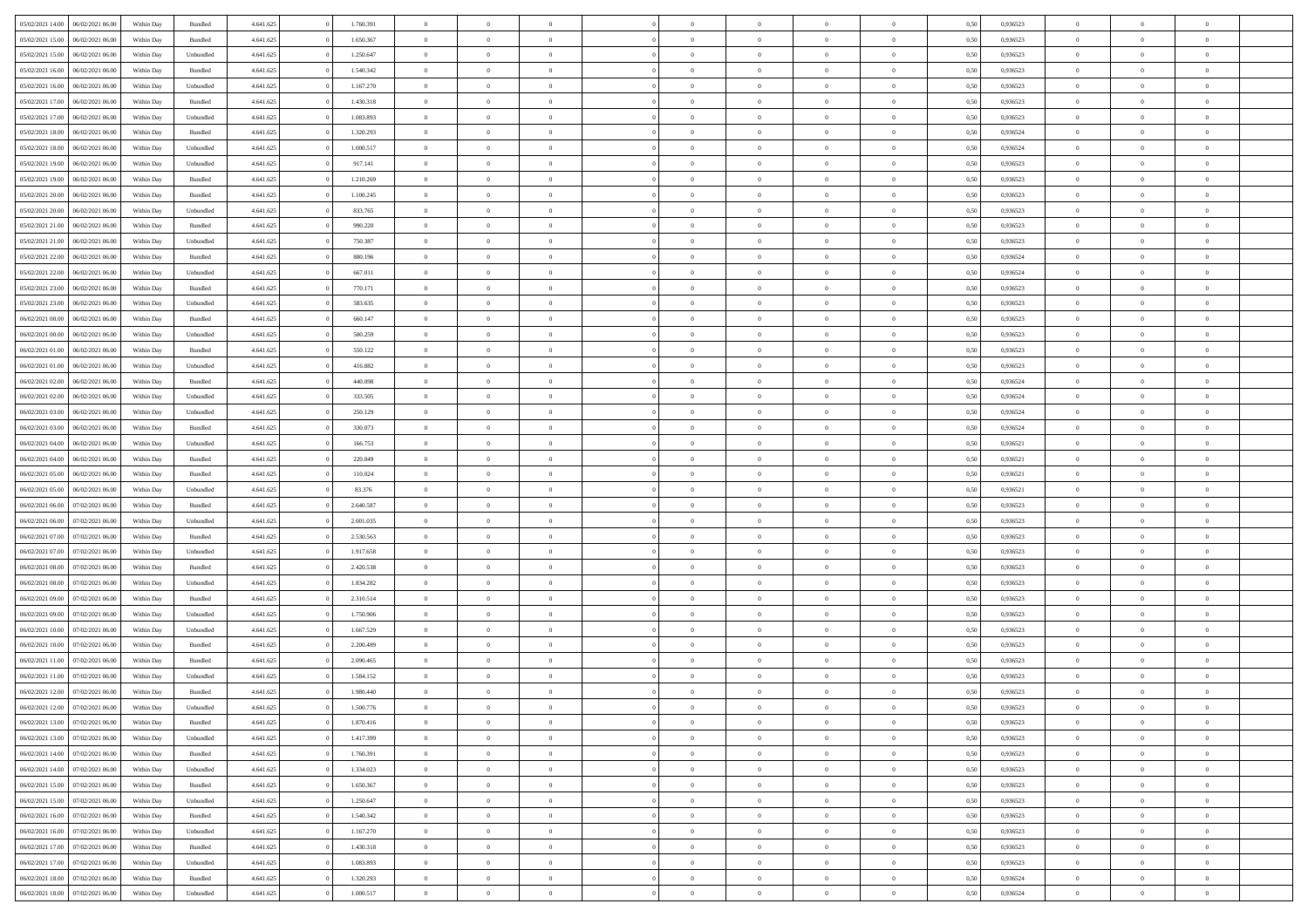| 06/02/2021 19:00 | 07/02/2021 06:00 | Within Day | Bundled            | 4.641.625 | 1.210.269 | $\overline{0}$ | $\Omega$       |                | $\Omega$       | $\Omega$       | $\theta$       | $\theta$       | 0,50 | 0,936523 | $\theta$       | $\theta$       | $\overline{0}$ |  |
|------------------|------------------|------------|--------------------|-----------|-----------|----------------|----------------|----------------|----------------|----------------|----------------|----------------|------|----------|----------------|----------------|----------------|--|
| 06/02/2021 19:00 | 07/02/2021 06:00 | Within Day | Unbundled          | 4.641.625 | 917.141   | $\overline{0}$ | $\theta$       | $\overline{0}$ | $\overline{0}$ | $\bf{0}$       | $\overline{0}$ | $\bf{0}$       | 0,50 | 0,936523 | $\theta$       | $\overline{0}$ | $\overline{0}$ |  |
| 06/02/2021 20.00 | 07/02/2021 06:00 | Within Day | Bundled            | 4.641.625 | 1.100.245 | $\overline{0}$ | $\bf{0}$       | $\overline{0}$ | $\bf{0}$       | $\bf{0}$       | $\bf{0}$       | $\mathbf{0}$   | 0,50 | 0,936523 | $\overline{0}$ | $\overline{0}$ | $\bf{0}$       |  |
| 06/02/2021 20:00 | 07/02/2021 06:00 | Within Dav | Unbundled          | 4.641.625 | 833.765   | $\overline{0}$ | $\overline{0}$ | $\overline{0}$ | $\overline{0}$ | $\bf{0}$       | $\overline{0}$ | $\overline{0}$ | 0.50 | 0.936523 | $\theta$       | $\theta$       | $\overline{0}$ |  |
| 06/02/2021 21:00 | 07/02/2021 06.00 | Within Day | Bundled            | 4.641.625 | 990.220   | $\overline{0}$ | $\theta$       | $\overline{0}$ | $\overline{0}$ | $\bf{0}$       | $\overline{0}$ | $\bf{0}$       | 0,50 | 0,936523 | $\theta$       | $\overline{0}$ | $\overline{0}$ |  |
|                  |                  |            |                    |           |           |                |                |                |                |                |                |                |      |          |                |                |                |  |
| 06/02/2021 21.00 | 07/02/2021 06:00 | Within Day | Unbundled          | 4.641.625 | 750.387   | $\overline{0}$ | $\overline{0}$ | $\overline{0}$ | $\bf{0}$       | $\overline{0}$ | $\overline{0}$ | $\mathbf{0}$   | 0,50 | 0,936523 | $\overline{0}$ | $\overline{0}$ | $\bf{0}$       |  |
| 06/02/2021 22.00 | 07/02/2021 06:00 | Within Dav | Bundled            | 4.641.625 | 880.196   | $\overline{0}$ | $\overline{0}$ | $\overline{0}$ | $\overline{0}$ | $\overline{0}$ | $\overline{0}$ | $\overline{0}$ | 0.50 | 0,936524 | $\theta$       | $\overline{0}$ | $\overline{0}$ |  |
| 06/02/2021 22.00 | 07/02/2021 06:00 | Within Day | Unbundled          | 4.641.625 | 667.011   | $\overline{0}$ | $\theta$       | $\overline{0}$ | $\overline{0}$ | $\bf{0}$       | $\overline{0}$ | $\bf{0}$       | 0,50 | 0,936524 | $\theta$       | $\theta$       | $\overline{0}$ |  |
| 06/02/2021 23:00 | 07/02/2021 06:00 | Within Day | Unbundled          | 4.641.625 | 583.635   | $\overline{0}$ | $\overline{0}$ | $\overline{0}$ | $\bf{0}$       | $\bf{0}$       | $\bf{0}$       | $\mathbf{0}$   | 0,50 | 0,936523 | $\,0\,$        | $\overline{0}$ | $\overline{0}$ |  |
| 06/02/2021 23:00 | 07/02/2021 06:00 | Within Dav | Bundled            | 4.641.625 | 770.171   | $\overline{0}$ | $\overline{0}$ | $\overline{0}$ | $\overline{0}$ | $\overline{0}$ | $\overline{0}$ | $\overline{0}$ | 0.50 | 0.936523 | $\theta$       | $\overline{0}$ | $\overline{0}$ |  |
| 07/02/2021 00:00 | 07/02/2021 06:00 | Within Day | Bundled            | 4.641.625 | 660.147   | $\overline{0}$ | $\theta$       | $\overline{0}$ | $\overline{0}$ | $\bf{0}$       | $\overline{0}$ | $\bf{0}$       | 0,50 | 0,936523 | $\,$ 0 $\,$    | $\overline{0}$ | $\overline{0}$ |  |
| 07/02/2021 00:00 | 07/02/2021 06:00 | Within Day | Unbundled          | 4.641.625 | 500.259   | $\overline{0}$ | $\overline{0}$ | $\overline{0}$ | $\bf{0}$       | $\bf{0}$       | $\bf{0}$       | $\mathbf{0}$   | 0,50 | 0,936523 | $\overline{0}$ | $\overline{0}$ | $\bf{0}$       |  |
|                  |                  |            |                    |           |           |                |                |                |                |                |                |                |      |          |                |                |                |  |
| 07/02/2021 01:00 | 07/02/2021 06:00 | Within Day | Unbundled          | 4.641.625 | 416.882   | $\overline{0}$ | $\overline{0}$ | $\overline{0}$ | $\overline{0}$ | $\bf{0}$       | $\overline{0}$ | $\overline{0}$ | 0.50 | 0.936523 | $\theta$       | $\theta$       | $\overline{0}$ |  |
| 07/02/2021 01:00 | 07/02/2021 06.00 | Within Day | Bundled            | 4.641.625 | 550.122   | $\overline{0}$ | $\theta$       | $\overline{0}$ | $\overline{0}$ | $\bf{0}$       | $\overline{0}$ | $\bf{0}$       | 0,50 | 0,936523 | $\theta$       | $\overline{0}$ | $\overline{0}$ |  |
| 07/02/2021 02:00 | 07/02/2021 06:00 | Within Day | Bundled            | 4.641.625 | 440.098   | $\overline{0}$ | $\overline{0}$ | $\overline{0}$ | $\bf{0}$       | $\overline{0}$ | $\overline{0}$ | $\mathbf{0}$   | 0,50 | 0,936524 | $\overline{0}$ | $\overline{0}$ | $\bf{0}$       |  |
| 07/02/2021 02:00 | 07/02/2021 06:00 | Within Dav | Unbundled          | 4.641.625 | 333.505   | $\overline{0}$ | $\overline{0}$ | $\overline{0}$ | $\overline{0}$ | $\overline{0}$ | $\overline{0}$ | $\overline{0}$ | 0.50 | 0,936524 | $\theta$       | $\overline{0}$ | $\overline{0}$ |  |
| 07/02/2021 03:00 | 07/02/2021 06:00 | Within Day | Bundled            | 4.641.625 | 330.073   | $\overline{0}$ | $\theta$       | $\overline{0}$ | $\overline{0}$ | $\bf{0}$       | $\overline{0}$ | $\bf{0}$       | 0,50 | 0,936524 | $\theta$       | $\theta$       | $\overline{0}$ |  |
| 07/02/2021 03:00 | 07/02/2021 06:00 | Within Day | Unbundled          | 4.641.625 | 250.129   | $\overline{0}$ | $\overline{0}$ | $\overline{0}$ | $\bf{0}$       | $\bf{0}$       | $\bf{0}$       | $\mathbf{0}$   | 0,50 | 0,936524 | $\,0\,$        | $\overline{0}$ | $\bf{0}$       |  |
| 07/02/2021 04:00 | 07/02/2021 06:00 | Within Day | Bundled            | 4.641.625 | 220.049   | $\overline{0}$ | $\overline{0}$ | $\overline{0}$ | $\overline{0}$ | $\overline{0}$ | $\overline{0}$ | $\overline{0}$ | 0.50 | 0,936521 | $\theta$       | $\overline{0}$ | $\overline{0}$ |  |
| 07/02/2021 04:00 | 07/02/2021 06:00 | Within Day | Unbundled          | 4.641.625 | 166.753   | $\overline{0}$ | $\theta$       | $\overline{0}$ | $\overline{0}$ | $\bf{0}$       | $\overline{0}$ | $\bf{0}$       | 0,50 | 0,936521 | $\,$ 0 $\,$    | $\overline{0}$ | $\overline{0}$ |  |
|                  |                  |            |                    |           |           |                |                |                |                |                |                |                |      |          |                |                |                |  |
| 07/02/2021 05:00 | 07/02/2021 06:00 | Within Day | Unbundled          | 4.641.625 | 83.376    | $\overline{0}$ | $\overline{0}$ | $\overline{0}$ | $\bf{0}$       | $\bf{0}$       | $\bf{0}$       | $\mathbf{0}$   | 0,50 | 0,936521 | $\bf{0}$       | $\overline{0}$ | $\bf{0}$       |  |
| 07/02/2021 05:00 | 07/02/2021 06:00 | Within Day | Bundled            | 4.641.625 | 110.024   | $\overline{0}$ | $\overline{0}$ | $\overline{0}$ | $\overline{0}$ | $\overline{0}$ | $\overline{0}$ | $\overline{0}$ | 0.50 | 0.936521 | $\theta$       | $\overline{0}$ | $\overline{0}$ |  |
| 07/02/2021 06:00 | 08/02/2021 06:00 | Within Day | Unbundled          | 4.641.625 | 2.001.035 | $\overline{0}$ | $\theta$       | $\overline{0}$ | $\overline{0}$ | $\bf{0}$       | $\overline{0}$ | $\,$ 0 $\,$    | 0,50 | 0,936523 | $\,$ 0 $\,$    | $\overline{0}$ | $\overline{0}$ |  |
| 07/02/2021 06:00 | 08/02/2021 06:00 | Within Day | Bundled            | 4.641.625 | 2.640.587 | $\overline{0}$ | $\overline{0}$ | $\overline{0}$ | $\bf{0}$       | $\overline{0}$ | $\overline{0}$ | $\mathbf{0}$   | 0,50 | 0,936523 | $\overline{0}$ | $\overline{0}$ | $\bf{0}$       |  |
| 07/02/2021 07:00 | 08/02/2021 06:00 | Within Dav | Bundled            | 4.641.625 | 2.530.563 | $\overline{0}$ | $\overline{0}$ | $\overline{0}$ | $\overline{0}$ | $\overline{0}$ | $\overline{0}$ | $\overline{0}$ | 0.50 | 0.936523 | $\theta$       | $\overline{0}$ | $\overline{0}$ |  |
| 07/02/2021 07:00 | 08/02/2021 06:00 | Within Day | Unbundled          | 4.641.625 | 1.917.658 | $\overline{0}$ | $\theta$       | $\overline{0}$ | $\overline{0}$ | $\bf{0}$       | $\overline{0}$ | $\bf{0}$       | 0,50 | 0,936523 | $\theta$       | $\theta$       | $\overline{0}$ |  |
| 07/02/2021 08:00 | 08/02/2021 06:00 | Within Day | Unbundled          | 4.641.625 | 1.834.282 | $\overline{0}$ | $\overline{0}$ | $\overline{0}$ | $\bf{0}$       | $\bf{0}$       | $\bf{0}$       | $\mathbf{0}$   | 0,50 | 0,936523 | $\,0\,$        | $\overline{0}$ | $\bf{0}$       |  |
| 07/02/2021 08:00 | 08/02/2021 06:00 | Within Day | Bundled            | 4.641.625 | 2.420.538 | $\overline{0}$ | $\overline{0}$ | $\overline{0}$ | $\overline{0}$ | $\overline{0}$ | $\overline{0}$ | $\overline{0}$ | 0.50 | 0.936523 | $\theta$       | $\overline{0}$ | $\overline{0}$ |  |
| 07/02/2021 09:00 | 08/02/2021 06:00 |            | Bundled            | 4.641.625 | 2.310.514 | $\overline{0}$ | $\theta$       | $\overline{0}$ | $\overline{0}$ | $\bf{0}$       | $\overline{0}$ |                |      | 0,936523 | $\,$ 0 $\,$    | $\overline{0}$ | $\overline{0}$ |  |
|                  |                  | Within Day |                    |           |           |                |                |                |                |                |                | $\bf{0}$       | 0,50 |          |                |                |                |  |
| 07/02/2021 09:00 | 08/02/2021 06:00 | Within Day | Unbundled          | 4.641.625 | 1.750.906 | $\overline{0}$ | $\bf{0}$       | $\overline{0}$ | $\overline{0}$ | $\bf{0}$       | $\overline{0}$ | $\mathbf{0}$   | 0,50 | 0,936523 | $\bf{0}$       | $\overline{0}$ | $\bf{0}$       |  |
| 07/02/2021 11:00 | 08/02/2021 06:00 | Within Day | Bundled            | 4.641.625 | 2.090.465 | $\overline{0}$ | $\Omega$       | $\overline{0}$ | $\Omega$       | $\bf{0}$       | $\overline{0}$ | $\overline{0}$ | 0,50 | 0,936523 | $\,0\,$        | $\theta$       | $\theta$       |  |
| 07/02/2021 11:00 | 08/02/2021 06:00 | Within Day | Unbundled          | 4.641.625 | 1.584.152 | $\overline{0}$ | $\theta$       | $\overline{0}$ | $\overline{0}$ | $\bf{0}$       | $\overline{0}$ | $\bf{0}$       | 0,50 | 0,936523 | $\theta$       | $\overline{0}$ | $\overline{0}$ |  |
| 07/02/2021 12:00 | 08/02/2021 06:00 | Within Day | Unbundled          | 4.641.625 | 1.500.776 | $\overline{0}$ | $\overline{0}$ | $\overline{0}$ | $\overline{0}$ | $\overline{0}$ | $\overline{0}$ | $\mathbf{0}$   | 0,50 | 0,936523 | $\bf{0}$       | $\overline{0}$ | $\bf{0}$       |  |
| 07/02/2021 12:00 | 08/02/2021 06:00 | Within Day | Bundled            | 4.641.625 | 1.980.440 | $\overline{0}$ | $\Omega$       | $\Omega$       | $\Omega$       | $\overline{0}$ | $\overline{0}$ | $\overline{0}$ | 0.50 | 0.936523 | $\,0\,$        | $\theta$       | $\theta$       |  |
| 07/02/2021 13:00 | 08/02/2021 06:00 | Within Day | Bundled            | 4.641.625 | 1.870.416 | $\overline{0}$ | $\theta$       | $\overline{0}$ | $\overline{0}$ | $\bf{0}$       | $\overline{0}$ | $\bf{0}$       | 0,50 | 0,936523 | $\theta$       | $\overline{0}$ | $\overline{0}$ |  |
| 07/02/2021 13:00 | 08/02/2021 06:00 | Within Day | Unbundled          | 4.641.625 | 1.417.399 | $\overline{0}$ | $\overline{0}$ | $\overline{0}$ | $\overline{0}$ | $\bf{0}$       | $\overline{0}$ | $\mathbf{0}$   | 0,50 | 0,936523 | $\bf{0}$       | $\overline{0}$ | $\bf{0}$       |  |
| 07/02/2021 14:00 | 08/02/2021 06:00 | Within Day | Bundled            | 4.641.625 | 1.760.391 | $\overline{0}$ | $\Omega$       | $\Omega$       | $\Omega$       | $\overline{0}$ | $\overline{0}$ | $\overline{0}$ | 0.50 | 0.936523 | $\,$ 0 $\,$    | $\theta$       | $\theta$       |  |
| 07/02/2021 14:00 | 08/02/2021 06:00 |            |                    | 4.641.625 | 1.334.023 | $\overline{0}$ | $\theta$       | $\overline{0}$ | $\overline{0}$ | $\,$ 0         | $\overline{0}$ |                |      | 0,936523 | $\,$ 0 $\,$    | $\overline{0}$ | $\overline{0}$ |  |
|                  |                  | Within Day | Unbundled          |           |           |                |                |                |                |                |                | $\bf{0}$       | 0,50 |          |                |                |                |  |
| 07/02/2021 15:00 | 08/02/2021 06:00 | Within Day | Unbundled          | 4.641.625 | 1.250.647 | $\overline{0}$ | $\overline{0}$ | $\overline{0}$ | $\bf{0}$       | $\bf{0}$       | $\bf{0}$       | $\mathbf{0}$   | 0,50 | 0,936523 | $\overline{0}$ | $\overline{0}$ | $\bf{0}$       |  |
| 07/02/2021 15:00 | 08/02/2021 06:00 | Within Day | Bundled            | 4.641.625 | 1.650.367 | $\overline{0}$ | $\Omega$       | $\overline{0}$ | $\Omega$       | $\bf{0}$       | $\overline{0}$ | $\overline{0}$ | 0,50 | 0,936523 | $\,0\,$        | $\theta$       | $\theta$       |  |
| 07/02/2021 16:00 | 08/02/2021 06:00 | Within Day | Bundled            | 4.641.625 | 1.540.342 | $\overline{0}$ | $\overline{0}$ | $\overline{0}$ | $\overline{0}$ | $\,$ 0         | $\overline{0}$ | $\bf{0}$       | 0,50 | 0,936523 | $\,$ 0 $\,$    | $\overline{0}$ | $\overline{0}$ |  |
| 07/02/2021 16:00 | 08/02/2021 06:00 | Within Day | Unbundled          | 4.641.625 | 1.167.270 | $\overline{0}$ | $\overline{0}$ | $\overline{0}$ | $\bf{0}$       | $\bf{0}$       | $\overline{0}$ | $\mathbf{0}$   | 0,50 | 0,936523 | $\overline{0}$ | $\overline{0}$ | $\bf{0}$       |  |
| 07/02/2021 17:00 | 08/02/2021 06:00 | Within Day | Bundled            | 4.641.625 | 1.430.318 | $\overline{0}$ | $\Omega$       | $\Omega$       | $\Omega$       | $\Omega$       | $\Omega$       | $\overline{0}$ | 0.50 | 0.936523 | $\theta$       | $\theta$       | $\theta$       |  |
| 07/02/2021 17:00 | 08/02/2021 06:00 | Within Day | Unbundled          | 4.641.625 | 1.083.893 | $\overline{0}$ | $\overline{0}$ | $\overline{0}$ | $\bf{0}$       | $\,$ 0         | $\bf{0}$       | $\bf{0}$       | 0,50 | 0,936523 | $\,0\,$        | $\,$ 0 $\,$    | $\overline{0}$ |  |
| 07/02/2021 18:00 | 08/02/2021 06:00 | Within Day | $\mathbf B$ undled | 4.641.625 | 1.320.293 | $\bf{0}$       | $\bf{0}$       |                |                | $\bf{0}$       |                |                | 0,50 | 0,936524 | $\bf{0}$       | $\overline{0}$ |                |  |
| 07/02/2021 18:00 | 08/02/2021 06:00 | Within Day | Unbundled          | 4.641.625 | 1.000.517 | $\overline{0}$ | $\overline{0}$ | $\overline{0}$ | $\Omega$       | $\overline{0}$ | $\overline{0}$ | $\overline{0}$ | 0.50 | 0.936524 | $\theta$       | $\theta$       | $\theta$       |  |
|                  |                  |            |                    |           |           |                |                |                |                |                |                |                |      |          |                |                |                |  |
| 07/02/2021 19:00 | 08/02/2021 06:00 | Within Day | Unbundled          | 4.641.625 | 917.141   | $\overline{0}$ | $\,$ 0         | $\overline{0}$ | $\bf{0}$       | $\,$ 0 $\,$    | $\overline{0}$ | $\,$ 0 $\,$    | 0,50 | 0,936523 | $\,$ 0 $\,$    | $\,$ 0 $\,$    | $\,$ 0         |  |
| 07/02/2021 19:00 | 08/02/2021 06:00 | Within Day | Bundled            | 4.641.625 | 1.210.269 | $\overline{0}$ | $\overline{0}$ | $\overline{0}$ | $\overline{0}$ | $\overline{0}$ | $\overline{0}$ | $\mathbf{0}$   | 0,50 | 0,936523 | $\overline{0}$ | $\bf{0}$       | $\bf{0}$       |  |
| 07/02/2021 20:00 | 08/02/2021 06:00 | Within Day | Unbundled          | 4.641.625 | 833.765   | $\overline{0}$ | $\overline{0}$ | $\overline{0}$ | $\Omega$       | $\overline{0}$ | $\overline{0}$ | $\overline{0}$ | 0,50 | 0,936523 | $\overline{0}$ | $\theta$       | $\overline{0}$ |  |
| 07/02/2021 20:00 | 08/02/2021 06:00 | Within Day | Bundled            | 4.641.625 | 1.100.245 | $\overline{0}$ | $\,$ 0         | $\overline{0}$ | $\overline{0}$ | $\,$ 0 $\,$    | $\overline{0}$ | $\mathbf{0}$   | 0,50 | 0,936523 | $\,$ 0 $\,$    | $\overline{0}$ | $\overline{0}$ |  |
| 07/02/2021 21:00 | 08/02/2021 06:00 | Within Day | Bundled            | 4.641.625 | 990.220   | $\overline{0}$ | $\overline{0}$ | $\overline{0}$ | $\overline{0}$ | $\overline{0}$ | $\overline{0}$ | $\mathbf{0}$   | 0,50 | 0,936523 | $\overline{0}$ | $\overline{0}$ | $\bf{0}$       |  |
| 07/02/2021 21:00 | 08/02/2021 06:00 | Within Day | Unbundled          | 4.641.625 | 750.387   | $\overline{0}$ | $\overline{0}$ | $\overline{0}$ | $\overline{0}$ | $\overline{0}$ | $\overline{0}$ | $\bf{0}$       | 0.50 | 0.936523 | $\overline{0}$ | $\theta$       | $\overline{0}$ |  |
| 07/02/2021 22.00 | 08/02/2021 06:00 | Within Day | Bundled            | 4.641.625 | 880.196   | $\overline{0}$ | $\,$ 0         | $\overline{0}$ | $\bf{0}$       | $\bf{0}$       | $\bf{0}$       | $\bf{0}$       | 0,50 | 0,936524 | $\,$ 0 $\,$    | $\overline{0}$ | $\overline{0}$ |  |
| 07/02/2021 22:00 | 08/02/2021 06:00 | Within Day | Unbundled          | 4.641.625 | 667.011   | $\overline{0}$ | $\bf{0}$       | $\overline{0}$ | $\overline{0}$ | $\overline{0}$ | $\overline{0}$ | $\mathbf{0}$   | 0,50 | 0,936524 | $\overline{0}$ | $\overline{0}$ | $\bf{0}$       |  |
|                  | 08/02/2021 06:00 |            | Bundled            |           |           | $\overline{0}$ | $\overline{0}$ | $\overline{0}$ | $\Omega$       | $\overline{0}$ | $\overline{0}$ |                | 0.50 | 0.936523 | $\overline{0}$ | $\overline{0}$ | $\overline{0}$ |  |
| 07/02/2021 23:00 |                  | Within Day |                    | 4.641.625 | 770.171   |                |                |                |                |                |                | $\overline{0}$ |      |          |                |                |                |  |
| 07/02/2021 23:00 | 08/02/2021 06:00 | Within Day | Unbundled          | 4.641.625 | 583.635   | $\overline{0}$ | $\bf{0}$       | $\overline{0}$ | $\overline{0}$ | $\bf{0}$       | $\bf{0}$       | $\mathbf{0}$   | 0,50 | 0,936523 | $\,$ 0 $\,$    | $\,$ 0 $\,$    | $\bf{0}$       |  |
| 08/02/2021 00:00 | 08/02/2021 06:00 | Within Day | Unbundled          | 4.641.625 | 500.259   | $\overline{0}$ | $\bf{0}$       | $\overline{0}$ | $\bf{0}$       | $\bf{0}$       | $\bf{0}$       | $\bf{0}$       | 0,50 | 0,936523 | $\overline{0}$ | $\overline{0}$ | $\bf{0}$       |  |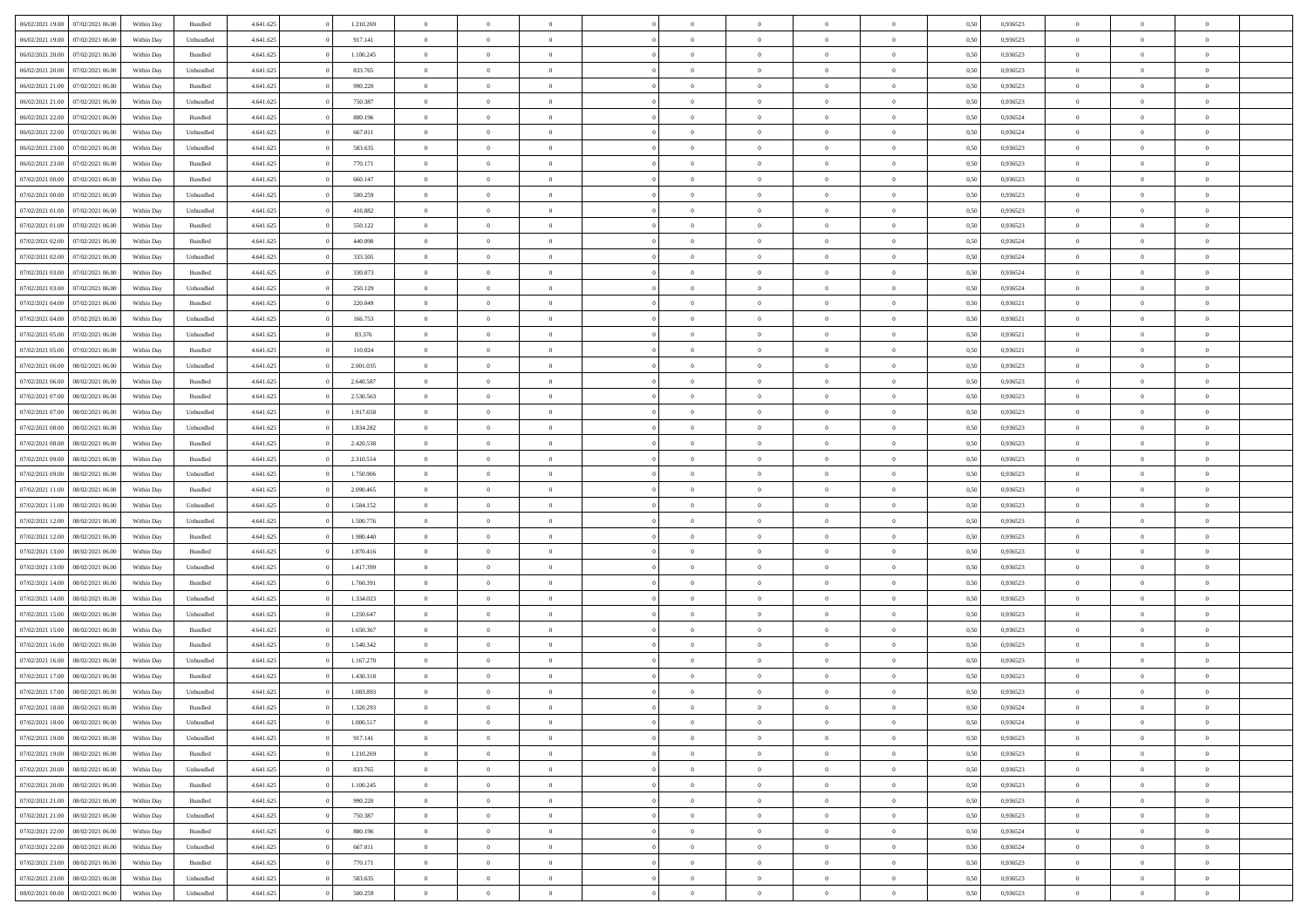| 08/02/2021 00:00 | 08/02/2021 06:00 | Within Day | Bundled   | 4.641.625 | 660.147   | $\overline{0}$ | $\Omega$       |                | $\Omega$       | $\Omega$       | $\theta$       | $\theta$       | 0.50 | 0.936523 | $\theta$       | $\theta$       | $\overline{0}$ |  |
|------------------|------------------|------------|-----------|-----------|-----------|----------------|----------------|----------------|----------------|----------------|----------------|----------------|------|----------|----------------|----------------|----------------|--|
|                  |                  |            |           |           |           |                |                |                |                |                |                |                |      |          |                |                |                |  |
| 08/02/2021 01:00 | 08/02/2021 06:00 | Within Day | Unbundled | 4.641.625 | 416.882   | $\overline{0}$ | $\theta$       | $\overline{0}$ | $\overline{0}$ | $\bf{0}$       | $\overline{0}$ | $\bf{0}$       | 0,50 | 0,936523 | $\theta$       | $\overline{0}$ | $\overline{0}$ |  |
| 08/02/2021 01:00 | 08/02/2021 06:00 | Within Day | Bundled   | 4.641.625 | 550.122   | $\overline{0}$ | $\bf{0}$       | $\overline{0}$ | $\overline{0}$ | $\bf{0}$       | $\overline{0}$ | $\mathbf{0}$   | 0,50 | 0,936523 | $\bf{0}$       | $\overline{0}$ | $\bf{0}$       |  |
| 08/02/2021 02:00 | 08/02/2021 06:00 | Within Dav | Bundled   | 4.641.625 | 440.098   | $\overline{0}$ | $\overline{0}$ | $\overline{0}$ | $\overline{0}$ | $\bf{0}$       | $\overline{0}$ | $\overline{0}$ | 0.50 | 0.936524 | $\theta$       | $\theta$       | $\overline{0}$ |  |
| 08/02/2021 02:00 | 08/02/2021 06:00 | Within Day | Unbundled | 4.641.625 | 333.505   | $\overline{0}$ | $\theta$       | $\overline{0}$ | $\overline{0}$ | $\bf{0}$       | $\overline{0}$ | $\bf{0}$       | 0,50 | 0,936524 | $\theta$       | $\overline{0}$ | $\overline{0}$ |  |
| 08/02/2021 03:00 | 08/02/2021 06:00 | Within Day | Unbundled | 4.641.625 | 250.129   | $\overline{0}$ | $\overline{0}$ | $\overline{0}$ | $\overline{0}$ | $\overline{0}$ | $\overline{0}$ | $\mathbf{0}$   | 0,50 | 0,936524 | $\bf{0}$       | $\overline{0}$ | $\bf{0}$       |  |
|                  |                  |            |           |           |           |                | $\overline{0}$ |                |                | $\overline{0}$ |                |                |      |          | $\theta$       | $\overline{0}$ | $\overline{0}$ |  |
| 08/02/2021 03:00 | 08/02/2021 06:00 | Within Dav | Bundled   | 4.641.625 | 330.073   | $\overline{0}$ |                | $\overline{0}$ | $\overline{0}$ |                | $\overline{0}$ | $\overline{0}$ | 0.50 | 0,936524 |                |                |                |  |
| 08/02/2021 04:00 | 08/02/2021 06:00 | Within Day | Bundled   | 4.641.625 | 220.049   | $\overline{0}$ | $\theta$       | $\overline{0}$ | $\overline{0}$ | $\bf{0}$       | $\overline{0}$ | $\bf{0}$       | 0,50 | 0,936521 | $\theta$       | $\theta$       | $\overline{0}$ |  |
| 08/02/2021 04:00 | 08/02/2021 06:00 | Within Day | Unbundled | 4.641.625 | 166.753   | $\overline{0}$ | $\overline{0}$ | $\overline{0}$ | $\overline{0}$ | $\bf{0}$       | $\overline{0}$ | $\bf{0}$       | 0,50 | 0,936521 | $\,0\,$        | $\overline{0}$ | $\overline{0}$ |  |
| 08/02/2021 05:00 | 08/02/2021 06:00 | Within Dav | Bundled   | 4.641.625 | 110.024   | $\overline{0}$ | $\overline{0}$ | $\overline{0}$ | $\overline{0}$ | $\overline{0}$ | $\overline{0}$ | $\overline{0}$ | 0.50 | 0,936521 | $\theta$       | $\overline{0}$ | $\overline{0}$ |  |
| 08/02/2021 05:00 | 08/02/2021 06:00 | Within Day | Unbundled | 4.641.625 | 83.376    | $\overline{0}$ | $\theta$       | $\overline{0}$ | $\overline{0}$ | $\bf{0}$       | $\overline{0}$ | $\bf{0}$       | 0,50 | 0,936521 | $\,$ 0 $\,$    | $\overline{0}$ | $\overline{0}$ |  |
| 08/02/2021 06:00 | 09/02/2021 06:00 | Within Day | Bundled   | 4.641.625 | 2.640.587 | $\overline{0}$ | $\bf{0}$       | $\overline{0}$ | $\bf{0}$       | $\bf{0}$       | $\bf{0}$       | $\mathbf{0}$   | 0,50 | 0,936523 | $\overline{0}$ | $\overline{0}$ | $\bf{0}$       |  |
| 08/02/2021 06:00 | 09/02/2021 06:00 | Within Day | Unbundled | 4.641.625 | 2.001.035 | $\overline{0}$ | $\overline{0}$ | $\overline{0}$ | $\overline{0}$ | $\bf{0}$       | $\overline{0}$ | $\overline{0}$ | 0.50 | 0.936523 | $\theta$       | $\theta$       | $\overline{0}$ |  |
| 08/02/2021 07:00 | 09/02/2021 06.00 |            |           | 4.641.625 | 2.530.563 | $\overline{0}$ | $\theta$       | $\overline{0}$ | $\overline{0}$ | $\bf{0}$       | $\overline{0}$ |                |      | 0,936523 | $\theta$       | $\overline{0}$ | $\overline{0}$ |  |
|                  |                  | Within Day | Bundled   |           |           |                |                |                |                |                |                | $\bf{0}$       | 0,50 |          |                |                |                |  |
| 08/02/2021 07:00 | 09/02/2021 06:00 | Within Day | Unbundled | 4.641.625 | 1.917.658 | $\overline{0}$ | $\overline{0}$ | $\overline{0}$ | $\bf{0}$       | $\overline{0}$ | $\overline{0}$ | $\mathbf{0}$   | 0,50 | 0,936523 | $\overline{0}$ | $\overline{0}$ | $\bf{0}$       |  |
| 08/02/2021 08:00 | 09/02/2021 06:00 | Within Dav | Unbundled | 4.641.625 | 1.834.282 | $\overline{0}$ | $\overline{0}$ | $\overline{0}$ | $\overline{0}$ | $\overline{0}$ | $\overline{0}$ | $\overline{0}$ | 0.50 | 0.936523 | $\theta$       | $\overline{0}$ | $\overline{0}$ |  |
| 08/02/2021 08:00 | 09/02/2021 06:00 | Within Day | Bundled   | 4.641.625 | 2.420.538 | $\overline{0}$ | $\theta$       | $\overline{0}$ | $\overline{0}$ | $\bf{0}$       | $\overline{0}$ | $\bf{0}$       | 0,50 | 0,936523 | $\theta$       | $\theta$       | $\overline{0}$ |  |
| 08/02/2021 09:00 | 09/02/2021 06:00 | Within Day | Bundled   | 4.641.625 | 2.310.514 | $\overline{0}$ | $\overline{0}$ | $\overline{0}$ | $\bf{0}$       | $\bf{0}$       | $\bf{0}$       | $\mathbf{0}$   | 0,50 | 0,936523 | $\,0\,$        | $\overline{0}$ | $\bf{0}$       |  |
| 08/02/2021 09:00 | 09/02/2021 06:00 | Within Day | Unbundled | 4.641.625 | 1.750.906 | $\overline{0}$ | $\overline{0}$ | $\overline{0}$ | $\overline{0}$ | $\overline{0}$ | $\overline{0}$ | $\overline{0}$ | 0.50 | 0.936523 | $\theta$       | $\overline{0}$ | $\overline{0}$ |  |
| 08/02/2021 10:00 | 09/02/2021 06:00 | Within Day | Bundled   | 4.641.625 | 2.200.489 | $\overline{0}$ | $\theta$       | $\overline{0}$ | $\overline{0}$ | $\bf{0}$       | $\overline{0}$ | $\bf{0}$       | 0,50 | 0,936523 | $\,$ 0 $\,$    | $\overline{0}$ | $\overline{0}$ |  |
| 08/02/2021 10:00 | 09/02/2021 06:00 | Within Day | Unbundled | 4.641.625 | 1.667.529 | $\overline{0}$ | $\overline{0}$ | $\overline{0}$ | $\bf{0}$       | $\bf{0}$       | $\bf{0}$       | $\mathbf{0}$   | 0,50 | 0,936523 | $\bf{0}$       | $\overline{0}$ | $\bf{0}$       |  |
| 08/02/2021 11:00 | 09/02/2021 06:00 | Within Day | Unbundled | 4.641.625 | 1.584.152 | $\overline{0}$ | $\overline{0}$ | $\overline{0}$ | $\overline{0}$ | $\overline{0}$ | $\overline{0}$ | $\overline{0}$ | 0.50 | 0.936523 | $\theta$       | $\overline{0}$ | $\overline{0}$ |  |
|                  |                  |            |           |           |           |                |                |                |                |                |                |                |      |          |                |                |                |  |
| 08/02/2021 11:00 | 09/02/2021 06:00 | Within Day | Bundled   | 4.641.625 | 2.090.465 | $\overline{0}$ | $\theta$       | $\overline{0}$ | $\overline{0}$ | $\bf{0}$       | $\overline{0}$ | $\bf{0}$       | 0,50 | 0,936523 | $\theta$       | $\overline{0}$ | $\overline{0}$ |  |
| 08/02/2021 12:00 | 09/02/2021 06:00 | Within Day | Unbundled | 4.641.625 | 1.500.776 | $\overline{0}$ | $\overline{0}$ | $\overline{0}$ | $\bf{0}$       | $\overline{0}$ | $\overline{0}$ | $\mathbf{0}$   | 0,50 | 0,936523 | $\overline{0}$ | $\overline{0}$ | $\bf{0}$       |  |
| 08/02/2021 12:00 | 09/02/2021 06:00 | Within Dav | Bundled   | 4.641.625 | 1.980.440 | $\overline{0}$ | $\overline{0}$ | $\overline{0}$ | $\overline{0}$ | $\overline{0}$ | $\overline{0}$ | $\overline{0}$ | 0.50 | 0.936523 | $\theta$       | $\overline{0}$ | $\overline{0}$ |  |
| 08/02/2021 13:00 | 09/02/2021 06:00 | Within Day | Unbundled | 4.641.625 | 1.417.399 | $\overline{0}$ | $\theta$       | $\overline{0}$ | $\overline{0}$ | $\bf{0}$       | $\overline{0}$ | $\bf{0}$       | 0,50 | 0,936523 | $\theta$       | $\theta$       | $\overline{0}$ |  |
| 08/02/2021 13:00 | 09/02/2021 06:00 | Within Day | Bundled   | 4.641.625 | 1.870.416 | $\overline{0}$ | $\overline{0}$ | $\overline{0}$ | $\bf{0}$       | $\bf{0}$       | $\bf{0}$       | $\bf{0}$       | 0,50 | 0,936523 | $\,0\,$        | $\overline{0}$ | $\overline{0}$ |  |
| 08/02/2021 14:00 | 09/02/2021 06:00 | Within Day | Bundled   | 4.641.625 | 1.760.391 | $\overline{0}$ | $\overline{0}$ | $\overline{0}$ | $\overline{0}$ | $\overline{0}$ | $\overline{0}$ | $\overline{0}$ | 0.50 | 0.936523 | $\theta$       | $\overline{0}$ | $\overline{0}$ |  |
| 08/02/2021 14:00 | 09/02/2021 06:00 |            |           | 4.641.625 | 1.334.023 | $\overline{0}$ | $\theta$       | $\overline{0}$ | $\overline{0}$ | $\bf{0}$       | $\overline{0}$ |                |      | 0,936523 | $\,$ 0 $\,$    | $\overline{0}$ | $\overline{0}$ |  |
|                  |                  | Within Day | Unbundled |           |           |                |                |                |                |                |                | $\bf{0}$       | 0,50 |          |                |                |                |  |
| 08/02/2021 15:00 | 09/02/2021 06:00 | Within Day | Bundled   | 4.641.625 | 1.650.367 | $\overline{0}$ | $\bf{0}$       | $\overline{0}$ | $\bf{0}$       | $\bf{0}$       | $\bf{0}$       | $\bf{0}$       | 0,50 | 0,936523 | $\overline{0}$ | $\overline{0}$ | $\bf{0}$       |  |
| 08/02/2021 15:00 | 09/02/2021 06:00 | Within Day | Unbundled | 4.641.625 | 1.250.647 | $\overline{0}$ | $\Omega$       | $\Omega$       | $\Omega$       | $\Omega$       | $\overline{0}$ | $\overline{0}$ | 0,50 | 0,936523 | $\,0\,$        | $\theta$       | $\theta$       |  |
| 08/02/2021 16:00 | 09/02/2021 06:00 | Within Day | Bundled   | 4.641.625 | 1.540.342 | $\overline{0}$ | $\theta$       | $\overline{0}$ | $\overline{0}$ | $\bf{0}$       | $\overline{0}$ | $\bf{0}$       | 0,50 | 0,936523 | $\theta$       | $\overline{0}$ | $\overline{0}$ |  |
| 08/02/2021 16:00 | 09/02/2021 06:00 | Within Day | Unbundled | 4.641.625 | 1.167.270 | $\overline{0}$ | $\overline{0}$ | $\overline{0}$ | $\bf{0}$       | $\overline{0}$ | $\overline{0}$ | $\mathbf{0}$   | 0,50 | 0,936523 | $\overline{0}$ | $\overline{0}$ | $\bf{0}$       |  |
| 08/02/2021 17:00 | 09/02/2021 06:00 | Within Day | Unbundled | 4.641.625 | 1.083.893 | $\overline{0}$ | $\Omega$       | $\Omega$       | $\Omega$       | $\overline{0}$ | $\overline{0}$ | $\overline{0}$ | 0.50 | 0.936523 | $\,0\,$        | $\theta$       | $\theta$       |  |
| 08/02/2021 17:00 | 09/02/2021 06:00 | Within Day | Bundled   | 4.641.625 | 1.430.318 | $\overline{0}$ | $\theta$       | $\overline{0}$ | $\overline{0}$ | $\bf{0}$       | $\overline{0}$ | $\bf{0}$       | 0,50 | 0,936523 | $\theta$       | $\overline{0}$ | $\overline{0}$ |  |
| 08/02/2021 18:00 | 09/02/2021 06:00 | Within Day | Unbundled | 4.641.625 | 1.000.517 | $\overline{0}$ | $\overline{0}$ | $\overline{0}$ | $\bf{0}$       | $\bf{0}$       | $\bf{0}$       | $\mathbf{0}$   | 0,50 | 0,936524 | $\bf{0}$       | $\overline{0}$ | $\bf{0}$       |  |
|                  |                  |            |           |           |           |                | $\Omega$       |                |                |                |                |                |      |          |                |                | $\theta$       |  |
| 08/02/2021 18:00 | 09/02/2021 06:00 | Within Day | Bundled   | 4.641.625 | 1.320.293 | $\overline{0}$ |                | $\Omega$       | $\Omega$       | $\overline{0}$ | $\overline{0}$ | $\overline{0}$ | 0.50 | 0.936524 | $\,$ 0 $\,$    | $\theta$       |                |  |
| 08/02/2021 19:00 | 09/02/2021 06:00 | Within Day | Unbundled | 4.641.625 | 917.141   | $\overline{0}$ | $\theta$       | $\overline{0}$ | $\overline{0}$ | $\,$ 0         | $\overline{0}$ | $\bf{0}$       | 0,50 | 0,936523 | $\,$ 0 $\,$    | $\overline{0}$ | $\overline{0}$ |  |
| 08/02/2021 19:00 | 09/02/2021 06:00 | Within Day | Bundled   | 4.641.625 | 1.210.269 | $\overline{0}$ | $\overline{0}$ | $\overline{0}$ | $\bf{0}$       | $\bf{0}$       | $\bf{0}$       | $\mathbf{0}$   | 0,50 | 0,936523 | $\overline{0}$ | $\overline{0}$ | $\bf{0}$       |  |
| 08/02/2021 20:00 | 09/02/2021 06:00 | Within Day | Unbundled | 4.641.625 | 833.765   | $\overline{0}$ | $\Omega$       | $\overline{0}$ | $\Omega$       | $\overline{0}$ | $\overline{0}$ | $\overline{0}$ | 0,50 | 0,936523 | $\,0\,$        | $\theta$       | $\theta$       |  |
| 08/02/2021 20:00 | 09/02/2021 06:00 | Within Day | Bundled   | 4.641.625 | 1.100.245 | $\overline{0}$ | $\overline{0}$ | $\overline{0}$ | $\overline{0}$ | $\,$ 0         | $\overline{0}$ | $\bf{0}$       | 0,50 | 0,936523 | $\,$ 0 $\,$    | $\overline{0}$ | $\overline{0}$ |  |
| 08/02/2021 21:00 | 09/02/2021 06:00 | Within Day | Unbundled | 4.641.625 | 750.387   | $\overline{0}$ | $\overline{0}$ | $\overline{0}$ | $\bf{0}$       | $\bf{0}$       | $\overline{0}$ | $\mathbf{0}$   | 0,50 | 0,936523 | $\bf{0}$       | $\overline{0}$ | $\bf{0}$       |  |
| 08/02/2021 21:00 | 09/02/2021 06:00 | Within Day | Bundled   | 4.641.625 | 990.220   | $\overline{0}$ | $\Omega$       | $\Omega$       | $\Omega$       | $\Omega$       | $\Omega$       | $\overline{0}$ | 0.50 | 0.936523 | $\theta$       | $\theta$       | $\theta$       |  |
| 08/02/2021 22:00 | 09/02/2021 06:00 | Within Day | Bundled   | 4.641.625 | 880.196   | $\overline{0}$ | $\overline{0}$ | $\overline{0}$ | $\bf{0}$       | $\,$ 0         | $\overline{0}$ | $\bf{0}$       | 0,50 | 0,936524 | $\,0\,$        | $\,$ 0 $\,$    | $\overline{0}$ |  |
| 08/02/2021 22:00 | 09/02/2021 06:00 | Within Day | Unbundled | 4.641.625 | 667.011   | $\bf{0}$       | $\bf{0}$       |                |                | $\bf{0}$       |                |                | 0,50 | 0,936524 | $\bf{0}$       | $\overline{0}$ |                |  |
|                  |                  |            |           |           |           |                |                |                |                |                |                |                |      |          |                |                |                |  |
| 08/02/2021 23:00 | 09/02/2021 06:00 | Within Day | Unbundled | 4.641.625 | 583.635   | $\overline{0}$ | $\overline{0}$ | $\overline{0}$ | $\Omega$       | $\overline{0}$ | $\overline{0}$ | $\overline{0}$ | 0,50 | 0.936523 | $\theta$       | $\theta$       | $\theta$       |  |
| 08/02/2021 23:00 | 09/02/2021 06:00 | Within Day | Bundled   | 4.641.625 | 770.171   | $\overline{0}$ | $\bf{0}$       | $\overline{0}$ | $\overline{0}$ | $\,$ 0 $\,$    | $\overline{0}$ | $\,$ 0 $\,$    | 0,50 | 0,936523 | $\,$ 0 $\,$    | $\,$ 0 $\,$    | $\,$ 0         |  |
| 09/02/2021 00:00 | 09/02/2021 06:00 | Within Day | Unbundled | 4.641.625 | 500.259   | $\overline{0}$ | $\overline{0}$ | $\overline{0}$ | $\overline{0}$ | $\overline{0}$ | $\overline{0}$ | $\mathbf{0}$   | 0,50 | 0,936523 | $\overline{0}$ | $\bf{0}$       | $\overline{0}$ |  |
| 09/02/2021 00:00 | 09/02/2021 06:00 | Within Day | Bundled   | 4.641.625 | 660.147   | $\overline{0}$ | $\overline{0}$ | $\overline{0}$ | $\Omega$       | $\overline{0}$ | $\overline{0}$ | $\overline{0}$ | 0,50 | 0,936523 | $\overline{0}$ | $\theta$       | $\overline{0}$ |  |
| 09/02/2021 01:00 | 09/02/2021 06:00 | Within Day | Unbundled | 4.641.625 | 416.882   | $\overline{0}$ | $\,$ 0         | $\overline{0}$ | $\overline{0}$ | $\,$ 0 $\,$    | $\overline{0}$ | $\mathbf{0}$   | 0,50 | 0,936523 | $\,$ 0 $\,$    | $\overline{0}$ | $\overline{0}$ |  |
| 09/02/2021 01:00 | 09/02/2021 06:00 | Within Day | Bundled   | 4.641.625 | 550.122   | $\overline{0}$ | $\overline{0}$ | $\overline{0}$ | $\overline{0}$ | $\overline{0}$ | $\overline{0}$ | $\mathbf{0}$   | 0,50 | 0,936523 | $\overline{0}$ | $\overline{0}$ | $\bf{0}$       |  |
| 09/02/2021 02:00 | 09/02/2021 06:00 | Within Day | Bundled   | 4.641.625 | 440,098   | $\overline{0}$ | $\overline{0}$ | $\overline{0}$ | $\overline{0}$ | $\overline{0}$ | $\overline{0}$ | $\bf{0}$       | 0.50 | 0,936524 | $\overline{0}$ | $\theta$       | $\overline{0}$ |  |
| 09/02/2021 02:00 | 09/02/2021 06:00 | Within Day | Unbundled | 4.641.625 | 333.505   | $\overline{0}$ | $\,$ 0         | $\overline{0}$ | $\overline{0}$ | $\bf{0}$       | $\overline{0}$ | $\bf{0}$       | 0,50 | 0,936524 | $\,$ 0 $\,$    | $\overline{0}$ | $\overline{0}$ |  |
|                  |                  |            |           |           |           |                |                |                |                |                |                |                |      |          |                |                |                |  |
| 09/02/2021 03:00 | 09/02/2021 06:00 | Within Day | Bundled   | 4.641.625 | 330.073   | $\overline{0}$ | $\bf{0}$       | $\overline{0}$ | $\overline{0}$ | $\overline{0}$ | $\overline{0}$ | $\mathbf{0}$   | 0,50 | 0,936524 | $\overline{0}$ | $\overline{0}$ | $\bf{0}$       |  |
| 09/02/2021 03:00 | 09/02/2021 06:00 | Within Day | Unbundled | 4.641.625 | 250.129   | $\overline{0}$ | $\overline{0}$ | $\overline{0}$ | $\Omega$       | $\overline{0}$ | $\overline{0}$ | $\overline{0}$ | 0.50 | 0.936524 | $\overline{0}$ | $\overline{0}$ | $\overline{0}$ |  |
| 09/02/2021 04:00 | 09/02/2021 06:00 | Within Day | Bundled   | 4.641.625 | 220.049   | $\overline{0}$ | $\bf{0}$       | $\overline{0}$ | $\bf{0}$       | $\bf{0}$       | $\overline{0}$ | $\mathbf{0}$   | 0,50 | 0,936521 | $\,$ 0 $\,$    | $\,$ 0 $\,$    | $\bf{0}$       |  |
| 09/02/2021 04:00 | 09/02/2021 06:00 | Within Day | Unbundled | 4.641.625 | 166.753   | $\overline{0}$ | $\overline{0}$ | $\overline{0}$ | $\overline{0}$ | $\overline{0}$ | $\overline{0}$ | $\mathbf{0}$   | 0,50 | 0,936521 | $\overline{0}$ | $\bf{0}$       | $\overline{0}$ |  |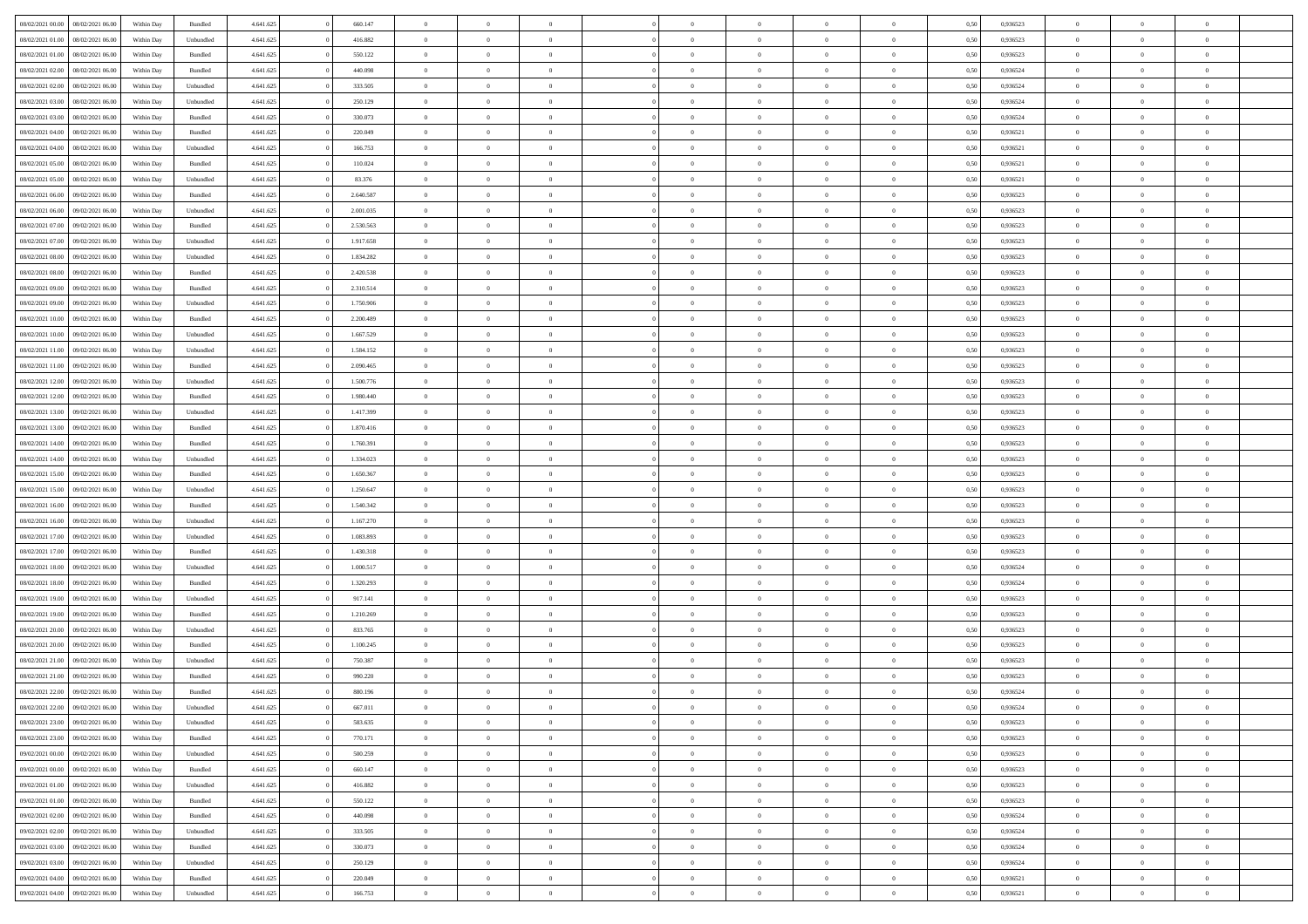| 09/02/2021 05:00                  | 09/02/2021 06:00 | Within Day | Bundled                     | 4.641.625 | 110.024   | $\overline{0}$ | $\theta$       |                | $\overline{0}$ | $\bf{0}$       | $\overline{0}$ | $\theta$       | 0,50 | 0,936521 | $\theta$       | $\theta$       | $\theta$       |  |
|-----------------------------------|------------------|------------|-----------------------------|-----------|-----------|----------------|----------------|----------------|----------------|----------------|----------------|----------------|------|----------|----------------|----------------|----------------|--|
| 09/02/2021 05:00                  | 09/02/2021 06.00 | Within Day | Unbundled                   | 4.641.625 | 83.376    | $\overline{0}$ | $\overline{0}$ | $\overline{0}$ | $\overline{0}$ | $\bf{0}$       | $\overline{0}$ | $\bf{0}$       | 0,50 | 0,936521 | $\,$ 0 $\,$    | $\overline{0}$ | $\overline{0}$ |  |
|                                   |                  |            |                             |           |           |                |                |                |                |                |                |                |      |          |                |                |                |  |
| 09/02/2021 06:00                  | 10/02/2021 06:00 | Within Day | Bundled                     | 4.641.625 | 2.640.587 | $\overline{0}$ | $\overline{0}$ | $\overline{0}$ | $\overline{0}$ | $\bf{0}$       | $\overline{0}$ | $\mathbf{0}$   | 0.50 | 0.936523 | $\overline{0}$ | $\,$ 0 $\,$    | $\bf{0}$       |  |
| 09/02/2021 06:00                  | 10/02/2021 06:00 | Within Day | Unbundled                   | 4.641.625 | 2.001.035 | $\overline{0}$ | $\overline{0}$ | $\overline{0}$ | $\overline{0}$ | $\,0\,$        | $\overline{0}$ | $\overline{0}$ | 0,50 | 0,936523 | $\,$ 0 $\,$    | $\overline{0}$ | $\overline{0}$ |  |
| 09/02/2021 07:00                  | 10/02/2021 06:00 | Within Day | Unbundled                   | 4.641.625 | 1.917.658 | $\overline{0}$ | $\overline{0}$ | $\overline{0}$ | $\overline{0}$ | $\,$ 0         | $\overline{0}$ | $\bf{0}$       | 0,50 | 0,936523 | $\,$ 0 $\,$    | $\overline{0}$ | $\overline{0}$ |  |
| 09/02/2021 07:00                  | 10/02/2021 06:00 | Within Day | Bundled                     | 4.641.625 | 2.530.563 | $\overline{0}$ | $\overline{0}$ | $\overline{0}$ | $\overline{0}$ | $\bf{0}$       | $\overline{0}$ | $\bf{0}$       | 0.50 | 0.936523 | $\,0\,$        | $\overline{0}$ | $\overline{0}$ |  |
| 09/02/2021 08:00                  | 10/02/2021 06:00 | Within Day | Bundled                     | 4.641.625 | 2.420.538 | $\overline{0}$ | $\overline{0}$ | $\overline{0}$ | $\overline{0}$ | $\bf{0}$       | $\overline{0}$ | $\bf{0}$       | 0,50 | 0,936523 | $\,$ 0 $\,$    | $\theta$       | $\overline{0}$ |  |
| 09/02/2021 08:00                  | 10/02/2021 06:00 | Within Day | Unbundled                   | 4.641.625 | 1.834.282 | $\overline{0}$ | $\overline{0}$ | $\overline{0}$ | $\overline{0}$ | $\,$ 0         | $\bf{0}$       | $\bf{0}$       | 0,50 | 0,936523 | $\,$ 0 $\,$    | $\overline{0}$ | $\overline{0}$ |  |
| 09/02/2021 09:00                  | 10/02/2021 06:00 | Within Day | Bundled                     | 4.641.625 | 2.310.514 | $\overline{0}$ | $\overline{0}$ | $\overline{0}$ | $\overline{0}$ | $\bf{0}$       | $\overline{0}$ | $\bf{0}$       | 0.50 | 0.936523 | $\bf{0}$       | $\overline{0}$ | $\bf{0}$       |  |
| 09/02/2021 09:00                  | 10/02/2021 06:00 | Within Day | Unbundled                   | 4.641.625 | 1.750.906 | $\overline{0}$ | $\overline{0}$ | $\overline{0}$ | $\overline{0}$ | $\bf{0}$       | $\overline{0}$ | $\bf{0}$       | 0,50 | 0,936523 | $\,$ 0 $\,$    | $\overline{0}$ | $\overline{0}$ |  |
| 09/02/2021 10:00                  | 10/02/2021 06:00 | Within Day | Bundled                     | 4.641.625 | 2.200.489 | $\overline{0}$ | $\overline{0}$ | $\overline{0}$ | $\overline{0}$ | $\bf{0}$       | $\bf{0}$       | $\bf{0}$       | 0,50 | 0,936523 | $\,$ 0 $\,$    | $\overline{0}$ | $\overline{0}$ |  |
|                                   | 10/02/2021 06:00 |            |                             |           | 1.667.529 | $\overline{0}$ | $\overline{0}$ | $\overline{0}$ | $\overline{0}$ | $\bf{0}$       | $\overline{0}$ |                | 0.50 | 0.936523 | $\overline{0}$ | $\,$ 0 $\,$    | $\bf{0}$       |  |
| 09/02/2021 10:00                  |                  | Within Day | Unbundled                   | 4.641.625 |           |                |                |                |                |                |                | $\mathbf{0}$   |      |          |                |                |                |  |
| 09/02/2021 11:00                  | 10/02/2021 06:00 | Within Day | Bundled                     | 4.641.625 | 2.090.465 | $\overline{0}$ | $\overline{0}$ | $\overline{0}$ | $\overline{0}$ | $\bf{0}$       | $\overline{0}$ | $\overline{0}$ | 0,50 | 0,936523 | $\,$ 0 $\,$    | $\overline{0}$ | $\overline{0}$ |  |
| 09/02/2021 11:00                  | 10/02/2021 06:00 | Within Day | Unbundled                   | 4.641.625 | 1.584.152 | $\overline{0}$ | $\theta$       | $\overline{0}$ | $\overline{0}$ | $\,$ 0         | $\bf{0}$       | $\bf{0}$       | 0,50 | 0,936523 | $\,$ 0 $\,$    | $\overline{0}$ | $\overline{0}$ |  |
| 09/02/2021 12:00                  | 10/02/2021 06:00 | Within Day | Unbundled                   | 4.641.625 | 1.500.776 | $\overline{0}$ | $\overline{0}$ | $\overline{0}$ | $\overline{0}$ | $\bf{0}$       | $\overline{0}$ | $\bf{0}$       | 0.50 | 0.936523 | $\theta$       | $\theta$       | $\overline{0}$ |  |
| 09/02/2021 12:00                  | 10/02/2021 06:00 | Within Day | Bundled                     | 4.641.625 | 1.980.440 | $\overline{0}$ | $\overline{0}$ | $\overline{0}$ | $\overline{0}$ | $\bf{0}$       | $\overline{0}$ | $\bf{0}$       | 0,50 | 0,936523 | $\,$ 0 $\,$    | $\theta$       | $\overline{0}$ |  |
| 09/02/2021 13:00                  | 10/02/2021 06:00 | Within Day | Bundled                     | 4.641.625 | 1.870.416 | $\overline{0}$ | $\overline{0}$ | $\overline{0}$ | $\overline{0}$ | $\,$ 0         | $\bf{0}$       | $\bf{0}$       | 0,50 | 0,936523 | $\,$ 0 $\,$    | $\overline{0}$ | $\overline{0}$ |  |
| 09/02/2021 13:00                  | 10/02/2021 06:00 | Within Day | Unbundled                   | 4.641.625 | 1.417.399 | $\overline{0}$ | $\overline{0}$ | $\overline{0}$ | $\overline{0}$ | $\bf{0}$       | $\overline{0}$ | $\mathbf{0}$   | 0.50 | 0.936523 | $\bf{0}$       | $\overline{0}$ | $\bf{0}$       |  |
| 09/02/2021 14:00                  | 10/02/2021 06:00 | Within Day | Bundled                     | 4.641.625 | 1.760.391 | $\overline{0}$ | $\overline{0}$ | $\overline{0}$ | $\overline{0}$ | $\bf{0}$       | $\overline{0}$ | $\bf{0}$       | 0,50 | 0,936523 | $\,$ 0 $\,$    | $\overline{0}$ | $\overline{0}$ |  |
| 09/02/2021 14:00                  | 10/02/2021 06:00 | Within Day | Unbundled                   | 4.641.625 | 1.334.023 | $\overline{0}$ | $\overline{0}$ | $\overline{0}$ | $\overline{0}$ | $\bf{0}$       | $\bf{0}$       | $\bf{0}$       | 0,50 | 0,936523 | $\,$ 0 $\,$    | $\overline{0}$ | $\overline{0}$ |  |
| 09/02/2021 15:00                  | 10/02/2021 06:00 | Within Day | Unbundled                   | 4.641.625 | 1.250.647 | $\overline{0}$ | $\overline{0}$ | $\overline{0}$ | $\overline{0}$ | $\bf{0}$       | $\overline{0}$ | $\mathbf{0}$   | 0.50 | 0.936523 | $\overline{0}$ | $\,$ 0 $\,$    | $\overline{0}$ |  |
| 09/02/2021 15:00                  | 10/02/2021 06:00 |            | Bundled                     | 4.641.625 | 1.650.367 | $\overline{0}$ | $\overline{0}$ | $\overline{0}$ | $\overline{0}$ | $\bf{0}$       | $\overline{0}$ | $\overline{0}$ | 0,50 | 0,936523 | $\,$ 0 $\,$    | $\overline{0}$ | $\overline{0}$ |  |
|                                   |                  | Within Day |                             |           |           |                |                |                |                |                |                |                |      |          |                |                |                |  |
| 09/02/2021 16:00                  | 10/02/2021 06:00 | Within Day | Bundled                     | 4.641.625 | 1.540.342 | $\overline{0}$ | $\overline{0}$ | $\overline{0}$ | $\overline{0}$ | $\bf{0}$       | $\overline{0}$ | $\bf{0}$       | 0,50 | 0,936523 | $\,$ 0 $\,$    | $\overline{0}$ | $\overline{0}$ |  |
| 09/02/2021 16:00                  | 10/02/2021 06:00 | Within Day | Unbundled                   | 4.641.625 | 1.167.270 | $\overline{0}$ | $\overline{0}$ | $\overline{0}$ | $\overline{0}$ | $\bf{0}$       | $\overline{0}$ | $\bf{0}$       | 0.50 | 0.936523 | $\,0\,$        | $\overline{0}$ | $\overline{0}$ |  |
| 09/02/2021 17:00                  | 10/02/2021 06:00 | Within Day | Bundled                     | 4.641.625 | 1.430.318 | $\overline{0}$ | $\overline{0}$ | $\overline{0}$ | $\overline{0}$ | $\bf{0}$       | $\overline{0}$ | $\bf{0}$       | 0,50 | 0,936523 | $\,$ 0 $\,$    | $\theta$       | $\overline{0}$ |  |
| 09/02/2021 17:00                  | 10/02/2021 06:00 | Within Day | Unbundled                   | 4.641.625 | 1.083.893 | $\overline{0}$ | $\overline{0}$ | $\overline{0}$ | $\overline{0}$ | $\,$ 0         | $\bf{0}$       | $\bf{0}$       | 0,50 | 0,936523 | $\,$ 0 $\,$    | $\overline{0}$ | $\overline{0}$ |  |
| 09/02/2021 18:00                  | 10/02/2021 06:00 | Within Day | Bundled                     | 4.641.625 | 1.320.293 | $\overline{0}$ | $\overline{0}$ | $\overline{0}$ | $\overline{0}$ | $\bf{0}$       | $\overline{0}$ | $\mathbf{0}$   | 0.50 | 0.936524 | $\bf{0}$       | $\overline{0}$ | $\bf{0}$       |  |
| 09/02/2021 18:00                  | 10/02/2021 06:00 | Within Day | Unbundled                   | 4.641.625 | 1.000.517 | $\overline{0}$ | $\overline{0}$ | $\overline{0}$ | $\overline{0}$ | $\bf{0}$       | $\overline{0}$ | $\bf{0}$       | 0,50 | 0,936524 | $\,$ 0 $\,$    | $\overline{0}$ | $\overline{0}$ |  |
| 09/02/2021 19:00                  | 10/02/2021 06:00 | Within Day | Bundled                     | 4.641.625 | 1.210.269 | $\overline{0}$ | $\overline{0}$ | $\overline{0}$ | $\overline{0}$ | $\bf{0}$       | $\bf{0}$       | $\bf{0}$       | 0,50 | 0,936523 | $\,$ 0 $\,$    | $\overline{0}$ | $\overline{0}$ |  |
| 09/02/2021 19:00                  | 10/02/2021 06:00 | Within Day | Unbundled                   | 4.641.625 | 917.141   | $\overline{0}$ | $\overline{0}$ | $\overline{0}$ | $\overline{0}$ | $\bf{0}$       | $\overline{0}$ | $\mathbf{0}$   | 0.50 | 0.936523 | $\overline{0}$ | $\,$ 0 $\,$    | $\bf{0}$       |  |
| 09/02/2021 20:00                  | 10/02/2021 06:00 | Within Dav | Bundled                     | 4.641.625 | 1.100.245 | $\overline{0}$ | $\overline{0}$ | $\overline{0}$ | $\overline{0}$ | $\overline{0}$ | $\overline{0}$ | $\overline{0}$ | 0,50 | 0.936523 | $\theta$       | $\overline{0}$ | $\overline{0}$ |  |
|                                   |                  |            |                             |           |           |                |                |                |                |                |                |                |      |          |                |                |                |  |
| 09/02/2021 20:00                  | 10/02/2021 06:00 | Within Day | Unbundled                   | 4.641.625 | 833.765   | $\overline{0}$ | $\overline{0}$ | $\overline{0}$ | $\overline{0}$ | $\bf{0}$       | $\overline{0}$ | $\bf{0}$       | 0,50 | 0,936523 | $\,$ 0 $\,$    | $\overline{0}$ | $\overline{0}$ |  |
| 09/02/2021 21:00                  | 10/02/2021 06:00 | Within Day | Unbundled                   | 4.641.625 | 750.387   | $\overline{0}$ | $\overline{0}$ | $\overline{0}$ | $\overline{0}$ | $\bf{0}$       | $\overline{0}$ | $\bf{0}$       | 0.50 | 0.936523 | $\,0\,$        | $\overline{0}$ | $\overline{0}$ |  |
| 09/02/2021 21:00                  | 10/02/2021 06:00 | Within Dav | Bundled                     | 4.641.625 | 990.220   | $\overline{0}$ | $\overline{0}$ | $\Omega$       | $\overline{0}$ | $\mathbf{0}$   | $\overline{0}$ | $\overline{0}$ | 0,50 | 0.936523 | $\theta$       | $\overline{0}$ | $\overline{0}$ |  |
| 09/02/2021 22:00                  | 10/02/2021 06:00 | Within Day | Unbundled                   | 4.641.625 | 667.011   | $\overline{0}$ | $\overline{0}$ | $\overline{0}$ | $\overline{0}$ | $\,$ 0         | $\overline{0}$ | $\bf{0}$       | 0,50 | 0,936524 | $\,$ 0 $\,$    | $\overline{0}$ | $\overline{0}$ |  |
| 09/02/2021 22.00                  | 10/02/2021 06:00 | Within Day | Bundled                     | 4.641.625 | 880,196   | $\overline{0}$ | $\overline{0}$ | $\overline{0}$ | $\overline{0}$ | $\bf{0}$       | $\overline{0}$ | $\mathbf{0}$   | 0.50 | 0.936524 | $\bf{0}$       | $\overline{0}$ | $\bf{0}$       |  |
| 09/02/2021 23:00                  | 10/02/2021 06:00 | Within Dav | Bundled                     | 4.641.625 | 770.171   | $\overline{0}$ | $\overline{0}$ | $\overline{0}$ | $\overline{0}$ | $\overline{0}$ | $\overline{0}$ | $\overline{0}$ | 0,50 | 0.936523 | $\theta$       | $\overline{0}$ | $\overline{0}$ |  |
| 09/02/2021 23:00                  | 10/02/2021 06:00 | Within Day | Unbundled                   | 4.641.625 | 583.635   | $\bf{0}$       | $\overline{0}$ | $\overline{0}$ | $\bf{0}$       | $\bf{0}$       | $\overline{0}$ | $\bf{0}$       | 0,50 | 0,936523 | $\,$ 0 $\,$    | $\overline{0}$ | $\overline{0}$ |  |
| 10/02/2021 00:00                  | 10/02/2021 06:00 | Within Day | Bundled                     | 4.641.625 | 660.147   | $\overline{0}$ | $\overline{0}$ | $\overline{0}$ | $\overline{0}$ | $\bf{0}$       | $\overline{0}$ | $\mathbf{0}$   | 0.50 | 0.936523 | $\overline{0}$ | $\,$ 0 $\,$    | $\bf{0}$       |  |
| 10/02/2021 00:00                  | 10/02/2021 06:00 | Within Dav | Unbundled                   | 4.641.625 | 500.259   | $\overline{0}$ | $\overline{0}$ | $\Omega$       | $\overline{0}$ | $\overline{0}$ | $\overline{0}$ | $\overline{0}$ | 0.50 | 0.936523 | $\theta$       | $\overline{0}$ | $\overline{0}$ |  |
| 10/02/2021 01:00                  | 10/02/2021 06:00 | Within Day | Unbundled                   | 4.641.625 | 416.882   | $\overline{0}$ | $\overline{0}$ | $\overline{0}$ | $\overline{0}$ | $\bf{0}$       | $\overline{0}$ | $\bf{0}$       | 0,50 | 0,936523 | $\,$ 0 $\,$    | $\overline{0}$ | $\overline{0}$ |  |
| 10/02/2021 01:00                  | 10/02/2021 06:00 |            | Bundled                     | 4.641.625 | 550.122   | $\overline{0}$ | $\overline{0}$ | $\overline{0}$ | $\overline{0}$ | $\bf{0}$       | $\Omega$       | $\overline{0}$ | 0.50 | 0.936523 | $\,0\,$        | $\theta$       | $\overline{0}$ |  |
|                                   |                  | Within Day |                             |           |           |                |                |                |                |                |                |                |      |          |                |                |                |  |
| 10/02/2021 02:00                  | 10/02/2021 06:00 | Within Dav | Bundled                     | 4.641.625 | 440.098   | $\overline{0}$ | $\theta$       | $\Omega$       | $\overline{0}$ | $\bf{0}$       | $\overline{0}$ | $\overline{0}$ | 0.50 | 0,936524 | $\theta$       | $\overline{0}$ | $\overline{0}$ |  |
| 10/02/2021 02:00                  | 10/02/2021 06:00 | Within Day | Unbundled                   | 4.641.625 | 333.505   | $\overline{0}$ | $\overline{0}$ | $\overline{0}$ | $\bf{0}$       | $\,$ 0         | $\bf{0}$       | $\bf{0}$       | 0,50 | 0,936524 | $\,$ 0 $\,$    | $\overline{0}$ | $\overline{0}$ |  |
| 10/02/2021 03:00                  | 10/02/2021 06:00 | Within Day | $\ensuremath{\mathsf{Unb}}$ | 4.641.625 | 250.129   | $\bf{0}$       | $\theta$       |                | $^{\circ}$     | $\Omega$       |                |                | 0,50 | 0,936524 | $\bf{0}$       | $\theta$       |                |  |
| 10/02/2021 03:00                  | 10/02/2021 06:00 | Within Day | Bundled                     | 4.641.625 | 330.073   | $\overline{0}$ | $\overline{0}$ | $\overline{0}$ | $\overline{0}$ | $\overline{0}$ | $\overline{0}$ | $\mathbf{0}$   | 0,50 | 0,936524 | $\theta$       | $\overline{0}$ | $\overline{0}$ |  |
| 10/02/2021 04:00                  | 10/02/2021 06:00 | Within Day | Bundled                     | 4.641.625 | 220.049   | $\overline{0}$ | $\overline{0}$ | $\overline{0}$ | $\bf{0}$       | $\overline{0}$ | $\overline{0}$ | $\bf{0}$       | 0,50 | 0,936521 | $\bf{0}$       | $\overline{0}$ | $\bf{0}$       |  |
| 10/02/2021 04:00                  | 10/02/2021 06:00 | Within Day | Unbundled                   | 4.641.625 | 166.753   | $\overline{0}$ | $\overline{0}$ | $\overline{0}$ | $\overline{0}$ | $\overline{0}$ | $\overline{0}$ | $\mathbf{0}$   | 0.50 | 0.936521 | $\overline{0}$ | $\bf{0}$       | $\bf{0}$       |  |
| 10/02/2021 05:00                  | 10/02/2021 06:00 | Within Day | Bundled                     | 4.641.625 | 110.024   | $\overline{0}$ | $\overline{0}$ | $\overline{0}$ | $\overline{0}$ | $\overline{0}$ | $\overline{0}$ | $\mathbf{0}$   | 0,50 | 0,936521 | $\overline{0}$ | $\theta$       | $\overline{0}$ |  |
| 10/02/2021 05:00                  | 10/02/2021 06:00 | Within Day | Unbundled                   | 4.641.625 | 83.376    | $\overline{0}$ | $\overline{0}$ | $\overline{0}$ | $\overline{0}$ | $\bf{0}$       | $\bf{0}$       | $\bf{0}$       | 0,50 | 0,936521 | $\bf{0}$       | $\overline{0}$ | $\overline{0}$ |  |
| 10/02/2021 06:00                  | 11/02/2021 06:00 | Within Day | Unbundled                   | 4.641.625 | 2.001.035 | $\overline{0}$ | $\overline{0}$ | $\overline{0}$ | $\overline{0}$ | $\bf{0}$       | $\overline{0}$ | $\mathbf{0}$   | 0.50 | 0.936523 | $\,$ 0 $\,$    | $\theta$       | $\overline{0}$ |  |
| 10/02/2021 06:00                  | 11/02/2021 06:00 | Within Day | Bundled                     | 4.641.625 | 2.640.587 | $\overline{0}$ | $\overline{0}$ | $\overline{0}$ | $\overline{0}$ | $\overline{0}$ | $\overline{0}$ | $\overline{0}$ | 0,50 | 0.936523 | $\overline{0}$ | $\theta$       | $\overline{0}$ |  |
|                                   |                  |            |                             |           |           |                |                |                |                |                |                |                |      |          |                |                |                |  |
| 10/02/2021 07:00                  | 11/02/2021 06:00 | Within Day | Bundled                     | 4.641.625 | 2.530.563 | $\overline{0}$ | $\,$ 0         | $\overline{0}$ | $\bf{0}$       | $\,$ 0 $\,$    | $\overline{0}$ | $\bf{0}$       | 0,50 | 0,936523 | $\,$ 0 $\,$    | $\overline{0}$ | $\overline{0}$ |  |
| 10/02/2021 07:00                  | 11/02/2021 06:00 | Within Day | Unbundled                   | 4.641.625 | 1.917.658 | $\overline{0}$ | $\overline{0}$ | $\overline{0}$ | $\overline{0}$ | $\bf{0}$       | $\overline{0}$ | $\mathbf{0}$   | 0.50 | 0.936523 | $\mathbf{0}$   | $\bf{0}$       | $\bf{0}$       |  |
| 10/02/2021 08:00                  | 11/02/2021 06:00 | Within Day | Bundled                     | 4.641.625 | 2.420.538 | $\overline{0}$ | $\overline{0}$ | $\overline{0}$ | $\overline{0}$ | $\overline{0}$ | $\overline{0}$ | $\overline{0}$ | 0,50 | 0.936523 | $\overline{0}$ | $\theta$       | $\overline{0}$ |  |
| 10/02/2021 08:00                  | 11/02/2021 06.00 | Within Day | Unbundled                   | 4.641.625 | 1.834.282 | $\overline{0}$ | $\overline{0}$ | $\overline{0}$ | $\bf{0}$       | $\bf{0}$       | $\bf{0}$       | $\bf{0}$       | 0,50 | 0,936523 | $\bf{0}$       | $\overline{0}$ | $\bf{0}$       |  |
| 10/02/2021 09:00 11/02/2021 06:00 |                  | Within Day | Bundled                     | 4.641.625 | 2.310.514 | $\,$ 0 $\,$    | $\,$ 0 $\,$    | $\overline{0}$ | $\overline{0}$ | $\,$ 0 $\,$    | $\,$ 0 $\,$    | $\,$ 0 $\,$    | 0,50 | 0,936523 | $\overline{0}$ | $\,$ 0 $\,$    | $\,$ 0 $\,$    |  |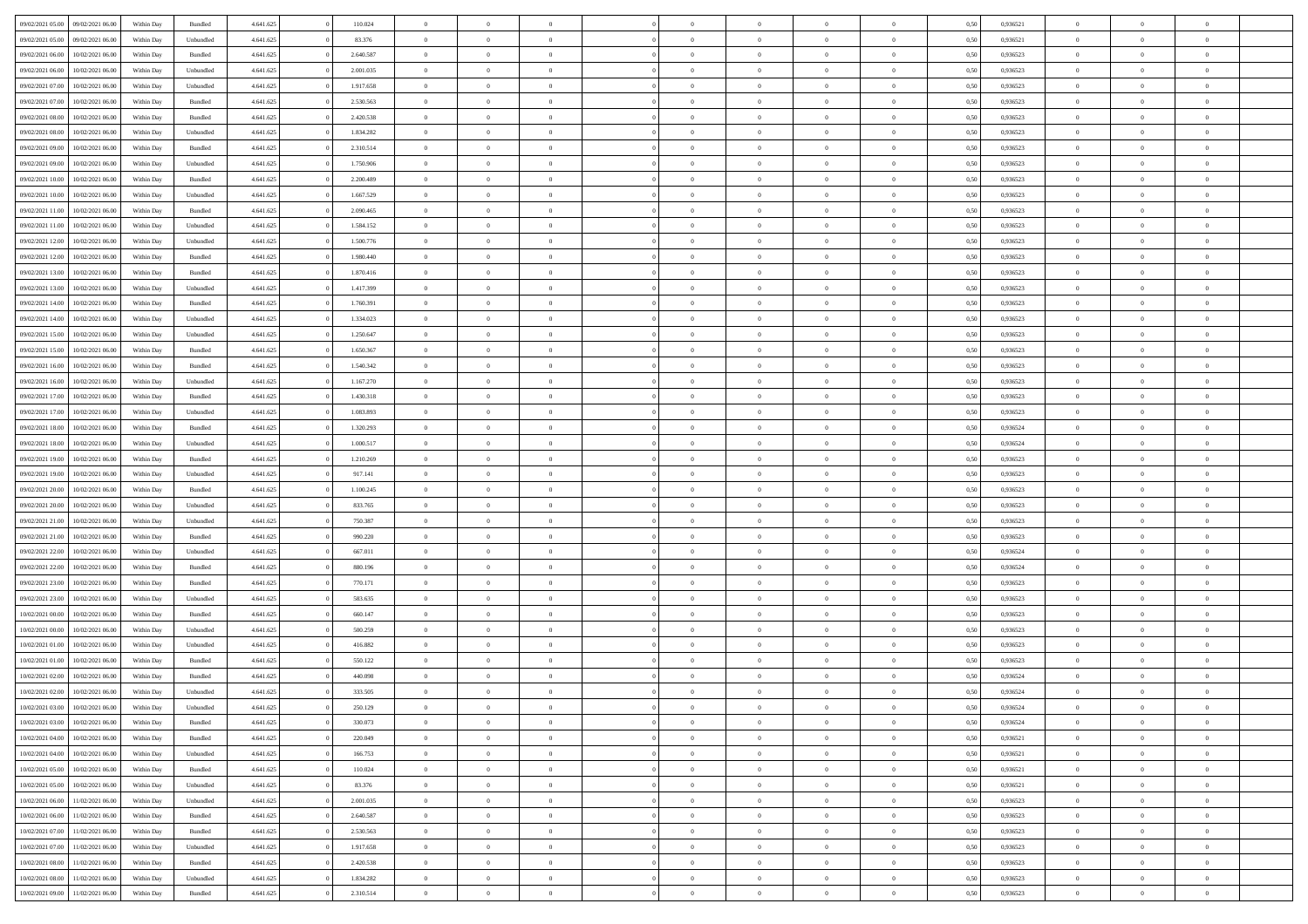| 10/02/2021 09:00                  | 11/02/2021 06:00 | Within Day | Unbundled          | 4.641.625 | 1.750.906 | $\overline{0}$ | $\theta$       |                | $\overline{0}$ | $\bf{0}$       | $\overline{0}$ | $\theta$       | 0,50 | 0,936523 | $\theta$       | $\theta$       | $\theta$       |  |
|-----------------------------------|------------------|------------|--------------------|-----------|-----------|----------------|----------------|----------------|----------------|----------------|----------------|----------------|------|----------|----------------|----------------|----------------|--|
| 10/02/2021 10:00                  | 11/02/2021 06.00 | Within Day | Unbundled          | 4.641.625 | 1.667.529 | $\overline{0}$ | $\overline{0}$ | $\overline{0}$ | $\overline{0}$ | $\bf{0}$       | $\bf{0}$       | $\bf{0}$       | 0,50 | 0,936523 | $\,$ 0 $\,$    | $\overline{0}$ | $\overline{0}$ |  |
|                                   |                  |            |                    |           |           |                |                |                |                |                |                |                |      |          |                |                |                |  |
| 10/02/2021 10:00                  | 11/02/2021 06:00 | Within Day | Bundled            | 4.641.625 | 2.200.489 | $\overline{0}$ | $\overline{0}$ | $\overline{0}$ | $\overline{0}$ | $\overline{0}$ | $\overline{0}$ | $\mathbf{0}$   | 0.50 | 0.936523 | $\overline{0}$ | $\,$ 0 $\,$    | $\bf{0}$       |  |
| 10/02/2021 11:00                  | 11/02/2021 06:00 | Within Day | Unbundled          | 4.641.625 | 1.584.152 | $\overline{0}$ | $\overline{0}$ | $\overline{0}$ | $\overline{0}$ | $\,0\,$        | $\overline{0}$ | $\overline{0}$ | 0,50 | 0,936523 | $\,$ 0 $\,$    | $\overline{0}$ | $\overline{0}$ |  |
| 10/02/2021 11:00                  | 11/02/2021 06.00 | Within Day | Bundled            | 4.641.625 | 2.090.465 | $\overline{0}$ | $\overline{0}$ | $\overline{0}$ | $\overline{0}$ | $\,$ 0         | $\overline{0}$ | $\bf{0}$       | 0,50 | 0,936523 | $\,$ 0 $\,$    | $\overline{0}$ | $\overline{0}$ |  |
| 10/02/2021 12:00                  | 11/02/2021 06:00 | Within Day | Bundled            | 4.641.625 | 1.980.440 | $\overline{0}$ | $\overline{0}$ | $\overline{0}$ | $\overline{0}$ | $\bf{0}$       | $\overline{0}$ | $\bf{0}$       | 0.50 | 0.936523 | $\,0\,$        | $\overline{0}$ | $\overline{0}$ |  |
| 10/02/2021 12:00                  | 11/02/2021 06:00 | Within Day | Unbundled          | 4.641.625 | 1.500.776 | $\overline{0}$ | $\overline{0}$ | $\overline{0}$ | $\overline{0}$ | $\bf{0}$       | $\overline{0}$ | $\bf{0}$       | 0,50 | 0,936523 | $\,$ 0 $\,$    | $\overline{0}$ | $\overline{0}$ |  |
| 10/02/2021 13:00                  | 1/02/2021 06.00  | Within Day | Bundled            | 4.641.625 | 1.870.416 | $\overline{0}$ | $\overline{0}$ | $\overline{0}$ | $\overline{0}$ | $\,$ 0         | $\bf{0}$       | $\bf{0}$       | 0,50 | 0,936523 | $\,$ 0 $\,$    | $\overline{0}$ | $\overline{0}$ |  |
| 10/02/2021 13:00                  | 11/02/2021 06:00 | Within Day | Unbundled          | 4.641.625 | 1.417.399 | $\overline{0}$ | $\overline{0}$ | $\overline{0}$ | $\overline{0}$ | $\bf{0}$       | $\overline{0}$ | $\mathbf{0}$   | 0.50 | 0.936523 | $\bf{0}$       | $\overline{0}$ | $\bf{0}$       |  |
| 10/02/2021 14:00                  | 11/02/2021 06:00 | Within Day | Unbundled          | 4.641.625 | 1.334.023 | $\overline{0}$ | $\overline{0}$ | $\overline{0}$ | $\overline{0}$ | $\bf{0}$       | $\overline{0}$ | $\bf{0}$       | 0,50 | 0,936523 | $\,$ 0 $\,$    | $\overline{0}$ | $\overline{0}$ |  |
| 10/02/2021 14:00                  | 1/02/2021 06.00  | Within Day | Bundled            | 4.641.625 | 1.760.391 | $\overline{0}$ | $\overline{0}$ | $\overline{0}$ | $\overline{0}$ | $\bf{0}$       | $\bf{0}$       | $\bf{0}$       | 0,50 | 0,936523 | $\,$ 0 $\,$    | $\overline{0}$ | $\overline{0}$ |  |
|                                   |                  |            |                    |           | 1.650.367 | $\overline{0}$ | $\overline{0}$ | $\overline{0}$ | $\overline{0}$ | $\bf{0}$       | $\overline{0}$ |                | 0.50 | 0.936523 | $\overline{0}$ | $\,$ 0 $\,$    | $\overline{0}$ |  |
| 10/02/2021 15:00                  | 11/02/2021 06:00 | Within Day | Bundled            | 4.641.625 |           |                |                |                |                |                |                | $\mathbf{0}$   |      |          |                |                |                |  |
| 10/02/2021 15:00                  | 11/02/2021 06:00 | Within Day | Unbundled          | 4.641.625 | 1.250.647 | $\overline{0}$ | $\overline{0}$ | $\overline{0}$ | $\overline{0}$ | $\bf{0}$       | $\overline{0}$ | $\overline{0}$ | 0,50 | 0,936523 | $\,$ 0 $\,$    | $\overline{0}$ | $\overline{0}$ |  |
| 10/02/2021 16:00                  | 11/02/2021 06.00 | Within Day | Bundled            | 4.641.625 | 1.540.342 | $\overline{0}$ | $\theta$       | $\overline{0}$ | $\overline{0}$ | $\,$ 0         | $\overline{0}$ | $\bf{0}$       | 0,50 | 0,936523 | $\,$ 0 $\,$    | $\overline{0}$ | $\overline{0}$ |  |
| 10/02/2021 16:00                  | 11/02/2021 06:00 | Within Day | Unbundled          | 4.641.625 | 1.167.270 | $\overline{0}$ | $\overline{0}$ | $\overline{0}$ | $\overline{0}$ | $\bf{0}$       | $\overline{0}$ | $\bf{0}$       | 0.50 | 0.936523 | $\,0\,$        | $\overline{0}$ | $\overline{0}$ |  |
| 10/02/2021 17:00                  | 11/02/2021 06:00 | Within Day | Unbundled          | 4.641.625 | 1.083.893 | $\overline{0}$ | $\overline{0}$ | $\overline{0}$ | $\overline{0}$ | $\bf{0}$       | $\overline{0}$ | $\bf{0}$       | 0,50 | 0,936523 | $\,$ 0 $\,$    | $\theta$       | $\overline{0}$ |  |
| 10/02/2021 17:00                  | 1/02/2021 06.00  | Within Day | Bundled            | 4.641.625 | 1.430.318 | $\overline{0}$ | $\overline{0}$ | $\overline{0}$ | $\overline{0}$ | $\,$ 0         | $\overline{0}$ | $\bf{0}$       | 0,50 | 0,936523 | $\,$ 0 $\,$    | $\overline{0}$ | $\overline{0}$ |  |
| 10/02/2021 18:00                  | 11/02/2021 06:00 | Within Day | Unbundled          | 4.641.625 | 1.000.517 | $\overline{0}$ | $\overline{0}$ | $\overline{0}$ | $\overline{0}$ | $\bf{0}$       | $\overline{0}$ | $\mathbf{0}$   | 0.50 | 0.936524 | $\bf{0}$       | $\overline{0}$ | $\bf{0}$       |  |
| 10/02/2021 18:00                  | 11/02/2021 06:00 | Within Day | Bundled            | 4.641.625 | 1.320.293 | $\overline{0}$ | $\overline{0}$ | $\overline{0}$ | $\overline{0}$ | $\bf{0}$       | $\overline{0}$ | $\bf{0}$       | 0,50 | 0,936524 | $\,$ 0 $\,$    | $\overline{0}$ | $\overline{0}$ |  |
| 10/02/2021 19:00                  | 1/02/2021 06.00  | Within Day | Bundled            | 4.641.625 | 1.210.269 | $\overline{0}$ | $\overline{0}$ | $\overline{0}$ | $\overline{0}$ | $\bf{0}$       | $\bf{0}$       | $\bf{0}$       | 0,50 | 0,936523 | $\,$ 0 $\,$    | $\overline{0}$ | $\overline{0}$ |  |
| 10/02/2021 19:00                  | 11/02/2021 06:00 | Within Day | Unbundled          | 4.641.625 | 917.141   | $\overline{0}$ | $\overline{0}$ | $\overline{0}$ | $\overline{0}$ | $\bf{0}$       | $\overline{0}$ | $\mathbf{0}$   | 0.50 | 0.936523 | $\overline{0}$ | $\,$ 0 $\,$    | $\overline{0}$ |  |
| 10/02/2021 20:00                  | 11/02/2021 06:00 | Within Day | Unbundled          | 4.641.625 | 833.765   | $\overline{0}$ | $\overline{0}$ | $\overline{0}$ | $\overline{0}$ | $\,0\,$        | $\overline{0}$ | $\overline{0}$ | 0,50 | 0,936523 | $\,$ 0 $\,$    | $\overline{0}$ | $\overline{0}$ |  |
| 10/02/2021 20:00                  | 11/02/2021 06.00 | Within Day | Bundled            | 4.641.625 | 1.100.245 | $\overline{0}$ | $\overline{0}$ | $\overline{0}$ | $\overline{0}$ | $\bf{0}$       | $\bf{0}$       | $\bf{0}$       | 0,50 | 0,936523 | $\,$ 0 $\,$    | $\overline{0}$ | $\overline{0}$ |  |
|                                   |                  |            |                    |           |           |                |                |                |                |                |                |                |      |          |                |                |                |  |
| 10/02/2021 21:00                  | 11/02/2021 06:00 | Within Day | Unbundled          | 4.641.625 | 750.387   | $\overline{0}$ | $\overline{0}$ | $\overline{0}$ | $\overline{0}$ | $\bf{0}$       | $\overline{0}$ | $\bf{0}$       | 0.50 | 0.936523 | $\,0\,$        | $\overline{0}$ | $\overline{0}$ |  |
| 10/02/2021 21:00                  | 11/02/2021 06:00 | Within Day | Bundled            | 4.641.625 | 990.220   | $\overline{0}$ | $\overline{0}$ | $\overline{0}$ | $\overline{0}$ | $\bf{0}$       | $\overline{0}$ | $\bf{0}$       | 0,50 | 0,936523 | $\,$ 0 $\,$    | $\theta$       | $\overline{0}$ |  |
| 10/02/2021 22:00                  | 1/02/2021 06.00  | Within Day | Unbundled          | 4.641.625 | 667.011   | $\overline{0}$ | $\theta$       | $\overline{0}$ | $\overline{0}$ | $\,$ 0         | $\bf{0}$       | $\bf{0}$       | 0,50 | 0,936524 | $\,$ 0 $\,$    | $\overline{0}$ | $\overline{0}$ |  |
| 10/02/2021 22:00                  | 11/02/2021 06:00 | Within Day | Bundled            | 4.641.625 | 880.196   | $\overline{0}$ | $\overline{0}$ | $\overline{0}$ | $\overline{0}$ | $\bf{0}$       | $\overline{0}$ | $\mathbf{0}$   | 0.50 | 0.936524 | $\bf{0}$       | $\overline{0}$ | $\bf{0}$       |  |
| 10/02/2021 23:00                  | 11/02/2021 06:00 | Within Day | Bundled            | 4.641.625 | 770.171   | $\overline{0}$ | $\overline{0}$ | $\overline{0}$ | $\overline{0}$ | $\bf{0}$       | $\overline{0}$ | $\bf{0}$       | 0,50 | 0,936523 | $\,$ 0 $\,$    | $\overline{0}$ | $\overline{0}$ |  |
| 10/02/2021 23:00                  | 1/02/2021 06.00  | Within Day | Unbundled          | 4.641.625 | 583.635   | $\overline{0}$ | $\overline{0}$ | $\overline{0}$ | $\bf{0}$       | $\bf{0}$       | $\overline{0}$ | $\bf{0}$       | 0,50 | 0,936523 | $\,$ 0 $\,$    | $\overline{0}$ | $\overline{0}$ |  |
| 11/02/2021 00:00                  | 11/02/2021 06:00 | Within Day | $\mathbf B$ undled | 4.641.625 | 660.147   | $\overline{0}$ | $\overline{0}$ | $\overline{0}$ | $\overline{0}$ | $\bf{0}$       | $\overline{0}$ | $\mathbf{0}$   | 0.50 | 0.936523 | $\overline{0}$ | $\,$ 0 $\,$    | $\overline{0}$ |  |
| 11/02/2021 00:00                  | 11/02/2021 06:00 | Within Dav | Unbundled          | 4.641.625 | 500.259   | $\overline{0}$ | $\overline{0}$ | $\overline{0}$ | $\overline{0}$ | $\overline{0}$ | $\overline{0}$ | $\overline{0}$ | 0.50 | 0.936523 | $\theta$       | $\overline{0}$ | $\overline{0}$ |  |
| 11/02/2021 01:00                  | 1/02/2021 06.00  | Within Day | Unbundled          | 4.641.625 | 416.882   | $\overline{0}$ | $\overline{0}$ | $\overline{0}$ | $\overline{0}$ | $\bf{0}$       | $\overline{0}$ | $\bf{0}$       | 0,50 | 0,936523 | $\,$ 0 $\,$    | $\overline{0}$ | $\overline{0}$ |  |
| 11/02/2021 01:00                  | 11/02/2021 06:00 | Within Day | Bundled            | 4.641.625 | 550.122   | $\overline{0}$ | $\overline{0}$ | $\overline{0}$ | $\overline{0}$ | $\bf{0}$       | $\overline{0}$ | $\bf{0}$       | 0.50 | 0.936523 | $\,0\,$        | $\overline{0}$ | $\overline{0}$ |  |
| 11/02/2021 02:00                  | 11/02/2021 06:00 | Within Dav | Unbundled          | 4.641.625 | 333.505   | $\overline{0}$ | $\overline{0}$ | $\Omega$       | $\overline{0}$ | $\mathbf{0}$   | $\overline{0}$ | $\overline{0}$ | 0,50 | 0,936524 | $\theta$       | $\overline{0}$ | $\overline{0}$ |  |
|                                   |                  |            |                    |           |           |                |                | $\overline{0}$ |                |                |                |                |      |          |                |                |                |  |
| 11/02/2021 02:00                  | 1/02/2021 06.00  | Within Day | Bundled            | 4.641.625 | 440.098   | $\bf{0}$       | $\overline{0}$ |                | $\overline{0}$ | $\,$ 0         | $\bf{0}$       | $\bf{0}$       | 0,50 | 0,936524 | $\,$ 0 $\,$    | $\overline{0}$ | $\overline{0}$ |  |
| 11/02/2021 03:00                  | 11/02/2021 06:00 | Within Day | Unbundled          | 4.641.625 | 250.129   | $\overline{0}$ | $\overline{0}$ | $\overline{0}$ | $\overline{0}$ | $\bf{0}$       | $\overline{0}$ | $\mathbf{0}$   | 0.50 | 0.936524 | $\bf{0}$       | $\overline{0}$ | $\bf{0}$       |  |
| 11/02/2021 03:00                  | 11/02/2021 06:00 | Within Dav | Bundled            | 4.641.625 | 330.073   | $\overline{0}$ | $\overline{0}$ | $\overline{0}$ | $\overline{0}$ | $\overline{0}$ | $\overline{0}$ | $\overline{0}$ | 0,50 | 0,936524 | $\theta$       | $\overline{0}$ | $\overline{0}$ |  |
| 11/02/2021 04:00                  | 1/02/2021 06.00  | Within Day | Bundled            | 4.641.625 | 220.049   | $\overline{0}$ | $\overline{0}$ | $\overline{0}$ | $\bf{0}$       | $\bf{0}$       | $\bf{0}$       | $\bf{0}$       | 0,50 | 0,936521 | $\,$ 0 $\,$    | $\overline{0}$ | $\overline{0}$ |  |
| 11/02/2021 04:00                  | 11/02/2021 06:00 | Within Day | Unbundled          | 4.641.625 | 166,753   | $\overline{0}$ | $\overline{0}$ | $\overline{0}$ | $\overline{0}$ | $\bf{0}$       | $\overline{0}$ | $\mathbf{0}$   | 0.50 | 0.936521 | $\overline{0}$ | $\,$ 0 $\,$    | $\overline{0}$ |  |
| 11/02/2021 05:00                  | 11/02/2021 06:00 | Within Dav | Bundled            | 4.641.625 | 110.024   | $\overline{0}$ | $\overline{0}$ | $\overline{0}$ | $\overline{0}$ | $\overline{0}$ | $\overline{0}$ | $\mathbf{0}$   | 0.50 | 0,936521 | $\theta$       | $\overline{0}$ | $\overline{0}$ |  |
| 11/02/2021 05:00                  | 1/02/2021 06.00  | Within Day | Unbundled          | 4.641.625 | 83.376    | $\overline{0}$ | $\overline{0}$ | $\overline{0}$ | $\overline{0}$ | $\bf{0}$       | $\overline{0}$ | $\bf{0}$       | 0,50 | 0,936521 | $\,$ 0 $\,$    | $\overline{0}$ | $\overline{0}$ |  |
| 11/02/2021 06:00                  | 12/02/2021 06:00 | Within Day | Unbundled          | 4.641.625 | 2.001.035 | $\overline{0}$ | $\overline{0}$ | $\overline{0}$ | $\overline{0}$ | $\bf{0}$       | $\overline{0}$ | $\bf{0}$       | 0.50 | 0.936523 | $\,0\,$        | $\theta$       | $\overline{0}$ |  |
| 11/02/2021 06:00                  | 12/02/2021 06:00 | Within Dav | Bundled            | 4.641.625 | 2.640.587 | $\overline{0}$ | $\theta$       | $\Omega$       | $\overline{0}$ | $\bf{0}$       | $\overline{0}$ | $\overline{0}$ | 0.50 | 0.936523 | $\theta$       | $\overline{0}$ | $\overline{0}$ |  |
| 11/02/2021 07:00                  | 12/02/2021 06:00 | Within Day | Bundled            | 4.641.625 | 2.530.563 | $\overline{0}$ | $\overline{0}$ | $\overline{0}$ | $\bf{0}$       | $\,$ 0         | $\bf{0}$       | $\bf{0}$       | 0,50 | 0,936523 | $\,$ 0 $\,$    | $\overline{0}$ | $\overline{0}$ |  |
| 11/02/2021 07:00                  | 12/02/2021 06:00 | Within Day | Unbundled          | 4.641.625 | 1.917.658 | $\bf{0}$       | $\theta$       |                | $^{\circ}$     | $\Omega$       |                |                | 0,50 | 0.936523 | $\bf{0}$       | $\theta$       |                |  |
|                                   |                  |            |                    |           |           |                | $\overline{0}$ |                |                | $\overline{0}$ |                |                |      |          | $\theta$       | $\overline{0}$ | $\overline{0}$ |  |
| 11/02/2021 08:00                  | 12/02/2021 06:00 | Within Day | Unbundled          | 4.641.625 | 1.834.282 | $\overline{0}$ |                | $\overline{0}$ | $\overline{0}$ |                | $\overline{0}$ | $\mathbf{0}$   | 0,50 | 0.936523 |                |                |                |  |
| 11/02/2021 08:00                  | 12/02/2021 06:00 | Within Day | Bundled            | 4.641.625 | 2.420.538 | $\overline{0}$ | $\overline{0}$ | $\overline{0}$ | $\bf{0}$       | $\overline{0}$ | $\overline{0}$ | $\mathbf{0}$   | 0,50 | 0,936523 | $\bf{0}$       | $\overline{0}$ | $\bf{0}$       |  |
| 11/02/2021 09:00                  | 12/02/2021 06:00 | Within Day | Unbundled          | 4.641.625 | 1.750.906 | $\overline{0}$ | $\overline{0}$ | $\overline{0}$ | $\overline{0}$ | $\overline{0}$ | $\overline{0}$ | $\mathbf{0}$   | 0.50 | 0.936523 | $\overline{0}$ | $\bf{0}$       | $\bf{0}$       |  |
| 11/02/2021 09:00                  | 12/02/2021 06:00 | Within Day | Bundled            | 4.641.625 | 2.310.514 | $\overline{0}$ | $\overline{0}$ | $\overline{0}$ | $\overline{0}$ | $\overline{0}$ | $\overline{0}$ | $\mathbf{0}$   | 0,50 | 0.936523 | $\overline{0}$ | $\theta$       | $\overline{0}$ |  |
| 11/02/2021 10:00                  | 12/02/2021 06:00 | Within Day | Unbundled          | 4.641.625 | 1.667.529 | $\overline{0}$ | $\overline{0}$ | $\overline{0}$ | $\overline{0}$ | $\bf{0}$       | $\bf{0}$       | $\bf{0}$       | 0,50 | 0,936523 | $\bf{0}$       | $\overline{0}$ | $\overline{0}$ |  |
| 11/02/2021 10:00                  | 12/02/2021 06:00 | Within Day | Bundled            | 4.641.625 | 2.200.489 | $\overline{0}$ | $\overline{0}$ | $\overline{0}$ | $\overline{0}$ | $\bf{0}$       | $\overline{0}$ | $\mathbf{0}$   | 0.50 | 0.936523 | $\,$ 0 $\,$    | $\theta$       | $\,$ 0         |  |
| 11/02/2021 11:00                  | 12/02/2021 06:00 | Within Day | Unbundled          | 4.641.625 | 1.584.152 | $\overline{0}$ | $\overline{0}$ | $\overline{0}$ | $\overline{0}$ | $\overline{0}$ | $\overline{0}$ | $\overline{0}$ | 0,50 | 0.936523 | $\overline{0}$ | $\theta$       | $\overline{0}$ |  |
| 11/02/2021 11:00                  | 12/02/2021 06:00 | Within Day | Bundled            | 4.641.625 | 2.090.465 | $\overline{0}$ | $\,$ 0         | $\overline{0}$ | $\bf{0}$       | $\,$ 0 $\,$    | $\overline{0}$ | $\bf{0}$       | 0,50 | 0,936523 | $\,$ 0 $\,$    | $\overline{0}$ | $\overline{0}$ |  |
| 11/02/2021 12:00                  | 12/02/2021 06:00 | Within Day | Bundled            | 4.641.625 | 1.980.440 | $\overline{0}$ | $\overline{0}$ | $\overline{0}$ | $\overline{0}$ | $\bf{0}$       | $\overline{0}$ | $\mathbf{0}$   | 0.50 | 0.936523 | $\mathbf{0}$   | $\,$ 0 $\,$    | $\overline{0}$ |  |
| 11/02/2021 12:00                  | 12/02/2021 06:00 | Within Day | Unbundled          | 4.641.625 | 1.500.776 | $\overline{0}$ | $\overline{0}$ | $\overline{0}$ | $\overline{0}$ | $\overline{0}$ | $\overline{0}$ | $\overline{0}$ | 0,50 | 0.936523 | $\overline{0}$ | $\theta$       | $\overline{0}$ |  |
|                                   |                  |            |                    |           |           |                | $\overline{0}$ |                | $\bf{0}$       | $\bf{0}$       |                |                |      |          | $\bf{0}$       | $\overline{0}$ | $\bf{0}$       |  |
| 11/02/2021 13:00                  | 12/02/2021 06:00 | Within Day | Bundled            | 4.641.625 | 1.870.416 | $\overline{0}$ |                | $\overline{0}$ |                |                | $\bf{0}$       | $\bf{0}$       | 0,50 | 0,936523 |                |                |                |  |
| 11/02/2021 13:00 12/02/2021 06:00 |                  | Within Day | Unbundled          | 4.641.625 | 1.417.399 | $\,$ 0 $\,$    | $\,$ 0 $\,$    | $\overline{0}$ | $\overline{0}$ | $\,$ 0 $\,$    | $\,$ 0 $\,$    | $\,$ 0 $\,$    | 0,50 | 0,936523 | $\mathbf{0}^-$ | $\,$ 0 $\,$    | $\,$ 0 $\,$    |  |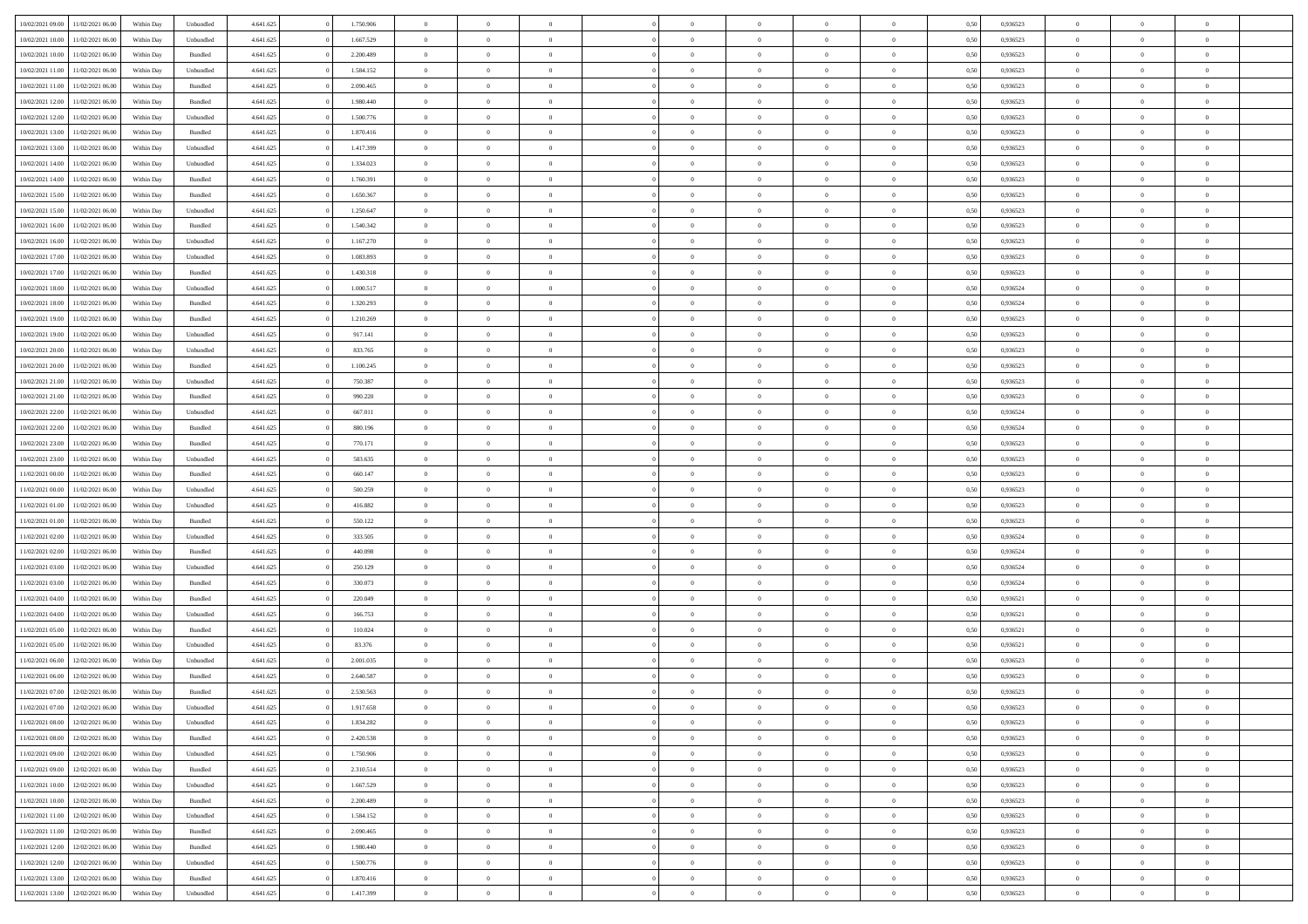| 11/02/2021 14:00                  | 12/02/2021 06:00 | Within Day | Bundled   | 4.641.625 | 1.760.391 | $\overline{0}$ | $\theta$       |                | $\overline{0}$ | $\bf{0}$       | $\overline{0}$ | $\theta$       | 0,50 | 0,936523 | $\theta$       | $\theta$       | $\overline{0}$           |  |
|-----------------------------------|------------------|------------|-----------|-----------|-----------|----------------|----------------|----------------|----------------|----------------|----------------|----------------|------|----------|----------------|----------------|--------------------------|--|
| 11/02/2021 14:00                  | 12/02/2021 06:00 | Within Day | Unbundled | 4.641.625 | 1.334.023 | $\overline{0}$ | $\overline{0}$ | $\overline{0}$ | $\overline{0}$ | $\,$ 0         | $\bf{0}$       | $\bf{0}$       | 0,50 | 0,936523 | $\,$ 0 $\,$    | $\overline{0}$ | $\overline{0}$           |  |
|                                   |                  |            |           |           |           |                |                |                |                |                |                |                |      |          |                |                |                          |  |
| 11/02/2021 15:00                  | 12/02/2021 06:00 | Within Day | Unbundled | 4.641.625 | 1.250.647 | $\overline{0}$ | $\overline{0}$ | $\overline{0}$ | $\overline{0}$ | $\bf{0}$       | $\overline{0}$ | $\mathbf{0}$   | 0.50 | 0.936523 | $\bf{0}$       | $\overline{0}$ | $\overline{0}$           |  |
| 11/02/2021 15:00                  | 12/02/2021 06:00 | Within Day | Bundled   | 4.641.625 | 1.650.367 | $\overline{0}$ | $\overline{0}$ | $\overline{0}$ | $\overline{0}$ | $\,$ 0         | $\overline{0}$ | $\overline{0}$ | 0,50 | 0,936523 | $\,$ 0 $\,$    | $\overline{0}$ | $\overline{0}$           |  |
| 11/02/2021 16:00                  | 12/02/2021 06:00 | Within Day | Bundled   | 4.641.625 | 1.540.342 | $\overline{0}$ | $\theta$       | $\overline{0}$ | $\overline{0}$ | $\overline{0}$ | $\overline{0}$ | $\bf{0}$       | 0,50 | 0,936523 | $\,$ 0 $\,$    | $\overline{0}$ | $\overline{0}$           |  |
| 11/02/2021 16:00                  | 12/02/2021 06:00 | Within Day | Unbundled | 4.641.625 | 1.167.270 | $\overline{0}$ | $\overline{0}$ | $\overline{0}$ | $\overline{0}$ | $\bf{0}$       | $\overline{0}$ | $\bf{0}$       | 0.50 | 0.936523 | $\,0\,$        | $\theta$       | $\overline{0}$           |  |
| 11/02/2021 17:00                  | 12/02/2021 06:00 | Within Day | Bundled   | 4.641.625 | 1.430.318 | $\overline{0}$ | $\overline{0}$ | $\overline{0}$ | $\overline{0}$ | $\bf{0}$       | $\overline{0}$ | $\overline{0}$ | 0,50 | 0,936523 | $\,$ 0 $\,$    | $\theta$       | $\overline{0}$           |  |
| 11/02/2021 17:00                  | 12/02/2021 06.00 | Within Day | Unbundled | 4.641.625 | 1.083.893 | $\overline{0}$ | $\theta$       | $\overline{0}$ | $\overline{0}$ | $\,$ 0         | $\bf{0}$       | $\bf{0}$       | 0,50 | 0,936523 | $\,$ 0 $\,$    | $\overline{0}$ | $\overline{0}$           |  |
| 11/02/2021 18:00                  | 12/02/2021 06:00 | Within Day | Unbundled | 4.641.625 | 1.000.517 | $\overline{0}$ | $\overline{0}$ | $\overline{0}$ | $\overline{0}$ | $\bf{0}$       | $\overline{0}$ | $\bf{0}$       | 0.50 | 0.936524 | $\,0\,$        | $\overline{0}$ | $\overline{0}$           |  |
| 11/02/2021 18:00                  | 12/02/2021 06:00 | Within Day | Bundled   | 4.641.625 | 1.320.293 | $\overline{0}$ | $\overline{0}$ | $\overline{0}$ | $\overline{0}$ | $\,$ 0         | $\overline{0}$ | $\bf{0}$       | 0,50 | 0,936524 | $\,$ 0 $\,$    | $\overline{0}$ | $\overline{0}$           |  |
| 11/02/2021 19:00                  | 12/02/2021 06:00 | Within Day | Unbundled | 4.641.625 | 917.141   | $\bf{0}$       | $\theta$       | $\overline{0}$ | $\overline{0}$ | $\,$ 0         | $\overline{0}$ | $\bf{0}$       | 0,50 | 0,936523 | $\,$ 0 $\,$    | $\overline{0}$ | $\overline{0}$           |  |
| 11/02/2021 19:00                  | 12/02/2021 06:00 | Within Day | Bundled   | 4.641.625 | 1.210.269 | $\overline{0}$ | $\overline{0}$ | $\overline{0}$ | $\overline{0}$ | $\bf{0}$       | $\overline{0}$ | $\mathbf{0}$   | 0.50 | 0.936523 | $\bf{0}$       | $\overline{0}$ | $\overline{\phantom{a}}$ |  |
|                                   |                  |            |           |           |           | $\overline{0}$ | $\overline{0}$ | $\overline{0}$ | $\overline{0}$ |                | $\overline{0}$ | $\overline{0}$ |      |          | $\,$ 0 $\,$    | $\overline{0}$ | $\overline{0}$           |  |
| 11/02/2021 20:00                  | 12/02/2021 06:00 | Within Day | Unbundled | 4.641.625 | 833.765   |                |                |                |                | $\,$ 0         |                |                | 0,50 | 0,936523 |                |                |                          |  |
| 11/02/2021 20:00                  | 12/02/2021 06:00 | Within Day | Bundled   | 4.641.625 | 1.100.245 | $\overline{0}$ | $\theta$       | $\overline{0}$ | $\overline{0}$ | $\bf{0}$       | $\overline{0}$ | $\bf{0}$       | 0,50 | 0,936523 | $\,$ 0 $\,$    | $\overline{0}$ | $\overline{0}$           |  |
| 11/02/2021 21:00                  | 12/02/2021 06:00 | Within Day | Bundled   | 4.641.625 | 990.220   | $\overline{0}$ | $\overline{0}$ | $\overline{0}$ | $\overline{0}$ | $\,$ 0         | $\overline{0}$ | $\bf{0}$       | 0.50 | 0.936523 | $\theta$       | $\theta$       | $\overline{0}$           |  |
| 11/02/2021 21:00                  | 12/02/2021 06:00 | Within Day | Unbundled | 4.641.625 | 750.387   | $\overline{0}$ | $\overline{0}$ | $\overline{0}$ | $\overline{0}$ | $\,$ 0         | $\overline{0}$ | $\bf{0}$       | 0,50 | 0,936523 | $\,$ 0 $\,$    | $\theta$       | $\overline{0}$           |  |
| 11/02/2021 22:00                  | 12/02/2021 06.00 | Within Day | Bundled   | 4.641.625 | 880.196   | $\overline{0}$ | $\theta$       | $\overline{0}$ | $\overline{0}$ | $\,$ 0         | $\overline{0}$ | $\bf{0}$       | 0,50 | 0,936524 | $\,$ 0 $\,$    | $\overline{0}$ | $\overline{0}$           |  |
| 11/02/2021 22:00                  | 12/02/2021 06:00 | Within Day | Unbundled | 4.641.625 | 667.011   | $\overline{0}$ | $\overline{0}$ | $\overline{0}$ | $\overline{0}$ | $\bf{0}$       | $\overline{0}$ | $\bf{0}$       | 0.50 | 0.936524 | $\,0\,$        | $\overline{0}$ | $\overline{0}$           |  |
| 11/02/2021 23:00                  | 12/02/2021 06:00 | Within Day | Unbundled | 4.641.625 | 583.635   | $\overline{0}$ | $\overline{0}$ | $\overline{0}$ | $\overline{0}$ | $\bf{0}$       | $\overline{0}$ | $\bf{0}$       | 0,50 | 0,936523 | $\,$ 0 $\,$    | $\overline{0}$ | $\overline{0}$           |  |
| 11/02/2021 23:00                  | 12/02/2021 06:00 | Within Day | Bundled   | 4.641.625 | 770.171   | $\overline{0}$ | $\theta$       | $\overline{0}$ | $\overline{0}$ | $\,$ 0         | $\bf{0}$       | $\bf{0}$       | 0,50 | 0,936523 | $\,$ 0 $\,$    | $\overline{0}$ | $\overline{0}$           |  |
| 12/02/2021 00:00                  | 12/02/2021 06:00 | Within Day | Unbundled | 4.641.625 | 500.259   | $\overline{0}$ | $\overline{0}$ | $\overline{0}$ | $\overline{0}$ | $\bf{0}$       | $\overline{0}$ | $\mathbf{0}$   | 0.50 | 0.936523 | $\bf{0}$       | $\overline{0}$ | $\bf{0}$                 |  |
| 12/02/2021 00:00                  | 12/02/2021 06:00 | Within Day | Bundled   | 4.641.625 | 660.147   | $\overline{0}$ | $\overline{0}$ | $\overline{0}$ | $\overline{0}$ | $\bf{0}$       | $\overline{0}$ | $\overline{0}$ | 0,50 | 0,936523 | $\,$ 0 $\,$    | $\overline{0}$ | $\overline{0}$           |  |
| 12/02/2021 01:00                  | 12/02/2021 06:00 | Within Day | Unbundled | 4.641.625 | 416.882   | $\overline{0}$ | $\theta$       | $\overline{0}$ | $\overline{0}$ | $\,$ 0         | $\overline{0}$ | $\bf{0}$       | 0,50 | 0,936523 | $\,$ 0 $\,$    | $\overline{0}$ | $\overline{0}$           |  |
|                                   |                  |            |           |           |           |                |                |                |                |                |                |                |      |          |                |                |                          |  |
| 12/02/2021 01:00                  | 12/02/2021 06:00 | Within Day | Bundled   | 4.641.625 | 550.122   | $\overline{0}$ | $\overline{0}$ | $\overline{0}$ | $\overline{0}$ | $\bf{0}$       | $\overline{0}$ | $\bf{0}$       | 0.50 | 0.936523 | $\,0\,$        | $\theta$       | $\overline{0}$           |  |
| 12/02/2021 02:00                  | 12/02/2021 06:00 | Within Day | Unbundled | 4.641.625 | 333.505   | $\overline{0}$ | $\overline{0}$ | $\overline{0}$ | $\overline{0}$ | $\,$ 0         | $\overline{0}$ | $\overline{0}$ | 0,50 | 0,936524 | $\,0\,$        | $\theta$       | $\overline{0}$           |  |
| 12/02/2021 02:00                  | 12/02/2021 06:00 | Within Day | Bundled   | 4.641.625 | 440.098   | $\overline{0}$ | $\theta$       | $\overline{0}$ |                | $\bf{0}$       | $\overline{0}$ | $\bf{0}$       | 0,50 | 0,936524 | $\,$ 0 $\,$    | $\overline{0}$ | $\overline{0}$           |  |
| 12/02/2021 03:00                  | 12/02/2021 06:00 | Within Day | Unbundled | 4.641.625 | 250.129   | $\overline{0}$ | $\overline{0}$ | $\overline{0}$ | $\overline{0}$ | $\bf{0}$       | $\overline{0}$ | $\bf{0}$       | 0.50 | 0.936524 | $\,0\,$        | $\overline{0}$ | $\overline{0}$           |  |
| 12/02/2021 03:00                  | 12/02/2021 06:00 | Within Day | Bundled   | 4.641.625 | 330.073   | $\overline{0}$ | $\overline{0}$ | $\overline{0}$ | $\overline{0}$ | $\bf{0}$       | $\overline{0}$ | $\bf{0}$       | 0,50 | 0,936524 | $\,$ 0 $\,$    | $\overline{0}$ | $\overline{0}$           |  |
| 12/02/2021 04:00                  | 12/02/2021 06:00 | Within Day | Unbundled | 4.641.625 | 166.753   | $\overline{0}$ | $\overline{0}$ | $\overline{0}$ | $\overline{0}$ | $\bf{0}$       | $\bf{0}$       | $\bf{0}$       | 0,50 | 0,936521 | $\,$ 0 $\,$    | $\overline{0}$ | $\overline{0}$           |  |
| 12/02/2021 04:00                  | 12/02/2021 06:00 | Within Day | Bundled   | 4.641.625 | 220.049   | $\overline{0}$ | $\overline{0}$ | $\overline{0}$ | $\overline{0}$ | $\bf{0}$       | $\overline{0}$ | $\mathbf{0}$   | 0.50 | 0.936521 | $\bf{0}$       | $\overline{0}$ | $\overline{\phantom{a}}$ |  |
| 12/02/2021 05:00                  | 12/02/2021 06:00 | Within Dav | Unbundled | 4.641.625 | 83.376    | $\overline{0}$ | $\overline{0}$ | $\overline{0}$ | $\overline{0}$ | $\overline{0}$ | $\overline{0}$ | $\overline{0}$ | 0.50 | 0,936521 | $\theta$       | $\overline{0}$ | $\overline{0}$           |  |
| 12/02/2021 05:00                  | 12/02/2021 06:00 | Within Day | Bundled   | 4.641.625 | 110.024   | $\overline{0}$ | $\theta$       | $\overline{0}$ | $\overline{0}$ | $\,$ 0         | $\overline{0}$ | $\bf{0}$       | 0,50 | 0,936521 | $\,$ 0 $\,$    | $\overline{0}$ | $\overline{0}$           |  |
| 12/02/2021 06:00                  | 13/02/2021 06:00 | Within Day | Unbundled | 4.641.625 | 2.001.035 | $\overline{0}$ | $\overline{0}$ | $\overline{0}$ | $\overline{0}$ | $\,$ 0         | $\overline{0}$ | $\bf{0}$       | 0.50 | 0.936523 | $\,0\,$        | $\theta$       | $\overline{0}$           |  |
| 12/02/2021 06:00                  | 13/02/2021 06:00 | Within Dav | Bundled   | 4.641.625 | 2.640.587 | $\overline{0}$ | $\theta$       | $\Omega$       | $\overline{0}$ | $\bf{0}$       | $\overline{0}$ | $\overline{0}$ | 0.50 | 0.936523 | $\theta$       | $\overline{0}$ | $\overline{0}$           |  |
| 12/02/2021 07:00                  | 13/02/2021 06.00 | Within Day | Unbundled | 4.641.625 | 1.917.658 | $\overline{0}$ | $\theta$       | $\overline{0}$ | $\overline{0}$ | $\,$ 0         | $\overline{0}$ | $\bf{0}$       | 0,50 | 0,936523 | $\,$ 0 $\,$    | $\overline{0}$ | $\overline{0}$           |  |
|                                   | 13/02/2021 06:00 |            |           |           | 2.530.563 |                | $\overline{0}$ |                |                |                | $\overline{0}$ |                |      | 0.936523 |                | $\overline{0}$ |                          |  |
| 12/02/2021 07:00                  |                  | Within Day | Bundled   | 4.641.625 |           | $\overline{0}$ |                | $\overline{0}$ | $\overline{0}$ | $\bf{0}$       |                | $\bf{0}$       | 0.50 |          | $\,0\,$        |                | $\overline{0}$           |  |
| 12/02/2021 08:00                  | 13/02/2021 06:00 | Within Dav | Bundled   | 4.641.625 | 2.420.538 | $\overline{0}$ | $\overline{0}$ | $\overline{0}$ | $\overline{0}$ | $\overline{0}$ | $\overline{0}$ | $\overline{0}$ | 0.50 | 0.936523 | $\theta$       | $\overline{0}$ | $\overline{0}$           |  |
| 12/02/2021 08:00                  | 13/02/2021 06.00 | Within Day | Unbundled | 4.641.625 | 1.834.282 | $\bf{0}$       | $\overline{0}$ | $\overline{0}$ | $\overline{0}$ | $\bf{0}$       | $\bf{0}$       | $\bf{0}$       | 0,50 | 0,936523 | $\,$ 0 $\,$    | $\overline{0}$ | $\overline{0}$           |  |
| 12/02/2021 09:00                  | 13/02/2021 06:00 | Within Day | Bundled   | 4.641.625 | 2.310.514 | $\overline{0}$ | $\overline{0}$ | $\overline{0}$ | $\overline{0}$ | $\bf{0}$       | $\overline{0}$ | $\mathbf{0}$   | 0.50 | 0.936523 | $\,$ 0 $\,$    | $\overline{0}$ | $\overline{0}$           |  |
| 12/02/2021 09:00                  | 13/02/2021 06:00 | Within Dav | Unbundled | 4.641.625 | 1.750.906 | $\overline{0}$ | $\overline{0}$ | $\Omega$       | $\overline{0}$ | $\mathbf{0}$   | $\overline{0}$ | $\overline{0}$ | 0.50 | 0.936523 | $\theta$       | $\overline{0}$ | $\overline{0}$           |  |
| 12/02/2021 10:00                  | 13/02/2021 06.00 | Within Day | Unbundled | 4.641.625 | 1.667.529 | $\overline{0}$ | $\theta$       | $\overline{0}$ | $\overline{0}$ | $\,$ 0         | $\overline{0}$ | $\bf{0}$       | 0,50 | 0,936523 | $\,$ 0 $\,$    | $\overline{0}$ | $\overline{0}$           |  |
| 12/02/2021 10:00                  | 13/02/2021 06:00 | Within Day | Bundled   | 4.641.625 | 2.200.489 | $\overline{0}$ | $\theta$       | $\overline{0}$ | $\overline{0}$ | $\bf{0}$       | $\Omega$       | $\bf{0}$       | 0.50 | 0.936523 | $\,0\,$        | $\theta$       | $\overline{0}$           |  |
| 12/02/2021 11:00                  | 13/02/2021 06:00 | Within Dav | Unbundled | 4.641.625 | 1.584.152 | $\overline{0}$ | $\Omega$       | $\Omega$       | $\Omega$       | $\bf{0}$       | $\overline{0}$ | $\bf{0}$       | 0.50 | 0.936523 | $\theta$       | $\theta$       | $\overline{0}$           |  |
| 12/02/2021 11:00                  | 13/02/2021 06:00 | Within Day | Bundled   | 4.641.625 | 2.090.465 | $\bf{0}$       | $\,$ 0 $\,$    | $\overline{0}$ | $\overline{0}$ | $\,$ 0         | $\bf{0}$       | $\bf{0}$       | 0,50 | 0,936523 | $\,$ 0 $\,$    | $\overline{0}$ | $\overline{0}$           |  |
| 12/02/2021 12:00                  | 13/02/2021 06:00 | Within Day | Unbundled | 4.641.625 | 1.500.776 | $\bf{0}$       | $\theta$       |                | $\Omega$       |                |                |                | 0,50 | 0.936523 | $\bf{0}$       | $\theta$       |                          |  |
| 12/02/2021 12:00                  | 13/02/2021 06:00 | Within Day | Bundled   | 4.641.625 | 1.980.440 | $\overline{0}$ | $\overline{0}$ | $\overline{0}$ | $\overline{0}$ | $\overline{0}$ | $\overline{0}$ | $\mathbf{0}$   | 0,50 | 0.936523 | $\theta$       | $\overline{0}$ | $\overline{0}$           |  |
| 12/02/2021 13:00                  | 13/02/2021 06:00 | Within Day | Unbundled | 4.641.625 | 1.417.399 | $\overline{0}$ | $\overline{0}$ | $\overline{0}$ | $\bf{0}$       | $\overline{0}$ | $\overline{0}$ | $\bf{0}$       | 0,50 | 0,936523 | $\bf{0}$       | $\overline{0}$ | $\bf{0}$                 |  |
|                                   |                  |            |           |           | 1.870.416 | $\overline{0}$ |                |                | $\overline{0}$ |                |                |                | 0.50 | 0.936523 | $\overline{0}$ |                |                          |  |
| 12/02/2021 13:00                  | 13/02/2021 06:00 | Within Day | Bundled   | 4.641.625 |           |                | $\overline{0}$ | $\overline{0}$ |                | $\overline{0}$ | $\overline{0}$ | $\mathbf{0}$   |      |          |                | $\bf{0}$       | $\overline{0}$           |  |
| 12/02/2021 14:00                  | 13/02/2021 06:00 | Within Day | Bundled   | 4.641.625 | 1.760.391 | $\overline{0}$ | $\overline{0}$ | $\overline{0}$ | $\overline{0}$ | $\overline{0}$ | $\overline{0}$ | $\overline{0}$ | 0,50 | 0.936523 | $\overline{0}$ | $\theta$       | $\overline{0}$           |  |
| 12/02/2021 14:00                  | 13/02/2021 06:00 | Within Day | Unbundled | 4.641.625 | 1.334.023 | $\overline{0}$ | $\overline{0}$ | $\overline{0}$ | $\overline{0}$ | $\bf{0}$       | $\overline{0}$ | $\bf{0}$       | 0,50 | 0,936523 | $\,$ 0 $\,$    | $\overline{0}$ | $\overline{0}$           |  |
| 12/02/2021 15:00                  | 13/02/2021 06:00 | Within Day | Bundled   | 4.641.625 | 1.650.367 | $\overline{0}$ | $\overline{0}$ | $\overline{0}$ | $\overline{0}$ | $\bf{0}$       | $\overline{0}$ | $\mathbf{0}$   | 0.50 | 0.936523 | $\,$ 0 $\,$    | $\theta$       | $\overline{0}$           |  |
| 12/02/2021 15:00                  | 13/02/2021 06:00 | Within Day | Unbundled | 4.641.625 | 1.250.647 | $\overline{0}$ | $\overline{0}$ | $\overline{0}$ | $\overline{0}$ | $\overline{0}$ | $\overline{0}$ | $\overline{0}$ | 0,50 | 0.936523 | $\overline{0}$ | $\theta$       | $\overline{0}$           |  |
| 12/02/2021 16:00                  | 13/02/2021 06:00 | Within Day | Bundled   | 4.641.625 | 1.540.342 | $\overline{0}$ | $\,$ 0         | $\overline{0}$ | $\bf{0}$       | $\,$ 0 $\,$    | $\overline{0}$ | $\bf{0}$       | 0,50 | 0,936523 | $\,$ 0 $\,$    | $\overline{0}$ | $\overline{0}$           |  |
| 12/02/2021 16:00                  | 13/02/2021 06:00 | Within Day | Unbundled | 4.641.625 | 1.167.270 | $\overline{0}$ | $\overline{0}$ | $\overline{0}$ | $\overline{0}$ | $\bf{0}$       | $\overline{0}$ | $\mathbf{0}$   | 0.50 | 0.936523 | $\mathbf{0}$   | $\bf{0}$       | $\bf{0}$                 |  |
| 12/02/2021 17:00                  | 13/02/2021 06:00 | Within Day | Bundled   | 4.641.625 | 1.430.318 | $\overline{0}$ | $\overline{0}$ | $\overline{0}$ | $\overline{0}$ | $\overline{0}$ | $\overline{0}$ | $\overline{0}$ | 0,50 | 0.936523 | $\overline{0}$ | $\theta$       | $\overline{0}$           |  |
| 12/02/2021 17:00                  | 13/02/2021 06:00 | Within Day | Unbundled | 4.641.625 | 1.083.893 | $\overline{0}$ | $\overline{0}$ | $\overline{0}$ | $\bf{0}$       | $\bf{0}$       | $\overline{0}$ | $\bf{0}$       | 0,50 | 0,936523 | $\bf{0}$       | $\overline{0}$ | $\bf{0}$                 |  |
| 12/02/2021 18:00 13/02/2021 06:00 |                  | Within Day | Unbundled | 4.641.625 | 1.000.517 | $\,$ 0 $\,$    | $\,$ 0 $\,$    | $\overline{0}$ | $\overline{0}$ | $\,$ 0 $\,$    | $\,$ 0 $\,$    | $\,$ 0 $\,$    | 0,50 | 0,936524 | $\mathbf{0}^-$ | $\,$ 0 $\,$    | $\,$ 0 $\,$              |  |
|                                   |                  |            |           |           |           |                |                |                |                |                |                |                |      |          |                |                |                          |  |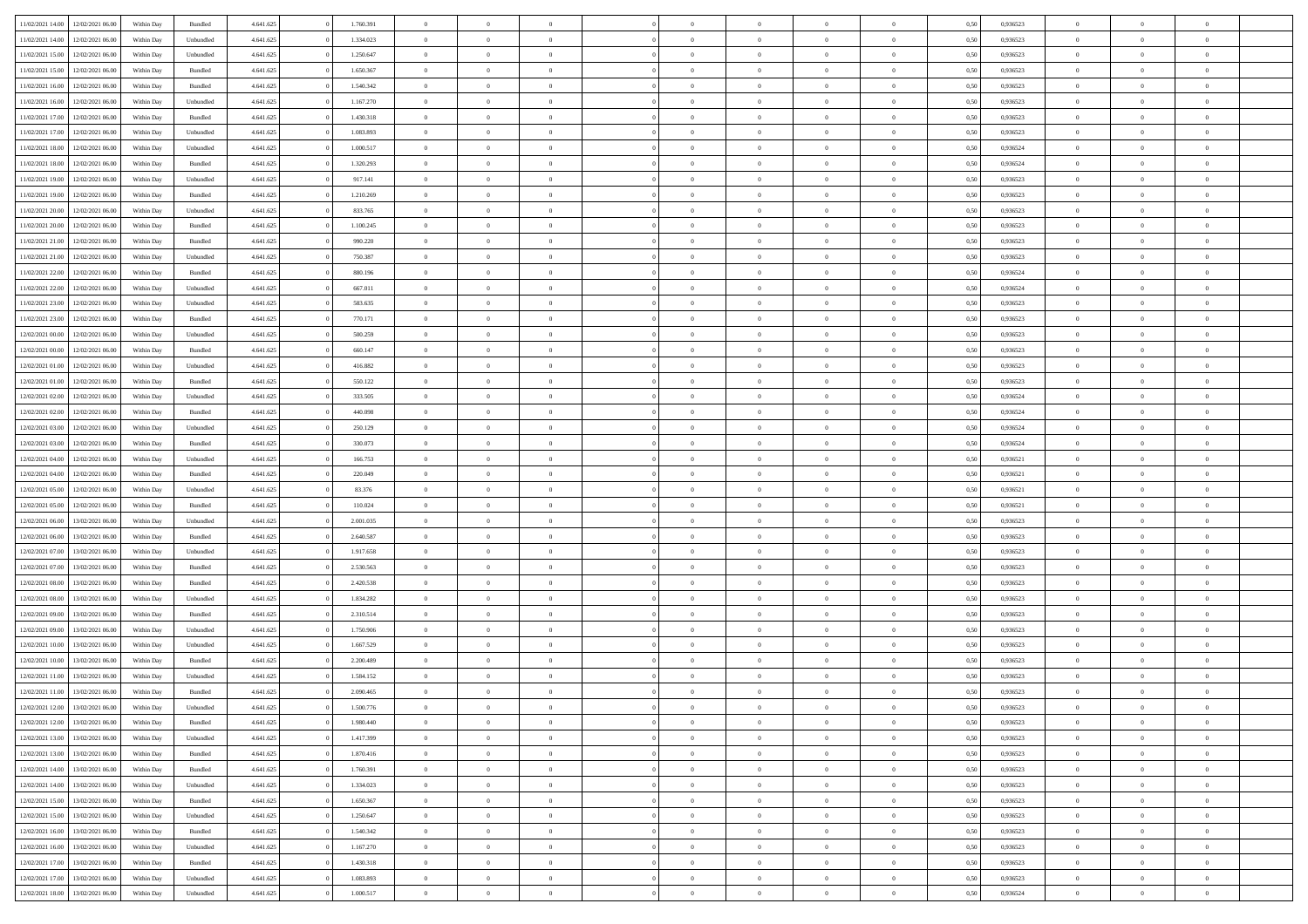| 12/02/2021 18:00 | 13/02/2021 06:00 | Within Day | Bundled            | 4.641.625 | 1.320.293 | $\overline{0}$ | $\Omega$       |                | $\Omega$       | $\Omega$       | $\overline{0}$ | $\theta$       | 0,50 | 0,936524 | $\theta$       | $\theta$       | $\overline{0}$ |  |
|------------------|------------------|------------|--------------------|-----------|-----------|----------------|----------------|----------------|----------------|----------------|----------------|----------------|------|----------|----------------|----------------|----------------|--|
|                  |                  |            |                    |           |           |                |                |                |                |                |                |                |      |          |                |                |                |  |
| 12/02/2021 19:00 | 13/02/2021 06:00 | Within Day | Unbundled          | 4.641.625 | 917.141   | $\overline{0}$ | $\theta$       | $\overline{0}$ | $\overline{0}$ | $\bf{0}$       | $\overline{0}$ | $\,$ 0 $\,$    | 0,50 | 0,936523 | $\theta$       | $\overline{0}$ | $\overline{0}$ |  |
| 12/02/2021 19:00 | 13/02/2021 06:00 | Within Day | Bundled            | 4.641.625 | 1.210.269 | $\overline{0}$ | $\bf{0}$       | $\overline{0}$ | $\overline{0}$ | $\bf{0}$       | $\overline{0}$ | $\mathbf{0}$   | 0,50 | 0,936523 | $\bf{0}$       | $\overline{0}$ | $\bf{0}$       |  |
| 12/02/2021 20:00 | 13/02/2021 06:00 | Within Day | Unbundled          | 4.641.625 | 833.765   | $\overline{0}$ | $\overline{0}$ | $\overline{0}$ | $\overline{0}$ | $\bf{0}$       | $\overline{0}$ | $\overline{0}$ | 0.50 | 0.936523 | $\theta$       | $\theta$       | $\overline{0}$ |  |
| 12/02/2021 20:00 | 13/02/2021 06:00 | Within Day | Bundled            | 4.641.625 | 1.100.245 | $\overline{0}$ | $\theta$       | $\overline{0}$ | $\overline{0}$ | $\bf{0}$       | $\overline{0}$ | $\bf{0}$       | 0,50 | 0,936523 | $\theta$       | $\overline{0}$ | $\overline{0}$ |  |
| 12/02/2021 21:00 | 13/02/2021 06:00 | Within Day | Bundled            | 4.641.625 | 990.220   | $\overline{0}$ | $\overline{0}$ | $\overline{0}$ | $\overline{0}$ | $\overline{0}$ | $\overline{0}$ | $\mathbf{0}$   | 0,50 | 0,936523 | $\bf{0}$       | $\overline{0}$ | $\bf{0}$       |  |
| 12/02/2021 21:00 | 13/02/2021 06:00 | Within Dav | Unbundled          | 4.641.625 | 750.387   | $\overline{0}$ | $\overline{0}$ | $\overline{0}$ | $\overline{0}$ | $\overline{0}$ | $\overline{0}$ | $\overline{0}$ | 0.50 | 0.936523 | $\theta$       | $\overline{0}$ | $\overline{0}$ |  |
|                  |                  |            |                    |           |           |                |                |                |                |                |                |                |      |          |                |                |                |  |
| 12/02/2021 22:00 | 13/02/2021 06:00 | Within Day | Unbundled          | 4.641.625 | 667.011   | $\overline{0}$ | $\theta$       | $\overline{0}$ | $\overline{0}$ | $\bf{0}$       | $\overline{0}$ | $\bf{0}$       | 0,50 | 0,936524 | $\theta$       | $\theta$       | $\overline{0}$ |  |
| 12/02/2021 22:00 | 13/02/2021 06:00 | Within Day | Bundled            | 4.641.625 | 880.196   | $\overline{0}$ | $\overline{0}$ | $\overline{0}$ | $\bf{0}$       | $\bf{0}$       | $\bf{0}$       | $\mathbf{0}$   | 0,50 | 0,936524 | $\,0\,$        | $\overline{0}$ | $\overline{0}$ |  |
| 12/02/2021 23:00 | 13/02/2021 06:00 | Within Dav | Bundled            | 4.641.625 | 770.171   | $\overline{0}$ | $\overline{0}$ | $\overline{0}$ | $\overline{0}$ | $\overline{0}$ | $\overline{0}$ | $\overline{0}$ | 0.50 | 0.936523 | $\theta$       | $\overline{0}$ | $\overline{0}$ |  |
| 12/02/2021 23:00 | 13/02/2021 06:00 | Within Day | Unbundled          | 4.641.625 | 583.635   | $\overline{0}$ | $\theta$       | $\overline{0}$ | $\overline{0}$ | $\bf{0}$       | $\overline{0}$ | $\bf{0}$       | 0,50 | 0,936523 | $\,$ 0 $\,$    | $\overline{0}$ | $\overline{0}$ |  |
| 13/02/2021 00:00 | 13/02/2021 06:00 | Within Day | Bundled            | 4.641.625 | 660.147   | $\overline{0}$ | $\overline{0}$ | $\overline{0}$ | $\bf{0}$       | $\bf{0}$       | $\bf{0}$       | $\mathbf{0}$   | 0,50 | 0,936523 | $\overline{0}$ | $\overline{0}$ | $\bf{0}$       |  |
| 13/02/2021 00:00 | 13/02/2021 06:00 | Within Day | Unbundled          | 4.641.625 | 500.259   | $\overline{0}$ | $\overline{0}$ | $\overline{0}$ | $\overline{0}$ | $\bf{0}$       | $\overline{0}$ | $\overline{0}$ | 0.50 | 0.936523 | $\theta$       | $\theta$       | $\overline{0}$ |  |
|                  |                  |            |                    |           |           | $\overline{0}$ | $\theta$       | $\overline{0}$ | $\overline{0}$ | $\bf{0}$       | $\overline{0}$ |                |      |          | $\theta$       | $\overline{0}$ | $\overline{0}$ |  |
| 13/02/2021 01:00 | 13/02/2021 06:00 | Within Day | Bundled            | 4.641.625 | 550.122   |                |                |                |                |                |                | $\bf{0}$       | 0,50 | 0,936523 |                |                |                |  |
| 13/02/2021 01:00 | 13/02/2021 06:00 | Within Day | Unbundled          | 4.641.625 | 416.882   | $\overline{0}$ | $\overline{0}$ | $\overline{0}$ | $\bf{0}$       | $\overline{0}$ | $\overline{0}$ | $\mathbf{0}$   | 0,50 | 0,936523 | $\overline{0}$ | $\overline{0}$ | $\bf{0}$       |  |
| 13/02/2021 02:00 | 13/02/2021 06:00 | Within Dav | Bundled            | 4.641.625 | 440.098   | $\overline{0}$ | $\overline{0}$ | $\overline{0}$ | $\overline{0}$ | $\overline{0}$ | $\overline{0}$ | $\overline{0}$ | 0.50 | 0,936524 | $\theta$       | $\overline{0}$ | $\overline{0}$ |  |
| 13/02/2021 02:00 | 13/02/2021 06:00 | Within Day | Unbundled          | 4.641.625 | 333.505   | $\overline{0}$ | $\theta$       | $\overline{0}$ | $\overline{0}$ | $\bf{0}$       | $\overline{0}$ | $\bf{0}$       | 0,50 | 0,936524 | $\theta$       | $\theta$       | $\overline{0}$ |  |
| 13/02/2021 03:00 | 13/02/2021 06:00 | Within Day | Unbundled          | 4.641.625 | 250.129   | $\overline{0}$ | $\overline{0}$ | $\overline{0}$ | $\bf{0}$       | $\bf{0}$       | $\bf{0}$       | $\mathbf{0}$   | 0,50 | 0,936524 | $\,0\,$        | $\overline{0}$ | $\bf{0}$       |  |
| 13/02/2021 03:00 | 13/02/2021 06:00 | Within Day | Bundled            | 4.641.625 | 330.073   | $\overline{0}$ | $\overline{0}$ | $\overline{0}$ | $\overline{0}$ | $\overline{0}$ | $\overline{0}$ | $\overline{0}$ | 0.50 | 0,936524 | $\theta$       | $\overline{0}$ | $\overline{0}$ |  |
| 13/02/2021 04:00 | 13/02/2021 06:00 | Within Day | Unbundled          | 4.641.625 | 166.753   | $\overline{0}$ | $\theta$       | $\overline{0}$ | $\overline{0}$ | $\bf{0}$       | $\overline{0}$ | $\bf{0}$       | 0,50 | 0,936521 | $\,$ 0 $\,$    | $\overline{0}$ | $\overline{0}$ |  |
|                  |                  |            |                    |           |           |                |                |                |                |                |                |                |      |          |                |                |                |  |
| 13/02/2021 04:00 | 13/02/2021 06:00 | Within Day | Bundled            | 4.641.625 | 220.049   | $\overline{0}$ | $\overline{0}$ | $\overline{0}$ | $\bf{0}$       | $\bf{0}$       | $\bf{0}$       | $\mathbf{0}$   | 0,50 | 0,936521 | $\bf{0}$       | $\overline{0}$ | $\bf{0}$       |  |
| 13/02/2021 05:00 | 13/02/2021 06:00 | Within Day | Unbundled          | 4.641.625 | 83.376    | $\overline{0}$ | $\overline{0}$ | $\overline{0}$ | $\overline{0}$ | $\overline{0}$ | $\overline{0}$ | $\overline{0}$ | 0.50 | 0.936521 | $\theta$       | $\overline{0}$ | $\overline{0}$ |  |
| 13/02/2021 05:00 | 13/02/2021 06:00 | Within Day | Bundled            | 4.641.625 | 110.024   | $\overline{0}$ | $\theta$       | $\overline{0}$ | $\overline{0}$ | $\bf{0}$       | $\overline{0}$ | $\,$ 0 $\,$    | 0,50 | 0,936521 | $\,$ 0 $\,$    | $\overline{0}$ | $\overline{0}$ |  |
| 13/02/2021 06:00 | 14/02/2021 06:00 | Within Day | Bundled            | 4.641.625 | 2.640.587 | $\overline{0}$ | $\overline{0}$ | $\overline{0}$ | $\bf{0}$       | $\overline{0}$ | $\overline{0}$ | $\mathbf{0}$   | 0,50 | 0,936523 | $\overline{0}$ | $\overline{0}$ | $\bf{0}$       |  |
| 13/02/2021 06:00 | 14/02/2021 06:00 | Within Dav | Unbundled          | 4.641.625 | 2.001.035 | $\overline{0}$ | $\overline{0}$ | $\overline{0}$ | $\overline{0}$ | $\overline{0}$ | $\overline{0}$ | $\overline{0}$ | 0.50 | 0.936523 | $\theta$       | $\overline{0}$ | $\overline{0}$ |  |
| 13/02/2021 07:00 | 14/02/2021 06:00 | Within Day | Unbundled          | 4.641.625 | 1.917.658 | $\overline{0}$ | $\theta$       | $\overline{0}$ | $\overline{0}$ | $\bf{0}$       | $\overline{0}$ | $\bf{0}$       | 0,50 | 0,936523 | $\theta$       | $\theta$       | $\overline{0}$ |  |
|                  |                  |            |                    |           |           |                |                |                |                |                |                |                |      |          |                |                |                |  |
| 13/02/2021 07:00 | 14/02/2021 06:00 | Within Day | Bundled            | 4.641.625 | 2.530.563 | $\overline{0}$ | $\overline{0}$ | $\overline{0}$ | $\bf{0}$       | $\bf{0}$       | $\bf{0}$       | $\mathbf{0}$   | 0,50 | 0,936523 | $\,0\,$        | $\overline{0}$ | $\overline{0}$ |  |
| 13/02/2021 08:00 | 14/02/2021 06:00 | Within Day | Unbundled          | 4.641.625 | 1.834.282 | $\overline{0}$ | $\overline{0}$ | $\overline{0}$ | $\overline{0}$ | $\overline{0}$ | $\overline{0}$ | $\overline{0}$ | 0.50 | 0.936523 | $\theta$       | $\overline{0}$ | $\overline{0}$ |  |
| 13/02/2021 08:00 | 14/02/2021 06:00 | Within Day | Bundled            | 4.641.625 | 2.420.538 | $\overline{0}$ | $\theta$       | $\overline{0}$ | $\overline{0}$ | $\bf{0}$       | $\overline{0}$ | $\bf{0}$       | 0,50 | 0,936523 | $\,$ 0 $\,$    | $\overline{0}$ | $\overline{0}$ |  |
| 13/02/2021 09:00 | 14/02/2021 06:00 | Within Day | Unbundled          | 4.641.625 | 1.750.906 | $\overline{0}$ | $\bf{0}$       | $\overline{0}$ | $\bf{0}$       | $\bf{0}$       | $\bf{0}$       | $\mathbf{0}$   | 0,50 | 0,936523 | $\overline{0}$ | $\overline{0}$ | $\bf{0}$       |  |
| 13/02/2021 09:00 | 14/02/2021 06:00 | Within Day | Bundled            | 4.641.625 | 2.310.514 | $\overline{0}$ | $\Omega$       | $\overline{0}$ | $\Omega$       | $\bf{0}$       | $\overline{0}$ | $\overline{0}$ | 0,50 | 0,936523 | $\,0\,$        | $\theta$       | $\theta$       |  |
| 13/02/2021 10:00 | 14/02/2021 06:00 | Within Day | Bundled            | 4.641.625 | 2.200.489 | $\overline{0}$ | $\theta$       | $\overline{0}$ | $\overline{0}$ | $\bf{0}$       | $\overline{0}$ | $\bf{0}$       | 0,50 | 0,936523 | $\theta$       | $\overline{0}$ | $\overline{0}$ |  |
| 13/02/2021 10:00 | 14/02/2021 06:00 | Within Day | Unbundled          | 4.641.625 | 1.667.529 | $\overline{0}$ | $\overline{0}$ | $\overline{0}$ | $\bf{0}$       | $\overline{0}$ | $\overline{0}$ | $\mathbf{0}$   | 0,50 | 0,936523 | $\overline{0}$ | $\overline{0}$ | $\bf{0}$       |  |
|                  |                  |            |                    |           |           |                |                |                |                |                |                |                |      |          |                |                |                |  |
| 13/02/2021 11:00 | 14/02/2021 06:00 | Within Day | Bundled            | 4.641.625 | 2.090.465 | $\overline{0}$ | $\Omega$       | $\Omega$       | $\Omega$       | $\overline{0}$ | $\overline{0}$ | $\overline{0}$ | 0.50 | 0.936523 | $\,0\,$        | $\theta$       | $\theta$       |  |
| 13/02/2021 11:00 | 14/02/2021 06:00 | Within Day | Unbundled          | 4.641.625 | 1.584.152 | $\overline{0}$ | $\theta$       | $\overline{0}$ | $\overline{0}$ | $\bf{0}$       | $\overline{0}$ | $\bf{0}$       | 0,50 | 0,936523 | $\theta$       | $\overline{0}$ | $\overline{0}$ |  |
| 13/02/2021 12:00 | 14/02/2021 06:00 | Within Day | Bundled            | 4.641.625 | 1.980.440 | $\overline{0}$ | $\overline{0}$ | $\overline{0}$ | $\bf{0}$       | $\bf{0}$       | $\bf{0}$       | $\mathbf{0}$   | 0,50 | 0,936523 | $\bf{0}$       | $\overline{0}$ | $\bf{0}$       |  |
| 13/02/2021 12:00 | 14/02/2021 06:00 | Within Day | Unbundled          | 4.641.625 | 1.500.776 | $\overline{0}$ | $\Omega$       | $\overline{0}$ | $\Omega$       | $\overline{0}$ | $\overline{0}$ | $\overline{0}$ | 0.50 | 0.936523 | $\,$ 0 $\,$    | $\theta$       | $\theta$       |  |
| 13/02/2021 13:00 | 14/02/2021 06:00 | Within Day | Unbundled          | 4.641.625 | 1.417.399 | $\overline{0}$ | $\theta$       | $\overline{0}$ | $\overline{0}$ | $\,$ 0         | $\overline{0}$ | $\bf{0}$       | 0,50 | 0,936523 | $\,$ 0 $\,$    | $\overline{0}$ | $\overline{0}$ |  |
| 13/02/2021 13:00 | 14/02/2021 06:00 | Within Day | Bundled            | 4.641.625 | 1.870.416 | $\overline{0}$ | $\overline{0}$ | $\overline{0}$ | $\bf{0}$       | $\bf{0}$       | $\bf{0}$       | $\mathbf{0}$   | 0,50 | 0,936523 | $\overline{0}$ | $\overline{0}$ | $\bf{0}$       |  |
|                  |                  |            |                    |           |           | $\overline{0}$ | $\Omega$       |                | $\Omega$       | $\bf{0}$       |                |                |      |          |                | $\theta$       | $\theta$       |  |
| 13/02/2021 14:00 | 14/02/2021 06:00 | Within Day | Bundled            | 4.641.625 | 1.760.391 |                |                | $\overline{0}$ |                |                | $\overline{0}$ | $\overline{0}$ | 0,50 | 0,936523 | $\,0\,$        |                |                |  |
| 13/02/2021 14:00 | 14/02/2021 06:00 | Within Day | Unbundled          | 4.641.625 | 1.334.023 | $\overline{0}$ | $\overline{0}$ | $\overline{0}$ | $\overline{0}$ | $\,$ 0         | $\overline{0}$ | $\bf{0}$       | 0,50 | 0,936523 | $\,$ 0 $\,$    | $\overline{0}$ | $\overline{0}$ |  |
| 13/02/2021 15:00 | 14/02/2021 06:00 | Within Day | Bundled            | 4.641.625 | 1.650.367 | $\overline{0}$ | $\overline{0}$ | $\overline{0}$ | $\bf{0}$       | $\overline{0}$ | $\overline{0}$ | $\mathbf{0}$   | 0,50 | 0,936523 | $\overline{0}$ | $\overline{0}$ | $\bf{0}$       |  |
| 13/02/2021 15:00 | 14/02/2021 06.00 | Within Day | Unbundled          | 4.641.625 | 1.250.647 | $\overline{0}$ | $\Omega$       | $\Omega$       | $\Omega$       | $\Omega$       | $\overline{0}$ | $\overline{0}$ | 0.50 | 0.936523 | $\theta$       | $\theta$       | $\theta$       |  |
| 13/02/2021 16:00 | 14/02/2021 06:00 | Within Day | Unbundled          | 4.641.625 | 1.167.270 | $\overline{0}$ | $\overline{0}$ | $\overline{0}$ | $\bf{0}$       | $\,$ 0         | $\bf{0}$       | $\bf{0}$       | 0,50 | 0,936523 | $\,0\,$        | $\,$ 0 $\,$    | $\overline{0}$ |  |
| 13/02/2021 16:00 | 14/02/2021 06:00 | Within Day | $\mathbf B$ undled | 4.641.625 | 1.540.342 | $\bf{0}$       | $\bf{0}$       |                |                | $\bf{0}$       |                |                | 0,50 | 0,936523 | $\bf{0}$       | $\overline{0}$ |                |  |
| 13/02/2021 17:00 | 14/02/2021 06:00 | Within Day | Unbundled          | 4.641.625 | 1.083.893 | $\overline{0}$ | $\overline{0}$ | $\overline{0}$ | $\Omega$       | $\overline{0}$ | $\overline{0}$ | $\overline{0}$ | 0.50 | 0.936523 | $\theta$       | $\theta$       | $\theta$       |  |
| 13/02/2021 17:00 | 14/02/2021 06:00 | Within Day | Bundled            | 4.641.625 | 1.430.318 | $\overline{0}$ | $\,$ 0         | $\overline{0}$ | $\bf{0}$       | $\,$ 0 $\,$    | $\overline{0}$ | $\mathbf{0}$   | 0,50 | 0,936523 | $\,$ 0 $\,$    | $\,$ 0 $\,$    | $\,$ 0         |  |
|                  |                  |            |                    |           |           |                |                |                |                |                |                |                |      |          |                |                |                |  |
| 13/02/2021 18:00 | 14/02/2021 06:00 | Within Day | Bundled            | 4.641.625 | 1.320.293 | $\overline{0}$ | $\overline{0}$ | $\overline{0}$ | $\overline{0}$ | $\overline{0}$ | $\overline{0}$ | $\mathbf{0}$   | 0,50 | 0,936524 | $\overline{0}$ | $\bf{0}$       | $\bf{0}$       |  |
| 13/02/2021 18:00 | 14/02/2021 06:00 | Within Day | Unbundled          | 4.641.625 | 1.000.517 | $\overline{0}$ | $\overline{0}$ | $\overline{0}$ | $\Omega$       | $\overline{0}$ | $\overline{0}$ | $\overline{0}$ | 0,50 | 0,936524 | $\overline{0}$ | $\theta$       | $\overline{0}$ |  |
| 13/02/2021 19:00 | 14/02/2021 06:00 | Within Day | Bundled            | 4.641.625 | 1.210.269 | $\overline{0}$ | $\,$ 0         | $\overline{0}$ | $\overline{0}$ | $\,$ 0 $\,$    | $\overline{0}$ | $\mathbf{0}$   | 0,50 | 0,936523 | $\,$ 0 $\,$    | $\overline{0}$ | $\overline{0}$ |  |
| 13/02/2021 19:00 | 14/02/2021 06:00 | Within Day | Unbundled          | 4.641.625 | 917.141   | $\overline{0}$ | $\overline{0}$ | $\overline{0}$ | $\overline{0}$ | $\overline{0}$ | $\overline{0}$ | $\mathbf{0}$   | 0,50 | 0,936523 | $\overline{0}$ | $\overline{0}$ | $\bf{0}$       |  |
| 13/02/2021 20:00 | 14/02/2021 06:00 | Within Day | Bundled            | 4.641.625 | 1.100.245 | $\overline{0}$ | $\overline{0}$ | $\overline{0}$ | $\Omega$       | $\overline{0}$ | $\overline{0}$ | $\bf{0}$       | 0.50 | 0,936523 | $\overline{0}$ | $\theta$       | $\overline{0}$ |  |
| 13/02/2021 20:00 | 14/02/2021 06:00 | Within Day | Unbundled          | 4.641.625 | 833.765   | $\overline{0}$ | $\,$ 0         | $\overline{0}$ | $\bf{0}$       | $\bf{0}$       | $\bf{0}$       | $\bf{0}$       | 0,50 | 0,936523 | $\,$ 0 $\,$    | $\overline{0}$ | $\overline{0}$ |  |
|                  |                  |            |                    |           |           |                |                |                |                |                |                |                |      |          |                |                |                |  |
| 13/02/2021 21:00 | 14/02/2021 06:00 | Within Day | Unbundled          | 4.641.625 | 750.387   | $\overline{0}$ | $\bf{0}$       | $\overline{0}$ | $\overline{0}$ | $\overline{0}$ | $\overline{0}$ | $\mathbf{0}$   | 0,50 | 0,936523 | $\overline{0}$ | $\overline{0}$ | $\bf{0}$       |  |
| 13/02/2021 21:00 | 14/02/2021 06:00 | Within Day | Bundled            | 4.641.625 | 990.220   | $\overline{0}$ | $\overline{0}$ | $\overline{0}$ | $\Omega$       | $\overline{0}$ | $\overline{0}$ | $\bf{0}$       | 0.50 | 0.936523 | $\overline{0}$ | $\theta$       | $\overline{0}$ |  |
| 13/02/2021 22:00 | 14/02/2021 06:00 | Within Day | Unbundled          | 4.641.625 | 667.011   | $\overline{0}$ | $\bf{0}$       | $\overline{0}$ | $\overline{0}$ | $\bf{0}$       | $\bf{0}$       | $\mathbf{0}$   | 0,50 | 0,936524 | $\,$ 0 $\,$    | $\,$ 0 $\,$    | $\bf{0}$       |  |
| 13/02/2021 22.00 | 14/02/2021 06:00 | Within Day | Bundled            | 4.641.625 | 880.196   | $\overline{0}$ | $\overline{0}$ | $\overline{0}$ | $\overline{0}$ | $\bf{0}$       | $\bf{0}$       | $\mathbf{0}$   | 0,50 | 0,936524 | $\overline{0}$ | $\bf{0}$       | $\bf{0}$       |  |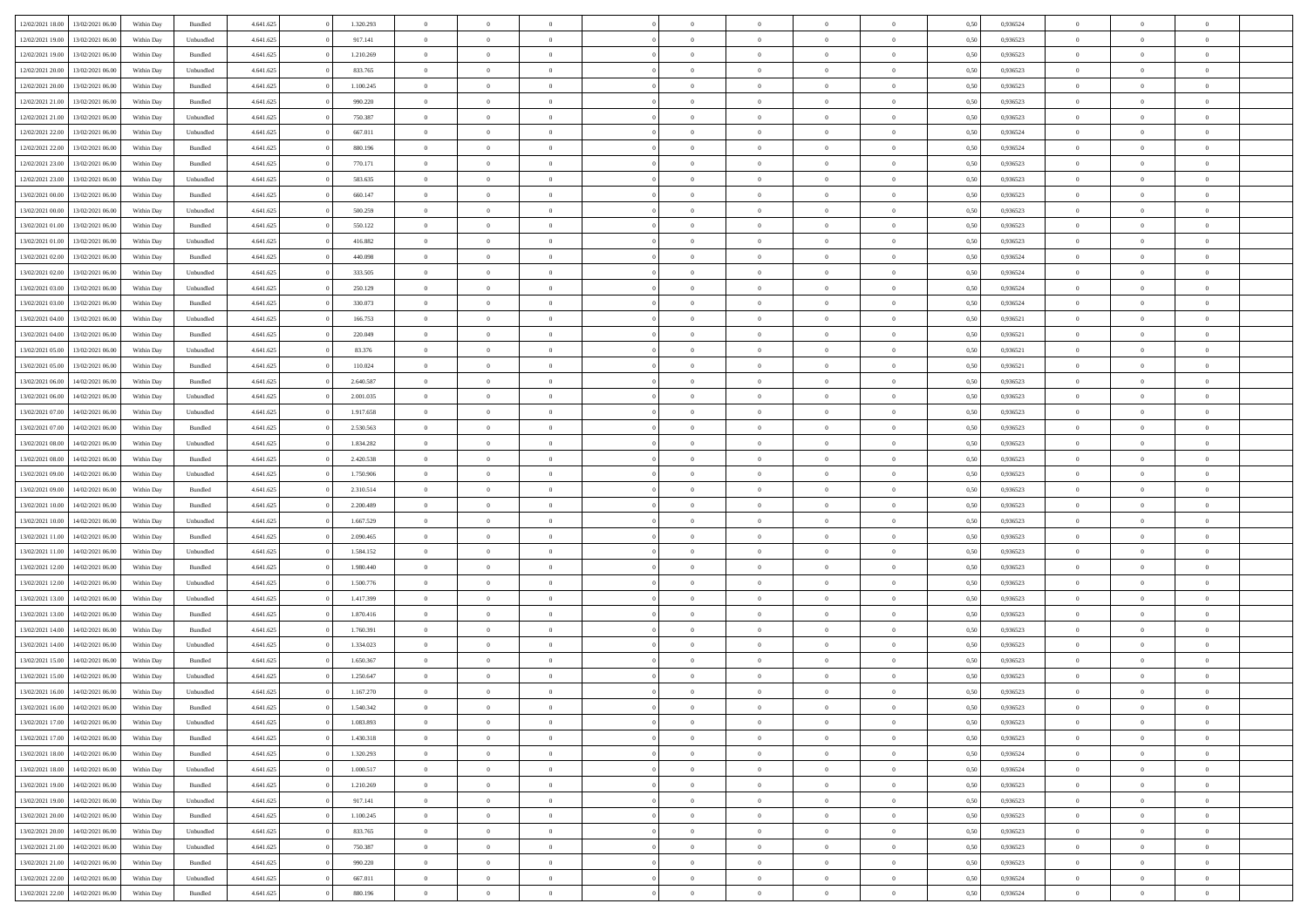|                  |                  |            |                    |           |           | $\overline{0}$ |                |                |                | $\Omega$       |                | $\theta$       |      |          | $\theta$       | $\overline{0}$ |                |  |
|------------------|------------------|------------|--------------------|-----------|-----------|----------------|----------------|----------------|----------------|----------------|----------------|----------------|------|----------|----------------|----------------|----------------|--|
| 13/02/2021 23:00 | 14/02/2021 06:00 | Within Day | Unbundled          | 4.641.625 | 583.635   |                | $\theta$       |                | $\Omega$       |                | $\overline{0}$ |                | 0.50 | 0.936523 |                |                | $\overline{0}$ |  |
| 13/02/2021 23:00 | 14/02/2021 06:00 | Within Day | Bundled            | 4.641.625 | 770.171   | $\overline{0}$ | $\overline{0}$ | $\overline{0}$ | $\overline{0}$ | $\bf{0}$       | $\overline{0}$ | $\bf{0}$       | 0,50 | 0,936523 | $\theta$       | $\overline{0}$ | $\overline{0}$ |  |
| 14/02/2021 00:00 | 14/02/2021 06:00 | Within Day | Unbundled          | 4.641.625 | 500.259   | $\overline{0}$ | $\bf{0}$       | $\overline{0}$ | $\bf{0}$       | $\bf{0}$       | $\bf{0}$       | $\mathbf{0}$   | 0,50 | 0,936523 | $\overline{0}$ | $\overline{0}$ | $\bf{0}$       |  |
| 14/02/2021 00:00 | 14/02/2021 06:00 | Within Dav | Bundled            | 4.641.625 | 660.147   | $\overline{0}$ | $\overline{0}$ | $\overline{0}$ | $\overline{0}$ | $\bf{0}$       | $\overline{0}$ | $\overline{0}$ | 0.50 | 0.936523 | $\theta$       | $\theta$       | $\overline{0}$ |  |
|                  |                  |            |                    |           |           |                |                |                |                |                |                |                |      |          |                |                |                |  |
| 14/02/2021 01:00 | 14/02/2021 06:00 | Within Day | Bundled            | 4.641.625 | 550.122   | $\overline{0}$ | $\theta$       | $\overline{0}$ | $\overline{0}$ | $\bf{0}$       | $\overline{0}$ | $\bf{0}$       | 0,50 | 0,936523 | $\theta$       | $\overline{0}$ | $\overline{0}$ |  |
| 14/02/2021 01:00 | 14/02/2021 06:00 | Within Day | Unbundled          | 4.641.625 | 416.882   | $\overline{0}$ | $\overline{0}$ | $\overline{0}$ | $\bf{0}$       | $\overline{0}$ | $\overline{0}$ | $\mathbf{0}$   | 0,50 | 0,936523 | $\overline{0}$ | $\overline{0}$ | $\bf{0}$       |  |
| 14/02/2021 02:00 | 14/02/2021 06:00 | Within Dav | Unbundled          | 4.641.625 | 333.505   | $\overline{0}$ | $\overline{0}$ | $\overline{0}$ | $\overline{0}$ | $\overline{0}$ | $\overline{0}$ | $\overline{0}$ | 0.50 | 0,936524 | $\theta$       | $\overline{0}$ | $\overline{0}$ |  |
| 14/02/2021 02:00 | 14/02/2021 06:00 | Within Day | Bundled            | 4.641.625 | 440.098   | $\overline{0}$ | $\theta$       | $\overline{0}$ | $\overline{0}$ | $\bf{0}$       | $\overline{0}$ | $\bf{0}$       | 0,50 | 0,936524 | $\theta$       | $\theta$       | $\overline{0}$ |  |
|                  |                  |            |                    |           |           |                | $\overline{0}$ |                |                | $\bf{0}$       |                |                |      |          | $\,0\,$        | $\overline{0}$ | $\overline{0}$ |  |
| 14/02/2021 03:00 | 14/02/2021 06:00 | Within Day | Unbundled          | 4.641.625 | 250.129   | $\overline{0}$ |                | $\overline{0}$ | $\bf{0}$       |                | $\bf{0}$       | $\mathbf{0}$   | 0,50 | 0,936524 |                |                |                |  |
| 14/02/2021 03:00 | 14/02/2021 06:00 | Within Dav | Bundled            | 4.641.625 | 330.073   | $\overline{0}$ | $\overline{0}$ | $\overline{0}$ | $\overline{0}$ | $\overline{0}$ | $\overline{0}$ | $\overline{0}$ | 0.50 | 0,936524 | $\theta$       | $\overline{0}$ | $\overline{0}$ |  |
| 14/02/2021 04:00 | 14/02/2021 06:00 | Within Day | Bundled            | 4.641.625 | 220.049   | $\overline{0}$ | $\theta$       | $\overline{0}$ | $\overline{0}$ | $\bf{0}$       | $\overline{0}$ | $\bf{0}$       | 0,50 | 0,936521 | $\,$ 0 $\,$    | $\overline{0}$ | $\overline{0}$ |  |
| 14/02/2021 04:00 | 14/02/2021 06:00 | Within Day | Unbundled          | 4.641.625 | 166.753   | $\overline{0}$ | $\overline{0}$ | $\overline{0}$ | $\bf{0}$       | $\bf{0}$       | $\bf{0}$       | $\mathbf{0}$   | 0,50 | 0,936521 | $\overline{0}$ | $\overline{0}$ | $\bf{0}$       |  |
| 14/02/2021 05:00 | 14/02/2021 06:00 | Within Day | Unbundled          | 4.641.625 | 83.376    | $\overline{0}$ | $\overline{0}$ | $\overline{0}$ | $\overline{0}$ | $\bf{0}$       | $\overline{0}$ | $\overline{0}$ | 0.50 | 0,936521 | $\theta$       | $\theta$       | $\overline{0}$ |  |
|                  |                  |            |                    |           |           | $\overline{0}$ | $\theta$       | $\overline{0}$ | $\overline{0}$ | $\bf{0}$       | $\overline{0}$ |                |      |          | $\theta$       | $\overline{0}$ | $\overline{0}$ |  |
| 14/02/2021 05:00 | 14/02/2021 06:00 | Within Day | Bundled            | 4.641.625 | 110.024   |                |                |                |                |                |                | $\bf{0}$       | 0,50 | 0,936521 |                |                |                |  |
| 14/02/2021 06:00 | 15/02/2021 06:00 | Within Day | Unbundled          | 4.641.625 | 2.001.035 | $\overline{0}$ | $\overline{0}$ | $\overline{0}$ | $\bf{0}$       | $\overline{0}$ | $\overline{0}$ | $\mathbf{0}$   | 0,50 | 0,936523 | $\overline{0}$ | $\overline{0}$ | $\bf{0}$       |  |
| 14/02/2021 06:00 | 15/02/2021 06:00 | Within Dav | Bundled            | 4.641.625 | 2.640.587 | $\overline{0}$ | $\overline{0}$ | $\overline{0}$ | $\overline{0}$ | $\overline{0}$ | $\overline{0}$ | $\overline{0}$ | 0.50 | 0.936523 | $\theta$       | $\overline{0}$ | $\overline{0}$ |  |
| 14/02/2021 07:00 | 15/02/2021 06:00 | Within Day | Bundled            | 4.641.625 | 2.530.563 | $\overline{0}$ | $\theta$       | $\overline{0}$ | $\overline{0}$ | $\bf{0}$       | $\overline{0}$ | $\bf{0}$       | 0,50 | 0,936523 | $\theta$       | $\theta$       | $\overline{0}$ |  |
| 14/02/2021 07:00 | 15/02/2021 06:00 | Within Day | Unbundled          | 4.641.625 | 1.917.658 | $\overline{0}$ | $\overline{0}$ | $\overline{0}$ | $\bf{0}$       | $\bf{0}$       | $\bf{0}$       | $\mathbf{0}$   | 0,50 | 0,936523 | $\,0\,$        | $\overline{0}$ | $\bf{0}$       |  |
|                  |                  |            |                    |           |           |                |                |                |                |                |                |                |      |          |                |                |                |  |
| 14/02/2021 08:00 | 15/02/2021 06:00 | Within Day | Unbundled          | 4.641.625 | 1.834.282 | $\overline{0}$ | $\overline{0}$ | $\overline{0}$ | $\overline{0}$ | $\overline{0}$ | $\overline{0}$ | $\overline{0}$ | 0.50 | 0.936523 | $\theta$       | $\overline{0}$ | $\overline{0}$ |  |
| 14/02/2021 08:00 | 15/02/2021 06:00 | Within Day | Bundled            | 4.641.625 | 2.420.538 | $\overline{0}$ | $\theta$       | $\overline{0}$ | $\overline{0}$ | $\bf{0}$       | $\overline{0}$ | $\bf{0}$       | 0,50 | 0,936523 | $\,$ 0 $\,$    | $\overline{0}$ | $\overline{0}$ |  |
| 14/02/2021 09:00 | 15/02/2021 06:00 | Within Day | Unbundled          | 4.641.625 | 1.750.906 | $\overline{0}$ | $\overline{0}$ | $\overline{0}$ | $\bf{0}$       | $\bf{0}$       | $\bf{0}$       | $\mathbf{0}$   | 0,50 | 0,936523 | $\overline{0}$ | $\overline{0}$ | $\bf{0}$       |  |
| 14/02/2021 09:00 | 15/02/2021 06:00 | Within Day | Bundled            | 4.641.625 | 2.310.514 | $\overline{0}$ | $\overline{0}$ | $\overline{0}$ | $\overline{0}$ | $\overline{0}$ | $\overline{0}$ | $\overline{0}$ | 0.50 | 0.936523 | $\theta$       | $\overline{0}$ | $\overline{0}$ |  |
| 14/02/2021 11:00 | 15/02/2021 06:00 | Within Day | Bundled            | 4.641.625 | 2.090.465 | $\overline{0}$ | $\theta$       | $\overline{0}$ | $\overline{0}$ | $\bf{0}$       | $\overline{0}$ | $\,$ 0 $\,$    | 0,50 | 0,936523 | $\,$ 0 $\,$    | $\overline{0}$ | $\overline{0}$ |  |
|                  |                  |            |                    |           |           |                |                |                |                |                |                |                |      |          |                |                |                |  |
| 14/02/2021 11:00 | 15/02/2021 06:00 | Within Day | Unbundled          | 4.641.625 | 1.584.152 | $\overline{0}$ | $\overline{0}$ | $\overline{0}$ | $\bf{0}$       | $\overline{0}$ | $\overline{0}$ | $\mathbf{0}$   | 0,50 | 0,936523 | $\overline{0}$ | $\overline{0}$ | $\bf{0}$       |  |
| 14/02/2021 12:00 | 15/02/2021 06:00 | Within Dav | Unbundled          | 4.641.625 | 1.500.776 | $\overline{0}$ | $\overline{0}$ | $\overline{0}$ | $\overline{0}$ | $\overline{0}$ | $\overline{0}$ | $\overline{0}$ | 0.50 | 0.936523 | $\theta$       | $\overline{0}$ | $\overline{0}$ |  |
| 14/02/2021 12:00 | 15/02/2021 06:00 | Within Day | Bundled            | 4.641.625 | 1.980.440 | $\overline{0}$ | $\theta$       | $\overline{0}$ | $\overline{0}$ | $\bf{0}$       | $\overline{0}$ | $\bf{0}$       | 0,50 | 0,936523 | $\theta$       | $\theta$       | $\overline{0}$ |  |
| 14/02/2021 13:00 | 15/02/2021 06:00 | Within Day | Bundled            | 4.641.625 | 1.870.416 | $\overline{0}$ | $\overline{0}$ | $\overline{0}$ | $\bf{0}$       | $\bf{0}$       | $\bf{0}$       | $\mathbf{0}$   | 0,50 | 0,936523 | $\,0\,$        | $\overline{0}$ | $\overline{0}$ |  |
|                  | 15/02/2021 06:00 |            | Unbundled          | 4.641.625 | 1.417.399 | $\overline{0}$ | $\overline{0}$ | $\overline{0}$ | $\overline{0}$ | $\overline{0}$ | $\overline{0}$ | $\overline{0}$ | 0.50 | 0.936523 | $\theta$       | $\overline{0}$ | $\overline{0}$ |  |
| 14/02/2021 13:00 |                  | Within Day |                    |           |           |                |                |                |                |                |                |                |      |          |                |                |                |  |
| 14/02/2021 14:00 | 15/02/2021 06:00 | Within Day | Unbundled          | 4.641.625 | 1.334.023 | $\overline{0}$ | $\theta$       | $\overline{0}$ | $\overline{0}$ | $\bf{0}$       | $\overline{0}$ | $\bf{0}$       | 0,50 | 0,936523 | $\,$ 0 $\,$    | $\overline{0}$ | $\overline{0}$ |  |
| 14/02/2021 14:00 | 15/02/2021 06:00 | Within Day | Bundled            | 4.641.625 | 1.760.391 | $\overline{0}$ | $\bf{0}$       | $\overline{0}$ | $\bf{0}$       | $\bf{0}$       | $\bf{0}$       | $\bf{0}$       | 0,50 | 0,936523 | $\bf{0}$       | $\overline{0}$ | $\bf{0}$       |  |
| 14/02/2021 15:00 | 15/02/2021 06:00 | Within Day | Unbundled          | 4.641.625 | 1.250.647 | $\bf{0}$       | $\Omega$       | $\overline{0}$ | $\Omega$       | $\bf{0}$       | $\overline{0}$ | $\overline{0}$ | 0,50 | 0,936523 | $\,0\,$        | $\theta$       | $\theta$       |  |
| 14/02/2021 15:00 | 15/02/2021 06:00 | Within Day | Bundled            | 4.641.625 | 1.650.367 | $\overline{0}$ | $\theta$       | $\overline{0}$ | $\overline{0}$ | $\bf{0}$       | $\overline{0}$ | $\bf{0}$       | 0,50 | 0,936523 | $\theta$       | $\overline{0}$ | $\overline{0}$ |  |
|                  |                  |            |                    |           |           |                |                |                |                |                |                |                |      |          |                |                |                |  |
| 14/02/2021 16:00 | 15/02/2021 06:00 | Within Day | Unbundled          | 4.641.625 | 1.167.270 | $\overline{0}$ | $\overline{0}$ | $\overline{0}$ | $\bf{0}$       | $\overline{0}$ | $\overline{0}$ | $\mathbf{0}$   | 0,50 | 0,936523 | $\bf{0}$       | $\overline{0}$ | $\bf{0}$       |  |
| 14/02/2021 16:00 | 15/02/2021 06:00 | Within Day | Bundled            | 4.641.625 | 1.540.342 | $\overline{0}$ | $\Omega$       | $\Omega$       | $\Omega$       | $\overline{0}$ | $\overline{0}$ | $\overline{0}$ | 0.50 | 0.936523 | $\,0\,$        | $\theta$       | $\theta$       |  |
| 14/02/2021 17:00 | 15/02/2021 06:00 | Within Day | Unbundled          | 4.641.625 | 1.083.893 | $\overline{0}$ | $\theta$       | $\overline{0}$ | $\overline{0}$ | $\bf{0}$       | $\overline{0}$ | $\bf{0}$       | 0,50 | 0,936523 | $\theta$       | $\overline{0}$ | $\overline{0}$ |  |
| 14/02/2021 17:00 | 15/02/2021 06:00 | Within Day | Bundled            | 4.641.625 | 1.430.318 | $\overline{0}$ | $\overline{0}$ | $\overline{0}$ | $\bf{0}$       | $\bf{0}$       | $\bf{0}$       | $\mathbf{0}$   | 0,50 | 0,936523 | $\bf{0}$       | $\overline{0}$ | $\bf{0}$       |  |
| 14/02/2021 18:00 | 15/02/2021 06:00 | Within Day | Unbundled          | 4.641.625 | 1.000.517 | $\overline{0}$ | $\Omega$       | $\Omega$       | $\Omega$       | $\overline{0}$ | $\overline{0}$ | $\overline{0}$ | 0.50 | 0.936524 | $\,$ 0 $\,$    | $\theta$       | $\theta$       |  |
|                  |                  |            |                    |           |           |                |                |                |                |                |                |                |      |          |                |                |                |  |
| 14/02/2021 18:00 | 15/02/2021 06:00 | Within Day | Bundled            | 4.641.625 | 1.320.293 | $\overline{0}$ | $\theta$       | $\overline{0}$ | $\overline{0}$ | $\,$ 0         | $\overline{0}$ | $\bf{0}$       | 0,50 | 0,936524 | $\,$ 0 $\,$    | $\overline{0}$ | $\overline{0}$ |  |
| 14/02/2021 19:00 | 15/02/2021 06:00 | Within Day | Bundled            | 4.641.625 | 1.210.269 | $\overline{0}$ | $\bf{0}$       | $\overline{0}$ | $\bf{0}$       | $\bf{0}$       | $\bf{0}$       | $\mathbf{0}$   | 0,50 | 0,936523 | $\bf{0}$       | $\overline{0}$ | $\bf{0}$       |  |
| 14/02/2021 19:00 | 15/02/2021 06:00 | Within Day | Unbundled          | 4.641.625 | 917.141   | $\overline{0}$ | $\Omega$       | $\overline{0}$ | $\Omega$       | $\bf{0}$       | $\overline{0}$ | $\overline{0}$ | 0,50 | 0,936523 | $\,0\,$        | $\theta$       | $\theta$       |  |
| 14/02/2021 20:00 | 15/02/2021 06:00 | Within Day | Bundled            | 4.641.625 | 1.100.245 | $\overline{0}$ | $\overline{0}$ | $\overline{0}$ | $\overline{0}$ | $\,$ 0         | $\overline{0}$ | $\bf{0}$       | 0,50 | 0,936523 | $\,$ 0 $\,$    | $\overline{0}$ | $\overline{0}$ |  |
| 14/02/2021 20:00 | 15/02/2021 06:00 | Within Day | Unbundled          | 4.641.625 | 833.765   | $\overline{0}$ | $\overline{0}$ | $\overline{0}$ | $\bf{0}$       | $\bf{0}$       | $\overline{0}$ | $\mathbf{0}$   | 0,50 | 0,936523 | $\overline{0}$ | $\overline{0}$ | $\bf{0}$       |  |
|                  |                  |            |                    |           |           |                |                |                |                |                |                |                |      |          |                |                |                |  |
| 14/02/2021 21:00 | 15/02/2021 06:00 | Within Day | Unbundled          | 4.641.625 | 750,387   | $\overline{0}$ | $\Omega$       | $\Omega$       | $\Omega$       | $\Omega$       | $\Omega$       | $\overline{0}$ | 0.50 | 0.936523 | $\theta$       | $\theta$       | $\theta$       |  |
| 14/02/2021 21:00 | 15/02/2021 06:00 | Within Day | Bundled            | 4.641.625 | 990.220   | $\overline{0}$ | $\overline{0}$ | $\overline{0}$ | $\bf{0}$       | $\,$ 0         | $\bf{0}$       | $\bf{0}$       | 0,50 | 0,936523 | $\,0\,$        | $\,0\,$        | $\overline{0}$ |  |
| 14/02/2021 22.00 | 15/02/2021 06:00 | Within Day | $\mathbf B$ undled | 4.641.625 | 880.196   | $\bf{0}$       | $\bf{0}$       |                |                | $\bf{0}$       |                |                | 0,50 | 0,936524 | $\bf{0}$       | $\overline{0}$ |                |  |
| 14/02/2021 22.00 | 15/02/2021 06:00 | Within Day | Unbundled          | 4.641.625 | 667.011   | $\overline{0}$ | $\overline{0}$ | $\overline{0}$ | $\Omega$       | $\overline{0}$ | $\overline{0}$ | $\overline{0}$ | 0.50 | 0.936524 | $\theta$       | $\theta$       | $\theta$       |  |
| 14/02/2021 23:00 | 15/02/2021 06:00 | Within Day | Bundled            | 4.641.625 | 770.171   | $\overline{0}$ | $\bf{0}$       | $\overline{0}$ | $\bf{0}$       | $\,$ 0 $\,$    | $\overline{0}$ | $\,$ 0 $\,$    | 0,50 | 0,936523 | $\,$ 0 $\,$    | $\,$ 0 $\,$    | $\,$ 0         |  |
|                  |                  |            |                    |           |           |                |                |                |                |                |                |                |      |          |                |                |                |  |
| 14/02/2021 23:00 | 15/02/2021 06:00 | Within Day | Unbundled          | 4.641.625 | 583.635   | $\overline{0}$ | $\overline{0}$ | $\overline{0}$ | $\overline{0}$ | $\overline{0}$ | $\overline{0}$ | $\mathbf{0}$   | 0,50 | 0,936523 | $\overline{0}$ | $\bf{0}$       | $\bf{0}$       |  |
| 15/02/2021 00:00 | 15/02/2021 06:00 | Within Day | $\mathbf B$ undled | 4.641.625 | 660.147   | $\overline{0}$ | $\overline{0}$ | $\overline{0}$ | $\Omega$       | $\overline{0}$ | $\overline{0}$ | $\overline{0}$ | 0,50 | 0,936523 | $\overline{0}$ | $\theta$       | $\overline{0}$ |  |
| 15/02/2021 00:00 | 15/02/2021 06:00 | Within Day | Unbundled          | 4.641.625 | 500.259   | $\overline{0}$ | $\,$ 0         | $\overline{0}$ | $\overline{0}$ | $\,$ 0 $\,$    | $\overline{0}$ | $\mathbf{0}$   | 0,50 | 0,936523 | $\,$ 0 $\,$    | $\overline{0}$ | $\overline{0}$ |  |
| 15/02/2021 01:00 | 15/02/2021 06:00 | Within Day | Unbundled          | 4.641.625 | 416.882   | $\overline{0}$ | $\overline{0}$ | $\overline{0}$ | $\overline{0}$ | $\overline{0}$ | $\overline{0}$ | $\mathbf{0}$   | 0,50 | 0,936523 | $\overline{0}$ | $\overline{0}$ | $\bf{0}$       |  |
|                  |                  |            |                    |           |           |                | $\overline{0}$ | $\overline{0}$ | $\Omega$       | $\overline{0}$ | $\overline{0}$ |                | 0.50 |          |                | $\theta$       | $\overline{0}$ |  |
| 15/02/2021 01:00 | 15/02/2021 06:00 | Within Day | Bundled            | 4.641.625 | 550.122   | $\overline{0}$ |                |                |                |                |                | $\bf{0}$       |      | 0,936523 | $\overline{0}$ |                |                |  |
| 15/02/2021 02:00 | 15/02/2021 06:00 | Within Day | Unbundled          | 4.641.625 | 333.505   | $\overline{0}$ | $\,$ 0         | $\overline{0}$ | $\bf{0}$       | $\bf{0}$       | $\bf{0}$       | $\bf{0}$       | 0,50 | 0,936524 | $\,$ 0 $\,$    | $\overline{0}$ | $\overline{0}$ |  |
| 15/02/2021 02:00 | 15/02/2021 06:00 | Within Day | Bundled            | 4.641.625 | 440.098   | $\overline{0}$ | $\bf{0}$       | $\overline{0}$ | $\overline{0}$ | $\overline{0}$ | $\overline{0}$ | $\mathbf{0}$   | 0,50 | 0,936524 | $\overline{0}$ | $\overline{0}$ | $\bf{0}$       |  |
| 15/02/2021 03:00 | 15/02/2021 06:00 | Within Day | Unbundled          | 4.641.625 | 250.129   | $\overline{0}$ | $\overline{0}$ | $\overline{0}$ | $\Omega$       | $\overline{0}$ | $\overline{0}$ | $\overline{0}$ | 0.50 | 0.936524 | $\overline{0}$ | $\overline{0}$ | $\overline{0}$ |  |
| 15/02/2021 03:00 | 15/02/2021 06:00 | Within Day | Bundled            | 4.641.625 | 330.073   | $\overline{0}$ | $\bf{0}$       | $\overline{0}$ | $\overline{0}$ | $\bf{0}$       | $\bf{0}$       | $\mathbf{0}$   | 0,50 | 0,936524 | $\,$ 0 $\,$    | $\,$ 0 $\,$    | $\bf{0}$       |  |
|                  |                  |            |                    |           |           |                |                |                |                |                |                |                |      |          |                |                |                |  |
| 15/02/2021 04:00 | 15/02/2021 06:00 | Within Day | Unbundled          | 4.641.625 | 166.753   | $\overline{0}$ | $\overline{0}$ | $\overline{0}$ | $\overline{0}$ | $\overline{0}$ | $\bf{0}$       | $\mathbf{0}$   | 0,50 | 0,936521 | $\overline{0}$ | $\bf{0}$       | $\bf{0}$       |  |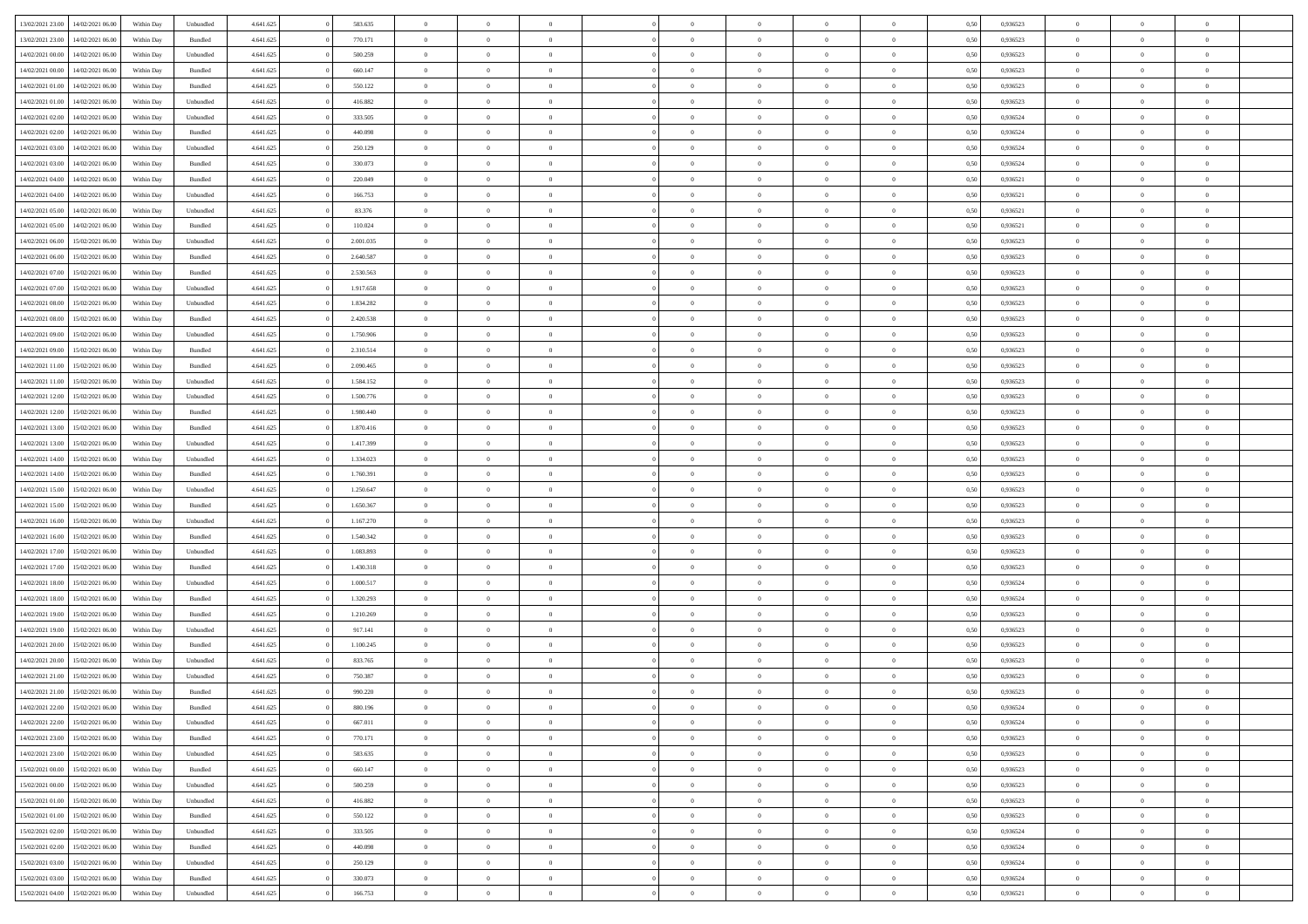|                  |                  |            |           |           |           | $\overline{0}$ | $\Omega$       |                |                | $\Omega$       | $\theta$       | $\theta$       |      |          | $\theta$       |                |                |  |
|------------------|------------------|------------|-----------|-----------|-----------|----------------|----------------|----------------|----------------|----------------|----------------|----------------|------|----------|----------------|----------------|----------------|--|
| 15/02/2021 04:00 | 15/02/2021 06:00 | Within Day | Bundled   | 4.641.625 | 220.049   |                |                |                | $\Omega$       |                |                |                | 0.50 | 0,936521 |                | $\theta$       | $\overline{0}$ |  |
| 15/02/2021 05:00 | 15/02/2021 06:00 | Within Day | Unbundled | 4.641.625 | 83.376    | $\overline{0}$ | $\theta$       | $\overline{0}$ | $\overline{0}$ | $\bf{0}$       | $\overline{0}$ | $\bf{0}$       | 0,50 | 0,936521 | $\theta$       | $\overline{0}$ | $\overline{0}$ |  |
| 15/02/2021 05:00 | 15/02/2021 06:00 | Within Day | Bundled   | 4.641.625 | 110.024   | $\overline{0}$ | $\bf{0}$       | $\overline{0}$ | $\bf{0}$       | $\bf{0}$       | $\bf{0}$       | $\mathbf{0}$   | 0,50 | 0,936521 | $\overline{0}$ | $\overline{0}$ | $\bf{0}$       |  |
| 15/02/2021 06:00 | 16/02/2021 06:00 | Within Day | Unbundled | 4.641.625 | 2.001.035 | $\overline{0}$ | $\overline{0}$ | $\overline{0}$ | $\overline{0}$ | $\bf{0}$       | $\overline{0}$ | $\overline{0}$ | 0.50 | 0.936523 | $\theta$       | $\theta$       | $\overline{0}$ |  |
| 15/02/2021 06:00 | 16/02/2021 06:00 | Within Day | Bundled   | 4.641.625 | 2.640.587 | $\overline{0}$ | $\theta$       | $\overline{0}$ | $\overline{0}$ | $\bf{0}$       | $\overline{0}$ | $\bf{0}$       | 0,50 | 0,936523 | $\theta$       | $\overline{0}$ | $\overline{0}$ |  |
|                  |                  |            |           |           |           |                |                |                |                |                |                |                |      |          |                |                |                |  |
| 15/02/2021 07:00 | 16/02/2021 06:00 | Within Day | Bundled   | 4.641.625 | 2.530.563 | $\overline{0}$ | $\overline{0}$ | $\overline{0}$ | $\bf{0}$       | $\overline{0}$ | $\overline{0}$ | $\mathbf{0}$   | 0,50 | 0,936523 | $\overline{0}$ | $\overline{0}$ | $\bf{0}$       |  |
| 15/02/2021 07:00 | 16/02/2021 06:00 | Within Dav | Unbundled | 4.641.625 | 1.917.658 | $\overline{0}$ | $\overline{0}$ | $\overline{0}$ | $\overline{0}$ | $\overline{0}$ | $\overline{0}$ | $\overline{0}$ | 0.50 | 0.936523 | $\theta$       | $\overline{0}$ | $\overline{0}$ |  |
| 15/02/2021 08:00 | 16/02/2021 06:00 | Within Day | Bundled   | 4.641.625 | 2.420.538 | $\overline{0}$ | $\theta$       | $\overline{0}$ | $\overline{0}$ | $\bf{0}$       | $\overline{0}$ | $\bf{0}$       | 0,50 | 0,936523 | $\theta$       | $\theta$       | $\overline{0}$ |  |
| 15/02/2021 08:00 | 16/02/2021 06:00 | Within Day | Unbundled | 4.641.625 | 1.834.282 | $\overline{0}$ | $\overline{0}$ | $\overline{0}$ | $\overline{0}$ | $\bf{0}$       | $\overline{0}$ | $\bf{0}$       | 0,50 | 0,936523 | $\,0\,$        | $\overline{0}$ | $\overline{0}$ |  |
| 15/02/2021 09:00 | 16/02/2021 06:00 | Within Dav | Bundled   | 4.641.625 | 2.310.514 | $\overline{0}$ | $\overline{0}$ | $\overline{0}$ | $\overline{0}$ | $\overline{0}$ | $\overline{0}$ | $\overline{0}$ | 0.50 | 0.936523 | $\theta$       | $\overline{0}$ | $\overline{0}$ |  |
| 15/02/2021 09:00 | 16/02/2021 06:00 | Within Day | Unbundled | 4.641.625 | 1.750.906 | $\overline{0}$ | $\theta$       | $\overline{0}$ | $\overline{0}$ | $\bf{0}$       | $\overline{0}$ | $\bf{0}$       | 0,50 | 0,936523 | $\,$ 0 $\,$    | $\overline{0}$ | $\overline{0}$ |  |
| 15/02/2021 10:00 | 16/02/2021 06:00 | Within Day | Bundled   | 4.641.625 | 2.200.489 | $\overline{0}$ | $\overline{0}$ | $\overline{0}$ | $\overline{0}$ | $\bf{0}$       | $\overline{0}$ | $\mathbf{0}$   | 0,50 | 0,936523 | $\overline{0}$ | $\overline{0}$ | $\bf{0}$       |  |
|                  |                  |            |           |           |           |                |                |                |                |                |                |                |      |          | $\theta$       |                |                |  |
| 15/02/2021 10:00 | 16/02/2021 06:00 | Within Day | Unbundled | 4.641.625 | 1.667.529 | $\overline{0}$ | $\overline{0}$ | $\overline{0}$ | $\overline{0}$ | $\bf{0}$       | $\overline{0}$ | $\overline{0}$ | 0.50 | 0.936523 |                | $\theta$       | $\overline{0}$ |  |
| 15/02/2021 11:00 | 16/02/2021 06:00 | Within Day | Bundled   | 4.641.625 | 2.090.465 | $\overline{0}$ | $\theta$       | $\overline{0}$ | $\overline{0}$ | $\bf{0}$       | $\overline{0}$ | $\bf{0}$       | 0,50 | 0,936523 | $\theta$       | $\overline{0}$ | $\overline{0}$ |  |
| 15/02/2021 11:00 | 16/02/2021 06:00 | Within Day | Unbundled | 4.641.625 | 1.584.152 | $\overline{0}$ | $\overline{0}$ | $\overline{0}$ | $\overline{0}$ | $\overline{0}$ | $\overline{0}$ | $\mathbf{0}$   | 0,50 | 0,936523 | $\overline{0}$ | $\overline{0}$ | $\bf{0}$       |  |
| 15/02/2021 12:00 | 16/02/2021 06:00 | Within Dav | Bundled   | 4.641.625 | 1.980.440 | $\overline{0}$ | $\overline{0}$ | $\overline{0}$ | $\overline{0}$ | $\overline{0}$ | $\overline{0}$ | $\overline{0}$ | 0.50 | 0.936523 | $\theta$       | $\overline{0}$ | $\overline{0}$ |  |
| 15/02/2021 12:00 | 16/02/2021 06:00 | Within Day | Unbundled | 4.641.625 | 1.500.776 | $\overline{0}$ | $\theta$       | $\overline{0}$ | $\overline{0}$ | $\bf{0}$       | $\overline{0}$ | $\bf{0}$       | 0,50 | 0,936523 | $\theta$       | $\theta$       | $\overline{0}$ |  |
| 15/02/2021 13:00 | 16/02/2021 06:00 | Within Day | Unbundled | 4.641.625 | 1.417.399 | $\overline{0}$ | $\overline{0}$ | $\overline{0}$ | $\overline{0}$ | $\bf{0}$       | $\overline{0}$ | $\mathbf{0}$   | 0,50 | 0,936523 | $\,0\,$        | $\overline{0}$ | $\overline{0}$ |  |
| 15/02/2021 13:00 | 16/02/2021 06:00 | Within Day | Bundled   | 4.641.625 | 1.870.416 | $\overline{0}$ | $\overline{0}$ | $\overline{0}$ | $\overline{0}$ | $\overline{0}$ | $\overline{0}$ | $\overline{0}$ | 0.50 | 0.936523 | $\theta$       | $\overline{0}$ | $\overline{0}$ |  |
|                  |                  |            |           |           |           |                |                |                |                |                |                |                |      |          |                |                |                |  |
| 15/02/2021 14:00 | 16/02/2021 06:00 | Within Day | Unbundled | 4.641.625 | 1.334.023 | $\overline{0}$ | $\theta$       | $\overline{0}$ | $\overline{0}$ | $\bf{0}$       | $\overline{0}$ | $\bf{0}$       | 0,50 | 0,936523 | $\theta$       | $\overline{0}$ | $\overline{0}$ |  |
| 15/02/2021 14:00 | 16/02/2021 06:00 | Within Day | Bundled   | 4.641.625 | 1.760.391 | $\overline{0}$ | $\overline{0}$ | $\overline{0}$ | $\overline{0}$ | $\bf{0}$       | $\overline{0}$ | $\mathbf{0}$   | 0,50 | 0,936523 | $\,0\,$        | $\overline{0}$ | $\bf{0}$       |  |
| 15/02/2021 15:00 | 16/02/2021 06:00 | Within Day | Bundled   | 4.641.625 | 1.650.367 | $\overline{0}$ | $\overline{0}$ | $\overline{0}$ | $\overline{0}$ | $\bf{0}$       | $\overline{0}$ | $\overline{0}$ | 0.50 | 0.936523 | $\theta$       | $\overline{0}$ | $\overline{0}$ |  |
| 15/02/2021 15:00 | 16/02/2021 06:00 | Within Day | Unbundled | 4.641.625 | 1.250.647 | $\overline{0}$ | $\theta$       | $\overline{0}$ | $\overline{0}$ | $\bf{0}$       | $\overline{0}$ | $\bf{0}$       | 0,50 | 0,936523 | $\theta$       | $\overline{0}$ | $\overline{0}$ |  |
| 15/02/2021 16:00 | 16/02/2021 06:00 | Within Day | Unbundled | 4.641.625 | 1.167.270 | $\overline{0}$ | $\overline{0}$ | $\overline{0}$ | $\overline{0}$ | $\overline{0}$ | $\overline{0}$ | $\mathbf{0}$   | 0,50 | 0,936523 | $\overline{0}$ | $\overline{0}$ | $\bf{0}$       |  |
| 15/02/2021 16:00 | 16/02/2021 06:00 | Within Dav | Bundled   | 4.641.625 | 1.540.342 | $\overline{0}$ | $\overline{0}$ | $\overline{0}$ | $\overline{0}$ | $\overline{0}$ | $\overline{0}$ | $\overline{0}$ | 0.50 | 0.936523 | $\theta$       | $\overline{0}$ | $\overline{0}$ |  |
| 15/02/2021 17:00 | 16/02/2021 06:00 |            |           | 4.641.625 | 1.430.318 | $\overline{0}$ | $\theta$       | $\overline{0}$ | $\overline{0}$ | $\bf{0}$       | $\overline{0}$ |                |      | 0,936523 | $\theta$       | $\theta$       | $\overline{0}$ |  |
|                  |                  | Within Day | Bundled   |           |           |                |                |                |                |                |                | $\bf{0}$       | 0,50 |          |                |                |                |  |
| 15/02/2021 17:00 | 16/02/2021 06:00 | Within Day | Unbundled | 4.641.625 | 1.083.893 | $\overline{0}$ | $\overline{0}$ | $\overline{0}$ | $\bf{0}$       | $\bf{0}$       | $\bf{0}$       | $\bf{0}$       | 0,50 | 0,936523 | $\,0\,$        | $\overline{0}$ | $\overline{0}$ |  |
| 15/02/2021 18:00 | 16/02/2021 06:00 | Within Day | Bundled   | 4.641.625 | 1.320.293 | $\overline{0}$ | $\overline{0}$ | $\overline{0}$ | $\overline{0}$ | $\overline{0}$ | $\overline{0}$ | $\overline{0}$ | 0.50 | 0,936524 | $\theta$       | $\overline{0}$ | $\overline{0}$ |  |
| 15/02/2021 18:00 | 16/02/2021 06:00 | Within Day | Unbundled | 4.641.625 | 1.000.517 | $\overline{0}$ | $\theta$       | $\overline{0}$ | $\overline{0}$ | $\bf{0}$       | $\overline{0}$ | $\bf{0}$       | 0,50 | 0,936524 | $\,$ 0 $\,$    | $\overline{0}$ | $\overline{0}$ |  |
| 15/02/2021 19:00 | 16/02/2021 06:00 | Within Day | Bundled   | 4.641.625 | 1.210.269 | $\overline{0}$ | $\overline{0}$ | $\overline{0}$ | $\bf{0}$       | $\bf{0}$       | $\bf{0}$       | $\bf{0}$       | 0,50 | 0,936523 | $\bf{0}$       | $\overline{0}$ | $\bf{0}$       |  |
| 15/02/2021 19:00 | 16/02/2021 06:00 | Within Day | Unbundled | 4.641.625 | 917.141   | $\overline{0}$ | $\Omega$       | $\Omega$       | $\Omega$       | $\Omega$       | $\overline{0}$ | $\overline{0}$ | 0,50 | 0,936523 | $\,0\,$        | $\theta$       | $\theta$       |  |
| 15/02/2021 20:00 | 16/02/2021 06:00 | Within Day | Bundled   | 4.641.625 | 1.100.245 | $\overline{0}$ | $\theta$       | $\overline{0}$ | $\overline{0}$ | $\bf{0}$       | $\overline{0}$ | $\bf{0}$       | 0,50 | 0,936523 | $\theta$       | $\overline{0}$ | $\overline{0}$ |  |
|                  |                  |            |           |           |           |                |                |                |                |                |                |                |      |          |                |                |                |  |
| 15/02/2021 20:00 | 16/02/2021 06:00 | Within Day | Unbundled | 4.641.625 | 833.765   | $\overline{0}$ | $\overline{0}$ | $\overline{0}$ | $\bf{0}$       | $\overline{0}$ | $\overline{0}$ | $\mathbf{0}$   | 0,50 | 0,936523 | $\bf{0}$       | $\overline{0}$ | $\bf{0}$       |  |
| 15/02/2021 21:00 | 16/02/2021 06:00 | Within Day | Bundled   | 4.641.625 | 990.220   | $\overline{0}$ | $\Omega$       | $\Omega$       | $\Omega$       | $\bf{0}$       | $\overline{0}$ | $\overline{0}$ | 0.50 | 0.936523 | $\,0\,$        | $\theta$       | $\theta$       |  |
| 15/02/2021 21:00 | 16/02/2021 06:00 | Within Day | Unbundled | 4.641.625 | 750.387   | $\overline{0}$ | $\theta$       | $\overline{0}$ | $\overline{0}$ | $\bf{0}$       | $\overline{0}$ | $\bf{0}$       | 0,50 | 0,936523 | $\theta$       | $\overline{0}$ | $\overline{0}$ |  |
| 15/02/2021 22:00 | 16/02/2021 06:00 | Within Day | Bundled   | 4.641.625 | 880.196   | $\overline{0}$ | $\overline{0}$ | $\overline{0}$ | $\bf{0}$       | $\bf{0}$       | $\bf{0}$       | $\bf{0}$       | 0,50 | 0,936524 | $\bf{0}$       | $\overline{0}$ | $\bf{0}$       |  |
| 15/02/2021 22.00 | 16/02/2021 06:00 | Within Day | Unbundled | 4.641.625 | 667.011   | $\overline{0}$ | $\Omega$       | $\Omega$       | $\Omega$       | $\overline{0}$ | $\overline{0}$ | $\overline{0}$ | 0.50 | 0.936524 | $\theta$       | $\theta$       | $\theta$       |  |
| 15/02/2021 23:00 | 16/02/2021 06:00 | Within Day | Bundled   | 4.641.625 | 770.171   | $\overline{0}$ | $\theta$       | $\overline{0}$ | $\overline{0}$ | $\,$ 0         | $\overline{0}$ | $\bf{0}$       | 0,50 | 0,936523 | $\,$ 0 $\,$    | $\overline{0}$ | $\overline{0}$ |  |
| 15/02/2021 23:00 | 16/02/2021 06:00 | Within Day | Unbundled | 4.641.625 | 583.635   | $\overline{0}$ | $\bf{0}$       | $\overline{0}$ | $\bf{0}$       | $\bf{0}$       | $\bf{0}$       | $\mathbf{0}$   | 0,50 | 0,936523 | $\overline{0}$ | $\overline{0}$ | $\bf{0}$       |  |
|                  |                  |            |           |           |           | $\overline{0}$ | $\Omega$       | $\overline{0}$ | $\Omega$       | $\overline{0}$ | $\overline{0}$ | $\overline{0}$ |      |          | $\,0\,$        | $\theta$       | $\theta$       |  |
| 16/02/2021 00:00 | 16/02/2021 06:00 | Within Day | Unbundled | 4.641.625 | 500.259   |                |                |                |                |                |                |                | 0,50 | 0,936523 |                |                |                |  |
| 16/02/2021 00:00 | 16/02/2021 06:00 | Within Day | Bundled   | 4.641.625 | 660.147   | $\overline{0}$ | $\overline{0}$ | $\overline{0}$ | $\overline{0}$ | $\,$ 0         | $\overline{0}$ | $\bf{0}$       | 0,50 | 0,936523 | $\,$ 0 $\,$    | $\overline{0}$ | $\overline{0}$ |  |
| 16/02/2021 01:00 | 16/02/2021 06:00 | Within Day | Bundled   | 4.641.625 | 550.122   | $\overline{0}$ | $\overline{0}$ | $\overline{0}$ | $\bf{0}$       | $\bf{0}$       | $\overline{0}$ | $\mathbf{0}$   | 0,50 | 0,936523 | $\overline{0}$ | $\overline{0}$ | $\bf{0}$       |  |
| 16/02/2021 01:00 | 16/02/2021 06:00 | Within Day | Unbundled | 4.641.625 | 416.882   | $\overline{0}$ | $\Omega$       | $\Omega$       | $\Omega$       | $\Omega$       | $\Omega$       | $\overline{0}$ | 0.50 | 0.936523 | $\theta$       | $\theta$       | $\theta$       |  |
| 16/02/2021 02:00 | 16/02/2021 06:00 | Within Day | Bundled   | 4.641.625 | 440.098   | $\overline{0}$ | $\overline{0}$ | $\overline{0}$ | $\bf{0}$       | $\,$ 0         | $\bf{0}$       | $\bf{0}$       | 0,50 | 0,936524 | $\,0\,$        | $\,$ 0 $\,$    | $\overline{0}$ |  |
| 16/02/2021 02:00 | 16/02/2021 06:00 | Within Day | Unbundled | 4.641.625 | 333.505   | $\bf{0}$       | $\bf{0}$       |                |                | $\bf{0}$       |                |                | 0,50 | 0,936524 | $\bf{0}$       | $\overline{0}$ |                |  |
| 16/02/2021 03:00 | 16/02/2021 06:00 | Within Day | Bundled   | 4.641.625 | 330,073   | $\overline{0}$ | $\overline{0}$ | $\overline{0}$ | $\Omega$       | $\overline{0}$ | $\overline{0}$ | $\overline{0}$ | 0.50 | 0.936524 | $\theta$       | $\theta$       | $\theta$       |  |
| 16/02/2021 03:00 | 16/02/2021 06:00 | Within Day | Unbundled | 4.641.625 | 250.129   | $\overline{0}$ | $\,$ 0         | $\overline{0}$ | $\bf{0}$       | $\,$ 0 $\,$    | $\overline{0}$ | $\mathbf{0}$   | 0,50 | 0,936524 | $\,$ 0 $\,$    | $\,$ 0 $\,$    | $\,$ 0         |  |
|                  |                  |            |           |           |           |                |                |                |                |                |                |                |      |          |                |                |                |  |
| 16/02/2021 04:00 | 16/02/2021 06:00 | Within Day | Unbundled | 4.641.625 | 166.753   | $\overline{0}$ | $\overline{0}$ | $\overline{0}$ | $\overline{0}$ | $\overline{0}$ | $\overline{0}$ | $\mathbf{0}$   | 0,50 | 0,936521 | $\overline{0}$ | $\bf{0}$       | $\bf{0}$       |  |
| 16/02/2021 04:00 | 16/02/2021 06:00 | Within Day | Bundled   | 4.641.625 | 220.049   | $\overline{0}$ | $\overline{0}$ | $\overline{0}$ | $\Omega$       | $\overline{0}$ | $\overline{0}$ | $\bf{0}$       | 0,50 | 0,936521 | $\overline{0}$ | $\theta$       | $\overline{0}$ |  |
| 16/02/2021 05:00 | 16/02/2021 06:00 | Within Day | Unbundled | 4.641.625 | 83.376    | $\overline{0}$ | $\,$ 0         | $\overline{0}$ | $\overline{0}$ | $\overline{0}$ | $\overline{0}$ | $\bf{0}$       | 0,50 | 0,936521 | $\,$ 0 $\,$    | $\overline{0}$ | $\overline{0}$ |  |
| 16/02/2021 05:00 | 16/02/2021 06:00 | Within Day | Bundled   | 4.641.625 | 110.024   | $\overline{0}$ | $\overline{0}$ | $\overline{0}$ | $\overline{0}$ | $\overline{0}$ | $\overline{0}$ | $\mathbf{0}$   | 0,50 | 0,936521 | $\overline{0}$ | $\overline{0}$ | $\bf{0}$       |  |
| 16/02/2021 06:00 | 17/02/2021 06:00 | Within Day | Bundled   | 4.641.625 | 2.640.587 | $\overline{0}$ | $\overline{0}$ | $\overline{0}$ | $\Omega$       | $\overline{0}$ | $\overline{0}$ | $\bf{0}$       | 0.50 | 0,936523 | $\overline{0}$ | $\theta$       | $\overline{0}$ |  |
| 16/02/2021 06:00 | 17/02/2021 06:00 | Within Day | Unbundled | 4.641.625 | 2.001.035 | $\overline{0}$ | $\,$ 0         | $\overline{0}$ | $\overline{0}$ | $\bf{0}$       | $\overline{0}$ | $\bf{0}$       | 0,50 | 0,936523 | $\,$ 0 $\,$    | $\overline{0}$ | $\overline{0}$ |  |
| 16/02/2021 07:00 | 17/02/2021 06:00 | Within Day | Unbundled | 4.641.625 | 1.917.658 | $\overline{0}$ | $\bf{0}$       | $\overline{0}$ | $\overline{0}$ | $\overline{0}$ | $\overline{0}$ | $\mathbf{0}$   | 0,50 | 0,936523 | $\overline{0}$ | $\overline{0}$ | $\bf{0}$       |  |
|                  |                  |            |           |           |           |                |                |                |                |                |                |                |      |          |                |                |                |  |
| 16/02/2021 07:00 | 17/02/2021 06:00 | Within Day | Bundled   | 4.641.625 | 2.530.563 | $\overline{0}$ | $\overline{0}$ | $\overline{0}$ | $\Omega$       | $\overline{0}$ | $\overline{0}$ | $\bf{0}$       | 0.50 | 0.936523 | $\overline{0}$ | $\theta$       | $\overline{0}$ |  |
| 16/02/2021 08:00 | 17/02/2021 06:00 | Within Day | Bundled   | 4.641.625 | 2.420.538 | $\overline{0}$ | $\,$ 0 $\,$    | $\overline{0}$ | $\overline{0}$ | $\bf{0}$       | $\overline{0}$ | $\bf{0}$       | 0,50 | 0,936523 | $\,$ 0 $\,$    | $\,$ 0 $\,$    | $\bf{0}$       |  |
| 16/02/2021 08:00 | 17/02/2021 06:00 | Within Day | Unbundled | 4.641.625 | 1.834.282 | $\overline{0}$ | $\bf{0}$       | $\overline{0}$ | $\bf{0}$       | $\bf{0}$       | $\overline{0}$ | $\bf{0}$       | 0,50 | 0,936523 | $\overline{0}$ | $\overline{0}$ | $\bf{0}$       |  |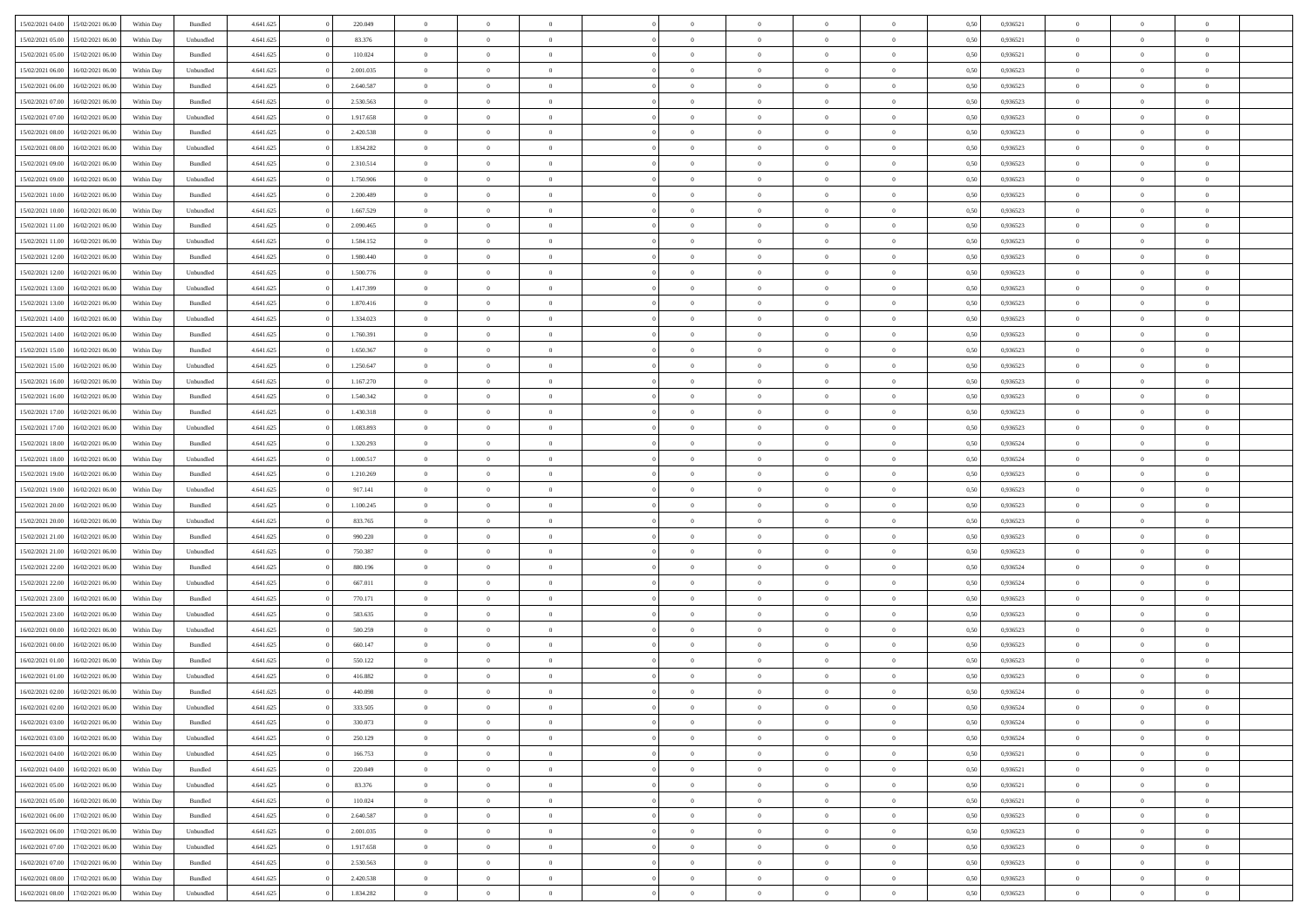| 16/02/2021 09:00                  | 17/02/2021 06:00                     | Within Day | Unbundled          | 4.641.625              | 1.750.906              | $\overline{0}$                   | $\theta$       |                | $\overline{0}$ | $\bf{0}$                         | $\overline{0}$                   | $\theta$       | 0,50         | 0,936523             | $\theta$       | $\theta$       | $\theta$       |  |
|-----------------------------------|--------------------------------------|------------|--------------------|------------------------|------------------------|----------------------------------|----------------|----------------|----------------|----------------------------------|----------------------------------|----------------|--------------|----------------------|----------------|----------------|----------------|--|
| 16/02/2021 09:00                  | 17/02/2021 06:00                     | Within Day | Bundled            | 4.641.625              | 2.310.514              | $\overline{0}$                   | $\overline{0}$ | $\overline{0}$ | $\overline{0}$ | $\bf{0}$                         | $\overline{0}$                   | $\bf{0}$       | 0,50         | 0,936523             | $\,$ 0 $\,$    | $\overline{0}$ | $\overline{0}$ |  |
|                                   |                                      |            |                    |                        |                        |                                  |                |                |                |                                  |                                  |                |              |                      |                |                |                |  |
| 16/02/2021 10:00                  | 17/02/2021 06:00                     | Within Day | Unbundled          | 4.641.625              | 1.667.529              | $\overline{0}$                   | $\overline{0}$ | $\overline{0}$ | $\overline{0}$ | $\bf{0}$                         | $\overline{0}$                   | $\mathbf{0}$   | 0.50         | 0.936523             | $\overline{0}$ | $\,$ 0 $\,$    | $\bf{0}$       |  |
| 16/02/2021 10:00                  | 17/02/2021 06:00                     | Within Day | Bundled            | 4.641.625              | 2.200.489              | $\overline{0}$                   | $\overline{0}$ | $\overline{0}$ | $\overline{0}$ | $\,0\,$                          | $\overline{0}$                   | $\overline{0}$ | 0,50         | 0,936523             | $\,$ 0 $\,$    | $\overline{0}$ | $\overline{0}$ |  |
| 16/02/2021 11:00                  | 17/02/2021 06.00                     | Within Day | Unbundled          | 4.641.625              | 1.584.152              | $\overline{0}$                   | $\overline{0}$ | $\overline{0}$ | $\overline{0}$ | $\,$ 0                           | $\overline{0}$                   | $\bf{0}$       | 0,50         | 0,936523             | $\,$ 0 $\,$    | $\overline{0}$ | $\overline{0}$ |  |
| 16/02/2021 11:00                  | 17/02/2021 06:00                     | Within Day | Bundled            | 4.641.625              | 2.090.465              | $\overline{0}$                   | $\overline{0}$ | $\overline{0}$ | $\overline{0}$ | $\bf{0}$                         | $\overline{0}$                   | $\bf{0}$       | 0.50         | 0.936523             | $\,0\,$        | $\overline{0}$ | $\overline{0}$ |  |
| 16/02/2021 12:00                  | 17/02/2021 06:00                     | Within Day | Bundled            | 4.641.625              | 1.980.440              | $\overline{0}$                   | $\overline{0}$ | $\overline{0}$ | $\overline{0}$ | $\bf{0}$                         | $\overline{0}$                   | $\bf{0}$       | 0,50         | 0,936523             | $\,$ 0 $\,$    | $\overline{0}$ | $\overline{0}$ |  |
| 16/02/2021 12:00                  | 17/02/2021 06.00                     | Within Day | Unbundled          | 4.641.625              | 1.500.776              | $\overline{0}$                   | $\overline{0}$ | $\overline{0}$ | $\overline{0}$ | $\,$ 0                           | $\overline{0}$                   | $\bf{0}$       | 0,50         | 0,936523             | $\,$ 0 $\,$    | $\overline{0}$ | $\overline{0}$ |  |
| 16/02/2021 13:00                  | 17/02/2021 06:00                     | Within Day | Unbundled          | 4.641.625              | 1.417.399              | $\overline{0}$                   | $\overline{0}$ | $\overline{0}$ | $\overline{0}$ | $\bf{0}$                         | $\overline{0}$                   | $\mathbf{0}$   | 0.50         | 0.936523             | $\bf{0}$       | $\overline{0}$ | $\bf{0}$       |  |
| 16/02/2021 13:00                  | 17/02/2021 06:00                     | Within Day | Bundled            | 4.641.625              | 1.870.416              | $\overline{0}$                   | $\overline{0}$ | $\overline{0}$ | $\overline{0}$ | $\bf{0}$                         | $\overline{0}$                   | $\bf{0}$       | 0,50         | 0,936523             | $\,$ 0 $\,$    | $\overline{0}$ | $\overline{0}$ |  |
| 16/02/2021 14:00                  | 17/02/2021 06.00                     | Within Day | Unbundled          | 4.641.625              | 1.334.023              | $\overline{0}$                   | $\overline{0}$ | $\overline{0}$ | $\overline{0}$ | $\bf{0}$                         | $\bf{0}$                         | $\bf{0}$       | 0,50         | 0,936523             | $\,$ 0 $\,$    | $\overline{0}$ | $\overline{0}$ |  |
| 16/02/2021 14:00                  | 17/02/2021 06:00                     | Within Day | Bundled            | 4.641.625              | 1.760.391              | $\overline{0}$                   | $\overline{0}$ | $\overline{0}$ | $\overline{0}$ | $\bf{0}$                         | $\overline{0}$                   | $\mathbf{0}$   | 0.50         | 0.936523             | $\overline{0}$ | $\,$ 0 $\,$    | $\overline{0}$ |  |
| 16/02/2021 15:00                  | 17/02/2021 06:00                     | Within Day | Bundled            | 4.641.625              | 1.650.367              | $\overline{0}$                   | $\overline{0}$ | $\overline{0}$ | $\overline{0}$ | $\bf{0}$                         | $\overline{0}$                   | $\overline{0}$ | 0,50         | 0,936523             | $\,$ 0 $\,$    | $\overline{0}$ | $\overline{0}$ |  |
| 16/02/2021 15:00                  | 17/02/2021 06.00                     | Within Day | Unbundled          | 4.641.625              | 1.250.647              | $\overline{0}$                   | $\theta$       | $\overline{0}$ | $\overline{0}$ | $\,$ 0                           | $\bf{0}$                         | $\bf{0}$       | 0,50         | 0,936523             | $\,$ 0 $\,$    | $\overline{0}$ | $\overline{0}$ |  |
| 16/02/2021 16:00                  | 17/02/2021 06:00                     | Within Day | Unbundled          | 4.641.625              | 1.167.270              | $\overline{0}$                   | $\overline{0}$ | $\overline{0}$ | $\overline{0}$ | $\bf{0}$                         | $\overline{0}$                   | $\bf{0}$       | 0.50         | 0.936523             | $\,0\,$        | $\overline{0}$ | $\overline{0}$ |  |
| 16/02/2021 16:00                  | 17/02/2021 06:00                     |            |                    | 4.641.625              | 1.540.342              | $\overline{0}$                   | $\overline{0}$ | $\overline{0}$ | $\overline{0}$ | $\bf{0}$                         | $\overline{0}$                   |                |              | 0,936523             | $\,$ 0 $\,$    | $\theta$       | $\overline{0}$ |  |
|                                   |                                      | Within Day | Bundled            |                        |                        |                                  |                |                |                |                                  |                                  | $\bf{0}$       | 0,50         |                      |                |                |                |  |
| 16/02/2021 17:00                  | 17/02/2021 06.00                     | Within Day | Unbundled          | 4.641.625              | 1.083.893              | $\overline{0}$                   | $\overline{0}$ | $\overline{0}$ | $\overline{0}$ | $\,$ 0                           | $\bf{0}$                         | $\bf{0}$       | 0,50         | 0,936523             | $\,$ 0 $\,$    | $\overline{0}$ | $\overline{0}$ |  |
| 16/02/2021 17:00                  | 17/02/2021 06:00                     | Within Day | Bundled            | 4.641.625              | 1.430.318              | $\overline{0}$                   | $\overline{0}$ | $\overline{0}$ | $\overline{0}$ | $\bf{0}$                         | $\overline{0}$                   | $\mathbf{0}$   | 0.50         | 0.936523             | $\bf{0}$       | $\overline{0}$ | $\bf{0}$       |  |
| 16/02/2021 18:00                  | 17/02/2021 06:00                     | Within Day | Unbundled          | 4.641.625              | 1.000.517              | $\overline{0}$                   | $\overline{0}$ | $\overline{0}$ | $\overline{0}$ | $\bf{0}$                         | $\overline{0}$                   | $\bf{0}$       | 0,50         | 0,936524             | $\,$ 0 $\,$    | $\overline{0}$ | $\overline{0}$ |  |
| 16/02/2021 18:00                  | 17/02/2021 06.00                     | Within Day | Bundled            | 4.641.625              | 1.320.293              | $\overline{0}$                   | $\overline{0}$ | $\overline{0}$ | $\overline{0}$ | $\bf{0}$                         | $\bf{0}$                         | $\bf{0}$       | 0,50         | 0,936524             | $\,$ 0 $\,$    | $\overline{0}$ | $\overline{0}$ |  |
| 16/02/2021 19:00                  | 17/02/2021 06:00                     | Within Day | Unbundled          | 4.641.625              | 917.141                | $\overline{0}$                   | $\overline{0}$ | $\overline{0}$ | $\overline{0}$ | $\bf{0}$                         | $\overline{0}$                   | $\mathbf{0}$   | 0.50         | 0.936523             | $\overline{0}$ | $\,$ 0 $\,$    | $\overline{0}$ |  |
| 16/02/2021 19:00                  | 17/02/2021 06:00                     | Within Day | Bundled            | 4.641.625              | 1.210.269              | $\overline{0}$                   | $\overline{0}$ | $\overline{0}$ | $\overline{0}$ | $\,0\,$                          | $\overline{0}$                   | $\overline{0}$ | 0,50         | 0,936523             | $\,$ 0 $\,$    | $\overline{0}$ | $\overline{0}$ |  |
| 16/02/2021 20:00                  | 17/02/2021 06.00                     | Within Day | Bundled            | 4.641.625              | 1.100.245              | $\overline{0}$                   | $\overline{0}$ | $\overline{0}$ | $\overline{0}$ | $\bf{0}$                         | $\bf{0}$                         | $\bf{0}$       | 0,50         | 0,936523             | $\,$ 0 $\,$    | $\overline{0}$ | $\overline{0}$ |  |
| 16/02/2021 20:00                  | 17/02/2021 06:00                     | Within Day | Unbundled          | 4.641.625              | 833,765                | $\overline{0}$                   | $\overline{0}$ | $\overline{0}$ | $\overline{0}$ | $\bf{0}$                         | $\overline{0}$                   | $\bf{0}$       | 0.50         | 0.936523             | $\,0\,$        | $\overline{0}$ | $\overline{0}$ |  |
| 16/02/2021 21:00                  | 17/02/2021 06:00                     | Within Day | Bundled            | 4.641.625              | 990.220                | $\overline{0}$                   | $\overline{0}$ | $\overline{0}$ | $\overline{0}$ | $\bf{0}$                         | $\overline{0}$                   | $\bf{0}$       | 0,50         | 0,936523             | $\,$ 0 $\,$    | $\theta$       | $\overline{0}$ |  |
| 16/02/2021 21:00                  | 17/02/2021 06.00                     | Within Day | Unbundled          | 4.641.625              | 750.387                | $\overline{0}$                   | $\overline{0}$ | $\overline{0}$ | $\overline{0}$ | $\,$ 0                           | $\bf{0}$                         | $\bf{0}$       | 0,50         | 0,936523             | $\,$ 0 $\,$    | $\overline{0}$ | $\overline{0}$ |  |
| 16/02/2021 22:00                  | 17/02/2021 06:00                     | Within Day | Bundled            | 4.641.625              | 880.196                | $\overline{0}$                   | $\overline{0}$ | $\overline{0}$ | $\overline{0}$ | $\bf{0}$                         | $\overline{0}$                   | $\mathbf{0}$   | 0.50         | 0.936524             | $\bf{0}$       | $\overline{0}$ | $\bf{0}$       |  |
| 16/02/2021 22:00                  | 17/02/2021 06:00                     | Within Day | Unbundled          | 4.641.625              | 667.011                | $\overline{0}$                   | $\overline{0}$ | $\overline{0}$ | $\overline{0}$ | $\bf{0}$                         | $\overline{0}$                   | $\bf{0}$       | 0,50         | 0,936524             | $\,$ 0 $\,$    | $\overline{0}$ | $\overline{0}$ |  |
| 16/02/2021 23:00                  | 17/02/2021 06.00                     | Within Day | Unbundled          | 4.641.625              | 583.635                | $\overline{0}$                   | $\overline{0}$ | $\overline{0}$ | $\bf{0}$       | $\bf{0}$                         | $\bf{0}$                         | $\bf{0}$       | 0,50         | 0,936523             | $\,$ 0 $\,$    | $\overline{0}$ | $\overline{0}$ |  |
| 16/02/2021 23:00                  | 17/02/2021 06:00                     | Within Day | Bundled            | 4.641.625              | 770.171                | $\overline{0}$                   | $\overline{0}$ | $\overline{0}$ | $\overline{0}$ | $\bf{0}$                         | $\overline{0}$                   | $\mathbf{0}$   | 0.50         | 0.936523             | $\overline{0}$ | $\,$ 0 $\,$    | $\overline{0}$ |  |
|                                   |                                      |            |                    |                        |                        |                                  |                |                |                |                                  |                                  |                |              |                      |                |                |                |  |
| 17/02/2021 00:00                  | 17/02/2021 06:00                     | Within Dav | Bundled            | 4.641.625              | 660.147                | $\overline{0}$                   | $\overline{0}$ | $\overline{0}$ | $\overline{0}$ | $\overline{0}$                   | $\overline{0}$                   | $\overline{0}$ | 0,50         | 0.936523             | $\theta$       | $\overline{0}$ | $\overline{0}$ |  |
| 17/02/2021 00:00                  | 17/02/2021 06.00                     | Within Day | Unbundled          | 4.641.625              | 500.259                | $\overline{0}$                   | $\overline{0}$ | $\overline{0}$ | $\overline{0}$ | $\bf{0}$                         | $\overline{0}$                   | $\bf{0}$       | 0,50         | 0,936523             | $\,$ 0 $\,$    | $\overline{0}$ | $\overline{0}$ |  |
| 17/02/2021 01:00                  | 17/02/2021 06:00                     | Within Day | Bundled            | 4.641.625              | 550.122                | $\overline{0}$                   | $\overline{0}$ | $\overline{0}$ | $\overline{0}$ | $\bf{0}$                         | $\overline{0}$                   | $\bf{0}$       | 0.50         | 0.936523             | $\,0\,$        | $\overline{0}$ | $\overline{0}$ |  |
| 17/02/2021 01:00                  | 17/02/2021 06:00                     | Within Dav | Unbundled          | 4.641.625              | 416.882                | $\overline{0}$                   | $\overline{0}$ | $\Omega$       | $\overline{0}$ | $\mathbf{0}$                     | $\overline{0}$                   | $\overline{0}$ | 0,50         | 0.936523             | $\theta$       | $\overline{0}$ | $\overline{0}$ |  |
| 17/02/2021 02:00                  | 17/02/2021 06.00                     | Within Day | Bundled            | 4.641.625              | 440.098                | $\overline{0}$                   | $\overline{0}$ | $\overline{0}$ | $\overline{0}$ | $\,$ 0                           | $\overline{0}$                   | $\bf{0}$       | 0,50         | 0,936524             | $\,$ 0 $\,$    | $\overline{0}$ | $\overline{0}$ |  |
| 17/02/2021 02:00                  | 17/02/2021 06:00                     | Within Day | Unbundled          | 4.641.625              | 333.505                | $\overline{0}$                   | $\overline{0}$ | $\overline{0}$ | $\overline{0}$ | $\bf{0}$                         | $\overline{0}$                   | $\mathbf{0}$   | 0.50         | 0.936524             | $\bf{0}$       | $\overline{0}$ | $\bf{0}$       |  |
| 17/02/2021 03:00                  | 17/02/2021 06:00                     | Within Dav | Bundled            | 4.641.625              | 330.073                | $\overline{0}$                   | $\overline{0}$ | $\overline{0}$ | $\overline{0}$ | $\overline{0}$                   | $\overline{0}$                   | $\overline{0}$ | 0,50         | 0,936524             | $\theta$       | $\overline{0}$ | $\overline{0}$ |  |
| 17/02/2021 03:00                  | 17/02/2021 06.00                     | Within Day | Unbundled          | 4.641.625              | 250.129                | $\overline{0}$                   | $\overline{0}$ | $\overline{0}$ | $\bf{0}$       | $\bf{0}$                         | $\overline{0}$                   | $\bf{0}$       | 0,50         | 0,936524             | $\,$ 0 $\,$    | $\overline{0}$ | $\overline{0}$ |  |
| 17/02/2021 04:00                  | 17/02/2021 06:00                     | Within Day | Unbundled          | 4.641.625              | 166,753                | $\overline{0}$                   | $\overline{0}$ | $\overline{0}$ | $\overline{0}$ | $\bf{0}$                         | $\overline{0}$                   | $\mathbf{0}$   | 0.50         | 0.936521             | $\overline{0}$ | $\,$ 0 $\,$    | $\overline{0}$ |  |
| 17/02/2021 04:00                  | 17/02/2021 06:00                     | Within Dav | Bundled            | 4.641.625              | 220.049                | $\overline{0}$                   | $\overline{0}$ | $\overline{0}$ | $\overline{0}$ | $\overline{0}$                   | $\overline{0}$                   | $\overline{0}$ | 0.50         | 0,936521             | $\theta$       | $\overline{0}$ | $\overline{0}$ |  |
| 17/02/2021 05:00                  | 17/02/2021 06.00                     | Within Day | Unbundled          | 4.641.625              | 83.376                 | $\overline{0}$                   | $\overline{0}$ | $\overline{0}$ | $\overline{0}$ | $\bf{0}$                         | $\overline{0}$                   | $\bf{0}$       | 0,50         | 0,936521             | $\,$ 0 $\,$    | $\overline{0}$ | $\overline{0}$ |  |
| 17/02/2021 05:00                  | 17/02/2021 06:00                     | Within Day | Bundled            | 4.641.625              | 110.024                | $\overline{0}$                   | $\overline{0}$ | $\overline{0}$ | $\overline{0}$ | $\bf{0}$                         | $\overline{0}$                   | $\overline{0}$ | 0.50         | 0.936521             | $\,0\,$        | $\theta$       | $\overline{0}$ |  |
| 17/02/2021 06:00                  | 18/02/2021 06:00                     | Within Dav | Unbundled          | 4.641.625              | 2.001.035              | $\overline{0}$                   | $\theta$       | $\Omega$       | $\overline{0}$ | $\bf{0}$                         | $\overline{0}$                   | $\overline{0}$ | 0.50         | 0.936523             | $\theta$       | $\overline{0}$ | $\overline{0}$ |  |
| 17/02/2021 06:00                  | 18/02/2021 06:00                     | Within Day | Bundled            | 4.641.625              | 2.640.587              | $\overline{0}$                   | $\overline{0}$ | $\overline{0}$ | $\bf{0}$       | $\,$ 0                           | $\bf{0}$                         | $\bf{0}$       | 0,50         | 0,936523             | $\,$ 0 $\,$    | $\overline{0}$ | $\overline{0}$ |  |
| 17/02/2021 07:00                  | 18/02/2021 06:00                     | Within Day | $\mathbf B$ undled | 4.641.625              | 2.530.563              | $\bf{0}$                         | $\theta$       |                | $^{\circ}$     | $\Omega$                         |                                  |                | 0,50         | 0.936523             | $\bf{0}$       | $\theta$       |                |  |
| 17/02/2021 07:00                  | 18/02/2021 06:00                     | Within Day | Unbundled          | 4.641.625              | 1.917.658              | $\overline{0}$                   | $\overline{0}$ | $\overline{0}$ | $\overline{0}$ | $\overline{0}$                   | $\overline{0}$                   | $\mathbf{0}$   | 0,50         | 0.936523             | $\theta$       | $\overline{0}$ | $\overline{0}$ |  |
|                                   |                                      |            |                    |                        |                        |                                  | $\overline{0}$ |                | $\bf{0}$       |                                  |                                  |                |              |                      | $\bf{0}$       | $\overline{0}$ | $\bf{0}$       |  |
| 17/02/2021 08:00                  | 18/02/2021 06:00<br>18/02/2021 06:00 | Within Day | Bundled            | 4.641.625<br>4.641.625 | 2.420.538<br>1.834.282 | $\overline{0}$<br>$\overline{0}$ | $\overline{0}$ | $\overline{0}$ | $\overline{0}$ | $\overline{0}$<br>$\overline{0}$ | $\overline{0}$<br>$\overline{0}$ | $\bf{0}$       | 0,50<br>0.50 | 0,936523<br>0.936523 | $\overline{0}$ | $\bf{0}$       | $\bf{0}$       |  |
| 17/02/2021 08:00                  |                                      | Within Day | Unbundled          |                        |                        |                                  |                | $\overline{0}$ |                |                                  |                                  | $\mathbf{0}$   |              |                      |                |                |                |  |
| 17/02/2021 09:00                  | 18/02/2021 06:00                     | Within Day | Unbundled          | 4.641.625              | 1.750.906              | $\overline{0}$                   | $\overline{0}$ | $\overline{0}$ | $\overline{0}$ | $\overline{0}$                   | $\overline{0}$                   | $\mathbf{0}$   | 0,50         | 0.936523             | $\overline{0}$ | $\theta$       | $\overline{0}$ |  |
| 17/02/2021 09:00                  | 18/02/2021 06:00                     | Within Day | Bundled            | 4.641.625              | 2.310.514              | $\overline{0}$                   | $\overline{0}$ | $\overline{0}$ | $\overline{0}$ | $\bf{0}$                         | $\bf{0}$                         | $\bf{0}$       | 0,50         | 0,936523             | $\,0\,$        | $\overline{0}$ | $\overline{0}$ |  |
| 17/02/2021 10:00                  | 18/02/2021 06:00                     | Within Day | Bundled            | 4.641.625              | 2.200.489              | $\overline{0}$                   | $\overline{0}$ | $\overline{0}$ | $\overline{0}$ | $\bf{0}$                         | $\overline{0}$                   | $\mathbf{0}$   | 0.50         | 0.936523             | $\,$ 0 $\,$    | $\theta$       | $\overline{0}$ |  |
| 17/02/2021 10:00                  | 18/02/2021 06:00                     | Within Day | Unbundled          | 4.641.625              | 1.667.529              | $\overline{0}$                   | $\overline{0}$ | $\overline{0}$ | $\overline{0}$ | $\overline{0}$                   | $\overline{0}$                   | $\overline{0}$ | 0,50         | 0.936523             | $\overline{0}$ | $\theta$       | $\overline{0}$ |  |
| 17/02/2021 11:00                  | 18/02/2021 06:00                     | Within Day | Unbundled          | 4.641.625              | 1.584.152              | $\overline{0}$                   | $\,$ 0         | $\overline{0}$ | $\bf{0}$       | $\,$ 0 $\,$                      | $\overline{0}$                   | $\bf{0}$       | 0,50         | 0,936523             | $\,$ 0 $\,$    | $\overline{0}$ | $\overline{0}$ |  |
| 17/02/2021 11:00                  | 18/02/2021 06:00                     | Within Day | Bundled            | 4.641.625              | 2.090.465              | $\overline{0}$                   | $\overline{0}$ | $\overline{0}$ | $\overline{0}$ | $\bf{0}$                         | $\overline{0}$                   | $\mathbf{0}$   | 0.50         | 0.936523             | $\mathbf{0}$   | $\,$ 0 $\,$    | $\overline{0}$ |  |
| 17/02/2021 12:00                  | 18/02/2021 06:00                     | Within Day | Bundled            | 4.641.625              | 1.980.440              | $\overline{0}$                   | $\overline{0}$ | $\overline{0}$ | $\overline{0}$ | $\overline{0}$                   | $\overline{0}$                   | $\overline{0}$ | 0,50         | 0.936523             | $\overline{0}$ | $\theta$       | $\overline{0}$ |  |
| 17/02/2021 12:00                  | 18/02/2021 06:00                     | Within Day | Unbundled          | 4.641.625              | 1.500.776              | $\overline{0}$                   | $\overline{0}$ | $\overline{0}$ | $\bf{0}$       | $\bf{0}$                         | $\bf{0}$                         | $\bf{0}$       | 0,50         | 0,936523             | $\bf{0}$       | $\overline{0}$ | $\bf{0}$       |  |
| 17/02/2021 13:00 18/02/2021 06:00 |                                      | Within Day | Unbundled          | 4.641.625              | 1.417.399              | $\,$ 0 $\,$                      | $\,$ 0 $\,$    | $\overline{0}$ | $\overline{0}$ | $\,$ 0 $\,$                      | $\,$ 0 $\,$                      | $\,$ 0 $\,$    | 0,50         | 0,936523             | $\overline{0}$ | $\,$ 0 $\,$    | $\,$ 0 $\,$    |  |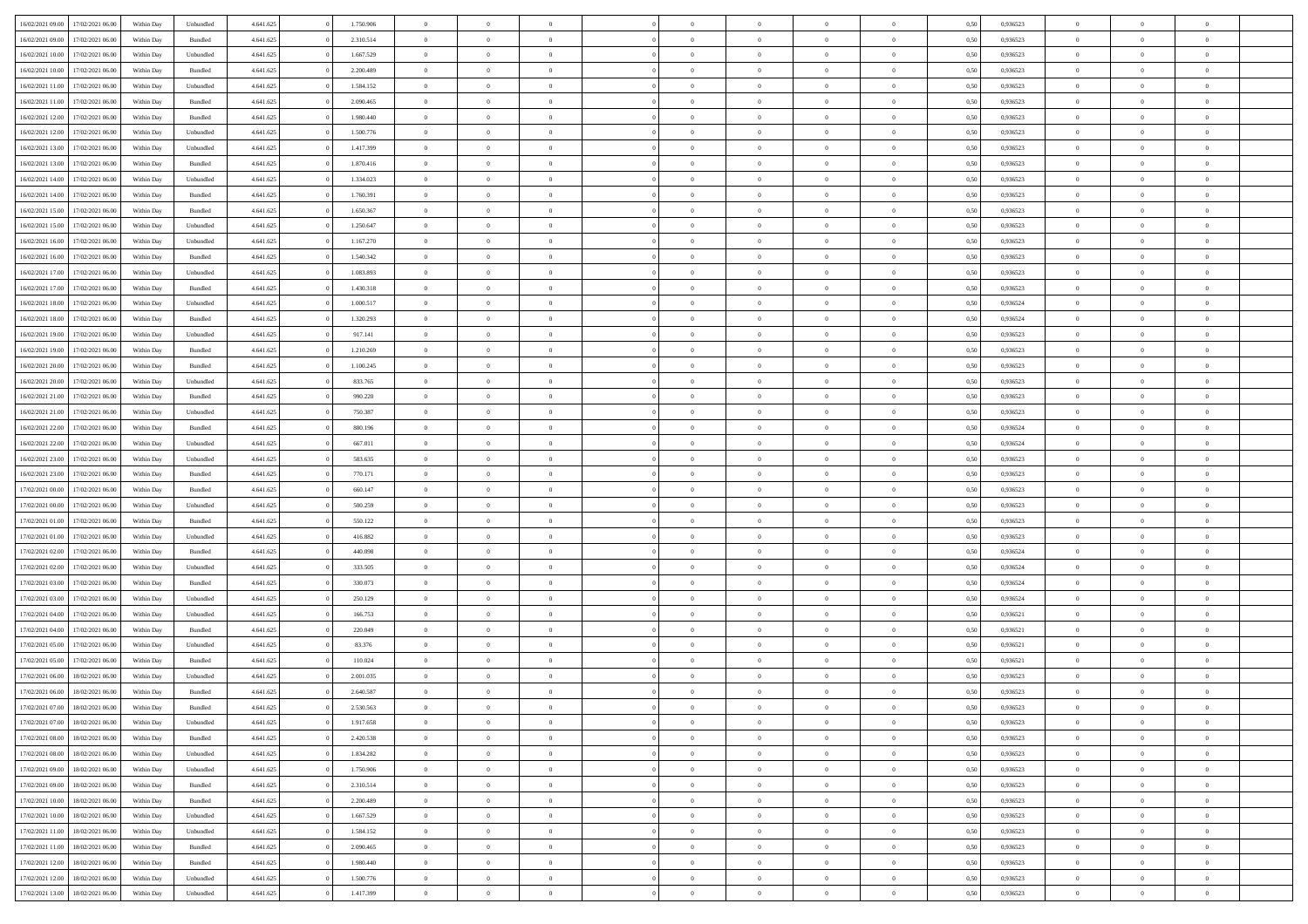| 17/02/2021 13:00 | 18/02/2021 06:00 | Within Day | Bundled            | 4.641.625 | 1.870.416 | $\overline{0}$ | $\theta$       |                | $\overline{0}$ | $\bf{0}$       | $\overline{0}$ | $\theta$       | 0,50 | 0,936523 | $\theta$       | $\theta$       | $\theta$                 |  |
|------------------|------------------|------------|--------------------|-----------|-----------|----------------|----------------|----------------|----------------|----------------|----------------|----------------|------|----------|----------------|----------------|--------------------------|--|
|                  |                  |            |                    |           |           | $\overline{0}$ | $\overline{0}$ |                |                |                |                |                |      |          |                |                | $\overline{0}$           |  |
| 17/02/2021 14:00 | 18/02/2021 06:00 | Within Day | Unbundled          | 4.641.625 | 1.334.023 |                |                | $\overline{0}$ | $\overline{0}$ | $\,$ 0         | $\bf{0}$       | $\bf{0}$       | 0,50 | 0,936523 | $\,$ 0 $\,$    | $\overline{0}$ |                          |  |
| 17/02/2021 14:00 | 18/02/2021 06:00 | Within Day | Bundled            | 4.641.625 | 1.760.391 | $\overline{0}$ | $\overline{0}$ | $\overline{0}$ | $\overline{0}$ | $\bf{0}$       | $\overline{0}$ | $\mathbf{0}$   | 0.50 | 0.936523 | $\bf{0}$       | $\overline{0}$ | $\overline{0}$           |  |
| 17/02/2021 15:00 | 18/02/2021 06:00 | Within Day | Bundled            | 4.641.625 | 1.650.367 | $\overline{0}$ | $\overline{0}$ | $\overline{0}$ | $\overline{0}$ | $\,$ 0         | $\overline{0}$ | $\overline{0}$ | 0,50 | 0,936523 | $\,$ 0 $\,$    | $\overline{0}$ | $\overline{0}$           |  |
| 17/02/2021 15:00 | 18/02/2021 06:00 | Within Day | Unbundled          | 4.641.625 | 1.250.647 | $\overline{0}$ | $\theta$       | $\overline{0}$ | $\overline{0}$ | $\overline{0}$ | $\overline{0}$ | $\bf{0}$       | 0,50 | 0,936523 | $\,$ 0 $\,$    | $\overline{0}$ | $\overline{0}$           |  |
| 17/02/2021 16:00 | 18/02/2021 06:00 | Within Day | Bundled            | 4.641.625 | 1.540.342 | $\overline{0}$ | $\overline{0}$ | $\overline{0}$ | $\overline{0}$ | $\bf{0}$       | $\overline{0}$ | $\bf{0}$       | 0.50 | 0.936523 | $\,0\,$        | $\theta$       | $\overline{0}$           |  |
| 17/02/2021 16:00 | 18/02/2021 06:00 | Within Day | Unbundled          | 4.641.625 | 1.167.270 | $\overline{0}$ | $\overline{0}$ | $\overline{0}$ | $\overline{0}$ | $\bf{0}$       | $\overline{0}$ | $\overline{0}$ | 0,50 | 0,936523 | $\,$ 0 $\,$    | $\theta$       | $\overline{0}$           |  |
| 17/02/2021 17:00 | 18/02/2021 06:00 | Within Day | Unbundled          | 4.641.625 | 1.083.893 | $\overline{0}$ | $\theta$       | $\overline{0}$ | $\overline{0}$ | $\,$ 0         | $\bf{0}$       | $\bf{0}$       | 0,50 | 0,936523 | $\,$ 0 $\,$    | $\overline{0}$ | $\overline{0}$           |  |
| 17/02/2021 17:00 | 18/02/2021 06:00 | Within Day | Bundled            | 4.641.625 | 1.430.318 | $\overline{0}$ | $\overline{0}$ | $\overline{0}$ | $\overline{0}$ | $\bf{0}$       | $\overline{0}$ | $\bf{0}$       | 0.50 | 0.936523 | $\,0\,$        | $\overline{0}$ | $\overline{0}$           |  |
| 17/02/2021 18:00 | 18/02/2021 06:00 | Within Day | Bundled            | 4.641.625 | 1.320.293 | $\overline{0}$ | $\overline{0}$ | $\overline{0}$ | $\overline{0}$ | $\,$ 0         | $\overline{0}$ | $\bf{0}$       | 0,50 | 0,936524 | $\,$ 0 $\,$    | $\overline{0}$ | $\overline{0}$           |  |
|                  |                  |            |                    |           |           |                |                |                |                |                |                |                |      |          |                |                |                          |  |
| 17/02/2021 18:00 | 18/02/2021 06:00 | Within Day | Unbundled          | 4.641.625 | 1.000.517 | $\overline{0}$ | $\theta$       | $\overline{0}$ | $\overline{0}$ | $\,$ 0         | $\overline{0}$ | $\bf{0}$       | 0,50 | 0,936524 | $\,$ 0 $\,$    | $\overline{0}$ | $\overline{0}$           |  |
| 17/02/2021 19:00 | 18/02/2021 06:00 | Within Day | Unbundled          | 4.641.625 | 917.141   | $\overline{0}$ | $\overline{0}$ | $\overline{0}$ | $\overline{0}$ | $\bf{0}$       | $\overline{0}$ | $\mathbf{0}$   | 0.50 | 0.936523 | $\bf{0}$       | $\overline{0}$ | $\bf{0}$                 |  |
| 17/02/2021 19:00 | 18/02/2021 06:00 | Within Day | Bundled            | 4.641.625 | 1.210.269 | $\overline{0}$ | $\overline{0}$ | $\overline{0}$ | $\overline{0}$ | $\bf{0}$       | $\overline{0}$ | $\overline{0}$ | 0,50 | 0,936523 | $\,$ 0 $\,$    | $\overline{0}$ | $\overline{0}$           |  |
| 17/02/2021 20:00 | 18/02/2021 06:00 | Within Day | Unbundled          | 4.641.625 | 833.765   | $\overline{0}$ | $\theta$       | $\overline{0}$ | $\overline{0}$ | $\bf{0}$       | $\overline{0}$ | $\bf{0}$       | 0,50 | 0,936523 | $\,$ 0 $\,$    | $\overline{0}$ | $\overline{0}$           |  |
| 17/02/2021 20:00 | 18/02/2021 06:00 | Within Day | Bundled            | 4.641.625 | 1.100.245 | $\overline{0}$ | $\overline{0}$ | $\overline{0}$ | $\overline{0}$ | $\,$ 0         | $\overline{0}$ | $\bf{0}$       | 0.50 | 0.936523 | $\,0\,$        | $\theta$       | $\overline{0}$           |  |
| 17/02/2021 21:00 | 18/02/2021 06:00 | Within Day | Unbundled          | 4.641.625 | 750.387   | $\overline{0}$ | $\overline{0}$ | $\overline{0}$ | $\overline{0}$ | $\,$ 0         | $\overline{0}$ | $\bf{0}$       | 0,50 | 0,936523 | $\,$ 0 $\,$    | $\theta$       | $\overline{0}$           |  |
| 17/02/2021 21:00 | 18/02/2021 06:00 | Within Day | Bundled            | 4.641.625 | 990.220   | $\overline{0}$ | $\theta$       | $\overline{0}$ | $\overline{0}$ | $\,$ 0         | $\overline{0}$ | $\bf{0}$       | 0,50 | 0,936523 | $\,$ 0 $\,$    | $\overline{0}$ | $\overline{0}$           |  |
| 17/02/2021 22:00 | 18/02/2021 06:00 | Within Day | Unbundled          | 4.641.625 | 667.011   | $\overline{0}$ | $\overline{0}$ | $\overline{0}$ | $\overline{0}$ | $\bf{0}$       | $\overline{0}$ | $\bf{0}$       | 0.50 | 0.936524 | $\,0\,$        | $\overline{0}$ | $\overline{\phantom{a}}$ |  |
| 17/02/2021 22:00 | 18/02/2021 06:00 | Within Day | Bundled            | 4.641.625 | 880.196   | $\overline{0}$ | $\overline{0}$ | $\overline{0}$ | $\overline{0}$ | $\bf{0}$       | $\overline{0}$ | $\bf{0}$       | 0,50 | 0,936524 | $\,$ 0 $\,$    | $\overline{0}$ | $\overline{0}$           |  |
| 17/02/2021 23:00 | 18/02/2021 06:00 | Within Day | Bundled            | 4.641.625 | 770.171   | $\overline{0}$ | $\theta$       | $\overline{0}$ | $\overline{0}$ | $\,$ 0         | $\overline{0}$ | $\bf{0}$       | 0,50 | 0,936523 | $\,$ 0 $\,$    | $\overline{0}$ | $\overline{0}$           |  |
| 17/02/2021 23:00 | 18/02/2021 06:00 | Within Day | Unbundled          | 4.641.625 | 583.635   | $\overline{0}$ | $\overline{0}$ | $\overline{0}$ | $\overline{0}$ | $\bf{0}$       | $\overline{0}$ | $\mathbf{0}$   | 0.50 | 0.936523 | $\bf{0}$       | $\overline{0}$ | $\bf{0}$                 |  |
| 18/02/2021 00:00 | 18/02/2021 06:00 | Within Day | Bundled            | 4.641.625 | 660.147   | $\overline{0}$ | $\overline{0}$ | $\overline{0}$ | $\overline{0}$ | $\,$ 0         | $\overline{0}$ | $\overline{0}$ | 0,50 | 0,936523 | $\,$ 0 $\,$    | $\overline{0}$ | $\overline{0}$           |  |
| 18/02/2021 00:00 | 18/02/2021 06:00 | Within Day | Unbundled          | 4.641.625 | 500.259   | $\overline{0}$ | $\theta$       | $\overline{0}$ | $\overline{0}$ | $\,$ 0         | $\overline{0}$ | $\bf{0}$       | 0,50 | 0,936523 | $\,$ 0 $\,$    | $\overline{0}$ | $\overline{0}$           |  |
|                  | 18/02/2021 06:00 |            |                    |           | 416.882   |                | $\overline{0}$ |                |                |                | $\overline{0}$ |                |      | 0.936523 |                | $\theta$       | $\overline{0}$           |  |
| 18/02/2021 01:00 |                  | Within Day | Unbundled          | 4.641.625 |           | $\overline{0}$ |                | $\overline{0}$ | $\overline{0}$ | $\bf{0}$       |                | $\bf{0}$       | 0.50 |          | $\,0\,$        |                |                          |  |
| 18/02/2021 01:00 | 18/02/2021 06:00 | Within Day | Bundled            | 4.641.625 | 550.122   | $\overline{0}$ | $\overline{0}$ | $\overline{0}$ | $\overline{0}$ | $\,$ 0         | $\overline{0}$ | $\overline{0}$ | 0,50 | 0,936523 | $\,0\,$        | $\theta$       | $\overline{0}$           |  |
| 18/02/2021 02:00 | 18/02/2021 06:00 | Within Day | Unbundled          | 4.641.625 | 333.505   | $\overline{0}$ | $\theta$       | $\overline{0}$ |                | $\,$ 0         | $\overline{0}$ | $\bf{0}$       | 0,50 | 0,936524 | $\,$ 0 $\,$    | $\overline{0}$ | $\overline{0}$           |  |
| 18/02/2021 02:00 | 18/02/2021 06:00 | Within Day | Bundled            | 4.641.625 | 440.098   | $\overline{0}$ | $\overline{0}$ | $\overline{0}$ | $\overline{0}$ | $\bf{0}$       | $\overline{0}$ | $\bf{0}$       | 0.50 | 0.936524 | $\,0\,$        | $\overline{0}$ | $\overline{0}$           |  |
| 18/02/2021 03:00 | 18/02/2021 06:00 | Within Day | Bundled            | 4.641.625 | 330.073   | $\overline{0}$ | $\overline{0}$ | $\overline{0}$ | $\overline{0}$ | $\bf{0}$       | $\overline{0}$ | $\bf{0}$       | 0,50 | 0,936524 | $\,$ 0 $\,$    | $\overline{0}$ | $\overline{0}$           |  |
| 18/02/2021 03:00 | 18/02/2021 06:00 | Within Day | Unbundled          | 4.641.625 | 250.129   | $\overline{0}$ | $\overline{0}$ | $\overline{0}$ | $\overline{0}$ | $\bf{0}$       | $\bf{0}$       | $\bf{0}$       | 0,50 | 0,936524 | $\,$ 0 $\,$    | $\overline{0}$ | $\overline{0}$           |  |
| 18/02/2021 04:00 | 18/02/2021 06:00 | Within Day | Bundled            | 4.641.625 | 220.049   | $\overline{0}$ | $\overline{0}$ | $\overline{0}$ | $\overline{0}$ | $\bf{0}$       | $\overline{0}$ | $\mathbf{0}$   | 0.50 | 0.936521 | $\bf{0}$       | $\overline{0}$ | $\bf{0}$                 |  |
| 18/02/2021 04:00 | 18/02/2021 06:00 | Within Dav | Unbundled          | 4.641.625 | 166.753   | $\overline{0}$ | $\overline{0}$ | $\overline{0}$ | $\overline{0}$ | $\overline{0}$ | $\overline{0}$ | $\overline{0}$ | 0.50 | 0,936521 | $\theta$       | $\overline{0}$ | $\overline{0}$           |  |
| 18/02/2021 05:00 | 18/02/2021 06:00 | Within Day | Unbundled          | 4.641.625 | 83.376    | $\overline{0}$ | $\theta$       | $\overline{0}$ | $\overline{0}$ | $\,$ 0         | $\overline{0}$ | $\bf{0}$       | 0,50 | 0,936521 | $\,$ 0 $\,$    | $\overline{0}$ | $\overline{0}$           |  |
| 18/02/2021 05:00 | 18/02/2021 06:00 | Within Day | Bundled            | 4.641.625 | 110.024   | $\overline{0}$ | $\overline{0}$ | $\overline{0}$ | $\overline{0}$ | $\,$ 0         | $\overline{0}$ | $\bf{0}$       | 0.50 | 0.936521 | $\,0\,$        | $\theta$       | $\overline{0}$           |  |
| 18/02/2021 06:00 | 19/02/2021 06:00 | Within Dav | Bundled            | 4.641.625 | 2.640.587 | $\overline{0}$ | $\theta$       | $\Omega$       | $\overline{0}$ | $\mathbf{0}$   | $\overline{0}$ | $\overline{0}$ | 0.50 | 0.936523 | $\theta$       | $\overline{0}$ | $\overline{0}$           |  |
| 18/02/2021 06:00 | 19/02/2021 06.00 | Within Day | Unbundled          | 4.641.625 | 2.001.035 | $\overline{0}$ | $\theta$       | $\overline{0}$ | $\overline{0}$ | $\,$ 0         | $\overline{0}$ | $\bf{0}$       | 0,50 | 0,936523 | $\,$ 0 $\,$    | $\overline{0}$ | $\overline{0}$           |  |
| 18/02/2021 07:00 | 19/02/2021 06:00 | Within Day | Bundled            | 4.641.625 | 2.530.563 | $\overline{0}$ | $\overline{0}$ | $\overline{0}$ | $\overline{0}$ | $\bf{0}$       | $\overline{0}$ | $\bf{0}$       | 0.50 | 0.936523 | $\,0\,$        | $\overline{0}$ | $\overline{0}$           |  |
| 18/02/2021 07:00 | 19/02/2021 06:00 | Within Dav | Unbundled          | 4.641.625 | 1.917.658 | $\overline{0}$ | $\overline{0}$ | $\overline{0}$ | $\overline{0}$ | $\overline{0}$ | $\overline{0}$ | $\overline{0}$ | 0.50 | 0.936523 | $\theta$       | $\overline{0}$ | $\overline{0}$           |  |
|                  |                  |            |                    |           |           |                | $\overline{0}$ | $\overline{0}$ | $\overline{0}$ | $\bf{0}$       |                |                |      |          | $\,$ 0 $\,$    | $\overline{0}$ | $\overline{0}$           |  |
| 18/02/2021 08:00 | 19/02/2021 06.00 | Within Day | Unbundled          | 4.641.625 | 1.834.282 | $\overline{0}$ |                |                |                |                | $\bf{0}$       | $\bf{0}$       | 0,50 | 0,936523 |                |                |                          |  |
| 18/02/2021 08:00 | 19/02/2021 06:00 | Within Day | Bundled            | 4.641.625 | 2.420.538 | $\overline{0}$ | $\overline{0}$ | $\overline{0}$ | $\overline{0}$ | $\bf{0}$       | $\overline{0}$ | $\mathbf{0}$   | 0.50 | 0.936523 | $\bf{0}$       | $\overline{0}$ | $\overline{0}$           |  |
| 18/02/2021 09:00 | 19/02/2021 06:00 | Within Dav | Bundled            | 4.641.625 | 2.310.514 | $\overline{0}$ | $\overline{0}$ | $\Omega$       | $\overline{0}$ | $\mathbf{0}$   | $\overline{0}$ | $\overline{0}$ | 0.50 | 0.936523 | $\theta$       | $\overline{0}$ | $\overline{0}$           |  |
| 18/02/2021 09:00 | 19/02/2021 06.00 | Within Day | Unbundled          | 4.641.625 | 1.750.906 | $\overline{0}$ | $\theta$       | $\overline{0}$ | $\overline{0}$ | $\,$ 0         | $\overline{0}$ | $\bf{0}$       | 0,50 | 0,936523 | $\,$ 0 $\,$    | $\overline{0}$ | $\overline{0}$           |  |
| 18/02/2021 10:00 | 19/02/2021 06:00 | Within Day | Unbundled          | 4.641.625 | 1.667.529 | $\overline{0}$ | $\theta$       | $\overline{0}$ | $\overline{0}$ | $\bf{0}$       | $\Omega$       | $\overline{0}$ | 0.50 | 0.936523 | $\,0\,$        | $\theta$       | $\overline{0}$           |  |
| 18/02/2021 10:00 | 19/02/2021 06:00 | Within Dav | Bundled            | 4.641.625 | 2.200.489 | $\overline{0}$ | $\Omega$       | $\Omega$       | $\Omega$       | $\bf{0}$       | $\overline{0}$ | $\bf{0}$       | 0.50 | 0.936523 | $\theta$       | $\theta$       | $\overline{0}$           |  |
| 18/02/2021 11:00 | 19/02/2021 06:00 | Within Day | Unbundled          | 4.641.625 | 1.584.152 | $\overline{0}$ | $\,$ 0 $\,$    | $\overline{0}$ | $\overline{0}$ | $\,$ 0         | $\bf{0}$       | $\bf{0}$       | 0,50 | 0,936523 | $\,$ 0 $\,$    | $\overline{0}$ | $\overline{0}$           |  |
| 18/02/2021 11:00 | 19/02/2021 06:00 | Within Day | $\mathbf B$ undled | 4.641.625 | 2.090.465 | $\bf{0}$       | $\theta$       |                | $\Omega$       | $\Omega$       |                |                | 0,50 | 0.936523 | $\bf{0}$       | $\theta$       |                          |  |
| 18/02/2021 12:00 | 19/02/2021 06:00 | Within Day | Unbundled          | 4.641.625 | 1.500.776 | $\overline{0}$ | $\overline{0}$ | $\overline{0}$ | $\overline{0}$ | $\overline{0}$ | $\overline{0}$ | $\mathbf{0}$   | 0,50 | 0.936523 | $\theta$       | $\overline{0}$ | $\overline{0}$           |  |
| 18/02/2021 12:00 | 19/02/2021 06:00 | Within Day | Bundled            | 4.641.625 | 1.980.440 | $\overline{0}$ | $\overline{0}$ | $\overline{0}$ | $\bf{0}$       | $\overline{0}$ | $\overline{0}$ | $\bf{0}$       | 0,50 | 0,936523 | $\bf{0}$       | $\overline{0}$ | $\bf{0}$                 |  |
| 18/02/2021 13:00 | 19/02/2021 06:00 | Within Day | Unbundled          | 4.641.625 | 1.417.399 | $\overline{0}$ | $\overline{0}$ | $\overline{0}$ | $\overline{0}$ | $\overline{0}$ | $\overline{0}$ | $\mathbf{0}$   | 0.50 | 0.936523 | $\overline{0}$ | $\bf{0}$       | $\bf{0}$                 |  |
| 18/02/2021 13:00 | 19/02/2021 06:00 | Within Day | Bundled            | 4.641.625 | 1.870.416 | $\overline{0}$ | $\overline{0}$ | $\overline{0}$ | $\overline{0}$ | $\overline{0}$ | $\overline{0}$ | $\mathbf{0}$   | 0,50 | 0.936523 | $\overline{0}$ | $\theta$       | $\overline{0}$           |  |
| 18/02/2021 14:00 | 19/02/2021 06:00 | Within Day | Bundled            | 4.641.625 | 1.760.391 | $\overline{0}$ | $\overline{0}$ | $\overline{0}$ | $\overline{0}$ | $\bf{0}$       | $\bf{0}$       | $\bf{0}$       | 0,50 | 0,936523 | $\,$ 0 $\,$    | $\overline{0}$ | $\overline{0}$           |  |
| 18/02/2021 14:00 | 19/02/2021 06:00 | Within Day | Unbundled          | 4.641.625 | 1.334.023 | $\overline{0}$ | $\overline{0}$ | $\overline{0}$ | $\overline{0}$ | $\bf{0}$       | $\overline{0}$ | $\mathbf{0}$   | 0.50 | 0.936523 | $\,$ 0 $\,$    | $\theta$       | $\overline{0}$           |  |
| 18/02/2021 15:00 | 19/02/2021 06:00 | Within Day | Bundled            | 4.641.625 | 1.650.367 | $\overline{0}$ | $\overline{0}$ | $\overline{0}$ | $\overline{0}$ | $\overline{0}$ | $\overline{0}$ | $\overline{0}$ | 0,50 | 0.936523 | $\overline{0}$ | $\theta$       | $\overline{0}$           |  |
|                  |                  |            |                    |           |           |                |                |                |                |                |                |                |      |          |                |                |                          |  |
| 18/02/2021 15:00 | 19/02/2021 06:00 | Within Day | Unbundled          | 4.641.625 | 1.250.647 | $\overline{0}$ | $\,$ 0         | $\overline{0}$ | $\bf{0}$       | $\,$ 0 $\,$    | $\overline{0}$ | $\bf{0}$       | 0,50 | 0,936523 | $\,$ 0 $\,$    | $\overline{0}$ | $\overline{0}$           |  |
| 18/02/2021 16:00 | 19/02/2021 06:00 | Within Day | Unbundled          | 4.641.625 | 1.167.270 | $\overline{0}$ | $\overline{0}$ | $\overline{0}$ | $\overline{0}$ | $\bf{0}$       | $\overline{0}$ | $\mathbf{0}$   | 0.50 | 0.936523 | $\mathbf{0}$   | $\bf{0}$       | $\bf{0}$                 |  |
| 18/02/2021 16:00 | 19/02/2021 06:00 | Within Day | Bundled            | 4.641.625 | 1.540.342 | $\overline{0}$ | $\overline{0}$ | $\overline{0}$ | $\overline{0}$ | $\overline{0}$ | $\overline{0}$ | $\overline{0}$ | 0,50 | 0.936523 | $\overline{0}$ | $\theta$       | $\overline{0}$           |  |
| 18/02/2021 17:00 | 19/02/2021 06:00 | Within Day | Bundled            | 4.641.625 | 1.430.318 | $\overline{0}$ | $\overline{0}$ | $\overline{0}$ | $\bf{0}$       | $\bf{0}$       | $\overline{0}$ | $\bf{0}$       | 0,50 | 0,936523 | $\bf{0}$       | $\overline{0}$ | $\bf{0}$                 |  |
| 18/02/2021 17:00 | 19/02/2021 06:00 | Within Day | Unbundled          | 4.641.625 | 1.083.893 | $\,$ 0 $\,$    | $\,$ 0 $\,$    | $\overline{0}$ | $\overline{0}$ | $\,$ 0 $\,$    | $\,$ 0 $\,$    | $\,$ 0 $\,$    | 0,50 | 0,936523 | $\mathbf{0}^-$ | $\,$ 0 $\,$    | $\,$ 0 $\,$              |  |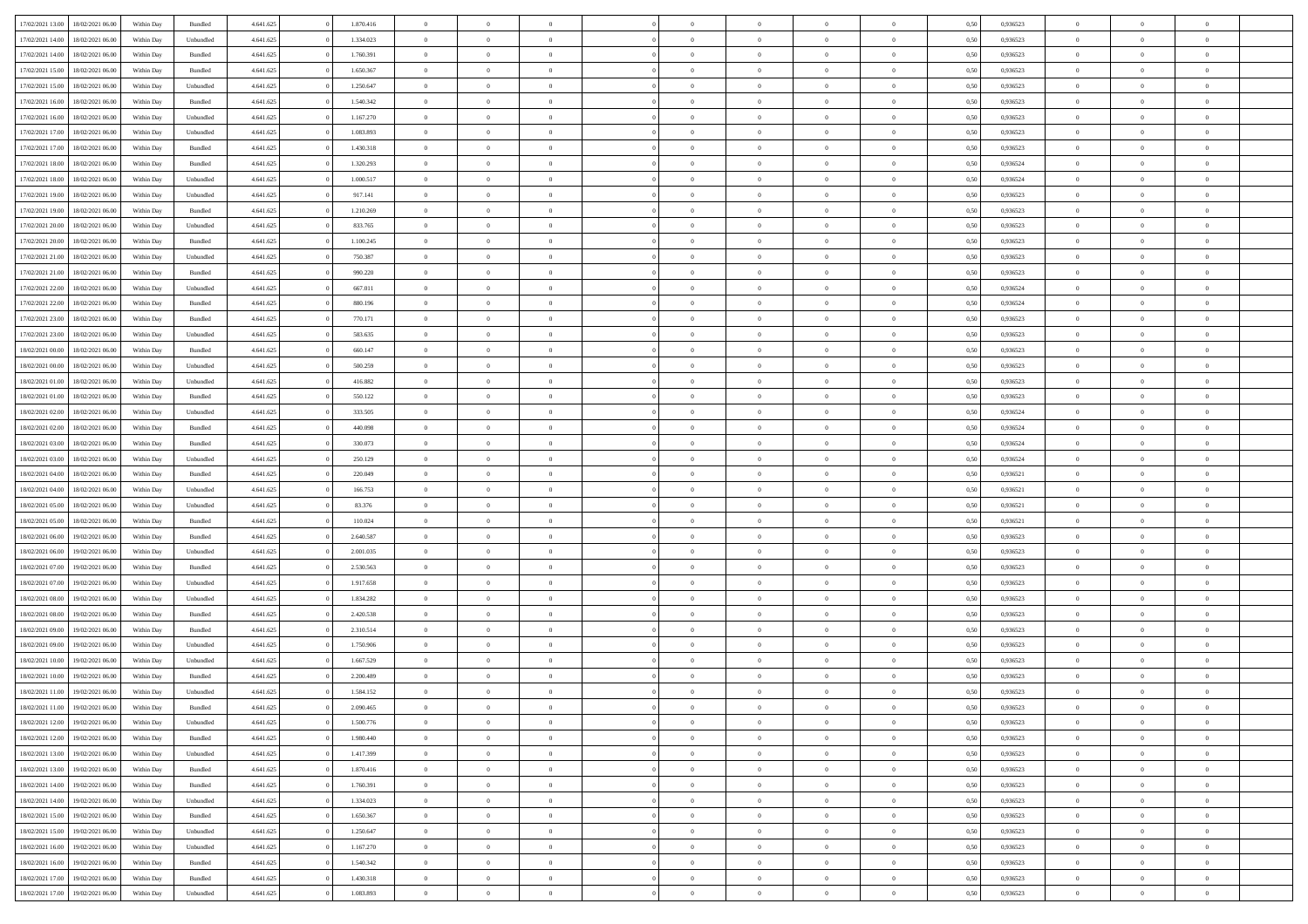|                  | 19/02/2021 06:00 | Within Day | Bundled            | 4.641.625 | 1.320.293 | $\overline{0}$ | $\Omega$       |                | $\Omega$       | $\Omega$       | $\theta$       | $\theta$       | 0,50 | 0,936524 | $\theta$       | $\theta$       | $\overline{0}$ |  |
|------------------|------------------|------------|--------------------|-----------|-----------|----------------|----------------|----------------|----------------|----------------|----------------|----------------|------|----------|----------------|----------------|----------------|--|
| 18/02/2021 18:00 |                  |            |                    |           |           |                |                |                |                |                |                |                |      |          |                |                |                |  |
| 18/02/2021 18:00 | 19/02/2021 06:00 | Within Day | Unbundled          | 4.641.625 | 1.000.517 | $\overline{0}$ | $\theta$       | $\overline{0}$ | $\overline{0}$ | $\bf{0}$       | $\overline{0}$ | $\bf{0}$       | 0,50 | 0,936524 | $\theta$       | $\overline{0}$ | $\overline{0}$ |  |
| 18/02/2021 19:00 | 19/02/2021 06:00 | Within Day | Unbundled          | 4.641.625 | 917.141   | $\overline{0}$ | $\bf{0}$       | $\overline{0}$ | $\overline{0}$ | $\bf{0}$       | $\overline{0}$ | $\mathbf{0}$   | 0,50 | 0,936523 | $\overline{0}$ | $\overline{0}$ | $\bf{0}$       |  |
| 18/02/2021 19:00 | 19/02/2021 06:00 | Within Dav | Bundled            | 4.641.625 | 1.210.269 | $\overline{0}$ | $\overline{0}$ | $\overline{0}$ | $\overline{0}$ | $\bf{0}$       | $\overline{0}$ | $\overline{0}$ | 0.50 | 0.936523 | $\theta$       | $\theta$       | $\overline{0}$ |  |
| 18/02/2021 20:00 | 19/02/2021 06:00 | Within Day | Bundled            | 4.641.625 | 1.100.245 | $\overline{0}$ | $\theta$       | $\overline{0}$ | $\overline{0}$ | $\bf{0}$       | $\overline{0}$ | $\bf{0}$       | 0,50 | 0,936523 | $\theta$       | $\overline{0}$ | $\overline{0}$ |  |
|                  |                  |            |                    |           |           |                |                |                |                |                |                |                |      |          |                |                |                |  |
| 18/02/2021 20:00 | 19/02/2021 06:00 | Within Day | Unbundled          | 4.641.625 | 833.765   | $\overline{0}$ | $\overline{0}$ | $\overline{0}$ | $\overline{0}$ | $\overline{0}$ | $\overline{0}$ | $\mathbf{0}$   | 0,50 | 0,936523 | $\overline{0}$ | $\overline{0}$ | $\bf{0}$       |  |
| 18/02/2021 21:00 | 19/02/2021 06:00 | Within Dav | Unbundled          | 4.641.625 | 750.387   | $\overline{0}$ | $\overline{0}$ | $\overline{0}$ | $\overline{0}$ | $\overline{0}$ | $\overline{0}$ | $\overline{0}$ | 0.50 | 0.936523 | $\theta$       | $\overline{0}$ | $\overline{0}$ |  |
| 18/02/2021 21:00 | 19/02/2021 06:00 | Within Day | Bundled            | 4.641.625 | 990.220   | $\overline{0}$ | $\theta$       | $\overline{0}$ | $\overline{0}$ | $\bf{0}$       | $\overline{0}$ | $\bf{0}$       | 0,50 | 0,936523 | $\theta$       | $\theta$       | $\overline{0}$ |  |
| 18/02/2021 22:00 | 19/02/2021 06:00 | Within Day | Bundled            | 4.641.625 | 880.196   | $\overline{0}$ | $\overline{0}$ | $\overline{0}$ | $\overline{0}$ | $\bf{0}$       | $\overline{0}$ | $\mathbf{0}$   | 0,50 | 0,936524 | $\,0\,$        | $\overline{0}$ | $\overline{0}$ |  |
| 18/02/2021 22:00 | 19/02/2021 06:00 | Within Dav | Unbundled          | 4.641.625 | 667.011   | $\overline{0}$ | $\overline{0}$ | $\overline{0}$ | $\overline{0}$ | $\overline{0}$ | $\overline{0}$ | $\overline{0}$ | 0.50 | 0,936524 | $\theta$       | $\overline{0}$ | $\overline{0}$ |  |
| 18/02/2021 23:00 | 19/02/2021 06:00 | Within Day | Unbundled          | 4.641.625 | 583.635   | $\overline{0}$ | $\theta$       | $\overline{0}$ | $\overline{0}$ | $\bf{0}$       | $\overline{0}$ | $\bf{0}$       | 0,50 | 0,936523 | $\,$ 0 $\,$    | $\overline{0}$ | $\overline{0}$ |  |
| 18/02/2021 23:00 | 19/02/2021 06:00 | Within Day | Bundled            | 4.641.625 | 770.171   | $\overline{0}$ | $\overline{0}$ | $\overline{0}$ | $\bf{0}$       | $\bf{0}$       | $\bf{0}$       | $\mathbf{0}$   | 0,50 | 0,936523 | $\overline{0}$ | $\overline{0}$ | $\bf{0}$       |  |
|                  |                  |            |                    |           |           |                |                |                |                |                |                |                |      |          |                |                |                |  |
| 19/02/2021 00:00 | 19/02/2021 06:00 | Within Day | Bundled            | 4.641.625 | 660.147   | $\overline{0}$ | $\overline{0}$ | $\overline{0}$ | $\overline{0}$ | $\bf{0}$       | $\overline{0}$ | $\overline{0}$ | 0.50 | 0.936523 | $\theta$       | $\theta$       | $\overline{0}$ |  |
| 19/02/2021 00:00 | 19/02/2021 06:00 | Within Day | Unbundled          | 4.641.625 | 500.259   | $\overline{0}$ | $\theta$       | $\overline{0}$ | $\overline{0}$ | $\bf{0}$       | $\overline{0}$ | $\bf{0}$       | 0,50 | 0,936523 | $\theta$       | $\overline{0}$ | $\overline{0}$ |  |
| 19/02/2021 01:00 | 19/02/2021 06:00 | Within Day | Bundled            | 4.641.625 | 550.122   | $\overline{0}$ | $\overline{0}$ | $\overline{0}$ | $\bf{0}$       | $\overline{0}$ | $\overline{0}$ | $\mathbf{0}$   | 0,50 | 0,936523 | $\overline{0}$ | $\overline{0}$ | $\bf{0}$       |  |
| 19/02/2021 01:00 | 19/02/2021 06:00 | Within Dav | Unbundled          | 4.641.625 | 416.882   | $\overline{0}$ | $\overline{0}$ | $\overline{0}$ | $\overline{0}$ | $\overline{0}$ | $\overline{0}$ | $\overline{0}$ | 0.50 | 0.936523 | $\theta$       | $\overline{0}$ | $\overline{0}$ |  |
| 19/02/2021 02:00 | 19/02/2021 06:00 | Within Day | Bundled            | 4.641.625 | 440.098   | $\overline{0}$ | $\theta$       | $\overline{0}$ | $\overline{0}$ | $\bf{0}$       | $\overline{0}$ | $\bf{0}$       | 0,50 | 0,936524 | $\theta$       | $\theta$       | $\overline{0}$ |  |
| 19/02/2021 02:00 | 19/02/2021 06:00 | Within Day | Unbundled          | 4.641.625 | 333.505   | $\overline{0}$ | $\overline{0}$ | $\overline{0}$ | $\bf{0}$       | $\bf{0}$       | $\bf{0}$       | $\mathbf{0}$   | 0,50 | 0,936524 | $\,0\,$        | $\overline{0}$ | $\bf{0}$       |  |
| 19/02/2021 03:00 | 19/02/2021 06:00 | Within Day | Unbundled          | 4.641.625 | 250.129   | $\overline{0}$ | $\overline{0}$ | $\overline{0}$ | $\overline{0}$ | $\overline{0}$ | $\overline{0}$ | $\overline{0}$ | 0.50 | 0,936524 | $\theta$       | $\overline{0}$ | $\overline{0}$ |  |
|                  |                  |            |                    |           |           |                |                |                |                |                |                |                |      |          |                |                |                |  |
| 19/02/2021 03:00 | 19/02/2021 06:00 | Within Day | Bundled            | 4.641.625 | 330.073   | $\overline{0}$ | $\theta$       | $\overline{0}$ | $\overline{0}$ | $\bf{0}$       | $\overline{0}$ | $\bf{0}$       | 0,50 | 0,936524 | $\,$ 0 $\,$    | $\overline{0}$ | $\overline{0}$ |  |
| 19/02/2021 04:00 | 19/02/2021 06:00 | Within Day | Bundled            | 4.641.625 | 220.049   | $\overline{0}$ | $\overline{0}$ | $\overline{0}$ | $\bf{0}$       | $\bf{0}$       | $\bf{0}$       | $\mathbf{0}$   | 0,50 | 0,936521 | $\bf{0}$       | $\overline{0}$ | $\bf{0}$       |  |
| 19/02/2021 04:00 | 19/02/2021 06:00 | Within Day | Unbundled          | 4.641.625 | 166,753   | $\overline{0}$ | $\overline{0}$ | $\overline{0}$ | $\overline{0}$ | $\overline{0}$ | $\overline{0}$ | $\overline{0}$ | 0.50 | 0.936521 | $\theta$       | $\overline{0}$ | $\overline{0}$ |  |
| 19/02/2021 05:00 | 19/02/2021 06:00 | Within Day | Bundled            | 4.641.625 | 110.024   | $\overline{0}$ | $\theta$       | $\overline{0}$ | $\overline{0}$ | $\bf{0}$       | $\overline{0}$ | $\,$ 0 $\,$    | 0,50 | 0,936521 | $\,$ 0 $\,$    | $\overline{0}$ | $\overline{0}$ |  |
| 19/02/2021 05:00 | 19/02/2021 06:00 | Within Day | Unbundled          | 4.641.625 | 83.376    | $\overline{0}$ | $\overline{0}$ | $\overline{0}$ | $\bf{0}$       | $\overline{0}$ | $\overline{0}$ | $\mathbf{0}$   | 0,50 | 0,936521 | $\overline{0}$ | $\overline{0}$ | $\bf{0}$       |  |
| 19/02/2021 06:00 | 20/02/2021 06:00 | Within Dav | Unbundled          | 4.641.625 | 2.001.035 | $\overline{0}$ | $\overline{0}$ | $\overline{0}$ | $\overline{0}$ | $\overline{0}$ | $\overline{0}$ | $\overline{0}$ | 0.50 | 0.936523 | $\theta$       | $\overline{0}$ | $\overline{0}$ |  |
| 19/02/2021 06:00 | 20/02/2021 06:00 |            |                    | 4.641.625 | 2.640.587 | $\overline{0}$ | $\theta$       | $\overline{0}$ | $\overline{0}$ | $\bf{0}$       | $\overline{0}$ |                |      | 0,936523 | $\theta$       | $\theta$       | $\overline{0}$ |  |
|                  |                  | Within Day | Bundled            |           |           |                |                |                |                |                |                | $\bf{0}$       | 0,50 |          |                |                |                |  |
| 19/02/2021 07:00 | 20/02/2021 06:00 | Within Day | Unbundled          | 4.641.625 | 1.917.658 | $\overline{0}$ | $\overline{0}$ | $\overline{0}$ | $\bf{0}$       | $\bf{0}$       | $\bf{0}$       | $\mathbf{0}$   | 0,50 | 0,936523 | $\,0\,$        | $\overline{0}$ | $\overline{0}$ |  |
| 19/02/2021 07:00 | 20/02/2021 06:00 | Within Day | Bundled            | 4.641.625 | 2.530.563 | $\overline{0}$ | $\overline{0}$ | $\overline{0}$ | $\overline{0}$ | $\overline{0}$ | $\overline{0}$ | $\overline{0}$ | 0.50 | 0.936523 | $\theta$       | $\overline{0}$ | $\overline{0}$ |  |
| 19/02/2021 08:00 | 20/02/2021 06:00 | Within Day | Bundled            | 4.641.625 | 2.420.538 | $\overline{0}$ | $\theta$       | $\overline{0}$ | $\overline{0}$ | $\bf{0}$       | $\overline{0}$ | $\bf{0}$       | 0,50 | 0,936523 | $\,$ 0 $\,$    | $\overline{0}$ | $\overline{0}$ |  |
| 19/02/2021 08:00 | 20/02/2021 06:00 | Within Day | Unbundled          | 4.641.625 | 1.834.282 | $\overline{0}$ | $\overline{0}$ | $\overline{0}$ | $\bf{0}$       | $\bf{0}$       | $\bf{0}$       | $\mathbf{0}$   | 0,50 | 0,936523 | $\overline{0}$ | $\overline{0}$ | $\bf{0}$       |  |
| 19/02/2021 09:00 | 20/02/2021 06:00 | Within Day | Bundled            | 4.641.625 | 2.310.514 | $\overline{0}$ | $\Omega$       | $\overline{0}$ | $\Omega$       | $\bf{0}$       | $\overline{0}$ | $\overline{0}$ | 0,50 | 0,936523 | $\,0\,$        | $\theta$       | $\theta$       |  |
| 19/02/2021 09:00 | 20/02/2021 06:00 | Within Day | Unbundled          | 4.641.625 | 1.750.906 | $\overline{0}$ | $\theta$       | $\overline{0}$ | $\overline{0}$ | $\bf{0}$       | $\overline{0}$ | $\bf{0}$       | 0,50 | 0,936523 | $\theta$       | $\overline{0}$ | $\overline{0}$ |  |
|                  |                  |            |                    |           |           |                |                |                |                |                |                |                |      |          |                |                |                |  |
| 19/02/2021 10:00 | 20/02/2021 06:00 | Within Day | Unbundled          | 4.641.625 | 1.667.529 | $\overline{0}$ | $\overline{0}$ | $\overline{0}$ | $\bf{0}$       | $\overline{0}$ | $\overline{0}$ | $\mathbf{0}$   | 0,50 | 0,936523 | $\overline{0}$ | $\overline{0}$ | $\bf{0}$       |  |
| 19/02/2021 10:00 | 20/02/2021 06:00 | Within Day | Bundled            | 4.641.625 | 2.200.489 | $\overline{0}$ | $\Omega$       | $\Omega$       | $\Omega$       | $\overline{0}$ | $\overline{0}$ | $\overline{0}$ | 0.50 | 0.936523 | $\,0\,$        | $\theta$       | $\theta$       |  |
| 19/02/2021 11:00 | 20/02/2021 06:00 | Within Day | Bundled            | 4.641.625 | 2.090.465 | $\overline{0}$ | $\theta$       | $\overline{0}$ | $\overline{0}$ | $\bf{0}$       | $\overline{0}$ | $\bf{0}$       | 0,50 | 0,936523 | $\theta$       | $\overline{0}$ | $\overline{0}$ |  |
| 19/02/2021 11:00 | 20/02/2021 06:00 | Within Day | Unbundled          | 4.641.625 | 1.584.152 | $\overline{0}$ | $\overline{0}$ | $\overline{0}$ | $\overline{0}$ | $\bf{0}$       | $\overline{0}$ | $\mathbf{0}$   | 0,50 | 0,936523 | $\bf{0}$       | $\overline{0}$ | $\bf{0}$       |  |
| 19/02/2021 12:00 | 20/02/2021 06:00 | Within Day | Bundled            | 4.641.625 | 1.980.440 | $\overline{0}$ | $\Omega$       | $\overline{0}$ | $\Omega$       | $\overline{0}$ | $\overline{0}$ | $\overline{0}$ | 0.50 | 0.936523 | $\,$ 0 $\,$    | $\theta$       | $\theta$       |  |
| 19/02/2021 12:00 | 20/02/2021 06:00 | Within Day | Unbundled          | 4.641.625 | 1.500.776 | $\overline{0}$ | $\theta$       | $\overline{0}$ | $\overline{0}$ | $\,$ 0         | $\overline{0}$ | $\bf{0}$       | 0,50 | 0,936523 | $\,$ 0 $\,$    | $\overline{0}$ | $\overline{0}$ |  |
| 19/02/2021 13:00 | 20/02/2021 06:00 | Within Day | Unbundled          | 4.641.625 | 1.417.399 | $\overline{0}$ | $\bf{0}$       | $\overline{0}$ | $\overline{0}$ | $\bf{0}$       | $\overline{0}$ | $\mathbf{0}$   | 0,50 | 0,936523 | $\overline{0}$ | $\overline{0}$ | $\bf{0}$       |  |
| 19/02/2021 13:00 | 20/02/2021 06:00 | Within Day |                    | 4.641.625 | 1.870.416 | $\overline{0}$ | $\Omega$       | $\overline{0}$ | $\Omega$       | $\bf{0}$       | $\overline{0}$ | $\overline{0}$ | 0,50 | 0,936523 | $\,0\,$        | $\theta$       | $\theta$       |  |
|                  |                  |            | Bundled            |           |           |                |                |                |                |                |                |                |      |          |                |                |                |  |
| 19/02/2021 14:00 | 20/02/2021 06:00 | Within Day | Bundled            | 4.641.625 | 1.760.391 | $\overline{0}$ | $\overline{0}$ | $\overline{0}$ | $\overline{0}$ | $\,$ 0         | $\overline{0}$ | $\bf{0}$       | 0,50 | 0,936523 | $\,$ 0 $\,$    | $\overline{0}$ | $\overline{0}$ |  |
| 19/02/2021 14:00 | 20/02/2021 06:00 | Within Day | Unbundled          | 4.641.625 | 1.334.023 | $\overline{0}$ | $\overline{0}$ | $\overline{0}$ | $\overline{0}$ | $\bf{0}$       | $\overline{0}$ | $\mathbf{0}$   | 0,50 | 0,936523 | $\overline{0}$ | $\overline{0}$ | $\bf{0}$       |  |
| 19/02/2021 15:00 | 20/02/2021 06:00 | Within Day | Unbundled          | 4.641.625 | 1.250.647 | $\overline{0}$ | $\Omega$       | $\Omega$       | $\Omega$       | $\Omega$       | $\Omega$       | $\overline{0}$ | 0.50 | 0.936523 | $\theta$       | $\theta$       | $\theta$       |  |
| 19/02/2021 15:00 | 20/02/2021 06:00 | Within Day | Bundled            | 4.641.625 | 1.650.367 | $\overline{0}$ | $\overline{0}$ | $\overline{0}$ | $\bf{0}$       | $\,$ 0         | $\overline{0}$ | $\bf{0}$       | 0,50 | 0,936523 | $\,0\,$        | $\,0\,$        | $\overline{0}$ |  |
| 19/02/2021 16:00 | 20/02/2021 06:00 | Within Day | $\mathbf B$ undled | 4.641.625 | 1.540.342 | $\bf{0}$       | $\bf{0}$       |                |                | $\bf{0}$       |                |                | 0,50 | 0,936523 | $\bf{0}$       | $\overline{0}$ |                |  |
| 19/02/2021 16:00 | 20/02/2021 06:00 | Within Day | Unbundled          | 4.641.625 | 1.167.270 | $\overline{0}$ | $\overline{0}$ | $\overline{0}$ | $\Omega$       | $\overline{0}$ | $\overline{0}$ | $\overline{0}$ | 0.50 | 0.936523 | $\theta$       | $\theta$       | $\theta$       |  |
| 19/02/2021 17:00 | 20/02/2021 06:00 | Within Day | Unbundled          | 4.641.625 | 1.083.893 | $\overline{0}$ | $\,$ 0         | $\overline{0}$ | $\overline{0}$ | $\,$ 0 $\,$    | $\overline{0}$ | $\mathbf{0}$   | 0,50 | 0,936523 | $\,$ 0 $\,$    | $\,$ 0 $\,$    | $\,$ 0         |  |
|                  |                  |            |                    |           |           |                |                |                |                |                |                |                |      |          |                |                |                |  |
| 19/02/2021 17:00 | 20/02/2021 06:00 | Within Day | Bundled            | 4.641.625 | 1.430.318 | $\overline{0}$ | $\overline{0}$ | $\overline{0}$ | $\overline{0}$ | $\overline{0}$ | $\overline{0}$ | $\mathbf{0}$   | 0,50 | 0,936523 | $\overline{0}$ | $\bf{0}$       | $\bf{0}$       |  |
| 19/02/2021 18:00 | 20/02/2021 06:00 | Within Day | Unbundled          | 4.641.625 | 1.000.517 | $\overline{0}$ | $\overline{0}$ | $\overline{0}$ | $\Omega$       | $\overline{0}$ | $\overline{0}$ | $\overline{0}$ | 0,50 | 0,936524 | $\overline{0}$ | $\theta$       | $\overline{0}$ |  |
| 19/02/2021 18:00 | 20/02/2021 06:00 | Within Day | Bundled            | 4.641.625 | 1.320.293 | $\overline{0}$ | $\,$ 0         | $\overline{0}$ | $\overline{0}$ | $\,$ 0 $\,$    | $\overline{0}$ | $\mathbf{0}$   | 0,50 | 0,936524 | $\,$ 0 $\,$    | $\overline{0}$ | $\overline{0}$ |  |
| 19/02/2021 19:00 | 20/02/2021 06:00 | Within Day | Unbundled          | 4.641.625 | 917.141   | $\overline{0}$ | $\overline{0}$ | $\overline{0}$ | $\overline{0}$ | $\overline{0}$ | $\overline{0}$ | $\mathbf{0}$   | 0,50 | 0,936523 | $\overline{0}$ | $\overline{0}$ | $\bf{0}$       |  |
| 19/02/2021 19:00 | 20/02/2021 06:00 | Within Day | Bundled            | 4.641.625 | 1.210.269 | $\overline{0}$ | $\overline{0}$ | $\overline{0}$ | $\Omega$       | $\overline{0}$ | $\overline{0}$ | $\bf{0}$       | 0.50 | 0,936523 | $\overline{0}$ | $\theta$       | $\overline{0}$ |  |
| 19/02/2021 20:00 | 20/02/2021 06:00 | Within Day | Bundled            | 4.641.625 | 1.100.245 | $\overline{0}$ | $\,$ 0         | $\overline{0}$ | $\bf{0}$       | $\bf{0}$       | $\bf{0}$       | $\bf{0}$       | 0,50 | 0,936523 | $\,$ 0 $\,$    | $\overline{0}$ | $\overline{0}$ |  |
| 19/02/2021 20:00 | 20/02/2021 06:00 | Within Day | Unbundled          | 4.641.625 | 833.765   | $\overline{0}$ | $\bf{0}$       | $\overline{0}$ | $\overline{0}$ | $\overline{0}$ | $\overline{0}$ | $\mathbf{0}$   | 0,50 | 0,936523 | $\overline{0}$ | $\overline{0}$ | $\bf{0}$       |  |
|                  |                  |            |                    |           |           |                |                |                |                |                |                |                |      |          |                |                |                |  |
| 19/02/2021 21:00 | 20/02/2021 06:00 | Within Day | Unbundled          | 4.641.625 | 750.387   | $\overline{0}$ | $\overline{0}$ | $\overline{0}$ | $\Omega$       | $\overline{0}$ | $\overline{0}$ | $\overline{0}$ | 0.50 | 0.936523 | $\overline{0}$ | $\theta$       | $\overline{0}$ |  |
| 19/02/2021 21:00 | 20/02/2021 06:00 | Within Day | Bundled            | 4.641.625 | 990.220   | $\overline{0}$ | $\bf{0}$       | $\overline{0}$ | $\overline{0}$ | $\bf{0}$       | $\bf{0}$       | $\bf{0}$       | 0,50 | 0,936523 | $\,$ 0 $\,$    | $\,$ 0 $\,$    | $\bf{0}$       |  |
| 19/02/2021 22.00 | 20/02/2021 06:00 | Within Day | Bundled            | 4.641.625 | 880.196   | $\overline{0}$ | $\bf{0}$       | $\overline{0}$ | $\bf{0}$       | $\bf{0}$       | $\bf{0}$       | $\bf{0}$       | 0,50 | 0,936524 | $\overline{0}$ | $\overline{0}$ | $\bf{0}$       |  |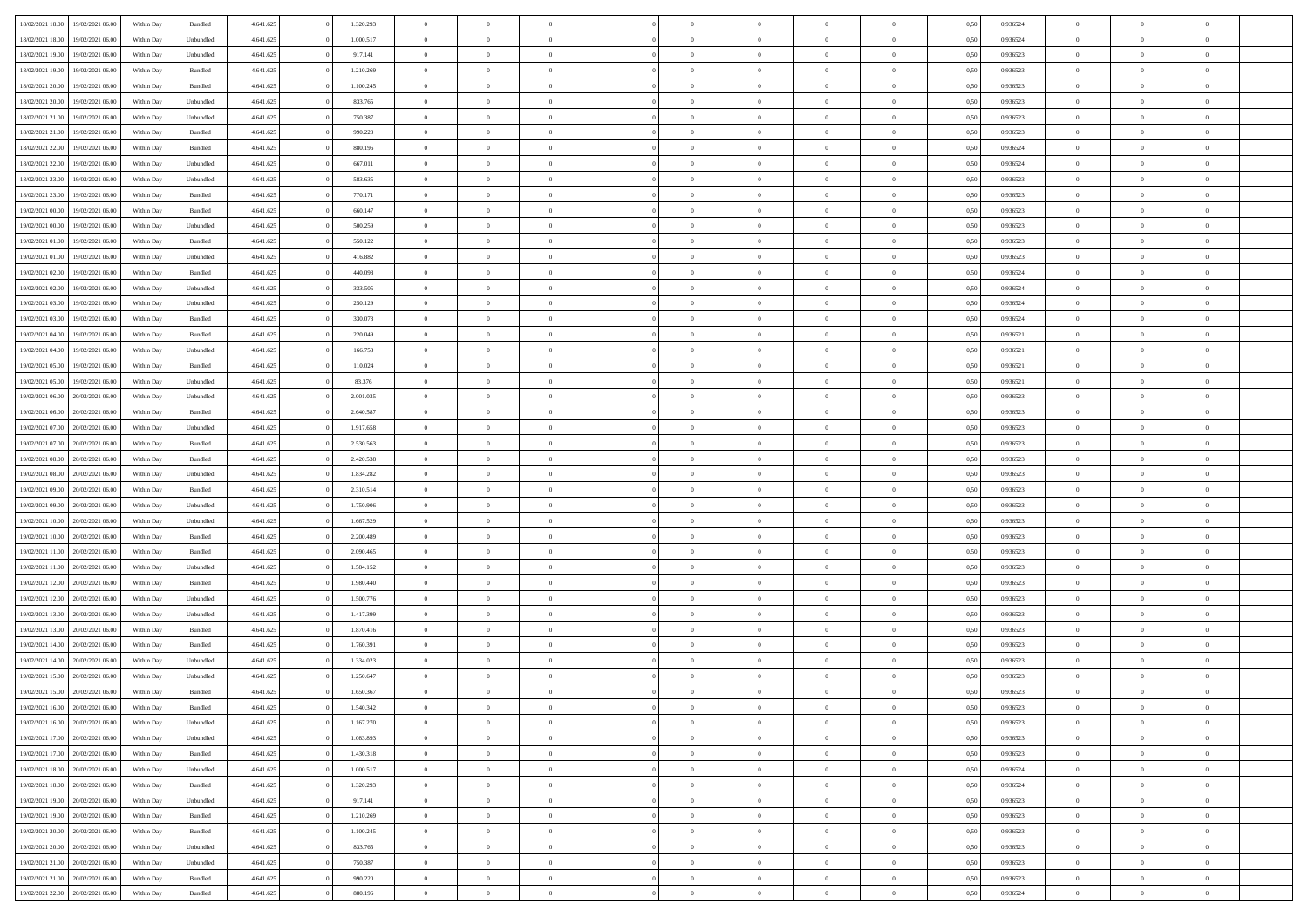| 19/02/2021 22.00                  | 20/02/2021 06:00 | Within Day | Unbundled          | 4.641.625 | 667.011   | $\overline{0}$ | $\theta$       |                | $\Omega$       | $\Omega$       | $\theta$       | $\theta$       | 0,50 | 0,936524 | $\theta$       | $\overline{0}$ | $\theta$       |  |
|-----------------------------------|------------------|------------|--------------------|-----------|-----------|----------------|----------------|----------------|----------------|----------------|----------------|----------------|------|----------|----------------|----------------|----------------|--|
|                                   |                  |            |                    |           |           |                |                |                |                |                |                |                |      |          |                |                |                |  |
| 19/02/2021 23:00                  | 20/02/2021 06:00 | Within Day | Unbundled          | 4.641.625 | 583.635   | $\overline{0}$ | $\theta$       | $\overline{0}$ | $\overline{0}$ | $\bf{0}$       | $\overline{0}$ | $\bf{0}$       | 0,50 | 0,936523 | $\theta$       | $\overline{0}$ | $\overline{0}$ |  |
| 19/02/2021 23:00                  | 20/02/2021 06:00 | Within Day | Bundled            | 4.641.625 | 770.171   | $\overline{0}$ | $\bf{0}$       | $\overline{0}$ | $\bf{0}$       | $\bf{0}$       | $\bf{0}$       | $\mathbf{0}$   | 0,50 | 0,936523 | $\overline{0}$ | $\overline{0}$ | $\bf{0}$       |  |
| 20/02/2021 00:00                  | 20/02/2021 06:00 | Within Day | Unbundled          | 4.641.625 | 500.259   | $\overline{0}$ | $\overline{0}$ | $\overline{0}$ | $\overline{0}$ | $\bf{0}$       | $\overline{0}$ | $\overline{0}$ | 0.50 | 0.936523 | $\theta$       | $\theta$       | $\overline{0}$ |  |
| 20/02/2021 00:00                  | 20/02/2021 06:00 | Within Day | Bundled            | 4.641.625 | 660.147   | $\overline{0}$ | $\theta$       | $\overline{0}$ | $\overline{0}$ | $\bf{0}$       | $\overline{0}$ | $\bf{0}$       | 0,50 | 0,936523 | $\theta$       | $\overline{0}$ | $\overline{0}$ |  |
|                                   |                  |            |                    |           |           |                |                |                |                |                |                |                |      |          |                |                |                |  |
| 20/02/2021 01:00                  | 20/02/2021 06:00 | Within Day | Bundled            | 4.641.625 | 550.122   | $\overline{0}$ | $\overline{0}$ | $\overline{0}$ | $\bf{0}$       | $\overline{0}$ | $\overline{0}$ | $\mathbf{0}$   | 0,50 | 0,936523 | $\overline{0}$ | $\overline{0}$ | $\bf{0}$       |  |
| 20/02/2021 01:00                  | 20/02/2021 06:00 | Within Dav | Unbundled          | 4.641.625 | 416.882   | $\overline{0}$ | $\overline{0}$ | $\overline{0}$ | $\overline{0}$ | $\overline{0}$ | $\overline{0}$ | $\overline{0}$ | 0.50 | 0.936523 | $\theta$       | $\overline{0}$ | $\overline{0}$ |  |
| 20/02/2021 02:00                  | 20/02/2021 06:00 | Within Day | Bundled            | 4.641.625 | 440.098   | $\overline{0}$ | $\theta$       | $\overline{0}$ | $\overline{0}$ | $\bf{0}$       | $\overline{0}$ | $\bf{0}$       | 0,50 | 0,936524 | $\theta$       | $\theta$       | $\overline{0}$ |  |
| 20/02/2021 02:00                  | 20/02/2021 06:00 | Within Day | Unbundled          | 4.641.625 | 333.505   | $\overline{0}$ | $\overline{0}$ | $\overline{0}$ | $\bf{0}$       | $\bf{0}$       | $\bf{0}$       | $\bf{0}$       | 0,50 | 0,936524 | $\,0\,$        | $\overline{0}$ | $\overline{0}$ |  |
| 20/02/2021 03:00                  | 20/02/2021 06:00 | Within Dav | Unbundled          | 4.641.625 | 250.129   | $\overline{0}$ | $\overline{0}$ | $\overline{0}$ | $\overline{0}$ | $\overline{0}$ | $\overline{0}$ | $\overline{0}$ | 0.50 | 0,936524 | $\theta$       | $\overline{0}$ | $\overline{0}$ |  |
| 20/02/2021 03:00                  | 20/02/2021 06:00 | Within Day | Bundled            | 4.641.625 | 330.073   | $\overline{0}$ | $\theta$       | $\overline{0}$ | $\overline{0}$ | $\bf{0}$       | $\overline{0}$ | $\bf{0}$       | 0,50 | 0,936524 | $\,$ 0 $\,$    | $\overline{0}$ | $\overline{0}$ |  |
|                                   |                  |            |                    |           |           |                |                |                |                |                |                |                |      |          |                |                |                |  |
| 20/02/2021 04:00                  | 20/02/2021 06:00 | Within Day | Unbundled          | 4.641.625 | 166.753   | $\overline{0}$ | $\bf{0}$       | $\overline{0}$ | $\bf{0}$       | $\bf{0}$       | $\bf{0}$       | $\mathbf{0}$   | 0,50 | 0,936521 | $\overline{0}$ | $\overline{0}$ | $\bf{0}$       |  |
| 20/02/2021 04:00                  | 20/02/2021 06:00 | Within Day | Bundled            | 4.641.625 | 220.049   | $\overline{0}$ | $\overline{0}$ | $\overline{0}$ | $\overline{0}$ | $\bf{0}$       | $\overline{0}$ | $\overline{0}$ | 0.50 | 0,936521 | $\theta$       | $\theta$       | $\overline{0}$ |  |
| 20/02/2021 05:00                  | 20/02/2021 06:00 | Within Day | Unbundled          | 4.641.625 | 83.376    | $\overline{0}$ | $\theta$       | $\overline{0}$ | $\overline{0}$ | $\bf{0}$       | $\overline{0}$ | $\bf{0}$       | 0,50 | 0,936521 | $\theta$       | $\overline{0}$ | $\overline{0}$ |  |
| 20/02/2021 05:00                  | 20/02/2021 06:00 | Within Day | Bundled            | 4.641.625 | 110.024   | $\overline{0}$ | $\overline{0}$ | $\overline{0}$ | $\bf{0}$       | $\overline{0}$ | $\overline{0}$ | $\mathbf{0}$   | 0,50 | 0,936521 | $\overline{0}$ | $\overline{0}$ | $\bf{0}$       |  |
| 20/02/2021 06:00                  | 21/02/2021 06:00 | Within Dav | Unbundled          | 4.641.625 | 2.001.035 | $\overline{0}$ | $\overline{0}$ | $\overline{0}$ | $\overline{0}$ | $\overline{0}$ | $\overline{0}$ | $\overline{0}$ | 0.50 | 0.936523 | $\theta$       | $\overline{0}$ | $\overline{0}$ |  |
| 20/02/2021 06:00                  | 21/02/2021 06:00 | Within Day | Bundled            | 4.641.625 | 2.640.587 | $\overline{0}$ | $\theta$       | $\overline{0}$ | $\overline{0}$ | $\bf{0}$       | $\overline{0}$ | $\bf{0}$       | 0,50 | 0,936523 | $\theta$       | $\theta$       | $\overline{0}$ |  |
| 20/02/2021 07:00                  | 21/02/2021 06:00 | Within Day | Unbundled          | 4.641.625 | 1.917.658 | $\overline{0}$ | $\overline{0}$ | $\overline{0}$ | $\bf{0}$       | $\bf{0}$       | $\bf{0}$       | $\mathbf{0}$   | 0,50 | 0,936523 | $\,0\,$        | $\overline{0}$ | $\overline{0}$ |  |
| 20/02/2021 07:00                  | 21/02/2021 06:00 | Within Day | Bundled            | 4.641.625 | 2.530.563 | $\overline{0}$ | $\overline{0}$ | $\overline{0}$ | $\overline{0}$ | $\overline{0}$ | $\overline{0}$ | $\overline{0}$ | 0.50 | 0.936523 | $\theta$       | $\overline{0}$ | $\overline{0}$ |  |
|                                   |                  |            |                    |           |           |                |                |                |                |                |                |                |      |          |                |                |                |  |
| 20/02/2021 08:00                  | 21/02/2021 06:00 | Within Day | Bundled            | 4.641.625 | 2.420.538 | $\overline{0}$ | $\theta$       | $\overline{0}$ | $\overline{0}$ | $\bf{0}$       | $\overline{0}$ | $\bf{0}$       | 0,50 | 0,936523 | $\,$ 0 $\,$    | $\overline{0}$ | $\overline{0}$ |  |
| 20/02/2021 08:00                  | 21/02/2021 06:00 | Within Day | Unbundled          | 4.641.625 | 1.834.282 | $\overline{0}$ | $\overline{0}$ | $\overline{0}$ | $\overline{0}$ | $\bf{0}$       | $\overline{0}$ | $\mathbf{0}$   | 0,50 | 0,936523 | $\,0\,$        | $\overline{0}$ | $\bf{0}$       |  |
| 20/02/2021 09:00                  | 21/02/2021 06:00 | Within Day | Bundled            | 4.641.625 | 2.310.514 | $\overline{0}$ | $\overline{0}$ | $\overline{0}$ | $\overline{0}$ | $\bf{0}$       | $\overline{0}$ | $\overline{0}$ | 0.50 | 0.936523 | $\theta$       | $\overline{0}$ | $\overline{0}$ |  |
| 20/02/2021 09:00                  | 21/02/2021 06:00 | Within Day | Unbundled          | 4.641.625 | 1.750.906 | $\overline{0}$ | $\theta$       | $\overline{0}$ | $\overline{0}$ | $\bf{0}$       | $\overline{0}$ | $\bf{0}$       | 0,50 | 0,936523 | $\theta$       | $\overline{0}$ | $\overline{0}$ |  |
| 20/02/2021 10:00                  | 21/02/2021 06:00 | Within Day | Bundled            | 4.641.625 | 2.200.489 | $\overline{0}$ | $\overline{0}$ | $\overline{0}$ | $\overline{0}$ | $\overline{0}$ | $\overline{0}$ | $\mathbf{0}$   | 0,50 | 0,936523 | $\overline{0}$ | $\overline{0}$ | $\bf{0}$       |  |
| 20/02/2021 10:00                  | 21/02/2021 06:00 | Within Day | Unbundled          | 4.641.625 | 1.667.529 | $\overline{0}$ | $\overline{0}$ | $\overline{0}$ | $\overline{0}$ | $\overline{0}$ | $\overline{0}$ | $\overline{0}$ | 0.50 | 0.936523 | $\theta$       | $\overline{0}$ | $\overline{0}$ |  |
| 20/02/2021 11:00                  | 21/02/2021 06:00 | Within Day | Unbundled          | 4.641.625 | 1.584.152 | $\overline{0}$ | $\theta$       | $\overline{0}$ | $\overline{0}$ | $\bf{0}$       | $\overline{0}$ | $\bf{0}$       | 0,50 | 0,936523 | $\theta$       | $\theta$       | $\overline{0}$ |  |
|                                   |                  |            |                    |           |           |                |                |                |                |                |                |                |      |          |                |                |                |  |
| 20/02/2021 11:00                  | 21/02/2021 06:00 | Within Day | Bundled            | 4.641.625 | 2.090.465 | $\overline{0}$ | $\overline{0}$ | $\overline{0}$ | $\overline{0}$ | $\bf{0}$       | $\overline{0}$ | $\bf{0}$       | 0,50 | 0,936523 | $\,0\,$        | $\overline{0}$ | $\overline{0}$ |  |
| 20/02/2021 12:00                  | 21/02/2021 06:00 | Within Day | Bundled            | 4.641.625 | 1.980.440 | $\overline{0}$ | $\overline{0}$ | $\overline{0}$ | $\overline{0}$ | $\overline{0}$ | $\overline{0}$ | $\overline{0}$ | 0.50 | 0.936523 | $\theta$       | $\overline{0}$ | $\overline{0}$ |  |
| 20/02/2021 12:00                  | 21/02/2021 06:00 | Within Day | Unbundled          | 4.641.625 | 1.500.776 | $\overline{0}$ | $\theta$       | $\overline{0}$ | $\overline{0}$ | $\bf{0}$       | $\overline{0}$ | $\bf{0}$       | 0,50 | 0,936523 | $\,$ 0 $\,$    | $\overline{0}$ | $\overline{0}$ |  |
| 20/02/2021 13:00                  | 21/02/2021 06:00 | Within Day | Bundled            | 4.641.625 | 1.870.416 | $\overline{0}$ | $\overline{0}$ | $\overline{0}$ | $\overline{0}$ | $\bf{0}$       | $\overline{0}$ | $\bf{0}$       | 0,50 | 0,936523 | $\overline{0}$ | $\overline{0}$ | $\bf{0}$       |  |
| 20/02/2021 13:00                  | 21/02/2021 06:00 | Within Day | Unbundled          | 4.641.625 | 1.417.399 | $\overline{0}$ | $\Omega$       | $\Omega$       | $\Omega$       | $\Omega$       | $\overline{0}$ | $\overline{0}$ | 0,50 | 0,936523 | $\,0\,$        | $\theta$       | $\theta$       |  |
| 20/02/2021 14:00                  | 21/02/2021 06:00 | Within Day | Unbundled          | 4.641.625 | 1.334.023 | $\overline{0}$ | $\theta$       | $\overline{0}$ | $\overline{0}$ | $\bf{0}$       | $\overline{0}$ | $\bf{0}$       | 0,50 | 0,936523 | $\theta$       | $\overline{0}$ | $\overline{0}$ |  |
|                                   |                  |            |                    |           |           |                |                |                |                |                |                |                |      |          |                | $\overline{0}$ | $\bf{0}$       |  |
| 20/02/2021 14:00                  | 21/02/2021 06:00 | Within Day | Bundled            | 4.641.625 | 1.760.391 | $\overline{0}$ | $\overline{0}$ | $\overline{0}$ | $\overline{0}$ | $\overline{0}$ | $\overline{0}$ | $\mathbf{0}$   | 0,50 | 0,936523 | $\overline{0}$ |                |                |  |
| 20/02/2021 15:00                  | 21/02/2021 06:00 | Within Day | Bundled            | 4.641.625 | 1.650.367 | $\overline{0}$ | $\Omega$       | $\Omega$       | $\Omega$       | $\bf{0}$       | $\overline{0}$ | $\overline{0}$ | 0.50 | 0.936523 | $\,0\,$        | $\theta$       | $\theta$       |  |
| 20/02/2021 15:00                  | 21/02/2021 06:00 | Within Day | Unbundled          | 4.641.625 | 1.250.647 | $\overline{0}$ | $\theta$       | $\overline{0}$ | $\overline{0}$ | $\bf{0}$       | $\overline{0}$ | $\bf{0}$       | 0,50 | 0,936523 | $\theta$       | $\overline{0}$ | $\overline{0}$ |  |
| 20/02/2021 16:00                  | 21/02/2021 06:00 | Within Day | Unbundled          | 4.641.625 | 1.167.270 | $\overline{0}$ | $\overline{0}$ | $\overline{0}$ | $\overline{0}$ | $\bf{0}$       | $\overline{0}$ | $\mathbf{0}$   | 0,50 | 0,936523 | $\bf{0}$       | $\overline{0}$ | $\bf{0}$       |  |
| 20/02/2021 16:00                  | 21/02/2021 06:00 | Within Day | Bundled            | 4.641.625 | 1.540.342 | $\overline{0}$ | $\Omega$       | $\Omega$       | $\Omega$       | $\overline{0}$ | $\overline{0}$ | $\overline{0}$ | 0.50 | 0.936523 | $\,$ 0 $\,$    | $\theta$       | $\theta$       |  |
| 20/02/2021 17:00                  | 21/02/2021 06:00 | Within Day | Bundled            | 4.641.625 | 1.430.318 | $\overline{0}$ | $\theta$       | $\overline{0}$ | $\overline{0}$ | $\bf{0}$       | $\overline{0}$ | $\bf{0}$       | 0,50 | 0,936523 | $\,$ 0 $\,$    | $\overline{0}$ | $\overline{0}$ |  |
| 20/02/2021 17:00                  | 21/02/2021 06:00 | Within Day | Unbundled          | 4.641.625 | 1.083.893 | $\overline{0}$ | $\bf{0}$       | $\overline{0}$ | $\overline{0}$ | $\bf{0}$       | $\overline{0}$ | $\mathbf{0}$   | 0,50 | 0,936523 | $\bf{0}$       | $\overline{0}$ | $\bf{0}$       |  |
| 20/02/2021 18:00                  | 21/02/2021 06:00 | Within Day |                    |           | 1.320.293 | $\overline{0}$ | $\Omega$       | $\overline{0}$ | $\Omega$       | $\overline{0}$ | $\overline{0}$ | $\overline{0}$ | 0,50 | 0,936524 | $\,0\,$        | $\theta$       | $\theta$       |  |
|                                   |                  |            | Bundled            | 4.641.625 |           |                | $\theta$       |                |                |                |                |                |      |          |                |                |                |  |
| 20/02/2021 18:00                  | 21/02/2021 06:00 | Within Day | Unbundled          | 4.641.625 | 1.000.517 | $\overline{0}$ |                | $\overline{0}$ | $\overline{0}$ | $\bf{0}$       | $\overline{0}$ | $\bf{0}$       | 0,50 | 0,936524 | $\,$ 0 $\,$    | $\overline{0}$ | $\overline{0}$ |  |
| 20/02/2021 19:00                  | 21/02/2021 06:00 | Within Day | Unbundled          | 4.641.625 | 917.141   | $\overline{0}$ | $\overline{0}$ | $\overline{0}$ | $\overline{0}$ | $\bf{0}$       | $\overline{0}$ | $\mathbf{0}$   | 0,50 | 0,936523 | $\bf{0}$       | $\overline{0}$ | $\bf{0}$       |  |
| 20/02/2021 19:00                  | 21/02/2021 06:00 | Within Day | Bundled            | 4.641.625 | 1.210.269 | $\overline{0}$ | $\Omega$       | $\Omega$       | $\Omega$       | $\Omega$       | $\Omega$       | $\overline{0}$ | 0.50 | 0.936523 | $\theta$       | $\theta$       | $\theta$       |  |
| 20/02/2021 20:00                  | 21/02/2021 06:00 | Within Day | Bundled            | 4.641.625 | 1.100.245 | $\overline{0}$ | $\overline{0}$ | $\overline{0}$ | $\bf{0}$       | $\,$ 0         | $\overline{0}$ | $\bf{0}$       | 0,50 | 0,936523 | $\,0\,$        | $\,0\,$        | $\overline{0}$ |  |
| 20/02/2021 20:00                  | 21/02/2021 06:00 | Within Day | Unbundled          | 4.641.625 | 833.765   | $\bf{0}$       | $\bf{0}$       |                |                | $\bf{0}$       |                |                | 0,50 | 0,936523 | $\bf{0}$       | $\overline{0}$ |                |  |
| 20/02/2021 21:00                  | 21/02/2021 06:00 | Within Day | Unbundled          | 4.641.625 | 750,387   | $\overline{0}$ | $\overline{0}$ | $\overline{0}$ | $\Omega$       | $\overline{0}$ | $\overline{0}$ | $\overline{0}$ | 0,50 | 0.936523 | $\theta$       | $\theta$       | $\theta$       |  |
| 20/02/2021 21:00                  | 21/02/2021 06:00 | Within Day | Bundled            | 4.641.625 | 990.220   | $\overline{0}$ | $\bf{0}$       | $\overline{0}$ | $\bf{0}$       | $\,$ 0 $\,$    | $\overline{0}$ | $\,$ 0 $\,$    | 0,50 | 0,936523 | $\,$ 0 $\,$    | $\,$ 0 $\,$    | $\,$ 0         |  |
| 20/02/2021 22:00                  | 21/02/2021 06:00 | Within Day | Unbundled          | 4.641.625 | 667.011   | $\overline{0}$ | $\overline{0}$ | $\overline{0}$ | $\overline{0}$ | $\overline{0}$ | $\overline{0}$ | $\mathbf{0}$   | 0,50 | 0,936524 | $\overline{0}$ | $\bf{0}$       | $\bf{0}$       |  |
|                                   |                  |            |                    |           |           |                |                |                |                |                |                |                |      |          |                |                |                |  |
| 20/02/2021 22:00                  | 21/02/2021 06:00 | Within Day | $\mathbf B$ undled | 4.641.625 | 880.196   | $\overline{0}$ | $\overline{0}$ | $\overline{0}$ | $\Omega$       | $\overline{0}$ | $\overline{0}$ | $\overline{0}$ | 0,50 | 0,936524 | $\overline{0}$ | $\theta$       | $\overline{0}$ |  |
| 20/02/2021 23:00                  | 21/02/2021 06:00 | Within Day | Unbundled          | 4.641.625 | 583.635   | $\overline{0}$ | $\,$ 0         | $\overline{0}$ | $\overline{0}$ | $\,$ 0 $\,$    | $\overline{0}$ | $\mathbf{0}$   | 0,50 | 0,936523 | $\,$ 0 $\,$    | $\overline{0}$ | $\overline{0}$ |  |
| 20/02/2021 23:00                  | 21/02/2021 06:00 | Within Day | Bundled            | 4.641.625 | 770.171   | $\overline{0}$ | $\overline{0}$ | $\overline{0}$ | $\overline{0}$ | $\overline{0}$ | $\overline{0}$ | $\mathbf{0}$   | 0,50 | 0,936523 | $\overline{0}$ | $\overline{0}$ | $\bf{0}$       |  |
| 21/02/2021 00:00                  | 21/02/2021 06:00 | Within Day | Unbundled          | 4.641.625 | 500.259   | $\overline{0}$ | $\overline{0}$ | $\overline{0}$ | $\Omega$       | $\overline{0}$ | $\overline{0}$ | $\bf{0}$       | 0.50 | 0,936523 | $\overline{0}$ | $\theta$       | $\overline{0}$ |  |
| 21/02/2021 00:00                  | 21/02/2021 06:00 | Within Day | Bundled            | 4.641.625 | 660.147   | $\overline{0}$ | $\,$ 0         | $\overline{0}$ | $\bf{0}$       | $\bf{0}$       | $\bf{0}$       | $\bf{0}$       | 0,50 | 0,936523 | $\,$ 0 $\,$    | $\overline{0}$ | $\overline{0}$ |  |
| 21/02/2021 01:00                  | 21/02/2021 06:00 | Within Day | Bundled            | 4.641.625 | 550.122   | $\overline{0}$ | $\bf{0}$       | $\overline{0}$ | $\overline{0}$ | $\overline{0}$ | $\overline{0}$ | $\mathbf{0}$   | 0,50 | 0,936523 | $\overline{0}$ | $\overline{0}$ | $\bf{0}$       |  |
| 21/02/2021 01:00                  | 21/02/2021 06:00 | Within Day | Unbundled          | 4.641.625 | 416.882   | $\overline{0}$ | $\overline{0}$ | $\overline{0}$ | $\Omega$       | $\overline{0}$ | $\overline{0}$ | $\overline{0}$ | 0.50 | 0.936523 | $\overline{0}$ | $\theta$       | $\overline{0}$ |  |
| 21/02/2021 02:00                  | 21/02/2021 06:00 | Within Day | Unbundled          | 4.641.625 | 333.505   | $\overline{0}$ | $\bf{0}$       | $\overline{0}$ | $\overline{0}$ | $\bf{0}$       | $\bf{0}$       | $\mathbf{0}$   | 0,50 | 0,936524 | $\,$ 0 $\,$    | $\,$ 0 $\,$    | $\bf{0}$       |  |
|                                   |                  |            |                    |           |           |                |                |                |                |                |                |                |      |          |                |                |                |  |
| 21/02/2021 02.00 21/02/2021 06.00 |                  | Within Day | Bundled            | 4.641.625 | 440.098   | $\overline{0}$ | $\overline{0}$ | $\overline{0}$ | $\overline{0}$ | $\overline{0}$ | $\overline{0}$ | $\mathbf{0}$   | 0,50 | 0,936524 | $\overline{0}$ | $\bf{0}$       | $\bf{0}$       |  |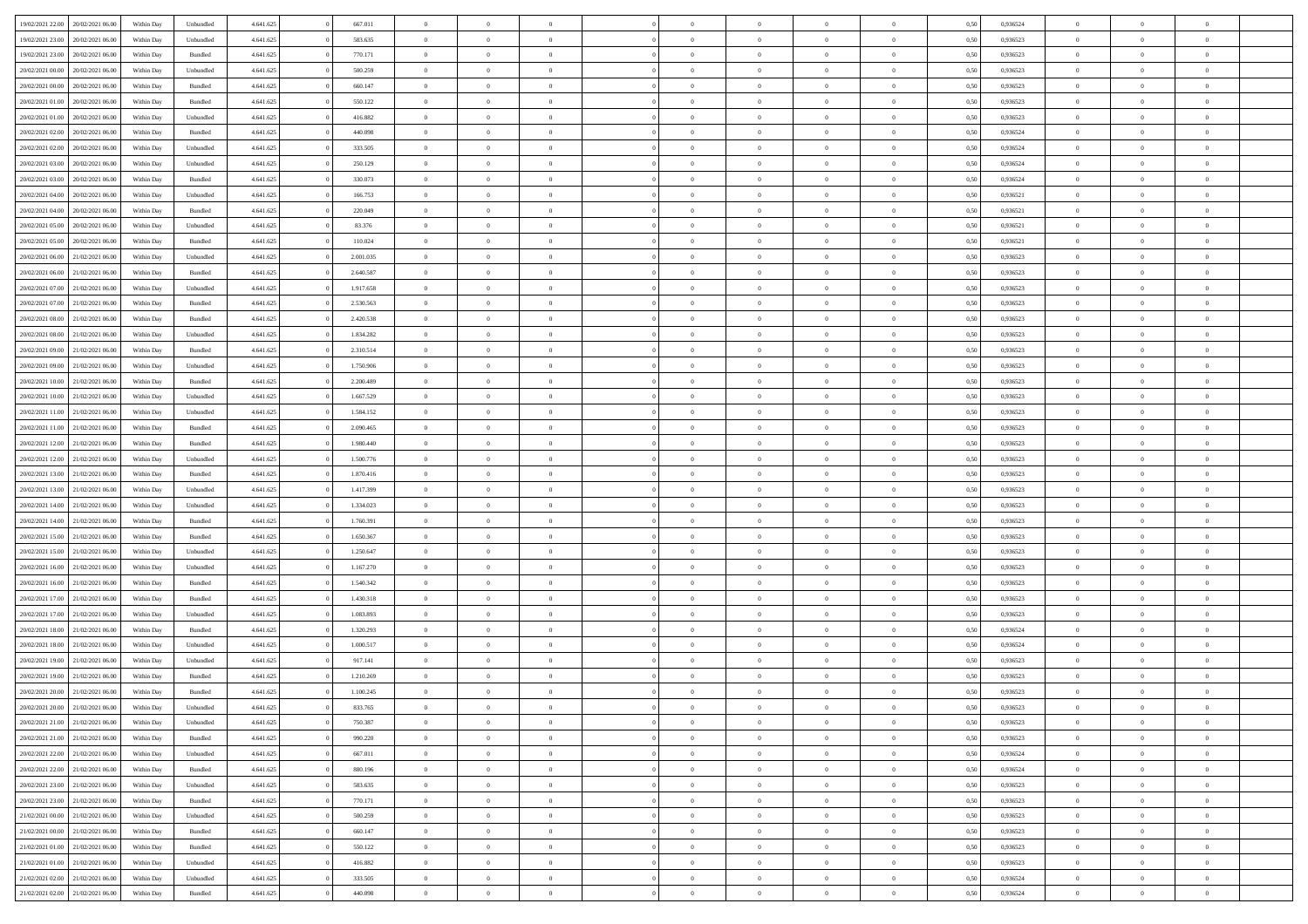| 21/02/2021 03:00                  | 21/02/2021 06:00 | Within Day | Unbundled          | 4.641.625 | 250.129   | $\overline{0}$ | $\Omega$       |                | $\Omega$       | $\Omega$       | $\Omega$       | $\theta$       | 0.50 | 0,936524 | $\theta$       | $\theta$       | $\theta$       |  |
|-----------------------------------|------------------|------------|--------------------|-----------|-----------|----------------|----------------|----------------|----------------|----------------|----------------|----------------|------|----------|----------------|----------------|----------------|--|
| 21/02/2021 03:00                  | 21/02/2021 06:00 | Within Day | Bundled            | 4.641.625 | 330.073   | $\overline{0}$ | $\theta$       | $\overline{0}$ | $\overline{0}$ | $\bf{0}$       | $\overline{0}$ | $\bf{0}$       | 0,50 | 0,936524 | $\theta$       | $\overline{0}$ | $\overline{0}$ |  |
| 21/02/2021 04:00                  | 21/02/2021 06:00 | Within Day | Bundled            | 4.641.625 | 220.049   | $\overline{0}$ | $\overline{0}$ | $\overline{0}$ | $\overline{0}$ | $\bf{0}$       | $\overline{0}$ | $\bf{0}$       | 0,50 | 0,936521 | $\bf{0}$       | $\overline{0}$ | $\overline{0}$ |  |
|                                   |                  |            |                    |           |           |                |                |                |                |                |                |                |      |          |                |                |                |  |
| 21/02/2021 04:00                  | 21/02/2021 06:00 | Within Dav | Unbundled          | 4.641.625 | 166.753   | $\overline{0}$ | $\overline{0}$ | $\overline{0}$ | $\overline{0}$ | $\bf{0}$       | $\overline{0}$ | $\overline{0}$ | 0.50 | 0.936521 | $\theta$       | $\theta$       | $\overline{0}$ |  |
| 21/02/2021 05:00                  | 21/02/2021 06:00 | Within Day | Bundled            | 4.641.625 | 110.024   | $\overline{0}$ | $\theta$       | $\overline{0}$ | $\overline{0}$ | $\bf{0}$       | $\overline{0}$ | $\bf{0}$       | 0,50 | 0,936521 | $\theta$       | $\overline{0}$ | $\overline{0}$ |  |
| 21/02/2021 05:00                  | 21/02/2021 06:00 | Within Day | Unbundled          | 4.641.625 | 83.376    | $\overline{0}$ | $\bf{0}$       | $\overline{0}$ | $\overline{0}$ | $\overline{0}$ | $\overline{0}$ | $\mathbf{0}$   | 0,50 | 0,936521 | $\bf{0}$       | $\overline{0}$ | $\bf{0}$       |  |
| 21/02/2021 06:00                  | 22/02/2021 06:00 | Within Dav | Unbundled          | 4.641.625 | 2.001.035 | $\overline{0}$ | $\overline{0}$ | $\overline{0}$ | $\overline{0}$ | $\overline{0}$ | $\overline{0}$ | $\overline{0}$ | 0.50 | 0.936523 | $\theta$       | $\overline{0}$ | $\overline{0}$ |  |
|                                   |                  |            |                    |           |           |                |                |                |                |                |                |                |      |          |                |                |                |  |
| 21/02/2021 06:00                  | 22/02/2021 06:00 | Within Day | Bundled            | 4.641.625 | 2.640.587 | $\overline{0}$ | $\theta$       | $\overline{0}$ | $\overline{0}$ | $\bf{0}$       | $\overline{0}$ | $\bf{0}$       | 0,50 | 0,936523 | $\theta$       | $\theta$       | $\overline{0}$ |  |
| 21/02/2021 07:00                  | 22/02/2021 06:00 | Within Day | Unbundled          | 4.641.625 | 1.917.658 | $\overline{0}$ | $\overline{0}$ | $\overline{0}$ | $\overline{0}$ | $\bf{0}$       | $\bf{0}$       | $\bf{0}$       | 0,50 | 0,936523 | $\,0\,$        | $\overline{0}$ | $\overline{0}$ |  |
| 21/02/2021 07:00                  | 22/02/2021 06:00 | Within Dav | Bundled            | 4.641.625 | 2.530.563 | $\overline{0}$ | $\overline{0}$ | $\overline{0}$ | $\overline{0}$ | $\overline{0}$ | $\overline{0}$ | $\overline{0}$ | 0.50 | 0.936523 | $\theta$       | $\overline{0}$ | $\overline{0}$ |  |
|                                   |                  |            |                    |           |           |                |                |                |                |                |                |                |      |          |                |                |                |  |
| 21/02/2021 08:00                  | 22/02/2021 06:00 | Within Day | Unbundled          | 4.641.625 | 1.834.282 | $\overline{0}$ | $\theta$       | $\overline{0}$ | $\overline{0}$ | $\bf{0}$       | $\overline{0}$ | $\bf{0}$       | 0,50 | 0,936523 | $\theta$       | $\overline{0}$ | $\overline{0}$ |  |
| 21/02/2021 08:00                  | 22/02/2021 06:00 | Within Day | Bundled            | 4.641.625 | 2.420.538 | $\overline{0}$ | $\overline{0}$ | $\overline{0}$ | $\bf{0}$       | $\bf{0}$       | $\bf{0}$       | $\bf{0}$       | 0,50 | 0,936523 | $\bf{0}$       | $\overline{0}$ | $\overline{0}$ |  |
| 21/02/2021 09:00                  | 22/02/2021 06:00 | Within Day | Unbundled          | 4.641.625 | 1.750.906 | $\overline{0}$ | $\overline{0}$ | $\overline{0}$ | $\overline{0}$ | $\bf{0}$       | $\overline{0}$ | $\overline{0}$ | 0.50 | 0.936523 | $\theta$       | $\theta$       | $\overline{0}$ |  |
| 21/02/2021 09:00                  | 22/02/2021 06:00 | Within Day | Bundled            | 4.641.625 | 2.310.514 | $\overline{0}$ | $\theta$       | $\overline{0}$ | $\overline{0}$ | $\bf{0}$       | $\overline{0}$ | $\overline{0}$ | 0,50 | 0,936523 | $\theta$       | $\theta$       | $\overline{0}$ |  |
|                                   |                  |            |                    |           |           |                |                |                |                |                |                |                |      |          |                |                |                |  |
| 21/02/2021 11:00                  | 22/02/2021 06:00 | Within Day | Bundled            | 4.641.625 | 2.090.465 | $\overline{0}$ | $\bf{0}$       | $\overline{0}$ | $\bf{0}$       | $\overline{0}$ | $\overline{0}$ | $\mathbf{0}$   | 0,50 | 0,936523 | $\overline{0}$ | $\overline{0}$ | $\bf{0}$       |  |
| 21/02/2021 11:00                  | 22/02/2021 06:00 | Within Dav | Unbundled          | 4.641.625 | 1.584.152 | $\overline{0}$ | $\overline{0}$ | $\overline{0}$ | $\overline{0}$ | $\overline{0}$ | $\overline{0}$ | $\overline{0}$ | 0.50 | 0.936523 | $\theta$       | $\overline{0}$ | $\overline{0}$ |  |
| 21/02/2021 12:00                  | 22/02/2021 06:00 | Within Day | Unbundled          | 4.641.625 | 1.500.776 | $\overline{0}$ | $\theta$       | $\overline{0}$ | $\overline{0}$ | $\bf{0}$       | $\overline{0}$ | $\bf{0}$       | 0,50 | 0,936523 | $\theta$       | $\theta$       | $\overline{0}$ |  |
|                                   |                  |            |                    |           |           |                |                |                |                |                |                |                |      |          |                |                |                |  |
| 21/02/2021 12:00                  | 22/02/2021 06:00 | Within Day | Bundled            | 4.641.625 | 1.980.440 | $\overline{0}$ | $\overline{0}$ | $\overline{0}$ | $\bf{0}$       | $\bf{0}$       | $\bf{0}$       | $\bf{0}$       | 0,50 | 0,936523 | $\,0\,$        | $\overline{0}$ | $\overline{0}$ |  |
| 21/02/2021 13:00                  | 22/02/2021 06:00 | Within Day | Unbundled          | 4.641.625 | 1.417.399 | $\overline{0}$ | $\overline{0}$ | $\overline{0}$ | $\overline{0}$ | $\overline{0}$ | $\overline{0}$ | $\overline{0}$ | 0.50 | 0.936523 | $\theta$       | $\overline{0}$ | $\overline{0}$ |  |
| 21/02/2021 13:00                  | 22/02/2021 06:00 | Within Day | Bundled            | 4.641.625 | 1.870.416 | $\overline{0}$ | $\theta$       | $\overline{0}$ | $\overline{0}$ | $\bf{0}$       | $\overline{0}$ | $\bf{0}$       | 0,50 | 0,936523 | $\theta$       | $\theta$       | $\overline{0}$ |  |
| 21/02/2021 14:00                  | 22/02/2021 06:00 | Within Day | Bundled            | 4.641.625 | 1.760.391 | $\overline{0}$ | $\overline{0}$ | $\overline{0}$ | $\bf{0}$       | $\bf{0}$       | $\bf{0}$       | $\bf{0}$       | 0,50 | 0,936523 | $\,0\,$        | $\overline{0}$ | $\overline{0}$ |  |
|                                   | 22/02/2021 06:00 |            | Unbundled          | 4.641.625 | 1.334.023 | $\overline{0}$ | $\overline{0}$ |                |                | $\bf{0}$       | $\overline{0}$ |                | 0.50 | 0.936523 | $\theta$       | $\theta$       | $\overline{0}$ |  |
| 21/02/2021 14:00                  |                  | Within Day |                    |           |           |                |                | $\overline{0}$ | $\overline{0}$ |                |                | $\overline{0}$ |      |          |                |                |                |  |
| 21/02/2021 15:00                  | 22/02/2021 06:00 | Within Day | Bundled            | 4.641.625 | 1.650.367 | $\overline{0}$ | $\theta$       | $\overline{0}$ | $\overline{0}$ | $\bf{0}$       | $\overline{0}$ | $\bf{0}$       | 0,50 | 0,936523 | $\theta$       | $\overline{0}$ | $\overline{0}$ |  |
| 21/02/2021 15:00                  | 22/02/2021 06:00 | Within Day | Unbundled          | 4.641.625 | 1.250.647 | $\overline{0}$ | $\bf{0}$       | $\overline{0}$ | $\overline{0}$ | $\overline{0}$ | $\overline{0}$ | $\mathbf{0}$   | 0,50 | 0,936523 | $\bf{0}$       | $\overline{0}$ | $\bf{0}$       |  |
| 21/02/2021 16:00                  | 22/02/2021 06:00 | Within Dav | Unbundled          | 4.641.625 | 1.167.270 | $\overline{0}$ | $\overline{0}$ | $\overline{0}$ | $\overline{0}$ | $\overline{0}$ | $\overline{0}$ | $\overline{0}$ | 0.50 | 0.936523 | $\theta$       | $\overline{0}$ | $\overline{0}$ |  |
|                                   |                  |            |                    |           |           |                |                |                |                |                |                |                |      |          |                |                |                |  |
| 21/02/2021 16:00                  | 22/02/2021 06:00 | Within Day | Bundled            | 4.641.625 | 1.540.342 | $\overline{0}$ | $\theta$       | $\overline{0}$ | $\overline{0}$ | $\bf{0}$       | $\overline{0}$ | $\bf{0}$       | 0,50 | 0,936523 | $\theta$       | $\theta$       | $\overline{0}$ |  |
| 21/02/2021 17:00                  | 22/02/2021 06:00 | Within Day | Bundled            | 4.641.625 | 1.430.318 | $\overline{0}$ | $\overline{0}$ | $\overline{0}$ | $\overline{0}$ | $\bf{0}$       | $\overline{0}$ | $\bf{0}$       | 0,50 | 0,936523 | $\,0\,$        | $\overline{0}$ | $\overline{0}$ |  |
| 21/02/2021 17:00                  | 22/02/2021 06:00 | Within Day | Unbundled          | 4.641.625 | 1.083.893 | $\overline{0}$ | $\overline{0}$ | $\overline{0}$ | $\overline{0}$ | $\overline{0}$ | $\overline{0}$ | $\overline{0}$ | 0.50 | 0.936523 | $\theta$       | $\overline{0}$ | $\overline{0}$ |  |
| 21/02/2021 18:00                  | 22/02/2021 06:00 | Within Day | Bundled            | 4.641.625 | 1.320.293 | $\overline{0}$ | $\theta$       | $\overline{0}$ | $\overline{0}$ | $\bf{0}$       | $\overline{0}$ | $\bf{0}$       | 0,50 | 0,936524 | $\,$ 0 $\,$    | $\theta$       | $\overline{0}$ |  |
|                                   |                  |            |                    |           |           |                |                |                |                |                |                |                |      |          |                |                |                |  |
| 21/02/2021 18:00                  | 22/02/2021 06:00 | Within Day | Unbundled          | 4.641.625 | 1.000.517 | $\overline{0}$ | $\overline{0}$ | $\overline{0}$ | $\overline{0}$ | $\bf{0}$       | $\overline{0}$ | $\bf{0}$       | 0,50 | 0,936524 | $\bf{0}$       | $\overline{0}$ | $\overline{0}$ |  |
| 21/02/2021 19:00                  | 22/02/2021 06:00 | Within Day | Bundled            | 4.641.625 | 1.210.269 | $\overline{0}$ | $\Omega$       | $\Omega$       | $\Omega$       | $\Omega$       | $\Omega$       | $\overline{0}$ | 0.50 | 0,936523 | $\,0\,$        | $\theta$       | $\theta$       |  |
| 21/02/2021 19:00                  | 22/02/2021 06:00 | Within Day | Unbundled          | 4.641.625 | 917.141   | $\overline{0}$ | $\theta$       | $\overline{0}$ | $\overline{0}$ | $\bf{0}$       | $\overline{0}$ | $\bf{0}$       | 0,50 | 0,936523 | $\theta$       | $\theta$       | $\overline{0}$ |  |
| 21/02/2021 20:00                  | 22/02/2021 06:00 | Within Day | Unbundled          | 4.641.625 | 833.765   | $\overline{0}$ | $\overline{0}$ | $\overline{0}$ | $\bf{0}$       | $\bf{0}$       | $\overline{0}$ | $\mathbf{0}$   | 0,50 | 0,936523 | $\overline{0}$ | $\overline{0}$ | $\bf{0}$       |  |
|                                   |                  |            |                    |           |           |                |                |                |                |                |                |                |      |          |                |                |                |  |
| 21/02/2021 20:00                  | 22/02/2021 06:00 | Within Day | Bundled            | 4.641.625 | 1.100.245 | $\overline{0}$ | $\Omega$       | $\Omega$       | $\Omega$       | $\bf{0}$       | $\overline{0}$ | $\overline{0}$ | 0.50 | 0.936523 | $\theta$       | $\theta$       | $\theta$       |  |
| 21/02/2021 21:00                  | 22/02/2021 06:00 | Within Day | Bundled            | 4.641.625 | 990.220   | $\overline{0}$ | $\theta$       | $\overline{0}$ | $\overline{0}$ | $\bf{0}$       | $\overline{0}$ | $\bf{0}$       | 0,50 | 0,936523 | $\theta$       | $\theta$       | $\overline{0}$ |  |
| 21/02/2021 21:00                  | 22/02/2021 06:00 | Within Day | Unbundled          | 4.641.625 | 750.387   | $\overline{0}$ | $\overline{0}$ | $\overline{0}$ | $\bf{0}$       | $\bf{0}$       | $\bf{0}$       | $\bf{0}$       | 0,50 | 0,936523 | $\bf{0}$       | $\overline{0}$ | $\overline{0}$ |  |
| 21/02/2021 22:00                  | 22/02/2021 06:00 |            | Unbundled          | 4.641.625 | 667.011   | $\overline{0}$ | $\Omega$       | $\Omega$       | $\Omega$       | $\Omega$       | $\theta$       | $\overline{0}$ | 0.50 | 0.936524 | $\theta$       | $\theta$       | $\theta$       |  |
|                                   |                  | Within Day |                    |           |           |                |                |                |                |                |                |                |      |          |                |                |                |  |
| 21/02/2021 22:00                  | 22/02/2021 06:00 | Within Day | Bundled            | 4.641.625 | 880.196   | $\overline{0}$ | $\theta$       | $\overline{0}$ | $\overline{0}$ | $\bf{0}$       | $\overline{0}$ | $\bf{0}$       | 0,50 | 0,936524 | $\,$ 0 $\,$    | $\overline{0}$ | $\overline{0}$ |  |
| 21/02/2021 23:00                  | 22/02/2021 06:00 | Within Day | Unbundled          | 4.641.625 | 583.635   | $\overline{0}$ | $\overline{0}$ | $\overline{0}$ | $\bf{0}$       | $\bf{0}$       | $\bf{0}$       | $\bf{0}$       | 0,50 | 0,936523 | $\overline{0}$ | $\overline{0}$ | $\overline{0}$ |  |
| 21/02/2021 23:00                  | 22/02/2021 06:00 | Within Day | Bundled            | 4.641.625 | 770.171   | $\overline{0}$ | $\Omega$       | $\Omega$       | $\Omega$       | $\Omega$       | $\overline{0}$ | $\overline{0}$ | 0.50 | 0,936523 | $\,0\,$        | $\theta$       | $\theta$       |  |
| 22/02/2021 00:00                  | 22/02/2021 06:00 | Within Day | Unbundled          | 4.641.625 | 500.259   | $\overline{0}$ | $\theta$       | $\overline{0}$ | $\overline{0}$ | $\bf{0}$       | $\overline{0}$ | $\bf{0}$       | 0,50 | 0,936523 | $\,$ 0 $\,$    | $\overline{0}$ | $\overline{0}$ |  |
|                                   |                  |            |                    |           |           |                |                |                |                |                |                |                |      |          |                |                |                |  |
| 22/02/2021 00:00                  | 22/02/2021 06:00 | Within Day | Bundled            | 4.641.625 | 660.147   | $\overline{0}$ | $\overline{0}$ | $\overline{0}$ | $\bf{0}$       | $\bf{0}$       | $\bf{0}$       | $\mathbf{0}$   | 0,50 | 0,936523 | $\overline{0}$ | $\overline{0}$ | $\bf{0}$       |  |
| 22/02/2021 01:00                  | 22/02/2021 06:00 | Within Day | Bundled            | 4.641.625 | 550.122   | $\overline{0}$ | $\Omega$       | $\Omega$       | $\Omega$       | $\Omega$       | $\Omega$       | $\overline{0}$ | 0.50 | 0.936523 | $\theta$       | $\theta$       | $\theta$       |  |
| 22/02/2021 01:00                  | 22/02/2021 06:00 | Within Day | Unbundled          | 4.641.625 | 416.882   | $\overline{0}$ | $\overline{0}$ | $\overline{0}$ | $\bf{0}$       | $\,$ 0         | $\overline{0}$ | $\bf{0}$       | 0,50 | 0,936523 | $\,0\,$        | $\overline{0}$ | $\overline{0}$ |  |
| 22/02/2021 02:00                  | 22/02/2021 06:00 | Within Day | $\mathbf B$ undled | 4.641.625 | 440.098   | $\bf{0}$       | $\bf{0}$       |                |                |                |                |                | 0,50 | 0,936524 | $\bf{0}$       | $\overline{0}$ |                |  |
|                                   |                  |            |                    |           |           |                |                |                |                |                |                |                |      |          |                |                |                |  |
| 22/02/2021 02:00                  | 22/02/2021 06:00 | Within Day | Unbundled          | 4.641.625 | 333.505   | $\overline{0}$ | $\overline{0}$ | $\overline{0}$ | $\Omega$       | $\overline{0}$ | $\overline{0}$ | $\overline{0}$ | 0.50 | 0.936524 | $\theta$       | $\theta$       | $\theta$       |  |
| 22/02/2021 03:00                  | 22/02/2021 06:00 | Within Day | Bundled            | 4.641.625 | 330.073   | $\overline{0}$ | $\,$ 0         | $\overline{0}$ | $\overline{0}$ | $\,$ 0 $\,$    | $\overline{0}$ | $\mathbf{0}$   | 0,50 | 0,936524 | $\,$ 0 $\,$    | $\,$ 0 $\,$    | $\,$ 0         |  |
| 22/02/2021 03:00                  | 22/02/2021 06:00 | Within Day | Unbundled          | 4.641.625 | 250.129   | $\overline{0}$ | $\overline{0}$ | $\overline{0}$ | $\overline{0}$ | $\overline{0}$ | $\overline{0}$ | $\mathbf{0}$   | 0,50 | 0,936524 | $\overline{0}$ | $\bf{0}$       | $\bf{0}$       |  |
|                                   |                  |            |                    |           |           |                | $\overline{0}$ |                | $\Omega$       | $\overline{0}$ | $\overline{0}$ |                |      |          |                | $\theta$       | $\overline{0}$ |  |
| 22/02/2021 04:00                  | 22/02/2021 06:00 | Within Day | Bundled            | 4.641.625 | 220.049   | $\overline{0}$ |                | $\overline{0}$ |                |                |                | $\overline{0}$ | 0,50 | 0,936521 | $\overline{0}$ |                |                |  |
| 22/02/2021 04:00                  | 22/02/2021 06:00 | Within Day | Unbundled          | 4.641.625 | 166.753   | $\overline{0}$ | $\,$ 0         | $\overline{0}$ | $\overline{0}$ | $\,$ 0 $\,$    | $\overline{0}$ | $\mathbf{0}$   | 0,50 | 0,936521 | $\,$ 0 $\,$    | $\overline{0}$ | $\overline{0}$ |  |
| 22/02/2021 05:00                  | 22/02/2021 06:00 | Within Day | Bundled            | 4.641.625 | 110.024   | $\overline{0}$ | $\overline{0}$ | $\overline{0}$ | $\overline{0}$ | $\overline{0}$ | $\overline{0}$ | $\mathbf{0}$   | 0,50 | 0,936521 | $\overline{0}$ | $\overline{0}$ | $\bf{0}$       |  |
| 22/02/2021 05:00                  | 22/02/2021 06:00 | Within Day | Unbundled          | 4.641.625 | 83.376    | $\overline{0}$ | $\overline{0}$ | $\overline{0}$ | $\Omega$       | $\overline{0}$ | $\overline{0}$ | $\bf{0}$       | 0.50 | 0,936521 | $\overline{0}$ | $\theta$       | $\overline{0}$ |  |
|                                   |                  |            |                    |           |           |                |                |                |                |                |                |                |      |          |                |                |                |  |
| 22/02/2021 06:00                  | 23/02/2021 06:00 | Within Day | Unbundled          | 4.641.625 | 2.001.035 | $\overline{0}$ | $\,$ 0         | $\overline{0}$ | $\overline{0}$ | $\bf{0}$       | $\overline{0}$ | $\bf{0}$       | 0,50 | 0,936523 | $\,$ 0 $\,$    | $\overline{0}$ | $\overline{0}$ |  |
| 22/02/2021 06:00                  | 23/02/2021 06:00 | Within Day | Bundled            | 4.641.625 | 2.640.587 | $\overline{0}$ | $\bf{0}$       | $\overline{0}$ | $\overline{0}$ | $\overline{0}$ | $\overline{0}$ | $\mathbf{0}$   | 0,50 | 0,936523 | $\overline{0}$ | $\overline{0}$ | $\bf{0}$       |  |
| 22/02/2021 07:00                  | 23/02/2021 06:00 | Within Day | Unbundled          | 4.641.625 | 1.917.658 | $\overline{0}$ | $\overline{0}$ | $\overline{0}$ | $\Omega$       | $\overline{0}$ | $\overline{0}$ | $\overline{0}$ | 0.50 | 0.936523 | $\overline{0}$ | $\theta$       | $\overline{0}$ |  |
| 22/02/2021 07:00                  | 23/02/2021 06:00 | Within Day | Bundled            | 4.641.625 | 2.530.563 | $\overline{0}$ | $\bf{0}$       | $\overline{0}$ | $\overline{0}$ | $\bf{0}$       | $\overline{0}$ | $\bf{0}$       | 0,50 | 0,936523 | $\,$ 0 $\,$    | $\,$ 0 $\,$    | $\bf{0}$       |  |
|                                   |                  |            |                    |           |           |                |                |                |                |                |                |                |      |          |                |                |                |  |
| 22/02/2021 08:00 23/02/2021 06:00 |                  | Within Day | Unbundled          | 4.641.625 | 1.834.282 | $\overline{0}$ | $\bf{0}$       | $\overline{0}$ | $\bf{0}$       | $\bf{0}$       | $\overline{0}$ | $\bf{0}$       | 0,50 | 0,936523 | $\overline{0}$ | $\overline{0}$ | $\bf{0}$       |  |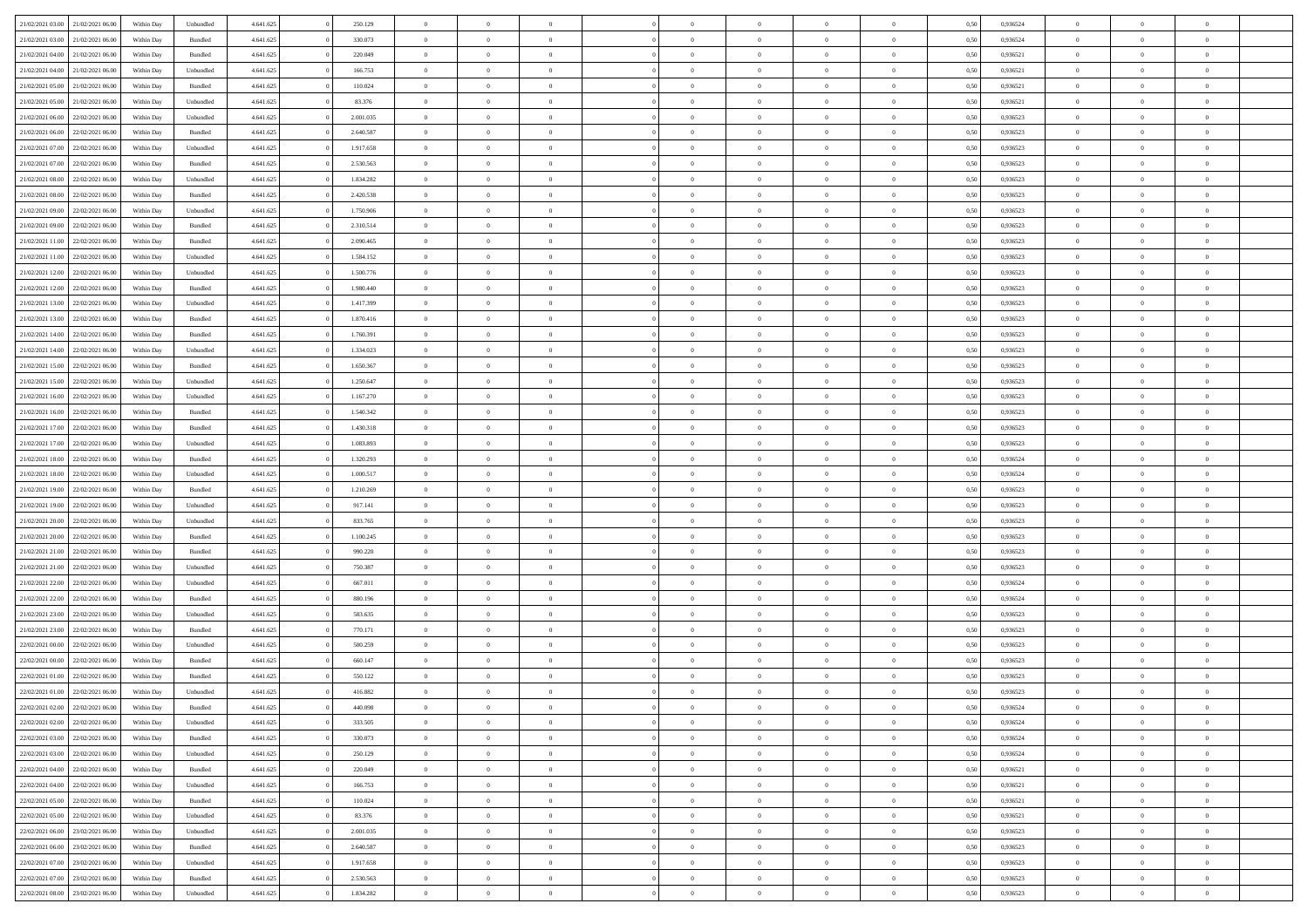| 22/02/2021 08:00                  | 23/02/2021 06:00 | Within Day | Bundled   | 4.641.625 | 2.420.538 | $\overline{0}$ | $\Omega$       |                | $\Omega$       | $\Omega$       | $\theta$       | $\theta$       | 0,50 | 0,936523 | $\theta$       | $\theta$       | $\theta$       |  |
|-----------------------------------|------------------|------------|-----------|-----------|-----------|----------------|----------------|----------------|----------------|----------------|----------------|----------------|------|----------|----------------|----------------|----------------|--|
|                                   |                  |            |           |           |           |                |                |                |                |                |                |                |      |          |                |                |                |  |
| 22/02/2021 09:00                  | 23/02/2021 06:00 | Within Day | Bundled   | 4.641.625 | 2.310.514 | $\overline{0}$ | $\theta$       | $\overline{0}$ | $\overline{0}$ | $\bf{0}$       | $\overline{0}$ | $\bf{0}$       | 0,50 | 0,936523 | $\theta$       | $\overline{0}$ | $\overline{0}$ |  |
| 22/02/2021 09:00                  | 23/02/2021 06:00 | Within Day | Unbundled | 4.641.625 | 1.750.906 | $\overline{0}$ | $\bf{0}$       | $\overline{0}$ | $\overline{0}$ | $\bf{0}$       | $\overline{0}$ | $\mathbf{0}$   | 0,50 | 0,936523 | $\overline{0}$ | $\overline{0}$ | $\bf{0}$       |  |
| 22/02/2021 10:00                  | 23/02/2021 06:00 | Within Dav | Unbundled | 4.641.625 | 1.667.529 | $\overline{0}$ | $\overline{0}$ | $\overline{0}$ | $\overline{0}$ | $\bf{0}$       | $\overline{0}$ | $\overline{0}$ | 0.50 | 0.936523 | $\theta$       | $\theta$       | $\overline{0}$ |  |
| 22/02/2021 10:00                  | 23/02/2021 06:00 | Within Day | Bundled   | 4.641.625 | 2.200.489 | $\overline{0}$ | $\theta$       | $\overline{0}$ | $\overline{0}$ | $\bf{0}$       | $\overline{0}$ | $\bf{0}$       | 0,50 | 0,936523 | $\theta$       | $\overline{0}$ | $\overline{0}$ |  |
| 22/02/2021 11:00                  | 23/02/2021 06:00 | Within Day | Bundled   | 4.641.625 | 2.090.465 | $\overline{0}$ | $\overline{0}$ | $\overline{0}$ | $\bf{0}$       | $\overline{0}$ | $\overline{0}$ | $\mathbf{0}$   | 0,50 | 0,936523 | $\overline{0}$ | $\overline{0}$ | $\bf{0}$       |  |
| 22/02/2021 11:00                  | 23/02/2021 06:00 | Within Dav | Unbundled | 4.641.625 | 1.584.152 | $\overline{0}$ | $\overline{0}$ | $\overline{0}$ | $\overline{0}$ | $\overline{0}$ | $\overline{0}$ | $\overline{0}$ | 0.50 | 0.936523 | $\theta$       | $\overline{0}$ | $\overline{0}$ |  |
|                                   |                  |            |           |           |           |                |                |                |                |                |                |                |      |          |                |                |                |  |
| 22/02/2021 12:00                  | 23/02/2021 06:00 | Within Day | Unbundled | 4.641.625 | 1.500.776 | $\overline{0}$ | $\theta$       | $\overline{0}$ | $\overline{0}$ | $\bf{0}$       | $\overline{0}$ | $\bf{0}$       | 0,50 | 0,936523 | $\theta$       | $\theta$       | $\overline{0}$ |  |
| 22/02/2021 12:00                  | 23/02/2021 06:00 | Within Day | Bundled   | 4.641.625 | 1.980.440 | $\overline{0}$ | $\overline{0}$ | $\overline{0}$ | $\bf{0}$       | $\bf{0}$       | $\bf{0}$       | $\mathbf{0}$   | 0,50 | 0,936523 | $\,0\,$        | $\overline{0}$ | $\overline{0}$ |  |
| 22/02/2021 13:00                  | 23/02/2021 06:00 | Within Dav | Bundled   | 4.641.625 | 1.870.416 | $\overline{0}$ | $\overline{0}$ | $\overline{0}$ | $\overline{0}$ | $\overline{0}$ | $\overline{0}$ | $\overline{0}$ | 0.50 | 0.936523 | $\theta$       | $\overline{0}$ | $\overline{0}$ |  |
| 22/02/2021 13:00                  | 23/02/2021 06:00 | Within Day | Unbundled | 4.641.625 | 1.417.399 | $\overline{0}$ | $\theta$       | $\overline{0}$ | $\overline{0}$ | $\bf{0}$       | $\overline{0}$ | $\bf{0}$       | 0,50 | 0,936523 | $\,$ 0 $\,$    | $\overline{0}$ | $\overline{0}$ |  |
| 22/02/2021 14:00                  | 23/02/2021 06:00 | Within Day | Unbundled | 4.641.625 | 1.334.023 | $\overline{0}$ | $\bf{0}$       | $\overline{0}$ | $\bf{0}$       | $\bf{0}$       | $\bf{0}$       | $\mathbf{0}$   | 0,50 | 0,936523 | $\overline{0}$ | $\overline{0}$ | $\bf{0}$       |  |
| 22/02/2021 14:00                  | 23/02/2021 06:00 | Within Day | Bundled   | 4.641.625 | 1.760.391 | $\overline{0}$ | $\overline{0}$ | $\overline{0}$ | $\overline{0}$ | $\bf{0}$       | $\overline{0}$ | $\overline{0}$ | 0.50 | 0.936523 | $\theta$       | $\theta$       | $\overline{0}$ |  |
| 22/02/2021 15:00                  | 23/02/2021 06:00 | Within Day | Bundled   | 4.641.625 | 1.650.367 | $\overline{0}$ | $\theta$       | $\overline{0}$ | $\overline{0}$ | $\bf{0}$       | $\overline{0}$ | $\bf{0}$       | 0,50 | 0,936523 | $\theta$       | $\overline{0}$ | $\overline{0}$ |  |
|                                   |                  |            |           |           |           |                |                |                |                |                |                |                |      |          |                |                |                |  |
| 22/02/2021 15:00                  | 23/02/2021 06:00 | Within Day | Unbundled | 4.641.625 | 1.250.647 | $\overline{0}$ | $\overline{0}$ | $\overline{0}$ | $\bf{0}$       | $\overline{0}$ | $\overline{0}$ | $\mathbf{0}$   | 0,50 | 0,936523 | $\overline{0}$ | $\overline{0}$ | $\bf{0}$       |  |
| 22/02/2021 16:00                  | 23/02/2021 06:00 | Within Dav | Unbundled | 4.641.625 | 1.167.270 | $\overline{0}$ | $\overline{0}$ | $\overline{0}$ | $\overline{0}$ | $\overline{0}$ | $\overline{0}$ | $\overline{0}$ | 0.50 | 0.936523 | $\theta$       | $\overline{0}$ | $\overline{0}$ |  |
| 22/02/2021 16:00                  | 23/02/2021 06:00 | Within Day | Bundled   | 4.641.625 | 1.540.342 | $\overline{0}$ | $\theta$       | $\overline{0}$ | $\overline{0}$ | $\bf{0}$       | $\overline{0}$ | $\bf{0}$       | 0,50 | 0,936523 | $\theta$       | $\theta$       | $\overline{0}$ |  |
| 22/02/2021 17:00                  | 23/02/2021 06:00 | Within Day | Unbundled | 4.641.625 | 1.083.893 | $\overline{0}$ | $\overline{0}$ | $\overline{0}$ | $\overline{0}$ | $\bf{0}$       | $\overline{0}$ | $\mathbf{0}$   | 0,50 | 0,936523 | $\bf{0}$       | $\overline{0}$ | $\bf{0}$       |  |
| 22/02/2021 17:00                  | 23/02/2021 06:00 | Within Day | Bundled   | 4.641.625 | 1.430.318 | $\overline{0}$ | $\overline{0}$ | $\overline{0}$ | $\overline{0}$ | $\overline{0}$ | $\overline{0}$ | $\overline{0}$ | 0.50 | 0.936523 | $\theta$       | $\overline{0}$ | $\overline{0}$ |  |
| 22/02/2021 18:00                  | 23/02/2021 06:00 | Within Day | Bundled   | 4.641.625 | 1.320.293 | $\overline{0}$ | $\theta$       | $\overline{0}$ | $\overline{0}$ | $\bf{0}$       | $\overline{0}$ | $\bf{0}$       | 0,50 | 0,936524 | $\,$ 0 $\,$    | $\overline{0}$ | $\overline{0}$ |  |
| 22/02/2021 18:00                  | 23/02/2021 06:00 | Within Day | Unbundled | 4.641.625 | 1.000.517 | $\overline{0}$ | $\overline{0}$ | $\overline{0}$ | $\overline{0}$ | $\bf{0}$       | $\overline{0}$ | $\mathbf{0}$   | 0,50 | 0,936524 | $\bf{0}$       | $\overline{0}$ | $\bf{0}$       |  |
| 22/02/2021 19:00                  | 23/02/2021 06:00 | Within Day | Unbundled | 4.641.625 | 917.141   | $\overline{0}$ | $\overline{0}$ | $\overline{0}$ | $\overline{0}$ | $\bf{0}$       | $\overline{0}$ | $\overline{0}$ | 0.50 | 0.936523 | $\theta$       | $\overline{0}$ | $\overline{0}$ |  |
|                                   |                  |            |           |           |           |                |                |                |                |                |                |                |      |          |                |                |                |  |
| 22/02/2021 19:00                  | 23/02/2021 06:00 | Within Day | Bundled   | 4.641.625 | 1.210.269 | $\overline{0}$ | $\theta$       | $\overline{0}$ | $\overline{0}$ | $\bf{0}$       | $\overline{0}$ | $\bf{0}$       | 0,50 | 0,936523 | $\,$ 0 $\,$    | $\overline{0}$ | $\overline{0}$ |  |
| 22/02/2021 20:00                  | 23/02/2021 06:00 | Within Day | Bundled   | 4.641.625 | 1.100.245 | $\overline{0}$ | $\overline{0}$ | $\overline{0}$ | $\overline{0}$ | $\overline{0}$ | $\overline{0}$ | $\mathbf{0}$   | 0,50 | 0,936523 | $\bf{0}$       | $\overline{0}$ | $\bf{0}$       |  |
| 22/02/2021 20:00                  | 23/02/2021 06:00 | Within Dav | Unbundled | 4.641.625 | 833.765   | $\overline{0}$ | $\overline{0}$ | $\overline{0}$ | $\overline{0}$ | $\overline{0}$ | $\overline{0}$ | $\overline{0}$ | 0.50 | 0.936523 | $\theta$       | $\overline{0}$ | $\overline{0}$ |  |
| 22/02/2021 21:00                  | 23/02/2021 06:00 | Within Day | Bundled   | 4.641.625 | 990.220   | $\overline{0}$ | $\theta$       | $\overline{0}$ | $\overline{0}$ | $\bf{0}$       | $\overline{0}$ | $\bf{0}$       | 0,50 | 0,936523 | $\theta$       | $\theta$       | $\overline{0}$ |  |
| 22/02/2021 21:00                  | 23/02/2021 06:00 | Within Day | Unbundled | 4.641.625 | 750.387   | $\overline{0}$ | $\overline{0}$ | $\overline{0}$ | $\overline{0}$ | $\bf{0}$       | $\overline{0}$ | $\mathbf{0}$   | 0,50 | 0,936523 | $\,0\,$        | $\overline{0}$ | $\bf{0}$       |  |
| 22/02/2021 22:00                  | 23/02/2021 06:00 | Within Day | Bundled   | 4.641.625 | 880,196   | $\overline{0}$ | $\overline{0}$ | $\overline{0}$ | $\overline{0}$ | $\overline{0}$ | $\overline{0}$ | $\overline{0}$ | 0.50 | 0,936524 | $\theta$       | $\overline{0}$ | $\overline{0}$ |  |
| 22/02/2021 22:00                  | 23/02/2021 06:00 | Within Day | Unbundled | 4.641.625 | 667.011   | $\overline{0}$ | $\theta$       | $\overline{0}$ | $\overline{0}$ | $\bf{0}$       | $\overline{0}$ | $\bf{0}$       | 0,50 | 0,936524 | $\,$ 0 $\,$    | $\overline{0}$ | $\overline{0}$ |  |
|                                   |                  |            |           |           |           |                |                |                |                |                |                |                |      |          |                |                |                |  |
| 22/02/2021 23:00                  | 23/02/2021 06:00 | Within Day | Unbundled | 4.641.625 | 583.635   | $\overline{0}$ | $\overline{0}$ | $\overline{0}$ | $\overline{0}$ | $\bf{0}$       | $\overline{0}$ | $\bf{0}$       | 0,50 | 0,936523 | $\bf{0}$       | $\overline{0}$ | $\bf{0}$       |  |
| 22/02/2021 23:00                  | 23/02/2021 06:00 | Within Day | Bundled   | 4.641.625 | 770.171   | $\overline{0}$ | $\Omega$       | $\Omega$       | $\Omega$       | $\Omega$       | $\overline{0}$ | $\overline{0}$ | 0,50 | 0,936523 | $\,0\,$        | $\theta$       | $\theta$       |  |
| 23/02/2021 00:00                  | 23/02/2021 06:00 | Within Day | Unbundled | 4.641.625 | 500.259   | $\overline{0}$ | $\theta$       | $\overline{0}$ | $\overline{0}$ | $\bf{0}$       | $\overline{0}$ | $\bf{0}$       | 0,50 | 0,936523 | $\theta$       | $\overline{0}$ | $\overline{0}$ |  |
| 23/02/2021 00:00                  | 23/02/2021 06:00 | Within Day | Bundled   | 4.641.625 | 660.147   | $\overline{0}$ | $\overline{0}$ | $\overline{0}$ | $\bf{0}$       | $\overline{0}$ | $\overline{0}$ | $\mathbf{0}$   | 0,50 | 0,936523 | $\bf{0}$       | $\overline{0}$ | $\bf{0}$       |  |
| 23/02/2021 01:00                  | 23/02/2021 06:00 | Within Day | Bundled   | 4.641.625 | 550.122   | $\overline{0}$ | $\Omega$       | $\Omega$       | $\Omega$       | $\overline{0}$ | $\overline{0}$ | $\overline{0}$ | 0.50 | 0.936523 | $\,0\,$        | $\theta$       | $\theta$       |  |
| 23/02/2021 01:00                  | 23/02/2021 06:00 | Within Day | Unbundled | 4.641.625 | 416.882   | $\overline{0}$ | $\theta$       | $\overline{0}$ | $\overline{0}$ | $\bf{0}$       | $\overline{0}$ | $\bf{0}$       | 0,50 | 0,936523 | $\theta$       | $\overline{0}$ | $\overline{0}$ |  |
| 23/02/2021 02:00                  | 23/02/2021 06:00 | Within Day | Unbundled | 4.641.625 | 333.505   | $\overline{0}$ | $\overline{0}$ | $\overline{0}$ | $\bf{0}$       | $\bf{0}$       | $\bf{0}$       | $\mathbf{0}$   | 0,50 | 0,936524 | $\bf{0}$       | $\overline{0}$ | $\bf{0}$       |  |
| 23/02/2021 02:00                  | 23/02/2021 06:00 | Within Day | Bundled   | 4.641.625 | 440,098   | $\overline{0}$ | $\Omega$       | $\Omega$       | $\Omega$       | $\overline{0}$ | $\overline{0}$ | $\overline{0}$ | 0.50 | 0.936524 | $\,$ 0 $\,$    | $\theta$       | $\theta$       |  |
| 23/02/2021 03:00                  | 23/02/2021 06:00 |            |           | 4.641.625 | 250.129   | $\overline{0}$ | $\overline{0}$ | $\overline{0}$ | $\overline{0}$ | $\,$ 0         | $\overline{0}$ |                |      | 0,936524 | $\,$ 0 $\,$    | $\overline{0}$ | $\overline{0}$ |  |
|                                   |                  | Within Day | Unbundled |           |           |                |                |                |                |                |                | $\bf{0}$       | 0,50 |          |                |                |                |  |
| 23/02/2021 03:00                  | 23/02/2021 06:00 | Within Day | Bundled   | 4.641.625 | 330.073   | $\overline{0}$ | $\overline{0}$ | $\overline{0}$ | $\bf{0}$       | $\bf{0}$       | $\bf{0}$       | $\mathbf{0}$   | 0,50 | 0,936524 | $\bf{0}$       | $\overline{0}$ | $\bf{0}$       |  |
| 23/02/2021 04:00                  | 23/02/2021 06:00 | Within Day | Unbundled | 4.641.625 | 166.753   | $\overline{0}$ | $\Omega$       | $\overline{0}$ | $\Omega$       | $\overline{0}$ | $\overline{0}$ | $\overline{0}$ | 0,50 | 0,936521 | $\,0\,$        | $\theta$       | $\theta$       |  |
| 23/02/2021 04:00                  | 23/02/2021 06:00 | Within Day | Bundled   | 4.641.625 | 220.049   | $\overline{0}$ | $\overline{0}$ | $\overline{0}$ | $\overline{0}$ | $\,$ 0         | $\overline{0}$ | $\bf{0}$       | 0,50 | 0,936521 | $\,$ 0 $\,$    | $\overline{0}$ | $\overline{0}$ |  |
| 23/02/2021 05:00                  | 23/02/2021 06:00 | Within Day | Bundled   | 4.641.625 | 110.024   | $\overline{0}$ | $\overline{0}$ | $\overline{0}$ | $\bf{0}$       | $\bf{0}$       | $\overline{0}$ | $\mathbf{0}$   | 0,50 | 0,936521 | $\bf{0}$       | $\overline{0}$ | $\bf{0}$       |  |
| 23/02/2021 05:00                  | 23/02/2021 06:00 | Within Day | Unbundled | 4.641.625 | 83.376    | $\overline{0}$ | $\Omega$       | $\Omega$       | $\Omega$       | $\Omega$       | $\Omega$       | $\overline{0}$ | 0.50 | 0.936521 | $\theta$       | $\theta$       | $\theta$       |  |
| 23/02/2021 06:00                  | 24/02/2021 06:00 | Within Day | Bundled   | 4.641.625 | 2.640.587 | $\overline{0}$ | $\overline{0}$ | $\overline{0}$ | $\bf{0}$       | $\,$ 0         | $\bf{0}$       | $\bf{0}$       | 0,50 | 0,936523 | $\,0\,$        | $\,$ 0 $\,$    | $\overline{0}$ |  |
| 23/02/2021 06:00 24/02/2021 06:00 |                  | Within Day | Unbundled | 4.641.625 | 2.001.035 | $\bf{0}$       | $\bf{0}$       |                |                | $\bf{0}$       |                |                | 0,50 | 0,936523 | $\bf{0}$       | $\overline{0}$ |                |  |
| 23/02/2021 07:00                  | 24/02/2021 06:00 | Within Day | Unbundled | 4.641.625 | 1.917.658 | $\overline{0}$ | $\overline{0}$ | $\overline{0}$ | $\Omega$       | $\theta$       | $\overline{0}$ | $\overline{0}$ | 0.50 | 0.936523 | $\theta$       | $\theta$       | $\theta$       |  |
|                                   |                  |            |           |           |           |                |                |                |                |                |                |                |      |          |                |                |                |  |
| 23/02/2021 07:00                  | 24/02/2021 06.00 | Within Day | Bundled   | 4.641.625 | 2.530.563 | $\overline{0}$ | $\,$ 0         | $\overline{0}$ | $\bf{0}$       | $\,$ 0 $\,$    | $\overline{0}$ | $\mathbf{0}$   | 0,50 | 0,936523 | $\,$ 0 $\,$    | $\,$ 0 $\,$    | $\,$ 0         |  |
| 23/02/2021 08:00                  | 24/02/2021 06:00 | Within Day | Unbundled | 4.641.625 | 1.834.282 | $\overline{0}$ | $\overline{0}$ | $\overline{0}$ | $\overline{0}$ | $\overline{0}$ | $\overline{0}$ | $\mathbf{0}$   | 0,50 | 0,936523 | $\overline{0}$ | $\bf{0}$       | $\bf{0}$       |  |
| 23/02/2021 08:00                  | 24/02/2021 06:00 | Within Day | Bundled   | 4.641.625 | 2.420.538 | $\overline{0}$ | $\theta$       | $\overline{0}$ | $\Omega$       | $\overline{0}$ | $\overline{0}$ | $\bf{0}$       | 0,50 | 0,936523 | $\overline{0}$ | $\theta$       | $\overline{0}$ |  |
| 23/02/2021 09:00                  | 24/02/2021 06.00 | Within Day | Unbundled | 4.641.625 | 1.750.906 | $\overline{0}$ | $\,$ 0         | $\overline{0}$ | $\overline{0}$ | $\overline{0}$ | $\overline{0}$ | $\bf{0}$       | 0,50 | 0,936523 | $\,$ 0 $\,$    | $\overline{0}$ | $\overline{0}$ |  |
| 23/02/2021 09:00                  | 24/02/2021 06:00 | Within Day | Bundled   | 4.641.625 | 2.310.514 | $\overline{0}$ | $\overline{0}$ | $\overline{0}$ | $\overline{0}$ | $\overline{0}$ | $\overline{0}$ | $\mathbf{0}$   | 0,50 | 0,936523 | $\overline{0}$ | $\bf{0}$       | $\bf{0}$       |  |
| 23/02/2021 10:00                  | 24/02/2021 06:00 | Within Day | Unbundled | 4.641.625 | 1.667.529 | $\overline{0}$ | $\overline{0}$ | $\overline{0}$ | $\Omega$       | $\overline{0}$ | $\overline{0}$ | $\bf{0}$       | 0.50 | 0,936523 | $\overline{0}$ | $\theta$       | $\overline{0}$ |  |
| 23/02/2021 10:00                  | 24/02/2021 06.00 | Within Day | Bundled   | 4.641.625 | 2.200.489 | $\overline{0}$ | $\,$ 0         | $\overline{0}$ | $\bf{0}$       | $\bf{0}$       | $\bf{0}$       | $\bf{0}$       | 0,50 | 0,936523 | $\,$ 0 $\,$    | $\overline{0}$ | $\overline{0}$ |  |
| 23/02/2021 11:00                  | 24/02/2021 06:00 | Within Day | Bundled   | 4.641.625 | 2.090.465 | $\overline{0}$ | $\bf{0}$       | $\overline{0}$ | $\overline{0}$ | $\overline{0}$ | $\bf{0}$       | $\mathbf{0}$   | 0,50 | 0,936523 | $\overline{0}$ | $\overline{0}$ | $\bf{0}$       |  |
|                                   |                  |            |           |           |           |                |                |                |                |                |                |                |      |          |                |                |                |  |
| 23/02/2021 11:00                  | 24/02/2021 06:00 | Within Day | Unbundled | 4.641.625 | 1.584.152 | $\overline{0}$ | $\overline{0}$ | $\overline{0}$ | $\Omega$       | $\overline{0}$ | $\overline{0}$ | $\bf{0}$       | 0.50 | 0.936523 | $\overline{0}$ | $\theta$       | $\overline{0}$ |  |
| 23/02/2021 12:00                  | 24/02/2021 06.00 | Within Day | Unbundled | 4.641.625 | 1.500.776 | $\overline{0}$ | $\bf{0}$       | $\overline{0}$ | $\overline{0}$ | $\bf{0}$       | $\overline{0}$ | $\mathbf{0}$   | 0,50 | 0,936523 | $\,$ 0 $\,$    | $\,$ 0 $\,$    | $\bf{0}$       |  |
| 23/02/2021 12:00 24/02/2021 06:00 |                  | Within Day | Bundled   | 4.641.625 | 1.980.440 | $\overline{0}$ | $\overline{0}$ | $\overline{0}$ | $\overline{0}$ | $\bf{0}$       | $\overline{0}$ | $\mathbf{0}$   | 0,50 | 0,936523 | $\overline{0}$ | $\bf{0}$       | $\bf{0}$       |  |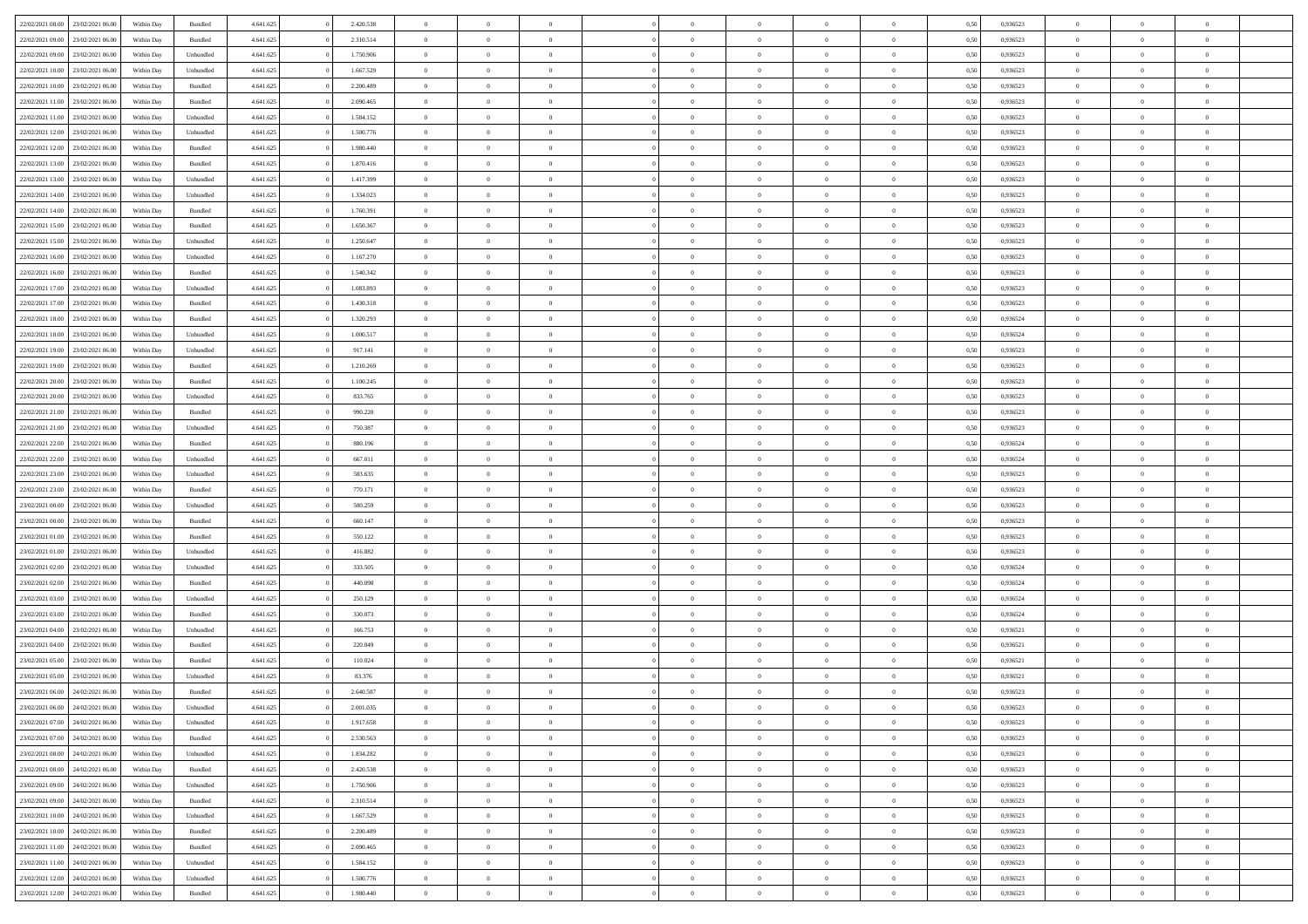| 23/02/2021 13:00                  | 24/02/2021 06:00 | Within Day | Bundled            | 4.641.625 | 1.870.416 | $\overline{0}$ | $\theta$       |                | $\overline{0}$ | $\bf{0}$       | $\overline{0}$ | $\theta$       | 0,50 | 0,936523 | $\theta$       | $\theta$       | $\overline{0}$           |  |
|-----------------------------------|------------------|------------|--------------------|-----------|-----------|----------------|----------------|----------------|----------------|----------------|----------------|----------------|------|----------|----------------|----------------|--------------------------|--|
|                                   |                  |            |                    |           |           | $\overline{0}$ | $\overline{0}$ |                |                |                |                |                |      |          |                |                | $\overline{0}$           |  |
| 23/02/2021 13:00                  | 24/02/2021 06.00 | Within Day | Unbundled          | 4.641.625 | 1.417.399 |                |                | $\overline{0}$ | $\overline{0}$ | $\,$ 0         | $\overline{0}$ | $\bf{0}$       | 0,50 | 0,936523 | $\,$ 0 $\,$    | $\overline{0}$ |                          |  |
| 23/02/2021 14:00                  | 24/02/2021 06:00 | Within Day | Bundled            | 4.641.625 | 1.760.391 | $\overline{0}$ | $\overline{0}$ | $\overline{0}$ | $\overline{0}$ | $\bf{0}$       | $\overline{0}$ | $\mathbf{0}$   | 0.50 | 0.936523 | $\bf{0}$       | $\overline{0}$ | $\overline{0}$           |  |
| 23/02/2021 14:00                  | 24/02/2021 06.00 | Within Day | Unbundled          | 4.641.625 | 1.334.023 | $\overline{0}$ | $\overline{0}$ | $\overline{0}$ | $\overline{0}$ | $\bf{0}$       | $\overline{0}$ | $\overline{0}$ | 0,50 | 0,936523 | $\,$ 0 $\,$    | $\overline{0}$ | $\overline{0}$           |  |
| 23/02/2021 15:00                  | 24/02/2021 06.00 | Within Day | Bundled            | 4.641.625 | 1.650.367 | $\overline{0}$ | $\theta$       | $\overline{0}$ |                | $\overline{0}$ | $\overline{0}$ | $\bf{0}$       | 0,50 | 0,936523 | $\,$ 0 $\,$    | $\overline{0}$ | $\overline{0}$           |  |
| 23/02/2021 15:00                  | 24/02/2021 06:00 | Within Day | Unbundled          | 4.641.625 | 1.250.647 | $\overline{0}$ | $\overline{0}$ | $\overline{0}$ | $\overline{0}$ | $\bf{0}$       | $\overline{0}$ | $\bf{0}$       | 0.50 | 0.936523 | $\,0\,$        | $\theta$       | $\overline{0}$           |  |
| 23/02/2021 16:00                  | 24/02/2021 06.00 | Within Day | Unbundled          | 4.641.625 | 1.167.270 | $\overline{0}$ | $\overline{0}$ | $\overline{0}$ | $\overline{0}$ | $\,$ 0         | $\overline{0}$ | $\overline{0}$ | 0,50 | 0,936523 | $\,$ 0 $\,$    | $\theta$       | $\overline{0}$           |  |
| 23/02/2021 16:00                  | 24/02/2021 06.00 | Within Day | Bundled            | 4.641.625 | 1.540.342 | $\overline{0}$ | $\theta$       | $\overline{0}$ | $\overline{0}$ | $\,$ 0         | $\overline{0}$ | $\bf{0}$       | 0,50 | 0,936523 | $\,$ 0 $\,$    | $\overline{0}$ | $\overline{0}$           |  |
|                                   |                  |            |                    |           |           |                |                |                |                |                |                |                |      |          |                |                |                          |  |
| 23/02/2021 17:00                  | 24/02/2021 06:00 | Within Day | Bundled            | 4.641.625 | 1.430.318 | $\overline{0}$ | $\overline{0}$ | $\overline{0}$ | $\overline{0}$ | $\bf{0}$       | $\overline{0}$ | $\bf{0}$       | 0.50 | 0.936523 | $\,0\,$        | $\overline{0}$ | $\overline{0}$           |  |
| 23/02/2021 17:00                  | 24/02/2021 06:00 | Within Day | Unbundled          | 4.641.625 | 1.083.893 | $\overline{0}$ | $\overline{0}$ | $\overline{0}$ | $\overline{0}$ | $\,$ 0         | $\overline{0}$ | $\bf{0}$       | 0,50 | 0,936523 | $\,$ 0 $\,$    | $\overline{0}$ | $\overline{0}$           |  |
| 23/02/2021 18:00                  | 24/02/2021 06.00 | Within Day | Bundled            | 4.641.625 | 1.320.293 | $\overline{0}$ | $\theta$       | $\overline{0}$ | $\overline{0}$ | $\,$ 0         | $\overline{0}$ | $\bf{0}$       | 0,50 | 0,936524 | $\,$ 0 $\,$    | $\overline{0}$ | $\overline{0}$           |  |
| 23/02/2021 18:00                  | 24/02/2021 06:00 | Within Day | Unbundled          | 4.641.625 | 1.000.517 | $\overline{0}$ | $\overline{0}$ | $\overline{0}$ | $\overline{0}$ | $\bf{0}$       | $\overline{0}$ | $\mathbf{0}$   | 0.50 | 0.936524 | $\bf{0}$       | $\overline{0}$ | $\overline{\phantom{a}}$ |  |
| 23/02/2021 19:00                  | 24/02/2021 06.00 | Within Day | Unbundled          | 4.641.625 | 917.141   | $\overline{0}$ | $\overline{0}$ | $\overline{0}$ | $\overline{0}$ | $\,$ 0         | $\overline{0}$ | $\overline{0}$ | 0,50 | 0,936523 | $\,$ 0 $\,$    | $\overline{0}$ | $\overline{0}$           |  |
| 23/02/2021 19:00                  | 24/02/2021 06.00 | Within Day | Bundled            | 4.641.625 | 1.210.269 | $\overline{0}$ | $\theta$       | $\overline{0}$ | $\overline{0}$ | $\overline{0}$ | $\overline{0}$ | $\bf{0}$       | 0,50 | 0,936523 | $\,$ 0 $\,$    | $\overline{0}$ | $\overline{0}$           |  |
| 23/02/2021 20:00                  | 24/02/2021 06:00 | Within Day | Unbundled          | 4.641.625 | 833,765   | $\overline{0}$ | $\overline{0}$ | $\overline{0}$ | $\overline{0}$ | $\,$ 0         | $\overline{0}$ | $\bf{0}$       | 0.50 | 0.936523 | $\,0\,$        | $\theta$       | $\overline{0}$           |  |
| 23/02/2021 20:00                  | 24/02/2021 06.00 | Within Day | Bundled            | 4.641.625 | 1.100.245 | $\overline{0}$ | $\overline{0}$ | $\overline{0}$ | $\overline{0}$ | $\,$ 0         | $\overline{0}$ | $\bf{0}$       | 0,50 | 0,936523 | $\,$ 0 $\,$    | $\theta$       | $\overline{0}$           |  |
|                                   |                  |            |                    |           |           |                |                |                |                |                |                |                |      |          |                |                |                          |  |
| 23/02/2021 21:00                  | 24/02/2021 06.00 | Within Day | Unbundled          | 4.641.625 | 750.387   | $\overline{0}$ | $\theta$       | $\overline{0}$ | $\overline{0}$ | $\,$ 0         | $\overline{0}$ | $\bf{0}$       | 0,50 | 0,936523 | $\,$ 0 $\,$    | $\overline{0}$ | $\overline{0}$           |  |
| 23/02/2021 21:00                  | 24/02/2021 06:00 | Within Day | Bundled            | 4.641.625 | 990.220   | $\overline{0}$ | $\overline{0}$ | $\overline{0}$ | $\overline{0}$ | $\bf{0}$       | $\overline{0}$ | $\bf{0}$       | 0.50 | 0.936523 | $\,0\,$        | $\overline{0}$ | $\overline{0}$           |  |
| 23/02/2021 22:00                  | 24/02/2021 06.00 | Within Day | Unbundled          | 4.641.625 | 667.011   | $\overline{0}$ | $\overline{0}$ | $\overline{0}$ | $\overline{0}$ | $\bf{0}$       | $\overline{0}$ | $\bf{0}$       | 0,50 | 0,936524 | $\,$ 0 $\,$    | $\overline{0}$ | $\overline{0}$           |  |
| 23/02/2021 22:00                  | 24/02/2021 06.00 | Within Day | Bundled            | 4.641.625 | 880.196   | $\overline{0}$ | $\theta$       | $\overline{0}$ | $\overline{0}$ | $\,$ 0         | $\overline{0}$ | $\bf{0}$       | 0,50 | 0,936524 | $\,$ 0 $\,$    | $\overline{0}$ | $\overline{0}$           |  |
| 23/02/2021 23:00                  | 24/02/2021 06:00 | Within Day | Unbundled          | 4.641.625 | 583.635   | $\overline{0}$ | $\overline{0}$ | $\overline{0}$ | $\overline{0}$ | $\bf{0}$       | $\overline{0}$ | $\mathbf{0}$   | 0.50 | 0.936523 | $\bf{0}$       | $\overline{0}$ | $\bf{0}$                 |  |
| 23/02/2021 23:00                  | 24/02/2021 06.00 | Within Day | Bundled            | 4.641.625 | 770.171   | $\overline{0}$ | $\overline{0}$ | $\overline{0}$ | $\overline{0}$ | $\bf{0}$       | $\overline{0}$ | $\overline{0}$ | 0,50 | 0,936523 | $\,$ 0 $\,$    | $\overline{0}$ | $\overline{0}$           |  |
| 24/02/2021 00:00                  | 24/02/2021 06.00 | Within Day | Bundled            | 4.641.625 | 660.147   | $\overline{0}$ | $\theta$       | $\overline{0}$ | $\overline{0}$ | $\,$ 0         | $\overline{0}$ | $\bf{0}$       | 0,50 | 0,936523 | $\,$ 0 $\,$    | $\overline{0}$ | $\overline{0}$           |  |
|                                   |                  |            |                    |           |           |                |                |                |                |                |                |                |      |          |                |                |                          |  |
| 24/02/2021 00:00                  | 24/02/2021 06:00 | Within Day | Unbundled          | 4.641.625 | 500.259   | $\overline{0}$ | $\overline{0}$ | $\overline{0}$ | $\overline{0}$ | $\bf{0}$       | $\overline{0}$ | $\bf{0}$       | 0.50 | 0.936523 | $\,0\,$        | $\theta$       | $\overline{0}$           |  |
| 24/02/2021 01:00                  | 24/02/2021 06.00 | Within Day | Bundled            | 4.641.625 | 550.122   | $\overline{0}$ | $\overline{0}$ | $\overline{0}$ | $\overline{0}$ | $\,$ 0         | $\overline{0}$ | $\overline{0}$ | 0,50 | 0,936523 | $\,0\,$        | $\theta$       | $\overline{0}$           |  |
| 24/02/2021 01:00                  | 24/02/2021 06.00 | Within Day | Unbundled          | 4.641.625 | 416.882   | $\overline{0}$ | $\theta$       | $\overline{0}$ |                | $\bf{0}$       | $\overline{0}$ | $\bf{0}$       | 0,50 | 0,936523 | $\,$ 0 $\,$    | $\overline{0}$ | $\overline{0}$           |  |
| 24/02/2021 02:00                  | 24/02/2021 06:00 | Within Day | Bundled            | 4.641.625 | 440.098   | $\overline{0}$ | $\overline{0}$ | $\overline{0}$ | $\overline{0}$ | $\bf{0}$       | $\overline{0}$ | $\bf{0}$       | 0.50 | 0.936524 | $\,0\,$        | $\overline{0}$ | $\overline{0}$           |  |
| 24/02/2021 02:00                  | 24/02/2021 06:00 | Within Day | Unbundled          | 4.641.625 | 333.505   | $\overline{0}$ | $\overline{0}$ | $\overline{0}$ | $\overline{0}$ | $\,$ 0         | $\overline{0}$ | $\bf{0}$       | 0,50 | 0,936524 | $\,$ 0 $\,$    | $\overline{0}$ | $\overline{0}$           |  |
| 24/02/2021 03:00                  | 24/02/2021 06.00 | Within Day | Bundled            | 4.641.625 | 330.073   | $\overline{0}$ | $\overline{0}$ | $\overline{0}$ | $\overline{0}$ | $\bf{0}$       | $\bf{0}$       | $\bf{0}$       | 0,50 | 0,936524 | $\,$ 0 $\,$    | $\overline{0}$ | $\overline{0}$           |  |
| 24/02/2021 03:00                  | 24/02/2021 06:00 | Within Day | Unbundled          | 4.641.625 | 250.129   | $\overline{0}$ | $\overline{0}$ | $\overline{0}$ | $\overline{0}$ | $\bf{0}$       | $\overline{0}$ | $\mathbf{0}$   | 0.50 | 0.936524 | $\bf{0}$       | $\overline{0}$ | $\overline{\phantom{a}}$ |  |
| 24/02/2021 04:00                  | 24/02/2021 06:00 | Within Dav | Bundled            | 4.641.625 | 220.049   | $\overline{0}$ | $\overline{0}$ | $\overline{0}$ | $\overline{0}$ | $\mathbf{0}$   | $\overline{0}$ | $\overline{0}$ | 0.50 | 0,936521 | $\theta$       | $\overline{0}$ | $\overline{0}$           |  |
|                                   |                  |            |                    |           |           |                |                |                |                |                |                |                |      |          |                |                |                          |  |
| 24/02/2021 04:00                  | 24/02/2021 06.00 | Within Day | Unbundled          | 4.641.625 | 166.753   | $\overline{0}$ | $\theta$       | $\overline{0}$ | $\overline{0}$ | $\bf{0}$       | $\overline{0}$ | $\bf{0}$       | 0,50 | 0,936521 | $\,$ 0 $\,$    | $\overline{0}$ | $\overline{0}$           |  |
| 24/02/2021 05:00                  | 24/02/2021 06:00 | Within Day | Bundled            | 4.641.625 | 110.024   | $\overline{0}$ | $\overline{0}$ | $\overline{0}$ | $\overline{0}$ | $\,$ 0         | $\overline{0}$ | $\bf{0}$       | 0.50 | 0.936521 | $\,0\,$        | $\theta$       | $\overline{0}$           |  |
| 24/02/2021 05:00                  | 24/02/2021 06:00 | Within Dav | Unbundled          | 4.641.625 | 83.376    | $\overline{0}$ | $\theta$       | $\Omega$       | $\Omega$       | $\bf{0}$       | $\overline{0}$ | $\overline{0}$ | 0.50 | 0,936521 | $\theta$       | $\overline{0}$ | $\overline{0}$           |  |
| 24/02/2021 06:00                  | 25/02/2021 06.00 | Within Day | Bundled            | 4.641.625 | 2.640.587 | $\overline{0}$ | $\theta$       | $\overline{0}$ | $\overline{0}$ | $\,$ 0         | $\overline{0}$ | $\bf{0}$       | 0,50 | 0,936523 | $\,$ 0 $\,$    | $\overline{0}$ | $\overline{0}$           |  |
| 24/02/2021 06:00                  | 25/02/2021 06:00 | Within Day | Unbundled          | 4.641.625 | 2.001.035 | $\overline{0}$ | $\overline{0}$ | $\overline{0}$ | $\overline{0}$ | $\bf{0}$       | $\overline{0}$ | $\bf{0}$       | 0.50 | 0.936523 | $\,0\,$        | $\overline{0}$ | $\overline{0}$           |  |
| 24/02/2021 07:00                  | 25/02/2021 06:00 | Within Dav | Bundled            | 4.641.625 | 2.530.563 | $\overline{0}$ | $\overline{0}$ | $\overline{0}$ | $\overline{0}$ | $\overline{0}$ | $\overline{0}$ | $\overline{0}$ | 0.50 | 0.936523 | $\theta$       | $\overline{0}$ | $\overline{0}$           |  |
| 24/02/2021 07:00                  | 25/02/2021 06.00 | Within Day | Unbundled          | 4.641.625 | 1.917.658 | $\bf{0}$       | $\overline{0}$ | $\overline{0}$ | $\overline{0}$ | $\bf{0}$       | $\bf{0}$       | $\bf{0}$       | 0,50 | 0,936523 | $\,$ 0 $\,$    | $\overline{0}$ | $\overline{0}$           |  |
| 24/02/2021 08:00                  | 25/02/2021 06:00 | Within Day | Bundled            | 4.641.625 | 2.420.538 | $\overline{0}$ | $\overline{0}$ | $\overline{0}$ | $\overline{0}$ | $\bf{0}$       | $\overline{0}$ | $\mathbf{0}$   | 0.50 | 0.936523 | $\,$ 0 $\,$    | $\overline{0}$ | $\overline{0}$           |  |
|                                   |                  |            |                    |           |           |                |                |                |                |                |                |                |      |          |                |                |                          |  |
| 24/02/2021 08:00                  | 25/02/2021 06:00 | Within Dav | Unbundled          | 4.641.625 | 1.834.282 | $\overline{0}$ | $\overline{0}$ | $\Omega$       | $\overline{0}$ | $\mathbf{0}$   | $\overline{0}$ | $\overline{0}$ | 0.50 | 0.936523 | $\theta$       | $\overline{0}$ | $\overline{0}$           |  |
| 24/02/2021 09:00                  | 25/02/2021 06.00 | Within Day | Bundled            | 4.641.625 | 2.310.514 | $\overline{0}$ | $\theta$       | $\overline{0}$ | $\overline{0}$ | $\,$ 0         | $\overline{0}$ | $\bf{0}$       | 0,50 | 0,936523 | $\,$ 0 $\,$    | $\overline{0}$ | $\overline{0}$           |  |
| 24/02/2021 09:00                  | 25/02/2021 06:00 | Within Day | Unbundled          | 4.641.625 | 1.750.906 | $\overline{0}$ | $\theta$       | $\overline{0}$ | $\overline{0}$ | $\bf{0}$       | $\Omega$       | $\overline{0}$ | 0.50 | 0.936523 | $\,0\,$        | $\theta$       | $\overline{0}$           |  |
| 24/02/2021 10:00                  | 25/02/2021 06:00 | Within Dav | Bundled            | 4.641.625 | 2.200.489 | $\overline{0}$ | $\Omega$       | $\Omega$       | $\Omega$       | $\bf{0}$       | $\overline{0}$ | $\bf{0}$       | 0.50 | 0.936523 | $\theta$       | $\theta$       | $\overline{0}$           |  |
| 24/02/2021 10:00                  | 25/02/2021 06:00 | Within Day | Unbundled          | 4.641.625 | 1.667.529 | $\bf{0}$       | $\,$ 0 $\,$    | $\overline{0}$ | $\overline{0}$ | $\,$ 0         | $\bf{0}$       | $\bf{0}$       | 0,50 | 0,936523 | $\,$ 0 $\,$    | $\overline{0}$ | $\overline{0}$           |  |
| 24/02/2021 11:00                  | 25/02/2021 06:00 | Within Day | $\mathbf B$ undled | 4.641.625 | 2.090.465 | $\bf{0}$       | $\theta$       |                |                |                |                |                | 0,50 | 0.936523 | $\bf{0}$       | $\theta$       |                          |  |
| 24/02/2021 11:00                  | 25/02/2021 06:00 | Within Day | Unbundled          | 4.641.625 | 1.584.152 | $\overline{0}$ | $\overline{0}$ | $\overline{0}$ | $\overline{0}$ | $\overline{0}$ | $\overline{0}$ | $\mathbf{0}$   | 0,50 | 0.936523 | $\theta$       | $\overline{0}$ | $\overline{0}$           |  |
| 24/02/2021 12:00                  | 25/02/2021 06:00 | Within Day | Unbundled          | 4.641.625 | 1.500.776 | $\overline{0}$ | $\overline{0}$ | $\overline{0}$ | $\bf{0}$       | $\overline{0}$ | $\overline{0}$ | $\bf{0}$       | 0,50 | 0,936523 | $\bf{0}$       | $\overline{0}$ | $\bf{0}$                 |  |
| 24/02/2021 12:00                  | 25/02/2021 06:00 | Within Day | Bundled            | 4.641.625 | 1.980.440 | $\overline{0}$ | $\overline{0}$ | $\overline{0}$ | $\overline{0}$ | $\overline{0}$ | $\overline{0}$ | $\mathbf{0}$   | 0.50 | 0.936523 | $\overline{0}$ | $\bf{0}$       | $\bf{0}$                 |  |
|                                   |                  |            |                    |           |           |                |                |                |                |                |                |                |      |          |                |                |                          |  |
| 24/02/2021 13:00                  | 25/02/2021 06:00 | Within Day | Unbundled          | 4.641.625 | 1.417.399 | $\overline{0}$ | $\overline{0}$ | $\overline{0}$ | $\overline{0}$ | $\overline{0}$ | $\overline{0}$ | $\overline{0}$ | 0,50 | 0.936523 | $\overline{0}$ | $\theta$       | $\overline{0}$           |  |
| 24/02/2021 13:00                  | 25/02/2021 06:00 | Within Day | Bundled            | 4.641.625 | 1.870.416 | $\overline{0}$ | $\overline{0}$ | $\overline{0}$ | $\overline{0}$ | $\bf{0}$       | $\overline{0}$ | $\bf{0}$       | 0,50 | 0,936523 | $\bf{0}$       | $\overline{0}$ | $\overline{0}$           |  |
| 24/02/2021 14:00                  | 25/02/2021 06:00 | Within Day | Bundled            | 4.641.625 | 1.760.391 | $\overline{0}$ | $\overline{0}$ | $\overline{0}$ | $\overline{0}$ | $\bf{0}$       | $\overline{0}$ | $\mathbf{0}$   | 0.50 | 0.936523 | $\,$ 0 $\,$    | $\theta$       | $\overline{0}$           |  |
| 24/02/2021 14:00                  | 25/02/2021 06:00 | Within Day | Unbundled          | 4.641.625 | 1.334.023 | $\overline{0}$ | $\overline{0}$ | $\overline{0}$ | $\overline{0}$ | $\overline{0}$ | $\overline{0}$ | $\overline{0}$ | 0,50 | 0.936523 | $\overline{0}$ | $\theta$       | $\overline{0}$           |  |
| 24/02/2021 15:00                  | 25/02/2021 06:00 | Within Day | Bundled            | 4.641.625 | 1.650.367 | $\overline{0}$ | $\,$ 0         | $\overline{0}$ | $\bf{0}$       | $\,$ 0 $\,$    | $\overline{0}$ | $\bf{0}$       | 0,50 | 0,936523 | $\,$ 0 $\,$    | $\overline{0}$ | $\overline{0}$           |  |
| 24/02/2021 15:00                  | 25/02/2021 06:00 | Within Day | Unbundled          | 4.641.625 | 1.250.647 | $\overline{0}$ | $\overline{0}$ | $\overline{0}$ | $\overline{0}$ | $\bf{0}$       | $\overline{0}$ | $\mathbf{0}$   | 0.50 | 0.936523 | $\mathbf{0}$   | $\,$ 0 $\,$    | $\overline{0}$           |  |
| 24/02/2021 16:00                  | 25/02/2021 06:00 | Within Day | Bundled            | 4.641.625 | 1.540.342 | $\overline{0}$ | $\overline{0}$ | $\overline{0}$ | $\overline{0}$ | $\overline{0}$ | $\overline{0}$ | $\overline{0}$ | 0,50 | 0.936523 | $\overline{0}$ | $\theta$       | $\overline{0}$           |  |
| 24/02/2021 16:00                  | 25/02/2021 06:00 | Within Day | Unbundled          | 4.641.625 | 1.167.270 | $\overline{0}$ | $\overline{0}$ | $\overline{0}$ | $\bf{0}$       | $\bf{0}$       | $\overline{0}$ | $\bf{0}$       | 0,50 | 0,936523 | $\bf{0}$       | $\overline{0}$ | $\bf{0}$                 |  |
|                                   |                  |            |                    |           |           |                |                |                |                |                |                |                |      |          |                |                |                          |  |
| 24/02/2021 17:00 25/02/2021 06:00 |                  | Within Day | Unbundled          | 4.641.625 | 1.083.893 | $\,$ 0 $\,$    | $\,$ 0 $\,$    | $\overline{0}$ | $\overline{0}$ | $\,$ 0 $\,$    | $\,$ 0 $\,$    | $\,$ 0 $\,$    | 0,50 | 0,936523 | $\mathbf{0}^-$ | $\,$ 0 $\,$    | $\,$ 0 $\,$              |  |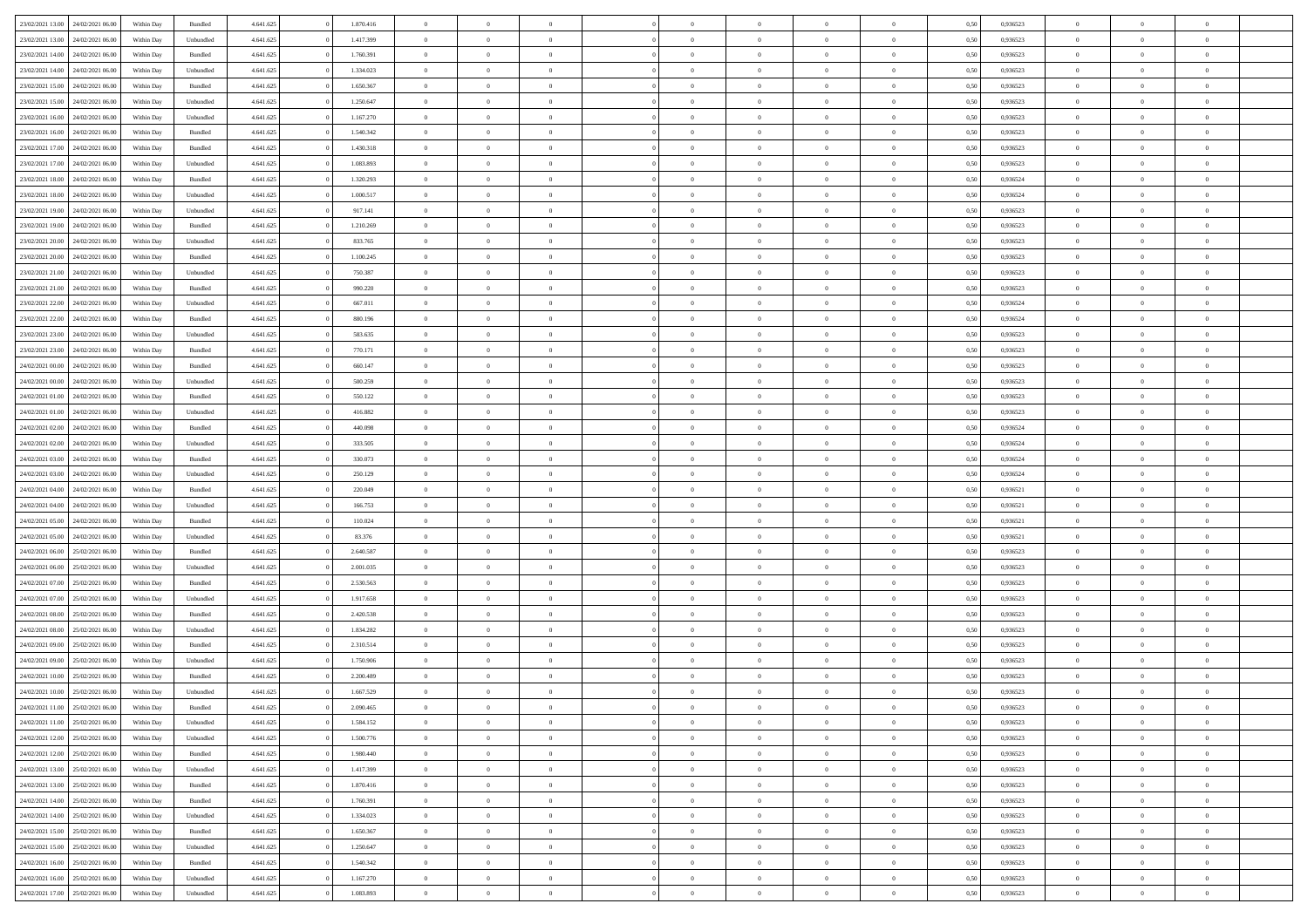|                  | 25/02/2021 06:00 | Within Day | Bundled            | 4.641.625 | 1.430.318 | $\overline{0}$ | $\Omega$       |                | $\Omega$       | $\Omega$       | $\theta$       | $\theta$       | 0,50 | 0,936523 | $\theta$       | $\theta$       | $\theta$       |  |
|------------------|------------------|------------|--------------------|-----------|-----------|----------------|----------------|----------------|----------------|----------------|----------------|----------------|------|----------|----------------|----------------|----------------|--|
| 24/02/2021 17:00 |                  |            |                    |           |           |                |                |                |                |                |                |                |      |          |                |                |                |  |
| 24/02/2021 18:00 | 25/02/2021 06:00 | Within Day | Bundled            | 4.641.625 | 1.320.293 | $\overline{0}$ | $\theta$       | $\overline{0}$ | $\overline{0}$ | $\bf{0}$       | $\overline{0}$ | $\bf{0}$       | 0,50 | 0,936524 | $\theta$       | $\overline{0}$ | $\overline{0}$ |  |
| 24/02/2021 18:00 | 25/02/2021 06:00 | Within Day | Unbundled          | 4.641.625 | 1.000.517 | $\overline{0}$ | $\bf{0}$       | $\overline{0}$ | $\overline{0}$ | $\bf{0}$       | $\overline{0}$ | $\mathbf{0}$   | 0,50 | 0,936524 | $\overline{0}$ | $\overline{0}$ | $\bf{0}$       |  |
| 24/02/2021 19:00 | 25/02/2021 06:00 | Within Day | Unbundled          | 4.641.625 | 917.141   | $\overline{0}$ | $\overline{0}$ | $\overline{0}$ | $\overline{0}$ | $\bf{0}$       | $\overline{0}$ | $\overline{0}$ | 0.50 | 0.936523 | $\theta$       | $\theta$       | $\overline{0}$ |  |
|                  |                  |            |                    |           |           |                |                |                |                |                |                |                |      |          |                |                |                |  |
| 24/02/2021 19:00 | 25/02/2021 06:00 | Within Day | Bundled            | 4.641.625 | 1.210.269 | $\overline{0}$ | $\theta$       | $\overline{0}$ | $\overline{0}$ | $\bf{0}$       | $\overline{0}$ | $\bf{0}$       | 0,50 | 0,936523 | $\theta$       | $\overline{0}$ | $\overline{0}$ |  |
| 24/02/2021 20:00 | 25/02/2021 06:00 | Within Day | Bundled            | 4.641.625 | 1.100.245 | $\overline{0}$ | $\overline{0}$ | $\overline{0}$ | $\overline{0}$ | $\overline{0}$ | $\overline{0}$ | $\mathbf{0}$   | 0,50 | 0,936523 | $\overline{0}$ | $\overline{0}$ | $\bf{0}$       |  |
| 24/02/2021 20:00 | 25/02/2021 06:00 | Within Dav | Unbundled          | 4.641.625 | 833.765   | $\overline{0}$ | $\overline{0}$ | $\overline{0}$ | $\overline{0}$ | $\overline{0}$ | $\overline{0}$ | $\overline{0}$ | 0.50 | 0.936523 | $\theta$       | $\overline{0}$ | $\overline{0}$ |  |
| 24/02/2021 21:00 | 25/02/2021 06:00 | Within Day | Bundled            | 4.641.625 | 990.220   | $\overline{0}$ | $\theta$       | $\overline{0}$ | $\overline{0}$ | $\bf{0}$       | $\overline{0}$ | $\bf{0}$       | 0,50 | 0,936523 | $\theta$       | $\theta$       | $\overline{0}$ |  |
|                  |                  |            |                    |           |           |                | $\overline{0}$ |                |                | $\bf{0}$       |                |                |      |          | $\,0\,$        | $\overline{0}$ | $\overline{0}$ |  |
| 24/02/2021 21:00 | 25/02/2021 06:00 | Within Day | Unbundled          | 4.641.625 | 750.387   | $\overline{0}$ |                | $\overline{0}$ | $\overline{0}$ |                | $\overline{0}$ | $\mathbf{0}$   | 0,50 | 0,936523 |                |                |                |  |
| 24/02/2021 22.00 | 25/02/2021 06:00 | Within Dav | Bundled            | 4.641.625 | 880.196   | $\overline{0}$ | $\overline{0}$ | $\overline{0}$ | $\overline{0}$ | $\overline{0}$ | $\overline{0}$ | $\overline{0}$ | 0.50 | 0,936524 | $\theta$       | $\overline{0}$ | $\overline{0}$ |  |
| 24/02/2021 22.00 | 25/02/2021 06:00 | Within Day | Unbundled          | 4.641.625 | 667.011   | $\overline{0}$ | $\theta$       | $\overline{0}$ | $\overline{0}$ | $\bf{0}$       | $\overline{0}$ | $\bf{0}$       | 0,50 | 0,936524 | $\,$ 0 $\,$    | $\overline{0}$ | $\overline{0}$ |  |
| 24/02/2021 23.00 | 25/02/2021 06:00 | Within Day | Bundled            | 4.641.625 | 770.171   | $\overline{0}$ | $\overline{0}$ | $\overline{0}$ | $\bf{0}$       | $\bf{0}$       | $\bf{0}$       | $\mathbf{0}$   | 0,50 | 0,936523 | $\overline{0}$ | $\overline{0}$ | $\bf{0}$       |  |
| 24/02/2021 23:00 | 25/02/2021 06:00 | Within Day | Unbundled          | 4.641.625 | 583.635   | $\overline{0}$ | $\overline{0}$ | $\overline{0}$ | $\overline{0}$ | $\bf{0}$       | $\overline{0}$ | $\overline{0}$ | 0.50 | 0.936523 | $\theta$       | $\theta$       | $\overline{0}$ |  |
|                  |                  |            |                    |           |           | $\overline{0}$ | $\theta$       |                |                | $\bf{0}$       |                |                |      |          | $\theta$       | $\overline{0}$ |                |  |
| 25/02/2021 00:00 | 25/02/2021 06:00 | Within Day | Bundled            | 4.641.625 | 660.147   |                |                | $\overline{0}$ | $\overline{0}$ |                | $\overline{0}$ | $\bf{0}$       | 0,50 | 0,936523 |                |                | $\overline{0}$ |  |
| 25/02/2021 00:00 | 25/02/2021 06:00 | Within Day | Unbundled          | 4.641.625 | 500.259   | $\overline{0}$ | $\overline{0}$ | $\overline{0}$ | $\bf{0}$       | $\overline{0}$ | $\overline{0}$ | $\mathbf{0}$   | 0,50 | 0,936523 | $\overline{0}$ | $\overline{0}$ | $\bf{0}$       |  |
| 25/02/2021 01:00 | 25/02/2021 06:00 | Within Dav | Bundled            | 4.641.625 | 550.122   | $\overline{0}$ | $\overline{0}$ | $\overline{0}$ | $\overline{0}$ | $\overline{0}$ | $\overline{0}$ | $\overline{0}$ | 0.50 | 0.936523 | $\theta$       | $\overline{0}$ | $\overline{0}$ |  |
| 25/02/2021 01:00 | 25/02/2021 06:00 | Within Day | Unbundled          | 4.641.625 | 416.882   | $\overline{0}$ | $\theta$       | $\overline{0}$ | $\overline{0}$ | $\bf{0}$       | $\overline{0}$ | $\bf{0}$       | 0,50 | 0,936523 | $\theta$       | $\theta$       | $\overline{0}$ |  |
| 25/02/2021 02:00 | 25/02/2021 06:00 | Within Day | Bundled            | 4.641.625 | 440,098   | $\overline{0}$ | $\overline{0}$ | $\overline{0}$ | $\bf{0}$       | $\bf{0}$       | $\bf{0}$       | $\mathbf{0}$   | 0,50 | 0,936524 | $\bf{0}$       | $\overline{0}$ | $\bf{0}$       |  |
|                  |                  |            |                    |           |           |                |                |                |                |                |                |                |      |          |                |                |                |  |
| 25/02/2021 02:00 | 25/02/2021 06:00 | Within Day | Unbundled          | 4.641.625 | 333.505   | $\overline{0}$ | $\overline{0}$ | $\overline{0}$ | $\overline{0}$ | $\overline{0}$ | $\overline{0}$ | $\overline{0}$ | 0.50 | 0,936524 | $\theta$       | $\overline{0}$ | $\overline{0}$ |  |
| 25/02/2021 03:00 | 25/02/2021 06:00 | Within Day | Bundled            | 4.641.625 | 330.073   | $\overline{0}$ | $\theta$       | $\overline{0}$ | $\overline{0}$ | $\bf{0}$       | $\overline{0}$ | $\bf{0}$       | 0,50 | 0,936524 | $\,$ 0 $\,$    | $\overline{0}$ | $\overline{0}$ |  |
| 25/02/2021 03:00 | 25/02/2021 06:00 | Within Day | Unbundled          | 4.641.625 | 250.129   | $\overline{0}$ | $\overline{0}$ | $\overline{0}$ | $\bf{0}$       | $\bf{0}$       | $\bf{0}$       | $\mathbf{0}$   | 0,50 | 0,936524 | $\bf{0}$       | $\overline{0}$ | $\bf{0}$       |  |
| 25/02/2021 04:00 | 25/02/2021 06:00 | Within Day | Unbundled          | 4.641.625 | 166.753   | $\overline{0}$ | $\overline{0}$ | $\overline{0}$ | $\overline{0}$ | $\overline{0}$ | $\overline{0}$ | $\overline{0}$ | 0.50 | 0.936521 | $\theta$       | $\overline{0}$ | $\overline{0}$ |  |
| 25/02/2021 04:00 | 25/02/2021 06:00 | Within Day |                    | 4.641.625 | 220.049   | $\overline{0}$ | $\theta$       | $\overline{0}$ | $\overline{0}$ | $\bf{0}$       | $\overline{0}$ | $\,$ 0 $\,$    |      | 0,936521 | $\,$ 0 $\,$    | $\overline{0}$ | $\overline{0}$ |  |
|                  |                  |            | Bundled            |           |           |                |                |                |                |                |                |                | 0,50 |          |                |                |                |  |
| 25/02/2021 05:00 | 25/02/2021 06:00 | Within Day | Bundled            | 4.641.625 | 110.024   | $\overline{0}$ | $\overline{0}$ | $\overline{0}$ | $\bf{0}$       | $\overline{0}$ | $\overline{0}$ | $\mathbf{0}$   | 0,50 | 0,936521 | $\bf{0}$       | $\overline{0}$ | $\bf{0}$       |  |
| 25/02/2021 05:00 | 25/02/2021 06:00 | Within Day | Unbundled          | 4.641.625 | 83.376    | $\overline{0}$ | $\overline{0}$ | $\overline{0}$ | $\overline{0}$ | $\overline{0}$ | $\overline{0}$ | $\overline{0}$ | 0.50 | 0,936521 | $\theta$       | $\overline{0}$ | $\overline{0}$ |  |
| 25/02/2021 06:00 | 26/02/2021 06:00 | Within Day | Bundled            | 4.641.625 | 2.640.587 | $\overline{0}$ | $\theta$       | $\overline{0}$ | $\overline{0}$ | $\bf{0}$       | $\overline{0}$ | $\bf{0}$       | 0,50 | 0,936523 | $\theta$       | $\theta$       | $\overline{0}$ |  |
| 25/02/2021 06:00 | 26/02/2021 06:00 | Within Day | Unbundled          | 4.641.625 | 2.001.035 | $\overline{0}$ | $\overline{0}$ | $\overline{0}$ | $\bf{0}$       | $\bf{0}$       | $\bf{0}$       | $\mathbf{0}$   | 0,50 | 0,936523 | $\,0\,$        | $\overline{0}$ | $\overline{0}$ |  |
|                  | 26/02/2021 06:00 |            | Bundled            | 4.641.625 | 2.530.563 | $\overline{0}$ | $\overline{0}$ | $\overline{0}$ | $\overline{0}$ | $\overline{0}$ | $\overline{0}$ | $\overline{0}$ | 0.50 | 0.936523 | $\theta$       | $\overline{0}$ | $\overline{0}$ |  |
| 25/02/2021 07:00 |                  | Within Day |                    |           |           |                |                |                |                |                |                |                |      |          |                |                |                |  |
| 25/02/2021 07:00 | 26/02/2021 06:00 | Within Day | Unbundled          | 4.641.625 | 1.917.658 | $\overline{0}$ | $\theta$       | $\overline{0}$ | $\overline{0}$ | $\bf{0}$       | $\overline{0}$ | $\bf{0}$       | 0,50 | 0,936523 | $\,$ 0 $\,$    | $\overline{0}$ | $\overline{0}$ |  |
| 25/02/2021 08:00 | 26/02/2021 06:00 | Within Day | Bundled            | 4.641.625 | 2.420.538 | $\overline{0}$ | $\overline{0}$ | $\overline{0}$ | $\bf{0}$       | $\bf{0}$       | $\bf{0}$       | $\mathbf{0}$   | 0,50 | 0,936523 | $\bf{0}$       | $\overline{0}$ | $\bf{0}$       |  |
| 25/02/2021 08:00 | 26/02/2021 06:00 | Within Day | Unbundled          | 4.641.625 | 1.834.282 | $\bf{0}$       | $\Omega$       | $\overline{0}$ | $\Omega$       | $\bf{0}$       | $\overline{0}$ | $\overline{0}$ | 0,50 | 0,936523 | $\,0\,$        | $\theta$       | $\theta$       |  |
| 25/02/2021 09:00 | 26/02/2021 06:00 | Within Day | Bundled            | 4.641.625 | 2.310.514 | $\overline{0}$ | $\theta$       | $\overline{0}$ | $\overline{0}$ | $\bf{0}$       | $\overline{0}$ | $\bf{0}$       | 0,50 | 0,936523 | $\theta$       | $\overline{0}$ | $\overline{0}$ |  |
|                  |                  |            |                    |           |           |                |                |                |                |                |                |                |      |          |                |                |                |  |
| 25/02/2021 09:00 | 26/02/2021 06:00 | Within Day | Unbundled          | 4.641.625 | 1.750.906 | $\overline{0}$ | $\overline{0}$ | $\overline{0}$ | $\bf{0}$       | $\overline{0}$ | $\overline{0}$ | $\mathbf{0}$   | 0,50 | 0,936523 | $\bf{0}$       | $\overline{0}$ | $\bf{0}$       |  |
| 25/02/2021 10:00 | 26/02/2021 06:00 | Within Day | Unbundled          | 4.641.625 | 1.667.529 | $\overline{0}$ | $\Omega$       | $\Omega$       | $\Omega$       | $\overline{0}$ | $\overline{0}$ | $\overline{0}$ | 0.50 | 0.936523 | $\,0\,$        | $\theta$       | $\theta$       |  |
| 25/02/2021 10:00 | 26/02/2021 06:00 | Within Day | Bundled            | 4.641.625 | 2.200.489 | $\overline{0}$ | $\theta$       | $\overline{0}$ | $\overline{0}$ | $\bf{0}$       | $\overline{0}$ | $\bf{0}$       | 0,50 | 0,936523 | $\,$ 0 $\,$    | $\overline{0}$ | $\overline{0}$ |  |
| 25/02/2021 11:00 | 26/02/2021 06:00 | Within Day | Bundled            | 4.641.625 | 2.090.465 | $\overline{0}$ | $\overline{0}$ | $\overline{0}$ | $\bf{0}$       | $\bf{0}$       | $\bf{0}$       | $\mathbf{0}$   | 0,50 | 0,936523 | $\bf{0}$       | $\overline{0}$ | $\bf{0}$       |  |
| 25/02/2021 11:00 | 26/02/2021 06:00 | Within Day | Unbundled          | 4.641.625 | 1.584.152 | $\overline{0}$ | $\Omega$       | $\overline{0}$ | $\Omega$       | $\overline{0}$ | $\overline{0}$ | $\overline{0}$ | 0.50 | 0.936523 | $\,$ 0 $\,$    | $\theta$       | $\theta$       |  |
|                  |                  |            |                    |           |           |                |                |                |                |                |                |                |      |          |                |                |                |  |
| 25/02/2021 12:00 | 26/02/2021 06:00 | Within Day | Unbundled          | 4.641.625 | 1.500.776 | $\overline{0}$ | $\theta$       | $\overline{0}$ | $\overline{0}$ | $\,$ 0         | $\overline{0}$ | $\bf{0}$       | 0,50 | 0,936523 | $\,$ 0 $\,$    | $\overline{0}$ | $\overline{0}$ |  |
| 25/02/2021 12:00 | 26/02/2021 06:00 | Within Day | Bundled            | 4.641.625 | 1.980.440 | $\overline{0}$ | $\bf{0}$       | $\overline{0}$ | $\bf{0}$       | $\bf{0}$       | $\bf{0}$       | $\mathbf{0}$   | 0,50 | 0,936523 | $\bf{0}$       | $\overline{0}$ | $\bf{0}$       |  |
| 25/02/2021 13:00 | 26/02/2021 06:00 | Within Day | Unbundled          | 4.641.625 | 1.417.399 | $\overline{0}$ | $\Omega$       | $\overline{0}$ | $\Omega$       | $\bf{0}$       | $\overline{0}$ | $\overline{0}$ | 0,50 | 0,936523 | $\,0\,$        | $\theta$       | $\theta$       |  |
| 25/02/2021 13:00 | 26/02/2021 06:00 | Within Day | Bundled            | 4.641.625 | 1.870.416 | $\overline{0}$ | $\overline{0}$ | $\overline{0}$ | $\overline{0}$ | $\,$ 0         | $\overline{0}$ | $\bf{0}$       | 0,50 | 0,936523 | $\,$ 0 $\,$    | $\overline{0}$ | $\overline{0}$ |  |
| 25/02/2021 14:00 | 26/02/2021 06:00 | Within Day | Unbundled          | 4.641.625 | 1.334.023 | $\overline{0}$ | $\overline{0}$ | $\overline{0}$ | $\bf{0}$       | $\bf{0}$       | $\overline{0}$ | $\mathbf{0}$   | 0,50 | 0,936523 | $\bf{0}$       | $\overline{0}$ | $\bf{0}$       |  |
|                  |                  |            |                    |           |           |                |                |                |                |                |                |                |      |          |                |                |                |  |
| 25/02/2021 14:00 | 26/02/2021 06:00 | Within Day | Bundled            | 4.641.625 | 1.760.391 | $\overline{0}$ | $\Omega$       | $\Omega$       | $\Omega$       | $\Omega$       | $\Omega$       | $\overline{0}$ | 0.50 | 0.936523 | $\theta$       | $\theta$       | $\theta$       |  |
| 25/02/2021 15:00 | 26/02/2021 06:00 | Within Day | Unbundled          | 4.641.625 | 1.250.647 | $\overline{0}$ | $\overline{0}$ | $\overline{0}$ | $\bf{0}$       | $\,$ 0         | $\bf{0}$       | $\bf{0}$       | 0,50 | 0,936523 | $\,0\,$        | $\,$ 0 $\,$    | $\overline{0}$ |  |
| 25/02/2021 15:00 | 26/02/2021 06:00 | Within Day | $\mathbf B$ undled | 4.641.625 | 1.650.367 | $\overline{0}$ | $\bf{0}$       |                |                | $\bf{0}$       |                |                | 0,50 | 0,936523 | $\bf{0}$       | $\overline{0}$ |                |  |
| 25/02/2021 16:00 | 26/02/2021 06:00 | Within Day | Bundled            | 4.641.625 | 1.540.342 | $\overline{0}$ | $\overline{0}$ | $\overline{0}$ | $\Omega$       | $\overline{0}$ | $\overline{0}$ | $\overline{0}$ | 0.50 | 0.936523 | $\theta$       | $\theta$       | $\theta$       |  |
| 25/02/2021 16:00 | 26/02/2021 06:00 | Within Day | Unbundled          | 4.641.625 | 1.167.270 | $\overline{0}$ | $\,$ 0         | $\overline{0}$ | $\bf{0}$       | $\,$ 0 $\,$    | $\overline{0}$ | $\mathbf{0}$   | 0,50 | 0,936523 | $\,$ 0 $\,$    | $\,$ 0 $\,$    | $\,$ 0         |  |
|                  |                  |            |                    |           |           |                |                |                |                |                |                |                |      |          |                |                |                |  |
| 25/02/2021 17:00 | 26/02/2021 06:00 | Within Day | Unbundled          | 4.641.625 | 1.083.893 | $\overline{0}$ | $\overline{0}$ | $\overline{0}$ | $\overline{0}$ | $\overline{0}$ | $\overline{0}$ | $\mathbf{0}$   | 0,50 | 0,936523 | $\overline{0}$ | $\bf{0}$       | $\bf{0}$       |  |
| 25/02/2021 17:00 | 26/02/2021 06:00 | Within Day | Bundled            | 4.641.625 | 1.430.318 | $\overline{0}$ | $\overline{0}$ | $\overline{0}$ | $\Omega$       | $\overline{0}$ | $\overline{0}$ | $\overline{0}$ | 0,50 | 0,936523 | $\overline{0}$ | $\theta$       | $\overline{0}$ |  |
| 25/02/2021 18:00 | 26/02/2021 06:00 | Within Day | Unbundled          | 4.641.625 | 1.000.517 | $\overline{0}$ | $\,$ 0         | $\overline{0}$ | $\overline{0}$ | $\,$ 0 $\,$    | $\overline{0}$ | $\mathbf{0}$   | 0,50 | 0,936524 | $\,$ 0 $\,$    | $\overline{0}$ | $\overline{0}$ |  |
| 25/02/2021 18:00 | 26/02/2021 06:00 | Within Day | Bundled            | 4.641.625 | 1.320.293 | $\overline{0}$ | $\overline{0}$ | $\overline{0}$ | $\overline{0}$ | $\overline{0}$ | $\overline{0}$ | $\mathbf{0}$   | 0,50 | 0,936524 | $\overline{0}$ | $\overline{0}$ | $\bf{0}$       |  |
|                  | 26/02/2021 06:00 |            |                    |           |           | $\overline{0}$ | $\overline{0}$ | $\overline{0}$ | $\Omega$       | $\overline{0}$ | $\overline{0}$ |                | 0.50 |          |                | $\theta$       | $\overline{0}$ |  |
| 25/02/2021 19:00 |                  | Within Day | Bundled            | 4.641.625 | 1.210.269 |                |                |                |                |                |                | $\bf{0}$       |      | 0,936523 | $\overline{0}$ |                |                |  |
| 25/02/2021 19:00 | 26/02/2021 06:00 | Within Day | Unbundled          | 4.641.625 | 917.141   | $\overline{0}$ | $\,$ 0         | $\overline{0}$ | $\bf{0}$       | $\bf{0}$       | $\bf{0}$       | $\bf{0}$       | 0,50 | 0,936523 | $\,$ 0 $\,$    | $\overline{0}$ | $\overline{0}$ |  |
| 25/02/2021 20:00 | 26/02/2021 06:00 | Within Day | Bundled            | 4.641.625 | 1.100.245 | $\overline{0}$ | $\bf{0}$       | $\overline{0}$ | $\overline{0}$ | $\overline{0}$ | $\overline{0}$ | $\mathbf{0}$   | 0,50 | 0,936523 | $\overline{0}$ | $\overline{0}$ | $\bf{0}$       |  |
| 25/02/2021 20:00 | 26/02/2021 06:00 | Within Day | Unbundled          | 4.641.625 | 833.765   | $\overline{0}$ | $\overline{0}$ | $\overline{0}$ | $\Omega$       | $\overline{0}$ | $\overline{0}$ | $\bf{0}$       | 0.50 | 0.936523 | $\overline{0}$ | $\theta$       | $\overline{0}$ |  |
| 25/02/2021 21:00 | 26/02/2021 06:00 | Within Day | Bundled            | 4.641.625 | 990.220   | $\overline{0}$ | $\bf{0}$       | $\overline{0}$ | $\overline{0}$ | $\bf{0}$       | $\bf{0}$       | $\mathbf{0}$   | 0,50 | 0,936523 | $\,$ 0 $\,$    | $\,$ 0 $\,$    | $\bf{0}$       |  |
|                  |                  |            |                    |           |           |                |                |                |                |                |                |                |      |          |                |                |                |  |
| 25/02/2021 21:00 | 26/02/2021 06:00 | Within Day | Unbundled          | 4.641.625 | 750.387   | $\overline{0}$ | $\overline{0}$ | $\overline{0}$ | $\overline{0}$ | $\bf{0}$       | $\bf{0}$       | $\mathbf{0}$   | 0,50 | 0,936523 | $\overline{0}$ | $\bf{0}$       | $\bf{0}$       |  |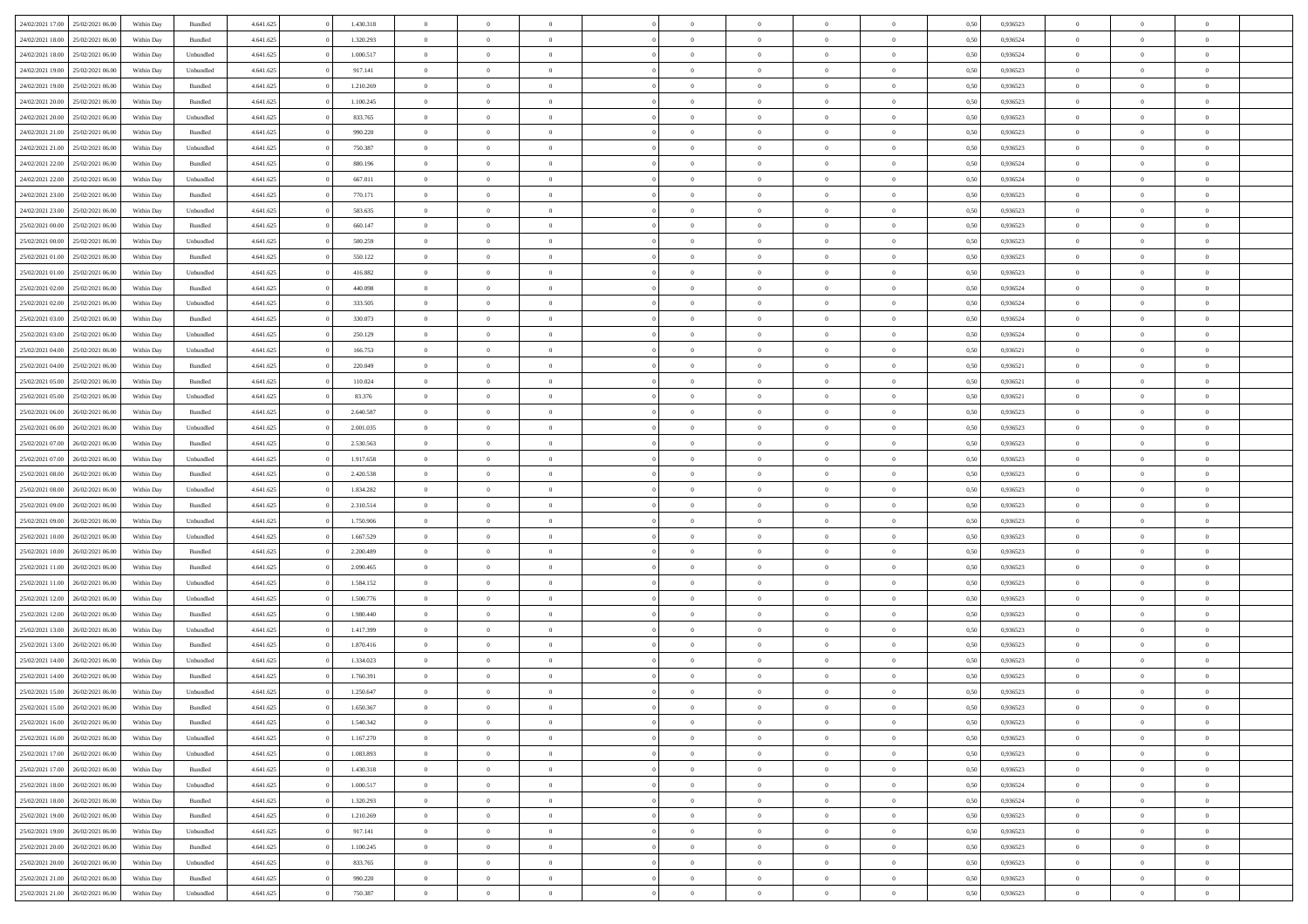| 25/02/2021 22:00                  | 26/02/2021 06:00 | Within Day | Bundled   | 4.641.625 | 880.196   | $\overline{0}$ | $\Omega$       |                | $\Omega$       | $\Omega$       | $\theta$       | $\theta$       | 0.50 | 0,936524 | $\theta$       | $\theta$       | $\theta$       |  |
|-----------------------------------|------------------|------------|-----------|-----------|-----------|----------------|----------------|----------------|----------------|----------------|----------------|----------------|------|----------|----------------|----------------|----------------|--|
| 25/02/2021 22:00                  | 26/02/2021 06:00 | Within Day | Unbundled | 4.641.625 | 667.011   | $\overline{0}$ | $\theta$       | $\overline{0}$ | $\overline{0}$ | $\bf{0}$       | $\overline{0}$ | $\bf{0}$       | 0,50 | 0,936524 | $\theta$       | $\overline{0}$ | $\overline{0}$ |  |
| 25/02/2021 23:00                  | 26/02/2021 06:00 | Within Day | Bundled   | 4.641.625 | 770.171   | $\overline{0}$ | $\bf{0}$       | $\overline{0}$ | $\bf{0}$       | $\bf{0}$       | $\bf{0}$       | $\mathbf{0}$   | 0,50 | 0,936523 | $\bf{0}$       | $\overline{0}$ | $\bf{0}$       |  |
| 25/02/2021 23:00                  | 26/02/2021 06:00 | Within Day | Unbundled | 4.641.625 | 583.635   | $\overline{0}$ | $\overline{0}$ | $\overline{0}$ | $\overline{0}$ | $\bf{0}$       | $\overline{0}$ | $\overline{0}$ | 0.50 | 0.936523 | $\theta$       | $\theta$       | $\overline{0}$ |  |
|                                   |                  |            |           |           |           |                |                |                |                |                |                |                |      |          |                |                |                |  |
| 26/02/2021 00:00                  | 26/02/2021 06:00 | Within Day | Unbundled | 4.641.625 | 500.259   | $\overline{0}$ | $\theta$       | $\overline{0}$ | $\overline{0}$ | $\bf{0}$       | $\overline{0}$ | $\bf{0}$       | 0,50 | 0,936523 | $\theta$       | $\overline{0}$ | $\overline{0}$ |  |
| 26/02/2021 00:00                  | 26/02/2021 06:00 | Within Day | Bundled   | 4.641.625 | 660.147   | $\overline{0}$ | $\overline{0}$ | $\overline{0}$ | $\bf{0}$       | $\overline{0}$ | $\overline{0}$ | $\mathbf{0}$   | 0,50 | 0,936523 | $\bf{0}$       | $\overline{0}$ | $\bf{0}$       |  |
| 26/02/2021 01:00                  | 26/02/2021 06:00 | Within Dav | Unbundled | 4.641.625 | 416.882   | $\overline{0}$ | $\overline{0}$ | $\overline{0}$ | $\overline{0}$ | $\overline{0}$ | $\overline{0}$ | $\overline{0}$ | 0.50 | 0.936523 | $\theta$       | $\overline{0}$ | $\overline{0}$ |  |
| 26/02/2021 01:00                  | 26/02/2021 06:00 | Within Day | Bundled   | 4.641.625 | 550.122   | $\overline{0}$ | $\theta$       | $\overline{0}$ | $\overline{0}$ | $\bf{0}$       | $\overline{0}$ | $\bf{0}$       | 0,50 | 0,936523 | $\theta$       | $\theta$       | $\overline{0}$ |  |
| 26/02/2021 02:00                  | 26/02/2021 06:00 | Within Day | Unbundled | 4.641.625 | 333.505   | $\overline{0}$ | $\overline{0}$ | $\overline{0}$ | $\bf{0}$       | $\bf{0}$       | $\bf{0}$       | $\bf{0}$       | 0,50 | 0,936524 | $\,0\,$        | $\overline{0}$ | $\overline{0}$ |  |
|                                   |                  |            |           |           |           |                |                |                |                |                |                |                |      |          |                |                |                |  |
| 26/02/2021 02:00                  | 26/02/2021 06:00 | Within Dav | Bundled   | 4.641.625 | 440.098   | $\overline{0}$ | $\overline{0}$ | $\overline{0}$ | $\overline{0}$ | $\overline{0}$ | $\overline{0}$ | $\overline{0}$ | 0.50 | 0,936524 | $\theta$       | $\overline{0}$ | $\overline{0}$ |  |
| 26/02/2021 03:00                  | 26/02/2021 06:00 | Within Day | Bundled   | 4.641.625 | 330.073   | $\overline{0}$ | $\theta$       | $\overline{0}$ | $\overline{0}$ | $\bf{0}$       | $\overline{0}$ | $\bf{0}$       | 0,50 | 0,936524 | $\,$ 0 $\,$    | $\overline{0}$ | $\overline{0}$ |  |
| 26/02/2021 03:00                  | 26/02/2021 06:00 | Within Day | Unbundled | 4.641.625 | 250.129   | $\overline{0}$ | $\bf{0}$       | $\overline{0}$ | $\bf{0}$       | $\bf{0}$       | $\bf{0}$       | $\mathbf{0}$   | 0,50 | 0,936524 | $\bf{0}$       | $\overline{0}$ | $\bf{0}$       |  |
| 26/02/2021 04:00                  | 26/02/2021 06:00 | Within Day | Bundled   | 4.641.625 | 220,049   | $\overline{0}$ | $\overline{0}$ | $\overline{0}$ | $\overline{0}$ | $\bf{0}$       | $\overline{0}$ | $\overline{0}$ | 0.50 | 0,936521 | $\theta$       | $\theta$       | $\overline{0}$ |  |
| 26/02/2021 04:00                  | 26/02/2021 06:00 | Within Day | Unbundled | 4.641.625 | 166.753   | $\overline{0}$ | $\theta$       | $\overline{0}$ | $\overline{0}$ | $\bf{0}$       | $\overline{0}$ | $\bf{0}$       | 0,50 | 0,936521 | $\theta$       | $\overline{0}$ | $\overline{0}$ |  |
|                                   |                  |            |           |           |           |                |                |                |                |                |                |                |      |          |                |                |                |  |
| 26/02/2021 05:00                  | 26/02/2021 06:00 | Within Day | Unbundled | 4.641.625 | 83.376    | $\overline{0}$ | $\overline{0}$ | $\overline{0}$ | $\bf{0}$       | $\overline{0}$ | $\overline{0}$ | $\mathbf{0}$   | 0,50 | 0,936521 | $\bf{0}$       | $\overline{0}$ | $\bf{0}$       |  |
| 26/02/2021 05:00                  | 26/02/2021 06:00 | Within Dav | Bundled   | 4.641.625 | 110.024   | $\overline{0}$ | $\overline{0}$ | $\overline{0}$ | $\overline{0}$ | $\overline{0}$ | $\overline{0}$ | $\overline{0}$ | 0.50 | 0,936521 | $\theta$       | $\overline{0}$ | $\overline{0}$ |  |
| 26/02/2021 06:00                  | 27/02/2021 06:00 | Within Day | Bundled   | 4.641.625 | 2.640.587 | $\overline{0}$ | $\theta$       | $\overline{0}$ | $\overline{0}$ | $\bf{0}$       | $\overline{0}$ | $\bf{0}$       | 0,50 | 0,936523 | $\theta$       | $\theta$       | $\overline{0}$ |  |
| 26/02/2021 06:00                  | 27/02/2021 06:00 | Within Day | Unbundled | 4.641.625 | 2.001.035 | $\overline{0}$ | $\overline{0}$ | $\overline{0}$ | $\bf{0}$       | $\bf{0}$       | $\bf{0}$       | $\mathbf{0}$   | 0,50 | 0,936523 | $\,0\,$        | $\overline{0}$ | $\overline{0}$ |  |
| 26/02/2021 07:00                  | 27/02/2021 06:00 | Within Day | Bundled   | 4.641.625 | 2.530.563 | $\overline{0}$ | $\overline{0}$ | $\overline{0}$ | $\overline{0}$ | $\overline{0}$ | $\overline{0}$ | $\overline{0}$ | 0.50 | 0.936523 | $\theta$       | $\overline{0}$ | $\overline{0}$ |  |
|                                   |                  |            |           |           |           |                |                |                |                |                |                |                |      |          |                |                |                |  |
| 26/02/2021 07:00                  | 27/02/2021 06:00 | Within Day | Unbundled | 4.641.625 | 1.917.658 | $\overline{0}$ | $\theta$       | $\overline{0}$ | $\overline{0}$ | $\bf{0}$       | $\overline{0}$ | $\bf{0}$       | 0,50 | 0,936523 | $\theta$       | $\overline{0}$ | $\overline{0}$ |  |
| 26/02/2021 08:00                  | 27/02/2021 06:00 | Within Day | Bundled   | 4.641.625 | 2.420.538 | $\overline{0}$ | $\overline{0}$ | $\overline{0}$ | $\bf{0}$       | $\bf{0}$       | $\bf{0}$       | $\mathbf{0}$   | 0,50 | 0,936523 | $\,0\,$        | $\overline{0}$ | $\bf{0}$       |  |
| 26/02/2021 08:00                  | 27/02/2021 06:00 | Within Day | Unbundled | 4.641.625 | 1.834.282 | $\overline{0}$ | $\overline{0}$ | $\overline{0}$ | $\overline{0}$ | $\bf{0}$       | $\overline{0}$ | $\overline{0}$ | 0.50 | 0.936523 | $\theta$       | $\overline{0}$ | $\overline{0}$ |  |
| 26/02/2021 09:00                  | 27/02/2021 06:00 | Within Day | Unbundled | 4.641.625 | 1.750.906 | $\overline{0}$ | $\theta$       | $\overline{0}$ | $\overline{0}$ | $\bf{0}$       | $\overline{0}$ | $\bf{0}$       | 0,50 | 0,936523 | $\theta$       | $\overline{0}$ | $\overline{0}$ |  |
| 26/02/2021 09:00                  | 27/02/2021 06:00 | Within Day | Bundled   | 4.641.625 | 2.310.514 | $\overline{0}$ | $\overline{0}$ | $\overline{0}$ | $\bf{0}$       | $\overline{0}$ | $\overline{0}$ | $\mathbf{0}$   | 0,50 | 0,936523 | $\bf{0}$       | $\overline{0}$ | $\bf{0}$       |  |
|                                   |                  |            |           |           |           |                |                |                |                |                |                |                |      |          |                |                |                |  |
| 26/02/2021 10:00                  | 27/02/2021 06:00 | Within Dav | Bundled   | 4.641.625 | 2.200.489 | $\overline{0}$ | $\overline{0}$ | $\overline{0}$ | $\overline{0}$ | $\overline{0}$ | $\overline{0}$ | $\overline{0}$ | 0.50 | 0.936523 | $\theta$       | $\overline{0}$ | $\overline{0}$ |  |
| 26/02/2021 10:00                  | 27/02/2021 06:00 | Within Day | Unbundled | 4.641.625 | 1.667.529 | $\overline{0}$ | $\theta$       | $\overline{0}$ | $\overline{0}$ | $\bf{0}$       | $\overline{0}$ | $\bf{0}$       | 0,50 | 0,936523 | $\theta$       | $\theta$       | $\overline{0}$ |  |
| 26/02/2021 11:00                  | 27/02/2021 06:00 | Within Day | Unbundled | 4.641.625 | 1.584.152 | $\overline{0}$ | $\overline{0}$ | $\overline{0}$ | $\bf{0}$       | $\bf{0}$       | $\bf{0}$       | $\bf{0}$       | 0,50 | 0,936523 | $\,0\,$        | $\overline{0}$ | $\overline{0}$ |  |
| 26/02/2021 11:00                  | 27/02/2021 06:00 | Within Day | Bundled   | 4.641.625 | 2.090.465 | $\overline{0}$ | $\overline{0}$ | $\overline{0}$ | $\overline{0}$ | $\overline{0}$ | $\overline{0}$ | $\overline{0}$ | 0.50 | 0.936523 | $\theta$       | $\overline{0}$ | $\overline{0}$ |  |
| 26/02/2021 12:00                  | 27/02/2021 06:00 | Within Day | Bundled   | 4.641.625 | 1.980.440 | $\overline{0}$ | $\theta$       | $\overline{0}$ | $\overline{0}$ | $\bf{0}$       | $\overline{0}$ | $\bf{0}$       | 0,50 | 0,936523 | $\,$ 0 $\,$    | $\overline{0}$ | $\overline{0}$ |  |
| 26/02/2021 12:00                  | 27/02/2021 06:00 | Within Day | Unbundled | 4.641.625 | 1.500.776 | $\overline{0}$ | $\overline{0}$ | $\overline{0}$ | $\bf{0}$       | $\bf{0}$       | $\bf{0}$       | $\bf{0}$       | 0,50 | 0,936523 | $\overline{0}$ | $\overline{0}$ | $\bf{0}$       |  |
|                                   |                  |            |           |           |           |                |                |                |                |                |                |                |      |          |                |                |                |  |
| 26/02/2021 13:00                  | 27/02/2021 06:00 | Within Day | Bundled   | 4.641.625 | 1.870.416 | $\overline{0}$ | $\Omega$       | $\Omega$       | $\Omega$       | $\Omega$       | $\overline{0}$ | $\overline{0}$ | 0,50 | 0,936523 | $\,0\,$        | $\theta$       | $\theta$       |  |
| 26/02/2021 13:00                  | 27/02/2021 06:00 | Within Day | Unbundled | 4.641.625 | 1.417.399 | $\overline{0}$ | $\theta$       | $\overline{0}$ | $\overline{0}$ | $\bf{0}$       | $\overline{0}$ | $\bf{0}$       | 0,50 | 0,936523 | $\theta$       | $\overline{0}$ | $\overline{0}$ |  |
| 26/02/2021 14:00                  | 27/02/2021 06:00 | Within Day | Unbundled | 4.641.625 | 1.334.023 | $\overline{0}$ | $\overline{0}$ | $\overline{0}$ | $\bf{0}$       | $\overline{0}$ | $\overline{0}$ | $\mathbf{0}$   | 0,50 | 0,936523 | $\overline{0}$ | $\overline{0}$ | $\bf{0}$       |  |
| 26/02/2021 14:00                  | 27/02/2021 06:00 | Within Day | Bundled   | 4.641.625 | 1.760.391 | $\overline{0}$ | $\Omega$       | $\Omega$       | $\Omega$       | $\bf{0}$       | $\overline{0}$ | $\overline{0}$ | 0.50 | 0.936523 | $\,0\,$        | $\theta$       | $\theta$       |  |
| 26/02/2021 15:00                  | 27/02/2021 06:00 | Within Day | Bundled   | 4.641.625 | 1.650.367 | $\overline{0}$ | $\theta$       | $\overline{0}$ | $\overline{0}$ | $\bf{0}$       | $\overline{0}$ | $\bf{0}$       | 0,50 | 0,936523 | $\theta$       | $\overline{0}$ | $\overline{0}$ |  |
| 26/02/2021 15:00                  | 27/02/2021 06:00 | Within Day | Unbundled | 4.641.625 | 1.250.647 | $\overline{0}$ | $\overline{0}$ | $\overline{0}$ | $\bf{0}$       | $\bf{0}$       | $\bf{0}$       | $\mathbf{0}$   | 0,50 | 0,936523 | $\bf{0}$       | $\overline{0}$ | $\bf{0}$       |  |
|                                   |                  |            |           |           |           |                |                |                |                |                |                |                |      |          |                |                |                |  |
| 26/02/2021 16:00                  | 27/02/2021 06:00 | Within Day | Unbundled | 4.641.625 | 1.167.270 | $\overline{0}$ | $\Omega$       | $\Omega$       | $\Omega$       | $\theta$       | $\overline{0}$ | $\overline{0}$ | 0.50 | 0.936523 | $\,$ 0 $\,$    | $\theta$       | $\theta$       |  |
| 26/02/2021 16:00                  | 27/02/2021 06:00 | Within Day | Bundled   | 4.641.625 | 1.540.342 | $\overline{0}$ | $\theta$       | $\overline{0}$ | $\overline{0}$ | $\bf{0}$       | $\overline{0}$ | $\bf{0}$       | 0,50 | 0,936523 | $\,$ 0 $\,$    | $\overline{0}$ | $\overline{0}$ |  |
| 26/02/2021 17:00                  | 27/02/2021 06:00 | Within Day | Bundled   | 4.641.625 | 1.430.318 | $\overline{0}$ | $\bf{0}$       | $\overline{0}$ | $\bf{0}$       | $\bf{0}$       | $\bf{0}$       | $\mathbf{0}$   | 0,50 | 0,936523 | $\overline{0}$ | $\overline{0}$ | $\bf{0}$       |  |
| 26/02/2021 17:00                  | 27/02/2021 06:00 | Within Day | Unbundled | 4.641.625 | 1.083.893 | $\overline{0}$ | $\Omega$       | $\overline{0}$ | $\Omega$       | $\overline{0}$ | $\overline{0}$ | $\overline{0}$ | 0,50 | 0,936523 | $\,0\,$        | $\theta$       | $\theta$       |  |
| 26/02/2021 18:00                  | 27/02/2021 06:00 | Within Day | Unbundled | 4.641.625 | 1.000.517 | $\overline{0}$ | $\theta$       | $\overline{0}$ | $\overline{0}$ | $\bf{0}$       | $\overline{0}$ | $\bf{0}$       | 0,50 | 0,936524 | $\,$ 0 $\,$    | $\overline{0}$ | $\overline{0}$ |  |
| 26/02/2021 18:00                  | 27/02/2021 06:00 | Within Day | Bundled   | 4.641.625 | 1.320.293 | $\overline{0}$ | $\overline{0}$ | $\overline{0}$ | $\bf{0}$       | $\bf{0}$       | $\bf{0}$       | $\mathbf{0}$   | 0,50 | 0,936524 | $\overline{0}$ | $\overline{0}$ | $\bf{0}$       |  |
|                                   |                  |            |           |           |           |                |                |                |                |                |                |                |      |          |                |                |                |  |
| 26/02/2021 19:00                  | 27/02/2021 06:00 | Within Day | Bundled   | 4.641.625 | 1.210.269 | $\overline{0}$ | $\Omega$       | $\Omega$       | $\Omega$       | $\Omega$       | $\Omega$       | $\overline{0}$ | 0.50 | 0.936523 | $\theta$       | $\theta$       | $\theta$       |  |
| 26/02/2021 19:00                  | 27/02/2021 06:00 | Within Day | Unbundled | 4.641.625 | 917.141   | $\overline{0}$ | $\overline{0}$ | $\overline{0}$ | $\bf{0}$       | $\,$ 0         | $\bf{0}$       | $\bf{0}$       | 0,50 | 0,936523 | $\,0\,$        | $\,$ 0 $\,$    | $\overline{0}$ |  |
| 26/02/2021 20:00                  | 27/02/2021 06:00 | Within Day | Unbundled | 4.641.625 | 833.765   | $\bf{0}$       | $\bf{0}$       |                |                | $\bf{0}$       |                |                | 0,50 | 0,936523 | $\bf{0}$       | $\overline{0}$ |                |  |
| 26/02/2021 20:00                  | 27/02/2021 06:00 | Within Day | Bundled   | 4.641.625 | 1.100.245 | $\overline{0}$ | $\overline{0}$ | $\overline{0}$ | $\Omega$       | $\overline{0}$ | $\overline{0}$ | $\overline{0}$ | 0.50 | 0.936523 | $\theta$       | $\theta$       | $\Omega$       |  |
| 26/02/2021 21:00                  | 27/02/2021 06.00 | Within Day | Unbundled | 4.641.625 | 750.387   | $\overline{0}$ | $\,$ 0         | $\overline{0}$ | $\bf{0}$       | $\,$ 0 $\,$    | $\overline{0}$ | $\,$ 0 $\,$    | 0,50 | 0,936523 | $\,$ 0 $\,$    | $\,$ 0 $\,$    | $\,$ 0         |  |
| 26/02/2021 21:00                  | 27/02/2021 06:00 | Within Day | Bundled   | 4.641.625 | 990.220   | $\overline{0}$ | $\overline{0}$ | $\overline{0}$ | $\overline{0}$ | $\overline{0}$ | $\overline{0}$ | $\mathbf{0}$   | 0,50 | 0,936523 | $\overline{0}$ | $\bf{0}$       | $\bf{0}$       |  |
|                                   |                  |            |           |           |           |                |                |                |                |                |                |                |      |          |                |                |                |  |
| 26/02/2021 22:00                  | 27/02/2021 06:00 | Within Day | Unbundled | 4.641.625 | 667.011   | $\overline{0}$ | $\overline{0}$ | $\overline{0}$ | $\Omega$       | $\overline{0}$ | $\overline{0}$ | $\overline{0}$ | 0,50 | 0,936524 | $\overline{0}$ | $\theta$       | $\overline{0}$ |  |
| 26/02/2021 22.00                  | 27/02/2021 06.00 | Within Day | Bundled   | 4.641.625 | 880.196   | $\overline{0}$ | $\,$ 0         | $\overline{0}$ | $\overline{0}$ | $\,$ 0 $\,$    | $\overline{0}$ | $\mathbf{0}$   | 0,50 | 0,936524 | $\,$ 0 $\,$    | $\overline{0}$ | $\overline{0}$ |  |
| 26/02/2021 23:00                  | 27/02/2021 06:00 | Within Day | Bundled   | 4.641.625 | 770.171   | $\overline{0}$ | $\overline{0}$ | $\overline{0}$ | $\overline{0}$ | $\overline{0}$ | $\overline{0}$ | $\mathbf{0}$   | 0,50 | 0,936523 | $\overline{0}$ | $\overline{0}$ | $\bf{0}$       |  |
| 26/02/2021 23:00                  | 27/02/2021 06:00 | Within Day | Unbundled | 4.641.625 | 583.635   | $\overline{0}$ | $\overline{0}$ | $\overline{0}$ | $\Omega$       | $\overline{0}$ | $\overline{0}$ | $\bf{0}$       | 0.50 | 0,936523 | $\overline{0}$ | $\theta$       | $\overline{0}$ |  |
| 27/02/2021 00:00                  | 27/02/2021 06.00 | Within Day | Bundled   | 4.641.625 | 660.147   | $\overline{0}$ | $\,$ 0         | $\overline{0}$ | $\bf{0}$       | $\bf{0}$       | $\bf{0}$       | $\bf{0}$       | 0,50 | 0,936523 | $\,$ 0 $\,$    | $\overline{0}$ | $\overline{0}$ |  |
|                                   |                  |            |           |           |           |                |                |                |                |                |                |                |      |          |                |                |                |  |
| 27/02/2021 00:00                  | 27/02/2021 06:00 | Within Day | Unbundled | 4.641.625 | 500.259   | $\overline{0}$ | $\bf{0}$       | $\overline{0}$ | $\overline{0}$ | $\overline{0}$ | $\overline{0}$ | $\mathbf{0}$   | 0,50 | 0,936523 | $\overline{0}$ | $\overline{0}$ | $\bf{0}$       |  |
| 27/02/2021 01:00                  | 27/02/2021 06:00 | Within Day | Bundled   | 4.641.625 | 550.122   | $\overline{0}$ | $\overline{0}$ | $\overline{0}$ | $\Omega$       | $\overline{0}$ | $\overline{0}$ | $\overline{0}$ | 0.50 | 0.936523 | $\overline{0}$ | $\theta$       | $\overline{0}$ |  |
| 27/02/2021 01:00                  | 27/02/2021 06.00 | Within Day | Unbundled | 4.641.625 | 416.882   | $\overline{0}$ | $\bf{0}$       | $\overline{0}$ | $\overline{0}$ | $\bf{0}$       | $\bf{0}$       | $\mathbf{0}$   | 0,50 | 0,936523 | $\,$ 0 $\,$    | $\,$ 0 $\,$    | $\bf{0}$       |  |
| 27/02/2021 02.00 27/02/2021 06.00 |                  | Within Day | Bundled   | 4.641.625 | 440.098   | $\overline{0}$ | $\bf{0}$       | $\overline{0}$ | $\bf{0}$       | $\bf{0}$       | $\bf{0}$       | $\bf{0}$       | 0,50 | 0,936524 | $\overline{0}$ | $\overline{0}$ | $\bf{0}$       |  |